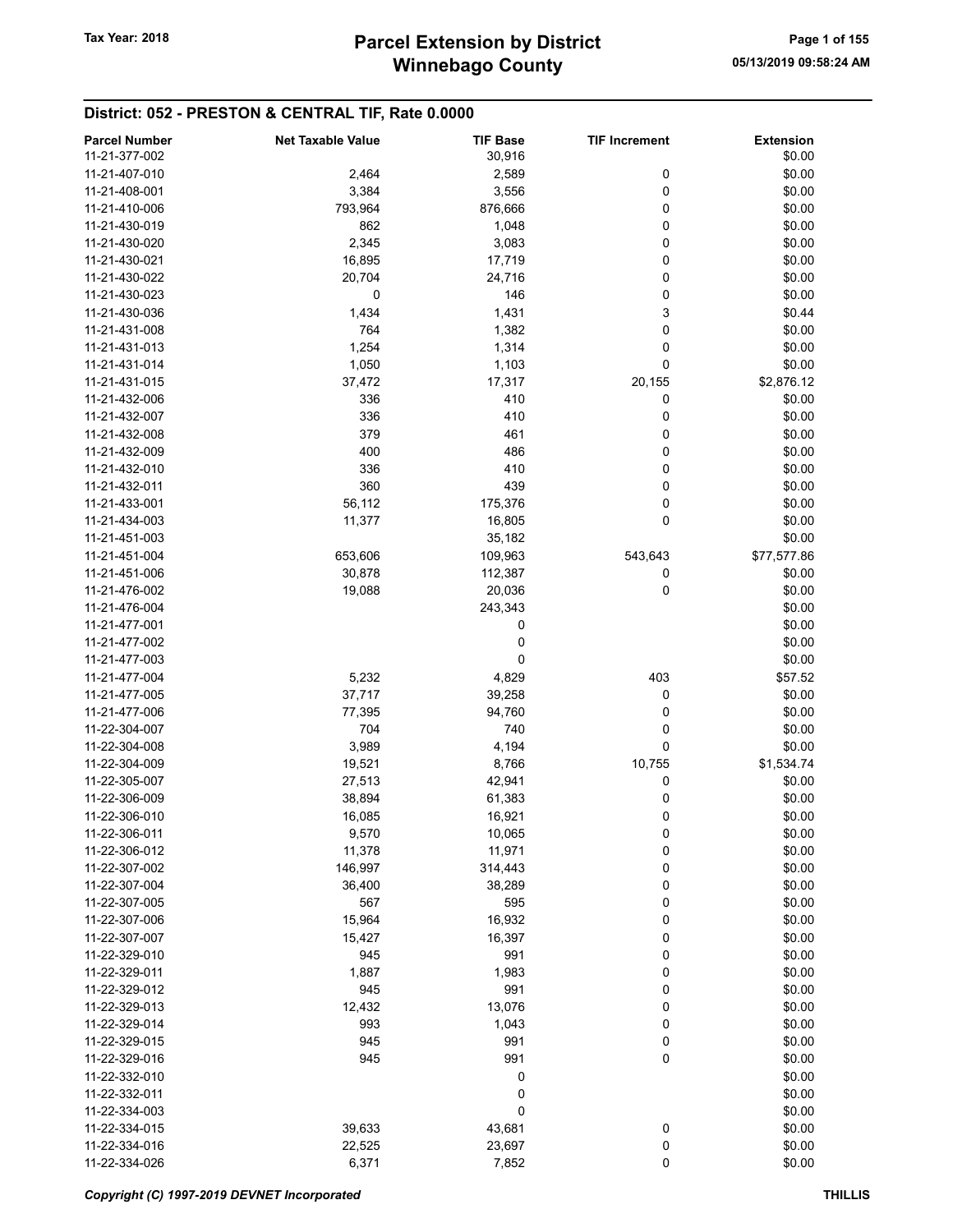#### District: 052 - PRESTON & CENTRAL TIF, Rate 0.0000

| <b>Parcel Number</b> | <b>Net Taxable Value</b> | <b>TIF Base</b> | <b>TIF Increment</b> | <b>Extension</b>  |
|----------------------|--------------------------|-----------------|----------------------|-------------------|
| 11-22-334-027        | 11,909                   | 18,487          | 0                    | \$0.00            |
| 11-22-334-028        | 6.805                    | 8.714           | 0                    | \$0.00            |
| 11-22-352-002        |                          | 0               |                      | \$0.00            |
| 11-22-352-004        | 745                      | 785             | 0                    | \$0.00            |
| 11-22-352-005        | 382                      | 400             | $\Omega$             | \$0.00            |
| 11-22-352-006        | 2.474                    | 2.599           | 0                    | \$0.00            |
| 11-22-352-007        | 31.566                   | 33.210          | 0                    | \$0.00            |
| 11-22-376-001        | 6.751                    | 12,308          | $\Omega$             | \$0.00            |
| 11-22-376-002        | 1.996                    | 5.020           | $\Omega$             | \$0.00            |
| 11-22-376-011        | 14.813                   | 15.584          | 0                    | \$0.00            |
| 11-28-127-001        |                          | 0               |                      | \$0.00            |
| Totals for 052       | 2,284,215                | 2,573,581       | 574,959              | \$82,046.68       |
|                      |                          |                 |                      | <b>70 Parcels</b> |

#### District: 063 - WESTSIDE TIF #2, Rate 0.0000

| <b>Parcel Number</b> | <b>Net Taxable Value</b> | <b>TIF Base</b> | <b>TIF Increment</b> | <b>Extension</b> |
|----------------------|--------------------------|-----------------|----------------------|------------------|
| 11-22-479-002        | 12,315                   | 61,872          | 0                    | \$0.00           |
| 11-22-479-003        | 9,669                    | 10,442          | $\mathbf 0$          | \$0.00           |
| 11-22-479-009        | 11,586                   | 38,349          | 0                    | \$0.00           |
| 11-22-479-011        |                          | 0               |                      | \$0.00           |
| 11-22-479-012        |                          | 0               |                      | \$0.00           |
| 11-22-483-001        |                          | 0               |                      | \$0.00           |
| 11-22-483-021        |                          | 48,874          |                      | \$0.00           |
| 11-22-483-022        |                          | 79,220          |                      | \$0.00           |
| 11-22-484-001        | 838                      | 12,983          | $\mathbf 0$          | \$0.00           |
| 11-22-484-002        | 53,981                   | 70,583          | $\mathbf 0$          | \$0.00           |
| 11-22-485-003        |                          | 2,325           |                      | \$0.00           |
| 11-22-485-004        |                          | 14,660          |                      | \$0.00           |
| 11-22-486-001        |                          | 19,796          |                      | \$0.00           |
| 11-22-486-003        |                          | 15,275          |                      | \$0.00           |
| 11-22-487-001        |                          | 56,006          |                      | \$0.00           |
| 11-23-353-003        |                          | 0               |                      | \$0.00           |
| 11-23-353-004        |                          | 0               |                      | \$0.00           |
| 11-23-353-005        | 3,206                    | 0               | 3,206                | \$457.50         |
| 11-23-356-003        |                          | 0               |                      | \$0.00           |
| 11-23-357-005        |                          | 0               |                      | \$0.00           |
| Totals for 063       | 91,595                   | 430,385         | 3,206                | \$457.50         |
|                      |                          |                 |                      | 20 Parcels       |

#### District: 066 - EAST STATE & ALPINE TIF, Rate 0.0000

| <b>Parcel Number</b> | <b>Net Taxable Value</b>                    | <b>TIF Base</b> | <b>TIF Increment</b> | <b>Extension</b> |
|----------------------|---------------------------------------------|-----------------|----------------------|------------------|
| 12-19-478-038        |                                             | 0               |                      | \$0.00           |
| 12-20-352-013        |                                             | 0               |                      | \$0.00           |
| 12-20-379-007        | 22,388                                      | 23,910          | 0                    | \$0.00           |
| 12-20-379-008        | 567,942                                     | 22,504          | 545,438              | \$77,834.00      |
| 12-29-101-001        | 293,239                                     | 739,371         | 0                    | \$0.00           |
| 12-29-101-009        | 142,713                                     | 151,272         | 0                    | \$0.00           |
| 12-29-101-012        | 248,442                                     | 292,379         | 0                    | \$0.00           |
| 12-29-101-013        | 41,146                                      | 37,337          | 3,809                | \$543.54         |
| 12-29-101-014        | 145,265                                     | 209,827         | 0                    | \$0.00           |
| 12-29-101-015        | 59,999                                      | 77,465          | 0                    | \$0.00           |
| 12-29-101-016        | 297,373                                     | 417,624         | 0                    | \$0.00           |
| 12-29-101-017        | 103,049                                     | 200,475         | 0                    | \$0.00           |
| 12-29-101-018        | 660,146                                     | 780,705         | 0                    | \$0.00           |
| 12-29-102-001        | 113,696                                     | 139,388         | 0                    | \$0.00           |
| 12-29-102-002        | 209,479                                     | 152,190         | 57,289               | \$8,175.14       |
| 12-29-102-003        | 645,265                                     | 911,849         | 0                    | \$0.00           |
| 12-29-102-004        | 290,527                                     | 352,858         | 0                    | \$0.00           |
|                      | Copyright (C) 1997-2019 DEVNET Incorporated |                 |                      | <b>THILLIS</b>   |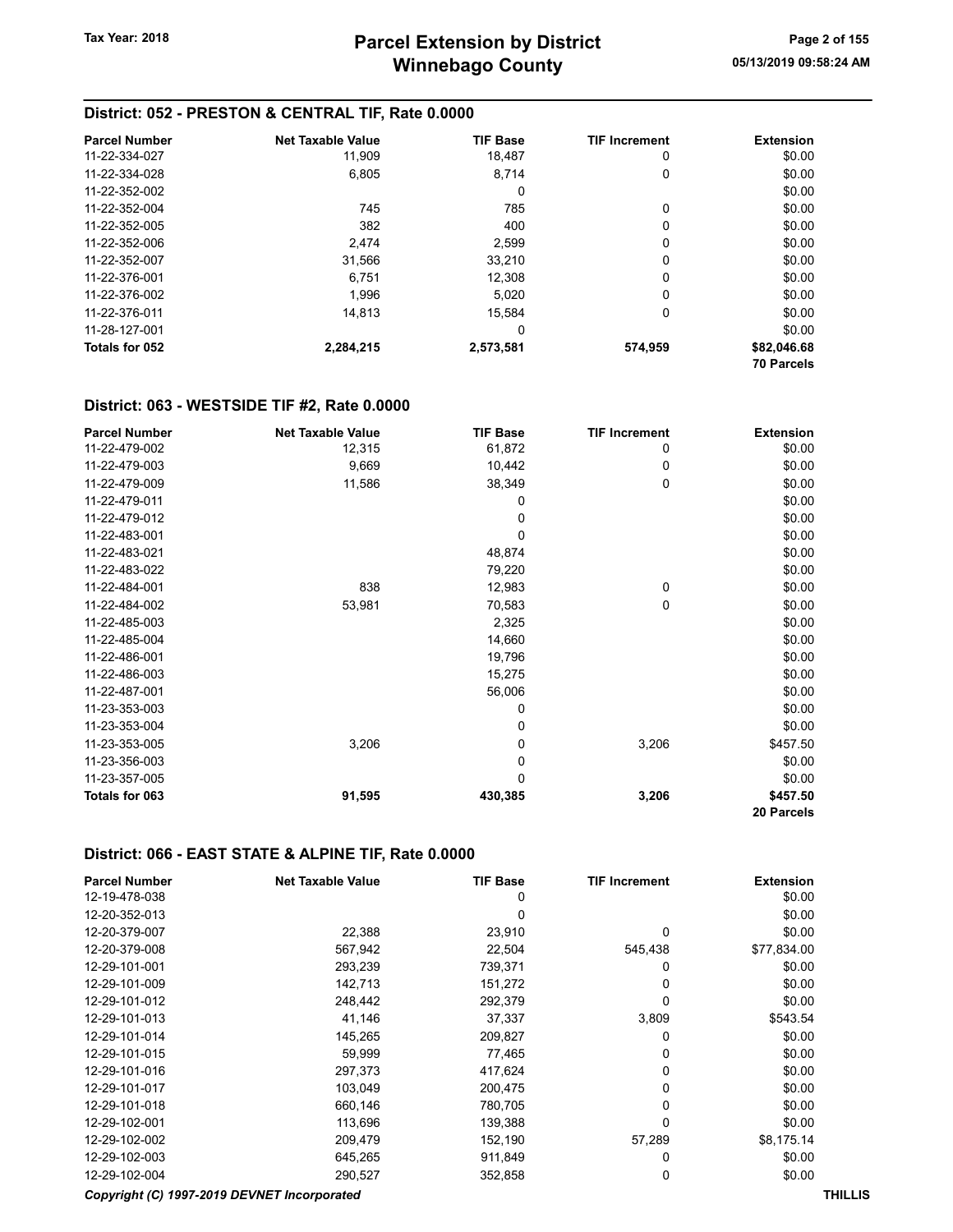#### District: 066 - EAST STATE & ALPINE TIF, Rate 0.0000

| <b>Parcel Number</b> | <b>Net Taxable Value</b> | <b>TIF Base</b> | <b>TIF Increment</b> | <b>Extension</b> |
|----------------------|--------------------------|-----------------|----------------------|------------------|
| 12-29-102-006        | 174,151                  | 323,430         | 0                    | \$0.00           |
| 12-29-102-007        |                          | 0               |                      | \$0.00           |
| 12-29-102-008        | 88,821                   | 152,520         | 0                    | \$0.00           |
| 12-29-102-009        | 532,429                  | 464,001         | 68,428               | \$9,764.68       |
| 12-29-102-010        | 66,663                   | 68,977          | 0                    | \$0.00           |
| 12-29-128-003        | 237,188                  | 379,069         | 0                    | \$0.00           |
| 12-29-128-004        | 219,607                  | 273,477         | 0                    | \$0.00           |
| 12-29-128-005        | 750,878                  | 836,990         | 0                    | \$0.00           |
| 12-29-128-006        | 47,559                   | 80,210          | 0                    | \$0.00           |
| 12-29-128-007        | 16,653                   |                 | 0                    | \$0.00           |
| 12-29-128-008        |                          | 18,121          | 0                    | \$0.00           |
|                      | 66,933                   | 127,584         |                      |                  |
| 12-29-128-010        | 111,212                  | 136,226         | 0                    | \$0.00           |
| 12-29-128-014        | 104,628                  | 136,864         | 0                    | \$0.00           |
| 12-29-128-017        | 310,584                  | 488,780         | 0                    | \$0.00           |
| 12-29-128-018        | 79,857                   | 130,426         | 0                    | \$0.00           |
| 12-29-128-019        | 160,358                  | 182,691         | 0                    | \$0.00           |
| 12-29-128-022        | 477,123                  | 589,974         | 0                    | \$0.00           |
| 12-29-129-003        | 123,320                  | 131,855         | 0                    | \$0.00           |
| 12-29-129-006        | 123,129                  | 216,665         | 0                    | \$0.00           |
| 12-29-129-007        | 46,849                   | 67,846          | 0                    | \$0.00           |
| 12-29-129-008        | 250,000                  | 356,598         | 0                    | \$0.00           |
| 12-29-129-011        | 100,226                  | 153,071         | 0                    | \$0.00           |
| 12-29-129-012        | 43,854                   | 123,985         | 0                    | \$0.00           |
| 12-29-129-013        | 252,745                  | 387,645         | 0                    | \$0.00           |
| 12-29-129-014        | 31,418                   | 9,586           | 21,832               | \$3,115.44       |
| 12-29-129-015        | 154,986                  | 302,009         | 0                    | \$0.00           |
| 12-29-204-001        | 59,902                   | 105,536         | 0                    | \$0.00           |
| 12-29-204-002        | 70,528                   | 83,473          | 0                    | \$0.00           |
| 12-29-204-004        | 76,569                   | 85,588          | 0                    | \$0.00           |
| 12-29-204-005        |                          | 0               |                      | \$0.00           |
| 12-29-204-014        | 8,014                    | 17,859          | 0                    | \$0.00           |
| 12-29-204-015        | 15,616                   | 13,329          | 2,287                | \$326.36         |
| 12-29-204-016        | 24,133                   | 23,267          | 866                  | \$123.58         |
| 12-29-204-017        | 53,450                   | 69,822          | 0                    | \$0.00           |
| 12-29-205-010        | 60,562                   | 84,572          | 0                    | \$0.00           |
| 12-29-205-011        | 39,690                   | 44,583          | 0                    | \$0.00           |
| 12-29-205-012        |                          |                 | 0                    | \$0.00           |
|                      | 14,267                   | 19,472          |                      |                  |
| 12-29-205-023        | 70,314                   | 97,221          | 0                    | \$0.00           |
| 12-29-205-024        | 67,219                   | 96,693          | 0                    | \$0.00           |
| 12-29-206-010        |                          | 0               |                      | \$0.00           |
| 12-29-206-028        | 54,590                   | 63,603          | 0                    | \$0.00           |
| 12-29-251-011        | 335,380                  | 425,597         | 0                    | \$0.00           |
| 12-29-251-015        | 492,487                  | 327,905         | 164,582              | \$23,485.86      |
| 12-30-204-001        | 89,869                   | 102,718         | 0                    | \$0.00           |
| 12-30-207-001        | 2,042                    | 2,174           | 0                    | \$0.00           |
| 12-30-207-002        | 117,545                  | 138,268         | 0                    | \$0.00           |
| 12-30-207-003        | 55,648                   | 71,312          | 0                    | \$0.00           |
| 12-30-226-006        | 104,490                  | 149,865         | 0                    | \$0.00           |
| 12-30-226-007        | 133,491                  | 143,819         | 0                    | \$0.00           |
| 12-30-226-008        | 92,288                   | 126,009         | 0                    | \$0.00           |
| 12-30-226-009        | 993,866                  | 1,266,954       | 0                    | \$0.00           |
| 12-30-227-001        | 11,325                   | 9,516           | 1,809                | \$258.14         |
| 12-30-227-002        | 113,612                  | 128,103         | 0                    | \$0.00           |
| 12-30-227-003        | 52,240                   | 115,894         | 0                    | \$0.00           |
| 12-30-227-004        | 83,760                   | 157,473         | 0                    | \$0.00           |
| 12-30-227-005        | 121,284                  | 157,525         | 0                    | \$0.00           |
| 12-30-227-006        | 29,252                   | 37,736          | 0                    | \$0.00           |
| 12-30-227-007        | 61,245                   | 74,370          | 0                    | \$0.00           |
| 12-30-227-008        | 145,549                  | 165,269         | 0                    | \$0.00           |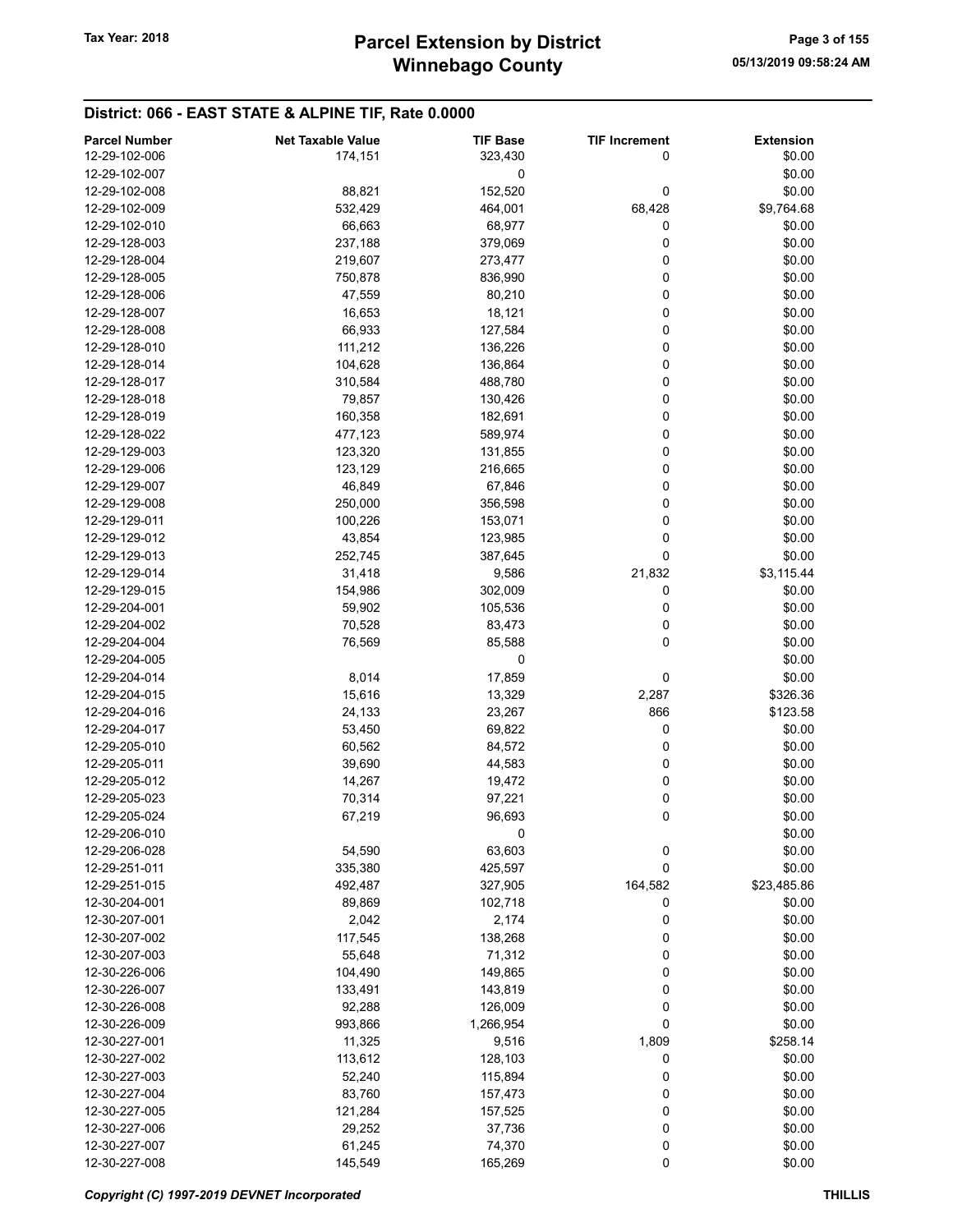# Winnebago County Tax Year: 2018 **Parcel Extension by District** Tax Year: 2018 Page 4 of 155

#### District: 066 - EAST STATE & ALPINE TIF, Rate 0.0000

| <b>Parcel Number</b><br>12-30-227-015 | <b>Net Taxable Value</b> | <b>TIF Base</b> | <b>TIF Increment</b> | Extension<br>\$0.00        |
|---------------------------------------|--------------------------|-----------------|----------------------|----------------------------|
| Totals for 066                        | 12.062.067               | 15.053.279      | 866.340              | \$123.626.74<br>77 Parcels |

| <b>Parcel Number</b> | <b>Net Taxable Value</b> | <b>TIF Base</b> | <b>TIF Increment</b> | <b>Extension</b> |
|----------------------|--------------------------|-----------------|----------------------|------------------|
| 11-15-355-024        |                          | 14,388          |                      | \$0.00           |
| 11-15-357-026        | 341                      | 9,032           | 0                    | \$0.00           |
| 11-15-357-027        | 2,760                    | 14,585          | 0                    | \$0.00           |
| 11-15-357-028        | 10,595                   | 25,729          | 0                    | \$0.00           |
| 11-15-357-029        | 5,508                    | 13,221          | 0                    | \$0.00           |
| 11-15-357-030        | 3,362                    | 13,126          | 0                    | \$0.00           |
| 11-15-357-031        | 10,684                   | 13,639          | 0                    | \$0.00           |
| 11-15-357-032        | 5,442                    | 6,127           | 0                    | \$0.00           |
| 11-21-101-001        |                          | 0               |                      | \$0.00           |
| 11-21-102-001        | 11,853                   | 21,963          | 0                    | \$0.00           |
| 11-21-102-004        | 379                      | 461             | 0                    | \$0.00           |
| 11-21-102-005        |                          | 1,208           |                      | \$0.00           |
| 11-21-102-006        | 6,358                    | 9,200           | 0                    | \$0.00           |
| 11-21-102-007        | 5,810                    | 8,478           | 0                    | \$0.00           |
| 11-21-102-008        | 419                      | 509             | 0                    | \$0.00           |
| 11-21-102-009        | 7,113                    | 18,665          | 0                    | \$0.00           |
| 11-21-102-010        | 3,962                    | 4,401           | 0                    | \$0.00           |
| 11-21-102-011        | 0                        | 6,533           | 0                    | \$0.00           |
| 11-21-102-012        | 419                      | 509             | 0                    | \$0.00           |
| 11-21-102-013        | 7,281                    | 9,334           | 0                    | \$0.00           |
| 11-21-102-014        | 419                      | 509             | 0                    | \$0.00           |
| 11-21-102-015        | 7,322                    | 15,407          | 0                    | \$0.00           |
| 11-21-102-016        | 0                        | 7,334           | 0                    | \$0.00           |
| 11-21-103-001        | 12,164                   | 15,073          | 0                    | \$0.00           |
| 11-21-103-002        | 388                      | 471             | 0                    | \$0.00           |
| 11-21-103-003        | 895                      | 10,161          | 0                    | \$0.00           |
| 11-21-103-004        | 387                      | 4,541           | 0                    | \$0.00           |
| 11-21-103-005        | 388                      | 471             | 0                    | \$0.00           |
| 11-21-103-006        | 388                      | 471             | 0                    | \$0.00           |
| 11-21-103-007        | 7,190                    | 8,590           | 0                    | \$0.00           |
| 11-21-103-008        | 535                      | 627             | 0                    | \$0.00           |
| 11-21-103-009        | 419                      | 509             | 0                    | \$0.00           |
| 11-21-103-010        | 5,113                    | 8,397           | 0                    | \$0.00           |
| 11-21-103-011        | 478                      | 2,772           | 0                    | \$0.00           |
| 11-21-103-012        | 3,811                    | 3,563           | 248                  | \$35.40          |
| 11-21-103-013        | 5,811                    | 6,075           | 0                    | \$0.00           |
| 11-21-103-014        | 7,453                    | 16,188          | 0                    | \$0.00           |
| 11-21-104-001        | 866                      | 1,052           | 0                    | \$0.00           |
| 11-21-104-002        | 15,671                   | 21,872          | 0                    | \$0.00           |
| 11-21-104-005        | 8,882                    | 9,396           | 0                    | \$0.00           |
| 11-21-104-006        | 441                      | 536             |                      | \$0.00           |
| 11-21-104-007        | 6,626                    | 16,276          | 0<br>0               | \$0.00           |
| 11-21-104-008        | 10,005                   | 14,237          |                      | \$0.00           |
|                      |                          |                 | 0                    | \$0.00           |
| 11-21-104-009        | 4,636                    | 11,122          | 0                    |                  |
| 11-21-104-010        | 3,727                    | 16,096          | 0                    | \$0.00           |
| 11-21-104-011        | 7,000                    | 10,068          | 0                    | \$0.00           |
| 11-21-104-012        | 9,027                    | 11,960          | 0                    | \$0.00           |
| 11-21-104-013        | 5,661                    | 15,654          | 0                    | \$0.00           |
| 11-21-105-001        | 5,648                    | 12,071          | 0                    | \$0.00           |
| 11-21-105-002        | 3,073                    | 10,123          | 0                    | \$0.00           |
| 11-21-105-003        | 4,768                    | 4,879           | 0                    | \$0.00           |
| 11-21-105-004        | 0                        | 6,846           | 0                    | \$0.00           |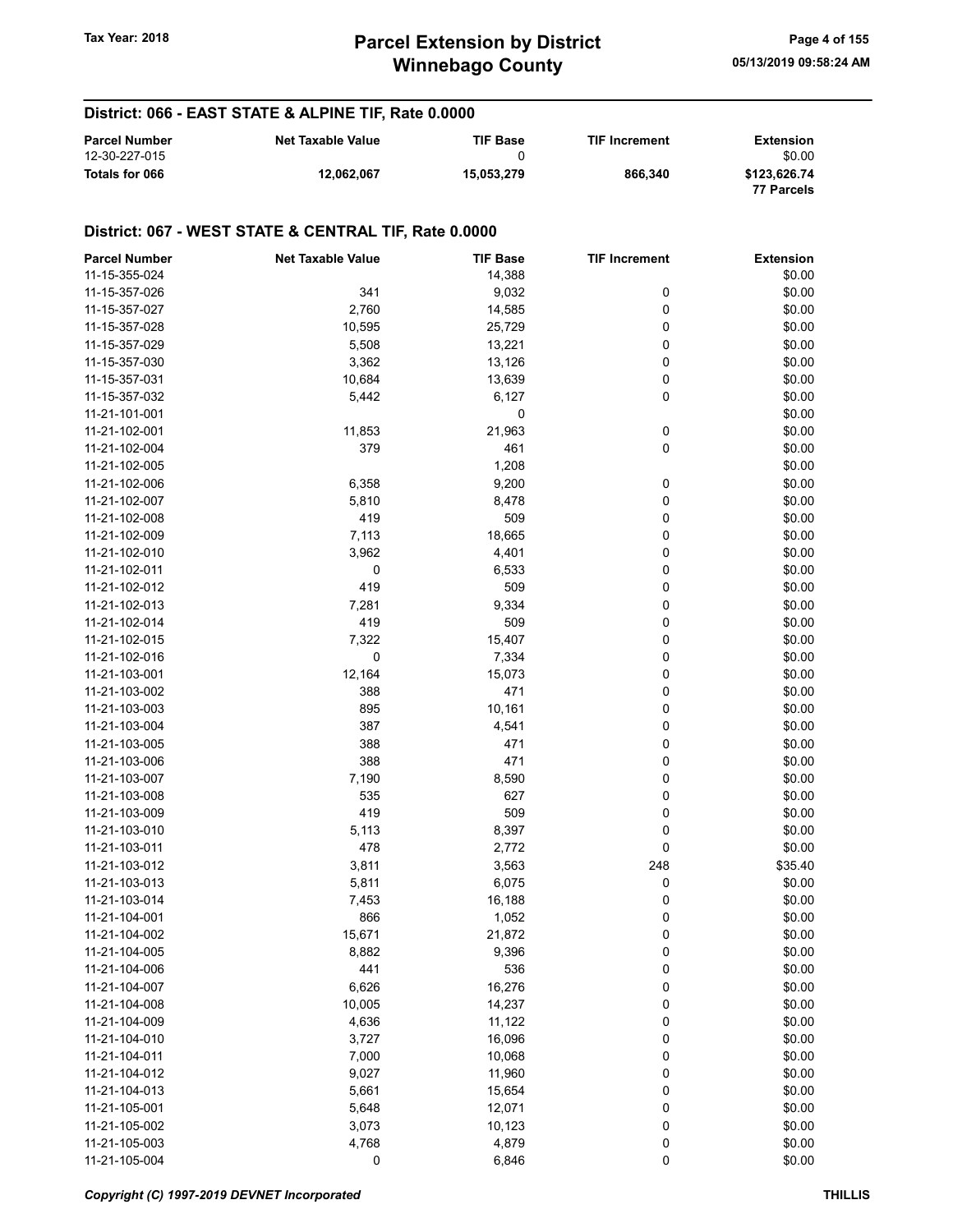# Winnebago County Tax Year: 2018 **Parcel Extension by District** Tax Year: 2018 Page 5 of 155

| 11-21-105-005<br>6,743<br>592<br>\$84.48<br>7,335<br>10,367<br>0<br>\$0.00<br>11-21-105-006<br>14,039<br>0<br>11-21-105-007<br>6,136<br>11,152<br>\$0.00<br>\$0.00<br>7,412<br>12,289<br>0<br>11-21-105-008<br>0<br>\$0.00<br>11-21-105-009<br>2,258<br>11,300<br>\$0.00<br>5,113<br>10,768<br>0<br>11-21-105-010<br>3,978<br>6,717<br>0<br>\$0.00<br>11-21-105-012<br>\$0.00<br>11-21-105-013<br>8,029<br>9,331<br>0<br>0<br>\$0.00<br>11-21-105-014<br>8,717<br>11,622<br>401<br>489<br>\$0.00<br>11-21-105-015<br>0<br>0<br>15,031<br>20,442<br>\$0.00<br>11-21-105-016<br>401<br>489<br>0<br>\$0.00<br>11-21-105-017<br>11,725<br>\$0.00<br>3,333<br>0<br>11-21-105-018<br>\$0.00<br>11-21-105-023<br>11,828<br>15,487<br>0<br>0<br>\$0.00<br>11-21-105-025<br>12,290<br>16,134<br>0<br>\$0.00<br>11-21-105-026<br>9,043<br>11,431<br>0<br>\$0.00<br>11-21-106-001<br>10,532<br>\$0.00<br>11-21-106-002<br>8,109<br>0<br>401<br>\$0.00<br>11-21-106-003<br>10,539<br>0<br>\$0.00<br>401<br>489<br>0<br>11-21-106-004<br>11-21-106-005<br>401<br>489<br>0<br>\$0.00<br>\$0.00<br>11-21-106-006<br>7,291<br>10,822<br>0<br>\$0.00<br>11-21-106-007<br>4,483<br>4,780<br>0<br>11-21-106-008<br>6,602<br>16,280<br>0<br>\$0.00<br>0<br>5,880<br>13,425<br>\$0.00<br>11-21-106-009<br>489<br>\$0.00<br>11-21-106-010<br>401<br>0<br>\$0.00<br>11,169<br>14,493<br>0<br>11-21-106-011<br>0<br>6,390<br>0<br>\$0.00<br>11-21-106-012<br>\$0.00<br>5,113<br>13,150<br>0<br>11-21-106-013<br>\$219.20<br>11-21-106-014<br>8,013<br>6,477<br>1,536<br>359<br>489<br>\$0.00<br>11-21-106-015<br>0<br>0<br>8,406<br>12,604<br>\$0.00<br>11-21-106-016<br>401<br>489<br>\$0.00<br>11-21-106-017<br>0<br>\$0.00<br>6,128<br>7,836<br>0<br>11-21-106-018<br>\$0.00<br>11-21-106-019<br>5,462<br>11,588<br>0<br>17,274<br>0<br>\$0.00<br>11-21-106-022<br>12,217<br>11-21-106-023<br>422<br>5,381<br>0<br>\$0.00<br>\$0.00<br>11-21-106-024<br>2,312<br>9,425<br>0<br>0<br>11-21-107-001<br>9,221<br>9,785<br>\$0.00<br>\$0.00<br>11-21-107-002<br>401<br>11,035<br>0<br>401<br>489<br>0<br>\$0.00<br>11-21-107-003<br>\$0.00<br>11-21-107-004<br>7,093<br>12,201<br>0<br>\$0.00<br>11-21-107-005<br>401<br>489<br>0<br>720<br>\$0.00<br>11-21-107-006<br>626<br>0<br>401<br>489<br>\$0.00<br>11-21-107-007<br>0<br>0<br>11-21-107-008<br>4,649<br>10,200<br>\$0.00<br>\$0.00<br>11-21-107-009<br>5,850<br>9,691<br>0<br>\$0.00<br>11-21-107-010<br>5,549<br>12,783<br>0<br>\$0.00<br>11-21-107-011<br>14,701<br>0<br>0<br>\$0.00<br>334<br>0<br>11-21-107-012<br>11,844<br>\$0.00<br>11-21-107-013<br>6,820<br>9,379<br>0<br>401<br>489<br>0<br>\$0.00<br>11-21-107-014<br>0<br>\$0.00<br>11-21-107-015<br>6,857<br>10,005<br>401<br>489<br>\$0.00<br>11-21-107-016<br>0<br>\$0.00<br>11-21-107-017<br>4,160<br>12,020<br>0<br>\$0.00<br>11-21-107-018<br>6,731<br>9,778<br>0<br>708<br>0<br>\$0.00<br>11-21-107-019<br>12,078<br>\$0.00<br>11-21-107-020<br>8,158<br>12,327<br>0<br>0<br>5,947<br>13,620<br>\$0.00<br>11-21-107-021 | <b>Parcel Number</b> | <b>Net Taxable Value</b> | <b>TIF Base</b> | <b>TIF Increment</b> | <b>Extension</b> |
|---------------------------------------------------------------------------------------------------------------------------------------------------------------------------------------------------------------------------------------------------------------------------------------------------------------------------------------------------------------------------------------------------------------------------------------------------------------------------------------------------------------------------------------------------------------------------------------------------------------------------------------------------------------------------------------------------------------------------------------------------------------------------------------------------------------------------------------------------------------------------------------------------------------------------------------------------------------------------------------------------------------------------------------------------------------------------------------------------------------------------------------------------------------------------------------------------------------------------------------------------------------------------------------------------------------------------------------------------------------------------------------------------------------------------------------------------------------------------------------------------------------------------------------------------------------------------------------------------------------------------------------------------------------------------------------------------------------------------------------------------------------------------------------------------------------------------------------------------------------------------------------------------------------------------------------------------------------------------------------------------------------------------------------------------------------------------------------------------------------------------------------------------------------------------------------------------------------------------------------------------------------------------------------------------------------------------------------------------------------------------------------------------------------------------------------------------------------------------------------------------------------------------------------------------------------------------------------------------------------------------------------------------------------------------------------------------------------------------------------------------------------------------------------------------------------------------------------------------------------------------------------------------------------------------------------------------------------------------------------------------------------------------|----------------------|--------------------------|-----------------|----------------------|------------------|
|                                                                                                                                                                                                                                                                                                                                                                                                                                                                                                                                                                                                                                                                                                                                                                                                                                                                                                                                                                                                                                                                                                                                                                                                                                                                                                                                                                                                                                                                                                                                                                                                                                                                                                                                                                                                                                                                                                                                                                                                                                                                                                                                                                                                                                                                                                                                                                                                                                                                                                                                                                                                                                                                                                                                                                                                                                                                                                                                                                                                                           |                      |                          |                 |                      |                  |
|                                                                                                                                                                                                                                                                                                                                                                                                                                                                                                                                                                                                                                                                                                                                                                                                                                                                                                                                                                                                                                                                                                                                                                                                                                                                                                                                                                                                                                                                                                                                                                                                                                                                                                                                                                                                                                                                                                                                                                                                                                                                                                                                                                                                                                                                                                                                                                                                                                                                                                                                                                                                                                                                                                                                                                                                                                                                                                                                                                                                                           |                      |                          |                 |                      |                  |
|                                                                                                                                                                                                                                                                                                                                                                                                                                                                                                                                                                                                                                                                                                                                                                                                                                                                                                                                                                                                                                                                                                                                                                                                                                                                                                                                                                                                                                                                                                                                                                                                                                                                                                                                                                                                                                                                                                                                                                                                                                                                                                                                                                                                                                                                                                                                                                                                                                                                                                                                                                                                                                                                                                                                                                                                                                                                                                                                                                                                                           |                      |                          |                 |                      |                  |
|                                                                                                                                                                                                                                                                                                                                                                                                                                                                                                                                                                                                                                                                                                                                                                                                                                                                                                                                                                                                                                                                                                                                                                                                                                                                                                                                                                                                                                                                                                                                                                                                                                                                                                                                                                                                                                                                                                                                                                                                                                                                                                                                                                                                                                                                                                                                                                                                                                                                                                                                                                                                                                                                                                                                                                                                                                                                                                                                                                                                                           |                      |                          |                 |                      |                  |
|                                                                                                                                                                                                                                                                                                                                                                                                                                                                                                                                                                                                                                                                                                                                                                                                                                                                                                                                                                                                                                                                                                                                                                                                                                                                                                                                                                                                                                                                                                                                                                                                                                                                                                                                                                                                                                                                                                                                                                                                                                                                                                                                                                                                                                                                                                                                                                                                                                                                                                                                                                                                                                                                                                                                                                                                                                                                                                                                                                                                                           |                      |                          |                 |                      |                  |
|                                                                                                                                                                                                                                                                                                                                                                                                                                                                                                                                                                                                                                                                                                                                                                                                                                                                                                                                                                                                                                                                                                                                                                                                                                                                                                                                                                                                                                                                                                                                                                                                                                                                                                                                                                                                                                                                                                                                                                                                                                                                                                                                                                                                                                                                                                                                                                                                                                                                                                                                                                                                                                                                                                                                                                                                                                                                                                                                                                                                                           |                      |                          |                 |                      |                  |
|                                                                                                                                                                                                                                                                                                                                                                                                                                                                                                                                                                                                                                                                                                                                                                                                                                                                                                                                                                                                                                                                                                                                                                                                                                                                                                                                                                                                                                                                                                                                                                                                                                                                                                                                                                                                                                                                                                                                                                                                                                                                                                                                                                                                                                                                                                                                                                                                                                                                                                                                                                                                                                                                                                                                                                                                                                                                                                                                                                                                                           |                      |                          |                 |                      |                  |
|                                                                                                                                                                                                                                                                                                                                                                                                                                                                                                                                                                                                                                                                                                                                                                                                                                                                                                                                                                                                                                                                                                                                                                                                                                                                                                                                                                                                                                                                                                                                                                                                                                                                                                                                                                                                                                                                                                                                                                                                                                                                                                                                                                                                                                                                                                                                                                                                                                                                                                                                                                                                                                                                                                                                                                                                                                                                                                                                                                                                                           |                      |                          |                 |                      |                  |
|                                                                                                                                                                                                                                                                                                                                                                                                                                                                                                                                                                                                                                                                                                                                                                                                                                                                                                                                                                                                                                                                                                                                                                                                                                                                                                                                                                                                                                                                                                                                                                                                                                                                                                                                                                                                                                                                                                                                                                                                                                                                                                                                                                                                                                                                                                                                                                                                                                                                                                                                                                                                                                                                                                                                                                                                                                                                                                                                                                                                                           |                      |                          |                 |                      |                  |
|                                                                                                                                                                                                                                                                                                                                                                                                                                                                                                                                                                                                                                                                                                                                                                                                                                                                                                                                                                                                                                                                                                                                                                                                                                                                                                                                                                                                                                                                                                                                                                                                                                                                                                                                                                                                                                                                                                                                                                                                                                                                                                                                                                                                                                                                                                                                                                                                                                                                                                                                                                                                                                                                                                                                                                                                                                                                                                                                                                                                                           |                      |                          |                 |                      |                  |
|                                                                                                                                                                                                                                                                                                                                                                                                                                                                                                                                                                                                                                                                                                                                                                                                                                                                                                                                                                                                                                                                                                                                                                                                                                                                                                                                                                                                                                                                                                                                                                                                                                                                                                                                                                                                                                                                                                                                                                                                                                                                                                                                                                                                                                                                                                                                                                                                                                                                                                                                                                                                                                                                                                                                                                                                                                                                                                                                                                                                                           |                      |                          |                 |                      |                  |
|                                                                                                                                                                                                                                                                                                                                                                                                                                                                                                                                                                                                                                                                                                                                                                                                                                                                                                                                                                                                                                                                                                                                                                                                                                                                                                                                                                                                                                                                                                                                                                                                                                                                                                                                                                                                                                                                                                                                                                                                                                                                                                                                                                                                                                                                                                                                                                                                                                                                                                                                                                                                                                                                                                                                                                                                                                                                                                                                                                                                                           |                      |                          |                 |                      |                  |
|                                                                                                                                                                                                                                                                                                                                                                                                                                                                                                                                                                                                                                                                                                                                                                                                                                                                                                                                                                                                                                                                                                                                                                                                                                                                                                                                                                                                                                                                                                                                                                                                                                                                                                                                                                                                                                                                                                                                                                                                                                                                                                                                                                                                                                                                                                                                                                                                                                                                                                                                                                                                                                                                                                                                                                                                                                                                                                                                                                                                                           |                      |                          |                 |                      |                  |
|                                                                                                                                                                                                                                                                                                                                                                                                                                                                                                                                                                                                                                                                                                                                                                                                                                                                                                                                                                                                                                                                                                                                                                                                                                                                                                                                                                                                                                                                                                                                                                                                                                                                                                                                                                                                                                                                                                                                                                                                                                                                                                                                                                                                                                                                                                                                                                                                                                                                                                                                                                                                                                                                                                                                                                                                                                                                                                                                                                                                                           |                      |                          |                 |                      |                  |
|                                                                                                                                                                                                                                                                                                                                                                                                                                                                                                                                                                                                                                                                                                                                                                                                                                                                                                                                                                                                                                                                                                                                                                                                                                                                                                                                                                                                                                                                                                                                                                                                                                                                                                                                                                                                                                                                                                                                                                                                                                                                                                                                                                                                                                                                                                                                                                                                                                                                                                                                                                                                                                                                                                                                                                                                                                                                                                                                                                                                                           |                      |                          |                 |                      |                  |
|                                                                                                                                                                                                                                                                                                                                                                                                                                                                                                                                                                                                                                                                                                                                                                                                                                                                                                                                                                                                                                                                                                                                                                                                                                                                                                                                                                                                                                                                                                                                                                                                                                                                                                                                                                                                                                                                                                                                                                                                                                                                                                                                                                                                                                                                                                                                                                                                                                                                                                                                                                                                                                                                                                                                                                                                                                                                                                                                                                                                                           |                      |                          |                 |                      |                  |
|                                                                                                                                                                                                                                                                                                                                                                                                                                                                                                                                                                                                                                                                                                                                                                                                                                                                                                                                                                                                                                                                                                                                                                                                                                                                                                                                                                                                                                                                                                                                                                                                                                                                                                                                                                                                                                                                                                                                                                                                                                                                                                                                                                                                                                                                                                                                                                                                                                                                                                                                                                                                                                                                                                                                                                                                                                                                                                                                                                                                                           |                      |                          |                 |                      |                  |
|                                                                                                                                                                                                                                                                                                                                                                                                                                                                                                                                                                                                                                                                                                                                                                                                                                                                                                                                                                                                                                                                                                                                                                                                                                                                                                                                                                                                                                                                                                                                                                                                                                                                                                                                                                                                                                                                                                                                                                                                                                                                                                                                                                                                                                                                                                                                                                                                                                                                                                                                                                                                                                                                                                                                                                                                                                                                                                                                                                                                                           |                      |                          |                 |                      |                  |
|                                                                                                                                                                                                                                                                                                                                                                                                                                                                                                                                                                                                                                                                                                                                                                                                                                                                                                                                                                                                                                                                                                                                                                                                                                                                                                                                                                                                                                                                                                                                                                                                                                                                                                                                                                                                                                                                                                                                                                                                                                                                                                                                                                                                                                                                                                                                                                                                                                                                                                                                                                                                                                                                                                                                                                                                                                                                                                                                                                                                                           |                      |                          |                 |                      |                  |
|                                                                                                                                                                                                                                                                                                                                                                                                                                                                                                                                                                                                                                                                                                                                                                                                                                                                                                                                                                                                                                                                                                                                                                                                                                                                                                                                                                                                                                                                                                                                                                                                                                                                                                                                                                                                                                                                                                                                                                                                                                                                                                                                                                                                                                                                                                                                                                                                                                                                                                                                                                                                                                                                                                                                                                                                                                                                                                                                                                                                                           |                      |                          |                 |                      |                  |
|                                                                                                                                                                                                                                                                                                                                                                                                                                                                                                                                                                                                                                                                                                                                                                                                                                                                                                                                                                                                                                                                                                                                                                                                                                                                                                                                                                                                                                                                                                                                                                                                                                                                                                                                                                                                                                                                                                                                                                                                                                                                                                                                                                                                                                                                                                                                                                                                                                                                                                                                                                                                                                                                                                                                                                                                                                                                                                                                                                                                                           |                      |                          |                 |                      |                  |
|                                                                                                                                                                                                                                                                                                                                                                                                                                                                                                                                                                                                                                                                                                                                                                                                                                                                                                                                                                                                                                                                                                                                                                                                                                                                                                                                                                                                                                                                                                                                                                                                                                                                                                                                                                                                                                                                                                                                                                                                                                                                                                                                                                                                                                                                                                                                                                                                                                                                                                                                                                                                                                                                                                                                                                                                                                                                                                                                                                                                                           |                      |                          |                 |                      |                  |
|                                                                                                                                                                                                                                                                                                                                                                                                                                                                                                                                                                                                                                                                                                                                                                                                                                                                                                                                                                                                                                                                                                                                                                                                                                                                                                                                                                                                                                                                                                                                                                                                                                                                                                                                                                                                                                                                                                                                                                                                                                                                                                                                                                                                                                                                                                                                                                                                                                                                                                                                                                                                                                                                                                                                                                                                                                                                                                                                                                                                                           |                      |                          |                 |                      |                  |
|                                                                                                                                                                                                                                                                                                                                                                                                                                                                                                                                                                                                                                                                                                                                                                                                                                                                                                                                                                                                                                                                                                                                                                                                                                                                                                                                                                                                                                                                                                                                                                                                                                                                                                                                                                                                                                                                                                                                                                                                                                                                                                                                                                                                                                                                                                                                                                                                                                                                                                                                                                                                                                                                                                                                                                                                                                                                                                                                                                                                                           |                      |                          |                 |                      |                  |
|                                                                                                                                                                                                                                                                                                                                                                                                                                                                                                                                                                                                                                                                                                                                                                                                                                                                                                                                                                                                                                                                                                                                                                                                                                                                                                                                                                                                                                                                                                                                                                                                                                                                                                                                                                                                                                                                                                                                                                                                                                                                                                                                                                                                                                                                                                                                                                                                                                                                                                                                                                                                                                                                                                                                                                                                                                                                                                                                                                                                                           |                      |                          |                 |                      |                  |
|                                                                                                                                                                                                                                                                                                                                                                                                                                                                                                                                                                                                                                                                                                                                                                                                                                                                                                                                                                                                                                                                                                                                                                                                                                                                                                                                                                                                                                                                                                                                                                                                                                                                                                                                                                                                                                                                                                                                                                                                                                                                                                                                                                                                                                                                                                                                                                                                                                                                                                                                                                                                                                                                                                                                                                                                                                                                                                                                                                                                                           |                      |                          |                 |                      |                  |
|                                                                                                                                                                                                                                                                                                                                                                                                                                                                                                                                                                                                                                                                                                                                                                                                                                                                                                                                                                                                                                                                                                                                                                                                                                                                                                                                                                                                                                                                                                                                                                                                                                                                                                                                                                                                                                                                                                                                                                                                                                                                                                                                                                                                                                                                                                                                                                                                                                                                                                                                                                                                                                                                                                                                                                                                                                                                                                                                                                                                                           |                      |                          |                 |                      |                  |
|                                                                                                                                                                                                                                                                                                                                                                                                                                                                                                                                                                                                                                                                                                                                                                                                                                                                                                                                                                                                                                                                                                                                                                                                                                                                                                                                                                                                                                                                                                                                                                                                                                                                                                                                                                                                                                                                                                                                                                                                                                                                                                                                                                                                                                                                                                                                                                                                                                                                                                                                                                                                                                                                                                                                                                                                                                                                                                                                                                                                                           |                      |                          |                 |                      |                  |
|                                                                                                                                                                                                                                                                                                                                                                                                                                                                                                                                                                                                                                                                                                                                                                                                                                                                                                                                                                                                                                                                                                                                                                                                                                                                                                                                                                                                                                                                                                                                                                                                                                                                                                                                                                                                                                                                                                                                                                                                                                                                                                                                                                                                                                                                                                                                                                                                                                                                                                                                                                                                                                                                                                                                                                                                                                                                                                                                                                                                                           |                      |                          |                 |                      |                  |
|                                                                                                                                                                                                                                                                                                                                                                                                                                                                                                                                                                                                                                                                                                                                                                                                                                                                                                                                                                                                                                                                                                                                                                                                                                                                                                                                                                                                                                                                                                                                                                                                                                                                                                                                                                                                                                                                                                                                                                                                                                                                                                                                                                                                                                                                                                                                                                                                                                                                                                                                                                                                                                                                                                                                                                                                                                                                                                                                                                                                                           |                      |                          |                 |                      |                  |
|                                                                                                                                                                                                                                                                                                                                                                                                                                                                                                                                                                                                                                                                                                                                                                                                                                                                                                                                                                                                                                                                                                                                                                                                                                                                                                                                                                                                                                                                                                                                                                                                                                                                                                                                                                                                                                                                                                                                                                                                                                                                                                                                                                                                                                                                                                                                                                                                                                                                                                                                                                                                                                                                                                                                                                                                                                                                                                                                                                                                                           |                      |                          |                 |                      |                  |
|                                                                                                                                                                                                                                                                                                                                                                                                                                                                                                                                                                                                                                                                                                                                                                                                                                                                                                                                                                                                                                                                                                                                                                                                                                                                                                                                                                                                                                                                                                                                                                                                                                                                                                                                                                                                                                                                                                                                                                                                                                                                                                                                                                                                                                                                                                                                                                                                                                                                                                                                                                                                                                                                                                                                                                                                                                                                                                                                                                                                                           |                      |                          |                 |                      |                  |
|                                                                                                                                                                                                                                                                                                                                                                                                                                                                                                                                                                                                                                                                                                                                                                                                                                                                                                                                                                                                                                                                                                                                                                                                                                                                                                                                                                                                                                                                                                                                                                                                                                                                                                                                                                                                                                                                                                                                                                                                                                                                                                                                                                                                                                                                                                                                                                                                                                                                                                                                                                                                                                                                                                                                                                                                                                                                                                                                                                                                                           |                      |                          |                 |                      |                  |
|                                                                                                                                                                                                                                                                                                                                                                                                                                                                                                                                                                                                                                                                                                                                                                                                                                                                                                                                                                                                                                                                                                                                                                                                                                                                                                                                                                                                                                                                                                                                                                                                                                                                                                                                                                                                                                                                                                                                                                                                                                                                                                                                                                                                                                                                                                                                                                                                                                                                                                                                                                                                                                                                                                                                                                                                                                                                                                                                                                                                                           |                      |                          |                 |                      |                  |
|                                                                                                                                                                                                                                                                                                                                                                                                                                                                                                                                                                                                                                                                                                                                                                                                                                                                                                                                                                                                                                                                                                                                                                                                                                                                                                                                                                                                                                                                                                                                                                                                                                                                                                                                                                                                                                                                                                                                                                                                                                                                                                                                                                                                                                                                                                                                                                                                                                                                                                                                                                                                                                                                                                                                                                                                                                                                                                                                                                                                                           |                      |                          |                 |                      |                  |
|                                                                                                                                                                                                                                                                                                                                                                                                                                                                                                                                                                                                                                                                                                                                                                                                                                                                                                                                                                                                                                                                                                                                                                                                                                                                                                                                                                                                                                                                                                                                                                                                                                                                                                                                                                                                                                                                                                                                                                                                                                                                                                                                                                                                                                                                                                                                                                                                                                                                                                                                                                                                                                                                                                                                                                                                                                                                                                                                                                                                                           |                      |                          |                 |                      |                  |
|                                                                                                                                                                                                                                                                                                                                                                                                                                                                                                                                                                                                                                                                                                                                                                                                                                                                                                                                                                                                                                                                                                                                                                                                                                                                                                                                                                                                                                                                                                                                                                                                                                                                                                                                                                                                                                                                                                                                                                                                                                                                                                                                                                                                                                                                                                                                                                                                                                                                                                                                                                                                                                                                                                                                                                                                                                                                                                                                                                                                                           |                      |                          |                 |                      |                  |
|                                                                                                                                                                                                                                                                                                                                                                                                                                                                                                                                                                                                                                                                                                                                                                                                                                                                                                                                                                                                                                                                                                                                                                                                                                                                                                                                                                                                                                                                                                                                                                                                                                                                                                                                                                                                                                                                                                                                                                                                                                                                                                                                                                                                                                                                                                                                                                                                                                                                                                                                                                                                                                                                                                                                                                                                                                                                                                                                                                                                                           |                      |                          |                 |                      |                  |
|                                                                                                                                                                                                                                                                                                                                                                                                                                                                                                                                                                                                                                                                                                                                                                                                                                                                                                                                                                                                                                                                                                                                                                                                                                                                                                                                                                                                                                                                                                                                                                                                                                                                                                                                                                                                                                                                                                                                                                                                                                                                                                                                                                                                                                                                                                                                                                                                                                                                                                                                                                                                                                                                                                                                                                                                                                                                                                                                                                                                                           |                      |                          |                 |                      |                  |
|                                                                                                                                                                                                                                                                                                                                                                                                                                                                                                                                                                                                                                                                                                                                                                                                                                                                                                                                                                                                                                                                                                                                                                                                                                                                                                                                                                                                                                                                                                                                                                                                                                                                                                                                                                                                                                                                                                                                                                                                                                                                                                                                                                                                                                                                                                                                                                                                                                                                                                                                                                                                                                                                                                                                                                                                                                                                                                                                                                                                                           |                      |                          |                 |                      |                  |
|                                                                                                                                                                                                                                                                                                                                                                                                                                                                                                                                                                                                                                                                                                                                                                                                                                                                                                                                                                                                                                                                                                                                                                                                                                                                                                                                                                                                                                                                                                                                                                                                                                                                                                                                                                                                                                                                                                                                                                                                                                                                                                                                                                                                                                                                                                                                                                                                                                                                                                                                                                                                                                                                                                                                                                                                                                                                                                                                                                                                                           |                      |                          |                 |                      |                  |
|                                                                                                                                                                                                                                                                                                                                                                                                                                                                                                                                                                                                                                                                                                                                                                                                                                                                                                                                                                                                                                                                                                                                                                                                                                                                                                                                                                                                                                                                                                                                                                                                                                                                                                                                                                                                                                                                                                                                                                                                                                                                                                                                                                                                                                                                                                                                                                                                                                                                                                                                                                                                                                                                                                                                                                                                                                                                                                                                                                                                                           |                      |                          |                 |                      |                  |
|                                                                                                                                                                                                                                                                                                                                                                                                                                                                                                                                                                                                                                                                                                                                                                                                                                                                                                                                                                                                                                                                                                                                                                                                                                                                                                                                                                                                                                                                                                                                                                                                                                                                                                                                                                                                                                                                                                                                                                                                                                                                                                                                                                                                                                                                                                                                                                                                                                                                                                                                                                                                                                                                                                                                                                                                                                                                                                                                                                                                                           |                      |                          |                 |                      |                  |
|                                                                                                                                                                                                                                                                                                                                                                                                                                                                                                                                                                                                                                                                                                                                                                                                                                                                                                                                                                                                                                                                                                                                                                                                                                                                                                                                                                                                                                                                                                                                                                                                                                                                                                                                                                                                                                                                                                                                                                                                                                                                                                                                                                                                                                                                                                                                                                                                                                                                                                                                                                                                                                                                                                                                                                                                                                                                                                                                                                                                                           |                      |                          |                 |                      |                  |
|                                                                                                                                                                                                                                                                                                                                                                                                                                                                                                                                                                                                                                                                                                                                                                                                                                                                                                                                                                                                                                                                                                                                                                                                                                                                                                                                                                                                                                                                                                                                                                                                                                                                                                                                                                                                                                                                                                                                                                                                                                                                                                                                                                                                                                                                                                                                                                                                                                                                                                                                                                                                                                                                                                                                                                                                                                                                                                                                                                                                                           |                      |                          |                 |                      |                  |
|                                                                                                                                                                                                                                                                                                                                                                                                                                                                                                                                                                                                                                                                                                                                                                                                                                                                                                                                                                                                                                                                                                                                                                                                                                                                                                                                                                                                                                                                                                                                                                                                                                                                                                                                                                                                                                                                                                                                                                                                                                                                                                                                                                                                                                                                                                                                                                                                                                                                                                                                                                                                                                                                                                                                                                                                                                                                                                                                                                                                                           |                      |                          |                 |                      |                  |
|                                                                                                                                                                                                                                                                                                                                                                                                                                                                                                                                                                                                                                                                                                                                                                                                                                                                                                                                                                                                                                                                                                                                                                                                                                                                                                                                                                                                                                                                                                                                                                                                                                                                                                                                                                                                                                                                                                                                                                                                                                                                                                                                                                                                                                                                                                                                                                                                                                                                                                                                                                                                                                                                                                                                                                                                                                                                                                                                                                                                                           |                      |                          |                 |                      |                  |
|                                                                                                                                                                                                                                                                                                                                                                                                                                                                                                                                                                                                                                                                                                                                                                                                                                                                                                                                                                                                                                                                                                                                                                                                                                                                                                                                                                                                                                                                                                                                                                                                                                                                                                                                                                                                                                                                                                                                                                                                                                                                                                                                                                                                                                                                                                                                                                                                                                                                                                                                                                                                                                                                                                                                                                                                                                                                                                                                                                                                                           |                      |                          |                 |                      |                  |
|                                                                                                                                                                                                                                                                                                                                                                                                                                                                                                                                                                                                                                                                                                                                                                                                                                                                                                                                                                                                                                                                                                                                                                                                                                                                                                                                                                                                                                                                                                                                                                                                                                                                                                                                                                                                                                                                                                                                                                                                                                                                                                                                                                                                                                                                                                                                                                                                                                                                                                                                                                                                                                                                                                                                                                                                                                                                                                                                                                                                                           |                      |                          |                 |                      |                  |
|                                                                                                                                                                                                                                                                                                                                                                                                                                                                                                                                                                                                                                                                                                                                                                                                                                                                                                                                                                                                                                                                                                                                                                                                                                                                                                                                                                                                                                                                                                                                                                                                                                                                                                                                                                                                                                                                                                                                                                                                                                                                                                                                                                                                                                                                                                                                                                                                                                                                                                                                                                                                                                                                                                                                                                                                                                                                                                                                                                                                                           |                      |                          |                 |                      |                  |
|                                                                                                                                                                                                                                                                                                                                                                                                                                                                                                                                                                                                                                                                                                                                                                                                                                                                                                                                                                                                                                                                                                                                                                                                                                                                                                                                                                                                                                                                                                                                                                                                                                                                                                                                                                                                                                                                                                                                                                                                                                                                                                                                                                                                                                                                                                                                                                                                                                                                                                                                                                                                                                                                                                                                                                                                                                                                                                                                                                                                                           |                      |                          |                 |                      |                  |
|                                                                                                                                                                                                                                                                                                                                                                                                                                                                                                                                                                                                                                                                                                                                                                                                                                                                                                                                                                                                                                                                                                                                                                                                                                                                                                                                                                                                                                                                                                                                                                                                                                                                                                                                                                                                                                                                                                                                                                                                                                                                                                                                                                                                                                                                                                                                                                                                                                                                                                                                                                                                                                                                                                                                                                                                                                                                                                                                                                                                                           |                      |                          |                 |                      |                  |
|                                                                                                                                                                                                                                                                                                                                                                                                                                                                                                                                                                                                                                                                                                                                                                                                                                                                                                                                                                                                                                                                                                                                                                                                                                                                                                                                                                                                                                                                                                                                                                                                                                                                                                                                                                                                                                                                                                                                                                                                                                                                                                                                                                                                                                                                                                                                                                                                                                                                                                                                                                                                                                                                                                                                                                                                                                                                                                                                                                                                                           |                      |                          |                 |                      |                  |
|                                                                                                                                                                                                                                                                                                                                                                                                                                                                                                                                                                                                                                                                                                                                                                                                                                                                                                                                                                                                                                                                                                                                                                                                                                                                                                                                                                                                                                                                                                                                                                                                                                                                                                                                                                                                                                                                                                                                                                                                                                                                                                                                                                                                                                                                                                                                                                                                                                                                                                                                                                                                                                                                                                                                                                                                                                                                                                                                                                                                                           |                      |                          |                 |                      |                  |
|                                                                                                                                                                                                                                                                                                                                                                                                                                                                                                                                                                                                                                                                                                                                                                                                                                                                                                                                                                                                                                                                                                                                                                                                                                                                                                                                                                                                                                                                                                                                                                                                                                                                                                                                                                                                                                                                                                                                                                                                                                                                                                                                                                                                                                                                                                                                                                                                                                                                                                                                                                                                                                                                                                                                                                                                                                                                                                                                                                                                                           |                      |                          |                 |                      |                  |
|                                                                                                                                                                                                                                                                                                                                                                                                                                                                                                                                                                                                                                                                                                                                                                                                                                                                                                                                                                                                                                                                                                                                                                                                                                                                                                                                                                                                                                                                                                                                                                                                                                                                                                                                                                                                                                                                                                                                                                                                                                                                                                                                                                                                                                                                                                                                                                                                                                                                                                                                                                                                                                                                                                                                                                                                                                                                                                                                                                                                                           |                      |                          |                 |                      |                  |
|                                                                                                                                                                                                                                                                                                                                                                                                                                                                                                                                                                                                                                                                                                                                                                                                                                                                                                                                                                                                                                                                                                                                                                                                                                                                                                                                                                                                                                                                                                                                                                                                                                                                                                                                                                                                                                                                                                                                                                                                                                                                                                                                                                                                                                                                                                                                                                                                                                                                                                                                                                                                                                                                                                                                                                                                                                                                                                                                                                                                                           |                      |                          |                 |                      |                  |
|                                                                                                                                                                                                                                                                                                                                                                                                                                                                                                                                                                                                                                                                                                                                                                                                                                                                                                                                                                                                                                                                                                                                                                                                                                                                                                                                                                                                                                                                                                                                                                                                                                                                                                                                                                                                                                                                                                                                                                                                                                                                                                                                                                                                                                                                                                                                                                                                                                                                                                                                                                                                                                                                                                                                                                                                                                                                                                                                                                                                                           |                      |                          |                 |                      |                  |
|                                                                                                                                                                                                                                                                                                                                                                                                                                                                                                                                                                                                                                                                                                                                                                                                                                                                                                                                                                                                                                                                                                                                                                                                                                                                                                                                                                                                                                                                                                                                                                                                                                                                                                                                                                                                                                                                                                                                                                                                                                                                                                                                                                                                                                                                                                                                                                                                                                                                                                                                                                                                                                                                                                                                                                                                                                                                                                                                                                                                                           |                      |                          |                 |                      |                  |
|                                                                                                                                                                                                                                                                                                                                                                                                                                                                                                                                                                                                                                                                                                                                                                                                                                                                                                                                                                                                                                                                                                                                                                                                                                                                                                                                                                                                                                                                                                                                                                                                                                                                                                                                                                                                                                                                                                                                                                                                                                                                                                                                                                                                                                                                                                                                                                                                                                                                                                                                                                                                                                                                                                                                                                                                                                                                                                                                                                                                                           |                      |                          |                 |                      |                  |
|                                                                                                                                                                                                                                                                                                                                                                                                                                                                                                                                                                                                                                                                                                                                                                                                                                                                                                                                                                                                                                                                                                                                                                                                                                                                                                                                                                                                                                                                                                                                                                                                                                                                                                                                                                                                                                                                                                                                                                                                                                                                                                                                                                                                                                                                                                                                                                                                                                                                                                                                                                                                                                                                                                                                                                                                                                                                                                                                                                                                                           |                      |                          |                 |                      |                  |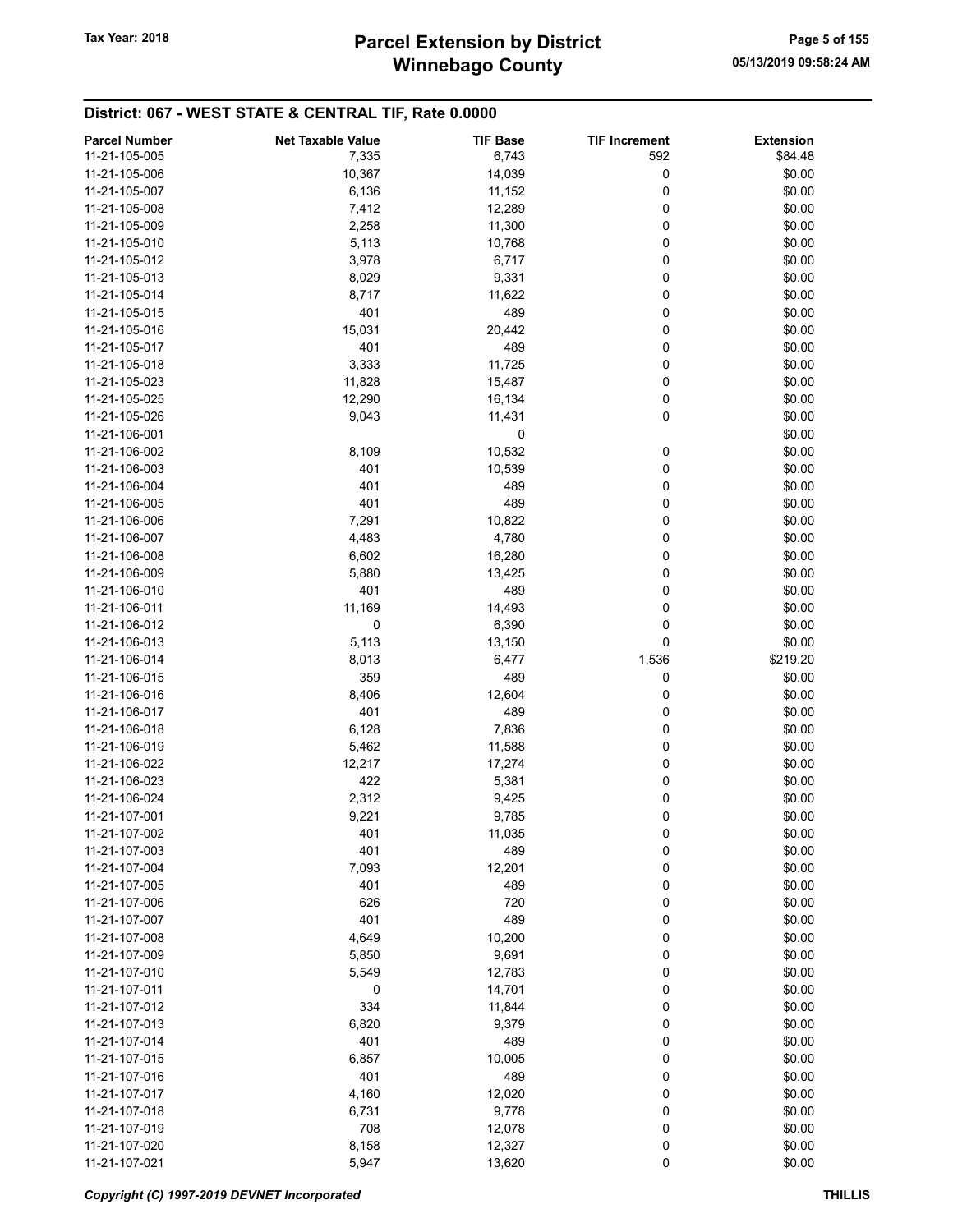# Winnebago County Tax Year: 2018 **Parcel Extension by District** Tax Year: 2018 Page 6 of 155

| <b>Parcel Number</b> | <b>Net Taxable Value</b> | <b>TIF Base</b> | <b>TIF Increment</b> | <b>Extension</b> |
|----------------------|--------------------------|-----------------|----------------------|------------------|
| 11-21-107-022        | 4,114                    | 13,819          | 0                    | \$0.00           |
| 11-21-107-023        | 11,216                   | 13,731          | 0                    | \$0.00           |
| 11-21-107-024        | 6,926                    | 15,993          | 0                    | \$0.00           |
| 11-21-108-001        | 11,136                   | 11,930          | 0                    | \$0.00           |
| 11-21-108-002        |                          |                 | 0                    | \$0.00           |
|                      | 14,651                   | 17,564          |                      |                  |
| 11-21-108-003        | 5,325                    | 14,548          | 0                    | \$0.00           |
| 11-21-108-004        | 3,738                    | 4,925           | 0                    | \$0.00           |
| 11-21-108-005        | 3,408                    | 11,618          | 0                    | \$0.00           |
| 11-21-108-006        | 3,514                    | 13,628          | 0                    | \$0.00           |
| 11-21-108-007        | 9,258                    | 12,506          | 0                    | \$0.00           |
| 11-21-108-008        | 5,462                    | 9,802           | 0                    | \$0.00           |
| 11-21-108-009        | 1,617                    | 14,746          | 0                    | \$0.00           |
| 11-21-108-010        | 12,240                   | 18,552          | 0                    | \$0.00           |
| 11-21-108-011        | 6,333                    | 12,841          | 0                    | \$0.00           |
| 11-21-108-012        | 7,498                    | 7,069           | 429                  | \$61.22          |
| 11-21-108-013        | 7,191                    | 536             | 6,655                | \$949.68         |
| 11-21-108-014        | 7,191                    | 4,221           | 2,970                | \$423.82         |
| 11-21-108-015        | 6,159                    | 14,664          | 0                    | \$0.00           |
| 11-21-108-016        | 6,194                    | 12,574          | 0                    | \$0.00           |
| 11-21-108-017        |                          |                 | 0                    |                  |
|                      | 9,810                    | 12,902          |                      | \$0.00           |
| 11-21-108-018        | 636                      | 18,771          | 0                    | \$0.00           |
| 11-21-108-019        | 6,136                    | 16,197          | 0                    | \$0.00           |
| 11-21-108-020        | 5,399                    | 14,529          | 0                    | \$0.00           |
| 11-21-108-021        | 6,390                    | 10,888          | 0                    | \$0.00           |
| 11-21-108-022        | 352                      | 14,567          | 0                    | \$0.00           |
| 11-21-109-001        | 478                      | 579             | 0                    | \$0.00           |
| 11-21-109-002        | 5,093                    | 5,017           | 76                   | \$10.86          |
| 11-21-109-003        | 4,063                    | 13,285          | 0                    | \$0.00           |
| 11-21-109-006        | 8,648                    | 11,896          | 0                    | \$0.00           |
| 11-21-109-007        |                          | 0               |                      | \$0.00           |
| 11-21-109-008        |                          | 23,098          |                      | \$0.00           |
| 11-21-109-009        | 2,925                    | 12,085          | 0                    | \$0.00           |
| 11-21-110-001        | 5,857                    | 12,670          | 0                    | \$0.00           |
| 11-21-110-002        | 478                      | 579             | 0                    | \$0.00           |
| 11-21-110-003        | 5,171                    | 4,655           | 516                  | \$73.64          |
|                      |                          |                 |                      |                  |
| 11-21-110-004        | 6,646                    | 17,403          | 0                    | \$0.00           |
| 11-21-110-005        | 5,113                    | 8,387           | 0                    | \$0.00           |
| 11-21-110-006        | 5,625                    | 13,822          | 0                    | \$0.00           |
| 11-21-110-007        | 450                      | 5,838           | 0                    | \$0.00           |
| 11-21-110-008        | 23,919                   | 23,251          | 668                  | \$95.32          |
| 11-21-110-009        | 219                      | 2,420           | 0                    | \$0.00           |
| 11-21-110-010        | 8,286                    | 7,677           | 609                  | \$86.90          |
| 11-21-111-001        | 4,243                    | 13,586          | 0                    | \$0.00           |
| 11-21-111-002        | 7,305                    | 7,599           | 0                    | \$0.00           |
| 11-21-111-003        | 217                      | 4,911           | 0                    | \$0.00           |
| 11-21-111-004        | 8,958                    | 15,451          | 0                    | \$0.00           |
| 11-21-111-005        | 9,342                    | 12,846          | 0                    | \$0.00           |
| 11-21-111-006        | 2,598                    | 17,084          | 0                    | \$0.00           |
| 11-21-111-007        |                          | 11,855          |                      | \$0.00           |
| 11-21-111-008        | 4,704                    | 4,570           | 134                  | \$19.12          |
|                      |                          |                 |                      |                  |
| 11-21-111-009        | 8,513                    | 7,372           | 1,141                | \$162.82         |
| 11-21-112-001        | 14,246                   | 20,086          | 0                    | \$0.00           |
| 11-21-112-002        | 2,937                    | 13,790          | 0                    | \$0.00           |
| 11-21-112-003        | 8,832                    | 14,806          | 0                    | \$0.00           |
| 11-21-112-004        | 8,454                    | 12,200          | 0                    | \$0.00           |
| 11-21-112-005        | 7,065                    | 14,614          | 0                    | \$0.00           |
| 11-21-112-006        | 7,065                    | 14,271          | 0                    | \$0.00           |
| 11-21-112-007        | 13,403                   | 14,092          | 0                    | \$0.00           |
| 11-21-112-008        | 13,355                   | 19,067          | 0                    | \$0.00           |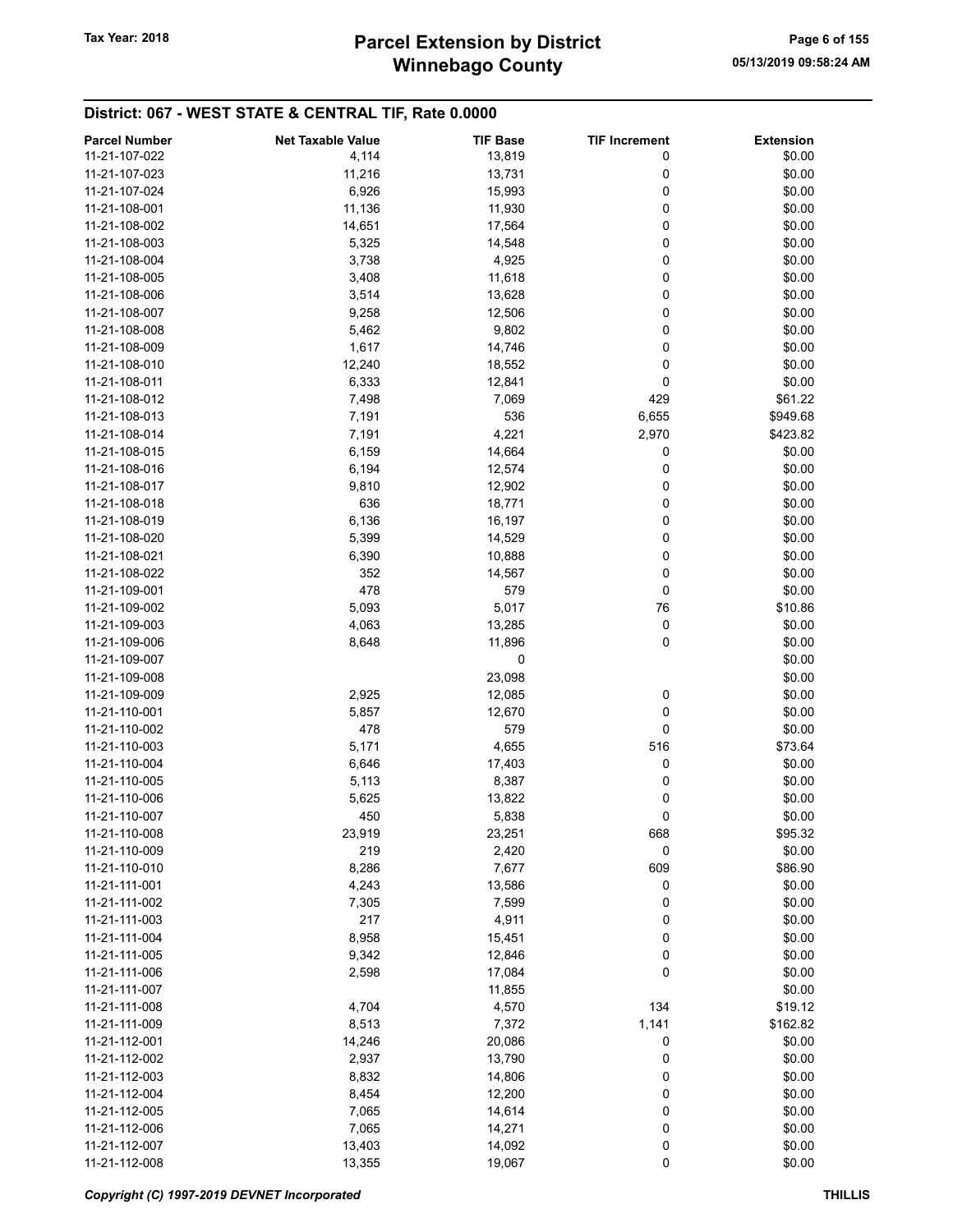# Winnebago County Tax Year: 2018 **Parcel Extension by District** Fage 7 of 155

| 11-21-112-011<br>21,939<br>52<br>21,991<br>\$7.42<br>0<br>\$0.00<br>11-21-126-001<br>4,202<br>10,091<br>514<br>0<br>11-21-126-002<br>423<br>\$0.00<br>2,009<br>15,707<br>0<br>\$0.00<br>11-21-126-003<br>0<br>\$0.00<br>11-21-126-004<br>31,779<br>34,937<br>\$0.00<br>11-21-126-005<br>4,107<br>7,505<br>0<br>0<br>7,007<br>11,659<br>\$0.00<br>11-21-126-006<br>0<br>\$0.00<br>11-21-126-007<br>441<br>536<br>10,026<br>13,707<br>0<br>\$0.00<br>11-21-126-008<br>0<br>\$0.00<br>11-21-126-010<br>5,942<br>17,199<br>0<br>\$0.00<br>4,391<br>16,922<br>11-21-126-011<br>0<br>\$0.00<br>11-21-126-014<br>7,098<br>12,622<br>6,994<br>\$0.00<br>11-21-127-001<br>11,071<br>0<br>\$0.00<br>11-21-127-002<br>14,921<br>17,541<br>0<br>0<br>\$0.00<br>11-21-127-003<br>8,885<br>17,436<br>0<br>\$0.00<br>11-21-127-004<br>13,562<br>22,215<br>0<br>\$0.00<br>11-21-127-005<br>10,760<br>20,000<br>0<br>\$0.00<br>11-21-127-006<br>4,345<br>19,615<br>0<br>\$0.00<br>11-21-127-007<br>7,868<br>12,085<br>\$0.00<br>2,093<br>16,023<br>0<br>11-21-127-008<br>0<br>7,681<br>\$0.00<br>11-21-127-009<br>17,771<br>\$0.00<br>11-21-127-010<br>5,842<br>0<br>20,176<br>0<br>11-21-127-011<br>2,646<br>17,131<br>\$0.00<br>11-21-127-014<br>14,843<br>22,452<br>0<br>\$0.00<br>0<br>6,830<br>16,817<br>\$0.00<br>11-21-128-001<br>0<br>\$0.00<br>11-21-128-002<br>12,716<br>14,038<br>0<br>\$0.00<br>11-21-128-003<br>7,205<br>10,070<br>0<br>10,372<br>\$0.00<br>11-21-128-004<br>14,902<br>0<br>\$0.00<br>11-21-128-005<br>433<br>15,978<br>10,132<br>0<br>\$0.00<br>11-21-128-006<br>21,332<br>13,513<br>\$0.00<br>11-21-128-007<br>20,497<br>0<br>0<br>\$0.00<br>3,767<br>9,820<br>11-21-128-008<br>0<br>\$0.00<br>11-21-128-009<br>8,994<br>15,156<br>\$0.00<br>11-21-128-010<br>3,409<br>17,378<br>0<br>\$0.00<br>11-21-128-011<br>7,112<br>10,809<br>0<br>0<br>433<br>525<br>\$0.00<br>11-21-128-012<br>11-21-128-013<br>5,792<br>5,000<br>792<br>\$113.02<br>0<br>11-21-128-014<br>7,364<br>9,396<br>\$0.00<br>0<br>11-21-129-001<br>7,171<br>11,698<br>\$0.00<br>11-21-129-002<br>\$0.00<br>6,857<br>12,543<br>0<br>0<br>\$0.00<br>11-21-129-003<br>5,146<br>16,467<br>\$0.00<br>11-21-129-004<br>6,854<br>15,872<br>0<br>0<br>\$0.00<br>11-21-129-005<br>16,683<br>11,475<br>0<br>\$0.00<br>11-21-129-006<br>5,182<br>13,641<br>7,553<br>9,119<br>0<br>\$0.00<br>11-21-129-007<br>0<br>13,591<br>22,639<br>\$0.00<br>11-21-129-008<br>\$0.00<br>9,253<br>0<br>11-21-129-009<br>12,059<br>\$0.00<br>11-21-129-010<br>9,649<br>14,757<br>0<br>\$0.00<br>11-21-129-011<br>4,972<br>12,332<br>0<br>\$0.00<br>11,716<br>0<br>11-21-129-012<br>16,623<br>16,451<br>\$0.00<br>11-21-129-013<br>3,896<br>0<br>0<br>\$0.00<br>11-21-129-014<br>7,453<br>19,365<br>0<br>9,636<br>12,331<br>\$0.00<br>11-21-129-015<br>8,042<br>\$0.00<br>13,993<br>0<br>11-21-129-016<br>0<br>\$0.00<br>11-21-130-001<br>11,810<br>15,358<br>\$0.00<br>11-21-130-002<br>4,842<br>14,164<br>0<br>0<br>427<br>\$0.00<br>11-21-130-003<br>15,253<br>\$0.00<br>11-21-130-004<br>12,377<br>17,710<br>0 | <b>Parcel Number</b> | <b>Net Taxable Value</b> | <b>TIF Base</b> | <b>TIF Increment</b> | <b>Extension</b> |
|-------------------------------------------------------------------------------------------------------------------------------------------------------------------------------------------------------------------------------------------------------------------------------------------------------------------------------------------------------------------------------------------------------------------------------------------------------------------------------------------------------------------------------------------------------------------------------------------------------------------------------------------------------------------------------------------------------------------------------------------------------------------------------------------------------------------------------------------------------------------------------------------------------------------------------------------------------------------------------------------------------------------------------------------------------------------------------------------------------------------------------------------------------------------------------------------------------------------------------------------------------------------------------------------------------------------------------------------------------------------------------------------------------------------------------------------------------------------------------------------------------------------------------------------------------------------------------------------------------------------------------------------------------------------------------------------------------------------------------------------------------------------------------------------------------------------------------------------------------------------------------------------------------------------------------------------------------------------------------------------------------------------------------------------------------------------------------------------------------------------------------------------------------------------------------------------------------------------------------------------------------------------------------------------------------------------------------------------------------------------------------------------------------------------------------------------------------------------------------------------------------------------------------------------------------------------------------------------------------------------------------------------------------------------------------------------------------------------------------------------------------------------------------------------------------------------------------------------------------------------------------------------------------------------------------------------------------------------------------------------------------------------------------------------------------------------------|----------------------|--------------------------|-----------------|----------------------|------------------|
|                                                                                                                                                                                                                                                                                                                                                                                                                                                                                                                                                                                                                                                                                                                                                                                                                                                                                                                                                                                                                                                                                                                                                                                                                                                                                                                                                                                                                                                                                                                                                                                                                                                                                                                                                                                                                                                                                                                                                                                                                                                                                                                                                                                                                                                                                                                                                                                                                                                                                                                                                                                                                                                                                                                                                                                                                                                                                                                                                                                                                                                                         |                      |                          |                 |                      |                  |
|                                                                                                                                                                                                                                                                                                                                                                                                                                                                                                                                                                                                                                                                                                                                                                                                                                                                                                                                                                                                                                                                                                                                                                                                                                                                                                                                                                                                                                                                                                                                                                                                                                                                                                                                                                                                                                                                                                                                                                                                                                                                                                                                                                                                                                                                                                                                                                                                                                                                                                                                                                                                                                                                                                                                                                                                                                                                                                                                                                                                                                                                         |                      |                          |                 |                      |                  |
|                                                                                                                                                                                                                                                                                                                                                                                                                                                                                                                                                                                                                                                                                                                                                                                                                                                                                                                                                                                                                                                                                                                                                                                                                                                                                                                                                                                                                                                                                                                                                                                                                                                                                                                                                                                                                                                                                                                                                                                                                                                                                                                                                                                                                                                                                                                                                                                                                                                                                                                                                                                                                                                                                                                                                                                                                                                                                                                                                                                                                                                                         |                      |                          |                 |                      |                  |
|                                                                                                                                                                                                                                                                                                                                                                                                                                                                                                                                                                                                                                                                                                                                                                                                                                                                                                                                                                                                                                                                                                                                                                                                                                                                                                                                                                                                                                                                                                                                                                                                                                                                                                                                                                                                                                                                                                                                                                                                                                                                                                                                                                                                                                                                                                                                                                                                                                                                                                                                                                                                                                                                                                                                                                                                                                                                                                                                                                                                                                                                         |                      |                          |                 |                      |                  |
|                                                                                                                                                                                                                                                                                                                                                                                                                                                                                                                                                                                                                                                                                                                                                                                                                                                                                                                                                                                                                                                                                                                                                                                                                                                                                                                                                                                                                                                                                                                                                                                                                                                                                                                                                                                                                                                                                                                                                                                                                                                                                                                                                                                                                                                                                                                                                                                                                                                                                                                                                                                                                                                                                                                                                                                                                                                                                                                                                                                                                                                                         |                      |                          |                 |                      |                  |
|                                                                                                                                                                                                                                                                                                                                                                                                                                                                                                                                                                                                                                                                                                                                                                                                                                                                                                                                                                                                                                                                                                                                                                                                                                                                                                                                                                                                                                                                                                                                                                                                                                                                                                                                                                                                                                                                                                                                                                                                                                                                                                                                                                                                                                                                                                                                                                                                                                                                                                                                                                                                                                                                                                                                                                                                                                                                                                                                                                                                                                                                         |                      |                          |                 |                      |                  |
|                                                                                                                                                                                                                                                                                                                                                                                                                                                                                                                                                                                                                                                                                                                                                                                                                                                                                                                                                                                                                                                                                                                                                                                                                                                                                                                                                                                                                                                                                                                                                                                                                                                                                                                                                                                                                                                                                                                                                                                                                                                                                                                                                                                                                                                                                                                                                                                                                                                                                                                                                                                                                                                                                                                                                                                                                                                                                                                                                                                                                                                                         |                      |                          |                 |                      |                  |
|                                                                                                                                                                                                                                                                                                                                                                                                                                                                                                                                                                                                                                                                                                                                                                                                                                                                                                                                                                                                                                                                                                                                                                                                                                                                                                                                                                                                                                                                                                                                                                                                                                                                                                                                                                                                                                                                                                                                                                                                                                                                                                                                                                                                                                                                                                                                                                                                                                                                                                                                                                                                                                                                                                                                                                                                                                                                                                                                                                                                                                                                         |                      |                          |                 |                      |                  |
|                                                                                                                                                                                                                                                                                                                                                                                                                                                                                                                                                                                                                                                                                                                                                                                                                                                                                                                                                                                                                                                                                                                                                                                                                                                                                                                                                                                                                                                                                                                                                                                                                                                                                                                                                                                                                                                                                                                                                                                                                                                                                                                                                                                                                                                                                                                                                                                                                                                                                                                                                                                                                                                                                                                                                                                                                                                                                                                                                                                                                                                                         |                      |                          |                 |                      |                  |
|                                                                                                                                                                                                                                                                                                                                                                                                                                                                                                                                                                                                                                                                                                                                                                                                                                                                                                                                                                                                                                                                                                                                                                                                                                                                                                                                                                                                                                                                                                                                                                                                                                                                                                                                                                                                                                                                                                                                                                                                                                                                                                                                                                                                                                                                                                                                                                                                                                                                                                                                                                                                                                                                                                                                                                                                                                                                                                                                                                                                                                                                         |                      |                          |                 |                      |                  |
|                                                                                                                                                                                                                                                                                                                                                                                                                                                                                                                                                                                                                                                                                                                                                                                                                                                                                                                                                                                                                                                                                                                                                                                                                                                                                                                                                                                                                                                                                                                                                                                                                                                                                                                                                                                                                                                                                                                                                                                                                                                                                                                                                                                                                                                                                                                                                                                                                                                                                                                                                                                                                                                                                                                                                                                                                                                                                                                                                                                                                                                                         |                      |                          |                 |                      |                  |
|                                                                                                                                                                                                                                                                                                                                                                                                                                                                                                                                                                                                                                                                                                                                                                                                                                                                                                                                                                                                                                                                                                                                                                                                                                                                                                                                                                                                                                                                                                                                                                                                                                                                                                                                                                                                                                                                                                                                                                                                                                                                                                                                                                                                                                                                                                                                                                                                                                                                                                                                                                                                                                                                                                                                                                                                                                                                                                                                                                                                                                                                         |                      |                          |                 |                      |                  |
|                                                                                                                                                                                                                                                                                                                                                                                                                                                                                                                                                                                                                                                                                                                                                                                                                                                                                                                                                                                                                                                                                                                                                                                                                                                                                                                                                                                                                                                                                                                                                                                                                                                                                                                                                                                                                                                                                                                                                                                                                                                                                                                                                                                                                                                                                                                                                                                                                                                                                                                                                                                                                                                                                                                                                                                                                                                                                                                                                                                                                                                                         |                      |                          |                 |                      |                  |
|                                                                                                                                                                                                                                                                                                                                                                                                                                                                                                                                                                                                                                                                                                                                                                                                                                                                                                                                                                                                                                                                                                                                                                                                                                                                                                                                                                                                                                                                                                                                                                                                                                                                                                                                                                                                                                                                                                                                                                                                                                                                                                                                                                                                                                                                                                                                                                                                                                                                                                                                                                                                                                                                                                                                                                                                                                                                                                                                                                                                                                                                         |                      |                          |                 |                      |                  |
|                                                                                                                                                                                                                                                                                                                                                                                                                                                                                                                                                                                                                                                                                                                                                                                                                                                                                                                                                                                                                                                                                                                                                                                                                                                                                                                                                                                                                                                                                                                                                                                                                                                                                                                                                                                                                                                                                                                                                                                                                                                                                                                                                                                                                                                                                                                                                                                                                                                                                                                                                                                                                                                                                                                                                                                                                                                                                                                                                                                                                                                                         |                      |                          |                 |                      |                  |
|                                                                                                                                                                                                                                                                                                                                                                                                                                                                                                                                                                                                                                                                                                                                                                                                                                                                                                                                                                                                                                                                                                                                                                                                                                                                                                                                                                                                                                                                                                                                                                                                                                                                                                                                                                                                                                                                                                                                                                                                                                                                                                                                                                                                                                                                                                                                                                                                                                                                                                                                                                                                                                                                                                                                                                                                                                                                                                                                                                                                                                                                         |                      |                          |                 |                      |                  |
|                                                                                                                                                                                                                                                                                                                                                                                                                                                                                                                                                                                                                                                                                                                                                                                                                                                                                                                                                                                                                                                                                                                                                                                                                                                                                                                                                                                                                                                                                                                                                                                                                                                                                                                                                                                                                                                                                                                                                                                                                                                                                                                                                                                                                                                                                                                                                                                                                                                                                                                                                                                                                                                                                                                                                                                                                                                                                                                                                                                                                                                                         |                      |                          |                 |                      |                  |
|                                                                                                                                                                                                                                                                                                                                                                                                                                                                                                                                                                                                                                                                                                                                                                                                                                                                                                                                                                                                                                                                                                                                                                                                                                                                                                                                                                                                                                                                                                                                                                                                                                                                                                                                                                                                                                                                                                                                                                                                                                                                                                                                                                                                                                                                                                                                                                                                                                                                                                                                                                                                                                                                                                                                                                                                                                                                                                                                                                                                                                                                         |                      |                          |                 |                      |                  |
|                                                                                                                                                                                                                                                                                                                                                                                                                                                                                                                                                                                                                                                                                                                                                                                                                                                                                                                                                                                                                                                                                                                                                                                                                                                                                                                                                                                                                                                                                                                                                                                                                                                                                                                                                                                                                                                                                                                                                                                                                                                                                                                                                                                                                                                                                                                                                                                                                                                                                                                                                                                                                                                                                                                                                                                                                                                                                                                                                                                                                                                                         |                      |                          |                 |                      |                  |
|                                                                                                                                                                                                                                                                                                                                                                                                                                                                                                                                                                                                                                                                                                                                                                                                                                                                                                                                                                                                                                                                                                                                                                                                                                                                                                                                                                                                                                                                                                                                                                                                                                                                                                                                                                                                                                                                                                                                                                                                                                                                                                                                                                                                                                                                                                                                                                                                                                                                                                                                                                                                                                                                                                                                                                                                                                                                                                                                                                                                                                                                         |                      |                          |                 |                      |                  |
|                                                                                                                                                                                                                                                                                                                                                                                                                                                                                                                                                                                                                                                                                                                                                                                                                                                                                                                                                                                                                                                                                                                                                                                                                                                                                                                                                                                                                                                                                                                                                                                                                                                                                                                                                                                                                                                                                                                                                                                                                                                                                                                                                                                                                                                                                                                                                                                                                                                                                                                                                                                                                                                                                                                                                                                                                                                                                                                                                                                                                                                                         |                      |                          |                 |                      |                  |
|                                                                                                                                                                                                                                                                                                                                                                                                                                                                                                                                                                                                                                                                                                                                                                                                                                                                                                                                                                                                                                                                                                                                                                                                                                                                                                                                                                                                                                                                                                                                                                                                                                                                                                                                                                                                                                                                                                                                                                                                                                                                                                                                                                                                                                                                                                                                                                                                                                                                                                                                                                                                                                                                                                                                                                                                                                                                                                                                                                                                                                                                         |                      |                          |                 |                      |                  |
|                                                                                                                                                                                                                                                                                                                                                                                                                                                                                                                                                                                                                                                                                                                                                                                                                                                                                                                                                                                                                                                                                                                                                                                                                                                                                                                                                                                                                                                                                                                                                                                                                                                                                                                                                                                                                                                                                                                                                                                                                                                                                                                                                                                                                                                                                                                                                                                                                                                                                                                                                                                                                                                                                                                                                                                                                                                                                                                                                                                                                                                                         |                      |                          |                 |                      |                  |
|                                                                                                                                                                                                                                                                                                                                                                                                                                                                                                                                                                                                                                                                                                                                                                                                                                                                                                                                                                                                                                                                                                                                                                                                                                                                                                                                                                                                                                                                                                                                                                                                                                                                                                                                                                                                                                                                                                                                                                                                                                                                                                                                                                                                                                                                                                                                                                                                                                                                                                                                                                                                                                                                                                                                                                                                                                                                                                                                                                                                                                                                         |                      |                          |                 |                      |                  |
|                                                                                                                                                                                                                                                                                                                                                                                                                                                                                                                                                                                                                                                                                                                                                                                                                                                                                                                                                                                                                                                                                                                                                                                                                                                                                                                                                                                                                                                                                                                                                                                                                                                                                                                                                                                                                                                                                                                                                                                                                                                                                                                                                                                                                                                                                                                                                                                                                                                                                                                                                                                                                                                                                                                                                                                                                                                                                                                                                                                                                                                                         |                      |                          |                 |                      |                  |
|                                                                                                                                                                                                                                                                                                                                                                                                                                                                                                                                                                                                                                                                                                                                                                                                                                                                                                                                                                                                                                                                                                                                                                                                                                                                                                                                                                                                                                                                                                                                                                                                                                                                                                                                                                                                                                                                                                                                                                                                                                                                                                                                                                                                                                                                                                                                                                                                                                                                                                                                                                                                                                                                                                                                                                                                                                                                                                                                                                                                                                                                         |                      |                          |                 |                      |                  |
|                                                                                                                                                                                                                                                                                                                                                                                                                                                                                                                                                                                                                                                                                                                                                                                                                                                                                                                                                                                                                                                                                                                                                                                                                                                                                                                                                                                                                                                                                                                                                                                                                                                                                                                                                                                                                                                                                                                                                                                                                                                                                                                                                                                                                                                                                                                                                                                                                                                                                                                                                                                                                                                                                                                                                                                                                                                                                                                                                                                                                                                                         |                      |                          |                 |                      |                  |
|                                                                                                                                                                                                                                                                                                                                                                                                                                                                                                                                                                                                                                                                                                                                                                                                                                                                                                                                                                                                                                                                                                                                                                                                                                                                                                                                                                                                                                                                                                                                                                                                                                                                                                                                                                                                                                                                                                                                                                                                                                                                                                                                                                                                                                                                                                                                                                                                                                                                                                                                                                                                                                                                                                                                                                                                                                                                                                                                                                                                                                                                         |                      |                          |                 |                      |                  |
|                                                                                                                                                                                                                                                                                                                                                                                                                                                                                                                                                                                                                                                                                                                                                                                                                                                                                                                                                                                                                                                                                                                                                                                                                                                                                                                                                                                                                                                                                                                                                                                                                                                                                                                                                                                                                                                                                                                                                                                                                                                                                                                                                                                                                                                                                                                                                                                                                                                                                                                                                                                                                                                                                                                                                                                                                                                                                                                                                                                                                                                                         |                      |                          |                 |                      |                  |
|                                                                                                                                                                                                                                                                                                                                                                                                                                                                                                                                                                                                                                                                                                                                                                                                                                                                                                                                                                                                                                                                                                                                                                                                                                                                                                                                                                                                                                                                                                                                                                                                                                                                                                                                                                                                                                                                                                                                                                                                                                                                                                                                                                                                                                                                                                                                                                                                                                                                                                                                                                                                                                                                                                                                                                                                                                                                                                                                                                                                                                                                         |                      |                          |                 |                      |                  |
|                                                                                                                                                                                                                                                                                                                                                                                                                                                                                                                                                                                                                                                                                                                                                                                                                                                                                                                                                                                                                                                                                                                                                                                                                                                                                                                                                                                                                                                                                                                                                                                                                                                                                                                                                                                                                                                                                                                                                                                                                                                                                                                                                                                                                                                                                                                                                                                                                                                                                                                                                                                                                                                                                                                                                                                                                                                                                                                                                                                                                                                                         |                      |                          |                 |                      |                  |
|                                                                                                                                                                                                                                                                                                                                                                                                                                                                                                                                                                                                                                                                                                                                                                                                                                                                                                                                                                                                                                                                                                                                                                                                                                                                                                                                                                                                                                                                                                                                                                                                                                                                                                                                                                                                                                                                                                                                                                                                                                                                                                                                                                                                                                                                                                                                                                                                                                                                                                                                                                                                                                                                                                                                                                                                                                                                                                                                                                                                                                                                         |                      |                          |                 |                      |                  |
|                                                                                                                                                                                                                                                                                                                                                                                                                                                                                                                                                                                                                                                                                                                                                                                                                                                                                                                                                                                                                                                                                                                                                                                                                                                                                                                                                                                                                                                                                                                                                                                                                                                                                                                                                                                                                                                                                                                                                                                                                                                                                                                                                                                                                                                                                                                                                                                                                                                                                                                                                                                                                                                                                                                                                                                                                                                                                                                                                                                                                                                                         |                      |                          |                 |                      |                  |
|                                                                                                                                                                                                                                                                                                                                                                                                                                                                                                                                                                                                                                                                                                                                                                                                                                                                                                                                                                                                                                                                                                                                                                                                                                                                                                                                                                                                                                                                                                                                                                                                                                                                                                                                                                                                                                                                                                                                                                                                                                                                                                                                                                                                                                                                                                                                                                                                                                                                                                                                                                                                                                                                                                                                                                                                                                                                                                                                                                                                                                                                         |                      |                          |                 |                      |                  |
|                                                                                                                                                                                                                                                                                                                                                                                                                                                                                                                                                                                                                                                                                                                                                                                                                                                                                                                                                                                                                                                                                                                                                                                                                                                                                                                                                                                                                                                                                                                                                                                                                                                                                                                                                                                                                                                                                                                                                                                                                                                                                                                                                                                                                                                                                                                                                                                                                                                                                                                                                                                                                                                                                                                                                                                                                                                                                                                                                                                                                                                                         |                      |                          |                 |                      |                  |
|                                                                                                                                                                                                                                                                                                                                                                                                                                                                                                                                                                                                                                                                                                                                                                                                                                                                                                                                                                                                                                                                                                                                                                                                                                                                                                                                                                                                                                                                                                                                                                                                                                                                                                                                                                                                                                                                                                                                                                                                                                                                                                                                                                                                                                                                                                                                                                                                                                                                                                                                                                                                                                                                                                                                                                                                                                                                                                                                                                                                                                                                         |                      |                          |                 |                      |                  |
|                                                                                                                                                                                                                                                                                                                                                                                                                                                                                                                                                                                                                                                                                                                                                                                                                                                                                                                                                                                                                                                                                                                                                                                                                                                                                                                                                                                                                                                                                                                                                                                                                                                                                                                                                                                                                                                                                                                                                                                                                                                                                                                                                                                                                                                                                                                                                                                                                                                                                                                                                                                                                                                                                                                                                                                                                                                                                                                                                                                                                                                                         |                      |                          |                 |                      |                  |
|                                                                                                                                                                                                                                                                                                                                                                                                                                                                                                                                                                                                                                                                                                                                                                                                                                                                                                                                                                                                                                                                                                                                                                                                                                                                                                                                                                                                                                                                                                                                                                                                                                                                                                                                                                                                                                                                                                                                                                                                                                                                                                                                                                                                                                                                                                                                                                                                                                                                                                                                                                                                                                                                                                                                                                                                                                                                                                                                                                                                                                                                         |                      |                          |                 |                      |                  |
|                                                                                                                                                                                                                                                                                                                                                                                                                                                                                                                                                                                                                                                                                                                                                                                                                                                                                                                                                                                                                                                                                                                                                                                                                                                                                                                                                                                                                                                                                                                                                                                                                                                                                                                                                                                                                                                                                                                                                                                                                                                                                                                                                                                                                                                                                                                                                                                                                                                                                                                                                                                                                                                                                                                                                                                                                                                                                                                                                                                                                                                                         |                      |                          |                 |                      |                  |
|                                                                                                                                                                                                                                                                                                                                                                                                                                                                                                                                                                                                                                                                                                                                                                                                                                                                                                                                                                                                                                                                                                                                                                                                                                                                                                                                                                                                                                                                                                                                                                                                                                                                                                                                                                                                                                                                                                                                                                                                                                                                                                                                                                                                                                                                                                                                                                                                                                                                                                                                                                                                                                                                                                                                                                                                                                                                                                                                                                                                                                                                         |                      |                          |                 |                      |                  |
|                                                                                                                                                                                                                                                                                                                                                                                                                                                                                                                                                                                                                                                                                                                                                                                                                                                                                                                                                                                                                                                                                                                                                                                                                                                                                                                                                                                                                                                                                                                                                                                                                                                                                                                                                                                                                                                                                                                                                                                                                                                                                                                                                                                                                                                                                                                                                                                                                                                                                                                                                                                                                                                                                                                                                                                                                                                                                                                                                                                                                                                                         |                      |                          |                 |                      |                  |
|                                                                                                                                                                                                                                                                                                                                                                                                                                                                                                                                                                                                                                                                                                                                                                                                                                                                                                                                                                                                                                                                                                                                                                                                                                                                                                                                                                                                                                                                                                                                                                                                                                                                                                                                                                                                                                                                                                                                                                                                                                                                                                                                                                                                                                                                                                                                                                                                                                                                                                                                                                                                                                                                                                                                                                                                                                                                                                                                                                                                                                                                         |                      |                          |                 |                      |                  |
|                                                                                                                                                                                                                                                                                                                                                                                                                                                                                                                                                                                                                                                                                                                                                                                                                                                                                                                                                                                                                                                                                                                                                                                                                                                                                                                                                                                                                                                                                                                                                                                                                                                                                                                                                                                                                                                                                                                                                                                                                                                                                                                                                                                                                                                                                                                                                                                                                                                                                                                                                                                                                                                                                                                                                                                                                                                                                                                                                                                                                                                                         |                      |                          |                 |                      |                  |
|                                                                                                                                                                                                                                                                                                                                                                                                                                                                                                                                                                                                                                                                                                                                                                                                                                                                                                                                                                                                                                                                                                                                                                                                                                                                                                                                                                                                                                                                                                                                                                                                                                                                                                                                                                                                                                                                                                                                                                                                                                                                                                                                                                                                                                                                                                                                                                                                                                                                                                                                                                                                                                                                                                                                                                                                                                                                                                                                                                                                                                                                         |                      |                          |                 |                      |                  |
|                                                                                                                                                                                                                                                                                                                                                                                                                                                                                                                                                                                                                                                                                                                                                                                                                                                                                                                                                                                                                                                                                                                                                                                                                                                                                                                                                                                                                                                                                                                                                                                                                                                                                                                                                                                                                                                                                                                                                                                                                                                                                                                                                                                                                                                                                                                                                                                                                                                                                                                                                                                                                                                                                                                                                                                                                                                                                                                                                                                                                                                                         |                      |                          |                 |                      |                  |
|                                                                                                                                                                                                                                                                                                                                                                                                                                                                                                                                                                                                                                                                                                                                                                                                                                                                                                                                                                                                                                                                                                                                                                                                                                                                                                                                                                                                                                                                                                                                                                                                                                                                                                                                                                                                                                                                                                                                                                                                                                                                                                                                                                                                                                                                                                                                                                                                                                                                                                                                                                                                                                                                                                                                                                                                                                                                                                                                                                                                                                                                         |                      |                          |                 |                      |                  |
|                                                                                                                                                                                                                                                                                                                                                                                                                                                                                                                                                                                                                                                                                                                                                                                                                                                                                                                                                                                                                                                                                                                                                                                                                                                                                                                                                                                                                                                                                                                                                                                                                                                                                                                                                                                                                                                                                                                                                                                                                                                                                                                                                                                                                                                                                                                                                                                                                                                                                                                                                                                                                                                                                                                                                                                                                                                                                                                                                                                                                                                                         |                      |                          |                 |                      |                  |
|                                                                                                                                                                                                                                                                                                                                                                                                                                                                                                                                                                                                                                                                                                                                                                                                                                                                                                                                                                                                                                                                                                                                                                                                                                                                                                                                                                                                                                                                                                                                                                                                                                                                                                                                                                                                                                                                                                                                                                                                                                                                                                                                                                                                                                                                                                                                                                                                                                                                                                                                                                                                                                                                                                                                                                                                                                                                                                                                                                                                                                                                         |                      |                          |                 |                      |                  |
|                                                                                                                                                                                                                                                                                                                                                                                                                                                                                                                                                                                                                                                                                                                                                                                                                                                                                                                                                                                                                                                                                                                                                                                                                                                                                                                                                                                                                                                                                                                                                                                                                                                                                                                                                                                                                                                                                                                                                                                                                                                                                                                                                                                                                                                                                                                                                                                                                                                                                                                                                                                                                                                                                                                                                                                                                                                                                                                                                                                                                                                                         |                      |                          |                 |                      |                  |
|                                                                                                                                                                                                                                                                                                                                                                                                                                                                                                                                                                                                                                                                                                                                                                                                                                                                                                                                                                                                                                                                                                                                                                                                                                                                                                                                                                                                                                                                                                                                                                                                                                                                                                                                                                                                                                                                                                                                                                                                                                                                                                                                                                                                                                                                                                                                                                                                                                                                                                                                                                                                                                                                                                                                                                                                                                                                                                                                                                                                                                                                         |                      |                          |                 |                      |                  |
|                                                                                                                                                                                                                                                                                                                                                                                                                                                                                                                                                                                                                                                                                                                                                                                                                                                                                                                                                                                                                                                                                                                                                                                                                                                                                                                                                                                                                                                                                                                                                                                                                                                                                                                                                                                                                                                                                                                                                                                                                                                                                                                                                                                                                                                                                                                                                                                                                                                                                                                                                                                                                                                                                                                                                                                                                                                                                                                                                                                                                                                                         |                      |                          |                 |                      |                  |
|                                                                                                                                                                                                                                                                                                                                                                                                                                                                                                                                                                                                                                                                                                                                                                                                                                                                                                                                                                                                                                                                                                                                                                                                                                                                                                                                                                                                                                                                                                                                                                                                                                                                                                                                                                                                                                                                                                                                                                                                                                                                                                                                                                                                                                                                                                                                                                                                                                                                                                                                                                                                                                                                                                                                                                                                                                                                                                                                                                                                                                                                         |                      |                          |                 |                      |                  |
|                                                                                                                                                                                                                                                                                                                                                                                                                                                                                                                                                                                                                                                                                                                                                                                                                                                                                                                                                                                                                                                                                                                                                                                                                                                                                                                                                                                                                                                                                                                                                                                                                                                                                                                                                                                                                                                                                                                                                                                                                                                                                                                                                                                                                                                                                                                                                                                                                                                                                                                                                                                                                                                                                                                                                                                                                                                                                                                                                                                                                                                                         |                      |                          |                 |                      |                  |
|                                                                                                                                                                                                                                                                                                                                                                                                                                                                                                                                                                                                                                                                                                                                                                                                                                                                                                                                                                                                                                                                                                                                                                                                                                                                                                                                                                                                                                                                                                                                                                                                                                                                                                                                                                                                                                                                                                                                                                                                                                                                                                                                                                                                                                                                                                                                                                                                                                                                                                                                                                                                                                                                                                                                                                                                                                                                                                                                                                                                                                                                         |                      |                          |                 |                      |                  |
|                                                                                                                                                                                                                                                                                                                                                                                                                                                                                                                                                                                                                                                                                                                                                                                                                                                                                                                                                                                                                                                                                                                                                                                                                                                                                                                                                                                                                                                                                                                                                                                                                                                                                                                                                                                                                                                                                                                                                                                                                                                                                                                                                                                                                                                                                                                                                                                                                                                                                                                                                                                                                                                                                                                                                                                                                                                                                                                                                                                                                                                                         |                      |                          |                 |                      |                  |
|                                                                                                                                                                                                                                                                                                                                                                                                                                                                                                                                                                                                                                                                                                                                                                                                                                                                                                                                                                                                                                                                                                                                                                                                                                                                                                                                                                                                                                                                                                                                                                                                                                                                                                                                                                                                                                                                                                                                                                                                                                                                                                                                                                                                                                                                                                                                                                                                                                                                                                                                                                                                                                                                                                                                                                                                                                                                                                                                                                                                                                                                         |                      |                          |                 |                      |                  |
|                                                                                                                                                                                                                                                                                                                                                                                                                                                                                                                                                                                                                                                                                                                                                                                                                                                                                                                                                                                                                                                                                                                                                                                                                                                                                                                                                                                                                                                                                                                                                                                                                                                                                                                                                                                                                                                                                                                                                                                                                                                                                                                                                                                                                                                                                                                                                                                                                                                                                                                                                                                                                                                                                                                                                                                                                                                                                                                                                                                                                                                                         |                      |                          |                 |                      |                  |
|                                                                                                                                                                                                                                                                                                                                                                                                                                                                                                                                                                                                                                                                                                                                                                                                                                                                                                                                                                                                                                                                                                                                                                                                                                                                                                                                                                                                                                                                                                                                                                                                                                                                                                                                                                                                                                                                                                                                                                                                                                                                                                                                                                                                                                                                                                                                                                                                                                                                                                                                                                                                                                                                                                                                                                                                                                                                                                                                                                                                                                                                         |                      |                          |                 |                      |                  |
|                                                                                                                                                                                                                                                                                                                                                                                                                                                                                                                                                                                                                                                                                                                                                                                                                                                                                                                                                                                                                                                                                                                                                                                                                                                                                                                                                                                                                                                                                                                                                                                                                                                                                                                                                                                                                                                                                                                                                                                                                                                                                                                                                                                                                                                                                                                                                                                                                                                                                                                                                                                                                                                                                                                                                                                                                                                                                                                                                                                                                                                                         |                      |                          |                 |                      |                  |
|                                                                                                                                                                                                                                                                                                                                                                                                                                                                                                                                                                                                                                                                                                                                                                                                                                                                                                                                                                                                                                                                                                                                                                                                                                                                                                                                                                                                                                                                                                                                                                                                                                                                                                                                                                                                                                                                                                                                                                                                                                                                                                                                                                                                                                                                                                                                                                                                                                                                                                                                                                                                                                                                                                                                                                                                                                                                                                                                                                                                                                                                         |                      |                          |                 |                      |                  |
|                                                                                                                                                                                                                                                                                                                                                                                                                                                                                                                                                                                                                                                                                                                                                                                                                                                                                                                                                                                                                                                                                                                                                                                                                                                                                                                                                                                                                                                                                                                                                                                                                                                                                                                                                                                                                                                                                                                                                                                                                                                                                                                                                                                                                                                                                                                                                                                                                                                                                                                                                                                                                                                                                                                                                                                                                                                                                                                                                                                                                                                                         |                      |                          |                 |                      |                  |
|                                                                                                                                                                                                                                                                                                                                                                                                                                                                                                                                                                                                                                                                                                                                                                                                                                                                                                                                                                                                                                                                                                                                                                                                                                                                                                                                                                                                                                                                                                                                                                                                                                                                                                                                                                                                                                                                                                                                                                                                                                                                                                                                                                                                                                                                                                                                                                                                                                                                                                                                                                                                                                                                                                                                                                                                                                                                                                                                                                                                                                                                         | 11-21-130-005        | 13,137                   | 17,092          | 0                    | \$0.00           |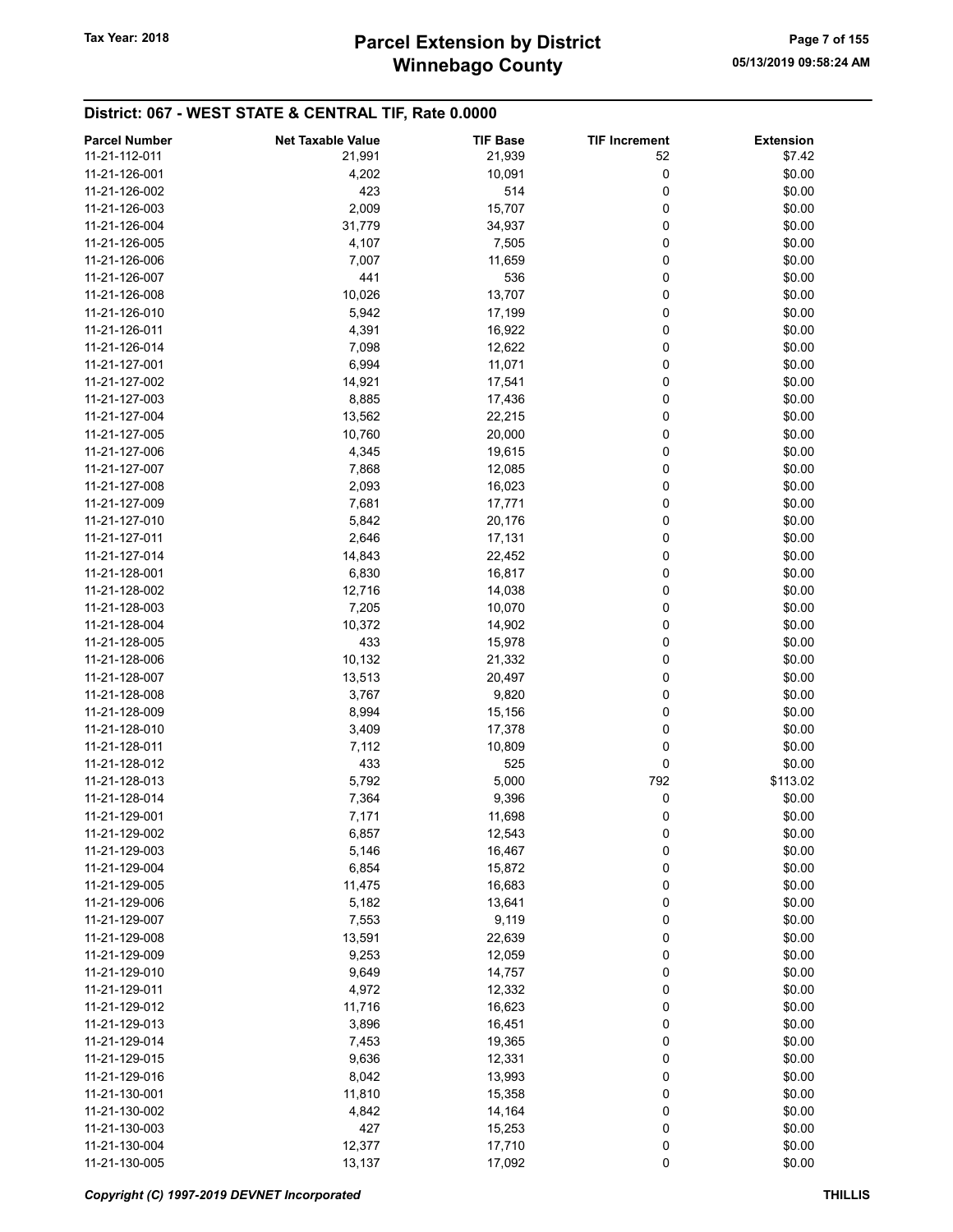|                      | <b>Net Taxable Value</b> |                 |                      |                  |
|----------------------|--------------------------|-----------------|----------------------|------------------|
| <b>Parcel Number</b> |                          | <b>TIF Base</b> | <b>TIF Increment</b> | <b>Extension</b> |
| 11-21-130-006        | 7,601                    | 13,684          | 0                    | \$0.00           |
| 11-21-130-007        | 7,588                    | 14,909          | 0                    | \$0.00           |
| 11-21-130-008        | 10,944                   | 14,403          | 0                    | \$0.00           |
| 11-21-130-009        | 0                        | 16,478          | 0                    | \$0.00           |
| 11-21-130-010        | 6,089                    | 13,087          | 0                    | \$0.00           |
| 11-21-130-011        | 1,715                    | 17,525          | 0                    | \$0.00           |
| 11-21-130-012        |                          | 0               |                      | \$0.00           |
|                      |                          |                 |                      |                  |
| 11-21-130-013        | 7,390                    | 10,090          | 0                    | \$0.00           |
| 11-21-130-014        | 1,961                    | 14,616          | 0                    | \$0.00           |
| 11-21-130-015        | 1,189                    | 12,158          | 0                    | \$0.00           |
| 11-21-130-016        | 1,471                    | 14,102          | 0                    | \$0.00           |
| 11-21-130-017        | 980                      | 12,984          | 0                    | \$0.00           |
| 11-21-130-018        | 4,496                    | 12,312          | 0                    | \$0.00           |
| 11-21-130-019        | 9,221                    | 12,583          | 0                    | \$0.00           |
| 11-21-130-020        | 5,880                    | 4,683           | 1,197                | \$170.82         |
|                      |                          |                 |                      |                  |
| 11-21-130-021        | 1,602                    | 8,552           | 0                    | \$0.00           |
| 11-21-130-022        | 13,412                   | 23,672          | 0                    | \$0.00           |
| 11-21-130-023        | 5,229                    | 8,650           | 0                    | \$0.00           |
| 11-21-130-024        | 441                      | 13,390          | 0                    | \$0.00           |
| 11-21-130-025        | 6,519                    | 9,399           | 0                    | \$0.00           |
| 11-21-131-001        | 4,337                    | 12,300          | 0                    | \$0.00           |
| 11-21-131-002        | 10,090                   | 13,107          | 0                    | \$0.00           |
|                      |                          |                 |                      |                  |
| 11-21-131-003        | 3,483                    | 11,395          | 0                    | \$0.00           |
| 11-21-131-004        | 9,360                    | 12,152          | 0                    | \$0.00           |
| 11-21-131-005        | 5,787                    | 13,244          | 0                    | \$0.00           |
| 11-21-131-006        | 6,008                    | 14,177          | 0                    | \$0.00           |
| 11-21-131-007        | 4,765                    | 11,915          | 0                    | \$0.00           |
| 11-21-131-008        | 280                      | 341             | 0                    | \$0.00           |
| 11-21-131-009        | 433                      | 17,584          | 0                    | \$0.00           |
| 11-21-131-010        | 6,892                    | 12,667          | 0                    | \$0.00           |
| 11-21-131-011        | 9,756                    | 13,269          | 0                    | \$0.00           |
| 11-21-131-012        |                          |                 | 0                    | \$0.00           |
|                      | 2,333                    | 11,084          |                      |                  |
| 11-21-131-013        | 12,220                   | 15,936          | 0                    | \$0.00           |
| 11-21-131-014        | 7,803                    | 9,625           | 0                    | \$0.00           |
| 11-21-131-015        | 4,254                    | 8,767           | 0                    | \$0.00           |
| 11-21-132-001        | 433                      | 10,486          | 0                    | \$0.00           |
| 11-21-132-002        | 6,100                    | 16,051          | 0                    | \$0.00           |
| 11-21-132-003        | 6,426                    | 16,379          | 0                    | \$0.00           |
| 11-21-132-004        | 7,366                    | 8,036           | 0                    | \$0.00           |
| 11-21-132-005        | 12,853                   | 14,776          | 0                    | \$0.00           |
|                      |                          |                 |                      |                  |
| 11-21-132-006        | 8,948                    | 15,210          | 0                    | \$0.00           |
| 11-21-132-007        | 11,986                   | 15,081          | 0                    | \$0.00           |
| 11-21-132-008        | 0                        | 13,494          | 0                    | \$0.00           |
| 11-21-132-009        | 7,371                    | 10,205          | 0                    | \$0.00           |
| 11-21-132-010        | 3,495                    | 17,754          | 0                    | \$0.00           |
| 11-21-132-011        | 8,263                    | 16,805          | 0                    | \$0.00           |
| 11-21-132-012        | 12,835                   | 17,175          | 0                    | \$0.00           |
| 11-21-132-013        | 2,961                    | 14,653          | 0                    | \$0.00           |
| 11-21-132-014        | 11,422                   | 15,960          | 0                    | \$0.00           |
|                      |                          |                 |                      |                  |
| 11-21-132-015        | 433                      | 4,546           | 0                    | \$0.00           |
| 11-21-133-001        | 9,791                    | 12,272          | 0                    | \$0.00           |
| 11-21-133-002        | 10,305                   | 12,077          | 0                    | \$0.00           |
| 11-21-133-003        | 3,732                    | 6,405           | 0                    | \$0.00           |
| 11-21-133-004        | 6,415                    | 8,947           | 0                    | \$0.00           |
| 11-21-133-005        | 1,473                    | 10,414          | 0                    | \$0.00           |
| 11-21-133-006        | 6,322                    | 12,111          | 0                    | \$0.00           |
| 11-21-133-007        | 7,169                    | 11,135          | 0                    | \$0.00           |
|                      |                          |                 |                      |                  |
| 11-21-133-008        | 5,538                    | 13,398          | 0                    | \$0.00           |
| 11-21-133-009        | 5,636                    | 13,583          | 0                    | \$0.00           |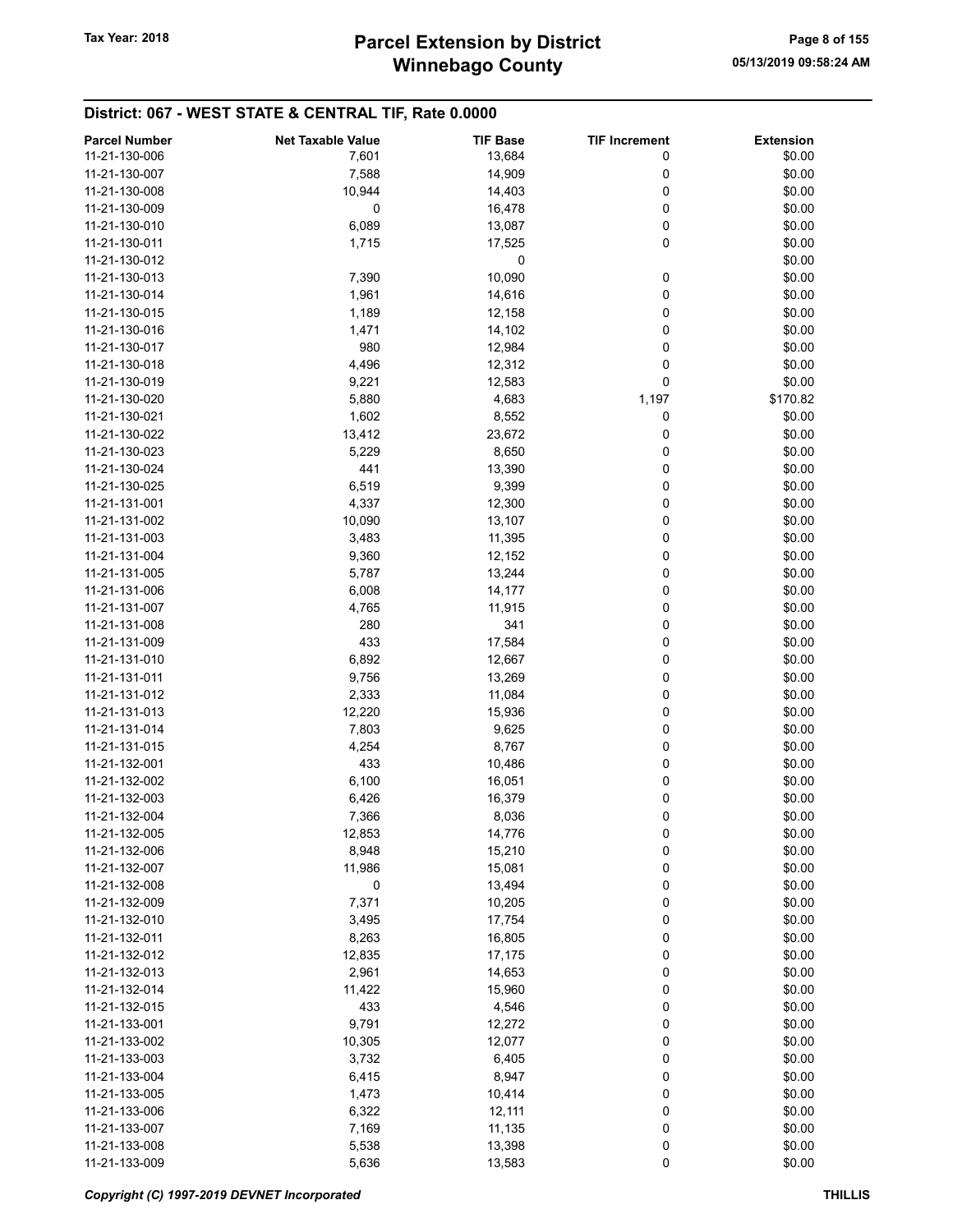| <b>Parcel Number</b> | <b>Net Taxable Value</b> | <b>TIF Base</b> | <b>TIF Increment</b> | <b>Extension</b> |
|----------------------|--------------------------|-----------------|----------------------|------------------|
| 11-21-133-010        | 427                      | 519             | 0                    | \$0.00           |
| 11-21-133-011        | 8,924                    | 8,542           | 382                  | \$54.52          |
| 11-21-133-012        | 9,161                    | 11,341          | 0                    | \$0.00           |
| 11-21-133-013        | 5,956                    | 7,433           | 0                    | \$0.00           |
| 11-21-133-014        | 4,442                    | 12,169          | 0                    | \$0.00           |
| 11-21-133-015        |                          |                 |                      | \$0.00           |
|                      | 7,072                    | 17,215          | 0                    |                  |
| 11-21-134-001        | 8,495                    | 13,757          | 0                    | \$0.00           |
| 11-21-134-002        | 863                      | 9,389           | 0                    | \$0.00           |
| 11-21-134-003        | 13,675                   | 17,339          | 0                    | \$0.00           |
| 11-21-134-004        | 6,476                    | 17,708          | 0                    | \$0.00           |
| 11-21-134-005        | 4,608                    | 9,510           | 0                    | \$0.00           |
| 11-21-134-006        | 0                        | 13,448          | 0                    | \$0.00           |
| 11-21-134-007        | 5,278                    | 12,267          | 0                    | \$0.00           |
| 11-21-134-008        | 0                        | 11,455          | 0                    | \$0.00           |
| 11-21-135-001        | 7,065                    | 13,090          | 0                    | \$0.00           |
| 11-21-135-002        | 4,354                    | 14,064          | 0                    | \$0.00           |
| 11-21-135-003        | 4,268                    | 8,640           | 0                    | \$0.00           |
| 11-21-135-004        | 11,777                   | 13,836          | 0                    | \$0.00           |
| 11-21-135-005        | 10,536                   | 10,357          | 179                  | \$25.54          |
| 11-21-135-006        | 332                      | 0               | 332                  | \$47.38          |
| 11-21-135-007        | 1,551                    | 18,461          | 0                    | \$0.00           |
| 11-21-135-008        | 11,022                   | 15,172          | 0                    | \$0.00           |
| 11-21-135-009        | 5,416                    | 6,597           | 0                    | \$0.00           |
| 11-21-135-010        | 6,658                    | 14,119          | 0                    | \$0.00           |
| 11-21-135-011        | 899                      | 14,305          | 0                    | \$0.00           |
| 11-21-136-001        | 37,597                   | 0               | 37,597               | \$5,365.10       |
| 11-21-137-001        |                          | 0               |                      | \$0.00           |
| 11-21-137-002        | 11,418                   | 16,242          | 0                    | \$0.00           |
| 11-21-137-003        | 618                      | 750             | 0                    | \$0.00           |
| 11-21-137-004        | 764                      | 11,064          | 0                    | \$0.00           |
| 11-21-137-006        | 5,291                    | 4,860           | 431                  | \$61.50          |
| 11-21-137-007        | 1,482                    | 872             | 610                  | \$87.06          |
| 11-21-137-008        | 7,980                    | 7,719           | 261                  | \$37.24          |
| 11-21-138-001        | 6,449                    | 13,524          | 0                    | \$0.00           |
| 11-21-138-002        | 5,753                    | 12,188          | 0                    | \$0.00           |
| 11-21-138-003        | 3,550                    | 10,149          | 0                    | \$0.00           |
| 11-21-138-004        |                          |                 |                      | \$0.00           |
| 11-21-138-005        | 7,182                    | 12,841          | 0                    |                  |
|                      | 6,334                    | 11,565          | 0                    | \$0.00           |
| 11-21-138-006        | 6,515                    | 6,556           | 0                    | \$0.00           |
| 11-21-138-008        |                          | 20,235          |                      | \$0.00           |
| 11-21-138-009        |                          | 0               |                      | \$0.00           |
| 11-21-138-011        |                          | 5,232           |                      | \$0.00           |
| 11-21-138-012        |                          | 6,376           |                      | \$0.00           |
| 11-21-139-001        | 7,515                    | 17,701          | 0                    | \$0.00           |
| 11-21-139-002        | 6,658                    | 7,476           | 0                    | \$0.00           |
| 11-21-139-003        | 331                      | 10,382          | 0                    | \$0.00           |
| 11-21-139-004        | 12,358                   | 11,592          | 766                  | \$109.32         |
| 11-21-139-005        | 0                        | 117             | 0                    | \$0.00           |
| 11-21-139-006        | 9,515                    | 12,146          | 0                    | \$0.00           |
| 11-21-139-007        | 3,905                    | 8,891           | 0                    | \$0.00           |
| 11-21-139-008        |                          | 13,117          |                      | \$0.00           |
| 11-21-139-009        | 8,923                    | 9,145           | 0                    | \$0.00           |
| 11-21-139-010        |                          | 8,836           |                      | \$0.00           |
| 11-21-139-011        | 318                      | 13,322          | 0                    | \$0.00           |
| 11-21-139-012        | 0                        | 732             | 0                    | \$0.00           |
| 11-21-139-013        |                          | 5,422           |                      | \$0.00           |
| 11-21-139-014        |                          | 0               |                      | \$0.00           |
| 11-21-139-016        | 1,442                    | 10,016          | 0                    | \$0.00           |
| 11-21-139-017        |                          | 9,433           |                      | \$0.00           |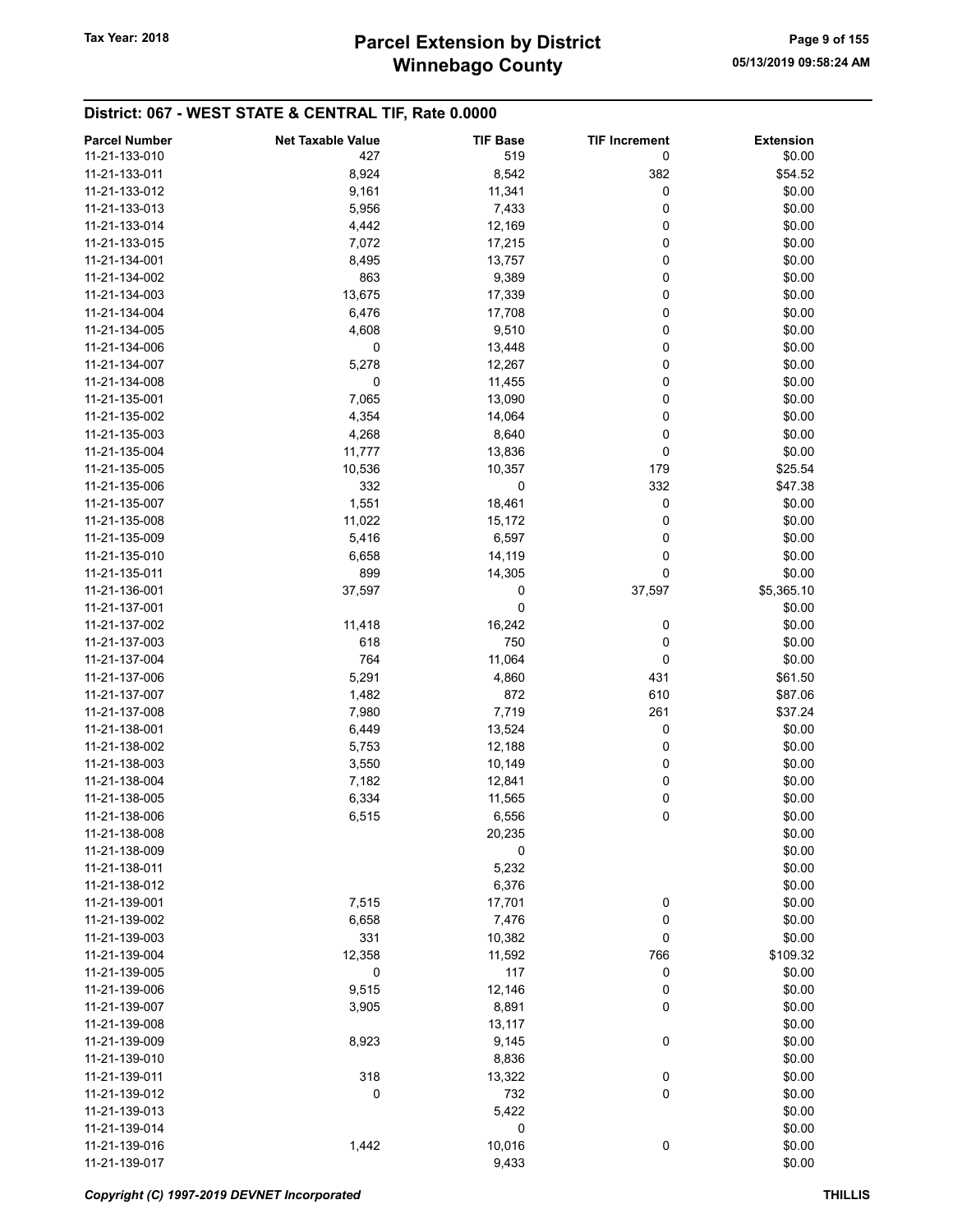| <b>Parcel Number</b> | <b>Net Taxable Value</b> | <b>TIF Base</b> | <b>TIF Increment</b> | <b>Extension</b> |
|----------------------|--------------------------|-----------------|----------------------|------------------|
| 11-21-140-001        |                          | 10,700          |                      | \$0.00           |
|                      | 8,300                    |                 | 0                    |                  |
| 11-21-140-002        | 7,178                    | 11,814          | 0                    | \$0.00           |
| 11-21-140-003        | 5,579                    | 5,488           | 91                   | \$13.00          |
| 11-21-140-004        | 0                        | 12,207          | 0                    | \$0.00           |
| 11-21-140-005        | 10,748                   | 9,018           | 1,730                | \$246.88         |
| 11-21-140-006        | 6,803                    | 18,104          | 0                    | \$0.00           |
| 11-21-140-007        | 7,204                    | 1,839           | 5,365                | \$765.60         |
| 11-21-140-008        | 2,196                    | 13,431          | 0                    | \$0.00           |
| 11-21-140-009        | 424                      | 515             | 0                    | \$0.00           |
| 11-21-140-010        |                          | 12,733          |                      | \$0.00           |
| 11-21-140-011        |                          | 0               |                      | \$0.00           |
| 11-21-140-012        | 7,171                    | 4,537           | 2,634                | \$375.88         |
| 11-21-140-013        | 1,399                    | 8,936           | 0                    | \$0.00           |
|                      |                          |                 |                      |                  |
| 11-21-151-001        | 34,449                   | 36,238          | 0                    | \$0.00           |
| 11-21-151-002        | 2,928                    | 4,286           | 0                    | \$0.00           |
| 11-21-151-003        | 10,211                   | 11,552          | 0                    | \$0.00           |
| 11-21-151-005        | 10,195                   | 10,725          | 0                    | \$0.00           |
| 11-21-151-006        | 42,028                   | 44,513          | 0                    | \$0.00           |
| 11-21-151-007        |                          | 0               |                      | \$0.00           |
| 11-21-151-008        | 4,370                    | 10,307          | 0                    | \$0.00           |
| 11-21-152-001        | 6,797                    | 8,408           | 0                    | \$0.00           |
| 11-21-152-002        | 3,423                    | 5,002           | 0                    | \$0.00           |
| 11-21-152-003        | 7,073                    | 7,269           | 0                    | \$0.00           |
| 11-21-152-004        | 3,252                    | 3,381           | 0                    | \$0.00           |
|                      |                          |                 | 0                    |                  |
| 11-21-152-005        | 8,124                    | 8,168           |                      | \$0.00           |
| 11-21-152-006        | 929                      | 482             | 447                  | \$63.80          |
| 11-21-152-007        | 929                      | 482             | 447                  | \$63.80          |
| 11-21-152-008        | 10,381                   | 10,141          | 240                  | \$34.26          |
| 11-21-152-009        | 13,973                   | 1,057           | 12,916               | \$1,843.12       |
| 11-21-152-010        | 978                      | 16,573          | 0                    | \$0.00           |
| 11-21-152-011        | 978                      | 1,441           | 0                    | \$0.00           |
| 11-21-152-012        | 880                      | 1,325           | 0                    | \$0.00           |
| 11-21-152-013        | 880                      | 1,325           | 0                    | \$0.00           |
| 11-21-152-014        | 880                      | 1,515           | 0                    | \$0.00           |
| 11-21-153-001        | 60,772                   | 74,044          | 0                    | \$0.00           |
| 11-21-153-002        | 30,653                   | 29,722          | 931                  | \$132.86         |
| 11-21-153-006        |                          | 0               |                      | \$0.00           |
|                      |                          |                 |                      |                  |
| 11-21-153-007        | 7,272                    | 9,407           | 0                    | \$0.00           |
| 11-21-153-008        | 5,776                    | 6,066           | 0                    | \$0.00           |
| 11-21-153-009        | 3,544                    | 3,723           | 0                    | \$0.00           |
| 11-21-153-011        | 242                      | 295             | 0                    | \$0.00           |
| 11-21-153-012        | 242                      | 295             | 0                    | \$0.00           |
| 11-21-153-013        | 0                        | 10,158          | 0                    | \$0.00           |
| 11-21-153-014        | 5,876                    | 5,609           | 267                  | \$38.10          |
| 11-21-153-015        |                          | 6,497           |                      | \$0.00           |
| 11-21-154-004        | 860                      | 1,048           | 0                    | \$0.00           |
| 11-21-154-005        | 4,227                    | 7,390           | 0                    | \$0.00           |
| 11-21-154-006        |                          | 0               |                      | \$0.00           |
| 11-21-157-001        | 216                      | 489             | 0                    | \$0.00           |
| 11-21-157-002        | 429                      |                 |                      | \$0.00           |
|                      |                          | 976             | 0                    |                  |
| 11-21-157-006        | 7,112                    | 11,672          | 0                    | \$0.00           |
| 11-21-176-001        | 5,034                    | 7,393           | 0                    | \$0.00           |
| 11-21-176-002        |                          | 1,196           |                      | \$0.00           |
| 11-21-176-003        |                          | 8,633           |                      | \$0.00           |
| 11-21-176-007        | 1,134                    | 11,425          | 0                    | \$0.00           |
| 11-21-176-008        | 5,636                    | 9,073           | 0                    | \$0.00           |
| 11-21-176-009        | 3,796                    | 14,993          | 0                    | \$0.00           |
| 11-21-176-010        | 234                      | 284             | 0                    | \$0.00           |
| 11-21-176-011        | 4,858                    | 8,375           | 0                    | \$0.00           |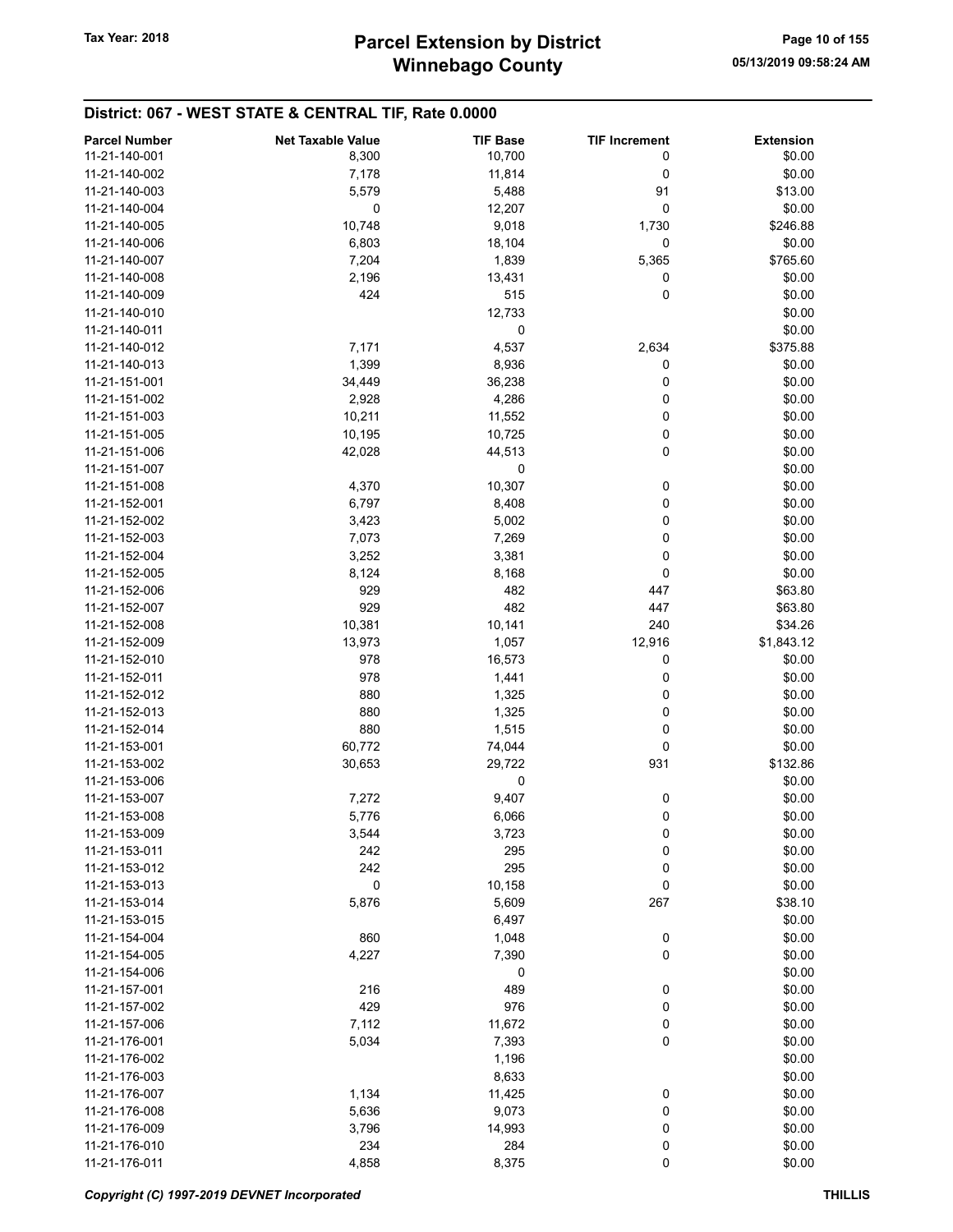| <b>Parcel Number</b> | <b>Net Taxable Value</b> | <b>TIF Base</b> | <b>TIF Increment</b> | <b>Extension</b> |
|----------------------|--------------------------|-----------------|----------------------|------------------|
| 11-21-176-012        | 4,389                    | 4,306           | 83                   | \$11.84          |
| 11-21-176-013        |                          | 9,629           |                      |                  |
|                      | 5,063                    |                 | 0                    | \$0.00           |
| 11-21-176-014        | 6,252                    | 13,071          | 0                    | \$0.00           |
| 11-21-176-015        | 5,299                    | 10,773          | 0                    | \$0.00           |
| 11-21-176-016        | 973                      | 9,834           | 0                    | \$0.00           |
| 11-21-176-017        | 11,055                   | 11,327          | 0                    | \$0.00           |
| 11-21-177-001        | 11,447                   | 9,121           | 2,326                | \$331.92         |
| 11-21-177-002        |                          | 19,758          |                      | \$0.00           |
| 11-21-177-003        |                          | 13,224          |                      | \$0.00           |
| 11-21-177-004        |                          | 11,461          |                      | \$0.00           |
| 11-21-177-005        |                          | 5,250           |                      | \$0.00           |
| 11-21-177-006        | $\mathbf 0$              | 10,556          | 0                    | \$0.00           |
| 11-21-177-007        | 437                      | 5,581           | 0                    | \$0.00           |
| 11-21-177-008        | 799                      | 10,348          | 0                    | \$0.00           |
| 11-21-177-009        | 5,026                    | 10,996          | 0                    | \$0.00           |
| 11-21-177-010        | 5,814                    | 18,726          | 0                    | \$0.00           |
| 11-21-177-011        | 5,392                    | 14,184          | 0                    | \$0.00           |
| 11-21-177-012        | 2,201                    | 4,793           | 0                    | \$0.00           |
| 11-21-177-013        | 180                      | 11,352          | 0                    | \$0.00           |
| 11-21-177-014        | 5,204                    | 15,232          | 0                    | \$0.00           |
| 11-21-178-004        | 3,835                    | 10,236          | 0                    | \$0.00           |
| 11-21-178-005        | 1,298                    | 12,386          | 0                    | \$0.00           |
| 11-21-178-006        |                          | 1,494           |                      | \$0.00           |
| 11-21-178-007        | 16,368                   | 14,448          | 1,920                | \$273.98         |
| 11-21-178-008        |                          | 0               |                      | \$0.00           |
| 11-21-179-006        |                          | 9,070           |                      | \$0.00           |
|                      | 5,146                    |                 | 0                    |                  |
| 11-21-179-007        | 5,880                    | 17,304          | 0                    | \$0.00           |
| 11-21-179-008        | 344                      | 418             | 0                    | \$0.00           |
| 11-21-179-009        | 6,289                    | 16,053          | 0                    | \$0.00           |
| 11-21-179-010        | 344                      | 418             | 0                    | \$0.00           |
| 11-21-179-011        | 344                      | 11,049          | 0                    | \$0.00           |
| 11-21-179-012        | 344                      | 418             | 0                    | \$0.00           |
| 11-21-180-001        | 4,277                    | 9,599           | 0                    | \$0.00           |
| 11-21-180-002        | 2,205                    | 10,724          | 0                    | \$0.00           |
| 11-21-180-003        | 4,880                    | 9,662           | 0                    | \$0.00           |
| 11-21-180-004        | 344                      | 418             | 0                    | \$0.00           |
| 11-21-180-005        | 344                      | 418             | 0                    | \$0.00           |
| 11-21-180-006        | 7,985                    | 10,209          | 0                    | \$0.00           |
| 11-21-180-007        | 344                      | 418             | $\pmb{0}$            | \$0.00           |
| 11-21-180-008        |                          | 0               |                      | \$0.00           |
| 11-21-180-009        | 8,675                    | 15,056          | 0                    | \$0.00           |
| 11-21-180-010        | 3,615                    | 6,591           | 0                    | \$0.00           |
| 11-21-180-011        | 9,331                    | 6,099           | 3,232                | \$461.22         |
| 11-21-180-012        | 2,934                    | 9,319           | 0                    | \$0.00           |
| 11-21-180-013        | 4,615                    | 18,011          | 0                    | \$0.00           |
| 11-21-181-001        |                          | 0               |                      | \$0.00           |
| 11-21-181-002        | 3,088                    | 3,384           | 0                    | \$0.00           |
| 11-21-181-003        | 2,065                    | 9,636           | 0                    | \$0.00           |
| 11-21-181-004        | 8,182                    | 12,383          | 0                    | \$0.00           |
| 11-21-181-005        | 347                      | 14,835          | 0                    | \$0.00           |
| 11-21-181-008        | 6,389                    | 13,512          | 0                    | \$0.00           |
| 11-21-181-009        | 4,859                    | 20,223          | 0                    | \$0.00           |
| 11-21-181-010        | 5,299                    | 11,907          | 0                    | \$0.00           |
| 11-21-181-011        | 185                      | 225             | 0                    | \$0.00           |
|                      |                          |                 |                      |                  |
| 11-21-181-012        | 250                      | 304             | 0                    | \$0.00           |
| 11-21-181-013        | 8,587                    | 11,669          | 0                    | \$0.00           |
| 11-21-181-014        | 10,022                   | 13,734          | 0                    | \$0.00           |
| 11-21-182-001        | 307                      | 4,029           | 0                    | \$0.00           |
| 11-21-182-002        | 307                      | 374             | 0                    | \$0.00           |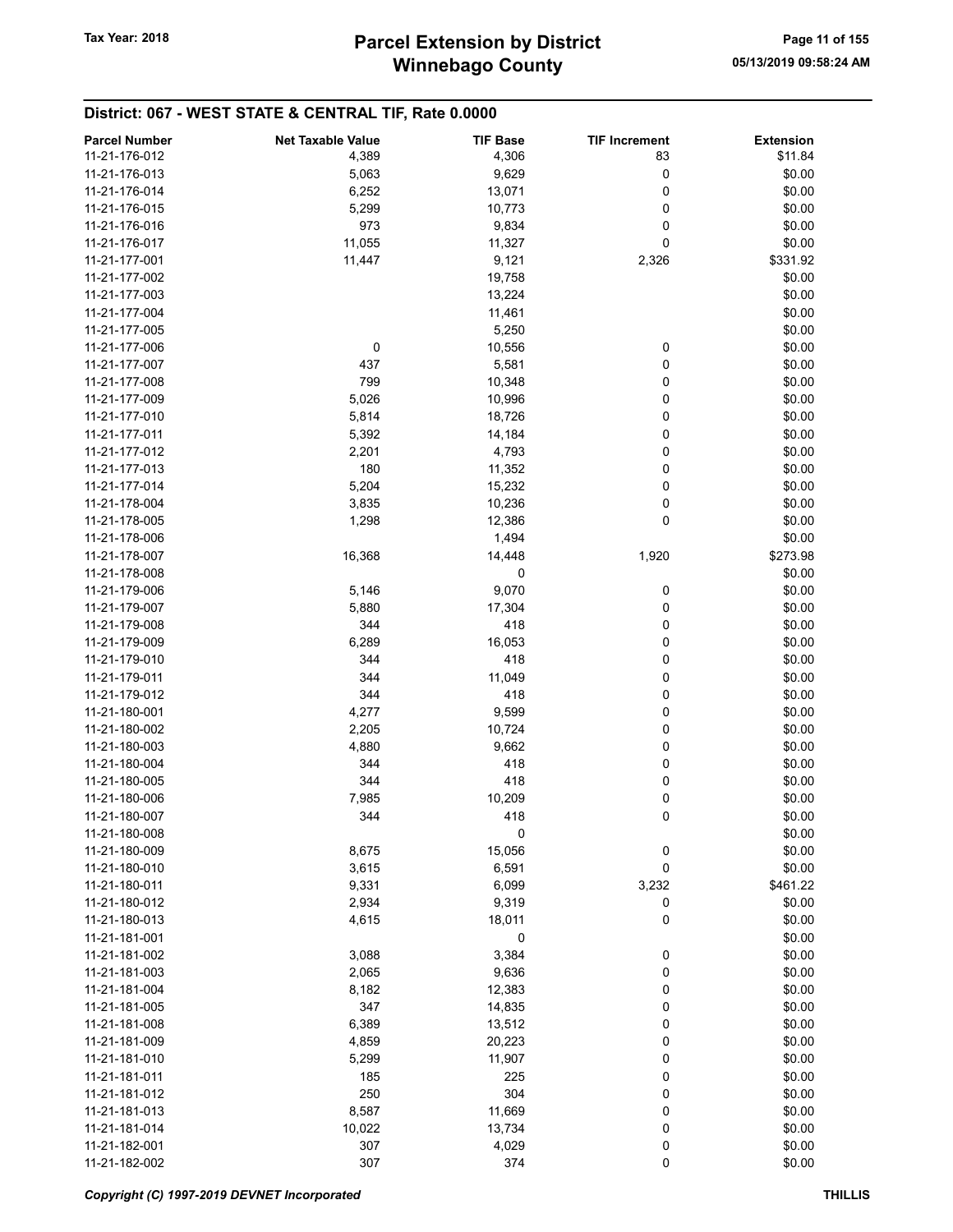| <b>Parcel Number</b> | <b>Net Taxable Value</b> | <b>TIF Base</b> | <b>TIF Increment</b> | <b>Extension</b> |
|----------------------|--------------------------|-----------------|----------------------|------------------|
| 11-21-182-003        | 307                      | 374             | 0                    | \$0.00           |
| 11-21-182-004        | 307                      | 8,233           | 0                    | \$0.00           |
|                      |                          |                 |                      |                  |
| 11-21-182-007        | 4,090                    | 15,614          | 0                    | \$0.00           |
| 11-21-182-008        | 4,086                    | 4,271           | 0                    | \$0.00           |
| 11-21-182-009        | 3,579                    | 5,627           | 0                    | \$0.00           |
| 11-21-182-010        | 307                      | 374             | 0                    | \$0.00           |
| 11-21-182-013        | 0                        | 14,121          | 0                    | \$0.00           |
| 11-21-182-014        | 8,227                    | 12,881          | 0                    | \$0.00           |
| 11-21-183-001        | 346                      | 12,999          | 0                    | \$0.00           |
| 11-21-183-002        | 307                      | 374             | 0                    | \$0.00           |
| 11-21-183-003        | 8,569                    | 25,940          | 0                    | \$0.00           |
|                      |                          |                 |                      |                  |
| 11-21-183-004        | 8,288                    | 25,415          | 0                    | \$0.00           |
| 11-21-183-005        | 307                      | 374             | 0                    | \$0.00           |
| 11-21-183-007        | 5,258                    | 8,429           | 0                    | \$0.00           |
| 11-21-183-008        | 510                      | 6,584           | 0                    | \$0.00           |
| 11-21-183-009        | 7,252                    | 6,848           | 404                  | \$57.66          |
| 11-21-183-010        | 7,461                    | 6,097           | 1,364                | \$194.64         |
| 11-21-183-011        | 0                        | 9,023           | 0                    | \$0.00           |
| 11-21-183-012        | 235                      | 286             | 0                    | \$0.00           |
| 11-21-183-013        | 4,834                    | 9,279           | 0                    | \$0.00           |
|                      |                          |                 |                      |                  |
| 11-21-183-014        | 457                      | 555             | 0                    | \$0.00           |
| 11-21-184-001        | 6,647                    | 11,456          | 0                    | \$0.00           |
| 11-21-184-002        | 346                      | 6,304           | 0                    | \$0.00           |
| 11-21-184-003        | 7,391                    | 8,992           | 0                    | \$0.00           |
| 11-21-184-004        | 4,970                    | 15,877          | 0                    | \$0.00           |
| 11-21-184-005        | 7,312                    | 9,366           | 0                    | \$0.00           |
| 11-21-184-006        | 9,796                    | 12,707          | 0                    | \$0.00           |
| 11-21-184-007        | 0                        | 5,657           | 0                    | \$0.00           |
|                      |                          |                 |                      |                  |
| 11-21-184-008        | 228                      | 278             | 0                    | \$0.00           |
| 11-21-184-009        | 307                      | 15,308          | 0                    | \$0.00           |
| 11-21-184-010        | 4,017                    | 9,783           | 0                    | \$0.00           |
| 11-21-184-011        | 1,159                    | 15,401          | 0                    | \$0.00           |
| 11-21-184-012        | 5,718                    | 12,086          | 0                    | \$0.00           |
| 11-21-184-013        | 9,317                    | 11,679          | 0                    | \$0.00           |
| 11-21-184-014        | 7,425                    | 9,683           | 0                    | \$0.00           |
| 11-21-201-001        | 10,981                   | 14,571          | 0                    | \$0.00           |
| 11-21-201-002        | 7,472                    | 10,703          | 0                    | \$0.00           |
| 11-21-201-003        | 3,228                    | 16,550          | 0                    | \$0.00           |
|                      |                          |                 |                      |                  |
| 11-21-201-004        | 3,088                    | 16,890          | 0                    | \$0.00           |
| 11-21-201-005        | 414                      | 19,207          | 0                    | \$0.00           |
| 11-21-201-006        | 5,906                    | 18,207          | 0                    | \$0.00           |
| 11-21-201-007        | 8,565                    | 12,576          | 0                    | \$0.00           |
| 11-21-201-008        | 6,477                    | 9,624           | 0                    | \$0.00           |
| 11-21-201-009        | 9,461                    | 14,023          | 0                    | \$0.00           |
| 11-21-201-010        | 7,413                    | 10,595          | 0                    | \$0.00           |
| 11-21-201-011        | 340                      | 12,339          | 0                    | \$0.00           |
| 11-21-201-012        | 3,365                    | 15,761          | 0                    | \$0.00           |
|                      |                          |                 |                      |                  |
| 11-21-201-013        | 9,634                    | 19,165          | 0                    | \$0.00           |
| 11-21-201-014        | 0                        | 54              | 0                    | \$0.00           |
| 11-21-201-015        | 5,985                    | 12,225          | 0                    | \$0.00           |
| 11-21-201-016        | 4,406                    | 11,297          | 0                    | \$0.00           |
| 11-21-201-017        | 8,164                    | 10,713          | 0                    | \$0.00           |
| 11-21-202-001        | 11,886                   | 15,419          | 0                    | \$0.00           |
| 11-21-202-002        | 8,693                    | 17,256          | 0                    | \$0.00           |
| 11-21-202-003        | 8,483                    | 16,976          | 0                    | \$0.00           |
| 11-21-202-004        | 6,592                    | 19,686          | 0                    | \$0.00           |
|                      |                          |                 | 0                    |                  |
| 11-21-202-005        | 10,202                   | 13,212          |                      | \$0.00           |
| 11-21-202-006        | 340                      | 9,379           | 0                    | \$0.00           |
| 11-21-202-007        | 6,508                    | 12,476          | 0                    | \$0.00           |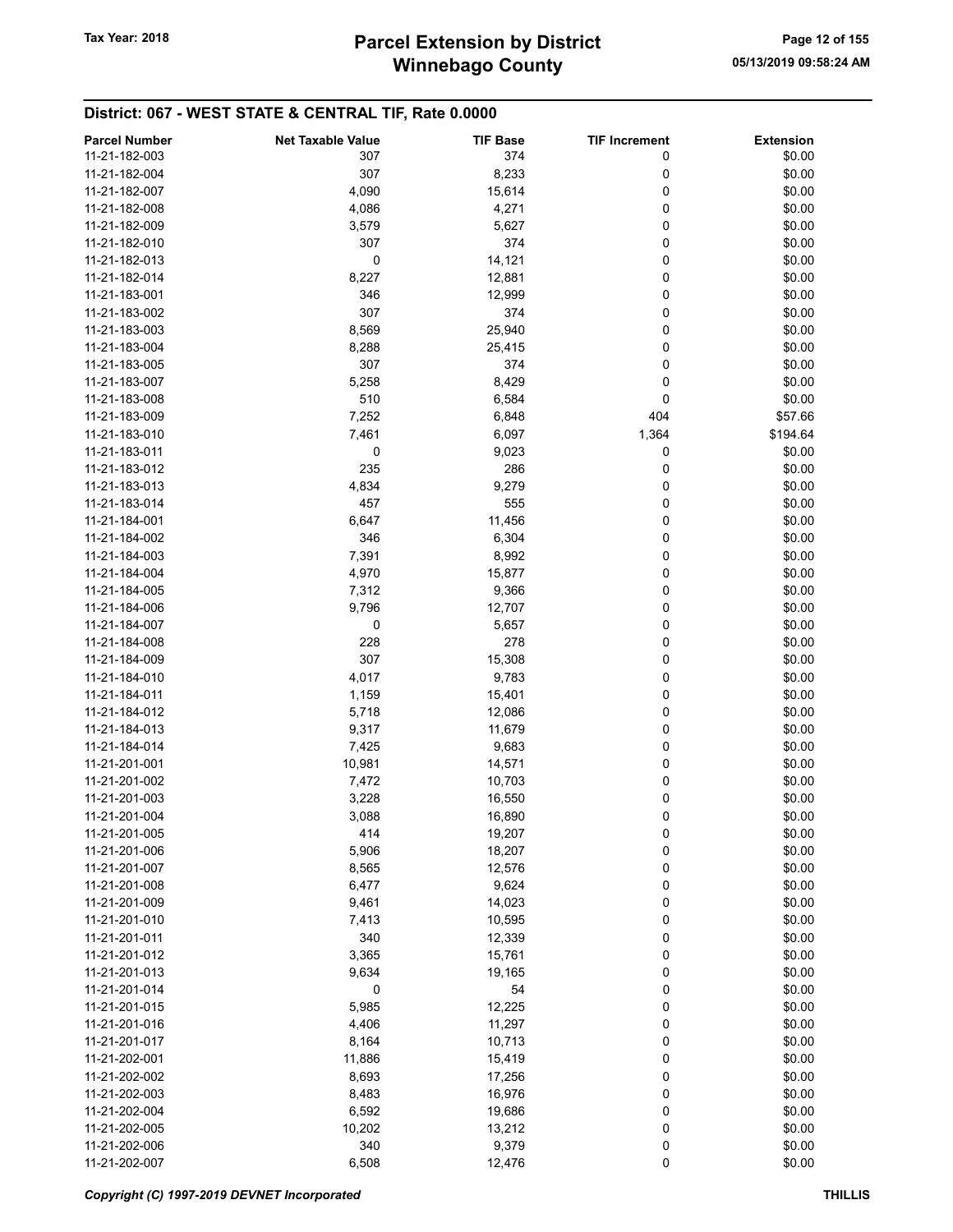| <b>Parcel Number</b> | <b>Net Taxable Value</b> | <b>TIF Base</b> | <b>TIF Increment</b> | <b>Extension</b> |
|----------------------|--------------------------|-----------------|----------------------|------------------|
| 11-21-202-008        | 6,249                    | 11,476          | 0                    | \$0.00           |
| 11-21-202-009        | 5,481                    | 7,424           | 0                    | \$0.00           |
| 11-21-202-010        | 7,461                    | 11,108          | 0                    | \$0.00           |
|                      |                          |                 |                      |                  |
| 11-21-202-011        | 7,751                    | 11,599          | 0                    | \$0.00           |
| 11-21-202-012        | 7,028                    | 3,764           | 3,264                | \$465.78         |
| 11-21-202-013        | 9,666                    | 14,320          | 0                    | \$0.00           |
| 11-21-202-014        | 10,800                   | 14,053          | 0                    | \$0.00           |
| 11-21-202-015        | 8,222                    | 13,907          | 0                    | \$0.00           |
| 11-21-202-016        | 9,886                    | 13,360          | 0                    | \$0.00           |
| 11-21-202-017        | 6,882                    | 11,795          | 0                    | \$0.00           |
| 11-21-203-001        | 4,943                    | 13,561          | 0                    | \$0.00           |
| 11-21-203-002        |                          | 13,099          |                      | \$0.00           |
| 11-21-203-003        |                          | 481             |                      | \$0.00           |
| 11-21-203-004        | 6,301                    | 13,311          | 0                    | \$0.00           |
| 11-21-203-005        | 470                      | 543             | 0                    | \$0.00           |
|                      |                          |                 |                      |                  |
| 11-21-203-006        | 8,910                    | 13,142          | 0                    | \$0.00           |
| 11-21-203-007        | 6,833                    | 12,922          | 0                    | \$0.00           |
| 11-21-203-008        | 8,789                    | 11,821          | 0                    | \$0.00           |
| 11-21-203-009        | 8,855                    | 12,825          | 0                    | \$0.00           |
| 11-21-203-010        | 8,798                    | 12,729          | 0                    | \$0.00           |
| 11-21-203-011        | 7,108                    | 10,466          | 0                    | \$0.00           |
| 11-21-203-012        | 8,146                    | 14,200          | 0                    | \$0.00           |
| 11-21-203-013        | 9,583                    | 16,886          | 0                    | \$0.00           |
| 11-21-203-014        | 6,645                    | 15,249          | 0                    | \$0.00           |
| 11-21-203-015        | 3,606                    | 8,862           | 0                    | \$0.00           |
| 11-21-203-016        | 6,378                    | 12,956          | 0                    | \$0.00           |
|                      |                          |                 |                      |                  |
| 11-21-204-001        | 7,995                    | 18,481          | 0                    | \$0.00           |
| 11-21-204-002        | 0                        | 16,270          | 0                    | \$0.00           |
| 11-21-204-003        | 9,351                    | 14,252          | 0                    | \$0.00           |
| 11-21-204-004        | 6,257                    | 9,446           | 0                    | \$0.00           |
| 11-21-204-005        | 6,396                    | 14,286          | 0                    | \$0.00           |
| 11-21-204-006        | 7,853                    | 9,936           | 0                    | \$0.00           |
| 11-21-204-007        | 7,670                    | 9,748           | 0                    | \$0.00           |
| 11-21-204-008        | 423                      | 13,151          | 0                    | \$0.00           |
| 11-21-204-009        | 11,561                   | 17,168          | 0                    | \$0.00           |
| 11-21-204-010        | 1,949                    | 14,918          | 0                    | \$0.00           |
| 11-21-204-011        | 7,740                    | 15,502          | 0                    | \$0.00           |
| 11-21-204-012        | 8,134                    | 15,933          | 0                    | \$0.00           |
| 11-21-204-013        | 8,220                    | 15,538          | 0                    | \$0.00           |
| 11-21-204-014        | 423                      | 16,777          | 0                    | \$0.00           |
|                      |                          |                 |                      |                  |
| 11-21-204-015        | 3,482                    | 8,229           | 0                    | \$0.00           |
| 11-21-204-016        | 7,612                    | 14,563          | 0                    | \$0.00           |
| 11-21-204-017        | 4,009                    | 14,733          | 0                    | \$0.00           |
| 11-21-205-001        | 5,810                    | 11,073          | 0                    | \$0.00           |
| 11-21-205-002        | 10,973                   | 14,627          | 0                    | \$0.00           |
| 11-21-205-003        | 1,271                    | 11,740          | 0                    | \$0.00           |
| 11-21-205-004        | 6,380                    | 15,876          | 0                    | \$0.00           |
| 11-21-205-005        | 9,203                    | 14,052          | 0                    | \$0.00           |
| 11-21-205-006        |                          | 0               |                      | \$0.00           |
| 11-21-205-007        | 5,834                    | 12,734          | 0                    | \$0.00           |
| 11-21-205-008        | 950                      | 11,076          | 0                    | \$0.00           |
| 11-21-205-009        | 2,524                    | 9,395           | 0                    | \$0.00           |
| 11-21-205-010        | 7,892                    | 15,009          | 0                    | \$0.00           |
|                      |                          |                 |                      |                  |
| 11-21-205-011        | 2,431                    | 16,218          | 0                    | \$0.00           |
| 11-21-205-012        | 0                        | 13,225          | 0                    | \$0.00           |
| 11-21-205-013        | 5,265                    | 10,537          | 0                    | \$0.00           |
| 11-21-205-014        | 1,607                    | 13,805          | 0                    | \$0.00           |
| 11-21-205-015        | 3,693                    | 18,395          | 0                    | \$0.00           |
| 11-21-205-016        | 6,360                    | 17,468          | 0                    | \$0.00           |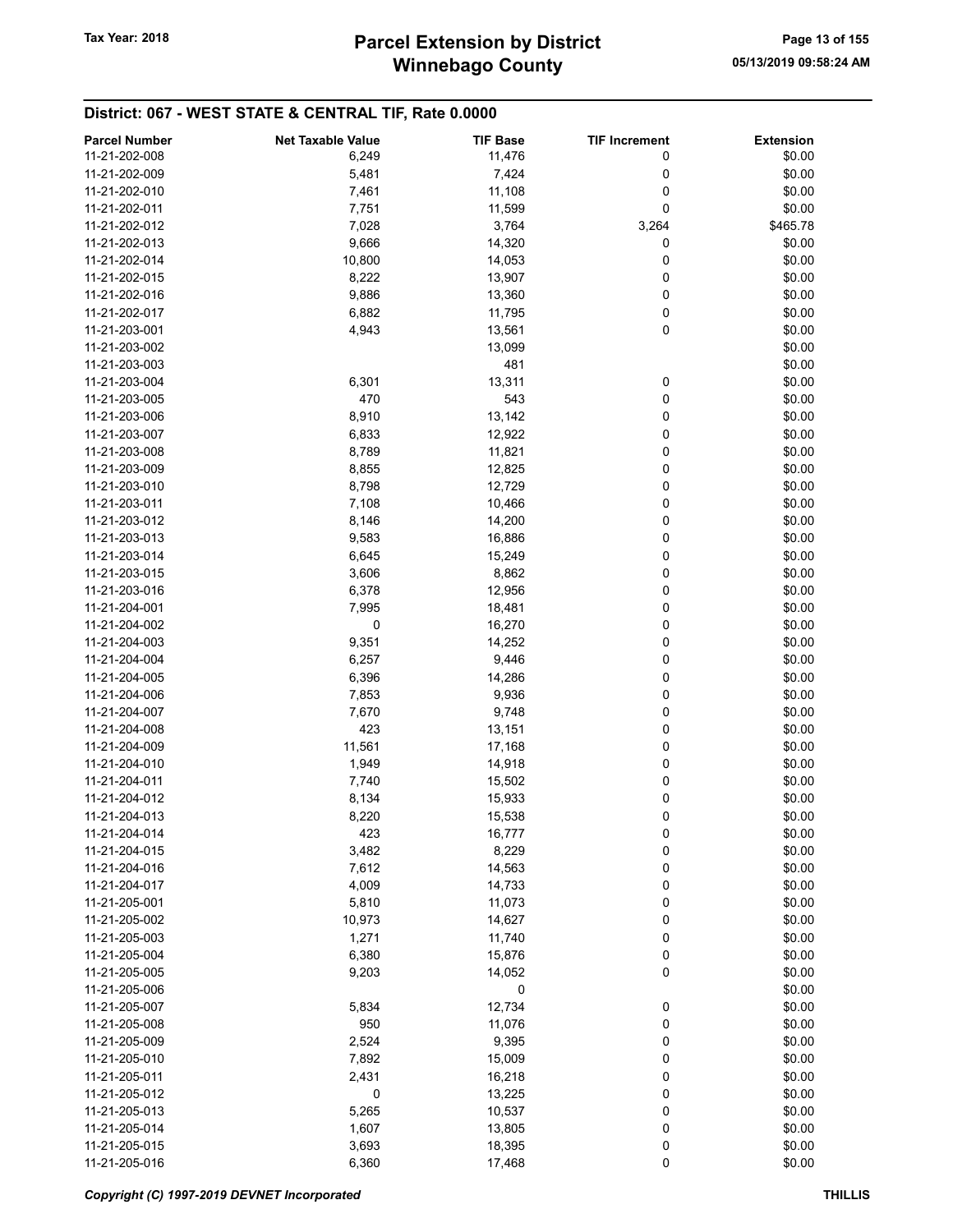| <b>Parcel Number</b> | <b>Net Taxable Value</b> | <b>TIF Base</b> | <b>TIF Increment</b> | <b>Extension</b> |
|----------------------|--------------------------|-----------------|----------------------|------------------|
| 11-21-206-003        | 3,341                    | 9,187           | 0                    | \$0.00           |
| 11-21-206-004        | 4,475                    | 4,830           | 0                    | \$0.00           |
| 11-21-206-005        | 8,443                    | 11,392          | 0                    | \$0.00           |
|                      |                          |                 |                      |                  |
| 11-21-206-006        | 5,839                    | 6,838           | 0                    | \$0.00           |
| 11-21-206-007        | 5,462                    | 12,705          | 0                    | \$0.00           |
| 11-21-206-008        | 6,690                    | 9,767           | 0                    | \$0.00           |
| 11-21-206-009        | 7,770                    | 7,640           | 130                  | \$18.56          |
| 11-21-206-010        | 9,188                    | 9,618           | 0                    | \$0.00           |
| 11-21-206-011        | 2,039                    | 6,402           | 0                    | \$0.00           |
| 11-21-206-012        | 6,621                    | 10,552          | 0                    | \$0.00           |
| 11-21-206-013        | 5,927                    | 13,383          | 0                    | \$0.00           |
| 11-21-206-014        | 2,969                    | 11,326          | 0                    | \$0.00           |
| 11-21-206-015        | 9,629                    | 12,766          | 0                    | \$0.00           |
| 11-21-206-016        | 7,596                    | 6,980           | 616                  | \$87.90          |
|                      |                          |                 |                      |                  |
| 11-21-206-017        |                          | 11,032          |                      | \$0.00           |
| 11-21-207-001        | 6,013                    | 15,631          | 0                    | \$0.00           |
| 11-21-207-002        | 487                      | 592             | 0                    | \$0.00           |
| 11-21-207-003        | 10,806                   | 14,838          | 0                    | \$0.00           |
| 11-21-207-004        | 7,309                    | 14,326          | 0                    | \$0.00           |
| 11-21-207-005        | 9,109                    | 12,253          | 0                    | \$0.00           |
| 11-21-207-006        | 2,287                    | 17,406          | 0                    | \$0.00           |
| 11-21-207-007        | 9,313                    | 12,721          | 0                    | \$0.00           |
| 11-21-207-008        | 7,137                    | 10,281          | 0                    | \$0.00           |
| 11-21-207-009        | 7,623                    | 11,234          | 0                    | \$0.00           |
| 11-21-207-010        | 12,238                   | 17,567          | 0                    | \$0.00           |
| 11-21-207-011        | 1,535                    | 10,831          | 0                    | \$0.00           |
|                      |                          |                 |                      |                  |
| 11-21-207-012        | 5,733                    | 17,204          | 0                    | \$0.00           |
| 11-21-207-013        | 6,519                    | 10,268          | 0                    | \$0.00           |
| 11-21-207-014        | 4,403                    | 11,466          | 0                    | \$0.00           |
| 11-21-207-015        | 423                      | 16,331          | 0                    | \$0.00           |
| 11-21-208-001        |                          | 11,972          |                      | \$0.00           |
| 11-21-208-002        | 6,348                    | 12,895          | 0                    | \$0.00           |
| 11-21-208-003        | 7,344                    | 15,428          | 0                    | \$0.00           |
| 11-21-208-004        | 2,995                    | 16,144          | 0                    | \$0.00           |
| 11-21-208-005        | 9,565                    | 19,278          | 0                    | \$0.00           |
| 11-21-208-006        | 5,633                    | 11,465          | 0                    | \$0.00           |
| 11-21-208-007        | 6,519                    | 14,149          | 0                    | \$0.00           |
| 11-21-208-008        | 0                        | 13,783          | 0                    | \$0.00           |
| 11-21-208-009        | 9,203                    |                 | 0                    | \$0.00           |
| 11-21-208-010        |                          | 13,235<br>514   |                      |                  |
|                      | 423                      |                 | $\pmb{0}$            | \$0.00           |
| 11-21-208-011        | 5,683                    | 15,066          | 0                    | \$0.00           |
| 11-21-208-012        |                          | 0               |                      | \$0.00           |
| 11-21-208-013        | 665                      | 15,396          | 0                    | \$0.00           |
| 11-21-208-014        | 14,390                   | 10,597          | 3,793                | \$541.26         |
| 11-21-209-001        | 8,306                    | 12,875          | 0                    | \$0.00           |
| 11-21-209-002        | 4,423                    | 9,569           | 0                    | \$0.00           |
| 11-21-209-003        | 3,927                    | 12,279          | 0                    | \$0.00           |
| 11-21-209-004        | 458                      | 4,499           | 0                    | \$0.00           |
| 11-21-209-005        | 433                      | 0               | 433                  | \$61.80          |
| 11-21-209-006        | 2,657                    | 14,314          | 0                    | \$0.00           |
| 11-21-209-007        | 6,415                    | 14,443          | 0                    | \$0.00           |
| 11-21-209-008        | 6,508                    | 13,137          | 0                    | \$0.00           |
|                      |                          |                 |                      |                  |
| 11-21-209-009        | 432                      | 12,588          | 0                    | \$0.00           |
| 11-21-209-010        | 6,519                    | 13,193          | 0                    | \$0.00           |
| 11-21-209-011        | 857                      | 6,635           | 0                    | \$0.00           |
| 11-21-209-012        | 2,243                    | 12,100          | 0                    | \$0.00           |
| 11-21-209-013        | 880                      | 11,045          | 0                    | \$0.00           |
| 11-21-209-014        | 8,047                    | 3,494           | 4,553                | \$649.72         |
| 11-21-210-001        | 2,612                    | 12,901          | 0                    | \$0.00           |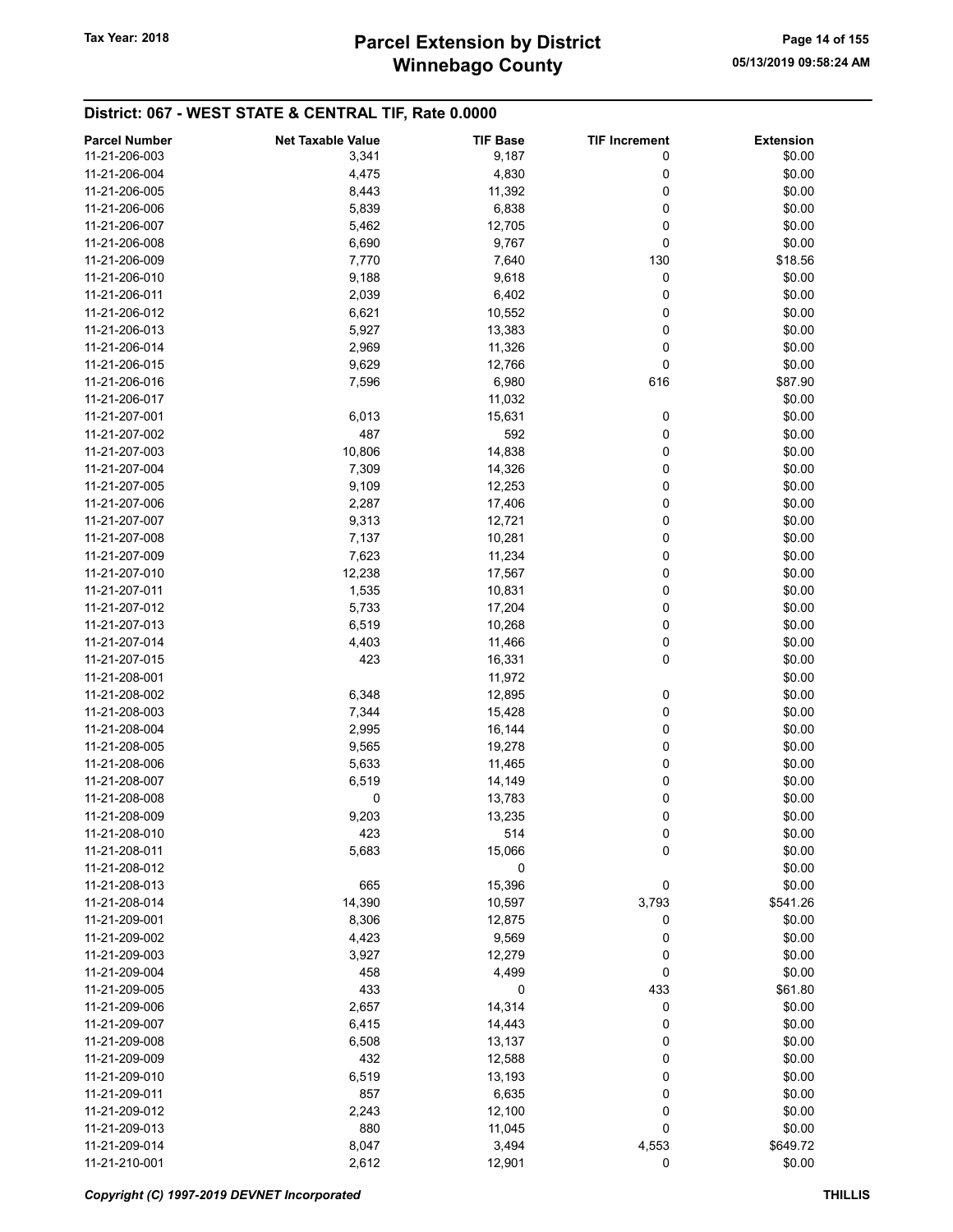# Winnebago County Tax Year: 2018 **Parcel Extension by District** Page 15 of 155

| <b>Parcel Number</b> | <b>Net Taxable Value</b> | <b>TIF Base</b> | <b>TIF Increment</b> | <b>Extension</b> |
|----------------------|--------------------------|-----------------|----------------------|------------------|
| 11-21-210-002        | 12,367                   | 16,852          | 0                    | \$0.00           |
| 11-21-210-003        | 9,583                    | 10,265          | 0                    | \$0.00           |
| 11-21-210-004        | 3,549                    | 14,579          | 0                    | \$0.00           |
| 11-21-210-008        | 8,066                    | 10,099          | 0                    | \$0.00           |
| 11-21-210-009        | 432                      | 9,945           | 0                    | \$0.00           |
| 11-21-210-010        |                          |                 |                      |                  |
|                      | 7,072                    | 12,915          | 0                    | \$0.00           |
| 11-21-210-011        | 5,321                    | 10,264          | 0                    | \$0.00           |
| 11-21-210-012        | 9,091                    | 15,039          | 0                    | \$0.00           |
| 11-21-210-013        | 2,838                    | 11,859          | 0                    | \$0.00           |
| 11-21-210-014        | 4,944                    | 11,742          | 0                    | \$0.00           |
| 11-21-210-015        | 5,612                    | 10,103          | 0                    | \$0.00           |
| 11-21-210-016        | 4,027                    | 10,422          | 0                    | \$0.00           |
| 11-21-210-017        | 7,094                    | 6,669           | 425                  | \$60.66          |
| 11-21-210-018        | 333                      | 8,711           | 0                    | \$0.00           |
| 11-21-210-019        | 5,865                    | 15,115          | 0                    | \$0.00           |
| 11-21-210-020        | 355                      | 433             | 0                    | \$0.00           |
| 11-21-211-001        | 3,904                    | 12,727          | 0                    | \$0.00           |
| 11-21-211-002        | 6,311                    | 12,341          | 0                    | \$0.00           |
| 11-21-211-003        | 3,946                    | 10,233          | 0                    | \$0.00           |
| 11-21-211-004        | 6,911                    | 16,980          | 0                    | \$0.00           |
|                      |                          |                 |                      |                  |
| 11-21-211-005        | 12,741                   | 17,181          | 0                    | \$0.00           |
| 11-21-211-006        | 6,856                    | 15,426          | 0                    | \$0.00           |
| 11-21-211-007        | 0                        | 4,898           | 0                    | \$0.00           |
| 11-21-211-008        | 7,671                    | 10,841          | 0                    | \$0.00           |
| 11-21-211-009        | 5,697                    | 15,030          | 0                    | \$0.00           |
| 11-21-211-010        | 6,118                    | 10,549          | 0                    | \$0.00           |
| 11-21-211-011        | 5,927                    | 9,470           | 0                    | \$0.00           |
| 11-21-211-012        | 9,240                    | 15,352          | 0                    | \$0.00           |
| 11-21-211-013        | 2,027                    | 6,146           | 0                    | \$0.00           |
| 11-21-211-014        | 8,881                    | 6,128           | 2,753                | \$392.86         |
| 11-21-211-015        | 8,146                    | 17,196          | 0                    | \$0.00           |
| 11-21-212-001        | 4,268                    | 16,655          | 0                    | \$0.00           |
| 11-21-212-002        | 5,539                    | 12,005          | 0                    | \$0.00           |
| 11-21-212-003        | 10,770                   | 11,726          | 0                    | \$0.00           |
| 11-21-212-004        | 5,224                    | 13,003          | 0                    | \$0.00           |
| 11-21-212-005        | 6,508                    | 16,413          | 0                    | \$0.00           |
|                      |                          |                 |                      |                  |
| 11-21-212-006        | 8,153                    | 5,807           | 2,346                | \$334.78         |
| 11-21-212-007        | 8,940                    | 12,906          | 0                    | \$0.00           |
| 11-21-212-008        | 4,833                    | 15,621          | 0                    | \$0.00           |
| 11-21-212-009        | 273                      | 7,284           | 0                    | \$0.00           |
| 11-21-212-010        | 6,856                    | 11,331          | 0                    | \$0.00           |
| 11-21-212-011        | 7,065                    | 18,010          | 0                    | \$0.00           |
| 11-21-212-012        | 5,505                    | 11,972          | 0                    | \$0.00           |
| 11-21-212-013        | 5,845                    | 8,289           | 0                    | \$0.00           |
| 11-21-212-014        | 0                        | 11,699          | 0                    | \$0.00           |
| 11-21-212-015        | 9,705                    | 12,791          | 0                    | \$0.00           |
| 11-21-212-016        | 5,439                    | 10,450          | 0                    | \$0.00           |
| 11-21-212-017        | 8,794                    | 8,872           | 0                    | \$0.00           |
| 11-21-226-001        | 6,706                    | 5,569           | 1,137                | \$162.26         |
| 11-21-226-002        | 396                      | 12,566          | 0                    | \$0.00           |
| 11-21-226-003        | 396                      | 13,512          | 0                    | \$0.00           |
| 11-21-226-004        |                          |                 |                      | \$0.00           |
|                      | 5,907                    | 14,492          | 0                    |                  |
| 11-21-226-005        | 5,930                    | 14,147          | 0                    | \$0.00           |
| 11-21-226-006        | 6,721                    | 12,008          | 0                    | \$0.00           |
| 11-21-226-007        | 7,820                    | 21,876          | 0                    | \$0.00           |
| 11-21-226-008        | 325                      | 15,665          | 0                    | \$0.00           |
| 11-21-226-009        | 10,128                   | 17,327          | 0                    | \$0.00           |
| 11-21-226-010        | 3,483                    | 14,027          | 0                    | \$0.00           |
| 11-21-226-011        |                          | 5,863           |                      | \$0.00           |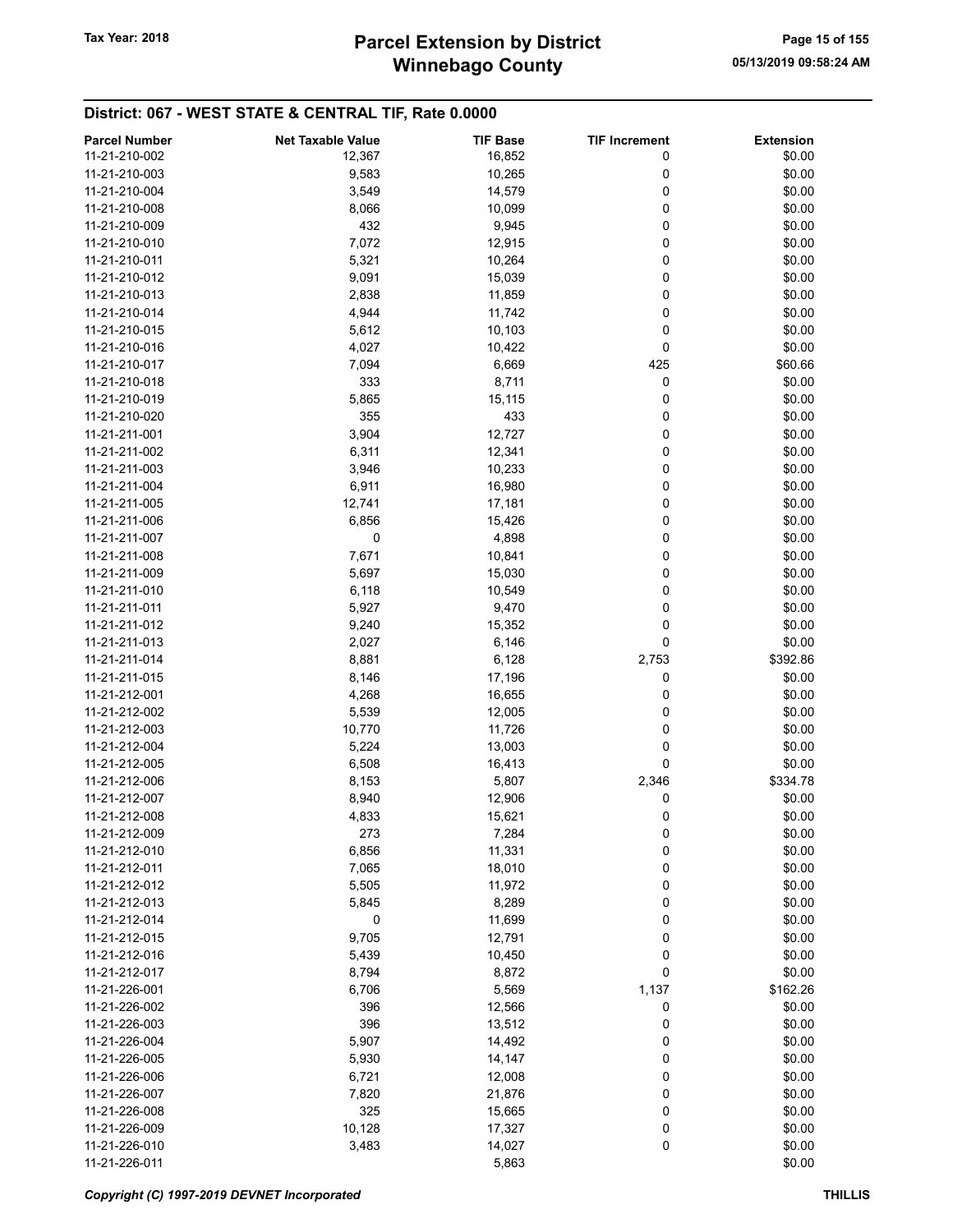# Winnebago County Tax Year: 2018 **Parcel Extension by District** Page 16 of 155

| <b>Parcel Number</b> | <b>Net Taxable Value</b> | <b>TIF Base</b> | <b>TIF Increment</b> | <b>Extension</b> |
|----------------------|--------------------------|-----------------|----------------------|------------------|
| 11-21-226-012        | 423                      | 514             | 0                    | \$0.00           |
| 11-21-226-013        | 9,189                    | 10,329          | 0                    | \$0.00           |
| 11-21-226-014        | 7,205                    | 13,226          | 0                    | \$0.00           |
| 11-21-226-015        | 9,489                    | 14,169          | 0                    | \$0.00           |
| 11-21-227-001        |                          |                 | 0                    | \$0.00           |
|                      | 6,263                    | 12,039          |                      |                  |
| 11-21-227-002        | 5,778                    | 12,479          | 0                    | \$0.00           |
| 11-21-227-003        | 4,887                    | 12,459          | 0                    | \$0.00           |
| 11-21-227-004        | 6,379                    | 17,861          | 0                    | \$0.00           |
| 11-21-227-005        | 7,169                    | 14,539          | 0                    | \$0.00           |
| 11-21-227-006        | 7,274                    | 16,741          | 0                    | \$0.00           |
| 11-21-227-007        | 4,561                    | 14,855          | 0                    | \$0.00           |
| 11-21-227-008        | 6,588                    | 13,035          | 0                    | \$0.00           |
| 11-21-227-009        | 1,411                    | 13,311          | 0                    | \$0.00           |
| 11-21-227-010        | 5,500                    | 10,249          | 0                    | \$0.00           |
| 11-21-227-011        | 325                      | 395             | 0                    | \$0.00           |
| 11-21-227-012        | 4,268                    | 3,869           | 399                  | \$56.94          |
| 11-21-227-013        | 6,014                    | 6,072           | 0                    | \$0.00           |
| 11-21-227-014        | 8,721                    | 5,995           | 2,726                | \$389.00         |
| 11-21-227-015        | 11,912                   | 15,819          | 0                    | \$0.00           |
| 11-21-227-016        | 12,002                   | 15,213          | 0                    | \$0.00           |
| 11-21-227-017        | 8,240                    | 10,109          | 0                    | \$0.00           |
| 11-21-228-001        | 1,438                    | 1,509           | 0                    | \$0.00           |
| 11-21-228-002        | 5,795                    | 5,276           | 519                  | \$74.06          |
| 11-21-228-003        | 3,415                    | 16,348          | 0                    | \$0.00           |
| 11-21-228-004        | 11,004                   | 16,155          | 0                    | \$0.00           |
| 11-21-228-005        | 6,170                    | 9,618           | 0                    | \$0.00           |
| 11-21-228-006        | 5,411                    | 4,950           | 461                  | \$65.78          |
| 11-21-228-007        | 823                      | 12,776          | 0                    | \$0.00           |
| 11-21-228-008        |                          | 0               |                      | \$0.00           |
| 11-21-228-009        | 414                      | 503             |                      | \$0.00           |
|                      |                          |                 | 0                    |                  |
| 11-21-228-010        | 2,838                    | 17,317          | 0                    | \$0.00           |
| 11-21-228-011        | 6,029                    | 18,541          | 0                    | \$0.00           |
| 11-21-228-012        | 11,813                   | 18,863          | 0                    | \$0.00           |
| 11-21-228-013        | 7,199                    | 18,056          | 0                    | \$0.00           |
| 11-21-228-014        | 12,589                   | 19,711          | 0                    | \$0.00           |
| 11-21-228-015        | 9,472                    | 14,650          | 0                    | \$0.00           |
| 11-21-229-001        | 6,391                    | 13,625          | 0                    | \$0.00           |
| 11-21-229-002        | 6,013                    | 12,284          | 0                    | \$0.00           |
| 11-21-229-003        | 6,147                    | 12,266          | 0                    | \$0.00           |
| 11-21-229-004        | 9,660                    | 9,750           | 0                    | \$0.00           |
| 11-21-229-005        | 8,481                    | 13,180          | 0                    | \$0.00           |
| 11-21-229-006        | 8,474                    | 11,766          | 0                    | \$0.00           |
| 11-21-229-007        | 10,473                   | 16,037          | 0                    | \$0.00           |
| 11-21-229-008        |                          | 5,907           |                      | \$0.00           |
| 11-21-229-009        | 1,532                    | 9,527           | 0                    | \$0.00           |
| 11-21-229-010        | 11,532                   | 15,541          | 0                    | \$0.00           |
| 11-21-229-011        | 414                      | 4,998           | 0                    | \$0.00           |
| 11-21-229-012        | 7,052                    | 17,304          | 0                    | \$0.00           |
| 11-21-229-013        | 1,811                    | 15,536          | 0                    | \$0.00           |
| 11-21-229-014        | 6,892                    | 14,987          | 0                    | \$0.00           |
| 11-21-229-015        | 6,303                    | 6,830           | 0                    | \$0.00           |
| 11-21-230-001        | 6,347                    | 10,795          | 0                    | \$0.00           |
| 11-21-230-002        | 342                      | 12,473          | 0                    | \$0.00           |
| 11-21-230-003        | 423                      | 9,443           | 0                    | \$0.00           |
| 11-21-230-004        |                          | 17,378          |                      | \$0.00           |
| 11-21-230-005        | 4,649                    | 8,527           | 0                    | \$0.00           |
| 11-21-230-006        | 7,347                    | 6,637           | 710                  | \$101.32         |
| 11-21-230-007        | 4,158                    | 12,048          | 0                    | \$0.00           |
| 11-21-230-008        | 6,972                    | 12,479          | 0                    | \$0.00           |
|                      |                          |                 |                      |                  |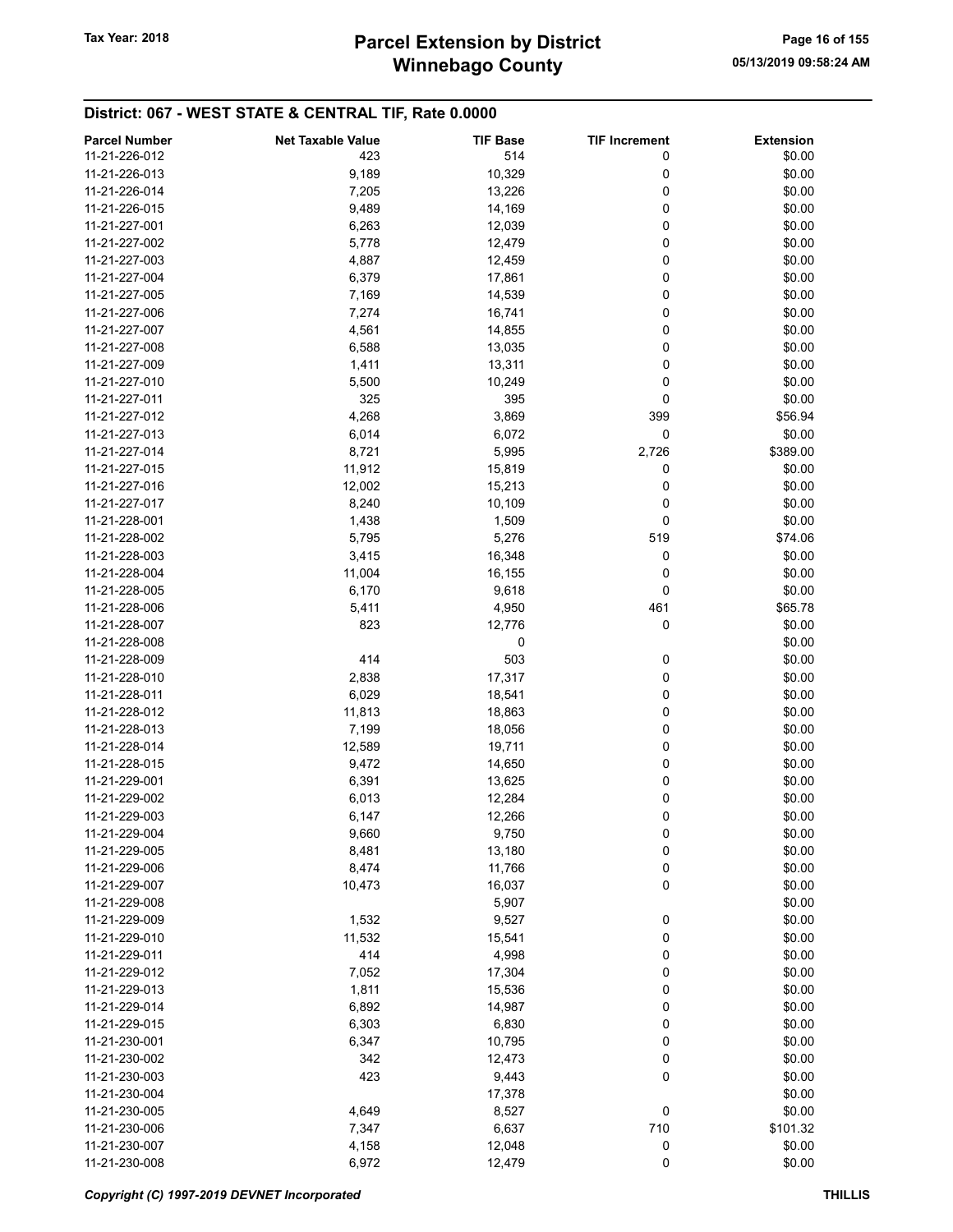| <b>Parcel Number</b> | <b>Net Taxable Value</b> | <b>TIF Base</b> | <b>TIF Increment</b> | <b>Extension</b> |
|----------------------|--------------------------|-----------------|----------------------|------------------|
| 11-21-230-009        | 6,391                    | 15,120          | 0                    | \$0.00           |
| 11-21-230-010        | 8,071                    | 9,926           | 0                    | \$0.00           |
| 11-21-230-011        | 6,822                    | 12,549          | 0                    | \$0.00           |
| 11-21-230-012        | 6,217                    | 14,359          | 0                    | \$0.00           |
| 11-21-230-013        | 7,461                    | 10,530          | 0                    | \$0.00           |
|                      |                          |                 |                      |                  |
| 11-21-230-014        | 423                      | 11,107          | 0                    | \$0.00           |
| 11-21-230-015        |                          | 14,122          |                      | \$0.00           |
| 11-21-231-001        | 6,782                    | 6,598           | 184                  | \$26.26          |
| 11-21-231-002        | 4,623                    | 3,892           | 731                  | \$104.32         |
| 11-21-231-003        | 0                        | 3,590           | 0                    | \$0.00           |
| 11-21-231-004        | 9,204                    | 12,086          | 0                    | \$0.00           |
| 11-21-231-005        | 5,179                    | 4,685           | 494                  | \$70.50          |
| 11-21-231-006        | 5,111                    | 10,209          | 0                    | \$0.00           |
| 11-21-231-007        | 10,788                   | 12,005          | 0                    | \$0.00           |
| 11-21-231-008        | 6,473                    | 11,059          | 0                    | \$0.00           |
| 11-21-231-009        | 7,786                    | 10,235          | 0                    | \$0.00           |
| 11-21-231-010        | 8,517                    | 12,510          | 0                    | \$0.00           |
| 11-21-231-011        | 802                      | 11,643          | 0                    | \$0.00           |
| 11-21-231-012        | 423                      | 11,376          | 0                    | \$0.00           |
| 11-21-231-013        | 3,482                    | 16,005          | 0                    | \$0.00           |
| 11-21-231-014        | 423                      | 18,999          | 0                    | \$0.00           |
| 11-21-231-015        | 7,099                    | 2,028           | 5,071                | \$723.64         |
| 11-21-231-016        | 7,786                    | 12,427          | 0                    | \$0.00           |
| 11-21-231-017        | 5,786                    | 9,624           | 0                    | \$0.00           |
| 11-21-232-001        | 0                        | 11,944          | 0                    | \$0.00           |
| 11-21-232-002        | 3,975                    | 14,896          | 0                    | \$0.00           |
| 11-21-232-003        | 0                        | 5,352           | 0                    | \$0.00           |
| 11-21-232-004        | 414                      | 12,183          | 0                    | \$0.00           |
| 11-21-232-005        | 903                      | 5,443           | 0                    | \$0.00           |
| 11-21-232-006        | 1,874                    | 3,166           | 0                    | \$0.00           |
|                      |                          |                 |                      |                  |
| 11-21-232-007        | 7,832                    | 11,532          | 0                    | \$0.00           |
| 11-21-232-008        | 414                      | 503             | 0                    | \$0.00           |
| 11-21-232-009        |                          | 5,182           |                      | \$0.00           |
| 11-21-232-010        | 639                      | 11,383          | 0                    | \$0.00           |
| 11-21-232-011        | 9,285                    | 11,501          | 0                    | \$0.00           |
| 11-21-232-012        | 1,170                    | 7,249           | 0                    | \$0.00           |
| 11-21-232-013        | 7,979                    | 11,338          | 0                    | \$0.00           |
| 11-21-232-014        | 369                      | 14,832          | 0                    | \$0.00           |
| 11-21-232-015        | 22,645                   | 21,964          | 681                  | \$97.18          |
| 11-21-233-001        |                          | 12,659          |                      | \$0.00           |
| 11-21-233-002        |                          | 12,777          |                      | \$0.00           |
| 11-21-233-003        | 8,135                    | 11,904          | 0                    | \$0.00           |
| 11-21-233-004        | 1,346                    | 12,940          | 0                    | \$0.00           |
| 11-21-233-005        | 1,152                    | 11,010          | 0                    | \$0.00           |
| 11-21-233-006        | 8,090                    | 16,291          | 0                    | \$0.00           |
| 11-21-233-007        | 6,921                    | 6,743           | 178                  | \$25.40          |
| 11-21-233-008        | 11,049                   | 15,163          | 0                    | \$0.00           |
| 11-21-233-009        |                          | 10,791          |                      | \$0.00           |
| 11-21-233-010        | 7,867                    | 16,961          | 0                    | \$0.00           |
| 11-21-233-011        | 6,571                    | 8,199           | 0                    | \$0.00           |
| 11-21-233-012        | 13,316                   | 11,738          | 1,578                | \$225.18         |
| 11-21-233-013        | 8,043                    | 16,745          | 0                    | \$0.00           |
| 11-21-233-014        | 4,636                    | 9,805           | 0                    | \$0.00           |
| 11-21-233-015        | 414                      | 14,939          | 0                    | \$0.00           |
| 11-21-233-016        | 9,324                    | 7,243           | 2,081                | \$296.96         |
| 11-21-234-001        | 6,339                    | 8,355           | 0                    | \$0.00           |
| 11-21-234-002        | 7,169                    | 13,796          | 0                    | \$0.00           |
| 11-21-234-003        | 423                      |                 | 0                    | \$0.00           |
|                      |                          | 7,422           |                      |                  |
| 11-21-234-004        | 8,545                    | 5,148           | 3,397                | \$484.76         |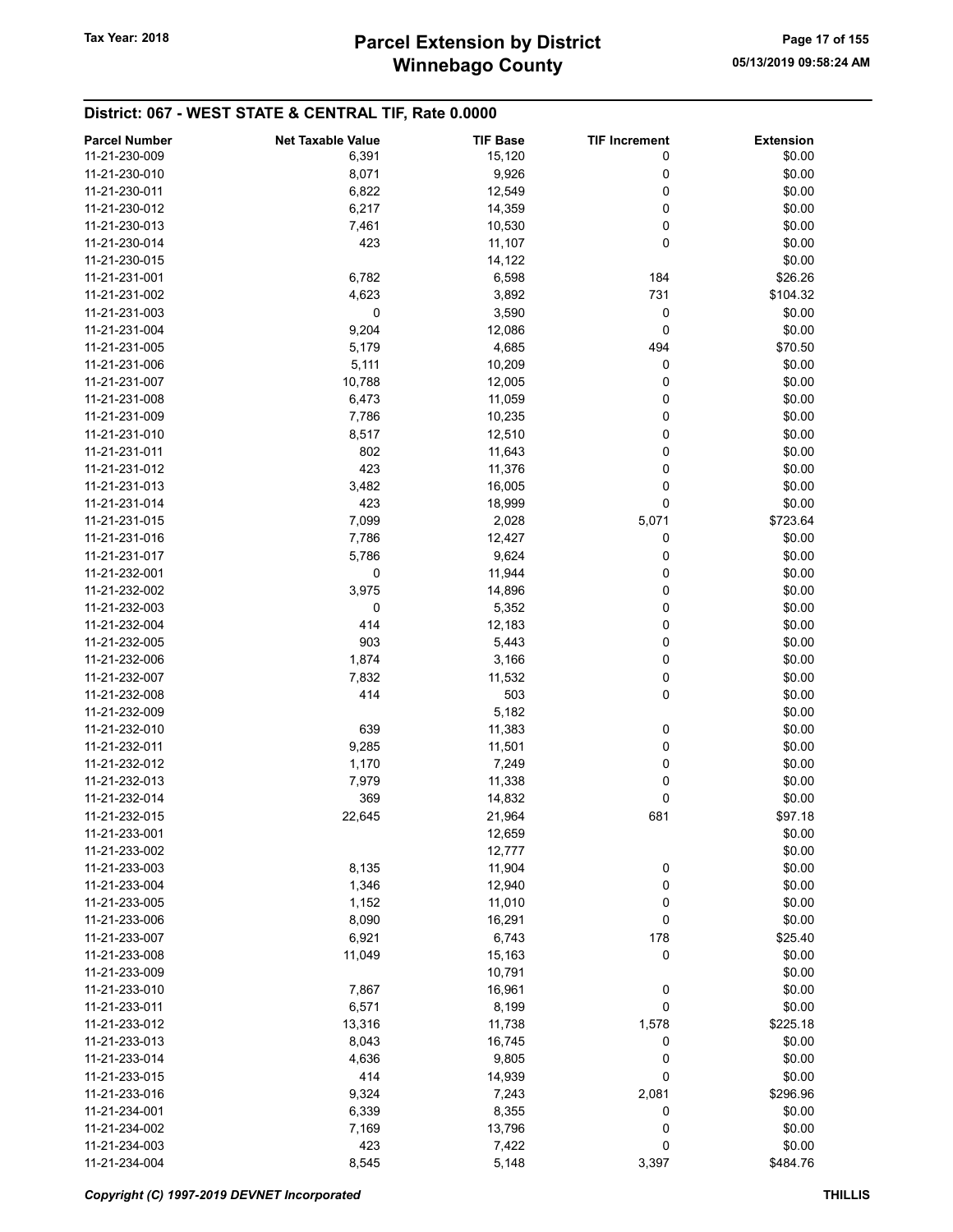# Winnebago County Tax Year: 2018 **Parcel Extension by District** Page 18 of 155

| <b>Parcel Number</b> | <b>Net Taxable Value</b> | <b>TIF Base</b> | <b>TIF Increment</b> | <b>Extension</b> |
|----------------------|--------------------------|-----------------|----------------------|------------------|
| 11-21-234-005        | 7,431                    | 11,495          | 0                    | \$0.00           |
| 11-21-234-006        |                          |                 |                      |                  |
| 11-21-234-007        | 9,320                    | 6,495           | 2,825                | \$403.14         |
|                      | 8,989                    | 2,619           | 6,370                | \$909.00         |
| 11-21-234-008        | 7,410                    | 14,766          | 0                    | \$0.00           |
| 11-21-234-009        | 6,972                    | 15,991          | 0                    | \$0.00           |
| 11-21-234-010        | 8,618                    | 11,015          | 0                    | \$0.00           |
| 11-21-234-011        | 423                      | 514             | 0                    | \$0.00           |
| 11-21-234-012        | 10,365                   | 12,897          | 0                    | \$0.00           |
| 11-21-234-013        | 8,663                    | 18,721          | 0                    | \$0.00           |
| 11-21-234-014        | 423                      | 15,467          | 0                    | \$0.00           |
| 11-21-234-015        | 3,287                    | 11,463          | 0                    | \$0.00           |
| 11-21-234-016        | 8,738                    | 8,249           | 489                  | \$69.78          |
| 11-21-234-017        | 4,786                    | 4,691           | 95                   | \$13.56          |
| 11-21-235-001        |                          | 0               |                      | \$0.00           |
| 11-21-235-002        |                          | 0               |                      | \$0.00           |
| 11-21-235-003        |                          | 0               |                      | \$0.00           |
| 11-21-235-004        |                          | 0               |                      | \$0.00           |
| 11-21-235-005        |                          | 0               |                      | \$0.00           |
|                      |                          |                 |                      |                  |
| 11-21-235-006        |                          | 0               |                      | \$0.00           |
| 11-21-235-007        |                          | 0               |                      | \$0.00           |
| 11-21-235-008        |                          | 0               |                      | \$0.00           |
| 11-21-236-001        | 9,610                    | 13,692          | 0                    | \$0.00           |
| 11-21-236-002        |                          | 0               |                      | \$0.00           |
| 11-21-236-003        | 8,170                    | 5,323           | 2,847                | \$406.28         |
| 11-21-236-004        | 6,159                    | 7,892           | 0                    | \$0.00           |
| 11-21-236-005        | 6,356                    | 14,728          | 0                    | \$0.00           |
| 11-21-236-008        |                          | 4,523           |                      | \$0.00           |
| 11-21-236-009        | 11,364                   | 5,377           | 5,987                | \$854.34         |
| 11-21-236-010        | 2,266                    | 13,902          | 0                    | \$0.00           |
| 11-21-236-011        | 10,113                   | 10,609          | 0                    | \$0.00           |
| 11-21-236-016        | 6,681                    | 11,238          | 0                    | \$0.00           |
| 11-21-236-017        | 11,586                   | 15,961          | 0                    | \$0.00           |
| 11-21-236-018        | 414                      | 9,845           | 0                    | \$0.00           |
| 11-21-236-019        | 257                      | 9,846           | 0                    | \$0.00           |
|                      |                          |                 |                      |                  |
| 11-21-236-020        | 373                      | 9,845           | 0                    | \$0.00           |
| 11-21-236-023        | 0                        | 6,196           | 0                    | \$0.00           |
| 11-21-236-024        | 3,663                    | 13,860          | 0                    | \$0.00           |
| 11-21-236-025        | 1,491                    | 2,213           | 0                    | \$0.00           |
| 11-21-236-026        | 1,863                    | 12,143          | 0                    | \$0.00           |
| 11-21-236-027        | 1,755                    | 16,804          | 0                    | \$0.00           |
| 11-21-251-002        | 3,433                    | 2,620           | 813                  | \$116.02         |
| 11-21-251-003        | 6,237                    | 6,531           | 0                    | \$0.00           |
| 11-21-251-004        | 57,486                   | 57,503          | 0                    | \$0.00           |
| 11-21-251-005        | 9,295                    | 8,993           | 302                  | \$43.10          |
| 11-21-251-006        | 5,973                    | 13,319          | 0                    | \$0.00           |
| 11-21-251-007        | 5,496                    | 12,583          | 0                    | \$0.00           |
| 11-21-251-008        | 4,259                    | 13,485          | 0                    | \$0.00           |
| 11-21-251-009        | 4,180                    | 16,207          | 0                    | \$0.00           |
| 11-21-251-010        | 0                        | 84              | 0                    | \$0.00           |
| 11-21-251-011        | 5,242                    | 13,622          | 0                    | \$0.00           |
| 11-21-251-012        |                          |                 |                      |                  |
|                      | 0                        | 102             | 0                    | \$0.00           |
| 11-21-251-013        | 7,472                    | 17,585          | 0                    | \$0.00           |
| 11-21-251-014        | 8,479                    | 12,754          | 0                    | \$0.00           |
| 11-21-251-015        | 5,218                    | 4,923           | 295                  | \$42.10          |
| 11-21-251-016        | 7,824                    | 11,147          | 0                    | \$0.00           |
| 11-21-251-017        | 6,452                    | 5,927           | 525                  | \$74.92          |
| 11-21-251-018        | 6,043                    | 15,154          | 0                    | \$0.00           |
| 11-21-251-019        | 5,935                    | 7,022           | 0                    | \$0.00           |
| 11-21-251-020        | 508                      | 11,757          | 0                    | \$0.00           |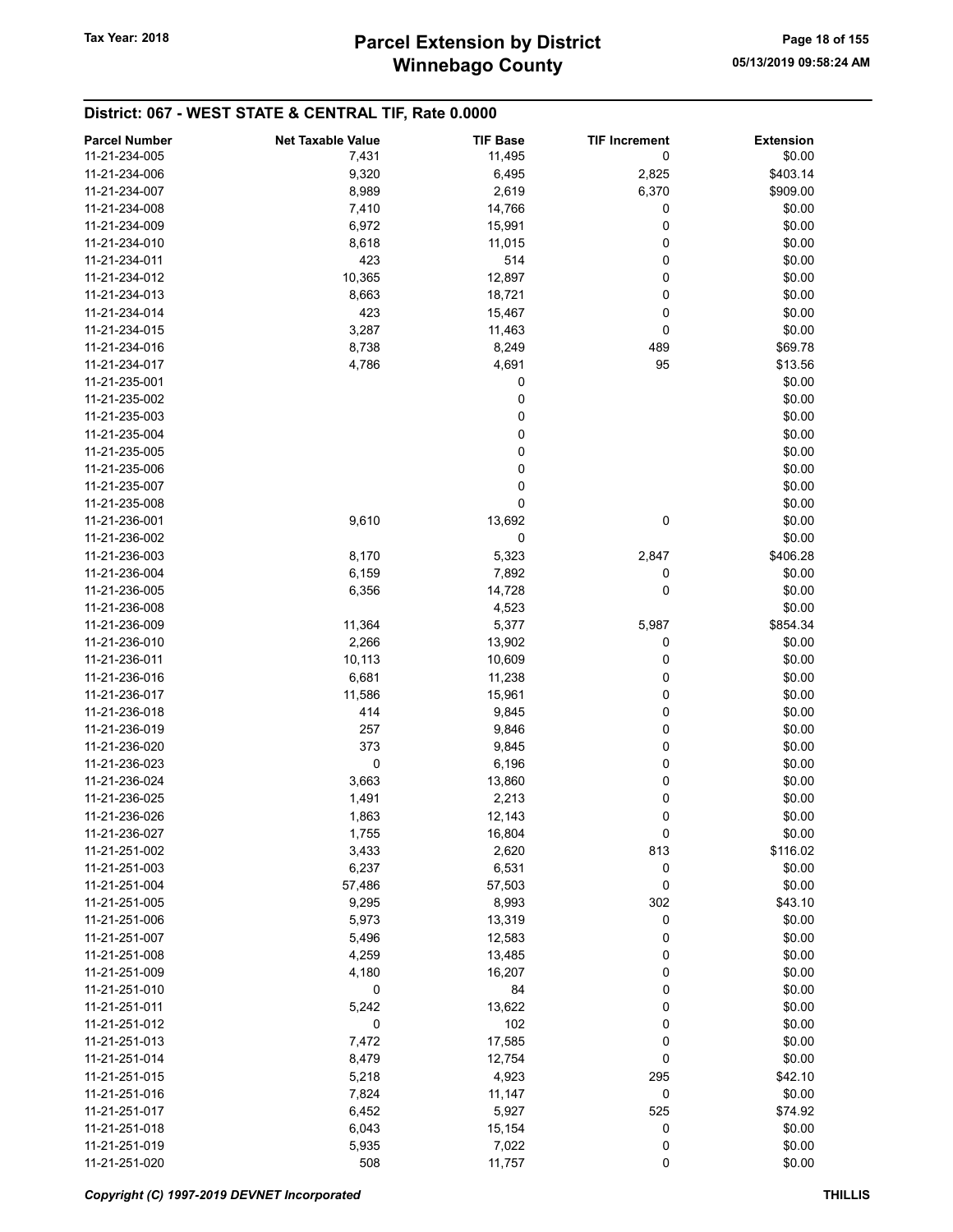| <b>Parcel Number</b> | <b>Net Taxable Value</b> | <b>TIF Base</b> | <b>TIF Increment</b> | <b>Extension</b> |
|----------------------|--------------------------|-----------------|----------------------|------------------|
| 11-21-251-021        | 6,786                    | 14,239          | 0                    | \$0.00           |
| 11-21-251-022        | 5,078                    | 5,384           | 0                    | \$0.00           |
| 11-21-251-023        | 1,518                    | 916             | 602                  | \$85.92          |
| 11-21-251-025        | 3,134                    | 2,389           | 745                  | \$106.32         |
| 11-21-251-026        | 19,811                   | 20,393          | 0                    | \$0.00           |
| 11-21-251-027        | 2,226                    | 1,333           | 893                  | \$127.44         |
| 11-21-251-028        | 968                      | 9,313           | 0                    | \$0.00           |
|                      |                          |                 |                      |                  |
| 11-21-251-029        | 8,163                    | 5,232           | 2,931                | \$418.26         |
| 11-21-251-032        |                          | 0               |                      | \$0.00           |
| 11-21-251-033        |                          | $\pmb{0}$       |                      | \$0.00           |
| 11-21-251-034        | 5,012                    | 10,117          | 0                    | \$0.00           |
| 11-21-251-035        |                          | 8,487           |                      | \$0.00           |
| 11-21-251-036        |                          | 9,567           |                      | \$0.00           |
| 11-21-251-037        |                          | 6,242           |                      | \$0.00           |
| 11-21-251-038        | 373                      | 453             | 0                    | \$0.00           |
| 11-21-251-039        |                          | 0               |                      | \$0.00           |
| 11-21-251-040        | $\pmb{0}$                | 4,884           | $\mathbf 0$          | \$0.00           |
| 11-21-251-041        | 6,892                    | 11,305          | 0                    | \$0.00           |
| 11-21-251-042        |                          | 5,740           |                      | \$0.00           |
| 11-21-251-043        |                          | 0               |                      | \$0.00           |
| 11-21-251-044        |                          | 0               |                      | \$0.00           |
| 11-21-251-045        |                          | 0               |                      | \$0.00           |
| 11-21-251-046        | 0                        | 11,675          | 0                    | \$0.00           |
| 11-21-251-047        | $\pmb{0}$                | 11,472          | 0                    | \$0.00           |
| 11-21-252-001        | 5,823                    | 15,616          | 0                    | \$0.00           |
| 11-21-252-002        | 2,098                    | 18,019          | 0                    | \$0.00           |
| 11-21-252-003        | 9,853                    | 14,241          | 0                    | \$0.00           |
| 11-21-252-004        | 342                      | 416             | $\mathbf 0$          | \$0.00           |
| 11-21-252-005        |                          | 1,001           |                      | \$0.00           |
| 11-21-252-006        |                          | 16,727          |                      | \$0.00           |
| 11-21-252-007        |                          | 15,771          |                      | \$0.00           |
| 11-21-252-008        | 174                      | 11,741          | 0                    | \$0.00           |
| 11-21-252-009        | 1,197                    | 8,324           | 0                    | \$0.00           |
| 11-21-252-010        | 5,658                    | 7,176           | 0                    | \$0.00           |
| 11-21-252-011        | 9,240                    | 14,489          | 0                    | \$0.00           |
| 11-21-252-012        |                          | 9,362           |                      | \$0.00           |
| 11-21-253-001        | 3,412                    | 8,910           | 0                    | \$0.00           |
| 11-21-253-002        |                          | 1,942           |                      | \$0.00           |
| 11-21-253-003        |                          | 12,344          |                      | \$0.00           |
| 11-21-253-004        |                          | 19,501          |                      | \$0.00           |
| 11-21-253-005        |                          | 4,842           |                      | \$0.00           |
| 11-21-253-007        |                          | 9,190           |                      | \$0.00           |
| 11-21-253-008        | 160                      | 4,318           | 0                    | \$0.00           |
| 11-21-253-009        | 5,160                    | 8,652           | 0                    | \$0.00           |
| 11-21-253-010        | 6,518                    | 3,569           | 2,949                | \$420.82         |
| 11-21-253-011        | 3,374                    | 4,527           | 0                    | \$0.00           |
| 11-21-253-012        | 6,907                    | 4,537           | 2,370                | \$338.20         |
| 11-21-253-013        | 1,020                    | 3,867           | 0                    | \$0.00           |
| 11-21-253-014        | 4,170                    | 12,068          | 0                    | \$0.00           |
| 11-21-253-015        | 16,440                   | 13,151          | 3,289                | \$469.34         |
| 11-21-253-016        | 16,633                   | 13,101          | 3,532                | \$504.02         |
| 11-21-254-001        |                          | 9,905           |                      | \$0.00           |
| 11-21-254-002        | 5,487                    | 5,362           | 125                  | \$17.84          |
| 11-21-254-003        |                          | 16,767          |                      | \$0.00           |
| 11-21-254-004        | 0                        | 331             | 0                    | \$0.00           |
| 11-21-254-005        | 6,972                    | 12,263          | 0                    | \$0.00           |
| 11-21-254-006        | 0                        | 324             | 0                    | \$0.00           |
| 11-21-254-007        |                          | 10,488          |                      | \$0.00           |
| 11-21-254-008        | 11,892                   | 18,596          | 0                    | \$0.00           |
|                      |                          |                 |                      |                  |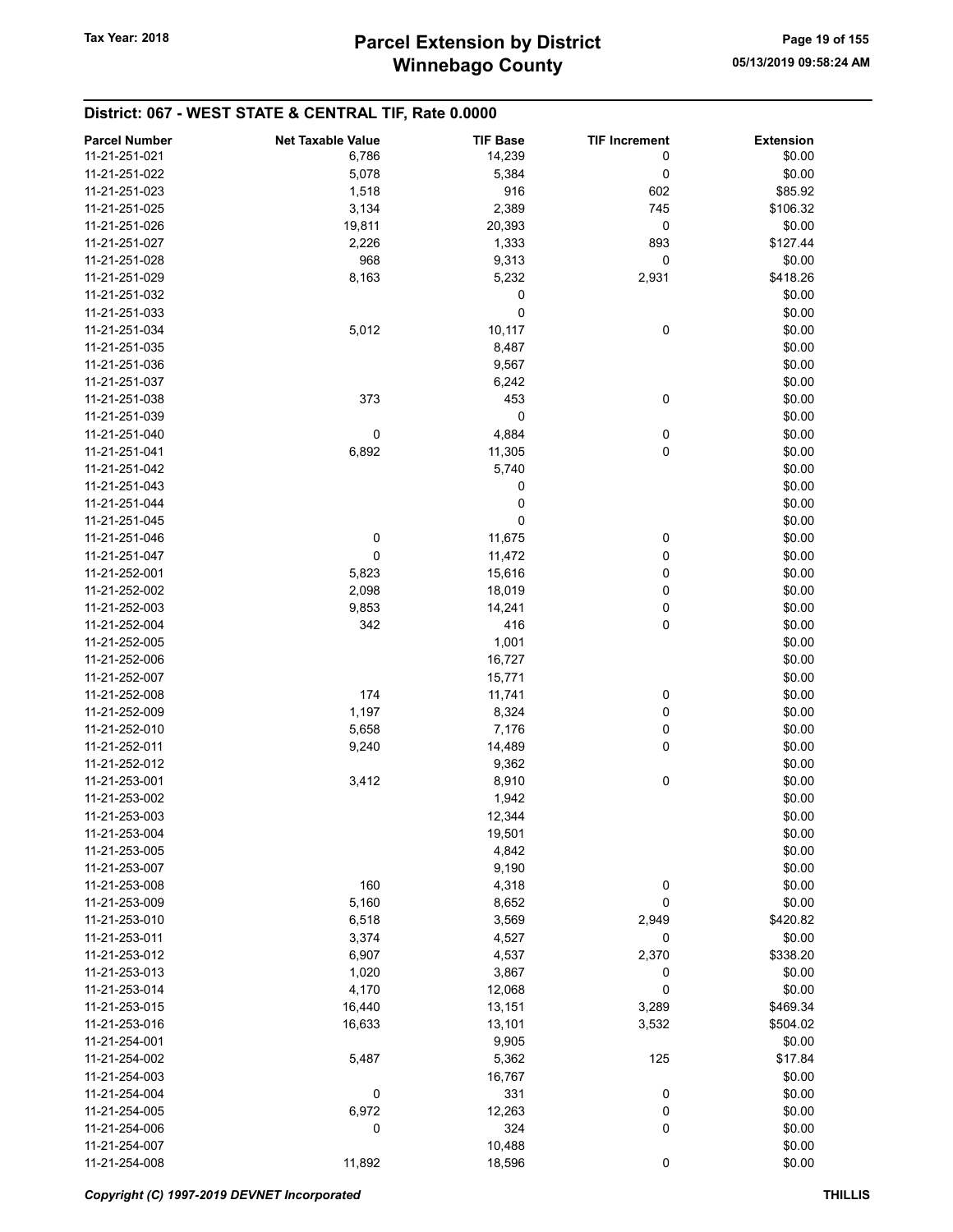| \$0.00<br>11-21-254-009<br>1,011<br>1,082<br>0<br>302<br>\$0.00<br>11-21-254-010<br>249<br>0<br>5,039<br>11-21-254-011<br>4,573<br>0<br>\$0.00<br>6,513<br>0<br>\$0.00<br>11-21-254-012<br>10,957<br>0<br>\$0.00<br>11-21-254-013<br>11,113<br>13,845<br>0<br>\$0.00<br>11-21-254-014<br>1,965<br>13,694<br>0<br>\$0.00<br>11-21-255-001<br>297<br>363<br>0<br>\$0.00<br>11-21-255-002<br>10,825<br>11-21-255-003<br>10,155<br>670<br>\$95.62<br>11-21-255-004<br>9,159<br>\$0.00<br>274<br>\$0.00<br>11-21-255-005<br>0<br>\$0.00<br>11-21-255-006<br>\$0.00<br>11-21-255-007<br>3,811<br>10,248<br>0<br>11-21-255-008<br>347<br>13,587<br>0<br>\$0.00<br>5,950<br>0<br>\$0.00<br>11-21-255-009<br>13,172<br>0<br>\$0.00<br>10,564<br>13,491<br>11-21-255-010<br>8,281<br>0<br>\$0.00<br>11-21-255-011<br>12,104<br>0<br>\$0.00<br>11-21-255-012<br>10,229<br>12,873<br>5,903<br>0<br>\$0.00<br>11-21-255-013<br>8,762<br>0<br>\$0.00<br>5,710<br>8,977<br>11-21-255-014<br>11-21-255-015<br>3,360<br>9,110<br>0<br>\$0.00<br>0<br>\$0.00<br>11-21-256-001<br>8,694<br>13,554<br>0<br>11-21-256-002<br>7,872<br>10,508<br>\$0.00<br>307<br>372<br>0<br>11-21-256-003<br>\$0.00<br>0<br>7,984<br>15,226<br>\$0.00<br>11-21-256-004<br>0<br>\$0.00<br>11-21-256-005<br>6,849<br>10,668<br>0<br>\$0.00<br>11-21-256-006<br>307<br>372<br>11-21-256-007<br>8,406<br>10,256<br>0<br>\$0.00<br>0<br>\$0.00<br>11-21-256-008<br>307<br>372<br>11,905<br>0<br>\$0.00<br>11-21-256-009<br>9,230<br>3,238<br>16,112<br>0<br>\$0.00<br>11-21-256-010<br>0<br>0<br>6,957<br>\$0.00<br>11-21-256-011<br>8,299<br>0<br>\$0.00<br>12,293<br>11-21-256-012<br>\$0.00<br>11-21-256-013<br>8,886<br>13,486<br>0<br>\$0.00<br>11-21-256-014<br>5,555<br>6,863<br>0<br>0<br>12,382<br>\$0.00<br>11-21-256-015<br>7,112<br>9,274<br>10,550<br>0<br>\$0.00<br>11-21-256-016<br>0<br>\$0.00<br>11-21-256-017<br>7,050<br>8,461<br>0<br>3,842<br>6,520<br>\$0.00<br>11-21-256-018<br>\$0.00<br>11-21-256-019<br>8,779<br>10,165<br>0<br>5,312<br>0<br>\$0.00<br>11-21-256-020<br>9,043<br>5,204<br>\$0.00<br>11-21-257-001<br>10,773<br>0<br>979<br>11-21-257-002<br>10,007<br>0<br>\$0.00<br>0<br>\$0.00<br>11-21-257-003<br>0<br>12,014<br>11-21-257-004<br>10,421<br>\$0.00<br>0<br>0<br>11-21-257-005<br>10,398<br>\$0.00<br>\$0.00<br>11-21-257-006<br>9,285<br>\$0.00<br>11-21-257-007<br>6,895<br>13,317<br>0<br>\$0.00<br>11-21-257-008<br>12,446<br>17,854<br>0<br>15,401<br>0<br>\$0.00<br>11-21-257-009<br>16,452<br>360<br>0<br>\$0.00<br>11-21-257-010<br>296<br>8,690<br>13,989<br>0<br>\$0.00<br>11-21-257-011<br>0<br>11-21-257-012<br>8,018<br>13,648<br>\$0.00<br>215<br>0<br>\$0.00<br>177<br>11-21-257-013<br>0<br>\$0.00<br>11-21-257-014<br>7,392<br>13,604<br>13,676<br>\$0.00<br>11-21-258-001<br>14,542<br>0<br>0<br>\$0.00<br>11-21-258-002<br>6,043<br>16,191<br>0<br>\$0.00<br>11-21-258-003<br>10,460<br>14,832<br>11-21-258-004 | <b>Parcel Number</b> | <b>Net Taxable Value</b> | <b>TIF Base</b> | <b>TIF Increment</b> | <b>Extension</b> |
|----------------------------------------------------------------------------------------------------------------------------------------------------------------------------------------------------------------------------------------------------------------------------------------------------------------------------------------------------------------------------------------------------------------------------------------------------------------------------------------------------------------------------------------------------------------------------------------------------------------------------------------------------------------------------------------------------------------------------------------------------------------------------------------------------------------------------------------------------------------------------------------------------------------------------------------------------------------------------------------------------------------------------------------------------------------------------------------------------------------------------------------------------------------------------------------------------------------------------------------------------------------------------------------------------------------------------------------------------------------------------------------------------------------------------------------------------------------------------------------------------------------------------------------------------------------------------------------------------------------------------------------------------------------------------------------------------------------------------------------------------------------------------------------------------------------------------------------------------------------------------------------------------------------------------------------------------------------------------------------------------------------------------------------------------------------------------------------------------------------------------------------------------------------------------------------------------------------------------------------------------------------------------------------------------------------------------------------------------------------------------------------------------------------------------------------------------------------------------------------------------------------------------------------------------------------------------------------------------------------------------------------------------------------------------------------------------------------------------------------------------------------------------------------------------------------------------------------------------------------------------------------------------------------------------------------|----------------------|--------------------------|-----------------|----------------------|------------------|
|                                                                                                                                                                                                                                                                                                                                                                                                                                                                                                                                                                                                                                                                                                                                                                                                                                                                                                                                                                                                                                                                                                                                                                                                                                                                                                                                                                                                                                                                                                                                                                                                                                                                                                                                                                                                                                                                                                                                                                                                                                                                                                                                                                                                                                                                                                                                                                                                                                                                                                                                                                                                                                                                                                                                                                                                                                                                                                                                        |                      |                          |                 |                      |                  |
|                                                                                                                                                                                                                                                                                                                                                                                                                                                                                                                                                                                                                                                                                                                                                                                                                                                                                                                                                                                                                                                                                                                                                                                                                                                                                                                                                                                                                                                                                                                                                                                                                                                                                                                                                                                                                                                                                                                                                                                                                                                                                                                                                                                                                                                                                                                                                                                                                                                                                                                                                                                                                                                                                                                                                                                                                                                                                                                                        |                      |                          |                 |                      |                  |
|                                                                                                                                                                                                                                                                                                                                                                                                                                                                                                                                                                                                                                                                                                                                                                                                                                                                                                                                                                                                                                                                                                                                                                                                                                                                                                                                                                                                                                                                                                                                                                                                                                                                                                                                                                                                                                                                                                                                                                                                                                                                                                                                                                                                                                                                                                                                                                                                                                                                                                                                                                                                                                                                                                                                                                                                                                                                                                                                        |                      |                          |                 |                      |                  |
|                                                                                                                                                                                                                                                                                                                                                                                                                                                                                                                                                                                                                                                                                                                                                                                                                                                                                                                                                                                                                                                                                                                                                                                                                                                                                                                                                                                                                                                                                                                                                                                                                                                                                                                                                                                                                                                                                                                                                                                                                                                                                                                                                                                                                                                                                                                                                                                                                                                                                                                                                                                                                                                                                                                                                                                                                                                                                                                                        |                      |                          |                 |                      |                  |
|                                                                                                                                                                                                                                                                                                                                                                                                                                                                                                                                                                                                                                                                                                                                                                                                                                                                                                                                                                                                                                                                                                                                                                                                                                                                                                                                                                                                                                                                                                                                                                                                                                                                                                                                                                                                                                                                                                                                                                                                                                                                                                                                                                                                                                                                                                                                                                                                                                                                                                                                                                                                                                                                                                                                                                                                                                                                                                                                        |                      |                          |                 |                      |                  |
|                                                                                                                                                                                                                                                                                                                                                                                                                                                                                                                                                                                                                                                                                                                                                                                                                                                                                                                                                                                                                                                                                                                                                                                                                                                                                                                                                                                                                                                                                                                                                                                                                                                                                                                                                                                                                                                                                                                                                                                                                                                                                                                                                                                                                                                                                                                                                                                                                                                                                                                                                                                                                                                                                                                                                                                                                                                                                                                                        |                      |                          |                 |                      |                  |
|                                                                                                                                                                                                                                                                                                                                                                                                                                                                                                                                                                                                                                                                                                                                                                                                                                                                                                                                                                                                                                                                                                                                                                                                                                                                                                                                                                                                                                                                                                                                                                                                                                                                                                                                                                                                                                                                                                                                                                                                                                                                                                                                                                                                                                                                                                                                                                                                                                                                                                                                                                                                                                                                                                                                                                                                                                                                                                                                        |                      |                          |                 |                      |                  |
|                                                                                                                                                                                                                                                                                                                                                                                                                                                                                                                                                                                                                                                                                                                                                                                                                                                                                                                                                                                                                                                                                                                                                                                                                                                                                                                                                                                                                                                                                                                                                                                                                                                                                                                                                                                                                                                                                                                                                                                                                                                                                                                                                                                                                                                                                                                                                                                                                                                                                                                                                                                                                                                                                                                                                                                                                                                                                                                                        |                      |                          |                 |                      |                  |
|                                                                                                                                                                                                                                                                                                                                                                                                                                                                                                                                                                                                                                                                                                                                                                                                                                                                                                                                                                                                                                                                                                                                                                                                                                                                                                                                                                                                                                                                                                                                                                                                                                                                                                                                                                                                                                                                                                                                                                                                                                                                                                                                                                                                                                                                                                                                                                                                                                                                                                                                                                                                                                                                                                                                                                                                                                                                                                                                        |                      |                          |                 |                      |                  |
|                                                                                                                                                                                                                                                                                                                                                                                                                                                                                                                                                                                                                                                                                                                                                                                                                                                                                                                                                                                                                                                                                                                                                                                                                                                                                                                                                                                                                                                                                                                                                                                                                                                                                                                                                                                                                                                                                                                                                                                                                                                                                                                                                                                                                                                                                                                                                                                                                                                                                                                                                                                                                                                                                                                                                                                                                                                                                                                                        |                      |                          |                 |                      |                  |
|                                                                                                                                                                                                                                                                                                                                                                                                                                                                                                                                                                                                                                                                                                                                                                                                                                                                                                                                                                                                                                                                                                                                                                                                                                                                                                                                                                                                                                                                                                                                                                                                                                                                                                                                                                                                                                                                                                                                                                                                                                                                                                                                                                                                                                                                                                                                                                                                                                                                                                                                                                                                                                                                                                                                                                                                                                                                                                                                        |                      |                          |                 |                      |                  |
|                                                                                                                                                                                                                                                                                                                                                                                                                                                                                                                                                                                                                                                                                                                                                                                                                                                                                                                                                                                                                                                                                                                                                                                                                                                                                                                                                                                                                                                                                                                                                                                                                                                                                                                                                                                                                                                                                                                                                                                                                                                                                                                                                                                                                                                                                                                                                                                                                                                                                                                                                                                                                                                                                                                                                                                                                                                                                                                                        |                      |                          |                 |                      |                  |
|                                                                                                                                                                                                                                                                                                                                                                                                                                                                                                                                                                                                                                                                                                                                                                                                                                                                                                                                                                                                                                                                                                                                                                                                                                                                                                                                                                                                                                                                                                                                                                                                                                                                                                                                                                                                                                                                                                                                                                                                                                                                                                                                                                                                                                                                                                                                                                                                                                                                                                                                                                                                                                                                                                                                                                                                                                                                                                                                        |                      |                          |                 |                      |                  |
|                                                                                                                                                                                                                                                                                                                                                                                                                                                                                                                                                                                                                                                                                                                                                                                                                                                                                                                                                                                                                                                                                                                                                                                                                                                                                                                                                                                                                                                                                                                                                                                                                                                                                                                                                                                                                                                                                                                                                                                                                                                                                                                                                                                                                                                                                                                                                                                                                                                                                                                                                                                                                                                                                                                                                                                                                                                                                                                                        |                      |                          |                 |                      |                  |
|                                                                                                                                                                                                                                                                                                                                                                                                                                                                                                                                                                                                                                                                                                                                                                                                                                                                                                                                                                                                                                                                                                                                                                                                                                                                                                                                                                                                                                                                                                                                                                                                                                                                                                                                                                                                                                                                                                                                                                                                                                                                                                                                                                                                                                                                                                                                                                                                                                                                                                                                                                                                                                                                                                                                                                                                                                                                                                                                        |                      |                          |                 |                      |                  |
|                                                                                                                                                                                                                                                                                                                                                                                                                                                                                                                                                                                                                                                                                                                                                                                                                                                                                                                                                                                                                                                                                                                                                                                                                                                                                                                                                                                                                                                                                                                                                                                                                                                                                                                                                                                                                                                                                                                                                                                                                                                                                                                                                                                                                                                                                                                                                                                                                                                                                                                                                                                                                                                                                                                                                                                                                                                                                                                                        |                      |                          |                 |                      |                  |
|                                                                                                                                                                                                                                                                                                                                                                                                                                                                                                                                                                                                                                                                                                                                                                                                                                                                                                                                                                                                                                                                                                                                                                                                                                                                                                                                                                                                                                                                                                                                                                                                                                                                                                                                                                                                                                                                                                                                                                                                                                                                                                                                                                                                                                                                                                                                                                                                                                                                                                                                                                                                                                                                                                                                                                                                                                                                                                                                        |                      |                          |                 |                      |                  |
|                                                                                                                                                                                                                                                                                                                                                                                                                                                                                                                                                                                                                                                                                                                                                                                                                                                                                                                                                                                                                                                                                                                                                                                                                                                                                                                                                                                                                                                                                                                                                                                                                                                                                                                                                                                                                                                                                                                                                                                                                                                                                                                                                                                                                                                                                                                                                                                                                                                                                                                                                                                                                                                                                                                                                                                                                                                                                                                                        |                      |                          |                 |                      |                  |
|                                                                                                                                                                                                                                                                                                                                                                                                                                                                                                                                                                                                                                                                                                                                                                                                                                                                                                                                                                                                                                                                                                                                                                                                                                                                                                                                                                                                                                                                                                                                                                                                                                                                                                                                                                                                                                                                                                                                                                                                                                                                                                                                                                                                                                                                                                                                                                                                                                                                                                                                                                                                                                                                                                                                                                                                                                                                                                                                        |                      |                          |                 |                      |                  |
|                                                                                                                                                                                                                                                                                                                                                                                                                                                                                                                                                                                                                                                                                                                                                                                                                                                                                                                                                                                                                                                                                                                                                                                                                                                                                                                                                                                                                                                                                                                                                                                                                                                                                                                                                                                                                                                                                                                                                                                                                                                                                                                                                                                                                                                                                                                                                                                                                                                                                                                                                                                                                                                                                                                                                                                                                                                                                                                                        |                      |                          |                 |                      |                  |
|                                                                                                                                                                                                                                                                                                                                                                                                                                                                                                                                                                                                                                                                                                                                                                                                                                                                                                                                                                                                                                                                                                                                                                                                                                                                                                                                                                                                                                                                                                                                                                                                                                                                                                                                                                                                                                                                                                                                                                                                                                                                                                                                                                                                                                                                                                                                                                                                                                                                                                                                                                                                                                                                                                                                                                                                                                                                                                                                        |                      |                          |                 |                      |                  |
|                                                                                                                                                                                                                                                                                                                                                                                                                                                                                                                                                                                                                                                                                                                                                                                                                                                                                                                                                                                                                                                                                                                                                                                                                                                                                                                                                                                                                                                                                                                                                                                                                                                                                                                                                                                                                                                                                                                                                                                                                                                                                                                                                                                                                                                                                                                                                                                                                                                                                                                                                                                                                                                                                                                                                                                                                                                                                                                                        |                      |                          |                 |                      |                  |
|                                                                                                                                                                                                                                                                                                                                                                                                                                                                                                                                                                                                                                                                                                                                                                                                                                                                                                                                                                                                                                                                                                                                                                                                                                                                                                                                                                                                                                                                                                                                                                                                                                                                                                                                                                                                                                                                                                                                                                                                                                                                                                                                                                                                                                                                                                                                                                                                                                                                                                                                                                                                                                                                                                                                                                                                                                                                                                                                        |                      |                          |                 |                      |                  |
|                                                                                                                                                                                                                                                                                                                                                                                                                                                                                                                                                                                                                                                                                                                                                                                                                                                                                                                                                                                                                                                                                                                                                                                                                                                                                                                                                                                                                                                                                                                                                                                                                                                                                                                                                                                                                                                                                                                                                                                                                                                                                                                                                                                                                                                                                                                                                                                                                                                                                                                                                                                                                                                                                                                                                                                                                                                                                                                                        |                      |                          |                 |                      |                  |
|                                                                                                                                                                                                                                                                                                                                                                                                                                                                                                                                                                                                                                                                                                                                                                                                                                                                                                                                                                                                                                                                                                                                                                                                                                                                                                                                                                                                                                                                                                                                                                                                                                                                                                                                                                                                                                                                                                                                                                                                                                                                                                                                                                                                                                                                                                                                                                                                                                                                                                                                                                                                                                                                                                                                                                                                                                                                                                                                        |                      |                          |                 |                      |                  |
|                                                                                                                                                                                                                                                                                                                                                                                                                                                                                                                                                                                                                                                                                                                                                                                                                                                                                                                                                                                                                                                                                                                                                                                                                                                                                                                                                                                                                                                                                                                                                                                                                                                                                                                                                                                                                                                                                                                                                                                                                                                                                                                                                                                                                                                                                                                                                                                                                                                                                                                                                                                                                                                                                                                                                                                                                                                                                                                                        |                      |                          |                 |                      |                  |
|                                                                                                                                                                                                                                                                                                                                                                                                                                                                                                                                                                                                                                                                                                                                                                                                                                                                                                                                                                                                                                                                                                                                                                                                                                                                                                                                                                                                                                                                                                                                                                                                                                                                                                                                                                                                                                                                                                                                                                                                                                                                                                                                                                                                                                                                                                                                                                                                                                                                                                                                                                                                                                                                                                                                                                                                                                                                                                                                        |                      |                          |                 |                      |                  |
|                                                                                                                                                                                                                                                                                                                                                                                                                                                                                                                                                                                                                                                                                                                                                                                                                                                                                                                                                                                                                                                                                                                                                                                                                                                                                                                                                                                                                                                                                                                                                                                                                                                                                                                                                                                                                                                                                                                                                                                                                                                                                                                                                                                                                                                                                                                                                                                                                                                                                                                                                                                                                                                                                                                                                                                                                                                                                                                                        |                      |                          |                 |                      |                  |
|                                                                                                                                                                                                                                                                                                                                                                                                                                                                                                                                                                                                                                                                                                                                                                                                                                                                                                                                                                                                                                                                                                                                                                                                                                                                                                                                                                                                                                                                                                                                                                                                                                                                                                                                                                                                                                                                                                                                                                                                                                                                                                                                                                                                                                                                                                                                                                                                                                                                                                                                                                                                                                                                                                                                                                                                                                                                                                                                        |                      |                          |                 |                      |                  |
|                                                                                                                                                                                                                                                                                                                                                                                                                                                                                                                                                                                                                                                                                                                                                                                                                                                                                                                                                                                                                                                                                                                                                                                                                                                                                                                                                                                                                                                                                                                                                                                                                                                                                                                                                                                                                                                                                                                                                                                                                                                                                                                                                                                                                                                                                                                                                                                                                                                                                                                                                                                                                                                                                                                                                                                                                                                                                                                                        |                      |                          |                 |                      |                  |
|                                                                                                                                                                                                                                                                                                                                                                                                                                                                                                                                                                                                                                                                                                                                                                                                                                                                                                                                                                                                                                                                                                                                                                                                                                                                                                                                                                                                                                                                                                                                                                                                                                                                                                                                                                                                                                                                                                                                                                                                                                                                                                                                                                                                                                                                                                                                                                                                                                                                                                                                                                                                                                                                                                                                                                                                                                                                                                                                        |                      |                          |                 |                      |                  |
|                                                                                                                                                                                                                                                                                                                                                                                                                                                                                                                                                                                                                                                                                                                                                                                                                                                                                                                                                                                                                                                                                                                                                                                                                                                                                                                                                                                                                                                                                                                                                                                                                                                                                                                                                                                                                                                                                                                                                                                                                                                                                                                                                                                                                                                                                                                                                                                                                                                                                                                                                                                                                                                                                                                                                                                                                                                                                                                                        |                      |                          |                 |                      |                  |
|                                                                                                                                                                                                                                                                                                                                                                                                                                                                                                                                                                                                                                                                                                                                                                                                                                                                                                                                                                                                                                                                                                                                                                                                                                                                                                                                                                                                                                                                                                                                                                                                                                                                                                                                                                                                                                                                                                                                                                                                                                                                                                                                                                                                                                                                                                                                                                                                                                                                                                                                                                                                                                                                                                                                                                                                                                                                                                                                        |                      |                          |                 |                      |                  |
|                                                                                                                                                                                                                                                                                                                                                                                                                                                                                                                                                                                                                                                                                                                                                                                                                                                                                                                                                                                                                                                                                                                                                                                                                                                                                                                                                                                                                                                                                                                                                                                                                                                                                                                                                                                                                                                                                                                                                                                                                                                                                                                                                                                                                                                                                                                                                                                                                                                                                                                                                                                                                                                                                                                                                                                                                                                                                                                                        |                      |                          |                 |                      |                  |
|                                                                                                                                                                                                                                                                                                                                                                                                                                                                                                                                                                                                                                                                                                                                                                                                                                                                                                                                                                                                                                                                                                                                                                                                                                                                                                                                                                                                                                                                                                                                                                                                                                                                                                                                                                                                                                                                                                                                                                                                                                                                                                                                                                                                                                                                                                                                                                                                                                                                                                                                                                                                                                                                                                                                                                                                                                                                                                                                        |                      |                          |                 |                      |                  |
|                                                                                                                                                                                                                                                                                                                                                                                                                                                                                                                                                                                                                                                                                                                                                                                                                                                                                                                                                                                                                                                                                                                                                                                                                                                                                                                                                                                                                                                                                                                                                                                                                                                                                                                                                                                                                                                                                                                                                                                                                                                                                                                                                                                                                                                                                                                                                                                                                                                                                                                                                                                                                                                                                                                                                                                                                                                                                                                                        |                      |                          |                 |                      |                  |
|                                                                                                                                                                                                                                                                                                                                                                                                                                                                                                                                                                                                                                                                                                                                                                                                                                                                                                                                                                                                                                                                                                                                                                                                                                                                                                                                                                                                                                                                                                                                                                                                                                                                                                                                                                                                                                                                                                                                                                                                                                                                                                                                                                                                                                                                                                                                                                                                                                                                                                                                                                                                                                                                                                                                                                                                                                                                                                                                        |                      |                          |                 |                      |                  |
|                                                                                                                                                                                                                                                                                                                                                                                                                                                                                                                                                                                                                                                                                                                                                                                                                                                                                                                                                                                                                                                                                                                                                                                                                                                                                                                                                                                                                                                                                                                                                                                                                                                                                                                                                                                                                                                                                                                                                                                                                                                                                                                                                                                                                                                                                                                                                                                                                                                                                                                                                                                                                                                                                                                                                                                                                                                                                                                                        |                      |                          |                 |                      |                  |
|                                                                                                                                                                                                                                                                                                                                                                                                                                                                                                                                                                                                                                                                                                                                                                                                                                                                                                                                                                                                                                                                                                                                                                                                                                                                                                                                                                                                                                                                                                                                                                                                                                                                                                                                                                                                                                                                                                                                                                                                                                                                                                                                                                                                                                                                                                                                                                                                                                                                                                                                                                                                                                                                                                                                                                                                                                                                                                                                        |                      |                          |                 |                      |                  |
|                                                                                                                                                                                                                                                                                                                                                                                                                                                                                                                                                                                                                                                                                                                                                                                                                                                                                                                                                                                                                                                                                                                                                                                                                                                                                                                                                                                                                                                                                                                                                                                                                                                                                                                                                                                                                                                                                                                                                                                                                                                                                                                                                                                                                                                                                                                                                                                                                                                                                                                                                                                                                                                                                                                                                                                                                                                                                                                                        |                      |                          |                 |                      |                  |
|                                                                                                                                                                                                                                                                                                                                                                                                                                                                                                                                                                                                                                                                                                                                                                                                                                                                                                                                                                                                                                                                                                                                                                                                                                                                                                                                                                                                                                                                                                                                                                                                                                                                                                                                                                                                                                                                                                                                                                                                                                                                                                                                                                                                                                                                                                                                                                                                                                                                                                                                                                                                                                                                                                                                                                                                                                                                                                                                        |                      |                          |                 |                      |                  |
|                                                                                                                                                                                                                                                                                                                                                                                                                                                                                                                                                                                                                                                                                                                                                                                                                                                                                                                                                                                                                                                                                                                                                                                                                                                                                                                                                                                                                                                                                                                                                                                                                                                                                                                                                                                                                                                                                                                                                                                                                                                                                                                                                                                                                                                                                                                                                                                                                                                                                                                                                                                                                                                                                                                                                                                                                                                                                                                                        |                      |                          |                 |                      |                  |
|                                                                                                                                                                                                                                                                                                                                                                                                                                                                                                                                                                                                                                                                                                                                                                                                                                                                                                                                                                                                                                                                                                                                                                                                                                                                                                                                                                                                                                                                                                                                                                                                                                                                                                                                                                                                                                                                                                                                                                                                                                                                                                                                                                                                                                                                                                                                                                                                                                                                                                                                                                                                                                                                                                                                                                                                                                                                                                                                        |                      |                          |                 |                      |                  |
|                                                                                                                                                                                                                                                                                                                                                                                                                                                                                                                                                                                                                                                                                                                                                                                                                                                                                                                                                                                                                                                                                                                                                                                                                                                                                                                                                                                                                                                                                                                                                                                                                                                                                                                                                                                                                                                                                                                                                                                                                                                                                                                                                                                                                                                                                                                                                                                                                                                                                                                                                                                                                                                                                                                                                                                                                                                                                                                                        |                      |                          |                 |                      |                  |
|                                                                                                                                                                                                                                                                                                                                                                                                                                                                                                                                                                                                                                                                                                                                                                                                                                                                                                                                                                                                                                                                                                                                                                                                                                                                                                                                                                                                                                                                                                                                                                                                                                                                                                                                                                                                                                                                                                                                                                                                                                                                                                                                                                                                                                                                                                                                                                                                                                                                                                                                                                                                                                                                                                                                                                                                                                                                                                                                        |                      |                          |                 |                      |                  |
|                                                                                                                                                                                                                                                                                                                                                                                                                                                                                                                                                                                                                                                                                                                                                                                                                                                                                                                                                                                                                                                                                                                                                                                                                                                                                                                                                                                                                                                                                                                                                                                                                                                                                                                                                                                                                                                                                                                                                                                                                                                                                                                                                                                                                                                                                                                                                                                                                                                                                                                                                                                                                                                                                                                                                                                                                                                                                                                                        |                      |                          |                 |                      |                  |
|                                                                                                                                                                                                                                                                                                                                                                                                                                                                                                                                                                                                                                                                                                                                                                                                                                                                                                                                                                                                                                                                                                                                                                                                                                                                                                                                                                                                                                                                                                                                                                                                                                                                                                                                                                                                                                                                                                                                                                                                                                                                                                                                                                                                                                                                                                                                                                                                                                                                                                                                                                                                                                                                                                                                                                                                                                                                                                                                        |                      |                          |                 |                      |                  |
|                                                                                                                                                                                                                                                                                                                                                                                                                                                                                                                                                                                                                                                                                                                                                                                                                                                                                                                                                                                                                                                                                                                                                                                                                                                                                                                                                                                                                                                                                                                                                                                                                                                                                                                                                                                                                                                                                                                                                                                                                                                                                                                                                                                                                                                                                                                                                                                                                                                                                                                                                                                                                                                                                                                                                                                                                                                                                                                                        |                      |                          |                 |                      |                  |
|                                                                                                                                                                                                                                                                                                                                                                                                                                                                                                                                                                                                                                                                                                                                                                                                                                                                                                                                                                                                                                                                                                                                                                                                                                                                                                                                                                                                                                                                                                                                                                                                                                                                                                                                                                                                                                                                                                                                                                                                                                                                                                                                                                                                                                                                                                                                                                                                                                                                                                                                                                                                                                                                                                                                                                                                                                                                                                                                        |                      |                          |                 |                      |                  |
|                                                                                                                                                                                                                                                                                                                                                                                                                                                                                                                                                                                                                                                                                                                                                                                                                                                                                                                                                                                                                                                                                                                                                                                                                                                                                                                                                                                                                                                                                                                                                                                                                                                                                                                                                                                                                                                                                                                                                                                                                                                                                                                                                                                                                                                                                                                                                                                                                                                                                                                                                                                                                                                                                                                                                                                                                                                                                                                                        |                      |                          |                 |                      |                  |
|                                                                                                                                                                                                                                                                                                                                                                                                                                                                                                                                                                                                                                                                                                                                                                                                                                                                                                                                                                                                                                                                                                                                                                                                                                                                                                                                                                                                                                                                                                                                                                                                                                                                                                                                                                                                                                                                                                                                                                                                                                                                                                                                                                                                                                                                                                                                                                                                                                                                                                                                                                                                                                                                                                                                                                                                                                                                                                                                        |                      |                          |                 |                      |                  |
|                                                                                                                                                                                                                                                                                                                                                                                                                                                                                                                                                                                                                                                                                                                                                                                                                                                                                                                                                                                                                                                                                                                                                                                                                                                                                                                                                                                                                                                                                                                                                                                                                                                                                                                                                                                                                                                                                                                                                                                                                                                                                                                                                                                                                                                                                                                                                                                                                                                                                                                                                                                                                                                                                                                                                                                                                                                                                                                                        |                      |                          |                 |                      |                  |
|                                                                                                                                                                                                                                                                                                                                                                                                                                                                                                                                                                                                                                                                                                                                                                                                                                                                                                                                                                                                                                                                                                                                                                                                                                                                                                                                                                                                                                                                                                                                                                                                                                                                                                                                                                                                                                                                                                                                                                                                                                                                                                                                                                                                                                                                                                                                                                                                                                                                                                                                                                                                                                                                                                                                                                                                                                                                                                                                        |                      |                          |                 |                      |                  |
|                                                                                                                                                                                                                                                                                                                                                                                                                                                                                                                                                                                                                                                                                                                                                                                                                                                                                                                                                                                                                                                                                                                                                                                                                                                                                                                                                                                                                                                                                                                                                                                                                                                                                                                                                                                                                                                                                                                                                                                                                                                                                                                                                                                                                                                                                                                                                                                                                                                                                                                                                                                                                                                                                                                                                                                                                                                                                                                                        |                      |                          |                 |                      |                  |
|                                                                                                                                                                                                                                                                                                                                                                                                                                                                                                                                                                                                                                                                                                                                                                                                                                                                                                                                                                                                                                                                                                                                                                                                                                                                                                                                                                                                                                                                                                                                                                                                                                                                                                                                                                                                                                                                                                                                                                                                                                                                                                                                                                                                                                                                                                                                                                                                                                                                                                                                                                                                                                                                                                                                                                                                                                                                                                                                        |                      |                          |                 |                      |                  |
|                                                                                                                                                                                                                                                                                                                                                                                                                                                                                                                                                                                                                                                                                                                                                                                                                                                                                                                                                                                                                                                                                                                                                                                                                                                                                                                                                                                                                                                                                                                                                                                                                                                                                                                                                                                                                                                                                                                                                                                                                                                                                                                                                                                                                                                                                                                                                                                                                                                                                                                                                                                                                                                                                                                                                                                                                                                                                                                                        |                      |                          |                 |                      |                  |
|                                                                                                                                                                                                                                                                                                                                                                                                                                                                                                                                                                                                                                                                                                                                                                                                                                                                                                                                                                                                                                                                                                                                                                                                                                                                                                                                                                                                                                                                                                                                                                                                                                                                                                                                                                                                                                                                                                                                                                                                                                                                                                                                                                                                                                                                                                                                                                                                                                                                                                                                                                                                                                                                                                                                                                                                                                                                                                                                        |                      |                          |                 |                      |                  |
|                                                                                                                                                                                                                                                                                                                                                                                                                                                                                                                                                                                                                                                                                                                                                                                                                                                                                                                                                                                                                                                                                                                                                                                                                                                                                                                                                                                                                                                                                                                                                                                                                                                                                                                                                                                                                                                                                                                                                                                                                                                                                                                                                                                                                                                                                                                                                                                                                                                                                                                                                                                                                                                                                                                                                                                                                                                                                                                                        |                      |                          |                 |                      |                  |
|                                                                                                                                                                                                                                                                                                                                                                                                                                                                                                                                                                                                                                                                                                                                                                                                                                                                                                                                                                                                                                                                                                                                                                                                                                                                                                                                                                                                                                                                                                                                                                                                                                                                                                                                                                                                                                                                                                                                                                                                                                                                                                                                                                                                                                                                                                                                                                                                                                                                                                                                                                                                                                                                                                                                                                                                                                                                                                                                        |                      |                          |                 |                      |                  |
|                                                                                                                                                                                                                                                                                                                                                                                                                                                                                                                                                                                                                                                                                                                                                                                                                                                                                                                                                                                                                                                                                                                                                                                                                                                                                                                                                                                                                                                                                                                                                                                                                                                                                                                                                                                                                                                                                                                                                                                                                                                                                                                                                                                                                                                                                                                                                                                                                                                                                                                                                                                                                                                                                                                                                                                                                                                                                                                                        |                      |                          |                 |                      |                  |
|                                                                                                                                                                                                                                                                                                                                                                                                                                                                                                                                                                                                                                                                                                                                                                                                                                                                                                                                                                                                                                                                                                                                                                                                                                                                                                                                                                                                                                                                                                                                                                                                                                                                                                                                                                                                                                                                                                                                                                                                                                                                                                                                                                                                                                                                                                                                                                                                                                                                                                                                                                                                                                                                                                                                                                                                                                                                                                                                        |                      |                          |                 |                      |                  |
|                                                                                                                                                                                                                                                                                                                                                                                                                                                                                                                                                                                                                                                                                                                                                                                                                                                                                                                                                                                                                                                                                                                                                                                                                                                                                                                                                                                                                                                                                                                                                                                                                                                                                                                                                                                                                                                                                                                                                                                                                                                                                                                                                                                                                                                                                                                                                                                                                                                                                                                                                                                                                                                                                                                                                                                                                                                                                                                                        |                      |                          |                 |                      |                  |
|                                                                                                                                                                                                                                                                                                                                                                                                                                                                                                                                                                                                                                                                                                                                                                                                                                                                                                                                                                                                                                                                                                                                                                                                                                                                                                                                                                                                                                                                                                                                                                                                                                                                                                                                                                                                                                                                                                                                                                                                                                                                                                                                                                                                                                                                                                                                                                                                                                                                                                                                                                                                                                                                                                                                                                                                                                                                                                                                        |                      |                          |                 |                      |                  |
|                                                                                                                                                                                                                                                                                                                                                                                                                                                                                                                                                                                                                                                                                                                                                                                                                                                                                                                                                                                                                                                                                                                                                                                                                                                                                                                                                                                                                                                                                                                                                                                                                                                                                                                                                                                                                                                                                                                                                                                                                                                                                                                                                                                                                                                                                                                                                                                                                                                                                                                                                                                                                                                                                                                                                                                                                                                                                                                                        |                      | 10,575                   | 14,675          | $\pmb{0}$            | \$0.00           |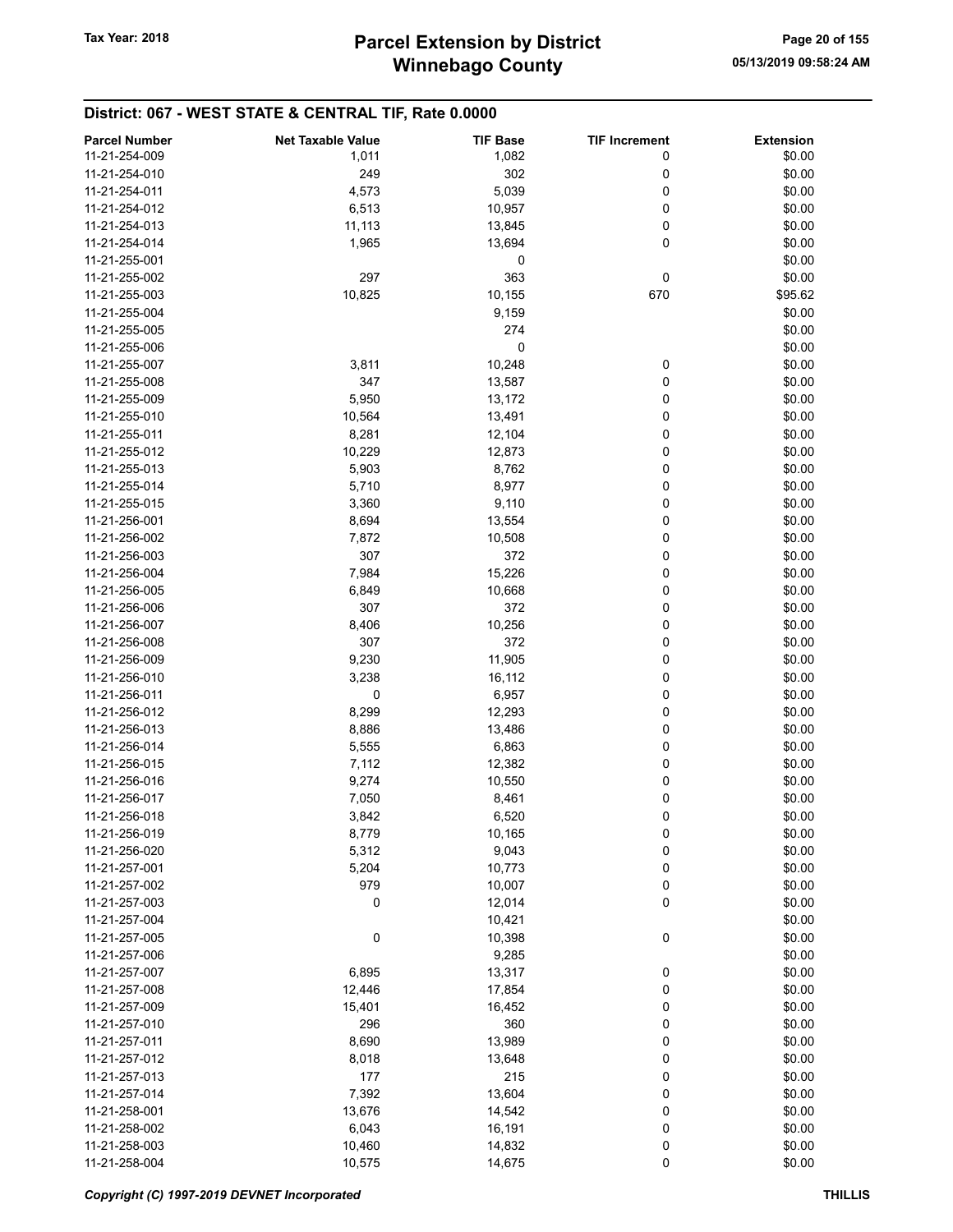# Winnebago County Tax Year: 2018 **Parcel Extension by District** Page 21 of 155

| <b>Parcel Number</b> | <b>Net Taxable Value</b> | <b>TIF Base</b> | <b>TIF Increment</b> | <b>Extension</b> |
|----------------------|--------------------------|-----------------|----------------------|------------------|
| 11-21-258-005        | 1,657                    | 11,020          | 0                    | \$0.00           |
| 11-21-258-006        | 13,102                   | 17,659          | 0                    | \$0.00           |
|                      |                          |                 |                      |                  |
| 11-21-258-007        | 6,190                    | 8,067           | 0                    | \$0.00           |
| 11-21-258-008        | 205                      | 10,601          | 0                    | \$0.00           |
| 11-21-258-009        | 8,071                    | 18,625          | 0                    | \$0.00           |
| 11-21-258-010        | 6,658                    | 11,160          | 0                    | \$0.00           |
| 11-21-258-011        | 7,085                    | 11,473          | 0                    | \$0.00           |
| 11-21-258-012        | 296                      | 360             | 0                    | \$0.00           |
| 11-21-258-013        | 5,508                    | 9,445           | 0                    | \$0.00           |
| 11-21-258-014        | 12,747                   | 12,382          | 365                  | \$52.10          |
| 11-21-258-015        | 296                      | 360             | 0                    | \$0.00           |
|                      |                          |                 |                      |                  |
| 11-21-258-016        | 9,880                    | 14,293          | 0                    | \$0.00           |
| 11-21-258-017        | 10,825                   | 13,753          | 0                    | \$0.00           |
| 11-21-258-018        | 8,268                    | 10,425          | 0                    | \$0.00           |
| 11-21-259-001        | 9,219                    | 7,224           | 1,995                | \$284.70         |
| 11-21-259-002        | 1,845                    | 11,080          | 0                    | \$0.00           |
| 11-21-259-003        | 6,872                    | 8,812           | 0                    | \$0.00           |
| 11-21-259-004        | 6,628                    | 8,731           | 0                    | \$0.00           |
| 11-21-259-005        | 2,301                    | 10,946          | 0                    | \$0.00           |
| 11-21-259-006        | 10,518                   | 14,370          | 0                    | \$0.00           |
|                      |                          |                 |                      |                  |
| 11-21-259-007        | 2,018                    | 15,170          | 0                    | \$0.00           |
| 11-21-259-008        | 7,819                    | 16,557          | 0                    | \$0.00           |
| 11-21-259-009        | 2,677                    | 12,024          | 0                    | \$0.00           |
| 11-21-259-010        | 8,796                    | 8,878           | 0                    | \$0.00           |
| 11-21-259-011        | 3,853                    | 4,388           | 0                    | \$0.00           |
| 11-21-259-012        | 4,726                    | 10,183          | 0                    | \$0.00           |
| 11-21-259-013        | 0                        | 10,845          | 0                    | \$0.00           |
| 11-21-259-014        | 6,745                    | 10,777          | 0                    | \$0.00           |
| 11-21-259-015        | 6,194                    | 6,215           | 0                    | \$0.00           |
|                      |                          |                 |                      |                  |
| 11-21-259-016        | 7,250                    | 8,813           | 0                    | \$0.00           |
| 11-21-259-017        | 10,664                   | 15,575          | 0                    | \$0.00           |
| 11-21-259-018        | 0                        | 10,944          | 0                    | \$0.00           |
| 11-21-259-019        | 245                      | 7,427           | 0                    | \$0.00           |
| 11-21-260-001        | 10,580                   | 14,569          | 0                    | \$0.00           |
| 11-21-260-002        | 13,539                   | 19,500          | 0                    | \$0.00           |
| 11-21-260-003        | 3,617                    | 12,873          | 0                    | \$0.00           |
| 11-21-260-004        | 7,239                    | 10,443          | 0                    | \$0.00           |
| 11-21-260-005        | 6,055                    | 10,765          | 0                    | \$0.00           |
|                      |                          |                 |                      |                  |
| 11-21-260-006        | 6,816                    | 8,887           | 0                    | \$0.00           |
| 11-21-260-007        | 0                        | 9,336           | 0                    | \$0.00           |
| 11-21-260-008        | 3,527                    | 10,353          | 0                    | \$0.00           |
| 11-21-260-009        | 9,958                    | 12,330          | 0                    | \$0.00           |
| 11-21-260-010        | 3,737                    | 14,769          | 0                    | \$0.00           |
| 11-21-260-011        | 6,267                    | 8,089           | 0                    | \$0.00           |
| 11-21-260-012        | 7,069                    | 10,470          | 0                    | \$0.00           |
| 11-21-260-013        | 2,484                    | 13,206          | 0                    | \$0.00           |
| 11-21-260-014        | 5,745                    | 16,201          | 0                    | \$0.00           |
|                      |                          |                 |                      |                  |
| 11-21-260-015        | 9,107                    | 11,199          | 0                    | \$0.00           |
| 11-21-261-001        | 340                      | 404             | 0                    | \$0.00           |
| 11-21-261-002        | 296                      | 360             | 0                    | \$0.00           |
| 11-21-261-003        | 7,018                    | 16,467          | 0                    | \$0.00           |
| 11-21-261-006        | 0                        | 9,598           | 0                    | \$0.00           |
| 11-21-261-007        | 6,875                    | 10,900          | 0                    | \$0.00           |
| 11-21-261-008        | 9,394                    | 9,825           | 0                    | \$0.00           |
| 11-21-261-009        | 296                      | 360             | 0                    | \$0.00           |
| 11-21-261-010        | 5,555                    | 8,184           | 0                    | \$0.00           |
| 11-21-261-011        | 6,672                    | 7,056           | 0                    | \$0.00           |
|                      |                          |                 |                      |                  |
| 11-21-261-012        | 486                      | 591             | 0                    | \$0.00           |
| 11-21-261-013        | 259                      | 7,728           | 0                    | \$0.00           |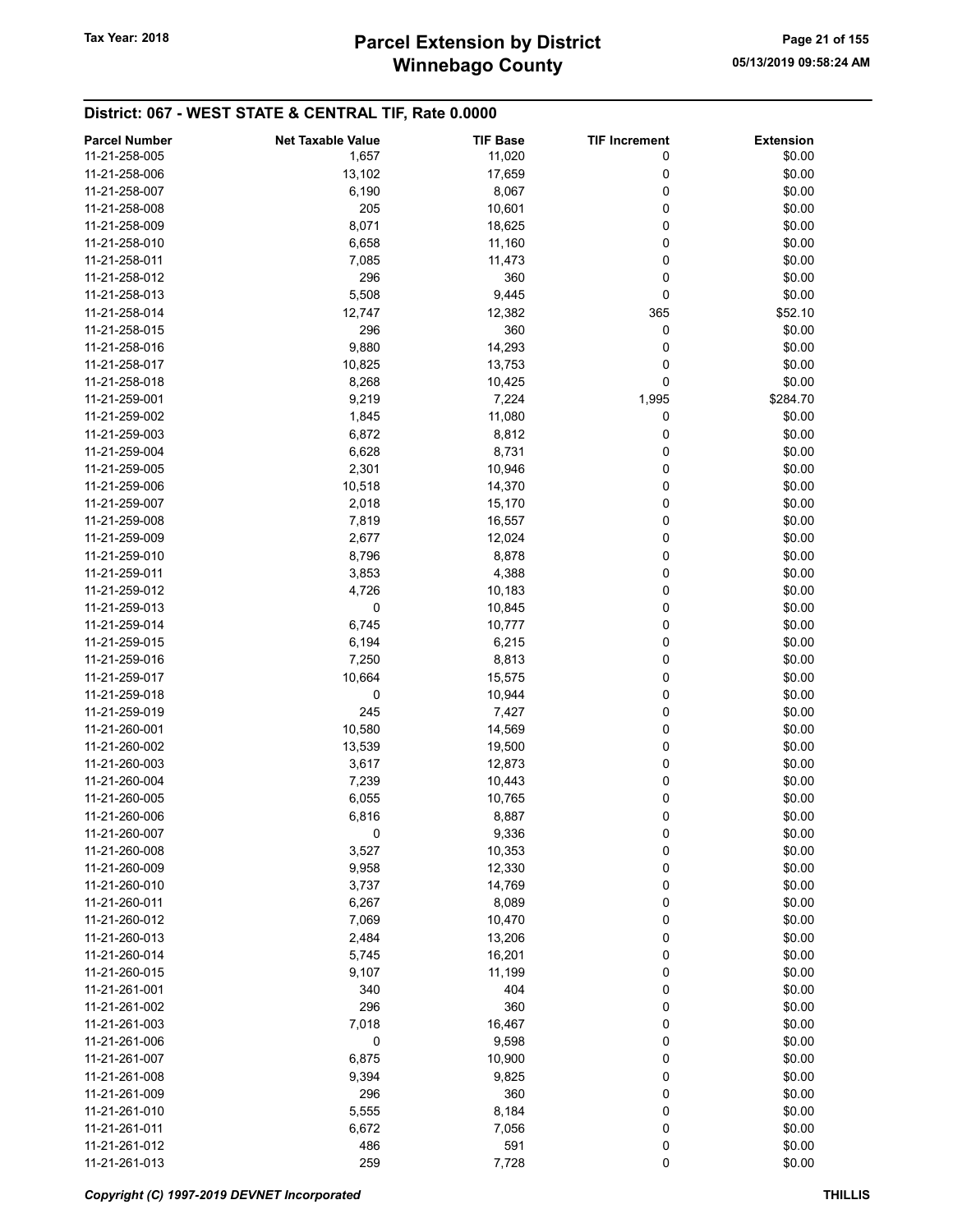| <b>Parcel Number</b> | <b>Net Taxable Value</b> | <b>TIF Base</b> | <b>TIF Increment</b> | <b>Extension</b> |
|----------------------|--------------------------|-----------------|----------------------|------------------|
| 11-21-261-014        | 1,305                    | 4,946           | 0                    | \$0.00           |
| 11-21-261-015        | 254                      | 309             | 0                    | \$0.00           |
| 11-21-261-016        | 5,264                    | 5,369           | 0                    | \$0.00           |
| 11-21-276-001        | 6,387                    | 11,801          | 0                    | \$0.00           |
| 11-21-276-002        | 8,899                    | 11,562          | 0                    | \$0.00           |
| 11-21-276-005        | 513                      |                 | 0                    | \$0.00           |
|                      |                          | 15,507          | 0                    |                  |
| 11-21-276-006        | 1,314                    | 11,669          | 0                    | \$0.00           |
| 11-21-276-007        | 513                      | 13,408          |                      | \$0.00           |
| 11-21-276-008        |                          | 1,358           |                      | \$0.00           |
| 11-21-276-009        |                          | 22,205          |                      | \$0.00           |
| 11-21-276-010        |                          | 865             |                      | \$0.00           |
| 11-21-276-011        | 18,454                   | 27,585          | 0                    | \$0.00           |
| 11-21-276-012        | 7,704                    | 2,813           | 4,891                | \$697.96         |
| 11-21-277-001        | 7,876                    | 11,509          | 0                    | \$0.00           |
| 11-21-277-002        | 6,322                    | 16,813          | 0                    | \$0.00           |
| 11-21-277-003        | 11,114                   | 15,325          | 0                    | \$0.00           |
| 11-21-277-004        | 4,682                    | 10,293          | 0                    | \$0.00           |
| 11-21-277-005        | 5,904                    | 14,276          | 0                    | \$0.00           |
| 11-21-277-006        | 4,551                    | 1,952           | 2,599                | \$370.88         |
| 11-21-277-007        | 505                      | 0               | 505                  | \$72.06          |
| 11-21-277-008        | 539                      | 13,011          | 0                    | \$0.00           |
| 11-21-277-009        | 3,482                    | 13,352          | 0                    | \$0.00           |
| 11-21-277-010        |                          | 8,501           |                      | \$0.00           |
| 11-21-277-011        | 7,274                    | 8,878           | 0                    | \$0.00           |
| 11-21-277-012        |                          | 0               |                      | \$0.00           |
| 11-21-278-001        | 497                      | 605             | 0                    | \$0.00           |
| 11-21-278-002        | 6,181                    | 11,596          | 0                    | \$0.00           |
| 11-21-278-003        | 497                      | 605             | 0                    | \$0.00           |
| 11-21-278-004        | 5,823                    | 5,801           | 22                   | \$3.14           |
| 11-21-278-005        | 3,570                    | 11,904          | 0                    | \$0.00           |
| 11-21-278-006        | 345                      | 420             | 0                    | \$0.00           |
| 11-21-278-007        | 3,934                    | 15,969          | 0                    | \$0.00           |
| 11-21-278-008        | 496                      | 13,310          | 0                    | \$0.00           |
| 11-21-278-009        | 4,252                    | 4,124           | 128                  | \$18.28          |
| 11-21-278-015        |                          | 4,983           |                      | \$0.00           |
| 11-21-278-016        |                          | 391             |                      | \$0.00           |
| 11-21-278-017        |                          | 13,608          |                      | \$0.00           |
| 11-21-278-018        |                          | 5,831           |                      | \$0.00           |
| 11-21-278-019        |                          | 9,060           |                      | \$0.00           |
| 11-21-279-013        | 339,478                  | 72,801          | 266,677              | \$38,054.82      |
| 11-21-279-016        |                          | 0               |                      | \$0.00           |
| 11-21-279-017        |                          | 0               |                      | \$0.00           |
| 11-21-279-018        |                          | 4,832           |                      | \$0.00           |
| 11-21-280-001        | 240                      | 10,607          | 0                    | \$0.00           |
| 11-21-280-002        | 8,920                    | 11,433          | 0                    | \$0.00           |
| 11-21-280-003        |                          | 462             |                      | \$0.00           |
| 11-21-280-004        |                          | 16,985          |                      | \$0.00           |
| 11-21-280-005        |                          |                 |                      |                  |
|                      |                          | 0               |                      | \$0.00           |
| 11-21-280-006        | 349                      | 14,142          | 0                    | \$0.00           |
| 11-21-280-007        | 5,568                    | 17,095          | 0                    | \$0.00           |
| 11-21-280-008        | 0                        | 14,118          | 0                    | \$0.00           |
| 11-21-280-009        | 8,530                    | 10,952          | 0                    | \$0.00           |
| 11-21-280-010        | 10,196                   | 10,114          | 82                   | \$11.70          |
| 11-21-280-011        | 7,205                    | 16,070          | $\boldsymbol{0}$     | \$0.00           |
| 11-21-281-001        | 1,299                    | 11,975          | 0                    | \$0.00           |
| 11-21-281-002        |                          | 14,982          |                      | \$0.00           |
| 11-21-281-003        |                          | 1,859           |                      | \$0.00           |
| 11-21-281-004        | 296                      | 11,124          | 0                    | \$0.00           |
| 11-21-281-008        |                          | 0               |                      | \$0.00           |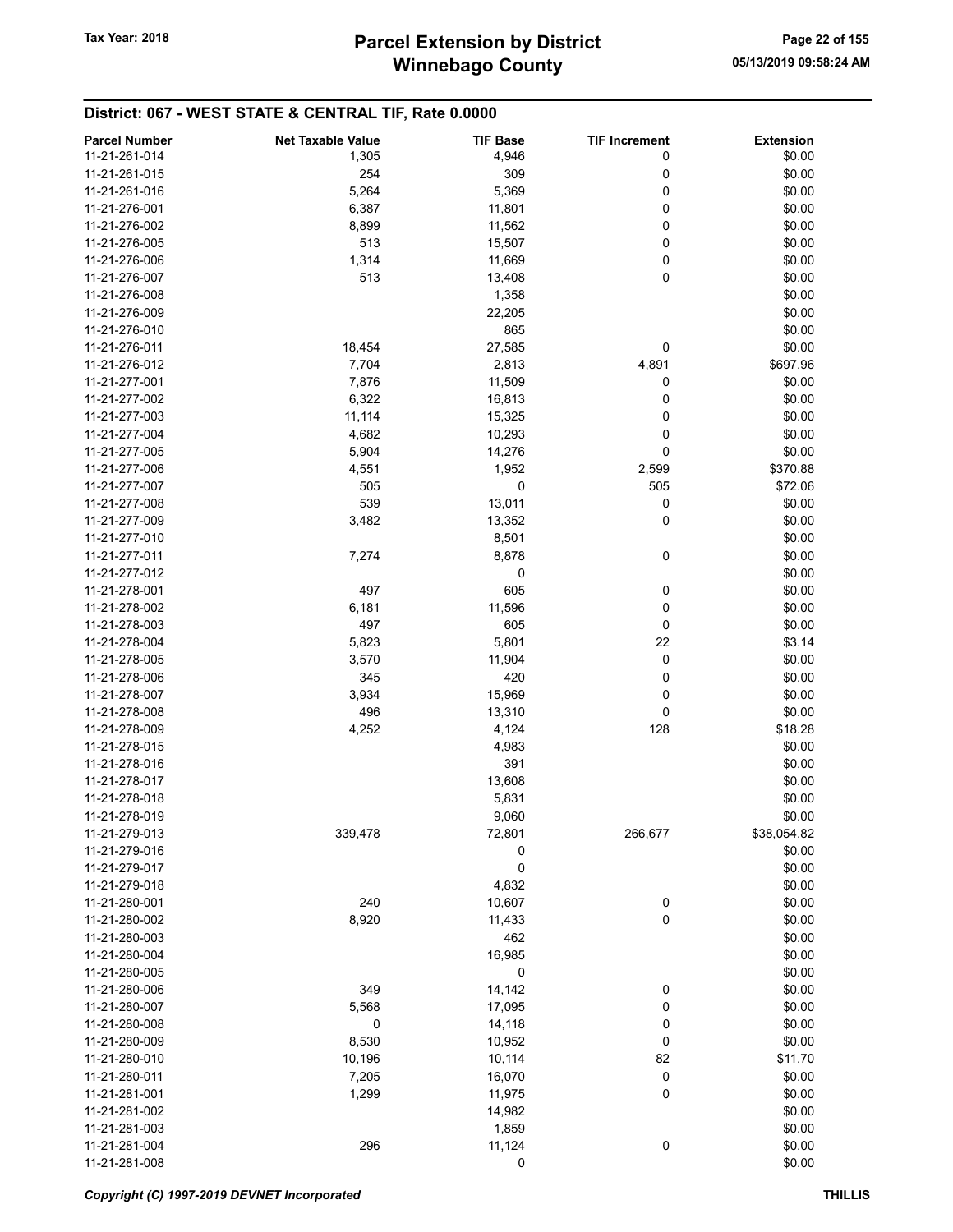| 11-21-281-009<br>0<br>\$0.00<br>\$0.00<br>11-21-281-010<br>3,310<br>19,176<br>0<br>0<br>\$0.00<br>11-21-281-011<br>5,050<br>21,569<br>15,507<br>\$688.68<br>11-21-281-012<br>10,681<br>4,826<br>\$0.00<br>10,459<br>13,001<br>0<br>11-21-281-013<br>0<br>\$0.00<br>11-21-281-014<br>1,577<br>9,342<br>7,112<br>19,167<br>0<br>\$0.00<br>11-21-281-015<br>9,372<br>0<br>\$0.00<br>11-21-281-016<br>23,302<br>0<br>\$0.00<br>163<br>197<br>11-21-281-017<br>\$0.00<br>11-21-281-018<br>0<br>0<br>\$0.00<br>11-21-281-019<br>0<br>13,594<br>17,735<br>\$0.00<br>11-21-281-021<br>\$0.00<br>11-21-281-022<br>7,593<br>\$0.00<br>2,826<br>13,131<br>0<br>11-21-282-005<br>8,053<br>16,278<br>0<br>\$0.00<br>11-21-282-006<br>0<br>\$0.00<br>11-21-282-007<br>4,104<br>11,715<br>11-21-282-008<br>4,469<br>4,316<br>153<br>\$21.84<br>\$0.00<br>11-21-282-009<br>24,209<br>\$1,701.84<br>11-21-282-017<br>11,926<br>0<br>11,926<br>0<br>11,602<br>11,602<br>\$1,655.62<br>11-21-282-018<br>13,629<br>13,860<br>0<br>\$0.00<br>11-21-282-019<br>\$0.00<br>11-21-282-020<br>12,012<br>12,234<br>0<br>11-21-282-021<br>12,231<br>0<br>\$0.00<br>5,989<br>15,932<br>0<br>15,932<br>\$2,273.50<br>11-21-282-022<br>12,231<br>0<br>11-21-282-023<br>9,966<br>\$0.00<br>0<br>11-21-283-001<br>0<br>9,349<br>\$0.00<br>157<br>191<br>0<br>\$0.00<br>11-21-283-002<br>\$0.00<br>1,257<br>13,021<br>0<br>11-21-283-003<br>\$0.00<br>11-21-283-004<br>16,823<br>18,066<br>0<br>\$0.00<br>11-21-283-005<br>0<br>7,135<br>17,429<br>0<br>\$0.00<br>11-21-283-006<br>0<br>13,142<br>0<br>11-21-283-007<br>5,451<br>9,237<br>\$0.00<br>0<br>11-21-283-008<br>9,199<br>12,081<br>\$0.00<br>0<br>\$0.00<br>7,524<br>15,339<br>11-21-283-009<br>0<br>\$0.00<br>11-21-283-010<br>8,685<br>11,175<br>236<br>8,667<br>0<br>\$0.00<br>11-21-283-011<br>5,369<br>0<br>\$0.00<br>11-21-283-012<br>10,296<br>0<br>\$0.00<br>11-21-283-013<br>290<br>14,774<br>11-21-284-001<br>0<br>\$0.00<br>0<br>11-21-284-002<br>6,383<br>7,979<br>\$0.00<br>9,513<br>0<br>\$0.00<br>11-21-284-003<br>7,258<br>0<br>\$0.00<br>11-21-284-004<br>3,277<br>3,731<br>\$0.00<br>11-21-284-005<br>3,926<br>4,240<br>0<br>11-21-284-006<br>6,389<br>10,559<br>0<br>\$0.00<br>0<br>\$0.00<br>11-21-284-007<br>336<br>13,248<br>\$351.76<br>11-21-284-008<br>4,009<br>1,544<br>2,465<br>11-21-284-009<br>4,701<br>16,843<br>0<br>\$0.00<br>0<br>16,040<br>19,947<br>\$0.00<br>11-21-284-010<br>6,845<br>6,637<br>208<br>\$29.68<br>11-21-284-011<br>4,722<br>10,824<br>0<br>\$0.00<br>11-21-284-012<br>\$0.00<br>11-21-284-013<br>5,592<br>10,786<br>0<br>\$0.00<br>11-21-284-014<br>255<br>310<br>0<br>16,433<br>0<br>\$0.00<br>5,351<br>11-21-284-017<br>10,601<br>\$0.00<br>11-21-284-018<br>13,586<br>0<br>0<br>\$0.00<br>11-21-284-019<br>7,322<br>14,330<br>0<br>\$0.00<br>11-21-284-020<br>378<br>21,361<br>5,479<br>12,509<br>0<br>\$0.00<br>11-21-284-021<br>11-21-284-025<br>9,388<br>18,964<br>0<br>\$0.00 | <b>Parcel Number</b> | <b>Net Taxable Value</b> | <b>TIF Base</b> | <b>TIF Increment</b> | <b>Extension</b> |
|------------------------------------------------------------------------------------------------------------------------------------------------------------------------------------------------------------------------------------------------------------------------------------------------------------------------------------------------------------------------------------------------------------------------------------------------------------------------------------------------------------------------------------------------------------------------------------------------------------------------------------------------------------------------------------------------------------------------------------------------------------------------------------------------------------------------------------------------------------------------------------------------------------------------------------------------------------------------------------------------------------------------------------------------------------------------------------------------------------------------------------------------------------------------------------------------------------------------------------------------------------------------------------------------------------------------------------------------------------------------------------------------------------------------------------------------------------------------------------------------------------------------------------------------------------------------------------------------------------------------------------------------------------------------------------------------------------------------------------------------------------------------------------------------------------------------------------------------------------------------------------------------------------------------------------------------------------------------------------------------------------------------------------------------------------------------------------------------------------------------------------------------------------------------------------------------------------------------------------------------------------------------------------------------------------------------------------------------------------------------------------------------------------------------------------------------------------------------------------------------------------------------------------------------------------------------------------------------------------------------------------------------------------------------------------------------------------------------------------------------------------------------------------------------------------------------------------------------------------------------------------------------------------------------------------------------------------------|----------------------|--------------------------|-----------------|----------------------|------------------|
|                                                                                                                                                                                                                                                                                                                                                                                                                                                                                                                                                                                                                                                                                                                                                                                                                                                                                                                                                                                                                                                                                                                                                                                                                                                                                                                                                                                                                                                                                                                                                                                                                                                                                                                                                                                                                                                                                                                                                                                                                                                                                                                                                                                                                                                                                                                                                                                                                                                                                                                                                                                                                                                                                                                                                                                                                                                                                                                                                                  |                      |                          |                 |                      |                  |
|                                                                                                                                                                                                                                                                                                                                                                                                                                                                                                                                                                                                                                                                                                                                                                                                                                                                                                                                                                                                                                                                                                                                                                                                                                                                                                                                                                                                                                                                                                                                                                                                                                                                                                                                                                                                                                                                                                                                                                                                                                                                                                                                                                                                                                                                                                                                                                                                                                                                                                                                                                                                                                                                                                                                                                                                                                                                                                                                                                  |                      |                          |                 |                      |                  |
|                                                                                                                                                                                                                                                                                                                                                                                                                                                                                                                                                                                                                                                                                                                                                                                                                                                                                                                                                                                                                                                                                                                                                                                                                                                                                                                                                                                                                                                                                                                                                                                                                                                                                                                                                                                                                                                                                                                                                                                                                                                                                                                                                                                                                                                                                                                                                                                                                                                                                                                                                                                                                                                                                                                                                                                                                                                                                                                                                                  |                      |                          |                 |                      |                  |
|                                                                                                                                                                                                                                                                                                                                                                                                                                                                                                                                                                                                                                                                                                                                                                                                                                                                                                                                                                                                                                                                                                                                                                                                                                                                                                                                                                                                                                                                                                                                                                                                                                                                                                                                                                                                                                                                                                                                                                                                                                                                                                                                                                                                                                                                                                                                                                                                                                                                                                                                                                                                                                                                                                                                                                                                                                                                                                                                                                  |                      |                          |                 |                      |                  |
|                                                                                                                                                                                                                                                                                                                                                                                                                                                                                                                                                                                                                                                                                                                                                                                                                                                                                                                                                                                                                                                                                                                                                                                                                                                                                                                                                                                                                                                                                                                                                                                                                                                                                                                                                                                                                                                                                                                                                                                                                                                                                                                                                                                                                                                                                                                                                                                                                                                                                                                                                                                                                                                                                                                                                                                                                                                                                                                                                                  |                      |                          |                 |                      |                  |
|                                                                                                                                                                                                                                                                                                                                                                                                                                                                                                                                                                                                                                                                                                                                                                                                                                                                                                                                                                                                                                                                                                                                                                                                                                                                                                                                                                                                                                                                                                                                                                                                                                                                                                                                                                                                                                                                                                                                                                                                                                                                                                                                                                                                                                                                                                                                                                                                                                                                                                                                                                                                                                                                                                                                                                                                                                                                                                                                                                  |                      |                          |                 |                      |                  |
|                                                                                                                                                                                                                                                                                                                                                                                                                                                                                                                                                                                                                                                                                                                                                                                                                                                                                                                                                                                                                                                                                                                                                                                                                                                                                                                                                                                                                                                                                                                                                                                                                                                                                                                                                                                                                                                                                                                                                                                                                                                                                                                                                                                                                                                                                                                                                                                                                                                                                                                                                                                                                                                                                                                                                                                                                                                                                                                                                                  |                      |                          |                 |                      |                  |
|                                                                                                                                                                                                                                                                                                                                                                                                                                                                                                                                                                                                                                                                                                                                                                                                                                                                                                                                                                                                                                                                                                                                                                                                                                                                                                                                                                                                                                                                                                                                                                                                                                                                                                                                                                                                                                                                                                                                                                                                                                                                                                                                                                                                                                                                                                                                                                                                                                                                                                                                                                                                                                                                                                                                                                                                                                                                                                                                                                  |                      |                          |                 |                      |                  |
|                                                                                                                                                                                                                                                                                                                                                                                                                                                                                                                                                                                                                                                                                                                                                                                                                                                                                                                                                                                                                                                                                                                                                                                                                                                                                                                                                                                                                                                                                                                                                                                                                                                                                                                                                                                                                                                                                                                                                                                                                                                                                                                                                                                                                                                                                                                                                                                                                                                                                                                                                                                                                                                                                                                                                                                                                                                                                                                                                                  |                      |                          |                 |                      |                  |
|                                                                                                                                                                                                                                                                                                                                                                                                                                                                                                                                                                                                                                                                                                                                                                                                                                                                                                                                                                                                                                                                                                                                                                                                                                                                                                                                                                                                                                                                                                                                                                                                                                                                                                                                                                                                                                                                                                                                                                                                                                                                                                                                                                                                                                                                                                                                                                                                                                                                                                                                                                                                                                                                                                                                                                                                                                                                                                                                                                  |                      |                          |                 |                      |                  |
|                                                                                                                                                                                                                                                                                                                                                                                                                                                                                                                                                                                                                                                                                                                                                                                                                                                                                                                                                                                                                                                                                                                                                                                                                                                                                                                                                                                                                                                                                                                                                                                                                                                                                                                                                                                                                                                                                                                                                                                                                                                                                                                                                                                                                                                                                                                                                                                                                                                                                                                                                                                                                                                                                                                                                                                                                                                                                                                                                                  |                      |                          |                 |                      |                  |
|                                                                                                                                                                                                                                                                                                                                                                                                                                                                                                                                                                                                                                                                                                                                                                                                                                                                                                                                                                                                                                                                                                                                                                                                                                                                                                                                                                                                                                                                                                                                                                                                                                                                                                                                                                                                                                                                                                                                                                                                                                                                                                                                                                                                                                                                                                                                                                                                                                                                                                                                                                                                                                                                                                                                                                                                                                                                                                                                                                  |                      |                          |                 |                      |                  |
|                                                                                                                                                                                                                                                                                                                                                                                                                                                                                                                                                                                                                                                                                                                                                                                                                                                                                                                                                                                                                                                                                                                                                                                                                                                                                                                                                                                                                                                                                                                                                                                                                                                                                                                                                                                                                                                                                                                                                                                                                                                                                                                                                                                                                                                                                                                                                                                                                                                                                                                                                                                                                                                                                                                                                                                                                                                                                                                                                                  |                      |                          |                 |                      |                  |
|                                                                                                                                                                                                                                                                                                                                                                                                                                                                                                                                                                                                                                                                                                                                                                                                                                                                                                                                                                                                                                                                                                                                                                                                                                                                                                                                                                                                                                                                                                                                                                                                                                                                                                                                                                                                                                                                                                                                                                                                                                                                                                                                                                                                                                                                                                                                                                                                                                                                                                                                                                                                                                                                                                                                                                                                                                                                                                                                                                  |                      |                          |                 |                      |                  |
|                                                                                                                                                                                                                                                                                                                                                                                                                                                                                                                                                                                                                                                                                                                                                                                                                                                                                                                                                                                                                                                                                                                                                                                                                                                                                                                                                                                                                                                                                                                                                                                                                                                                                                                                                                                                                                                                                                                                                                                                                                                                                                                                                                                                                                                                                                                                                                                                                                                                                                                                                                                                                                                                                                                                                                                                                                                                                                                                                                  |                      |                          |                 |                      |                  |
|                                                                                                                                                                                                                                                                                                                                                                                                                                                                                                                                                                                                                                                                                                                                                                                                                                                                                                                                                                                                                                                                                                                                                                                                                                                                                                                                                                                                                                                                                                                                                                                                                                                                                                                                                                                                                                                                                                                                                                                                                                                                                                                                                                                                                                                                                                                                                                                                                                                                                                                                                                                                                                                                                                                                                                                                                                                                                                                                                                  |                      |                          |                 |                      |                  |
|                                                                                                                                                                                                                                                                                                                                                                                                                                                                                                                                                                                                                                                                                                                                                                                                                                                                                                                                                                                                                                                                                                                                                                                                                                                                                                                                                                                                                                                                                                                                                                                                                                                                                                                                                                                                                                                                                                                                                                                                                                                                                                                                                                                                                                                                                                                                                                                                                                                                                                                                                                                                                                                                                                                                                                                                                                                                                                                                                                  |                      |                          |                 |                      |                  |
|                                                                                                                                                                                                                                                                                                                                                                                                                                                                                                                                                                                                                                                                                                                                                                                                                                                                                                                                                                                                                                                                                                                                                                                                                                                                                                                                                                                                                                                                                                                                                                                                                                                                                                                                                                                                                                                                                                                                                                                                                                                                                                                                                                                                                                                                                                                                                                                                                                                                                                                                                                                                                                                                                                                                                                                                                                                                                                                                                                  |                      |                          |                 |                      |                  |
|                                                                                                                                                                                                                                                                                                                                                                                                                                                                                                                                                                                                                                                                                                                                                                                                                                                                                                                                                                                                                                                                                                                                                                                                                                                                                                                                                                                                                                                                                                                                                                                                                                                                                                                                                                                                                                                                                                                                                                                                                                                                                                                                                                                                                                                                                                                                                                                                                                                                                                                                                                                                                                                                                                                                                                                                                                                                                                                                                                  |                      |                          |                 |                      |                  |
|                                                                                                                                                                                                                                                                                                                                                                                                                                                                                                                                                                                                                                                                                                                                                                                                                                                                                                                                                                                                                                                                                                                                                                                                                                                                                                                                                                                                                                                                                                                                                                                                                                                                                                                                                                                                                                                                                                                                                                                                                                                                                                                                                                                                                                                                                                                                                                                                                                                                                                                                                                                                                                                                                                                                                                                                                                                                                                                                                                  |                      |                          |                 |                      |                  |
|                                                                                                                                                                                                                                                                                                                                                                                                                                                                                                                                                                                                                                                                                                                                                                                                                                                                                                                                                                                                                                                                                                                                                                                                                                                                                                                                                                                                                                                                                                                                                                                                                                                                                                                                                                                                                                                                                                                                                                                                                                                                                                                                                                                                                                                                                                                                                                                                                                                                                                                                                                                                                                                                                                                                                                                                                                                                                                                                                                  |                      |                          |                 |                      |                  |
|                                                                                                                                                                                                                                                                                                                                                                                                                                                                                                                                                                                                                                                                                                                                                                                                                                                                                                                                                                                                                                                                                                                                                                                                                                                                                                                                                                                                                                                                                                                                                                                                                                                                                                                                                                                                                                                                                                                                                                                                                                                                                                                                                                                                                                                                                                                                                                                                                                                                                                                                                                                                                                                                                                                                                                                                                                                                                                                                                                  |                      |                          |                 |                      |                  |
|                                                                                                                                                                                                                                                                                                                                                                                                                                                                                                                                                                                                                                                                                                                                                                                                                                                                                                                                                                                                                                                                                                                                                                                                                                                                                                                                                                                                                                                                                                                                                                                                                                                                                                                                                                                                                                                                                                                                                                                                                                                                                                                                                                                                                                                                                                                                                                                                                                                                                                                                                                                                                                                                                                                                                                                                                                                                                                                                                                  |                      |                          |                 |                      |                  |
|                                                                                                                                                                                                                                                                                                                                                                                                                                                                                                                                                                                                                                                                                                                                                                                                                                                                                                                                                                                                                                                                                                                                                                                                                                                                                                                                                                                                                                                                                                                                                                                                                                                                                                                                                                                                                                                                                                                                                                                                                                                                                                                                                                                                                                                                                                                                                                                                                                                                                                                                                                                                                                                                                                                                                                                                                                                                                                                                                                  |                      |                          |                 |                      |                  |
|                                                                                                                                                                                                                                                                                                                                                                                                                                                                                                                                                                                                                                                                                                                                                                                                                                                                                                                                                                                                                                                                                                                                                                                                                                                                                                                                                                                                                                                                                                                                                                                                                                                                                                                                                                                                                                                                                                                                                                                                                                                                                                                                                                                                                                                                                                                                                                                                                                                                                                                                                                                                                                                                                                                                                                                                                                                                                                                                                                  |                      |                          |                 |                      |                  |
|                                                                                                                                                                                                                                                                                                                                                                                                                                                                                                                                                                                                                                                                                                                                                                                                                                                                                                                                                                                                                                                                                                                                                                                                                                                                                                                                                                                                                                                                                                                                                                                                                                                                                                                                                                                                                                                                                                                                                                                                                                                                                                                                                                                                                                                                                                                                                                                                                                                                                                                                                                                                                                                                                                                                                                                                                                                                                                                                                                  |                      |                          |                 |                      |                  |
|                                                                                                                                                                                                                                                                                                                                                                                                                                                                                                                                                                                                                                                                                                                                                                                                                                                                                                                                                                                                                                                                                                                                                                                                                                                                                                                                                                                                                                                                                                                                                                                                                                                                                                                                                                                                                                                                                                                                                                                                                                                                                                                                                                                                                                                                                                                                                                                                                                                                                                                                                                                                                                                                                                                                                                                                                                                                                                                                                                  |                      |                          |                 |                      |                  |
|                                                                                                                                                                                                                                                                                                                                                                                                                                                                                                                                                                                                                                                                                                                                                                                                                                                                                                                                                                                                                                                                                                                                                                                                                                                                                                                                                                                                                                                                                                                                                                                                                                                                                                                                                                                                                                                                                                                                                                                                                                                                                                                                                                                                                                                                                                                                                                                                                                                                                                                                                                                                                                                                                                                                                                                                                                                                                                                                                                  |                      |                          |                 |                      |                  |
|                                                                                                                                                                                                                                                                                                                                                                                                                                                                                                                                                                                                                                                                                                                                                                                                                                                                                                                                                                                                                                                                                                                                                                                                                                                                                                                                                                                                                                                                                                                                                                                                                                                                                                                                                                                                                                                                                                                                                                                                                                                                                                                                                                                                                                                                                                                                                                                                                                                                                                                                                                                                                                                                                                                                                                                                                                                                                                                                                                  |                      |                          |                 |                      |                  |
|                                                                                                                                                                                                                                                                                                                                                                                                                                                                                                                                                                                                                                                                                                                                                                                                                                                                                                                                                                                                                                                                                                                                                                                                                                                                                                                                                                                                                                                                                                                                                                                                                                                                                                                                                                                                                                                                                                                                                                                                                                                                                                                                                                                                                                                                                                                                                                                                                                                                                                                                                                                                                                                                                                                                                                                                                                                                                                                                                                  |                      |                          |                 |                      |                  |
|                                                                                                                                                                                                                                                                                                                                                                                                                                                                                                                                                                                                                                                                                                                                                                                                                                                                                                                                                                                                                                                                                                                                                                                                                                                                                                                                                                                                                                                                                                                                                                                                                                                                                                                                                                                                                                                                                                                                                                                                                                                                                                                                                                                                                                                                                                                                                                                                                                                                                                                                                                                                                                                                                                                                                                                                                                                                                                                                                                  |                      |                          |                 |                      |                  |
|                                                                                                                                                                                                                                                                                                                                                                                                                                                                                                                                                                                                                                                                                                                                                                                                                                                                                                                                                                                                                                                                                                                                                                                                                                                                                                                                                                                                                                                                                                                                                                                                                                                                                                                                                                                                                                                                                                                                                                                                                                                                                                                                                                                                                                                                                                                                                                                                                                                                                                                                                                                                                                                                                                                                                                                                                                                                                                                                                                  |                      |                          |                 |                      |                  |
|                                                                                                                                                                                                                                                                                                                                                                                                                                                                                                                                                                                                                                                                                                                                                                                                                                                                                                                                                                                                                                                                                                                                                                                                                                                                                                                                                                                                                                                                                                                                                                                                                                                                                                                                                                                                                                                                                                                                                                                                                                                                                                                                                                                                                                                                                                                                                                                                                                                                                                                                                                                                                                                                                                                                                                                                                                                                                                                                                                  |                      |                          |                 |                      |                  |
|                                                                                                                                                                                                                                                                                                                                                                                                                                                                                                                                                                                                                                                                                                                                                                                                                                                                                                                                                                                                                                                                                                                                                                                                                                                                                                                                                                                                                                                                                                                                                                                                                                                                                                                                                                                                                                                                                                                                                                                                                                                                                                                                                                                                                                                                                                                                                                                                                                                                                                                                                                                                                                                                                                                                                                                                                                                                                                                                                                  |                      |                          |                 |                      |                  |
|                                                                                                                                                                                                                                                                                                                                                                                                                                                                                                                                                                                                                                                                                                                                                                                                                                                                                                                                                                                                                                                                                                                                                                                                                                                                                                                                                                                                                                                                                                                                                                                                                                                                                                                                                                                                                                                                                                                                                                                                                                                                                                                                                                                                                                                                                                                                                                                                                                                                                                                                                                                                                                                                                                                                                                                                                                                                                                                                                                  |                      |                          |                 |                      |                  |
|                                                                                                                                                                                                                                                                                                                                                                                                                                                                                                                                                                                                                                                                                                                                                                                                                                                                                                                                                                                                                                                                                                                                                                                                                                                                                                                                                                                                                                                                                                                                                                                                                                                                                                                                                                                                                                                                                                                                                                                                                                                                                                                                                                                                                                                                                                                                                                                                                                                                                                                                                                                                                                                                                                                                                                                                                                                                                                                                                                  |                      |                          |                 |                      |                  |
|                                                                                                                                                                                                                                                                                                                                                                                                                                                                                                                                                                                                                                                                                                                                                                                                                                                                                                                                                                                                                                                                                                                                                                                                                                                                                                                                                                                                                                                                                                                                                                                                                                                                                                                                                                                                                                                                                                                                                                                                                                                                                                                                                                                                                                                                                                                                                                                                                                                                                                                                                                                                                                                                                                                                                                                                                                                                                                                                                                  |                      |                          |                 |                      |                  |
|                                                                                                                                                                                                                                                                                                                                                                                                                                                                                                                                                                                                                                                                                                                                                                                                                                                                                                                                                                                                                                                                                                                                                                                                                                                                                                                                                                                                                                                                                                                                                                                                                                                                                                                                                                                                                                                                                                                                                                                                                                                                                                                                                                                                                                                                                                                                                                                                                                                                                                                                                                                                                                                                                                                                                                                                                                                                                                                                                                  |                      |                          |                 |                      |                  |
|                                                                                                                                                                                                                                                                                                                                                                                                                                                                                                                                                                                                                                                                                                                                                                                                                                                                                                                                                                                                                                                                                                                                                                                                                                                                                                                                                                                                                                                                                                                                                                                                                                                                                                                                                                                                                                                                                                                                                                                                                                                                                                                                                                                                                                                                                                                                                                                                                                                                                                                                                                                                                                                                                                                                                                                                                                                                                                                                                                  |                      |                          |                 |                      |                  |
|                                                                                                                                                                                                                                                                                                                                                                                                                                                                                                                                                                                                                                                                                                                                                                                                                                                                                                                                                                                                                                                                                                                                                                                                                                                                                                                                                                                                                                                                                                                                                                                                                                                                                                                                                                                                                                                                                                                                                                                                                                                                                                                                                                                                                                                                                                                                                                                                                                                                                                                                                                                                                                                                                                                                                                                                                                                                                                                                                                  |                      |                          |                 |                      |                  |
|                                                                                                                                                                                                                                                                                                                                                                                                                                                                                                                                                                                                                                                                                                                                                                                                                                                                                                                                                                                                                                                                                                                                                                                                                                                                                                                                                                                                                                                                                                                                                                                                                                                                                                                                                                                                                                                                                                                                                                                                                                                                                                                                                                                                                                                                                                                                                                                                                                                                                                                                                                                                                                                                                                                                                                                                                                                                                                                                                                  |                      |                          |                 |                      |                  |
|                                                                                                                                                                                                                                                                                                                                                                                                                                                                                                                                                                                                                                                                                                                                                                                                                                                                                                                                                                                                                                                                                                                                                                                                                                                                                                                                                                                                                                                                                                                                                                                                                                                                                                                                                                                                                                                                                                                                                                                                                                                                                                                                                                                                                                                                                                                                                                                                                                                                                                                                                                                                                                                                                                                                                                                                                                                                                                                                                                  |                      |                          |                 |                      |                  |
|                                                                                                                                                                                                                                                                                                                                                                                                                                                                                                                                                                                                                                                                                                                                                                                                                                                                                                                                                                                                                                                                                                                                                                                                                                                                                                                                                                                                                                                                                                                                                                                                                                                                                                                                                                                                                                                                                                                                                                                                                                                                                                                                                                                                                                                                                                                                                                                                                                                                                                                                                                                                                                                                                                                                                                                                                                                                                                                                                                  |                      |                          |                 |                      |                  |
|                                                                                                                                                                                                                                                                                                                                                                                                                                                                                                                                                                                                                                                                                                                                                                                                                                                                                                                                                                                                                                                                                                                                                                                                                                                                                                                                                                                                                                                                                                                                                                                                                                                                                                                                                                                                                                                                                                                                                                                                                                                                                                                                                                                                                                                                                                                                                                                                                                                                                                                                                                                                                                                                                                                                                                                                                                                                                                                                                                  |                      |                          |                 |                      |                  |
|                                                                                                                                                                                                                                                                                                                                                                                                                                                                                                                                                                                                                                                                                                                                                                                                                                                                                                                                                                                                                                                                                                                                                                                                                                                                                                                                                                                                                                                                                                                                                                                                                                                                                                                                                                                                                                                                                                                                                                                                                                                                                                                                                                                                                                                                                                                                                                                                                                                                                                                                                                                                                                                                                                                                                                                                                                                                                                                                                                  |                      |                          |                 |                      |                  |
|                                                                                                                                                                                                                                                                                                                                                                                                                                                                                                                                                                                                                                                                                                                                                                                                                                                                                                                                                                                                                                                                                                                                                                                                                                                                                                                                                                                                                                                                                                                                                                                                                                                                                                                                                                                                                                                                                                                                                                                                                                                                                                                                                                                                                                                                                                                                                                                                                                                                                                                                                                                                                                                                                                                                                                                                                                                                                                                                                                  |                      |                          |                 |                      |                  |
|                                                                                                                                                                                                                                                                                                                                                                                                                                                                                                                                                                                                                                                                                                                                                                                                                                                                                                                                                                                                                                                                                                                                                                                                                                                                                                                                                                                                                                                                                                                                                                                                                                                                                                                                                                                                                                                                                                                                                                                                                                                                                                                                                                                                                                                                                                                                                                                                                                                                                                                                                                                                                                                                                                                                                                                                                                                                                                                                                                  |                      |                          |                 |                      |                  |
|                                                                                                                                                                                                                                                                                                                                                                                                                                                                                                                                                                                                                                                                                                                                                                                                                                                                                                                                                                                                                                                                                                                                                                                                                                                                                                                                                                                                                                                                                                                                                                                                                                                                                                                                                                                                                                                                                                                                                                                                                                                                                                                                                                                                                                                                                                                                                                                                                                                                                                                                                                                                                                                                                                                                                                                                                                                                                                                                                                  |                      |                          |                 |                      |                  |
|                                                                                                                                                                                                                                                                                                                                                                                                                                                                                                                                                                                                                                                                                                                                                                                                                                                                                                                                                                                                                                                                                                                                                                                                                                                                                                                                                                                                                                                                                                                                                                                                                                                                                                                                                                                                                                                                                                                                                                                                                                                                                                                                                                                                                                                                                                                                                                                                                                                                                                                                                                                                                                                                                                                                                                                                                                                                                                                                                                  |                      |                          |                 |                      |                  |
|                                                                                                                                                                                                                                                                                                                                                                                                                                                                                                                                                                                                                                                                                                                                                                                                                                                                                                                                                                                                                                                                                                                                                                                                                                                                                                                                                                                                                                                                                                                                                                                                                                                                                                                                                                                                                                                                                                                                                                                                                                                                                                                                                                                                                                                                                                                                                                                                                                                                                                                                                                                                                                                                                                                                                                                                                                                                                                                                                                  |                      |                          |                 |                      |                  |
|                                                                                                                                                                                                                                                                                                                                                                                                                                                                                                                                                                                                                                                                                                                                                                                                                                                                                                                                                                                                                                                                                                                                                                                                                                                                                                                                                                                                                                                                                                                                                                                                                                                                                                                                                                                                                                                                                                                                                                                                                                                                                                                                                                                                                                                                                                                                                                                                                                                                                                                                                                                                                                                                                                                                                                                                                                                                                                                                                                  |                      |                          |                 |                      |                  |
|                                                                                                                                                                                                                                                                                                                                                                                                                                                                                                                                                                                                                                                                                                                                                                                                                                                                                                                                                                                                                                                                                                                                                                                                                                                                                                                                                                                                                                                                                                                                                                                                                                                                                                                                                                                                                                                                                                                                                                                                                                                                                                                                                                                                                                                                                                                                                                                                                                                                                                                                                                                                                                                                                                                                                                                                                                                                                                                                                                  |                      |                          |                 |                      |                  |
|                                                                                                                                                                                                                                                                                                                                                                                                                                                                                                                                                                                                                                                                                                                                                                                                                                                                                                                                                                                                                                                                                                                                                                                                                                                                                                                                                                                                                                                                                                                                                                                                                                                                                                                                                                                                                                                                                                                                                                                                                                                                                                                                                                                                                                                                                                                                                                                                                                                                                                                                                                                                                                                                                                                                                                                                                                                                                                                                                                  |                      |                          |                 |                      |                  |
|                                                                                                                                                                                                                                                                                                                                                                                                                                                                                                                                                                                                                                                                                                                                                                                                                                                                                                                                                                                                                                                                                                                                                                                                                                                                                                                                                                                                                                                                                                                                                                                                                                                                                                                                                                                                                                                                                                                                                                                                                                                                                                                                                                                                                                                                                                                                                                                                                                                                                                                                                                                                                                                                                                                                                                                                                                                                                                                                                                  |                      |                          |                 |                      |                  |
|                                                                                                                                                                                                                                                                                                                                                                                                                                                                                                                                                                                                                                                                                                                                                                                                                                                                                                                                                                                                                                                                                                                                                                                                                                                                                                                                                                                                                                                                                                                                                                                                                                                                                                                                                                                                                                                                                                                                                                                                                                                                                                                                                                                                                                                                                                                                                                                                                                                                                                                                                                                                                                                                                                                                                                                                                                                                                                                                                                  |                      |                          |                 |                      |                  |
|                                                                                                                                                                                                                                                                                                                                                                                                                                                                                                                                                                                                                                                                                                                                                                                                                                                                                                                                                                                                                                                                                                                                                                                                                                                                                                                                                                                                                                                                                                                                                                                                                                                                                                                                                                                                                                                                                                                                                                                                                                                                                                                                                                                                                                                                                                                                                                                                                                                                                                                                                                                                                                                                                                                                                                                                                                                                                                                                                                  |                      |                          |                 |                      |                  |
|                                                                                                                                                                                                                                                                                                                                                                                                                                                                                                                                                                                                                                                                                                                                                                                                                                                                                                                                                                                                                                                                                                                                                                                                                                                                                                                                                                                                                                                                                                                                                                                                                                                                                                                                                                                                                                                                                                                                                                                                                                                                                                                                                                                                                                                                                                                                                                                                                                                                                                                                                                                                                                                                                                                                                                                                                                                                                                                                                                  |                      |                          |                 |                      |                  |
|                                                                                                                                                                                                                                                                                                                                                                                                                                                                                                                                                                                                                                                                                                                                                                                                                                                                                                                                                                                                                                                                                                                                                                                                                                                                                                                                                                                                                                                                                                                                                                                                                                                                                                                                                                                                                                                                                                                                                                                                                                                                                                                                                                                                                                                                                                                                                                                                                                                                                                                                                                                                                                                                                                                                                                                                                                                                                                                                                                  |                      |                          |                 |                      |                  |
|                                                                                                                                                                                                                                                                                                                                                                                                                                                                                                                                                                                                                                                                                                                                                                                                                                                                                                                                                                                                                                                                                                                                                                                                                                                                                                                                                                                                                                                                                                                                                                                                                                                                                                                                                                                                                                                                                                                                                                                                                                                                                                                                                                                                                                                                                                                                                                                                                                                                                                                                                                                                                                                                                                                                                                                                                                                                                                                                                                  | 11-21-284-026        | 9,400                    | 0               | 9,400                | \$1,341.38       |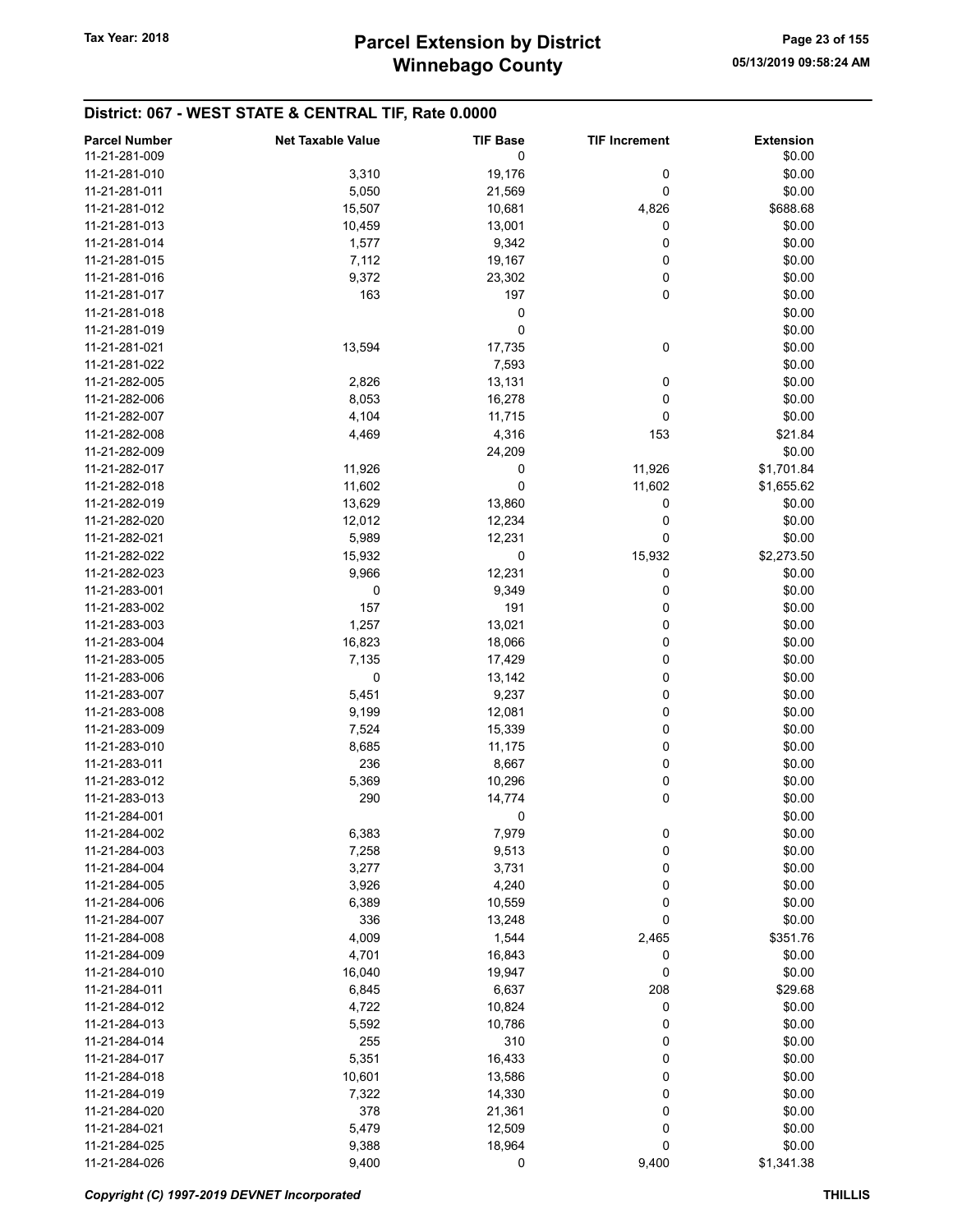| <b>Parcel Number</b> | <b>Net Taxable Value</b> | <b>TIF Base</b> | <b>TIF Increment</b> | <b>Extension</b> |
|----------------------|--------------------------|-----------------|----------------------|------------------|
| 11-21-284-027        | 0                        | 25,404          | 0                    | \$0.00           |
|                      |                          |                 |                      |                  |
| 11-21-285-004        |                          | 0               |                      | \$0.00           |
| 11-21-285-005        | 5,415                    | 10,707          | 0                    | \$0.00           |
| 11-21-285-006        | 4,671                    | 10,639          | 0                    | \$0.00           |
| 11-21-285-007        | 2,385                    | 7,426           | 0                    | \$0.00           |
| 11-21-285-008        | 4,927                    | 9,359           | 0                    | \$0.00           |
| 11-21-285-009        |                          | 0               |                      | \$0.00           |
| 11-21-285-010        | 422                      | 513             | 0                    | \$0.00           |
| 11-21-285-011        |                          | 12,460          |                      | \$0.00           |
| 11-21-285-015        | 0                        | 12,159          | 0                    | \$0.00           |
| 11-21-285-016        | 10,596                   | 13,530          | 0                    | \$0.00           |
| 11-21-285-017        | 4,950                    | 5,270           | 0                    | \$0.00           |
| 11-21-285-018        | 240                      | 292             | 0                    | \$0.00           |
|                      |                          |                 |                      |                  |
| 11-21-285-019        | 8,645                    | 25,971          | 0                    | \$0.00           |
| 11-21-285-020        | 8,480                    | 25,675          | 0                    | \$0.00           |
| 11-21-286-001        | 5,012                    | 16,832          | 0                    | \$0.00           |
| 11-21-286-002        | 0                        | 9,348           | 0                    | \$0.00           |
| 11-21-286-003        | 7,018                    | 4,455           | 2,563                | \$365.74         |
| 11-21-286-004        | 8,601                    | 10,967          | 0                    | \$0.00           |
| 11-21-286-005        | 3,462                    | 12,800          | 0                    | \$0.00           |
| 11-21-286-006        | 290                      | 353             | 0                    | \$0.00           |
| 11-21-286-007        | 0                        | 11,104          | 0                    | \$0.00           |
| 11-21-286-008        | 5,485                    | 9,226           | 0                    | \$0.00           |
| 11-21-287-001        |                          |                 |                      |                  |
|                      | 7,226                    | 9,327           | 0                    | \$0.00           |
| 11-21-287-002        | 55                       | 10,050          | 0                    | \$0.00           |
| 11-21-287-003        | 269                      | 326             | 0                    | \$0.00           |
| 11-21-287-004        | 8,572                    | 6,237           | 2,335                | \$333.20         |
| 11-21-287-005        | 11,337                   | 10,348          | 989                  | \$141.14         |
| 11-21-287-006        | 5,798                    | 14,367          | 0                    | \$0.00           |
| 11-21-287-007        | 173                      | 5,161           | 0                    | \$0.00           |
| 11-21-287-011        | 329                      | 400             | 0                    | \$0.00           |
| 11-21-287-012        | 14,669                   | 23,173          | 0                    | \$0.00           |
| 11-21-287-013        | 0                        | 7,513           | 0                    | \$0.00           |
| 11-21-287-014        | 16,960                   | 0               | 16,960               | \$2,420.20       |
| 11-21-288-001        | 11,399                   | 508             | 10,891               | \$1,554.16       |
| 11-21-288-002        | 417                      | 16,959          | 0                    | \$0.00           |
|                      |                          |                 |                      |                  |
| 11-21-288-003        | 12,601                   | 15,862          | 0                    | \$0.00           |
| 11-21-288-004        | 4,927                    | 7,140           | 0                    | \$0.00           |
| 11-21-288-005        | 103                      | 18,681          | 0                    | \$0.00           |
| 11-21-288-006        | 6,055                    | 18,586          | 0                    | \$0.00           |
| 11-21-327-020        | 433                      | 525             | 0                    | \$0.00           |
| 11-21-426-001        | 10,555                   | 13,674          | 0                    | \$0.00           |
| 11-21-426-002        |                          | 0               |                      | \$0.00           |
| 11-21-426-003        | 14,458                   | 12,849          | 1,609                | \$229.60         |
| 11-21-426-004        | 9,506                    | 12,183          | 0                    | \$0.00           |
| 11-21-426-005        | 4,366                    | 9,394           | 0                    | \$0.00           |
| 11-21-426-006        | 13,925                   | 15,645          | 0                    | \$0.00           |
| 11-21-427-001        |                          |                 |                      | \$0.00           |
|                      | 2,288                    | 10,436          | 0                    |                  |
| 11-21-427-002        | 281                      | 341             | 0                    | \$0.00           |
| 11-21-427-003        | 336                      | 409             | 0                    | \$0.00           |
| 11-21-427-004        | 4,316                    | 4,888           | 0                    | \$0.00           |
| 11-21-427-005        |                          | 0               |                      | \$0.00           |
| 11-21-427-006        |                          | 0               |                      | \$0.00           |
| 11-21-427-007        |                          | 0               |                      | \$0.00           |
| 11-21-427-008        | 6,566                    | 11,994          | 0                    | \$0.00           |
| 11-21-427-009        | 0                        | 9,199           | 0                    | \$0.00           |
| 11-21-427-010        | 330                      | 5,397           | 0                    | \$0.00           |
| 11-21-427-011        | 5,055                    | 14,347          | 0                    | \$0.00           |
| 11-21-428-001        | 6,776                    | 9,577           | 0                    | \$0.00           |
|                      |                          |                 |                      |                  |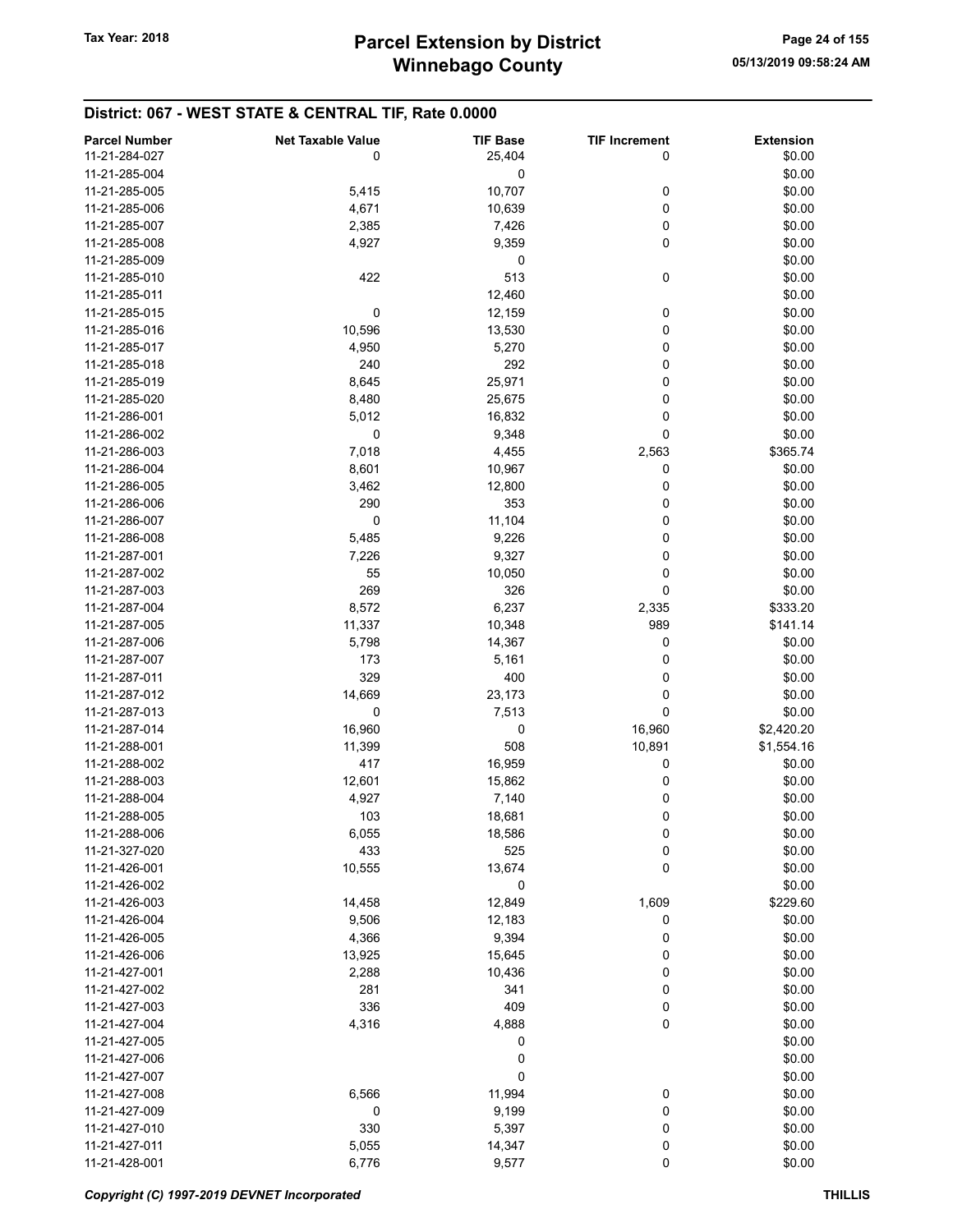# Winnebago County Tax Year: 2018 **Parcel Extension by District** Page 25 of 155

| <b>Parcel Number</b> | <b>Net Taxable Value</b> | <b>TIF Base</b> | <b>TIF Increment</b> | <b>Extension</b> |
|----------------------|--------------------------|-----------------|----------------------|------------------|
| 11-21-428-002        | 4,551                    | 6,709           | 0                    | \$0.00           |
| 11-21-428-003        | 7,417                    | 9,202           | 0                    | \$0.00           |
| 11-21-428-004        | 7,322                    | 4,726           | 2,596                | \$370.46         |
| 11-21-428-005        | 5,148                    | 9,760           | 0                    | \$0.00           |
| 11-21-428-006        | 6,043                    | 11,462          | 0                    | \$0.00           |
| 11-21-428-007        | 4,963                    | 8,767           | 0                    | \$0.00           |
|                      |                          | 11,387          | 0                    | \$0.00           |
| 11-22-101-001        | 7,240                    |                 |                      |                  |
| 11-22-101-002        | 4,729                    | 9,819           | 0                    | \$0.00           |
| 11-22-101-003        | 12,845                   | 16,872          | 0                    | \$0.00           |
| 11-22-101-004        | 10,567                   | 13,007          | 0                    | \$0.00           |
| 11-22-101-005        | 7,472                    | 11,484          | 0                    | \$0.00           |
| 11-22-101-006        | 6,322                    | 19,021          | 0                    | \$0.00           |
| 11-22-101-007        | 5,846                    | 9,930           | 0                    | \$0.00           |
| 11-22-101-008        | 0                        | 9,941           | 0                    | \$0.00           |
| 11-22-101-009        | 5,324                    | 10,717          | 0                    | \$0.00           |
| 11-22-101-010        | 0                        | 13,605          | 0                    | \$0.00           |
| 11-22-101-011        | 6,981                    | 10,945          | 0                    | \$0.00           |
| 11-22-101-012        | 5,966                    | 14,710          | 0                    | \$0.00           |
| 11-22-101-013        | 6,062                    | 9,300           | 0                    | \$0.00           |
| 11-22-101-014        | 11,940                   | 12,737          | 0                    | \$0.00           |
| 11-22-101-015        | 417                      | 508             | 0                    | \$0.00           |
| 11-22-101-016        | 417                      | 508             | 0                    | \$0.00           |
| 11-22-101-017        | 3,904                    | 17,554          | 0                    | \$0.00           |
| 11-22-101-018        | 12,135                   | 15,884          | 0                    | \$0.00           |
| 11-22-101-019        | 3,371                    | 11,333          | 0                    | \$0.00           |
| 11-22-101-020        | 6,206                    | 10,843          | 0                    | \$0.00           |
| 11-22-101-023        | 2,000                    | 8,536           | 0                    | \$0.00           |
| 11-22-101-024        | 670                      | 17,585          | 0                    | \$0.00           |
| 11-22-101-025        | 0                        | 27,312          | 0                    | \$0.00           |
| 11-22-102-001        | 10,590                   | 13,830          | 0                    | \$0.00           |
| 11-22-102-002        | 286                      | 12,781          | 0                    | \$0.00           |
| 11-22-102-003        | 8,308                    | 10,889          | 0                    | \$0.00           |
| 11-22-102-004        | 7,826                    | 10,811          | 0                    | \$0.00           |
| 11-22-102-005        | 7,615                    | 16,620          | 0                    | \$0.00           |
| 11-22-102-006        |                          | 0               |                      | \$0.00           |
| 11-22-102-007        | 7,499                    | 4,552           | 2,947                | \$420.54         |
| 11-22-102-008        | 4,776                    | 10,451          | 0                    | \$0.00           |
| 11-22-102-009        | 417                      | 6,189           | 0                    | \$0.00           |
| 11-22-102-010        | 8,252                    | 11,319          | 0                    | \$0.00           |
| 11-22-102-011        | 417                      | 14,684          | 0                    | \$0.00           |
| 11-22-102-012        | 2,023                    | 11,416          | 0                    | \$0.00           |
| 11-22-102-013        | 10,340                   | 24,934          | 0                    | \$0.00           |
| 11-22-102-014        | 1,752                    | 13,090          | 0                    | \$0.00           |
| 11-22-102-015        | 4,799                    | 18,438          | 0                    | \$0.00           |
| 11-22-102-016        | 11,050                   | 14,916          | 0                    | \$0.00           |
| 11-22-102-017        |                          |                 |                      |                  |
|                      | 4,983                    | 10,546          | 0                    | \$0.00           |
| 11-22-102-018        | 417                      | 508             | 0                    | \$0.00           |
| 11-22-102-019        | 3,998                    | 11,428          | 0                    | \$0.00           |
| 11-22-102-020        | 10,340                   | 15,088          | 0                    | \$0.00           |
| 11-22-102-023        |                          | 378             |                      | \$0.00           |
| 11-22-102-024        | 8,605                    | 12,434          | 0                    | \$0.00           |
| 11-22-102-025        | 156                      | 14,455          | 0                    | \$0.00           |
| 11-22-102-026        | 179                      | 4,161           | 0                    | \$0.00           |
| 11-22-102-027        | 11,299                   | 14,790          | 0                    | \$0.00           |
| 11-22-102-029        | 10,340                   | 24,934          | 0                    | \$0.00           |
| 11-22-102-030        | 10,186                   | 24,245          | 0                    | \$0.00           |
| 11-22-103-001        | 6,188                    | 14,553          | 0                    | \$0.00           |
| 11-22-103-002        | 5,636                    | 6,888           | 0                    | \$0.00           |
| 11-22-103-003        | 6,133                    | 10,278          | 0                    | \$0.00           |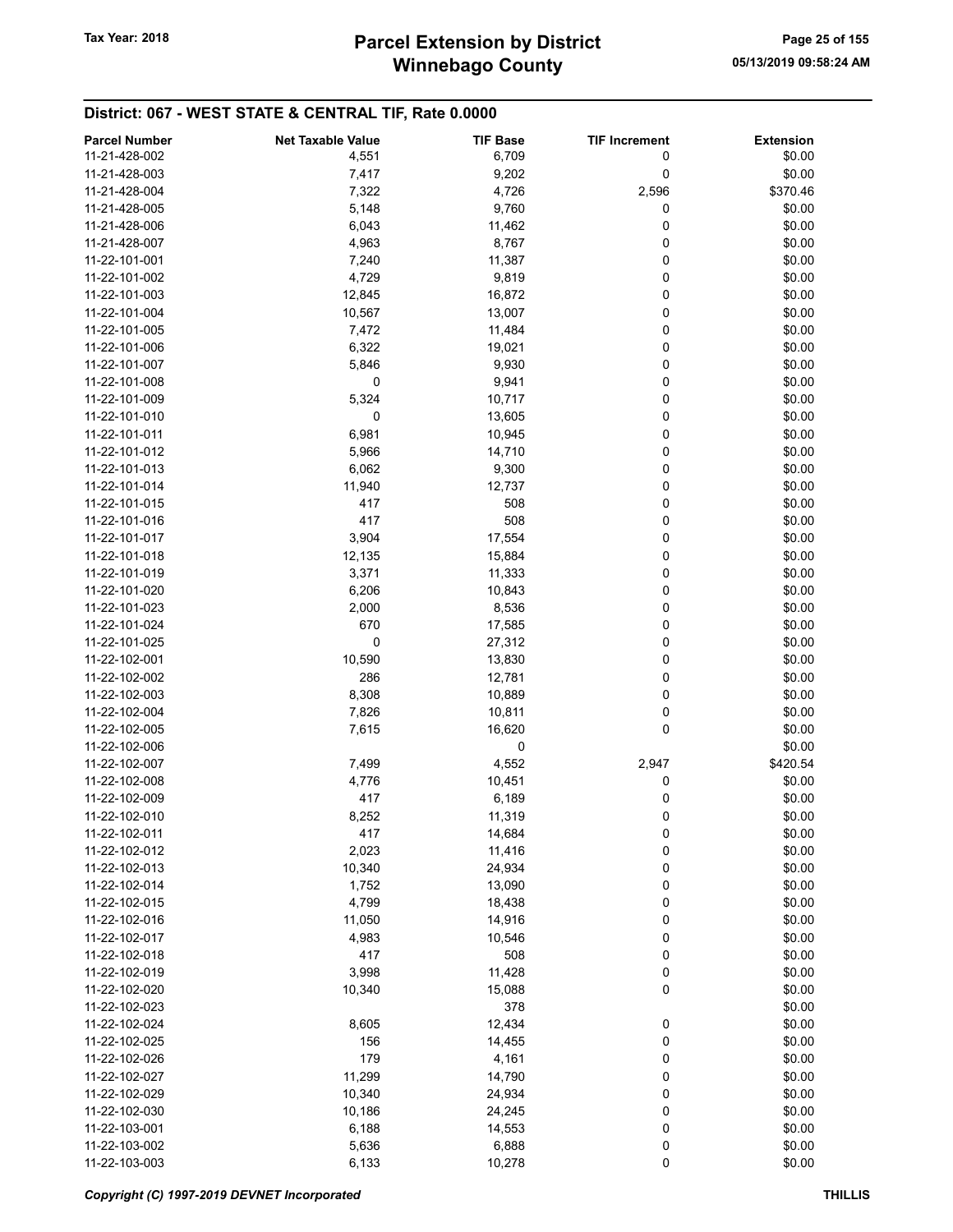| <b>Parcel Number</b> | <b>Net Taxable Value</b> | <b>TIF Base</b> | <b>TIF Increment</b> | <b>Extension</b> |
|----------------------|--------------------------|-----------------|----------------------|------------------|
| 11-22-103-004        |                          | 21,675          | 0                    | \$0.00           |
|                      | 3,931                    |                 |                      |                  |
| 11-22-103-005        | 2,054                    | 11,924          | 0                    | \$0.00           |
| 11-22-103-006        |                          | 10,398          |                      | \$0.00           |
| 11-22-103-007        | 5,670                    | 14,539          | 0                    | \$0.00           |
| 11-22-103-008        | 7,992                    | 6,718           | 1,274                | \$181.80         |
| 11-22-103-009        | 8,922                    | 11,590          | 0                    | \$0.00           |
| 11-22-103-010        | 6,722                    | 11,390          | 0                    | \$0.00           |
| 11-22-103-011        | 6,236                    | 16,374          | 0                    | \$0.00           |
| 11-22-103-012        | 456                      | 8,332           | 0                    | \$0.00           |
| 11-22-103-013        | 8,412                    | 11,998          | 0                    | \$0.00           |
| 11-22-103-014        | 6,910                    | 15,231          | 0                    | \$0.00           |
| 11-22-103-015        | 6,449                    | 14,058          | 0                    | \$0.00           |
|                      |                          |                 | 0                    | \$0.00           |
| 11-22-103-016        | 6,449                    | 17,401          |                      |                  |
| 11-22-103-017        | 7,101                    | 12,976          | 0                    | \$0.00           |
| 11-22-103-018        | 5,764                    | 14,052          | 0                    | \$0.00           |
| 11-22-103-019        |                          | 0               |                      | \$0.00           |
| 11-22-103-020        | 12,065                   | 18,377          | 0                    | \$0.00           |
| 11-22-103-021        | 1,624                    | 14,571          | 0                    | \$0.00           |
| 11-22-103-022        | 6,194                    | 13,887          | 0                    | \$0.00           |
| 11-22-103-023        | 9,201                    | 13,620          | 0                    | \$0.00           |
| 11-22-103-024        | 5,624                    | 5,965           | 0                    | \$0.00           |
| 11-22-103-025        | 299                      | 5,961           | 0                    | \$0.00           |
| 11-22-103-026        | 299                      | 11,774          | 0                    | \$0.00           |
| 11-22-103-027        | 12,444                   | 12,622          | 0                    | \$0.00           |
|                      |                          |                 |                      |                  |
| 11-22-103-028        | 6,934                    | 17,795          | 0                    | \$0.00           |
| 11-22-103-029        | 6,206                    | 15,748          | 0                    | \$0.00           |
| 11-22-103-030        | 9,108                    | 10,246          | 0                    | \$0.00           |
| 11-22-103-031        | 2,253                    | 11,124          | 0                    | \$0.00           |
| 11-22-103-032        | 437                      | 12,445          | 0                    | \$0.00           |
| 11-22-103-033        | 8,365                    | 11,045          | 0                    | \$0.00           |
| 11-22-103-034        | 9,214                    | 10,730          | 0                    | \$0.00           |
| 11-22-103-035        | 11,712                   | 15,908          | 0                    | \$0.00           |
| 11-22-103-036        | 14,746                   | 24,458          | 0                    | \$0.00           |
| 11-22-103-037        | 6,142                    | 14,518          | 0                    | \$0.00           |
| 11-22-103-038        | 12,212                   | 16,220          | 0                    | \$0.00           |
| 11-22-103-039        | 406                      | 494             | 0                    | \$0.00           |
| 11-22-103-040        | 253                      | 8,849           | 0                    | \$0.00           |
| 11-22-103-041        | 8,572                    | 11,730          | 0                    | \$0.00           |
|                      |                          |                 |                      |                  |
| 11-22-103-042        | 406                      | 494             | 0                    | \$0.00           |
| 11-22-103-043        | 7,428                    | 9,976           | 0                    | \$0.00           |
| 11-22-103-044        | 406                      | 11,821          | 0                    | \$0.00           |
| 11-22-103-045        | 8,777                    | 11,706          | 0                    | \$0.00           |
| 11-22-103-046        | 0                        | 4,339           | 0                    | \$0.00           |
| 11-22-103-047        | 4,913                    | 5,324           | 0                    | \$0.00           |
| 11-22-104-001        | 160                      | 7,606           | 0                    | \$0.00           |
| 11-22-104-002        | 1,507                    | 13,087          | 0                    | \$0.00           |
| 11-22-104-003        | 6,775                    | 13,788          | 0                    | \$0.00           |
| 11-22-104-004        | 7,135                    | 6,227           | 908                  | \$129.58         |
| 11-22-104-005        | 350                      | 15,666          | 0                    | \$0.00           |
| 11-22-104-006        | 8,544                    | 13,193          | 0                    | \$0.00           |
| 11-22-104-007        | 973                      | 15,467          | 0                    | \$0.00           |
| 11-22-104-008        | 6,275                    | 13,787          | 0                    | \$0.00           |
| 11-22-104-009        |                          |                 |                      |                  |
|                      | 6,661                    | 10,309          | 0                    | \$0.00           |
| 11-22-104-010        | 0                        | 9,854           | 0                    | \$0.00           |
| 11-22-104-011        | 9,957                    | 12,662          | 0                    | \$0.00           |
| 11-22-104-012        | 6,368                    | 13,373          | 0                    | \$0.00           |
| 11-22-104-013        | 3,333                    | 11,547          | 0                    | \$0.00           |
| 11-22-104-014        | 5,810                    | 11,579          | 0                    | \$0.00           |
| 11-22-104-015        | 343                      | 416             | 0                    | \$0.00           |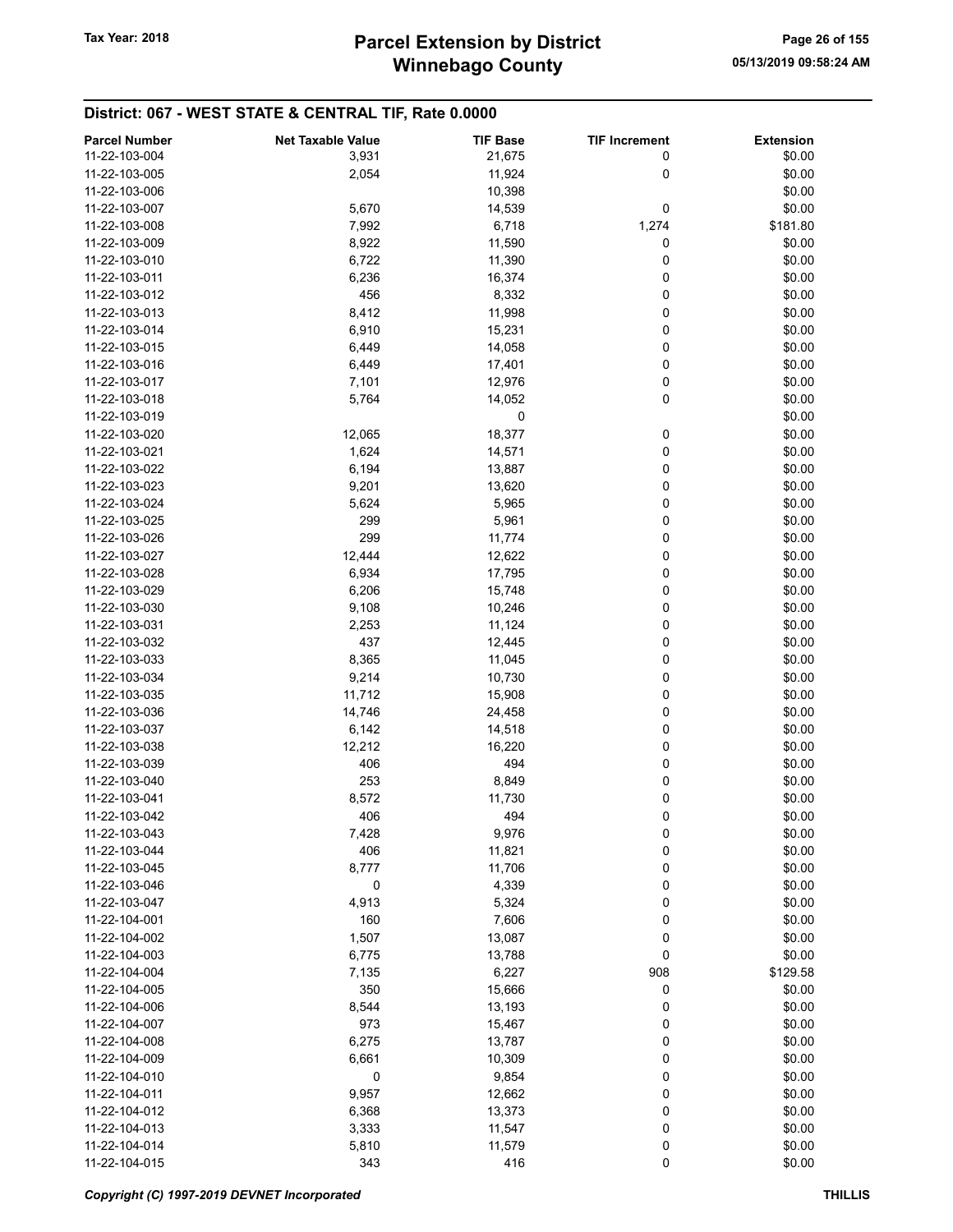# Winnebago County Tax Year: 2018 **Parcel Extension by District** Page 27 of 155

| <b>Parcel Number</b> | <b>Net Taxable Value</b> | <b>TIF Base</b> | <b>TIF Increment</b> | <b>Extension</b> |
|----------------------|--------------------------|-----------------|----------------------|------------------|
| 11-22-105-001        | 7,956                    | 11,267          | 0                    | \$0.00           |
| 11-22-105-002        | 5,920                    | 15,857          | 0                    | \$0.00           |
|                      |                          |                 |                      |                  |
| 11-22-105-003        | 4,094                    | 8,719           | 0                    | \$0.00           |
| 11-22-105-004        | 0                        | 11,657          | 0                    | \$0.00           |
| 11-22-105-005        | 10,162                   | 11,779          | 0                    | \$0.00           |
| 11-22-105-006        | 5,462                    | 7,629           | 0                    | \$0.00           |
| 11-22-105-007        | 8,275                    | 13,791          | 0                    | \$0.00           |
| 11-22-105-008        | 8,896                    | 11,696          | 0                    | \$0.00           |
| 11-22-105-009        | 12,632                   | 16,891          | 0                    | \$0.00           |
| 11-22-105-010        | 1,949                    | 12,255          | 0                    | \$0.00           |
| 11-22-105-011        | 5,892                    | 12,252          | 0                    | \$0.00           |
|                      |                          |                 |                      |                  |
| 11-22-105-012        | 6,034                    | 15,365          | 0                    | \$0.00           |
| 11-22-105-013        |                          | 12,316          |                      | \$0.00           |
| 11-22-105-014        | 8,029                    | 10,997          | 0                    | \$0.00           |
| 11-22-105-015        | 7,077                    | 10,956          | 0                    | \$0.00           |
| 11-22-105-016        | 6,931                    | 10,540          | 0                    | \$0.00           |
| 11-22-105-017        | 6,020                    | 13,212          | 0                    | \$0.00           |
| 11-22-106-003        | 4,020                    | 11,667          | 0                    | \$0.00           |
| 11-22-106-004        | 2,054                    | 9,877           | 0                    | \$0.00           |
|                      |                          |                 | 0                    |                  |
| 11-22-106-005        | 1,322                    | 13,030          |                      | \$0.00           |
| 11-22-106-006        | 6,244                    | 11,350          | 0                    | \$0.00           |
| 11-22-106-007        | 4,523                    | 4,494           | 29                   | \$4.14           |
| 11-22-106-008        | 5,476                    | 6,101           | 0                    | \$0.00           |
| 11-22-106-009        | 306                      | 5,603           | 0                    | \$0.00           |
| 11-22-106-010        | 2,840                    | 16,312          | 0                    | \$0.00           |
| 11-22-106-013        | 5,238                    | 12,043          | 0                    | \$0.00           |
| 11-22-106-014        | 5,516                    | 9,644           | 0                    | \$0.00           |
| 11-22-106-015        | 5,589                    | 12,188          | 0                    | \$0.00           |
|                      |                          |                 |                      |                  |
| 11-22-106-016        | 0                        | 9,354           | 0                    | \$0.00           |
| 11-22-106-017        | 5,335                    | 15,875          | 0                    | \$0.00           |
| 11-22-106-018        | 423                      | 10,977          | 0                    | \$0.00           |
| 11-22-106-019        | 263                      | 12,363          | 0                    | \$0.00           |
| 11-22-106-020        | 3,363                    | 6,928           | 0                    | \$0.00           |
| 11-22-106-021        | 886                      | 2,755           | 0                    | \$0.00           |
| 11-22-106-022        | 5,133                    | 6,854           | 0                    | \$0.00           |
| 11-22-106-023        | 4,207                    | 4,552           | 0                    | \$0.00           |
| 11-22-106-024        |                          | 0               |                      | \$0.00           |
|                      |                          |                 |                      |                  |
| 11-22-106-025        |                          | 0               |                      | \$0.00           |
| 11-22-106-026        | 7,260                    | 9,666           | 0                    | \$0.00           |
| 11-22-106-027        | 6,368                    | 18,984          | 0                    | \$0.00           |
| 11-22-106-028        | 390                      | 12,348          | 0                    | \$0.00           |
| 11-22-106-029        |                          | 4,869           |                      | \$0.00           |
| 11-22-106-030        | 390                      | 475             | 0                    | \$0.00           |
| 11-22-106-031        |                          | 12,010          |                      | \$0.00           |
| 11-22-106-032        |                          | 0               |                      | \$0.00           |
| 11-22-106-034        | 597                      | 642             | 0                    | \$0.00           |
|                      |                          |                 |                      |                  |
| 11-22-106-035        | 0                        | 12,206          | 0                    | \$0.00           |
| 11-22-106-036        | 6,156                    | 15,879          | 0                    | \$0.00           |
| 11-22-107-001        | 228                      | 301             | 0                    | \$0.00           |
| 11-22-107-002        | 2,005                    | 8,740           | 0                    | \$0.00           |
| 11-22-107-003        | 7,953                    | 12,772          | 0                    | \$0.00           |
| 11-22-107-006        | 8,468                    | 11,266          | 0                    | \$0.00           |
| 11-22-107-007        | 374                      | 455             | 0                    | \$0.00           |
| 11-22-107-008        | 7,103                    | 13,867          | 0                    | \$0.00           |
| 11-22-107-009        | 4,729                    | 10,139          | 0                    | \$0.00           |
|                      |                          |                 |                      |                  |
| 11-22-107-010        | 4,520                    | 9,679           | 0                    | \$0.00           |
| 11-22-107-012        | 5,775                    | 12,678          | 0                    | \$0.00           |
| 11-22-107-013        | 374                      | 455             | 0                    | \$0.00           |
| 11-22-107-014        | 374                      | 455             | 0                    | \$0.00           |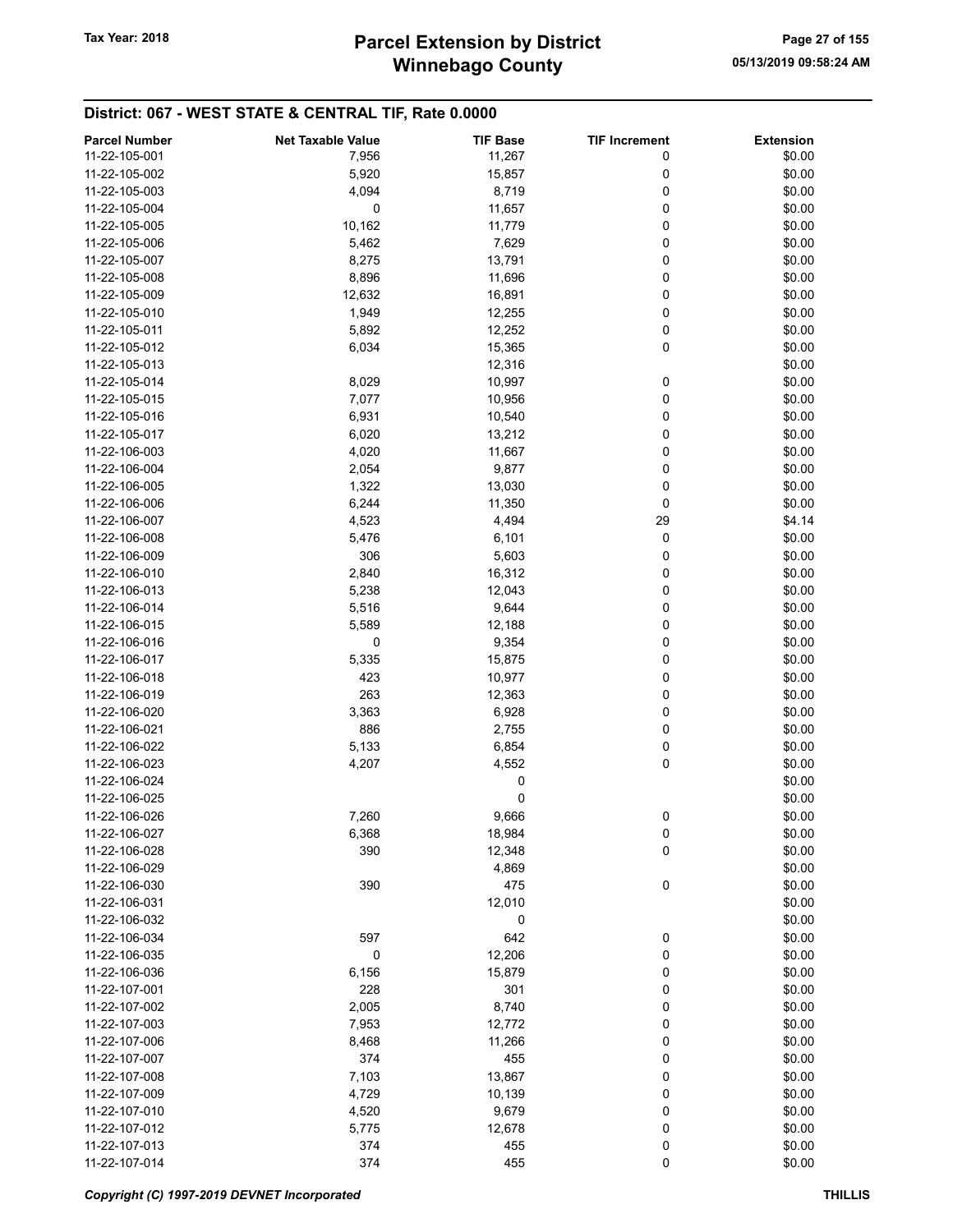# Winnebago County Tax Year: 2018 **Parcel Extension by District** Page 28 of 155

| <b>Parcel Number</b> | <b>Net Taxable Value</b> | <b>TIF Base</b> | <b>TIF Increment</b> | <b>Extension</b> |
|----------------------|--------------------------|-----------------|----------------------|------------------|
| 11-22-107-015        | 4,141                    | 4,278           | 0                    | \$0.00           |
| 11-22-107-016        | 4,520                    | 12,990          | 0                    | \$0.00           |
| 11-22-107-017        | 4,435                    | 12,736          | 0                    | \$0.00           |
| 11-22-107-018        | 8,226                    | 12,680          | 0                    | \$0.00           |
|                      |                          |                 |                      |                  |
| 11-22-107-020        | 0                        | 173             | 0                    | \$0.00           |
| 11-22-107-023        | 401                      | 488             | 0                    | \$0.00           |
| 11-22-107-024        | 5,631                    | 7,007           | 0                    | \$0.00           |
| 11-22-108-001        | 5,004                    | 12,831          | 0                    | \$0.00           |
| 11-22-108-002        | 4,399                    | 15,395          | 0                    | \$0.00           |
| 11-22-108-003        | 367                      | 446             | 0                    | \$0.00           |
| 11-22-108-004        | 364                      | 9,039           | 0                    | \$0.00           |
| 11-22-108-005        | 10,814                   | 12,315          | 0                    | \$0.00           |
| 11-22-108-006        | 275                      | 334             | 0                    | \$0.00           |
| 11-22-108-007        | 4,247                    | 4,737           | 0                    | \$0.00           |
| 11-22-108-008        | 7,096                    | 4,256           | 2,840                | \$405.28         |
| 11-22-108-009        | 5,670                    | 13,212          | 0                    | \$0.00           |
| 11-22-108-010        |                          | 0               |                      | \$0.00           |
|                      |                          |                 |                      |                  |
| 11-22-108-011        | 294                      | 12,356          | 0                    | \$0.00           |
| 11-22-108-012        | 367                      | 13,965          | 0                    | \$0.00           |
| 11-22-108-013        | 8,445                    | 11,227          | 0                    | \$0.00           |
| 11-22-108-014        | 0                        | 11,965          | 0                    | \$0.00           |
| 11-22-108-015        | 9,876                    | 13,207          | 0                    | \$0.00           |
| 11-22-108-016        | 10,216                   | 13,600          | 0                    | \$0.00           |
| 11-22-108-017        |                          | 11,943          |                      | \$0.00           |
| 11-22-109-001        | 4,729                    | 8,967           | 0                    | \$0.00           |
| 11-22-109-002        | 347                      | 421             | 0                    | \$0.00           |
| 11-22-109-003        | 390                      | 13,009          | 0                    | \$0.00           |
| 11-22-109-004        | 4,520                    | 11,518          | 0                    | \$0.00           |
| 11-22-109-005        | 4,542                    | 10,610          | 0                    | \$0.00           |
| 11-22-109-006        | 5,193                    | 6,344           | 0                    | \$0.00           |
|                      |                          |                 |                      |                  |
| 11-22-109-007        | 9,112                    | 13,560          | 0                    | \$0.00           |
| 11-22-109-008        | 559                      | 0               | 559                  | \$79.78          |
| 11-22-109-009        | 308                      | 363             | 0                    | \$0.00           |
| 11-22-109-010        | 205                      | 242             | 0                    | \$0.00           |
| 11-22-109-011        | 390                      | 12,608          | 0                    | \$0.00           |
| 11-22-109-012        |                          | 5,124           |                      | \$0.00           |
| 11-22-109-013        | 9,264                    | 12,647          | 0                    | \$0.00           |
| 11-22-109-014        |                          | 11,105          |                      | \$0.00           |
| 11-22-109-015        | 4,204                    | 13,610          | 0                    | \$0.00           |
| 11-22-109-016        |                          | 0               |                      | \$0.00           |
| 11-22-109-017        | 390                      | 3,993           | 0                    | \$0.00           |
| 11-22-109-018        | 4,983                    | 11,376          | 0                    | \$0.00           |
| 11-22-109-019        | 10,499                   | 11,909          | 0                    | \$0.00           |
| 11-22-109-020        | 4,267                    | 10,937          | 0                    | \$0.00           |
| 11-22-109-021        | 3,613                    | 16,994          | 0                    | \$0.00           |
|                      |                          |                 |                      |                  |
| 11-22-109-022        | 5,004                    | 5,092           | 0                    | \$0.00           |
| 11-22-109-023        | 4,305                    | 10,956          | 0                    | \$0.00           |
| 11-22-109-024        |                          | 12,704          |                      | \$0.00           |
| 11-22-109-025        | 348                      | 423             | 0                    | \$0.00           |
| 11-22-109-026        |                          | 0               |                      | \$0.00           |
| 11-22-109-027        | 348                      | 11,707          | 0                    | \$0.00           |
| 11-22-109-028        | 2,927                    | 7,979           | 0                    | \$0.00           |
| 11-22-109-029        | 4,299                    | 4,712           | 0                    | \$0.00           |
| 11-22-109-030        | 316                      | 383             | 0                    | \$0.00           |
| 11-22-109-031        | 316                      | 5,185           | 0                    | \$0.00           |
| 11-22-109-032        |                          | 0               |                      | \$0.00           |
| 11-22-109-033        | 250                      | 10,297          | $\mathbf 0$          | \$0.00           |
| 11-22-109-034        | 4,068                    | 8,887           | 0                    | \$0.00           |
| 11-22-109-035        | 4,277                    | 14,305          | $\pmb{0}$            | \$0.00           |
|                      |                          |                 |                      |                  |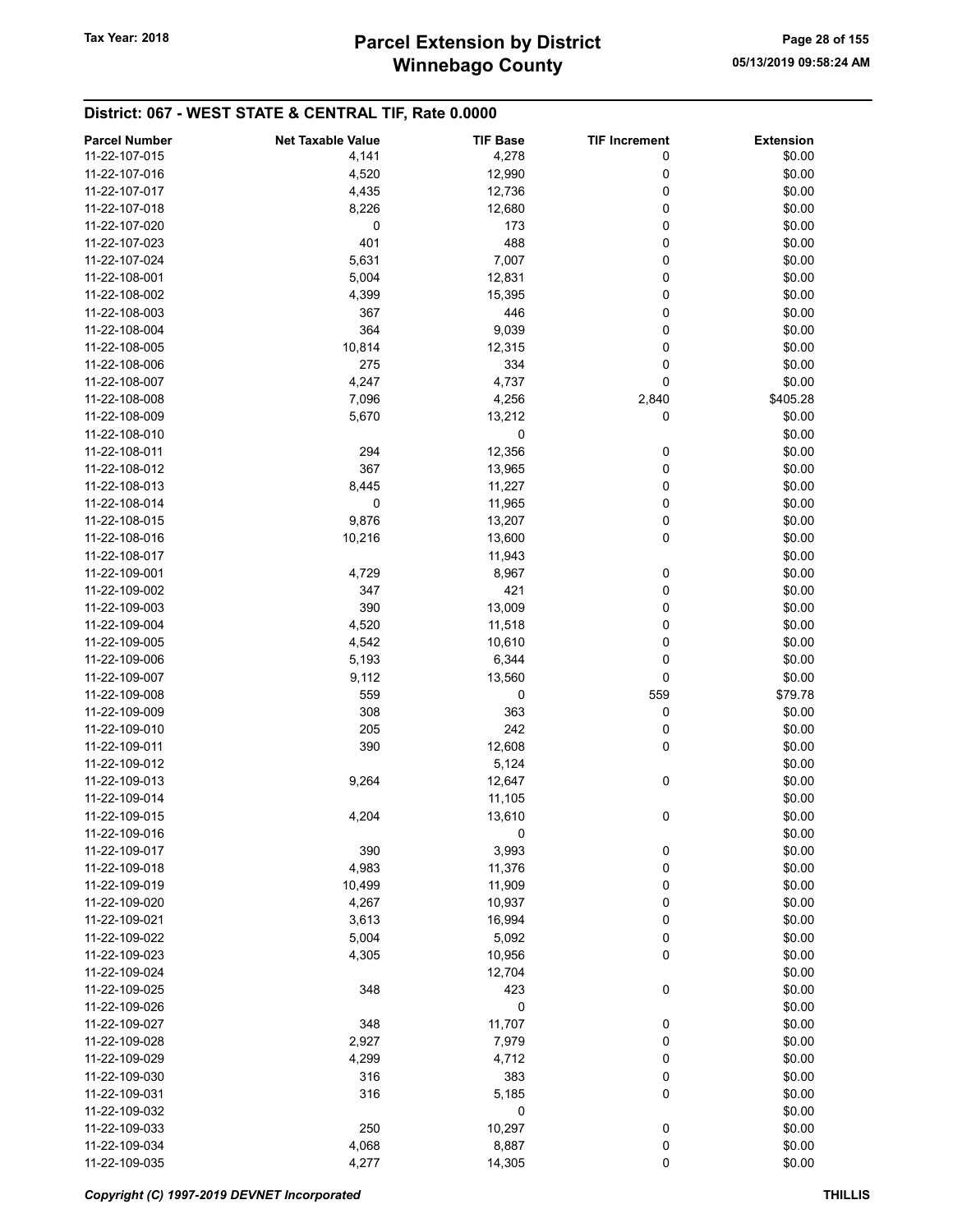| <b>Parcel Number</b>           | <b>Net Taxable Value</b> | <b>TIF Base</b>  | <b>TIF Increment</b> | <b>Extension</b> |
|--------------------------------|--------------------------|------------------|----------------------|------------------|
| 11-22-126-001                  | 1,519                    | 15,945           | 0                    | \$0.00           |
| 11-22-126-002                  | 0                        | 53               | 0                    | \$0.00           |
| 11-22-126-003                  | 0                        | 13,126           | 0                    | \$0.00           |
| 11-22-126-004                  | 1,047                    | 16,397           | 0                    | \$0.00           |
| 11-22-126-005                  | 5,380                    | 10,806           | 0                    | \$0.00           |
| 11-22-126-006                  | 415                      | 8,640            | 0                    | \$0.00           |
| 11-22-126-007                  | 6,965                    | 9,644            | 0                    | \$0.00           |
| 11-22-126-008                  | 9,544                    | 12,755           | 0                    | \$0.00           |
| 11-22-126-009                  | 6,250                    | 6,362            | 0                    | \$0.00           |
| 11-22-126-010                  | 5,217                    | 5,819            | 0                    | \$0.00           |
| 11-22-126-011                  | 1,822                    | 11,199           | 0                    | \$0.00           |
| 11-22-126-012                  | 9,045                    | 12,019           | 0                    | \$0.00           |
| 11-22-126-013                  | 5,754                    | 6,485            | 0                    | \$0.00           |
| 11-22-126-014                  | 6,532                    | 10,284           | 0                    | \$0.00           |
| 11-22-126-015                  | 12,574                   | 16,905           | 0                    | \$0.00           |
| 11-22-126-016                  | 6,599                    | 15,513           | 0                    | \$0.00           |
| 11-22-126-017                  | 9,769                    | 12,873           | 0                    | \$0.00           |
| 11-22-126-018                  | 428                      | 13,710           | 0                    | \$0.00           |
| 11-22-126-019                  | 2,045                    | 13,219           | 0                    | \$0.00           |
| 11-22-126-020                  | 1,321                    | 14,602           | 0                    | \$0.00           |
| 11-22-126-021                  | 5,658                    | 11,448           | 0                    | \$0.00           |
| 11-22-126-022                  | 328                      | 4,011            | 0                    | \$0.00           |
| 11-22-126-023                  | 5,544                    | 11,554           | 0                    | \$0.00           |
| 11-22-126-024                  | 488                      | 11,460           | 0                    | \$0.00           |
| 11-22-126-025                  | 273                      | 12,021           | 0                    | \$0.00           |
| 11-22-126-026                  | 3,138                    | 7,124            | 0                    | \$0.00           |
| 11-22-126-027                  |                          |                  | 0                    | \$0.00           |
| 11-22-126-028                  | 8,337<br>8,869           | 10,703<br>11,687 | 0                    | \$0.00           |
| 11-22-126-029                  | 11,475                   | 14,901           | 0                    | \$0.00           |
| 11-22-126-034                  | 293                      | 9,506            | 0                    | \$0.00           |
| 11-22-126-035                  | 219                      | 9,682            | 0                    | \$0.00           |
| 11-22-126-036                  | 8,049                    | 19,436           | 0                    | \$0.00           |
| 11-22-126-037                  | 8,990                    | 22,410           | 0                    | \$0.00           |
| 11-22-126-038                  |                          |                  | 0                    | \$0.00           |
| 11-22-127-001                  | 3,746<br>0               | 10,493           | 0                    | \$0.00           |
| 11-22-127-002                  | 4,190                    | 10,042           | 0                    | \$0.00           |
| 11-22-127-003                  | 5,439                    | 13,037<br>11,533 | 0                    | \$0.00           |
| 11-22-127-004                  |                          |                  |                      |                  |
| 11-22-127-005                  | 5,531                    | 14,010           | 0<br>0               | \$0.00           |
| 11-22-127-006                  | 4,968<br>7,500           | 13,170<br>10,575 | 0                    | \$0.00<br>\$0.00 |
| 11-22-127-007                  | 6,879                    |                  |                      | \$0.00           |
| 11-22-127-008                  | 764                      | 9,387            | 0<br>0               | \$0.00           |
| 11-22-127-009                  |                          | 10,852           |                      | \$0.00           |
| 11-22-127-010                  | 6,680<br>324             | 13,194<br>394    | 0                    | \$0.00           |
| 11-22-127-011                  | 0                        |                  | 0<br>0               |                  |
| 11-22-127-012                  |                          | 13,864           | 0                    | \$0.00           |
| 11-22-127-013                  | 1,690<br>473             | 17,172<br>576    |                      | \$0.00           |
| 11-22-127-014                  |                          |                  | 0                    | \$0.00<br>\$0.00 |
| 11-22-127-015                  | 9,196                    | 12,463           | 0<br>0               |                  |
|                                | 0                        | 9,380            |                      | \$0.00           |
| 11-22-127-016<br>11-22-127-017 | 6,391                    | 20,016           | 0                    | \$0.00<br>\$0.00 |
|                                | 0                        | 5,267            | 0                    |                  |
| 11-22-127-018<br>11-22-127-019 | 73<br>322                | 5,177<br>390     | 0<br>0               | \$0.00           |
|                                |                          |                  |                      | \$0.00           |
| 11-22-127-020                  | 6,031                    | 10,206           | 0                    | \$0.00           |
| 11-22-127-021                  | 4,878                    | 8,910            | 0                    | \$0.00           |
| 11-22-127-022                  | 5,938                    | 12,983           | 0                    | \$0.00           |
| 11-22-127-023                  | 1,972                    | 14,966           | 0                    | \$0.00           |
| 11-22-127-024                  | 0                        | 377              | 0                    | \$0.00           |
| 11-22-127-025                  | 0                        | 761              | 0                    | \$0.00           |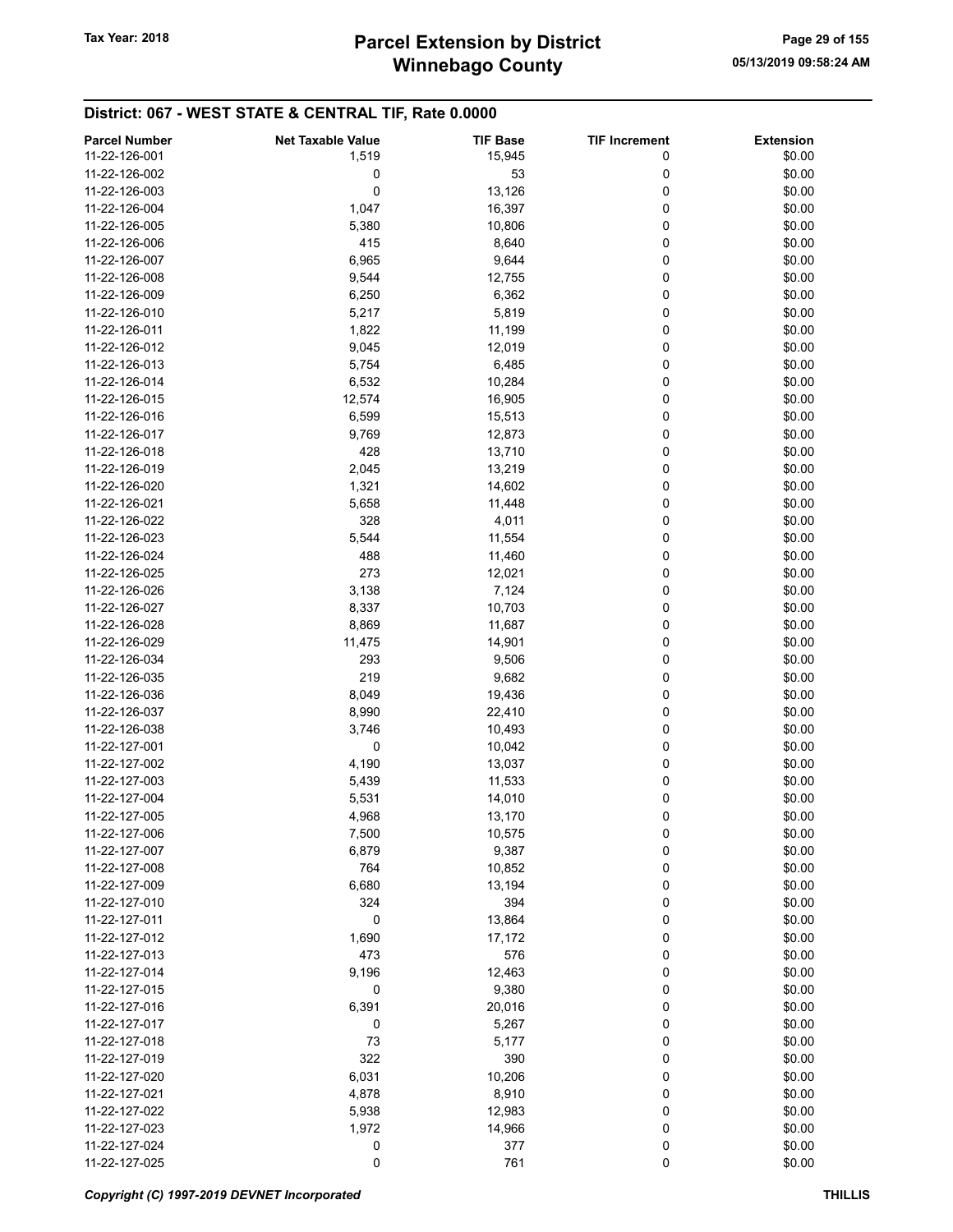# Winnebago County Tax Year: 2018 **Parcel Extension by District** Page 30 of 155

| <b>Parcel Number</b> | <b>Net Taxable Value</b> | <b>TIF Base</b> | <b>TIF Increment</b> | <b>Extension</b> |
|----------------------|--------------------------|-----------------|----------------------|------------------|
| 11-22-127-026        | 7,833                    | 20,734          | 0                    | \$0.00           |
| 11-22-127-027        | 4,291                    | 4,239           | 52                   | \$7.42           |
|                      |                          |                 |                      |                  |
| 11-22-127-028        | 3,549                    | 13,210          | 0                    | \$0.00           |
| 11-22-127-029        | 167                      | 12,686          | 0                    | \$0.00           |
| 11-22-127-030        | 13,267                   | 15,192          | 0                    | \$0.00           |
| 11-22-127-031        | 5,552                    | 9,972           | 0                    | \$0.00           |
| 11-22-127-032        | 6,923                    | 8,400           | 0                    | \$0.00           |
| 11-22-127-035        | 4,950                    | 13,522          | 0                    | \$0.00           |
| 11-22-127-036        | 0                        | 15,309          | 0                    | \$0.00           |
| 11-22-128-001        | 4,044                    | 8,920           | 0                    | \$0.00           |
| 11-22-128-002        | 0                        | 9,521           | 0                    | \$0.00           |
|                      |                          |                 |                      |                  |
| 11-22-128-003        | 6,128                    | 8,171           | 0                    | \$0.00           |
| 11-22-128-004        | 5,206                    | 9,551           | 0                    | \$0.00           |
| 11-22-128-005        | 5,589                    | 5,565           | 24                   | \$3.42           |
| 11-22-128-008        | 0                        | 12,854          | 0                    | \$0.00           |
| 11-22-128-009        | 11,301                   | 17,624          | 0                    | \$0.00           |
| 11-22-128-010        | 2,667                    | 18,515          | 0                    | \$0.00           |
| 11-22-128-011        | 5,160                    | 16,280          | 0                    | \$0.00           |
| 11-22-128-012        | 3,340                    | 16,810          | 0                    | \$0.00           |
| 11-22-128-014        |                          | 0               |                      | \$0.00           |
|                      |                          |                 |                      |                  |
| 11-22-128-016        | 347                      | 422             | 0                    | \$0.00           |
| 11-22-128-017        |                          | 2,843           |                      | \$0.00           |
| 11-22-128-018        | 5,206                    | 12,824          | 0                    | \$0.00           |
| 11-22-128-019        | 366                      | 1,695           | 0                    | \$0.00           |
| 11-22-128-020        | 418                      | 11,706          | 0                    | \$0.00           |
| 11-22-128-021        |                          | 12,237          |                      | \$0.00           |
| 11-22-128-022        | 348                      | 5,843           | 0                    | \$0.00           |
| 11-22-128-023        | 1,123                    | 7,451           | 0                    | \$0.00           |
| 11-22-128-024        | 453                      | 9,455           | 0                    | \$0.00           |
| 11-22-128-025        |                          |                 |                      | \$0.00           |
|                      |                          | 0               |                      |                  |
| 11-22-128-026        |                          | 0               |                      | \$0.00           |
| 11-22-128-027        | 157                      | 191             | 0                    | \$0.00           |
| 11-22-128-028        | 7,333                    | 10,150          | 0                    | \$0.00           |
| 11-22-128-029        | 764                      | 952             | 0                    | \$0.00           |
| 11-22-128-030        | 1,688                    | 5,805           | 0                    | \$0.00           |
| 11-22-129-001        | 5,089                    | 12,828          | 0                    | \$0.00           |
| 11-22-129-002        | 5,810                    | 10,386          | 0                    | \$0.00           |
| 11-22-129-003        | 5,325                    | 11,184          | 0                    | \$0.00           |
| 11-22-129-004        | 0                        | 12,774          | 0                    | \$0.00           |
| 11-22-129-007        |                          | 4,550           |                      | \$5.14           |
|                      | 4,586                    |                 | 36                   |                  |
| 11-22-129-010        | 390                      | 474             | 0                    | \$0.00           |
| 11-22-129-011        | 6,137                    | 15,727          | 0                    | \$0.00           |
| 11-22-129-012        | 8,071                    | 16,589          | 0                    | \$0.00           |
| 11-22-129-013        | 390                      | 475             | 0                    | \$0.00           |
| 11-22-129-014        | 390                      | 475             | 0                    | \$0.00           |
| 11-22-129-015        | 5,081                    | 9,535           | 0                    | \$0.00           |
| 11-22-129-016        | 390                      | 6,635           | 0                    | \$0.00           |
| 11-22-129-017        | 4,846                    | 11,259          | 0                    | \$0.00           |
| 11-22-129-018        | 4,880                    | 7,813           | 0                    | \$0.00           |
|                      |                          |                 |                      |                  |
| 11-22-129-019        | 7,449                    | 9,840           | 0                    | \$0.00           |
| 11-22-129-020        | 8,340                    | 10,744          | 0                    | \$0.00           |
| 11-22-129-021        | 7,756                    | 10,122          | 0                    | \$0.00           |
| 11-22-129-022        |                          | 10,220          |                      | \$0.00           |
| 11-22-129-023        | 4,448                    | 7,892           | 0                    | \$0.00           |
| 11-22-129-024        | 5,251                    | 8,101           | 0                    | \$0.00           |
| 11-22-129-025        | 2,124                    | 4,841           | 0                    | \$0.00           |
| 11-22-129-026        | 5,369                    | 6,306           | 0                    | \$0.00           |
| 11-22-129-029        | 7,120                    | 9,353           | 0                    | \$0.00           |
| 11-22-129-030        | 5,027                    | 14,594          | 0                    | \$0.00           |
|                      |                          |                 |                      |                  |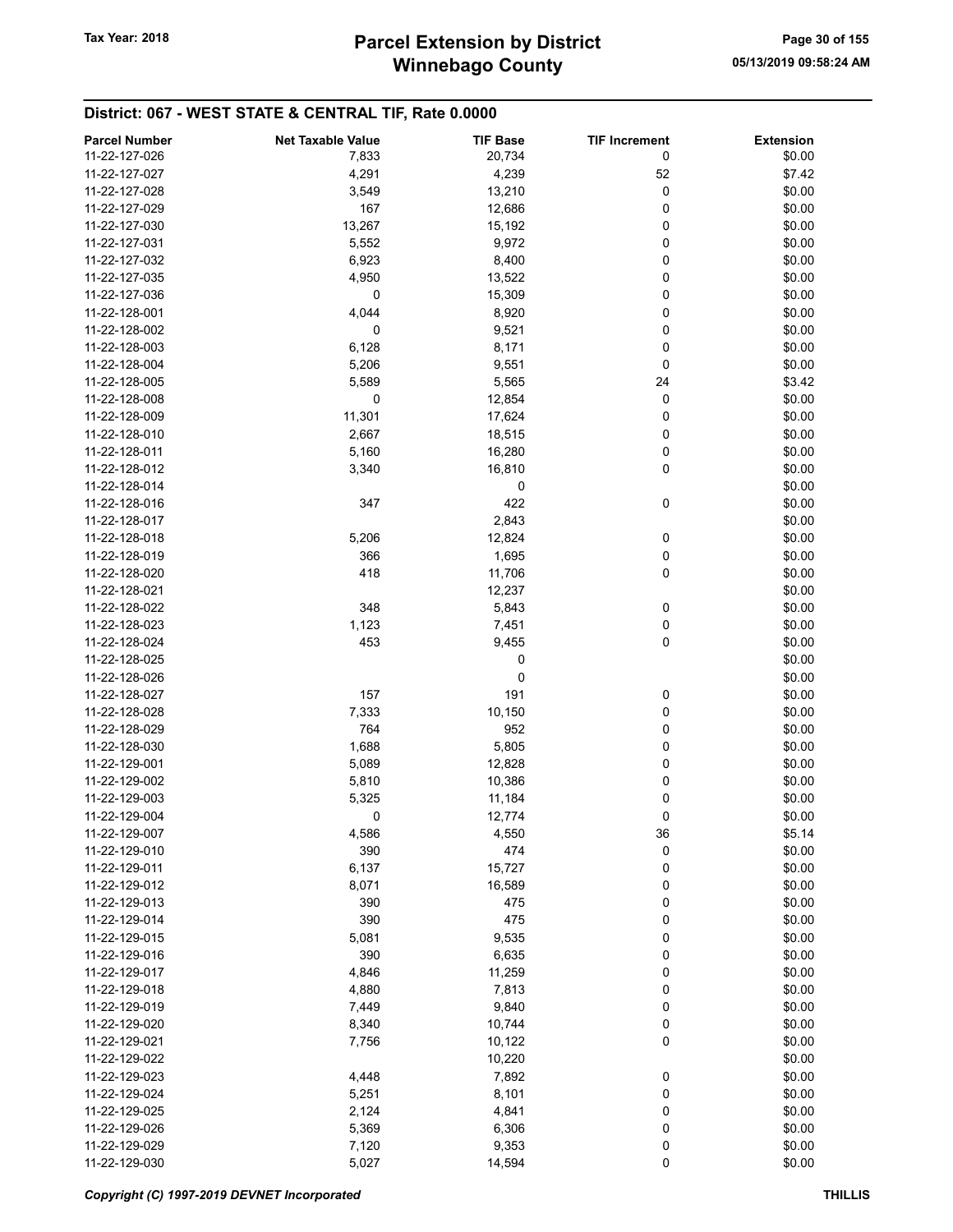# Winnebago County Tax Year: 2018 **Parcel Extension by District** Page 31 of 155

| 11-22-129-031<br>\$0.00<br>6,215<br>9,339<br>0<br>11-22-129-032<br>4,277<br>6,257<br>0<br>\$0.00<br>0<br>\$0.00<br>11-22-129-033<br>4,832<br>9,861<br>0<br>\$0.00<br>11-22-129-034<br>387<br>12,104<br>\$0.00<br>11-22-129-035<br>1,427<br>11,303<br>0<br>\$0.00<br>11-22-129-036<br>1,719<br>8,952<br>0<br>0<br>\$0.00<br>11-22-129-037<br>10,100<br>13,564<br>0<br>\$0.00<br>11-22-130-001<br>7,660<br>9,393<br>0<br>\$0.00<br>11-22-130-002<br>7,660<br>11,872<br>0<br>\$0.00<br>11-22-130-003<br>9,830<br>7,467<br>0<br>\$0.00<br>11-22-130-004<br>4,218<br>9,240<br>\$0.00<br>11-22-130-005<br>0<br>4,349<br>0<br>\$0.00<br>11-22-130-006<br>5,639<br>5,839<br>0<br>6,079<br>0<br>\$0.00<br>11-22-130-007<br>0<br>0<br>\$0.00<br>11-22-130-008<br>8,200<br>11,779<br>287<br>0<br>\$0.00<br>11-22-130-009<br>5,591<br>0<br>\$0.00<br>11-22-130-010<br>5,089<br>10,457<br>0<br>\$0.00<br>11-22-130-011<br>7,117<br>9,333<br>0<br>\$0.00<br>11-22-130-012<br>5,369<br>5,608<br>0<br>387<br>470<br>\$0.00<br>11-22-130-013<br>0<br>\$0.00<br>4,068<br>4,448<br>11-22-130-014<br>0<br>11-22-130-015<br>4,595<br>4,780<br>\$0.00<br>487<br>11-22-130-016<br>5,111<br>0<br>\$0.00<br>0<br>193<br>8,997<br>\$0.00<br>11-22-130-017<br>0<br>\$0.00<br>11-22-130-018<br>9,779<br>13,402<br>6,270<br>\$414.12<br>11-22-130-019<br>9,172<br>2,902<br>11-22-130-020<br>1,566<br>7,677<br>0<br>\$0.00<br>0<br>\$0.00<br>11-22-130-021<br>1,207<br>6,309<br>\$0.00<br>11-22-130-022<br>352<br>15,419<br>0<br>$\pmb{0}$<br>0<br>\$0.00<br>11-22-130-023<br>15,275<br>0<br>\$0.00<br>11-22-130-024<br>3,383<br>6,098<br>352<br>0<br>\$0.00<br>11-22-130-025<br>5,674<br>\$0.00<br>11-22-130-026<br>1,008<br>6,644<br>0<br>\$0.00<br>11-22-130-027<br>15,887<br>18,843<br>0<br>\$0.00<br>11-22-130-028<br>0<br>6,991<br>11,889<br>0<br>11-22-130-029<br>4,970<br>5,218<br>\$0.00<br>380<br>11-22-130-030<br>11,579<br>0<br>\$0.00<br>0<br>11-22-130-031<br>5,613<br>13,292<br>\$0.00<br>0<br>\$0.00<br>11-22-130-032<br>7,547<br>18,067<br>11-22-131-002<br>12,271<br>12,295<br>0<br>\$0.00<br>724<br>0<br>\$0.00<br>11-22-131-003<br>714<br>437<br>0<br>\$0.00<br>11-22-131-004<br>358<br>0<br>\$0.00<br>11-22-131-005<br>5,562<br>15,488<br>0<br>\$0.00<br>11-22-131-006<br>5,964<br>7,577<br>0<br>11-22-131-007<br>5,560<br>6,165<br>\$0.00<br>0<br>\$0.00<br>447<br>13,263<br>11-22-131-009<br>\$0.00<br>11-22-131-010<br>5,969<br>\$0.00<br>11-22-131-011<br>12,787<br>16,602<br>0<br>0<br>\$0.00<br>472<br>574<br>11-22-131-012<br>$\mathbf 0$<br>148<br>0<br>\$0.00<br>11-22-131-013<br>0<br>\$0.00<br>11-22-131-014<br>5,160<br>13,387<br>4,935<br>\$8.70<br>11-22-131-015<br>4,996<br>61<br>0<br>\$0.00<br>11-22-131-016<br>9,932<br>15,840<br>\$0.00<br>11-22-131-017<br>12,266<br>18,473<br>0<br>\$0.00<br>11-22-131-018<br>354<br>432<br>0<br>\$0.00<br>11-22-131-019<br>160<br>6,994<br>0<br>$\mathbf 0$<br>0<br>\$0.00<br>11-22-131-020<br>19,372<br>0<br>\$0.00<br>11-22-131-021<br>9,466<br>12,456 | <b>Parcel Number</b> | <b>Net Taxable Value</b> | <b>TIF Base</b> | <b>TIF Increment</b> | <b>Extension</b> |
|-------------------------------------------------------------------------------------------------------------------------------------------------------------------------------------------------------------------------------------------------------------------------------------------------------------------------------------------------------------------------------------------------------------------------------------------------------------------------------------------------------------------------------------------------------------------------------------------------------------------------------------------------------------------------------------------------------------------------------------------------------------------------------------------------------------------------------------------------------------------------------------------------------------------------------------------------------------------------------------------------------------------------------------------------------------------------------------------------------------------------------------------------------------------------------------------------------------------------------------------------------------------------------------------------------------------------------------------------------------------------------------------------------------------------------------------------------------------------------------------------------------------------------------------------------------------------------------------------------------------------------------------------------------------------------------------------------------------------------------------------------------------------------------------------------------------------------------------------------------------------------------------------------------------------------------------------------------------------------------------------------------------------------------------------------------------------------------------------------------------------------------------------------------------------------------------------------------------------------------------------------------------------------------------------------------------------------------------------------------------------------------------------------------------------------------------------------------------------------------------------------------------------------------------------------------------------------------------------------------------------------------------------------------------------------------------------------------------------------------------------------------------------------------------------------------------------------------------------------------------------------------------------------------------------------------------------------------------------------------------------------|----------------------|--------------------------|-----------------|----------------------|------------------|
|                                                                                                                                                                                                                                                                                                                                                                                                                                                                                                                                                                                                                                                                                                                                                                                                                                                                                                                                                                                                                                                                                                                                                                                                                                                                                                                                                                                                                                                                                                                                                                                                                                                                                                                                                                                                                                                                                                                                                                                                                                                                                                                                                                                                                                                                                                                                                                                                                                                                                                                                                                                                                                                                                                                                                                                                                                                                                                                                                                                                       |                      |                          |                 |                      |                  |
|                                                                                                                                                                                                                                                                                                                                                                                                                                                                                                                                                                                                                                                                                                                                                                                                                                                                                                                                                                                                                                                                                                                                                                                                                                                                                                                                                                                                                                                                                                                                                                                                                                                                                                                                                                                                                                                                                                                                                                                                                                                                                                                                                                                                                                                                                                                                                                                                                                                                                                                                                                                                                                                                                                                                                                                                                                                                                                                                                                                                       |                      |                          |                 |                      |                  |
|                                                                                                                                                                                                                                                                                                                                                                                                                                                                                                                                                                                                                                                                                                                                                                                                                                                                                                                                                                                                                                                                                                                                                                                                                                                                                                                                                                                                                                                                                                                                                                                                                                                                                                                                                                                                                                                                                                                                                                                                                                                                                                                                                                                                                                                                                                                                                                                                                                                                                                                                                                                                                                                                                                                                                                                                                                                                                                                                                                                                       |                      |                          |                 |                      |                  |
|                                                                                                                                                                                                                                                                                                                                                                                                                                                                                                                                                                                                                                                                                                                                                                                                                                                                                                                                                                                                                                                                                                                                                                                                                                                                                                                                                                                                                                                                                                                                                                                                                                                                                                                                                                                                                                                                                                                                                                                                                                                                                                                                                                                                                                                                                                                                                                                                                                                                                                                                                                                                                                                                                                                                                                                                                                                                                                                                                                                                       |                      |                          |                 |                      |                  |
|                                                                                                                                                                                                                                                                                                                                                                                                                                                                                                                                                                                                                                                                                                                                                                                                                                                                                                                                                                                                                                                                                                                                                                                                                                                                                                                                                                                                                                                                                                                                                                                                                                                                                                                                                                                                                                                                                                                                                                                                                                                                                                                                                                                                                                                                                                                                                                                                                                                                                                                                                                                                                                                                                                                                                                                                                                                                                                                                                                                                       |                      |                          |                 |                      |                  |
|                                                                                                                                                                                                                                                                                                                                                                                                                                                                                                                                                                                                                                                                                                                                                                                                                                                                                                                                                                                                                                                                                                                                                                                                                                                                                                                                                                                                                                                                                                                                                                                                                                                                                                                                                                                                                                                                                                                                                                                                                                                                                                                                                                                                                                                                                                                                                                                                                                                                                                                                                                                                                                                                                                                                                                                                                                                                                                                                                                                                       |                      |                          |                 |                      |                  |
|                                                                                                                                                                                                                                                                                                                                                                                                                                                                                                                                                                                                                                                                                                                                                                                                                                                                                                                                                                                                                                                                                                                                                                                                                                                                                                                                                                                                                                                                                                                                                                                                                                                                                                                                                                                                                                                                                                                                                                                                                                                                                                                                                                                                                                                                                                                                                                                                                                                                                                                                                                                                                                                                                                                                                                                                                                                                                                                                                                                                       |                      |                          |                 |                      |                  |
|                                                                                                                                                                                                                                                                                                                                                                                                                                                                                                                                                                                                                                                                                                                                                                                                                                                                                                                                                                                                                                                                                                                                                                                                                                                                                                                                                                                                                                                                                                                                                                                                                                                                                                                                                                                                                                                                                                                                                                                                                                                                                                                                                                                                                                                                                                                                                                                                                                                                                                                                                                                                                                                                                                                                                                                                                                                                                                                                                                                                       |                      |                          |                 |                      |                  |
|                                                                                                                                                                                                                                                                                                                                                                                                                                                                                                                                                                                                                                                                                                                                                                                                                                                                                                                                                                                                                                                                                                                                                                                                                                                                                                                                                                                                                                                                                                                                                                                                                                                                                                                                                                                                                                                                                                                                                                                                                                                                                                                                                                                                                                                                                                                                                                                                                                                                                                                                                                                                                                                                                                                                                                                                                                                                                                                                                                                                       |                      |                          |                 |                      |                  |
|                                                                                                                                                                                                                                                                                                                                                                                                                                                                                                                                                                                                                                                                                                                                                                                                                                                                                                                                                                                                                                                                                                                                                                                                                                                                                                                                                                                                                                                                                                                                                                                                                                                                                                                                                                                                                                                                                                                                                                                                                                                                                                                                                                                                                                                                                                                                                                                                                                                                                                                                                                                                                                                                                                                                                                                                                                                                                                                                                                                                       |                      |                          |                 |                      |                  |
|                                                                                                                                                                                                                                                                                                                                                                                                                                                                                                                                                                                                                                                                                                                                                                                                                                                                                                                                                                                                                                                                                                                                                                                                                                                                                                                                                                                                                                                                                                                                                                                                                                                                                                                                                                                                                                                                                                                                                                                                                                                                                                                                                                                                                                                                                                                                                                                                                                                                                                                                                                                                                                                                                                                                                                                                                                                                                                                                                                                                       |                      |                          |                 |                      |                  |
|                                                                                                                                                                                                                                                                                                                                                                                                                                                                                                                                                                                                                                                                                                                                                                                                                                                                                                                                                                                                                                                                                                                                                                                                                                                                                                                                                                                                                                                                                                                                                                                                                                                                                                                                                                                                                                                                                                                                                                                                                                                                                                                                                                                                                                                                                                                                                                                                                                                                                                                                                                                                                                                                                                                                                                                                                                                                                                                                                                                                       |                      |                          |                 |                      |                  |
|                                                                                                                                                                                                                                                                                                                                                                                                                                                                                                                                                                                                                                                                                                                                                                                                                                                                                                                                                                                                                                                                                                                                                                                                                                                                                                                                                                                                                                                                                                                                                                                                                                                                                                                                                                                                                                                                                                                                                                                                                                                                                                                                                                                                                                                                                                                                                                                                                                                                                                                                                                                                                                                                                                                                                                                                                                                                                                                                                                                                       |                      |                          |                 |                      |                  |
|                                                                                                                                                                                                                                                                                                                                                                                                                                                                                                                                                                                                                                                                                                                                                                                                                                                                                                                                                                                                                                                                                                                                                                                                                                                                                                                                                                                                                                                                                                                                                                                                                                                                                                                                                                                                                                                                                                                                                                                                                                                                                                                                                                                                                                                                                                                                                                                                                                                                                                                                                                                                                                                                                                                                                                                                                                                                                                                                                                                                       |                      |                          |                 |                      |                  |
|                                                                                                                                                                                                                                                                                                                                                                                                                                                                                                                                                                                                                                                                                                                                                                                                                                                                                                                                                                                                                                                                                                                                                                                                                                                                                                                                                                                                                                                                                                                                                                                                                                                                                                                                                                                                                                                                                                                                                                                                                                                                                                                                                                                                                                                                                                                                                                                                                                                                                                                                                                                                                                                                                                                                                                                                                                                                                                                                                                                                       |                      |                          |                 |                      |                  |
|                                                                                                                                                                                                                                                                                                                                                                                                                                                                                                                                                                                                                                                                                                                                                                                                                                                                                                                                                                                                                                                                                                                                                                                                                                                                                                                                                                                                                                                                                                                                                                                                                                                                                                                                                                                                                                                                                                                                                                                                                                                                                                                                                                                                                                                                                                                                                                                                                                                                                                                                                                                                                                                                                                                                                                                                                                                                                                                                                                                                       |                      |                          |                 |                      |                  |
|                                                                                                                                                                                                                                                                                                                                                                                                                                                                                                                                                                                                                                                                                                                                                                                                                                                                                                                                                                                                                                                                                                                                                                                                                                                                                                                                                                                                                                                                                                                                                                                                                                                                                                                                                                                                                                                                                                                                                                                                                                                                                                                                                                                                                                                                                                                                                                                                                                                                                                                                                                                                                                                                                                                                                                                                                                                                                                                                                                                                       |                      |                          |                 |                      |                  |
|                                                                                                                                                                                                                                                                                                                                                                                                                                                                                                                                                                                                                                                                                                                                                                                                                                                                                                                                                                                                                                                                                                                                                                                                                                                                                                                                                                                                                                                                                                                                                                                                                                                                                                                                                                                                                                                                                                                                                                                                                                                                                                                                                                                                                                                                                                                                                                                                                                                                                                                                                                                                                                                                                                                                                                                                                                                                                                                                                                                                       |                      |                          |                 |                      |                  |
|                                                                                                                                                                                                                                                                                                                                                                                                                                                                                                                                                                                                                                                                                                                                                                                                                                                                                                                                                                                                                                                                                                                                                                                                                                                                                                                                                                                                                                                                                                                                                                                                                                                                                                                                                                                                                                                                                                                                                                                                                                                                                                                                                                                                                                                                                                                                                                                                                                                                                                                                                                                                                                                                                                                                                                                                                                                                                                                                                                                                       |                      |                          |                 |                      |                  |
|                                                                                                                                                                                                                                                                                                                                                                                                                                                                                                                                                                                                                                                                                                                                                                                                                                                                                                                                                                                                                                                                                                                                                                                                                                                                                                                                                                                                                                                                                                                                                                                                                                                                                                                                                                                                                                                                                                                                                                                                                                                                                                                                                                                                                                                                                                                                                                                                                                                                                                                                                                                                                                                                                                                                                                                                                                                                                                                                                                                                       |                      |                          |                 |                      |                  |
|                                                                                                                                                                                                                                                                                                                                                                                                                                                                                                                                                                                                                                                                                                                                                                                                                                                                                                                                                                                                                                                                                                                                                                                                                                                                                                                                                                                                                                                                                                                                                                                                                                                                                                                                                                                                                                                                                                                                                                                                                                                                                                                                                                                                                                                                                                                                                                                                                                                                                                                                                                                                                                                                                                                                                                                                                                                                                                                                                                                                       |                      |                          |                 |                      |                  |
|                                                                                                                                                                                                                                                                                                                                                                                                                                                                                                                                                                                                                                                                                                                                                                                                                                                                                                                                                                                                                                                                                                                                                                                                                                                                                                                                                                                                                                                                                                                                                                                                                                                                                                                                                                                                                                                                                                                                                                                                                                                                                                                                                                                                                                                                                                                                                                                                                                                                                                                                                                                                                                                                                                                                                                                                                                                                                                                                                                                                       |                      |                          |                 |                      |                  |
|                                                                                                                                                                                                                                                                                                                                                                                                                                                                                                                                                                                                                                                                                                                                                                                                                                                                                                                                                                                                                                                                                                                                                                                                                                                                                                                                                                                                                                                                                                                                                                                                                                                                                                                                                                                                                                                                                                                                                                                                                                                                                                                                                                                                                                                                                                                                                                                                                                                                                                                                                                                                                                                                                                                                                                                                                                                                                                                                                                                                       |                      |                          |                 |                      |                  |
|                                                                                                                                                                                                                                                                                                                                                                                                                                                                                                                                                                                                                                                                                                                                                                                                                                                                                                                                                                                                                                                                                                                                                                                                                                                                                                                                                                                                                                                                                                                                                                                                                                                                                                                                                                                                                                                                                                                                                                                                                                                                                                                                                                                                                                                                                                                                                                                                                                                                                                                                                                                                                                                                                                                                                                                                                                                                                                                                                                                                       |                      |                          |                 |                      |                  |
|                                                                                                                                                                                                                                                                                                                                                                                                                                                                                                                                                                                                                                                                                                                                                                                                                                                                                                                                                                                                                                                                                                                                                                                                                                                                                                                                                                                                                                                                                                                                                                                                                                                                                                                                                                                                                                                                                                                                                                                                                                                                                                                                                                                                                                                                                                                                                                                                                                                                                                                                                                                                                                                                                                                                                                                                                                                                                                                                                                                                       |                      |                          |                 |                      |                  |
|                                                                                                                                                                                                                                                                                                                                                                                                                                                                                                                                                                                                                                                                                                                                                                                                                                                                                                                                                                                                                                                                                                                                                                                                                                                                                                                                                                                                                                                                                                                                                                                                                                                                                                                                                                                                                                                                                                                                                                                                                                                                                                                                                                                                                                                                                                                                                                                                                                                                                                                                                                                                                                                                                                                                                                                                                                                                                                                                                                                                       |                      |                          |                 |                      |                  |
|                                                                                                                                                                                                                                                                                                                                                                                                                                                                                                                                                                                                                                                                                                                                                                                                                                                                                                                                                                                                                                                                                                                                                                                                                                                                                                                                                                                                                                                                                                                                                                                                                                                                                                                                                                                                                                                                                                                                                                                                                                                                                                                                                                                                                                                                                                                                                                                                                                                                                                                                                                                                                                                                                                                                                                                                                                                                                                                                                                                                       |                      |                          |                 |                      |                  |
|                                                                                                                                                                                                                                                                                                                                                                                                                                                                                                                                                                                                                                                                                                                                                                                                                                                                                                                                                                                                                                                                                                                                                                                                                                                                                                                                                                                                                                                                                                                                                                                                                                                                                                                                                                                                                                                                                                                                                                                                                                                                                                                                                                                                                                                                                                                                                                                                                                                                                                                                                                                                                                                                                                                                                                                                                                                                                                                                                                                                       |                      |                          |                 |                      |                  |
|                                                                                                                                                                                                                                                                                                                                                                                                                                                                                                                                                                                                                                                                                                                                                                                                                                                                                                                                                                                                                                                                                                                                                                                                                                                                                                                                                                                                                                                                                                                                                                                                                                                                                                                                                                                                                                                                                                                                                                                                                                                                                                                                                                                                                                                                                                                                                                                                                                                                                                                                                                                                                                                                                                                                                                                                                                                                                                                                                                                                       |                      |                          |                 |                      |                  |
|                                                                                                                                                                                                                                                                                                                                                                                                                                                                                                                                                                                                                                                                                                                                                                                                                                                                                                                                                                                                                                                                                                                                                                                                                                                                                                                                                                                                                                                                                                                                                                                                                                                                                                                                                                                                                                                                                                                                                                                                                                                                                                                                                                                                                                                                                                                                                                                                                                                                                                                                                                                                                                                                                                                                                                                                                                                                                                                                                                                                       |                      |                          |                 |                      |                  |
|                                                                                                                                                                                                                                                                                                                                                                                                                                                                                                                                                                                                                                                                                                                                                                                                                                                                                                                                                                                                                                                                                                                                                                                                                                                                                                                                                                                                                                                                                                                                                                                                                                                                                                                                                                                                                                                                                                                                                                                                                                                                                                                                                                                                                                                                                                                                                                                                                                                                                                                                                                                                                                                                                                                                                                                                                                                                                                                                                                                                       |                      |                          |                 |                      |                  |
|                                                                                                                                                                                                                                                                                                                                                                                                                                                                                                                                                                                                                                                                                                                                                                                                                                                                                                                                                                                                                                                                                                                                                                                                                                                                                                                                                                                                                                                                                                                                                                                                                                                                                                                                                                                                                                                                                                                                                                                                                                                                                                                                                                                                                                                                                                                                                                                                                                                                                                                                                                                                                                                                                                                                                                                                                                                                                                                                                                                                       |                      |                          |                 |                      |                  |
|                                                                                                                                                                                                                                                                                                                                                                                                                                                                                                                                                                                                                                                                                                                                                                                                                                                                                                                                                                                                                                                                                                                                                                                                                                                                                                                                                                                                                                                                                                                                                                                                                                                                                                                                                                                                                                                                                                                                                                                                                                                                                                                                                                                                                                                                                                                                                                                                                                                                                                                                                                                                                                                                                                                                                                                                                                                                                                                                                                                                       |                      |                          |                 |                      |                  |
|                                                                                                                                                                                                                                                                                                                                                                                                                                                                                                                                                                                                                                                                                                                                                                                                                                                                                                                                                                                                                                                                                                                                                                                                                                                                                                                                                                                                                                                                                                                                                                                                                                                                                                                                                                                                                                                                                                                                                                                                                                                                                                                                                                                                                                                                                                                                                                                                                                                                                                                                                                                                                                                                                                                                                                                                                                                                                                                                                                                                       |                      |                          |                 |                      |                  |
|                                                                                                                                                                                                                                                                                                                                                                                                                                                                                                                                                                                                                                                                                                                                                                                                                                                                                                                                                                                                                                                                                                                                                                                                                                                                                                                                                                                                                                                                                                                                                                                                                                                                                                                                                                                                                                                                                                                                                                                                                                                                                                                                                                                                                                                                                                                                                                                                                                                                                                                                                                                                                                                                                                                                                                                                                                                                                                                                                                                                       |                      |                          |                 |                      |                  |
|                                                                                                                                                                                                                                                                                                                                                                                                                                                                                                                                                                                                                                                                                                                                                                                                                                                                                                                                                                                                                                                                                                                                                                                                                                                                                                                                                                                                                                                                                                                                                                                                                                                                                                                                                                                                                                                                                                                                                                                                                                                                                                                                                                                                                                                                                                                                                                                                                                                                                                                                                                                                                                                                                                                                                                                                                                                                                                                                                                                                       |                      |                          |                 |                      |                  |
|                                                                                                                                                                                                                                                                                                                                                                                                                                                                                                                                                                                                                                                                                                                                                                                                                                                                                                                                                                                                                                                                                                                                                                                                                                                                                                                                                                                                                                                                                                                                                                                                                                                                                                                                                                                                                                                                                                                                                                                                                                                                                                                                                                                                                                                                                                                                                                                                                                                                                                                                                                                                                                                                                                                                                                                                                                                                                                                                                                                                       |                      |                          |                 |                      |                  |
|                                                                                                                                                                                                                                                                                                                                                                                                                                                                                                                                                                                                                                                                                                                                                                                                                                                                                                                                                                                                                                                                                                                                                                                                                                                                                                                                                                                                                                                                                                                                                                                                                                                                                                                                                                                                                                                                                                                                                                                                                                                                                                                                                                                                                                                                                                                                                                                                                                                                                                                                                                                                                                                                                                                                                                                                                                                                                                                                                                                                       |                      |                          |                 |                      |                  |
|                                                                                                                                                                                                                                                                                                                                                                                                                                                                                                                                                                                                                                                                                                                                                                                                                                                                                                                                                                                                                                                                                                                                                                                                                                                                                                                                                                                                                                                                                                                                                                                                                                                                                                                                                                                                                                                                                                                                                                                                                                                                                                                                                                                                                                                                                                                                                                                                                                                                                                                                                                                                                                                                                                                                                                                                                                                                                                                                                                                                       |                      |                          |                 |                      |                  |
|                                                                                                                                                                                                                                                                                                                                                                                                                                                                                                                                                                                                                                                                                                                                                                                                                                                                                                                                                                                                                                                                                                                                                                                                                                                                                                                                                                                                                                                                                                                                                                                                                                                                                                                                                                                                                                                                                                                                                                                                                                                                                                                                                                                                                                                                                                                                                                                                                                                                                                                                                                                                                                                                                                                                                                                                                                                                                                                                                                                                       |                      |                          |                 |                      |                  |
|                                                                                                                                                                                                                                                                                                                                                                                                                                                                                                                                                                                                                                                                                                                                                                                                                                                                                                                                                                                                                                                                                                                                                                                                                                                                                                                                                                                                                                                                                                                                                                                                                                                                                                                                                                                                                                                                                                                                                                                                                                                                                                                                                                                                                                                                                                                                                                                                                                                                                                                                                                                                                                                                                                                                                                                                                                                                                                                                                                                                       |                      |                          |                 |                      |                  |
|                                                                                                                                                                                                                                                                                                                                                                                                                                                                                                                                                                                                                                                                                                                                                                                                                                                                                                                                                                                                                                                                                                                                                                                                                                                                                                                                                                                                                                                                                                                                                                                                                                                                                                                                                                                                                                                                                                                                                                                                                                                                                                                                                                                                                                                                                                                                                                                                                                                                                                                                                                                                                                                                                                                                                                                                                                                                                                                                                                                                       |                      |                          |                 |                      |                  |
|                                                                                                                                                                                                                                                                                                                                                                                                                                                                                                                                                                                                                                                                                                                                                                                                                                                                                                                                                                                                                                                                                                                                                                                                                                                                                                                                                                                                                                                                                                                                                                                                                                                                                                                                                                                                                                                                                                                                                                                                                                                                                                                                                                                                                                                                                                                                                                                                                                                                                                                                                                                                                                                                                                                                                                                                                                                                                                                                                                                                       |                      |                          |                 |                      |                  |
|                                                                                                                                                                                                                                                                                                                                                                                                                                                                                                                                                                                                                                                                                                                                                                                                                                                                                                                                                                                                                                                                                                                                                                                                                                                                                                                                                                                                                                                                                                                                                                                                                                                                                                                                                                                                                                                                                                                                                                                                                                                                                                                                                                                                                                                                                                                                                                                                                                                                                                                                                                                                                                                                                                                                                                                                                                                                                                                                                                                                       |                      |                          |                 |                      |                  |
|                                                                                                                                                                                                                                                                                                                                                                                                                                                                                                                                                                                                                                                                                                                                                                                                                                                                                                                                                                                                                                                                                                                                                                                                                                                                                                                                                                                                                                                                                                                                                                                                                                                                                                                                                                                                                                                                                                                                                                                                                                                                                                                                                                                                                                                                                                                                                                                                                                                                                                                                                                                                                                                                                                                                                                                                                                                                                                                                                                                                       |                      |                          |                 |                      |                  |
|                                                                                                                                                                                                                                                                                                                                                                                                                                                                                                                                                                                                                                                                                                                                                                                                                                                                                                                                                                                                                                                                                                                                                                                                                                                                                                                                                                                                                                                                                                                                                                                                                                                                                                                                                                                                                                                                                                                                                                                                                                                                                                                                                                                                                                                                                                                                                                                                                                                                                                                                                                                                                                                                                                                                                                                                                                                                                                                                                                                                       |                      |                          |                 |                      |                  |
|                                                                                                                                                                                                                                                                                                                                                                                                                                                                                                                                                                                                                                                                                                                                                                                                                                                                                                                                                                                                                                                                                                                                                                                                                                                                                                                                                                                                                                                                                                                                                                                                                                                                                                                                                                                                                                                                                                                                                                                                                                                                                                                                                                                                                                                                                                                                                                                                                                                                                                                                                                                                                                                                                                                                                                                                                                                                                                                                                                                                       |                      |                          |                 |                      |                  |
|                                                                                                                                                                                                                                                                                                                                                                                                                                                                                                                                                                                                                                                                                                                                                                                                                                                                                                                                                                                                                                                                                                                                                                                                                                                                                                                                                                                                                                                                                                                                                                                                                                                                                                                                                                                                                                                                                                                                                                                                                                                                                                                                                                                                                                                                                                                                                                                                                                                                                                                                                                                                                                                                                                                                                                                                                                                                                                                                                                                                       |                      |                          |                 |                      |                  |
|                                                                                                                                                                                                                                                                                                                                                                                                                                                                                                                                                                                                                                                                                                                                                                                                                                                                                                                                                                                                                                                                                                                                                                                                                                                                                                                                                                                                                                                                                                                                                                                                                                                                                                                                                                                                                                                                                                                                                                                                                                                                                                                                                                                                                                                                                                                                                                                                                                                                                                                                                                                                                                                                                                                                                                                                                                                                                                                                                                                                       |                      |                          |                 |                      |                  |
|                                                                                                                                                                                                                                                                                                                                                                                                                                                                                                                                                                                                                                                                                                                                                                                                                                                                                                                                                                                                                                                                                                                                                                                                                                                                                                                                                                                                                                                                                                                                                                                                                                                                                                                                                                                                                                                                                                                                                                                                                                                                                                                                                                                                                                                                                                                                                                                                                                                                                                                                                                                                                                                                                                                                                                                                                                                                                                                                                                                                       |                      |                          |                 |                      |                  |
|                                                                                                                                                                                                                                                                                                                                                                                                                                                                                                                                                                                                                                                                                                                                                                                                                                                                                                                                                                                                                                                                                                                                                                                                                                                                                                                                                                                                                                                                                                                                                                                                                                                                                                                                                                                                                                                                                                                                                                                                                                                                                                                                                                                                                                                                                                                                                                                                                                                                                                                                                                                                                                                                                                                                                                                                                                                                                                                                                                                                       |                      |                          |                 |                      |                  |
|                                                                                                                                                                                                                                                                                                                                                                                                                                                                                                                                                                                                                                                                                                                                                                                                                                                                                                                                                                                                                                                                                                                                                                                                                                                                                                                                                                                                                                                                                                                                                                                                                                                                                                                                                                                                                                                                                                                                                                                                                                                                                                                                                                                                                                                                                                                                                                                                                                                                                                                                                                                                                                                                                                                                                                                                                                                                                                                                                                                                       |                      |                          |                 |                      |                  |
|                                                                                                                                                                                                                                                                                                                                                                                                                                                                                                                                                                                                                                                                                                                                                                                                                                                                                                                                                                                                                                                                                                                                                                                                                                                                                                                                                                                                                                                                                                                                                                                                                                                                                                                                                                                                                                                                                                                                                                                                                                                                                                                                                                                                                                                                                                                                                                                                                                                                                                                                                                                                                                                                                                                                                                                                                                                                                                                                                                                                       |                      |                          |                 |                      |                  |
|                                                                                                                                                                                                                                                                                                                                                                                                                                                                                                                                                                                                                                                                                                                                                                                                                                                                                                                                                                                                                                                                                                                                                                                                                                                                                                                                                                                                                                                                                                                                                                                                                                                                                                                                                                                                                                                                                                                                                                                                                                                                                                                                                                                                                                                                                                                                                                                                                                                                                                                                                                                                                                                                                                                                                                                                                                                                                                                                                                                                       |                      |                          |                 |                      |                  |
|                                                                                                                                                                                                                                                                                                                                                                                                                                                                                                                                                                                                                                                                                                                                                                                                                                                                                                                                                                                                                                                                                                                                                                                                                                                                                                                                                                                                                                                                                                                                                                                                                                                                                                                                                                                                                                                                                                                                                                                                                                                                                                                                                                                                                                                                                                                                                                                                                                                                                                                                                                                                                                                                                                                                                                                                                                                                                                                                                                                                       |                      |                          |                 |                      |                  |
|                                                                                                                                                                                                                                                                                                                                                                                                                                                                                                                                                                                                                                                                                                                                                                                                                                                                                                                                                                                                                                                                                                                                                                                                                                                                                                                                                                                                                                                                                                                                                                                                                                                                                                                                                                                                                                                                                                                                                                                                                                                                                                                                                                                                                                                                                                                                                                                                                                                                                                                                                                                                                                                                                                                                                                                                                                                                                                                                                                                                       |                      |                          |                 |                      |                  |
|                                                                                                                                                                                                                                                                                                                                                                                                                                                                                                                                                                                                                                                                                                                                                                                                                                                                                                                                                                                                                                                                                                                                                                                                                                                                                                                                                                                                                                                                                                                                                                                                                                                                                                                                                                                                                                                                                                                                                                                                                                                                                                                                                                                                                                                                                                                                                                                                                                                                                                                                                                                                                                                                                                                                                                                                                                                                                                                                                                                                       |                      |                          |                 |                      |                  |
|                                                                                                                                                                                                                                                                                                                                                                                                                                                                                                                                                                                                                                                                                                                                                                                                                                                                                                                                                                                                                                                                                                                                                                                                                                                                                                                                                                                                                                                                                                                                                                                                                                                                                                                                                                                                                                                                                                                                                                                                                                                                                                                                                                                                                                                                                                                                                                                                                                                                                                                                                                                                                                                                                                                                                                                                                                                                                                                                                                                                       |                      |                          |                 |                      |                  |
|                                                                                                                                                                                                                                                                                                                                                                                                                                                                                                                                                                                                                                                                                                                                                                                                                                                                                                                                                                                                                                                                                                                                                                                                                                                                                                                                                                                                                                                                                                                                                                                                                                                                                                                                                                                                                                                                                                                                                                                                                                                                                                                                                                                                                                                                                                                                                                                                                                                                                                                                                                                                                                                                                                                                                                                                                                                                                                                                                                                                       |                      |                          |                 |                      |                  |
|                                                                                                                                                                                                                                                                                                                                                                                                                                                                                                                                                                                                                                                                                                                                                                                                                                                                                                                                                                                                                                                                                                                                                                                                                                                                                                                                                                                                                                                                                                                                                                                                                                                                                                                                                                                                                                                                                                                                                                                                                                                                                                                                                                                                                                                                                                                                                                                                                                                                                                                                                                                                                                                                                                                                                                                                                                                                                                                                                                                                       |                      |                          |                 |                      |                  |
|                                                                                                                                                                                                                                                                                                                                                                                                                                                                                                                                                                                                                                                                                                                                                                                                                                                                                                                                                                                                                                                                                                                                                                                                                                                                                                                                                                                                                                                                                                                                                                                                                                                                                                                                                                                                                                                                                                                                                                                                                                                                                                                                                                                                                                                                                                                                                                                                                                                                                                                                                                                                                                                                                                                                                                                                                                                                                                                                                                                                       |                      |                          |                 |                      |                  |
|                                                                                                                                                                                                                                                                                                                                                                                                                                                                                                                                                                                                                                                                                                                                                                                                                                                                                                                                                                                                                                                                                                                                                                                                                                                                                                                                                                                                                                                                                                                                                                                                                                                                                                                                                                                                                                                                                                                                                                                                                                                                                                                                                                                                                                                                                                                                                                                                                                                                                                                                                                                                                                                                                                                                                                                                                                                                                                                                                                                                       |                      |                          |                 |                      |                  |
|                                                                                                                                                                                                                                                                                                                                                                                                                                                                                                                                                                                                                                                                                                                                                                                                                                                                                                                                                                                                                                                                                                                                                                                                                                                                                                                                                                                                                                                                                                                                                                                                                                                                                                                                                                                                                                                                                                                                                                                                                                                                                                                                                                                                                                                                                                                                                                                                                                                                                                                                                                                                                                                                                                                                                                                                                                                                                                                                                                                                       |                      |                          |                 |                      |                  |
|                                                                                                                                                                                                                                                                                                                                                                                                                                                                                                                                                                                                                                                                                                                                                                                                                                                                                                                                                                                                                                                                                                                                                                                                                                                                                                                                                                                                                                                                                                                                                                                                                                                                                                                                                                                                                                                                                                                                                                                                                                                                                                                                                                                                                                                                                                                                                                                                                                                                                                                                                                                                                                                                                                                                                                                                                                                                                                                                                                                                       | 11-22-131-022        | 410                      | 4,716           | 0                    | \$0.00           |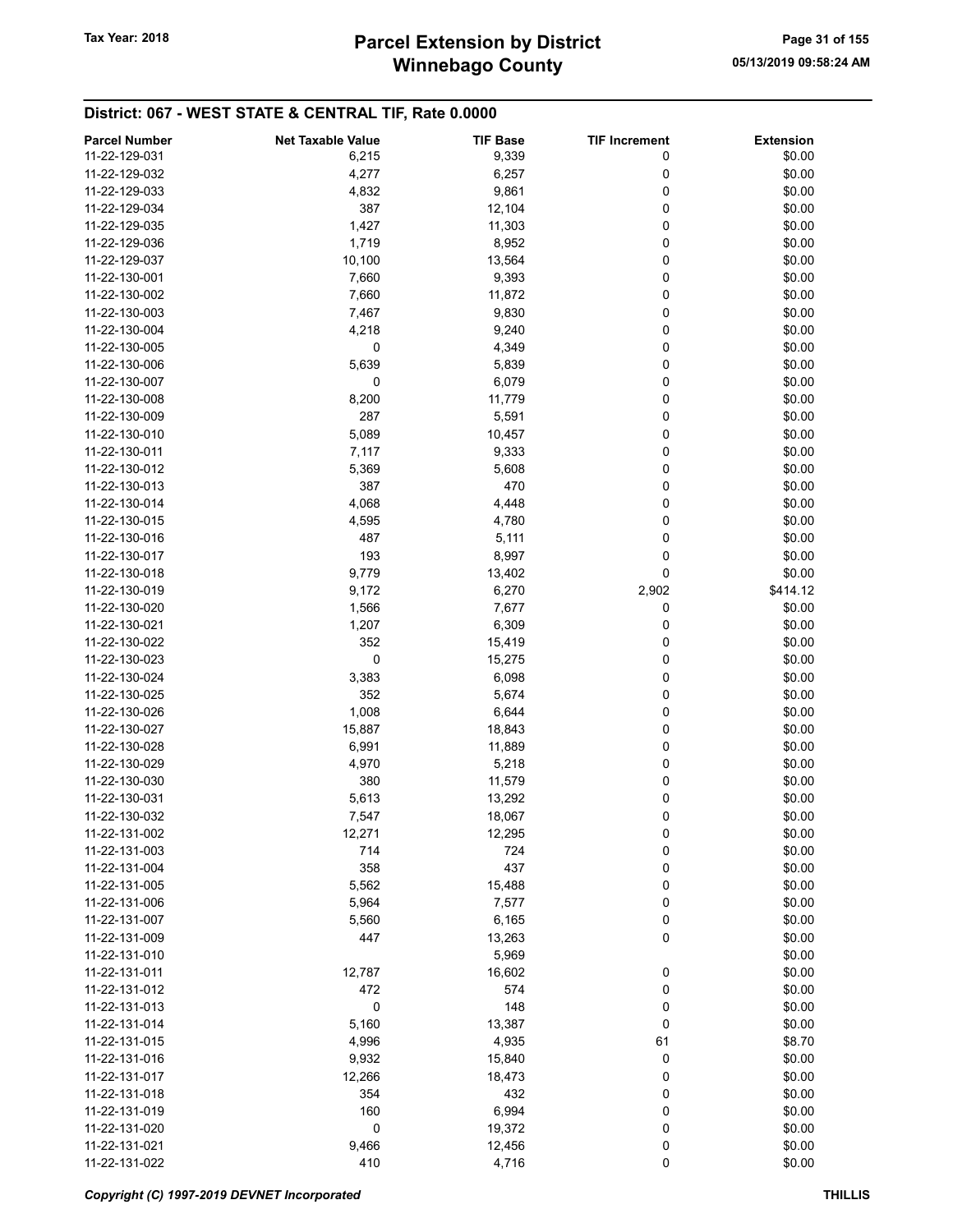| <b>Parcel Number</b> | <b>Net Taxable Value</b> | <b>TIF Base</b> | <b>TIF Increment</b> | <b>Extension</b> |
|----------------------|--------------------------|-----------------|----------------------|------------------|
| 11-22-131-023        | 846                      | 6,730           | 0                    | \$0.00           |
| 11-22-131-024        |                          | 4,173           |                      | \$0.00           |
| 11-22-131-025        | 520                      | 11,754          | 0                    | \$0.00           |
| 11-22-131-028        | 8,491                    | 11,828          | 0                    | \$0.00           |
| 11-22-131-029        |                          |                 | 0                    | \$0.00           |
|                      | 4,310                    | 8,275           |                      |                  |
| 11-22-132-001        | 250                      | 303             | 0                    | \$0.00           |
| 11-22-132-002        | 7,377                    | 9,735           | 0                    | \$0.00           |
| 11-22-132-003        | 3,824                    | 6,210           | 0                    | \$0.00           |
| 11-22-132-004        | 6,729                    | 10,959          | 0                    | \$0.00           |
| 11-22-132-005        | 355                      | 6,457           | 0                    | \$0.00           |
| 11-22-132-006        | 380                      | 462             | 0                    | \$0.00           |
| 11-22-132-007        | 380                      | 462             | 0                    | \$0.00           |
| 11-22-132-008        | 532                      | 5,766           | 0                    | \$0.00           |
| 11-22-132-009        | 3,061                    | 12,645          | 0                    | \$0.00           |
| 11-22-132-010        | 8,588                    | 15,560          | 0                    | \$0.00           |
| 11-22-132-011        | 7,943                    | 14,584          | 0                    | \$0.00           |
| 11-22-132-012        | 358                      | 436             | 0                    | \$0.00           |
| 11-22-132-013        | 9,233                    | 12,301          | 0                    | \$0.00           |
| 11-22-132-014        | 7,007                    | 14,101          | 0                    | \$0.00           |
|                      |                          |                 |                      |                  |
| 11-22-132-015        | 8,560                    | 14,501          | 0                    | \$0.00           |
| 11-22-132-016        | 5,364                    | 6,418           | 0                    | \$0.00           |
| 11-22-132-017        | 4,630                    | 5,212           | 0                    | \$0.00           |
| 11-22-132-020        | 220                      | 269             | 0                    | \$0.00           |
| 11-22-132-021        | 5,193                    | 9,682           | 0                    | \$0.00           |
| 11-22-132-022        | 5,324                    | 10,485          | 0                    | \$0.00           |
| 11-22-132-023        | 0                        | 176             | 0                    | \$0.00           |
| 11-22-132-024        | 288                      | 351             | 0                    | \$0.00           |
| 11-22-132-025        | 0                        | 141             | 0                    | \$0.00           |
| 11-22-132-026        | 258                      | 313             | 0                    | \$0.00           |
| 11-22-132-027        | 3,940                    | 6,002           | 0                    | \$0.00           |
| 11-22-132-028        | 623                      | 758             | 0                    | \$0.00           |
| 11-22-132-029        | 0                        | 14,777          | 0                    | \$0.00           |
| 11-22-132-030        | 327                      | 5,196           | 0                    | \$0.00           |
| 11-22-132-031        | 275                      | 333             | 0                    | \$0.00           |
| 11-22-132-032        | 0                        | 103             | 0                    | \$0.00           |
|                      |                          |                 | 0                    | \$0.00           |
| 11-22-132-035        | 7,029                    | 9,635           |                      |                  |
| 11-22-132-036        | 8,614                    | 19,679          | 0                    | \$0.00           |
| 11-22-151-001        | 1,461                    | 11,294          | 0                    | \$0.00           |
| 11-22-151-002        | 3,016                    | 9,438           | 0                    | \$0.00           |
| 11-22-151-003        | 1,879                    | 11,316          | 0                    | \$0.00           |
| 11-22-151-004        | 286                      | 10,071          | 0                    | \$0.00           |
| 11-22-151-005        | 6,285                    | 7,091           | 0                    | \$0.00           |
| 11-22-151-006        | 7,220                    | 10,059          | 0                    | \$0.00           |
| 11-22-151-007        | 7,990                    | 10,734          | 0                    | \$0.00           |
| 11-22-151-008        | 414                      | 12,429          | 0                    | \$0.00           |
| 11-22-151-009        |                          | 0               |                      | \$0.00           |
| 11-22-151-017        |                          | 17,991          |                      | \$0.00           |
| 11-22-151-018        |                          | 2,400           |                      | \$0.00           |
| 11-22-151-019        |                          | 2,400           |                      | \$0.00           |
| 11-22-151-020        |                          | 2,452           |                      | \$0.00           |
| 11-22-151-021        |                          | 11,703          |                      | \$0.00           |
| 11-22-151-022        |                          |                 |                      | \$0.00           |
|                      |                          | 0               |                      |                  |
| 11-22-152-001        | 6,152                    | 6,265           | 0                    | \$0.00           |
| 11-22-152-002        | 5,182                    | 4,965           | 217                  | \$30.98          |
| 11-22-152-003        | 7,954                    | 10,445          | 0                    | \$0.00           |
| 11-22-152-004        |                          | 817             |                      | \$0.00           |
| 11-22-152-005        |                          | 424             |                      | \$0.00           |
| 11-22-152-006        |                          | 0               |                      | \$0.00           |
| 11-22-152-007        | 4,684                    | 9,821           | $\pmb{0}$            | \$0.00           |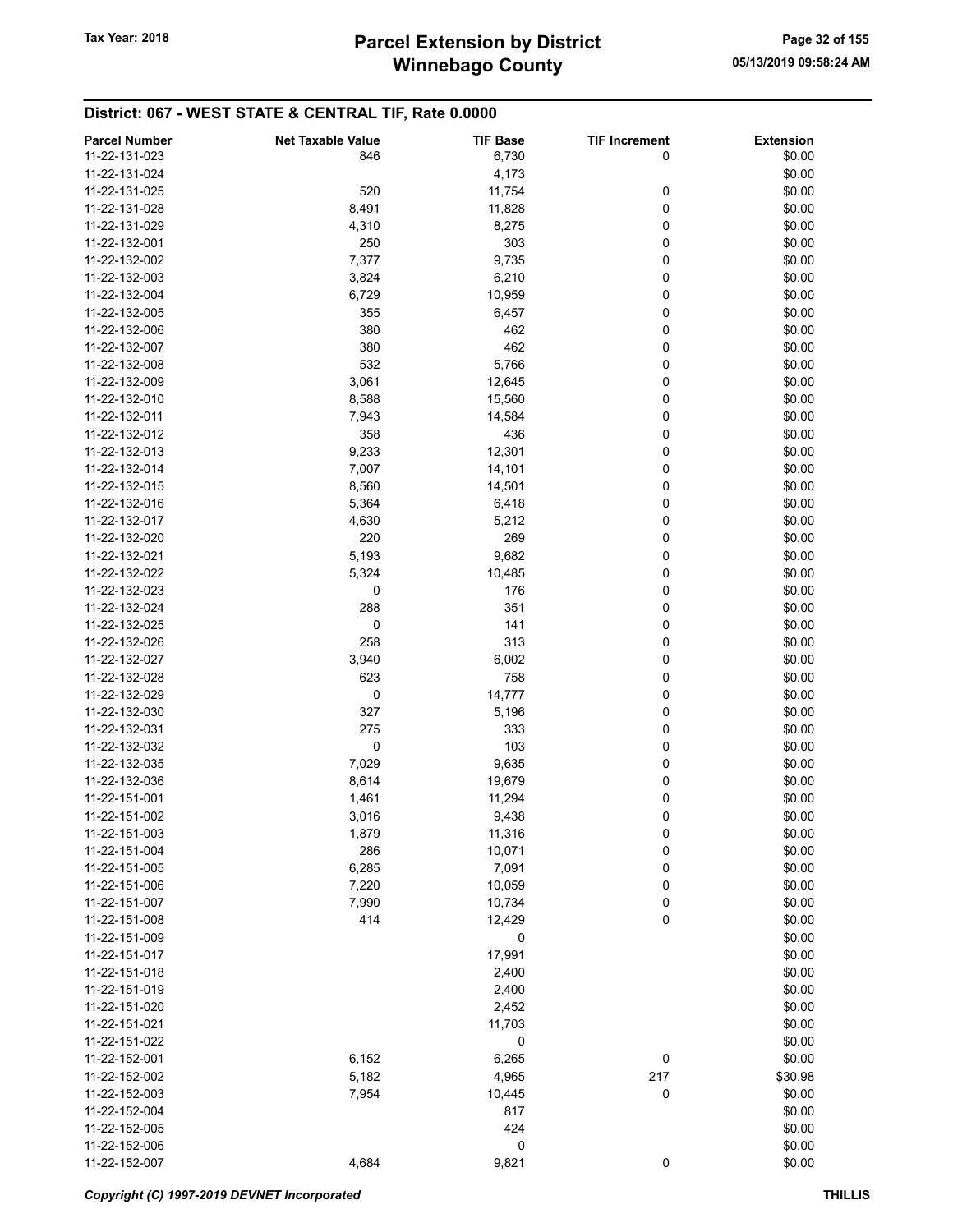| <b>Parcel Number</b> | <b>Net Taxable Value</b> | <b>TIF Base</b>  | <b>TIF Increment</b> | <b>Extension</b> |
|----------------------|--------------------------|------------------|----------------------|------------------|
| 11-22-152-008        |                          | 0                |                      | \$0.00           |
| 11-22-152-009        | 4,520                    | 13,137           | 0                    | \$0.00           |
| 11-22-152-010        | 7,643                    | 10,043           | 0                    | \$0.00           |
| 11-22-152-015        |                          | 18,296           |                      | \$0.00           |
| 11-22-152-016        |                          | 0                |                      | \$0.00           |
| 11-22-152-017        |                          | 0                |                      | \$0.00           |
| 11-22-152-018        |                          | 0                |                      | \$0.00           |
| 11-22-153-001        |                          | 809              |                      | \$0.00           |
| 11-22-153-002        |                          | 12,098           |                      | \$0.00           |
| 11-22-153-003        | 4,534                    | 13,126           | 0                    | \$0.00           |
| 11-22-153-004        | 714                      | 483              | 231                  | \$32.96          |
| 11-22-153-005        |                          | 14,439           |                      | \$0.00           |
| 11-22-153-006        | 6,206                    | 12,845           | 0                    | \$0.00           |
| 11-22-153-007        | 0                        | 51               | 0                    | \$0.00           |
| 11-22-153-008        | 4,378                    | 5,289            | 0                    | \$0.00           |
| 11-22-153-009        | 497                      | 605              | 0                    | \$0.00           |
| 11-22-153-010        | 6,449                    | 10,708           | 0                    | \$0.00           |
| 11-22-153-011        | 5,274                    | 5,373            | 0                    | \$0.00           |
| 11-22-153-012        | 4,475                    | 4,771            | 0                    | \$0.00           |
| 11-22-153-013        | 307                      | 372              | 0                    | \$0.00           |
| 11-22-153-014        | 179                      | 4,567            | 0                    | \$0.00           |
| 11-22-153-015        | 1,879                    | 10,515           | 0                    | \$0.00           |
| 11-22-153-017        |                          | 0                |                      | \$0.00           |
| 11-22-153-018        |                          | 0                |                      | \$0.00           |
| 11-22-153-019        |                          | 0                |                      | \$0.00           |
| 11-22-153-021        | 25,935                   | 27,929           | $\pmb{0}$            | \$0.00           |
| 11-22-153-023        |                          | 0                |                      | \$0.00           |
| 11-22-153-024        |                          | 0                |                      | \$0.00           |
| 11-22-154-011        |                          | 0                |                      | \$0.00           |
| 11-22-154-012        |                          | $\pmb{0}$        |                      | \$0.00           |
| 11-22-154-013        |                          | $\pmb{0}$        |                      | \$0.00           |
| 11-22-154-014        |                          | 0                |                      | \$0.00           |
| 11-22-154-023        |                          | 0                |                      | \$0.00           |
| 11-22-154-024        |                          | 0                |                      | \$0.00           |
| 11-22-154-025        |                          | 0                |                      | \$0.00           |
| 11-22-154-026        |                          | $\mathbf 0$      |                      | \$0.00           |
| 11-22-154-027        |                          | $\mathbf 0$      |                      | \$0.00           |
| 11-22-154-028        |                          | $\mathbf 0$      |                      | \$0.00           |
| 11-22-154-029        |                          | 0                |                      | \$0.00           |
| 11-22-154-030        |                          | $\boldsymbol{0}$ |                      | \$0.00           |
| 11-22-154-031        |                          | $\mathbf 0$      |                      | \$0.00           |
| 11-22-154-032        |                          | 0                |                      | \$0.00           |
| 11-22-156-009        | 10,369                   | 13,323           | 0                    | \$0.00           |
| 11-22-156-010        | 0                        | 12,788           | 0                    | \$0.00           |
| 11-22-156-011        | 5,524                    | 15,895           | 0                    | \$0.00           |
| 11-22-156-012        | 6,733                    | 15,814           | 0                    | \$0.00           |
| 11-22-156-013        | 6,034                    | 15,646           | 0                    | \$0.00           |
| 11-22-156-014        | 15,285                   | 369              | 14,916               | \$2,128.52       |
| 11-22-156-015        | 6,508                    | 11,547           | 0                    | \$0.00           |
| 11-22-156-016        | 10,206                   | 14,828           | 0                    | \$0.00           |
| 11-22-156-017        | 4,684                    | 12,021           | 0                    | \$0.00           |
| 11-22-156-018        | 0                        | 14,418           | 0                    | \$0.00           |
| 11-22-156-021        |                          | 0                |                      | \$0.00           |
| 11-22-156-022        |                          | 11,236           |                      | \$0.00           |
| 11-22-156-023        |                          | 369              |                      | \$0.00           |
| 11-22-156-024        |                          | 5,248            |                      | \$0.00           |
| 11-22-156-025        |                          | 0                |                      | \$0.00           |
| 11-22-156-026        |                          | 0                |                      | \$0.00           |
| 11-22-156-027        |                          | $\pmb{0}$        |                      | \$0.00           |
|                      |                          |                  |                      |                  |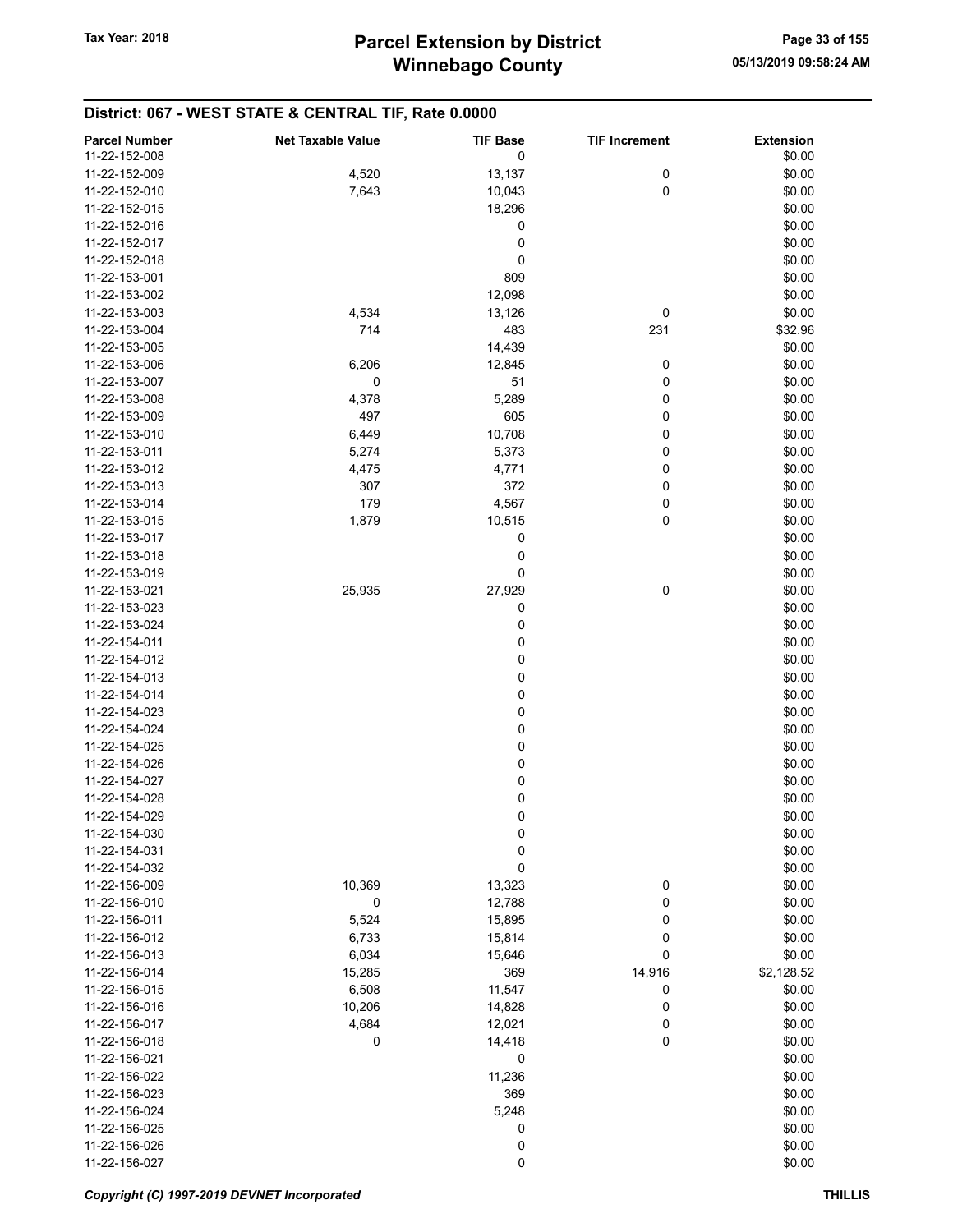# Winnebago County Tax Year: 2018 **Parcel Extension by District** Page 34 of 155

| <b>Parcel Number</b> | <b>Net Taxable Value</b> | <b>TIF Base</b> | <b>TIF Increment</b> | <b>Extension</b> |
|----------------------|--------------------------|-----------------|----------------------|------------------|
| 11-22-156-028        |                          | 0               |                      | \$0.00           |
| 11-22-157-009        |                          | 0               |                      | \$0.00           |
| 11-22-157-010        |                          | 0               |                      | \$0.00           |
|                      |                          |                 |                      |                  |
| 11-22-158-004        |                          | 0               |                      | \$0.00           |
| 11-22-158-005        |                          | 0               |                      | \$0.00           |
| 11-22-159-001        | 8,752                    | 17,678          | 0                    | \$0.00           |
| 11-22-159-002        | 0                        | 13,200          | 0                    | \$0.00           |
| 11-22-159-003        | 5,893                    | 11,371          | 0                    | \$0.00           |
| 11-22-159-004        | 1,937                    | 17,506          | 0                    | \$0.00           |
| 11-22-159-005        | 329                      | 400             | 0                    | \$0.00           |
| 11-22-159-006        | 4,668                    | 15,588          | 0                    | \$0.00           |
| 11-22-159-007        | 336                      | 17,658          | 0                    | \$0.00           |
| 11-22-159-008        | 5,812                    | 16,299          | 0                    | \$0.00           |
| 11-22-159-009        | 6,586                    | 8,237           | 0                    | \$0.00           |
| 11-22-159-010        | 0                        | 14,327          | 0                    | \$0.00           |
| 11-22-159-011        | 216                      | 263             | 0                    | \$0.00           |
| 11-22-159-012        | 9,615                    | 11,437          | 0                    | \$0.00           |
| 11-22-159-013        | 5,151                    | 11,719          | 0                    | \$0.00           |
| 11-22-159-014        | 5,253                    | 6,829           | 0                    | \$0.00           |
| 11-22-159-015        | 222                      | 4,841           | 0                    | \$0.00           |
|                      |                          |                 |                      |                  |
| 11-22-159-016        | 5,364                    | 6,379           | 0                    | \$0.00           |
| 11-22-159-017        | 4,452                    | 13,857          | 0                    | \$0.00           |
| 11-22-159-018        | 270                      | 13,347          | 0                    | \$0.00           |
| 11-22-159-019        | 184                      | 224             | 0                    | \$0.00           |
| 11-22-159-020        | 4,033                    | 10,031          | 0                    | \$0.00           |
| 11-22-159-021        | 0                        | 12,532          | 0                    | \$0.00           |
| 11-22-159-022        | 4,609                    | 12,408          | 0                    | \$0.00           |
| 11-22-176-001        | 413                      | 502             | 0                    | \$0.00           |
| 11-22-176-002        | 0                        | 475             | 0                    | \$0.00           |
| 11-22-176-003        |                          | 0               |                      | \$0.00           |
| 11-22-176-004        | 6,443                    | 8,608           | 0                    | \$0.00           |
| 11-22-176-010        | 0                        | 10,915          | 0                    | \$0.00           |
| 11-22-176-011        | 4,857                    | 4,933           | 0                    | \$0.00           |
| 11-22-176-012        | 425                      | 516             | 0                    | \$0.00           |
| 11-22-176-013        | 4,196                    | 4,308           | 0                    | \$0.00           |
| 11-22-176-014        |                          | 253             |                      | \$0.00           |
| 11-22-176-018        |                          | 0               |                      | \$0.00           |
| 11-22-176-019        |                          | 0               |                      | \$0.00           |
| 11-22-176-020        |                          | 352             |                      | \$0.00           |
| 11-22-176-021        |                          | 0               |                      | \$0.00           |
| 11-22-176-022        |                          | 0               |                      | \$0.00           |
|                      |                          |                 |                      |                  |
| 11-22-176-023        |                          | 15,611          |                      | \$0.00           |
| 11-22-177-001        | 387                      | 470             | 0                    | \$0.00           |
| 11-22-177-002        |                          | 0               |                      | \$0.00           |
| 11-22-177-003        | 387                      | 470             | 0                    | \$0.00           |
| 11-22-177-004        |                          | 0               |                      | \$0.00           |
| 11-22-177-005        |                          | 0               |                      | \$0.00           |
| 11-22-177-006        | 7,119                    | 8,481           | 0                    | \$0.00           |
| 11-22-177-007        | 345                      | 420             | 0                    | \$0.00           |
| 11-22-177-008        | 380                      | 11,950          | 0                    | \$0.00           |
| 11-22-177-009        | 345                      | 420             | $\mathbf 0$          | \$0.00           |
| 11-22-177-019        |                          | 0               |                      | \$0.00           |
| 11-22-177-021        |                          | 0               |                      | \$0.00           |
| 11-22-177-022        |                          | 0               |                      | \$0.00           |
| 11-22-177-023        |                          | 0               |                      | \$0.00           |
| 11-22-177-024        |                          | 425             |                      | \$0.00           |
| 11-22-177-025        |                          | 5,645           |                      | \$0.00           |
| 11-22-178-001        | 7,266                    | 8,661           | 0                    | \$0.00           |
| 11-22-178-002        | 345                      | 420             | $\mathbf 0$          | \$0.00           |
|                      |                          |                 |                      |                  |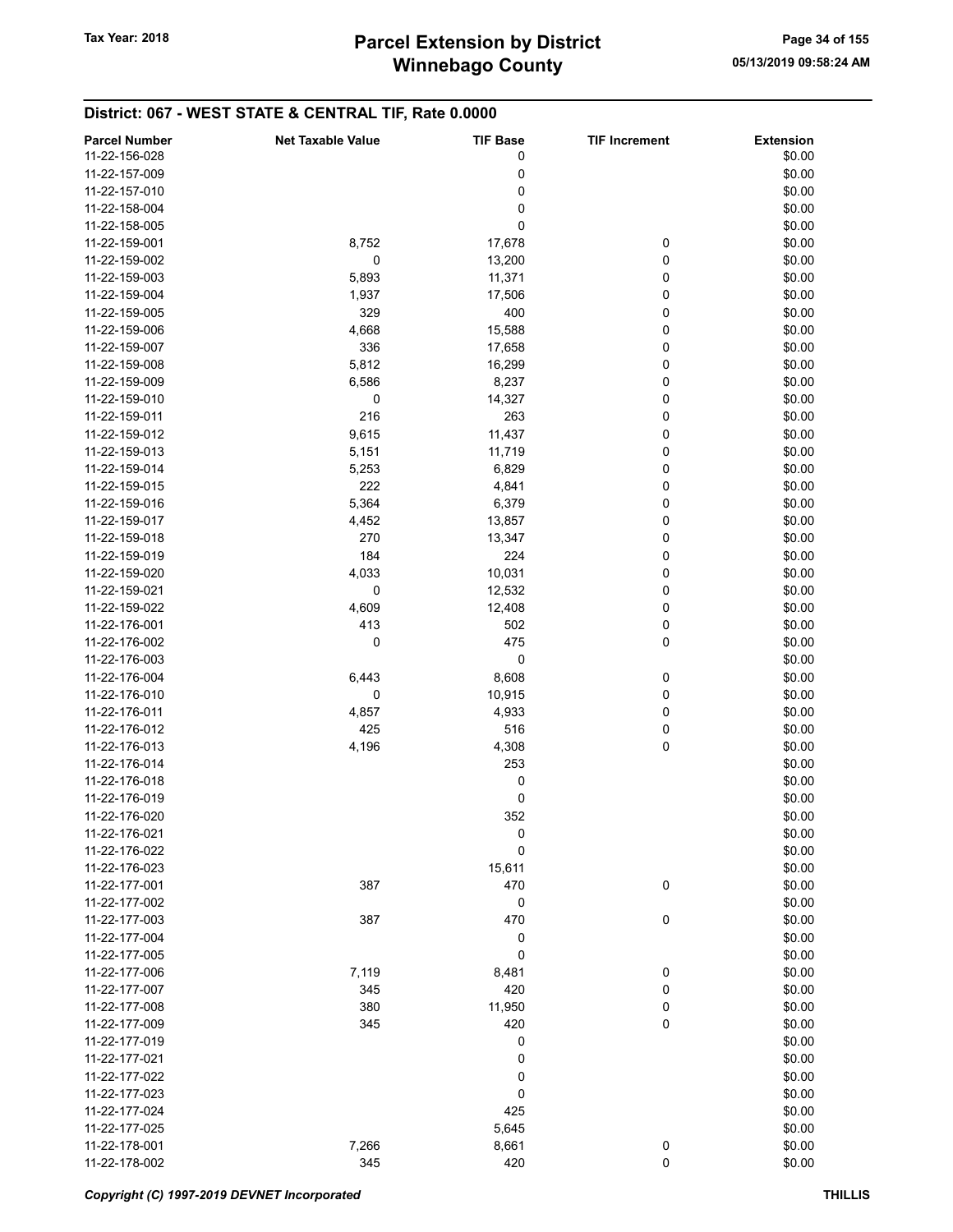| <b>Parcel Number</b>           | <b>Net Taxable Value</b> | <b>TIF Base</b> | <b>TIF Increment</b> | <b>Extension</b> |
|--------------------------------|--------------------------|-----------------|----------------------|------------------|
| 11-22-178-003                  | 2,768                    | 2,800           | 0                    | \$0.00           |
| 11-22-178-004                  | 5,823                    | 17,838          | 0                    | \$0.00           |
| 11-22-178-006                  | 4,615                    | 4,730           | 0                    | \$0.00           |
| 11-22-178-007                  |                          | 5,412           | 0                    |                  |
|                                | 4,873                    |                 |                      | \$0.00           |
| 11-22-178-008                  | 0                        | 8,828           | 0                    | \$0.00           |
| 11-22-178-009                  | 534                      | 648             | 0                    | \$0.00           |
| 11-22-178-016                  |                          | 0               |                      | \$0.00           |
| 11-22-178-019                  |                          | 0               |                      | \$0.00           |
| 11-22-178-022                  |                          | 0               |                      | \$0.00           |
| 11-22-178-023                  |                          | 0               |                      | \$0.00           |
| 11-22-178-024                  |                          | 0               |                      | \$0.00           |
| 11-22-178-025                  |                          | 0               |                      | \$0.00           |
| 11-22-178-026                  |                          | 0               |                      | \$0.00           |
| 11-22-179-001                  | 5,614                    | 5,537           | 77                   | \$11.00          |
| 11-22-179-002                  | 2,252                    | 4,189           | 0                    | \$0.00           |
| 11-22-179-003                  | 4,531                    | 11,686          | 0                    | \$0.00           |
| 11-22-179-004                  | 7,634                    | 8,763           | 0                    | \$0.00           |
| 11-22-179-005                  | 192                      | 235             | 0                    | \$0.00           |
| 11-22-179-006                  | 371                      | 451             | 0                    | \$0.00           |
| 11-22-179-007                  | 160                      | 8,989           | $\pmb{0}$            | \$0.00           |
| 11-22-179-008                  |                          | 8,615           |                      | \$0.00           |
| 11-22-179-012                  |                          | 10,373          |                      | \$0.00           |
| 11-22-179-013                  |                          | 3,092           |                      | \$0.00           |
| 11-22-179-014                  |                          | 0               |                      | \$0.00           |
| 11-22-180-008                  |                          | 0               |                      | \$0.00           |
| 11-22-180-009                  | 4,652                    | 9,551           | 0                    | \$0.00           |
| 11-22-180-010                  | 14,673                   | 14,173          | 500                  | \$71.36          |
| 11-22-180-011                  | 9,139                    | 11,489          | 0                    | \$0.00           |
| 11-22-180-012                  | 303                      | 16,740          | 0                    | \$0.00           |
| 11-22-180-013                  | 5,985                    | 8,991           | 0                    | \$0.00           |
| 11-22-180-014                  | 11,821                   | 14,876          | 0                    | \$0.00           |
| 11-22-180-015                  | 0                        | 8,169           | 0                    | \$0.00           |
|                                | $\mathbf 0$              |                 |                      | \$0.00           |
| 11-22-180-016<br>11-22-180-017 | 8,558                    | 5,691<br>9,917  | 0<br>0               | \$0.00           |
|                                |                          |                 |                      |                  |
| 11-22-180-021                  |                          | 14,651          |                      | \$0.00           |
| 11-22-180-022                  |                          | 0               |                      | \$0.00           |
| 11-22-180-023                  |                          | 0               |                      | \$0.00           |
| 11-22-180-024                  |                          | 0               |                      | \$0.00           |
| 11-22-180-025                  |                          | 0               |                      | \$0.00           |
| 11-22-180-026                  |                          | 10,125          |                      | \$0.00           |
| 11-22-180-027                  |                          | 0               |                      | \$0.00           |
| 11-22-181-001                  |                          | 0               |                      | \$0.00           |
| 11-22-181-002                  |                          | 287             |                      | \$0.00           |
| 11-22-181-003                  |                          | 0               |                      | \$0.00           |
| 11-22-181-004                  |                          | 0               |                      | \$0.00           |
| 11-22-181-005                  |                          | 0               |                      | \$0.00           |
| 11-22-181-007                  |                          | 0               |                      | \$0.00           |
| 11-22-181-008                  |                          | 0               |                      | \$0.00           |
| 11-22-181-009                  |                          | 0               |                      | \$0.00           |
| 11-22-181-010                  |                          | 0               |                      | \$0.00           |
| 11-22-181-011                  |                          | 0               |                      | \$0.00           |
| 11-22-181-012                  | 0                        | 14,841          | $\boldsymbol{0}$     | \$0.00           |
| 11-22-181-013                  | 3,319                    | 9,958           | 0                    | \$0.00           |
| 11-22-181-014                  |                          | 0               |                      | \$0.00           |
| 11-22-181-015                  |                          | 0               |                      | \$0.00           |
| 11-22-181-016                  | 11,820                   | 9,429           | 2,391                | \$341.20         |
| 11-22-181-017                  | 180                      | 16,803          | 0                    | \$0.00           |
| 11-22-181-018                  | 199                      | 241             | 0                    | \$0.00           |
| 11-22-181-019                  |                          | 0               |                      | \$0.00           |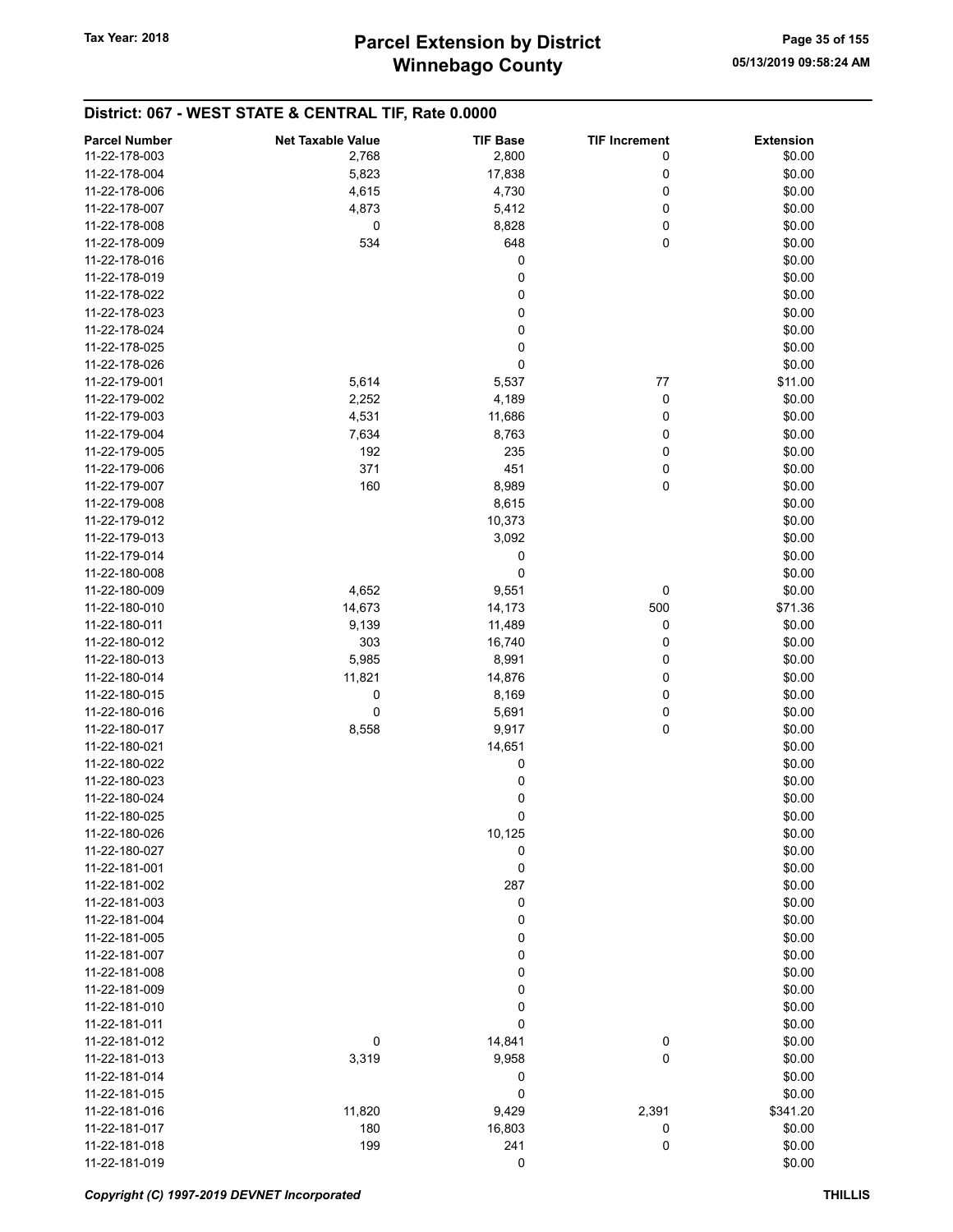| <b>Parcel Number</b> | <b>Net Taxable Value</b> | <b>TIF Base</b> | <b>TIF Increment</b> | <b>Extension</b> |
|----------------------|--------------------------|-----------------|----------------------|------------------|
| 11-22-182-001        | 11,397                   | 6,616           | 4,781                | \$682.26         |
| 11-22-182-002        |                          | 11,139          |                      | \$0.00           |
| 11-22-182-003        | 8,806                    | 11,264          | 0                    | \$0.00           |
| 11-22-182-004        | 0                        | 7,083           | 0                    | \$0.00           |
| 11-22-182-005        | 5,823                    | 13,522          | 0                    | \$0.00           |
| 11-22-182-006        | 336                      | 409             | 0                    | \$0.00           |
|                      |                          |                 |                      |                  |
| 11-22-182-009        |                          | 0               |                      | \$0.00           |
| 11-22-182-010        |                          | 0               |                      | \$0.00           |
| 11-22-182-011        | 5,439                    | 5,247           | 192                  | \$27.40          |
| 11-22-182-012        | 8,184                    | 10,599          | 0                    | \$0.00           |
| 11-22-182-013        | 15,187                   | 20,552          | 0                    | \$0.00           |
| 11-22-182-014        | 13,274                   | 15,166          | 0                    | \$0.00           |
| 11-22-182-015        | 4,798                    | 21,150          | 0                    | \$0.00           |
| 11-22-182-016        | 801                      | 1,066           | 0                    | \$0.00           |
| 11-22-182-017        | 16,710                   | 18,667          | 0                    | \$0.00           |
| 11-22-183-001        | 304                      | 370             | 0                    | \$0.00           |
| 11-22-183-002        |                          | 7,940           |                      | \$0.00           |
| 11-22-183-003        | 759                      | 1,099           | 0                    | \$0.00           |
| 11-22-183-004        | 443                      | 19,493          | 0                    | \$0.00           |
| 11-22-183-005        | 13,145                   | 18,689          | 0                    | \$0.00           |
| 11-22-183-006        | 4,355                    | 13,435          | 0                    | \$0.00           |
| 11-22-183-007        | 3,417                    | 9,395           | 0                    | \$0.00           |
| 11-22-183-008        | 4,475                    | 10,807          | 0                    | \$0.00           |
| 11-22-183-009        | 5,507                    | 12,929          | 0                    | \$0.00           |
| 11-22-183-010        | 6,049                    | 14,751          | 0                    | \$0.00           |
| 11-22-183-011        | 13,582                   | 14,412          | 0                    | \$0.00           |
| 11-22-183-012        | 4,226                    | 4,163           | 63                   | \$9.00           |
| 11-22-183-013        | 6,901                    | 8,803           | 0                    | \$0.00           |
| 11-22-183-014        | 4,990                    | 4,816           | 174                  | \$24.84          |
| 11-22-183-015        | 6,635                    | 7,181           | 0                    | \$0.00           |
| 11-22-184-001        | 309                      | 4,650           | 0                    | \$0.00           |
| 11-22-184-002        | 4,033                    | 4,190           | 0                    | \$0.00           |
| 11-22-184-003        | 200                      | 242             | 0                    | \$0.00           |
| 11-22-184-004        |                          |                 | 0                    | \$0.00           |
|                      | 3,975                    | 12,443          |                      |                  |
| 11-22-184-005        | 265<br>443               | 322<br>539      | 0<br>0               | \$0.00           |
| 11-22-184-006        |                          |                 |                      | \$0.00           |
| 11-22-184-007        | 443                      | 14,087          | 0                    | \$0.00           |
| 11-22-184-008        | 443                      | 539             | 0                    | \$0.00           |
| 11-22-184-009        | 9,021                    | 6,756           | 2,265                | \$323.22         |
| 11-22-184-010        | 4,735                    | 12,350          | 0                    | \$0.00           |
| 11-22-184-011        | 4,654                    | 4,783           | 0                    | \$0.00           |
| 11-22-184-012        | 4,437                    | 17,214          | 0                    | \$0.00           |
| 11-22-184-013        | 11,351                   | 15,316          | 0                    | \$0.00           |
| 11-22-184-014        | 3,146                    | 2,970           | 176                  | \$25.12          |
| 11-22-184-015        | 332                      | 403             | 0                    | \$0.00           |
| 11-22-184-016        | 0                        | 12,754          | 0                    | \$0.00           |
| 11-22-301-001        | 5,945                    | 7,557           | 0                    | \$0.00           |
| 11-22-301-002        | 180                      | 12,321          | 0                    | \$0.00           |
| 11-22-301-003        |                          | 11,140          |                      | \$0.00           |
| 11-22-301-004        | 7,208                    | 12,408          | 0                    | \$0.00           |
| 11-22-301-005        | 4,775                    | 5,177           | 0                    | \$0.00           |
| 11-22-301-006        | 6,510                    | 8,450           | 0                    | \$0.00           |
| 11-22-301-007        | 6,507                    | 10,019          | 0                    | \$0.00           |
| 11-22-301-008        | 329                      | 400             | 0                    | \$0.00           |
| 11-22-301-009        | 1,624                    | 10,138          | 0                    | \$0.00           |
| 11-22-301-010        | 329                      | 400             | 0                    | \$0.00           |
| 11-22-301-011        | 1,984                    | 13,026          | 0                    | \$0.00           |
| 11-22-301-012        | 2,287                    | 11,451          | 0                    | \$0.00           |
| 11-22-301-013        | 810                      | 6,936           | 0                    | \$0.00           |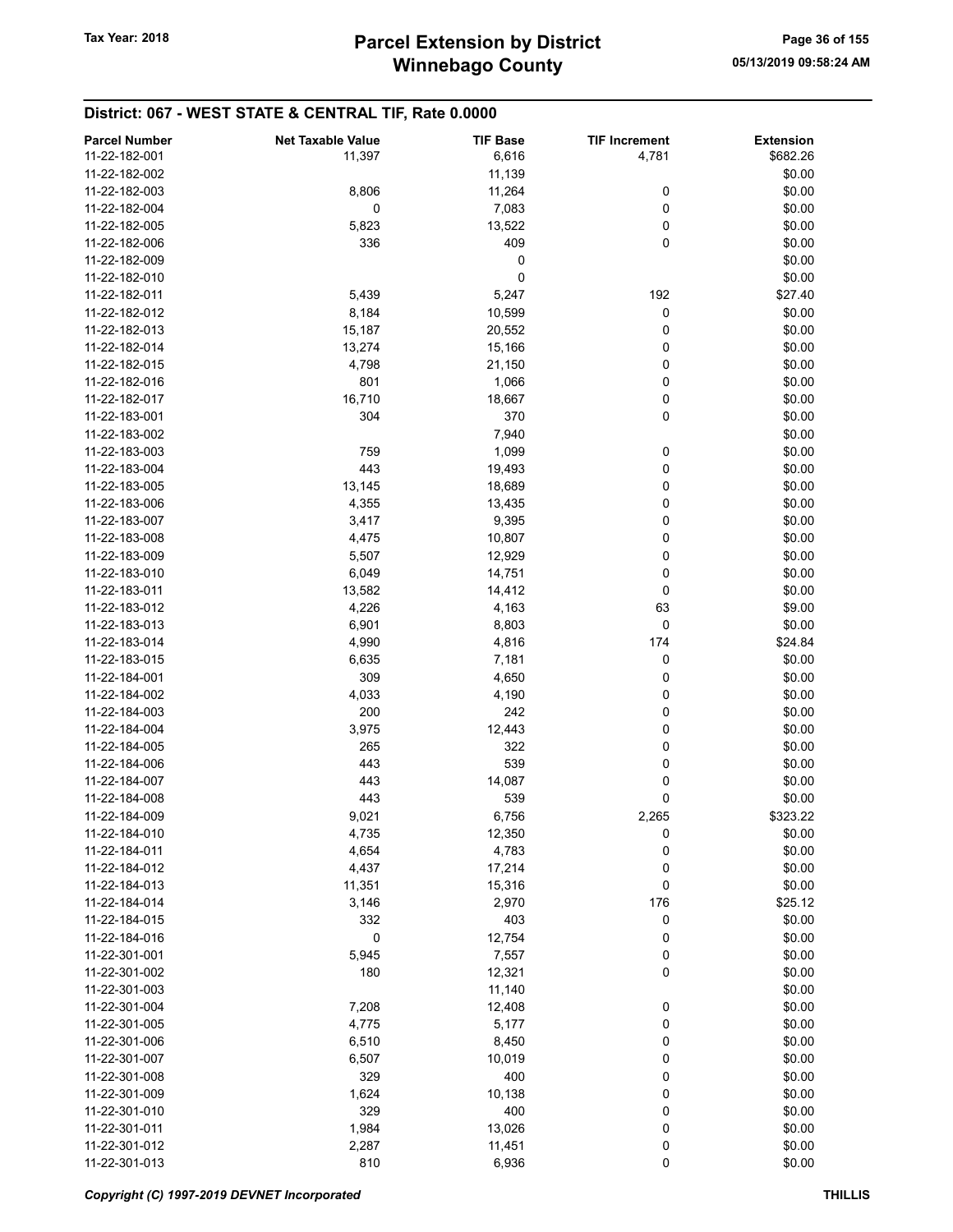## District: 067 - WEST STATE & CENTRAL TIF, Rate 0.0000

| <b>Parcel Number</b> | <b>Net Taxable Value</b> | <b>TIF Base</b> | <b>TIF Increment</b> | <b>Extension</b> |
|----------------------|--------------------------|-----------------|----------------------|------------------|
| 11-22-301-014        | 175                      | 14,613          | 0                    | \$0.00           |
| 11-22-301-015        | 17,691                   | 20,185          | 0                    | \$0.00           |
| 11-22-301-016        | 5,380                    | 9,572           | 0                    | \$0.00           |
| 11-22-301-017        |                          | 11,104          |                      | \$0.00           |
| 11-22-301-018        |                          |                 |                      | \$0.00           |
|                      | $\boldsymbol{0}$         | 10,691          | 0                    |                  |
| 11-22-301-019        | 4,985                    | 9,942           | 0                    | \$0.00           |
| 11-22-302-001        | 12,862                   | 16,474          | 0                    | \$0.00           |
| 11-22-302-002        | 10,291                   | 14,187          | 0                    | \$0.00           |
| 11-22-302-003        | 6,950                    | 18,158          | 0                    | \$0.00           |
| 11-22-302-004        | 0                        | 5,531           | 0                    | \$0.00           |
| 11-22-302-005        | 5,190                    | 7,414           | 0                    | \$0.00           |
| 11-22-302-006        | 7,880                    | 11,648          | 0                    | \$0.00           |
| 11-22-302-007        | 1,986                    | 19,344          | 0                    | \$0.00           |
| 11-22-302-008        | 785                      | 8,918           | 0                    | \$0.00           |
| 11-22-302-009        | 3,660                    | 14,661          | 0                    | \$0.00           |
| 11-22-302-010        | 370                      | 2,942           | 0                    | \$0.00           |
| 11-22-302-011        | 3,544                    | 10,154          | 0                    | \$0.00           |
| 11-22-302-012        | 6,020                    | 8,241           | 0                    | \$0.00           |
| 11-22-302-013        | 5,345                    | 6,408           | 0                    | \$0.00           |
| 11-22-302-014        |                          |                 | 0                    | \$0.00           |
|                      | 5,131                    | 7,928           |                      |                  |
| 11-22-302-015        | 336                      | 409             | 0                    | \$0.00           |
| 11-22-302-016        | 976                      | 6,098           | 0                    | \$0.00           |
| 11-22-302-017        | 4,729                    | 9,516           | 0                    | \$0.00           |
| 11-22-302-018        | 7,934                    | 9,576           | 0                    | \$0.00           |
| 11-22-302-019        | 6,148                    | 7,564           | 0                    | \$0.00           |
| 11-22-303-001        | 1,502                    | 9,408           | 0                    | \$0.00           |
| 11-22-303-002        | 335                      | 19,166          | 0                    | \$0.00           |
| 11-22-303-003        | 5,872                    | 13,352          | 0                    | \$0.00           |
| 11-22-303-004        | 336                      | 409             | 0                    | \$0.00           |
| 11-22-303-005        | 6,368                    | 13,552          | 0                    | \$0.00           |
| 11-22-303-006        | 336                      | 12,719          | 0                    | \$0.00           |
| 11-22-303-007        | 336                      | 12,411          | 0                    | \$0.00           |
| 11-22-303-008        | 9,690                    | 16,733          | 0                    | \$0.00           |
| 11-22-303-009        | 1,437                    | 9,316           | 0                    | \$0.00           |
| 11-22-303-010        | 6,881                    | 8,964           | 0                    | \$0.00           |
| 11-22-303-011        | 9,190                    | 4,940           | 4,250                | \$606.48         |
|                      |                          |                 |                      |                  |
| 11-22-303-012        | 10,583                   | 14,304          | 0                    | \$0.00           |
| 11-22-303-013        | 5,237                    | 6,061           | 0                    | \$0.00           |
| 11-22-303-014        | 18,299                   | 14,206          | 4,093                | \$584.08         |
| 11-22-303-015        | 6,879                    | 11,813          | 0                    | \$0.00           |
| 11-22-303-016        | 1,885                    | 15,198          | 0                    | \$0.00           |
| 11-22-303-017        | 335                      | 7,984           | 0                    | \$0.00           |
| 11-22-326-001        | 9,577                    | 12,018          | 0                    | \$0.00           |
| 11-22-326-002        | 5,577                    | 5,620           | 0                    | \$0.00           |
| 11-22-326-003        | 6,346                    | 11,316          | 0                    | \$0.00           |
| 11-22-326-004        |                          | 6,172           |                      | \$0.00           |
| 11-22-326-005        |                          | 0               |                      | \$0.00           |
| 11-22-326-006        |                          | 0               |                      | \$0.00           |
| 11-22-326-007        |                          | 0               |                      | \$0.00           |
| 11-22-326-008        | 335                      | 13,039          | $\boldsymbol{0}$     | \$0.00           |
| 11-22-326-009        | 1,670                    | 11,207          | 0                    | \$0.00           |
| 11-22-326-010        |                          | 8,036           |                      | \$0.00           |
|                      | 7,604                    |                 | 0                    |                  |
| 11-22-326-011        | 276                      | 9,881           | 0                    | \$0.00           |
| 11-22-326-012        | 7,968                    | 9,006           | 0                    | \$0.00           |
| 11-22-326-013        | 335                      | 15,552          | 0                    | \$0.00           |
| 11-22-326-014        | 4,388                    | 12,820          | 0                    | \$0.00           |
| 11-22-326-015        | 5,133                    | 15,183          | 0                    | \$0.00           |
| 11-22-326-016        | 7,518                    | 11,491          | 0                    | \$0.00           |
| 11-22-326-017        | 6,541                    | 8,737           | 0                    | \$0.00           |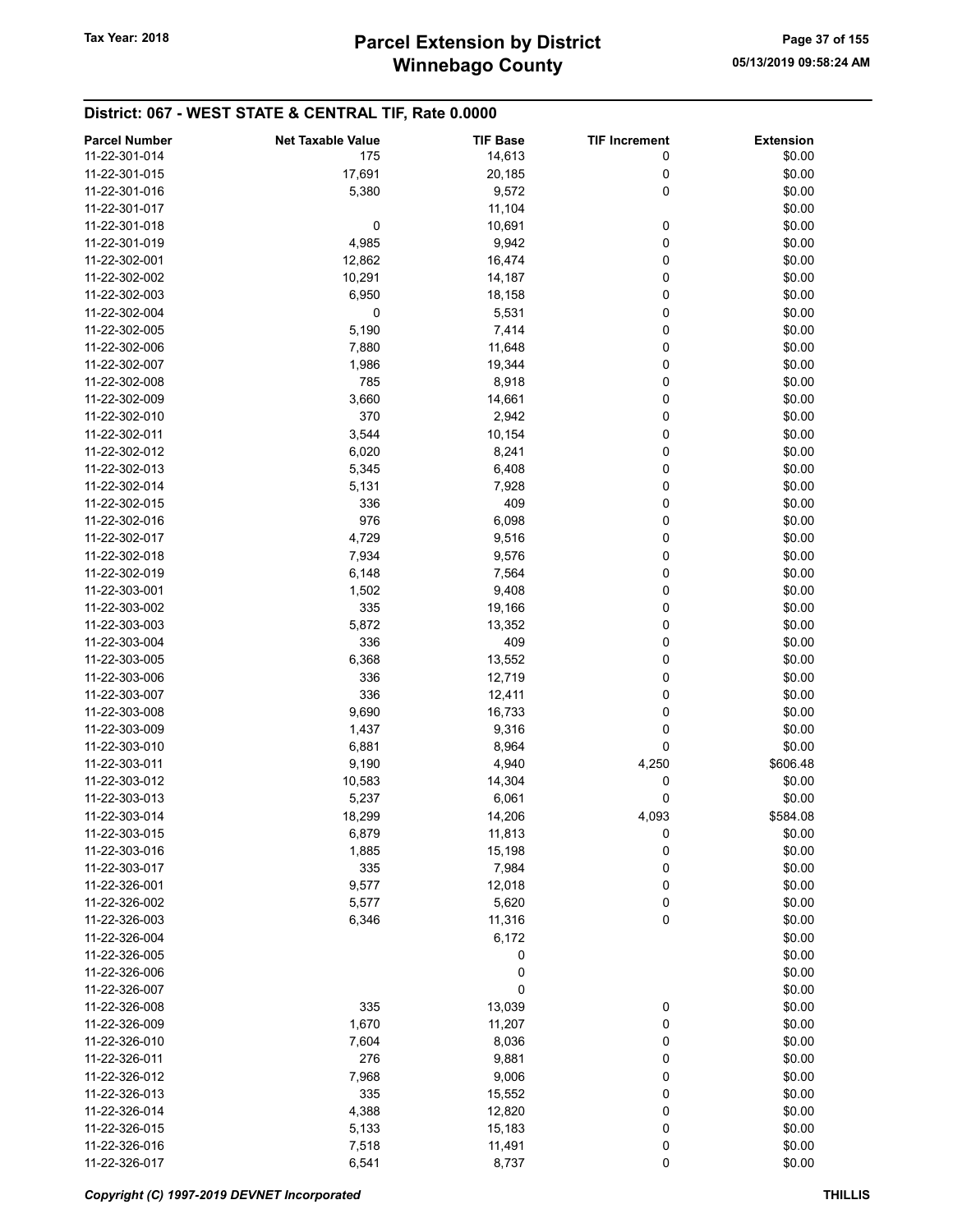## District: 067 - WEST STATE & CENTRAL TIF, Rate 0.0000

| <b>Parcel Number</b> | <b>Net Taxable Value</b> | <b>TIF Base</b> | <b>TIF Increment</b> | <b>Extension</b> |
|----------------------|--------------------------|-----------------|----------------------|------------------|
| 11-22-326-018        | 3,222                    | 11,463          | 0                    | \$0.00           |
| 11-22-327-001        | 9,463                    | 24,102          | 0                    | \$0.00           |
| 11-22-327-002        | 443                      | 539             | 0                    | \$0.00           |
| 11-22-327-003        | 13,260                   | 10,861          | 2,399                | \$342.34         |
| 11-22-327-004        | 8,869                    | 19,420          | 0                    | \$0.00           |
| 11-22-327-005        | 6,757                    | 18,445          | 0                    | \$0.00           |
| 11-22-327-006        | 179                      | 10,230          | 0                    | \$0.00           |
| 11-22-327-007        | 6,572                    | 7,867           | 0                    | \$0.00           |
| 11-22-327-008        | 443                      | 539             | 0                    | \$0.00           |
| 11-22-327-009        | 8,202                    | 8,995           | 0                    | \$0.00           |
| 11-22-327-010        | 488                      | 593             | 0                    | \$0.00           |
| 11-22-327-011        | 247                      | 13,598          | 0                    | \$0.00           |
| 11-22-327-012        | 5,827                    | 5,731           | 96                   | \$13.70          |
| 11-22-328-001        | 329                      | 400             | 0                    | \$0.00           |
| 11-22-328-002        | 430                      | 522             | 0                    | \$0.00           |
| 11-22-328-003        | 0                        | 11,998          | 0                    | \$0.00           |
| 11-22-328-004        | 270                      | 328             | 0                    | \$0.00           |
| 11-22-328-005        | 10,584                   | 5,374           | 5,210                | \$743.48         |
| 11-22-328-006        | 6,115                    | 14,493          | 0                    | \$0.00           |
| 11-22-328-007        | 8,871                    | 10,893          | 0                    | \$0.00           |
| 11-22-328-008        | 2,261                    | 2,749           | 0                    | \$0.00           |
| Totals for 067       | 9,579,863                | 19,606,659      | 595,266              | \$84,945.14      |
|                      |                          |                 |                      | 2020 Parcels     |

## District: 068 - WEST STATE & KILBURN TIF, Rate 0.0000

| <b>Parcel Number</b> | <b>Net Taxable Value</b> | <b>TIF Base</b> | <b>TIF Increment</b> | <b>Extension</b> |
|----------------------|--------------------------|-----------------|----------------------|------------------|
| 11-22-252-001        |                          | 0               |                      | \$0.00           |
| 11-22-252-002        |                          | 0               |                      | \$0.00           |
| 11-22-252-003        |                          | 0               |                      | \$0.00           |
| 11-22-252-005        |                          | 0               |                      | \$0.00           |
| 11-22-252-006        |                          | 4,433           |                      | \$0.00           |
| 11-22-252-007        |                          | 515             |                      | \$0.00           |
| 11-22-252-018        |                          | $\mathbf 0$     |                      | \$0.00           |
| 11-22-252-025        |                          | 511             |                      | \$0.00           |
| 11-22-252-034        |                          | 0               |                      | \$0.00           |
| 11-22-252-035        |                          | 7,183           |                      | \$0.00           |
| 11-22-252-036        |                          | 0               |                      | \$0.00           |
| 11-22-252-037        |                          | 0               |                      | \$0.00           |
| 11-22-252-038        |                          | 0               |                      | \$0.00           |
| 11-22-252-039        |                          | 0               |                      | \$0.00           |
| 11-22-252-040        |                          | 0               |                      | \$0.00           |
| 11-22-252-041        |                          | 0               |                      | \$0.00           |
| 11-22-252-042        |                          | 3,022           |                      | \$0.00           |
| 11-22-252-043        |                          | 0               |                      | \$0.00           |
| 11-22-252-044        |                          | 3,022           |                      | \$0.00           |
| 11-22-252-045        |                          | 0               |                      | \$0.00           |
| 11-22-252-046        |                          | 3,022           |                      | \$0.00           |
| 11-22-252-047        |                          | 0               |                      | \$0.00           |
| 11-22-252-048        |                          | 0               |                      | \$0.00           |
| 11-22-252-049        |                          | 0               |                      | \$0.00           |
| 11-22-253-005        | 345                      | 935             | 0                    | \$0.00           |
| 11-22-253-006        | 1,765                    | 1,894           | 0                    | \$0.00           |
| 11-22-253-007        | 17,392                   | 11,340          | 6,052                | \$863.62         |
| 11-22-253-013        | 9,865                    | 16,631          | 0                    | \$0.00           |
| 11-22-253-014        | 15,973                   | 26,397          | 0                    | \$0.00           |
| 11-22-253-015        | 17,746                   | 11,250          | 6,496                | \$926.98         |
| 11-22-253-016        | 2,993                    | 3,140           | 0                    | \$0.00           |
| 11-22-253-020        |                          | 0               |                      | \$0.00           |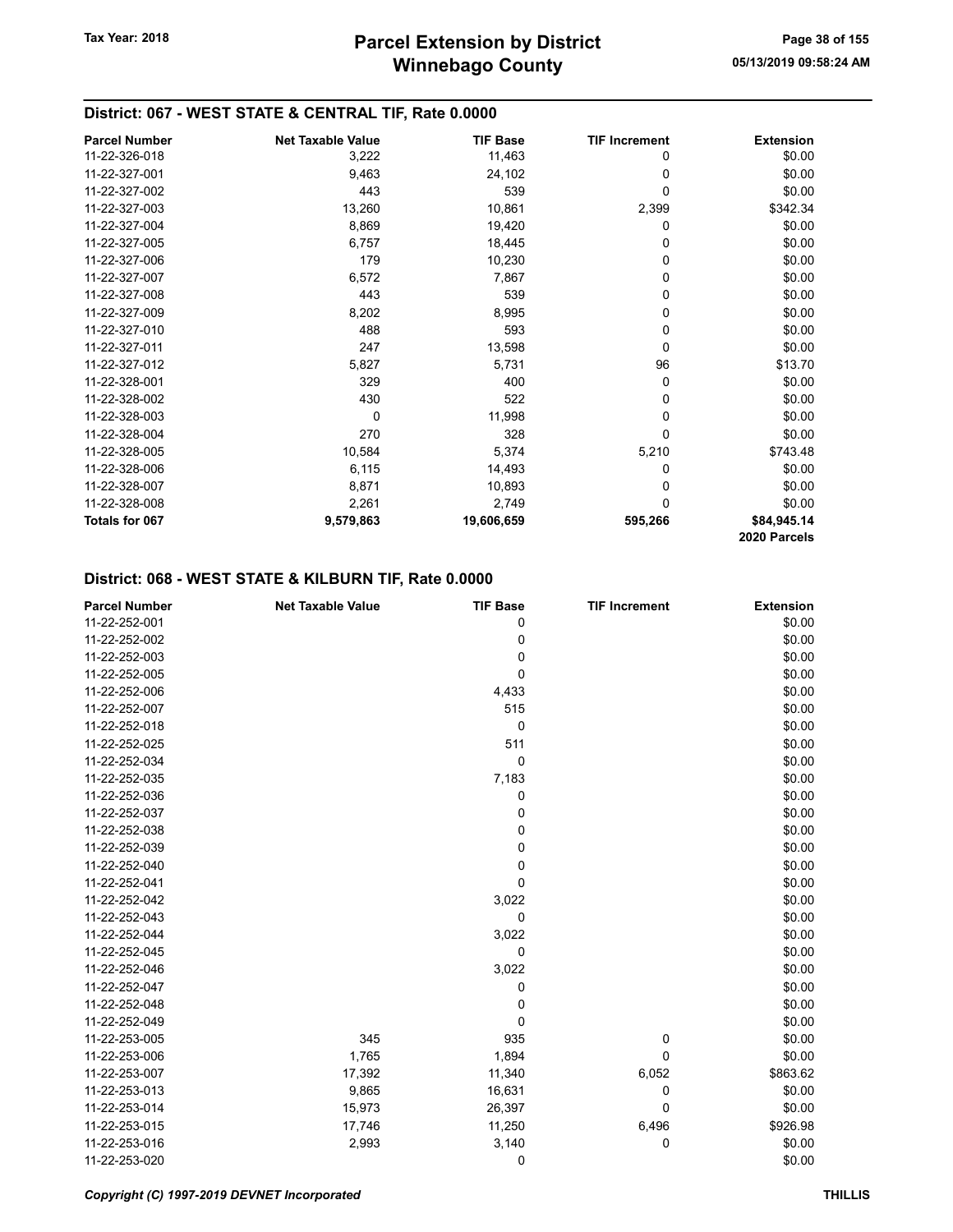# District: 068 - WEST STATE & KILBURN TIF, Rate 0.0000

| <b>Parcel Number</b> | <b>Net Taxable Value</b> | <b>TIF Base</b> | <b>TIF Increment</b> | <b>Extension</b> |
|----------------------|--------------------------|-----------------|----------------------|------------------|
| 11-22-253-021        |                          | 0               |                      | \$0.00           |
| 11-22-253-022        |                          | 0               |                      | \$0.00           |
| 11-22-253-023        |                          | 0               |                      | \$0.00           |
|                      |                          |                 |                      |                  |
| 11-22-254-001        | 819                      | 862             | 0                    | \$0.00           |
| 11-22-254-002        | 5,998                    | 15,499          | 0                    | \$0.00           |
| 11-22-254-012        | 43,687                   | 17,429          | 26,258               | \$3,747.02       |
| 11-22-254-013        | 17,795                   | 18,721          | 0                    | \$0.00           |
| 11-22-255-002        |                          | 0               |                      | \$0.00           |
| 11-22-255-003        |                          | 0               |                      | \$0.00           |
| 11-22-255-004        |                          | 0               |                      | \$0.00           |
| 11-22-256-002        |                          | 0               |                      | \$0.00           |
|                      |                          |                 |                      |                  |
| 11-22-256-004        | 43,533                   | 558             | 42,975               | \$6,132.54       |
| 11-22-256-005        | 3,270                    | 0               | 3,270                | \$466.64         |
| 11-22-256-008        | 4,111                    | 206             | 3,905                | \$557.24         |
| 11-22-256-009        | 1,901                    | 95              | 1,806                | \$257.72         |
| 11-22-257-001        |                          | 0               |                      | \$0.00           |
| 11-22-257-002        |                          | 0               |                      | \$0.00           |
| 11-22-258-001        | $\pmb{0}$                | 98              | 0                    | \$0.00           |
| 11-22-258-011        |                          | 0               |                      | \$0.00           |
| 11-22-258-012        |                          | 0               |                      | \$0.00           |
| 11-22-258-013        |                          |                 |                      |                  |
|                      |                          | 0               |                      | \$0.00           |
| 11-22-258-014        | 1,264                    | 10,209          | 0                    | \$0.00           |
| 11-22-258-015        |                          | 0               |                      | \$0.00           |
| 11-22-258-016        |                          | 0               |                      | \$0.00           |
| 11-22-258-017        |                          | 9,683           |                      | \$0.00           |
| 11-22-258-018        |                          | 0               |                      | \$0.00           |
| 11-22-258-019        |                          | 0               |                      | \$0.00           |
| 11-22-258-020        |                          | 0               |                      | \$0.00           |
| 11-22-258-021        |                          | 0               |                      | \$0.00           |
| 11-22-258-022        |                          | 0               |                      | \$0.00           |
|                      |                          |                 |                      |                  |
| 11-22-258-023        |                          | 0               |                      | \$0.00           |
| 11-22-258-024        |                          | 0               |                      | \$0.00           |
| 11-22-286-001        |                          | 5,028           |                      | \$0.00           |
| 11-22-286-005        |                          | 9,591           |                      | \$0.00           |
| 11-22-286-006        |                          | 4,659           |                      | \$0.00           |
| 11-22-286-012        |                          | 7,508           |                      | \$0.00           |
| 11-22-286-013        |                          | 7,555           |                      | \$0.00           |
| 11-22-286-015        |                          | 2,625           |                      | \$0.00           |
| 11-22-377-001        | 318                      | 333             | 0                    | \$0.00           |
| 11-22-377-002        | 10,784                   | 10,674          | 110                  | \$15.70          |
|                      |                          |                 |                      |                  |
| 11-22-377-003        | 5,089                    | 10,398          | 0                    | \$0.00           |
| 11-22-377-004        | 7,462                    | 9,034           | 0                    | \$0.00           |
| 11-22-377-005        | 2,605                    | 3,530           | 0                    | \$0.00           |
| 11-22-377-006        | 1,246                    | 1,308           | 0                    | \$0.00           |
| 11-22-377-007        | 1,023                    | 1,074           | 0                    | \$0.00           |
| 11-22-377-008        | 5,578                    | 7,225           | 0                    | \$0.00           |
| 11-22-377-009        | 1,246                    | 1,308           | 0                    | \$0.00           |
| 11-22-377-010        | 1,057                    | 1,138           | 0                    | \$0.00           |
| 11-22-377-011        | 703                      | 738             | 0                    | \$0.00           |
| 11-22-401-001        | 38,656                   | 76,805          | 0                    | \$0.00           |
|                      |                          |                 |                      |                  |
| 11-22-401-002        | 3,309                    | 3,479           | 0                    | \$0.00           |
| 11-22-402-001        |                          | 0               |                      | \$0.00           |
| 11-22-403-018        |                          | 0               |                      | \$0.00           |
| 11-22-403-037        | 385                      | 142             | 243                  | \$34.68          |
| 11-22-403-038        | 2,902                    | 3,053           | 0                    | \$0.00           |
| 11-22-403-039        | 777                      | 931             | 0                    | \$0.00           |
| 11-22-403-040        | 207                      | 2,638           | 0                    | \$0.00           |
| 11-22-403-041        | 207                      | 4,389           | 0                    | \$0.00           |
| 11-22-403-042        | 2,152                    | 2,261           | 0                    | \$0.00           |
|                      |                          |                 |                      |                  |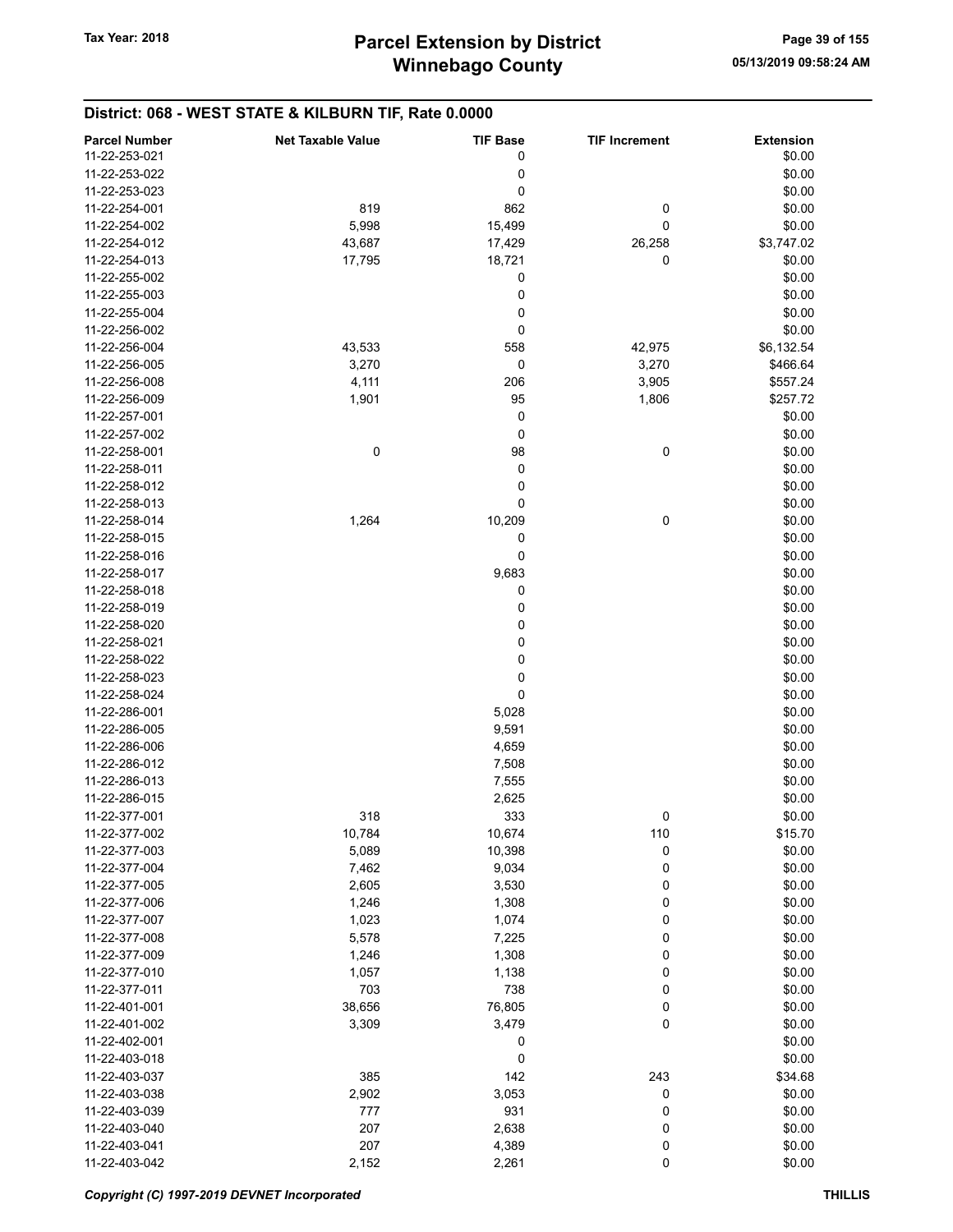# District: 068 - WEST STATE & KILBURN TIF, Rate 0.0000

| <b>Parcel Number</b> | <b>Net Taxable Value</b> | <b>TIF Base</b> | <b>TIF Increment</b> | <b>Extension</b> |
|----------------------|--------------------------|-----------------|----------------------|------------------|
| 11-22-403-043        | 5,789                    | 6,082           | 0                    | \$0.00           |
| 11-22-403-044        | 2,797                    | 2,940           | 0                    | \$0.00           |
| 11-22-403-045        | 480                      | 502             | 0                    | \$0.00           |
| 11-22-403-046        | 957                      | 1,007           | 0                    | \$0.00           |
|                      |                          |                 |                      |                  |
| 11-22-403-047        | 1,200                    | 1,259           | 0                    | \$0.00           |
| 11-22-403-050        |                          | 0               |                      | \$0.00           |
| 11-22-403-051        | 158                      | 272             | 0                    | \$0.00           |
| 11-22-403-057        | 207,201                  | 114,078         | 93,123               | \$13,288.66      |
| 11-22-403-058        | 955                      | 1,043           | 0                    | \$0.00           |
| 11-22-403-059        | 1,373                    | 363             | 1,010                | \$144.14         |
| 11-22-403-061        |                          | 0               |                      | \$0.00           |
| 11-22-403-062        |                          | 362             |                      | \$0.00           |
| 11-22-403-063        | 1,036                    | 4,276           | 0                    | \$0.00           |
| 11-22-404-001        |                          | 155,887         |                      | \$0.00           |
| 11-22-404-003        |                          | 6,806           |                      | \$0.00           |
| 11-22-405-001        | 6,908                    | 16,916          | 0                    | \$0.00           |
| 11-22-405-005        | 64                       | 5,500           | 0                    | \$0.00           |
| 11-22-405-006        | 287                      | 302             | 0                    | \$0.00           |
|                      |                          |                 |                      |                  |
| 11-22-405-007        | 222                      | 269             | 0                    | \$0.00           |
| 11-22-405-008        | 7,657                    | 2,213           | 5,444                | \$776.86         |
| 11-22-405-009        | 342                      | 361             | 0                    | \$0.00           |
| 11-22-405-010        | 342                      | 361             | 0                    | \$0.00           |
| 11-22-405-011        |                          | 654             |                      | \$0.00           |
| 11-22-405-012        |                          | 16,428          |                      | \$0.00           |
| 11-22-405-013        |                          | 436             |                      | \$0.00           |
| 11-22-405-014        | 416                      | 1,382           | 0                    | \$0.00           |
| 11-22-405-016        | 731                      | 13,169          | 0                    | \$0.00           |
| 11-22-405-017        | 402                      | 7,408           | 0                    | \$0.00           |
| 11-22-405-018        |                          | 0               |                      | \$0.00           |
| 11-22-429-025        |                          | 10,328          |                      | \$0.00           |
| 11-22-429-026        |                          | 10,328          |                      | \$0.00           |
| 11-22-433-015        |                          | 33,091          |                      | \$0.00           |
| 11-22-433-020        |                          |                 |                      | \$0.00           |
|                      |                          | 35,454          |                      |                  |
| 11-22-451-001        | 27,490                   | 28,917          | 0                    | \$0.00           |
| 11-22-451-003        | 41,004                   | 58,816          | 0                    | \$0.00           |
| 11-22-452-001        |                          | 0               |                      | \$0.00           |
| 11-22-453-004        | 42,969                   | 45,199          | 0                    | \$0.00           |
| 11-22-453-005        | 13,133                   | 12,125          | 1,008                | \$143.84         |
| 11-22-453-006        | 7,098                    | 4,944           | 2,154                | \$307.38         |
| 11-22-453-007        | 1,118                    | 1,173           | 0                    | \$0.00           |
| 11-22-453-008        | 558                      | 588             | 0                    | \$0.00           |
| 11-22-453-010        |                          | 0               |                      | \$0.00           |
| 11-22-453-012        | 9,708                    | 10,229          | 0                    | \$0.00           |
| 11-22-453-016        |                          | 0               |                      | \$0.00           |
| 11-22-453-017        | 35,043                   | 37,517          | 0                    | \$0.00           |
| 11-22-454-001        | 623                      | 654             | 0                    | \$0.00           |
| 11-22-454-002        | 309                      | 375             | 0                    | \$0.00           |
| 11-22-454-003        |                          | 5,862           | 0                    | \$0.00           |
|                      | 4,876                    |                 |                      |                  |
| 11-22-454-005        | 123,901                  | 158,871         | 0                    | \$0.00           |
| 11-22-454-006        | 32,613                   | 37,387          | 0                    | \$0.00           |
| 11-22-457-001        | 20,707                   | 43,559          | 0                    | \$0.00           |
| 11-22-457-002        | 29,150                   | 37,554          | 0                    | \$0.00           |
| 11-22-458-001        |                          | 0               |                      | \$0.00           |
| 11-22-476-001        |                          | 2,906           |                      | \$0.00           |
| 11-22-476-002        |                          | 0               |                      | \$0.00           |
| 11-22-476-003        | 1,038                    | 2,393           | 0                    | \$0.00           |
| 11-22-476-005        |                          | 1,308           |                      | \$0.00           |
| 11-22-476-006        |                          | 5,854           |                      | \$0.00           |
| 11-22-476-007        |                          | 654             |                      | \$0.00           |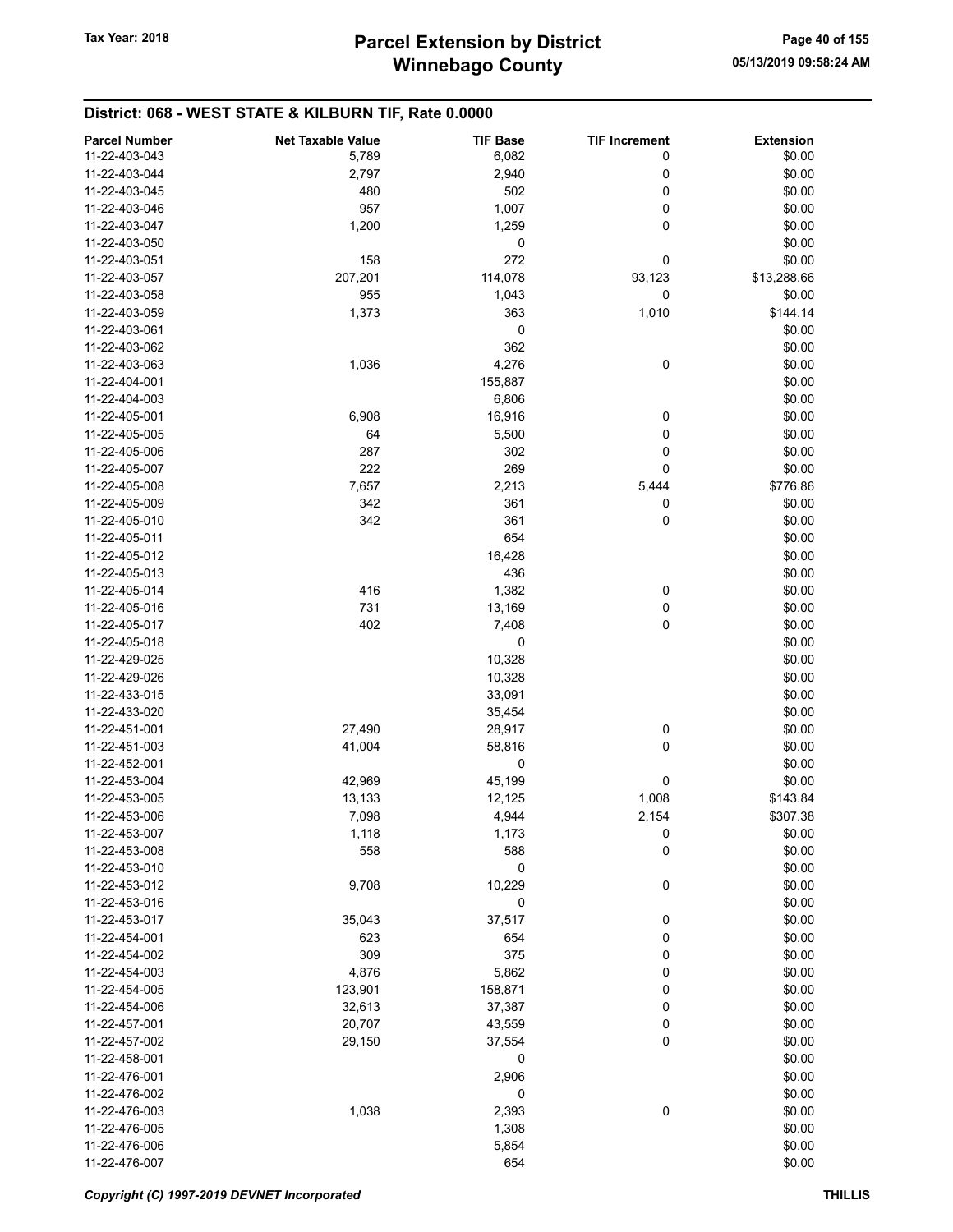## District: 068 - WEST STATE & KILBURN TIF, Rate 0.0000

| <b>Parcel Number</b> | <b>Net Taxable Value</b> | <b>TIF Base</b> | <b>TIF Increment</b> | <b>Extension</b> |
|----------------------|--------------------------|-----------------|----------------------|------------------|
| 11-22-476-008        | 1.246                    | 1.308           | 0                    | \$0.00           |
| 11-22-476-009        | 1.246                    | 1,308           | 0                    | \$0.00           |
| 11-22-480-001        | 3,449                    | 1.811           | 1.638                | \$233.74         |
| 11-22-480-002        | 1.306                    | 1.371           | 0                    | \$0.00           |
| 11-22-480-009        | 39.354                   | 9.524           | 29.830               | \$4,256.74       |
| 11-22-480-013        | 12.762                   | 17.217          | 0                    | \$0.00           |
| Totals for 068       | 964.181                  | 1,322,980       | 225.322              | \$32,153.50      |
|                      |                          |                 |                      | 156 Parcels      |

#### District: 088 - NORTH MAIN & AUBURN TIF, Rate 0.0000

| <b>Parcel Number</b> | <b>Net Taxable Value</b> | <b>TIF Base</b> | <b>TIF Increment</b> | <b>Extension</b> |
|----------------------|--------------------------|-----------------|----------------------|------------------|
| 11-14-280-008        | 8,793                    | 24,227          | 0                    | \$0.00           |
| 11-14-280-009        | 9,494                    | 26,483          | 0                    | \$0.00           |
| 11-14-280-010        | 7,669                    | 23,297          | 0                    | \$0.00           |
| 11-14-280-015        | 16,049                   | 25,078          | 0                    | \$0.00           |
| 11-14-280-017        | 30,111                   | 0               | 30,111               | \$4,264.54       |
| 11-14-281-006        | 6,334                    | 18,361          | 0                    | \$0.00           |
| 11-14-281-007        | 16,390                   | 26,444          | 0                    | \$0.00           |
| 11-14-281-008        | 2,268                    | 2,389           | 0                    | \$0.00           |
| 11-14-281-009        | 4,763                    | 6,321           | 0                    | \$0.00           |
| 11-14-281-010        | 2,114                    | 2,580           | 0                    | \$0.00           |
| 11-14-281-014        | 2,578                    | 3,147           | 0                    | \$0.00           |
| 11-14-281-015        | 2,114                    | 2,580           | 0                    | \$0.00           |
| 11-14-281-016        | 3,780                    | 10,548          | 0                    | \$0.00           |
| 11-14-282-001        | 1,985                    | 25,530          | 0                    | \$0.00           |
| 11-14-282-002        | 1,732                    | 20,327          | 0                    | \$0.00           |
| 11-14-282-003        | 2,578                    | 21,861          | 0                    | \$0.00           |
| 11-14-282-004        | 2,578                    | 24,667          | 0                    | \$0.00           |
| 11-14-282-005        | 2,268                    | 6,990           | 0                    | \$0.00           |
| 11-14-282-014        | 3,077                    | 0               | 3,077                | \$435.80         |
| 11-14-282-015        | 9,827                    | 77,611          | 0                    | \$0.00           |
| 11-14-282-016        | 12,698                   | 78,632          | 0                    | \$0.00           |
| 11-14-404-010        | 40,748                   | 122,416         | 0                    | \$0.00           |
| 11-14-404-011        | 6,100                    | 23,796          | 0                    | \$0.00           |
| 11-14-404-012        | 8,839                    | 22,740          | 0                    | \$0.00           |
| 11-14-404-013        | 7,867                    | 20,547          | 0                    | \$0.00           |
| 11-14-404-014        | 8,134                    | 21,737          | 0                    | \$0.00           |
| 11-14-404-015        | 9,200                    | 24,812          | 0                    | \$0.00           |
| 11-14-404-016        | 4,494                    | 22,538          | 0                    | \$0.00           |
| 11-14-404-017        | 8,646                    | 17,350          | 0                    | \$0.00           |
| 11-14-426-001        | 17,061                   | 21,667          | 0                    | \$0.00           |
| 11-14-426-002        | 11,821                   | 19,489          | 0                    | \$0.00           |
| 11-14-426-003        |                          | 0               |                      | \$0.00           |
| 11-14-426-004        | 22,143                   | 26,238          | 0                    | \$0.00           |
| 11-14-426-006        | 35,510                   | 38,702          | 0                    | \$0.00           |
| 11-14-426-007        | 24,186                   | 26,061          | 0                    | \$0.00           |
| 11-14-426-008        | 27,643                   | 29,724          | 0                    | \$0.00           |
| 11-14-426-009        | 32,408                   | 32,736          | 0                    | \$0.00           |
| 11-14-426-010        | 20,264                   | 22,467          | 0                    | \$0.00           |
| 11-14-426-011        | 24,064                   | 32,722          | 0                    | \$0.00           |
| 11-14-426-012        | 19,991                   | 28,256          | 0                    | \$0.00           |
| 11-14-426-013        | 20,350                   | 27,793          | 0                    | \$0.00           |
| 11-14-426-014        | 27,594                   | 29,912          | 0                    | \$0.00           |
| 11-14-426-015        | 52,245                   | 64,302          | 0                    | \$0.00           |
| 11-14-427-012        | 18,851                   | 0               | 18,851               | \$2,669.82       |
| 11-14-427-013        | 117,720                  | $\pmb{0}$       | 117,720              | \$16,672.34      |
| 11-14-428-002        | 32,211                   | 52,308          | 0                    | \$0.00           |
| 11-14-428-003        | 25,553                   | 31,827          | 0                    | \$0.00           |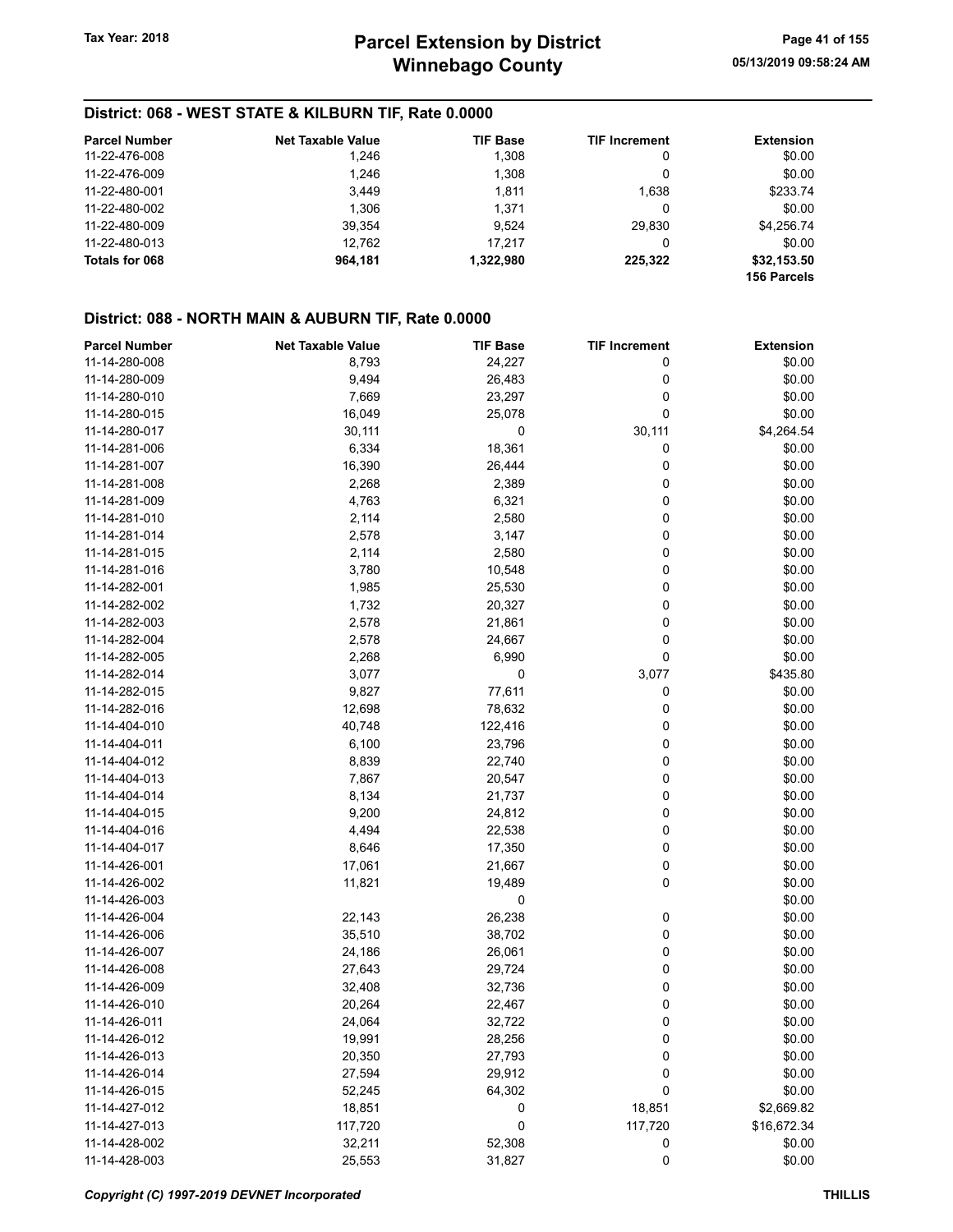## District: 088 - NORTH MAIN & AUBURN TIF, Rate 0.0000

| <b>Parcel Number</b>  | <b>Net Taxable Value</b> | <b>TIF Base</b> | <b>TIF Increment</b> | <b>Extension</b>  |
|-----------------------|--------------------------|-----------------|----------------------|-------------------|
| 11-14-428-004         | 21,244                   | 36,496          | 0                    | \$0.00            |
| 11-14-428-005         | 3,327                    | 6,151           | 0                    | \$0.00            |
| 11-14-428-006         | 10,489                   | 34,457          | 0                    | \$0.00            |
| 11-14-428-008         | 37,898                   | 45,032          | 0                    | \$0.00            |
| 11-14-428-009         | 37,621                   | 24,022          | 13,599               | \$1,926.00        |
| 11-14-428-010         | 37,801                   | 37,554          | 247                  | \$34.98           |
| 11-14-428-011         | 13,721                   | 30,951          | 0                    | \$0.00            |
| 11-14-428-012         | 8,011                    | 24,217          | 0                    | \$0.00            |
| 11-14-428-013         | 16,033                   | 20,778          | 0                    | \$0.00            |
| 11-14-428-015         | 18,058                   | 22,709          | 0                    | \$0.00            |
| 11-14-428-016         | 12,590                   | 23,413          | 0                    | \$0.00            |
| 11-14-428-017         | 13,061                   | 20,876          | 0                    | \$0.00            |
| 11-14-428-018         | 6,170                    | 22,179          | 0                    | \$0.00            |
| 11-14-428-019         | 205                      | 204             |                      | \$0.14            |
| 11-14-428-020         | 20,930                   | 20,292          | 638                  | \$90.36           |
| 11-14-428-021         | 24,560                   | 26,737          | 0                    | \$0.00            |
| 11-14-428-022         | 25,687                   | 28,310          | 0                    | \$0.00            |
| 11-14-428-024         | 14,645                   | 22,632          | $\Omega$             | \$0.00            |
| 11-14-428-026         | 46,832                   | 38,482          | 8,350                | \$1,182.60        |
| 11-14-430-003         |                          | 14,405          |                      | \$0.00            |
| 11-14-430-004         | 40,732                   | 45,645          | 0                    | \$0.00            |
| 11-14-430-005         | 18,223                   | 25,431          | 0                    | \$0.00            |
| 11-14-430-033         |                          | 66,791          |                      | \$0.00            |
| 11-14-430-034         | 70,862                   | 88,641          | 0                    | \$0.00            |
| 11-14-430-035         | 66,953                   | 88,882          | 0                    | \$0.00            |
| <b>Totals for 088</b> | 1,338,496                | 2,002,500       | 192,594              | \$27,276.58       |
|                       |                          |                 |                      | <b>72 Parcels</b> |

| <b>Parcel Number</b> | <b>Net Taxable Value</b> | <b>TIF Base</b> | <b>TIF Increment</b> | <b>Extension</b> |
|----------------------|--------------------------|-----------------|----------------------|------------------|
| 11-23-429-004        | 21,716                   | 31,896          | 0                    | \$0.00           |
| 11-23-429-006        | 1,869                    | 34,403          | 0                    | \$0.00           |
| 11-23-429-020        | 0                        | 159             | 0                    | \$0.00           |
| 11-23-429-021        | 6,252                    | 21,212          | 0                    | \$0.00           |
| 11-23-429-022        | 9,405                    | 22,781          | 0                    | \$0.00           |
| 11-23-429-023        | 1,723                    | 21,627          | 0                    | \$0.00           |
| 11-23-429-024        | 1,975                    | 22,767          | 0                    | \$0.00           |
| 11-23-429-025        | 6,892                    | 23,546          | 0                    | \$0.00           |
| 11-23-429-026        | 6,996                    | 15,020          | 0                    | \$0.00           |
| 11-23-429-029        | 9,625                    | 32,317          | 0                    | \$0.00           |
| 11-23-429-030        | 6,498                    | 20,877          | 0                    | \$0.00           |
| 11-23-429-031        | 8,289                    | 16,607          | 0                    | \$0.00           |
| 11-23-429-032        | 16,631                   | 30,143          | 0                    | \$0.00           |
| 11-23-429-033        | 14,069                   | 25,682          | 0                    | \$0.00           |
| 11-23-429-034        | 14,069                   | 25,682          | 0                    | \$0.00           |
| 11-23-429-035        | 8,165                    | 11,732          | 0                    | \$0.00           |
| 11-23-430-001        | 3,085                    | 27,776          | 0                    | \$0.00           |
| 11-23-430-002        | 0                        | 20,194          | 0                    | \$0.00           |
| 11-23-430-003        | 4,997                    | 19,245          | 0                    | \$0.00           |
| 11-23-430-004        | 20,113                   | 31,662          | 0                    | \$0.00           |
| 11-23-430-005        | 20,114                   | 30,887          | 0                    | \$0.00           |
| 11-23-430-006        | 20,114                   | 31,097          | 0                    | \$0.00           |
| 11-23-430-007        | 6,658                    | 22,989          | 0                    | \$0.00           |
| 11-23-430-008        | 7,211                    | 34,507          | 0                    | \$0.00           |
| 11-23-430-009        | 13,905                   | 26,471          | 0                    | \$0.00           |
| 11-23-430-010        | 7,516                    | 21,817          | 0                    | \$0.00           |
| 11-23-430-011        | 6,159                    | 23,641          | 0                    | \$0.00           |
| 11-23-430-012        | 6,345                    | 22,227          | 0                    | \$0.00           |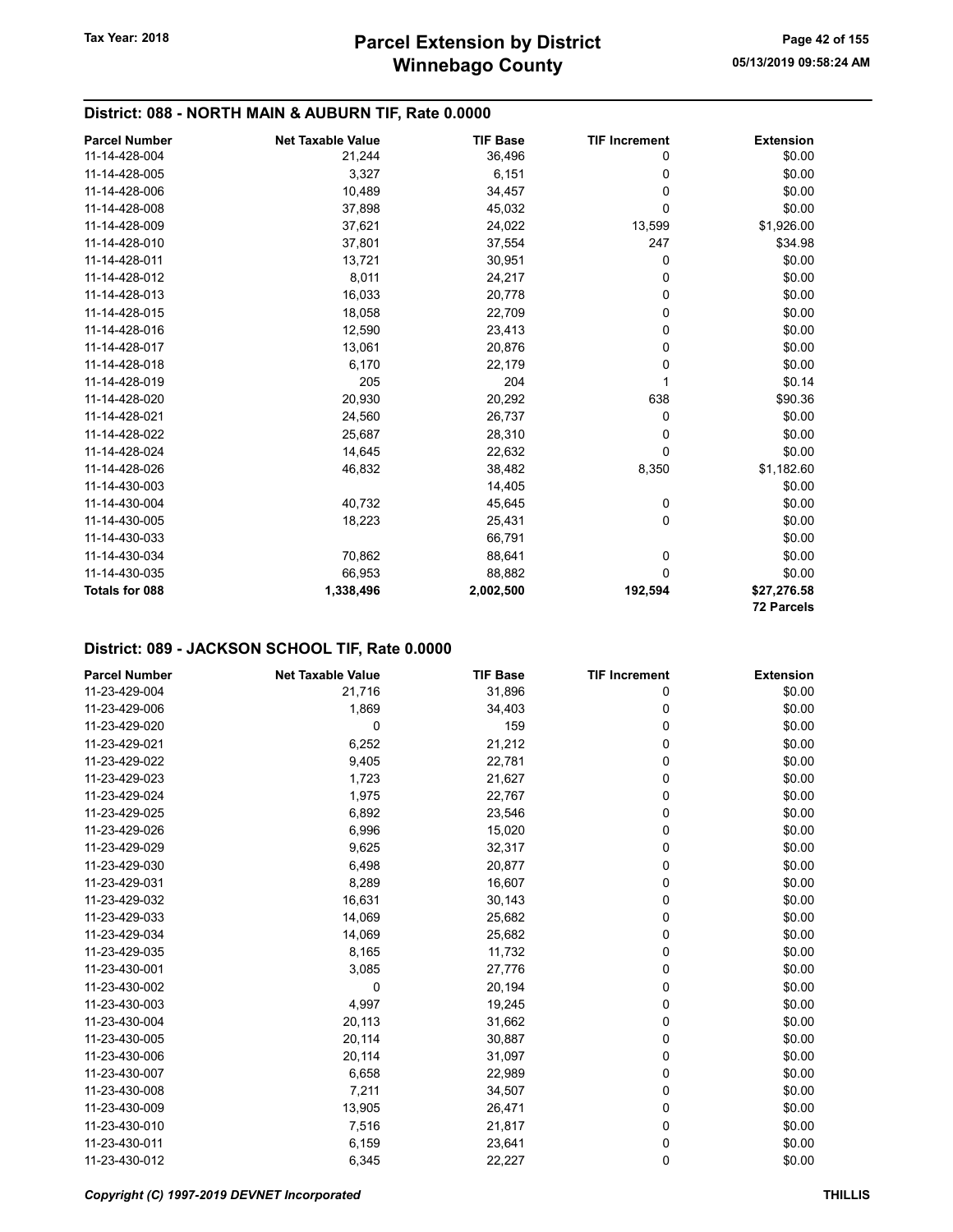# Winnebago County Tax Year: 2018 **Parcel Extension by District** Page 43 of 155

| 11-23-430-015<br>30,857<br>\$0.00<br>6,915<br>0<br>11,692<br>0<br>\$0.00<br>11-23-430-016<br>28,221<br>0<br>\$0.00<br>11-23-430-017<br>19,495<br>21,219<br>0<br>\$0.00<br>11-23-430-018<br>11,637<br>19,840<br>0<br>\$0.00<br>11-23-430-019<br>9,655<br>27,242<br>0<br>\$0.00<br>11-23-430-020<br>9,588<br>11,561<br>0<br>\$0.00<br>11-23-430-021<br>4,997<br>16,861<br>0<br>\$0.00<br>11-23-430-022<br>6,170<br>18,395<br>0<br>\$0.00<br>11-23-430-023<br>10,155<br>16,097<br>0<br>\$0.00<br>11-23-430-026<br>12,577<br>13,038<br>0<br>\$0.00<br>3,300<br>10,244<br>11-23-430-027<br>\$0.00<br>11-23-430-028<br>4,969<br>0<br>13,407<br>0<br>\$0.00<br>11-23-430-029<br>7,970<br>15,072<br>0<br>\$0.00<br>11-23-430-030<br>10,012<br>22,831<br>6,602<br>0<br>\$0.00<br>11-23-430-031<br>13,526<br>16,704<br>0<br>\$0.00<br>11-23-480-001<br>25,324<br>438<br>\$62.50<br>11-23-480-002<br>18,931<br>18,493<br>440<br>\$62.80<br>11-23-480-003<br>18,757<br>18,317<br>0<br>\$0.00<br>11-23-480-004<br>24,022<br>36,337<br>0<br>\$0.00<br>3,911<br>11-23-480-005<br>5,759<br>0<br>\$0.00<br>11-23-480-006<br>25,912<br>35,026<br>0<br>\$0.00<br>11-23-480-007<br>22,717<br>35,462<br>0<br>\$0.00<br>11-23-480-008<br>12,100<br>14,897<br>0<br>\$0.00<br>11-23-480-009<br>23,385<br>28,636<br>0<br>\$0.00<br>11-23-480-010<br>8,491<br>20,188<br>0<br>\$0.00<br>11-23-480-011<br>1,024<br>24,572<br>\$0.00<br>11-23-480-012<br>0<br>0<br>\$0.00<br>11-23-480-013<br>7,496<br>12,529<br>0<br>\$0.00<br>11-23-480-014<br>7,807<br>21,954<br>5,868<br>0<br>\$0.00<br>11-23-480-015<br>19,768<br>0<br>\$0.00<br>11-23-480-016<br>7,433<br>16,603<br>0<br>\$0.00<br>10,811<br>11,905<br>11-23-480-017<br>0<br>\$0.00<br>11-23-480-018<br>26,973<br>39,001<br>0<br>\$0.00<br>11-23-480-019<br>1,147<br>17,105<br>0<br>\$0.00<br>11-23-480-020<br>9,604<br>17,363<br>0<br>\$0.00<br>13,130<br>26,810<br>11-23-480-021<br>0<br>11-23-480-022<br>21,298<br>36,439<br>\$0.00<br>0<br>\$0.00<br>11-23-480-023<br>7,683<br>16,347<br>0<br>\$0.00<br>11-23-480-024<br>6,473<br>18,003<br>11-23-480-025<br>5,798<br>20,313<br>0<br>\$0.00<br>0<br>\$0.00<br>11-23-480-026<br>10,519<br>18,947<br>0<br>\$0.00<br>11-23-480-027<br>5,625<br>19,602<br>0<br>\$0.00<br>11-23-480-028<br>17,805<br>25,162<br>\$3,386.70<br>11-23-481-001<br>64,596<br>40,863<br>23,733<br>3,408<br>1,649<br>1,759<br>\$251.02<br>11-23-481-002<br>0<br>\$0.00<br>11-23-481-003<br>6,147<br>17,871<br>\$282.70<br>11-23-481-004<br>3,748<br>1,767<br>1,981<br>\$0.00<br>11-23-481-005<br>87<br>0<br>0<br>284<br>399<br>0<br>\$0.00<br>11-23-481-006<br>0<br>\$0.00<br>11-23-481-007<br>3,998<br>11,399<br>10,815<br>\$0.00<br>11-23-481-008<br>19,876<br>0<br>0<br>\$0.00<br>11-23-481-009<br>4,997<br>10,572<br>0<br>\$0.00<br>11-23-481-010<br>6,275<br>14,605<br>\$0.00<br>11-23-481-011<br>349<br>14,988<br>0<br>\$0.00<br>11-23-481-012<br>8,509<br>14,754<br>0<br>\$0.00<br>11-23-481-013<br>13,130<br>0<br>21,646<br>0<br>5,914<br>\$0.00<br>11-23-481-014<br>20,489<br>0<br>11-23-481-015<br>9,471<br>20,025<br>\$0.00<br>0<br>0<br>\$0.00<br>11-23-481-016<br>12,917 | <b>Parcel Number</b> | <b>Net Taxable Value</b> | <b>TIF Base</b> | <b>TIF Increment</b> | <b>Extension</b> |
|----------------------------------------------------------------------------------------------------------------------------------------------------------------------------------------------------------------------------------------------------------------------------------------------------------------------------------------------------------------------------------------------------------------------------------------------------------------------------------------------------------------------------------------------------------------------------------------------------------------------------------------------------------------------------------------------------------------------------------------------------------------------------------------------------------------------------------------------------------------------------------------------------------------------------------------------------------------------------------------------------------------------------------------------------------------------------------------------------------------------------------------------------------------------------------------------------------------------------------------------------------------------------------------------------------------------------------------------------------------------------------------------------------------------------------------------------------------------------------------------------------------------------------------------------------------------------------------------------------------------------------------------------------------------------------------------------------------------------------------------------------------------------------------------------------------------------------------------------------------------------------------------------------------------------------------------------------------------------------------------------------------------------------------------------------------------------------------------------------------------------------------------------------------------------------------------------------------------------------------------------------------------------------------------------------------------------------------------------------------------------------------------------------------------------------------------------------------------------------------------------------------------------------------------------------------------------------------------------------------------------------------------------------------------------------------------------------------------------------------------------------------------------------------------------------------------------------------------------------------------------------------------------------------------------------------------------------------------------------------------------------------------------------------------------------------------------------------------------------------------------------------|----------------------|--------------------------|-----------------|----------------------|------------------|
|                                                                                                                                                                                                                                                                                                                                                                                                                                                                                                                                                                                                                                                                                                                                                                                                                                                                                                                                                                                                                                                                                                                                                                                                                                                                                                                                                                                                                                                                                                                                                                                                                                                                                                                                                                                                                                                                                                                                                                                                                                                                                                                                                                                                                                                                                                                                                                                                                                                                                                                                                                                                                                                                                                                                                                                                                                                                                                                                                                                                                                                                                                                                        |                      |                          |                 |                      |                  |
|                                                                                                                                                                                                                                                                                                                                                                                                                                                                                                                                                                                                                                                                                                                                                                                                                                                                                                                                                                                                                                                                                                                                                                                                                                                                                                                                                                                                                                                                                                                                                                                                                                                                                                                                                                                                                                                                                                                                                                                                                                                                                                                                                                                                                                                                                                                                                                                                                                                                                                                                                                                                                                                                                                                                                                                                                                                                                                                                                                                                                                                                                                                                        |                      |                          |                 |                      |                  |
|                                                                                                                                                                                                                                                                                                                                                                                                                                                                                                                                                                                                                                                                                                                                                                                                                                                                                                                                                                                                                                                                                                                                                                                                                                                                                                                                                                                                                                                                                                                                                                                                                                                                                                                                                                                                                                                                                                                                                                                                                                                                                                                                                                                                                                                                                                                                                                                                                                                                                                                                                                                                                                                                                                                                                                                                                                                                                                                                                                                                                                                                                                                                        |                      |                          |                 |                      |                  |
|                                                                                                                                                                                                                                                                                                                                                                                                                                                                                                                                                                                                                                                                                                                                                                                                                                                                                                                                                                                                                                                                                                                                                                                                                                                                                                                                                                                                                                                                                                                                                                                                                                                                                                                                                                                                                                                                                                                                                                                                                                                                                                                                                                                                                                                                                                                                                                                                                                                                                                                                                                                                                                                                                                                                                                                                                                                                                                                                                                                                                                                                                                                                        |                      |                          |                 |                      |                  |
|                                                                                                                                                                                                                                                                                                                                                                                                                                                                                                                                                                                                                                                                                                                                                                                                                                                                                                                                                                                                                                                                                                                                                                                                                                                                                                                                                                                                                                                                                                                                                                                                                                                                                                                                                                                                                                                                                                                                                                                                                                                                                                                                                                                                                                                                                                                                                                                                                                                                                                                                                                                                                                                                                                                                                                                                                                                                                                                                                                                                                                                                                                                                        |                      |                          |                 |                      |                  |
|                                                                                                                                                                                                                                                                                                                                                                                                                                                                                                                                                                                                                                                                                                                                                                                                                                                                                                                                                                                                                                                                                                                                                                                                                                                                                                                                                                                                                                                                                                                                                                                                                                                                                                                                                                                                                                                                                                                                                                                                                                                                                                                                                                                                                                                                                                                                                                                                                                                                                                                                                                                                                                                                                                                                                                                                                                                                                                                                                                                                                                                                                                                                        |                      |                          |                 |                      |                  |
|                                                                                                                                                                                                                                                                                                                                                                                                                                                                                                                                                                                                                                                                                                                                                                                                                                                                                                                                                                                                                                                                                                                                                                                                                                                                                                                                                                                                                                                                                                                                                                                                                                                                                                                                                                                                                                                                                                                                                                                                                                                                                                                                                                                                                                                                                                                                                                                                                                                                                                                                                                                                                                                                                                                                                                                                                                                                                                                                                                                                                                                                                                                                        |                      |                          |                 |                      |                  |
|                                                                                                                                                                                                                                                                                                                                                                                                                                                                                                                                                                                                                                                                                                                                                                                                                                                                                                                                                                                                                                                                                                                                                                                                                                                                                                                                                                                                                                                                                                                                                                                                                                                                                                                                                                                                                                                                                                                                                                                                                                                                                                                                                                                                                                                                                                                                                                                                                                                                                                                                                                                                                                                                                                                                                                                                                                                                                                                                                                                                                                                                                                                                        |                      |                          |                 |                      |                  |
|                                                                                                                                                                                                                                                                                                                                                                                                                                                                                                                                                                                                                                                                                                                                                                                                                                                                                                                                                                                                                                                                                                                                                                                                                                                                                                                                                                                                                                                                                                                                                                                                                                                                                                                                                                                                                                                                                                                                                                                                                                                                                                                                                                                                                                                                                                                                                                                                                                                                                                                                                                                                                                                                                                                                                                                                                                                                                                                                                                                                                                                                                                                                        |                      |                          |                 |                      |                  |
|                                                                                                                                                                                                                                                                                                                                                                                                                                                                                                                                                                                                                                                                                                                                                                                                                                                                                                                                                                                                                                                                                                                                                                                                                                                                                                                                                                                                                                                                                                                                                                                                                                                                                                                                                                                                                                                                                                                                                                                                                                                                                                                                                                                                                                                                                                                                                                                                                                                                                                                                                                                                                                                                                                                                                                                                                                                                                                                                                                                                                                                                                                                                        |                      |                          |                 |                      |                  |
|                                                                                                                                                                                                                                                                                                                                                                                                                                                                                                                                                                                                                                                                                                                                                                                                                                                                                                                                                                                                                                                                                                                                                                                                                                                                                                                                                                                                                                                                                                                                                                                                                                                                                                                                                                                                                                                                                                                                                                                                                                                                                                                                                                                                                                                                                                                                                                                                                                                                                                                                                                                                                                                                                                                                                                                                                                                                                                                                                                                                                                                                                                                                        |                      |                          |                 |                      |                  |
|                                                                                                                                                                                                                                                                                                                                                                                                                                                                                                                                                                                                                                                                                                                                                                                                                                                                                                                                                                                                                                                                                                                                                                                                                                                                                                                                                                                                                                                                                                                                                                                                                                                                                                                                                                                                                                                                                                                                                                                                                                                                                                                                                                                                                                                                                                                                                                                                                                                                                                                                                                                                                                                                                                                                                                                                                                                                                                                                                                                                                                                                                                                                        |                      |                          |                 |                      |                  |
|                                                                                                                                                                                                                                                                                                                                                                                                                                                                                                                                                                                                                                                                                                                                                                                                                                                                                                                                                                                                                                                                                                                                                                                                                                                                                                                                                                                                                                                                                                                                                                                                                                                                                                                                                                                                                                                                                                                                                                                                                                                                                                                                                                                                                                                                                                                                                                                                                                                                                                                                                                                                                                                                                                                                                                                                                                                                                                                                                                                                                                                                                                                                        |                      |                          |                 |                      |                  |
|                                                                                                                                                                                                                                                                                                                                                                                                                                                                                                                                                                                                                                                                                                                                                                                                                                                                                                                                                                                                                                                                                                                                                                                                                                                                                                                                                                                                                                                                                                                                                                                                                                                                                                                                                                                                                                                                                                                                                                                                                                                                                                                                                                                                                                                                                                                                                                                                                                                                                                                                                                                                                                                                                                                                                                                                                                                                                                                                                                                                                                                                                                                                        |                      |                          |                 |                      |                  |
|                                                                                                                                                                                                                                                                                                                                                                                                                                                                                                                                                                                                                                                                                                                                                                                                                                                                                                                                                                                                                                                                                                                                                                                                                                                                                                                                                                                                                                                                                                                                                                                                                                                                                                                                                                                                                                                                                                                                                                                                                                                                                                                                                                                                                                                                                                                                                                                                                                                                                                                                                                                                                                                                                                                                                                                                                                                                                                                                                                                                                                                                                                                                        |                      |                          |                 |                      |                  |
|                                                                                                                                                                                                                                                                                                                                                                                                                                                                                                                                                                                                                                                                                                                                                                                                                                                                                                                                                                                                                                                                                                                                                                                                                                                                                                                                                                                                                                                                                                                                                                                                                                                                                                                                                                                                                                                                                                                                                                                                                                                                                                                                                                                                                                                                                                                                                                                                                                                                                                                                                                                                                                                                                                                                                                                                                                                                                                                                                                                                                                                                                                                                        |                      |                          |                 |                      |                  |
|                                                                                                                                                                                                                                                                                                                                                                                                                                                                                                                                                                                                                                                                                                                                                                                                                                                                                                                                                                                                                                                                                                                                                                                                                                                                                                                                                                                                                                                                                                                                                                                                                                                                                                                                                                                                                                                                                                                                                                                                                                                                                                                                                                                                                                                                                                                                                                                                                                                                                                                                                                                                                                                                                                                                                                                                                                                                                                                                                                                                                                                                                                                                        |                      |                          |                 |                      |                  |
|                                                                                                                                                                                                                                                                                                                                                                                                                                                                                                                                                                                                                                                                                                                                                                                                                                                                                                                                                                                                                                                                                                                                                                                                                                                                                                                                                                                                                                                                                                                                                                                                                                                                                                                                                                                                                                                                                                                                                                                                                                                                                                                                                                                                                                                                                                                                                                                                                                                                                                                                                                                                                                                                                                                                                                                                                                                                                                                                                                                                                                                                                                                                        |                      |                          |                 |                      |                  |
|                                                                                                                                                                                                                                                                                                                                                                                                                                                                                                                                                                                                                                                                                                                                                                                                                                                                                                                                                                                                                                                                                                                                                                                                                                                                                                                                                                                                                                                                                                                                                                                                                                                                                                                                                                                                                                                                                                                                                                                                                                                                                                                                                                                                                                                                                                                                                                                                                                                                                                                                                                                                                                                                                                                                                                                                                                                                                                                                                                                                                                                                                                                                        |                      |                          |                 |                      |                  |
|                                                                                                                                                                                                                                                                                                                                                                                                                                                                                                                                                                                                                                                                                                                                                                                                                                                                                                                                                                                                                                                                                                                                                                                                                                                                                                                                                                                                                                                                                                                                                                                                                                                                                                                                                                                                                                                                                                                                                                                                                                                                                                                                                                                                                                                                                                                                                                                                                                                                                                                                                                                                                                                                                                                                                                                                                                                                                                                                                                                                                                                                                                                                        |                      |                          |                 |                      |                  |
|                                                                                                                                                                                                                                                                                                                                                                                                                                                                                                                                                                                                                                                                                                                                                                                                                                                                                                                                                                                                                                                                                                                                                                                                                                                                                                                                                                                                                                                                                                                                                                                                                                                                                                                                                                                                                                                                                                                                                                                                                                                                                                                                                                                                                                                                                                                                                                                                                                                                                                                                                                                                                                                                                                                                                                                                                                                                                                                                                                                                                                                                                                                                        |                      |                          |                 |                      |                  |
|                                                                                                                                                                                                                                                                                                                                                                                                                                                                                                                                                                                                                                                                                                                                                                                                                                                                                                                                                                                                                                                                                                                                                                                                                                                                                                                                                                                                                                                                                                                                                                                                                                                                                                                                                                                                                                                                                                                                                                                                                                                                                                                                                                                                                                                                                                                                                                                                                                                                                                                                                                                                                                                                                                                                                                                                                                                                                                                                                                                                                                                                                                                                        |                      |                          |                 |                      |                  |
|                                                                                                                                                                                                                                                                                                                                                                                                                                                                                                                                                                                                                                                                                                                                                                                                                                                                                                                                                                                                                                                                                                                                                                                                                                                                                                                                                                                                                                                                                                                                                                                                                                                                                                                                                                                                                                                                                                                                                                                                                                                                                                                                                                                                                                                                                                                                                                                                                                                                                                                                                                                                                                                                                                                                                                                                                                                                                                                                                                                                                                                                                                                                        |                      |                          |                 |                      |                  |
|                                                                                                                                                                                                                                                                                                                                                                                                                                                                                                                                                                                                                                                                                                                                                                                                                                                                                                                                                                                                                                                                                                                                                                                                                                                                                                                                                                                                                                                                                                                                                                                                                                                                                                                                                                                                                                                                                                                                                                                                                                                                                                                                                                                                                                                                                                                                                                                                                                                                                                                                                                                                                                                                                                                                                                                                                                                                                                                                                                                                                                                                                                                                        |                      |                          |                 |                      |                  |
|                                                                                                                                                                                                                                                                                                                                                                                                                                                                                                                                                                                                                                                                                                                                                                                                                                                                                                                                                                                                                                                                                                                                                                                                                                                                                                                                                                                                                                                                                                                                                                                                                                                                                                                                                                                                                                                                                                                                                                                                                                                                                                                                                                                                                                                                                                                                                                                                                                                                                                                                                                                                                                                                                                                                                                                                                                                                                                                                                                                                                                                                                                                                        |                      |                          |                 |                      |                  |
|                                                                                                                                                                                                                                                                                                                                                                                                                                                                                                                                                                                                                                                                                                                                                                                                                                                                                                                                                                                                                                                                                                                                                                                                                                                                                                                                                                                                                                                                                                                                                                                                                                                                                                                                                                                                                                                                                                                                                                                                                                                                                                                                                                                                                                                                                                                                                                                                                                                                                                                                                                                                                                                                                                                                                                                                                                                                                                                                                                                                                                                                                                                                        |                      |                          |                 |                      |                  |
|                                                                                                                                                                                                                                                                                                                                                                                                                                                                                                                                                                                                                                                                                                                                                                                                                                                                                                                                                                                                                                                                                                                                                                                                                                                                                                                                                                                                                                                                                                                                                                                                                                                                                                                                                                                                                                                                                                                                                                                                                                                                                                                                                                                                                                                                                                                                                                                                                                                                                                                                                                                                                                                                                                                                                                                                                                                                                                                                                                                                                                                                                                                                        |                      |                          |                 |                      |                  |
|                                                                                                                                                                                                                                                                                                                                                                                                                                                                                                                                                                                                                                                                                                                                                                                                                                                                                                                                                                                                                                                                                                                                                                                                                                                                                                                                                                                                                                                                                                                                                                                                                                                                                                                                                                                                                                                                                                                                                                                                                                                                                                                                                                                                                                                                                                                                                                                                                                                                                                                                                                                                                                                                                                                                                                                                                                                                                                                                                                                                                                                                                                                                        |                      |                          |                 |                      |                  |
|                                                                                                                                                                                                                                                                                                                                                                                                                                                                                                                                                                                                                                                                                                                                                                                                                                                                                                                                                                                                                                                                                                                                                                                                                                                                                                                                                                                                                                                                                                                                                                                                                                                                                                                                                                                                                                                                                                                                                                                                                                                                                                                                                                                                                                                                                                                                                                                                                                                                                                                                                                                                                                                                                                                                                                                                                                                                                                                                                                                                                                                                                                                                        |                      |                          |                 |                      |                  |
|                                                                                                                                                                                                                                                                                                                                                                                                                                                                                                                                                                                                                                                                                                                                                                                                                                                                                                                                                                                                                                                                                                                                                                                                                                                                                                                                                                                                                                                                                                                                                                                                                                                                                                                                                                                                                                                                                                                                                                                                                                                                                                                                                                                                                                                                                                                                                                                                                                                                                                                                                                                                                                                                                                                                                                                                                                                                                                                                                                                                                                                                                                                                        |                      |                          |                 |                      |                  |
|                                                                                                                                                                                                                                                                                                                                                                                                                                                                                                                                                                                                                                                                                                                                                                                                                                                                                                                                                                                                                                                                                                                                                                                                                                                                                                                                                                                                                                                                                                                                                                                                                                                                                                                                                                                                                                                                                                                                                                                                                                                                                                                                                                                                                                                                                                                                                                                                                                                                                                                                                                                                                                                                                                                                                                                                                                                                                                                                                                                                                                                                                                                                        |                      |                          |                 |                      |                  |
|                                                                                                                                                                                                                                                                                                                                                                                                                                                                                                                                                                                                                                                                                                                                                                                                                                                                                                                                                                                                                                                                                                                                                                                                                                                                                                                                                                                                                                                                                                                                                                                                                                                                                                                                                                                                                                                                                                                                                                                                                                                                                                                                                                                                                                                                                                                                                                                                                                                                                                                                                                                                                                                                                                                                                                                                                                                                                                                                                                                                                                                                                                                                        |                      |                          |                 |                      |                  |
|                                                                                                                                                                                                                                                                                                                                                                                                                                                                                                                                                                                                                                                                                                                                                                                                                                                                                                                                                                                                                                                                                                                                                                                                                                                                                                                                                                                                                                                                                                                                                                                                                                                                                                                                                                                                                                                                                                                                                                                                                                                                                                                                                                                                                                                                                                                                                                                                                                                                                                                                                                                                                                                                                                                                                                                                                                                                                                                                                                                                                                                                                                                                        |                      |                          |                 |                      |                  |
|                                                                                                                                                                                                                                                                                                                                                                                                                                                                                                                                                                                                                                                                                                                                                                                                                                                                                                                                                                                                                                                                                                                                                                                                                                                                                                                                                                                                                                                                                                                                                                                                                                                                                                                                                                                                                                                                                                                                                                                                                                                                                                                                                                                                                                                                                                                                                                                                                                                                                                                                                                                                                                                                                                                                                                                                                                                                                                                                                                                                                                                                                                                                        |                      |                          |                 |                      |                  |
|                                                                                                                                                                                                                                                                                                                                                                                                                                                                                                                                                                                                                                                                                                                                                                                                                                                                                                                                                                                                                                                                                                                                                                                                                                                                                                                                                                                                                                                                                                                                                                                                                                                                                                                                                                                                                                                                                                                                                                                                                                                                                                                                                                                                                                                                                                                                                                                                                                                                                                                                                                                                                                                                                                                                                                                                                                                                                                                                                                                                                                                                                                                                        |                      |                          |                 |                      |                  |
|                                                                                                                                                                                                                                                                                                                                                                                                                                                                                                                                                                                                                                                                                                                                                                                                                                                                                                                                                                                                                                                                                                                                                                                                                                                                                                                                                                                                                                                                                                                                                                                                                                                                                                                                                                                                                                                                                                                                                                                                                                                                                                                                                                                                                                                                                                                                                                                                                                                                                                                                                                                                                                                                                                                                                                                                                                                                                                                                                                                                                                                                                                                                        |                      |                          |                 |                      |                  |
|                                                                                                                                                                                                                                                                                                                                                                                                                                                                                                                                                                                                                                                                                                                                                                                                                                                                                                                                                                                                                                                                                                                                                                                                                                                                                                                                                                                                                                                                                                                                                                                                                                                                                                                                                                                                                                                                                                                                                                                                                                                                                                                                                                                                                                                                                                                                                                                                                                                                                                                                                                                                                                                                                                                                                                                                                                                                                                                                                                                                                                                                                                                                        |                      |                          |                 |                      |                  |
|                                                                                                                                                                                                                                                                                                                                                                                                                                                                                                                                                                                                                                                                                                                                                                                                                                                                                                                                                                                                                                                                                                                                                                                                                                                                                                                                                                                                                                                                                                                                                                                                                                                                                                                                                                                                                                                                                                                                                                                                                                                                                                                                                                                                                                                                                                                                                                                                                                                                                                                                                                                                                                                                                                                                                                                                                                                                                                                                                                                                                                                                                                                                        |                      |                          |                 |                      |                  |
|                                                                                                                                                                                                                                                                                                                                                                                                                                                                                                                                                                                                                                                                                                                                                                                                                                                                                                                                                                                                                                                                                                                                                                                                                                                                                                                                                                                                                                                                                                                                                                                                                                                                                                                                                                                                                                                                                                                                                                                                                                                                                                                                                                                                                                                                                                                                                                                                                                                                                                                                                                                                                                                                                                                                                                                                                                                                                                                                                                                                                                                                                                                                        |                      |                          |                 |                      |                  |
|                                                                                                                                                                                                                                                                                                                                                                                                                                                                                                                                                                                                                                                                                                                                                                                                                                                                                                                                                                                                                                                                                                                                                                                                                                                                                                                                                                                                                                                                                                                                                                                                                                                                                                                                                                                                                                                                                                                                                                                                                                                                                                                                                                                                                                                                                                                                                                                                                                                                                                                                                                                                                                                                                                                                                                                                                                                                                                                                                                                                                                                                                                                                        |                      |                          |                 |                      |                  |
|                                                                                                                                                                                                                                                                                                                                                                                                                                                                                                                                                                                                                                                                                                                                                                                                                                                                                                                                                                                                                                                                                                                                                                                                                                                                                                                                                                                                                                                                                                                                                                                                                                                                                                                                                                                                                                                                                                                                                                                                                                                                                                                                                                                                                                                                                                                                                                                                                                                                                                                                                                                                                                                                                                                                                                                                                                                                                                                                                                                                                                                                                                                                        |                      |                          |                 |                      |                  |
|                                                                                                                                                                                                                                                                                                                                                                                                                                                                                                                                                                                                                                                                                                                                                                                                                                                                                                                                                                                                                                                                                                                                                                                                                                                                                                                                                                                                                                                                                                                                                                                                                                                                                                                                                                                                                                                                                                                                                                                                                                                                                                                                                                                                                                                                                                                                                                                                                                                                                                                                                                                                                                                                                                                                                                                                                                                                                                                                                                                                                                                                                                                                        |                      |                          |                 |                      |                  |
|                                                                                                                                                                                                                                                                                                                                                                                                                                                                                                                                                                                                                                                                                                                                                                                                                                                                                                                                                                                                                                                                                                                                                                                                                                                                                                                                                                                                                                                                                                                                                                                                                                                                                                                                                                                                                                                                                                                                                                                                                                                                                                                                                                                                                                                                                                                                                                                                                                                                                                                                                                                                                                                                                                                                                                                                                                                                                                                                                                                                                                                                                                                                        |                      |                          |                 |                      |                  |
|                                                                                                                                                                                                                                                                                                                                                                                                                                                                                                                                                                                                                                                                                                                                                                                                                                                                                                                                                                                                                                                                                                                                                                                                                                                                                                                                                                                                                                                                                                                                                                                                                                                                                                                                                                                                                                                                                                                                                                                                                                                                                                                                                                                                                                                                                                                                                                                                                                                                                                                                                                                                                                                                                                                                                                                                                                                                                                                                                                                                                                                                                                                                        |                      |                          |                 |                      |                  |
|                                                                                                                                                                                                                                                                                                                                                                                                                                                                                                                                                                                                                                                                                                                                                                                                                                                                                                                                                                                                                                                                                                                                                                                                                                                                                                                                                                                                                                                                                                                                                                                                                                                                                                                                                                                                                                                                                                                                                                                                                                                                                                                                                                                                                                                                                                                                                                                                                                                                                                                                                                                                                                                                                                                                                                                                                                                                                                                                                                                                                                                                                                                                        |                      |                          |                 |                      |                  |
|                                                                                                                                                                                                                                                                                                                                                                                                                                                                                                                                                                                                                                                                                                                                                                                                                                                                                                                                                                                                                                                                                                                                                                                                                                                                                                                                                                                                                                                                                                                                                                                                                                                                                                                                                                                                                                                                                                                                                                                                                                                                                                                                                                                                                                                                                                                                                                                                                                                                                                                                                                                                                                                                                                                                                                                                                                                                                                                                                                                                                                                                                                                                        |                      |                          |                 |                      |                  |
|                                                                                                                                                                                                                                                                                                                                                                                                                                                                                                                                                                                                                                                                                                                                                                                                                                                                                                                                                                                                                                                                                                                                                                                                                                                                                                                                                                                                                                                                                                                                                                                                                                                                                                                                                                                                                                                                                                                                                                                                                                                                                                                                                                                                                                                                                                                                                                                                                                                                                                                                                                                                                                                                                                                                                                                                                                                                                                                                                                                                                                                                                                                                        |                      |                          |                 |                      |                  |
|                                                                                                                                                                                                                                                                                                                                                                                                                                                                                                                                                                                                                                                                                                                                                                                                                                                                                                                                                                                                                                                                                                                                                                                                                                                                                                                                                                                                                                                                                                                                                                                                                                                                                                                                                                                                                                                                                                                                                                                                                                                                                                                                                                                                                                                                                                                                                                                                                                                                                                                                                                                                                                                                                                                                                                                                                                                                                                                                                                                                                                                                                                                                        |                      |                          |                 |                      |                  |
|                                                                                                                                                                                                                                                                                                                                                                                                                                                                                                                                                                                                                                                                                                                                                                                                                                                                                                                                                                                                                                                                                                                                                                                                                                                                                                                                                                                                                                                                                                                                                                                                                                                                                                                                                                                                                                                                                                                                                                                                                                                                                                                                                                                                                                                                                                                                                                                                                                                                                                                                                                                                                                                                                                                                                                                                                                                                                                                                                                                                                                                                                                                                        |                      |                          |                 |                      |                  |
|                                                                                                                                                                                                                                                                                                                                                                                                                                                                                                                                                                                                                                                                                                                                                                                                                                                                                                                                                                                                                                                                                                                                                                                                                                                                                                                                                                                                                                                                                                                                                                                                                                                                                                                                                                                                                                                                                                                                                                                                                                                                                                                                                                                                                                                                                                                                                                                                                                                                                                                                                                                                                                                                                                                                                                                                                                                                                                                                                                                                                                                                                                                                        |                      |                          |                 |                      |                  |
|                                                                                                                                                                                                                                                                                                                                                                                                                                                                                                                                                                                                                                                                                                                                                                                                                                                                                                                                                                                                                                                                                                                                                                                                                                                                                                                                                                                                                                                                                                                                                                                                                                                                                                                                                                                                                                                                                                                                                                                                                                                                                                                                                                                                                                                                                                                                                                                                                                                                                                                                                                                                                                                                                                                                                                                                                                                                                                                                                                                                                                                                                                                                        |                      |                          |                 |                      |                  |
|                                                                                                                                                                                                                                                                                                                                                                                                                                                                                                                                                                                                                                                                                                                                                                                                                                                                                                                                                                                                                                                                                                                                                                                                                                                                                                                                                                                                                                                                                                                                                                                                                                                                                                                                                                                                                                                                                                                                                                                                                                                                                                                                                                                                                                                                                                                                                                                                                                                                                                                                                                                                                                                                                                                                                                                                                                                                                                                                                                                                                                                                                                                                        |                      |                          |                 |                      |                  |
|                                                                                                                                                                                                                                                                                                                                                                                                                                                                                                                                                                                                                                                                                                                                                                                                                                                                                                                                                                                                                                                                                                                                                                                                                                                                                                                                                                                                                                                                                                                                                                                                                                                                                                                                                                                                                                                                                                                                                                                                                                                                                                                                                                                                                                                                                                                                                                                                                                                                                                                                                                                                                                                                                                                                                                                                                                                                                                                                                                                                                                                                                                                                        |                      |                          |                 |                      |                  |
|                                                                                                                                                                                                                                                                                                                                                                                                                                                                                                                                                                                                                                                                                                                                                                                                                                                                                                                                                                                                                                                                                                                                                                                                                                                                                                                                                                                                                                                                                                                                                                                                                                                                                                                                                                                                                                                                                                                                                                                                                                                                                                                                                                                                                                                                                                                                                                                                                                                                                                                                                                                                                                                                                                                                                                                                                                                                                                                                                                                                                                                                                                                                        |                      |                          |                 |                      |                  |
|                                                                                                                                                                                                                                                                                                                                                                                                                                                                                                                                                                                                                                                                                                                                                                                                                                                                                                                                                                                                                                                                                                                                                                                                                                                                                                                                                                                                                                                                                                                                                                                                                                                                                                                                                                                                                                                                                                                                                                                                                                                                                                                                                                                                                                                                                                                                                                                                                                                                                                                                                                                                                                                                                                                                                                                                                                                                                                                                                                                                                                                                                                                                        |                      |                          |                 |                      |                  |
|                                                                                                                                                                                                                                                                                                                                                                                                                                                                                                                                                                                                                                                                                                                                                                                                                                                                                                                                                                                                                                                                                                                                                                                                                                                                                                                                                                                                                                                                                                                                                                                                                                                                                                                                                                                                                                                                                                                                                                                                                                                                                                                                                                                                                                                                                                                                                                                                                                                                                                                                                                                                                                                                                                                                                                                                                                                                                                                                                                                                                                                                                                                                        |                      |                          |                 |                      |                  |
|                                                                                                                                                                                                                                                                                                                                                                                                                                                                                                                                                                                                                                                                                                                                                                                                                                                                                                                                                                                                                                                                                                                                                                                                                                                                                                                                                                                                                                                                                                                                                                                                                                                                                                                                                                                                                                                                                                                                                                                                                                                                                                                                                                                                                                                                                                                                                                                                                                                                                                                                                                                                                                                                                                                                                                                                                                                                                                                                                                                                                                                                                                                                        |                      |                          |                 |                      |                  |
|                                                                                                                                                                                                                                                                                                                                                                                                                                                                                                                                                                                                                                                                                                                                                                                                                                                                                                                                                                                                                                                                                                                                                                                                                                                                                                                                                                                                                                                                                                                                                                                                                                                                                                                                                                                                                                                                                                                                                                                                                                                                                                                                                                                                                                                                                                                                                                                                                                                                                                                                                                                                                                                                                                                                                                                                                                                                                                                                                                                                                                                                                                                                        |                      |                          |                 |                      |                  |
|                                                                                                                                                                                                                                                                                                                                                                                                                                                                                                                                                                                                                                                                                                                                                                                                                                                                                                                                                                                                                                                                                                                                                                                                                                                                                                                                                                                                                                                                                                                                                                                                                                                                                                                                                                                                                                                                                                                                                                                                                                                                                                                                                                                                                                                                                                                                                                                                                                                                                                                                                                                                                                                                                                                                                                                                                                                                                                                                                                                                                                                                                                                                        |                      |                          |                 |                      |                  |
|                                                                                                                                                                                                                                                                                                                                                                                                                                                                                                                                                                                                                                                                                                                                                                                                                                                                                                                                                                                                                                                                                                                                                                                                                                                                                                                                                                                                                                                                                                                                                                                                                                                                                                                                                                                                                                                                                                                                                                                                                                                                                                                                                                                                                                                                                                                                                                                                                                                                                                                                                                                                                                                                                                                                                                                                                                                                                                                                                                                                                                                                                                                                        |                      |                          |                 |                      |                  |
|                                                                                                                                                                                                                                                                                                                                                                                                                                                                                                                                                                                                                                                                                                                                                                                                                                                                                                                                                                                                                                                                                                                                                                                                                                                                                                                                                                                                                                                                                                                                                                                                                                                                                                                                                                                                                                                                                                                                                                                                                                                                                                                                                                                                                                                                                                                                                                                                                                                                                                                                                                                                                                                                                                                                                                                                                                                                                                                                                                                                                                                                                                                                        |                      |                          |                 |                      |                  |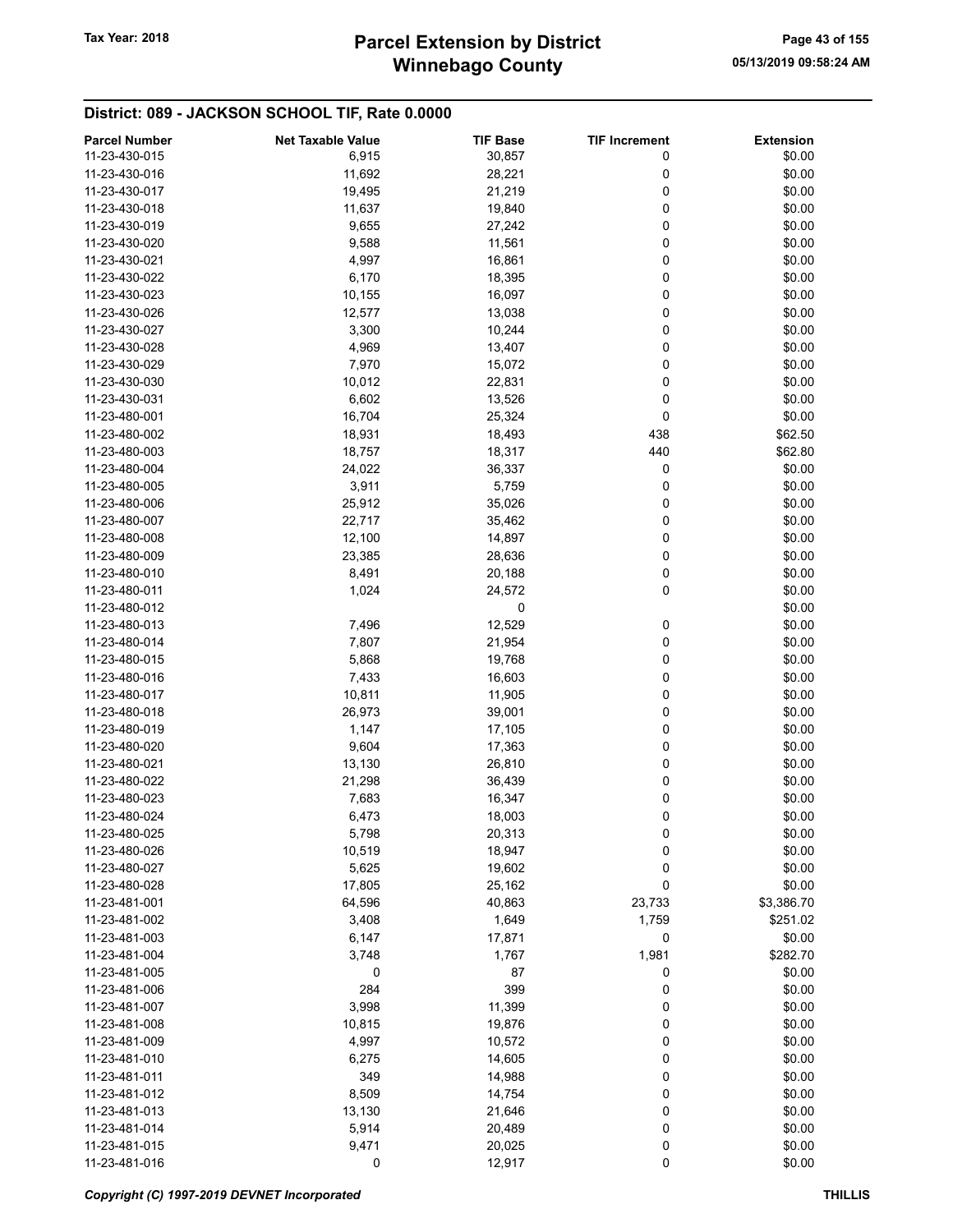| <b>Parcel Number</b> | <b>Net Taxable Value</b> | <b>TIF Base</b> | <b>TIF Increment</b> | <b>Extension</b> |
|----------------------|--------------------------|-----------------|----------------------|------------------|
| 11-23-481-017        | 15,151                   | 27,332          | 0                    | \$0.00           |
| 11-23-481-018        | 6,496                    | 20,619          | 0                    | \$0.00           |
| 11-23-481-019        | 10,003                   | 19,765          | 0                    | \$0.00           |
| 11-23-481-020        | 14,767                   | 22,400          | 0                    | \$0.00           |
| 11-23-481-021        | 5,716                    | 19,951          | 0                    | \$0.00           |
|                      |                          |                 | 0                    |                  |
| 11-23-481-022        | 5,857                    | 12,486          |                      | \$0.00           |
| 11-23-481-023        | 102                      | 16,237          | 0                    | \$0.00           |
| 11-23-481-024        | 1,959                    | 20,340          | 0                    | \$0.00           |
| 11-23-481-025        | 7,437                    | 20,885          | 0                    | \$0.00           |
| 11-23-481-026        | 24,847                   | 49,125          | 0                    | \$0.00           |
| 11-23-481-027        | 13,761                   | 16,672          | 0                    | \$0.00           |
| 11-23-481-028        | 6,229                    | 16,152          | 0                    | \$0.00           |
| 11-23-481-029        | 12,739                   | 23,865          | 0                    | \$0.00           |
| 11-23-481-030        | 8,459                    | 22,506          | 0                    | \$0.00           |
| 11-23-481-031        | 10,794                   | 17,026          | 0                    | \$0.00           |
| 11-23-481-032        | 7,007                    | 17,472          | 0                    | \$0.00           |
| 11-23-482-001        | 2,832                    | 3,605           | 0                    | \$0.00           |
| 11-23-482-002        | 15,035                   | 23,393          | 0                    | \$0.00           |
| 11-23-482-003        | 8,367                    | 21,768          | 0                    | \$0.00           |
| 11-23-482-004        | 6,508                    | 20,292          | 0                    | \$0.00           |
| 11-23-482-005        | 9,595                    | 25,578          | 0                    | \$0.00           |
| 11-23-482-006        | 8,361                    | 20,282          | 0                    | \$0.00           |
| 11-23-482-007        | 162,668                  | 188,117         | 0                    | \$0.00           |
| 11-23-482-008        | 6,856                    | 22,652          | 0                    | \$0.00           |
| 11-23-482-009        | 816                      | 2,565           | 0                    | \$0.00           |
| 11-23-482-010        | 0                        | 407             | 0                    | \$0.00           |
|                      |                          |                 |                      |                  |
| 11-23-482-011        | 2,588                    | 2,978           | 0                    | \$0.00           |
| 11-23-482-012        | 22,720                   | 50,619          | 0                    | \$0.00           |
| 11-23-482-013        | 44,976                   | 51,870          | 0                    | \$0.00           |
| 11-23-482-014        | 276,835                  | 391,298         | 0                    | \$0.00           |
| 11-23-482-015        | 6,580                    | 6,783           | 0                    | \$0.00           |
| 11-23-482-016        | 147,211                  | 170,838         | 0                    | \$0.00           |
| 11-23-483-001        | 1,437                    | 1,604           | 0                    | \$0.00           |
| 11-23-483-002        | 13,105                   | 24,750          | 0                    | \$0.00           |
| 11-23-484-001        | 30,032                   | 35,430          | 0                    | \$0.00           |
| 11-23-485-001        | 9,497                    | 16,626          | 0                    | \$0.00           |
| 11-23-485-002        | 9,991                    | 21,974          | 0                    | \$0.00           |
| 11-23-485-003        | 11,092                   | 21,115          | 0                    | \$0.00           |
| 11-23-485-004        | 6,136                    | 13,154          | 0                    | \$0.00           |
| 11-23-485-005        | 1,911                    | 2,313           | 0                    | \$0.00           |
| 11-23-485-006        |                          | 96,177          |                      | \$0.00           |
| 11-24-305-009        | 8,067                    | 19,461          | 0                    | \$0.00           |
| 11-24-305-010        | 8,297                    | 25,947          | 0                    | \$0.00           |
| 11-24-305-011        | 13,803                   | 24,679          | 0                    | \$0.00           |
| 11-24-305-012        | 7,496                    | 22,476          | 0                    | \$0.00           |
| 11-24-305-013        | 19,559                   | 32,575          | 0                    | \$0.00           |
| 11-24-305-014        | 13,798                   | 26,054          | 0                    | \$0.00           |
| 11-24-305-015        |                          |                 | 0                    | \$0.00           |
|                      | 13,575                   | 27,388          |                      |                  |
| 11-24-306-003        | 740                      | 24,964          | 0                    | \$0.00           |
| 11-24-306-004        | 6,996                    | 23,592          | 0                    | \$0.00           |
| 11-24-306-016        | 10,024                   | 23,728          | 0                    | \$0.00           |
| 11-24-306-017        | 8,193                    | 24,285          | 0                    | \$0.00           |
| 11-24-306-018        | 10,751                   | 16,897          | 0                    | \$0.00           |
| 11-24-306-019        | 8,495                    | 24,614          | 0                    | \$0.00           |
| 11-24-306-020        | 11,954                   | 21,789          | 0                    | \$0.00           |
| 11-24-306-021        | 8,890                    | 17,559          | 0                    | \$0.00           |
| 11-24-306-022        | 9,474                    | 23,962          | 0                    | \$0.00           |
| 11-24-306-023        | 8,174                    | 17,420          | 0                    | \$0.00           |
| 11-24-306-024        | 9,145                    | 21,227          | $\pmb{0}$            | \$0.00           |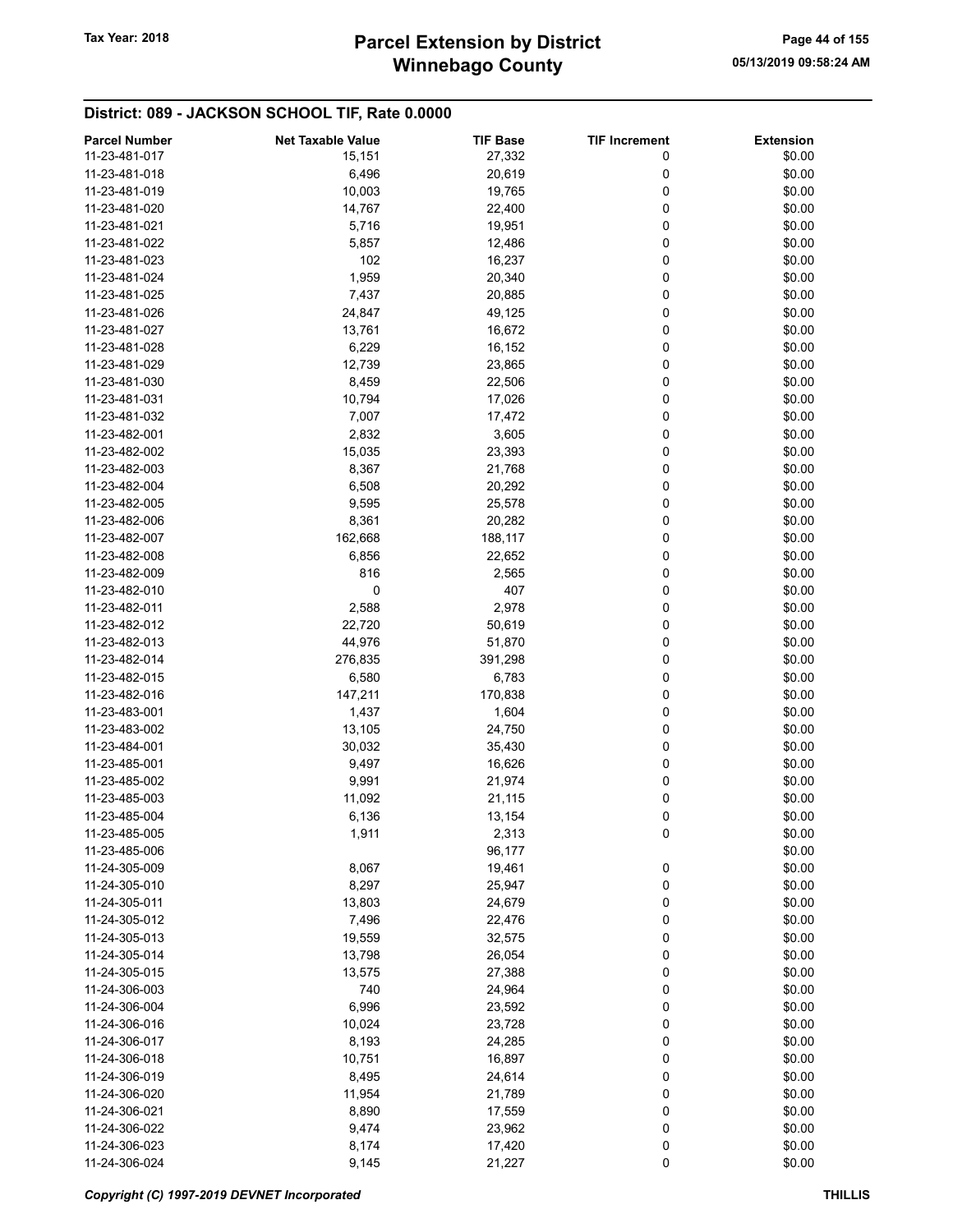# Winnebago County Tax Year: 2018 **Parcel Extension by District** Page 45 of 155

| <b>Parcel Number</b> | <b>Net Taxable Value</b> | <b>TIF Base</b> | <b>TIF Increment</b> | <b>Extension</b> |
|----------------------|--------------------------|-----------------|----------------------|------------------|
| 11-24-306-025        | 5,346                    | 19,948          | 0                    | \$0.00           |
| 11-24-306-026        | 9,821                    | 30,670          | 0                    | \$0.00           |
| 11-24-307-005        | 5,791                    | 22,727          | 0                    | \$0.00           |
| 11-24-307-006        | 6,911                    | 13,604          | 0                    | \$0.00           |
| 11-24-307-014        | 16,128                   |                 | 0                    | \$0.00           |
|                      |                          | 26,952          |                      |                  |
| 11-24-307-015        | 11,238                   | 22,061          | 0                    | \$0.00           |
| 11-24-307-016        | 17,378                   | 22,442          | 0                    | \$0.00           |
| 11-24-307-017        | 10,227                   | 19,916          | 0                    | \$0.00           |
| 11-24-307-018        | 10,229                   | 26,214          | 0                    | \$0.00           |
| 11-24-307-019        | 11,205                   | 24,732          | 0                    | \$0.00           |
| 11-24-307-020        | 7,241                    | 24,145          | 0                    | \$0.00           |
| 11-24-307-021        | 21,273                   | 31,177          | 0                    | \$0.00           |
| 11-24-307-024        | 1,425                    | 18,166          | 0                    | \$0.00           |
| 11-24-307-025        | 11,649                   | 17,667          | 0                    | \$0.00           |
| 11-24-308-001        | 22,414                   | 28,541          | 0                    | \$0.00           |
| 11-24-308-002        | 22,414                   | 28,541          | 0                    | \$0.00           |
| 11-24-308-003        | 13,167                   | 24,656          | 0                    | \$0.00           |
| 11-24-308-004        | 7,618                    | 28,295          | 0                    | \$0.00           |
| 11-24-308-005        | 13,618                   | 24,220          | 0                    | \$0.00           |
| 11-24-308-006        |                          |                 | 0                    |                  |
|                      | 12,547                   | 22,823          |                      | \$0.00           |
| 11-24-308-007        | 1,542                    | 1,865           | 0                    | \$0.00           |
| 11-24-308-008        | 8,269                    | 20,507          | 0                    | \$0.00           |
| 11-24-308-009        | 8,343                    | 22,994          | 0                    | \$0.00           |
| 11-24-308-010        | 1,471                    | 24,422          | 0                    | \$0.00           |
| 11-24-308-011        | 6,599                    | 19,803          | 0                    | \$0.00           |
| 11-24-308-012        | 6,373                    | 22,923          | 0                    | \$0.00           |
| 11-24-308-013        | 1,612                    | 22,837          | 0                    | \$0.00           |
| 11-24-309-001        | 14,115                   | 25,505          | 0                    | \$0.00           |
| 11-24-309-002        | 13,048                   | 22,425          | 0                    | \$0.00           |
| 11-24-309-003        | 11,281                   | 21,139          | 0                    | \$0.00           |
| 11-24-309-004        | 5,670                    | 17,068          | 0                    | \$0.00           |
| 11-24-309-005        | 7,496                    | 18,209          | 0                    | \$0.00           |
| 11-24-309-006        | 6,170                    | 20,617          | 0                    | \$0.00           |
| 11-24-309-007        | 6,147                    | 17,427          | 0                    | \$0.00           |
| 11-24-309-008        | 11,911                   | 21,140          | 0                    | \$0.00           |
| 11-24-309-009        | 1,685                    | 23,921          | 0                    | \$0.00           |
| 11-24-309-012        |                          |                 |                      |                  |
|                      | 6,602                    | 25,341          | 0                    | \$0.00           |
| 11-24-309-013        | 5,577                    | 26,350          | 0                    | \$0.00           |
| 11-24-309-014        | 26,107                   | 34,225          | 0                    | \$0.00           |
| 11-24-309-015        | 4,997                    | 18,276          | 0                    | \$0.00           |
| 11-24-309-016        | 7,079                    | 16,335          | 0                    | \$0.00           |
| 11-24-309-017        | 6,298                    | 23,259          | 0                    | \$0.00           |
| 11-24-309-018        | 3,693                    | 19,309          | 0                    | \$0.00           |
| 11-24-309-019        | 4,754                    | 20,173          | 0                    | \$0.00           |
| 11-24-309-020        | 8,408                    | 16,971          | 0                    | \$0.00           |
| 11-24-309-021        | 12,641                   | 13,340          | 0                    | \$0.00           |
| 11-24-309-022        | 7,263                    | 19,402          | 0                    | \$0.00           |
| 11-24-309-023        | 11,924                   | 20,003          | 0                    | \$0.00           |
| 11-24-309-024        | 11,231                   | 25,821          | 0                    | \$0.00           |
| 11-24-309-025        | 7,496                    | 22,000          | 0                    | \$0.00           |
| 11-24-309-026        | 5,868                    | 16,710          | 0                    | \$0.00           |
|                      |                          |                 |                      |                  |
| 11-24-309-027        | 9,428                    | 18,348          | 0                    | \$0.00           |
| 11-24-309-028        | 9,119                    | 27,838          | 0                    | \$0.00           |
| 11-24-310-001        | 14,915                   | 23,666          | 0                    | \$0.00           |
| 11-24-310-004        | 9,641                    | 27,385          | 0                    | \$0.00           |
| 11-24-310-005        | 14,021                   | 34,053          | 0                    | \$0.00           |
| 11-24-310-006        | 16,191                   | 27,855          | 0                    | \$0.00           |
| 11-24-310-007        | 21,545                   | 35,250          | 0                    | \$0.00           |
| 11-24-310-008        | 14,655                   | 24,051          | 0                    | \$0.00           |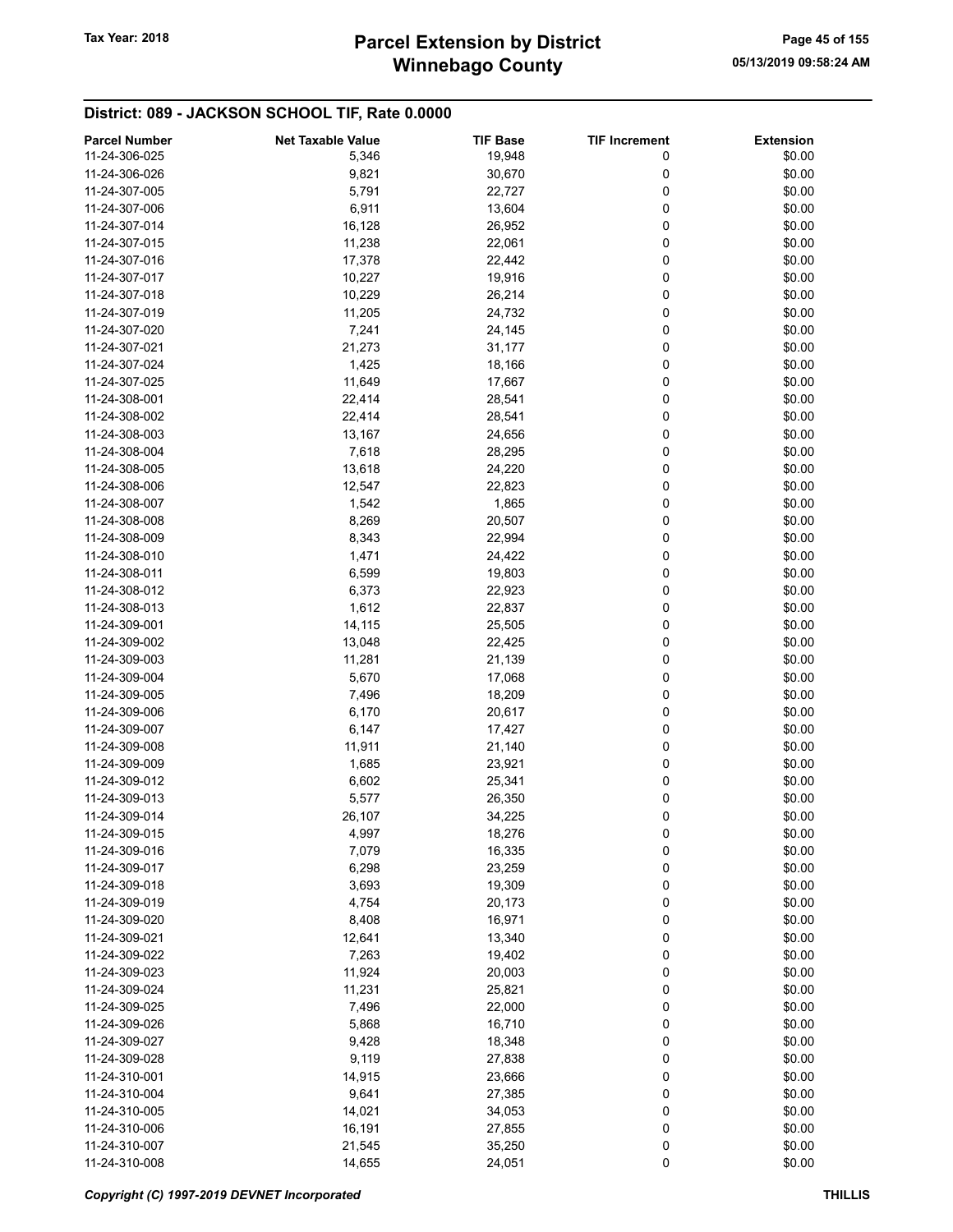# Winnebago County Tax Year: 2018 **Parcel Extension by District** Page 46 of 155

| <b>Parcel Number</b> | <b>Net Taxable Value</b> | <b>TIF Base</b> | <b>TIF Increment</b> | <b>Extension</b> |
|----------------------|--------------------------|-----------------|----------------------|------------------|
| 11-24-310-009        | 13,319                   | 22,104          | 0                    | \$0.00           |
| 11-24-310-010        | 11,319                   | 21,293          | 0                    | \$0.00           |
| 11-24-310-011        | 11,126                   | 27,434          | 0                    | \$0.00           |
| 11-24-310-012        | 21,541                   | 34,274          | 0                    | \$0.00           |
| 11-24-310-013        | 16,826                   | 19,416          | 0                    | \$0.00           |
| 11-24-310-014        | 11,510                   | 21,444          | 0                    | \$0.00           |
| 11-24-310-015        | 8,270                    | 19,002          | 0                    | \$0.00           |
| 11-24-310-016        | 12,191                   | 19,583          | 0                    | \$0.00           |
| 11-24-310-017        | 14,225                   | 30,420          | 0                    | \$0.00           |
|                      |                          |                 |                      |                  |
| 11-24-310-018        | 13,967                   | 21,615          | 0<br>0               | \$0.00           |
| 11-24-310-019        | 9,078                    | 16,694          |                      | \$0.00           |
| 11-24-310-020        | 11,330                   | 22,162          | 0                    | \$0.00           |
| 11-24-310-021        | 9,010                    | 16,161          | 0                    | \$0.00           |
| 11-24-310-022        | 12,340                   | 16,668          | 0                    | \$0.00           |
| 11-24-310-024        | 19,594                   | 6,434           | 13,160               | \$1,877.94       |
| 11-24-310-025        | 9,540                    | 19,501          | 0                    | \$0.00           |
| 11-24-310-026        | 12,326                   | 21,214          | 0                    | \$0.00           |
| 11-24-310-027        | 19,822                   | 21,688          | 0                    | \$0.00           |
| 11-24-351-001        | 6,547                    | 16,717          | 0                    | \$0.00           |
| 11-24-351-002        | 10,049                   | 20,358          | 0                    | \$0.00           |
| 11-24-351-003        | 7,418                    | 16,349          | 0                    | \$0.00           |
| 11-24-351-004        | 12,351                   | 17,770          | 0                    | \$0.00           |
| 11-24-351-005        | 5,145                    | 21,891          | 0                    | \$0.00           |
| 11-24-351-006        | 9,018                    | 26,034          | 0                    | \$0.00           |
| 11-24-351-007        | 15,134                   | 29,569          | 0                    | \$0.00           |
| 11-24-351-008        | 5,830                    | 25,654          | 0                    | \$0.00           |
| 11-24-351-009        | 1,632                    | 14,112          | 0                    | \$0.00           |
| 11-24-351-010        | 9,287                    | 21,077          | 0                    | \$0.00           |
| 11-24-351-011        | 8,321                    | 22,117          | 0                    | \$0.00           |
| 11-24-351-012        | 11,679                   | 20,281          | 0                    | \$0.00           |
| 11-24-351-013        | 6,602                    | 20,714          | 0                    | \$0.00           |
| 11-24-352-003        | 9,496                    | 16,389          | 0                    | \$0.00           |
| 11-24-352-004        | 10,715                   | 20,033          | 0                    | \$0.00           |
| 11-24-352-005        | 10,933                   | 19,679          | 0                    | \$0.00           |
| 11-24-352-006        | 15,044                   | 26,635          | 0                    | \$0.00           |
| 11-24-352-007        | 4,893                    | 13,247          | 0                    | \$0.00           |
| 11-24-352-008        | 6,724                    | 20,215          | 0                    | \$0.00           |
| 11-24-352-009        | 2,643                    | 19,350          | 0                    | \$0.00           |
| 11-24-352-010        | 6,194                    | 19,671          | 0                    | \$0.00           |
| 11-24-352-011        | 1,426                    | 1,673           | 0                    | \$0.00           |
| 11-24-352-012        |                          | 11,244          |                      | \$0.00           |
|                      | 8,059                    |                 | 0                    |                  |
| 11-24-352-013        | 8,646                    | 24,333          | 0                    | \$0.00           |
| 11-24-352-014        | 9,122                    | 26,305          | 0                    | \$0.00           |
| 11-24-352-015        | 4,471                    | 18,171          | 0                    | \$0.00           |
| 11-24-352-016        | 11,804                   | 27,284          | 0                    | \$0.00           |
| 11-24-352-017        | 7,313                    | 21,768          | 0                    | \$0.00           |
| 11-24-352-018        | 17,437                   | 30,673          | 0                    | \$0.00           |
| 11-24-352-019        | 4,438                    | 16,814          | 0                    | \$0.00           |
| 11-24-352-020        | 5,705                    | 16,895          | 0                    | \$0.00           |
| 11-24-352-021        | 9,663                    | 22,193          | 0                    | \$0.00           |
| 11-24-352-022        | 8,059                    | 25,163          | 0                    | \$0.00           |
| 11-24-352-023        | 6,370                    | 23,909          | 0                    | \$0.00           |
| 11-24-352-024        | 8,927                    | 26,448          | 0                    | \$0.00           |
| 11-24-352-025        | 783                      | 22,077          | 0                    | \$0.00           |
| 11-24-352-026        | 10,372                   | 17,957          | 0                    | \$0.00           |
| 11-24-352-027        | 5,496                    | 15,817          | 0                    | \$0.00           |
| 11-24-352-028        | 19,110                   | 25,674          | 0                    | \$0.00           |
| 11-24-353-001        |                          | 0               |                      | \$0.00           |
| 11-24-353-002        | 20,856                   | 31,050          | 0                    | \$0.00           |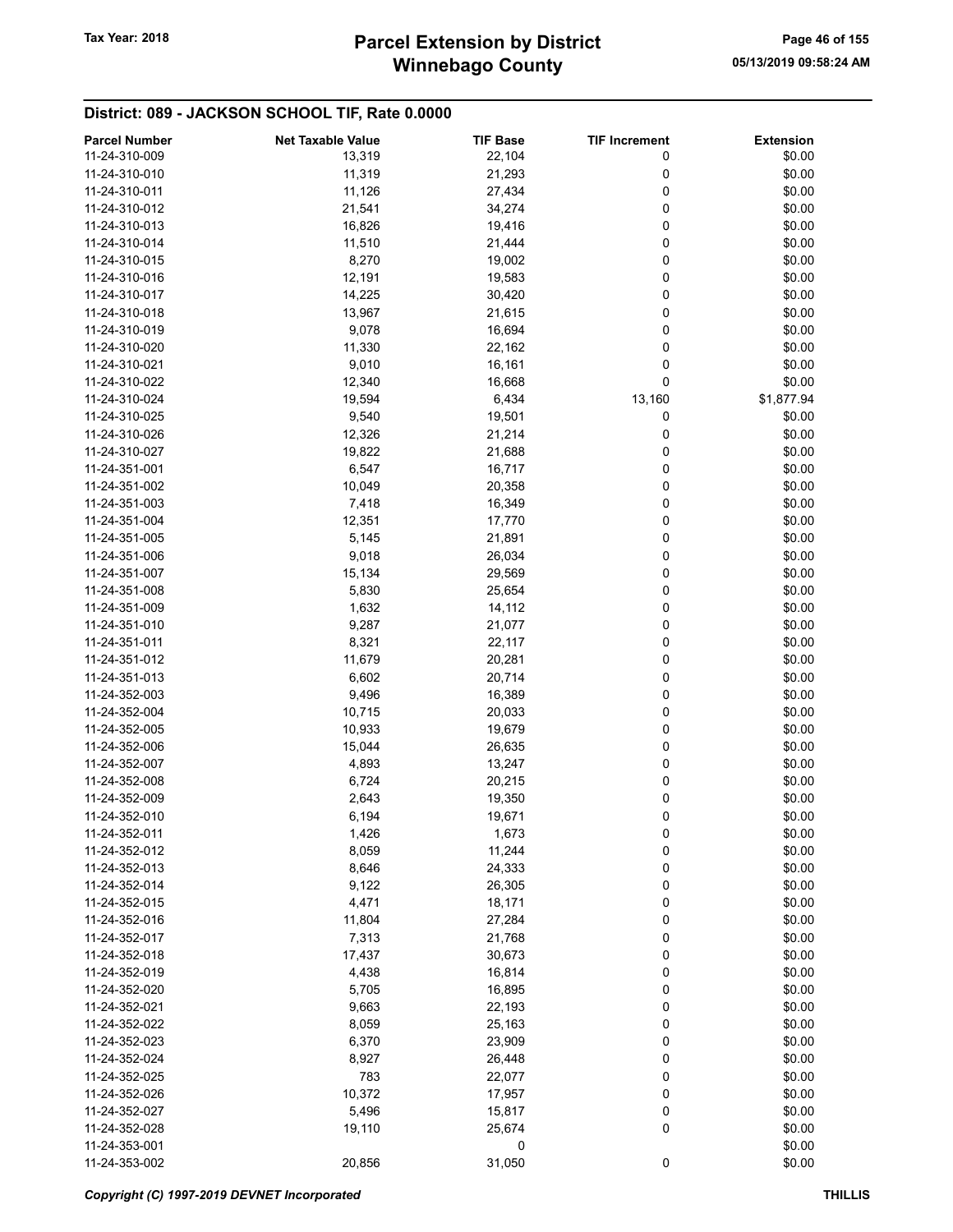| <b>Parcel Number</b> | <b>Net Taxable Value</b> | <b>TIF Base</b> | <b>TIF Increment</b> | <b>Extension</b> |
|----------------------|--------------------------|-----------------|----------------------|------------------|
| 11-24-353-003        | 12,466                   | 12,302          | 164                  | \$23.40          |
| 11-24-353-006        | 18,926                   | 30,133          | 0                    | \$0.00           |
|                      |                          |                 |                      |                  |
| 11-24-353-007        | 9,761                    | 22,088          | 0                    | \$0.00           |
| 11-24-353-008        | 20,420                   | 32,734          | 0                    | \$0.00           |
| 11-24-353-009        | 18,382                   | 25,583          | 0                    | \$0.00           |
| 11-24-353-010        | 15,472                   | 24,377          | 0                    | \$0.00           |
| 11-24-353-011        | 18,877                   | 27,984          | 0                    | \$0.00           |
| 11-24-353-012        | 15,064                   | 29,697          | 0                    | \$0.00           |
| 11-24-354-001        | 13,842                   | 26,453          | 0                    | \$0.00           |
| 11-24-354-002        | 7,751                    | 22,690          | 0                    | \$0.00           |
| 11-24-354-003        | 14,229                   | 25,966          | 0                    | \$0.00           |
|                      |                          |                 |                      |                  |
| 11-24-354-004        | 23,386                   | 38,374          | 0                    | \$0.00           |
| 11-24-354-005        | 9,290                    | 25,393          | 0                    | \$0.00           |
| 11-24-354-006        | 10,584                   | 16,721          | 0                    | \$0.00           |
| 11-24-354-007        | 7,437                    | 18,777          | 0                    | \$0.00           |
| 11-24-354-008        | 5,903                    | 17,230          | 0                    | \$0.00           |
| 11-24-354-009        | 5,355                    | 22,051          | 0                    | \$0.00           |
| 11-24-354-010        | 724                      | 25,596          | 0                    | \$0.00           |
| 11-24-354-011        | 12,757                   | 12,662          | 95                   | \$13.56          |
| 11-24-354-012        |                          |                 | 0                    |                  |
|                      | 6,496                    | 17,673          |                      | \$0.00           |
| 11-24-354-013        | 6,996                    | 19,095          | 0                    | \$0.00           |
| 11-24-354-014        | 14,443                   | 19,521          | 0                    | \$0.00           |
| 11-24-354-015        | 0                        | 13,726          | 0                    | \$0.00           |
| 11-24-354-016        | 4,649                    | 16,343          | 0                    | \$0.00           |
| 11-24-354-017        | 8,100                    | 15,232          | 0                    | \$0.00           |
| 11-24-355-001        | 12,179                   | 22,092          | 0                    | \$0.00           |
| 11-24-355-002        | 9,219                    | 18,102          | 0                    | \$0.00           |
| 11-24-355-003        | 7,995                    | 20,535          | 0                    | \$0.00           |
|                      |                          |                 |                      |                  |
| 11-24-355-004        | 5,496                    | 13,979          | 0                    | \$0.00           |
| 11-24-355-005        | 2,995                    | 15,579          | 0                    | \$0.00           |
| 11-24-355-006        | 6,496                    | 21,509          | 0                    | \$0.00           |
| 11-24-355-007        | 6,969                    | 25,874          | 0                    | \$0.00           |
| 11-24-355-008        | 3,998                    | 11,073          | 0                    | \$0.00           |
| 11-24-355-009        | 6,996                    | 23,619          | 0                    | \$0.00           |
| 11-24-355-010        | 10,821                   | 18,518          | 0                    | \$0.00           |
| 11-24-355-011        | 15,127                   | 29,647          | 0                    | \$0.00           |
| 11-24-355-012        | 5,253                    | 16,908          | 0                    | \$0.00           |
| 11-24-355-013        | 7,135                    | 11,833          | 0                    | \$0.00           |
|                      |                          |                 |                      |                  |
| 11-24-355-014        | 4,327                    | 14,559          | 0                    | \$0.00           |
| 11-24-355-015        | 7,097                    | 11,926          | 0                    | \$0.00           |
| 11-24-355-016        | 6,496                    | 15,540          | 0                    | \$0.00           |
| 11-24-355-017        | 9,986                    | 13,509          | 0                    | \$0.00           |
| 11-24-355-018        | 4,259                    | 14,196          | 0                    | \$0.00           |
| 11-24-355-021        | 8,749                    | 10,931          | 0                    | \$0.00           |
| 11-24-355-022        | 0                        | 20,819          | 0                    | \$0.00           |
| 11-24-355-023        | 10,817                   | 18,930          | 0                    | \$0.00           |
| 11-24-355-024        | 10,241                   | 21,625          | 0                    | \$0.00           |
|                      |                          |                 |                      |                  |
| 11-24-355-026        | 7,174                    | 23,766          | 0                    | \$0.00           |
| 11-24-355-027        | 996                      | 18,471          | 0                    | \$0.00           |
| 11-24-355-028        | 10,713                   | 17,071          | 0                    | \$0.00           |
| 11-24-355-029        | 1,180                    | 1,427           | 0                    | \$0.00           |
| 11-24-355-030        | 10,572                   | 20,539          | 0                    | \$0.00           |
| 11-24-355-031        | 8,993                    | 26,943          | 0                    | \$0.00           |
| 11-24-355-032        | 11,750                   | 19,095          | 0                    | \$0.00           |
| 11-24-355-033        | 11,701                   | 26,889          | 0                    | \$0.00           |
| 11-24-355-036        | 19,117                   | 33,980          | 0                    | \$0.00           |
| 11-24-356-001        |                          |                 | 0                    | \$0.00           |
|                      | 1,145                    | 1,704           |                      |                  |
| 11-24-356-002        | 9,260                    | 21,986          | 0                    | \$0.00           |
| 11-24-356-003        | 5,972                    | 12,861          | $\mathbf 0$          | \$0.00           |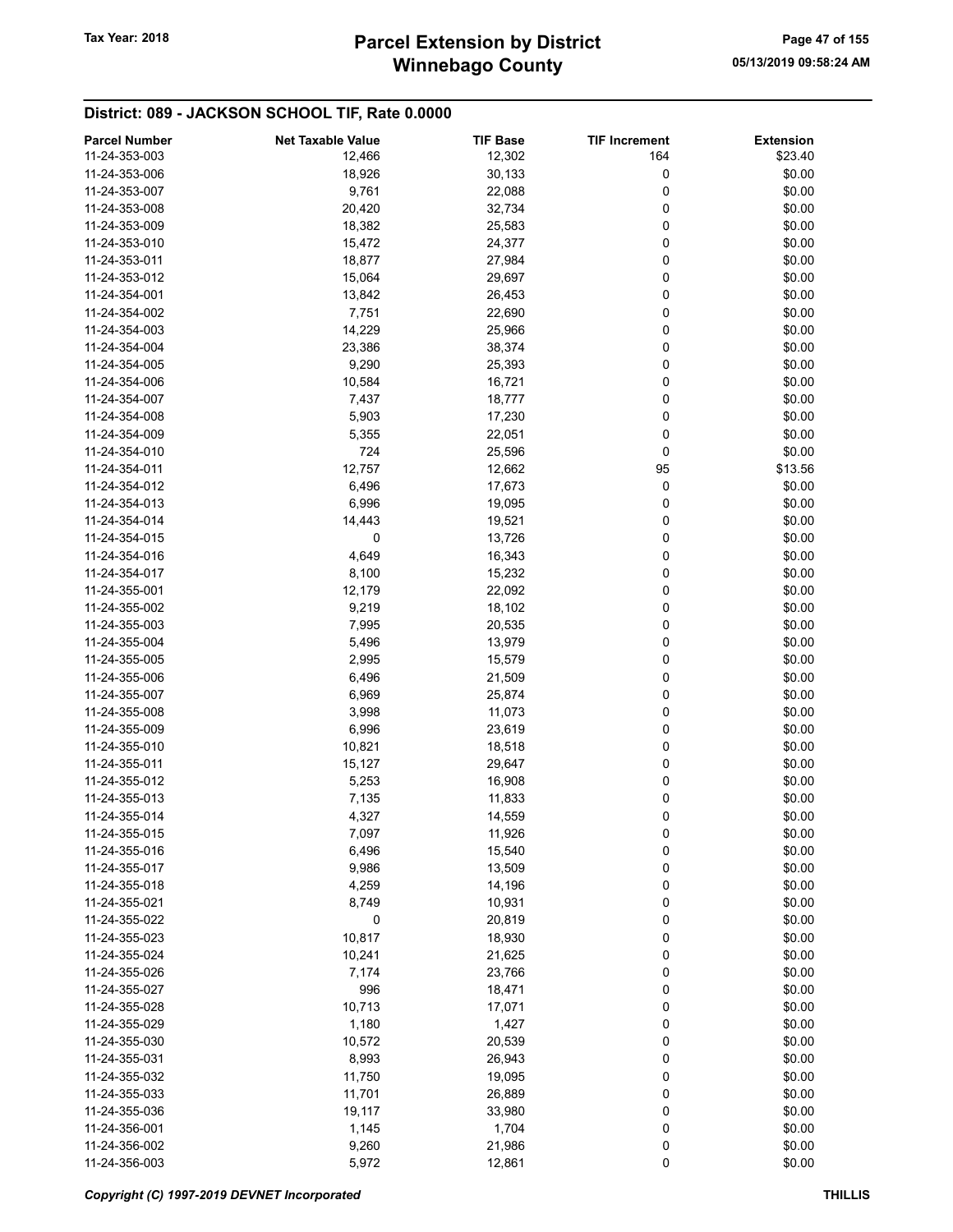# Winnebago County Tax Year: 2018 **Parcel Extension by District** Page 48 of 155

| <b>Parcel Number</b> | <b>Net Taxable Value</b> | <b>TIF Base</b>  | <b>TIF Increment</b> | <b>Extension</b> |
|----------------------|--------------------------|------------------|----------------------|------------------|
| 11-24-356-004        | 5,798                    | 12,201           | 0                    | \$0.00           |
| 11-24-356-005        | 6,496                    | 14,703           | 0                    | \$0.00           |
| 11-24-356-006        | 8,290                    | 17,363           | 0                    | \$0.00           |
| 11-24-356-007        | 9,276                    | 18,773           | 0                    | \$0.00           |
| 11-24-356-008        | 5,544                    | 11,678           | 0                    | \$0.00           |
| 11-24-356-009        | 17,110                   | 35,059           | 0                    | \$0.00           |
| 11-24-356-010        | 8,611                    | 24,714           | 0                    | \$0.00           |
| 11-24-356-011        | 5,753                    | 17,966           | 0                    | \$0.00           |
| 11-24-356-012        | 9,937                    | 34,800           | 0                    | \$0.00           |
| 11-24-356-013        |                          | 107,557          | 0                    | \$0.00           |
|                      | 81,903                   |                  |                      |                  |
| 11-24-356-014        | 26,124                   | 133,854          | 0                    | \$0.00           |
| 11-24-356-015        | 3,966                    | 2,519            | 1,447                | \$206.50         |
| 11-24-356-018        | 14,284                   | 20,366           | 0                    | \$0.00           |
| 11-24-356-019        | 0                        | 83               | 0                    | \$0.00           |
| 11-24-356-020        | 6,516                    | 17,507           | 0                    | \$0.00           |
| 11-24-356-021        | 0                        | 83               | 0                    | \$0.00           |
| 11-24-356-022        | 58,026                   | 51,686           | 6,340                | \$904.72         |
| 11-24-356-024        | 2,334                    | 22,787           | 0                    | \$0.00           |
| 11-24-356-025        | 25,783                   | 26,980           | 0                    | \$0.00           |
| 11-24-356-026        | 7,939                    | 22,828           | 0                    | \$0.00           |
| 11-24-356-030        | 38,601                   | 39,195           | 0                    | \$0.00           |
| 11-24-356-033        | 49,454                   | 74,288           | 0                    | \$0.00           |
| 11-24-356-034        | 13,452                   | 21,552           | 0                    | \$0.00           |
| 11-24-356-035        | 62,048                   | 69,313           | 0                    | \$0.00           |
| 11-24-356-036        | 174,349                  | 213,419          | 0                    | \$0.00           |
| 11-24-356-037        | 224,456                  | 41,925           | 182,531              | \$26,047.18      |
| 11-24-356-038        | 28,741                   | 32,519           | 0                    | \$0.00           |
| 11-24-357-001        | 0                        | 14,423           | 0                    | \$0.00           |
| 11-24-357-002        | 3,759                    |                  | 0                    | \$0.00           |
|                      |                          | 14,086           |                      |                  |
| 11-24-357-003        | 10,609                   | 13,746           | 0                    | \$0.00           |
| 11-24-357-004        | 5,080                    | 14,371           | 0                    | \$0.00           |
| 11-24-357-005        | 3,281                    | 12,003           | 0                    | \$0.00           |
| 11-24-357-006        | 3,410                    | 12,171           | 0                    | \$0.00           |
| 11-24-357-007        | 4,627                    | 13,770           | 0                    | \$0.00           |
| 11-24-357-008        | 10,627                   | 13,770           | 0                    | \$0.00           |
| 11-24-357-009        | 4,723                    | 13,895           | 0                    | \$0.00           |
| 11-24-357-010        | 9,342                    | 12,095           | 0                    | \$0.00           |
| 11-24-357-011        | 4,202                    | 14,489           | 0                    | \$0.00           |
| 11-24-357-012        | 5,240                    | 14,204           | 0                    | \$0.00           |
| 11-24-357-013        | 10,976                   | 13,864           | 0                    | \$0.00           |
| 11-24-357-014        | 11,463                   | 14,489           | 0                    | \$0.00           |
| 11-24-357-015        | 3,608                    | 12,121           | 0                    | \$0.00           |
| 11-24-357-016        | 0                        | 12,399           | 0                    | \$0.00           |
| 11-24-357-017        | 4,933                    | 13,805           | 0                    | \$0.00           |
| 11-24-357-018        | 2,784                    | 13,805           | 0                    | \$0.00           |
| 11-24-357-019        | 5,003                    | 13,895           | 0                    | \$0.00           |
| 11-24-357-020        | 9,579                    | 12,085           | 0                    | \$0.00           |
| 11-24-358-001        | 17,271                   | 25,785           | 0                    | \$0.00           |
| 11-24-358-002        | 9,594                    | 21,042           | 0                    | \$0.00           |
| 11-24-358-003        |                          |                  | 0                    | \$0.00           |
| 11-24-358-004        | 14,777                   | 25,971<br>27,225 | 0                    | \$0.00           |
|                      | 14,996                   |                  |                      |                  |
| 11-24-358-005        | 12,819                   | 13,586           | 0                    | \$0.00           |
| 11-24-358-006        | 11,402                   | 25,156           | 0                    | \$0.00           |
| 11-24-358-008        |                          | 24,061           |                      | \$0.00           |
| 11-24-358-010        | 6,666                    | 13,879           | 0                    | \$0.00           |
| 11-24-358-011        | 18,418                   | 23,628           | 0                    | \$0.00           |
| 11-24-358-012        | 11,725                   | 22,220           | 0                    | \$0.00           |
| 11-24-358-013        | 7,343                    | 20,188           | 0                    | \$0.00           |
| 11-24-358-014        | 15,435                   | 20,069           | 0                    | \$0.00           |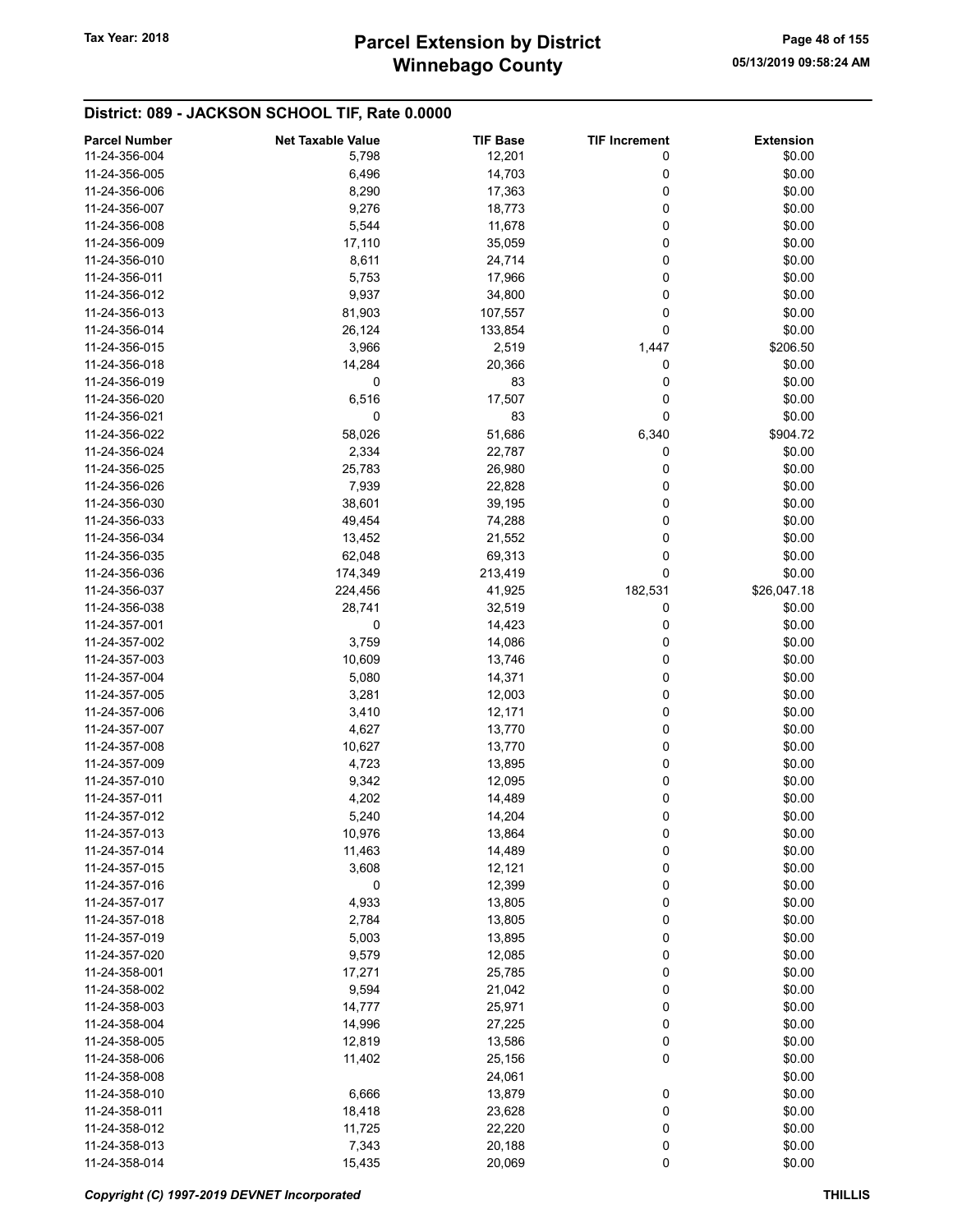# Winnebago County Tax Year: 2018 **Parcel Extension by District** Page 49 of 155

| <b>Parcel Number</b> | <b>Net Taxable Value</b> | <b>TIF Base</b> | <b>TIF Increment</b> | <b>Extension</b> |
|----------------------|--------------------------|-----------------|----------------------|------------------|
| 11-24-358-015        | 14,197                   | 25,078          | 0                    | \$0.00           |
| 11-24-358-016        | 22,292                   | 28,769          | 0                    | \$0.00           |
| 11-24-358-017        | 14,737                   | 26,107          | 0                    | \$0.00           |
| 11-24-358-018        | 19,156                   | 30,536          | 0                    | \$0.00           |
| 11-24-358-019        | 2,141                    |                 | 0                    | \$0.00           |
|                      |                          | 2,236           |                      |                  |
| 11-24-358-020        | 10,691                   | 28,598          | 0                    | \$0.00           |
| 11-24-358-021        | 8,873                    | 24,108          | 0                    | \$0.00           |
| 11-24-358-022        | 19,879                   | 29,461          | 0                    | \$0.00           |
| 11-24-358-023        | 18,556                   | 41,594          | 0                    | \$0.00           |
| 11-24-358-024        | 6,382                    | 18,310          | 0                    | \$0.00           |
| 11-24-358-025        | 7,390                    | 21,406          | 0                    | \$0.00           |
| 11-24-358-026        | 15,016                   | 25,816          | 0                    | \$0.00           |
| 11-24-358-027        | 15,347                   | 24,028          | 0                    | \$0.00           |
| 11-24-358-028        | 23,039                   | 35,761          | 0                    | \$0.00           |
| 11-24-358-029        | 11,891                   | 27,307          | 0                    | \$0.00           |
| 11-24-358-030        | 20,591                   | 42,234          | 0                    | \$0.00           |
| 11-24-358-031        | 1,953                    | 3,921           | 0                    | \$0.00           |
| 11-24-358-032        | 21,698                   | 35,256          | 0                    | \$0.00           |
| 11-24-358-033        | 18,826                   | 31,180          | 0                    | \$0.00           |
| 11-24-358-034        |                          |                 | 0                    |                  |
|                      | 92,208                   | 135,349         |                      | \$0.00           |
| 11-24-358-035        | 63,476                   | 96,353          | 0                    | \$0.00           |
| 11-24-358-036        | 144,703                  | 131,340         | 13,363               | \$1,906.90       |
| 11-24-358-037        | 1,278                    | 34,933          | 0                    | \$0.00           |
| 11-24-358-038        | 11,658                   | 22,284          | 0                    | \$0.00           |
| 11-24-378-001        | 17,223                   | 37,605          | 0                    | \$0.00           |
| 11-24-378-002        | 12,610                   | 23,309          | 0                    | \$0.00           |
| 11-24-378-003        | 14,356                   | 34,541          | 0                    | \$0.00           |
| 11-24-378-004        | 22,326                   | 32,612          | 0                    | \$0.00           |
| 11-24-378-005        | 17,146                   | 28,586          | 0                    | \$0.00           |
| 11-24-378-006        | 5,028                    | 20,900          | 0                    | \$0.00           |
| 11-24-378-007        | 2,819                    | 21,258          | 0                    | \$0.00           |
| 11-24-378-008        | 7,745                    | 6,678           | 1,067                | \$152.26         |
| 11-24-378-009        | 15,196                   | 28,608          | 0                    | \$0.00           |
| 11-24-378-010        | 11,247                   | 26,038          | 0                    | \$0.00           |
| 11-24-378-011        | 6,647                    | 25,360          | 0                    | \$0.00           |
| 11-24-378-012        |                          |                 | 0                    |                  |
|                      | 11,601                   | 24,924          |                      | \$0.00           |
| 11-24-378-013        | 20,994                   | 37,581          | 0                    | \$0.00           |
| 11-24-378-014        | 16,470                   | 24,256          | 0                    | \$0.00           |
| 11-24-378-015        | 2,880                    | 20,426          | 0                    | \$0.00           |
| 11-24-378-016        | 3,891                    | 22,533          | 0                    | \$0.00           |
| 11-24-378-017        | 13,055                   | 21,527          | 0                    | \$0.00           |
| 11-24-378-018        | 17,404                   | 26,659          | 0                    | \$0.00           |
| 11-24-378-019        | 10,409                   | 22,257          | 0                    | \$0.00           |
| 11-24-378-020        | 14,059                   | 27,654          | 0                    | \$0.00           |
| 11-24-378-021        | 15,318                   | 26,966          | 0                    | \$0.00           |
| 11-24-378-022        | 17,819                   | 26,070          | 0                    | \$0.00           |
| 11-24-378-023        | 2,579                    | 18,444          | 0                    | \$0.00           |
| 11-24-378-024        | 14,904                   | 24,608          | 0                    | \$0.00           |
| 11-24-378-025        | 9,783                    | 18,950          | 0                    | \$0.00           |
| 11-24-378-026        | 1,720                    | 12,780          | 0                    | \$0.00           |
| 11-24-378-027        | 4,915                    | 15,100          | 0                    | \$0.00           |
| 11-24-378-028        | 5,563                    | 21,910          | 0                    | \$0.00           |
|                      |                          |                 | 0                    | \$0.00           |
| 11-24-379-001        | 62,256                   | 83,859          |                      |                  |
| 11-24-379-002        | 15,108                   | 21,955          | 0                    | \$0.00           |
| 11-24-379-003        | 19,066                   | 28,412          | 0                    | \$0.00           |
| 11-24-379-004        | 16,256                   | 26,196          | 0                    | \$0.00           |
| 11-24-379-005        | 11,678                   | 22,332          | 0                    | \$0.00           |
| 11-24-380-001        | 16,107                   | 35,339          | 0                    | \$0.00           |
| 11-24-380-002        | 11,603                   | 22,724          | 0                    | \$0.00           |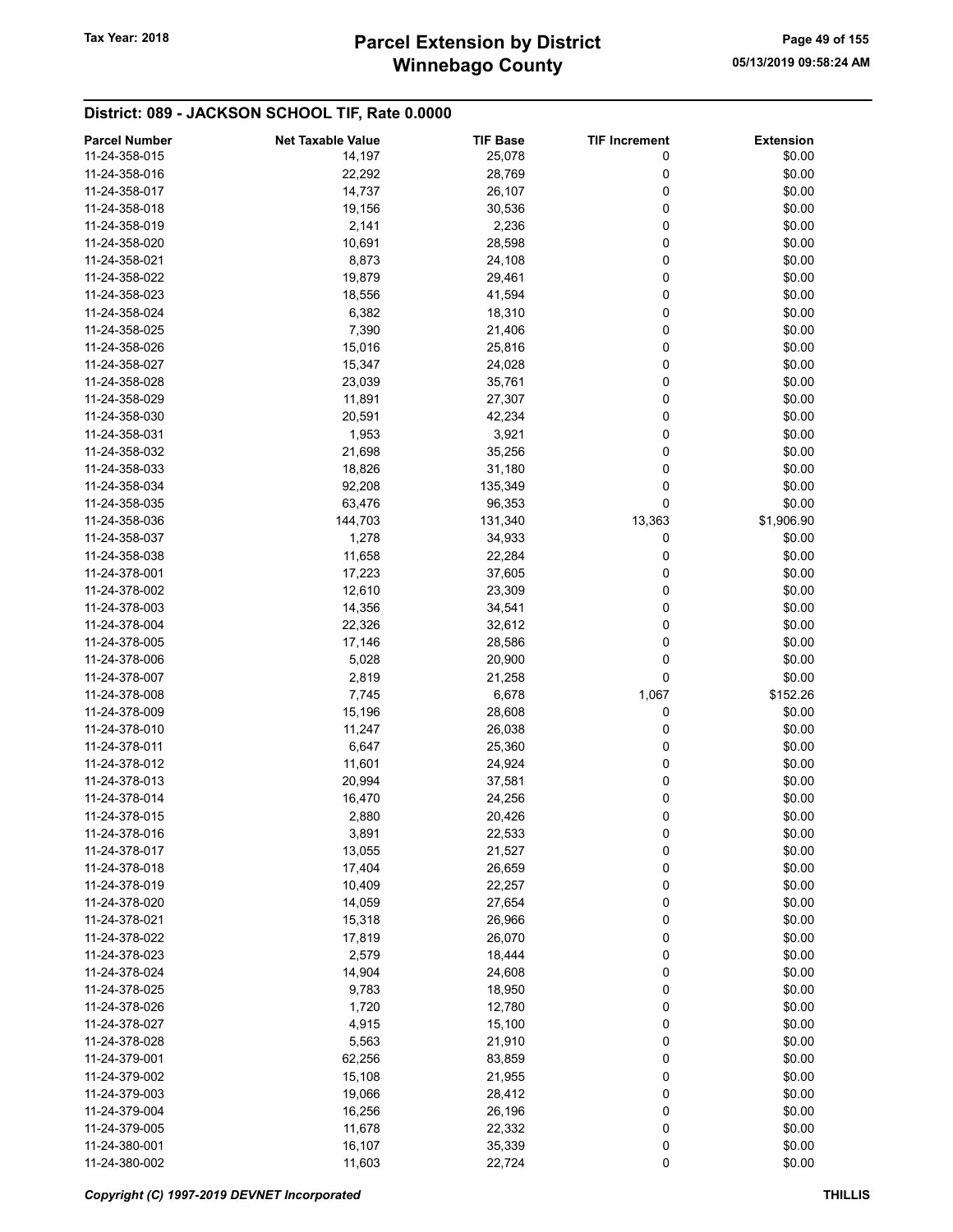## District: 089 - JACKSON SCHOOL TIF, Rate 0.0000

| <b>Parcel Number</b>  | <b>Net Taxable Value</b> | <b>TIF Base</b> | <b>TIF Increment</b> | <b>Extension</b>           |
|-----------------------|--------------------------|-----------------|----------------------|----------------------------|
| 11-24-380-003         | 23,027                   | 37,809          | 0                    | \$0.00                     |
| 11-24-380-004         | 14,463                   | 23,079          | 0                    | \$0.00                     |
| 11-24-380-005         |                          | 0               |                      | \$0.00                     |
| 11-24-380-006         | 31,404                   | 43,897          | 0                    | \$0.00                     |
| 11-24-380-007         | 12,912                   | 23,831          | 0                    | \$0.00                     |
| 11-24-380-008         | 20,503                   | 25,731          | 0                    | \$0.00                     |
| 11-24-380-009         | 15,703                   | 22,536          | 0                    | \$0.00                     |
| 11-24-380-010         | 14,206                   | 24,735          | 0                    | \$0.00                     |
| 11-24-380-011         | 15,676                   | 28,283          | 0                    | \$0.00                     |
| 11-24-380-012         | 15,561                   | 26,924          | 0                    | \$0.00                     |
| 11-24-380-013         | 11,760                   | 23,935          | 0                    | \$0.00                     |
| 11-24-380-014         | 18,908                   | 23,053          | 0                    | \$0.00                     |
| 11-24-380-015         | 21,488                   | 35,334          | 0                    | \$0.00                     |
| 11-24-380-016         | 31,069                   | 38,969          | 0                    | \$0.00                     |
| 11-24-380-017         | 6,492                    | 26,304          | 0                    | \$0.00                     |
| 11-24-380-018         | 22,693                   | 37,338          | 0                    | \$0.00                     |
| 11-24-380-019         | 24,851                   | 30,696          | 0                    | \$0.00                     |
| 11-24-380-020         | 12,031                   | 34,269          | 0                    | \$0.00                     |
| 11-24-380-021         | 15,126                   | 23,241          | 0                    | \$0.00                     |
| 11-24-380-022         |                          | 0               |                      | \$0.00                     |
| 11-24-380-023         |                          | 0               |                      | \$0.00                     |
| 11-24-380-024         | 4,671                    | 4,795           | 0                    | \$0.00                     |
| 11-24-380-025         | 4,671                    | 4,795           | 0                    | \$0.00                     |
| 11-24-380-026         | 4,671                    | 4,795           | 0                    | \$0.00                     |
| 11-24-380-027         | 4,671                    | 4,795           | 0                    | \$0.00                     |
| 11-24-380-028         | 10,437                   | 21,434          | 0                    | \$0.00                     |
| 11-24-380-029         | 8,948                    | 27,415          | 0                    | \$0.00                     |
| 11-24-380-030         | 19,615                   | 24,162          | 0                    | \$0.00                     |
| 11-24-382-001         | 11,266                   | 25,680          | 0                    | \$0.00                     |
| 11-24-382-002         | 3,872                    | 19,870          | 0                    | \$0.00                     |
| 11-24-382-003         | 18,913                   | 28,056          | 0                    | \$0.00                     |
| 11-24-382-004         | 16,165                   | 25,312          | 0                    | \$0.00                     |
| 11-24-382-005         | 3,327                    | 25,291          | 0                    | \$0.00                     |
| 11-24-382-006         | 7,099                    | 28,221          | 0                    | \$0.00                     |
| 11-24-382-016         | 79,844                   | 94,469          | 0                    | \$0.00                     |
| <b>Totals for 089</b> | 6,443,784                | 11,818,885      | 246,518              | \$35,178.18<br>476 Parcels |

#### District: 093 - NORTH MAIN TIF, Rate 0.0000

| <b>Parcel Number</b> | <b>Net Taxable Value</b> | <b>TIF Base</b> | <b>TIF Increment</b> | <b>Extension</b> |
|----------------------|--------------------------|-----------------|----------------------|------------------|
| 11-11-427-002        | 32,659                   | 54,941          | 0                    | \$0.00           |
| 11-11-427-010        | 130,926                  | 121,117         | 9,809                | \$1,399.74       |
| 11-11-427-011        | 132,667                  | 117,646         | 15,021               | \$2,143.50       |
| 11-11-479-011        | 34,011                   | 28,125          | 5,886                | \$839.94         |
| 11-11-479-016        | 54,062                   | 57,496          | 0                    | \$0.00           |
| 11-11-479-017        | 8,576                    | 23,405          | 0                    | \$0.00           |
| 11-12-301-031        | 439                      | 8,000           | 0                    | \$0.00           |
| 11-12-301-036        | 1,963                    | 46              | 1,917                | \$273.56         |
| 11-12-301-037        | 139,299                  | 164,036         | 0                    | \$0.00           |
| 11-12-301-042        | 106,752                  | 151,291         | 0                    | \$0.00           |
| 11-12-303-005        | 222,528                  | 66,666          | 155,862              | \$22,241.52      |
| 11-12-303-006        | 20,599                   | 133,333         | 0                    | \$0.00           |
| 11-12-303-007        | 11,326                   | 66,667          | 0                    | \$0.00           |
| 11-12-304-001        | 22,608                   | 14,666          | 7,942                | \$1,133.32       |
| 11-12-304-002        | 10,696                   | 14,666          | 0                    | \$0.00           |
| 11-12-304-003        | 16,608                   | 14,666          | 1,942                | \$277.12         |
| 11-12-304-004        | 16,608                   | 14,666          | 1,942                | \$277.12         |
| 11-12-304-005        | 21,723                   | 14,666          | 7,057                | \$1,007.04       |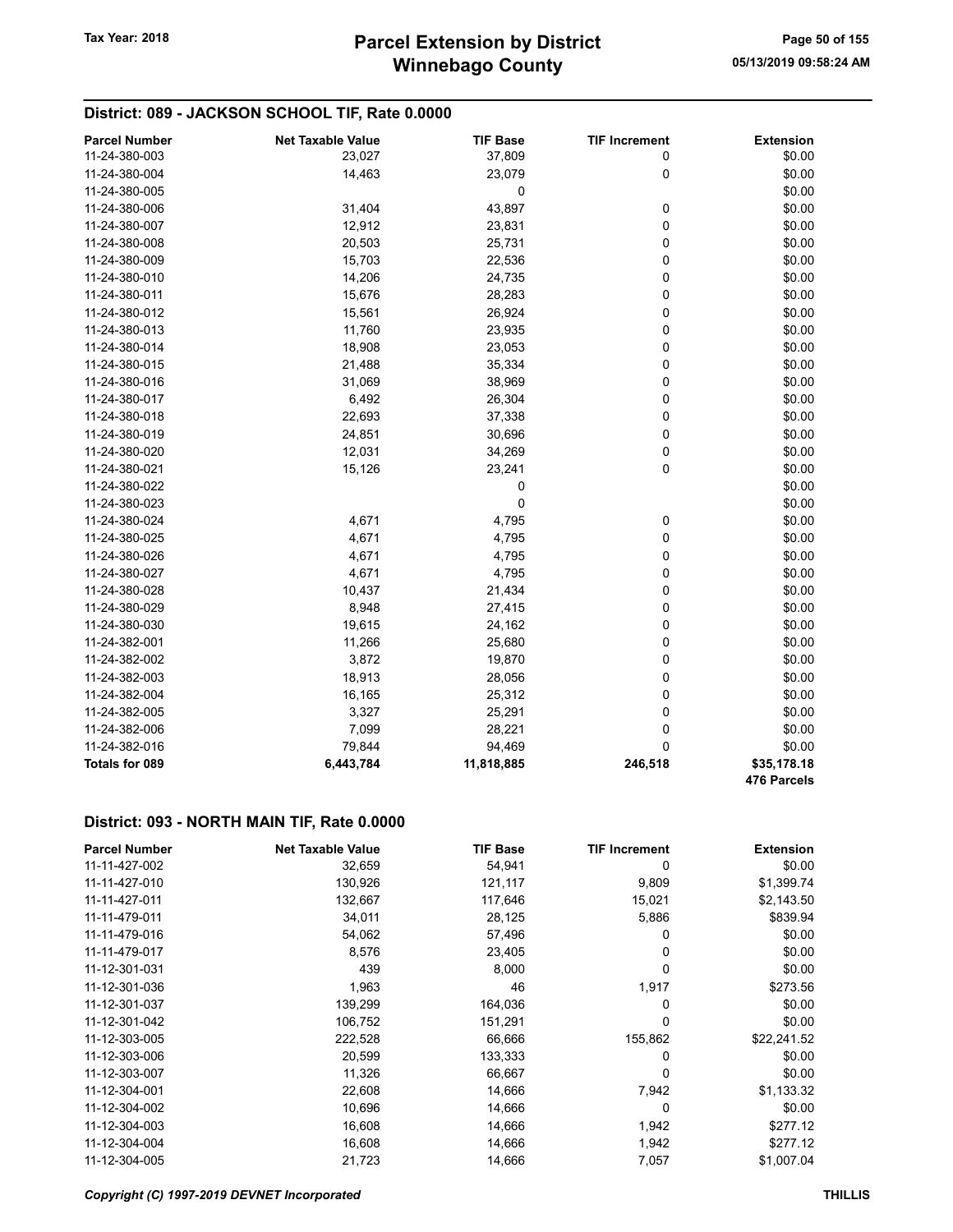#### District: 093 - NORTH MAIN TIF, Rate 0.0000

| <b>Parcel Number</b> | <b>Net Taxable Value</b> | <b>TIF Base</b> | <b>TIF Increment</b> | <b>Extension</b> |
|----------------------|--------------------------|-----------------|----------------------|------------------|
| 11-12-304-006        | 21,723                   | 14,666          | 7,057                | \$1,007.04       |
| 11-12-304-007        | 17,580                   | 28,374          | 0                    | \$0.00           |
| 11-12-304-008        | 17,580                   | 2,240           | 15,340               | \$2,189.02       |
| 11-12-304-009        | 12,043                   | 1,075           | 10,968               | \$1,565.14       |
| 11-12-304-010        | 11,980                   | 1,075           | 10,905               | \$1,556.14       |
| 11-12-304-011        | 12,043                   | 868             | 11,175               | \$1,594.68       |
| 11-12-304-012        | 11,980                   | 868             | 11,112               | \$1,585.68       |
| 11-12-304-013        | 11,980                   | 808             | 11,172               | \$1,594.24       |
| 11-12-304-014        | 12,043                   | 809             | 11,234               | \$1,603.10       |
| 11-12-304-015        | 12,222                   | 530             | 11,692               | \$1,668.46       |
| 11-12-304-016        | 11,980                   | 641             | 11,339               | \$1,618.08       |
| 11-12-351-011        |                          | 18,148          |                      | \$0.00           |
| 11-12-351-019        | 2,173                    | 7,148           | 0                    | \$0.00           |
| 11-12-351-020        | 2,240                    | 7,148           | 0                    | \$0.00           |
| 11-12-351-021        | 1,509                    | 5,130           | 0                    | \$0.00           |
| 11-12-351-022        | 423                      | 1,710           | 0                    | \$0.00           |
| 11-12-351-023        | 1,312                    | 2,736           | 0                    | \$0.00           |
| 11-12-351-024        | 2,105                    | 7,572           | 0                    | \$0.00           |
| 11-12-351-025        | 11,813                   | 45,570          | $\Omega$             | \$0.00           |
| Totals for 093       | 1,158,779                | 1,213,215       | 319,372              | \$45,574.44      |
|                      |                          |                 |                      | 37 Parcels       |

| <b>Parcel Number</b> | <b>Net Taxable Value</b> | <b>TIF Base</b> | <b>TIF Increment</b> | <b>Extension</b> |
|----------------------|--------------------------|-----------------|----------------------|------------------|
| 15-11-277-001        | 16,472                   | 15,388          | 1,084                | \$154.70         |
| 15-11-277-002        | 242,117                  | 386,911         | 0                    | \$0.00           |
| 15-11-277-003        | 25,207                   | 27,748          | 0                    | \$0.00           |
| 15-11-277-004        | 372,907                  | 440,441         | 0                    | \$0.00           |
| 15-11-278-004        | 443,210                  | 600,000         | 0                    | \$0.00           |
| 15-11-301-009        |                          | 0               |                      | \$0.00           |
| 15-11-376-001        | 53,238                   | 41,793          | 11,445               | \$1,633.20       |
| 15-11-376-002        | 306,821                  | 393,641         | 0                    | \$0.00           |
| 15-11-376-003        | 56,702                   | 89,374          | 0                    | \$0.00           |
| 15-11-376-004        | 43,955                   | 84,995          | 0                    | \$0.00           |
| 15-11-376-005        |                          | 180,680         |                      | \$0.00           |
| 15-11-426-006        | 1,536,275                | 1,856,650       | 0                    | \$0.00           |
| 15-11-426-007        | 25,114                   | 22,510          | 2,604                | \$371.60         |
| 15-11-426-008        | 25,238                   | 22,650          | 2,588                | \$369.32         |
| 15-11-426-009        | 463,474                  | 547,019         | 0                    | \$0.00           |
| 15-11-426-010        | 22,037                   | 17,668          | 4,369                | \$623.46         |
| 15-11-426-011        | 15,152                   | 10,012          | 5,140                | \$733.48         |
| 15-11-427-003        | 1,362,073                | 68,497          | 1,293,576            | \$184,593.30     |
| 15-11-427-004        | 12,363                   | 19,071          | 0                    | \$0.00           |
| 15-11-428-006        | 1,670,684                | 518,101         | 1,152,583            | \$164,473.60     |
| 15-11-451-005        | 139,224                  | 140,000         | 0                    | \$0.00           |
| 15-11-451-007        | 137,590                  | 171,599         | 0                    | \$0.00           |
| 15-11-451-008        |                          | 0               |                      | \$0.00           |
| 15-11-451-010        |                          | 0               |                      | \$0.00           |
| 15-11-451-011        | 14,685                   | 0               | 14,685               | \$2,095.56       |
| 15-11-451-012        | 17,970                   | 0               | 17,970               | \$2,564.32       |
| 15-11-451-013        | 21,031                   | 0               | 21,031               | \$3,001.12       |
| 15-11-452-001        |                          | 0               |                      | \$0.00           |
| 15-11-476-002        | 69,661                   | 164,781         | 0                    | \$0.00           |
| 15-11-476-005        | 99,694                   | 73,094          | 26,600               | \$3,795.82       |
| 15-11-476-006        | 14,950                   | 11,096          | 3,854                | \$549.98         |
| 15-11-477-001        |                          | 14,985          |                      | \$0.00           |
| 15-11-490-001        |                          | 347             |                      | \$0.00           |
| 15-12-151-002        | 392,399                  | 498,306         | 0                    | \$0.00           |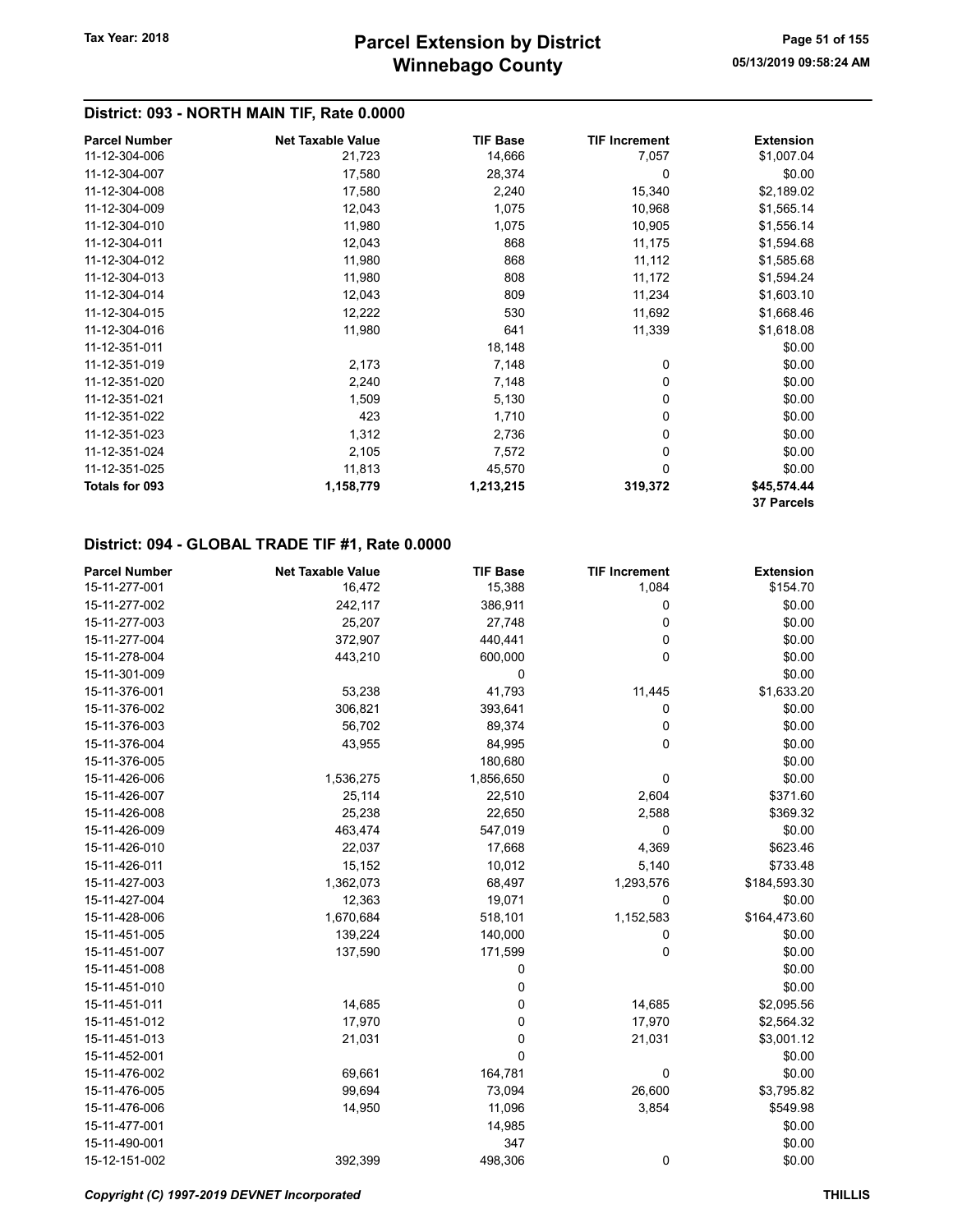| <b>Parcel Number</b> | <b>Net Taxable Value</b> | <b>TIF Base</b> | <b>TIF Increment</b> | <b>Extension</b> |
|----------------------|--------------------------|-----------------|----------------------|------------------|
| 15-12-303-001        | 243,965                  | 280,000         | 0                    | \$0.00           |
| 15-12-303-006        | 26,668                   | 25,867          | 801                  | \$114.30         |
| 15-12-303-007        | 25,089                   | 0               | 25,089               | \$3,580.20       |
| 15-12-303-008        |                          | 0               |                      | \$0.00           |
| 15-12-352-005        | 54,960                   | 61,841          | 0                    | \$0.00           |
|                      |                          |                 | 0                    |                  |
| 15-12-352-006        | 131,027                  | 189,332         |                      | \$0.00           |
| 15-12-352-007        | 223,152                  | 253,341         | 0                    | \$0.00           |
| 15-12-352-008        | 10,279                   | 22,050          | 0                    | \$0.00           |
| 15-12-352-009        | 181,748                  | 169,382         | 12,366               | \$1,764.64       |
| 15-12-352-014        | 40,102                   | 12,111          | 27,991               | \$3,994.32       |
| 15-12-352-015        | 60,147                   | 73,419          | 0                    | \$0.00           |
| 15-12-352-016        | 105,417                  | 188,821         | 0                    | \$0.00           |
| 15-12-352-017        | 128,458                  | 155,266         | 0                    | \$0.00           |
| 15-12-352-018        | 156,022                  | 200,000         | 0                    | \$0.00           |
| 15-12-352-019        | 581,091                  | 794,142         | 0                    | \$0.00           |
| 15-12-352-020        |                          | 273,331         |                      | \$0.00           |
| 15-13-101-001        | 10,698                   | 7,946           | 2,752                | \$392.72         |
| 15-13-101-002        | 19,200                   | 25,337          | 0                    | \$0.00           |
| 15-13-101-003        | 230,900                  | 346,373         | 0                    | \$0.00           |
| 15-13-101-004        | 9,895                    | 5,562           | 4,333                | \$618.32         |
| 15-13-101-005        | 727,773                  | 608,373         | 119,400              | \$17,038.38      |
| 15-13-151-002        | 163,803                  | 196,075         | 0                    | \$0.00           |
| 15-13-151-004        | 791,778                  | 300,000         | 491,778              | \$70,176.72      |
| 15-13-151-005        | 997,934                  | 600,866         | 397,068              | \$56,661.60      |
| 15-13-151-006        | 527,951                  | 600,866         | 0                    | \$0.00           |
| 15-13-301-001        | 42,507                   | 33,076          | 9,431                | \$1,345.80       |
| 15-13-301-002        | 110,474                  | 100,536         | 9,938                | \$1,418.16       |
| 15-13-301-003        |                          | 0               |                      | \$0.00           |
| 15-13-302-001        |                          | 121,098         |                      |                  |
|                      | 134,668                  |                 | 13,570               | \$1,936.44       |
| 15-13-302-002        | 37,707                   | 25,206          | 12,501               | \$1,783.90       |
| 15-13-302-003        | 372,523                  | 506,298         | 0                    | \$0.00           |
| 15-13-302-004        | 12,619                   | 10,358          | 2,261                | \$322.64         |
| 15-13-302-005        | 23,385                   | 47,304          | 0                    | \$0.00           |
| 15-13-302-006        | 68,638                   | 92,330          | 0                    | \$0.00           |
| 15-13-351-004        | 44,129                   | 23,838          | 20,291               | \$2,895.54       |
| 15-13-351-006        | 777,120                  | 908,828         | 0                    | \$0.00           |
| 15-13-351-007        |                          | 498             |                      | \$0.00           |
| 15-14-151-001        |                          | 0               |                      | \$0.00           |
| 15-14-151-002        | 65,657                   | 62,461          | 3,196                | \$456.08         |
| 15-14-151-003        |                          | 2,246           |                      | \$0.00           |
| 15-14-151-004        | 74,540                   | 65,758          | 8,782                | \$1,253.20       |
| 15-14-151-005        | 39,142                   | 37,091          | 2,051                | \$292.68         |
| 15-14-151-006        | 41,854                   | 68,683          | 0                    | \$0.00           |
| 15-14-152-001        | 0                        | 44,035          | 0                    | \$0.00           |
| 15-14-152-002        | 39,109                   | 33,400          | 5,709                | \$814.68         |
| 15-14-152-003        | 33,120                   | 38,668          | 0                    | \$0.00           |
| 15-14-152-004        | 290,731                  | 314,764         | 0                    | \$0.00           |
| 15-14-152-006        | 241,359                  | 288,933         | 0                    | \$0.00           |
| 15-14-152-008        | 1,151                    | 3,434           | 0                    | \$0.00           |
| 15-14-152-009        | 0                        | 3,434           | 0                    | \$0.00           |
| 15-14-152-010        | 1,151                    | 3,434           | 0                    | \$0.00           |
| 15-14-152-014        | 31,937                   | 34,568          | 0                    | \$0.00           |
|                      | 0                        |                 | 0                    | \$0.00           |
| 15-14-152-015        |                          | 26,966          |                      |                  |
| 15-14-176-001        |                          | 0               |                      | \$0.00           |
| 15-14-201-002        | 93,577                   | 186,698         | 0                    | \$0.00           |
| 15-14-201-003        | 69,333                   | 6,001           | 63,332               | \$9,037.48       |
| 15-14-201-005        | 295,153                  | 138,066         | 157,087              | \$22,416.32      |
| 15-14-201-006        |                          | 15,633          |                      | \$0.00           |
| 15-14-201-007        | 21,345                   | 18,602          | 2,743                | \$391.44         |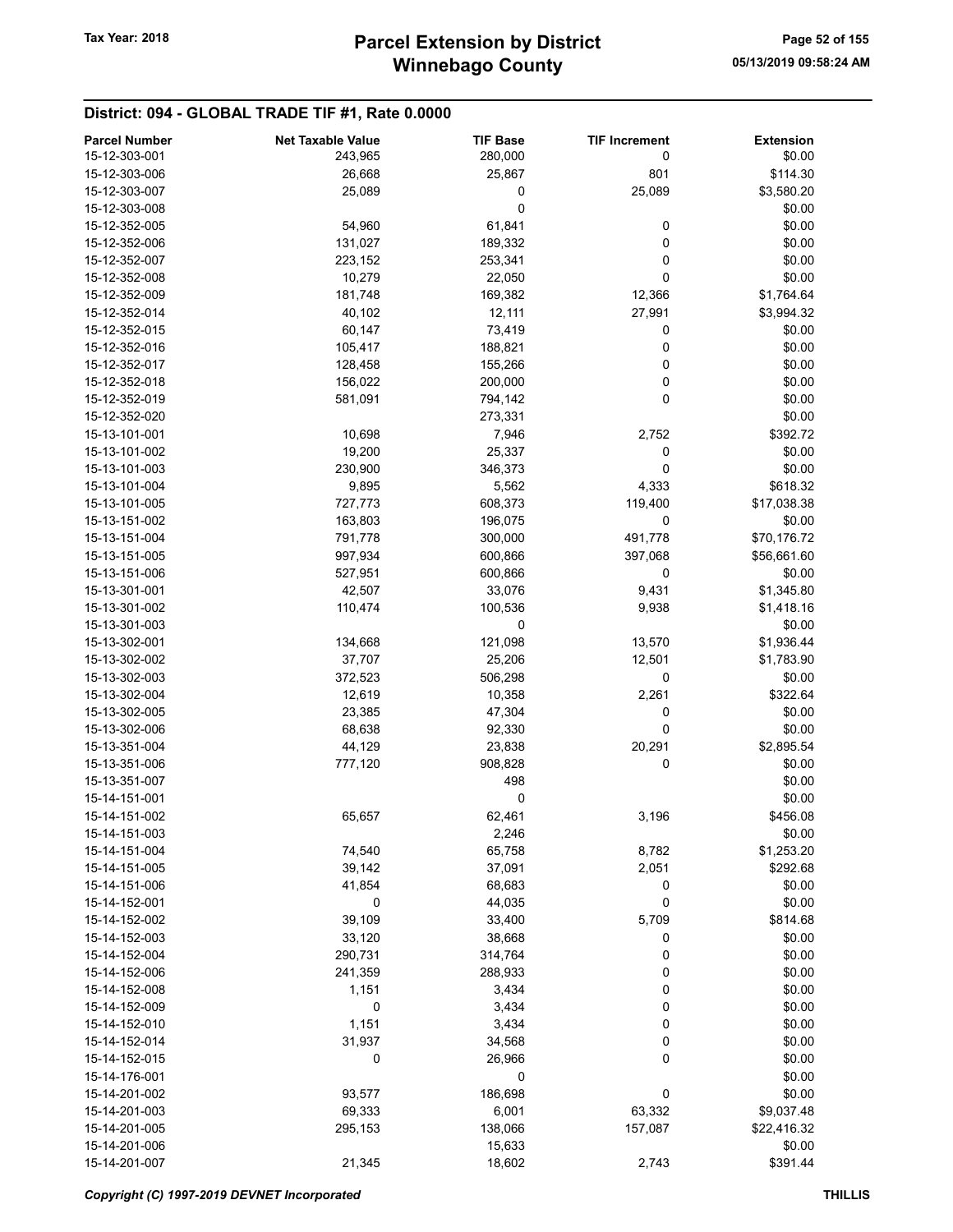| <b>Parcel Number</b> | <b>Net Taxable Value</b> | <b>TIF Base</b> | <b>TIF Increment</b> | <b>Extension</b> |
|----------------------|--------------------------|-----------------|----------------------|------------------|
| 15-14-201-008        | 50,962                   | 47,501          | 3,461                | \$493.88         |
| 15-14-201-009        | 36,801                   | 42,831          | $\bf{0}$             | \$0.00           |
|                      |                          |                 | 0                    | \$0.00           |
| 15-14-201-010        | 32,237                   | 36,634          |                      |                  |
| 15-14-201-012        | 30,897                   | 88,568          | 0                    | \$0.00           |
| 15-14-201-014        | 0                        | 4,350           | 0                    | \$0.00           |
| 15-14-201-015        |                          | 4,350           |                      | \$0.00           |
| 15-14-202-002        |                          | 13,118          |                      | \$0.00           |
| 15-14-202-004        | 264,315                  | 293,484         | 0                    | \$0.00           |
| 15-14-202-005        | 45,407                   | 59,615          | 0                    | \$0.00           |
| 15-14-202-006        |                          | 0               |                      | \$0.00           |
| 15-14-226-001        |                          | 16,846          |                      | \$0.00           |
| 15-14-226-006        | 895,298                  | 1,219,908       | 0                    | \$0.00           |
| 15-14-226-007        |                          | 64,206          |                      | \$0.00           |
| 15-14-276-005        | 99,532                   | 49,028          | 50,504               | \$7,206.92       |
| 15-14-276-006        |                          |                 |                      |                  |
|                      |                          | 6,686           |                      | \$0.00           |
| 15-14-301-001        |                          | 0               |                      | \$0.00           |
| 15-14-351-001        |                          | 10,735          |                      | \$0.00           |
| 15-14-401-001        |                          | 0               |                      | \$0.00           |
| 15-14-401-002        |                          | 0               |                      | \$0.00           |
| 15-14-401-003        | 0                        | 1,851           | 0                    | \$0.00           |
| 15-14-402-002        | 40,998                   | 87,957          | 0                    | \$0.00           |
| 15-14-402-003        |                          | 120,259         |                      | \$0.00           |
| 15-14-402-004        | 272,758                  | 344,465         | 0                    | \$0.00           |
| 15-14-402-005        | 263,718                  | 327,771         | 0                    | \$0.00           |
| 15-14-402-006        | 640,262                  | 1,048,353       | 0                    | \$0.00           |
| 15-14-402-007        |                          |                 | 0                    | \$0.00           |
|                      | 916,471                  | 1,313,430       |                      |                  |
| 15-14-402-008        | 22,847                   | 14,885          | 7,962                | \$1,136.18       |
| 15-14-402-010        |                          | 0               |                      | \$0.00           |
| 15-14-426-001        | 1,014,769                | 1,592,889       | 0                    | \$0.00           |
| 15-14-426-002        | 43,702                   | 41,191          | 2,511                | \$358.32         |
| 15-14-426-003        | 39,306                   | 32,440          | 6,866                | \$979.78         |
| 15-14-426-004        | 64,220                   | 53,005          | 11,215               | \$1,600.38       |
| 15-14-426-005        | 35,570                   | 27,725          | 7,845                | \$1,119.48       |
| 15-14-426-007        |                          | 0               |                      | \$0.00           |
| 15-14-426-008        | 1,171                    | 1,661           | 0                    | \$0.00           |
| 15-14-426-009        |                          | 4,982           |                      | \$0.00           |
| 15-14-427-001        | 85,452                   | 85,848          | 0                    | \$0.00           |
| 15-14-427-002        | 123,516                  | 112,437         | 11,079               | \$1,580.98       |
|                      |                          |                 |                      |                  |
| 15-14-428-002        | 28,209                   | 56,658          | 0                    | \$0.00           |
| 15-14-428-003        | 7,375                    | 7,347           | 28                   | \$4.00           |
| 15-14-428-007        | 41,450                   | 98,265          | 0                    | \$0.00           |
| 15-14-428-008        | 16,611                   | 7,680           | 8,931                | \$1,274.46       |
| 15-14-428-009        | 24,247                   | 41,003          | 0                    | \$0.00           |
| 15-14-476-006        | 8,381                    | 15              | 8,366                | \$1,193.84       |
| 15-14-477-003        |                          | 0               |                      | \$0.00           |
| 15-14-477-004        | 491,403                  | 0               | 491,403              | \$70,123.22      |
| 15-14-477-006        | 370,572                  | 0               | 370,572              | \$52,880.62      |
| 15-14-477-007        | 789,575                  | 0               | 789,575              | \$112,672.36     |
| 15-15-176-003        | 11,093                   | 10,234          | 859                  | \$122.58         |
| 15-15-176-004        | 0                        | 7,798           | 0                    | \$0.00           |
| 15-15-176-007        | 1,422                    | 853             | 569                  | \$81.20          |
|                      |                          |                 |                      |                  |
| 15-15-177-001        |                          | 0               |                      | \$0.00           |
| 15-15-178-001        |                          | 0               |                      | \$0.00           |
| 15-15-179-001        |                          | 0               |                      | \$0.00           |
| 15-15-277-001        |                          | 0               |                      | \$0.00           |
| 15-15-278-001        |                          | 0               |                      | \$0.00           |
| 15-15-301-003        | 510                      | 796             | 0                    | \$0.00           |
| 15-15-301-004        |                          | 3,510           |                      | \$0.00           |
| 15-15-301-005        | 615,715                  | 12,600          | 603,115              | \$86,064.52      |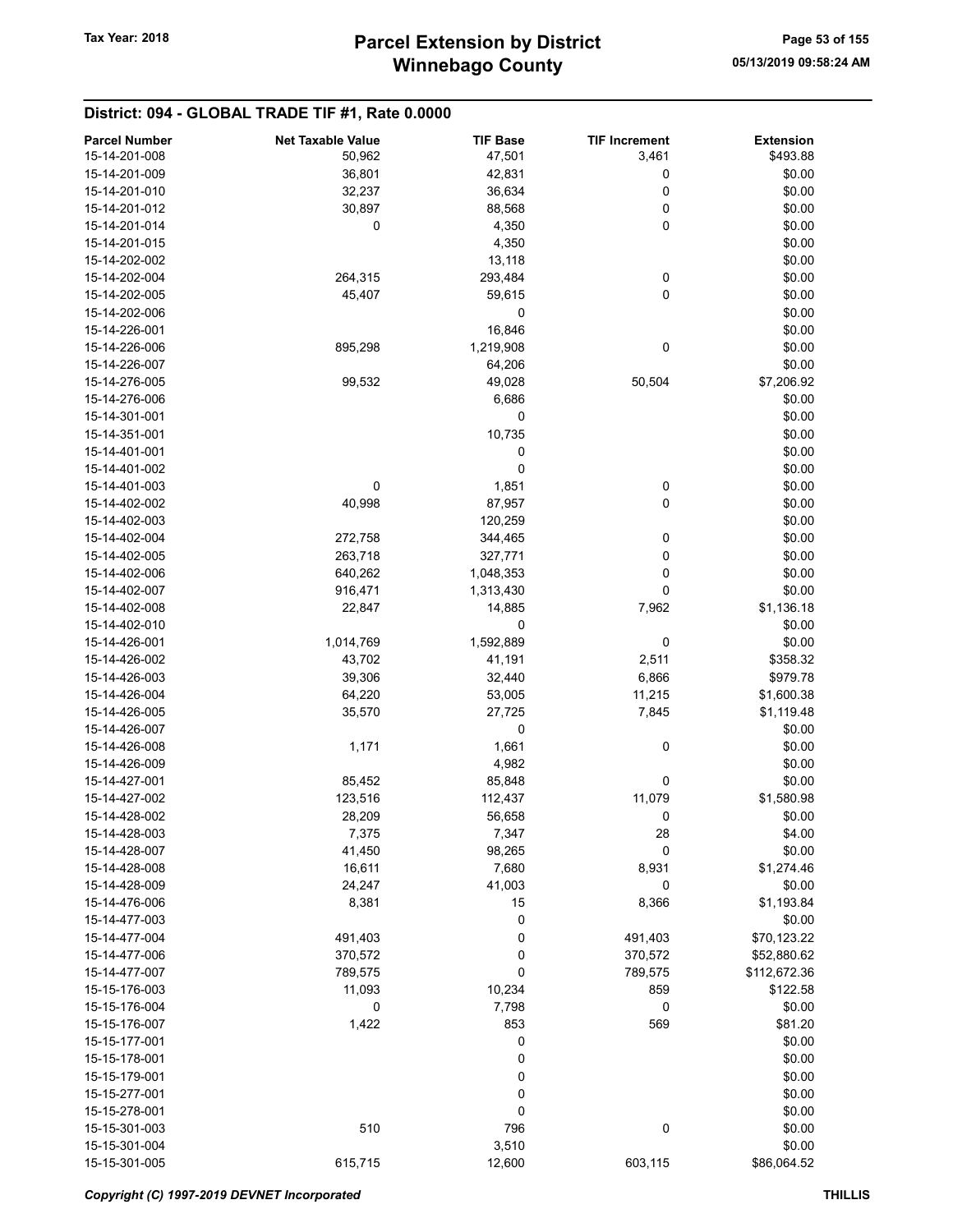| <b>Parcel Number</b> | <b>Net Taxable Value</b> | <b>TIF Base</b> | <b>TIF Increment</b> | <b>Extension</b> |
|----------------------|--------------------------|-----------------|----------------------|------------------|
| 15-15-351-003        | 0                        | 1,006           | 0                    | \$0.00           |
| 15-15-376-007        |                          | 0               |                      | \$0.00           |
| 15-15-401-001        |                          | 0               |                      | \$0.00           |
| 15-15-401-002        | 4,540,198                | 5,075,100       | 0                    | \$0.00           |
| 15-15-426-007        |                          | 0               |                      | \$0.00           |
| 15-16-400-006        | 1,986                    | 2,012           | $\pmb{0}$            | \$0.00           |
| 15-16-400-008        |                          | 222             |                      | \$0.00           |
|                      |                          |                 |                      |                  |
| 15-16-400-009        |                          | 223             |                      | \$0.00           |
| 15-21-100-004        | 1,371                    | 1,061           | 310                  | \$44.24          |
| 15-21-204-001        |                          | 0               |                      | \$0.00           |
| 15-21-204-002        |                          | 0               |                      | \$0.00           |
| 15-21-204-003        |                          | 0               |                      | \$0.00           |
| 15-21-226-004        |                          | 0               |                      | \$0.00           |
| 15-21-226-007        |                          | 0               |                      | \$0.00           |
| 15-21-226-008        |                          | 0               |                      | \$0.00           |
| 15-21-227-001        |                          | $\pmb{0}$       |                      | \$0.00           |
| 15-21-251-010        |                          | 0               |                      | \$0.00           |
| 15-21-251-013        |                          | 0               |                      | \$0.00           |
| 15-21-276-004        |                          | 0               |                      | \$0.00           |
| 15-21-276-005        |                          | 93,751          |                      | \$0.00           |
| 15-21-400-004        | 176,115                  | 93,750          | 82,365               | \$11,753.50      |
| 15-22-100-010        |                          | 0               |                      | \$0.00           |
| 15-22-100-020        | 637                      | 424             | 213                  | \$30.40          |
| 15-22-100-021        |                          | 0               |                      | \$0.00           |
| 15-22-100-023        | 9,235                    | 15,892          | 0                    | \$0.00           |
| 15-22-100-024        |                          | 0               |                      | \$0.00           |
| 15-22-100-025        | 2,126                    | 612             | 1,514                | \$216.06         |
| 15-22-100-026        |                          | $\pmb{0}$       |                      | \$0.00           |
| 15-22-203-001        | 10,259                   | 2,609           | 7,650                | \$1,091.66       |
|                      |                          |                 |                      |                  |
| 15-22-203-002        |                          | 0               |                      | \$0.00           |
| 15-22-203-003        |                          | 0               |                      | \$0.00           |
| 15-22-226-004        | 33,298                   | 2,946           | 30,352               | \$4,331.24       |
| 15-22-226-005        |                          | 0               |                      | \$0.00           |
| 15-22-251-004        |                          | 0               |                      | \$0.00           |
| 15-22-251-005        |                          | 0               |                      | \$0.00           |
| 15-22-251-006        |                          | 0               |                      | \$0.00           |
| 15-22-300-004        |                          | 0               |                      | \$0.00           |
| 15-22-300-005        | 6,443                    | 5,597           | 846                  | \$120.72         |
| 15-22-300-006        | 11,277                   | 13,813          | 0                    | \$0.00           |
| 15-22-401-003        | 21,785                   | 7,106           | 14,679               | \$2,094.70       |
| 15-22-402-001        |                          | 7,106           |                      | \$0.00           |
| 15-22-426-003        | 2,772                    | 363             | 2,409                | \$343.76         |
| 15-23-101-003        |                          | 7,666           |                      | \$0.00           |
| 15-23-101-004        | 70,123                   | 75,698          | $\boldsymbol{0}$     | \$0.00           |
| 15-23-101-005        | 121,431                  | 121,735         | 0                    | \$0.00           |
| 15-23-101-006        |                          | 176,533         |                      | \$0.00           |
| 15-23-101-007        |                          | 0               |                      | \$0.00           |
| 15-23-101-008        | 635,451                  | 223,565         | 411,886              | \$58,776.14      |
| 15-23-176-001        |                          | 0               |                      | \$0.00           |
| 15-23-176-003        | 163,834                  | 304,993         | $\boldsymbol{0}$     | \$0.00           |
| 15-23-176-004        | 248,466                  | 452,085         | 0                    | \$0.00           |
| 15-23-301-001        |                          | 0               |                      | \$0.00           |
| 15-23-326-001        | 71,429                   | 90,879          | 0                    | \$0.00           |
| 15-23-351-001        |                          | 885             | 190                  | \$27.12          |
|                      | 1,075                    |                 |                      |                  |
| 15-23-351-002        | 215                      | 164             | 51                   | \$7.28           |
| 15-23-376-002        | 38,923                   | 39,878          | 0                    | \$0.00           |
| 15-23-376-004        |                          | 0               |                      | \$0.00           |
| 15-26-101-001        | 348                      | 381             | $\mathbf 0$          | \$0.00           |
| 15-26-101-002        | 0                        | 9               | $\mathbf 0$          | \$0.00           |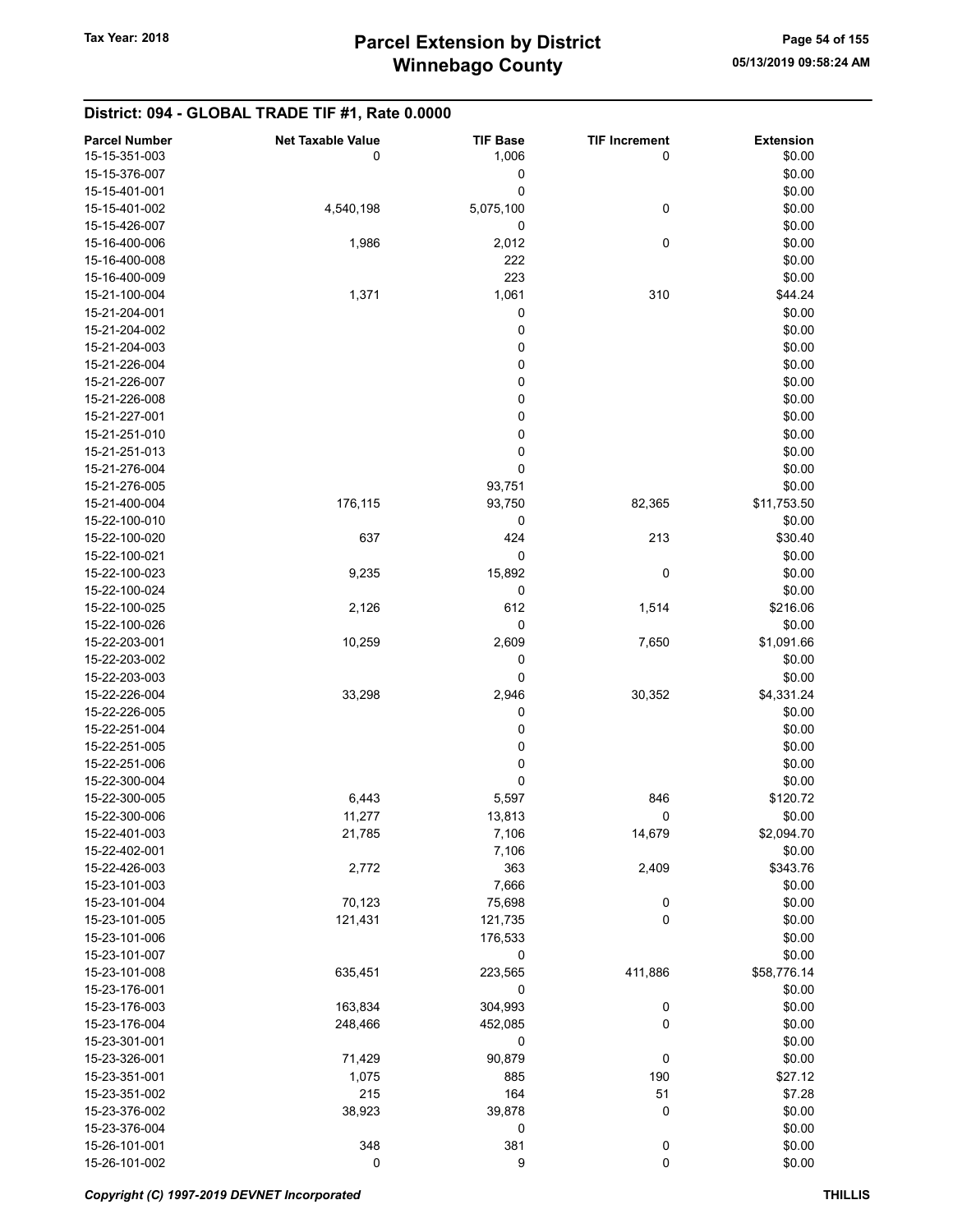| <b>Parcel Number</b> | <b>Net Taxable Value</b> | <b>TIF Base</b> | <b>TIF Increment</b> | <b>Extension</b> |
|----------------------|--------------------------|-----------------|----------------------|------------------|
| 15-27-100-004        | 5.357                    | 4.293           | 1.064                | \$151.84         |
| 15-27-201-002        | 4.499                    | 1.916           | 2,583                | \$368.60         |
| 15-27-226-001        | 1.928                    | 247             | 1.681                | \$239.88         |
| Totals for 094       | 29.618.582               | 29.310.191      | 6.882.653            | \$982.154.88     |
|                      |                          |                 |                      | 214 Parcels      |

#### District: 098 - MACHESNEY PARK TIF, Rate 0.0000

| <b>Parcel Number</b>  | <b>Net Taxable Value</b> | <b>TIF Base</b> | <b>TIF Increment</b> | <b>Extension</b>  |
|-----------------------|--------------------------|-----------------|----------------------|-------------------|
| 08-20-101-001         | 3,753                    | 2,619           | 1,134                | \$125.46          |
| 08-20-101-002         | 2,581                    | 6,160           | 0                    | \$0.00            |
| 08-20-101-003         | 77,663                   | 49,922          | 27,741               | \$3,069.04        |
| 08-20-101-005         | 2,847                    | 1,989           | 858                  | \$94.92           |
| 08-20-101-011         | 52,749                   | 14,977          | 37,772               | \$4,178.80        |
| 08-20-101-012         | 11,379                   | 4,004           | 7,375                | \$815.92          |
| 08-20-101-014         | 83,504                   | 62,793          | 20,711               | \$2,291.30        |
| 08-20-101-015         | 2,444                    | 10,099          | 0                    | \$0.00            |
| 08-20-101-016         | 493,989                  | 10,960          | 483,029              | \$53,438.46       |
| 08-20-101-017         | 7,781                    | 8,722           | 0                    | \$0.00            |
| 08-20-101-018         | 67,612                   | 61,322          | 6,290                | \$695.88          |
| 08-20-104-001         | 0                        | 117             | 0                    | \$0.00            |
| 08-20-126-004         | 1,398,763                | 52,443          | 1,346,320            | \$151,590.26      |
| 08-20-132-035         | 195,742                  | 438             | 195,304              | \$21,990.46       |
| 08-20-132-036         | 143,762                  | 9,212           | 134,550              | \$15,149.80       |
| 08-20-132-037         | 258,171                  | 15,352          | 242,819              | \$27,340.46       |
| 08-20-132-041         | 143,858                  | 8,331           | 135,527              | \$15,259.80       |
| 08-20-132-042         | 1,705                    | 438             | 1,267                | \$142.66          |
| 08-20-133-043         | 1,490,890                | 55,794          | 1,435,096            | \$161,586.08      |
| 08-20-176-023         | 415,827                  | 4,640           | 411,187              | \$46,298.02       |
| 08-20-176-027         | 134,735                  | 12,938          | 121,797              | \$13,713.86       |
| 08-20-176-028         | 108,192                  | 3,299           | 104,893              | \$11,810.54       |
| 08-20-176-029         | 105,916                  | 3,299           | 102,617              | \$11,554.26       |
| 08-20-176-030         | 423,634                  | 12,809          | 410,825              | \$46,257.26       |
| 08-20-180-023         | 164,109                  | 10,538          | 153,571              | \$17,291.48       |
| 08-20-180-024         | 138,361                  | 4,768           | 133,593              | \$15,042.04       |
| 08-20-180-029         | 461,632                  | 6,754           | 454,878              | \$51,217.44       |
| 08-20-180-030         | 681,626                  | 13,231          | 668,395              | \$75,258.60       |
| 08-20-181-026         | 98,659                   | 26,420          | 72,239               | \$8,133.82        |
| 08-20-181-027         | 2,288,995                | 126,294         | 2,162,701            | \$243,511.48      |
| <b>Totals for 098</b> | 9,460,879                | 600,682         | 8,872,489            | \$997,858.10      |
|                       |                          |                 |                      | <b>30 Parcels</b> |

| <b>Parcel Number</b>                        | <b>Net Taxable Value</b> | <b>TIF Base</b> | <b>TIF Increment</b> | <b>Extension</b> |  |
|---------------------------------------------|--------------------------|-----------------|----------------------|------------------|--|
| 11-22-484-003                               | 3,740                    | 3,639           | 101                  | \$14.42          |  |
| 11-22-484-004                               | 0                        | 166             | 0                    | \$0.00           |  |
| 11-22-488-001                               | 31,960                   | 27,385          | 4,575                | \$652.86         |  |
| 11-22-489-001                               |                          | 0               |                      | \$0.00           |  |
| 11-22-489-002                               |                          | 2,999           |                      | \$0.00           |  |
| 11-26-151-001                               | 9,235                    | 10,549          | 0                    | \$0.00           |  |
| 11-26-152-001                               |                          | 19,358          |                      | \$0.00           |  |
| 11-26-153-001                               |                          | 4,073           |                      | \$0.00           |  |
| 11-26-153-002                               | 505                      | 1,164           | $\Omega$             | \$0.00           |  |
| 11-26-153-004                               | 33,955                   | 31,647          | 2,308                | \$329.36         |  |
| 11-26-154-001                               |                          | 67,972          |                      | \$0.00           |  |
| 11-26-155-003                               | 1,343                    | 1,377           | 0                    | \$0.00           |  |
| 11-26-155-004                               | 28,891                   | 31,504          | 0                    | \$0.00           |  |
| 11-26-156-001                               | 12,886                   | 21,597          | 0                    | \$0.00           |  |
| 11-26-156-002                               | 23,070                   | 11,229          | 11,841               | \$1,689.72       |  |
| Copyright (C) 1997-2019 DEVNET Incorporated |                          |                 |                      | <b>THILLIS</b>   |  |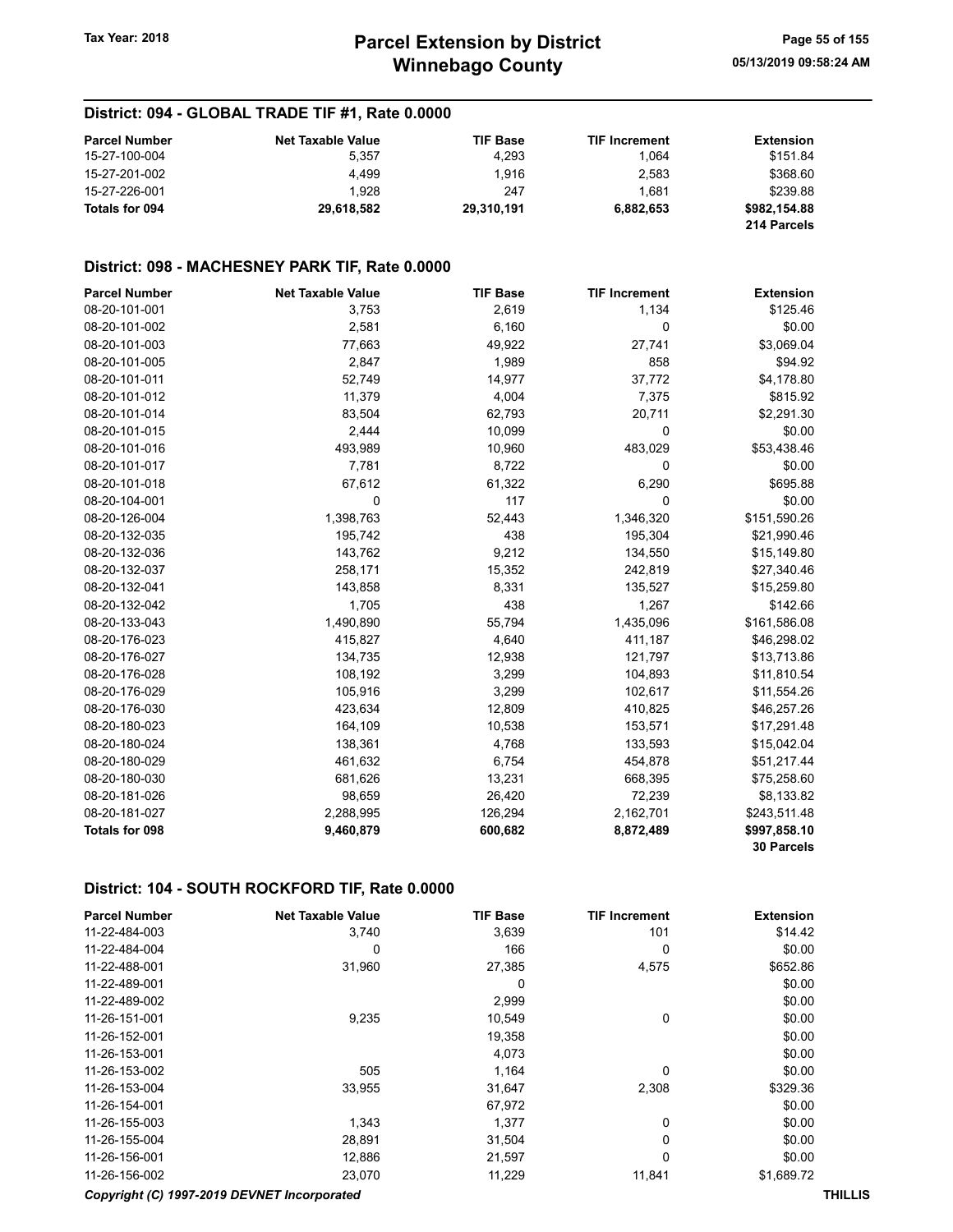| <b>Parcel Number</b><br>11-26-156-003 | <b>Net Taxable Value</b> | <b>TIF Base</b><br>11,688 | <b>TIF Increment</b> | <b>Extension</b><br>\$0.00 |
|---------------------------------------|--------------------------|---------------------------|----------------------|----------------------------|
| 11-26-156-004                         | 49,474                   |                           |                      |                            |
|                                       |                          | 45,155                    | 4,319                | \$616.32                   |
| 11-26-156-005                         | 172                      | 713                       | 0                    | \$0.00                     |
| 11-26-156-006                         | 4,046                    | 5,606                     | 0                    | \$0.00                     |
| 11-26-156-007                         | 0                        | 0                         | 0                    | \$0.00                     |
| 11-26-301-001                         | 34,827                   | 35,300                    | 0                    | \$0.00                     |
| 11-27-206-003                         | 489                      | 2,789                     | 0                    | \$0.00                     |
| 11-27-211-002                         |                          | 0                         |                      | \$0.00                     |
| 11-27-211-003                         |                          | 0                         |                      | \$0.00                     |
| 11-27-211-004                         |                          | 0                         |                      | \$0.00                     |
| 11-27-211-006                         |                          | 0                         |                      | \$0.00                     |
| 11-27-211-008                         |                          | 6,742                     |                      | \$0.00                     |
| 11-27-211-009                         | 13,749                   | 6,606                     | 7,143                | \$1,019.32                 |
| 11-27-211-010                         | 600                      | 613                       | 0                    | \$0.00                     |
| 11-27-211-012                         |                          | 0                         |                      | \$0.00                     |
| 11-27-211-013                         |                          | 0                         |                      | \$0.00                     |
| 11-27-211-014                         |                          | 0                         |                      | \$0.00                     |
| 11-27-211-015                         |                          | 0                         |                      | \$0.00                     |
| 11-27-211-016                         |                          | 0                         |                      | \$0.00                     |
| 11-27-211-017                         | 18,224                   | 28,006                    | 0                    | \$0.00                     |
| 11-27-211-019                         |                          | 1,395                     |                      | \$0.00                     |
| 11-27-211-020                         |                          | 71,525                    |                      | \$0.00                     |
| 11-27-211-021                         |                          |                           |                      |                            |
|                                       |                          | 0                         |                      | \$0.00                     |
| 11-27-211-022                         |                          | 0                         |                      | \$0.00                     |
| 11-27-211-023                         | 1,473                    | 49,434                    | $\pmb{0}$            | \$0.00                     |
| 11-27-211-024                         |                          | 0                         |                      | \$0.00                     |
| 11-27-226-001                         |                          | 0                         |                      | \$0.00                     |
| 11-27-226-010                         |                          | 0                         |                      | \$0.00                     |
| 11-27-226-011                         | 13,581                   | 3,555                     | 10,026               | \$1,430.72                 |
| 11-27-226-012                         | 5,281                    | 3,556                     | 1,725                | \$246.16                   |
| 11-27-229-001                         | 152                      | 395                       | 0                    | \$0.00                     |
| 11-27-229-013                         |                          | 0                         |                      | \$0.00                     |
| 11-27-229-014                         |                          | 0                         |                      | \$0.00                     |
| 11-27-230-010                         | 51,432                   | 45,252                    | 6,180                | \$881.90                   |
| 11-27-230-016                         | 396                      | 911                       | 0                    | \$0.00                     |
| 11-27-230-017                         |                          | 4,247                     |                      | \$0.00                     |
| 11-27-230-019                         | 627,357                  | 750,728                   | 0                    | \$0.00                     |
| 11-27-231-002                         |                          | 924                       |                      | \$0.00                     |
| 11-27-232-002                         | 11,841                   | 7,342                     | 4,499                | \$642.02                   |
| 11-27-232-003                         | 12,423                   | 13,512                    | 0                    | \$0.00                     |
| 11-27-232-004                         | 17,810                   | 20,412                    | 0                    | \$0.00                     |
| 11-27-232-005                         | 28,745                   | 30,533                    | 0                    | \$0.00                     |
| 11-27-232-006                         | 0                        | 344                       | 0                    | \$0.00                     |
| 11-27-232-007                         | 19,840                   | 22,191                    | 0                    | \$0.00                     |
| 11-27-232-008                         | 92,291                   | 72,205                    | 20,086               | \$2,866.28                 |
| 11-27-232-009                         | 6,824                    | 7,065                     | 0                    | \$0.00                     |
| 11-27-232-010                         |                          |                           | 0                    | \$0.00                     |
|                                       | 3,965                    | 3,971                     | 0                    |                            |
| 11-27-232-011                         | 9,646                    | 17,192                    |                      | \$0.00                     |
| 11-27-233-003                         |                          | 441                       |                      | \$0.00                     |
| 11-27-257-001                         | 8,404                    | 11,599                    | 0                    | \$0.00                     |
| 11-27-257-002                         | 9,034                    | 7,367                     | 1,667                | \$237.88                   |
| 11-27-257-003                         | 5,362                    | 10,834                    | 0                    | \$0.00                     |
| 11-27-257-004                         | 2,035                    | 2,080                     | 0                    | \$0.00                     |
| 11-27-257-005                         | 0                        | 6,765                     | 0                    | \$0.00                     |
| 11-27-257-007                         | 11,168                   | 3,297                     | 7,871                | \$1,123.20                 |
| 11-27-257-008                         | 3,126                    | 7,266                     | 0                    | \$0.00                     |
| 11-27-257-009                         | 9,550                    | 12,942                    | 0                    | \$0.00                     |
| 11-27-257-010                         | 15,368                   | 11,582                    | 3,786                | \$540.26                   |
| 11-27-257-011                         | 5,217                    | 7,221                     | 0                    | \$0.00                     |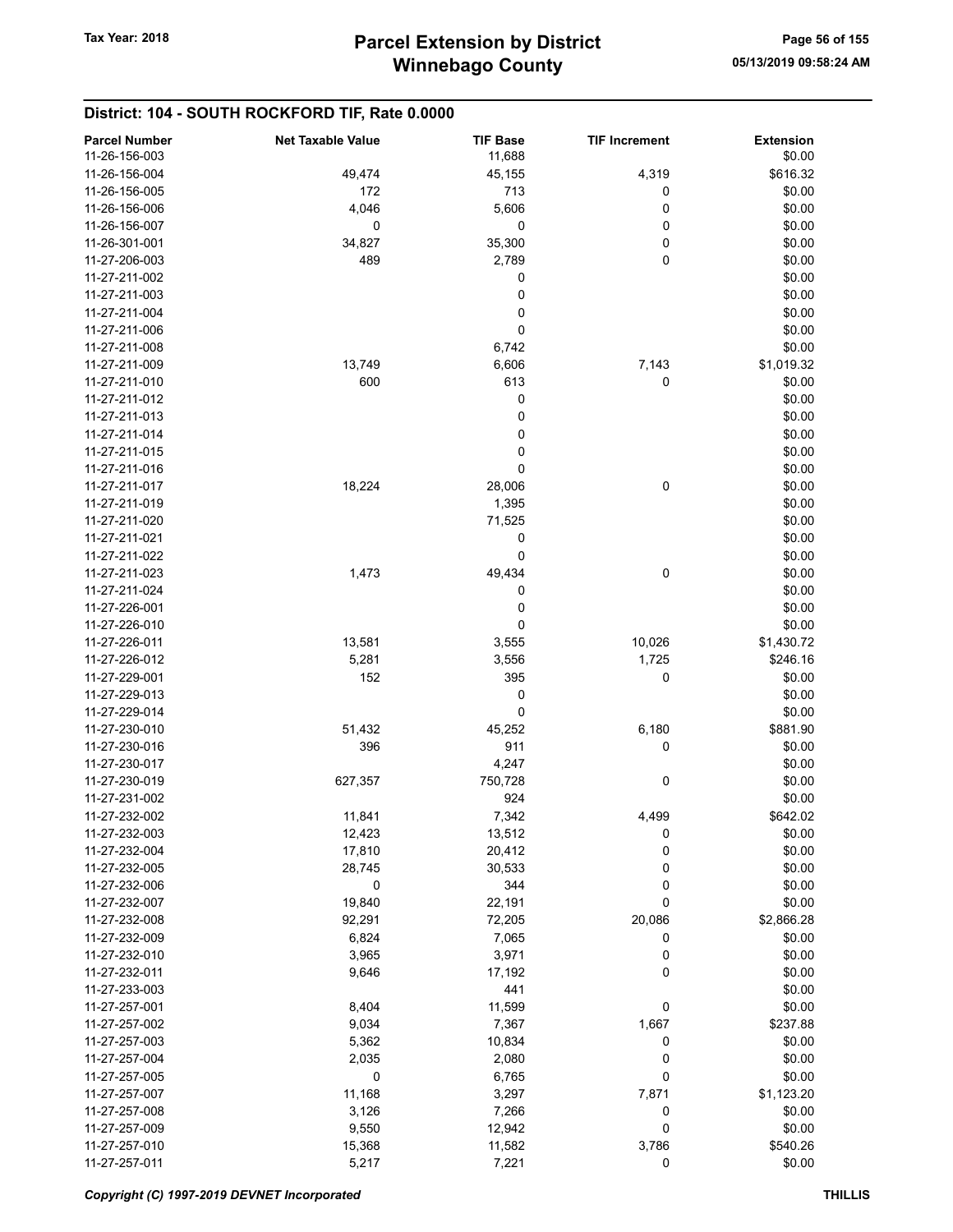| <b>Parcel Number</b> | <b>Net Taxable Value</b> | <b>TIF Base</b> | <b>TIF Increment</b> | <b>Extension</b> |
|----------------------|--------------------------|-----------------|----------------------|------------------|
| 11-27-257-012        | 11,030                   | 100             | 10,930               | \$1,559.72       |
| 11-27-257-013        | 11,121                   | 3,035           | 8,086                | \$1,153.88       |
| 11-27-276-001        | 1,548                    | 9,807           | 0                    | \$0.00           |
| 11-27-276-002        | 31,429                   | 21,076          | 10,353               | \$1,477.38       |
| 11-27-276-003        |                          | 0               |                      | \$0.00           |
| 11-27-276-006        | 5,678                    | 5,001           | 677                  | \$96.62          |
| 11-27-276-007        | 877                      | 100             | 777                  | \$110.88         |
| 11-27-276-008        | 7,349                    | 6,636           | 713                  | \$101.76         |
| 11-27-276-009        | 7,066                    | 5,589           | 1,477                | \$210.78         |
| 11-27-276-011        | 14,908                   | 11,713          | 3,195                | \$455.94         |
| 11-27-276-018        | 721                      | 626             | 95                   | \$13.56          |
| 11-27-276-019        | 15,680                   | 15,902          | 0                    | \$0.00           |
| 11-27-276-020        | 15,680                   | 17,711          | 0                    | \$0.00           |
| 11-27-276-022        | 35,088                   | 32,009          | 3,079                | \$439.38         |
| 11-27-276-023        |                          | 0               |                      | \$0.00           |
| 11-27-276-024        | 11,713                   | 22,090          | 0                    | \$0.00           |
| 11-27-276-025        | 9,400                    | 8,266           | 1,134                | \$161.82         |
| 11-27-277-005        | 16,363                   | 814             | 15,549               | \$2,218.84       |
| 11-27-277-006        | 16,382                   | 814             | 15,568               | \$2,221.56       |
| 11-27-277-007        | 0                        | 8,650           | 0                    | \$0.00           |
| 11-27-277-011        | 20,927                   | 0               | 20,927               | \$2,986.28       |
| 11-27-277-012        | 2,491                    | 0               | 2,491                | \$355.48         |
| 11-27-277-014        | 16,763                   | 5,537           | 11,226               | \$1,601.96       |
| 11-27-277-015        |                          | 2,690           |                      | \$0.00           |
| 11-27-277-016        | 7,984                    | 12,757          | 0                    | \$0.00           |
| 11-27-278-001        | 7,711                    | 3,925           | 3,786                | \$540.26         |
| 11-27-278-002        | 747                      | 421             | 326                  | \$46.52          |
| 11-27-278-003        | 4,904                    | 4,904           | 0                    | \$0.00           |
| 11-27-278-004        | 796                      | 6,685           | 0                    | \$0.00           |
| 11-27-278-005        | 8,466                    | 9,191           | 0                    | \$0.00           |
| 11-27-278-006        | 4,976                    | 12,474          | 0                    | \$0.00           |
| 11-27-278-007        | 468                      | 8,151           | 0                    | \$0.00           |
| 11-27-278-012        | 4,277                    | 4,932           | 0                    | \$0.00           |
| 11-27-278-017        | 1,947                    | 5,283           | 0                    | \$0.00           |
| 11-27-278-018        | 4,579                    | 6,689           | $\mathbf 0$          | \$0.00           |
| 11-27-278-019        | 13,994                   | 11,052          | 2,942                | \$419.82         |
| 11-27-278-020        | 30,347                   | 28,193          | 2,154                | \$307.38         |
| 11-27-278-021        | 65,666                   | 1,628           | 64,038               | \$9,138.22       |
| 11-27-278-022        | 9,270                    | 2,358           | 6,912                | \$986.34         |
| 11-27-279-011        | 1,404                    | 1,218           | 186                  | \$26.54          |
| 11-27-279-012        | 17,876                   | 22,602          | 0                    | \$0.00           |
| 11-27-279-013        | 19,520                   | 15,726          | 3,794                | \$541.40         |
| 11-27-279-018        | 11,818                   | 17,749          | 0                    | \$0.00           |
| 11-27-279-019        | 11,809                   | 18,643          | 0                    | \$0.00           |
| 11-27-279-020        |                          | 0               |                      | \$0.00           |
| 11-27-279-021        |                          | 0               |                      | \$0.00           |
| 11-27-279-022        | 15,616                   | 8,266           | 7,350                | \$1,048.86       |
| 11-27-279-023        | 1,358                    | 9,052           | 0                    | \$0.00           |
| 11-27-279-024        |                          | 0               |                      | \$0.00           |
| 11-27-279-025        |                          | 0               |                      | \$0.00           |
| 11-27-279-026        | 17,238                   | 15,000          | 2,238                | \$319.36         |
| 11-27-279-027        | 13,114                   | 10,605          | 2,509                | \$358.04         |
| 11-27-279-028        | 13,049                   | 10,606          | 2,443                | \$348.62         |
| 11-27-280-002        | 9,494                    | 8,258           | 1,236                | \$176.38         |
| 11-27-280-003        | 28,180                   | 24,510          | 3,670                | \$523.72         |
| 11-27-280-004        | 23,071                   | 14,364          | 8,707                | \$1,242.50       |
| 11-27-280-005        | 49,105                   | 21,539          | 27,566               | \$3,933.68       |
| 11-27-280-006        | 13,428                   | 6,338           | 7,090                | \$1,011.74       |
| 11-27-280-007        |                          | 0               |                      | \$0.00           |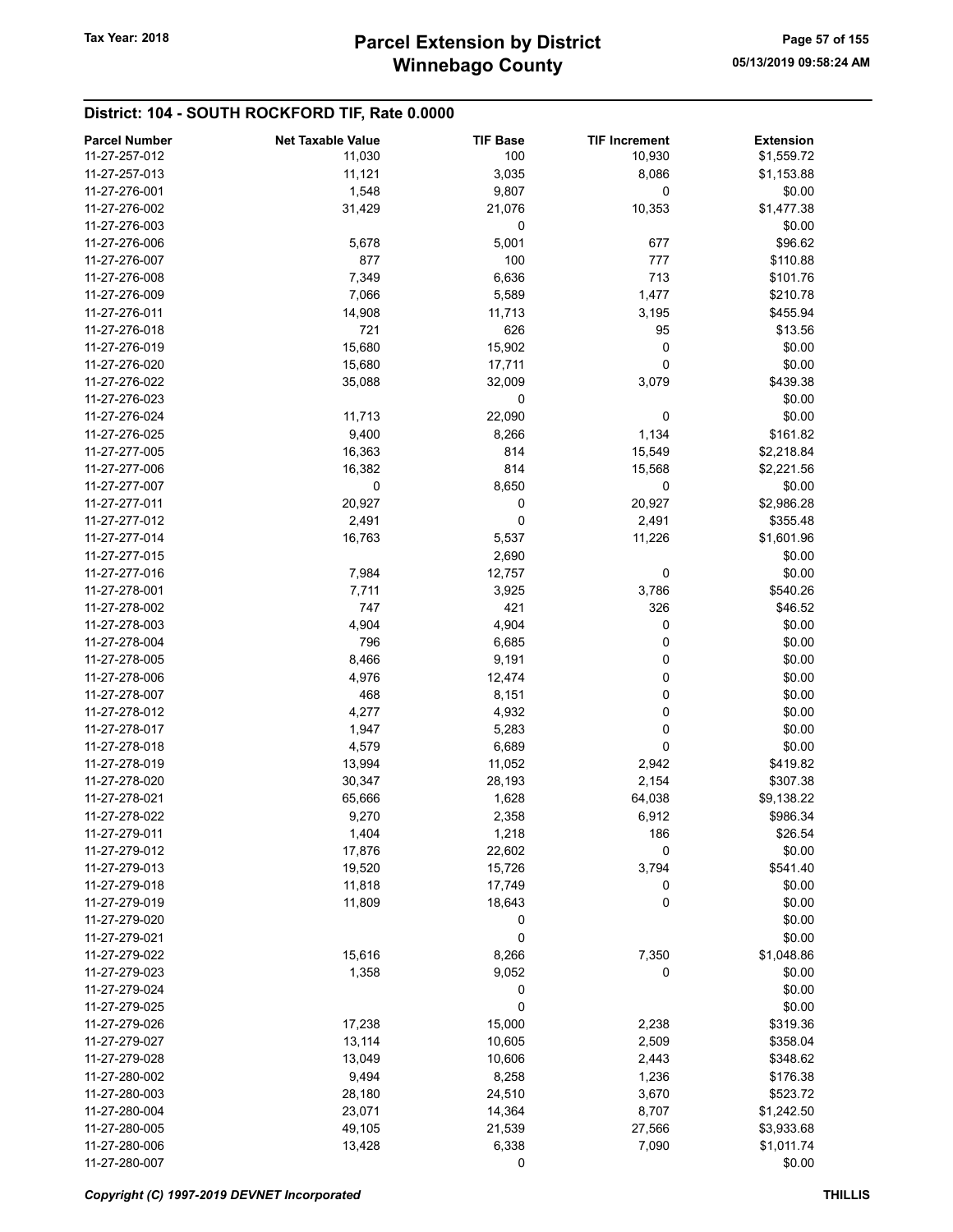| <b>Parcel Number</b> | <b>Net Taxable Value</b> | <b>TIF Base</b> | <b>TIF Increment</b> | <b>Extension</b> |
|----------------------|--------------------------|-----------------|----------------------|------------------|
| 11-27-280-008        |                          | 609             |                      | \$0.00           |
| 11-27-280-009        |                          | 7,233           |                      | \$0.00           |
| 11-27-280-010        |                          | 3,517           |                      | \$0.00           |
| 11-27-280-011        |                          | 5,795           |                      | \$0.00           |
|                      |                          |                 |                      |                  |
| 11-27-280-012        | 14,008                   | 14,902          | 0                    | \$0.00           |
| 11-27-280-013        | 1,243                    | 386             | 857                  | \$122.30         |
| 11-27-280-014        | 1,403                    | 664             | 739                  | \$105.46         |
| 11-27-280-015        | 2,650                    | 1,862           | 788                  | \$112.46         |
| 11-27-280-016        | 15,673                   | 20,711          | 0                    | \$0.00           |
| 11-27-280-017        | 8,358                    | 2,273           | 6,085                | \$868.34         |
| 11-27-280-018        |                          | 0               |                      | \$0.00           |
| 11-27-281-008        |                          | 500             |                      | \$0.00           |
| 11-27-281-009        |                          | 18,555          |                      | \$0.00           |
|                      |                          |                 |                      |                  |
| 11-27-281-010        |                          | 0               |                      | \$0.00           |
| 11-27-281-011        |                          | 19,240          |                      | \$0.00           |
| 11-27-281-012        |                          | 3,244           |                      | \$0.00           |
| 11-27-281-013        |                          | 1,525           |                      | \$0.00           |
| 11-27-281-014        |                          | 1,723           |                      | \$0.00           |
| 11-27-281-015        |                          | 3,244           |                      | \$0.00           |
| 11-27-281-016        |                          | 16,168          |                      | \$0.00           |
| 11-27-282-002        |                          | 0               |                      | \$0.00           |
| 11-27-282-003        |                          | 0               |                      | \$0.00           |
|                      |                          |                 |                      |                  |
| 11-27-282-005        |                          | 7,463           |                      | \$0.00           |
| 11-27-282-006        |                          | 14,491          |                      | \$0.00           |
| 11-27-282-007        | 1,956                    | 1,988           | 0                    | \$0.00           |
| 11-27-283-001        |                          | 2,929           |                      | \$0.00           |
| 11-27-283-002        |                          | 7,333           |                      | \$0.00           |
| 11-27-284-001        |                          | 8,125           |                      | \$0.00           |
| 11-27-284-002        | 10,860                   | 11,211          | 0                    | \$0.00           |
| 11-27-284-003        | 9,843                    | 8,096           | 1,747                | \$249.30         |
| 11-27-284-004        | 1,248                    | 814             | 434                  | \$61.94          |
| 11-27-284-005        | 10,666                   |                 | 0                    | \$0.00           |
|                      |                          | 24,553          |                      |                  |
| 11-27-284-006        | 623                      | 1,429           | 0                    | \$0.00           |
| 11-27-284-007        | 623                      | 626             | 0                    | \$0.00           |
| 11-27-284-010        | 6,115                    | 24,505          | 0                    | \$0.00           |
| 11-27-285-002        |                          | 3,521           |                      | \$0.00           |
| 11-27-285-003        |                          | 0               |                      | \$0.00           |
| 11-27-286-002        | 1,111                    | 2,378           | 0                    | \$0.00           |
| 11-27-286-003        |                          | 1,980           |                      | \$0.00           |
| 11-27-287-001        |                          | 294             |                      | \$0.00           |
| 11-27-403-001        | 420                      | 326             | 94                   | \$13.42          |
|                      |                          |                 |                      |                  |
| 11-27-403-002        | 0                        | 2,789           | $\mathbf 0$          | \$0.00           |
| 11-27-403-003        | 7,921                    | 5,204           | 2,717                | \$387.72         |
| 11-27-403-004        | 10,614                   | 5,481           | 5,133                | \$732.48         |
| 11-27-403-005        | 3,187                    | 3,045           | 142                  | \$20.26          |
| 11-27-403-006        | 13,072                   | 11,011          | 2,061                | \$294.10         |
| 11-27-403-007        | 3,661                    | 1,252           | 2,409                | \$343.76         |
| 11-27-403-008        | 2,109                    | 794             | 1,315                | \$187.66         |
| 11-27-403-009        | 2,109                    | 794             | 1,315                | \$187.66         |
| 11-27-403-012        | 8,118                    | 3,432           | 4,686                | \$668.70         |
| 11-27-403-014        | 9,667                    | 4,698           | 4,969                | \$709.08         |
|                      |                          |                 |                      |                  |
| 11-27-403-015        | 15,323                   | 14,986          | 337                  | \$48.10          |
| 11-27-403-016        | 34,604                   | 28,218          | 6,386                | \$911.28         |
| 11-27-426-003        |                          | 7,467           |                      | \$0.00           |
| 11-27-426-009        |                          | 8,120           |                      | \$0.00           |
| 11-27-426-010        |                          | 5,942           |                      | \$0.00           |
| 11-27-426-011        |                          | 3,648           |                      | \$0.00           |
| 11-27-426-012        |                          | 19,240          |                      | \$0.00           |
| 11-27-426-013        |                          | 546             |                      | \$0.00           |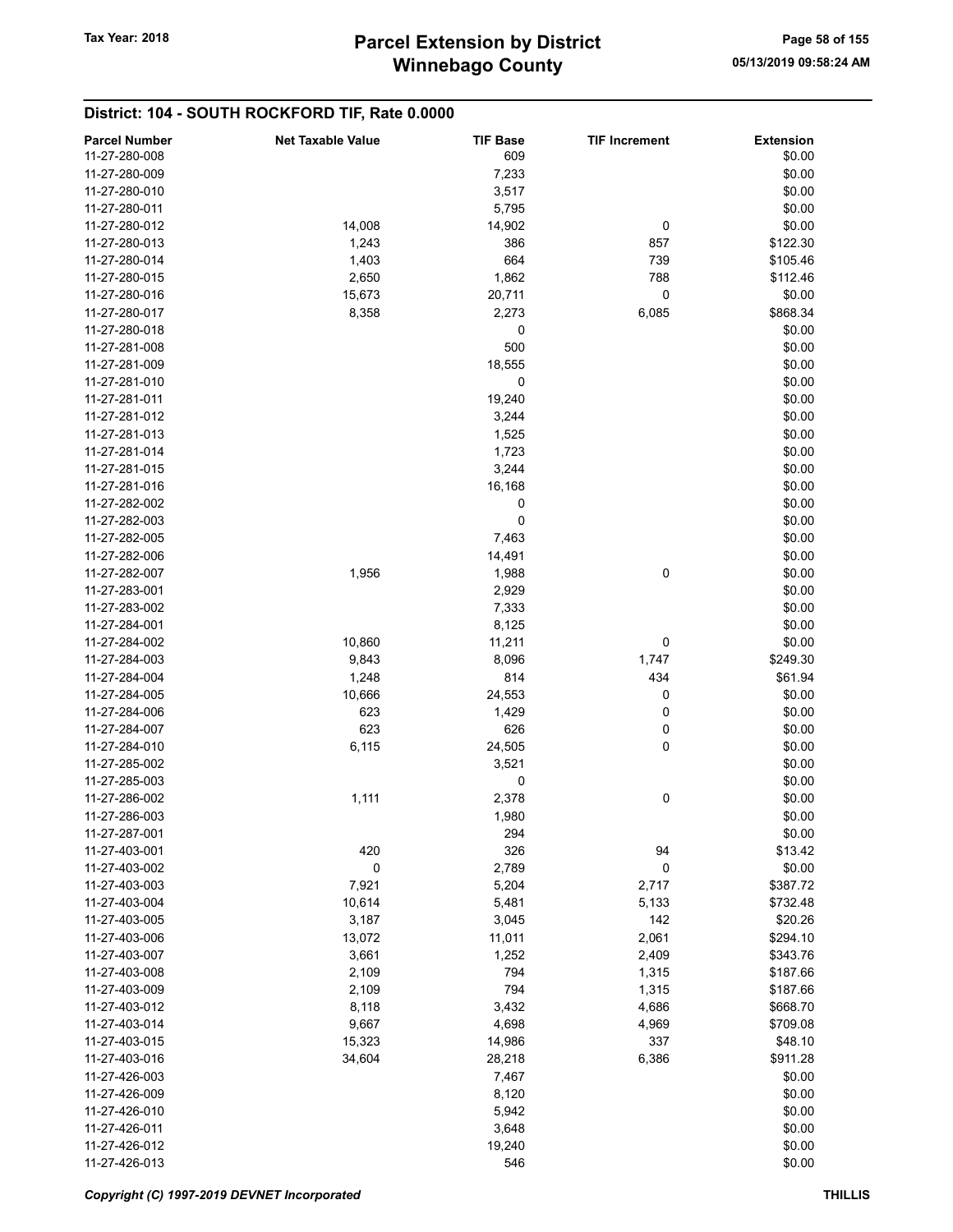| <b>Parcel Number</b> | <b>Net Taxable Value</b> | <b>TIF Base</b> | <b>TIF Increment</b> | <b>Extension</b> |
|----------------------|--------------------------|-----------------|----------------------|------------------|
| 11-27-426-014        |                          | 2,845           |                      | \$0.00           |
| 11-27-426-015        |                          | 28,793          |                      | \$0.00           |
| 11-27-426-016        |                          | 11,965          |                      | \$0.00           |
| 11-27-426-017        |                          | 7,751           |                      | \$0.00           |
| 11-27-426-018        |                          | 9,936           |                      | \$0.00           |
| 11-27-427-004        |                          | 0               |                      | \$0.00           |
| 11-27-427-005        |                          | 0               |                      | \$0.00           |
| 11-27-427-006        |                          | 0               |                      | \$0.00           |
| 11-27-428-020        |                          | 0               |                      | \$0.00           |
| 11-27-428-021        | 301,709                  | 16,205          | 285,504              | \$40,741.42      |
| 11-27-428-024        | 54,079                   | 280             | 53,799               | \$7,677.12       |
| 11-27-428-025        | 193,676                  | 5,713           | 187,963              | \$26,822.32      |
| 11-27-428-026        | 99,459                   | 22,197          | 77,262               | \$11,025.30      |
| 11-27-429-005        | 7,070                    | 2,491           | 4,579                | \$653.42         |
| 11-27-429-006        |                          | 3,825           |                      | \$0.00           |
| 11-27-429-007        |                          | 5,496           |                      | \$0.00           |
| 11-27-429-008        |                          | 9,534           |                      | \$0.00           |
| 11-27-429-009        | 1,081                    | 842             | 239                  | \$34.12          |
| 11-27-429-013        | 8,111                    | 2,487           | 5,624                | \$802.54         |
| 11-27-429-016        |                          | 0               |                      | \$0.00           |
| 11-27-429-017        |                          | 0               |                      | \$0.00           |
| 11-27-430-002        | 32,996                   | 32,996          | 0                    | \$0.00           |
| 11-27-430-003        | 2,047                    | 0               | 2,047                | \$292.12         |
| Totals for 104       | 2,801,326                | 2,621,481       | 998,582              | \$142,498.02     |
|                      |                          |                 |                      | 215 Parcels      |

#### District: 105 - LINCOLNWOOD TIF, Rate 0.0000

| <b>Parcel Number</b> | <b>Net Taxable Value</b> | <b>TIF Base</b> | <b>TIF Increment</b> | <b>Extension</b> |
|----------------------|--------------------------|-----------------|----------------------|------------------|
| 11-21-301-002        | 23,853                   | 148             | 23,705               | \$3,382.70       |
| 11-21-301-003        | 17,854                   | 148             | 17,706               | \$2,526.66       |
| 11-21-301-004        | 8,677                    | 148             | 8,529                | \$1,217.10       |
| 11-21-301-005        | 16,622                   | 148             | 16,474               | \$2,350.84       |
| 11-21-301-006        | 16,575                   | 148             | 16,427               | \$2,344.14       |
| 11-21-301-007        | 17,715                   | 148             | 17,567               | \$2,506.82       |
| 11-21-301-008        | 12,008                   | 148             | 11,860               | \$1,692.42       |
| 11-21-301-009        | 18,039                   | 148             | 17,891               | \$2,553.06       |
| 11-21-301-010        | 15,340                   | 148             | 15,192               | \$2,167.90       |
| 11-21-301-011        | 16,718                   | 148             | 16,570               | \$2,364.54       |
| 11-21-302-023        | 17,342                   | 148             | 17,194               | \$2,453.58       |
| 11-21-302-024        | 16,674                   | 148             | 16,526               | \$2,358.26       |
| 11-21-302-025        | 13,545                   | 148             | 13,397               | \$1,911.76       |
| 11-21-302-026        | 10,485                   | 149             | 10,336               | \$1,474.96       |
| 11-21-302-027        | 17,322                   | 149             | 17,173               | \$2,450.60       |
| 11-21-302-028        | 16,721                   | 149             | 16,572               | \$2,364.82       |
| 11-21-302-029        | 7,822                    | 149             | 7,673                | \$1,094.94       |
| 11-21-303-022        | 15,349                   | 149             | 15,200               | \$2,169.04       |
| 11-21-303-023        | 13,947                   | 149             | 13,798               | \$1,968.98       |
| 11-21-303-024        | 16,169                   | 149             | 16,020               | \$2,286.06       |
| 11-21-303-025        | 13,323                   | 149             | 13,174               | \$1,879.94       |
| 11-21-303-026        | 16,242                   | 149             | 16,093               | \$2,296.48       |
| 11-21-303-027        | 10,313                   | 149             | 10,164               | \$1,450.40       |
| 11-21-303-028        | 14,486                   | 149             | 14,337               | \$2,045.90       |
| 11-21-303-029        | 13,373                   | 149             | 13,224               | \$1,887.06       |
| 11-21-303-030        | 15,131                   | 149             | 14,982               | \$2,137.94       |
| Totals for 105       | 391,645                  | 3,861           | 387,784              | \$55,336.90      |
|                      |                          |                 |                      | 26 Parcels       |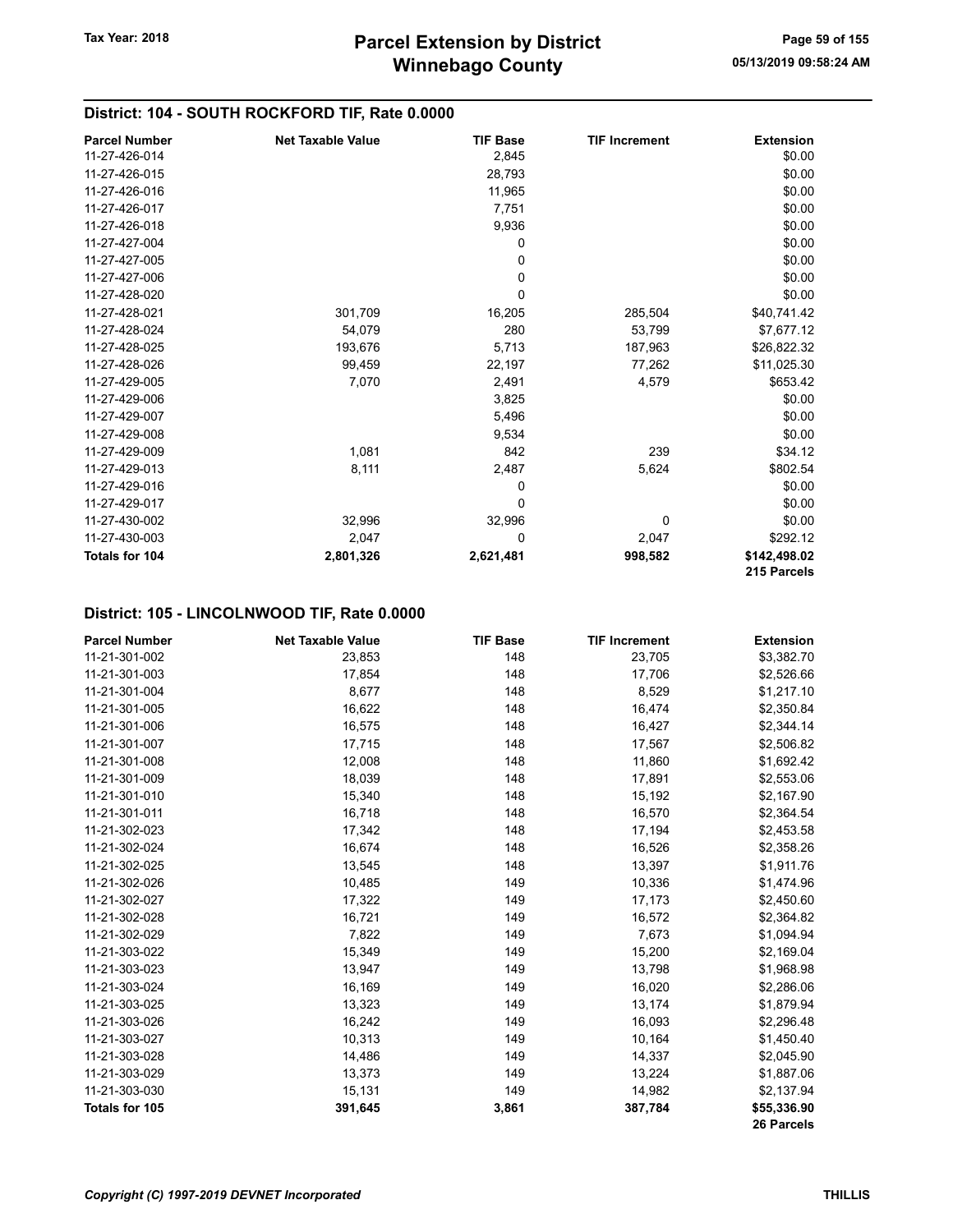## District: 106 - DURAND VILLAGE TIF, Rate 0.0000

| <b>Parcel Number</b> | <b>Net Taxable Value</b> | <b>TIF Base</b> | <b>TIF Increment</b> | <b>Extension</b> |
|----------------------|--------------------------|-----------------|----------------------|------------------|
| 05-10-332-004        | 5,803                    | 4,834           | 969                  | \$105.04         |
| 05-10-332-008        | 51,870                   | 43,477          | 8,393                | \$909.72         |
| 05-10-378-002        | 10,244                   | 8,534           | 1,710                | \$185.36         |
| 05-10-378-003        | 49,289                   | 41,053          | 8,236                | \$892.70         |
| 05-10-378-005        |                          | 0               |                      | \$0.00           |
| 05-10-378-006        |                          | 0               |                      | \$0.00           |
|                      | 3,640                    |                 | 0                    | \$0.00           |
| 05-10-378-007        |                          | 24,266          |                      |                  |
| 05-10-378-008        | 10,169                   | 8,469           | 1,700                | \$184.26         |
| 05-10-378-009        | 12,600                   | 10,496          | 2,104                | \$228.06         |
| 05-10-378-010        | 11,929                   | 9,936           | 1,993                | \$216.02         |
| 05-10-378-011        | 22,799                   | 18,990          | 3,809                | \$412.86         |
| 05-10-378-012        | 22,204                   | 27,654          | 0                    | \$0.00           |
| 05-10-378-013        | 2,380                    | 25,113          | 0                    | \$0.00           |
| 05-10-378-014        | 2,380                    | 18,632          | 0                    | \$0.00           |
| 05-10-378-015        | 25,173                   | 21,666          | 3,507                | \$380.12         |
| 05-10-382-001        | 32,009                   | 27,845          | 4,164                | \$451.34         |
| 05-10-382-002        | 13,488                   | 20,805          | 0                    | \$0.00           |
| 05-10-382-003        | 6,469                    | 15,189          | 0                    | \$0.00           |
| 05-10-382-004        | 12,153                   | 15,119          | 0                    | \$0.00           |
| 05-10-382-005        | 48,211                   | 51,860          | 0                    | \$0.00           |
| 05-10-382-006        | 2,784                    | 2,317           | 467                  | \$50.62          |
| 05-10-382-008        | 4,301                    | 3,583           | 718                  | \$77.82          |
| 05-10-382-010        | 474                      | 394             | 80                   | \$8.68           |
| 05-10-382-011        | 748                      | 622             | 126                  | \$13.66          |
| 05-10-382-012        | 1,492                    | 1,244           | 248                  | \$26.88          |
| 05-10-382-013        | 1,655                    | 1,379           | 276                  | \$29.92          |
| 05-10-382-014        | 1,654                    | 14,248          | 0                    | \$0.00           |
| 05-10-382-017        | 25,247                   | 4,508           | 20,739               | \$2,247.88       |
| 05-10-382-019        | 34,712                   | 57,162          | 0                    | \$0.00           |
| 05-10-384-001        | 7,593                    | 6,324           | 1,269                | \$137.56         |
| 05-10-384-002        | 3,156                    | 2,628           | 528                  | \$57.24          |
| 05-10-384-004        | 12,320                   | 10,260          | 2,060                | \$223.28         |
| 05-10-384-006        | 46,370                   | 20,847          | 25,523               | \$2,766.42       |
| 05-10-385-002        | 28,420                   | 21,318          | 7,102                | \$769.78         |
| 05-10-385-003        | 10,497                   | 8,742           | 1,755                | \$190.22         |
| 05-10-385-004        | 49,234                   | 41,007          | 8,227                | \$891.72         |
| 05-10-385-005        | 1,877                    | 1,564           | 313                  | \$33.94          |
| 05-10-385-006        | 34,622                   | 26,595          | 8,027                | \$870.04         |
| 05-10-405-005        |                          | $\pmb{0}$       |                      | \$0.00           |
| 05-10-405-006        |                          | 16,466          |                      | \$0.00           |
| 05-10-451-001        |                          | 23,265          |                      | \$506.08         |
| 05-10-451-002        | 27,934<br>5,714          |                 | 4,669                |                  |
|                      |                          | 10,439          | 0                    | \$0.00           |
| 05-10-451-003        | 30,480                   | 25,386          | 5,094                | \$552.14         |
| 05-10-451-004        | 1,202                    | 1,001           | 201                  | \$21.80          |
| 05-10-451-005        | 7,388                    | 9,792           | 0                    | \$0.00           |
| 05-10-451-008        | 12,068                   | 13,744          | 0                    | \$0.00           |
| 05-10-451-009        | 13,141                   | 10,945          | 2,196                | \$238.02         |
| 05-10-451-010        | 15,819                   | 13,175          | 2,644                | \$286.58         |
| 05-10-451-011        | 17,007                   | 12,352          | 4,655                | \$504.56         |
| 05-10-451-012        | 28,524                   | 30,378          | 0                    | \$0.00           |
| 05-10-451-013        | 26,720                   | 22,254          | 4,466                | \$484.08         |
| 05-10-451-014        | 4,708                    | 5,533           | 0                    | \$0.00           |
| 05-10-451-015        | 16,260                   | 16,104          | 156                  | \$16.92          |
| 05-10-451-016        | 1,422                    | 1,185           | 237                  | \$25.70          |
| 05-10-451-017        | 610                      | 508             | 102                  | \$11.06          |
| 05-10-451-018        | 1,056                    | 880             | 176                  | \$19.08          |
| 05-10-451-019        | 3,521                    | 2,932           | 589                  | \$63.84          |
| 05-10-451-020        | 10,458                   | 8,710           | 1,748                | \$189.46         |
| 05-10-451-021        | 18,561                   | 14,821          | 3,740                | \$405.38         |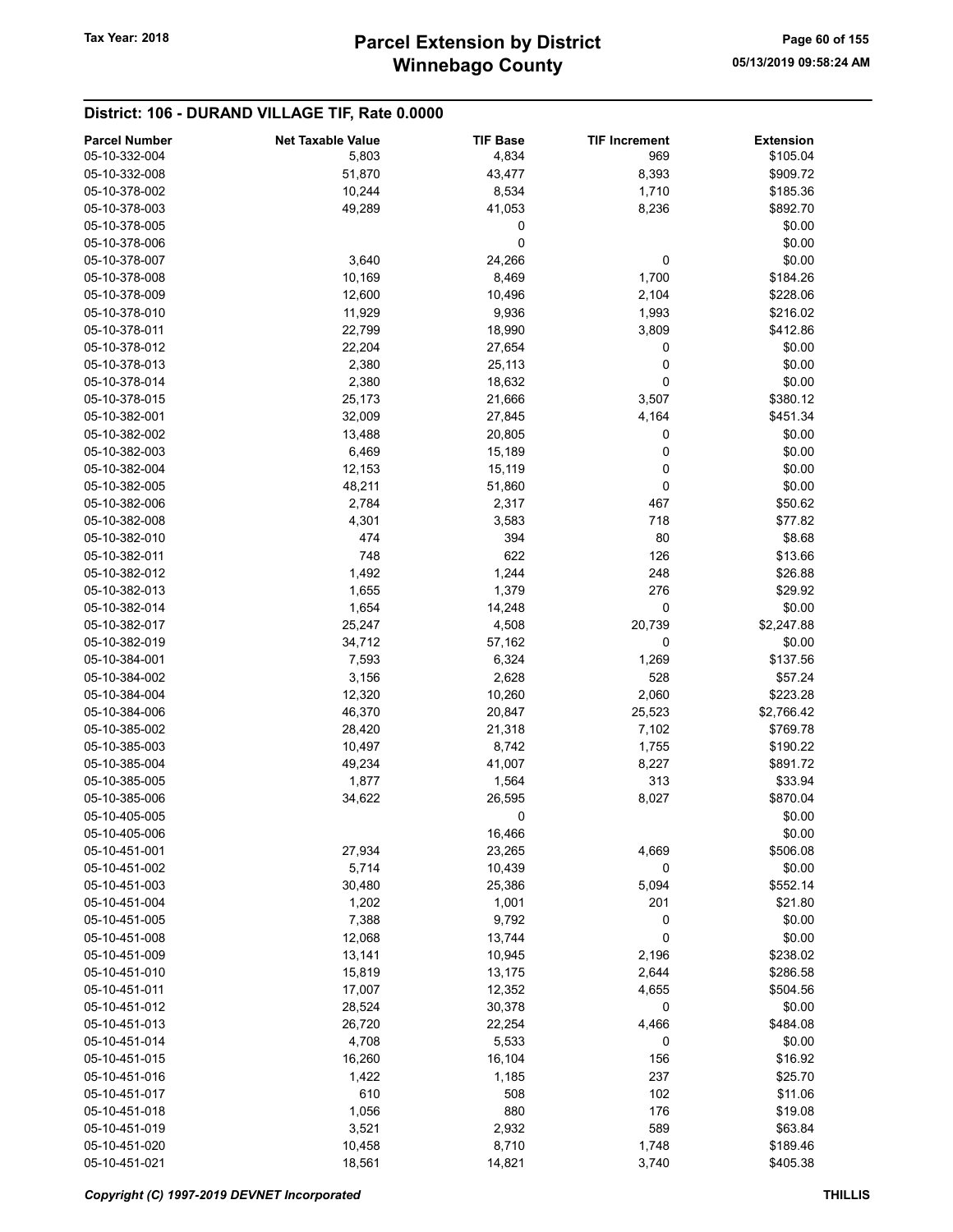## District: 106 - DURAND VILLAGE TIF, Rate 0.0000

| <b>Parcel Number</b> | <b>Net Taxable Value</b> | <b>TIF Base</b> | <b>TIF Increment</b> | <b>Extension</b>          |
|----------------------|--------------------------|-----------------|----------------------|---------------------------|
| 05-10-454-004        | 13,371                   | 11,137          | 2,234                | \$242.14                  |
| 05-10-454-005        | 17,829                   | 14,849          | 2,980                | \$323.00                  |
| 05-10-454-006        | 3,910                    | 3,257           | 653                  | \$70.78                   |
| 05-10-454-008        | 19,173                   | 20,967          | 0                    | \$0.00                    |
| 05-10-454-009        | 14,837                   | 19,021          | 0                    | \$0.00                    |
| 05-10-454-011        | 3,521                    | 2,932           | 589                  | \$63.84                   |
| 05-10-454-014        | 218,852                  | 171,243         | 47,609               | \$5,160.30                |
| 05-10-455-001        |                          | $\pmb{0}$       |                      | \$0.00                    |
| 05-10-455-002        | 1,956                    | 1,629           | 327                  | \$35.44                   |
| 05-10-455-004        | 980                      | 818             | 162                  | \$17.56                   |
| 05-10-455-007        | 1,563                    | 1,303           | 260                  | \$28.18                   |
| 05-10-455-008        | 1,364                    | 1,137           | 227                  | \$24.60                   |
| 05-10-455-009        | 2,933                    | 2,443           | 490                  | \$53.12                   |
| 05-10-455-013        | 18,036                   | 11,770          | 6,266                | \$679.18                  |
| 05-10-455-015        | 4,662                    | 3,882           | 780                  | \$84.54                   |
| 05-10-455-017        | 26,284                   | 21,893          | 4,391                | \$475.94                  |
| 05-10-455-018        | 2,374                    | 1,977           | 397                  | \$43.04                   |
| 05-10-455-019        | 1,800                    | 0               | 1,800                | \$195.10                  |
| 05-10-456-002        | 4,259                    | 3,547           | 712                  | \$77.18                   |
| 05-10-456-003        | 1,505                    | 1,254           | 251                  | \$27.22                   |
| 05-10-456-004        | 1,484                    | 1,236           | 248                  | \$26.88                   |
| 05-10-456-005        | 2,312                    | 2,567           | 0                    | \$0.00                    |
| 05-10-456-006        | 6,790                    | 5,655           | 1,135                | \$123.02                  |
| 05-10-457-001        | 25,863                   | 21,543          | 4,320                | \$468.24                  |
| 05-10-457-002        | 36,443                   | 32,457          | 3,986                | \$432.04                  |
| 05-10-457-003        | 25,659                   | 21,373          | 4,286                | \$464.56                  |
| 05-10-457-004        | 6,706                    | 15,043          | 0                    | \$0.00                    |
| 05-10-457-005        |                          | 0               |                      | \$0.00                    |
| 05-10-459-004        | 1,722                    | 1,434           | 288                  | \$31.22                   |
| 05-10-459-005        | 16,268                   | 9,770           | 6,498                | \$704.32                  |
| 05-10-461-002        | 19,448                   | 16,199          | 3,249                | \$352.16                  |
| 05-10-461-012        | 36,062                   | 35,831          | 231                  | \$25.04                   |
| 05-10-461-015        | 21,469                   | 16,922          | 4,547                | \$492.84                  |
| 05-10-461-016        | 38,433                   | 72,319          | 0                    | \$0.00                    |
| 05-15-201-004        | 1,805                    | 1,504           | 301                  | \$32.64                   |
| 05-15-201-007        | 53,408                   | 38,360          | 15,048               | \$1,631.04                |
| 05-15-201-008        | 43,067                   | 38,361          | 4,706                | \$510.08                  |
| 05-15-204-001        |                          | $\mathbf 0$     |                      | \$0.00                    |
| Totals for 106       | 1,548,707                | 1,484,183       | 263,687              | \$28,581.08<br>97 Parcels |

## District: 107 - SPRINGFIELD CORNERS TIF, Rate 0.0000

| <b>Parcel Number</b> | <b>Net Taxable Value</b> | <b>TIF Base</b> | <b>TIF Increment</b> | <b>Extension</b> |
|----------------------|--------------------------|-----------------|----------------------|------------------|
| 11-17-402-001        | 14,851                   | 193             | 14,658               | \$2,091.70       |
| 11-17-402-002        | 11,966                   | 193             | 11,773               | \$1,680.02       |
| 11-17-402-003        | 325                      | 5               | 320                  | \$45.66          |
| 11-17-402-004        | 325                      | 5               | 320                  | \$45.66          |
| 11-17-402-005        | 19,420                   | 5               | 19,415               | \$2,770.52       |
| 11-17-402-006        | 325                      | 5               | 320                  | \$45.66          |
| 11-17-402-007        | 325                      | 5               | 320                  | \$45.66          |
| 11-17-402-008        | 325                      | 5               | 320                  | \$45.66          |
| 11-17-402-009        | 325                      | 5               | 320                  | \$45.66          |
| 11-17-402-010        | 325                      | 5               | 320                  | \$45.66          |
| 11-17-403-001        | 325                      | 5               | 320                  | \$45.66          |
| 11-17-403-002        | 325                      | 5               | 320                  | \$45.66          |
| 11-17-403-003        | 325                      | 5               | 320                  | \$45.66          |
| 11-17-403-004        | 325                      | 5               | 320                  | \$45.66          |
| 11-17-403-005        | 325                      | 5               | 320                  | \$45.66          |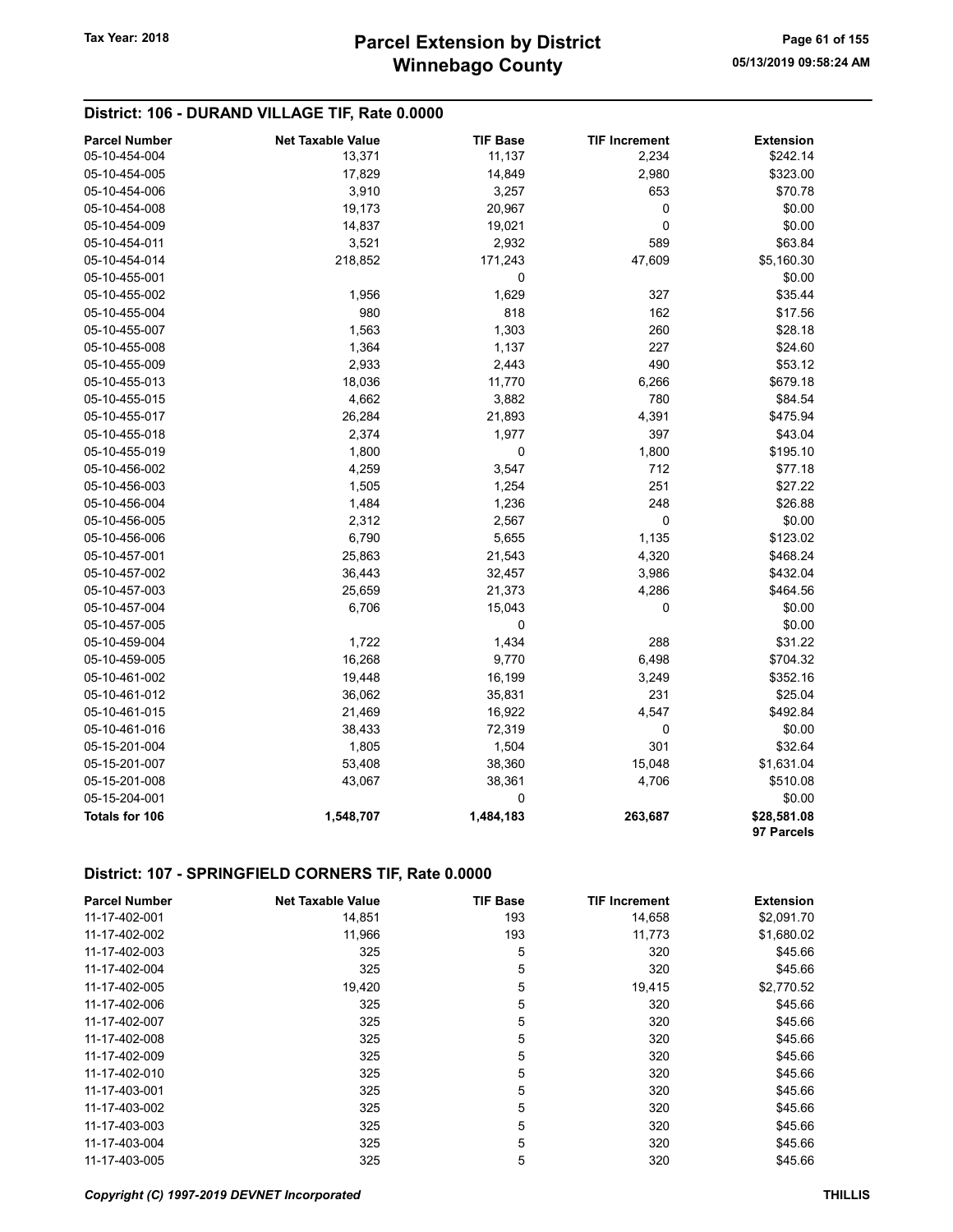#### District: 107 - SPRINGFIELD CORNERS TIF, Rate 0.0000

| 11-17-403-006<br>\$45.66<br>325<br>5<br>320<br>11-17-403-007<br>5<br>320<br>\$45.66<br>325<br>5<br>320<br>\$45.66<br>11-17-403-008<br>325<br>5<br>11-17-404-001<br>20,266<br>20,261<br>\$2,891.24<br>5<br>11-17-404-002<br>325<br>320<br>\$45.66<br>5<br>325<br>320<br>\$45.66<br>11-17-404-003<br>5<br>11-17-404-004<br>25,078<br>25,073<br>\$3,577.92<br>325<br>5<br>320<br>11-17-404-005<br>\$45.66<br>10,796<br>5<br>10,791<br>11-17-404-006<br>\$1,539.88<br>10,796<br>5<br>11-17-404-007<br>10,791<br>\$1,539.88<br>5<br>11-17-404-008<br>325<br>320<br>\$45.66<br>5<br>11-17-404-009<br>18,108<br>18,103<br>\$2,583.30<br>5<br>320<br>11-17-404-010<br>325<br>\$45.66<br>5<br>325<br>320<br>\$45.66<br>11-17-404-011<br>325<br>5<br>320<br>\$45.66<br>11-17-404-012<br>23,749<br>5<br>11-17-404-013<br>23,744<br>\$3,388.28<br>5<br>11-17-404-014<br>22,050<br>22,045<br>\$3,145.82<br>5<br>320<br>11-17-404-015<br>325<br>\$45.66<br>5<br>325<br>320<br>11-17-404-016<br>\$45.66<br>5<br>325<br>320<br>11-17-404-017<br>\$45.66<br>3,922<br>\$532.14<br>11-17-451-014<br>193<br>3,729<br>11-17-451-015<br>20,649<br>193<br>20,456<br>\$2,919.08<br>17,995<br>193<br>17,802<br>\$2,540.36<br>11-17-453-012<br>19,470<br>193<br>19,277<br>\$2,750.84<br>11-17-453-013<br>11-17-453-014<br>20,916<br>193<br>20,723<br>\$2,957.18<br>11-17-454-001<br>22,996<br>193<br>22,803<br>\$3,254.00<br>5<br>11-17-454-002<br>19,929<br>19,924<br>\$2,843.16<br>5<br>11-17-454-003<br>19,623<br>19,618<br>\$2,799.50<br>193<br>11-17-455-001<br>19,479<br>19,286<br>\$2,752.12<br>11-17-455-002<br>19,814<br>193<br>19,621<br>\$2,799.92<br>193<br>11-17-455-003<br>21,344<br>21,151<br>\$3,018.26<br>11-17-455-004<br>20,423<br>193<br>20,230<br>\$2,886.82<br>11-17-455-005<br>21,797<br>193<br>21,604<br>\$3,082.90<br>5<br>11-17-455-006<br>325<br>320<br>\$45.66<br>5<br>11-17-455-007<br>325<br>320<br>\$45.66<br>325<br>5<br>320<br>\$45.66<br>11-17-455-008<br>5<br>325<br>320<br>\$45.66<br>11-17-455-009<br>325<br>5<br>320<br>\$45.66<br>11-17-455-010<br>5<br>11-17-455-011<br>20,100<br>20,095<br>\$2,867.56<br>11-17-456-001<br>20,152<br>193<br>19,959<br>\$2,848.16<br>11-17-456-002<br>7,364<br>193<br>7,171<br>\$1,023.30<br>11-17-456-003<br>16,726<br>193<br>16,533<br>\$2,359.26<br>11-17-456-004<br>12,103<br>194<br>11,909<br>\$1,699.42<br>11-17-456-005<br>21,856<br>194<br>21,662<br>\$3,091.18<br>14,052<br>194<br>13,858<br>11-17-456-006<br>\$1,977.54<br>19,605<br>194<br>19,411<br>11-17-456-007<br>\$2,769.96<br>20,094<br>194<br>19,900<br>\$2,839.74<br>11-17-456-008<br>14,923<br>194<br>11-17-456-009<br>14,729<br>\$2,101.84<br>26,781<br>194<br>11-17-456-010<br>26,587<br>\$3,793.96<br>194<br>15,086<br>14,892<br>\$2,125.10<br>11-17-456-011<br>11-17-456-012<br>14,180<br>194<br>13,986<br>\$1,995.80<br>10,854<br>194<br>10,660<br>\$1,521.18<br>11-17-456-013<br>19,127<br>194<br>\$2,701.74<br>11-17-456-014<br>18,933<br>23,113<br>194<br>22,919<br>11-17-456-015<br>\$3,270.54<br>5,618<br>65<br>11-17-456-017<br>5,553<br>\$792.42<br>1,970<br>65<br>1,905<br>\$271.84<br>11-17-456-018<br>200,044<br>65<br>11-17-456-019<br>199,979<br>\$28,537.00<br>194<br>11-17-457-001<br>232,240<br>232,046<br>\$33,112.96 | <b>Parcel Number</b> | <b>Net Taxable Value</b> | <b>TIF Base</b> | <b>TIF Increment</b> | <b>Extension</b> |
|-------------------------------------------------------------------------------------------------------------------------------------------------------------------------------------------------------------------------------------------------------------------------------------------------------------------------------------------------------------------------------------------------------------------------------------------------------------------------------------------------------------------------------------------------------------------------------------------------------------------------------------------------------------------------------------------------------------------------------------------------------------------------------------------------------------------------------------------------------------------------------------------------------------------------------------------------------------------------------------------------------------------------------------------------------------------------------------------------------------------------------------------------------------------------------------------------------------------------------------------------------------------------------------------------------------------------------------------------------------------------------------------------------------------------------------------------------------------------------------------------------------------------------------------------------------------------------------------------------------------------------------------------------------------------------------------------------------------------------------------------------------------------------------------------------------------------------------------------------------------------------------------------------------------------------------------------------------------------------------------------------------------------------------------------------------------------------------------------------------------------------------------------------------------------------------------------------------------------------------------------------------------------------------------------------------------------------------------------------------------------------------------------------------------------------------------------------------------------------------------------------------------------------------------------------------------------------------------------------------------------------------------------------------------------------------------------------------------------------------------------------------------------------------------------------------------------------------------------------------------------------------------------------------------------------------------------------------------------------------------------------------------------------------------------------------------------------------------------------------------------------------------------------------------------------------------------------------------------------------------------------------|----------------------|--------------------------|-----------------|----------------------|------------------|
|                                                                                                                                                                                                                                                                                                                                                                                                                                                                                                                                                                                                                                                                                                                                                                                                                                                                                                                                                                                                                                                                                                                                                                                                                                                                                                                                                                                                                                                                                                                                                                                                                                                                                                                                                                                                                                                                                                                                                                                                                                                                                                                                                                                                                                                                                                                                                                                                                                                                                                                                                                                                                                                                                                                                                                                                                                                                                                                                                                                                                                                                                                                                                                                                                                                             |                      |                          |                 |                      |                  |
|                                                                                                                                                                                                                                                                                                                                                                                                                                                                                                                                                                                                                                                                                                                                                                                                                                                                                                                                                                                                                                                                                                                                                                                                                                                                                                                                                                                                                                                                                                                                                                                                                                                                                                                                                                                                                                                                                                                                                                                                                                                                                                                                                                                                                                                                                                                                                                                                                                                                                                                                                                                                                                                                                                                                                                                                                                                                                                                                                                                                                                                                                                                                                                                                                                                             |                      |                          |                 |                      |                  |
|                                                                                                                                                                                                                                                                                                                                                                                                                                                                                                                                                                                                                                                                                                                                                                                                                                                                                                                                                                                                                                                                                                                                                                                                                                                                                                                                                                                                                                                                                                                                                                                                                                                                                                                                                                                                                                                                                                                                                                                                                                                                                                                                                                                                                                                                                                                                                                                                                                                                                                                                                                                                                                                                                                                                                                                                                                                                                                                                                                                                                                                                                                                                                                                                                                                             |                      |                          |                 |                      |                  |
|                                                                                                                                                                                                                                                                                                                                                                                                                                                                                                                                                                                                                                                                                                                                                                                                                                                                                                                                                                                                                                                                                                                                                                                                                                                                                                                                                                                                                                                                                                                                                                                                                                                                                                                                                                                                                                                                                                                                                                                                                                                                                                                                                                                                                                                                                                                                                                                                                                                                                                                                                                                                                                                                                                                                                                                                                                                                                                                                                                                                                                                                                                                                                                                                                                                             |                      |                          |                 |                      |                  |
|                                                                                                                                                                                                                                                                                                                                                                                                                                                                                                                                                                                                                                                                                                                                                                                                                                                                                                                                                                                                                                                                                                                                                                                                                                                                                                                                                                                                                                                                                                                                                                                                                                                                                                                                                                                                                                                                                                                                                                                                                                                                                                                                                                                                                                                                                                                                                                                                                                                                                                                                                                                                                                                                                                                                                                                                                                                                                                                                                                                                                                                                                                                                                                                                                                                             |                      |                          |                 |                      |                  |
|                                                                                                                                                                                                                                                                                                                                                                                                                                                                                                                                                                                                                                                                                                                                                                                                                                                                                                                                                                                                                                                                                                                                                                                                                                                                                                                                                                                                                                                                                                                                                                                                                                                                                                                                                                                                                                                                                                                                                                                                                                                                                                                                                                                                                                                                                                                                                                                                                                                                                                                                                                                                                                                                                                                                                                                                                                                                                                                                                                                                                                                                                                                                                                                                                                                             |                      |                          |                 |                      |                  |
|                                                                                                                                                                                                                                                                                                                                                                                                                                                                                                                                                                                                                                                                                                                                                                                                                                                                                                                                                                                                                                                                                                                                                                                                                                                                                                                                                                                                                                                                                                                                                                                                                                                                                                                                                                                                                                                                                                                                                                                                                                                                                                                                                                                                                                                                                                                                                                                                                                                                                                                                                                                                                                                                                                                                                                                                                                                                                                                                                                                                                                                                                                                                                                                                                                                             |                      |                          |                 |                      |                  |
|                                                                                                                                                                                                                                                                                                                                                                                                                                                                                                                                                                                                                                                                                                                                                                                                                                                                                                                                                                                                                                                                                                                                                                                                                                                                                                                                                                                                                                                                                                                                                                                                                                                                                                                                                                                                                                                                                                                                                                                                                                                                                                                                                                                                                                                                                                                                                                                                                                                                                                                                                                                                                                                                                                                                                                                                                                                                                                                                                                                                                                                                                                                                                                                                                                                             |                      |                          |                 |                      |                  |
|                                                                                                                                                                                                                                                                                                                                                                                                                                                                                                                                                                                                                                                                                                                                                                                                                                                                                                                                                                                                                                                                                                                                                                                                                                                                                                                                                                                                                                                                                                                                                                                                                                                                                                                                                                                                                                                                                                                                                                                                                                                                                                                                                                                                                                                                                                                                                                                                                                                                                                                                                                                                                                                                                                                                                                                                                                                                                                                                                                                                                                                                                                                                                                                                                                                             |                      |                          |                 |                      |                  |
|                                                                                                                                                                                                                                                                                                                                                                                                                                                                                                                                                                                                                                                                                                                                                                                                                                                                                                                                                                                                                                                                                                                                                                                                                                                                                                                                                                                                                                                                                                                                                                                                                                                                                                                                                                                                                                                                                                                                                                                                                                                                                                                                                                                                                                                                                                                                                                                                                                                                                                                                                                                                                                                                                                                                                                                                                                                                                                                                                                                                                                                                                                                                                                                                                                                             |                      |                          |                 |                      |                  |
|                                                                                                                                                                                                                                                                                                                                                                                                                                                                                                                                                                                                                                                                                                                                                                                                                                                                                                                                                                                                                                                                                                                                                                                                                                                                                                                                                                                                                                                                                                                                                                                                                                                                                                                                                                                                                                                                                                                                                                                                                                                                                                                                                                                                                                                                                                                                                                                                                                                                                                                                                                                                                                                                                                                                                                                                                                                                                                                                                                                                                                                                                                                                                                                                                                                             |                      |                          |                 |                      |                  |
|                                                                                                                                                                                                                                                                                                                                                                                                                                                                                                                                                                                                                                                                                                                                                                                                                                                                                                                                                                                                                                                                                                                                                                                                                                                                                                                                                                                                                                                                                                                                                                                                                                                                                                                                                                                                                                                                                                                                                                                                                                                                                                                                                                                                                                                                                                                                                                                                                                                                                                                                                                                                                                                                                                                                                                                                                                                                                                                                                                                                                                                                                                                                                                                                                                                             |                      |                          |                 |                      |                  |
|                                                                                                                                                                                                                                                                                                                                                                                                                                                                                                                                                                                                                                                                                                                                                                                                                                                                                                                                                                                                                                                                                                                                                                                                                                                                                                                                                                                                                                                                                                                                                                                                                                                                                                                                                                                                                                                                                                                                                                                                                                                                                                                                                                                                                                                                                                                                                                                                                                                                                                                                                                                                                                                                                                                                                                                                                                                                                                                                                                                                                                                                                                                                                                                                                                                             |                      |                          |                 |                      |                  |
|                                                                                                                                                                                                                                                                                                                                                                                                                                                                                                                                                                                                                                                                                                                                                                                                                                                                                                                                                                                                                                                                                                                                                                                                                                                                                                                                                                                                                                                                                                                                                                                                                                                                                                                                                                                                                                                                                                                                                                                                                                                                                                                                                                                                                                                                                                                                                                                                                                                                                                                                                                                                                                                                                                                                                                                                                                                                                                                                                                                                                                                                                                                                                                                                                                                             |                      |                          |                 |                      |                  |
|                                                                                                                                                                                                                                                                                                                                                                                                                                                                                                                                                                                                                                                                                                                                                                                                                                                                                                                                                                                                                                                                                                                                                                                                                                                                                                                                                                                                                                                                                                                                                                                                                                                                                                                                                                                                                                                                                                                                                                                                                                                                                                                                                                                                                                                                                                                                                                                                                                                                                                                                                                                                                                                                                                                                                                                                                                                                                                                                                                                                                                                                                                                                                                                                                                                             |                      |                          |                 |                      |                  |
|                                                                                                                                                                                                                                                                                                                                                                                                                                                                                                                                                                                                                                                                                                                                                                                                                                                                                                                                                                                                                                                                                                                                                                                                                                                                                                                                                                                                                                                                                                                                                                                                                                                                                                                                                                                                                                                                                                                                                                                                                                                                                                                                                                                                                                                                                                                                                                                                                                                                                                                                                                                                                                                                                                                                                                                                                                                                                                                                                                                                                                                                                                                                                                                                                                                             |                      |                          |                 |                      |                  |
|                                                                                                                                                                                                                                                                                                                                                                                                                                                                                                                                                                                                                                                                                                                                                                                                                                                                                                                                                                                                                                                                                                                                                                                                                                                                                                                                                                                                                                                                                                                                                                                                                                                                                                                                                                                                                                                                                                                                                                                                                                                                                                                                                                                                                                                                                                                                                                                                                                                                                                                                                                                                                                                                                                                                                                                                                                                                                                                                                                                                                                                                                                                                                                                                                                                             |                      |                          |                 |                      |                  |
|                                                                                                                                                                                                                                                                                                                                                                                                                                                                                                                                                                                                                                                                                                                                                                                                                                                                                                                                                                                                                                                                                                                                                                                                                                                                                                                                                                                                                                                                                                                                                                                                                                                                                                                                                                                                                                                                                                                                                                                                                                                                                                                                                                                                                                                                                                                                                                                                                                                                                                                                                                                                                                                                                                                                                                                                                                                                                                                                                                                                                                                                                                                                                                                                                                                             |                      |                          |                 |                      |                  |
|                                                                                                                                                                                                                                                                                                                                                                                                                                                                                                                                                                                                                                                                                                                                                                                                                                                                                                                                                                                                                                                                                                                                                                                                                                                                                                                                                                                                                                                                                                                                                                                                                                                                                                                                                                                                                                                                                                                                                                                                                                                                                                                                                                                                                                                                                                                                                                                                                                                                                                                                                                                                                                                                                                                                                                                                                                                                                                                                                                                                                                                                                                                                                                                                                                                             |                      |                          |                 |                      |                  |
|                                                                                                                                                                                                                                                                                                                                                                                                                                                                                                                                                                                                                                                                                                                                                                                                                                                                                                                                                                                                                                                                                                                                                                                                                                                                                                                                                                                                                                                                                                                                                                                                                                                                                                                                                                                                                                                                                                                                                                                                                                                                                                                                                                                                                                                                                                                                                                                                                                                                                                                                                                                                                                                                                                                                                                                                                                                                                                                                                                                                                                                                                                                                                                                                                                                             |                      |                          |                 |                      |                  |
|                                                                                                                                                                                                                                                                                                                                                                                                                                                                                                                                                                                                                                                                                                                                                                                                                                                                                                                                                                                                                                                                                                                                                                                                                                                                                                                                                                                                                                                                                                                                                                                                                                                                                                                                                                                                                                                                                                                                                                                                                                                                                                                                                                                                                                                                                                                                                                                                                                                                                                                                                                                                                                                                                                                                                                                                                                                                                                                                                                                                                                                                                                                                                                                                                                                             |                      |                          |                 |                      |                  |
|                                                                                                                                                                                                                                                                                                                                                                                                                                                                                                                                                                                                                                                                                                                                                                                                                                                                                                                                                                                                                                                                                                                                                                                                                                                                                                                                                                                                                                                                                                                                                                                                                                                                                                                                                                                                                                                                                                                                                                                                                                                                                                                                                                                                                                                                                                                                                                                                                                                                                                                                                                                                                                                                                                                                                                                                                                                                                                                                                                                                                                                                                                                                                                                                                                                             |                      |                          |                 |                      |                  |
|                                                                                                                                                                                                                                                                                                                                                                                                                                                                                                                                                                                                                                                                                                                                                                                                                                                                                                                                                                                                                                                                                                                                                                                                                                                                                                                                                                                                                                                                                                                                                                                                                                                                                                                                                                                                                                                                                                                                                                                                                                                                                                                                                                                                                                                                                                                                                                                                                                                                                                                                                                                                                                                                                                                                                                                                                                                                                                                                                                                                                                                                                                                                                                                                                                                             |                      |                          |                 |                      |                  |
|                                                                                                                                                                                                                                                                                                                                                                                                                                                                                                                                                                                                                                                                                                                                                                                                                                                                                                                                                                                                                                                                                                                                                                                                                                                                                                                                                                                                                                                                                                                                                                                                                                                                                                                                                                                                                                                                                                                                                                                                                                                                                                                                                                                                                                                                                                                                                                                                                                                                                                                                                                                                                                                                                                                                                                                                                                                                                                                                                                                                                                                                                                                                                                                                                                                             |                      |                          |                 |                      |                  |
|                                                                                                                                                                                                                                                                                                                                                                                                                                                                                                                                                                                                                                                                                                                                                                                                                                                                                                                                                                                                                                                                                                                                                                                                                                                                                                                                                                                                                                                                                                                                                                                                                                                                                                                                                                                                                                                                                                                                                                                                                                                                                                                                                                                                                                                                                                                                                                                                                                                                                                                                                                                                                                                                                                                                                                                                                                                                                                                                                                                                                                                                                                                                                                                                                                                             |                      |                          |                 |                      |                  |
|                                                                                                                                                                                                                                                                                                                                                                                                                                                                                                                                                                                                                                                                                                                                                                                                                                                                                                                                                                                                                                                                                                                                                                                                                                                                                                                                                                                                                                                                                                                                                                                                                                                                                                                                                                                                                                                                                                                                                                                                                                                                                                                                                                                                                                                                                                                                                                                                                                                                                                                                                                                                                                                                                                                                                                                                                                                                                                                                                                                                                                                                                                                                                                                                                                                             |                      |                          |                 |                      |                  |
|                                                                                                                                                                                                                                                                                                                                                                                                                                                                                                                                                                                                                                                                                                                                                                                                                                                                                                                                                                                                                                                                                                                                                                                                                                                                                                                                                                                                                                                                                                                                                                                                                                                                                                                                                                                                                                                                                                                                                                                                                                                                                                                                                                                                                                                                                                                                                                                                                                                                                                                                                                                                                                                                                                                                                                                                                                                                                                                                                                                                                                                                                                                                                                                                                                                             |                      |                          |                 |                      |                  |
|                                                                                                                                                                                                                                                                                                                                                                                                                                                                                                                                                                                                                                                                                                                                                                                                                                                                                                                                                                                                                                                                                                                                                                                                                                                                                                                                                                                                                                                                                                                                                                                                                                                                                                                                                                                                                                                                                                                                                                                                                                                                                                                                                                                                                                                                                                                                                                                                                                                                                                                                                                                                                                                                                                                                                                                                                                                                                                                                                                                                                                                                                                                                                                                                                                                             |                      |                          |                 |                      |                  |
|                                                                                                                                                                                                                                                                                                                                                                                                                                                                                                                                                                                                                                                                                                                                                                                                                                                                                                                                                                                                                                                                                                                                                                                                                                                                                                                                                                                                                                                                                                                                                                                                                                                                                                                                                                                                                                                                                                                                                                                                                                                                                                                                                                                                                                                                                                                                                                                                                                                                                                                                                                                                                                                                                                                                                                                                                                                                                                                                                                                                                                                                                                                                                                                                                                                             |                      |                          |                 |                      |                  |
|                                                                                                                                                                                                                                                                                                                                                                                                                                                                                                                                                                                                                                                                                                                                                                                                                                                                                                                                                                                                                                                                                                                                                                                                                                                                                                                                                                                                                                                                                                                                                                                                                                                                                                                                                                                                                                                                                                                                                                                                                                                                                                                                                                                                                                                                                                                                                                                                                                                                                                                                                                                                                                                                                                                                                                                                                                                                                                                                                                                                                                                                                                                                                                                                                                                             |                      |                          |                 |                      |                  |
|                                                                                                                                                                                                                                                                                                                                                                                                                                                                                                                                                                                                                                                                                                                                                                                                                                                                                                                                                                                                                                                                                                                                                                                                                                                                                                                                                                                                                                                                                                                                                                                                                                                                                                                                                                                                                                                                                                                                                                                                                                                                                                                                                                                                                                                                                                                                                                                                                                                                                                                                                                                                                                                                                                                                                                                                                                                                                                                                                                                                                                                                                                                                                                                                                                                             |                      |                          |                 |                      |                  |
|                                                                                                                                                                                                                                                                                                                                                                                                                                                                                                                                                                                                                                                                                                                                                                                                                                                                                                                                                                                                                                                                                                                                                                                                                                                                                                                                                                                                                                                                                                                                                                                                                                                                                                                                                                                                                                                                                                                                                                                                                                                                                                                                                                                                                                                                                                                                                                                                                                                                                                                                                                                                                                                                                                                                                                                                                                                                                                                                                                                                                                                                                                                                                                                                                                                             |                      |                          |                 |                      |                  |
|                                                                                                                                                                                                                                                                                                                                                                                                                                                                                                                                                                                                                                                                                                                                                                                                                                                                                                                                                                                                                                                                                                                                                                                                                                                                                                                                                                                                                                                                                                                                                                                                                                                                                                                                                                                                                                                                                                                                                                                                                                                                                                                                                                                                                                                                                                                                                                                                                                                                                                                                                                                                                                                                                                                                                                                                                                                                                                                                                                                                                                                                                                                                                                                                                                                             |                      |                          |                 |                      |                  |
|                                                                                                                                                                                                                                                                                                                                                                                                                                                                                                                                                                                                                                                                                                                                                                                                                                                                                                                                                                                                                                                                                                                                                                                                                                                                                                                                                                                                                                                                                                                                                                                                                                                                                                                                                                                                                                                                                                                                                                                                                                                                                                                                                                                                                                                                                                                                                                                                                                                                                                                                                                                                                                                                                                                                                                                                                                                                                                                                                                                                                                                                                                                                                                                                                                                             |                      |                          |                 |                      |                  |
|                                                                                                                                                                                                                                                                                                                                                                                                                                                                                                                                                                                                                                                                                                                                                                                                                                                                                                                                                                                                                                                                                                                                                                                                                                                                                                                                                                                                                                                                                                                                                                                                                                                                                                                                                                                                                                                                                                                                                                                                                                                                                                                                                                                                                                                                                                                                                                                                                                                                                                                                                                                                                                                                                                                                                                                                                                                                                                                                                                                                                                                                                                                                                                                                                                                             |                      |                          |                 |                      |                  |
|                                                                                                                                                                                                                                                                                                                                                                                                                                                                                                                                                                                                                                                                                                                                                                                                                                                                                                                                                                                                                                                                                                                                                                                                                                                                                                                                                                                                                                                                                                                                                                                                                                                                                                                                                                                                                                                                                                                                                                                                                                                                                                                                                                                                                                                                                                                                                                                                                                                                                                                                                                                                                                                                                                                                                                                                                                                                                                                                                                                                                                                                                                                                                                                                                                                             |                      |                          |                 |                      |                  |
|                                                                                                                                                                                                                                                                                                                                                                                                                                                                                                                                                                                                                                                                                                                                                                                                                                                                                                                                                                                                                                                                                                                                                                                                                                                                                                                                                                                                                                                                                                                                                                                                                                                                                                                                                                                                                                                                                                                                                                                                                                                                                                                                                                                                                                                                                                                                                                                                                                                                                                                                                                                                                                                                                                                                                                                                                                                                                                                                                                                                                                                                                                                                                                                                                                                             |                      |                          |                 |                      |                  |
|                                                                                                                                                                                                                                                                                                                                                                                                                                                                                                                                                                                                                                                                                                                                                                                                                                                                                                                                                                                                                                                                                                                                                                                                                                                                                                                                                                                                                                                                                                                                                                                                                                                                                                                                                                                                                                                                                                                                                                                                                                                                                                                                                                                                                                                                                                                                                                                                                                                                                                                                                                                                                                                                                                                                                                                                                                                                                                                                                                                                                                                                                                                                                                                                                                                             |                      |                          |                 |                      |                  |
|                                                                                                                                                                                                                                                                                                                                                                                                                                                                                                                                                                                                                                                                                                                                                                                                                                                                                                                                                                                                                                                                                                                                                                                                                                                                                                                                                                                                                                                                                                                                                                                                                                                                                                                                                                                                                                                                                                                                                                                                                                                                                                                                                                                                                                                                                                                                                                                                                                                                                                                                                                                                                                                                                                                                                                                                                                                                                                                                                                                                                                                                                                                                                                                                                                                             |                      |                          |                 |                      |                  |
|                                                                                                                                                                                                                                                                                                                                                                                                                                                                                                                                                                                                                                                                                                                                                                                                                                                                                                                                                                                                                                                                                                                                                                                                                                                                                                                                                                                                                                                                                                                                                                                                                                                                                                                                                                                                                                                                                                                                                                                                                                                                                                                                                                                                                                                                                                                                                                                                                                                                                                                                                                                                                                                                                                                                                                                                                                                                                                                                                                                                                                                                                                                                                                                                                                                             |                      |                          |                 |                      |                  |
|                                                                                                                                                                                                                                                                                                                                                                                                                                                                                                                                                                                                                                                                                                                                                                                                                                                                                                                                                                                                                                                                                                                                                                                                                                                                                                                                                                                                                                                                                                                                                                                                                                                                                                                                                                                                                                                                                                                                                                                                                                                                                                                                                                                                                                                                                                                                                                                                                                                                                                                                                                                                                                                                                                                                                                                                                                                                                                                                                                                                                                                                                                                                                                                                                                                             |                      |                          |                 |                      |                  |
|                                                                                                                                                                                                                                                                                                                                                                                                                                                                                                                                                                                                                                                                                                                                                                                                                                                                                                                                                                                                                                                                                                                                                                                                                                                                                                                                                                                                                                                                                                                                                                                                                                                                                                                                                                                                                                                                                                                                                                                                                                                                                                                                                                                                                                                                                                                                                                                                                                                                                                                                                                                                                                                                                                                                                                                                                                                                                                                                                                                                                                                                                                                                                                                                                                                             |                      |                          |                 |                      |                  |
|                                                                                                                                                                                                                                                                                                                                                                                                                                                                                                                                                                                                                                                                                                                                                                                                                                                                                                                                                                                                                                                                                                                                                                                                                                                                                                                                                                                                                                                                                                                                                                                                                                                                                                                                                                                                                                                                                                                                                                                                                                                                                                                                                                                                                                                                                                                                                                                                                                                                                                                                                                                                                                                                                                                                                                                                                                                                                                                                                                                                                                                                                                                                                                                                                                                             |                      |                          |                 |                      |                  |
|                                                                                                                                                                                                                                                                                                                                                                                                                                                                                                                                                                                                                                                                                                                                                                                                                                                                                                                                                                                                                                                                                                                                                                                                                                                                                                                                                                                                                                                                                                                                                                                                                                                                                                                                                                                                                                                                                                                                                                                                                                                                                                                                                                                                                                                                                                                                                                                                                                                                                                                                                                                                                                                                                                                                                                                                                                                                                                                                                                                                                                                                                                                                                                                                                                                             |                      |                          |                 |                      |                  |
|                                                                                                                                                                                                                                                                                                                                                                                                                                                                                                                                                                                                                                                                                                                                                                                                                                                                                                                                                                                                                                                                                                                                                                                                                                                                                                                                                                                                                                                                                                                                                                                                                                                                                                                                                                                                                                                                                                                                                                                                                                                                                                                                                                                                                                                                                                                                                                                                                                                                                                                                                                                                                                                                                                                                                                                                                                                                                                                                                                                                                                                                                                                                                                                                                                                             |                      |                          |                 |                      |                  |
|                                                                                                                                                                                                                                                                                                                                                                                                                                                                                                                                                                                                                                                                                                                                                                                                                                                                                                                                                                                                                                                                                                                                                                                                                                                                                                                                                                                                                                                                                                                                                                                                                                                                                                                                                                                                                                                                                                                                                                                                                                                                                                                                                                                                                                                                                                                                                                                                                                                                                                                                                                                                                                                                                                                                                                                                                                                                                                                                                                                                                                                                                                                                                                                                                                                             |                      |                          |                 |                      |                  |
|                                                                                                                                                                                                                                                                                                                                                                                                                                                                                                                                                                                                                                                                                                                                                                                                                                                                                                                                                                                                                                                                                                                                                                                                                                                                                                                                                                                                                                                                                                                                                                                                                                                                                                                                                                                                                                                                                                                                                                                                                                                                                                                                                                                                                                                                                                                                                                                                                                                                                                                                                                                                                                                                                                                                                                                                                                                                                                                                                                                                                                                                                                                                                                                                                                                             |                      |                          |                 |                      |                  |
|                                                                                                                                                                                                                                                                                                                                                                                                                                                                                                                                                                                                                                                                                                                                                                                                                                                                                                                                                                                                                                                                                                                                                                                                                                                                                                                                                                                                                                                                                                                                                                                                                                                                                                                                                                                                                                                                                                                                                                                                                                                                                                                                                                                                                                                                                                                                                                                                                                                                                                                                                                                                                                                                                                                                                                                                                                                                                                                                                                                                                                                                                                                                                                                                                                                             |                      |                          |                 |                      |                  |
|                                                                                                                                                                                                                                                                                                                                                                                                                                                                                                                                                                                                                                                                                                                                                                                                                                                                                                                                                                                                                                                                                                                                                                                                                                                                                                                                                                                                                                                                                                                                                                                                                                                                                                                                                                                                                                                                                                                                                                                                                                                                                                                                                                                                                                                                                                                                                                                                                                                                                                                                                                                                                                                                                                                                                                                                                                                                                                                                                                                                                                                                                                                                                                                                                                                             |                      |                          |                 |                      |                  |
|                                                                                                                                                                                                                                                                                                                                                                                                                                                                                                                                                                                                                                                                                                                                                                                                                                                                                                                                                                                                                                                                                                                                                                                                                                                                                                                                                                                                                                                                                                                                                                                                                                                                                                                                                                                                                                                                                                                                                                                                                                                                                                                                                                                                                                                                                                                                                                                                                                                                                                                                                                                                                                                                                                                                                                                                                                                                                                                                                                                                                                                                                                                                                                                                                                                             |                      |                          |                 |                      |                  |
|                                                                                                                                                                                                                                                                                                                                                                                                                                                                                                                                                                                                                                                                                                                                                                                                                                                                                                                                                                                                                                                                                                                                                                                                                                                                                                                                                                                                                                                                                                                                                                                                                                                                                                                                                                                                                                                                                                                                                                                                                                                                                                                                                                                                                                                                                                                                                                                                                                                                                                                                                                                                                                                                                                                                                                                                                                                                                                                                                                                                                                                                                                                                                                                                                                                             |                      |                          |                 |                      |                  |
|                                                                                                                                                                                                                                                                                                                                                                                                                                                                                                                                                                                                                                                                                                                                                                                                                                                                                                                                                                                                                                                                                                                                                                                                                                                                                                                                                                                                                                                                                                                                                                                                                                                                                                                                                                                                                                                                                                                                                                                                                                                                                                                                                                                                                                                                                                                                                                                                                                                                                                                                                                                                                                                                                                                                                                                                                                                                                                                                                                                                                                                                                                                                                                                                                                                             |                      |                          |                 |                      |                  |
|                                                                                                                                                                                                                                                                                                                                                                                                                                                                                                                                                                                                                                                                                                                                                                                                                                                                                                                                                                                                                                                                                                                                                                                                                                                                                                                                                                                                                                                                                                                                                                                                                                                                                                                                                                                                                                                                                                                                                                                                                                                                                                                                                                                                                                                                                                                                                                                                                                                                                                                                                                                                                                                                                                                                                                                                                                                                                                                                                                                                                                                                                                                                                                                                                                                             |                      |                          |                 |                      |                  |
|                                                                                                                                                                                                                                                                                                                                                                                                                                                                                                                                                                                                                                                                                                                                                                                                                                                                                                                                                                                                                                                                                                                                                                                                                                                                                                                                                                                                                                                                                                                                                                                                                                                                                                                                                                                                                                                                                                                                                                                                                                                                                                                                                                                                                                                                                                                                                                                                                                                                                                                                                                                                                                                                                                                                                                                                                                                                                                                                                                                                                                                                                                                                                                                                                                                             |                      |                          |                 |                      |                  |
|                                                                                                                                                                                                                                                                                                                                                                                                                                                                                                                                                                                                                                                                                                                                                                                                                                                                                                                                                                                                                                                                                                                                                                                                                                                                                                                                                                                                                                                                                                                                                                                                                                                                                                                                                                                                                                                                                                                                                                                                                                                                                                                                                                                                                                                                                                                                                                                                                                                                                                                                                                                                                                                                                                                                                                                                                                                                                                                                                                                                                                                                                                                                                                                                                                                             |                      |                          |                 |                      |                  |
|                                                                                                                                                                                                                                                                                                                                                                                                                                                                                                                                                                                                                                                                                                                                                                                                                                                                                                                                                                                                                                                                                                                                                                                                                                                                                                                                                                                                                                                                                                                                                                                                                                                                                                                                                                                                                                                                                                                                                                                                                                                                                                                                                                                                                                                                                                                                                                                                                                                                                                                                                                                                                                                                                                                                                                                                                                                                                                                                                                                                                                                                                                                                                                                                                                                             |                      |                          |                 |                      |                  |
|                                                                                                                                                                                                                                                                                                                                                                                                                                                                                                                                                                                                                                                                                                                                                                                                                                                                                                                                                                                                                                                                                                                                                                                                                                                                                                                                                                                                                                                                                                                                                                                                                                                                                                                                                                                                                                                                                                                                                                                                                                                                                                                                                                                                                                                                                                                                                                                                                                                                                                                                                                                                                                                                                                                                                                                                                                                                                                                                                                                                                                                                                                                                                                                                                                                             |                      |                          |                 |                      |                  |
|                                                                                                                                                                                                                                                                                                                                                                                                                                                                                                                                                                                                                                                                                                                                                                                                                                                                                                                                                                                                                                                                                                                                                                                                                                                                                                                                                                                                                                                                                                                                                                                                                                                                                                                                                                                                                                                                                                                                                                                                                                                                                                                                                                                                                                                                                                                                                                                                                                                                                                                                                                                                                                                                                                                                                                                                                                                                                                                                                                                                                                                                                                                                                                                                                                                             |                      |                          |                 |                      |                  |
|                                                                                                                                                                                                                                                                                                                                                                                                                                                                                                                                                                                                                                                                                                                                                                                                                                                                                                                                                                                                                                                                                                                                                                                                                                                                                                                                                                                                                                                                                                                                                                                                                                                                                                                                                                                                                                                                                                                                                                                                                                                                                                                                                                                                                                                                                                                                                                                                                                                                                                                                                                                                                                                                                                                                                                                                                                                                                                                                                                                                                                                                                                                                                                                                                                                             |                      |                          |                 |                      |                  |
|                                                                                                                                                                                                                                                                                                                                                                                                                                                                                                                                                                                                                                                                                                                                                                                                                                                                                                                                                                                                                                                                                                                                                                                                                                                                                                                                                                                                                                                                                                                                                                                                                                                                                                                                                                                                                                                                                                                                                                                                                                                                                                                                                                                                                                                                                                                                                                                                                                                                                                                                                                                                                                                                                                                                                                                                                                                                                                                                                                                                                                                                                                                                                                                                                                                             |                      |                          |                 |                      |                  |
|                                                                                                                                                                                                                                                                                                                                                                                                                                                                                                                                                                                                                                                                                                                                                                                                                                                                                                                                                                                                                                                                                                                                                                                                                                                                                                                                                                                                                                                                                                                                                                                                                                                                                                                                                                                                                                                                                                                                                                                                                                                                                                                                                                                                                                                                                                                                                                                                                                                                                                                                                                                                                                                                                                                                                                                                                                                                                                                                                                                                                                                                                                                                                                                                                                                             |                      |                          |                 |                      |                  |
|                                                                                                                                                                                                                                                                                                                                                                                                                                                                                                                                                                                                                                                                                                                                                                                                                                                                                                                                                                                                                                                                                                                                                                                                                                                                                                                                                                                                                                                                                                                                                                                                                                                                                                                                                                                                                                                                                                                                                                                                                                                                                                                                                                                                                                                                                                                                                                                                                                                                                                                                                                                                                                                                                                                                                                                                                                                                                                                                                                                                                                                                                                                                                                                                                                                             | 11-20-131-002        | 12,092                   | 10,803          | 1,289                | \$183.94         |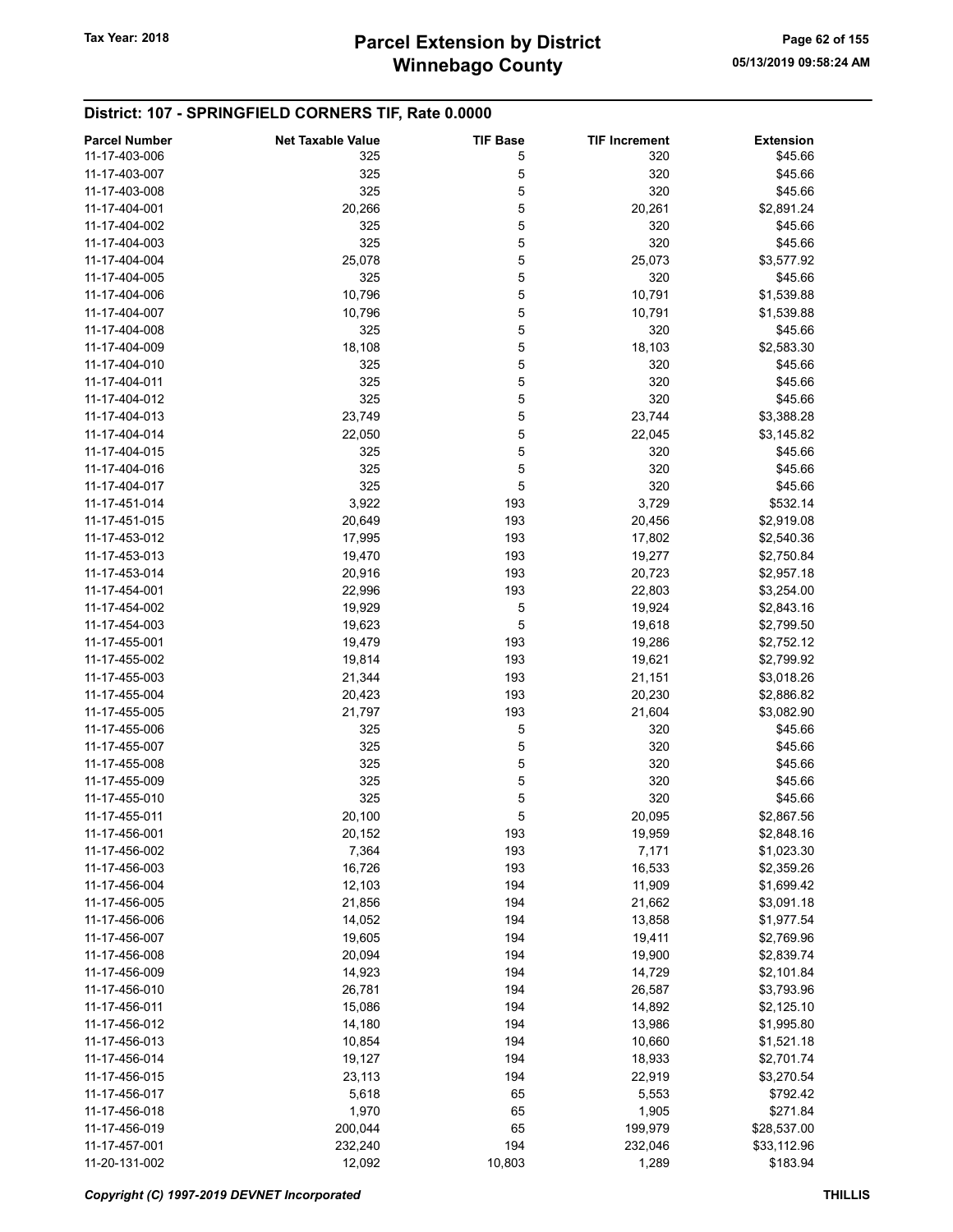#### District: 107 - SPRINGFIELD CORNERS TIF, Rate 0.0000

| <b>Parcel Number</b> | <b>Net Taxable Value</b> | <b>TIF Base</b> | <b>TIF Increment</b> | <b>Extension</b> |
|----------------------|--------------------------|-----------------|----------------------|------------------|
| 11-20-131-011        | 0                        | 8,211           | 0                    | \$0.00           |
| 11-20-131-013        | 9,970                    | 10,476          | 0                    | \$0.00           |
| 11-20-132-001        | 5,183                    | 5,538           | $\overline{0}$       | \$0.00           |
| 11-20-132-002        | 205,937                  | 8,819           | 197,118              | \$28,128.74      |
| 11-20-132-003        | 7,177                    | 285             | 6,892                | \$983.50         |
| 11-20-132-004        | 8,495                    | 379             | 8,116                | \$1,158.16       |
| 11-20-201-008        |                          | 3,369           |                      | \$0.00           |
| 11-20-202-001        |                          | 819             |                      | \$0.00           |
| 11-20-202-002        |                          | 819             |                      | \$0.00           |
| 11-20-203-001        |                          | 98,759          |                      | \$0.00           |
| 11-20-204-001        |                          | 596             |                      | \$0.00           |
| 11-20-226-003        |                          | 4,170           |                      | \$0.00           |
| 11-20-226-004        |                          | 2,612           |                      | \$0.00           |
| 11-20-226-005        |                          | 0               |                      | \$0.00           |
| 11-20-226-006        | 1,662                    | 604             | 1,058                | \$150.98         |
| 11-20-226-008        |                          | 798             |                      | \$0.00           |
| 11-20-226-009        |                          | 423             |                      | \$0.00           |
| 11-20-226-010        |                          | 29,725          |                      | \$0.00           |
| 11-20-226-011        |                          | 1,588           |                      | \$0.00           |
| 11-20-226-012        | 10,100                   | 7,254           | 2,846                | \$406.12         |
| 11-20-226-013        |                          | 373             |                      | \$0.00           |
| 11-20-226-014        | 188,529                  | 373             | 188,156              | \$26,849.86      |
| 11-20-226-015        |                          | 74              |                      | \$0.00           |
| 11-20-226-016        |                          | 42              |                      | \$0.00           |
| 11-20-227-001        |                          | 283,340         |                      | \$0.00           |
| 11-20-227-002        |                          | 1,389           |                      | \$0.00           |
| 11-20-277-001        | 3,276                    | 1,196           | 2,080                | \$296.82         |
| 11-20-277-002        |                          | 485             |                      | \$0.00           |
| 11-20-277-003        |                          | 15,372          |                      | \$0.00           |
| 11-20-277-004        |                          | 509             |                      | \$0.00           |
| 11-20-277-005        |                          | 3,587           |                      | \$0.00           |
| 11-20-277-006        | 3,693                    | 6,906           | 0                    | \$0.00           |
| 11-20-278-001        |                          | 6,274           |                      | \$0.00           |
| 11-20-278-002        |                          | 6,495           |                      | \$0.00           |
| 11-20-278-003        |                          | 728             |                      | \$0.00           |
| 11-20-278-006        | 8,012                    | 7,007           | 1,005                | \$143.42         |
| 11-20-278-007        | 8,505                    | 6,756           | 1,749                | \$249.58         |
| Totals for 107       | 1,623,806                | 542,963         | 1,555,474            | \$221,966.26     |
|                      |                          |                 |                      | 111 Parcels      |

#### District: 125 - WAGON WHEEL TIF, Rate 0.0000

| <b>Parcel Number</b> | <b>Net Taxable Value</b> | <b>TIF Base</b> | <b>TIF Increment</b> | <b>Extension</b> |
|----------------------|--------------------------|-----------------|----------------------|------------------|
| 03-23-476-008        | 22,143                   | 61,633          | 0                    | \$0.00           |
| 03-23-476-013        | 22,389                   | 13,798          | 8,591                | \$861.40         |
| 03-23-477-001        | 35,194                   | 27,662          | 7,532                | \$755.20         |
| 03-23-477-002        | 7,424                    | 5,895           | 1,529                | \$153.32         |
| 03-23-477-003        | 7,413                    | 5,895           | 1,518                | \$152.20         |
| 03-23-477-004        | 7,392                    | 5,895           | 1,497                | \$150.10         |
| 03-24-302-013        | 60,330                   | 50,370          | 9,960                | \$998.66         |
| 03-24-302-014        | 81,854                   | 73,189          | 8,665                | \$868.80         |
| 03-24-302-015        | 50,844                   | 45,460          | 5,384                | \$539.84         |
| 03-24-302-016        | 46,836                   | 41.879          | 4,957                | \$497.02         |
| 03-24-302-017        | 29,475                   | 26,357          | 3,118                | \$312.64         |
| 03-24-302-018        | 1,761                    | 1,575           | 186                  | \$18.66          |
| 03-24-302-019        | 28,788                   | 25,740          | 3,048                | \$305.62         |
| 03-24-302-020        | 732                      | 654             | 78                   | \$7.82           |
| 03-24-303-021        |                          | 0               |                      | \$0.00           |
| 03-24-305-006        | 195.037                  | 438             | 194.599              | \$19,511.66      |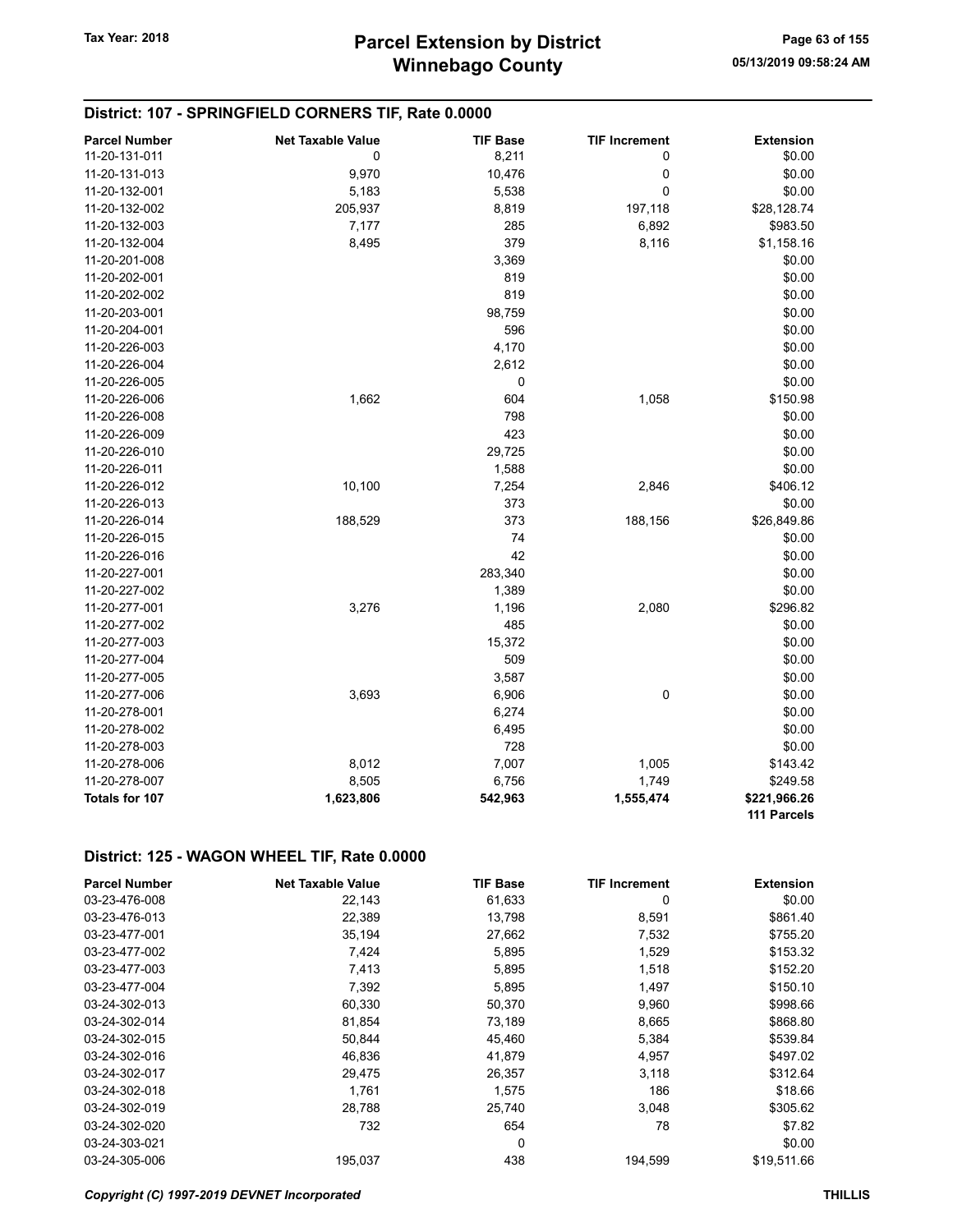## District: 125 - WAGON WHEEL TIF, Rate 0.0000

| <b>Parcel Number</b> | Net Taxable Value | <b>TIF Base</b> | <b>TIF Increment</b> | <b>Extension</b> |
|----------------------|-------------------|-----------------|----------------------|------------------|
| 03-24-305-007        | 11.196            | 175             | 11,021               | \$1,105.04       |
| 03-24-305-008        | 16.270            | 263             | 16.007               | \$1.604.96       |
| 03-24-351-004        | 73.819            | 68,931          | 4,888                | \$490.10         |
| 03-24-351-008        | 281.218           | 29.072          | 252.146              | \$25,281.68      |
| 03-24-351-009        | 44,490            | 209             | 44.281               | \$4,439.88       |
| 03-24-351-010        | 684.424           | 86.707          | 597.717              | \$59,930.70      |
| Totals for 125       | 1,709,029         | 571,797         | 1,176,722            | \$117,985.30     |
|                      |                   |                 |                      | 22 Parcels       |

#### District: 126 - RIVER OAKS TIF, Rate 0.0000

| <b>Parcel Number</b> | <b>Net Taxable Value</b> | <b>TIF Base</b> | <b>TIF Increment</b> | <b>Extension</b> |
|----------------------|--------------------------|-----------------|----------------------|------------------|
| 11-34-179-003        | 1,525                    | 2,897           | 0                    | \$0.00           |
| 11-34-204-001        |                          | 0               |                      | \$0.00           |
| 11-34-204-006        | 365                      | 724             | 0                    | \$0.00           |
| 11-34-205-002        | 1,050                    | 2,173           | 0                    | \$0.00           |
| 11-34-206-001        | 14,379                   | 5,069           | 9,310                | \$1,328.54       |
| 11-34-206-002        | 12,374                   | 5,794           | 6,580                | \$938.98         |
| 11-34-206-003        | 12,374                   | 5,794           | 6,580                | \$938.98         |
| 11-34-206-004        | 12,374                   | 5,794           | 6,580                | \$938.98         |
| 11-34-206-005        | 10,703                   | 5,069           | 5,634                | \$803.98         |
| 11-34-206-006        | 15,716                   | 3,621           | 12,095               | \$1,725.96       |
| 11-34-206-007        | 16,703                   | 4,345           | 12,358               | \$1,763.50       |
| 11-34-206-008        | 18,374                   | 4,345           | 14,029               | \$2,001.94       |
| 11-34-206-009        | 12,860                   | 4,345           | 8,515                | \$1,215.10       |
| 11-34-206-010        | 19,407                   | 3,621           | 15,786               | \$2,252.66       |
| 11-34-206-011        | 19,407                   | 4,345           | 15,062               | \$2,149.36       |
| 11-34-206-012        | 25,407                   | 2,897           | 22,510               | \$3,212.18       |
| 11-34-206-013        | 12,374                   | 2,897           | 9,477                | \$1,352.38       |
| 11-34-206-014        | 18,374                   | 2,897           | 15,477               | \$2,208.58       |
| 11-34-206-015        | 12,374                   | 2,897           | 9,477                | \$1,352.38       |
| 11-34-206-016        | 19,407                   | 2,897           | 16,510               | \$2,355.98       |
| Totals for 126       | 255,547                  | 72,421          | 185,980              | \$26,539.48      |
|                      |                          |                 |                      | 20 Parcels       |

## District: 127 - GARRISON SCHOOL TIF, Rate 0.0000

| <b>Parcel Number</b>                        | <b>Net Taxable Value</b> | <b>TIF Base</b> | <b>TIF Increment</b> | <b>Extension</b> |
|---------------------------------------------|--------------------------|-----------------|----------------------|------------------|
| 11-14-380-010                               | 8,765                    | 19,462          | 0                    | \$0.00           |
| 11-14-380-011                               | 17,707                   | 33,990          | 0                    | \$0.00           |
| 11-14-380-012                               | 12,883                   | 17,062          | 0                    | \$0.00           |
| 11-14-380-013                               | 15,342                   | 22,636          | 0                    | \$0.00           |
| 11-14-380-014                               | 10,979                   | 10,526          | 453                  | \$64.64          |
| 11-14-380-015                               | 6,588                    | 19,978          | 0                    | \$0.00           |
| 11-14-452-014                               | 12,468                   | 17,253          | 0                    | \$0.00           |
| 11-14-452-015                               | 15,546                   | 22,387          | 0                    | \$0.00           |
| 11-14-452-016                               | 11,527                   | 27,776          | 0                    | \$0.00           |
| 11-14-452-017                               | 8,298                    | 31,258          | 0                    | \$0.00           |
| 11-14-452-018                               | 10,890                   | 25,295          | 0                    | \$0.00           |
| 11-14-452-019                               | 11,803                   | 21,851          | 0                    | \$0.00           |
| 11-14-452-020                               | 11,293                   | 15,844          | 0                    | \$0.00           |
| 11-14-452-021                               | 5,075                    | 13,465          | 0                    | \$0.00           |
| 11-14-452-022                               | 12,001                   | 22,221          | 0                    | \$0.00           |
| 11-14-452-023                               | 9,782                    | 4,567           | 5,215                | \$744.18         |
| 11-14-452-024                               | 14,196                   | 18,617          | 0                    | \$0.00           |
| 11-14-452-025                               | 12,789                   | 22,071          | 0                    | \$0.00           |
| 11-14-452-026                               | 6,247                    | 11,772          | 0                    | \$0.00           |
| 11-14-452-027                               | 8,370                    | 13,813          | 0                    | \$0.00           |
| 11-14-452-028                               | 10,647                   | 21,800          | 0                    | \$0.00           |
| 11-14-452-029                               | 11,826                   | 15,932          | 0                    | \$0.00           |
| Copyright (C) 1997-2019 DEVNET Incorporated |                          |                 |                      | <b>THILLIS</b>   |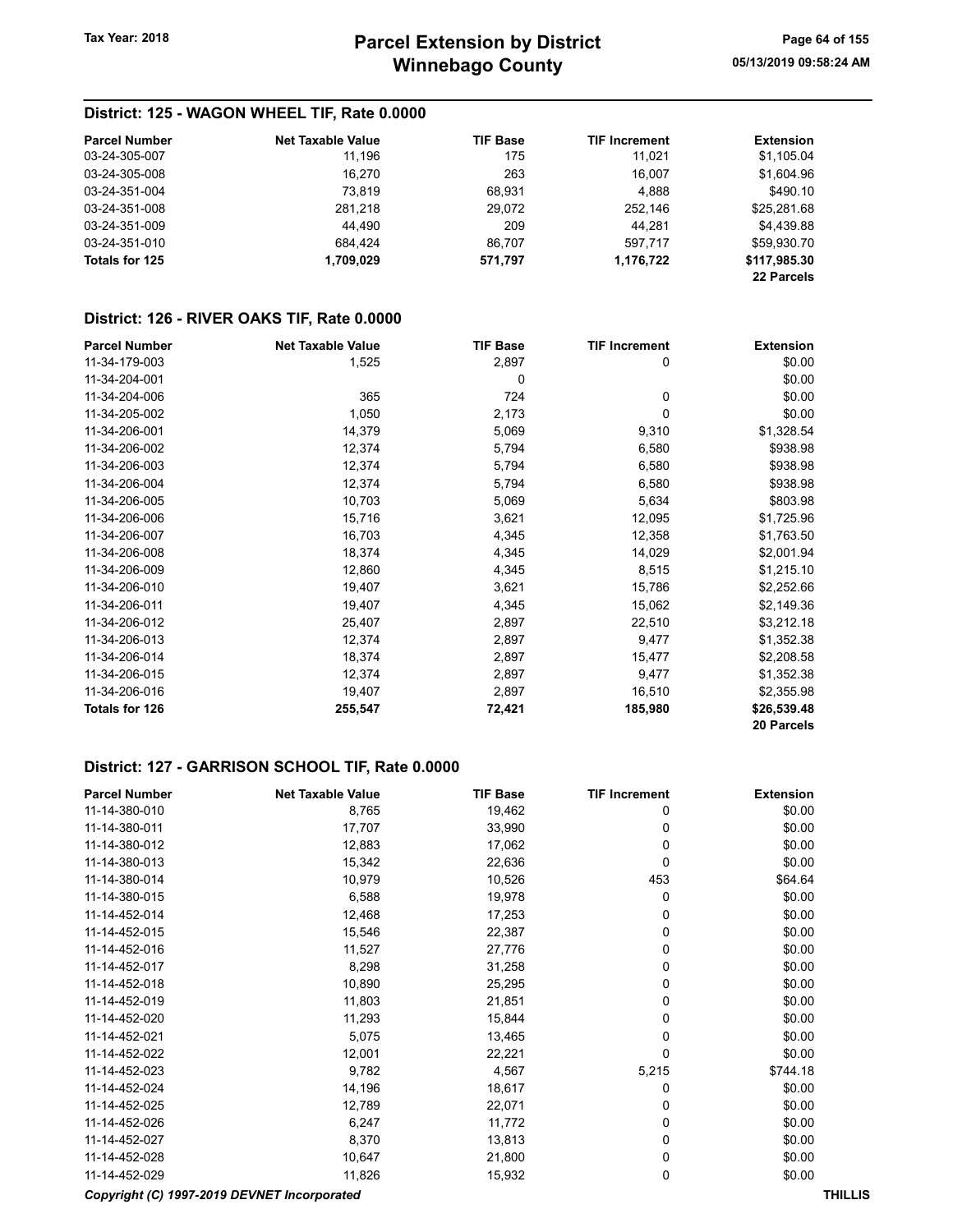## District: 127 - GARRISON SCHOOL TIF, Rate 0.0000

| <b>Parcel Number</b> | <b>Net Taxable Value</b> | <b>TIF Base</b> | <b>TIF Increment</b> | <b>Extension</b> |
|----------------------|--------------------------|-----------------|----------------------|------------------|
| 11-14-452-030        | 405                      | 468             | 0                    | \$0.00           |
| 11-14-452-031        | 7,111                    | 12,483          | 0                    | \$0.00           |
|                      |                          |                 |                      |                  |
| 11-14-452-032        | 6,892                    | 16,339          | 0                    | \$0.00           |
| 11-14-452-033        | 13,492                   | 16,741          | 0                    | \$0.00           |
| 11-14-452-034        | 11,659                   | 13,712          | 0                    | \$0.00           |
| 11-14-452-035        | 10,978                   | 17,741          | 0                    | \$0.00           |
| 11-14-453-001        |                          | 0               |                      | \$0.00           |
| 11-14-453-019        |                          | 0               |                      | \$0.00           |
| 11-14-453-020        |                          | 0               |                      | \$0.00           |
| 11-14-453-021        |                          | 0               |                      | \$0.00           |
| 11-14-453-022        |                          | 0               |                      | \$0.00           |
| 11-14-453-023        |                          | 0               |                      | \$0.00           |
|                      |                          |                 |                      |                  |
| 11-14-454-010        | 21,781                   | 34,135          | 0                    | \$0.00           |
| 11-14-454-011        |                          | 25,720          |                      | \$0.00           |
| 11-14-454-041        |                          | 0               |                      | \$0.00           |
| 11-14-454-042        | 25,189                   | 24,210          | 979                  | \$139.70         |
| 11-14-454-044        | 10,943                   | 20,587          | 0                    | \$0.00           |
| 11-14-454-045        | 5,092                    | 18,366          | 0                    | \$0.00           |
| 11-14-454-046        | 18,109                   | 27,713          | 0                    | \$0.00           |
| 11-14-455-005        | 17,372                   | 26,634          | 0                    | \$0.00           |
| 11-14-455-017        | 18,749                   | 28,265          | 0                    | \$0.00           |
| 11-14-455-021        |                          |                 |                      | \$3,998.88       |
|                      | 29,342                   | 1,319           | 28,023               |                  |
| 11-14-455-022        | 39,716                   | 1,319           | 38,397               | \$5,479.26       |
| 11-14-455-025        | 33,268                   | 660             | 32,608               | \$4,653.16       |
| 11-14-455-026        | 35,530                   | 1,979           | 33,551               | \$4,787.74       |
| 11-14-455-027        | 37,228                   | 1,979           | 35,249               | \$5,030.04       |
| 11-14-455-028        | 38,441                   | 1,319           | 37,122               | \$5,297.32       |
| 11-14-455-029        | 39,641                   | 659             | 38,982               | \$5,562.74       |
| 11-14-455-030        | 33,641                   | 659             | 32,982               | \$4,706.54       |
| 11-14-455-031        | 34,970                   | 1,979           | 32,991               | \$4,707.82       |
| 11-14-455-032        | 15,148                   | 5,276           | 9,872                | \$1,408.74       |
| 11-14-455-034        | 24,658                   | 1,702           | 22,956               | \$3,275.82       |
| 11-14-455-035        | 0                        | 1               | 0                    |                  |
|                      |                          |                 |                      | \$0.00           |
| 11-14-455-036        | 13,458                   | 17,866          | 0                    | \$0.00           |
| 11-14-455-037        | 9,050                    | 21,083          | 0                    | \$0.00           |
| 11-14-455-038        | 1,811                    | 12,116          | 0                    | \$0.00           |
| 11-14-455-039        | 15,973                   | 17,532          | 0                    | \$0.00           |
| 11-14-455-040        | 21,297                   | 16,633          | 4,664                | \$665.56         |
| 11-14-456-001        | 398                      | 461             | 0                    | \$0.00           |
| 11-14-456-002        | 17,377                   | 19,411          | 0                    | \$0.00           |
| 11-14-456-003        | 11,339                   | 19,898          | 0                    | \$0.00           |
| 11-14-456-004        | 13,001                   | 13,218          | 0                    | \$0.00           |
| 11-14-456-005        | 17,978                   | 20,640          | 0                    | \$0.00           |
| 11-14-456-006        | 9,745                    | 14,968          | 0                    | \$0.00           |
|                      |                          |                 |                      |                  |
| 11-14-456-007        | 11,358                   | 18,863          | 0                    | \$0.00           |
| 11-14-456-008        | 9,866                    | 16,412          | 0                    | \$0.00           |
| 11-14-456-009        | 14,629                   | 34,100          | 0                    | \$0.00           |
| 11-14-456-010        | 13,851                   | 22,204          | 0                    | \$0.00           |
| 11-14-456-011        | 15,617                   | 17,273          | 0                    | \$0.00           |
| 11-14-456-013        | 9,527                    | 14,993          | 0                    | \$0.00           |
| 11-14-456-014        | 3,579                    | 10,564          | 0                    | \$0.00           |
| 11-14-456-026        | 24,661                   | 25,492          | 0                    | \$0.00           |
| 11-14-456-032        | 3,309                    | 11,689          | 0                    | \$0.00           |
| 11-14-456-034        | 11,488                   | 12,503          | 0                    | \$0.00           |
| 11-14-456-035        |                          |                 | 0                    |                  |
|                      | 11,106                   | 12,106          |                      | \$0.00           |
| 11-14-456-037        |                          | 0               |                      | \$0.00           |
| 11-14-458-001        | 5,521                    | 18,328          | 0                    | \$0.00           |
| 11-14-458-002        | 7,670                    | 12,151          | 0                    | \$0.00           |
| 11-14-459-001        | 17,657                   | 20,229          | $\pmb{0}$            | \$0.00           |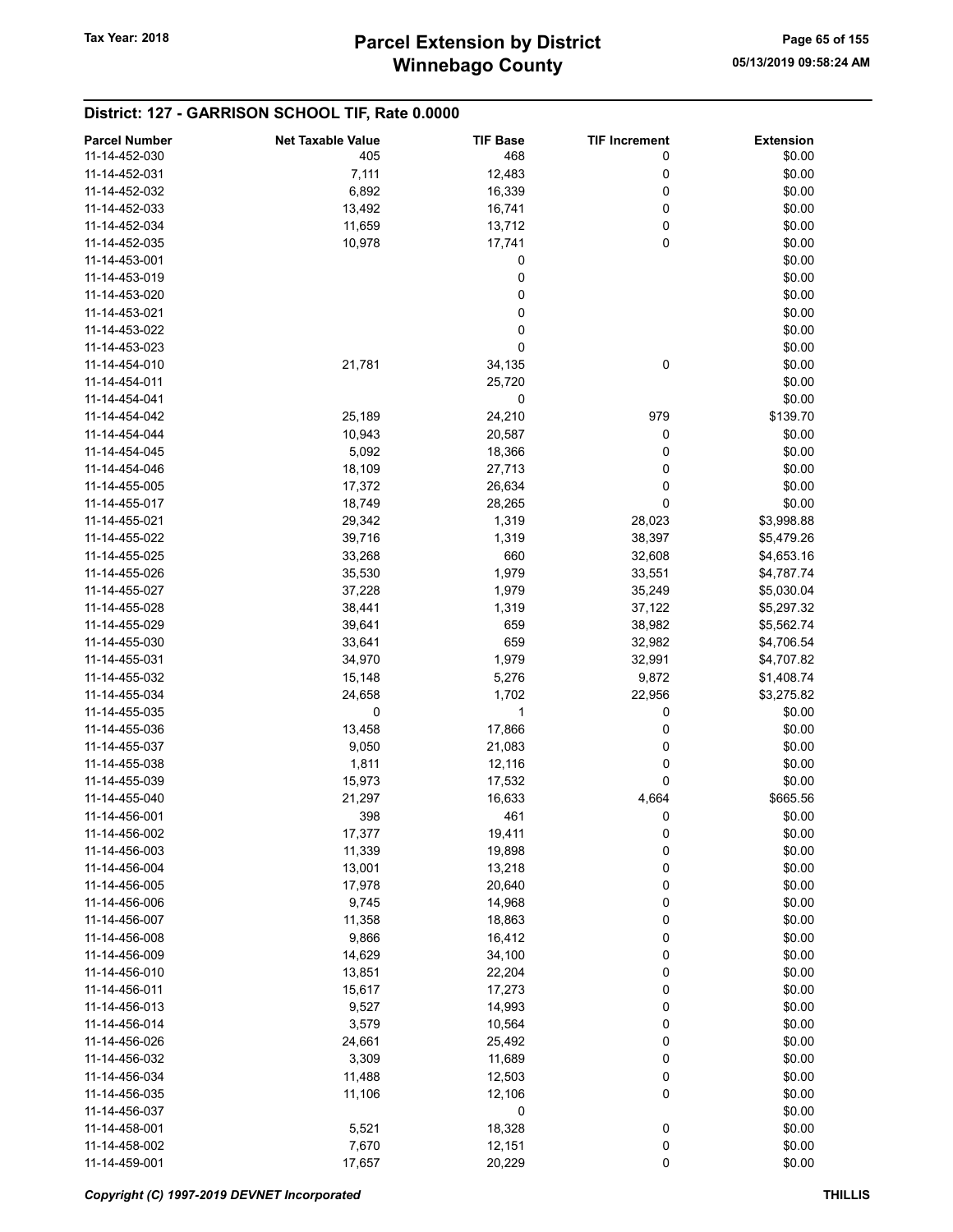## District: 127 - GARRISON SCHOOL TIF, Rate 0.0000

| <b>Parcel Number</b> | <b>Net Taxable Value</b> | <b>TIF Base</b> | <b>TIF Increment</b> | <b>Extension</b>  |
|----------------------|--------------------------|-----------------|----------------------|-------------------|
| 11-14-459-002        | 16,020                   | 23,221          | 0                    | \$0.00            |
| 11-14-459-003        | 17,224                   | 14,064          | 3,160                | \$450.94          |
| 11-14-459-004        | 11,339                   | 21,770          | 0                    | \$0.00            |
| 11-14-459-005        | 7,112                    | 24,598          | 0                    | \$0.00            |
| 11-14-459-006        | 10,279                   | 15,404          | 0                    | \$0.00            |
| 11-14-459-007        | 7,012                    | 12,590          | 0                    | \$0.00            |
| 11-14-459-008        | 7,533                    | 17,079          | 0                    | \$0.00            |
| 11-14-459-009        |                          |                 | 404                  |                   |
|                      | 13,251                   | 12,847          |                      | \$57.66<br>\$0.00 |
| 11-14-459-010        | 10,506                   | 18,343          | 0                    |                   |
| 11-14-459-011        | 6,966                    | 19,496          | 0                    | \$0.00            |
| 11-14-459-012        | 6,666                    | 17,778          | 0                    | \$0.00            |
| 11-14-459-013        | 510                      | 1,009           | 0                    | \$0.00            |
| 11-14-459-014        | 24,055                   | 50,231          | 0                    | \$0.00            |
| 11-14-459-015        | 510                      | 589             | 0                    | \$0.00            |
| 11-14-459-016        | 15,536                   | 20,550          | 0                    | \$0.00            |
| 11-14-460-002        | 9,131                    | 22,140          | 0                    | \$0.00            |
| 11-14-460-003        | 2,554                    | 17,049          | 0                    | \$0.00            |
| 11-14-460-004        | 14,953                   | 19,945          | 0                    | \$0.00            |
| 11-14-460-005        | 17,161                   | 12,637          | 4,524                | \$645.58          |
| 11-14-460-006        | 9,564                    | 18,184          | 0                    | \$0.00            |
| 11-14-460-007        | 26,614                   | 29,777          | 0                    | \$0.00            |
| 11-14-460-008        | 9,688                    | 18,032          | 0                    | \$0.00            |
| 11-14-460-009        | 9,829                    | 19,830          | 0                    | \$0.00            |
| 11-14-460-010        | 7,175                    | 19,490          | 0                    | \$0.00            |
| 11-14-460-016        | 16,237                   | 17,776          | 0                    | \$0.00            |
| 11-14-460-017        | 8,041                    | 19,296          | 0                    | \$0.00            |
| 11-14-464-001        | 29,732                   | 2,986           | 26,746               | \$3,816.66        |
| 11-14-464-002        | 38,698                   | 2,834           | 35,864               | \$5,117.80        |
| 11-14-464-003        | 40,131                   | 2,944           | 37,187               | \$5,306.58        |
| 11-14-464-004        | 40,482                   | 2,960           | 37,522               | \$5,354.40        |
| 11-14-464-005        | 40,406                   | 2,966           | 37,440               | \$5,342.70        |
| 11-14-464-006        | 41,386                   | 3,035           | 38,351               | \$5,472.70        |
| 11-14-464-007        | 38,125                   | 3,236           | 34,889               | \$4,978.66        |
| 11-14-464-008        | 42,171                   | 3,532           | 38,639               | \$5,513.80        |
| 11-14-464-009        | 35,455                   | 2,600           | 32,855               | \$4,688.42        |
| 11-14-464-010        | 0                        | 2,600           | 0                    | \$0.00            |
| 11-14-464-011        | 37,414                   | 2,741           | 34,673               | \$4,947.84        |
| 11-14-464-012        | 37,842                   | 2,774           | 35,068               | \$5,004.20        |
| 11-14-464-013        |                          |                 |                      |                   |
| 11-14-464-014        | 37,414                   | 2,741           | 34,673               | \$4,947.84        |
|                      | 45,735                   | 3,353           | 42,382               | \$6,047.92        |
| 11-14-464-015        | 40,492                   | 2,967           | 37,525               | \$5,354.82        |
| 11-14-464-016        | 1,428                    | 127             | 1,301                | \$185.66          |
| 11-14-464-017        | 1,428                    | 127             | 1,301                | \$185.66          |
| 11-14-464-018        | 1,428                    | 127             | 1,301                | \$185.66          |
| 11-14-464-019        | 1,428                    | 127             | 1,301                | \$185.66          |
| 11-14-464-020        | 1,665                    | 146             | 1,519                | \$216.76          |
| 11-14-464-021        | 1,665                    | 146             | 1,519                | \$216.76          |
| 11-14-464-022        | 1,665                    | 146             | 1,519                | \$216.76          |
| 11-14-464-023        | 1,665                    | 135             | 1,530                | \$218.34          |
| 11-14-464-024        | 1,428                    | 130             | 1,298                | \$185.22          |
| 11-14-464-025        | 1,428                    | 123             | 1,305                | \$186.22          |
| 11-14-464-026        | 1,428                    | 123             | 1,305                | \$186.22          |
| 11-14-464-027        | 1,428                    | 142             | 1,286                | \$183.52          |
| 11-14-464-028        | 1,477                    | 120             | 1,357                | \$193.64          |
| 11-14-464-029        | 1,251                    | 116             | 1,135                | \$161.96          |
| 11-14-464-030        | 1,251                    | 108             | 1,143                | \$163.12          |
| 11-14-464-031        | 1,364                    | 110             | 1,254                | \$178.96          |
| 11-14-464-032        | 1,364                    | 125             | 1,239                | \$176.82          |
| 11-14-464-033        | 1,669                    | 132             | 1,537                | \$219.34          |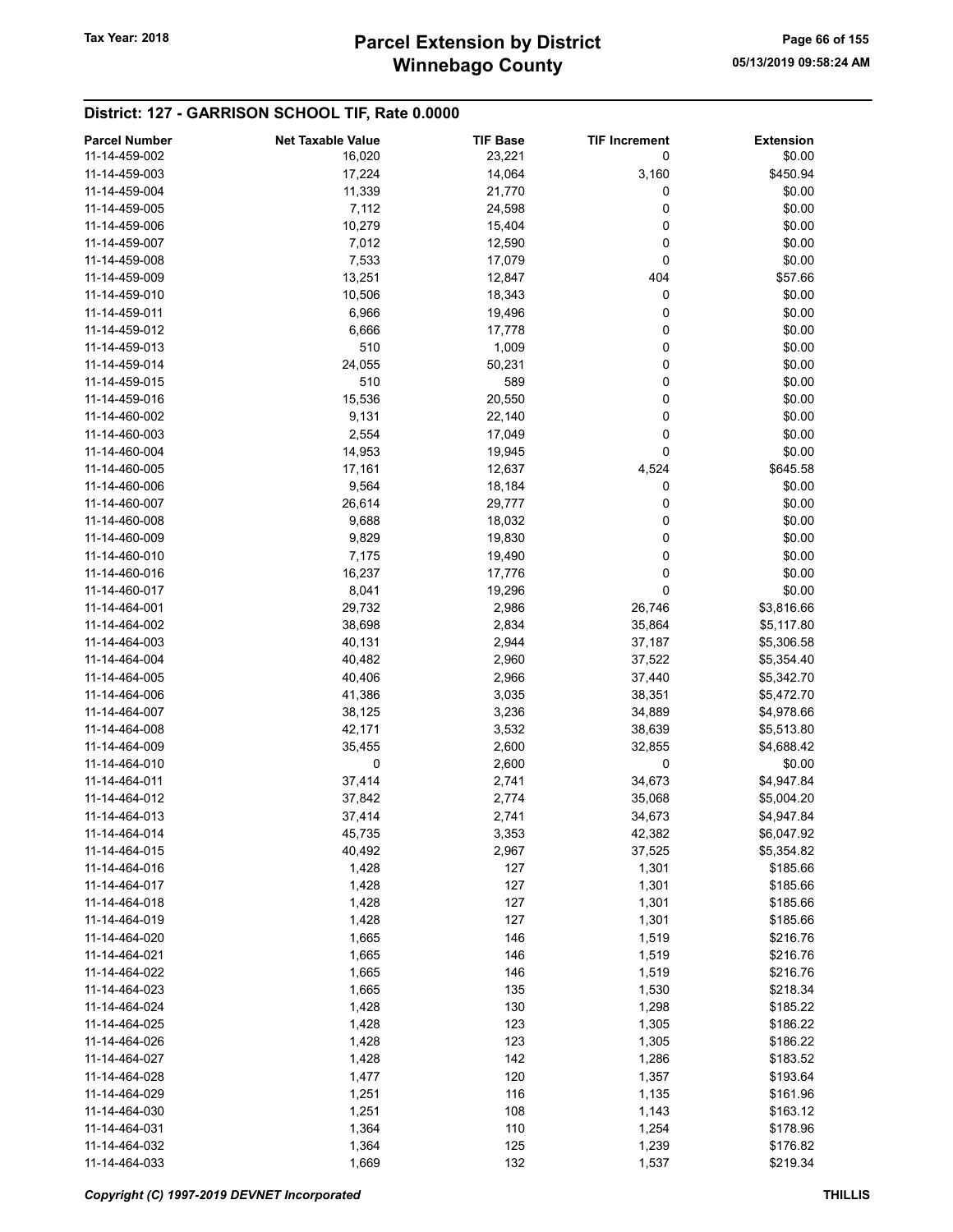#### District: 127 - GARRISON SCHOOL TIF, Rate 0.0000

| <b>Parcel Number</b> | <b>Net Taxable Value</b> | <b>TIF Base</b> | <b>TIF Increment</b> | <b>Extension</b> |
|----------------------|--------------------------|-----------------|----------------------|------------------|
| 11-14-464-034        | 1.413                    | 126             | 1.287                | \$183.66         |
| 11-14-464-035        | 1.413                    | 126             | 1.287                | \$183.66         |
| 11-14-464-036        | 1.477                    | 129             | 1.348                | \$192.36         |
| 11-14-464-037        | 1.477                    | 144             | 1.333                | \$190.22         |
| Totals for 127       | 1.928.832                | 1,683,103       | 895.351              | \$127,766.84     |
|                      |                          |                 |                      | 144 Parcels      |

#### District: 128 - KISHWAUKEE & HARRISON TIF, Rate 0.0000

| <b>Parcel Number</b>  | <b>Net Taxable Value</b> | <b>TIF Base</b> | <b>TIF Increment</b> | <b>Extension</b> |
|-----------------------|--------------------------|-----------------|----------------------|------------------|
| 11-35-376-001         | 5,902                    | 5,875           | 27                   | \$3.86           |
| 11-35-376-004         | 18,559                   | 22,488          | 0                    | \$0.00           |
| 11-35-376-005         | 18,545                   | 18,479          | 66                   | \$9.42           |
| 11-35-377-004         | 80,566                   | 129,644         | 0                    | \$0.00           |
| 11-35-377-005         | 2,122                    | 3,862           | 0                    | \$0.00           |
| 11-35-377-006         | 17,129                   | 26,955          | 0                    | \$0.00           |
| 11-35-451-002         | 26,485                   | 26,301          | 184                  | \$26.26          |
| 11-35-451-003         | 1,051                    | 1,048           | 3                    | \$0.44           |
| 11-35-451-004         | 232,032                  | 231,254         | 778                  | \$111.02         |
| 11-35-451-008         | 328,396                  | 328,370         | 26                   | \$3.72           |
| 11-35-451-010         | 1,936                    | 7,867           | $\mathbf 0$          | \$0.00           |
| 11-35-451-011         | 37,875                   | 34,780          | 3,095                | \$441.66         |
| 11-35-451-012         | 419,711                  | 132,981         | 286,730              | \$40,916.38      |
| 11-35-453-011         | 4,288                    | 3,827           | 461                  | \$65.78          |
| 11-35-476-001         | 82,469                   | 136,795         | 0                    | \$0.00           |
| 11-35-476-002         | 8,486                    | 10,626          | 0                    | \$0.00           |
| 11-35-476-003         | 255,561                  | 333,747         | 0                    | \$0.00           |
| 11-35-476-004         | 62,001                   | 72,614          | 0                    | \$0.00           |
| 11-35-476-005         | 59,110                   | 67,031          | 0                    | \$0.00           |
| 11-35-476-006         | 2,238                    | 0               | 2,238                | \$319.36         |
| 11-35-477-001         | 3,402                    | 3,358           | 44                   | \$6.28           |
| 11-35-477-006         | 73,832                   | 216,668         | 0                    | \$0.00           |
| 11-35-477-007         | 2,952                    | 2,938           | 14                   | \$2.00           |
| 11-35-477-008         | 25,488                   | 24,256          | 1,232                | \$175.82         |
| 11-35-477-009         | 13,921                   | 22,367          | 0                    | \$0.00           |
| <b>Totals for 128</b> | 1,784,057                | 1,864,131       | 294,898              | \$42,082.00      |
|                       |                          |                 |                      | 25 Parcels       |

#### District: 129 - LINCOLNWOOD TIF #2, Rate 0.0000

| <b>Parcel Number</b> | <b>Net Taxable Value</b> | <b>TIF Base</b> | <b>TIF Increment</b> | <b>Extension</b> |
|----------------------|--------------------------|-----------------|----------------------|------------------|
| 11-21-154-020        | 16,140                   | 586             | 15,554               | \$2,219.56       |
| 11-21-154-021        | 21,505                   | 586             | 20,919               | \$2,985.14       |
| 11-21-154-022        | 15,637                   | 586             | 15,051               | \$2,147.78       |
| 11-21-154-023        | 24,695                   | 586             | 24,109               | \$3,440.36       |
| 11-21-154-024        | 21,411                   | 586             | 20,825               | \$2,971.74       |
| 11-21-154-025        | 18,648                   | 586             | 18,062               | \$2,577.46       |
| 11-21-154-026        | 15,411                   | 586             | 14,825               | \$2,115.54       |
| 11-21-154-027        | 11,826                   | 586             | 11,240               | \$1,603.96       |
| 11-21-154-028        | 16,827                   | 586             | 16,241               | \$2,317.60       |
| 11-21-158-003        | 15,388                   | 586             | 14,802               | \$2,112.26       |
| 11-21-158-004        | 18,788                   | 586             | 18,202               | \$2,597.44       |
| 11-21-158-005        | 15,411                   | 586             | 14,825               | \$2,115.54       |
| 11-21-158-006        | 19,077                   | 586             | 18,491               | \$2,638.68       |
| 11-21-158-007        | 15,521                   | 586             | 14,935               | \$2,131.22       |
| 11-21-158-008        | 17,385                   | 586             | 16,799               | \$2,397.22       |
| 11-21-158-009        | 18,773                   | 586             | 18,187               | \$2,595.28       |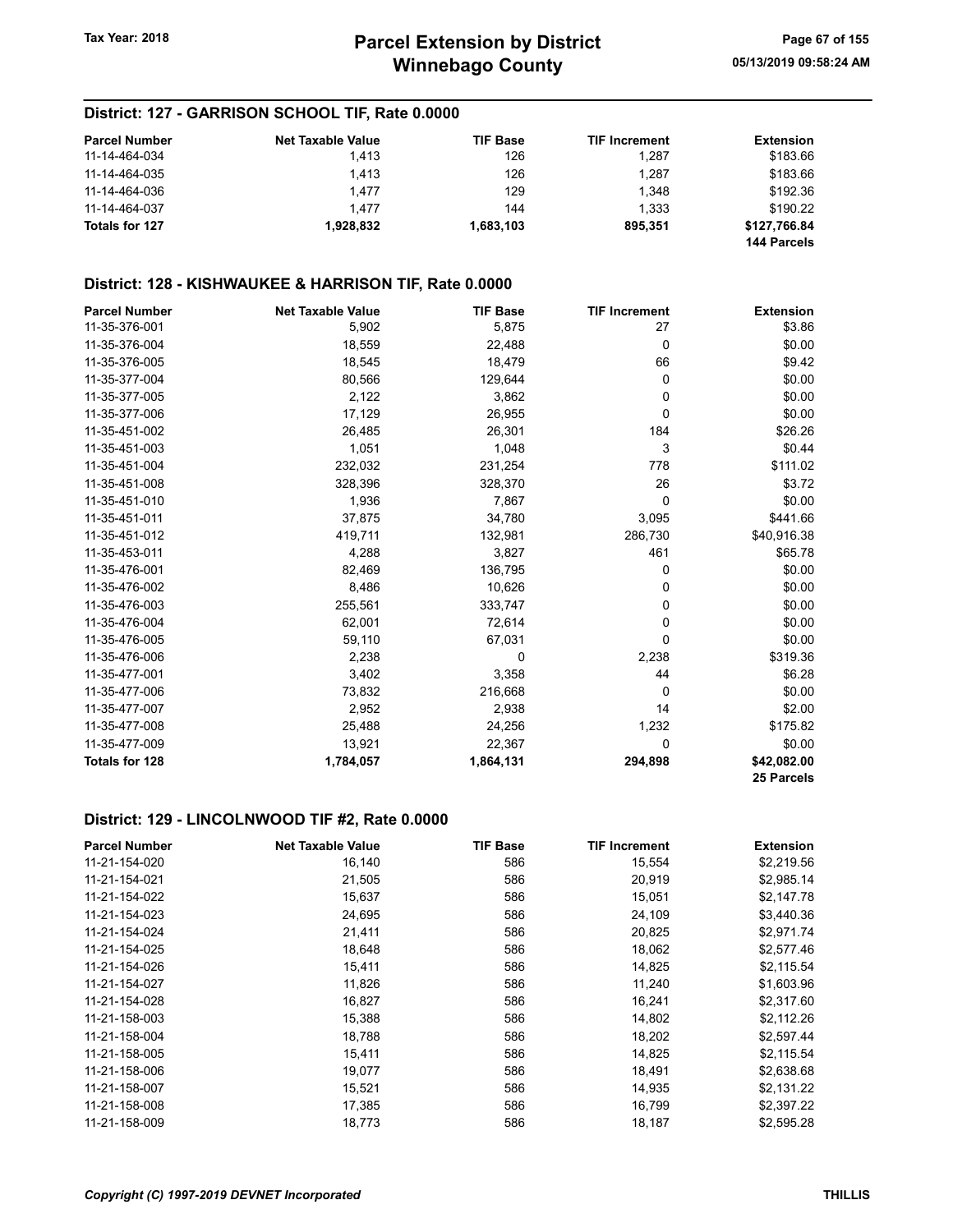## District: 129 - LINCOLNWOOD TIF #2, Rate 0.0000

| <b>Parcel Number</b> | <b>Net Taxable Value</b> | <b>TIF Base</b> | <b>TIF Increment</b> | Extension   |
|----------------------|--------------------------|-----------------|----------------------|-------------|
| 11-21-158-010        | 16.366                   | 1.172           | 15.194               | \$2.168.18  |
| Totals for 129       | 298.809                  | 10.548          | 288.261              | \$41.134.96 |
|                      |                          |                 |                      | 17 Parcels  |

| <b>Parcel Number</b> | <b>Net Taxable Value</b> | <b>TIF Base</b> | <b>TIF Increment</b> | <b>Extension</b> |
|----------------------|--------------------------|-----------------|----------------------|------------------|
| 11-20-255-001        | 7,654                    | 7,736           | 0                    | \$0.00           |
| 11-20-255-002        | 0                        | 8,043           | 0                    | \$0.00           |
| 11-20-255-003        | 254                      | 13,631          | 0                    | \$0.00           |
| 11-20-255-004        | 254                      | 293             | 0                    | \$0.00           |
| 11-20-255-007        | 231                      | 266             | 0                    | \$0.00           |
| 11-20-255-008        | 231                      | 266             | 0                    | \$0.00           |
| 11-20-255-009        | 172                      | 266             | 0                    | \$0.00           |
| 11-20-255-010        | 172                      | 266             | 0                    | \$0.00           |
| 11-20-255-011        | 6,479                    | 439             | 6,040                | \$861.92         |
|                      |                          |                 |                      |                  |
| 11-20-402-002        | 3,514                    | 7,758           | 0                    | \$0.00           |
| 11-20-402-008        | 8,269                    | 4,497           | 3,772                | \$538.26         |
| 11-20-402-009        | 5,209                    | 5,543           | 0                    | \$0.00           |
| 11-20-402-010        | 3,721                    | 3,569           | 152                  | \$21.70          |
| 11-20-402-013        | 223                      | 222             | 1                    | \$0.14           |
| 11-20-402-014        |                          | 6,534           |                      | \$0.00           |
| 11-20-402-015        | 172                      | 266             | 0                    | \$0.00           |
| 11-20-402-016        | 172                      | 266             | 0                    | \$0.00           |
| 11-20-402-017        | 172                      | 266             | 0                    | \$0.00           |
| 11-20-402-018        | 172                      | 266             | 0                    | \$0.00           |
| 11-20-402-019        | 172                      | 266             | 0                    | \$0.00           |
| 11-20-402-020        | 172                      | 266             | 0                    | \$0.00           |
| 11-20-402-021        | 0                        | 5,278           | 0                    | \$0.00           |
| 11-20-402-022        | 6,906                    | 8,021           | 0                    | \$0.00           |
| 11-20-402-023        | 161                      | 186             | 0                    | \$0.00           |
| 11-20-402-024        | 0                        | 6,125           | 0                    | \$0.00           |
| 11-20-402-025        | 0                        | 3,317           | 0                    | \$0.00           |
| 11-20-402-026        | 380                      | 5,342           | 0                    | \$0.00           |
| 11-20-402-027        | 7,978                    | 4,438           | 3,540                | \$505.16         |
| 11-20-403-004        |                          | 0               |                      | \$0.00           |
| 11-20-404-011        | 6,569                    | 569             | 6,000                | \$856.20         |
| 11-20-404-017        | 313                      | 810             | 0                    | \$0.00           |
| 11-20-404-018        | 313                      | 361             | 0                    | \$0.00           |
| 11-20-404-019        | 313                      | 361             | 0                    | \$0.00           |
|                      |                          |                 |                      |                  |
| 11-20-404-020        | 3,730                    | 6,329           | 0                    | \$0.00           |
| 11-20-404-021        | 209                      | 6,334           | 0                    | \$0.00           |
| 11-20-404-022        | 4,049                    | 6,204           | 0                    | \$0.00           |
| 11-20-404-025        | 4,307                    | 546             | 3,761                | \$536.70         |
| 11-20-404-026        | 0                        | 6,001           | 0                    | \$0.00           |
| 11-20-405-001        | 170                      | 198             | 0                    | \$0.00           |
| 11-20-405-002        | 6,480                    | 3,471           | 3,009                | \$429.38         |
| 11-20-405-003        | 9,624                    | 6,915           | 2,709                | \$386.58         |
| 11-20-405-004        | $\pmb{0}$                | 4,656           | 0                    | \$0.00           |
| 11-20-405-005        | 167                      | 193             | 0                    | \$0.00           |
| 11-20-405-006        | 167                      | 193             | 0                    | \$0.00           |
| 11-20-405-007        | 167                      | 193             | 0                    | \$0.00           |
| 11-20-405-008        | 167                      | 193             | 0                    | \$0.00           |
| 11-20-405-009        | 3,475                    | 3,190           | 285                  | \$40.68          |
| 11-20-405-010        | 6,719                    | 8,919           | 0                    | \$0.00           |
| 11-20-405-011        | 167                      | 193             | 0                    | \$0.00           |
| 11-20-405-012        | 3,126                    | 9,833           | 0                    | \$0.00           |
| 11-20-405-015        | 170                      | 198             | 0                    | \$0.00           |
| 11-20-405-016        | 170                      | 198             | $\pmb{0}$            | \$0.00           |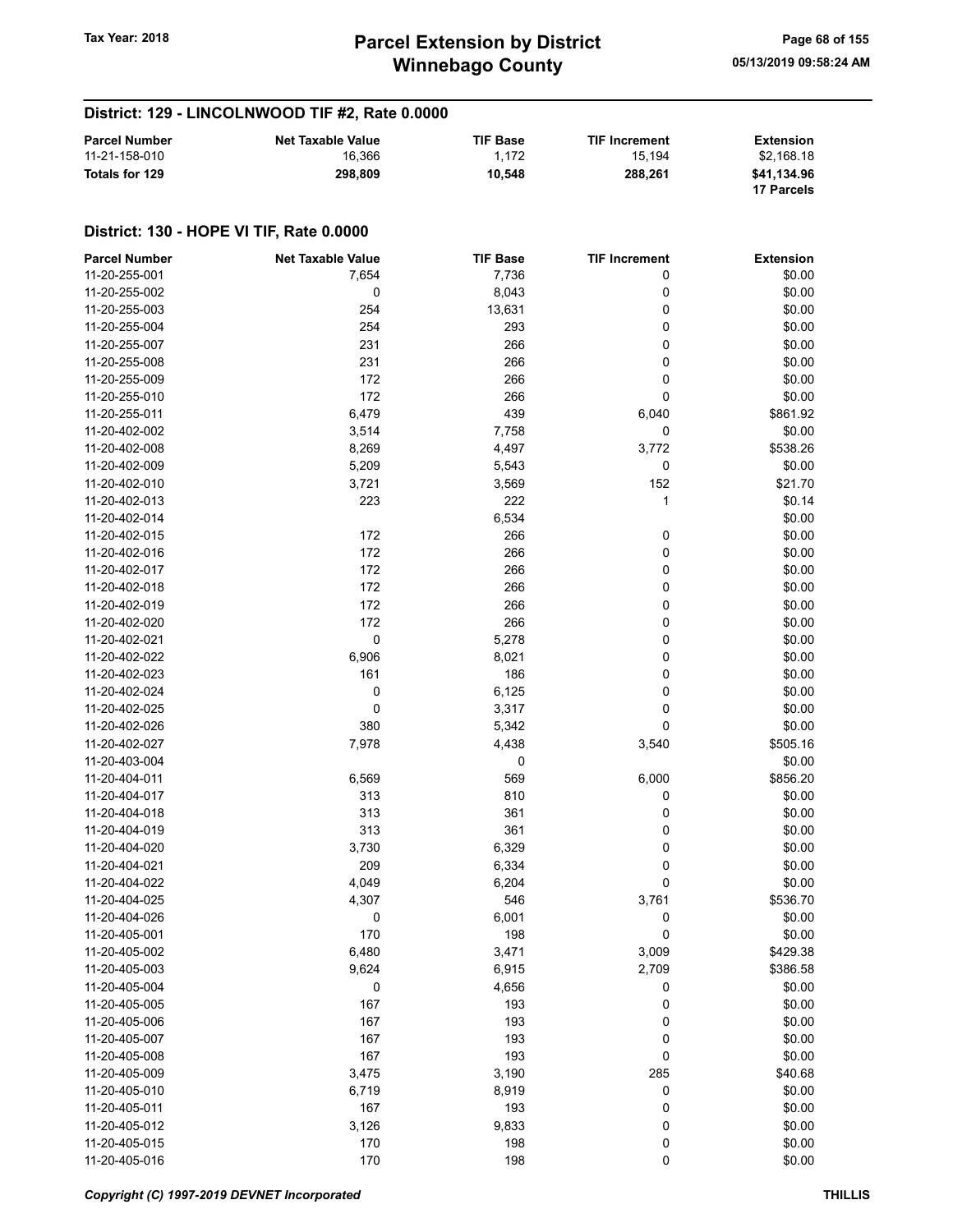# Winnebago County Tax Year: 2018 **Parcel Extension by District** Page 69 of 155

| <b>Parcel Number</b>           | <b>Net Taxable Value</b> | <b>TIF Base</b>    | <b>TIF Increment</b> | <b>Extension</b>   |
|--------------------------------|--------------------------|--------------------|----------------------|--------------------|
| 11-20-405-017                  | 170                      | 3,982              | 0                    | \$0.00             |
| 11-20-405-018                  | 170                      | 198                | 0                    | \$0.00             |
| 11-20-405-021                  | 343                      | 395                | 0                    | \$0.00             |
| 11-20-405-022                  | 4,307                    | 387                | 3,920                | \$559.38           |
| 11-20-406-002                  | 170                      | 198                | 0                    | \$0.00             |
| 11-20-406-003                  | 6,309                    | 7,745              | 0                    | \$0.00             |
| 11-20-406-007                  | 167                      | 193                | 0                    | \$0.00             |
| 11-20-406-008                  | 167                      | 193                | 0                    | \$0.00             |
| 11-20-406-014                  | 170                      | 3,205              | 0                    | \$0.00             |
| 11-20-406-015                  | 0                        | 10,212             | 0                    | \$0.00             |
| 11-20-406-016                  | 170                      | 5,354              | 0                    | \$0.00             |
| 11-20-406-017                  | 1,715                    | 4,515              | 0                    | \$0.00             |
| 11-20-406-018                  | 11,652                   | 11,723             | 0                    | \$0.00             |
| 11-20-406-019                  | 0                        | 9,243              | 0                    | \$0.00             |
| 11-20-406-020                  | $\mathbf 0$              | 8,242              | 0                    | \$0.00             |
| 11-20-406-021                  | 6,481                    | 290                | 6,191                | \$883.46           |
| 11-20-406-022                  | 4,308                    | 290                | 4,018                | \$573.38           |
| 11-20-428-001                  | 167                      | 192                | 0                    | \$0.00             |
| 11-20-428-002                  | 170                      | 198                | 0                    | \$0.00             |
| 11-20-428-003                  | 8,194                    | 9,090              | 0                    | \$0.00             |
| 11-20-428-004                  |                          | 3,024              |                      | \$0.00             |
| 11-20-428-005                  | 167                      | 192                | 0                    | \$0.00             |
| 11-20-428-006                  | 8,527                    | 10,646             | 0                    | \$0.00             |
| 11-20-428-010                  | 226                      | 7,852              | 0                    | \$0.00             |
| 11-20-428-011                  | 189                      | 219                | 0                    | \$0.00             |
| 11-20-428-012                  | 189                      | 219                | 0                    | \$0.00             |
| 11-20-428-013                  | 189                      | 219                | 0                    | \$0.00             |
| 11-20-428-014                  | 189                      | 219                | 0                    | \$0.00             |
| 11-20-428-015                  | 189                      | 1,353              | 0                    | \$0.00             |
| 11-20-428-016                  | 180                      | 5,351              | 0                    | \$0.00             |
| 11-20-428-017                  | 5,804                    | 6,660              | 0                    | \$0.00             |
| 11-20-428-018                  | 835                      | 843                | 0                    | \$0.00             |
| 11-20-428-019                  | 180                      | 5,415              | 0                    | \$0.00             |
| 11-20-428-020                  | 3,594                    | 5,117              | 0                    | \$0.00             |
| 11-20-428-021                  | 8,233                    | 14,589             | 0                    | \$0.00             |
| 11-20-428-022                  | 180                      | 207                | 0                    | \$0.00             |
| 11-20-428-023                  | 298                      | 344                | 0                    | \$0.00             |
|                                |                          |                    |                      |                    |
| 11-20-428-024<br>11-20-429-005 | 6,480                    | 299<br>$\mathbf 0$ | 6,181                | \$882.04           |
|                                | 180                      |                    | 180                  | \$25.70<br>\$25.70 |
| 11-20-429-006                  | 180                      | 0                  | 180                  |                    |
| 11-20-429-007                  | 180                      | 0                  | 180                  | \$25.70            |
| 11-20-429-012                  |                          | 4,317              |                      | \$0.00             |
| 11-20-429-015                  | 8,342                    | 319                | 8,023                | \$1,144.88         |
| 11-20-429-018                  | 0                        | 3,726              | 0                    | \$0.00             |
| 11-20-429-019                  | 5,621                    | 4,170              | 1,451                | \$207.06           |
| 11-20-429-020                  | 7,190                    | 10,566             | 0                    | \$0.00             |
| 11-20-429-021                  | 270                      | 1,994              | 0                    | \$0.00             |
| 11-20-429-022                  | 7,784                    | 5,539              | 2,245                | \$320.36           |
| 11-20-429-023                  | 180                      | 5,972              | 0                    | \$0.00             |
| 11-20-429-025                  | 6,479                    | 414                | 6,065                | \$865.48           |
| 11-20-429-026                  | 6,480                    | 319                | 6,161                | \$879.18           |
| 11-20-429-027                  | 6,480                    | 319                | 6,161                | \$879.18           |
| 11-20-429-028                  | 6,481                    | 426                | 6,055                | \$864.06           |
| 11-20-429-029                  | 6,480                    | 319                | 6,161                | \$879.18           |
| 11-20-429-030                  | 365                      | 1,308              | 0                    | \$0.00             |
| 11-20-429-031                  |                          | 1,308              |                      | \$0.00             |
| 11-20-430-001                  | 6,389                    | 3,967              | 2,422                | \$345.62           |
| 11-20-430-002                  | 3,928                    | 4,650              | 0                    | \$0.00             |
| 11-20-430-003                  | 4,412                    | 5,162              | 0                    | \$0.00             |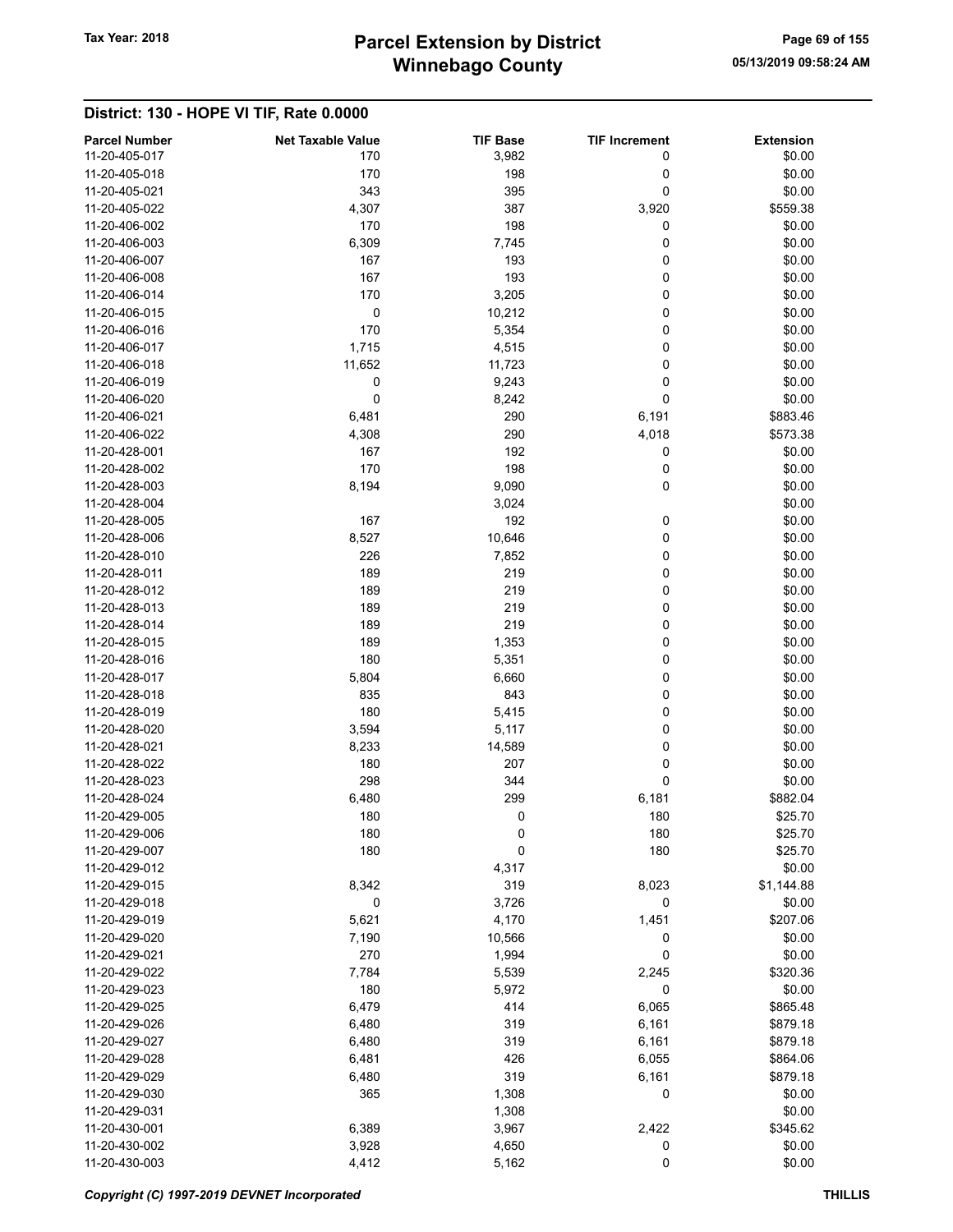# Winnebago County Tax Year: 2018 **Parcel Extension by District** Page 70 of 155

| <b>Parcel Number</b><br>11-20-430-004 | <b>Net Taxable Value</b><br>0 | <b>TIF Base</b><br>158 | <b>TIF Increment</b><br>0 | <b>Extension</b><br>\$0.00 |
|---------------------------------------|-------------------------------|------------------------|---------------------------|----------------------------|
| 11-20-430-007                         | 6,480                         | 453                    | 6,027                     | \$860.06                   |
| 11-20-430-008                         | 6,480                         | 1,106                  | 5,374                     | \$766.88                   |
| 11-20-430-009                         | 196                           | 226                    | 0                         | \$0.00                     |
| 11-20-430-012                         | 1,777                         | 4,187                  | 0                         | \$0.00                     |
| 11-20-430-015                         | 196                           | 226                    | 0                         | \$0.00                     |
| 11-20-430-016                         | 196                           | 226                    | 0                         | \$0.00                     |
| 11-20-430-017                         | $\mathbf 0$                   | 111                    | 0                         | \$0.00                     |
| 11-20-430-018                         | 4,430                         | 4,265                  | 165                       | \$23.56                    |
| 11-20-430-019                         | 4,288                         | 3,195                  | 1,093                     | \$155.98                   |
| 11-20-430-021                         | 6,480                         | 453                    | 6,027                     | \$860.06                   |
| 11-20-430-022                         | 393                           | 478                    | 0                         | \$0.00                     |
| 11-20-430-023                         | 0                             | 453                    | 0                         | \$0.00                     |
| 11-20-431-001                         | 2,116                         | 3,700                  | 0                         | \$0.00                     |
| 11-20-431-004                         | 5,225                         | 6,686                  | 0                         | \$0.00                     |
| 11-20-431-005                         | 216                           | 248                    | 0                         | \$0.00                     |
| 11-20-431-006                         | 3,115                         | 3,524                  | 0                         | \$0.00                     |
| 11-20-431-007                         | 2,160                         | 11,441                 | 0                         | \$0.00                     |
| 11-20-431-008                         | 365                           | 1,337                  | 0                         | \$0.00                     |
| 11-20-431-009                         | 8,673                         | 9,357                  | 0                         | \$0.00                     |
| 11-20-431-010                         | 287                           | 332                    | 0                         | \$0.00                     |
| 11-20-431-011                         | 7,984                         | 11,954                 | 0                         | \$0.00                     |
| 11-20-431-012                         | 191                           | 221                    | 0                         | \$0.00                     |
| 11-20-431-015                         | 6,480                         | 650                    | 5,830                     | \$831.94                   |
| 11-20-431-016                         |                               | 584                    |                           | \$0.00                     |
| 11-20-431-017                         | 10,632                        | 11,426                 | 0                         | \$0.00                     |
| 11-20-431-018                         | 317                           | 6,600                  | 0                         | \$0.00                     |
| 11-20-452-001                         | 8,780                         | 428                    | 8,352                     | \$1,191.84                 |
| 11-20-452-002                         | 2,055                         | 4,514                  | 0                         | \$0.00                     |
| 11-20-452-003                         | 4,309                         | 361                    | 3,948                     | \$563.38                   |
| 11-20-452-004                         | 191                           | 221                    |                           | \$0.00                     |
| 11-20-452-016                         | 2,208                         |                        | 0<br>0                    |                            |
| 11-20-452-017                         |                               | 4,660                  | 352                       | \$0.00                     |
| 11-20-452-028                         | 5,012<br>6,481                | 4,660<br>294           |                           | \$50.24<br>\$882.88        |
|                                       |                               |                        | 6,187                     |                            |
| 11-20-452-029<br>11-20-452-031        | 4,309                         | 294<br>293             | 4,015                     | \$572.94<br>\$883.04       |
| 11-20-452-032                         | 6,481                         |                        | 6,188                     |                            |
| 11-20-452-033                         | 4,309                         | 293                    | 4,016<br>6,188            | \$573.08                   |
|                                       | 6,481                         | 293                    |                           | \$883.04                   |
| 11-20-452-034                         | 4,309                         | 293                    | 4,016                     | \$573.08                   |
| 11-20-452-035                         | 8,780                         | 391                    | 8,389                     | \$1,197.12                 |
| 11-20-452-036                         | 6,480                         | 391                    | 6,089                     | \$868.90                   |
| 11-20-452-037                         | 339                           | 412                    | 0                         | \$0.00                     |
| 11-20-453-001<br>11-20-453-002        | 179<br>0                      | 206                    | 0                         | \$0.00                     |
| 11-20-453-003                         | 3,525                         | 4,004                  | 0<br>461                  | \$0.00<br>\$65.78          |
| 11-20-453-009                         |                               | 3,064                  |                           |                            |
|                                       | 1,919                         | 7,639                  | 0                         | \$0.00                     |
| 11-20-453-010                         | 1,175                         | 2,364                  | 0                         | \$0.00                     |
| 11-20-453-013                         | 167                           | 193                    | 0                         | \$0.00                     |
| 11-20-453-014                         | 167                           | 193                    | 0                         | \$0.00                     |
| 11-20-453-015                         | 8,025                         | 10,215                 | 0                         | \$0.00                     |
| 11-20-453-016                         | 167                           | 193                    | 0                         | \$0.00                     |
| 11-20-453-017                         | 167                           | 193                    | 0                         | \$0.00                     |
| 11-20-453-018                         | 3,185                         | 5,441                  | 0                         | \$0.00                     |
| 11-20-453-021                         | 335                           | 5,452                  | 0                         | \$0.00                     |
| 11-20-453-022                         | 0                             | 3,690                  | 0                         | \$0.00                     |
| 11-20-453-025                         | 167                           | 193                    | 0                         | \$0.00                     |
| 11-20-453-026                         | 167                           | 193                    | 0                         | \$0.00                     |
| 11-20-453-027                         | 206                           | 237                    | 0                         | \$0.00                     |
| 11-20-453-029                         | 6,479                         | 387                    | 6,092                     | \$869.34                   |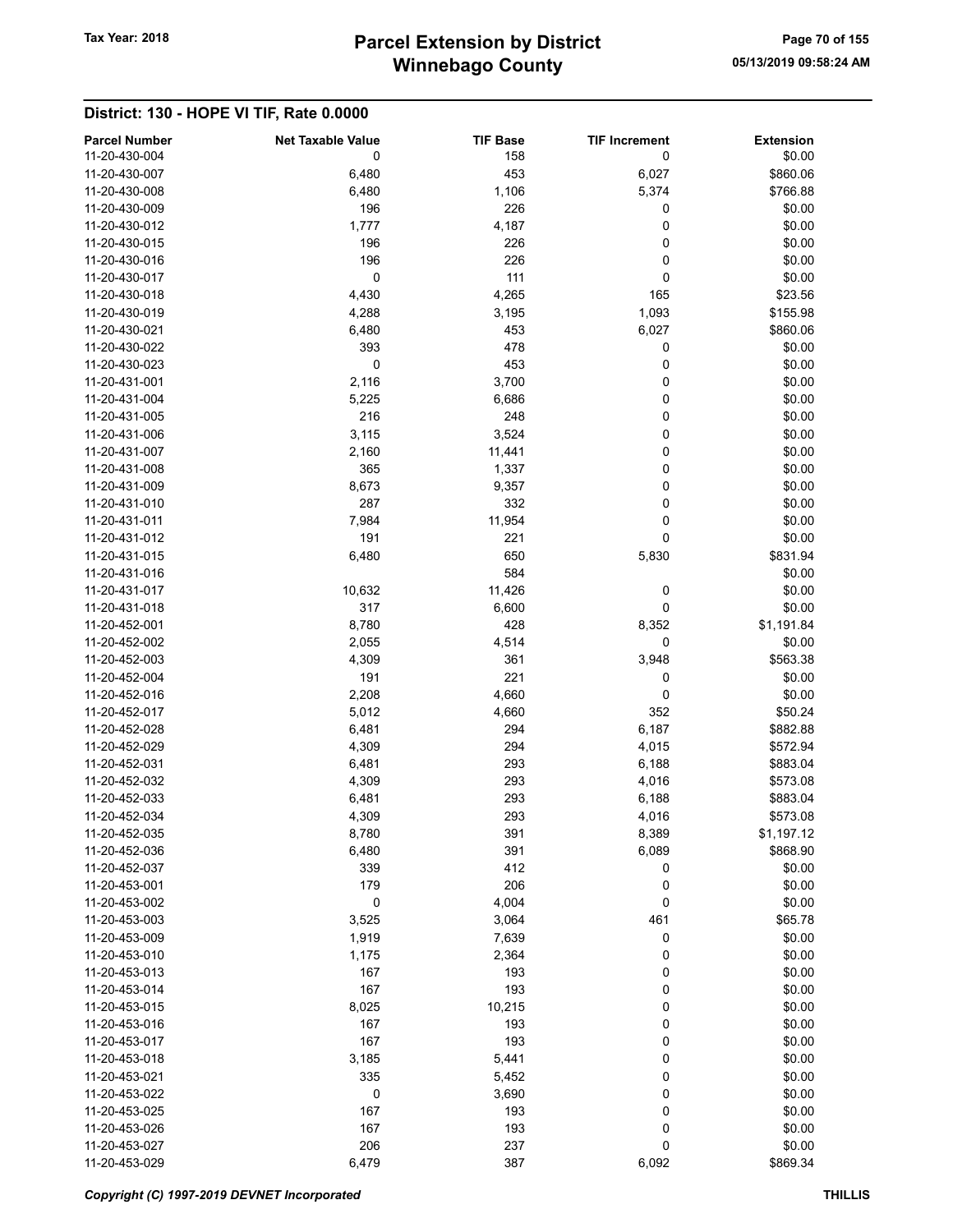# Winnebago County Tax Year: 2018 **Parcel Extension by District** Page 71 of 155

| <b>Parcel Number</b><br>11-20-453-030 | <b>Net Taxable Value</b><br>6,479 | <b>TIF Base</b><br>377 | <b>TIF Increment</b><br>6,102 | <b>Extension</b><br>\$870.76 |
|---------------------------------------|-----------------------------------|------------------------|-------------------------------|------------------------------|
| 11-20-453-031                         | 6,480                             | 309                    | 6,171                         | \$880.60                     |
| 11-20-453-032                         | 4,308                             | 309                    | 3,999                         | \$570.66                     |
| 11-20-453-033                         | 8,779                             | 387                    | 8,392                         | \$1,197.54                   |
| 11-20-453-034                         | 6,479                             | 1,173                  | 5,306                         | \$757.18                     |
| 11-20-454-003                         | 2,033                             | 4,096                  | 0                             | \$0.00                       |
| 11-20-454-004                         | 5,433                             | 13,362                 | 0                             | \$0.00                       |
| 11-20-454-005                         | 8,524                             | 5,154                  | 3,370                         | \$480.90                     |
| 11-20-454-006                         |                                   | 7,056                  |                               | \$0.00                       |
| 11-20-454-011                         | 167                               | 193                    | 0                             | \$0.00                       |
| 11-20-454-014                         | 167                               | 193                    | 0                             | \$0.00                       |
| 11-20-454-015                         | 5,733                             | 3,813                  | 1,920                         | \$273.98                     |
| 11-20-454-016                         | 167                               | 193                    | 0                             | \$0.00                       |
| 11-20-454-017                         | 167                               | 193                    | 0                             | \$0.00                       |
| 11-20-454-018                         | 167                               | 193                    | 0                             | \$0.00                       |
| 11-20-454-019                         | 167                               | 193                    | 0                             | \$0.00                       |
| 11-20-454-020                         | 167                               | 193                    | 0                             | \$0.00                       |
| 11-20-454-021                         | 167                               | 1,763                  | 0                             | \$0.00                       |
| 11-20-454-022                         | 167                               | 193                    | 0                             | \$0.00                       |
| 11-20-454-023                         | 167                               | 193                    | 0                             | \$0.00                       |
| 11-20-454-024                         | 167                               | 193                    | 0                             | \$0.00                       |
| 11-20-454-025                         | 167                               | 1,531                  | 0                             | \$0.00                       |
| 11-20-454-026                         | 167                               | 3,990                  | $\pmb{0}$                     | \$0.00                       |
| 11-20-454-027                         | $\mathbf 0$                       | 5,811                  | 0                             | \$0.00                       |
| 11-20-454-028                         | 6,479                             | 387                    | 6,092                         | \$869.34                     |
| 11-20-454-029                         | 4,308                             | 309                    | 3,999                         | \$570.66                     |
| 11-20-454-030                         | 6,480                             | 8,463                  | 0                             | \$0.00                       |
| 11-20-454-031                         | 8,779                             | 387                    | 8,392                         | \$1,197.54                   |
| 11-20-455-003                         | 208                               | 287                    | 0                             | \$0.00                       |
| 11-20-455-004                         | 8,750                             | 13,477                 | 0                             | \$0.00                       |
| 11-20-455-005                         | 12,784                            | 13,506                 | 0                             | \$0.00                       |
| 11-20-455-006                         | 9,610                             | 10,336                 | 0                             | \$0.00                       |
| 11-20-455-010                         | 9,483                             | 9,126                  | 357                           | \$50.94                      |
| 11-20-455-011                         | 6,519                             | 13,030                 | 0                             | \$0.00                       |
| 11-20-455-017                         | 5,192                             | 343                    | 4,849                         | \$691.96                     |
| 11-20-455-018                         | 19,081                            | 343                    | 18,738                        | \$2,673.92                   |
| 11-20-455-019                         | 13,372                            | 343                    | 13,029                        | \$1,859.24                   |
| 11-20-455-020                         |                                   | 0                      |                               | \$0.00                       |
| 11-20-455-021                         |                                   | 0                      |                               | \$0.00                       |
| 11-20-455-022                         | 11,941                            | 362                    | 11,579                        | \$1,652.32                   |
| 11-20-456-001<br>11-20-456-002        | 167<br>167                        | 193<br>193             | 0                             | \$0.00                       |
| 11-20-456-003                         | 167                               | 193                    | 0<br>0                        | \$0.00<br>\$0.00             |
| 11-20-456-004                         | 167                               | 3,474                  | 0                             | \$0.00                       |
| 11-20-456-009                         | 167                               | 3,615                  | 0                             | \$0.00                       |
| 11-20-456-010                         | 167                               | 193                    | 0                             | \$0.00                       |
| 11-20-456-011                         | 0                                 | 5,616                  | 0                             | \$0.00                       |
| 11-20-456-020                         | 0                                 | 101                    | 0                             | \$0.00                       |
| 11-20-456-025                         | 167                               | 193                    | 0                             | \$0.00                       |
| 11-20-456-026                         | 3,242                             | 3,710                  | 0                             | \$0.00                       |
| 11-20-456-027                         | 2,370                             | 3,500                  | 0                             | \$0.00                       |
| 11-20-456-028                         | 4,619                             | 4,438                  | 181                           | \$25.84                      |
| 11-20-456-029                         | 167                               | 1,541                  | 0                             | \$0.00                       |
| 11-20-456-033                         | 167                               | 193                    | 0                             | \$0.00                       |
| 11-20-456-037                         | 13,056                            | 290                    | 12,766                        | \$1,821.72                   |
| 11-20-456-038                         | 0                                 | 97                     | 0                             | \$0.00                       |
| 11-20-456-039                         | 13,949                            | 464                    | 13,485                        | \$1,924.32                   |
| 11-20-456-040                         | 4,144                             | 10,296                 | 0                             | \$0.00                       |
| 11-20-456-042                         | 335                               | 387                    | 0                             | \$0.00                       |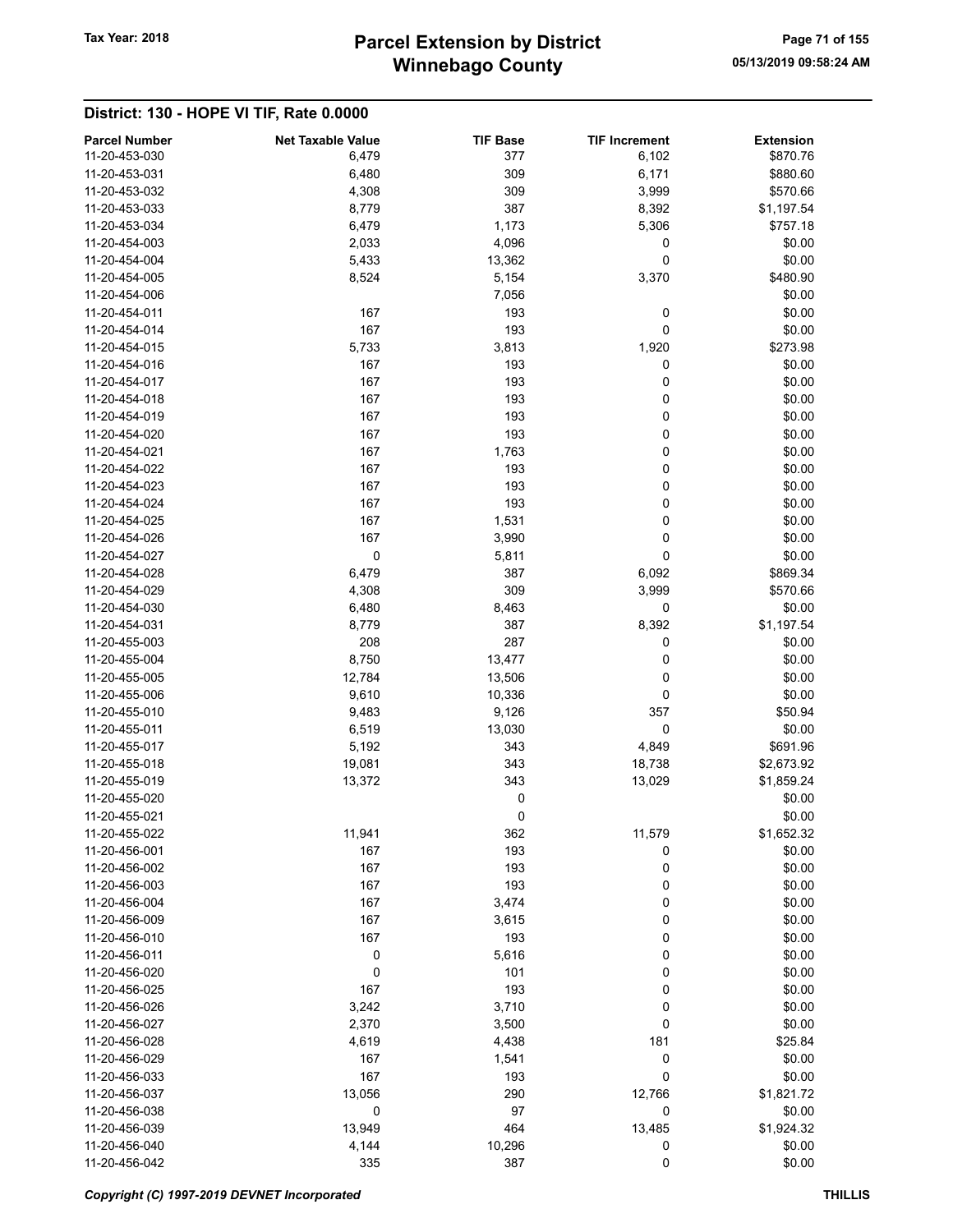# Winnebago County Tax Year: 2018 **Parcel Extension by District** Page 72 of 155

| <b>Parcel Number</b> | <b>Net Taxable Value</b> | <b>TIF Base</b> | <b>TIF Increment</b> | <b>Extension</b> |
|----------------------|--------------------------|-----------------|----------------------|------------------|
| 11-20-456-043        | 12,684                   | 290             | 12,394               | \$1,768.62       |
| 11-20-456-045        | 12,770                   | 290             | 12,480               | \$1,780.90       |
| 11-20-456-046        | 12,770                   | 290             | 12,480               | \$1,780.90       |
| 11-20-456-047        | 12,767                   | 387             | 12,380               | \$1,766.64       |
| 11-20-456-048        | 11,056                   | 290             | 10,766               | \$1,536.32       |
| 11-20-456-049        | 12,770                   | 290             | 12,480               | \$1,780.90       |
| 11-20-456-050        | 503                      | 580             | $\mathbf 0$          | \$0.00           |
| 11-20-456-052        | 13,036                   | 3,354           | 9,682                | \$1,381.62       |
| 11-20-456-053        | 13,327                   | 290             | 13,037               | \$1,860.38       |
| 11-20-456-054        | 0                        | 145             | $\mathbf 0$          | \$0.00           |
| 11-20-456-055        | 7,244                    | 4,586           | 2,658                | \$379.30         |
| 11-20-457-004        | 167                      | 193             | 0                    | \$0.00           |
| 11-20-457-010        | 167                      | 193             | 0                    | \$0.00           |
| 11-20-457-011        | 167                      | 4,676           | 0                    | \$0.00           |
| 11-20-457-018        | 167                      | 1,249           | 0                    | \$0.00           |
| 11-20-457-028        | 167                      | 193             | 0                    | \$0.00           |
| 11-20-457-029        | 7,143                    | 10,558          | 0                    | \$0.00           |
| 11-20-457-030        | 167                      | 193             | 0                    | \$0.00           |
| 11-20-457-034        | 167                      | 1,308           | 0                    | \$0.00           |
| 11-20-457-042        | 0                        | 11,138          | 0                    | \$0.00           |
| 11-20-457-043        | 12,684                   | 290             | 12,394               | \$1,768.62       |
| 11-20-457-044        | 12,684                   | 290             | 12,394               | \$1,768.62       |
| 11-20-457-045        | 12,684                   | 290             | 12,394               | \$1,768.62       |
| 11-20-457-046        |                          | 290             |                      | \$0.00           |
| 11-20-457-047        | 12,684                   | 290             | 12,394               | \$1,768.62       |
| 11-20-457-048        | 3,152                    | 338             | 2,814                | \$401.56         |
| 11-20-457-049        | 14,633                   | 193             | 14,440               | \$2,060.60       |
| 11-20-457-050        | 13,036                   | 306             | 12,730               | \$1,816.58       |
| 11-20-457-051        | 13,036                   | 306             | 12,730               | \$1,816.58       |
| 11-20-457-052        | 13,119                   | 386             | 12,733               | \$1,817.00       |
| 11-20-457-053        | 13,410                   | 386             | 13,024               | \$1,858.52       |
| 11-20-457-054        | 13,119                   | 386             | 12,733               | \$1,817.00       |
| 11-20-457-055        |                          | 386             |                      |                  |
|                      | 13,410                   |                 | 13,024               | \$1,858.52       |
| 11-20-457-056        | 13,064                   | 386             | 12,678               | \$1,809.16       |
| 11-20-457-057        | 13,119                   | 386             | 12,733               | \$1,817.00       |
| 11-20-457-058        | 6,273                    | 7,318           | 0                    | \$0.00           |
| 11-20-476-002        | 6,480                    | 361             | 6,119                | \$873.18         |
| 11-20-476-003        | 313                      | 5,828           | 0                    | \$0.00           |
| 11-20-476-004        | 4,277                    | 6,894           | 0                    | \$0.00           |
| 11-20-476-005        | 182                      | 210             | 0                    | \$0.00           |
| 11-20-476-006        | 207                      | 227             | 0                    | \$0.00           |
| 11-20-476-007        | 184                      | 212             | 0                    | \$0.00           |
| 11-20-476-008        | 184                      | 212             | 0                    | \$0.00           |
| 11-20-476-009        | 184                      | 212             | 0                    | \$0.00           |
| 11-20-476-013        |                          | 0               |                      | \$0.00           |
| 11-20-476-014        |                          | 0               |                      | \$0.00           |
| 11-20-476-015        | 520                      | 3,970           | 0                    | \$0.00           |
| 11-20-476-016        | 184                      | 212             | 0                    | \$0.00           |
| 11-20-476-017        | 184                      | 1,242           | 0                    | \$0.00           |
| 11-20-476-020        | 6,309                    | 6,191           | 118                  | \$16.84          |
| 11-20-476-021        | 365                      | 6,932           | 0                    | \$0.00           |
| 11-20-476-022        | 8,251                    | 10,125          | 0                    | \$0.00           |
| 11-20-476-023        | 4,307                    | 319             | 3,988                | \$569.10         |
| 11-20-476-024        | 6,480                    | 319             | 6,161                | \$879.18         |
| 11-20-476-025        | 8,780                    | 425             | 8,355                | \$1,192.26       |
| 11-20-477-001        | 5,389                    | 5,664           | 0                    | \$0.00           |
| 11-20-477-007        | 0                        | 5,108           | 0                    | \$0.00           |
| 11-20-477-010        | 2,812                    | 6,849           | 0                    | \$0.00           |
| 11-20-477-013        |                          | 3,603           |                      | \$0.00           |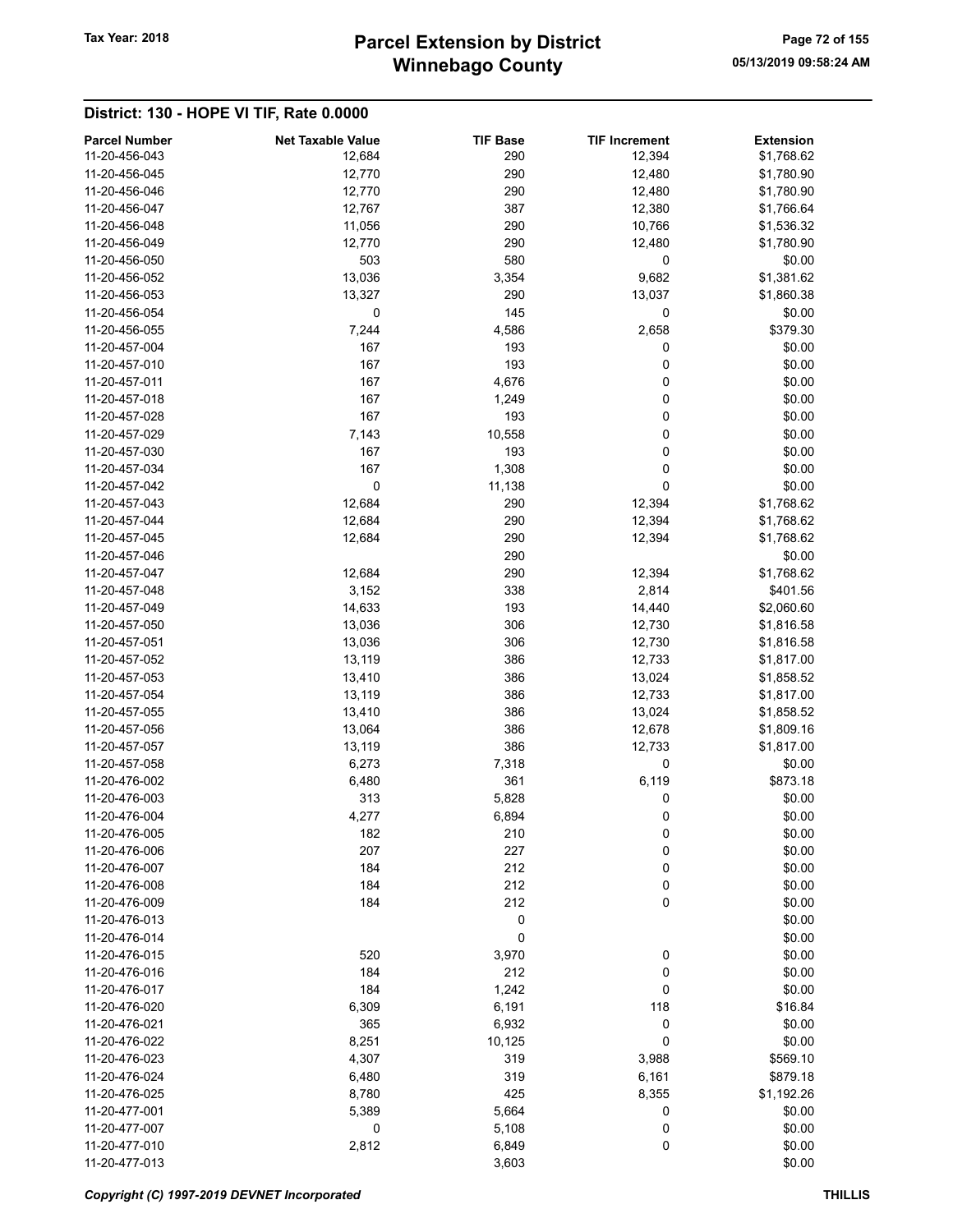## Winnebago County Tax Year: 2018 **Parcel Extension by District** Page 73 of 155

#### District: 130 - HOPE VI TIF, Rate 0.0000

| <b>Parcel Number</b><br>11-20-477-016 | <b>Net Taxable Value</b><br>2,812 | <b>TIF Base</b><br>4,678 | <b>TIF Increment</b><br>0 | <b>Extension</b><br>\$0.00 |
|---------------------------------------|-----------------------------------|--------------------------|---------------------------|----------------------------|
| 11-20-477-019                         | 4,307                             | 319                      | 3,988                     | \$569.10                   |
| 11-20-477-020                         | 0                                 | 106                      | 0                         | \$0.00                     |
| 11-20-477-021                         | 184                               | 212                      | 0                         | \$0.00                     |
| 11-20-477-022                         | 7,266                             | 10,863                   | 0                         | \$0.00                     |
| 11-20-477-023                         | 336                               | 9,700                    | 0                         | \$0.00                     |
| 11-20-477-024                         | 10,443                            | 426                      | 10,017                    | \$1,429.44                 |
| 11-20-477-025                         | 10,443                            | 426                      | 10,017                    | \$1,429.44                 |
| 11-20-477-026                         | 8,780                             | 426                      | 8,354                     | \$1,192.12                 |
| 11-20-477-027                         | 6,479                             | 388                      | 6,091                     | \$869.20                   |
| 11-20-477-028                         |                                   | 722                      |                           | \$0.00                     |
| 11-20-478-001                         | 248                               | 286                      | 0                         | \$0.00                     |
| 11-20-478-002                         | 4,820                             | 5,343                    | 0                         | \$0.00                     |
| 11-20-478-011                         | 5,301                             | 5,601                    | 0                         | \$0.00                     |
| 11-20-478-012                         | $\mathbf 0$                       | 166                      | 0                         | \$0.00                     |
| 11-20-478-013                         | 8,581                             | 8,107                    | 474                       | \$67.64                    |
| 11-20-478-014                         | 0                                 | 166                      | 0                         | \$0.00                     |
| 11-20-478-015                         | 9,403                             | 10,626                   | 0                         | \$0.00                     |
| 11-20-478-016                         | 11,525                            | 12,719                   | 0                         | \$0.00                     |
| 11-20-478-017                         | 18,778                            | 9,928                    | 8,850                     | \$1,262.90                 |
| 11-20-478-018                         | 287                               | 332                      | 0                         | \$0.00                     |
| 11-20-478-019                         | 5,299                             | 6,587                    | 0                         | \$0.00                     |
|                                       |                                   |                          |                           |                            |
| 11-20-478-020                         | 3,487                             | 5,183                    | 0                         | \$0.00                     |
| 11-20-478-021                         | 862                               | 873                      | 0                         | \$0.00                     |
| 11-20-478-022                         | 191                               | 221                      | 0                         | \$0.00                     |
| 11-20-478-023                         | 191                               | 221                      | 0                         | \$0.00                     |
| 11-20-478-024                         | $\mathbf 0$                       | 4,191                    | 0                         | \$0.00                     |
| 11-20-478-025                         | 2,638                             | 4,185                    | 0                         | \$0.00                     |
| 11-20-478-026                         | 13,284                            | 18,358                   | 0                         | \$0.00                     |
| 11-20-478-028                         | 4,300                             | 370                      | 3,930                     | \$560.82                   |
| 11-20-478-030                         | 6,480                             | 382                      | 6,098                     | \$870.18                   |
| 11-20-478-031                         | 6,480                             | 312                      | 6,168                     | \$880.18                   |
| 11-20-479-001                         | 243                               | 6,180                    | 0                         | \$0.00                     |
| 11-20-479-002                         | 238                               | 276                      | 0                         | \$0.00                     |
| 11-20-479-003                         | 11,052                            | 14,519                   | 0                         | \$0.00                     |
| 11-20-479-008                         | 383                               | 6,295                    | 0                         | \$0.00                     |
| 11-20-479-009                         | 187                               | 215                      | 0                         | \$0.00                     |
| 11-20-479-010                         | 7,983                             | 10,756                   | 0                         | \$0.00                     |
| 11-20-479-011                         | 335                               | 387                      | 0                         | \$0.00                     |
| 11-20-479-012                         | 191                               | 221                      | 0                         | \$0.00                     |
| 11-20-479-013                         | 2,487                             | 3,512                    | 0                         | \$0.00                     |
| 11-20-479-014                         | 6,941                             | 9,399                    | 0                         | \$0.00                     |
| 11-20-479-015                         | 0                                 | 11,612                   | 0                         | \$0.00                     |
| 11-20-479-016                         | 5,570                             | 7,896                    | 0                         | \$0.00                     |
| 11-20-479-017                         | 6,823                             | 7,772                    | 0                         | \$0.00                     |
| 11-20-479-020                         | 2,501                             | 7,797                    | 0                         | \$0.00                     |
| 11-20-479-021                         | 0                                 | 11,399                   | 0                         | \$0.00                     |
| 11-20-479-022                         | 187                               | 215                      | 0                         | \$0.00                     |
| 11-20-479-023                         | 576                               | 664                      | 0                         | \$0.00                     |
| 11-20-479-025                         | 2,027                             | 10,874                   | 0                         | \$0.00                     |
| 11-20-479-026                         | 6,479                             | 442                      | 6,037                     | \$861.48                   |
| 11-20-479-028                         | 4,307                             | 332                      | 3,975                     | \$567.24                   |
| 11-20-479-029                         | 6,479                             | 332                      | 6,147                     | \$877.18                   |
| 11-20-480-001                         |                                   | 0                        |                           | \$0.00                     |
| 11-20-480-002                         |                                   | 0                        |                           | \$0.00                     |
| 11-20-480-003                         | 17,353                            | 13,175                   | 4,178                     | \$596.20                   |
| 11-20-480-004                         | 184                               | 212                      | 0                         | \$0.00                     |
| 11-20-480-005                         | 184                               | 212                      | 0                         | \$0.00                     |
| 11-20-480-006                         | 184                               | 212                      | 0                         | \$0.00                     |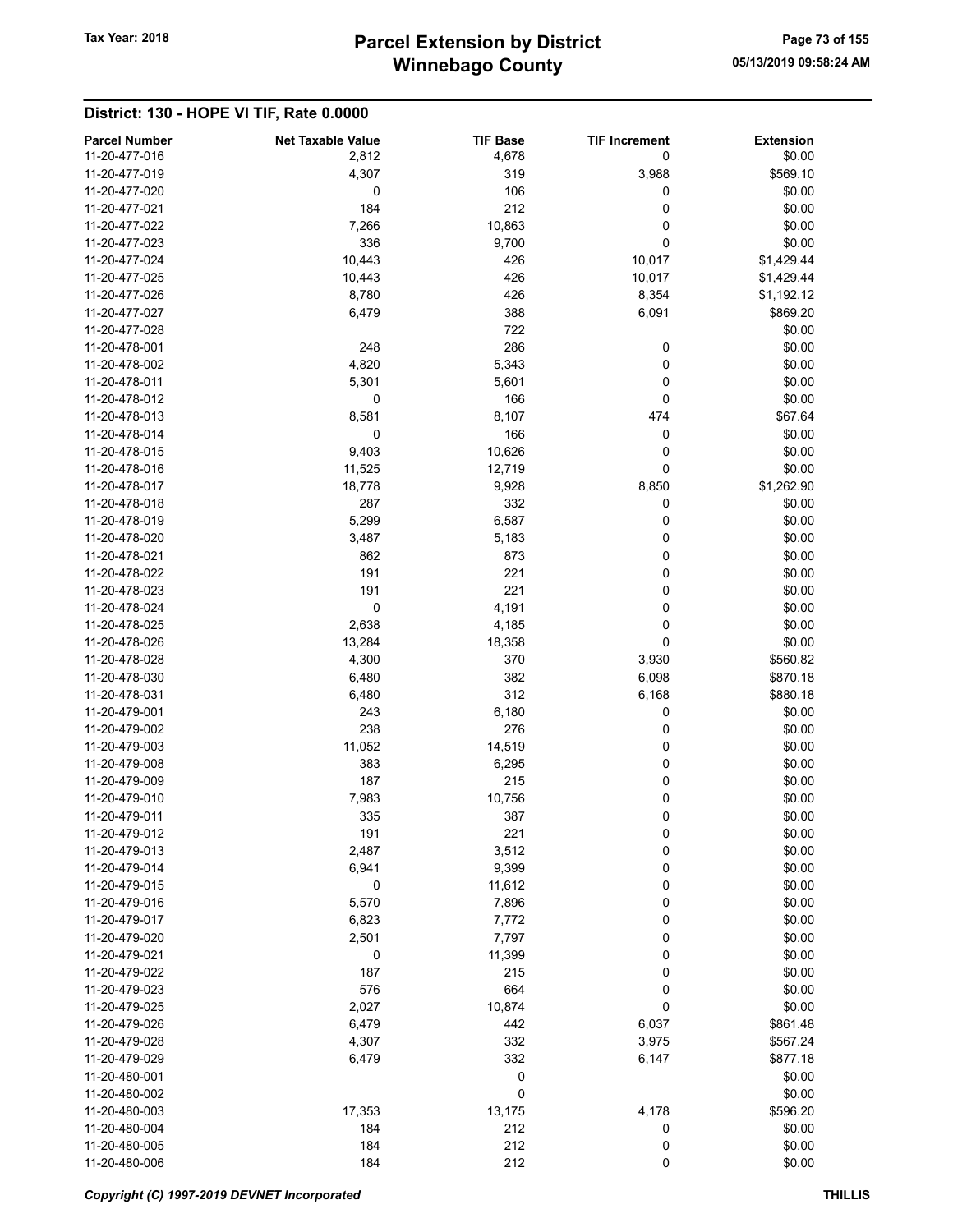#### District: 130 - HOPE VI TIF, Rate 0.0000

| <b>Parcel Number</b> | <b>Net Taxable Value</b> | <b>TIF Base</b> | <b>TIF Increment</b> | <b>Extension</b> |
|----------------------|--------------------------|-----------------|----------------------|------------------|
| 11-20-480-007        | 184                      | 212             | 0                    | \$0.00           |
| 11-20-480-008        | 3,324                    | 3,139           | 185                  | \$26.40          |
| 11-20-480-009        | 6,539                    | 4,655           | 1,884                | \$268.86         |
| 11-20-480-010        | 184                      | 212             | 0                    | \$0.00           |
| 11-20-480-011        | 184                      | 212             | 0                    | \$0.00           |
| 11-20-480-012        | 184                      | 212             | 0                    | \$0.00           |
| 11-20-480-013        | 369                      | 426             | 0                    | \$0.00           |
| 11-20-480-017        | 11,093                   | 356             | 10,737               | \$1,532.18       |
| 11-20-480-018        | 5,189                    | 5,271           | 0                    | \$0.00           |
| 11-20-480-019        | 246                      | 284             | 0                    | \$0.00           |
| 11-20-480-020        | $\mathbf 0$              | 154             | 0                    | \$0.00           |
| 11-20-480-021        | 13,005                   | 319             | 12,686               | \$1,810.30       |
| 11-20-480-027        | 184                      | 212             | $\pmb{0}$            | \$0.00           |
| 11-20-480-028        | 4,038                    | 3,828           | 210                  | \$29.98          |
| 11-20-480-038        |                          | 319             |                      | \$0.00           |
| 11-20-480-039        |                          | 319             |                      | \$0.00           |
| 11-20-480-040        | 12,708                   | 319             | 12,389               | \$1,767.92       |
| 11-20-480-041        | 12,708                   | 319             | 12,389               | \$1,767.92       |
| 11-20-480-042        | 6,568                    | 319             | 6,249                | \$891.74         |
| 11-20-480-043        | 13,921                   | 436             | 13,485               | \$1,924.32       |
| 11-20-480-044        | 13,153                   | 426             | 12,727               | \$1,816.14       |
| 11-20-480-045        | 14,608                   | 5,826           | 8,782                | \$1,253.20       |
| 11-20-480-048        | 20,467                   | 638             | 19,829               | \$2,829.60       |
| 11-20-481-001        | 475                      | 4,831           | 0                    | \$0.00           |
| 11-20-481-002        | 319                      | 367             | 0                    | \$0.00           |
| 11-20-481-003        | 276                      | 319             | 0                    | \$0.00           |
| 11-20-481-019        |                          | 0               |                      | \$0.00           |
| 11-20-481-020        | 276                      | 319             | 0                    | \$0.00           |
| 11-20-481-023        | 184                      | 212             | 0                    | \$0.00           |
| 11-20-481-036        |                          | 0               |                      | \$0.00           |
| 11-20-481-038        |                          | 0               |                      | \$0.00           |
| 11-20-481-039        | 461                      | 532             | 0                    | \$0.00           |
| 11-20-481-040        | 14,375                   | 531             | 13,844               | \$1,975.54       |
| 11-20-481-041        | 4,143                    | 424             | 3,719                | \$530.70         |
| 11-20-481-042        | 8,123                    | 424             | 7,699                | \$1,098.66       |
| 11-20-481-043        | 10,200                   | 424             | 9,776                | \$1,395.04       |
| 11-20-482-003        | 2,847                    | 5,629           | 0                    | \$0.00           |
| 11-20-482-004        | 12,278                   | 11,230          | 1,048                | \$149.56         |
| 11-20-482-005        | 191                      | 3,737           | 0                    | \$0.00           |
| 11-20-482-009        | 191                      | 221             | 0                    | \$0.00           |
| 11-20-482-010        | 12,028                   | 11,504          | 524                  | \$74.78          |
| 11-20-482-019        | 207                      | 238             | $\pmb{0}$            | \$0.00           |
| 11-20-482-020        | 3,696                    | 4,568           | 0                    | \$0.00           |
| 11-20-482-021        | 5,599                    | 8,640           | 0                    | \$0.00           |
| 11-20-482-022        | 191                      | 221             | 0                    | \$0.00           |
| 11-20-482-023        | 383                      | 443             | 0                    | \$0.00           |
| 11-20-482-024        | 3,190                    | 9,412           | 0                    | \$0.00           |
| 11-20-482-025        | 191                      | 3,597           | 0                    | \$0.00           |
| 11-20-482-026        | 191                      | 221             | 0                    | \$0.00           |
| 11-20-482-027        | 8,112                    | 7,840           | 272                  | \$38.82          |
| 11-20-482-028        | $\mathbf 0$              | 111             | 0                    | \$0.00           |
| 11-20-482-029        | 1,261                    | 8,605           | 0                    | \$0.00           |
| 11-20-482-030        | 191                      | 221             | 0                    | \$0.00           |
| 11-20-482-037        | 17,835                   | 332             | 17,503               | \$2,497.68       |
| 11-20-482-038        | 10,268                   | 332             | 9,936                | \$1,417.88       |
| 11-20-482-042        | 13,473                   | 238             | 13,235               | \$1,888.64       |
| 11-20-482-043        | 20,201                   | 608             | 19,593               | \$2,795.92       |
| 11-20-482-045        |                          | 5,599           |                      | \$0.00           |
| 11-20-483-001        | 207                      | 238             | 0                    | \$0.00           |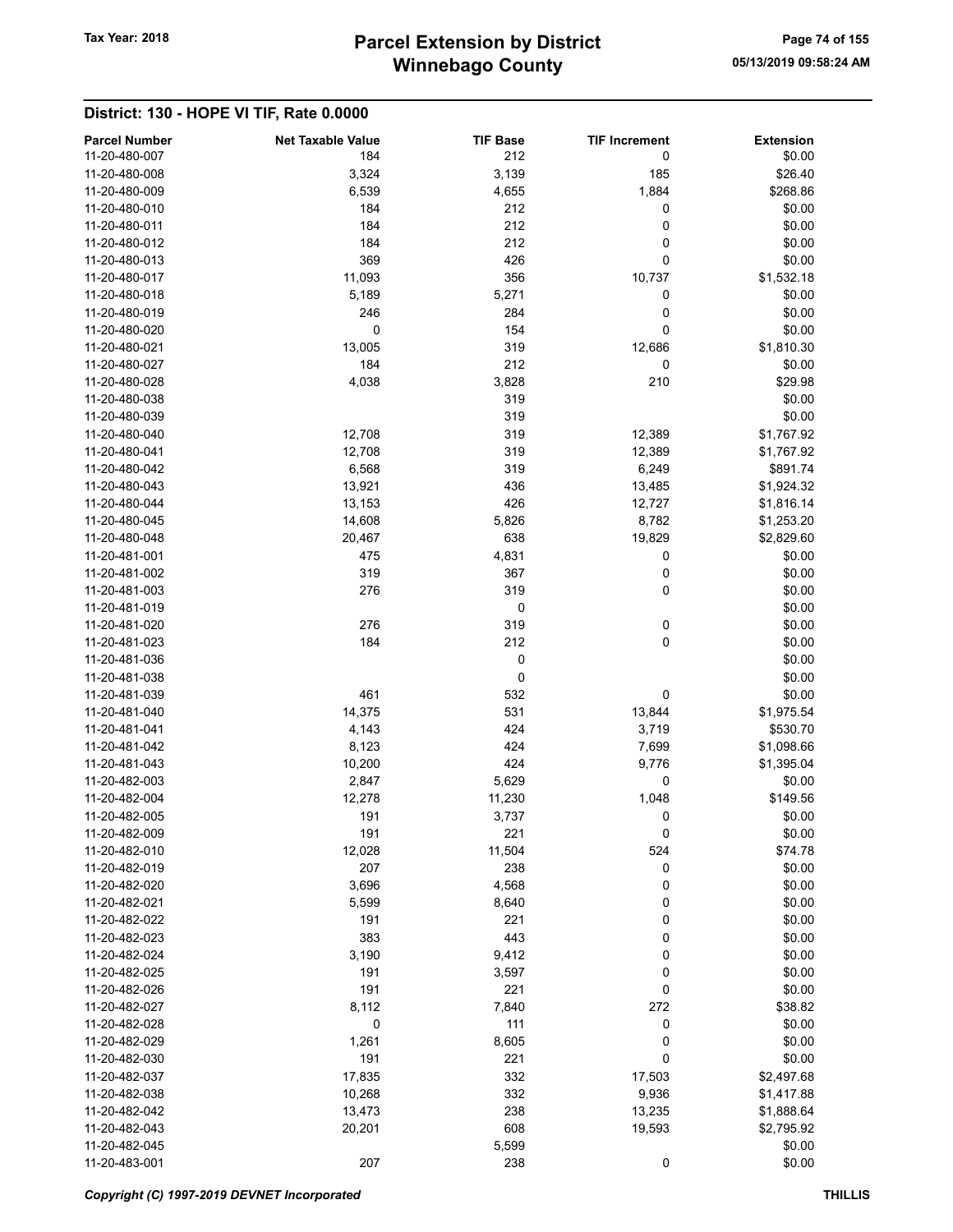### District: 130 - HOPE VI TIF, Rate 0.0000

| <b>Parcel Number</b>  | <b>Net Taxable Value</b> | <b>TIF Base</b> | <b>TIF Increment</b> | <b>Extension</b> |
|-----------------------|--------------------------|-----------------|----------------------|------------------|
| 11-20-483-002         | 2,649                    | 4,131           | 0                    | \$0.00           |
| 11-20-483-003         | 2,649                    | 3,860           | 0                    | \$0.00           |
| 11-20-483-004         | 191                      | 221             | 0                    | \$0.00           |
| 11-20-483-005         | 10,307                   | 8,512           | 1,795                | \$256.16         |
| 11-20-483-006         | 212                      | 242             | 0                    | \$0.00           |
| 11-20-483-007         | 191                      | 221             | $\Omega$             | \$0.00           |
| 11-20-483-008         | $\Omega$                 | 111             | 0                    | \$0.00           |
| 11-20-483-009         | 4,423                    | 9,590           | 0                    | \$0.00           |
| 11-20-483-012         | 269                      | 309             | $\Omega$             | \$0.00           |
| 11-20-483-019         | 6,082                    | 5,738           | 344                  | \$49.10          |
| 11-20-483-024         | 11,889                   | 1,433           | 10,456               | \$1,492.08       |
| 11-20-483-025         | 2,937                    | 8,663           | 0                    | \$0.00           |
| 11-20-483-026         | 287                      | 332             | 0                    | \$0.00           |
| 11-20-483-027         | 0                        | 111             | 0                    | \$0.00           |
| 11-20-483-028         | $\Omega$                 | 111             | $\Omega$             | \$0.00           |
| 11-20-483-036         | 12,815                   | 443             | 12,372               | \$1,765.48       |
| 11-20-483-037         | 383                      | 443             | $\Omega$             | \$0.00           |
| 11-20-483-040         | 18,252                   | 221             | 18,031               | \$2,573.02       |
| 11-20-483-041         | 13,825                   | 586             | 13,239               | \$1,889.22       |
| <b>Totals for 130</b> | 1,625,983                | 1,189,820       | 953,974              | \$136,132.74     |
|                       |                          |                 |                      | 425 Parcels      |

| <b>Parcel Number</b> | <b>Net Taxable Value</b> | <b>TIF Base</b> | <b>TIF Increment</b> | <b>Extension</b> |
|----------------------|--------------------------|-----------------|----------------------|------------------|
| 11-01-230-009        |                          | 0               |                      | \$0.00           |
| 11-01-230-025        |                          | 0               |                      | \$0.00           |
| 11-01-277-027        | 35,351                   | 76,681          | 0                    | \$0.00           |
| 11-01-277-028        | 28,419                   | 31,070          | 0                    | \$0.00           |
| 11-01-277-030        | 17,129                   | 18,496          | 0                    | \$0.00           |
| 11-01-277-031        | 5,162                    | 8,747           | 0                    | \$0.00           |
| 11-01-277-032        | 243,252                  | 166,196         | 77,056               | \$9,030.28       |
| 11-01-280-033        | 50,113                   | 46,703          | 3,410                | \$399.62         |
| 11-01-429-001        | 32,041                   | 37,991          | 0                    | \$0.00           |
| 11-01-429-003        | 82,255                   | 91,178          | 0                    | \$0.00           |
| 11-01-429-004        | 60,598                   | 75,572          | 0                    | \$0.00           |
| 11-01-429-011        |                          | 0               |                      | \$0.00           |
| 11-01-429-012        | 97,613                   | 129,446         | 0                    | \$0.00           |
| 11-01-429-013        | 10,221                   | 10,238          | 0                    | \$0.00           |
| 11-01-431-012        | 185,486                  | 218,385         | 0                    | \$0.00           |
| 11-01-431-014        | 13,140                   | 14,291          | 0                    | \$0.00           |
| 11-01-431-028        | 21,123                   | 23,037          | 0                    | \$0.00           |
| 11-01-452-046        |                          | 0               |                      | \$0.00           |
| 11-01-476-011        |                          | 0               |                      | \$0.00           |
| 11-01-476-012        |                          | 0               |                      | \$0.00           |
| 11-01-476-013        | 10,897                   | 12,173          | 0                    | \$0.00           |
| 11-01-476-014        | 23,149                   | 27,982          | 0                    | \$0.00           |
| 11-01-476-015        | 2,117                    | 2,695           | 0                    | \$0.00           |
| 11-01-476-016        | 2,964                    | 3,604           | 0                    | \$0.00           |
| 11-01-476-017        | 16,927                   | 11,458          | 5,469                | \$640.92         |
| 11-01-476-018        | 161,218                  | 99,852          | 61,366               | \$7,191.54       |
| 11-01-476-019        | 42,007                   | 46,074          | 0                    | \$0.00           |
| 11-01-476-021        | 34,204                   | 37,474          | 0                    | \$0.00           |
| 11-01-477-001        |                          | 0               |                      | \$0.00           |
| 11-01-477-002        | 16,001                   | 13,751          | 2,250                | \$263.68         |
| 11-01-477-003        | 10,118                   | 13,859          | 0                    | \$0.00           |
| 11-01-477-004        | 8,367                    | 12,384          | 0                    | \$0.00           |
| 11-01-477-005        | 4,056                    | 3,700           | 356                  | \$41.72          |
| 11-01-477-006        | 15,421                   | 5,769           | 9,652                | \$1,131.14       |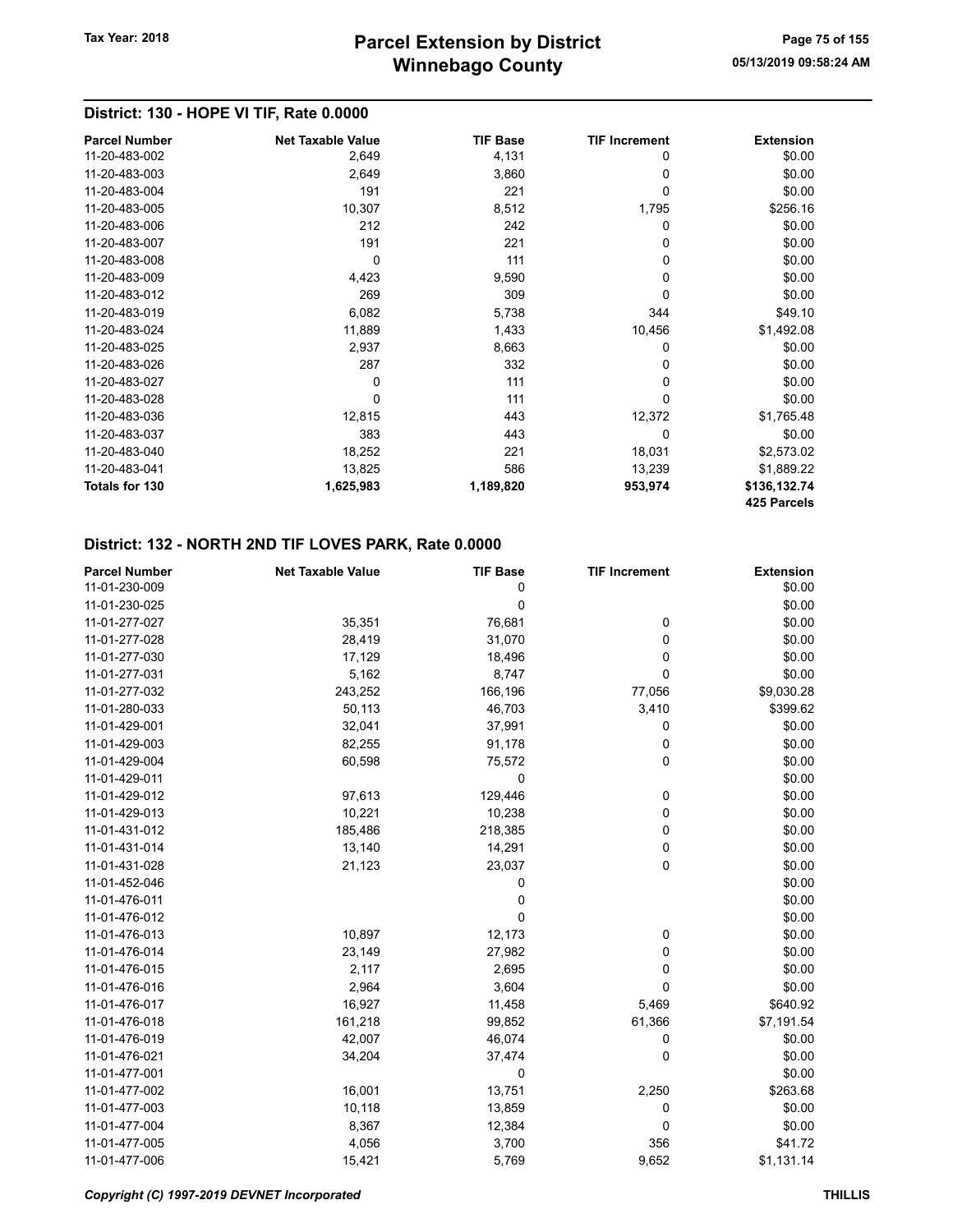| 11-01-477-007<br>10,941<br>12,045<br>\$0.00<br>0<br>\$0.00<br>11-01-477-008<br>3,454<br>3,982<br>0<br>\$1,159.02<br>11-01-477-009<br>35,847<br>25,957<br>9,890<br>21,796<br>\$0.00<br>11-01-477-010<br>21,655<br>0<br>0<br>\$0.00<br>11-01-477-011<br>0<br>\$0.00<br>11-01-477-012<br>0<br>\$0.00<br>11-01-477-013<br>4,332<br>6,107<br>0<br>\$0.00<br>11-01-477-014<br>0<br>\$0.00<br>14,200<br>20,272<br>11-01-477-015<br>0<br>\$0.00<br>11-01-477-021<br>79,865<br>87,642<br>0<br>11-01-478-007<br>\$0.00<br>5,821<br>5,390<br>0<br>\$0.00<br>11-01-478-016<br>0<br>\$0.00<br>47,065<br>51,630<br>11-01-478-017<br>\$0.00<br>11-01-479-014<br>95,459<br>130,774<br>0<br>21,382<br>22,579<br>0<br>\$0.00<br>11-01-479-025<br>0<br>\$0.00<br>11-01-479-026<br>20,054<br>23,616<br>\$0.00<br>11-01-479-027<br>60,444<br>0<br>\$0.00<br>11-12-226-017<br>11,235<br>\$0.00<br>11-12-226-019<br>10,256<br>0<br>0<br>\$0.00<br>11-12-226-021<br>28,870<br>31,770<br>\$0.00<br>11-12-226-022<br>0<br>\$0.00<br>11-12-226-023<br>0<br>11-12-226-024<br>45,785<br>41,467<br>4,318<br>\$506.04<br>11-12-226-054<br>48,270<br>40,295<br>7,975<br>\$934.60<br>11-12-226-064<br>15,498<br>16,991<br>0<br>\$0.00<br>0<br>11-12-226-065<br>18,003<br>19,774<br>\$0.00<br>\$0.00<br>18,032<br>18,908<br>0<br>11-12-226-066<br>\$0.00<br>3,861<br>0<br>11-12-226-067<br>4,285<br>\$0.00<br>11-12-226-068<br>3,760<br>0<br>3,476<br>\$0.00<br>11-12-226-069<br>5,119<br>0<br>4,731<br>0<br>\$0.00<br>11-12-226-070<br>46,117<br>93,711<br>\$4,511.04<br>11-12-226-072<br>63,023<br>24,530<br>38,493<br>\$0.00<br>11-12-226-083<br>95,999<br>114,705<br>0<br>\$0.00<br>11-12-226-084<br>4,519<br>8,121<br>0<br>0<br>\$0.00<br>11-12-226-085<br>6,156<br>9,673<br>\$0.00<br>11-12-226-086<br>0<br>0<br>\$0.00<br>11-12-226-089<br>250,490<br>289,190<br>\$0.00<br>11-12-226-091<br>0<br>756<br>\$88.60<br>11-12-226-099<br>3,106<br>2,350<br>11-12-226-100<br>44,648<br>0<br>\$0.00<br>39,205<br>0<br>\$0.00<br>11-12-278-014<br>39,961<br>43,793<br>0<br>\$0.00<br>68,486<br>88,164<br>11-12-278-015<br>\$0.00<br>30,881<br>45,572<br>0<br>11-12-278-016<br>11-12-278-017<br>31,738<br>73,114<br>0<br>\$0.00<br>23,968<br>26,223<br>0<br>\$0.00<br>11-12-278-018<br>11-12-278-019<br>34,316<br>42,603<br>0<br>\$0.00<br>11-12-278-020<br>9,983<br>11,113<br>0<br>\$0.00<br>0<br>9,983<br>\$0.00<br>11-12-278-021<br>11,113<br>9,983<br>15,617<br>0<br>\$0.00<br>11-12-278-022<br>65,940<br>\$0.00<br>11-12-281-013<br>112,085<br>0<br>11-12-281-014<br>33,864<br>0<br>\$0.00<br>38,801<br>\$0.00<br>8,657<br>10,587<br>0<br>11-12-281-015<br>0<br>31,192<br>34,183<br>\$0.00<br>11-12-281-016<br>11-12-281-017<br>23,779<br>42,309<br>0<br>\$0.00<br>0<br>29,678<br>35,670<br>\$0.00<br>11-12-281-018<br>11-12-281-019<br>38,970<br>0<br>\$0.00<br>35,533<br>8,275<br>0<br>\$0.00<br>11-12-281-020<br>10,666<br>11-12-281-021<br>27,247<br>784<br>\$91.88<br>26,463 |                      |                          |                 | <b>TIF Increment</b> |                  |
|----------------------------------------------------------------------------------------------------------------------------------------------------------------------------------------------------------------------------------------------------------------------------------------------------------------------------------------------------------------------------------------------------------------------------------------------------------------------------------------------------------------------------------------------------------------------------------------------------------------------------------------------------------------------------------------------------------------------------------------------------------------------------------------------------------------------------------------------------------------------------------------------------------------------------------------------------------------------------------------------------------------------------------------------------------------------------------------------------------------------------------------------------------------------------------------------------------------------------------------------------------------------------------------------------------------------------------------------------------------------------------------------------------------------------------------------------------------------------------------------------------------------------------------------------------------------------------------------------------------------------------------------------------------------------------------------------------------------------------------------------------------------------------------------------------------------------------------------------------------------------------------------------------------------------------------------------------------------------------------------------------------------------------------------------------------------------------------------------------------------------------------------------------------------------------------------------------------------------------------------------------------------------------------------------------------------------------------------------------------------------------------------------------------------------------------------------------------------------------------------------------------------------------------------------------------------------------------------------------------------------------------------------------------------------------------------------------------------------------------------------------------------------------------------------------------------------------------------------------------------------------------------------------------------------------------------------|----------------------|--------------------------|-----------------|----------------------|------------------|
|                                                                                                                                                                                                                                                                                                                                                                                                                                                                                                                                                                                                                                                                                                                                                                                                                                                                                                                                                                                                                                                                                                                                                                                                                                                                                                                                                                                                                                                                                                                                                                                                                                                                                                                                                                                                                                                                                                                                                                                                                                                                                                                                                                                                                                                                                                                                                                                                                                                                                                                                                                                                                                                                                                                                                                                                                                                                                                                                                    | <b>Parcel Number</b> | <b>Net Taxable Value</b> | <b>TIF Base</b> |                      | <b>Extension</b> |
|                                                                                                                                                                                                                                                                                                                                                                                                                                                                                                                                                                                                                                                                                                                                                                                                                                                                                                                                                                                                                                                                                                                                                                                                                                                                                                                                                                                                                                                                                                                                                                                                                                                                                                                                                                                                                                                                                                                                                                                                                                                                                                                                                                                                                                                                                                                                                                                                                                                                                                                                                                                                                                                                                                                                                                                                                                                                                                                                                    |                      |                          |                 |                      |                  |
|                                                                                                                                                                                                                                                                                                                                                                                                                                                                                                                                                                                                                                                                                                                                                                                                                                                                                                                                                                                                                                                                                                                                                                                                                                                                                                                                                                                                                                                                                                                                                                                                                                                                                                                                                                                                                                                                                                                                                                                                                                                                                                                                                                                                                                                                                                                                                                                                                                                                                                                                                                                                                                                                                                                                                                                                                                                                                                                                                    |                      |                          |                 |                      |                  |
|                                                                                                                                                                                                                                                                                                                                                                                                                                                                                                                                                                                                                                                                                                                                                                                                                                                                                                                                                                                                                                                                                                                                                                                                                                                                                                                                                                                                                                                                                                                                                                                                                                                                                                                                                                                                                                                                                                                                                                                                                                                                                                                                                                                                                                                                                                                                                                                                                                                                                                                                                                                                                                                                                                                                                                                                                                                                                                                                                    |                      |                          |                 |                      |                  |
|                                                                                                                                                                                                                                                                                                                                                                                                                                                                                                                                                                                                                                                                                                                                                                                                                                                                                                                                                                                                                                                                                                                                                                                                                                                                                                                                                                                                                                                                                                                                                                                                                                                                                                                                                                                                                                                                                                                                                                                                                                                                                                                                                                                                                                                                                                                                                                                                                                                                                                                                                                                                                                                                                                                                                                                                                                                                                                                                                    |                      |                          |                 |                      |                  |
|                                                                                                                                                                                                                                                                                                                                                                                                                                                                                                                                                                                                                                                                                                                                                                                                                                                                                                                                                                                                                                                                                                                                                                                                                                                                                                                                                                                                                                                                                                                                                                                                                                                                                                                                                                                                                                                                                                                                                                                                                                                                                                                                                                                                                                                                                                                                                                                                                                                                                                                                                                                                                                                                                                                                                                                                                                                                                                                                                    |                      |                          |                 |                      |                  |
|                                                                                                                                                                                                                                                                                                                                                                                                                                                                                                                                                                                                                                                                                                                                                                                                                                                                                                                                                                                                                                                                                                                                                                                                                                                                                                                                                                                                                                                                                                                                                                                                                                                                                                                                                                                                                                                                                                                                                                                                                                                                                                                                                                                                                                                                                                                                                                                                                                                                                                                                                                                                                                                                                                                                                                                                                                                                                                                                                    |                      |                          |                 |                      |                  |
|                                                                                                                                                                                                                                                                                                                                                                                                                                                                                                                                                                                                                                                                                                                                                                                                                                                                                                                                                                                                                                                                                                                                                                                                                                                                                                                                                                                                                                                                                                                                                                                                                                                                                                                                                                                                                                                                                                                                                                                                                                                                                                                                                                                                                                                                                                                                                                                                                                                                                                                                                                                                                                                                                                                                                                                                                                                                                                                                                    |                      |                          |                 |                      |                  |
|                                                                                                                                                                                                                                                                                                                                                                                                                                                                                                                                                                                                                                                                                                                                                                                                                                                                                                                                                                                                                                                                                                                                                                                                                                                                                                                                                                                                                                                                                                                                                                                                                                                                                                                                                                                                                                                                                                                                                                                                                                                                                                                                                                                                                                                                                                                                                                                                                                                                                                                                                                                                                                                                                                                                                                                                                                                                                                                                                    |                      |                          |                 |                      |                  |
|                                                                                                                                                                                                                                                                                                                                                                                                                                                                                                                                                                                                                                                                                                                                                                                                                                                                                                                                                                                                                                                                                                                                                                                                                                                                                                                                                                                                                                                                                                                                                                                                                                                                                                                                                                                                                                                                                                                                                                                                                                                                                                                                                                                                                                                                                                                                                                                                                                                                                                                                                                                                                                                                                                                                                                                                                                                                                                                                                    |                      |                          |                 |                      |                  |
|                                                                                                                                                                                                                                                                                                                                                                                                                                                                                                                                                                                                                                                                                                                                                                                                                                                                                                                                                                                                                                                                                                                                                                                                                                                                                                                                                                                                                                                                                                                                                                                                                                                                                                                                                                                                                                                                                                                                                                                                                                                                                                                                                                                                                                                                                                                                                                                                                                                                                                                                                                                                                                                                                                                                                                                                                                                                                                                                                    |                      |                          |                 |                      |                  |
|                                                                                                                                                                                                                                                                                                                                                                                                                                                                                                                                                                                                                                                                                                                                                                                                                                                                                                                                                                                                                                                                                                                                                                                                                                                                                                                                                                                                                                                                                                                                                                                                                                                                                                                                                                                                                                                                                                                                                                                                                                                                                                                                                                                                                                                                                                                                                                                                                                                                                                                                                                                                                                                                                                                                                                                                                                                                                                                                                    |                      |                          |                 |                      |                  |
|                                                                                                                                                                                                                                                                                                                                                                                                                                                                                                                                                                                                                                                                                                                                                                                                                                                                                                                                                                                                                                                                                                                                                                                                                                                                                                                                                                                                                                                                                                                                                                                                                                                                                                                                                                                                                                                                                                                                                                                                                                                                                                                                                                                                                                                                                                                                                                                                                                                                                                                                                                                                                                                                                                                                                                                                                                                                                                                                                    |                      |                          |                 |                      |                  |
|                                                                                                                                                                                                                                                                                                                                                                                                                                                                                                                                                                                                                                                                                                                                                                                                                                                                                                                                                                                                                                                                                                                                                                                                                                                                                                                                                                                                                                                                                                                                                                                                                                                                                                                                                                                                                                                                                                                                                                                                                                                                                                                                                                                                                                                                                                                                                                                                                                                                                                                                                                                                                                                                                                                                                                                                                                                                                                                                                    |                      |                          |                 |                      |                  |
|                                                                                                                                                                                                                                                                                                                                                                                                                                                                                                                                                                                                                                                                                                                                                                                                                                                                                                                                                                                                                                                                                                                                                                                                                                                                                                                                                                                                                                                                                                                                                                                                                                                                                                                                                                                                                                                                                                                                                                                                                                                                                                                                                                                                                                                                                                                                                                                                                                                                                                                                                                                                                                                                                                                                                                                                                                                                                                                                                    |                      |                          |                 |                      |                  |
|                                                                                                                                                                                                                                                                                                                                                                                                                                                                                                                                                                                                                                                                                                                                                                                                                                                                                                                                                                                                                                                                                                                                                                                                                                                                                                                                                                                                                                                                                                                                                                                                                                                                                                                                                                                                                                                                                                                                                                                                                                                                                                                                                                                                                                                                                                                                                                                                                                                                                                                                                                                                                                                                                                                                                                                                                                                                                                                                                    |                      |                          |                 |                      |                  |
|                                                                                                                                                                                                                                                                                                                                                                                                                                                                                                                                                                                                                                                                                                                                                                                                                                                                                                                                                                                                                                                                                                                                                                                                                                                                                                                                                                                                                                                                                                                                                                                                                                                                                                                                                                                                                                                                                                                                                                                                                                                                                                                                                                                                                                                                                                                                                                                                                                                                                                                                                                                                                                                                                                                                                                                                                                                                                                                                                    |                      |                          |                 |                      |                  |
|                                                                                                                                                                                                                                                                                                                                                                                                                                                                                                                                                                                                                                                                                                                                                                                                                                                                                                                                                                                                                                                                                                                                                                                                                                                                                                                                                                                                                                                                                                                                                                                                                                                                                                                                                                                                                                                                                                                                                                                                                                                                                                                                                                                                                                                                                                                                                                                                                                                                                                                                                                                                                                                                                                                                                                                                                                                                                                                                                    |                      |                          |                 |                      |                  |
|                                                                                                                                                                                                                                                                                                                                                                                                                                                                                                                                                                                                                                                                                                                                                                                                                                                                                                                                                                                                                                                                                                                                                                                                                                                                                                                                                                                                                                                                                                                                                                                                                                                                                                                                                                                                                                                                                                                                                                                                                                                                                                                                                                                                                                                                                                                                                                                                                                                                                                                                                                                                                                                                                                                                                                                                                                                                                                                                                    |                      |                          |                 |                      |                  |
|                                                                                                                                                                                                                                                                                                                                                                                                                                                                                                                                                                                                                                                                                                                                                                                                                                                                                                                                                                                                                                                                                                                                                                                                                                                                                                                                                                                                                                                                                                                                                                                                                                                                                                                                                                                                                                                                                                                                                                                                                                                                                                                                                                                                                                                                                                                                                                                                                                                                                                                                                                                                                                                                                                                                                                                                                                                                                                                                                    |                      |                          |                 |                      |                  |
|                                                                                                                                                                                                                                                                                                                                                                                                                                                                                                                                                                                                                                                                                                                                                                                                                                                                                                                                                                                                                                                                                                                                                                                                                                                                                                                                                                                                                                                                                                                                                                                                                                                                                                                                                                                                                                                                                                                                                                                                                                                                                                                                                                                                                                                                                                                                                                                                                                                                                                                                                                                                                                                                                                                                                                                                                                                                                                                                                    |                      |                          |                 |                      |                  |
|                                                                                                                                                                                                                                                                                                                                                                                                                                                                                                                                                                                                                                                                                                                                                                                                                                                                                                                                                                                                                                                                                                                                                                                                                                                                                                                                                                                                                                                                                                                                                                                                                                                                                                                                                                                                                                                                                                                                                                                                                                                                                                                                                                                                                                                                                                                                                                                                                                                                                                                                                                                                                                                                                                                                                                                                                                                                                                                                                    |                      |                          |                 |                      |                  |
|                                                                                                                                                                                                                                                                                                                                                                                                                                                                                                                                                                                                                                                                                                                                                                                                                                                                                                                                                                                                                                                                                                                                                                                                                                                                                                                                                                                                                                                                                                                                                                                                                                                                                                                                                                                                                                                                                                                                                                                                                                                                                                                                                                                                                                                                                                                                                                                                                                                                                                                                                                                                                                                                                                                                                                                                                                                                                                                                                    |                      |                          |                 |                      |                  |
|                                                                                                                                                                                                                                                                                                                                                                                                                                                                                                                                                                                                                                                                                                                                                                                                                                                                                                                                                                                                                                                                                                                                                                                                                                                                                                                                                                                                                                                                                                                                                                                                                                                                                                                                                                                                                                                                                                                                                                                                                                                                                                                                                                                                                                                                                                                                                                                                                                                                                                                                                                                                                                                                                                                                                                                                                                                                                                                                                    |                      |                          |                 |                      |                  |
|                                                                                                                                                                                                                                                                                                                                                                                                                                                                                                                                                                                                                                                                                                                                                                                                                                                                                                                                                                                                                                                                                                                                                                                                                                                                                                                                                                                                                                                                                                                                                                                                                                                                                                                                                                                                                                                                                                                                                                                                                                                                                                                                                                                                                                                                                                                                                                                                                                                                                                                                                                                                                                                                                                                                                                                                                                                                                                                                                    |                      |                          |                 |                      |                  |
|                                                                                                                                                                                                                                                                                                                                                                                                                                                                                                                                                                                                                                                                                                                                                                                                                                                                                                                                                                                                                                                                                                                                                                                                                                                                                                                                                                                                                                                                                                                                                                                                                                                                                                                                                                                                                                                                                                                                                                                                                                                                                                                                                                                                                                                                                                                                                                                                                                                                                                                                                                                                                                                                                                                                                                                                                                                                                                                                                    |                      |                          |                 |                      |                  |
|                                                                                                                                                                                                                                                                                                                                                                                                                                                                                                                                                                                                                                                                                                                                                                                                                                                                                                                                                                                                                                                                                                                                                                                                                                                                                                                                                                                                                                                                                                                                                                                                                                                                                                                                                                                                                                                                                                                                                                                                                                                                                                                                                                                                                                                                                                                                                                                                                                                                                                                                                                                                                                                                                                                                                                                                                                                                                                                                                    |                      |                          |                 |                      |                  |
|                                                                                                                                                                                                                                                                                                                                                                                                                                                                                                                                                                                                                                                                                                                                                                                                                                                                                                                                                                                                                                                                                                                                                                                                                                                                                                                                                                                                                                                                                                                                                                                                                                                                                                                                                                                                                                                                                                                                                                                                                                                                                                                                                                                                                                                                                                                                                                                                                                                                                                                                                                                                                                                                                                                                                                                                                                                                                                                                                    |                      |                          |                 |                      |                  |
|                                                                                                                                                                                                                                                                                                                                                                                                                                                                                                                                                                                                                                                                                                                                                                                                                                                                                                                                                                                                                                                                                                                                                                                                                                                                                                                                                                                                                                                                                                                                                                                                                                                                                                                                                                                                                                                                                                                                                                                                                                                                                                                                                                                                                                                                                                                                                                                                                                                                                                                                                                                                                                                                                                                                                                                                                                                                                                                                                    |                      |                          |                 |                      |                  |
|                                                                                                                                                                                                                                                                                                                                                                                                                                                                                                                                                                                                                                                                                                                                                                                                                                                                                                                                                                                                                                                                                                                                                                                                                                                                                                                                                                                                                                                                                                                                                                                                                                                                                                                                                                                                                                                                                                                                                                                                                                                                                                                                                                                                                                                                                                                                                                                                                                                                                                                                                                                                                                                                                                                                                                                                                                                                                                                                                    |                      |                          |                 |                      |                  |
|                                                                                                                                                                                                                                                                                                                                                                                                                                                                                                                                                                                                                                                                                                                                                                                                                                                                                                                                                                                                                                                                                                                                                                                                                                                                                                                                                                                                                                                                                                                                                                                                                                                                                                                                                                                                                                                                                                                                                                                                                                                                                                                                                                                                                                                                                                                                                                                                                                                                                                                                                                                                                                                                                                                                                                                                                                                                                                                                                    |                      |                          |                 |                      |                  |
|                                                                                                                                                                                                                                                                                                                                                                                                                                                                                                                                                                                                                                                                                                                                                                                                                                                                                                                                                                                                                                                                                                                                                                                                                                                                                                                                                                                                                                                                                                                                                                                                                                                                                                                                                                                                                                                                                                                                                                                                                                                                                                                                                                                                                                                                                                                                                                                                                                                                                                                                                                                                                                                                                                                                                                                                                                                                                                                                                    |                      |                          |                 |                      |                  |
|                                                                                                                                                                                                                                                                                                                                                                                                                                                                                                                                                                                                                                                                                                                                                                                                                                                                                                                                                                                                                                                                                                                                                                                                                                                                                                                                                                                                                                                                                                                                                                                                                                                                                                                                                                                                                                                                                                                                                                                                                                                                                                                                                                                                                                                                                                                                                                                                                                                                                                                                                                                                                                                                                                                                                                                                                                                                                                                                                    |                      |                          |                 |                      |                  |
|                                                                                                                                                                                                                                                                                                                                                                                                                                                                                                                                                                                                                                                                                                                                                                                                                                                                                                                                                                                                                                                                                                                                                                                                                                                                                                                                                                                                                                                                                                                                                                                                                                                                                                                                                                                                                                                                                                                                                                                                                                                                                                                                                                                                                                                                                                                                                                                                                                                                                                                                                                                                                                                                                                                                                                                                                                                                                                                                                    |                      |                          |                 |                      |                  |
|                                                                                                                                                                                                                                                                                                                                                                                                                                                                                                                                                                                                                                                                                                                                                                                                                                                                                                                                                                                                                                                                                                                                                                                                                                                                                                                                                                                                                                                                                                                                                                                                                                                                                                                                                                                                                                                                                                                                                                                                                                                                                                                                                                                                                                                                                                                                                                                                                                                                                                                                                                                                                                                                                                                                                                                                                                                                                                                                                    |                      |                          |                 |                      |                  |
|                                                                                                                                                                                                                                                                                                                                                                                                                                                                                                                                                                                                                                                                                                                                                                                                                                                                                                                                                                                                                                                                                                                                                                                                                                                                                                                                                                                                                                                                                                                                                                                                                                                                                                                                                                                                                                                                                                                                                                                                                                                                                                                                                                                                                                                                                                                                                                                                                                                                                                                                                                                                                                                                                                                                                                                                                                                                                                                                                    |                      |                          |                 |                      |                  |
|                                                                                                                                                                                                                                                                                                                                                                                                                                                                                                                                                                                                                                                                                                                                                                                                                                                                                                                                                                                                                                                                                                                                                                                                                                                                                                                                                                                                                                                                                                                                                                                                                                                                                                                                                                                                                                                                                                                                                                                                                                                                                                                                                                                                                                                                                                                                                                                                                                                                                                                                                                                                                                                                                                                                                                                                                                                                                                                                                    |                      |                          |                 |                      |                  |
|                                                                                                                                                                                                                                                                                                                                                                                                                                                                                                                                                                                                                                                                                                                                                                                                                                                                                                                                                                                                                                                                                                                                                                                                                                                                                                                                                                                                                                                                                                                                                                                                                                                                                                                                                                                                                                                                                                                                                                                                                                                                                                                                                                                                                                                                                                                                                                                                                                                                                                                                                                                                                                                                                                                                                                                                                                                                                                                                                    |                      |                          |                 |                      |                  |
|                                                                                                                                                                                                                                                                                                                                                                                                                                                                                                                                                                                                                                                                                                                                                                                                                                                                                                                                                                                                                                                                                                                                                                                                                                                                                                                                                                                                                                                                                                                                                                                                                                                                                                                                                                                                                                                                                                                                                                                                                                                                                                                                                                                                                                                                                                                                                                                                                                                                                                                                                                                                                                                                                                                                                                                                                                                                                                                                                    |                      |                          |                 |                      |                  |
|                                                                                                                                                                                                                                                                                                                                                                                                                                                                                                                                                                                                                                                                                                                                                                                                                                                                                                                                                                                                                                                                                                                                                                                                                                                                                                                                                                                                                                                                                                                                                                                                                                                                                                                                                                                                                                                                                                                                                                                                                                                                                                                                                                                                                                                                                                                                                                                                                                                                                                                                                                                                                                                                                                                                                                                                                                                                                                                                                    |                      |                          |                 |                      |                  |
|                                                                                                                                                                                                                                                                                                                                                                                                                                                                                                                                                                                                                                                                                                                                                                                                                                                                                                                                                                                                                                                                                                                                                                                                                                                                                                                                                                                                                                                                                                                                                                                                                                                                                                                                                                                                                                                                                                                                                                                                                                                                                                                                                                                                                                                                                                                                                                                                                                                                                                                                                                                                                                                                                                                                                                                                                                                                                                                                                    |                      |                          |                 |                      |                  |
|                                                                                                                                                                                                                                                                                                                                                                                                                                                                                                                                                                                                                                                                                                                                                                                                                                                                                                                                                                                                                                                                                                                                                                                                                                                                                                                                                                                                                                                                                                                                                                                                                                                                                                                                                                                                                                                                                                                                                                                                                                                                                                                                                                                                                                                                                                                                                                                                                                                                                                                                                                                                                                                                                                                                                                                                                                                                                                                                                    |                      |                          |                 |                      |                  |
|                                                                                                                                                                                                                                                                                                                                                                                                                                                                                                                                                                                                                                                                                                                                                                                                                                                                                                                                                                                                                                                                                                                                                                                                                                                                                                                                                                                                                                                                                                                                                                                                                                                                                                                                                                                                                                                                                                                                                                                                                                                                                                                                                                                                                                                                                                                                                                                                                                                                                                                                                                                                                                                                                                                                                                                                                                                                                                                                                    |                      |                          |                 |                      |                  |
|                                                                                                                                                                                                                                                                                                                                                                                                                                                                                                                                                                                                                                                                                                                                                                                                                                                                                                                                                                                                                                                                                                                                                                                                                                                                                                                                                                                                                                                                                                                                                                                                                                                                                                                                                                                                                                                                                                                                                                                                                                                                                                                                                                                                                                                                                                                                                                                                                                                                                                                                                                                                                                                                                                                                                                                                                                                                                                                                                    |                      |                          |                 |                      |                  |
|                                                                                                                                                                                                                                                                                                                                                                                                                                                                                                                                                                                                                                                                                                                                                                                                                                                                                                                                                                                                                                                                                                                                                                                                                                                                                                                                                                                                                                                                                                                                                                                                                                                                                                                                                                                                                                                                                                                                                                                                                                                                                                                                                                                                                                                                                                                                                                                                                                                                                                                                                                                                                                                                                                                                                                                                                                                                                                                                                    |                      |                          |                 |                      |                  |
|                                                                                                                                                                                                                                                                                                                                                                                                                                                                                                                                                                                                                                                                                                                                                                                                                                                                                                                                                                                                                                                                                                                                                                                                                                                                                                                                                                                                                                                                                                                                                                                                                                                                                                                                                                                                                                                                                                                                                                                                                                                                                                                                                                                                                                                                                                                                                                                                                                                                                                                                                                                                                                                                                                                                                                                                                                                                                                                                                    |                      |                          |                 |                      |                  |
|                                                                                                                                                                                                                                                                                                                                                                                                                                                                                                                                                                                                                                                                                                                                                                                                                                                                                                                                                                                                                                                                                                                                                                                                                                                                                                                                                                                                                                                                                                                                                                                                                                                                                                                                                                                                                                                                                                                                                                                                                                                                                                                                                                                                                                                                                                                                                                                                                                                                                                                                                                                                                                                                                                                                                                                                                                                                                                                                                    |                      |                          |                 |                      |                  |
|                                                                                                                                                                                                                                                                                                                                                                                                                                                                                                                                                                                                                                                                                                                                                                                                                                                                                                                                                                                                                                                                                                                                                                                                                                                                                                                                                                                                                                                                                                                                                                                                                                                                                                                                                                                                                                                                                                                                                                                                                                                                                                                                                                                                                                                                                                                                                                                                                                                                                                                                                                                                                                                                                                                                                                                                                                                                                                                                                    |                      |                          |                 |                      |                  |
|                                                                                                                                                                                                                                                                                                                                                                                                                                                                                                                                                                                                                                                                                                                                                                                                                                                                                                                                                                                                                                                                                                                                                                                                                                                                                                                                                                                                                                                                                                                                                                                                                                                                                                                                                                                                                                                                                                                                                                                                                                                                                                                                                                                                                                                                                                                                                                                                                                                                                                                                                                                                                                                                                                                                                                                                                                                                                                                                                    |                      |                          |                 |                      |                  |
|                                                                                                                                                                                                                                                                                                                                                                                                                                                                                                                                                                                                                                                                                                                                                                                                                                                                                                                                                                                                                                                                                                                                                                                                                                                                                                                                                                                                                                                                                                                                                                                                                                                                                                                                                                                                                                                                                                                                                                                                                                                                                                                                                                                                                                                                                                                                                                                                                                                                                                                                                                                                                                                                                                                                                                                                                                                                                                                                                    |                      |                          |                 |                      |                  |
|                                                                                                                                                                                                                                                                                                                                                                                                                                                                                                                                                                                                                                                                                                                                                                                                                                                                                                                                                                                                                                                                                                                                                                                                                                                                                                                                                                                                                                                                                                                                                                                                                                                                                                                                                                                                                                                                                                                                                                                                                                                                                                                                                                                                                                                                                                                                                                                                                                                                                                                                                                                                                                                                                                                                                                                                                                                                                                                                                    |                      |                          |                 |                      |                  |
|                                                                                                                                                                                                                                                                                                                                                                                                                                                                                                                                                                                                                                                                                                                                                                                                                                                                                                                                                                                                                                                                                                                                                                                                                                                                                                                                                                                                                                                                                                                                                                                                                                                                                                                                                                                                                                                                                                                                                                                                                                                                                                                                                                                                                                                                                                                                                                                                                                                                                                                                                                                                                                                                                                                                                                                                                                                                                                                                                    |                      |                          |                 |                      |                  |
|                                                                                                                                                                                                                                                                                                                                                                                                                                                                                                                                                                                                                                                                                                                                                                                                                                                                                                                                                                                                                                                                                                                                                                                                                                                                                                                                                                                                                                                                                                                                                                                                                                                                                                                                                                                                                                                                                                                                                                                                                                                                                                                                                                                                                                                                                                                                                                                                                                                                                                                                                                                                                                                                                                                                                                                                                                                                                                                                                    |                      |                          |                 |                      |                  |
|                                                                                                                                                                                                                                                                                                                                                                                                                                                                                                                                                                                                                                                                                                                                                                                                                                                                                                                                                                                                                                                                                                                                                                                                                                                                                                                                                                                                                                                                                                                                                                                                                                                                                                                                                                                                                                                                                                                                                                                                                                                                                                                                                                                                                                                                                                                                                                                                                                                                                                                                                                                                                                                                                                                                                                                                                                                                                                                                                    |                      |                          |                 |                      |                  |
|                                                                                                                                                                                                                                                                                                                                                                                                                                                                                                                                                                                                                                                                                                                                                                                                                                                                                                                                                                                                                                                                                                                                                                                                                                                                                                                                                                                                                                                                                                                                                                                                                                                                                                                                                                                                                                                                                                                                                                                                                                                                                                                                                                                                                                                                                                                                                                                                                                                                                                                                                                                                                                                                                                                                                                                                                                                                                                                                                    |                      |                          |                 |                      |                  |
|                                                                                                                                                                                                                                                                                                                                                                                                                                                                                                                                                                                                                                                                                                                                                                                                                                                                                                                                                                                                                                                                                                                                                                                                                                                                                                                                                                                                                                                                                                                                                                                                                                                                                                                                                                                                                                                                                                                                                                                                                                                                                                                                                                                                                                                                                                                                                                                                                                                                                                                                                                                                                                                                                                                                                                                                                                                                                                                                                    |                      |                          |                 |                      |                  |
|                                                                                                                                                                                                                                                                                                                                                                                                                                                                                                                                                                                                                                                                                                                                                                                                                                                                                                                                                                                                                                                                                                                                                                                                                                                                                                                                                                                                                                                                                                                                                                                                                                                                                                                                                                                                                                                                                                                                                                                                                                                                                                                                                                                                                                                                                                                                                                                                                                                                                                                                                                                                                                                                                                                                                                                                                                                                                                                                                    |                      |                          |                 |                      |                  |
|                                                                                                                                                                                                                                                                                                                                                                                                                                                                                                                                                                                                                                                                                                                                                                                                                                                                                                                                                                                                                                                                                                                                                                                                                                                                                                                                                                                                                                                                                                                                                                                                                                                                                                                                                                                                                                                                                                                                                                                                                                                                                                                                                                                                                                                                                                                                                                                                                                                                                                                                                                                                                                                                                                                                                                                                                                                                                                                                                    |                      |                          |                 |                      |                  |
|                                                                                                                                                                                                                                                                                                                                                                                                                                                                                                                                                                                                                                                                                                                                                                                                                                                                                                                                                                                                                                                                                                                                                                                                                                                                                                                                                                                                                                                                                                                                                                                                                                                                                                                                                                                                                                                                                                                                                                                                                                                                                                                                                                                                                                                                                                                                                                                                                                                                                                                                                                                                                                                                                                                                                                                                                                                                                                                                                    |                      |                          |                 |                      |                  |
|                                                                                                                                                                                                                                                                                                                                                                                                                                                                                                                                                                                                                                                                                                                                                                                                                                                                                                                                                                                                                                                                                                                                                                                                                                                                                                                                                                                                                                                                                                                                                                                                                                                                                                                                                                                                                                                                                                                                                                                                                                                                                                                                                                                                                                                                                                                                                                                                                                                                                                                                                                                                                                                                                                                                                                                                                                                                                                                                                    |                      |                          |                 |                      |                  |
|                                                                                                                                                                                                                                                                                                                                                                                                                                                                                                                                                                                                                                                                                                                                                                                                                                                                                                                                                                                                                                                                                                                                                                                                                                                                                                                                                                                                                                                                                                                                                                                                                                                                                                                                                                                                                                                                                                                                                                                                                                                                                                                                                                                                                                                                                                                                                                                                                                                                                                                                                                                                                                                                                                                                                                                                                                                                                                                                                    |                      |                          |                 |                      |                  |
|                                                                                                                                                                                                                                                                                                                                                                                                                                                                                                                                                                                                                                                                                                                                                                                                                                                                                                                                                                                                                                                                                                                                                                                                                                                                                                                                                                                                                                                                                                                                                                                                                                                                                                                                                                                                                                                                                                                                                                                                                                                                                                                                                                                                                                                                                                                                                                                                                                                                                                                                                                                                                                                                                                                                                                                                                                                                                                                                                    |                      |                          |                 |                      |                  |
|                                                                                                                                                                                                                                                                                                                                                                                                                                                                                                                                                                                                                                                                                                                                                                                                                                                                                                                                                                                                                                                                                                                                                                                                                                                                                                                                                                                                                                                                                                                                                                                                                                                                                                                                                                                                                                                                                                                                                                                                                                                                                                                                                                                                                                                                                                                                                                                                                                                                                                                                                                                                                                                                                                                                                                                                                                                                                                                                                    |                      |                          |                 |                      |                  |
|                                                                                                                                                                                                                                                                                                                                                                                                                                                                                                                                                                                                                                                                                                                                                                                                                                                                                                                                                                                                                                                                                                                                                                                                                                                                                                                                                                                                                                                                                                                                                                                                                                                                                                                                                                                                                                                                                                                                                                                                                                                                                                                                                                                                                                                                                                                                                                                                                                                                                                                                                                                                                                                                                                                                                                                                                                                                                                                                                    | 11-12-281-022        | 9,106                    | 11,606          | 0                    | \$0.00           |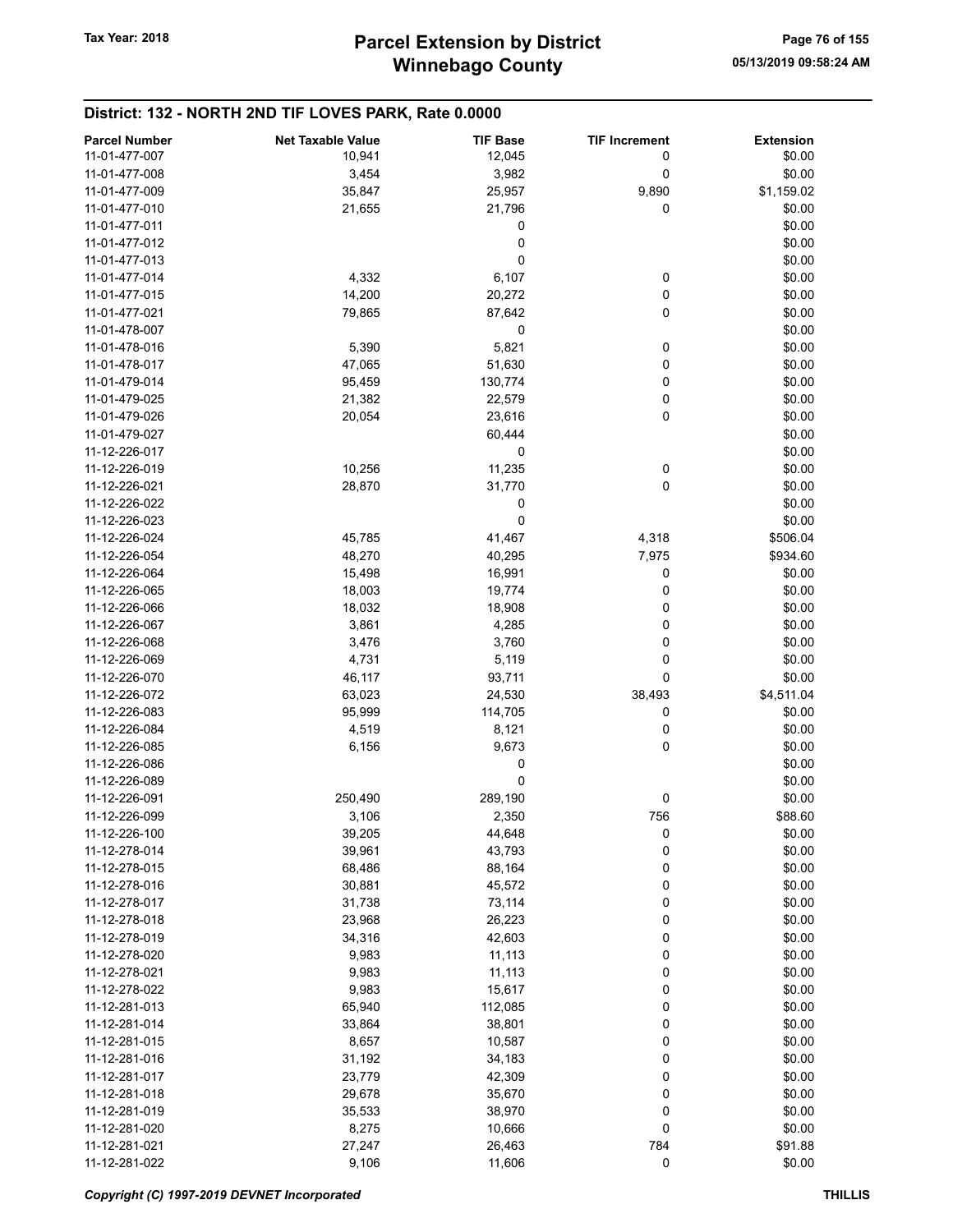## Winnebago County Tax Year: 2018 **Parcel Extension by District** Page 77 of 155

| <b>Parcel Number</b> | <b>Net Taxable Value</b> | <b>TIF Base</b> | <b>TIF Increment</b> | <b>Extension</b> |
|----------------------|--------------------------|-----------------|----------------------|------------------|
| 11-12-428-013        | 22,068                   | 24,132          | 0                    | \$0.00           |
| 11-12-428-018        | 17,830                   | 19,439          | 0                    | \$0.00           |
| 11-12-428-019        | 8,555                    | 9,239           | 0                    | \$0.00           |
| 11-12-428-020        | 19,620                   | 21,432          | 0                    | \$0.00           |
| 11-12-428-021        | 31,786                   | 34,651          | 0                    | \$0.00           |
| 11-12-428-022        | 49,569                   | 54,442          | 0                    | \$0.00           |
| 11-12-428-023        | 32,664                   | 35,807          | 0                    | \$0.00           |
|                      |                          |                 |                      |                  |
| 11-12-428-024        | 21,780                   | 27,059          | 0                    | \$0.00           |
| 11-12-428-025        | 52,884                   | 93,809          | 0                    | \$0.00           |
| 11-12-431-015        | 31,914                   | 38,705          | 0                    | \$0.00           |
| 11-12-431-016        | 22,603                   | 27,820          | 0                    | \$0.00           |
| 11-12-431-017        | 80,673                   | 93,502          | 0                    | \$0.00           |
| 11-12-431-018        | 124,235                  | 159,202         | 0                    | \$0.00           |
| 11-12-431-019        | 8,555                    | 9,239           | $\pmb{0}$            | \$0.00           |
| 11-12-480-011        | 51,892                   | 67,201          | 0                    | \$0.00           |
| 11-12-480-012        | 13,467                   | 14,653          | 0                    | \$0.00           |
| 11-12-480-013        | 21,072                   | 25,611          | 0                    | \$0.00           |
| 11-12-480-014        | 43,538                   | 76,845          | 0                    | \$0.00           |
| 11-12-480-015        | 38,848                   | 42,469          | 0                    | \$0.00           |
| 11-12-480-016        | 78,191                   | 86,279          | 0                    | \$0.00           |
| 11-12-484-009        | 1,868                    | 6,071           | 0                    | \$0.00           |
| 11-12-484-010        | 20,715                   | 28,960          | 0                    | \$0.00           |
| 11-12-484-012        | 127,783                  | 182,978         | 0                    | \$0.00           |
| 12-06-101-019        | 108,871                  | 179,352         | 0                    | \$0.00           |
| 12-06-101-020        | 1,281,000                |                 | 0                    | \$0.00           |
|                      |                          | 1,826,805       |                      |                  |
| 12-06-104-001        |                          | 0               |                      | \$0.00           |
| 12-06-151-001        | 0                        | 2,762           | 0                    | \$0.00           |
| 12-06-151-002        | 117,379                  | 125,000         | 0                    | \$0.00           |
| 12-06-151-003        | 167,624                  | 196,004         | 0                    | \$0.00           |
| 12-06-151-004        | 29,564                   | 32,781          | $\mathbf 0$          | \$0.00           |
| 12-06-152-001        | 63,964                   | 47,381          | 16,583               | \$1,943.38       |
| 12-06-152-002        | 7,279                    | 10,786          | 0                    | \$0.00           |
| 12-06-152-003        | 129,738                  | 150,413         | 0                    | \$0.00           |
| 12-06-153-001        | 95,783                   | 146,722         | 0                    | \$0.00           |
| 12-06-153-002        | 65,468                   | 78,878          | 0                    | \$0.00           |
| 12-06-153-034        |                          | 142,763         |                      | \$0.00           |
| 12-06-154-001        | 182,766                  | 25,688          | 157,078              | \$18,408.14      |
| 12-06-301-001        | 170,231                  | 188,190         | 0                    | \$0.00           |
| 12-06-301-002        | 12,565                   | 13,569          | 0                    | \$0.00           |
| 12-06-301-003        | 16,870                   | 9,491           | 7,379                | \$864.76         |
| 12-06-302-001        | 30,345                   | 33,166          | 0                    | \$0.00           |
| 12-06-302-009        | 120,491                  | 170,032         | 0                    | \$0.00           |
| 12-06-304-001        | 205,726                  | 216,388         | 0                    | \$0.00           |
| 12-06-304-002        | 83,292                   | 85,937          | 0                    | \$0.00           |
| 12-06-304-003        | 16,048                   | 17,598          | 0                    | \$0.00           |
| 12-06-304-004        |                          |                 | 0                    | \$0.00           |
|                      | 28,377                   | 31,175          |                      |                  |
| 12-06-304-005        | 18,685                   | 24,540          | 0                    | \$0.00           |
| 12-06-304-006        | 19,582                   | 35,177          | 0                    | \$0.00           |
| 12-06-304-007        | 6,136                    | 6,671           | 0                    | \$0.00           |
| 12-06-304-008        | 4,764                    | 6,671           | 0                    | \$0.00           |
| 12-06-304-009        | 4,764                    | 6,740           | 0                    | \$0.00           |
| 12-06-304-010        | 4,764                    | 6,671           | 0                    | \$0.00           |
| 12-06-304-011        | 4,764                    | 5,900           | 0                    | \$0.00           |
| 12-06-304-012        | 102,739                  | 108,029         | 0                    | \$0.00           |
| 12-06-304-017        | 125,305                  | 138,396         | 0                    | \$0.00           |
| 12-06-304-019        | 23,504                   | 13,340          | 10,164               | \$1,191.14       |
| 12-06-304-020        | 44,710                   | 49,059          | 0                    | \$0.00           |
| 12-06-305-003        | 39,334                   | 43,734          | 0                    | \$0.00           |
| 12-06-305-004        | 8,711                    | 11,041          | 0                    | \$0.00           |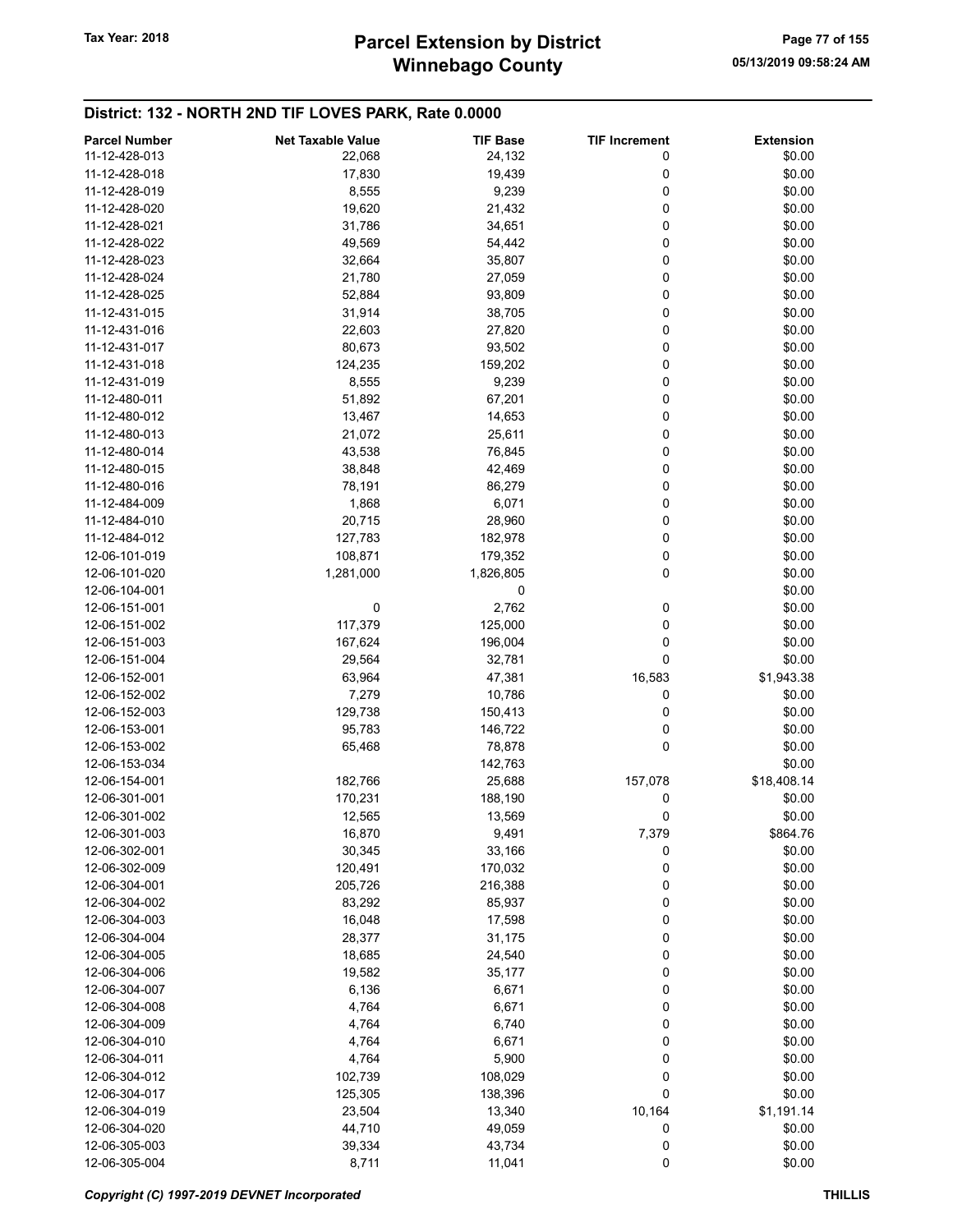| <b>Parcel Number</b> | <b>Net Taxable Value</b> | <b>TIF Base</b> | <b>TIF Increment</b> | <b>Extension</b> |
|----------------------|--------------------------|-----------------|----------------------|------------------|
| 12-06-305-012        | 147,264                  | 166,501         | 0                    | \$0.00           |
| 12-06-351-001        | 5,756                    | 8,061           | 0                    | \$0.00           |
| 12-06-351-002        | 33,362                   | 22,805          | 10,557               | \$1,237.20       |
| 12-06-351-008        | 13,904                   | 15,448          | 0                    | \$0.00           |
| 12-06-351-010        | 50,107                   | 59,979          | 0                    | \$0.00           |
| 12-06-351-017        | 40,986                   | 31,686          | 9,300                | \$1,089.88       |
| 12-06-351-018        | 24,981                   | 22,894          | 2,087                | \$244.58         |
| 12-06-351-019        | 101,346                  | 128,992         | 0                    | \$0.00           |
| 12-06-351-020        |                          | 0               |                      | \$0.00           |
| 12-06-351-022        |                          |                 |                      |                  |
|                      | 50,334                   | 55,002          | 0                    | \$0.00           |
| 12-06-351-023        | 22,376                   | 25,539          | 0                    | \$0.00           |
| 12-06-352-001        | 45,275                   | 61,328          | 0                    | \$0.00           |
| 12-06-352-002        | 15,170                   | 16,652          | 0                    | \$0.00           |
| 12-06-352-003        | 3,850                    | 4,164           | 0                    | \$0.00           |
| 12-06-352-004        | 46,099                   | 53,902          | 0                    | \$0.00           |
| 12-06-352-005        | 20,901                   | 24,263          | 0                    | \$0.00           |
| 12-06-352-006        | 54,955                   | 62,039          | 0                    | \$0.00           |
| 12-06-352-012        | 31,997                   | 38,703          | 0                    | \$0.00           |
| 12-06-352-013        | 18,721                   | 20,824          | 0                    | \$0.00           |
| 12-06-352-014        | 15,638                   | 26,764          | 0                    | \$0.00           |
| 12-06-352-015        | 19,489                   | 8,464           | 11,025               | \$1,292.04       |
| 12-06-352-016        | 19,240                   | 7,057           | 12,183               | \$1,427.74       |
| 12-06-352-018        |                          | 0               |                      | \$0.00           |
| 12-06-352-025        | 0                        | 23,161          | 0                    | \$0.00           |
| 12-06-353-001        | 38,592                   | 42,265          | 0                    | \$0.00           |
| 12-06-353-002        | 31,267                   | 34,303          | $\mathbf 0$          | \$0.00           |
| 12-06-353-003        | 15,123                   | 14,909          | 214                  | \$25.08          |
| 12-06-353-004        | 14,156                   | 15,576          | 0                    | \$0.00           |
| 12-06-353-005        | 38,579                   | 42,176          | 0                    | \$0.00           |
| 12-06-353-006        | 18,530                   | 23,773          | 0                    | \$0.00           |
| 12-06-353-030        |                          | 0               |                      | \$0.00           |
| 12-06-353-031        | 11,412                   | 2,518           | 8,894                | \$1,042.30       |
| 12-06-353-032        | 51,892                   | 55,139          | 0                    | \$0.00           |
| 12-06-354-001        | 30,753                   | 30,721          | 32                   | \$3.76           |
| 12-06-354-004        | 15,065                   | 16,267          | 0                    | \$0.00           |
| 12-06-354-005        | 33,743                   | 42,607          | 0                    | \$0.00           |
| 12-06-354-006        |                          | 0               |                      | \$0.00           |
| 12-06-354-019        | 3,669                    | 4,634           | $\boldsymbol{0}$     | \$0.00           |
| 12-06-354-020        |                          |                 | 0                    | \$0.00           |
| 12-06-354-021        | 4,924<br>4,924           | 6,240<br>6,240  |                      | \$0.00           |
|                      |                          |                 | 0                    |                  |
| 12-06-354-031        | 17,809                   | 26,286          | 0                    | \$0.00           |
| 12-07-101-001        |                          | 18,161          |                      | \$0.00           |
| 12-07-101-002        |                          | 22,073          |                      | \$0.00           |
| 12-07-101-003        |                          | 0               |                      | \$0.00           |
| 12-07-101-004        |                          | 0               |                      | \$0.00           |
| 12-07-101-006        | 61,553                   | 68,487          | 0                    | \$0.00           |
| 12-07-101-007        |                          | 439             |                      | \$0.00           |
| 12-07-101-008        | 736                      | 173             | 563                  | \$65.98          |
| 12-07-102-003        | 36,982                   | 40,065          | 0                    | \$0.00           |
| 12-07-102-004        | 15,036                   | 22,276          | 0                    | \$0.00           |
| 12-07-102-006        |                          | 0               |                      | \$0.00           |
| 12-07-102-007        |                          | 0               |                      | \$0.00           |
| 12-07-102-008        | 25,976                   | 28,268          | 0                    | \$0.00           |
| 12-07-102-009        | 3,745                    | 3,774           | 0                    | \$0.00           |
| 12-07-102-013        | 14,552                   | 24,680          | 0                    | \$0.00           |
| 12-07-102-039        | 25,709                   | 28,067          | 0                    | \$0.00           |
| 12-07-102-040        | 15,828                   | 22,356          | 0                    | \$0.00           |
| 12-07-102-041        | 26,264                   | 28,133          | 0                    | \$0.00           |
| 12-07-104-047        | 22,970                   | 21,749          | 1,221                | \$143.10         |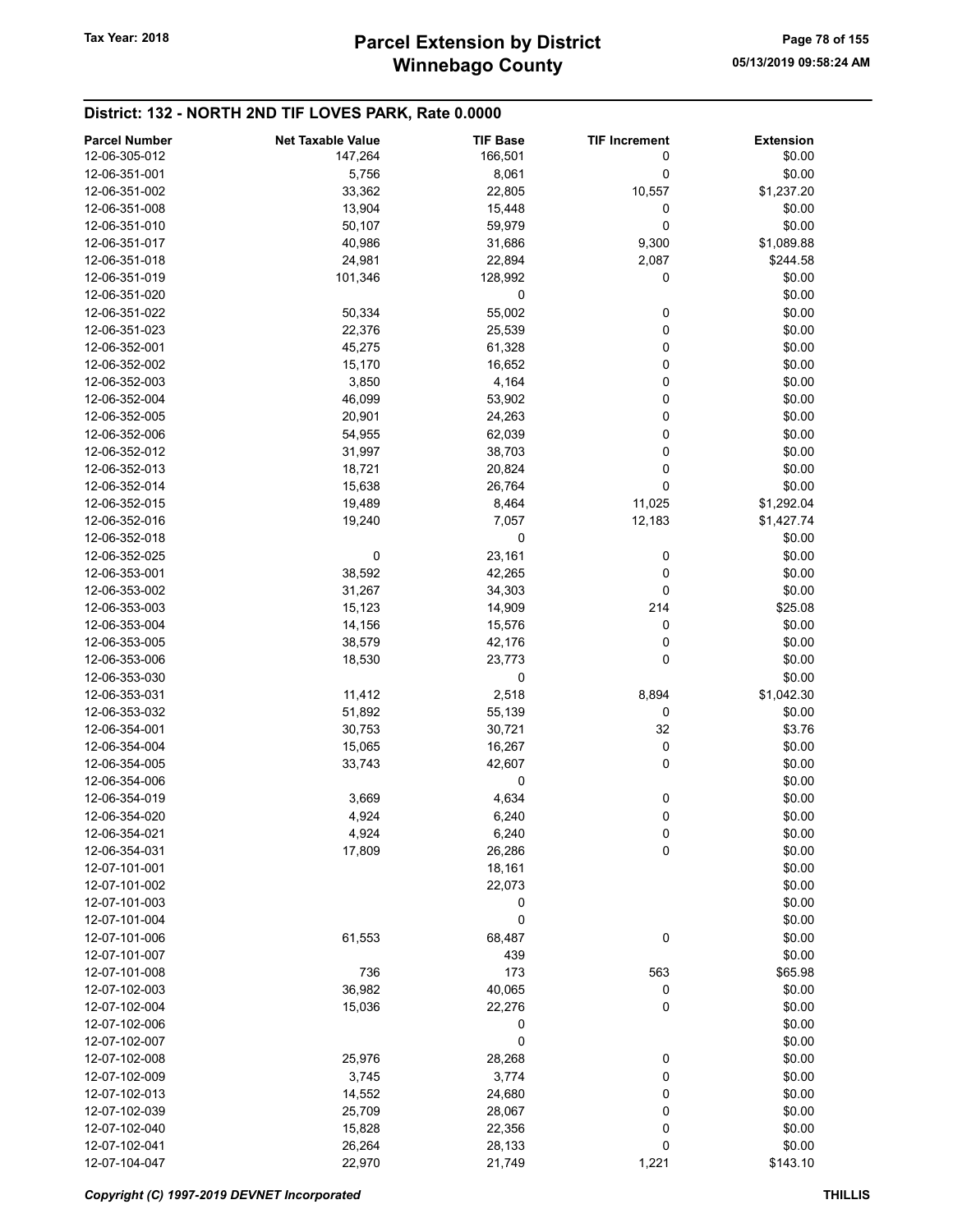## Winnebago County Tax Year: 2018 **Parcel Extension by District** Page 79 of 155

| <b>Parcel Number</b> | <b>Net Taxable Value</b> | <b>TIF Base</b> | <b>TIF Increment</b> | <b>Extension</b>            |
|----------------------|--------------------------|-----------------|----------------------|-----------------------------|
| 12-07-104-049        | 286,970                  | 167,011         | 119,959              | \$14,058.12                 |
| 12-07-105-001        | 103,257                  | 120,654         | 0                    | \$0.00                      |
| 12-07-105-002        | 70,768                   | 102,582         | 0                    | \$0.00                      |
| 12-07-154-001        | 1,420,644                | 966,666         | 453,978              | \$53,202.14                 |
| 12-07-177-003        | 34,553                   | 41,692          | 0                    | \$0.00                      |
| 12-07-301-001        | 14,974                   | 17,144          | 0                    | \$0.00                      |
| 12-07-301-002        | 27,741                   | 31,652          | 0                    | \$0.00                      |
| 12-07-302-001        | 110,297                  | 196,689         | 0                    | \$0.00                      |
| 12-07-303-001        | 31,476                   | 53,808          | 0                    | \$0.00                      |
| 12-07-303-002        | 17,639                   | 19,046          | 0                    | \$0.00                      |
| 12-07-303-003        | 20,844                   | 21,216          | 0                    | \$0.00                      |
| 12-07-303-004        | 5,450                    | 6,165           | 0                    | \$0.00                      |
| 12-07-303-005        | 3,760                    | 6,165           | 0                    | \$0.00                      |
| 12-07-303-006        | 5,450                    | 6,165           | 0                    | \$0.00                      |
| 12-07-303-007        | 15,751                   | 17,961          | 0                    | \$0.00                      |
| 12-07-303-008        | 36,057                   | 64,312          | 0                    | \$0.00                      |
| 12-07-303-009        | 8,462                    | 13,628          | 0                    | \$0.00                      |
| 12-07-303-010        | 9,639                    | 12,915          | 0                    | \$0.00                      |
| 12-07-303-011        | 21,295                   | 26,590          | 0                    | \$0.00                      |
| 12-07-303-012        | 3,760                    | 5,436           | 0                    | \$0.00                      |
| 12-07-303-013        | 3,760                    | 5,436           | 0                    | \$0.00                      |
| 12-07-303-014        | 3,760                    | 5,436           | 0                    | \$0.00                      |
| 12-07-303-015        | 52,124                   | 56,968          | 0                    | \$0.00                      |
| 12-07-304-001        | 4,414                    | 4,766           | 0                    | \$0.00                      |
| 12-07-304-002        | 33,160                   | 38,378          | 0                    | \$0.00                      |
| 12-07-304-010        | 21,328                   | 23,780          | 0                    | \$0.00                      |
| 12-07-304-011        | 44,988                   | 55,854          | 0                    | \$0.00                      |
| 12-07-305-001        | 18,297                   | 20,000          | 0                    | \$0.00                      |
| 12-07-305-002        | 21,144                   | 6,309           | 14,835               | \$1,738.54                  |
| 12-07-305-006        | 8,271                    | 8,951           | 0                    | \$0.00                      |
| 12-07-305-007        | 21,867                   | 23,934          | 0                    | \$0.00                      |
| 12-07-307-001        | 23,858                   | 53,437          | 0                    | \$0.00                      |
| 12-07-307-006        | 7,231                    | 7,828           | 0                    | \$0.00                      |
| 12-07-307-007        | 4,339                    | 4,453           | 0                    | \$0.00                      |
| 12-07-307-008        | 3,441                    | 3,461           | 0                    | \$0.00                      |
| 12-07-308-001        | 5,698                    | 6,489           | 0                    | \$0.00                      |
| 12-07-308-002        | 4,649                    | 6,047           | 0                    | \$0.00                      |
| 12-07-308-003        | 105,125                  | 116,586         | 0                    | \$0.00                      |
| 12-07-308-004        | 81,910                   | 99,418          | 0                    | \$0.00                      |
| 12-07-308-005        | 3,287                    | 3,858           | 0                    | \$0.00                      |
| 12-07-308-006        | 90,140                   | 100,389         | 0                    | \$0.00                      |
| 12-07-326-001        | 13,308                   | 15,461          | 0                    | \$0.00                      |
| 12-07-326-002        | 7,013                    | 8,229           | 0                    | \$0.00                      |
| 12-07-326-003        | 7,427                    | 8,713           | 0                    | \$0.00                      |
| 12-07-326-004        | 20,509                   | 23,395          | 0                    | \$0.00                      |
| 12-07-326-005        | 5,450                    | 6,395           | 0                    | \$0.00                      |
| 12-07-326-006        | 6,132                    | 28,474          | 0                    | \$0.00                      |
| 12-07-326-007        | 47,103                   | 52,203          | 0                    | \$0.00                      |
| 12-07-326-010        | 12,018                   | 13,497          | 0                    | \$0.00                      |
| 12-07-326-011        | 11,944                   | 13,392          | 0                    | \$0.00                      |
| 12-07-326-012        | 11,293                   | 33,914          | 0                    | \$0.00                      |
| 12-07-326-013        | 11,237                   | 12,600          | 0                    | \$0.00                      |
| 12-07-326-014        | 55,310                   | 75,000          | 0                    | \$0.00                      |
| 12-07-351-005        | 9,397                    | 18,944          | 0                    | \$0.00                      |
| 12-07-351-006        | 4,365                    | 4,713           | 0                    | \$0.00                      |
| 12-07-351-007        | 135,132                  | 162,576         | 0                    | \$0.00                      |
| Totals for 132       | 11,620,969               | 13,180,414      | 1,057,827            | \$123,967.96<br>267 Parcels |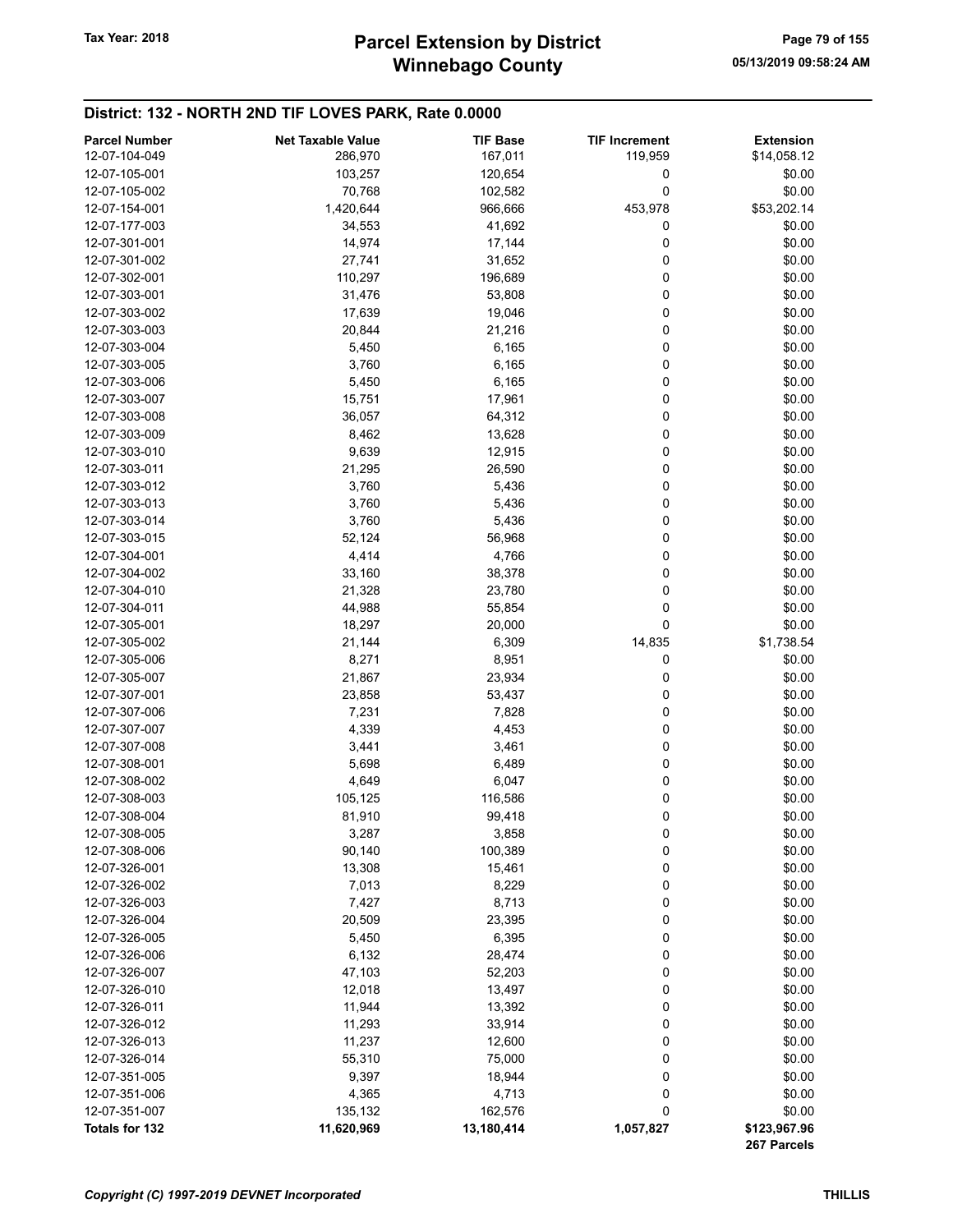### District: 133 - GLOBAL TRADE TIF #2, Rate 0.0000

| <b>Parcel Number</b> | <b>Net Taxable Value</b> | <b>TIF Base</b> | <b>TIF Increment</b> | <b>Extension</b> |
|----------------------|--------------------------|-----------------|----------------------|------------------|
| 15-03-351-011        | 545,511                  | 831,325         | 0                    | \$0.00           |
| 15-03-351-012        | 896,731                  | 1,356,782       | 0                    | \$0.00           |
| 15-03-351-013        | 103,926                  | 169,690         | 0                    | \$0.00           |
| 15-03-351-014        | 120,084                  | 143,390         | 0                    | \$0.00           |
| 15-03-352-030        | 258,717                  | 312,820         | 0                    | \$0.00           |
| 15-03-352-032        | 152,675                  | 240,881         | 0                    | \$0.00           |
| 15-03-352-033        | 114,371                  | 165,692         | 0                    | \$0.00           |
| 15-03-352-041        |                          | 0               |                      | \$0.00           |
| 15-03-352-042        | 260,417                  | 651,981         | 0                    | \$0.00           |
| 15-03-353-009        | 11,720                   | 17,275          | 0                    | \$0.00           |
| 15-03-353-017        | 1,704                    | 2,175           | 0                    | \$0.00           |
| 15-03-353-018        | 35,178                   | 19,306          | 15,872               | \$2,264.94       |
| 15-03-353-019        | 1,137                    | 1,450           | 0                    | \$0.00           |
| 15-03-353-020        | 8,758                    | 13,712          | 0                    | \$0.00           |
| 15-03-353-021        | 189,746                  | 276,732         | 0                    | \$0.00           |
| 15-03-354-001        | 12,022                   | 23,681          | 0                    | \$0.00           |
| 15-03-354-002        | 14,050                   | 29,712          | 0                    | \$0.00           |
| 15-03-377-001        | 92,764                   | 102,202         | 0                    | \$0.00           |
| 15-03-451-009        | 76,619                   | 190,460         | 0                    | \$0.00           |
| 15-04-428-008        | 700,270                  | 492,511         | 207,759              | \$29,647.22      |
| 15-04-453-005        | 4,175                    | 5,317           | 0                    | \$0.00           |
| 15-04-453-006        | 65,203                   | 73,862          | 0                    | \$0.00           |
| 15-04-453-007        | 1,611,509                | 2,128,626       | 0                    | \$0.00           |
| 15-04-476-002        | 828,376                  | 916,667         | 0                    | \$0.00           |
| 15-04-477-008        | 171,829                  | 169,955         | 1,874                | \$267.42         |
| 15-04-477-009        | 25,523                   | 28,265          | 0                    | \$0.00           |
| 15-04-477-010        | 401,135                  | 440,752         | 0                    | \$0.00           |
| 15-04-477-011        | 248,558                  | 341,711         | 0                    | \$0.00           |
| 15-09-226-004        | 1,094,502                | 73,537          | 1,020,965            | \$145,691.72     |
| 15-09-226-005        | 0                        | 66              | 0                    | \$0.00           |
| 15-09-226-006        | 1,360                    | 148             | 1,212                | \$172.96         |
| 15-09-426-001        | 432                      | 32,921          | 0                    | \$0.00           |
| 15-10-101-004        | 4,959                    | 6,315           | 0                    | \$0.00           |
| 15-10-101-013        | 51,201                   | 1,690,349       | 0                    | \$0.00           |
| 15-10-101-015        | 17,821                   | 31,009          | 0                    | \$0.00           |
| 15-10-101-016        | 8,292                    | 5,208           | 3,084                | \$440.10         |
| 15-10-101-018        | 466,542                  | 17,146          | 449,396              | \$64,128.82      |
| 15-10-251-001        | 3,719                    | 1,379           | 2,340                | \$333.92         |
| 15-10-301-003        | 3,907                    | 1,406           | 2,501                | \$356.90         |
| 15-10-301-004        | 15,153                   | 5,920           | 9,233                | \$1,317.56       |
| 15-10-326-001        | 5,275                    | 31,263          | 0                    | \$0.00           |
| 15-10-326-002        | 2,070                    | 19,525          | 0                    | \$0.00           |
| 15-10-326-003        | 5,558                    | 7,094           | 0                    | \$0.00           |
| 15-10-326-011        |                          | 0               |                      | \$0.00           |
| 15-10-401-009        | 29,267                   | 14,937          | 14,330               | \$2,044.90       |
| 15-10-476-002        | 15,367                   | 6,076           | 9,291                | \$1,325.84       |
| 15-15-226-001        | 1,937                    | 187             | 1,750                | \$249.74         |
| Totals for 133       | 8,680,070                | 11,091,418      | 1,739,607            | \$248,242.04     |
|                      |                          |                 |                      | 47 Parcels       |

### District: 134 - ASSISTED LIVING/ RIVER HOUSING TIF, Rate 0.0000

| <b>Parcel Number</b> | <b>Net Taxable Value</b> | <b>TIF Base</b> | <b>TIF Increment</b> | Extension |
|----------------------|--------------------------|-----------------|----------------------|-----------|
| 15-03-126-017        | 6.694                    | 7.383           |                      | \$0.00    |
| 15-03-126-021        | 27.111                   | 40.802          |                      | \$0.00    |
| 15-03-126-022        | 28.450                   | 36.096          |                      | \$0.00    |
| 15-03-126-026        | 6.386                    | 8.133           |                      | \$0.00    |
| 15-03-126-027        | 5.833                    | 7.116           |                      | \$0.00    |
| 15-03-127-001        | 6.802                    | 14.034          |                      | \$0.00    |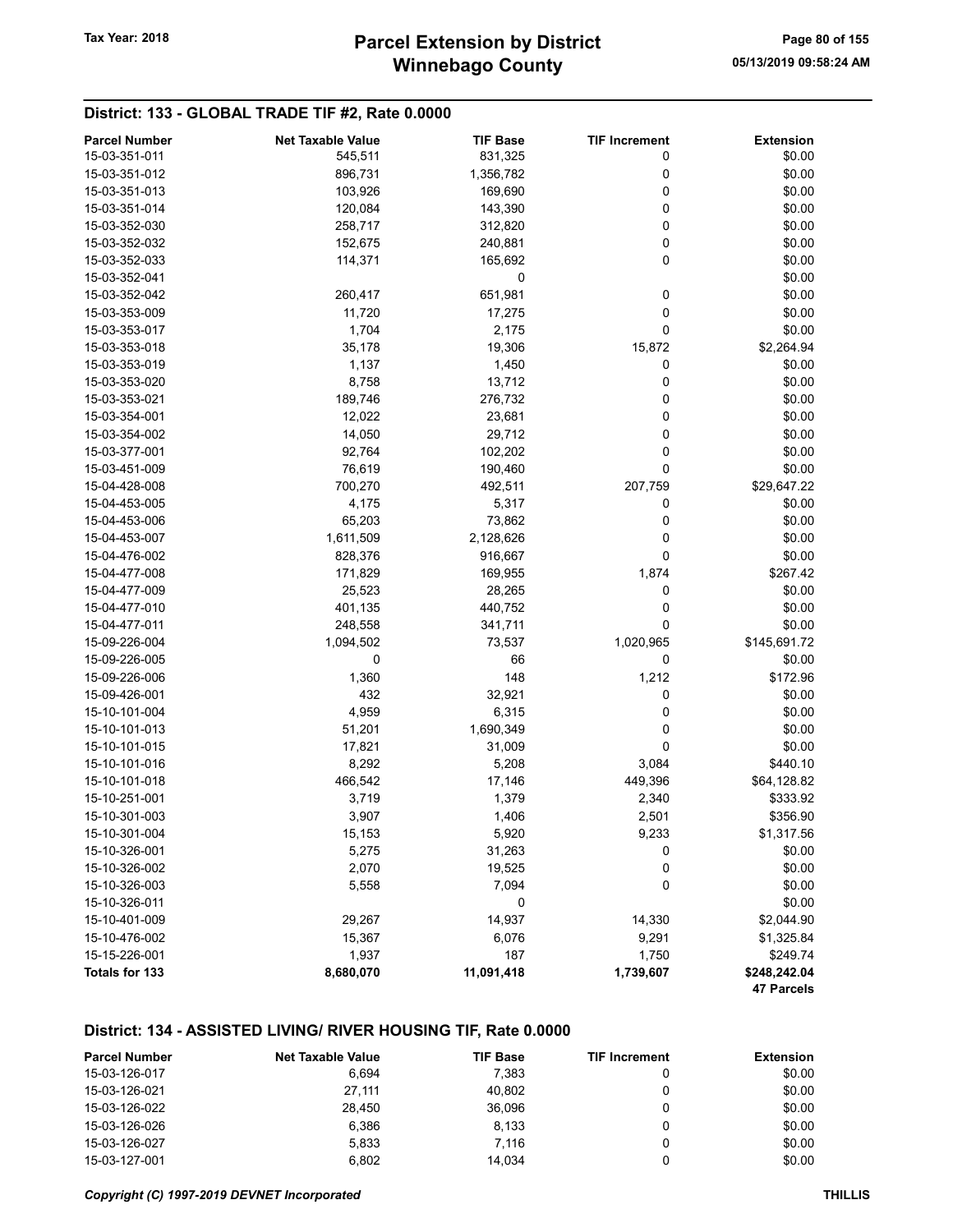District: 134 - ASSISTED LIVING/ RIVER HOUSING TIF, Rate 0.0000

#### Parcel Number **Net Taxable Value** TIF Base TIF Increment Extension 15-03-127-002 6,506 6,506 13,522 0 50.00 Totals for 134 87,782 127,086 0 \$0.00 7 Parcels District: 135 - NORTH 2ND TIF MACHESNEY PARK, Rate 0.0000 Parcel Number **Net Taxable Value** TIF Base TIF Increment Extension 08-19-228-017 32,299 35,898 0 \$0.00 08-19-228-018 11,512 20,670 0 \$0.00 08-19-228-019 13,481 20,802 0 \$0.00 08-19-228-020 39,056 36,707 2,349 \$259.88 08-19-228-022 132,470 5,801 126,669 \$14,013.64 08-19-228-023 98,547 110,697 0 \$0.00 08-19-277-012 **52,663** 56,238 0 \$0.00 08-19-277-013 5,030 14,066 0 5,030 5,030 08-19-277-014 18,769 20,044 0 \$0.00 08-19-277-015 59,383 33,868 25,515 \$2,822.78 08-19-277-016 74,141 78,706 0 \$0.00 08-19-277-018 **8,779** 12,103 0 \$0.00 08-19-326-004 24,075 33,226 0 \$0.00 08-19-426-001 1,225 1,308 0 \$0.00 08-19-426-002 **1,225** 1,308 0 \$0.00 08-19-426-003 3,721 3,721 3,972 0 \$0.00 08-19-426-004 13,959 18,803 0 \$0.00 08-19-426-005 17,185 19,757 0 \$0.00 08-19-426-006 3,721 3,972 0 \$0.00 08-19-426-007 **16,655** 24,192 0 \$0.00 08-19-426-010 11,796 20,631 0 \$0.00 08-19-426-011 5,899 16,628 0 \$0.00 08-19-426-013 10,958 19,839 0 \$0.00 08-19-426-014 **13,868** 30,104 0 \$0.00 08-19-426-016 15,073 17,564 0 \$0.00 08-19-426-019 1,256 3,972 0 \$0.00 08-19-427-001 **803** 803 857 0 \$0.00 08-19-428-007 28,719 30,668 0 \$0.00 08-19-428-008 71,076 75,900 0 08-19-428-009 22,927 17,260 5,667 \$638.08 08-19-428-010 12,671 21,531 0 \$0.00 08-19-452-015 24,665 27,749 0 \$0.00 08-19-453-013 8,596 17,345 \$0.00 08-19-453-014 63,678 67,998 0 \$0.00 08-19-454-001 3,721 3,972 0 \$0.00 08-19-454-002 **22,612** 22,612 10,971 11,641 \$1,310.74 08-19-454-003 **17,081** 27,009 0 \$0.00 08-19-454-004 37,687 38,004 0 \$0.00 08-19-454-005 3,496 5,543 0 \$0.00 08-19-454-006 8,136 8,136 18,450 0 \$0.00 08-19-454-007 **17,468** 17,468 14,243 3,225 \$363.12 08-19-454-008 30,816 39,123 0 \$0.00 08-19-454-009 69,064 73,754 0 \$0.00 08-19-454-010 **24,835** 26,522 0 \$0.00 08-19-454-011 **4,271** 2,494 1,777 \$200.08 08-19-454-015 114,187 77,880 36,307 \$4,088.02 08-19-478-001 8,376 8,943 0 \$0.00 08-20-102-007 54,079 60,710 0 \$0.00 08-20-102-008 7,637 8,150 0 \$0.00

08-20-102-009 15,084 11,126 3,958 \$437.88 08-20-103-003 0 \$0.00  $08-20-103-004$  \$0.00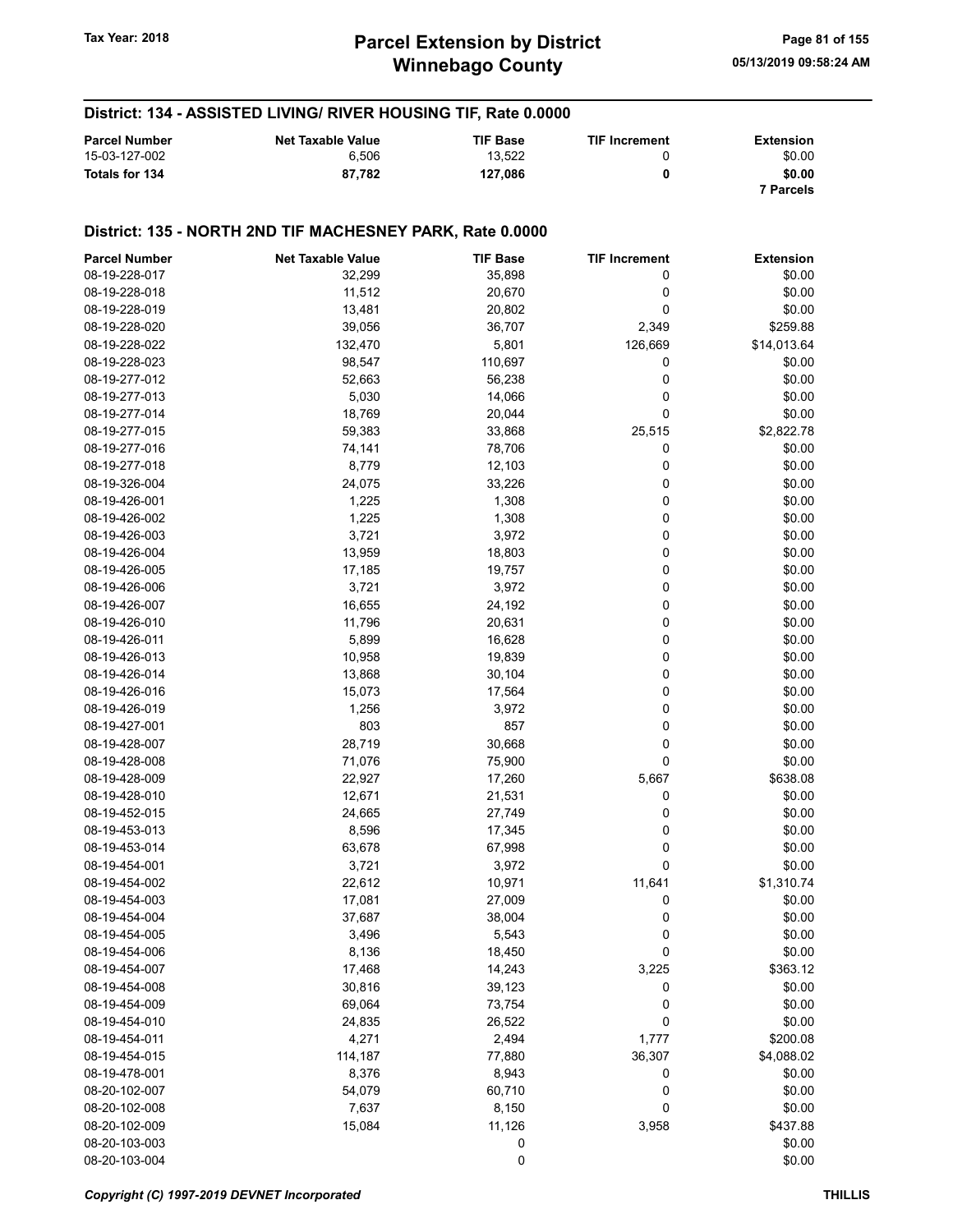| <b>Parcel Number</b> | <b>Net Taxable Value</b> | <b>TIF Base</b> | <b>TIF Increment</b> | <b>Extension</b> |
|----------------------|--------------------------|-----------------|----------------------|------------------|
| 08-20-103-005        |                          | 0               |                      | \$0.00           |
| 08-20-103-006        |                          | 0               |                      | \$0.00           |
| 08-20-151-001        | 20,872                   | 11,851          | 9,021                | \$1,015.74       |
| 08-20-151-002        | 148,673                  | 158,762         | 0                    | \$0.00           |
| 08-20-151-003        | 131,294                  | 140,204         | 0                    | \$0.00           |
| 08-20-151-004        | 660                      | 703             | 0                    | \$0.00           |
| 08-20-151-005        | 61,488                   | 36,333          | 25,155               | \$2,782.96       |
| 08-20-151-006        | 32,060                   | 34,237          | 0                    | \$0.00           |
| 08-30-129-019        | 87,444                   | 32,828          | 54,616               | \$5,984.00       |
| 08-30-130-006        | 69,302                   | 28,818          | 40,484               | \$4,435.64       |
| 08-30-131-001        | 37,856                   | 5,850           | 32,006               | \$3,506.74       |
| 08-30-131-002        | 113,920                  | 184,192         | 0                    | \$0.00           |
| 08-30-152-005        | 97,553                   | 80,534          | 17,019               | \$1,864.70       |
| 08-30-152-006        | 578,908                  | 601,172         | 0                    | \$0.00           |
| 08-30-152-011        | 1,803,682                | 98,190          | 1,705,492            | \$186,862.24     |
| 08-30-152-017        | 873,138                  | 209,301         | 663,837              | \$72,733.30      |
| 08-30-152-019        |                          | 209,301         |                      | \$0.00           |
| 08-30-152-020        |                          | 15,806          |                      | \$0.00           |
| 08-30-152-021        | 61,316                   | 470,446         | 0                    | \$0.00           |
| 08-30-152-022        | 9,086                    | 0               | 9,086                | \$995.52         |
| 08-30-152-023        |                          | 0               |                      | \$0.00           |
| 08-30-157-001        | 95,062                   | 470,446         | 0                    | \$0.00           |
| 08-30-176-002        | 123,180                  | 135,843         | 0                    | \$0.00           |
| 08-30-176-005        | 1,160                    | 32,775          | 0                    | \$0.00           |
| 08-30-176-006        | 125,253                  | 112,891         | 12,362               | \$1,354.44       |
| 08-30-176-007        | 41,894                   | 18,208          | 23,686               | \$2,595.16       |
| 08-30-176-008        | 40,469                   | 18,208          | 22,261               | \$2,439.04       |
| 08-30-176-009        | 39,528                   | 18,208          | 21,320               | \$2,335.94       |
| 08-30-177-001        | 842                      | 25,492          | 0                    | \$0.00           |
| 08-30-177-002        | 42,184                   | 18,208          | 23,976               | \$2,626.94       |
| 08-30-177-003        | 42,042                   | 18,208          | 23,834               | \$2,611.38       |
| 08-30-177-004        | 44,054                   | 21,850          | 22,204               | \$2,432.78       |
| 08-30-177-005        | 96,580                   | 80,116          | 16,464               | \$1,803.88       |
| 08-30-201-005        | 34,512                   | 38,262          | 0                    | \$0.00           |
| 08-30-201-006        | 65,229                   | 10,741          | 54,488               | \$5,969.98       |
| 08-30-202-013        | 67,835                   | 42,946          | 24,889               | \$2,726.96       |
| 08-30-206-003        | 276,697                  | 295,478         | 0                    | \$0.00           |
| 08-30-251-001        |                          | 0               |                      | \$0.00           |
| 08-30-251-002        |                          | 0               |                      | \$0.00           |
| 08-30-251-003        |                          | 0               |                      | \$0.00           |
| 08-30-251-004        |                          | $\mathbf 0$     |                      | \$0.00           |
| 08-30-251-005        |                          | 0               |                      | \$0.00           |
| 08-30-326-001        | 20,363                   | 14,717          | 5,646                | \$618.60         |
| 08-30-326-002        | 15,295                   | 21,877          | 0                    | \$0.00           |
| 08-30-326-003        | 2,437                    | 2,134           | 303                  | \$33.20          |
| 08-30-326-004        | 2,437                    | 2,134           | 303                  | \$33.20          |
| 08-30-326-005        | 2,437                    | 7,241           | 0                    | \$0.00           |
| 08-30-326-006        | 13,293                   | 18,671          | 0                    | \$0.00           |
| 08-30-326-007        | 18,324                   | 17,894          | 430                  | \$47.12          |
| 08-30-326-008        | 2,592                    | 2,325           | 267                  | \$29.26          |
| 08-30-326-009        | 12,400                   | 11,848          | 552                  | \$60.48          |
| 08-30-326-010        | 23,032                   | 16,967          | 6,065                | \$664.52         |
| 08-30-326-011        | 16,537                   | 15,964          | 573                  | \$62.78          |
| 08-30-326-012        | 7,701                    | 6,747           | 954                  | \$104.54         |
| 08-30-326-013        | 45,278                   | 3,172           | 42,106               | \$4,613.34       |
| 08-30-326-014        | 7,176                    | 5,249           | 1,927                | \$211.14         |
| 08-30-326-015        | 67,703                   | 72,299          | 0                    | \$0.00           |
| 08-30-327-001        | 23,608                   | 14,143          | 9,465                | \$1,037.04       |
| 08-30-327-002        | 18,858                   | 18,243          | 615                  | \$67.38          |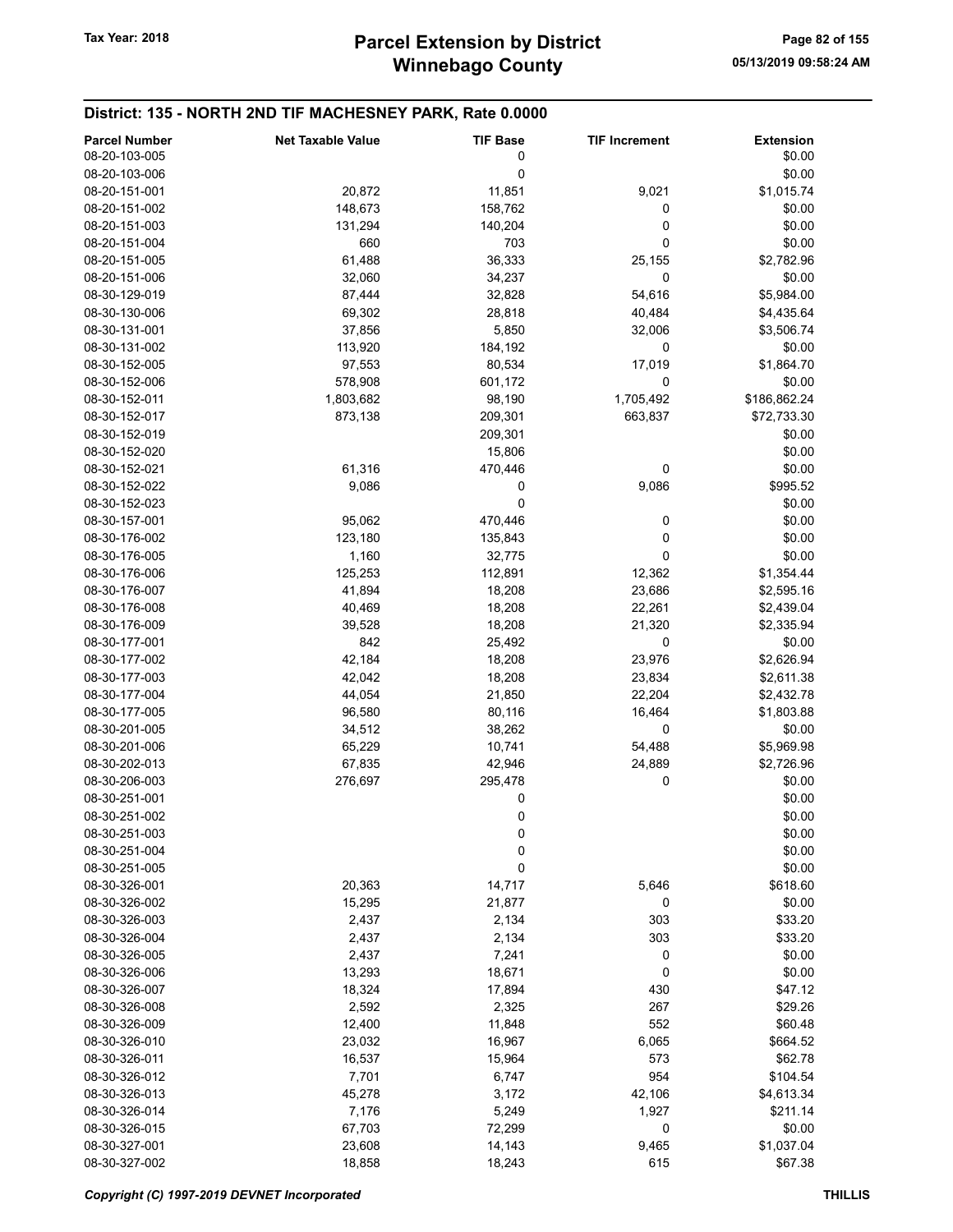| <b>Parcel Number</b> | <b>Net Taxable Value</b> | <b>TIF Base</b> | <b>TIF Increment</b> | <b>Extension</b> |
|----------------------|--------------------------|-----------------|----------------------|------------------|
| 08-30-327-003        | 8,016                    | 6,988           | 1,028                | \$112.64         |
| 08-30-327-004        | 8,592                    | 10,840          | 0                    | \$0.00           |
| 08-30-327-005        | 14,464                   | 10,707          | 3,757                | \$411.64         |
| 08-30-327-006        | 9,662                    | 14,517          | 0                    | \$0.00           |
| 08-30-327-007        | 13,618                   | 10,214          | 3,404                | \$372.96         |
| 08-30-327-008        | 4,938                    | 8,658           | 0                    | \$0.00           |
| 08-30-327-009        | 15,430                   | 20,764          | 0                    | \$0.00           |
| 08-30-327-010        | 13,951                   | 19,317          | 0                    | \$0.00           |
| 08-30-327-011        | 14,947                   | 9,407           | 5,540                | \$607.00         |
| 08-30-327-014        | 7,867                    | 10,267          | 0                    | \$0.00           |
| 08-30-327-015        | 7,973                    | 18,297          | 0                    | \$0.00           |
| 08-30-327-018        | 19,914                   | 15,274          | 4,640                | \$508.38         |
| 08-30-327-019        | 5,792                    | 16,826          | 0                    | \$0.00           |
| 08-30-327-020        | 13,374                   | 13,658          | 0                    | \$0.00           |
| 08-30-327-021        | 12,651                   | 12,565          | 86                   | \$9.42           |
| 08-30-327-022        | 18,656                   | 18,932          | 0                    | \$0.00           |
| 08-30-327-023        | 17,644                   | 17,938          | 0                    | \$0.00           |
| 08-30-327-024        | 14,149                   | 20,112          | 0                    | \$0.00           |
| 08-30-327-025        | 18,243                   | 20,635          | 0                    | \$0.00           |
| 08-30-327-026        | 24,658                   | 24,819          | 0                    | \$0.00           |
| 08-30-327-027        | 5,490                    | 12,017          | 0                    | \$0.00           |
| 08-30-327-028        | 20,985                   | 27,669          | 0                    | \$0.00           |
| 08-30-327-031        | 5,243                    | 4,594           | 649                  | \$71.12          |
| 08-30-327-032        | 11,153                   | 19,070          | 0                    | \$0.00           |
| 08-30-327-033        |                          | 0               |                      | \$0.00           |
| 08-30-327-034        | 9,737                    | 14,552          | 0                    | \$0.00           |
| 08-30-327-035        | 26,279                   | 25,388          | 891                  | \$97.62          |
| 08-30-327-036        | 3,593                    | 27,027          | 0                    | \$0.00           |
| 08-30-328-001        | 11,140                   | 16,761          | 0                    | \$0.00           |
| 08-30-328-002        | 23,436                   | 24,654          | 0                    | \$0.00           |
| 08-30-328-003        | 20,297                   | 27,526          | 0                    | \$0.00           |
| 08-30-328-004        | 2,437                    | 2,134           | 303                  | \$33.20          |
| 08-30-328-005        | 2,437                    | 2,134           | 303                  | \$33.20          |
| 08-30-328-006        | 13,291                   | 20,188          | 0                    | \$0.00           |
| 08-30-328-007        | 2,437                    | 2,134           | 303                  | \$33.20          |
| 08-30-328-008        | 15,115                   | 23,336          | 0                    | \$0.00           |
| 08-30-328-009        | 25,273                   | 24,534          | 739                  | \$80.98          |
| 08-30-328-010        | 18,074                   | 20,157          | 0                    | \$0.00           |
| 08-30-328-011        | 22,682                   | 23,003          | 0                    | \$0.00           |
| 08-30-328-013        | 27,092                   | 34,511          | 0                    | \$0.00           |
| 08-30-328-014        | 5,595                    | 4,409           | 1,186                | \$129.94         |
| 08-30-328-015        | 11,591                   | 14,091          | 0                    | \$0.00           |
| 08-30-328-016        | 14,657                   | 14,121          | 536                  | \$58.74          |
| 08-30-328-017        | 15,874                   | 3,340           | 12,534               | \$1,373.30       |
| 08-30-328-018        | 11,084                   | 18,423          | 0                    | \$0.00           |
| 08-30-328-019        | 23,060                   | 17,365          | 5,695                | \$623.98         |
| 08-30-328-022        | 20,962                   | 11,229          | 9,733                | \$1,066.40       |
| 08-30-328-023        | 12,908                   | 13,195          | 0                    | \$0.00           |
| 08-30-328-025        | 25,893                   | 18,489          | 7,404                | \$811.22         |
| 08-30-328-026        | 6,152                    | 5,468           | 684                  | \$74.94          |
| 08-30-328-027        | 14,609                   | 15,604          | 0                    | \$0.00           |
| 08-30-328-028        | 25,932                   | 24,754          | 1,178                | \$129.08         |
| 08-30-328-029        | 19,961                   | 19,065          | 896                  | \$98.18          |
| 08-30-328-030        | 23,649                   | 26,666          | 0                    | \$0.00           |
| 08-30-328-031        | 27,063                   | 36,291          | 0                    | \$0.00           |
| 08-30-328-032        | 15,749                   | 21,277          | 0                    | \$0.00           |
| 08-30-328-033        | 23,751                   | 23,323          | 428                  | \$46.90          |
| 08-30-329-001        | 22,812                   | 22,122          | 690                  | \$75.60          |
| 08-30-329-002        | 23,529                   | 17,825          | 5,704                | \$624.96         |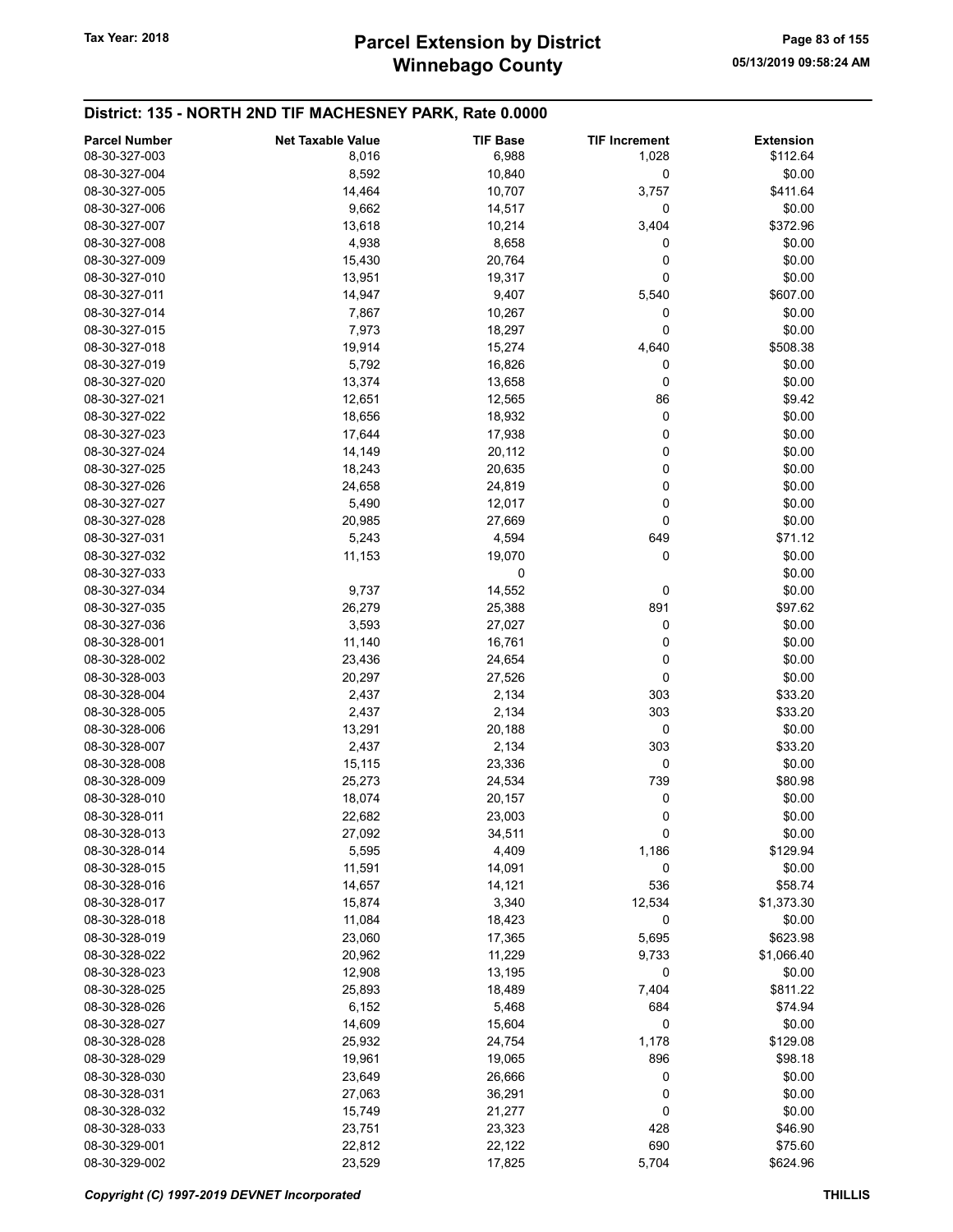| <b>Parcel Number</b> | <b>Net Taxable Value</b> | <b>TIF Base</b> | <b>TIF Increment</b> |                                |
|----------------------|--------------------------|-----------------|----------------------|--------------------------------|
| 08-30-329-003        | 24,558                   | 12,541          | 12,017               | <b>Extension</b><br>\$1,316.64 |
| 08-30-329-004        | 20,716                   | 14,758          | 5,958                | \$652.80                       |
| 08-30-329-005        | 14,982                   | 14,779          | 203                  | \$22.24                        |
| 08-30-329-006        | 21,502                   |                 |                      |                                |
|                      |                          | 16,148          | 5,354                | \$586.62                       |
| 08-30-329-007        | 20,937                   | 20,284          | 653                  | \$71.56                        |
| 08-30-329-008        | 9,768                    | 21,798          | 0                    | \$0.00                         |
| 08-30-329-009        | 2,437                    | 2,134           | 303                  | \$33.20                        |
| 08-30-329-010        | 9,167                    | 28,810          | 0                    | \$0.00                         |
| 08-30-329-012        | 20,422                   | 22,056          | 0                    | \$0.00                         |
| 08-30-329-013        | 2,437                    | 2,134           | 303                  | \$33.20                        |
| 08-30-329-016        | 20,891                   | 15,238          | 5,653                | \$619.38                       |
| 08-30-329-017        | 20,087                   | 14,449          | 5,638                | \$617.74                       |
| 08-30-329-019        | 28,180                   | 27,524          | 656                  | \$71.88                        |
| 08-30-329-022        | 56,657                   | 64,843          | 0                    | \$0.00                         |
| 08-30-329-028        | 15,257                   | 22,570          | 0                    | \$0.00                         |
| 08-30-329-029        | 41,413                   | 44,225          | 0                    | \$0.00                         |
| 08-30-329-030        | 21,968                   | 8,628           | 13,340               | \$1,461.60                     |
| 08-30-329-031        | 37,899                   | 40,472          | 0                    | \$0.00                         |
| 08-30-329-032        | 48,678                   | 51,981          | 0                    | \$0.00                         |
| 08-30-329-033        | 7,604                    | 5,561           | 2,043                | \$223.84                       |
| 08-30-329-034        | 1,218                    | 1,067           | 151                  | \$16.54                        |
| 08-30-329-036        | 16,927                   | 22,660          | 0                    | \$0.00                         |
| 08-30-357-001        | 26,448                   | 30,706          | 0                    | \$0.00                         |
| 08-30-357-002        | 18,183                   | 12,589          | 5,594                | \$612.92                       |
| 08-30-357-003        | 2,389                    | 2,069           | 320                  | \$35.06                        |
| 08-30-357-004        | 35,209                   | 15,579          | 19,630               | \$2,150.76                     |
| 08-30-357-007        | 35,855                   | 31,839          | 4,016                | \$440.02                       |
| 08-30-357-008        | 14,235                   | 19,372          | 0                    | \$0.00                         |
| 08-30-357-009        | 2,361                    | 2,069           | 292                  | \$32.00                        |
| 08-30-357-010        | 12,103                   | 15,516          | 0                    | \$0.00                         |
| 08-30-357-013        | 2,361                    | 2,069           | 292                  | \$32.00                        |
| 08-30-357-014        | 20,942                   | 20,712          | 230                  | \$25.20                        |
| 08-30-357-015        | 28,085                   | 28,188          | 0                    | \$0.00                         |
| 08-30-357-016        | 21,302                   | 13,597          | 7,705                | \$844.20                       |
| 08-30-357-017        | 24,355                   | 24,036          | 319                  | \$34.96                        |
| 08-30-358-001        | 23,046                   | 17,361          | 5,685                | \$622.88                       |
| 08-30-358-002        | 19,275                   | 13,102          | 6,173                | \$676.34                       |
| 08-30-358-003        | 2,361                    | 2,069           | 292                  | \$32.00                        |
| 08-30-358-004        | 14,107                   | 14,480          | 0                    | \$0.00                         |
| 08-30-358-005        | 8,237                    | 15,746          | $\bf{0}$             | \$0.00                         |
| 08-30-358-006        | 20,526                   | 20,775          | 0                    | \$0.00                         |
| 08-30-358-007        | 7,638                    | 17,474          | 0                    | \$0.00                         |
| 08-30-358-008        | 14,378                   | 14,745          | 0                    | \$0.00                         |
| 08-30-358-011        | 12,835                   | 15,974          | 0                    | \$0.00                         |
| 08-30-358-012        | 11,495                   | 8,297           | 3,198                | \$350.40                       |
| 08-30-358-013        | 14,527                   | 14,259          | 268                  | \$29.36                        |
| 08-30-358-014        | 17,124                   | 16,552          | 572                  | \$62.68                        |
| 08-30-358-015        | 24,157                   | 27,932          | 0                    | \$0.00                         |
| 08-30-358-016        | 17,493                   | 17,120          | 373                  | \$40.88                        |
| 08-30-358-017        | 11,927                   | 13,677          | 0                    | \$0.00                         |
|                      |                          |                 |                      |                                |
| 08-30-358-018        | 22,401                   | 18,966          | 3,435                | \$376.36                       |
| 08-30-358-019        | 2,960                    | 4,971           | 0                    | \$0.00                         |
| 08-30-358-020        | 19,346                   | 18,348          | 998                  | \$109.36                       |
| 08-30-359-001        | 19,976                   | 19,348          | 628                  | \$68.82                        |
| 08-30-359-002        | 18,093                   | 11,897          | 6,196                | \$678.86                       |
| 08-30-359-003        | 8,508                    | 19,267          | 0                    | \$0.00                         |
| 08-30-359-004        | 14,590                   | 19,950          | 0                    | \$0.00                         |
| 08-30-359-005        | 12,270                   | 12,676          | 0                    | \$0.00                         |
| 08-30-359-006        | 16,155                   | 16,487          | 0                    | \$0.00                         |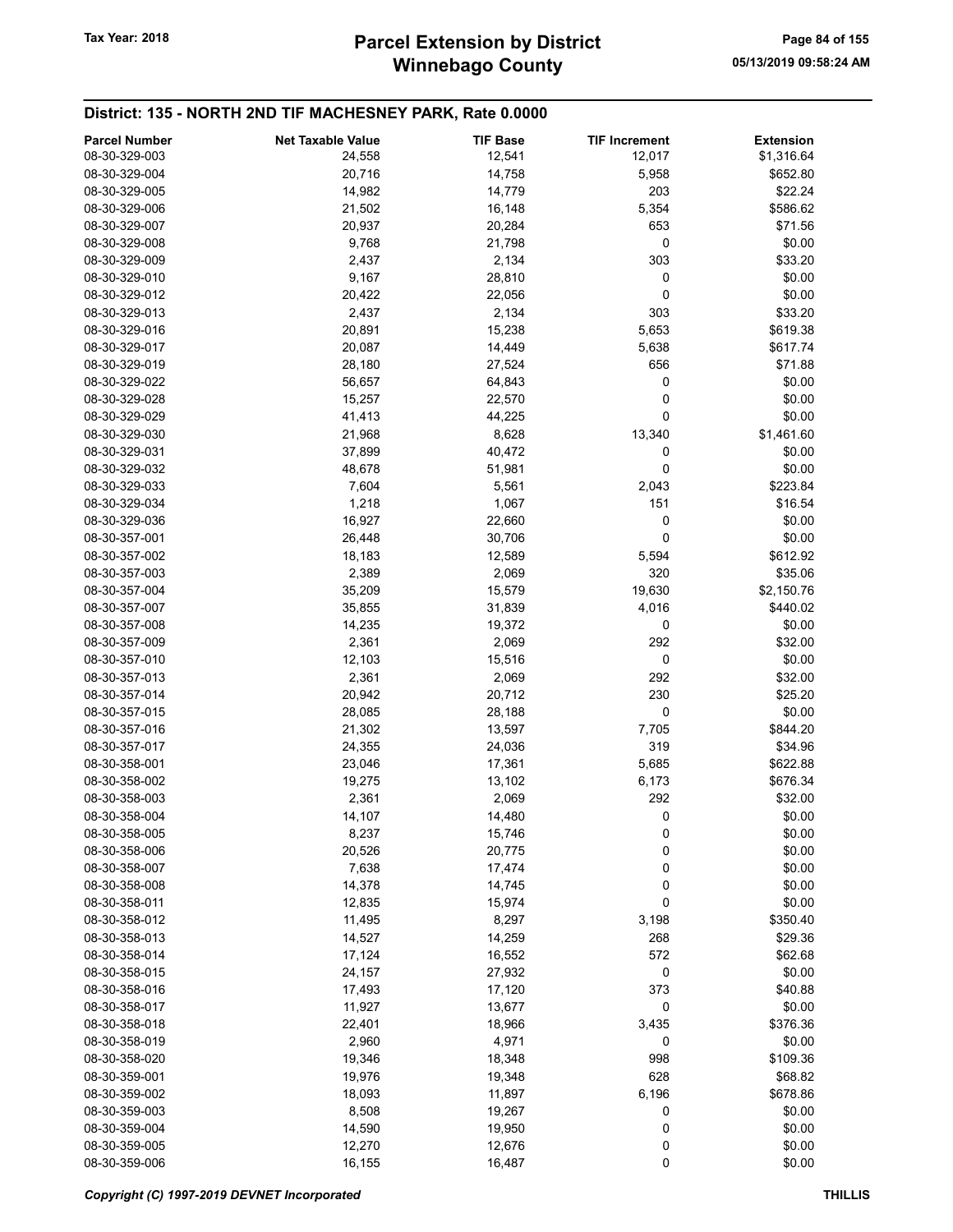| <b>Parcel Number</b>  | <b>Net Taxable Value</b> | <b>TIF Base</b> | <b>TIF Increment</b> | <b>Extension</b>            |
|-----------------------|--------------------------|-----------------|----------------------|-----------------------------|
| 08-30-359-007         | 2,361                    | 2,069           | 292                  | \$32.00                     |
| 08-30-359-008         | 26,610                   | 15,953          | 10,657               | \$1,167.64                  |
| 08-30-359-009         | 13,597                   | 18,299          | 0                    | \$0.00                      |
| 08-30-359-010         | 23,704                   | 23,006          | 698                  | \$76.48                     |
| 08-30-359-011         | 18,799                   | 17,902          | 897                  | \$98.28                     |
| 08-30-359-012         | 16,555                   | 20,830          | 0                    | \$0.00                      |
| 08-30-359-013         | 9,737                    | 12,172          | 0                    | \$0.00                      |
| 08-30-359-014         | 18,809                   | 13,105          | 5,704                | \$624.96                    |
| 08-30-359-015         | 17,103                   | 16,533          | 570                  | \$62.46                     |
| 08-30-359-016         | 25,053                   | 24,329          | 724                  | \$79.34                     |
| 08-30-360-001         | 14,211                   | 15,889          | 0                    | \$0.00                      |
| 08-30-360-002         | 25,474                   | 19,743          | 5,731                | \$627.92                    |
| 08-30-360-003         | 15,567                   | 18,336          | 0                    | \$0.00                      |
| 08-30-360-004         | 7,967                    | 14,096          | 0                    | \$0.00                      |
| 08-30-360-005         | 18,026                   | 17,241          | 785                  | \$86.02                     |
| 08-30-360-006         | 12,883                   | 13,279          | 0                    | \$0.00                      |
| 08-30-360-007         | 15,583                   | 15,453          | 130                  | \$14.24                     |
| 08-30-360-008         | 14,398                   | 14,761          | 0                    | \$0.00                      |
| 08-30-376-001         | 25,046                   | 27,821          | 0                    | \$0.00                      |
| 08-30-376-002         | 19,170                   | 19,153          | 17                   | \$1.86                      |
| 08-30-376-003         | 16,881                   | 17,174          | 0                    | \$0.00                      |
| 08-30-376-004         | 18,489                   | 23,753          | 0                    | \$0.00                      |
| 08-30-376-005         | 20,582                   | 18,510          | 2,072                | \$227.02                    |
| 08-30-376-006         | 19,423                   | 20,757          | 0                    | \$0.00                      |
| 08-30-376-007         | 25,237                   | 29,845          | 0                    | \$0.00                      |
| 08-30-376-008         | 25,551                   | 25,583          | 0                    | \$0.00                      |
| 08-30-376-009         | 18,462                   | 18,725          | 0                    | \$0.00                      |
| 08-30-376-010         | 30,263                   | 27,861          | 2,402                | \$263.18                    |
| 08-30-376-011         | 14,089                   | 21,158          | 0                    | \$0.00                      |
| 08-30-376-012         | 18,647                   | 18,091          | 556                  | \$60.92                     |
| 08-30-376-013         | 25,760                   | 19,423          | 6,337                | \$694.32                    |
| 08-30-376-014         | 12,252                   | 18,497          | 0                    | \$0.00                      |
| 08-30-376-015         | 28,320                   | 21,529          | 6,791                | \$744.06                    |
| 08-30-376-016         | 8,302                    | 6,874           | 1,428                | \$156.46                    |
| 08-30-376-017         | 56,781                   | 60,636          | 0                    | \$0.00                      |
| 08-30-376-018         | 28,365                   | 30,290          | 0                    | \$0.00                      |
| 08-30-376-019         | 13,405                   | 13,230          | 175                  | \$19.18                     |
| 08-30-376-020         | 163,694                  | 162,112         | 1,582                | \$173.34                    |
| 08-30-377-001         | 4,520                    | 5,077           | 0                    | \$0.00                      |
| 08-30-377-002         | 4,639                    | 5,077           | 0                    | \$0.00                      |
| 08-30-377-003         | 4,658                    | 5,077           | 0                    | \$0.00                      |
| 08-30-377-014         | 22,783                   | 25,285          | 0                    | \$0.00                      |
| 08-30-377-016         | 211,866                  | 235,823         | 0                    | \$0.00                      |
| 08-30-378-006         | 45,728                   | 36,634          | 9,094                | \$996.38                    |
| 08-30-378-009         | 38,510                   | 41,124          | 0                    | \$0.00                      |
| 08-30-378-012         | 225,261                  | 195,538         | 29,723               | \$3,256.60                  |
| 08-30-378-013         | 222,049                  | 143,396         | 78,653               | \$8,617.62                  |
| 08-30-378-014         | 274,662                  | 175,261         | 99,401               | \$10,890.88                 |
| <b>Totals for 135</b> | 10,798,026               | 9,081,076       | 3,539,732            | \$388,232.22<br>277 Parcels |

#### District: 137 - MAIN & WHITMAN TIF, Rate 0.0000

| <b>Parcel Number</b> | <b>Net Taxable Value</b> | <b>TIF Base</b> | <b>TIF Increment</b> | Extension    |
|----------------------|--------------------------|-----------------|----------------------|--------------|
| 11-23-179-001        | 13.219                   | 88.351          |                      | \$0.00       |
| 11-23-206-011        | 1.723.912                | 845.661         | 878.251              | \$125.326.42 |
| Totals for 137       | 1.737.131                | 934.012         | 878.251              | \$125,326.42 |
|                      |                          |                 |                      | 2 Parcels    |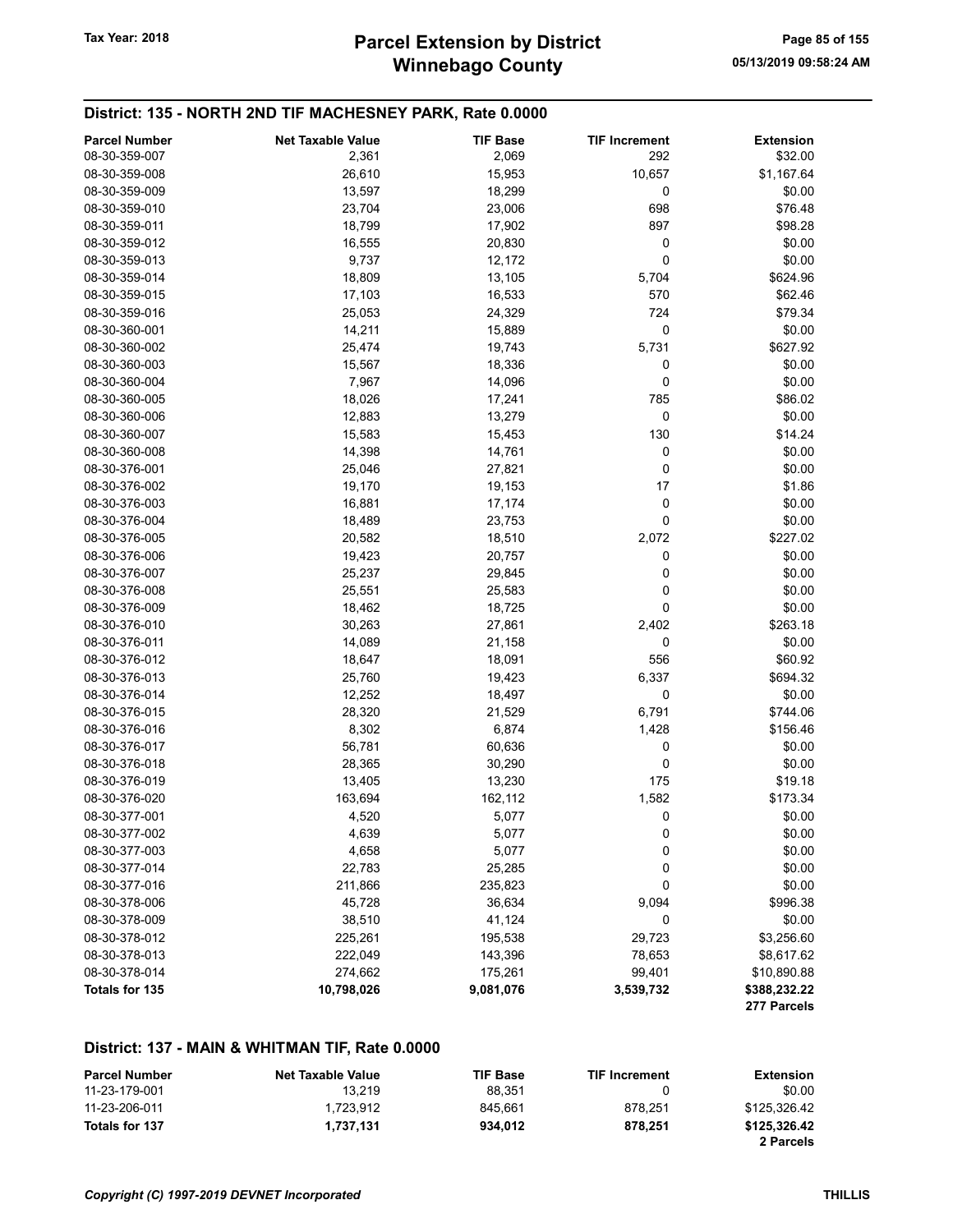## Winnebago County Tax Year: 2018 **Parcel Extension by District** Page 86 of 155

| <b>Parcel Number</b> | <b>Net Taxable Value</b> | <b>TIF Base</b> | <b>TIF Increment</b> | <b>Extension</b> |
|----------------------|--------------------------|-----------------|----------------------|------------------|
| 11-25-155-001        | 5,687                    | 11,285          | 0                    | \$0.00           |
| 11-25-155-002        | 2,037                    | 20,604          | 0                    | \$0.00           |
| 11-25-155-003        | 4,475                    | 1,639           | 2,836                | \$404.70         |
| 11-25-155-004        | 3,550                    | 16,559          | 0                    | \$0.00           |
| 11-25-155-005        | 2,140                    | 11,102          | 0                    | \$0.00           |
| 11-25-155-006        | 6,845                    | 15,312          | 0                    | \$0.00           |
| 11-25-155-007        | 7,670                    | 14,333          | 0                    | \$0.00           |
| 11-25-155-008        | 2,844                    | 12,801          | 0                    | \$0.00           |
| 11-25-155-009        | 8,156                    | 17,607          | 0                    | \$0.00           |
| 11-25-155-010        | 7,670                    | 10,188          | 0                    | \$0.00           |
| 11-25-155-011        | 1,516                    | 1,927           | 0                    | \$0.00           |
| 11-25-155-012        | 7,725                    | 7,066           | 659                  | \$94.04          |
| 11-25-155-013        | 1,482                    | 19,947          | 0                    | \$0.00           |
| 11-25-155-014        | 12,487                   | 11,535          | 952                  | \$135.86         |
| 11-25-155-015        | 9,788                    | 16,158          | 0                    | \$0.00           |
| 11-25-155-016        | 8,158                    | 15,356          | 0                    | \$0.00           |
| 11-25-155-017        | 8,403                    | 21,147          | 0                    | \$0.00           |
| 11-25-155-018        | 10,178                   | 20,523          | 0                    | \$0.00           |
| 11-25-155-019        | 6,798                    | 13,041          | 0                    | \$0.00           |
| 11-25-155-020        | 9,398                    | 14,875          | 0                    | \$0.00           |
| 11-25-155-021        | 37,800                   | 71,980          | 0                    | \$0.00           |
| 11-25-155-022        | 8,425                    | 18,333          | 0                    | \$0.00           |
| 11-25-155-023        | 12,618                   | 19,557          | 0                    | \$0.00           |
| 11-25-155-024        | 7,437                    | 18,368          | 0                    | \$0.00           |
| 11-25-155-025        | 1,203                    | 1,654           | 0                    | \$0.00           |
| 11-25-155-026        | 5,172                    | 11,703          | 0                    | \$0.00           |
| 11-25-155-027        | 10,305                   | 21,597          | 0                    | \$0.00           |
| 11-25-155-028        | 13,906                   | 23,184          | 0                    | \$0.00           |
| 11-25-155-029        | 3,466                    | 12,227          | 0                    | \$0.00           |
| 11-25-155-030        | 10,169                   | 17,876          | 0                    | \$0.00           |
| 11-25-155-031        | 13,488                   | 26,500          | 0                    | \$0.00           |
| 11-25-155-032        | 10,386                   | 12,347          | 0                    | \$0.00           |
| 11-25-155-033        | 8,715                    | 15,130          | 0                    | \$0.00           |
| 11-25-156-001        | 6,647                    | 13,890          | 0                    | \$0.00           |
| 11-25-156-002        | 7,740                    | 19,360          | 0                    | \$0.00           |
| 11-25-156-003        | 11,105                   | 19,158          | 0                    | \$0.00           |
| 11-25-156-004        | 32,262                   | 34,310          | 0                    | \$0.00           |
| 11-25-156-005        | 9,006                    | 18,821          | 0                    | \$0.00           |
| 11-25-156-006        | 10,427                   | 21,037          | 0                    | \$0.00           |
| 11-25-156-007        | 6,334                    | 4,790           | 1,544                | \$220.34         |
| 11-25-156-008        | 5,253                    | 8,333           | 0                    | \$0.00           |
| 11-25-156-009        | 19,166                   | 26,228          | 0                    | \$0.00           |
| 11-25-156-010        | 9,814                    | 18,875          | 0                    | \$0.00           |
| 11-25-156-011        | 8,916                    | 15,221          | 0                    | \$0.00           |
| 11-25-156-012        | 8,600                    | 25,543          | 0                    | \$0.00           |
| 11-25-156-013        | 10,591                   | 22,094          | 0                    | \$0.00           |
| 11-25-156-014        | 8,012                    | 15,088          | 0                    | \$0.00           |
| 11-25-156-015        | 10,933                   | 23,048          | 0                    | \$0.00           |
| 11-25-156-016        |                          | 17,814          |                      | \$0.00           |
| 11-25-156-017        | 7,844                    | 12,863          | 0                    | \$0.00           |
| 11-25-156-018        | 4,939                    | 9,686           | 0                    | \$0.00           |
| 11-25-156-019        | 4,614                    | 9,104           | 0                    | \$0.00           |
| 11-25-156-020        | 7,077                    | 24,102          | 0                    | \$0.00           |
| 11-25-156-021        | 9,391                    | 10,407          | 0                    | \$0.00           |
| 11-25-156-022        | 1,495                    | 3,225           | 0                    | \$0.00           |
| 11-25-156-023        |                          | 34,147          |                      | \$0.00           |
| 11-25-157-001        |                          | 11,801          |                      | \$0.00           |
| 11-25-157-002        |                          | 8,175           |                      | \$0.00           |
| 11-25-157-003        |                          | 18,353          |                      | \$0.00           |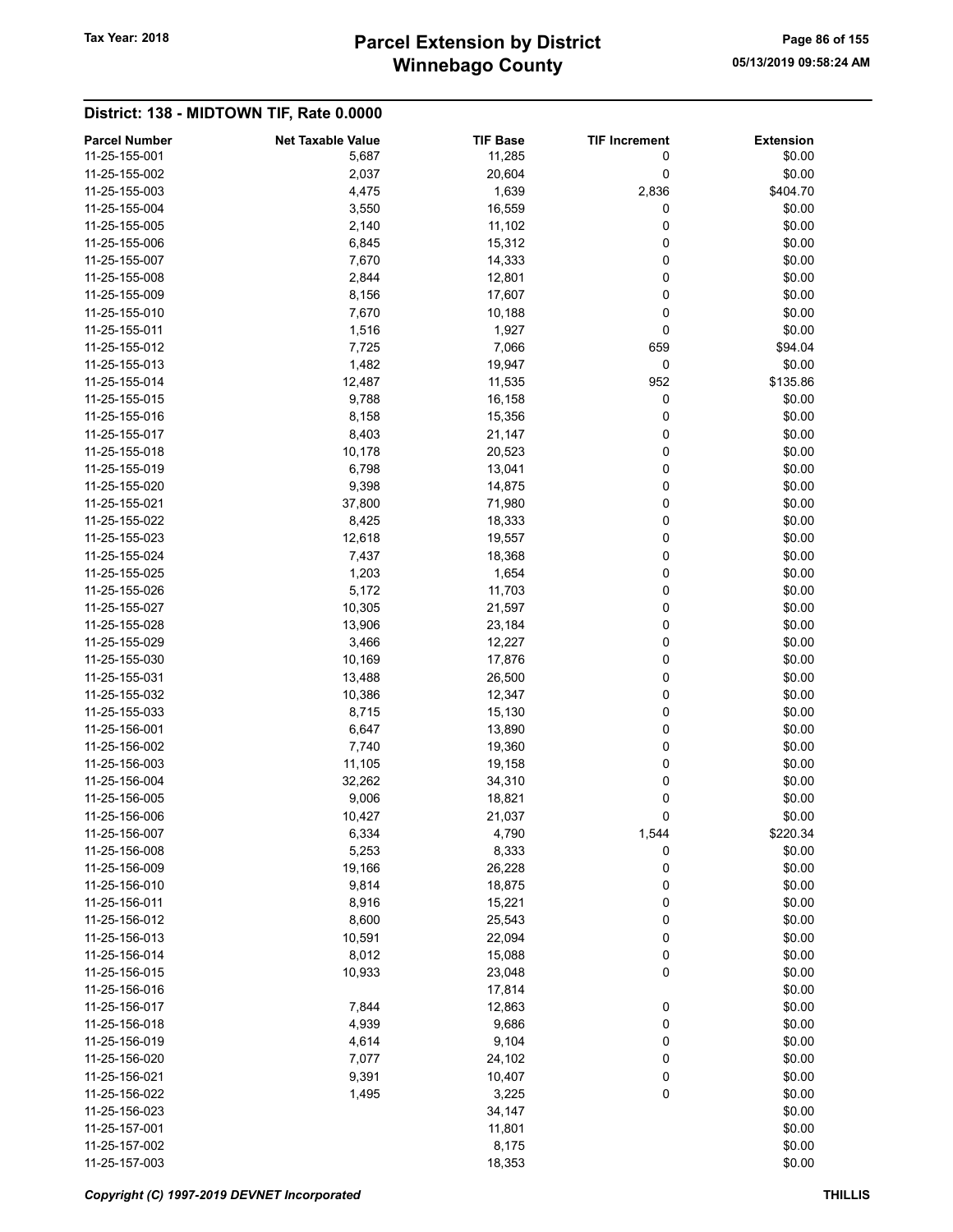## Winnebago County Tax Year: 2018 **Parcel Extension by District** Page 87 of 155

| <b>Parcel Number</b> | <b>Net Taxable Value</b> | <b>TIF Base</b> | <b>TIF Increment</b> | <b>Extension</b> |
|----------------------|--------------------------|-----------------|----------------------|------------------|
| 11-25-157-004        |                          | 19,525          |                      | \$0.00           |
| 11-25-157-005        |                          | 16,865          |                      | \$0.00           |
| 11-25-157-006        |                          | 13,756          |                      | \$0.00           |
| 11-25-157-007        |                          |                 |                      | \$0.00           |
|                      |                          | 12,382<br>4,081 |                      |                  |
| 11-25-157-008        |                          |                 |                      | \$0.00           |
| 11-25-157-009        |                          | 20,822          |                      | \$0.00           |
| 11-25-157-010        |                          | 11,272          |                      | \$0.00           |
| 11-25-157-011        |                          | 13,683          |                      | \$0.00           |
| 11-25-157-012        |                          | 16,307          |                      | \$0.00           |
| 11-25-157-013        |                          | 11,946          |                      | \$0.00           |
| 11-25-158-001        |                          | 13,303          |                      | \$0.00           |
| 11-25-158-002        |                          | 13,119          |                      | \$0.00           |
| 11-25-158-003        |                          | 19,246          |                      | \$0.00           |
| 11-25-158-004        |                          | 19,992          |                      | \$0.00           |
| 11-25-158-005        | 2,813                    | 3,648           | 0                    | \$0.00           |
| 11-25-158-006        |                          | 16,250          |                      | \$0.00           |
| 11-25-158-007        |                          | 17,834          |                      | \$0.00           |
| 11-25-158-008        |                          | 12,442          |                      | \$0.00           |
| 11-25-158-009        |                          | 7,350           |                      | \$0.00           |
| 11-25-158-010        |                          | 11,282          |                      | \$0.00           |
| 11-25-158-011        |                          | 10,760          |                      | \$0.00           |
| 11-25-158-012        |                          | 2,370           |                      | \$0.00           |
| 11-25-159-001        |                          | 1,720           |                      | \$0.00           |
| 11-25-159-002        |                          | 15,447          |                      | \$0.00           |
| 11-25-159-003        |                          | 6,060           |                      | \$0.00           |
| 11-25-159-004        |                          | 27,610          |                      | \$0.00           |
| 11-25-159-005        |                          | 27,962          |                      | \$0.00           |
| 11-25-159-006        |                          | 15,017          |                      | \$0.00           |
| 11-25-159-007        |                          | 17,386          |                      | \$0.00           |
| 11-25-159-008        |                          | 4,753           |                      | \$0.00           |
|                      |                          |                 |                      |                  |
| 11-25-159-009        |                          | 14,486          |                      | \$0.00           |
| 11-25-159-010        |                          | 16,003          |                      | \$0.00           |
| 11-25-159-011        |                          | 15,417          |                      | \$0.00           |
| 11-25-159-012        |                          | 18,535          |                      | \$0.00           |
| 11-25-159-013        |                          | 21,715          |                      | \$0.00           |
| 11-25-159-014        |                          | 16,213          |                      | \$0.00           |
| 11-25-160-001        | 13,700                   | 30,144          | 0                    | \$0.00           |
| 11-25-160-002        |                          | 14,907          |                      | \$0.00           |
| 11-25-160-003        |                          | 13,559          |                      | \$0.00           |
| 11-25-160-004        |                          | 16,851          |                      | \$0.00           |
| 11-25-160-005        | 8,948                    | 15,009          | 0                    | \$0.00           |
| 11-25-160-006        |                          | 7,007           |                      | \$0.00           |
| 11-25-160-007        | 2,737                    | 19,426          | 0                    | \$0.00           |
| 11-25-160-008        |                          | 17,598          |                      | \$0.00           |
| 11-25-160-009        |                          | 0               |                      | \$0.00           |
| 11-25-160-010        |                          | 40,835          |                      | \$0.00           |
| 11-25-301-001        | 8,995                    | 1,632           | 7,363                | \$1,050.70       |
| 11-25-301-002        | 8,106                    | 12,766          | 0                    | \$0.00           |
| 11-25-301-003        | 7,688                    | 16,593          | 0                    | \$0.00           |
| 11-25-301-004        | 9,828                    | 16,888          | 0                    | \$0.00           |
| 11-25-301-005        | 7,786                    | 12,966          | 0                    | \$0.00           |
| 11-25-301-006        | 11,033                   | 11,907          | $\bf{0}$             | \$0.00           |
| 11-25-301-007        | 8,603                    | 18,705          | 0                    | \$0.00           |
| 11-25-301-008        | 7,655                    | 19,532          | 0                    | \$0.00           |
| 11-25-301-009        | 9,113                    | 16,911          | 0                    | \$0.00           |
| 11-25-301-010        | 14,050                   | 21,243          | 0                    | \$0.00           |
| 11-25-301-011        | 9,280                    | 14,884          | $\bf{0}$             | \$0.00           |
| 11-25-301-012        | 6,194                    | 22,831          | $\bf{0}$             | \$0.00           |
| 11-25-301-013        | 14,229                   | 21,731          | 0                    | \$0.00           |
|                      |                          |                 |                      |                  |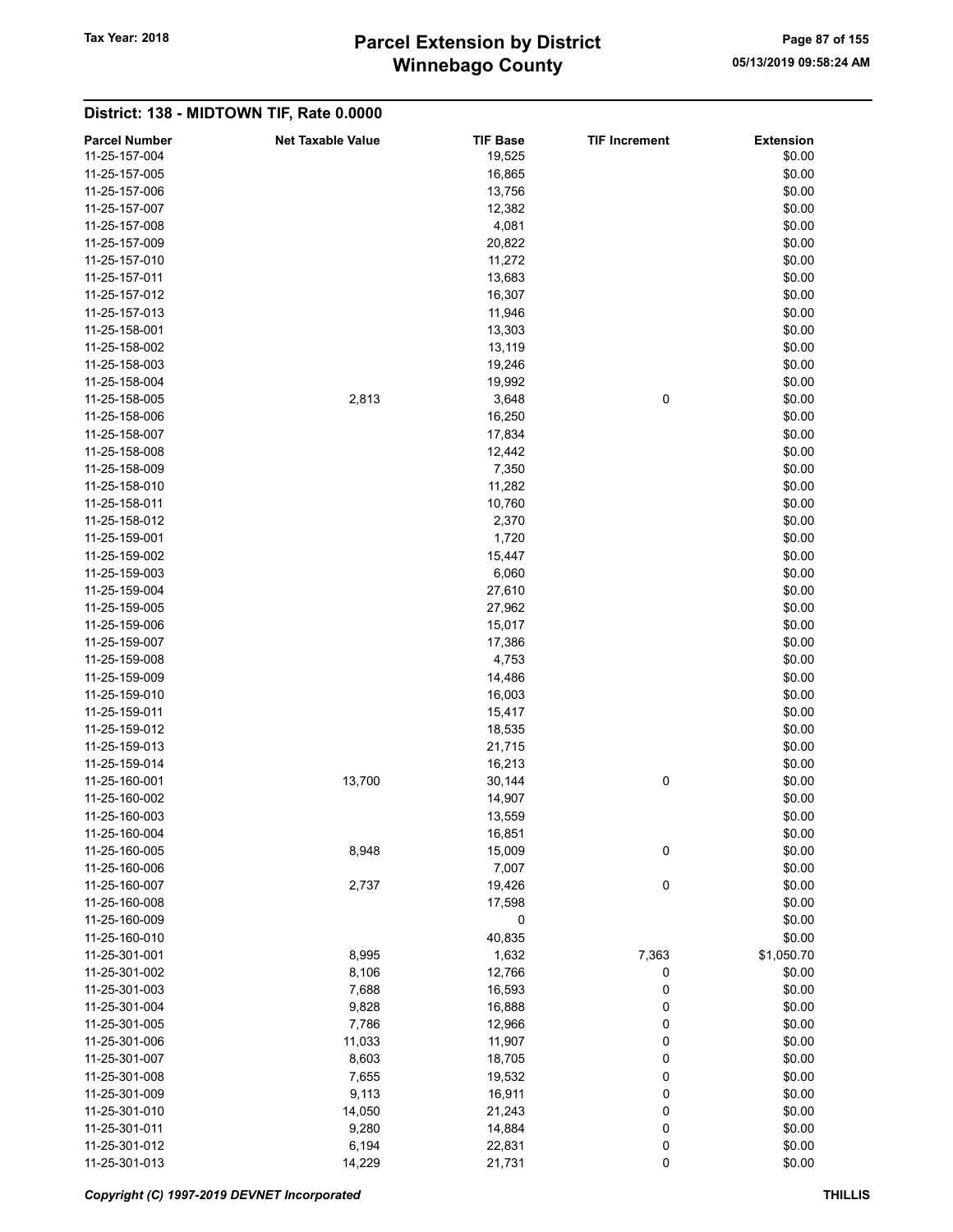## Winnebago County Tax Year: 2018 **Parcel Extension by District** Page 88 of 155

| <b>Parcel Number</b> |                                   |                          |                           |                            |
|----------------------|-----------------------------------|--------------------------|---------------------------|----------------------------|
| 11-25-301-014        | <b>Net Taxable Value</b><br>1,150 | <b>TIF Base</b><br>1,582 | <b>TIF Increment</b><br>0 | <b>Extension</b><br>\$0.00 |
| 11-25-301-015        | 19,434                            | 23,041                   | 0                         | \$0.00                     |
|                      | 14,945                            |                          | 0                         |                            |
| 11-25-301-020        |                                   | 23,049                   |                           | \$0.00                     |
| 11-25-301-021        | 6,995                             | 15,173                   | 0                         | \$0.00                     |
| 11-25-301-022        | 9,776                             | 20,839                   | 0                         | \$0.00                     |
| 11-25-301-023        | 8,165                             | 14,305                   | 0                         | \$0.00                     |
| 11-25-301-024        | 7,135                             | 7,802                    | 0                         | \$0.00                     |
| 11-25-301-025        | 9,226                             | 19,297                   | 0                         | \$0.00                     |
| 11-25-301-026        | 956                               | 1,316                    | 0                         | \$0.00                     |
| 11-25-301-027        | 8,487                             | 17,872                   | 0                         | \$0.00                     |
| 11-25-301-028        | 0                                 | 16,864                   | 0                         | \$0.00                     |
| 11-25-301-029        | 18,510                            | 20,528                   | 0                         | \$0.00                     |
| 11-25-301-030        | 4,695                             | 5,172                    | 0                         | \$0.00                     |
| 11-25-301-031        | 5,435                             | 6,694                    | 0                         | \$0.00                     |
| 11-25-301-033        | 11,566                            | 21,896                   | 0                         | \$0.00                     |
| 11-25-301-035        | 10,809                            | 18,139                   | 0                         | \$0.00                     |
| 11-25-301-036        | 3,487                             | 8,767                    | 0                         | \$0.00                     |
| 11-25-301-037        | 2,906                             | 14,047                   | 0                         | \$0.00                     |
| 11-25-301-038        | 8,530                             | 18,119                   | 0                         | \$0.00                     |
| 11-25-301-039        | 8,345                             | 17,446                   | 0                         | \$0.00                     |
| 11-25-301-040        | 1,615                             | 18,079                   | 0                         | \$0.00                     |
| 11-25-301-041        | 832                               | 11,275                   | 0                         | \$0.00                     |
| 11-25-302-001        | 8,715                             | 17,197                   | 0                         | \$0.00                     |
| 11-25-302-002        | 9,181                             | 20,056                   | 0                         | \$0.00                     |
| 11-25-302-003        | 6,938                             | 14,008                   | 0                         | \$0.00                     |
| 11-25-302-004        | 8,486                             | 16,093                   | 0                         | \$0.00                     |
| 11-25-302-005        | 9,051                             | 21,252                   | 0                         | \$0.00                     |
| 11-25-302-006        | 7,870                             | 19,967                   | 0                         | \$0.00                     |
| 11-25-302-007        | 11,091                            | 23,719                   | 0                         | \$0.00                     |
| 11-25-302-008        | 8,367                             | 16,533                   | 0                         | \$0.00                     |
| 11-25-302-009        | 11,262                            | 25,476                   | 0                         | \$0.00                     |
| 11-25-302-010        | 5,522                             | 19,791                   | 0                         | \$0.00                     |
| 11-25-302-011        | 7,555                             | 16,511                   | 0                         | \$0.00                     |
| 11-25-302-012        | 34,629                            | 41,555                   | 0                         | \$0.00                     |
| 11-25-302-013        | 9,599                             | 14,028                   | 0                         | \$0.00                     |
| 11-25-302-014        | 8,385                             | 17,285                   | 0                         | \$0.00                     |
| 11-25-302-015        | 8,077                             | 16,651                   | 0                         | \$0.00                     |
| 11-25-302-016        | 10,537                            | 21,820                   | 0                         | \$0.00                     |
| 11-25-302-017        | 9,024                             | 18,985                   | $\mathbf 0$               | \$0.00                     |
| 11-25-302-018        | 16,282                            | 18,592                   | 0                         | \$0.00                     |
| 11-25-302-019        | 11,538                            | 2,165                    | 9,373                     | \$1,337.54                 |
| 11-25-302-020        | 9,765                             | 15,750                   | 0                         | \$0.00                     |
| 11-25-302-021        |                                   |                          | 0                         | \$0.00                     |
| 11-25-302-022        | 10,948                            | 31,572                   |                           | \$0.00                     |
| 11-25-303-001        | 8,058                             | 17,243                   | 0<br>0                    |                            |
|                      | 8,373                             | 12,384                   |                           | \$0.00                     |
| 11-25-303-002        | 9,092                             | 10,561                   | 0                         | \$0.00                     |
| 11-25-303-003        | 5,364                             | 10,358                   | 0                         | \$0.00                     |
| 11-25-303-004        | 7,891                             | 19,274                   | 0                         | \$0.00                     |
| 11-25-303-005        | 4,194                             | 15,208                   | 0                         | \$0.00                     |
| 11-25-303-006        | 9,550                             | 16,205                   | 0                         | \$0.00                     |
| 11-25-303-007        | 8,053                             | 18,676                   | 0                         | \$0.00                     |
| 11-25-303-008        | 10,100                            | 19,965                   | 0                         | \$0.00                     |
| 11-25-303-009        | 14,198                            | 28,000                   | 0                         | \$0.00                     |
| 11-25-303-010        | 7,276                             | 19,897                   | 0                         | \$0.00                     |
| 11-25-303-011        | 9,599                             | 20,951                   | 0                         | \$0.00                     |
| 11-25-303-012        | 9,624                             | 21,005                   | 0                         | \$0.00                     |
| 11-25-303-013        | 11,403                            | 23,815                   | 0                         | \$0.00                     |
| 11-25-303-014        | 8,873                             | 28,625                   | 0                         | \$0.00                     |
| 11-25-303-015        | 8,247                             | 17,697                   | $\pmb{0}$                 | \$0.00                     |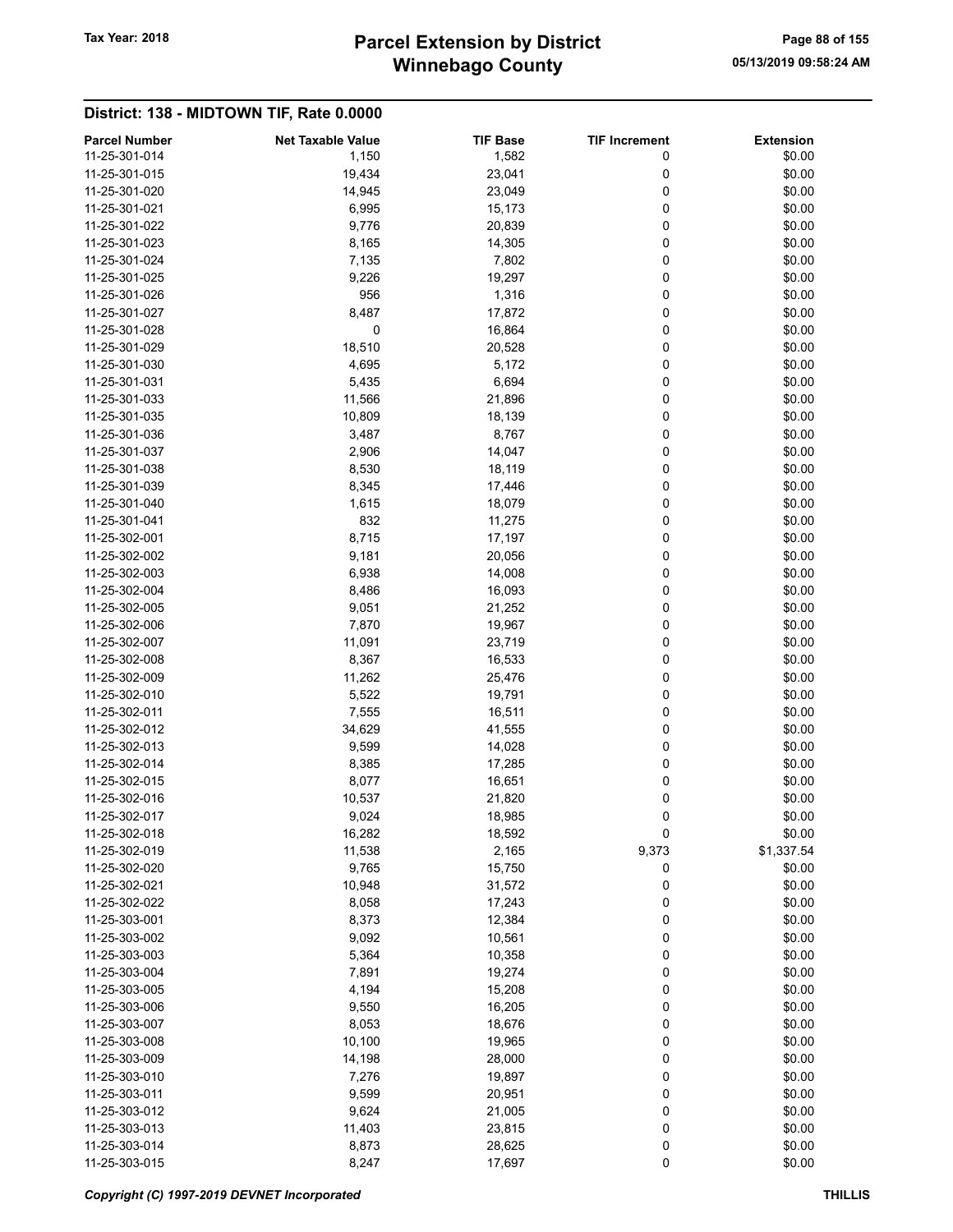## Winnebago County Tax Year: 2018 **Parcel Extension by District** Page 89 of 155

| <b>Parcel Number</b> | <b>Net Taxable Value</b> | <b>TIF Base</b> | <b>TIF Increment</b> | <b>Extension</b> |
|----------------------|--------------------------|-----------------|----------------------|------------------|
| 11-25-303-016        | 8,321                    | 18,083          | 0                    | \$0.00           |
| 11-25-303-017        | 5,694                    | 20,113          | 0                    | \$0.00           |
| 11-25-303-018        | 5,427                    | 12,811          | 0                    | \$0.00           |
| 11-25-303-021        | 4,649                    | 10,845          | 0                    | \$0.00           |
| 11-25-303-022        | 6,903                    | 20,225          | 0                    | \$0.00           |
| 11-25-303-023        | 2,708                    | 12,953          | 0                    | \$0.00           |
| 11-25-303-024        | 1,296                    | 1,783           | 0                    | \$0.00           |
| 11-25-303-025        | 7,122                    | 17,252          | 0                    | \$0.00           |
| 11-25-303-026        | 8,297                    | 18,024          | 0                    | \$0.00           |
| 11-25-303-027        | 8,346                    | 18,117          | 0                    | \$0.00           |
| 11-25-303-029        | 6,402                    | 15,664          | 0                    | \$0.00           |
| 11-25-303-030        | 15,717                   | 18,089          | 0                    | \$0.00           |
| 11-25-304-001        | 1,587                    | 1,750           | 0                    | \$0.00           |
| 11-25-305-001        | 1,681                    | 1,854           | 0                    | \$0.00           |
| 11-25-305-003        | 179                      | 1,963           | 0                    | \$0.00           |
| 11-25-306-001        |                          | 1,516           |                      | \$0.00           |
| 11-25-307-001        | 1,489                    | 1,641           | 0                    | \$0.00           |
| 11-25-308-001        | 1,085                    | 1,197           | 0                    | \$0.00           |
| 11-25-309-001        | 20,399                   | 22,480          | 0                    | \$0.00           |
| 11-25-309-007        | 58,506                   | 64,483          | 0                    | \$0.00           |
| 11-25-309-008        | 1,456                    | 1,605           | 0                    | \$0.00           |
| 11-25-309-009        | 35,603                   | 39,239          | 0                    | \$0.00           |
| 11-25-309-011        | 48,471                   | 53,420          | 0                    | \$0.00           |
| 11-25-309-012        | 36,642                   | 49,335          | 0                    | \$0.00           |
| 11-25-310-004        | 13,231                   | 23,715          | 0                    | \$0.00           |
| 11-25-310-006        |                          |                 | 0                    | \$0.00           |
|                      | 8,875                    | 34,163          |                      |                  |
| 11-25-310-007        | 34,829                   | 56,682          | 0                    | \$0.00           |
| 11-25-310-008        | 105,731                  | 116,531         | 0                    | \$0.00           |
| 11-25-351-001        | 2,055                    | 2,293           | 0                    | \$0.00           |
| 11-25-351-002        | 807                      | 893             | 0                    | \$0.00           |
| 11-25-351-004        | 2,854                    | 3,145           | 0                    | \$0.00           |
| 11-25-351-006        | 807                      | 1,056           | 0                    | \$0.00           |
| 11-25-351-007        | 125,068                  | 164,246         | 0                    | \$0.00           |
| 11-25-352-001        | 25,042                   | 44,487          | 0                    | \$0.00           |
| 11-25-352-003        | 4,821                    | 5,313           | 0                    | \$0.00           |
| 11-25-352-004        | 1,245                    | 1,372           | 0                    | \$0.00           |
| 11-25-352-005        | 10,463                   | 11,531          | 0                    | \$0.00           |
| 11-25-353-001        | 145,326                  | 163,913         | 0                    | \$0.00           |
| 11-25-354-001        | 2,434                    | 2,682           | 0                    | \$0.00           |
| 11-25-354-003        | 2,045                    | 3,486           | 0                    | \$0.00           |
| 11-25-354-004        | 2,048                    | 2,257           | 0                    | \$0.00           |
| 11-25-354-005        | 2,125                    | 3,924           | 0                    | \$0.00           |
| 11-25-354-006        | 2,007                    | 3,373           | 0                    | \$0.00           |
| 11-25-355-001        | 17,374                   | 22,836          | 0                    | \$0.00           |
| 11-25-355-002        | 8,196                    | 9,033           | 0                    | \$0.00           |
| 11-25-355-003        | 6,217                    | 24,522          | 0                    | \$0.00           |
| 11-25-355-004        | 1,398                    | 1,540           | 0                    | \$0.00           |
| 11-25-356-001        | 80,412                   | 93,041          | 0                    | \$0.00           |
| 11-25-356-002        | 4,603                    | 5,074           | 0                    | \$0.00           |
| 11-25-356-003        | 30,874                   | 34,266          | 0                    | \$0.00           |
| 11-25-356-004        | 391                      | 627             | 0                    | \$0.00           |
| 11-25-356-005        | 2,266                    | 2,495           | 0                    | \$0.00           |
| 11-26-230-010        | 7,115                    | 9,634           | 0                    | \$0.00           |
| 11-26-231-010        | 11,311                   | 12,586          | 0                    | \$0.00           |
| 11-26-231-011        | 21,577                   | 48,688          | 0                    | \$0.00           |
| 11-26-231-013        | 20,898                   | 22,533          | 0                    | \$0.00           |
| 11-26-231-015        | 19,227                   | 21,351          | 0                    | \$0.00           |
| 11-26-231-016        | 15,674                   | 29,933          | 0                    | \$0.00           |
| 11-26-231-019        | 38,622                   | 56,794          | 0                    | \$0.00           |
|                      |                          |                 |                      |                  |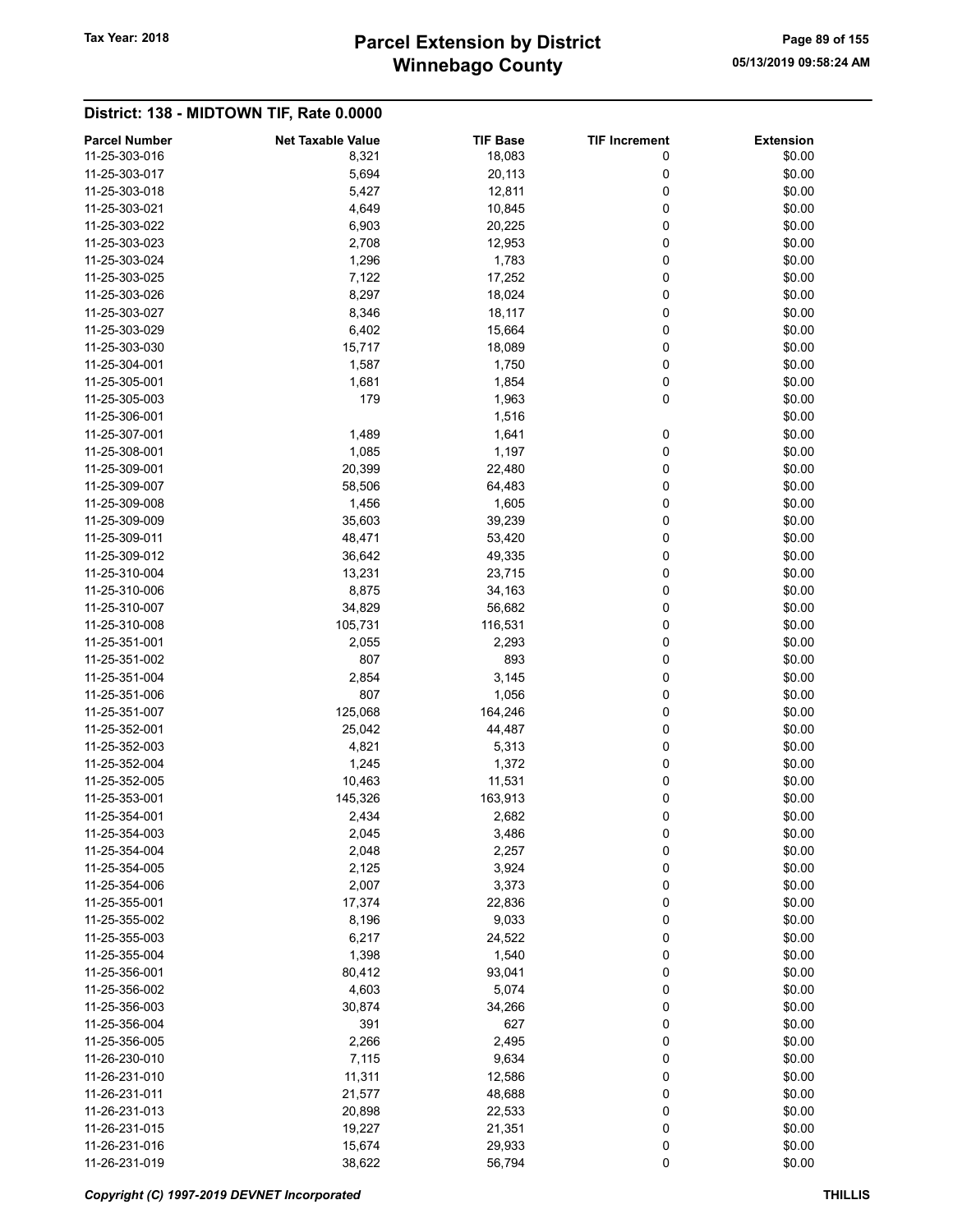## Winnebago County Tax Year: 2018 **Parcel Extension by District** Page 90 of 155

|                                       |                                    |                           |                           | <b>Extension</b> |
|---------------------------------------|------------------------------------|---------------------------|---------------------------|------------------|
| <b>Parcel Number</b><br>11-26-232-001 | <b>Net Taxable Value</b><br>10,932 | <b>TIF Base</b><br>16,151 | <b>TIF Increment</b><br>0 | \$0.00           |
| 11-26-232-002                         | 11,641                             | 7,111                     | 4,530                     | \$646.44         |
| 11-26-232-003                         | 14,702                             | 16,372                    | 0                         | \$0.00           |
| 11-26-232-004                         | 5,213                              | 6,013                     | 0                         | \$0.00           |
| 11-26-232-005                         | 12,678                             | 19,323                    | 0                         | \$0.00           |
| 11-26-233-001                         | 4,166                              | 4,896                     | 0                         | \$0.00           |
| 11-26-233-002                         | 14,504                             | 16,272                    | 0                         | \$0.00           |
| 11-26-233-003                         | 35,776                             | 41,157                    | 0                         | \$0.00           |
| 11-26-233-004                         | 24,470                             | 27,544                    | 0                         | \$0.00           |
| 11-26-233-005                         | 14,551                             | 34,152                    | 0                         | \$0.00           |
| 11-26-233-006                         | 32,904                             | 30,644                    | 2,260                     | \$322.50         |
| 11-26-233-008                         | 38,328                             | 42,837                    | 0                         | \$0.00           |
| 11-26-233-028                         | 3,927                              | 4,595                     | 0                         | \$0.00           |
| 11-26-233-029                         | 53,284                             | 30,448                    | 22,836                    | \$3,258.70       |
| 11-26-235-004                         | 4,109                              | 31,453                    | 0                         | \$0.00           |
| 11-26-235-005                         | 3,657                              | 15,644                    | 0                         | \$0.00           |
| 11-26-235-006                         | 16,820                             | 60,450                    | 0                         | \$0.00           |
| 11-26-235-009                         | 20,754                             | 23,077                    | 0                         | \$0.00           |
| 11-26-235-010                         |                                    |                           | 0                         | \$0.00           |
| 11-26-235-011                         | 14,550<br>12,271                   | 16,237<br>13,727          | 0                         |                  |
|                                       |                                    |                           |                           | \$0.00           |
| 11-26-235-017                         | 53,314                             | 60,163                    | 0                         | \$0.00           |
| 11-26-235-018                         | 2,159                              | 2,378                     | 0                         | \$0.00           |
| 11-26-235-019                         |                                    | 0                         |                           | \$0.00           |
| 11-26-236-002                         | 27,440                             | 30,605                    | 0                         | \$0.00           |
| 11-26-236-003                         | 20,560                             | 24,581                    | 0                         | \$0.00           |
| 11-26-236-004                         | 9,732                              | 11,440                    | 0                         | \$0.00           |
| 11-26-236-007                         | 13,003                             | 13,842                    | 0                         | \$0.00           |
| 11-26-236-008                         | 4,141                              | 7,871                     | 0                         | \$0.00           |
| 11-26-236-009                         | 5,351                              | 6,448                     | 0                         | \$0.00           |
| 11-26-236-010                         | 5,351                              | 6,448                     | 0                         | \$0.00           |
| 11-26-236-011                         | 8,475                              | 18,096                    | 0                         | \$0.00           |
| 11-26-236-012                         | 3,024                              | 3,333                     | 0                         | \$0.00           |
| 11-26-236-013                         | 13,755                             | 15,160                    | 0                         | \$0.00           |
| 11-26-236-014                         | 14,648                             | 19,545                    | 0                         | \$0.00           |
| 11-26-276-005                         | 90,334                             | 26,477                    | 63,857                    | \$9,112.40       |
| 11-26-276-006                         | 52,676                             | 17,405                    | 35,271                    | \$5,033.18       |
| 11-26-276-007                         | 45,001                             | 16,702                    | 28,299                    | \$4,038.28       |
| 11-26-276-008                         | 38,730                             | 16,702                    | 22,028                    | \$3,143.40       |
| 11-26-276-012                         | 21,852                             | 24,084                    | 0                         | \$0.00           |
| 11-26-276-013                         | 27,164                             | 27,228                    | 0                         | \$0.00           |
| 11-26-276-014                         | 15,710                             | 17,314                    | $\mathbf 0$               | \$0.00           |
| 11-26-276-015                         | 38,314                             | 47,153                    | 0                         | \$0.00           |
| 11-26-276-016                         | 100,910                            | 48,967                    | 51,943                    | \$7,412.28       |
| 11-26-277-001                         | 15,541                             | 19,049                    | 0                         | \$0.00           |
| 11-26-277-002                         | 21,297                             | 33,268                    | 0                         | \$0.00           |
| 11-26-277-003                         | 13,746                             | 15,269                    | 0                         | \$0.00           |
| 11-26-277-004                         | 1,866                              | 2,559                     | 0                         | \$0.00           |
| 11-26-277-005                         | 1,866                              | 2,213                     | 0                         | \$0.00           |
| 11-26-277-006                         | 17,749                             | 20,573                    | 0                         | \$0.00           |
| 11-26-277-007                         | 17,418                             | 38,239                    | 0                         | \$0.00           |
| 11-26-277-009                         | 6,474                              | 23,608                    | 0                         | \$0.00           |
| 11-26-277-010                         | 6,704                              | 12,948                    | 0                         | \$0.00           |
| 11-26-277-011                         | 6,702                              | 10,745                    | 0                         | \$0.00           |
| 11-26-277-012                         | 10,585                             | 18,233                    | 0                         | \$0.00           |
| 11-26-277-013                         | 5,501                              | 7,578                     | 0                         | \$0.00           |
| 11-26-277-015                         | 3,550                              | 15,188                    | 0                         | \$0.00           |
| 11-26-277-017                         | 6,704                              | 12,948                    | 0                         | \$0.00           |
| 11-26-277-020                         | 42,280                             | 46,442                    | 0                         | \$0.00           |
| 11-26-277-021                         | 6,032                              | 14,081                    | $\pmb{0}$                 | \$0.00           |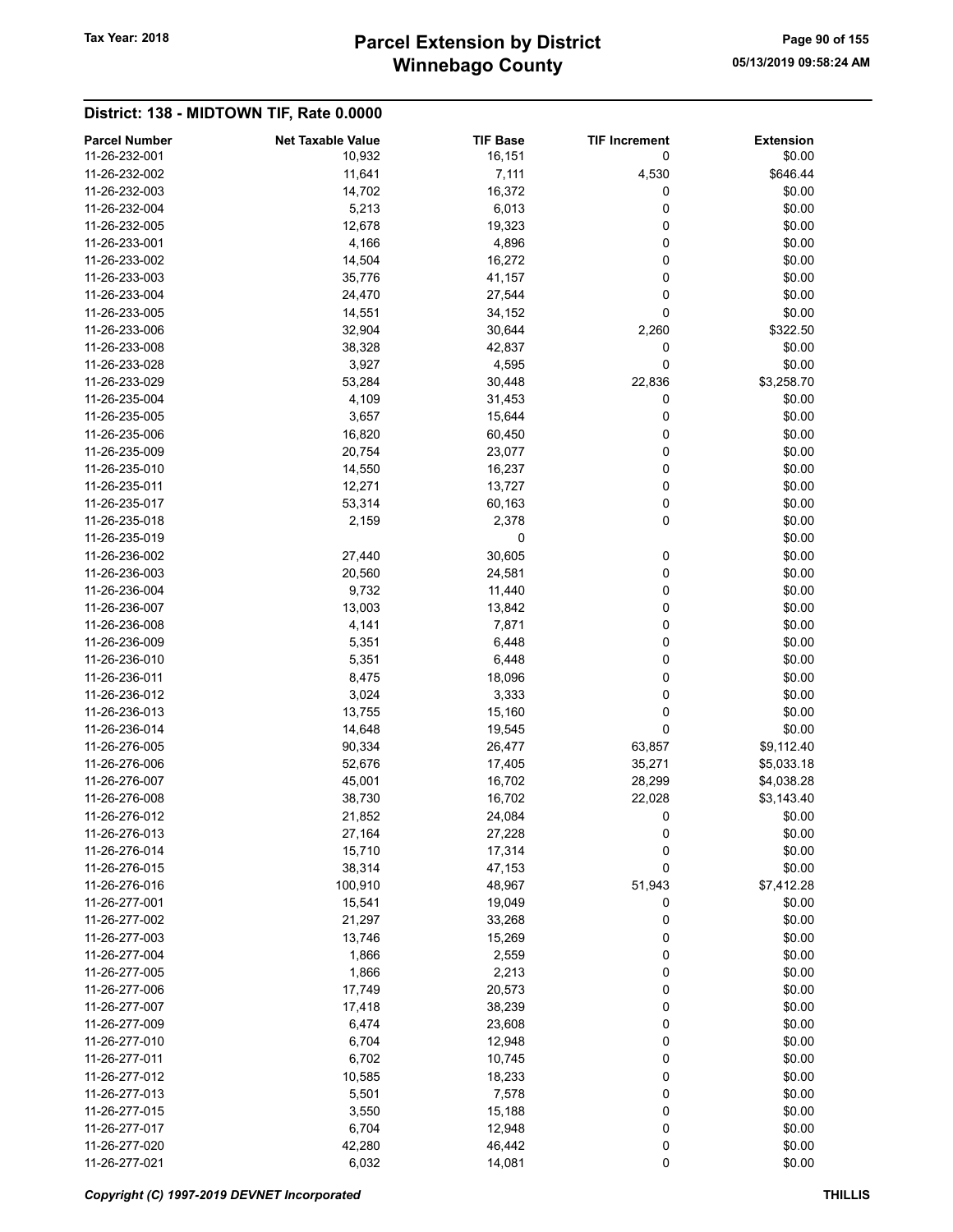## Winnebago County Tax Year: 2018 **Parcel Extension by District** Page 91 of 155

| <b>Parcel Number</b> | <b>Net Taxable Value</b> | <b>TIF Base</b> | <b>TIF Increment</b> | <b>Extension</b> |
|----------------------|--------------------------|-----------------|----------------------|------------------|
| 11-26-277-022        | 5,094                    | 16,381          | 0                    | \$0.00           |
| 11-26-277-023        |                          | 119,613         |                      | \$0.00           |
| 11-26-280-002        | 11,906                   | 15,296          | 0                    | \$0.00           |
|                      |                          |                 |                      |                  |
| 11-26-280-003        | 36,392                   | 40,037          | 0                    | \$0.00           |
| 11-26-280-004        | 8,797                    | 14,667          | 0                    | \$0.00           |
| 11-26-280-006        | 25,180                   | 19,600          | 5,580                | \$796.28         |
| 11-26-280-009        | 30,430                   | 33,539          | 0                    | \$0.00           |
| 11-26-280-010        | 19,869                   | 23,801          | 0                    | \$0.00           |
| 11-26-280-011        | 7,684                    | 8,468           | 0                    | \$0.00           |
| 11-26-280-014        | 11,259                   | 23,474          | 0                    | \$0.00           |
| 11-26-280-015        | 47,817                   | 52,131          | 0                    | \$0.00           |
| 11-26-280-016        | 8,524                    | 9,394           | 0                    | \$0.00           |
| 11-26-280-017        | 838                      | 1,150           | 0                    | \$0.00           |
| 11-26-280-018        | 19,125                   | 24,973          | 0                    | \$0.00           |
| 11-26-280-019        | 728                      | 999             | 0                    | \$0.00           |
| 11-26-280-020        | 728                      | 999             | 0                    | \$0.00           |
| 11-26-280-021        | 8,456                    | 18,345          | 0                    | \$0.00           |
| 11-26-280-022        | 12,827                   | 20,846          | 0                    | \$0.00           |
| 11-26-280-023        | 3,774                    | 14,802          | 0                    | \$0.00           |
| 11-26-280-024        | 5,190                    | 5,720           | 0                    | \$0.00           |
| 11-26-282-005        | 22,715                   | 35,135          | 0                    | \$0.00           |
| 11-26-282-008        | 7,593                    | 8,861           | 0                    | \$0.00           |
| 11-26-282-009        | 1,648                    | 2,072           | 0                    | \$0.00           |
| 11-26-282-010        | 28,906                   | 41,549          | 0                    | \$0.00           |
| 11-26-282-011        | 5,597                    | 20,885          | 0                    | \$0.00           |
| 11-26-282-012        | 30,171                   | 82,028          | 0                    | \$0.00           |
| 11-26-283-001        | 14,975                   | 14,165          | 810                  |                  |
|                      |                          |                 |                      | \$115.60         |
| 11-26-283-002        | 19,875                   | 15,743          | 4,132                | \$589.64         |
| 11-26-283-003        | 16,599                   | 18,715          | 0                    | \$0.00           |
| 11-26-283-004        | 4,413                    | 15,038          | 0                    | \$0.00           |
| 11-26-283-005        | 14,142                   | 93,183          | 0                    | \$0.00           |
| 11-26-283-006        | 31,987                   | 35,254          | 0                    | \$0.00           |
| 11-26-283-007        | 6,903                    | 16,516          | 0                    | \$0.00           |
| 11-26-283-008        | 7,684                    | 8,468           | 0                    | \$0.00           |
| 11-26-283-009        | 6,833                    | 15,024          | 0                    | \$0.00           |
| 11-26-283-011        | 52,865                   | 50,050          | 2,815                | \$401.70         |
| 11-26-283-012        | 8,350                    | 9,201           | 0                    | \$0.00           |
| 11-26-283-013        | 8,360                    | 9,214           | 0                    | \$0.00           |
| 11-26-283-014        | 10,570                   | 25,029          | 0                    | \$0.00           |
| 11-26-283-015        | 12,567                   | 25,573          | 0                    | \$0.00           |
| 11-26-283-017        | 5,860                    | 18,387          | $\mathbf 0$          | \$0.00           |
| 11-26-285-001        | 53,406                   | 58,863          | 0                    | \$0.00           |
| 11-26-285-002        | 6,519                    | 7,523           | 0                    | \$0.00           |
| 11-26-285-003        | 8,016                    | 8,833           | 0                    | \$0.00           |
| 11-26-285-004        | 1,760                    | 25,616          | 0                    | \$0.00           |
| 11-26-286-001        | 12,687                   | 13,983          | 0                    | \$0.00           |
| 11-26-287-001        |                          | 0               |                      | \$0.00           |
| 11-26-287-002        |                          | 0               |                      | \$0.00           |
| 11-26-288-001        | 25,555                   | 23,046          | 2,509                | \$358.04         |
| 11-26-288-002        | 3,005                    | 0               | 3,005                | \$428.82         |
| 11-26-288-003        |                          | 0               |                      | \$0.00           |
| 11-26-288-004        | 16,448                   | 22,849          | 0                    | \$0.00           |
| 11-26-288-005        | 9,404                    | 31,876          | 0                    | \$0.00           |
| 11-26-288-006        | 8,420                    | 17,777          | 0                    | \$0.00           |
| 11-26-288-007        | 21,303                   | 39,399          | 0                    | \$0.00           |
| 11-26-288-008        | 7,979                    | 8,792           | 0                    | \$0.00           |
|                      |                          |                 |                      | \$0.00           |
| 11-26-288-009        | 14,945                   | 27,559          | 0                    |                  |
| 11-26-288-010        | 1,357                    | 1,963           | 0                    | \$0.00           |
| 11-26-288-011        | 7,854                    | 16,925          | 0                    | \$0.00           |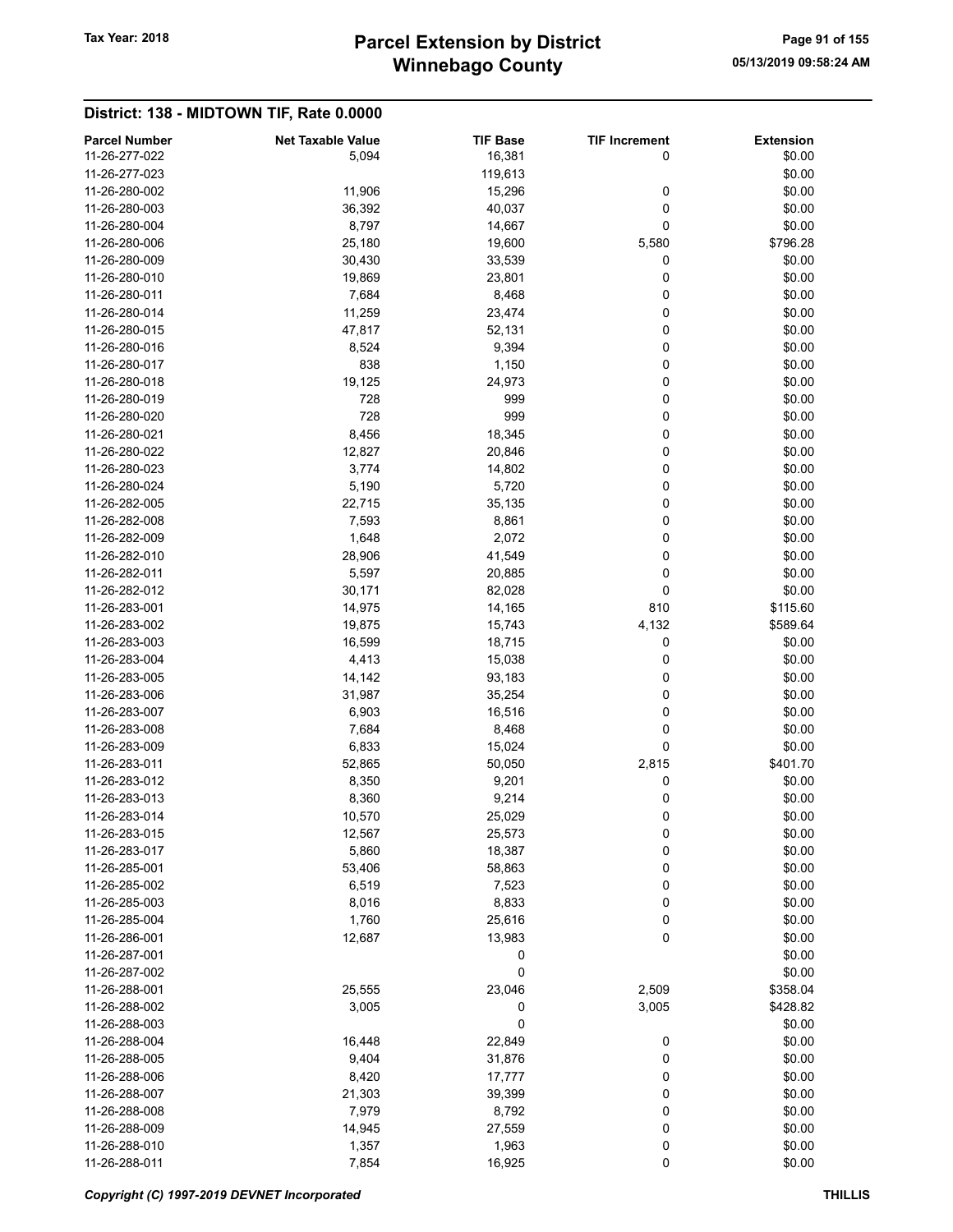## Winnebago County Tax Year: 2018 **Parcel Extension by District** Page 92 of 155

| <b>Parcel Number</b>           | <b>Net Taxable Value</b> | <b>TIF Base</b> | <b>TIF Increment</b> | <b>Extension</b> |
|--------------------------------|--------------------------|-----------------|----------------------|------------------|
| 11-26-288-012                  | 10,551                   | 16,148          | 0                    | \$0.00           |
| 11-26-403-003                  | 1,075                    | 0               | 1,075                | \$153.40         |
| 11-26-403-004                  | 1,530                    | 0               | 1,530                | \$218.34         |
| 11-26-404-001                  | 27,452                   | 30,255          | 0                    | \$0.00           |
| 11-26-404-002                  | 7,670                    | 14,494          | 0                    | \$0.00           |
| 11-26-404-003                  | 13,715                   | 15,116          | 0                    | \$0.00           |
| 11-26-404-004                  | 4,691                    | 5,170           | 0                    | \$0.00           |
| 11-26-404-005                  | 1,755                    | 2,437           | 0                    | \$0.00           |
| 11-26-404-006                  |                          | 0               |                      | \$0.00           |
| 11-26-404-007                  | 17,075                   | 23,807          | 0                    | \$0.00           |
| 11-26-404-008                  | 0                        | 17,001          | 0                    | \$0.00           |
| 11-26-404-009                  | 6,438                    | 14,460          | 0                    | \$0.00           |
| 11-26-404-010                  | 994                      | 1,362           | 0                    | \$0.00           |
| 11-26-404-011                  | 5,395                    | 4,796           | 599                  | \$85.48          |
| 11-26-404-012                  | 2,928                    | 8,326           | 0                    | \$0.00           |
| 11-26-404-013                  | 8,750                    | 4,967           | 3,783                | \$539.84         |
| 11-26-404-014                  | 1,027                    | 1,410           | 0                    | \$0.00           |
| 11-26-404-015                  | 5,415                    | 16,389          | 0                    | \$0.00           |
| 11-26-405-001                  |                          | 0               |                      | \$0.00           |
| 11-26-405-002                  | 0                        | 159             | 0                    | \$0.00           |
| 11-26-406-001                  |                          | 26,101          |                      | \$0.00           |
| 11-26-406-002                  |                          | 1,095           |                      | \$0.00           |
| 11-26-406-003                  | 3,172                    | 13,194          | 0                    | \$0.00           |
| 11-26-406-004                  |                          | 1,342           |                      | \$0.00           |
| 11-26-406-005                  | 7,953                    | 16,984          | 0                    | \$0.00           |
| 11-26-406-006                  | 10,072                   | 21,336          | 0                    | \$0.00           |
| 11-26-406-007                  | 13,488                   | 28,750          | 0                    | \$0.00           |
| 11-26-406-008                  | 9,937                    | 40,704          | 0                    | \$0.00           |
| 11-26-406-009                  |                          | 17,574          |                      | \$0.00           |
| 11-26-407-002                  |                          | 8,843           |                      | \$0.00           |
| 11-26-407-003                  |                          | 1,960           |                      | \$0.00           |
| 11-26-407-005                  |                          | 1,453           |                      | \$0.00           |
| 11-26-407-006                  | 1,071                    | 20,778          | 0                    | \$0.00           |
| 11-26-407-007                  |                          | 15,754          |                      | \$0.00           |
| 11-26-407-008                  | 7,448                    | 14,378          | 0                    | \$0.00           |
| 11-26-407-009                  | 7,356                    | 11,179          | 0                    | \$0.00           |
| 11-26-407-010                  | 8,791                    | 18,626          | 0                    | \$0.00           |
| 11-26-407-011                  | 651                      |                 | 0                    | \$0.00           |
| 11-26-407-012                  |                          | 5,265           | 0                    |                  |
|                                | 8,422                    | 18,591          |                      | \$0.00           |
| 11-26-407-013<br>11-26-408-001 | 14,807                   | 4,693<br>16,321 |                      | \$0.00           |
| 11-26-408-002                  | 4,369                    | 16,625          | $\pmb{0}$            | \$0.00           |
|                                |                          |                 | 0                    | \$0.00           |
| 11-26-408-003                  |                          | 20,104          |                      | \$0.00           |
| 11-26-408-004<br>11-26-408-005 | 6,881                    | 7,585           | 0                    | \$0.00           |
|                                | 2,051                    | 20,394          | 0                    | \$0.00           |
| 11-26-408-006                  | 5,746                    | 6,333           | 0                    | \$0.00           |
| 11-26-408-007                  | 14,183                   | 21,380          | 0                    | \$0.00           |
| 11-26-408-008                  | 8,788                    | 18,294          | 0                    | \$0.00           |
| 11-26-408-009                  |                          | $\mathbf 0$     |                      | \$0.00           |
| 11-26-408-010                  | 9,384                    | 20,098          | $\pmb{0}$            | \$0.00           |
| 11-26-408-011                  | 320                      | 14,775          | 0                    | \$0.00           |
| 11-26-408-012                  | 1,081                    | 14,107          | 0                    | \$0.00           |
| 11-26-408-013                  | 7,705                    | 11,302          | 0                    | \$0.00           |
| 11-26-408-017                  | 8,613                    | 17,151          | 0                    | \$0.00           |
| 11-26-408-018                  |                          | 1,197           |                      | \$0.00           |
| 11-26-409-001                  |                          | 1,396           |                      | \$0.00           |
| 11-26-409-002                  | 4,416                    | 9,777           | 0                    | \$0.00           |
| 11-26-409-003                  | 7,444                    | 5,000           | 2,444                | \$348.76         |
| 11-26-409-004                  | 2,301                    | 12,250          | 0                    | \$0.00           |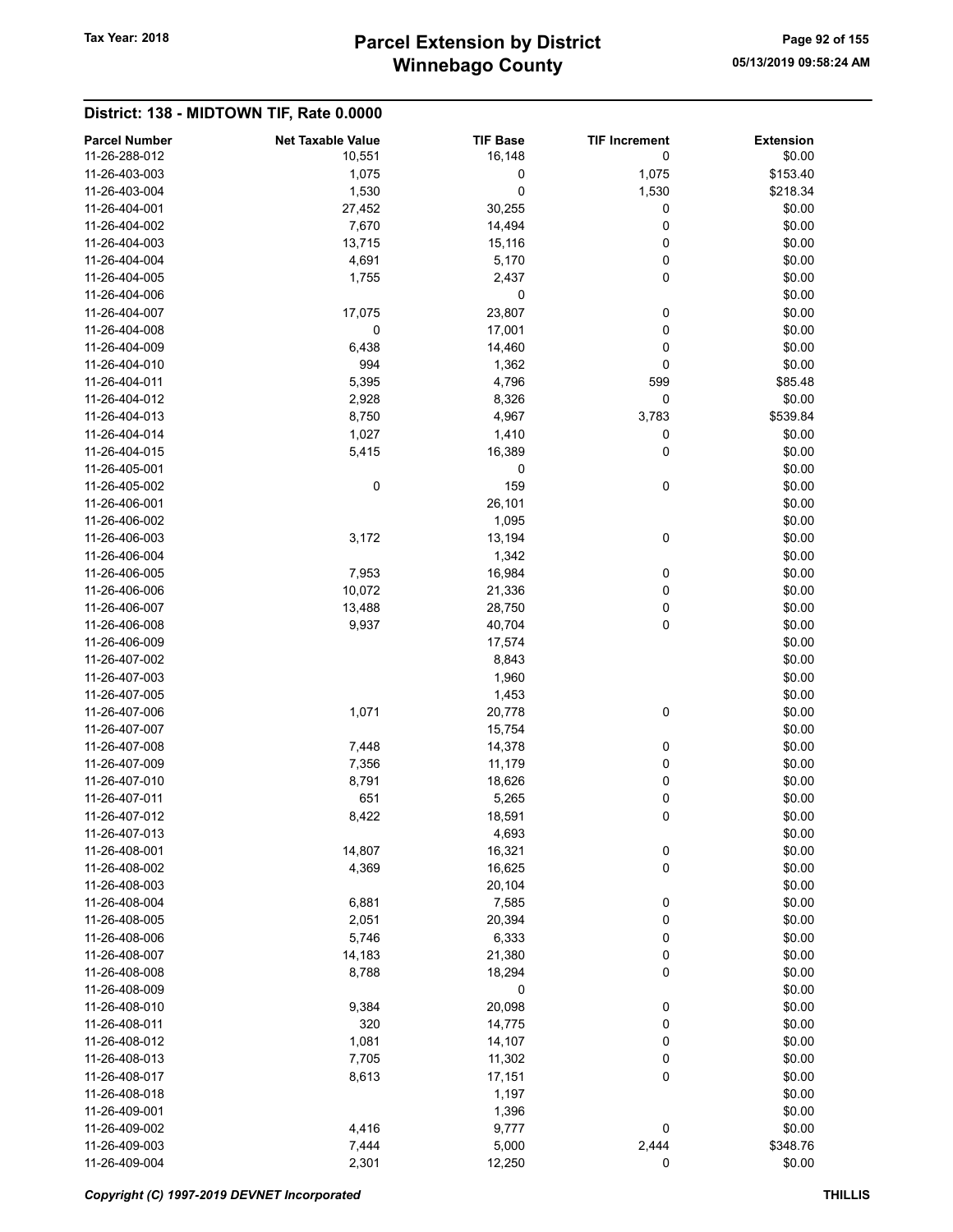## Winnebago County Tax Year: 2018 **Parcel Extension by District** Page 93 of 155

|                                       | <b>Net Taxable Value</b> |                           |                           |                            |
|---------------------------------------|--------------------------|---------------------------|---------------------------|----------------------------|
| <b>Parcel Number</b><br>11-26-409-005 | 890                      | <b>TIF Base</b><br>13,532 | <b>TIF Increment</b><br>0 | <b>Extension</b><br>\$0.00 |
| 11-26-409-007                         | 5,002                    | 10,800                    | 0                         | \$0.00                     |
| 11-26-409-008                         |                          | 891                       |                           | \$0.00                     |
| 11-26-409-009                         | 8,651                    | 12,212                    | 0                         | \$0.00                     |
| 11-26-409-012                         | 8,168                    | 16,595                    | 0                         | \$0.00                     |
| 11-26-409-015                         | 10,260                   | 1,877                     | 8,383                     | \$1,196.26                 |
| 11-26-409-016                         | 1,066                    | 1,463                     | 0                         | \$0.00                     |
| 11-26-409-017                         | 6,862                    | 14,441                    | 0                         | \$0.00                     |
| 11-26-409-018                         |                          |                           | 0                         |                            |
|                                       | 8,941                    | 13,986                    |                           | \$0.00                     |
| 11-26-409-019                         | 6,588                    | 14,014                    | 0<br>0                    | \$0.00                     |
| 11-26-409-020<br>11-26-409-021        | 6,833                    | 15,431                    |                           | \$0.00                     |
|                                       |                          | 28,851                    |                           | \$0.00                     |
| 11-26-409-022                         | 9,181                    | 18,062                    | 0                         | \$0.00                     |
| 11-26-409-023                         | 10,648                   | 22,272                    | 0                         | \$0.00                     |
| 11-26-409-024                         | 9,497                    | 19,508                    | 0                         | \$0.00                     |
| 11-26-409-027                         | 6,390                    | 13,327                    | 0                         | \$0.00                     |
| 11-26-409-028                         | 1,169                    | 10,176                    | 0                         | \$0.00                     |
| 11-26-409-029                         | 390                      | 535                       | 0                         | \$0.00                     |
| 11-26-409-030                         | 1,761                    | 9,403                     | 0                         | \$0.00                     |
| 11-26-410-001                         | 7,580                    | 2,095                     | 5,485                     | \$782.72                   |
| 11-26-410-002                         | 5,910                    | 12,680                    | 0                         | \$0.00                     |
| 11-26-410-003                         | 7,325                    | 15,742                    | 0                         | \$0.00                     |
| 11-26-410-004                         | 1,038                    | 1,423                     | 0                         | \$0.00                     |
| 11-26-410-005                         | 9,704                    | 20,681                    | 0                         | \$0.00                     |
| 11-26-410-006                         | 5,225                    | 12,859                    | 0                         | \$0.00                     |
| 11-26-410-007                         | 1,568                    | 19,035                    | 0                         | \$0.00                     |
| 11-26-410-008                         | 1,132                    | 13,908                    | 0                         | \$0.00                     |
| 11-26-410-009                         |                          | 18,598                    |                           | \$0.00                     |
| 11-26-410-010                         | 6,400                    | 13,802                    | 0                         | \$0.00                     |
| 11-26-410-011                         | 7,274                    | 14,358                    | 0                         | \$0.00                     |
| 11-26-410-012                         | 5,825                    | 6,651                     | 0                         | \$0.00                     |
| 11-26-410-013                         | 535                      | 733                       | 0                         | \$0.00                     |
| 11-26-410-014                         | 6,089                    | 13,174                    | 0                         | \$0.00                     |
| 11-26-410-015                         | 7,577                    | 14,674                    | 0                         | \$0.00                     |
| 11-26-410-016                         | 4,386                    | 8,889                     | 0                         | \$0.00                     |
| 11-26-410-017                         | 6,070                    | 11,661                    | 0                         | \$0.00                     |
| 11-26-410-018                         | 913                      | 20,164                    | 0                         | \$0.00                     |
| 11-26-410-019                         | 7,961                    | 15,725                    | 0                         | \$0.00                     |
| 11-26-411-004                         | 881                      | 1,208                     | 0                         | \$0.00                     |
| 11-26-411-005                         | 8,635                    | 17,670                    | 0                         | \$0.00                     |
| 11-26-411-006                         | 3,905                    | 12,670                    | 0                         | \$0.00                     |
| 11-26-411-007                         | 8,077                    | 19,156                    | 0                         | \$0.00                     |
| 11-26-411-008                         | 7,683                    | 11,195                    | 0                         | \$0.00                     |
| 11-26-411-009                         | 6,530                    | 12,854                    | 0                         | \$0.00                     |
| 11-26-411-010                         | 8,512                    | 20,502                    | 0                         | \$0.00                     |
| 11-26-411-011                         | 7,162                    | 27,026                    | 0                         | \$0.00                     |
| 11-26-411-013                         |                          | 0                         |                           | \$0.00                     |
| 11-26-411-014                         | 9,195                    | 14,175                    | 0                         | \$0.00                     |
| 11-26-411-015                         | 19,858                   | 23,912                    | 0                         | \$0.00                     |
| 11-26-411-016                         | 3,692                    | 18,381                    | 0                         | \$0.00                     |
| 11-26-412-001                         |                          | 1,360                     |                           | \$0.00                     |
| 11-26-412-002                         | 8,000                    | 8,300                     | 0                         | \$0.00                     |
| 11-26-412-003                         | 7,961                    | 15,904                    | 0                         | \$0.00                     |
| 11-26-412-004                         |                          | 1,482                     |                           | \$0.00                     |
| 11-26-412-005                         |                          | 2,273                     |                           | \$0.00                     |
| 11-26-413-001                         | 6,108                    | 16,534                    | 0                         | \$0.00                     |
| 11-26-413-002                         | 1,457                    | 0                         | 1,457                     | \$207.92                   |
| 11-26-413-003                         | 11,095                   | 24,060                    | 0                         | \$0.00                     |
| 11-26-413-004                         | 4,833                    | 3,948                     | 885                       | \$126.30                   |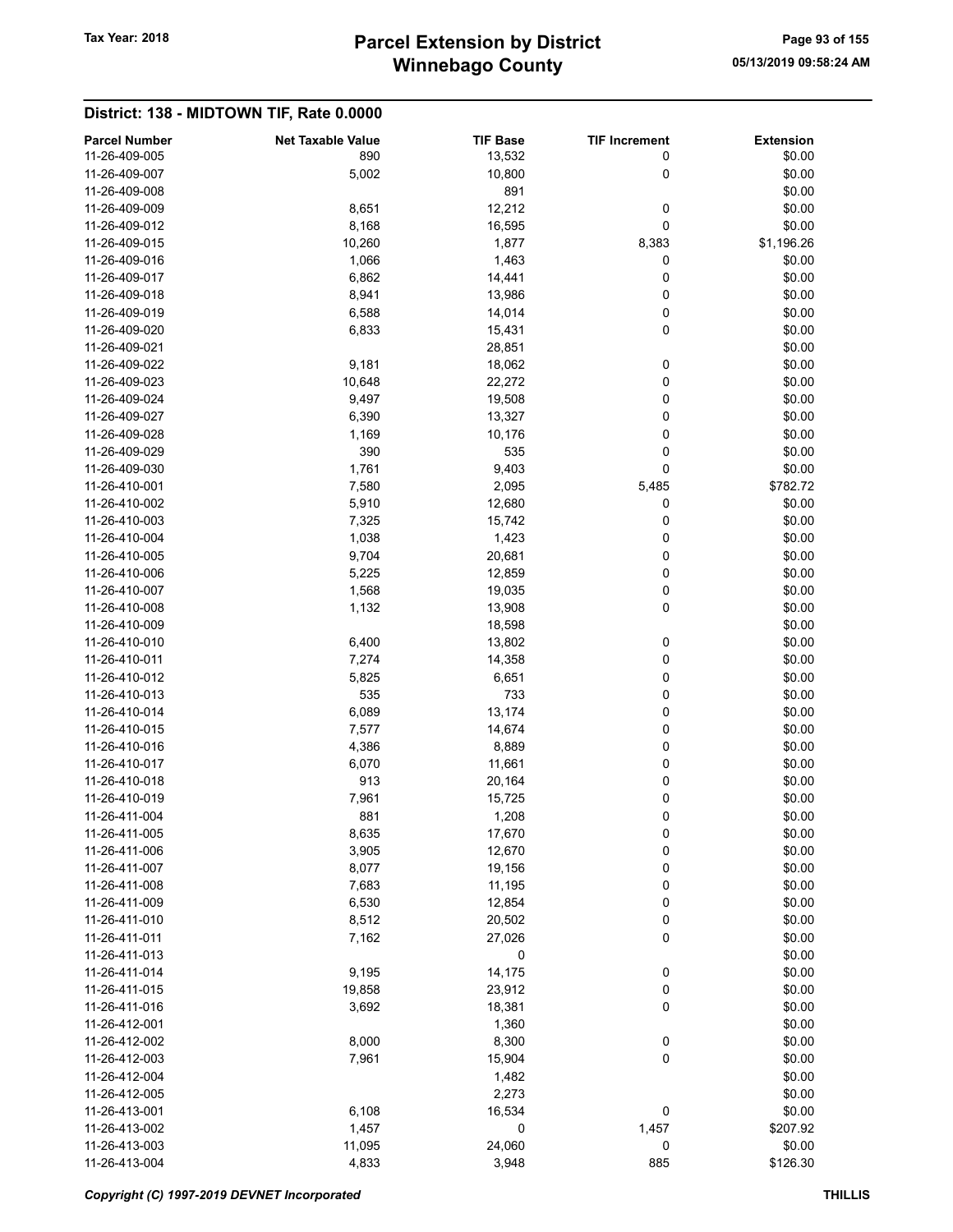## Winnebago County Tax Year: 2018 **Parcel Extension by District** Page 94 of 155

| <b>Parcel Number</b> | <b>Net Taxable Value</b> | <b>TIF Base</b> | <b>TIF Increment</b> | <b>Extension</b> |
|----------------------|--------------------------|-----------------|----------------------|------------------|
| 11-26-413-005        | 4,436                    | 19,410          | 0                    | \$0.00           |
| 11-26-413-006        | 10,985                   | 18,333          | 0                    | \$0.00           |
| 11-26-413-007        | 8,826                    | 0               | 8,826                | \$1,259.48       |
| 11-26-413-008        | 5,903                    | 12,490          | 0                    | \$0.00           |
| 11-26-413-009        | 10,382                   | 15,088          | 0                    | \$0.00           |
| 11-26-413-010        | 6,100                    | 14,934          | 0                    | \$0.00           |
| 11-26-413-011        | 10,924                   | 22,757          | 0                    | \$0.00           |
| 11-26-413-012        | 10,710                   | 23,454          | 0                    | \$0.00           |
| 11-26-413-013        | 6,624                    | 11,174          | 0                    | \$0.00           |
| 11-26-413-014        | 9,358                    | 15,277          | 0                    | \$0.00           |
| 11-26-413-015        | 9,570                    | 20,361          | 0                    | \$0.00           |
| 11-26-413-016        | 2,737                    | 18,100          | 0                    | \$0.00           |
| 11-26-413-017        | 8,177                    | 5,916           | 2,261                | \$322.64         |
| 11-26-413-018        | 11,384                   | 16,000          | 0                    | \$0.00           |
| 11-26-426-002        | 22,400                   | 79,966          | 0                    | \$0.00           |
| 11-26-426-006        | 15,520                   | 17,105          | 0                    | \$0.00           |
| 11-26-426-008        | 3,584                    | 3,949           | 0                    | \$0.00           |
| 11-26-426-009        | 7,112                    | 7,840           | 0                    | \$0.00           |
| 11-26-426-010        | 12,040                   | 11,858          | 182                  | \$25.98          |
| 11-26-426-011        | 2,061                    | 2,093           | 0                    | \$0.00           |
| 11-26-427-001        | 12,385                   | 19,410          | 0                    | \$0.00           |
| 11-26-428-001        | 9,782                    | 22,899          | 0                    | \$0.00           |
| 11-26-428-002        | 6,196                    | 13,287          | 0                    | \$0.00           |
| 11-26-428-005        | 15,768                   | 17,894          | 0                    | \$0.00           |
| 11-26-428-006        | 6,972                    | 11,815          | 0                    | \$0.00           |
| 11-26-428-007        | 1,457                    | 1,998           | 0                    | \$0.00           |
| 11-26-428-008        |                          |                 | 0                    | \$0.00           |
| 11-26-428-009        | 1,457<br>1,457           | 1,998<br>1,998  | 0                    | \$0.00           |
| 11-26-428-011        |                          |                 | 0                    |                  |
|                      | 9,157                    | 26,381          |                      | \$0.00           |
| 11-26-428-013        |                          | 17,439          |                      | \$0.00           |
| 11-26-428-014        | 3,870                    | 9,663           | 0                    | \$0.00           |
| 11-26-428-015        | 10,448                   | 22,425          | 0                    | \$0.00           |
| 11-26-429-001        | 5,950                    | 16,130          | 0                    | \$0.00           |
| 11-26-429-002        | 9,055                    | 16,720          | 0                    | \$0.00           |
| 11-26-429-003        | 0                        | 9,868           | 0                    | \$0.00           |
| 11-26-429-004        | 8,665                    | 18,393          | 0                    | \$0.00           |
| 11-26-429-005        | 16                       | 15,658          | 0                    | \$0.00           |
| 11-26-429-006        | 9,852                    | 10,488          | 0                    | \$0.00           |
| 11-26-429-007        | 5,520                    | 14,635          | 0                    | \$0.00           |
| 11-26-429-008        | 8,186                    | 17,274          | 0                    | \$0.00           |
| 11-26-429-009        | 886                      | 1,216           | 0                    | \$0.00           |
| 11-26-429-010        | 6,889                    | 10,388          | 0                    | \$0.00           |
| 11-26-429-011        | 7,882                    | 24,936          | 0                    | \$0.00           |
| 11-26-429-012        | 7,810                    | 22,403          | 0                    | \$0.00           |
| 11-26-429-013        | 12,405                   | 15,778          | 0                    | \$0.00           |
| 11-26-429-014        | 11,145                   | 23,972          | 0                    | \$0.00           |
| 11-26-429-015        | 8,670                    | 14,437          | 0                    | \$0.00           |
| 11-26-430-001        | 17,489                   | 19,275          | 0                    | \$0.00           |
| 11-26-430-002        | 30,600                   | 33,726          | 0                    | \$0.00           |
| 11-26-430-003        | 1,428                    | 1,574           | 0                    | \$0.00           |
| 11-26-430-004        | 15,781                   | 17,342          | 0                    | \$0.00           |
| 11-26-430-007        | 28,139                   | 39,920          | 0                    | \$0.00           |
| 11-26-430-012        | 52,527                   | 38,675          | 13,852               | \$1,976.68       |
| 11-26-432-003        | 9,733                    | 19,532          | 0                    | \$0.00           |
| 11-26-432-004        | 17,151                   | 18,903          | 0                    | \$0.00           |
| 11-26-432-005        | 6,460                    | 0               | 6,460                | \$921.84         |
| 11-26-432-006        | 8,358                    | 6,798           | 1,560                | \$222.62         |
| 11-26-432-007        | 7,499                    | 11,053          | 0                    | \$0.00           |
| 11-26-432-008        | 20,046                   | 36,380          | 0                    | \$0.00           |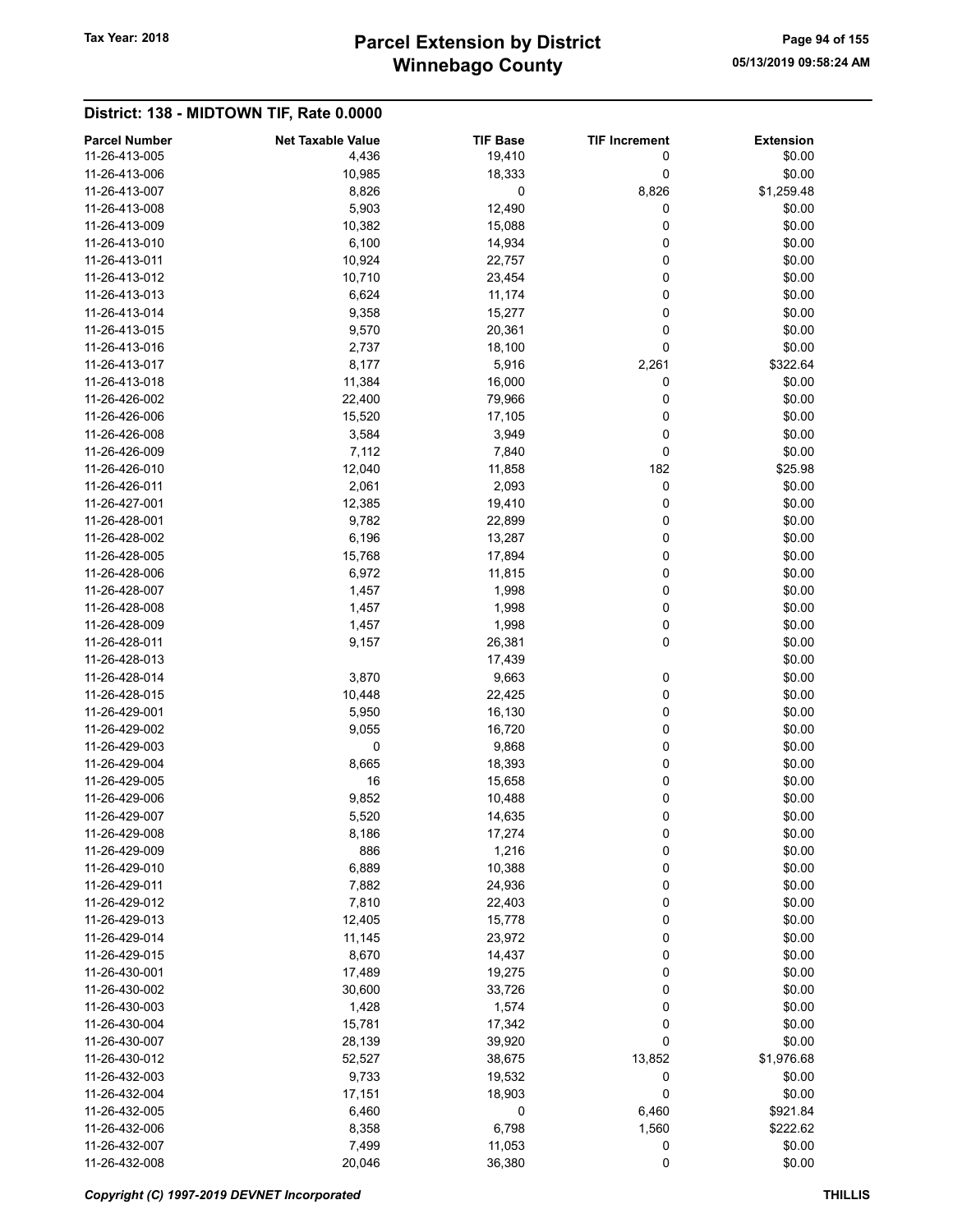## Winnebago County Tax Year: 2018 **Parcel Extension by District** Page 95 of 155

| <b>Parcel Number</b> | <b>Net Taxable Value</b> | <b>TIF Base</b> | <b>TIF Increment</b> | <b>Extension</b> |
|----------------------|--------------------------|-----------------|----------------------|------------------|
| 11-26-432-009        | 4,799                    | 13,127          | 0                    | \$0.00           |
| 11-26-432-010        | 6,322                    | 14,732          | 0                    | \$0.00           |
| 11-26-432-011        | 6,752                    | 14,773          | 0                    | \$0.00           |
| 11-26-432-012        | 7,670                    | 18,786          | 0                    | \$0.00           |
| 11-26-432-013        | 6,717                    | 13,045          | 0                    | \$0.00           |
| 11-26-432-014        | 1,000                    | 1,371           | 0                    | \$0.00           |
| 11-26-432-015        | 15,646                   | 17,244          | 0                    | \$0.00           |
| 11-26-432-016        | 9,854                    | 18,860          | 0                    | \$0.00           |
| 11-26-432-017        |                          | 0               |                      | \$0.00           |
| 11-26-435-006        | 1,301                    | 1,433           | 0                    | \$0.00           |
| 11-26-438-001        | 1,133                    | 18,599          | 0                    | \$0.00           |
| 11-26-438-002        | 887                      | 27,417          | 0                    | \$0.00           |
| 11-26-438-003        | 10,553                   | 22,486          | 0                    | \$0.00           |
| 11-26-438-004        | 5,183                    | 12,783          | 0                    | \$0.00           |
| 11-26-438-005        | 7,599                    | 16,117          | 0                    | \$0.00           |
| 11-26-438-006        | 6,100                    | 13,396          | 0                    | \$0.00           |
| 11-26-438-007        | 6,845                    | 17,469          | 0                    | \$0.00           |
| 11-26-438-008        | 5,357                    | 10,666          | 0                    | \$0.00           |
| 11-26-438-009        | 5,578                    | 9,350           | 0                    | \$0.00           |
| 11-26-438-012        | 3,772                    | 10,061          | 0                    | \$0.00           |
| 11-26-438-013        | 8,202                    | 4,695           | 3,507                | \$500.46         |
| 11-26-438-014        |                          |                 | 0                    | \$0.00           |
| 11-26-438-015        | 6,885                    | 13,830          |                      |                  |
|                      | 7,794                    | 19,324          | 0                    | \$0.00           |
| 11-26-438-016        | 5,008                    | 20,044          | 0                    | \$0.00           |
| 11-26-438-017        | 8,982                    | 12,722          | 0                    | \$0.00           |
| 11-26-438-018        | 5,877                    | 8,291           | 0                    | \$0.00           |
| 11-26-438-021        | 11,202                   | 20,638          | 0                    | \$0.00           |
| 11-26-438-022        | 10,704                   | 8,158           | 2,546                | \$363.32         |
| 11-26-438-023        | 8,857                    | 14,034          | 0                    | \$0.00           |
| 11-26-438-024        | 5,344                    | 17,159          | 0                    | \$0.00           |
| 11-26-451-009        | 9,748                    | 20,607          | 0                    | \$0.00           |
| 11-26-451-010        | 8,067                    | 5,392           | 2,675                | \$381.72         |
| 11-26-451-011        |                          | 1,753           |                      | \$0.00           |
| 11-26-451-012        |                          | 0               |                      | \$0.00           |
| 11-26-451-014        |                          | 0               |                      | \$0.00           |
| 11-26-451-015        |                          | 0               |                      | \$0.00           |
| 11-26-451-016        |                          | 0               |                      | \$0.00           |
| 11-26-451-017        |                          | 0               |                      | \$0.00           |
| 11-26-451-018        |                          | 0               |                      | \$0.00           |
| 11-26-451-019        |                          | 0               |                      | \$0.00           |
| 11-26-451-020        |                          | 2,783           |                      | \$0.00           |
| 11-26-452-001        |                          | 0               |                      | \$0.00           |
| 11-26-452-002        |                          | 0               |                      | \$0.00           |
| 11-26-452-003        |                          | 0               |                      | \$0.00           |
| 11-26-452-004        |                          | 0               |                      | \$0.00           |
| 11-26-452-005        |                          | 0               |                      | \$0.00           |
| 11-26-452-006        |                          | 0               |                      | \$0.00           |
| 11-26-453-001        |                          | 0               |                      | \$0.00           |
| 11-26-453-003        | 368                      | 810             | 0                    | \$0.00           |
| 11-26-453-006        | 7,676                    | 18,156          | 0                    | \$0.00           |
| 11-26-453-007        | 7,219                    | 10,476          | 0                    | \$0.00           |
| 11-26-453-008        | 4,904                    | 15,380          | 0                    | \$0.00           |
| 11-26-453-009        | 1,728                    | 19,388          | 0                    | \$0.00           |
| 11-26-453-010        | 28,616                   | 31,539          | 0                    | \$0.00           |
| 11-26-453-011        |                          |                 | 0                    |                  |
|                      | 4,498                    | 4,957           |                      | \$0.00           |
| 11-26-453-013        | 8,350                    | 17,974          | 0                    | \$0.00           |
| 11-26-453-014        | 4,839                    | 15,632          | 0                    | \$0.00           |
| 11-26-476-001        | 5,625                    | 17,050          | 0                    | \$0.00           |
| 11-26-476-002        | 8,042                    | 16,753          | $\pmb{0}$            | \$0.00           |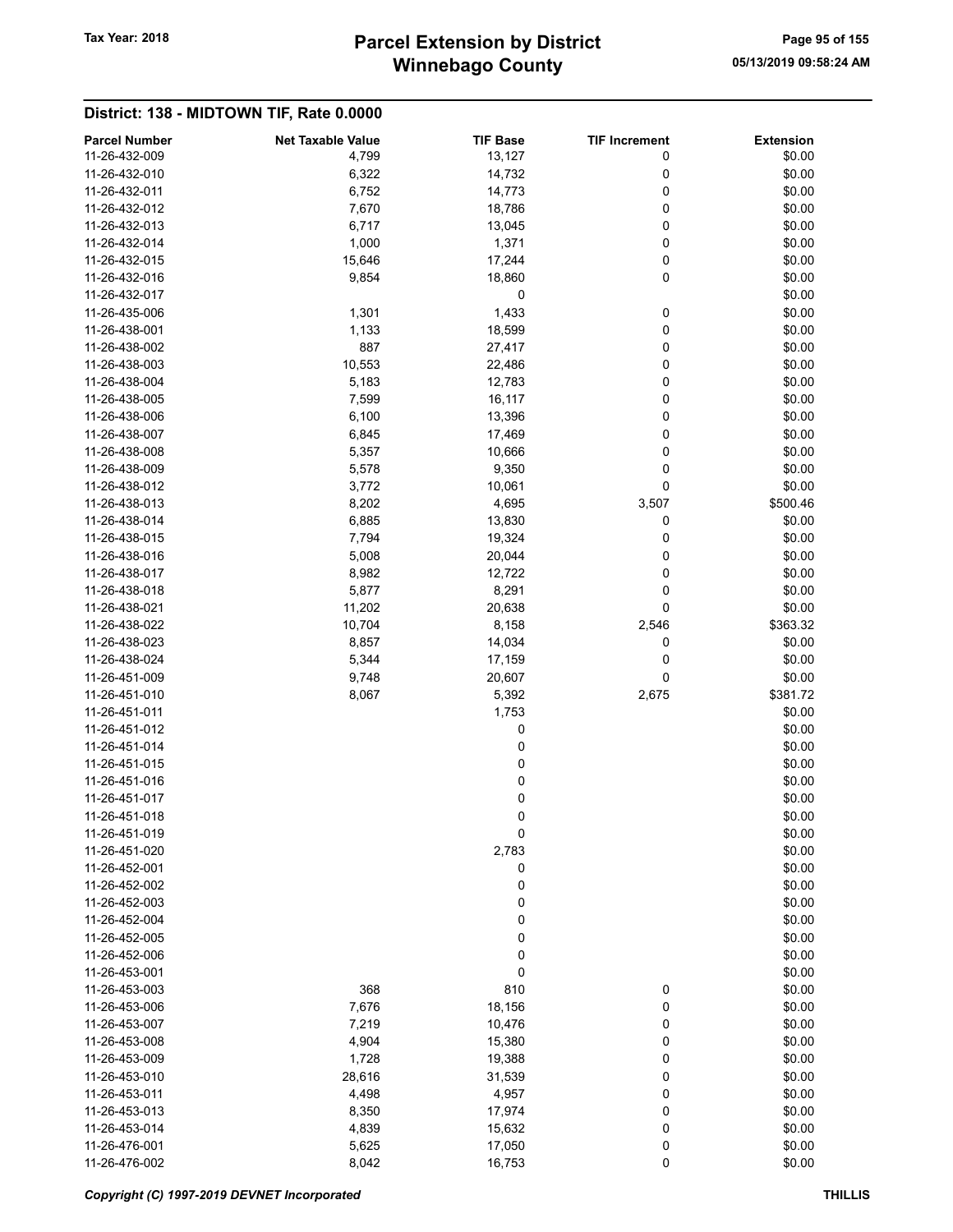### District: 138 - MIDTOWN TIF, Rate 0.0000

| <b>Parcel Number</b> | <b>Net Taxable Value</b> | <b>TIF Base</b> | <b>TIF Increment</b> | <b>Extension</b> |
|----------------------|--------------------------|-----------------|----------------------|------------------|
| 11-26-476-003        | 12,120                   | 24,972          | 0                    | \$0.00           |
| 11-26-476-004        | 5,501                    | 6,002           | 0                    | \$0.00           |
| 11-26-476-006        | 24,131                   | 35,183          | 0                    | \$0.00           |
| 11-26-476-007        | 0                        | 163             | 0                    | \$0.00           |
| 11-26-476-008        | 6,358                    | 7,008           | 0                    | \$0.00           |
| 11-26-476-009        | 4,079                    | 4,496           | 0                    | \$0.00           |
| 11-26-476-010        | 6,029                    | 12,088          | 0                    | \$0.00           |
| 11-26-476-011        | 0                        | 247             | 0                    | \$0.00           |
| 11-26-480-001        | 13,901                   | 15,319          | 0                    | \$0.00           |
| 11-26-480-002        | 7,888                    | 13,397          | 0                    | \$0.00           |
| 11-26-480-003        | 4,974                    | 11,965          | 0                    | \$0.00           |
| 11-26-480-004        | 0                        | 1,847           | 0                    | \$0.00           |
| 11-26-480-005        | 5,206                    | 9,967           | 0                    | \$0.00           |
| 11-26-480-006        | 10,708                   | 23,059          | 0                    | \$0.00           |
| 11-26-480-007        | 7,256                    | 14,002          | 0                    | \$0.00           |
| 11-26-485-001        | 783                      | 14,434          | 0                    | \$0.00           |
| 11-26-485-002        | 1,409                    | 14,036          | 0                    | \$0.00           |
| 11-26-485-003        |                          | 0               |                      | \$0.00           |
| 11-26-485-004        | 5,950                    | 6,849           | 0                    | \$0.00           |
| 11-26-485-005        | 6,543                    | 14,796          | 0                    | \$0.00           |
| 11-26-485-006        | 14,745                   | 20,649          | 0                    | \$0.00           |
| 11-26-485-007        | 7,662                    | 10,249          | 0                    | \$0.00           |
| 11-26-486-001        | 6,955                    | 19,128          | 0                    | \$0.00           |
| 11-26-486-002        | 9,932                    | 18,893          | 0                    | \$0.00           |
| 11-26-486-003        | 8,039                    | 11,222          | 0                    | \$0.00           |
| 11-26-486-004        | 1,717                    | 9,355           | 0                    | \$0.00           |
| 11-26-486-005        | 9,572                    | 20,445          | 0                    | \$0.00           |
| 11-26-486-006        | 6,472                    | 7,313           | 0                    | \$0.00           |
| 11-26-486-007        | 8,465                    | 13,127          | 0                    | \$0.00           |
| 11-26-486-008        | 12,669                   | 17,870          | 0                    | \$0.00           |
| 11-26-486-009        | 12,423                   | 21,457          | $\mathbf 0$          | \$0.00           |
| Totals for 138       | 5,839,788                | 10,329,770      | 340,112              | \$48,534.20      |
|                      |                          |                 |                      | 621 Parcels      |

#### District: 139 - KISHWAUKEE & HARRISON TIF #2, Rate 0.0000

| <b>Parcel Number</b> | <b>Net Taxable Value</b> | <b>TIF Base</b> | <b>TIF Increment</b> | <b>Extension</b> |
|----------------------|--------------------------|-----------------|----------------------|------------------|
| 11-36-451-001        | 26.506                   | 29.214          |                      | \$0.00           |
| 11-36-451-010        | 384.761                  | 462.515         |                      | \$0.00           |
| Totals for 139       | 411.267                  | 491.729         | 0                    | \$0.00           |
|                      |                          |                 |                      | 2 Parcels        |

#### District: 140 - FORMER BELOIT CORP TIF, Rate 0.0000

| <b>Parcel Number</b> | <b>Net Taxable Value</b> | <b>TIF Base</b> | <b>TIF Increment</b> | <b>Extension</b> |
|----------------------|--------------------------|-----------------|----------------------|------------------|
| 03-12-376-001        | 41,527                   | 56,148          | 0                    | \$0.00           |
| 03-12-452-002        | 118,893                  | 73,384          | 45,509               | \$4,563.02       |
| 03-12-452-003        | 930,498                  | 284,859         | 645,639              | \$64,735.64      |
| 03-12-476-001        | 59,539                   | 56.871          | 2,668                | \$267.52         |
| 03-13-126-001        | 180,048                  | 243,447         | 0                    | \$0.00           |
| 03-13-176-004        | 26,081                   | 25,990          | 91                   | \$9.12           |
| 03-13-201-002        | 3,281,008                | 907.988         | 2,373,020            | \$237,933.22     |
| 03-13-226-027        | 22,124                   | 21,134          | 990                  | \$99.26          |
| 03-13-226-029        | 27,072                   | 25,858          | 1.214                | \$121.72         |
| 03-13-226-035        | 3,855                    | 3,723           | 132                  | \$13.24          |
| 03-13-226-036        | 20,953                   | 19,899          | 1,054                | \$105.68         |
| 03-13-226-037        | 24,567                   | 23,360          | 1.207                | \$121.02         |
| 03-13-231-001        | 20,506                   | 19,548          | 958                  | \$96.06          |
| 03-13-252-001        | 6,212                    | 5,360           | 852                  | \$85.44          |
| 03-13-252-004        | 10,316                   | 8,229           | 2,087                | \$209.26         |

#### Copyright (C) 1997-2019 DEVNET Incorporated THILLIS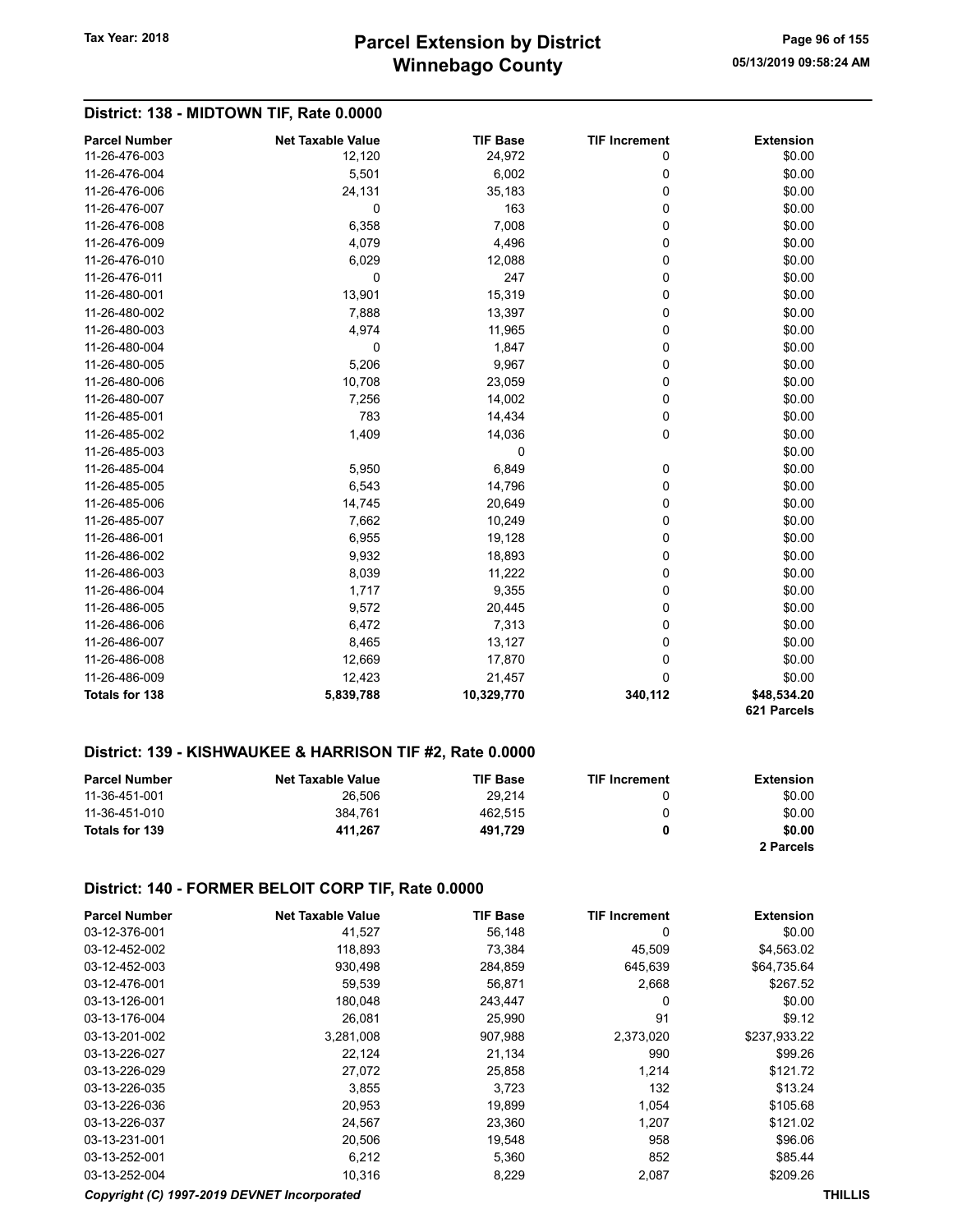### District: 140 - FORMER BELOIT CORP TIF, Rate 0.0000

| <b>Parcel Number</b> | <b>Net Taxable Value</b> | <b>TIF Base</b> | <b>TIF Increment</b> | Extension                         |
|----------------------|--------------------------|-----------------|----------------------|-----------------------------------|
| 04-07-351-001        | 1.471                    | 1.406           | 65                   | \$6.52                            |
| Totals for 140       | 4.774.670                | 1.777.204       | 3.075.486            | \$308,366.72<br><b>16 Parcels</b> |

#### District: 141 - GLOBAL TRADE TIF #3, Rate 0.0000

| <b>Parcel Number</b> | <b>Net Taxable Value</b> | <b>TIF Base</b>  | <b>TIF Increment</b> | <b>Extension</b> |
|----------------------|--------------------------|------------------|----------------------|------------------|
| 15-11-102-003        |                          | 0                |                      | \$0.00           |
| 15-11-126-004        | 2,591                    | 5,750            | 0                    | \$0.00           |
| 15-11-126-005        | 73,049                   | 49,017           | 24,032               | \$3,429.38       |
| 15-11-126-006        | 7,724                    | 8,512            | 0                    | \$0.00           |
| 15-11-126-007        | 93,867                   | 103,455          | 0                    | \$0.00           |
| 15-11-126-008        |                          | 86,823           |                      | \$0.00           |
| 15-11-127-003        | 247,928                  | 409,479          | 0                    | \$0.00           |
| 15-11-127-004        | 46,859                   | 57,574           | 0                    | \$0.00           |
| 15-11-127-005        | 24,799                   | 30,667           | 0                    | \$0.00           |
| 15-11-127-006        | 6,653                    | 7,333            | 0                    | \$0.00           |
| 15-11-127-007        | 84,492                   | 93,123           | 0                    | \$0.00           |
| 15-11-127-010        | 58,776                   | 81,880           | 0                    | \$0.00           |
| 15-11-127-011        | 73,488                   | 83,967           | 0                    | \$0.00           |
| 15-11-127-012        | 100,334                  | 128,947          | 0                    | \$0.00           |
| 15-11-128-001        | 106,249                  | 140,343          | 0                    | \$0.00           |
| 15-11-128-002        | 42,707                   | 47,069           | 0                    | \$0.00           |
| 15-11-128-003        | 45,989                   | 50,687           | 0                    | \$0.00           |
| 15-11-128-004        | 58,403                   | 64,370           | 0                    | \$0.00           |
| 15-11-128-005        | 30,354                   | 33,457           | 0                    | \$0.00           |
| 15-11-128-006        | 55,073                   | 60,700           | 0                    | \$0.00           |
| 15-11-128-007        | 50,586                   | 55,753           | 0                    | \$0.00           |
| 15-11-128-008        | 22,468                   | 28,260           | 0                    | \$0.00           |
| 15-11-128-009        | 33,523                   | 42,560           | 0                    | \$0.00           |
| 15-11-151-001        | 920,961                  | 1,160,469        | 0                    | \$0.00           |
| 15-11-151-002        | 398,224                  | 822,466          | 0                    | \$0.00           |
| 15-11-151-004        | 41,367                   | 45,592           | 0                    | \$0.00           |
| 15-11-151-005        | 274,063                  | 398,551          | 0                    | \$0.00           |
| 15-11-176-002        | 94,062                   | 223,494          | 0                    | \$0.00           |
| 15-11-176-003        | 202,766                  | 223,494          | 0                    | \$0.00           |
| 15-11-176-010        | 20,088                   | 23,017           | 0                    | \$0.00           |
| 15-11-176-011        | 7,313                    | 8,574            | 0                    | \$0.00           |
| 15-11-176-013        |                          | 0                |                      | \$0.00           |
| 15-11-176-014        |                          | 0                |                      | \$0.00           |
| 15-11-176-015        | 375,110                  | 413,425          | 0                    | \$0.00           |
| 15-11-176-016        | 153,202                  |                  | 0                    |                  |
|                      |                          | 231,831          |                      | \$0.00<br>\$0.00 |
| 15-11-201-001        |                          | 0<br>$\mathbf 0$ |                      |                  |
| 15-11-201-002        |                          | 29,089           |                      | \$0.00           |
| 15-11-226-001        | 30,395                   |                  | 1,306                | \$186.38         |
| 15-11-226-003        | 167,545                  | 180,818          | 0                    | \$0.00           |
| 15-11-226-004        | 207,828                  | 204,408          | 3,420                | \$488.04         |
| 15-11-226-006        | 178,435                  | 378,470          | 0                    | \$0.00           |
| 15-11-227-001        | 455,247                  | 1,007,571        | 0                    | \$0.00           |
| 15-11-227-002        | 208,468                  | 425,569          | 0                    | \$0.00           |
| 15-11-227-004        | 20,053                   | 22,099           | 0                    | \$0.00           |
| 15-11-227-005        | 18,574                   | 20,470           | 0                    | \$0.00           |
| 15-11-251-003        | 334,083                  | 488,439          | 0                    | \$0.00           |
| 15-11-251-004        | 429,212                  | 473,057          | 0                    | \$0.00           |
| 15-11-251-005        | 501,125                  | 837,186          | 0                    | \$0.00           |
| 15-11-252-002        | 27,869                   | 30,715           | 0                    | \$0.00           |
| 15-11-252-003        | 30,649                   | 33,779           | 0                    | \$0.00           |
| 15-11-252-004        | 210,379                  | 294,185          | 0                    | \$0.00           |
| 15-11-276-001        |                          | 0                |                      | \$0.00           |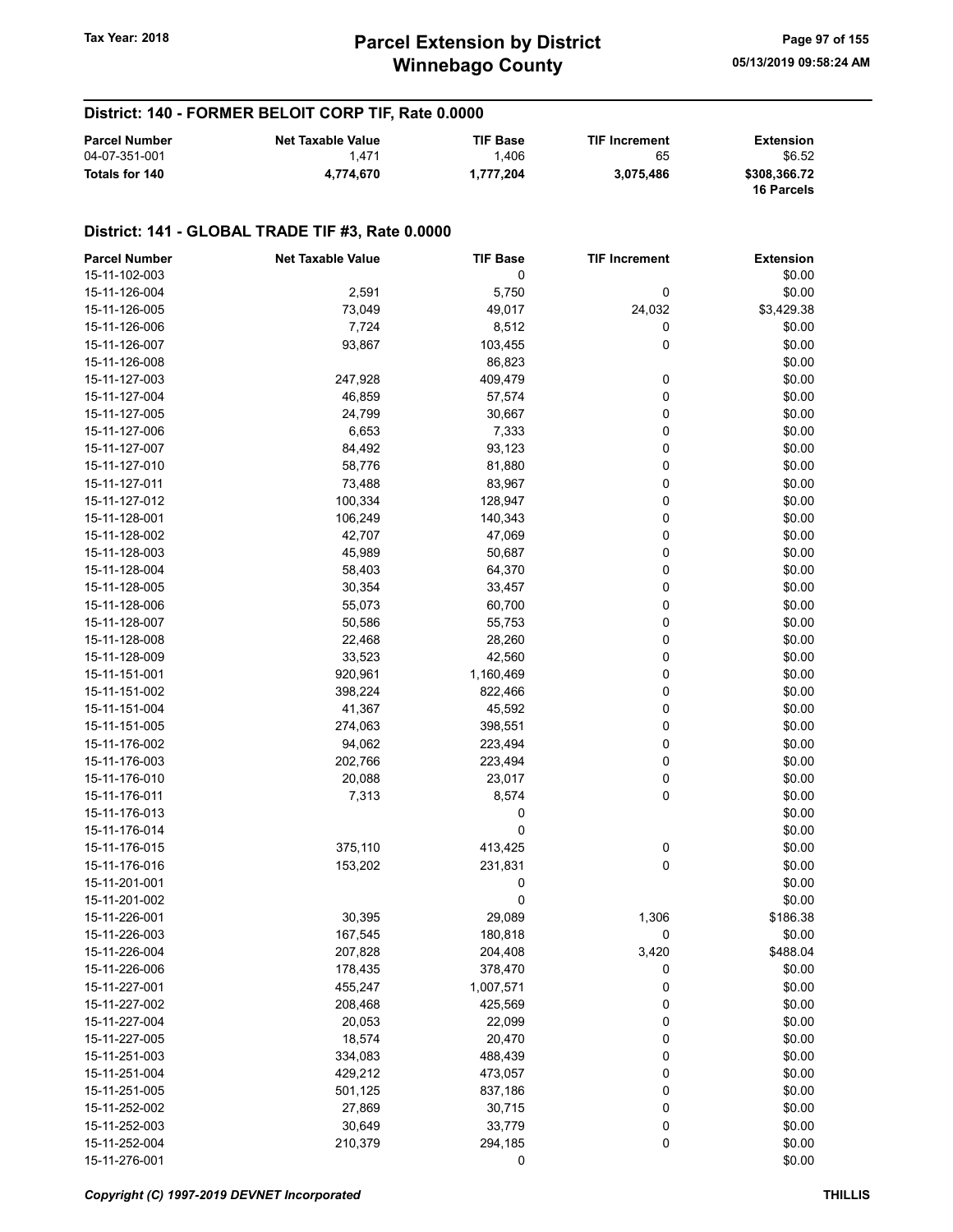### District: 141 - GLOBAL TRADE TIF #3, Rate 0.0000

| <b>Parcel Number</b> | <b>Net Taxable Value</b> | <b>TIF Base</b> | <b>TIF Increment</b> | <b>Extension</b> |
|----------------------|--------------------------|-----------------|----------------------|------------------|
| 15-11-276-002        |                          | 7,167           |                      | \$0.00           |
| 15-11-276-003        |                          | 3,941           |                      | \$0.00           |
| 15-11-276-004        | 33,290                   | 36,690          | 0                    | \$0.00           |
| 15-11-276-005        | 487,971                  | 650,837         | 0                    | \$0.00           |
| 15-11-301-002        | 29,899                   | 32,954          | 0                    | \$0.00           |
| 15-11-301-003        | 65,895                   |                 | 0                    | \$0.00           |
|                      |                          | 72,626          |                      |                  |
| 15-11-301-004        | 270,858                  | 186,113         | 84,745               | \$12,093.12      |
| 15-11-301-005        | 243,474                  | 334,237         | 0                    | \$0.00           |
| 15-11-326-007        | 174,259                  | 192,059         | 0                    | \$0.00           |
| 15-11-326-011        | 607,428                  | 862,598         | 0                    | \$0.00           |
| 15-11-326-012        |                          | 0               |                      | \$0.00           |
| 15-11-326-013        |                          | 0               |                      | \$0.00           |
| 15-11-401-002        | 1,330,731                | 1,466,864       | 0                    | \$0.00           |
| 15-12-101-001        | 67,079                   | 70,523          | 0                    | \$0.00           |
| 15-12-101-002        | 780,114                  | 1,280,505       | 0                    | \$0.00           |
| 15-12-101-003        | 87,562                   | 126,708         | 0                    | \$0.00           |
| 15-12-101-004        | 22,085                   | 134,341         | 0                    | \$0.00           |
| 15-12-101-005        | 77,152                   | 85,033          | 0                    | \$0.00           |
| 15-12-126-001        | 140,145                  | 147,105         | 0                    | \$0.00           |
| 15-12-126-002        | 306,464                  | 364,825         | 0                    | \$0.00           |
|                      |                          |                 |                      |                  |
| 15-12-126-003        | 5,193                    | 5,723           | 0                    | \$0.00           |
| 15-12-126-004        | 16,450                   | 10,905          | 5,545                | \$791.28         |
| 15-12-126-005        | 21,667                   | 22,389          | 0                    | \$0.00           |
| 15-12-126-007        |                          | 0               |                      | \$0.00           |
| 15-12-126-008        | 122,162                  | 134,641         | 0                    | \$0.00           |
| 15-12-126-009        | 16,956                   | 18,467          | 0                    | \$0.00           |
| 15-12-126-010        | 7,024                    | 19,431          | 0                    | \$0.00           |
| 15-12-126-011        | 15,463                   | 19,011          | 0                    | \$0.00           |
| 15-12-126-012        | 13,032                   | 16,429          | 0                    | \$0.00           |
| 15-12-126-013        | 12,176                   | 17,840          | 0                    | \$0.00           |
| 15-12-126-014        | 10,356                   | 18,762          | 0                    | \$0.00           |
| 15-12-126-015        | 10,766                   | 14,718          | 0                    | \$0.00           |
| 15-12-126-016        | 9,449                    | 11,818          | 0                    | \$0.00           |
| 15-12-126-017        | 3,011                    | 5,511           | 0                    | \$0.00           |
| 15-12-127-001        | 13,837                   | 18,377          | 0                    | \$0.00           |
| 15-12-127-002        | 8,944                    | 9,877           | 0                    | \$0.00           |
|                      |                          |                 |                      |                  |
| 15-12-127-003        | 2,324                    | 9,969           | 0                    | \$0.00           |
| 15-12-127-004        | 17,610                   | 27,776          | 0                    | \$0.00           |
| 15-12-127-005        | 1,822                    | 5,022           | 0                    | \$0.00           |
| 15-12-127-006        | 14,737                   | 8,414           | 6,323                | \$902.30         |
| 15-12-127-007        | 16,016                   | 23,262          | 0                    | \$0.00           |
| 15-12-127-008        | 15,339                   | 21,587          | 0                    | \$0.00           |
| 15-12-127-009        | 12,146                   | 23,621          | 0                    | \$0.00           |
| 15-12-127-010        | 5,365                    | 5,130           | 235                  | \$33.54          |
| 15-12-127-011        | 41,927                   | 62,713          | 0                    | \$0.00           |
| 15-12-127-012        | 8,372                    | 19,191          | 0                    | \$0.00           |
| 15-12-127-013        | 7,115                    | 10,043          | 0                    | \$0.00           |
| 15-12-127-014        | 8,125                    | 12,034          | 0                    | \$0.00           |
| 15-12-127-015        | 1,996                    | 2,749           | 0                    | \$0.00           |
| 15-12-127-016        | 2,130                    | 3,123           | 0                    | \$0.00           |
| 15-12-127-017        | 23,386                   | 30,418          | 0                    | \$0.00           |
|                      |                          |                 |                      |                  |
| 15-12-127-018        | 15,158                   | 16,077          | 0                    | \$0.00           |
| 15-12-127-019        | 25,055                   | 31,454          | 0                    | \$0.00           |
| 15-12-128-001        | 15,895                   | 15,492          | 403                  | \$57.52          |
| 15-12-128-002        | 1,881                    | 21,096          | 0                    | \$0.00           |
| 15-12-128-005        | 14,046                   | 22,054          | 0                    | \$0.00           |
| 15-12-128-006        | 14,503                   | 21,195          | 0                    | \$0.00           |
| 15-12-128-007        | 9,208                    | 4,261           | 4,947                | \$705.94         |
| 15-12-128-008        | 17,819                   | 17,464          | 355                  | \$50.66          |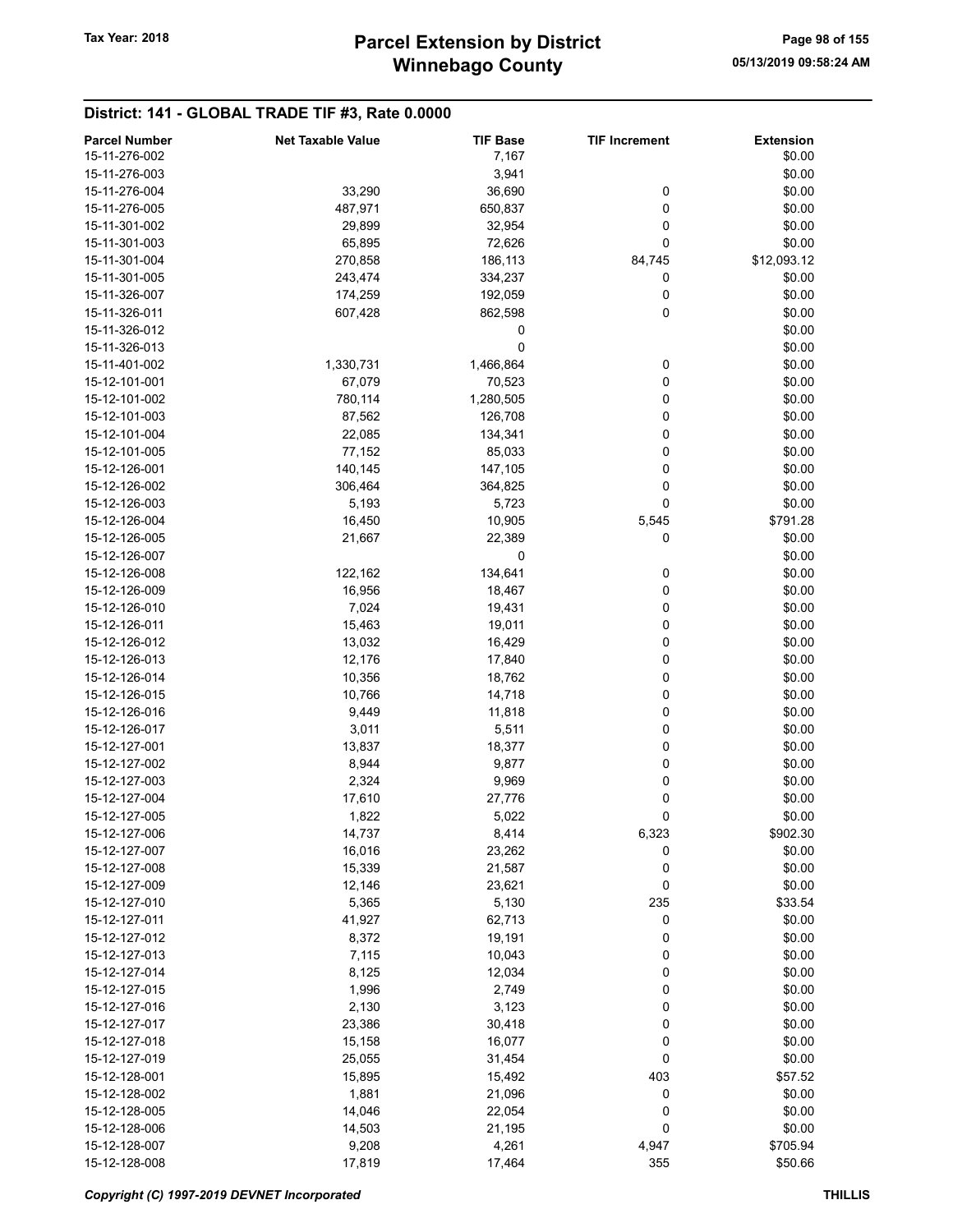### District: 141 - GLOBAL TRADE TIF #3, Rate 0.0000

| <b>Parcel Number</b>  | <b>Net Taxable Value</b> | <b>TIF Base</b> | <b>TIF Increment</b> | <b>Extension</b>   |
|-----------------------|--------------------------|-----------------|----------------------|--------------------|
| 15-12-128-009         | 14,448                   | 10,081          | 4,367                | \$623.18           |
| 15-12-128-010         | 17,527                   | 12,268          | 5,259                | \$750.46           |
| 15-12-128-011         | 1,500                    | 2,067           | 0                    | \$0.00             |
| 15-12-128-012         | 15,428                   | 18,749          | 0                    | \$0.00             |
| 15-12-152-001         | 57,144                   | 62,980          | 0                    | \$0.00             |
| 15-12-152-004         | 157,231                  | 173,293         | 0                    | \$0.00             |
| 15-12-152-005         |                          | 0               |                      | \$0.00             |
| 15-12-152-006         | 25,660                   | 28,281          | 0                    | \$0.00             |
| 15-12-152-007         | 508,246                  | 394,653         | 113,593              | \$16,209.72        |
| 15-12-176-001         | 11,401                   | 65,480          | 0                    | \$0.00             |
| 15-12-176-005         | 11,020                   | 54,793          | 0                    | \$0.00             |
| 15-12-176-006         | 100,981                  | 172,106         | 0                    | \$0.00             |
| 15-12-176-007         | 128,713                  | 141,860         | 0                    | \$0.00             |
| 15-12-302-001         | 30,029                   | 33,097          | 0                    | \$0.00             |
| 15-12-302-004         | 6,475                    | 7,136           | 0                    | \$0.00             |
| 15-12-302-005         | 210,701                  | 114,627         | 96,074               | \$13,709.76        |
| 15-12-302-006         | 14,333                   | 14,333          | 0                    | \$0.00             |
| 15-12-303-002         | 119,420                  | 146,243         | 0                    | \$0.00             |
| 15-12-303-003         | 395,225                  | 568,335         | 0                    | \$0.00             |
| 15-12-326-001         | 124,221                  | 188,097         | 0                    | \$0.00             |
| 15-12-326-002         | 131,814                  | 161,420         | 0                    | \$0.00             |
| 15-12-326-003         | 4,763                    | 6,550           | 0                    | \$0.00             |
| 15-12-327-004         | 44,879                   | 49,368          | 0                    | \$0.00             |
| 15-12-327-020         | 72,207                   | 67,545          | 4,662                | \$665.28           |
| 15-12-327-021         | 73,854                   | 81,399          | 0                    | \$0.00             |
| 15-12-328-017         | 2,439                    | 3,145           | 0                    | \$0.00             |
| 15-12-328-018         | 1,162                    | $\mathbf 0$     | 1,162                | \$165.82           |
| 15-12-328-019         | 109,338                  | 202,984         | 0                    | \$0.00             |
| <b>Totals for 141</b> | 14,265,956               | 19,240,554      | 356,428              | \$50,862.38        |
|                       |                          |                 |                      | <b>139 Parcels</b> |

| <b>Parcel Number</b> | <b>Net Taxable Value</b> | <b>TIF Base</b> | <b>TIF Increment</b> | <b>Extension</b> |
|----------------------|--------------------------|-----------------|----------------------|------------------|
| 11-14-359-001        |                          | 12,009          |                      | \$0.00           |
| 11-14-359-002        | 8,736                    | 6,555           | 2,181                | \$311.24         |
| 11-14-359-003        | 4,218                    | 4,218           | 0                    | \$0.00           |
| 11-14-360-004        | 4,068                    | 11,575          | 0                    | \$0.00           |
| 11-14-360-005        | 7,784                    | 13,059          | 0                    | \$0.00           |
| 11-14-360-006        | 11,663                   | 17,675          | 0                    | \$0.00           |
| 11-14-360-007        | 8,095                    | 15,049          | 0                    | \$0.00           |
| 11-14-360-008        | 11,776                   | 20,017          | 0                    | \$0.00           |
| 11-14-360-009        | 9,456                    | 14,878          | 0                    | \$0.00           |
| 11-14-360-010        | 16,766                   | 18,617          | 0                    | \$0.00           |
| 11-14-361-001        | 2,839                    | 14,405          | 0                    | \$0.00           |
| 11-14-361-002        | 7,345                    | 17,796          | 0                    | \$0.00           |
| 11-14-361-003        | 8,524                    | 18,846          | 0                    | \$0.00           |
| 11-14-361-004        | 4,109                    | 16,401          | 0                    | \$0.00           |
| 11-14-361-005        | 3,772                    | 9,234           | 0                    | \$0.00           |
| 11-22-281-011        | 63,477                   | 84,545          | 0                    | \$0.00           |
| 11-22-281-013        | 17,102                   | 18,847          | 0                    | \$0.00           |
| 11-22-281-014        | 66,724                   | 99,855          | 0                    | \$0.00           |
| 11-22-281-016        | 20,336                   | 22,046          | 0                    | \$0.00           |
| 11-22-284-004        | 25,655                   | 28,275          | 0                    | \$0.00           |
| 11-22-284-005        | 4,799                    | 22,035          | 0                    | \$0.00           |
| 11-22-284-006        | 4,260                    | 0               | 4,260                | \$607.90         |
| 11-22-284-007        | 4,773                    | 5,260           | 0                    | \$0.00           |
| 11-22-284-008        |                          | 4,636           |                      | \$0.00           |
| 11-22-284-011        |                          | 126,703         |                      | \$0.00           |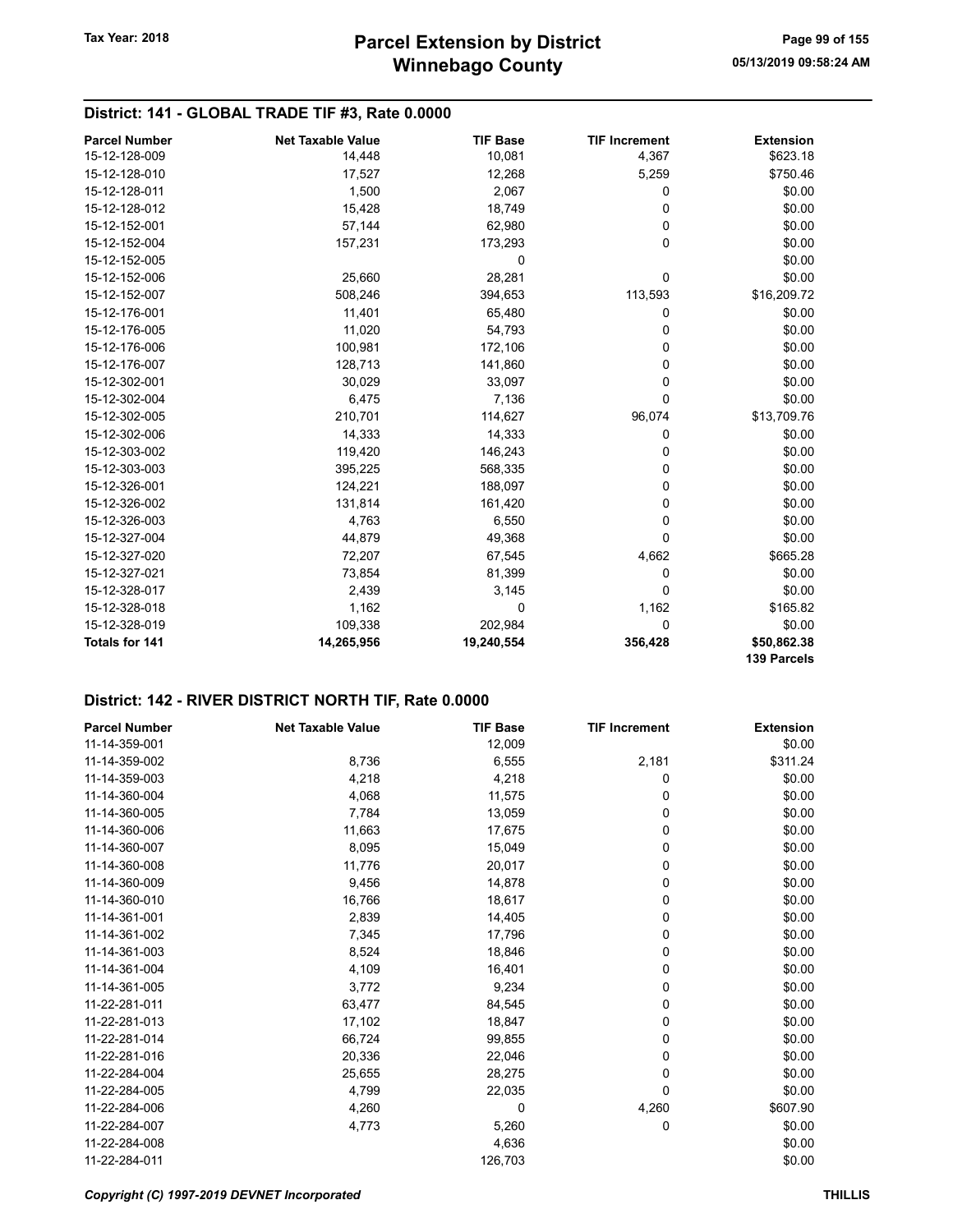| 11-22-284-012<br>0<br>\$0.00<br>88,572<br>0<br>\$0.00<br>11-22-285-001<br>80,364<br>0<br>\$0.00<br>11-22-285-002<br>0<br>11-22-285-003<br>\$0.00<br>0<br>\$0.00<br>11-22-426-001<br>0<br>\$0.00<br>11-22-426-002<br>0<br>\$0.00<br>11-22-426-003<br>0<br>\$0.00<br>11-22-426-004<br>532<br>732<br>0<br>\$0.00<br>11-22-427-002<br>0<br>\$0.00<br>11-22-427-003<br>11-22-427-004<br>0<br>\$0.00<br>0<br>\$0.00<br>11-22-427-006<br>1,050<br>1,158<br>1,339<br>0<br>\$0.00<br>11-22-427-007<br>1,216<br>11-22-427-008<br>9,812<br>10,813<br>0<br>\$0.00<br>\$1,487.66<br>11-22-427-010<br>39,041<br>28,616<br>10,425<br>\$0.00<br>11-22-427-011<br>7,555<br>8,325<br>0<br>0<br>\$0.00<br>11-22-427-014<br>\$417.40<br>11-22-427-015<br>18,458<br>15,533<br>2,925<br>11-22-427-016<br>12,538<br>14,517<br>0<br>\$0.00<br>0<br>11-22-427-018<br>32,256<br>47,073<br>\$0.00<br>0<br>11-22-431-004<br>\$0.00<br>0<br>\$0.00<br>11-22-431-005<br>0<br>\$0.00<br>11-22-433-017<br>0<br>\$0.00<br>11-23-101-003<br>4,184<br>6,650<br>283<br>0<br>\$0.00<br>11-23-101-004<br>4,299<br>\$0.00<br>11-23-101-005<br>6,691<br>15,409<br>0<br>\$0.00<br>11-23-101-006<br>6,390<br>9,464<br>0<br>\$0.00<br>11-23-102-002<br>14,352<br>0<br>\$0.00<br>11-23-102-003<br>3,905<br>16,860<br>0<br>\$0.00<br>11-23-102-004<br>10,538<br>11,146<br>0<br>\$0.00<br>11-23-102-005<br>12,914<br>17,644<br>\$0.00<br>11-23-102-006<br>7,358<br>18,529<br>0<br>11-23-102-007<br>568<br>784<br>0<br>\$0.00<br>0<br>\$0.00<br>11-23-102-008<br>12,169<br>16,629<br>0<br>11-23-102-009<br>1,540<br>17,215<br>\$0.00<br>11-23-102-010<br>255<br>13,418<br>0<br>\$0.00<br>11-23-102-011<br>7,830<br>0<br>\$0.00<br>10,153<br>0<br>\$0.00<br>11-23-102-012<br>4,649<br>20,017<br>0<br>\$0.00<br>11-23-102-013<br>8,303<br>13,834<br>11-23-102-014<br>6,831<br>15,363<br>0<br>\$0.00<br>0<br>\$0.00<br>11-23-102-015<br>15,324<br>20,935<br>0<br>11-23-102-016<br>11,137<br>15,385<br>\$0.00<br>0<br>11-23-102-017<br>8,876<br>18,412<br>\$0.00<br>0<br>11-23-102-018<br>15,338<br>21,153<br>\$0.00<br>0<br>\$0.00<br>11-23-102-019<br>16,301<br>22,359<br>0<br>574<br>792<br>\$0.00<br>11-23-102-020<br>5,598<br>11-23-102-021<br>3,112<br>0<br>\$0.00<br>434<br>0<br>\$0.00<br>11-23-102-022<br>21,865<br>0<br>11-23-102-023<br>9,096<br>14,416<br>\$0.00<br>8,375<br>0<br>11-23-104-006<br>3,893<br>\$0.00<br>0<br>\$0.00<br>11-23-104-014<br>3,053<br>11,827<br>5,427<br>0<br>\$0.00<br>11-23-104-017<br>5,427<br>0<br>11-23-104-018<br>580<br>10,895<br>\$0.00<br>11-23-104-019<br>12,352<br>16,810<br>0<br>\$0.00<br>0<br>11-23-104-020<br>11,845<br>14,045<br>\$0.00<br>0<br>11-23-104-022<br>10,971<br>20,499<br>\$0.00<br>11-23-104-023<br>10,627<br>10,325<br>302<br>\$43.10<br>223<br>0<br>\$0.00<br>11-23-106-013<br>162<br>$\pmb{0}$<br>11-23-106-014<br>7,723<br>10,211<br>\$0.00 | <b>Parcel Number</b> | <b>Net Taxable Value</b> | <b>TIF Base</b> | <b>TIF Increment</b> | <b>Extension</b> |
|---------------------------------------------------------------------------------------------------------------------------------------------------------------------------------------------------------------------------------------------------------------------------------------------------------------------------------------------------------------------------------------------------------------------------------------------------------------------------------------------------------------------------------------------------------------------------------------------------------------------------------------------------------------------------------------------------------------------------------------------------------------------------------------------------------------------------------------------------------------------------------------------------------------------------------------------------------------------------------------------------------------------------------------------------------------------------------------------------------------------------------------------------------------------------------------------------------------------------------------------------------------------------------------------------------------------------------------------------------------------------------------------------------------------------------------------------------------------------------------------------------------------------------------------------------------------------------------------------------------------------------------------------------------------------------------------------------------------------------------------------------------------------------------------------------------------------------------------------------------------------------------------------------------------------------------------------------------------------------------------------------------------------------------------------------------------------------------------------------------------------------------------------------------------------------------------------------------------------------------------------------------------------------------------------------------------------------------------------------------------------------------------------------------------------------------------------------------------------------------------------------------------------------------------------------------------------------------------------------------------------------------------------------------------------------------------------------------------------------------------------------------------------------------------------------------------------------------------------------------|----------------------|--------------------------|-----------------|----------------------|------------------|
|                                                                                                                                                                                                                                                                                                                                                                                                                                                                                                                                                                                                                                                                                                                                                                                                                                                                                                                                                                                                                                                                                                                                                                                                                                                                                                                                                                                                                                                                                                                                                                                                                                                                                                                                                                                                                                                                                                                                                                                                                                                                                                                                                                                                                                                                                                                                                                                                                                                                                                                                                                                                                                                                                                                                                                                                                                                               |                      |                          |                 |                      |                  |
|                                                                                                                                                                                                                                                                                                                                                                                                                                                                                                                                                                                                                                                                                                                                                                                                                                                                                                                                                                                                                                                                                                                                                                                                                                                                                                                                                                                                                                                                                                                                                                                                                                                                                                                                                                                                                                                                                                                                                                                                                                                                                                                                                                                                                                                                                                                                                                                                                                                                                                                                                                                                                                                                                                                                                                                                                                                               |                      |                          |                 |                      |                  |
|                                                                                                                                                                                                                                                                                                                                                                                                                                                                                                                                                                                                                                                                                                                                                                                                                                                                                                                                                                                                                                                                                                                                                                                                                                                                                                                                                                                                                                                                                                                                                                                                                                                                                                                                                                                                                                                                                                                                                                                                                                                                                                                                                                                                                                                                                                                                                                                                                                                                                                                                                                                                                                                                                                                                                                                                                                                               |                      |                          |                 |                      |                  |
|                                                                                                                                                                                                                                                                                                                                                                                                                                                                                                                                                                                                                                                                                                                                                                                                                                                                                                                                                                                                                                                                                                                                                                                                                                                                                                                                                                                                                                                                                                                                                                                                                                                                                                                                                                                                                                                                                                                                                                                                                                                                                                                                                                                                                                                                                                                                                                                                                                                                                                                                                                                                                                                                                                                                                                                                                                                               |                      |                          |                 |                      |                  |
|                                                                                                                                                                                                                                                                                                                                                                                                                                                                                                                                                                                                                                                                                                                                                                                                                                                                                                                                                                                                                                                                                                                                                                                                                                                                                                                                                                                                                                                                                                                                                                                                                                                                                                                                                                                                                                                                                                                                                                                                                                                                                                                                                                                                                                                                                                                                                                                                                                                                                                                                                                                                                                                                                                                                                                                                                                                               |                      |                          |                 |                      |                  |
|                                                                                                                                                                                                                                                                                                                                                                                                                                                                                                                                                                                                                                                                                                                                                                                                                                                                                                                                                                                                                                                                                                                                                                                                                                                                                                                                                                                                                                                                                                                                                                                                                                                                                                                                                                                                                                                                                                                                                                                                                                                                                                                                                                                                                                                                                                                                                                                                                                                                                                                                                                                                                                                                                                                                                                                                                                                               |                      |                          |                 |                      |                  |
|                                                                                                                                                                                                                                                                                                                                                                                                                                                                                                                                                                                                                                                                                                                                                                                                                                                                                                                                                                                                                                                                                                                                                                                                                                                                                                                                                                                                                                                                                                                                                                                                                                                                                                                                                                                                                                                                                                                                                                                                                                                                                                                                                                                                                                                                                                                                                                                                                                                                                                                                                                                                                                                                                                                                                                                                                                                               |                      |                          |                 |                      |                  |
|                                                                                                                                                                                                                                                                                                                                                                                                                                                                                                                                                                                                                                                                                                                                                                                                                                                                                                                                                                                                                                                                                                                                                                                                                                                                                                                                                                                                                                                                                                                                                                                                                                                                                                                                                                                                                                                                                                                                                                                                                                                                                                                                                                                                                                                                                                                                                                                                                                                                                                                                                                                                                                                                                                                                                                                                                                                               |                      |                          |                 |                      |                  |
|                                                                                                                                                                                                                                                                                                                                                                                                                                                                                                                                                                                                                                                                                                                                                                                                                                                                                                                                                                                                                                                                                                                                                                                                                                                                                                                                                                                                                                                                                                                                                                                                                                                                                                                                                                                                                                                                                                                                                                                                                                                                                                                                                                                                                                                                                                                                                                                                                                                                                                                                                                                                                                                                                                                                                                                                                                                               |                      |                          |                 |                      |                  |
|                                                                                                                                                                                                                                                                                                                                                                                                                                                                                                                                                                                                                                                                                                                                                                                                                                                                                                                                                                                                                                                                                                                                                                                                                                                                                                                                                                                                                                                                                                                                                                                                                                                                                                                                                                                                                                                                                                                                                                                                                                                                                                                                                                                                                                                                                                                                                                                                                                                                                                                                                                                                                                                                                                                                                                                                                                                               |                      |                          |                 |                      |                  |
|                                                                                                                                                                                                                                                                                                                                                                                                                                                                                                                                                                                                                                                                                                                                                                                                                                                                                                                                                                                                                                                                                                                                                                                                                                                                                                                                                                                                                                                                                                                                                                                                                                                                                                                                                                                                                                                                                                                                                                                                                                                                                                                                                                                                                                                                                                                                                                                                                                                                                                                                                                                                                                                                                                                                                                                                                                                               |                      |                          |                 |                      |                  |
|                                                                                                                                                                                                                                                                                                                                                                                                                                                                                                                                                                                                                                                                                                                                                                                                                                                                                                                                                                                                                                                                                                                                                                                                                                                                                                                                                                                                                                                                                                                                                                                                                                                                                                                                                                                                                                                                                                                                                                                                                                                                                                                                                                                                                                                                                                                                                                                                                                                                                                                                                                                                                                                                                                                                                                                                                                                               |                      |                          |                 |                      |                  |
|                                                                                                                                                                                                                                                                                                                                                                                                                                                                                                                                                                                                                                                                                                                                                                                                                                                                                                                                                                                                                                                                                                                                                                                                                                                                                                                                                                                                                                                                                                                                                                                                                                                                                                                                                                                                                                                                                                                                                                                                                                                                                                                                                                                                                                                                                                                                                                                                                                                                                                                                                                                                                                                                                                                                                                                                                                                               |                      |                          |                 |                      |                  |
|                                                                                                                                                                                                                                                                                                                                                                                                                                                                                                                                                                                                                                                                                                                                                                                                                                                                                                                                                                                                                                                                                                                                                                                                                                                                                                                                                                                                                                                                                                                                                                                                                                                                                                                                                                                                                                                                                                                                                                                                                                                                                                                                                                                                                                                                                                                                                                                                                                                                                                                                                                                                                                                                                                                                                                                                                                                               |                      |                          |                 |                      |                  |
|                                                                                                                                                                                                                                                                                                                                                                                                                                                                                                                                                                                                                                                                                                                                                                                                                                                                                                                                                                                                                                                                                                                                                                                                                                                                                                                                                                                                                                                                                                                                                                                                                                                                                                                                                                                                                                                                                                                                                                                                                                                                                                                                                                                                                                                                                                                                                                                                                                                                                                                                                                                                                                                                                                                                                                                                                                                               |                      |                          |                 |                      |                  |
|                                                                                                                                                                                                                                                                                                                                                                                                                                                                                                                                                                                                                                                                                                                                                                                                                                                                                                                                                                                                                                                                                                                                                                                                                                                                                                                                                                                                                                                                                                                                                                                                                                                                                                                                                                                                                                                                                                                                                                                                                                                                                                                                                                                                                                                                                                                                                                                                                                                                                                                                                                                                                                                                                                                                                                                                                                                               |                      |                          |                 |                      |                  |
|                                                                                                                                                                                                                                                                                                                                                                                                                                                                                                                                                                                                                                                                                                                                                                                                                                                                                                                                                                                                                                                                                                                                                                                                                                                                                                                                                                                                                                                                                                                                                                                                                                                                                                                                                                                                                                                                                                                                                                                                                                                                                                                                                                                                                                                                                                                                                                                                                                                                                                                                                                                                                                                                                                                                                                                                                                                               |                      |                          |                 |                      |                  |
|                                                                                                                                                                                                                                                                                                                                                                                                                                                                                                                                                                                                                                                                                                                                                                                                                                                                                                                                                                                                                                                                                                                                                                                                                                                                                                                                                                                                                                                                                                                                                                                                                                                                                                                                                                                                                                                                                                                                                                                                                                                                                                                                                                                                                                                                                                                                                                                                                                                                                                                                                                                                                                                                                                                                                                                                                                                               |                      |                          |                 |                      |                  |
|                                                                                                                                                                                                                                                                                                                                                                                                                                                                                                                                                                                                                                                                                                                                                                                                                                                                                                                                                                                                                                                                                                                                                                                                                                                                                                                                                                                                                                                                                                                                                                                                                                                                                                                                                                                                                                                                                                                                                                                                                                                                                                                                                                                                                                                                                                                                                                                                                                                                                                                                                                                                                                                                                                                                                                                                                                                               |                      |                          |                 |                      |                  |
|                                                                                                                                                                                                                                                                                                                                                                                                                                                                                                                                                                                                                                                                                                                                                                                                                                                                                                                                                                                                                                                                                                                                                                                                                                                                                                                                                                                                                                                                                                                                                                                                                                                                                                                                                                                                                                                                                                                                                                                                                                                                                                                                                                                                                                                                                                                                                                                                                                                                                                                                                                                                                                                                                                                                                                                                                                                               |                      |                          |                 |                      |                  |
|                                                                                                                                                                                                                                                                                                                                                                                                                                                                                                                                                                                                                                                                                                                                                                                                                                                                                                                                                                                                                                                                                                                                                                                                                                                                                                                                                                                                                                                                                                                                                                                                                                                                                                                                                                                                                                                                                                                                                                                                                                                                                                                                                                                                                                                                                                                                                                                                                                                                                                                                                                                                                                                                                                                                                                                                                                                               |                      |                          |                 |                      |                  |
|                                                                                                                                                                                                                                                                                                                                                                                                                                                                                                                                                                                                                                                                                                                                                                                                                                                                                                                                                                                                                                                                                                                                                                                                                                                                                                                                                                                                                                                                                                                                                                                                                                                                                                                                                                                                                                                                                                                                                                                                                                                                                                                                                                                                                                                                                                                                                                                                                                                                                                                                                                                                                                                                                                                                                                                                                                                               |                      |                          |                 |                      |                  |
|                                                                                                                                                                                                                                                                                                                                                                                                                                                                                                                                                                                                                                                                                                                                                                                                                                                                                                                                                                                                                                                                                                                                                                                                                                                                                                                                                                                                                                                                                                                                                                                                                                                                                                                                                                                                                                                                                                                                                                                                                                                                                                                                                                                                                                                                                                                                                                                                                                                                                                                                                                                                                                                                                                                                                                                                                                                               |                      |                          |                 |                      |                  |
|                                                                                                                                                                                                                                                                                                                                                                                                                                                                                                                                                                                                                                                                                                                                                                                                                                                                                                                                                                                                                                                                                                                                                                                                                                                                                                                                                                                                                                                                                                                                                                                                                                                                                                                                                                                                                                                                                                                                                                                                                                                                                                                                                                                                                                                                                                                                                                                                                                                                                                                                                                                                                                                                                                                                                                                                                                                               |                      |                          |                 |                      |                  |
|                                                                                                                                                                                                                                                                                                                                                                                                                                                                                                                                                                                                                                                                                                                                                                                                                                                                                                                                                                                                                                                                                                                                                                                                                                                                                                                                                                                                                                                                                                                                                                                                                                                                                                                                                                                                                                                                                                                                                                                                                                                                                                                                                                                                                                                                                                                                                                                                                                                                                                                                                                                                                                                                                                                                                                                                                                                               |                      |                          |                 |                      |                  |
|                                                                                                                                                                                                                                                                                                                                                                                                                                                                                                                                                                                                                                                                                                                                                                                                                                                                                                                                                                                                                                                                                                                                                                                                                                                                                                                                                                                                                                                                                                                                                                                                                                                                                                                                                                                                                                                                                                                                                                                                                                                                                                                                                                                                                                                                                                                                                                                                                                                                                                                                                                                                                                                                                                                                                                                                                                                               |                      |                          |                 |                      |                  |
|                                                                                                                                                                                                                                                                                                                                                                                                                                                                                                                                                                                                                                                                                                                                                                                                                                                                                                                                                                                                                                                                                                                                                                                                                                                                                                                                                                                                                                                                                                                                                                                                                                                                                                                                                                                                                                                                                                                                                                                                                                                                                                                                                                                                                                                                                                                                                                                                                                                                                                                                                                                                                                                                                                                                                                                                                                                               |                      |                          |                 |                      |                  |
|                                                                                                                                                                                                                                                                                                                                                                                                                                                                                                                                                                                                                                                                                                                                                                                                                                                                                                                                                                                                                                                                                                                                                                                                                                                                                                                                                                                                                                                                                                                                                                                                                                                                                                                                                                                                                                                                                                                                                                                                                                                                                                                                                                                                                                                                                                                                                                                                                                                                                                                                                                                                                                                                                                                                                                                                                                                               |                      |                          |                 |                      |                  |
|                                                                                                                                                                                                                                                                                                                                                                                                                                                                                                                                                                                                                                                                                                                                                                                                                                                                                                                                                                                                                                                                                                                                                                                                                                                                                                                                                                                                                                                                                                                                                                                                                                                                                                                                                                                                                                                                                                                                                                                                                                                                                                                                                                                                                                                                                                                                                                                                                                                                                                                                                                                                                                                                                                                                                                                                                                                               |                      |                          |                 |                      |                  |
|                                                                                                                                                                                                                                                                                                                                                                                                                                                                                                                                                                                                                                                                                                                                                                                                                                                                                                                                                                                                                                                                                                                                                                                                                                                                                                                                                                                                                                                                                                                                                                                                                                                                                                                                                                                                                                                                                                                                                                                                                                                                                                                                                                                                                                                                                                                                                                                                                                                                                                                                                                                                                                                                                                                                                                                                                                                               |                      |                          |                 |                      |                  |
|                                                                                                                                                                                                                                                                                                                                                                                                                                                                                                                                                                                                                                                                                                                                                                                                                                                                                                                                                                                                                                                                                                                                                                                                                                                                                                                                                                                                                                                                                                                                                                                                                                                                                                                                                                                                                                                                                                                                                                                                                                                                                                                                                                                                                                                                                                                                                                                                                                                                                                                                                                                                                                                                                                                                                                                                                                                               |                      |                          |                 |                      |                  |
|                                                                                                                                                                                                                                                                                                                                                                                                                                                                                                                                                                                                                                                                                                                                                                                                                                                                                                                                                                                                                                                                                                                                                                                                                                                                                                                                                                                                                                                                                                                                                                                                                                                                                                                                                                                                                                                                                                                                                                                                                                                                                                                                                                                                                                                                                                                                                                                                                                                                                                                                                                                                                                                                                                                                                                                                                                                               |                      |                          |                 |                      |                  |
|                                                                                                                                                                                                                                                                                                                                                                                                                                                                                                                                                                                                                                                                                                                                                                                                                                                                                                                                                                                                                                                                                                                                                                                                                                                                                                                                                                                                                                                                                                                                                                                                                                                                                                                                                                                                                                                                                                                                                                                                                                                                                                                                                                                                                                                                                                                                                                                                                                                                                                                                                                                                                                                                                                                                                                                                                                                               |                      |                          |                 |                      |                  |
|                                                                                                                                                                                                                                                                                                                                                                                                                                                                                                                                                                                                                                                                                                                                                                                                                                                                                                                                                                                                                                                                                                                                                                                                                                                                                                                                                                                                                                                                                                                                                                                                                                                                                                                                                                                                                                                                                                                                                                                                                                                                                                                                                                                                                                                                                                                                                                                                                                                                                                                                                                                                                                                                                                                                                                                                                                                               |                      |                          |                 |                      |                  |
|                                                                                                                                                                                                                                                                                                                                                                                                                                                                                                                                                                                                                                                                                                                                                                                                                                                                                                                                                                                                                                                                                                                                                                                                                                                                                                                                                                                                                                                                                                                                                                                                                                                                                                                                                                                                                                                                                                                                                                                                                                                                                                                                                                                                                                                                                                                                                                                                                                                                                                                                                                                                                                                                                                                                                                                                                                                               |                      |                          |                 |                      |                  |
|                                                                                                                                                                                                                                                                                                                                                                                                                                                                                                                                                                                                                                                                                                                                                                                                                                                                                                                                                                                                                                                                                                                                                                                                                                                                                                                                                                                                                                                                                                                                                                                                                                                                                                                                                                                                                                                                                                                                                                                                                                                                                                                                                                                                                                                                                                                                                                                                                                                                                                                                                                                                                                                                                                                                                                                                                                                               |                      |                          |                 |                      |                  |
|                                                                                                                                                                                                                                                                                                                                                                                                                                                                                                                                                                                                                                                                                                                                                                                                                                                                                                                                                                                                                                                                                                                                                                                                                                                                                                                                                                                                                                                                                                                                                                                                                                                                                                                                                                                                                                                                                                                                                                                                                                                                                                                                                                                                                                                                                                                                                                                                                                                                                                                                                                                                                                                                                                                                                                                                                                                               |                      |                          |                 |                      |                  |
|                                                                                                                                                                                                                                                                                                                                                                                                                                                                                                                                                                                                                                                                                                                                                                                                                                                                                                                                                                                                                                                                                                                                                                                                                                                                                                                                                                                                                                                                                                                                                                                                                                                                                                                                                                                                                                                                                                                                                                                                                                                                                                                                                                                                                                                                                                                                                                                                                                                                                                                                                                                                                                                                                                                                                                                                                                                               |                      |                          |                 |                      |                  |
|                                                                                                                                                                                                                                                                                                                                                                                                                                                                                                                                                                                                                                                                                                                                                                                                                                                                                                                                                                                                                                                                                                                                                                                                                                                                                                                                                                                                                                                                                                                                                                                                                                                                                                                                                                                                                                                                                                                                                                                                                                                                                                                                                                                                                                                                                                                                                                                                                                                                                                                                                                                                                                                                                                                                                                                                                                                               |                      |                          |                 |                      |                  |
|                                                                                                                                                                                                                                                                                                                                                                                                                                                                                                                                                                                                                                                                                                                                                                                                                                                                                                                                                                                                                                                                                                                                                                                                                                                                                                                                                                                                                                                                                                                                                                                                                                                                                                                                                                                                                                                                                                                                                                                                                                                                                                                                                                                                                                                                                                                                                                                                                                                                                                                                                                                                                                                                                                                                                                                                                                                               |                      |                          |                 |                      |                  |
|                                                                                                                                                                                                                                                                                                                                                                                                                                                                                                                                                                                                                                                                                                                                                                                                                                                                                                                                                                                                                                                                                                                                                                                                                                                                                                                                                                                                                                                                                                                                                                                                                                                                                                                                                                                                                                                                                                                                                                                                                                                                                                                                                                                                                                                                                                                                                                                                                                                                                                                                                                                                                                                                                                                                                                                                                                                               |                      |                          |                 |                      |                  |
|                                                                                                                                                                                                                                                                                                                                                                                                                                                                                                                                                                                                                                                                                                                                                                                                                                                                                                                                                                                                                                                                                                                                                                                                                                                                                                                                                                                                                                                                                                                                                                                                                                                                                                                                                                                                                                                                                                                                                                                                                                                                                                                                                                                                                                                                                                                                                                                                                                                                                                                                                                                                                                                                                                                                                                                                                                                               |                      |                          |                 |                      |                  |
|                                                                                                                                                                                                                                                                                                                                                                                                                                                                                                                                                                                                                                                                                                                                                                                                                                                                                                                                                                                                                                                                                                                                                                                                                                                                                                                                                                                                                                                                                                                                                                                                                                                                                                                                                                                                                                                                                                                                                                                                                                                                                                                                                                                                                                                                                                                                                                                                                                                                                                                                                                                                                                                                                                                                                                                                                                                               |                      |                          |                 |                      |                  |
|                                                                                                                                                                                                                                                                                                                                                                                                                                                                                                                                                                                                                                                                                                                                                                                                                                                                                                                                                                                                                                                                                                                                                                                                                                                                                                                                                                                                                                                                                                                                                                                                                                                                                                                                                                                                                                                                                                                                                                                                                                                                                                                                                                                                                                                                                                                                                                                                                                                                                                                                                                                                                                                                                                                                                                                                                                                               |                      |                          |                 |                      |                  |
|                                                                                                                                                                                                                                                                                                                                                                                                                                                                                                                                                                                                                                                                                                                                                                                                                                                                                                                                                                                                                                                                                                                                                                                                                                                                                                                                                                                                                                                                                                                                                                                                                                                                                                                                                                                                                                                                                                                                                                                                                                                                                                                                                                                                                                                                                                                                                                                                                                                                                                                                                                                                                                                                                                                                                                                                                                                               |                      |                          |                 |                      |                  |
|                                                                                                                                                                                                                                                                                                                                                                                                                                                                                                                                                                                                                                                                                                                                                                                                                                                                                                                                                                                                                                                                                                                                                                                                                                                                                                                                                                                                                                                                                                                                                                                                                                                                                                                                                                                                                                                                                                                                                                                                                                                                                                                                                                                                                                                                                                                                                                                                                                                                                                                                                                                                                                                                                                                                                                                                                                                               |                      |                          |                 |                      |                  |
|                                                                                                                                                                                                                                                                                                                                                                                                                                                                                                                                                                                                                                                                                                                                                                                                                                                                                                                                                                                                                                                                                                                                                                                                                                                                                                                                                                                                                                                                                                                                                                                                                                                                                                                                                                                                                                                                                                                                                                                                                                                                                                                                                                                                                                                                                                                                                                                                                                                                                                                                                                                                                                                                                                                                                                                                                                                               |                      |                          |                 |                      |                  |
|                                                                                                                                                                                                                                                                                                                                                                                                                                                                                                                                                                                                                                                                                                                                                                                                                                                                                                                                                                                                                                                                                                                                                                                                                                                                                                                                                                                                                                                                                                                                                                                                                                                                                                                                                                                                                                                                                                                                                                                                                                                                                                                                                                                                                                                                                                                                                                                                                                                                                                                                                                                                                                                                                                                                                                                                                                                               |                      |                          |                 |                      |                  |
|                                                                                                                                                                                                                                                                                                                                                                                                                                                                                                                                                                                                                                                                                                                                                                                                                                                                                                                                                                                                                                                                                                                                                                                                                                                                                                                                                                                                                                                                                                                                                                                                                                                                                                                                                                                                                                                                                                                                                                                                                                                                                                                                                                                                                                                                                                                                                                                                                                                                                                                                                                                                                                                                                                                                                                                                                                                               |                      |                          |                 |                      |                  |
|                                                                                                                                                                                                                                                                                                                                                                                                                                                                                                                                                                                                                                                                                                                                                                                                                                                                                                                                                                                                                                                                                                                                                                                                                                                                                                                                                                                                                                                                                                                                                                                                                                                                                                                                                                                                                                                                                                                                                                                                                                                                                                                                                                                                                                                                                                                                                                                                                                                                                                                                                                                                                                                                                                                                                                                                                                                               |                      |                          |                 |                      |                  |
|                                                                                                                                                                                                                                                                                                                                                                                                                                                                                                                                                                                                                                                                                                                                                                                                                                                                                                                                                                                                                                                                                                                                                                                                                                                                                                                                                                                                                                                                                                                                                                                                                                                                                                                                                                                                                                                                                                                                                                                                                                                                                                                                                                                                                                                                                                                                                                                                                                                                                                                                                                                                                                                                                                                                                                                                                                                               |                      |                          |                 |                      |                  |
|                                                                                                                                                                                                                                                                                                                                                                                                                                                                                                                                                                                                                                                                                                                                                                                                                                                                                                                                                                                                                                                                                                                                                                                                                                                                                                                                                                                                                                                                                                                                                                                                                                                                                                                                                                                                                                                                                                                                                                                                                                                                                                                                                                                                                                                                                                                                                                                                                                                                                                                                                                                                                                                                                                                                                                                                                                                               |                      |                          |                 |                      |                  |
|                                                                                                                                                                                                                                                                                                                                                                                                                                                                                                                                                                                                                                                                                                                                                                                                                                                                                                                                                                                                                                                                                                                                                                                                                                                                                                                                                                                                                                                                                                                                                                                                                                                                                                                                                                                                                                                                                                                                                                                                                                                                                                                                                                                                                                                                                                                                                                                                                                                                                                                                                                                                                                                                                                                                                                                                                                                               |                      |                          |                 |                      |                  |
|                                                                                                                                                                                                                                                                                                                                                                                                                                                                                                                                                                                                                                                                                                                                                                                                                                                                                                                                                                                                                                                                                                                                                                                                                                                                                                                                                                                                                                                                                                                                                                                                                                                                                                                                                                                                                                                                                                                                                                                                                                                                                                                                                                                                                                                                                                                                                                                                                                                                                                                                                                                                                                                                                                                                                                                                                                                               |                      |                          |                 |                      |                  |
|                                                                                                                                                                                                                                                                                                                                                                                                                                                                                                                                                                                                                                                                                                                                                                                                                                                                                                                                                                                                                                                                                                                                                                                                                                                                                                                                                                                                                                                                                                                                                                                                                                                                                                                                                                                                                                                                                                                                                                                                                                                                                                                                                                                                                                                                                                                                                                                                                                                                                                                                                                                                                                                                                                                                                                                                                                                               |                      |                          |                 |                      |                  |
|                                                                                                                                                                                                                                                                                                                                                                                                                                                                                                                                                                                                                                                                                                                                                                                                                                                                                                                                                                                                                                                                                                                                                                                                                                                                                                                                                                                                                                                                                                                                                                                                                                                                                                                                                                                                                                                                                                                                                                                                                                                                                                                                                                                                                                                                                                                                                                                                                                                                                                                                                                                                                                                                                                                                                                                                                                                               |                      |                          |                 |                      |                  |
|                                                                                                                                                                                                                                                                                                                                                                                                                                                                                                                                                                                                                                                                                                                                                                                                                                                                                                                                                                                                                                                                                                                                                                                                                                                                                                                                                                                                                                                                                                                                                                                                                                                                                                                                                                                                                                                                                                                                                                                                                                                                                                                                                                                                                                                                                                                                                                                                                                                                                                                                                                                                                                                                                                                                                                                                                                                               |                      |                          |                 |                      |                  |
|                                                                                                                                                                                                                                                                                                                                                                                                                                                                                                                                                                                                                                                                                                                                                                                                                                                                                                                                                                                                                                                                                                                                                                                                                                                                                                                                                                                                                                                                                                                                                                                                                                                                                                                                                                                                                                                                                                                                                                                                                                                                                                                                                                                                                                                                                                                                                                                                                                                                                                                                                                                                                                                                                                                                                                                                                                                               |                      |                          |                 |                      |                  |
|                                                                                                                                                                                                                                                                                                                                                                                                                                                                                                                                                                                                                                                                                                                                                                                                                                                                                                                                                                                                                                                                                                                                                                                                                                                                                                                                                                                                                                                                                                                                                                                                                                                                                                                                                                                                                                                                                                                                                                                                                                                                                                                                                                                                                                                                                                                                                                                                                                                                                                                                                                                                                                                                                                                                                                                                                                                               |                      |                          |                 |                      |                  |
|                                                                                                                                                                                                                                                                                                                                                                                                                                                                                                                                                                                                                                                                                                                                                                                                                                                                                                                                                                                                                                                                                                                                                                                                                                                                                                                                                                                                                                                                                                                                                                                                                                                                                                                                                                                                                                                                                                                                                                                                                                                                                                                                                                                                                                                                                                                                                                                                                                                                                                                                                                                                                                                                                                                                                                                                                                                               |                      |                          |                 |                      |                  |
|                                                                                                                                                                                                                                                                                                                                                                                                                                                                                                                                                                                                                                                                                                                                                                                                                                                                                                                                                                                                                                                                                                                                                                                                                                                                                                                                                                                                                                                                                                                                                                                                                                                                                                                                                                                                                                                                                                                                                                                                                                                                                                                                                                                                                                                                                                                                                                                                                                                                                                                                                                                                                                                                                                                                                                                                                                                               |                      |                          |                 |                      |                  |
|                                                                                                                                                                                                                                                                                                                                                                                                                                                                                                                                                                                                                                                                                                                                                                                                                                                                                                                                                                                                                                                                                                                                                                                                                                                                                                                                                                                                                                                                                                                                                                                                                                                                                                                                                                                                                                                                                                                                                                                                                                                                                                                                                                                                                                                                                                                                                                                                                                                                                                                                                                                                                                                                                                                                                                                                                                                               |                      |                          |                 |                      |                  |
|                                                                                                                                                                                                                                                                                                                                                                                                                                                                                                                                                                                                                                                                                                                                                                                                                                                                                                                                                                                                                                                                                                                                                                                                                                                                                                                                                                                                                                                                                                                                                                                                                                                                                                                                                                                                                                                                                                                                                                                                                                                                                                                                                                                                                                                                                                                                                                                                                                                                                                                                                                                                                                                                                                                                                                                                                                                               |                      |                          |                 |                      |                  |
|                                                                                                                                                                                                                                                                                                                                                                                                                                                                                                                                                                                                                                                                                                                                                                                                                                                                                                                                                                                                                                                                                                                                                                                                                                                                                                                                                                                                                                                                                                                                                                                                                                                                                                                                                                                                                                                                                                                                                                                                                                                                                                                                                                                                                                                                                                                                                                                                                                                                                                                                                                                                                                                                                                                                                                                                                                                               |                      |                          |                 |                      |                  |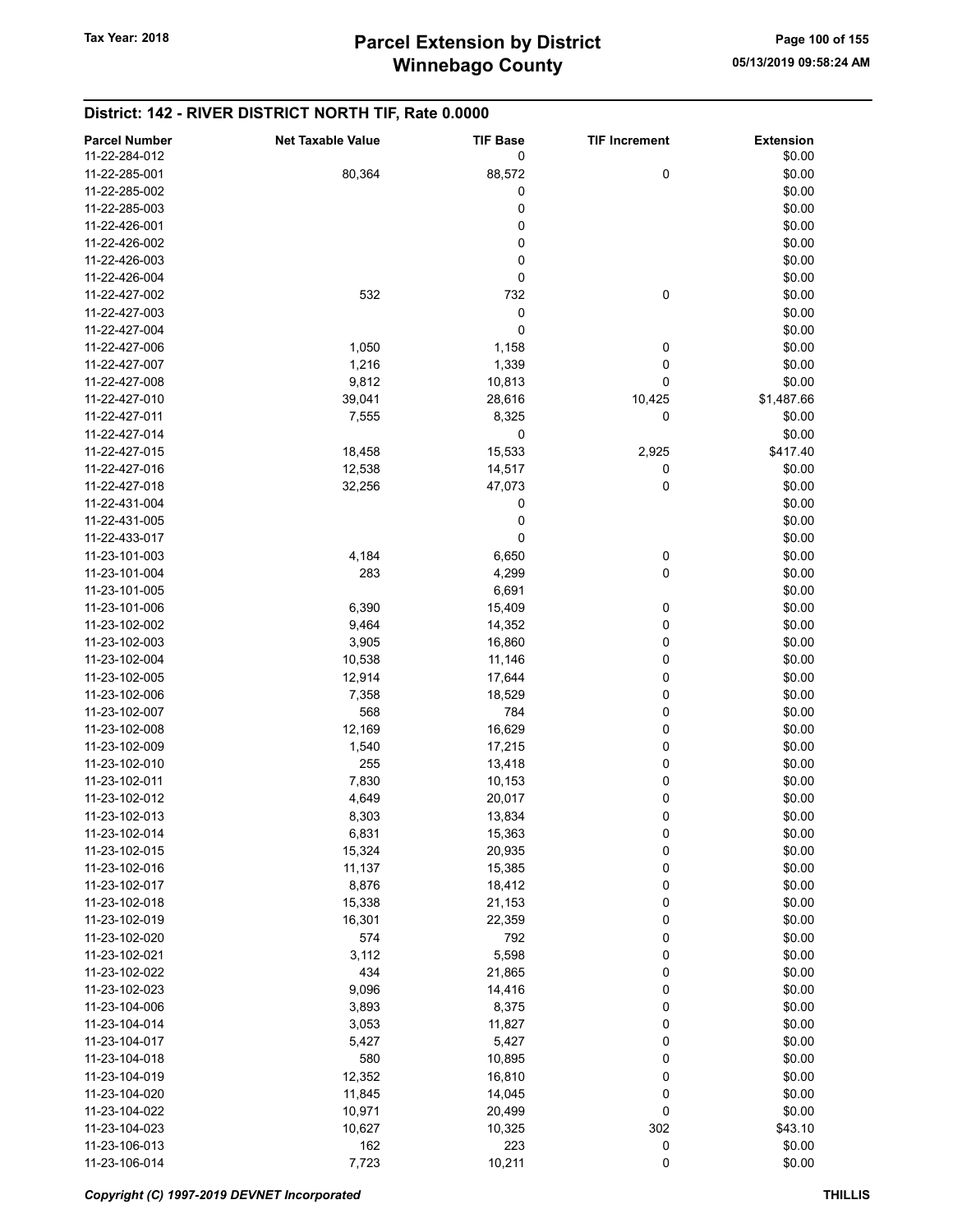| <b>Parcel Number</b> | <b>Net Taxable Value</b> | <b>TIF Base</b> | <b>TIF Increment</b> | <b>Extension</b> |
|----------------------|--------------------------|-----------------|----------------------|------------------|
| 11-23-106-015        | 0                        | 17,580          | 0                    | \$0.00           |
| 11-23-106-016        | 2,569                    | 500             | 2,069                | \$295.26         |
| 11-23-106-017        | 6,821                    | 10,155          | 0                    | \$0.00           |
| 11-23-106-018        | 375                      | 516             | 0                    | \$0.00           |
| 11-23-106-019        | 4,253                    | 9,825           | 0                    | \$0.00           |
|                      |                          |                 |                      |                  |
| 11-23-106-020        | 5,380                    | 5,673           | 0                    | \$0.00           |
| 11-23-106-021        | 303                      | 418             | 0                    | \$0.00           |
| 11-23-106-022        | 540                      | 745             | 0                    | \$0.00           |
| 11-23-106-023        | 10,259                   | 13,482          | 0                    | \$0.00           |
| 11-23-106-024        | 327                      | 451             | 0                    | \$0.00           |
| 11-23-106-025        | 4,718                    | 8,189           | 0                    | \$0.00           |
| 11-23-107-001        | 6,220                    | 7,377           | 0                    | \$0.00           |
| 11-23-107-002        | 273                      | 376             | 0                    | \$0.00           |
| 11-23-107-003        | 11,823                   | 6,761           | 5,062                | \$722.36         |
| 11-23-107-004        | 7,785                    | 9,790           | 0                    | \$0.00           |
| 11-23-107-005        | 16,207                   | 22,240          | 0                    | \$0.00           |
| 11-23-107-009        | 7,153                    | 4,649           | 2,504                | \$357.32         |
| 11-23-107-010        | 11,294                   | 10,392          | 902                  | \$128.72         |
| 11-23-107-011        | 6,845                    | 9,753           | 0                    | \$0.00           |
| 11-23-107-012        | 5,718                    | 11,231          | 0                    | \$0.00           |
| 11-23-107-013        | 0                        | 7,152           | 0                    | \$0.00           |
| 11-23-107-014        | 284                      | 4,342           | 0                    | \$0.00           |
| 11-23-107-015        | 10,929                   | 9,211           | 1,718                | \$245.16         |
| 11-23-107-016        | 4,729                    | 4,729           | 0                    | \$0.00           |
| 11-23-107-017        | 349                      | 482             | 0                    | \$0.00           |
| 11-23-107-018        | 2,568                    | 4,146           | 0                    | \$0.00           |
| 11-23-107-021        | 8,781                    | 19,206          | 0                    | \$0.00           |
| 11-23-107-022        | 7,662                    |                 | 0                    | \$0.00           |
| 11-23-107-023        |                          | 13,972          |                      | \$0.00           |
|                      | 7,330                    | 17,593          | 0                    |                  |
| 11-23-107-025        | 30,394                   | 38,443          | 0                    | \$0.00           |
| 11-23-107-026        | 155,193                  | 171,379         | 0                    | \$0.00           |
| 11-23-107-027        | 13,425                   | 20,681          | 0                    | \$0.00           |
| 11-23-107-028        | 18,048                   | 25,084          | 0                    | \$0.00           |
| 11-23-107-030        | 448                      | 16,410          | 0                    | \$0.00           |
| 11-23-107-031        | 412                      | 15,495          | 0                    | \$0.00           |
| 11-23-107-032        | 12,152                   | 17,634          | 0                    | \$0.00           |
| 11-23-107-033        | 7,517                    | 18,367          | 0                    | \$0.00           |
| 11-23-107-035        | 284                      | 392             | 0                    | \$0.00           |
| 11-23-107-036        | 10,449                   | 31,693          | 0                    | \$0.00           |
| 11-23-107-037        | 14,728                   | 16,734          | 0                    | \$0.00           |
| 11-23-107-038        | 15,854                   | 21,530          | 0                    | \$0.00           |
| 11-23-107-039        | 12,289                   | 19,151          | 0                    | \$0.00           |
| 11-23-107-040        | 17,201                   | 18,508          | 0                    | \$0.00           |
| 11-23-107-041        | 508                      | 18,335          | 0                    | \$0.00           |
| 11-23-107-042        | 3,245                    | 28,011          | 0                    | \$0.00           |
| 11-23-107-043        | 1,208                    | 9,335           | 0                    | \$0.00           |
| 11-23-107-044        | 82,456                   | 196,017         | 0                    | \$0.00           |
| 11-23-126-001        | 10,761                   | 20,772          | 0                    | \$0.00           |
| 11-23-126-004        | 568                      | 5,385           | 0                    | \$0.00           |
| 11-23-126-005        |                          | 0               |                      | \$0.00           |
| 11-23-126-006        | 7,911                    | 19,728          | 0                    | \$0.00           |
| 11-23-126-007        | 1,503                    | 6,553           | 0                    | \$0.00           |
| 11-23-126-008        | 284                      | 392             | 0                    | \$0.00           |
| 11-23-126-009        | 559                      | 771             | 0                    | \$0.00           |
| 11-23-126-010        |                          |                 | 0                    | \$0.00           |
|                      | 8,870                    | 14,254          |                      |                  |
| 11-23-126-011        | 0                        | 0               | 0                    | \$0.00           |
| 11-23-126-012        | 7,583                    | 21,789          | 0                    | \$0.00           |
| 11-23-126-013        | 489                      | 674             | 0                    | \$0.00           |
| 11-23-126-014        | 8,096                    | 13,038          | 0                    | \$0.00           |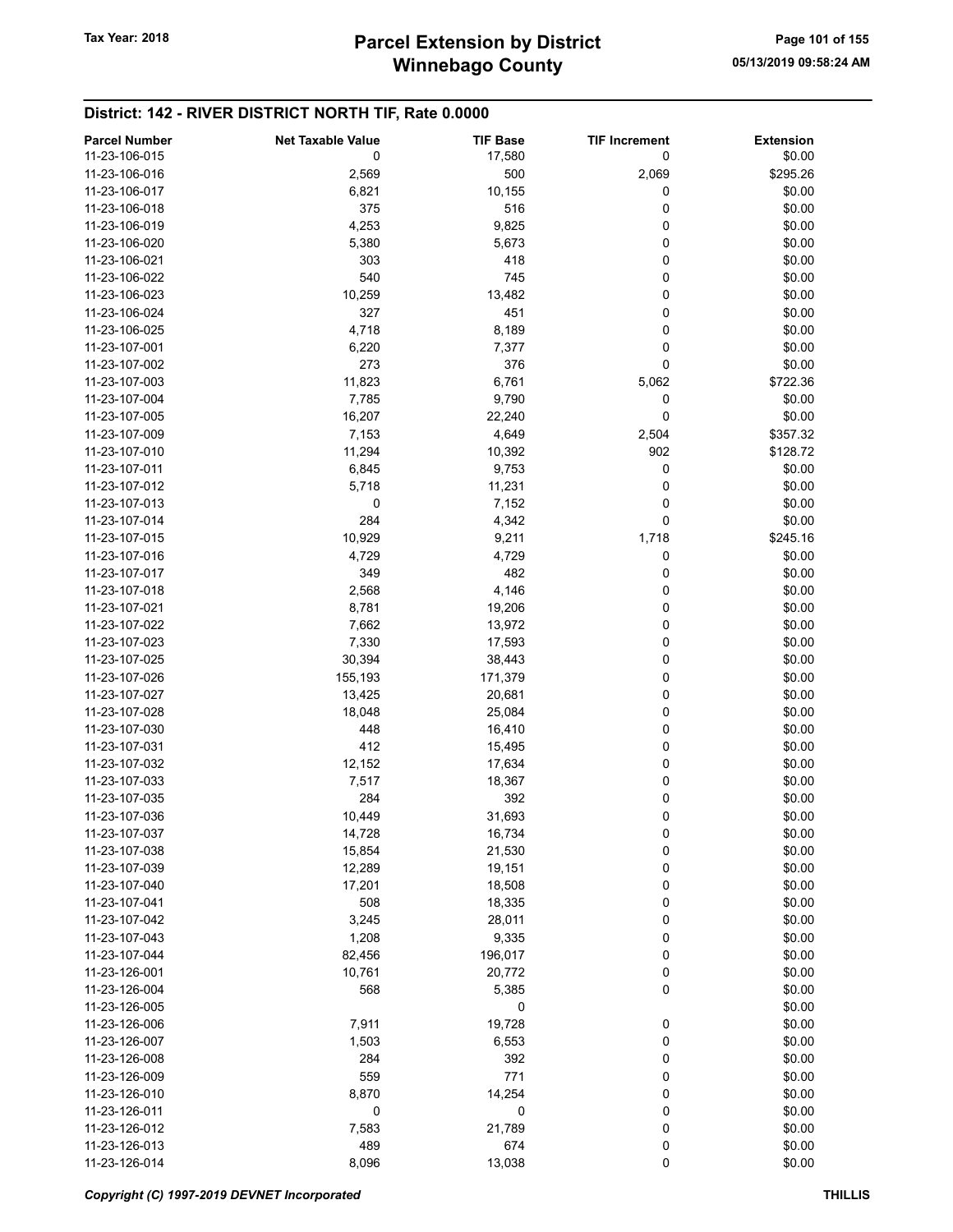## Winnebago County Tax Year: 2018 **Parcel Extension by District** Page 102 of 155

| <b>Parcel Number</b> | <b>Net Taxable Value</b> | <b>TIF Base</b> | <b>TIF Increment</b> | <b>Extension</b> |
|----------------------|--------------------------|-----------------|----------------------|------------------|
| 11-23-126-015        | 5,947                    | 8,730           | 0                    | \$0.00           |
| 11-23-126-016        | 10,197                   | 11,743          | 0                    | \$0.00           |
| 11-23-126-017        | 4,139                    | 7,444           | 0                    | \$0.00           |
| 11-23-126-018        | 554                      | 5,810           | 0                    | \$0.00           |
| 11-23-126-019        | 2,909                    | 7,498           | 0                    | \$0.00           |
| 11-23-126-020        | 5,849                    | 10,835          | 0                    | \$0.00           |
| 11-23-126-021        | 5,600                    | 10,416          | 0                    | \$0.00           |
| 11-23-126-022        | 5,532                    | 5,532           | 0                    | \$0.00           |
| 11-23-126-023        | 176                      |                 | 0                    | \$0.00           |
|                      |                          | 2,568           |                      |                  |
| 11-23-126-024        | 1,903                    | 14,772          | 0                    | \$0.00           |
| 11-23-126-025        | 3,963                    | 12,728          | 0                    | \$0.00           |
| 11-23-126-026        | 7,614                    | 10,512          | 0                    | \$0.00           |
| 11-23-126-027        | 311                      | 4,771           | 0                    | \$0.00           |
| 11-23-126-028        | 8,146                    | 17,468          | 0                    | \$0.00           |
| 11-23-126-029        | 421                      | 4,700           | 0                    | \$0.00           |
| 11-23-126-030        | 15,618                   | 27,584          | 0                    | \$0.00           |
| 11-23-126-031        | 19,185                   | 23,476          | 0                    | \$0.00           |
| 11-23-126-032        | 6,390                    | 19,253          | 0                    | \$0.00           |
| 11-23-126-033        | 16,017                   | 21,291          | 0                    | \$0.00           |
| 11-23-126-034        | 591                      | 815             | 0                    | \$0.00           |
| 11-23-126-035        | 9,966                    | 21,523          | 0                    | \$0.00           |
| 11-23-126-036        | 14,987                   | 0               | 14,987               | \$2,138.64       |
| 11-23-126-037        | 15,803                   | 16,537          | 0                    | \$0.00           |
| 11-23-126-038        | 34,884                   | 37,929          | 0                    | \$0.00           |
| 11-23-126-039        | 1,630                    | 102,964         | 0                    | \$0.00           |
| 11-23-126-040        | 17,414                   | 34,124          | 0                    | \$0.00           |
| 11-23-126-041        |                          |                 | 0                    | \$0.00           |
|                      | 23,400                   | 34,403          |                      |                  |
| 11-23-126-042        | 183,819                  | 202,578         | 0                    | \$0.00           |
| 11-23-126-043        | 14,733                   | 14,565          | 168                  | \$23.98          |
| 11-23-129-001        | 212,239                  | 343,607         | 0                    | \$0.00           |
| 11-23-129-002        | 89,777                   | 109,302         | 0                    | \$0.00           |
| 11-23-129-003        | 6,139                    | 822             | 5,317                | \$758.74         |
| 11-23-129-004        | 8,187                    | 10,451          | 0                    | \$0.00           |
| 11-23-129-005        | 13,497                   | 16,004          | 0                    | \$0.00           |
| 11-23-129-007        | 961                      | 1,325           | 0                    | \$0.00           |
| 11-23-129-008        | 137,499                  | 202,170         | 0                    | \$0.00           |
| 11-23-129-009        | 1,282                    | 1,767           | 0                    | \$0.00           |
| 11-23-129-010        | 122,869                  | 135,423         | 0                    | \$0.00           |
| 11-23-129-011        | 17,325                   | 29,793          | 0                    | \$0.00           |
| 11-23-129-012        | 15,418                   | 23,082          | 0                    | \$0.00           |
| 11-23-129-013        | 91,062                   | 100,364         | 0                    | \$0.00           |
| 11-23-130-001        | 16,371                   | 24,259          | $\pmb{0}$            | \$0.00           |
| 11-23-130-002        | 10,129                   | 8,476           | 1,653                | \$235.88         |
| 11-23-130-003        | 262,387                  | 289,083         | 0                    | \$0.00           |
| 11-23-130-004        | 9,984                    | 22,036          | 0                    | \$0.00           |
| 11-23-130-005        | 111,444                  | 83,694          | 27,750               | \$3,959.94       |
| 11-23-130-006        |                          |                 | 0                    |                  |
|                      | 4,531                    | 7,614           |                      | \$0.00           |
| 11-23-130-007        | 6,833                    | 8,815           | 0                    | \$0.00           |
| 11-23-130-008        | 17,030                   | 21,676          | $\mathbf 0$          | \$0.00           |
| 11-23-130-009        | 8,087                    | 13,073          | 0                    | \$0.00           |
| 11-23-130-010        | 16,099                   | 7,868           | 8,231                | \$1,174.56       |
| 11-23-130-011        | 580                      | 800             | 0                    | \$0.00           |
| 11-23-130-012        | 50,000                   | 158,257         | 0                    | \$0.00           |
| 11-23-130-013        | 4,791                    | 0               | 4,791                | \$683.68         |
| 11-23-130-014        | 6,827                    | 0               | 6,827                | \$974.22         |
| 11-23-130-015        | 29,117                   | 0               | 29,117               | \$4,155.00       |
| 11-23-130-016        | 26,973                   | 24,229          | 2,744                | \$391.58         |
| 11-23-130-017        | 11,797                   | 13,687          | 0                    | \$0.00           |
| 11-23-130-018        | 85,034                   | 81,681          | 3,353                | \$478.48         |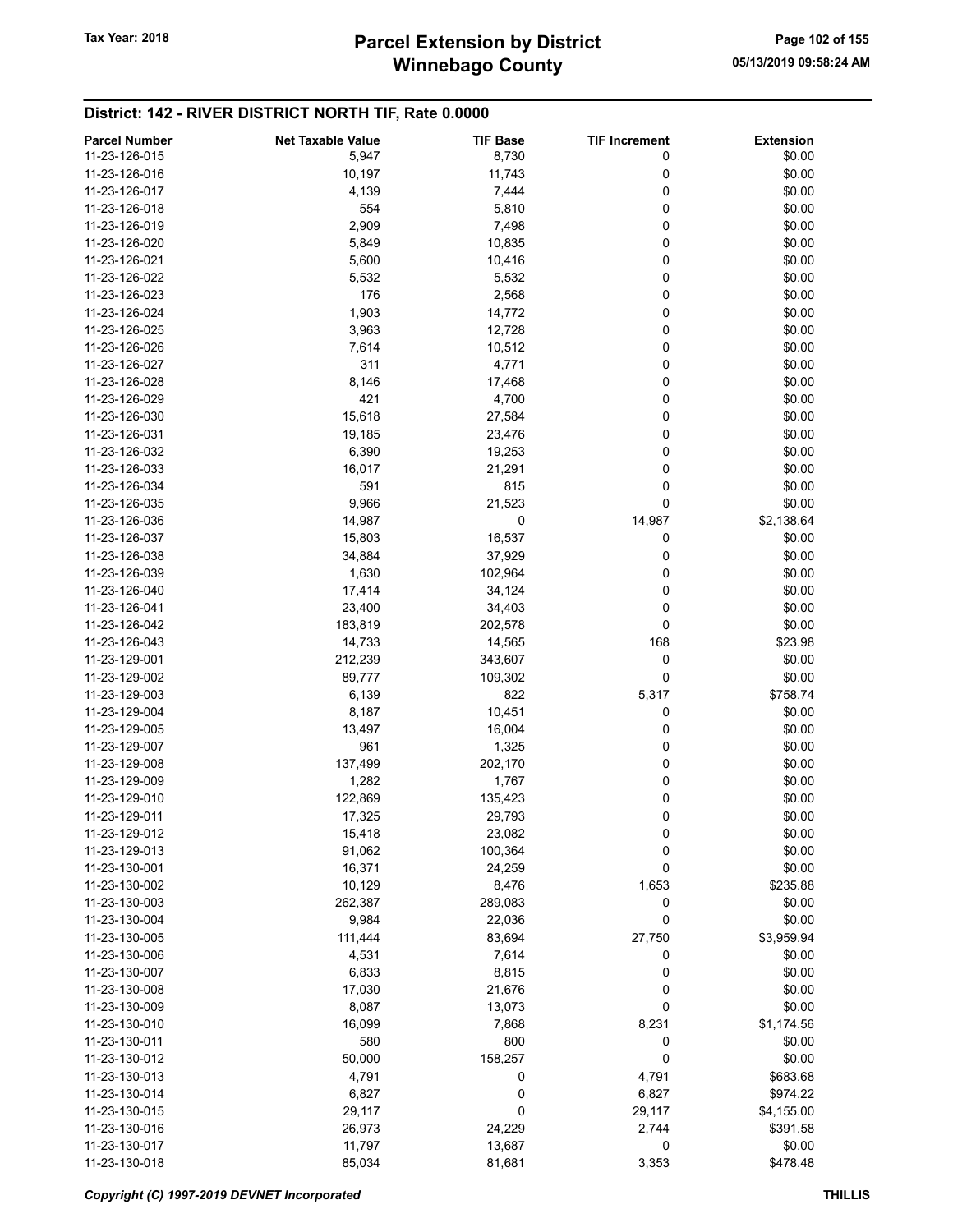| <b>Parcel Number</b> | <b>Net Taxable Value</b> | <b>TIF Base</b> | <b>TIF Increment</b> | <b>Extension</b> |
|----------------------|--------------------------|-----------------|----------------------|------------------|
| 11-23-130-019        | 26,903                   | 40,213          | 0                    | \$0.00           |
| 11-23-130-020        | 7,018                    | 7,735           | 0                    | \$0.00           |
| 11-23-130-021        | 15,669                   | 17,269          | 0                    | \$0.00           |
| 11-23-130-022        |                          | 0               |                      | \$0.00           |
| 11-23-132-001        | 27,557                   | 30,373          | 0                    | \$0.00           |
| 11-23-132-002        | 29,399                   | 38,196          | 0                    | \$0.00           |
| 11-23-132-003        |                          |                 | 0                    |                  |
|                      | 18,216                   | 21,687          |                      | \$0.00           |
| 11-23-132-004        |                          | 0               |                      | \$0.00           |
| 11-23-132-005        |                          | 31,107          |                      | \$0.00           |
| 11-23-132-006        |                          | 9,450           |                      | \$0.00           |
| 11-23-132-007        | 76,427                   | 96,001          | 0                    | \$0.00           |
| 11-23-132-008        |                          | 53,214          |                      | \$0.00           |
| 11-23-132-009        | 9,992                    | 11,014          | 0                    | \$0.00           |
| 11-23-132-010        | 5,211                    | 5,744           | 0                    | \$0.00           |
| 11-23-132-011        | 21,836                   | 30,813          | 0                    | \$0.00           |
| 11-23-132-012        | 25,645                   | 28,265          | 0                    | \$0.00           |
| 11-23-132-013        | 17,975                   | 16,750          | 1,225                | \$174.82         |
| 11-23-132-014        |                          | 0               |                      | \$0.00           |
| 11-23-132-015        |                          | 0               |                      | \$0.00           |
| 11-23-132-016        |                          | $\pmb{0}$       |                      | \$0.00           |
| 11-23-132-017        |                          | 0               |                      | \$0.00           |
| 11-23-132-018        |                          | 0               |                      | \$0.00           |
| 11-23-151-004        | 8,262                    | 10,094          | 0                    | \$0.00           |
| 11-23-151-005        | 9,785                    | 13,938          | 0                    | \$0.00           |
| 11-23-151-006        | 3,824                    | 14,663          | 0                    | \$0.00           |
| 11-23-151-007        | 8,714                    | 6,867           | 1,847                | \$263.58         |
| 11-23-151-011        |                          | 0               |                      | \$0.00           |
| 11-23-152-001        | 623                      | 858             | 0                    | \$0.00           |
| 11-23-152-002        | 7,526                    | 3,491           | 4,035                | \$575.80         |
| 11-23-152-003        | 7,098                    | 24,249          | 0                    | \$0.00           |
|                      |                          |                 |                      |                  |
| 11-23-153-001        | 692                      | 955             | 0                    | \$0.00           |
| 11-23-153-002        | 395                      | 545             | 0                    | \$0.00           |
| 11-23-153-003        | 484                      | 666             | 0                    | \$0.00           |
| 11-23-153-004        | 434                      | 598             | 0                    | \$0.00           |
| 11-23-153-005        | 4,649                    | 12,552          | 0                    | \$0.00           |
| 11-23-153-006        | 302                      | 417             | 0                    | \$0.00           |
| 11-23-153-007        | 7,117                    | 16,750          | 0                    | \$0.00           |
| 11-23-154-001        | 46,140                   | 36,543          | 9,597                | \$1,369.50       |
| 11-23-154-002        | 455                      | 627             | 0                    | \$0.00           |
| 11-23-154-003        | 520                      | 0               | 520                  | \$74.20          |
| 11-23-154-004        | 2,514                    | 3,215           | 0                    | \$0.00           |
| 11-23-154-005        | 0                        | 5,314           | 0                    | \$0.00           |
| 11-23-154-006        | 10,066                   | 12,190          | 0                    | \$0.00           |
| 11-23-154-007        | 650                      | 895             | 0                    | \$0.00           |
| 11-23-154-008        | 48,623                   | 48,938          | 0                    | \$0.00           |
| 11-23-154-009        | 12,777                   | 23,449          | 0                    | \$0.00           |
| 11-23-154-010        | 339                      | 4,230           | 0                    | \$0.00           |
| 11-23-154-011        | 4,714                    | 6,030           | 0                    | \$0.00           |
| 11-23-154-012        | 8,491                    | 16,495          | 0                    | \$0.00           |
| 11-23-154-013        | 7,309                    | 9,012           | 0                    | \$0.00           |
| 11-23-154-014        | 51,291                   | 27,260          | 24,031               | \$3,429.22       |
| 11-23-154-015        | 9,029                    | 9,029           | 0                    | \$0.00           |
| 11-23-155-001        |                          | 0               |                      | \$0.00           |
| 11-23-155-002        | 15,973                   | 23,776          | 0                    | \$0.00           |
| 11-23-155-003        | 11,342                   | 12,964          | 0                    | \$0.00           |
|                      |                          |                 |                      |                  |
| 11-23-155-004        | 15,708                   | 17,850          | 0                    | \$0.00           |
| 11-23-156-001        | 13,669                   | 15,530          | 0                    | \$0.00           |
| 11-23-156-002        | 6,815                    | 3,576           | 3,239                | \$462.22         |
| 11-23-156-003        | 6,411                    | 11,134          | 0                    | \$0.00           |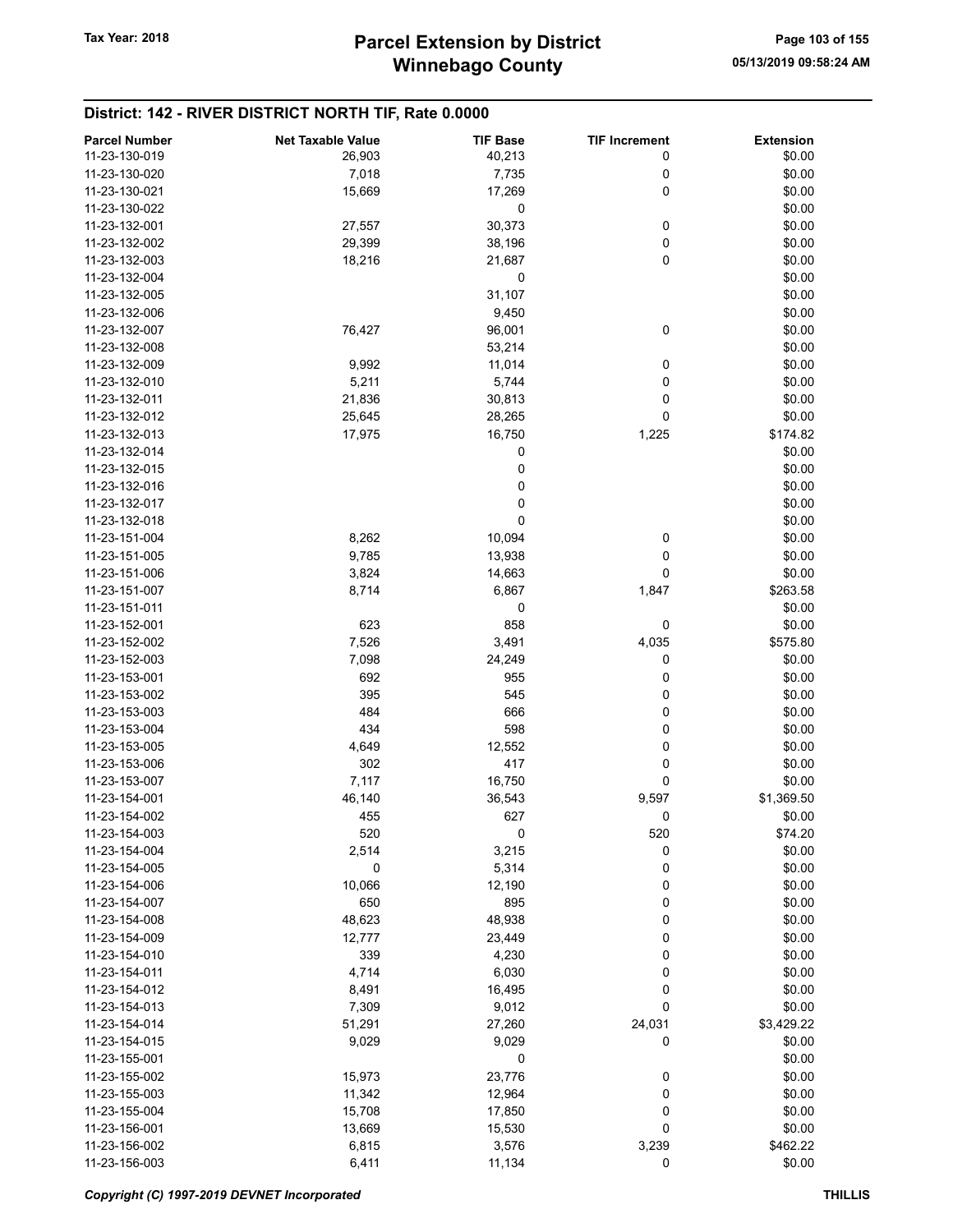| <b>Parcel Number</b> | <b>Net Taxable Value</b> | <b>TIF Base</b> | <b>TIF Increment</b> | <b>Extension</b> |
|----------------------|--------------------------|-----------------|----------------------|------------------|
| 11-23-156-004        | 1,042                    | 1,319           | 0                    | \$0.00           |
| 11-23-156-005        | 11,627                   | 13,785          | 0                    | \$0.00           |
| 11-23-156-006        | 4,160                    | 11,680          | 0                    | \$0.00           |
| 11-23-156-007        | 598                      | 761             | 0                    | \$0.00           |
| 11-23-156-008        | 12,332                   |                 | 0                    | \$0.00           |
|                      |                          | 20,123          |                      |                  |
| 11-23-156-009        | 12,211                   | 16,088          | 0                    | \$0.00           |
| 11-23-156-010        | 7,364                    | 12,732          | 0                    | \$0.00           |
| 11-23-156-011        | 428                      | 590             | 0                    | \$0.00           |
| 11-23-156-012        | 39,041                   | 49,238          | 0                    | \$0.00           |
| 11-23-156-013        | 18,109                   | 22,122          | 0                    | \$0.00           |
| 11-23-156-014        | 58,916                   | 71,669          | 0                    | \$0.00           |
| 11-23-156-015        | 13,190                   | 14,988          | 0                    | \$0.00           |
| 11-23-157-001        | 2,643                    | 5,366           | 0                    | \$0.00           |
| 11-23-157-002        | 12,424                   | 20,844          | 0                    | \$0.00           |
| 11-23-157-003        | 12,423                   | 21,181          | 0                    | \$0.00           |
| 11-23-157-006        | 3,419                    | 3,934           | 0                    | \$0.00           |
| 11-23-157-007        | 16,706                   | 20,486          | 0                    | \$0.00           |
| 11-23-157-008        | 15,139                   | 16,952          | 0                    | \$0.00           |
| 11-23-157-010        | 22,638                   | 0               | 22,638               | \$3,230.44       |
| 11-23-157-011        |                          |                 |                      |                  |
|                      |                          | 15,578          |                      | \$0.00           |
| 11-23-157-012        |                          | 4,130           |                      | \$0.00           |
| 11-23-157-013        | 5,449                    | 7,088           | 0                    | \$0.00           |
| 11-23-157-014        | 33,333                   | 37,273          | 0                    | \$0.00           |
| 11-23-157-015        | 0                        | 346             | 0                    | \$0.00           |
| 11-23-157-016        | 29,602                   | 0               | 29,602               | \$4,224.22       |
| 11-23-157-017        | 8,063                    | 22,704          | 0                    | \$0.00           |
| 11-23-158-001        | 0                        | 0               | 0                    | \$0.00           |
| 11-23-158-002        | 17,039                   | 8,888           | 8,151                | \$1,163.16       |
| 11-23-159-001        | 36,203                   | 424,135         | 0                    | \$0.00           |
| 11-23-159-002        | 111,927                  | 123,360         | 0                    | \$0.00           |
| 11-23-159-003        |                          | 0               |                      | \$0.00           |
| 11-23-159-004        | 25,678                   | 28,301          | 0                    | \$0.00           |
| 11-23-159-005        | 3,522                    | 4,538           | 0                    | \$0.00           |
| 11-23-160-003        |                          | 0               |                      | \$0.00           |
| 11-23-160-004        |                          | 0               |                      |                  |
|                      |                          |                 |                      | \$0.00           |
| 11-23-176-001        |                          | 0               |                      | \$0.00           |
| 11-23-176-003        | 15,256                   | 17,334          | 0                    | \$0.00           |
| 11-23-176-004        | 57,160                   | 63,000          | 0                    | \$0.00           |
| 11-23-176-005        |                          | 0               |                      | \$0.00           |
| 11-23-176-006        |                          | 0               |                      | \$0.00           |
| 11-23-176-007        |                          | 0               |                      | \$0.00           |
| 11-23-176-008        | 50,360                   | 53,837          | 0                    | \$0.00           |
| 11-23-176-009        | 36,003                   | 39,914          | $\mathbf 0$          | \$0.00           |
| 11-23-176-010        |                          | 0               |                      | \$0.00           |
| 11-23-176-011        | 15,288                   | 17,372          | 0                    | \$0.00           |
| 11-23-176-012        | 475,570                  | 501,057         | 0                    | \$0.00           |
| 11-23-177-001        | 10,560                   | 15,256          | 0                    | \$0.00           |
| 11-23-177-002        | 25,161                   | 27,731          | 0                    | \$0.00           |
| 11-23-177-003        | 11,905                   | 15,321          | 0                    | \$0.00           |
| 11-23-177-004        |                          | 0               |                      | \$0.00           |
|                      |                          |                 |                      |                  |
| 11-23-177-005        | 19,723                   | 0               | 19,723               | \$2,814.48       |
| 11-23-177-006        |                          | 0               |                      | \$0.00           |
| 11-23-177-007        |                          | 0               |                      | \$0.00           |
| 11-23-177-008        | 93,282                   | 102,811         | 0                    | \$0.00           |
| 11-23-177-009        | 12,380                   | 0               | 12,380               | \$1,766.64       |
| 11-23-177-010        | 1,828                    | 0               | 1,828                | \$260.86         |
| 11-23-177-011        | 3,874                    | 0               | 3,874                | \$552.82         |
| 11-23-178-004        |                          | 0               |                      | \$0.00           |
| 11-23-179-002        | 546,572                  | 518,813         | 27,759               | \$3,961.22       |

Copyright (C) 1997-2019 DEVNET Incorporated THILLIS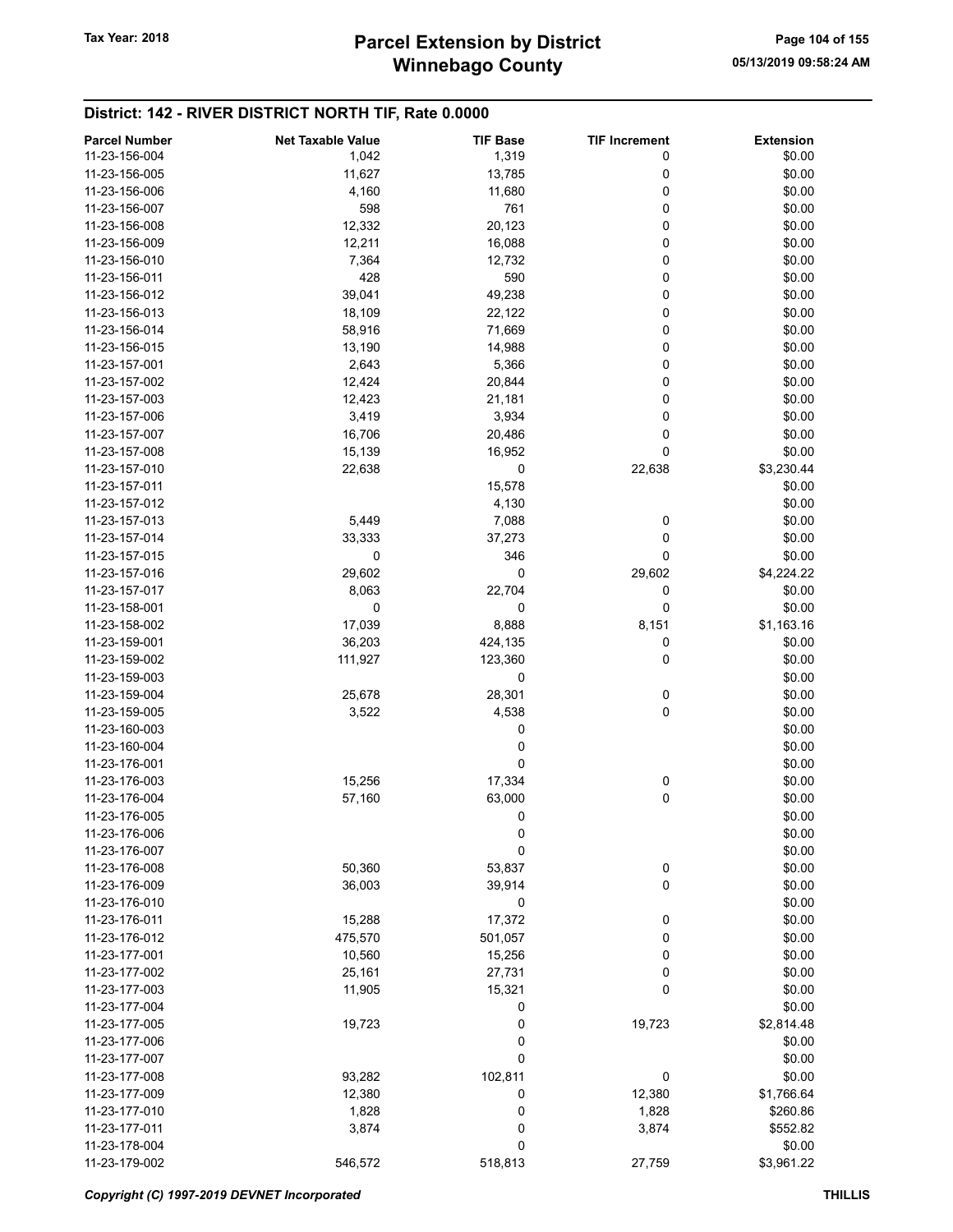| <b>Parcel Number</b> | <b>Net Taxable Value</b> | <b>TIF Base</b> | <b>TIF Increment</b> | <b>Extension</b> |
|----------------------|--------------------------|-----------------|----------------------|------------------|
| 11-23-179-003        |                          | 70,344          |                      | \$0.00           |
| 11-23-179-004        | 71,550                   | 75,443          | 0                    | \$0.00           |
| 11-23-179-005        |                          | 0               |                      | \$0.00           |
| 11-23-179-006        |                          | 0               |                      | \$0.00           |
| 11-23-179-015        |                          |                 |                      |                  |
|                      |                          | 0               |                      | \$0.00           |
| 11-23-179-021        |                          | 0               |                      | \$0.00           |
| 11-23-180-001        | 75,968                   | 83,467          | 0                    | \$0.00           |
| 11-23-180-002        | 1,777                    | 1,958           | 0                    | \$0.00           |
| 11-23-181-013        |                          | 0               |                      | \$0.00           |
| 11-23-182-001        | 2,064                    | 21,547          | 0                    | \$0.00           |
| 11-23-182-002        | 14,274                   | 24,841          | 0                    | \$0.00           |
| 11-23-182-003        | 14,274                   | 24,841          | 0                    | \$0.00           |
| 11-23-182-004        | 14,274                   | 24,841          | 0                    | \$0.00           |
| 11-23-182-005        | 9,535                    | 16,478          | 0                    | \$0.00           |
| 11-23-182-006        | 14,274                   | 24,841          | 0                    | \$0.00           |
| 11-23-182-007        | 14,274                   | 24,841          | 0                    | \$0.00           |
| 11-23-182-008        | 14,274                   | 24,841          | 0                    | \$0.00           |
| 11-23-182-009        | 286                      | 332             | 0                    | \$0.00           |
| 11-23-182-010        | 286                      | 332             | 0                    | \$0.00           |
| 11-23-182-011        |                          |                 |                      |                  |
|                      | 286                      | 332             | 0                    | \$0.00           |
| 11-23-182-012        | 286                      | 332             | 0                    | \$0.00           |
| 11-23-182-013        | 286                      | 332             | 0                    | \$0.00           |
| 11-23-301-001        | 17,039                   | 33,953          | 0                    | \$0.00           |
| 11-23-301-005        |                          | 0               |                      | \$0.00           |
| 11-23-302-003        |                          | 0               |                      | \$0.00           |
| 11-23-302-004        |                          | 0               |                      | \$0.00           |
| 11-23-303-004        | 50,000                   | 75,464          | 0                    | \$0.00           |
| 11-23-303-007        | 301,679                  | 257,289         | 44,390               | \$6,334.46       |
| 11-23-305-001        | 59,129                   | 42,627          | 16,502               | \$2,354.84       |
| 11-23-305-002        | 158,692                  | 37,781          | 120,911              | \$17,254.00      |
| 11-23-305-004        | 201,402                  | 117,265         | 84,137               | \$12,006.36      |
| 11-23-306-001        | 135,803                  | 32,945          | 102,858              | \$14,677.84      |
| 11-23-306-005        | 25,559                   | 66,500          | 0                    | \$0.00           |
| 11-23-306-013        | 27,716                   | 23,660          | 4,056                | \$578.80         |
| 11-23-306-014        | 58,464                   | 102,587         | 0                    | \$0.00           |
|                      |                          |                 | 0                    |                  |
| 11-23-306-016        | 18,428                   | 23,175          |                      | \$0.00           |
| 11-23-306-017        | 13,486                   | 10,125          | 3,361                | \$479.62         |
| 11-23-306-018        | 11,165                   | 17,950          | 0                    | \$0.00           |
| 11-23-307-001        | 15,985                   | 18,648          | 0                    | \$0.00           |
| 11-23-307-002        | 16,392                   | 20,778          | 0                    | \$0.00           |
| 11-23-307-003        | 90,503                   | 121,075         | 0                    | \$0.00           |
| 11-23-307-004        | 67,078                   | 59,578          | 7,500                | \$1,070.26       |
| 11-23-307-005        | 18,375                   | 18,951          | 0                    | \$0.00           |
| 11-23-307-006        | 16,954                   | 18,951          | 0                    | \$0.00           |
| 11-23-307-007        | 983,120                  | 684,012         | 299,108              | \$42,682.72      |
| 11-23-307-008        |                          | 0               |                      | \$0.00           |
| 11-23-308-001        |                          | 0               |                      | \$0.00           |
| 11-23-308-002        |                          | 0               |                      | \$0.00           |
| 11-23-308-003        |                          | 0               |                      | \$0.00           |
| 11-23-308-004        |                          | 0               |                      | \$0.00           |
| 11-23-308-005        |                          | 0               |                      | \$0.00           |
|                      |                          |                 |                      |                  |
| 11-23-308-006        | 22,184                   | 24,656          | 0                    | \$0.00           |
| 11-23-308-008        |                          | 0               |                      | \$0.00           |
| 11-23-308-009        |                          | 0               |                      | \$0.00           |
| 11-23-308-010        |                          | 0               |                      | \$0.00           |
| 11-23-308-011        |                          | 0               |                      | \$0.00           |
| 11-23-308-014        | 18,073                   | 20,261          | 0                    | \$0.00           |
| 11-23-308-015        |                          | 0               |                      | \$0.00           |
| 11-23-310-001        | 10,762                   | 33,160          | 0                    | \$0.00           |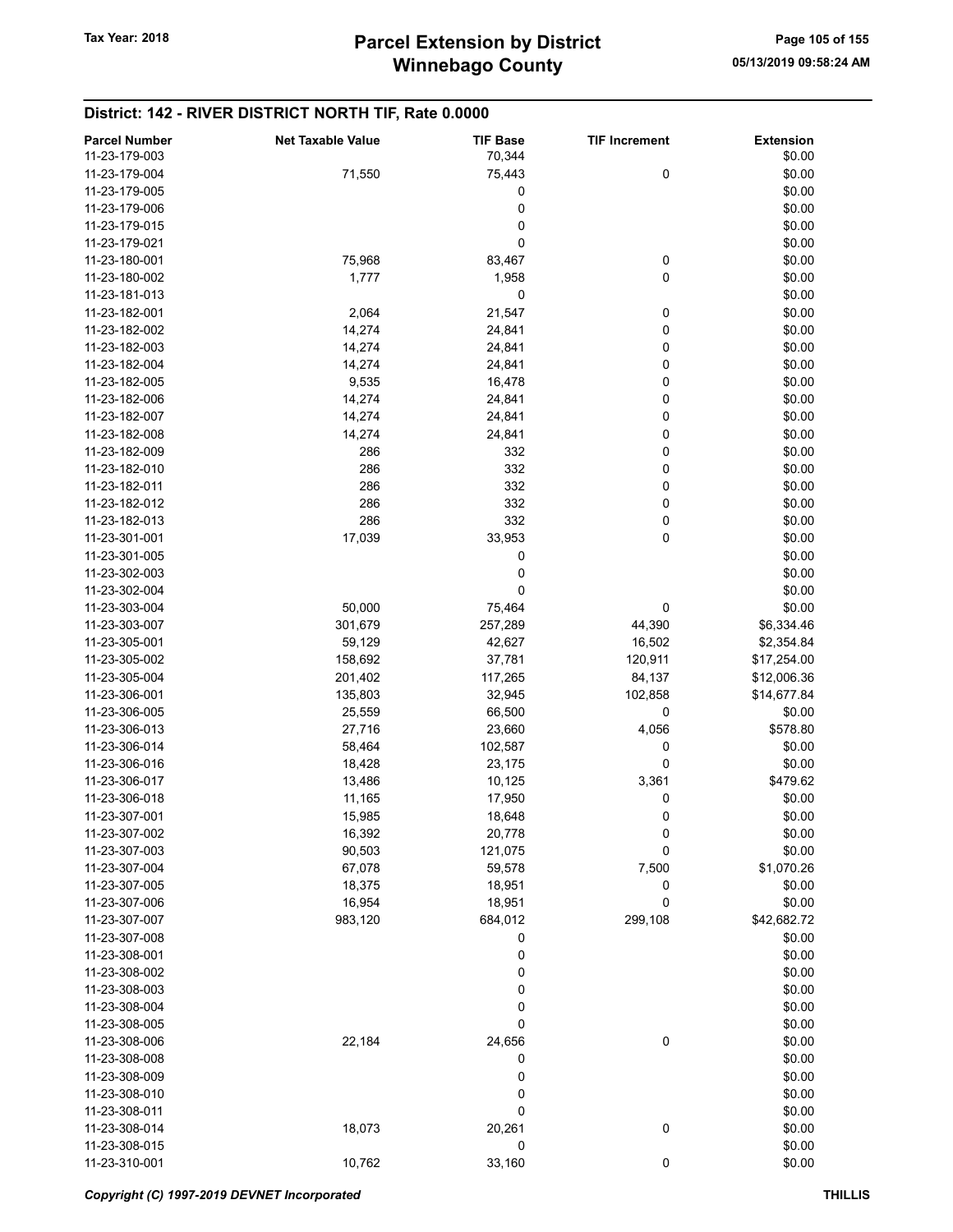| <b>Parcel Number</b>  | <b>Net Taxable Value</b> | <b>TIF Base</b> | <b>TIF Increment</b> | <b>Extension</b> |
|-----------------------|--------------------------|-----------------|----------------------|------------------|
| 11-23-310-002         | 15,585                   | 17,369          | 0                    | \$0.00           |
| 11-23-310-003         | 2,691                    | 6,012           | 0                    | \$0.00           |
| 11-23-310-004         |                          | 0               |                      | \$0.00           |
| 11-23-310-005         |                          | $\mathbf 0$     |                      | \$0.00           |
| 11-23-311-003         | 29,615                   | 31,149          | 0                    | \$0.00           |
| 11-23-311-004         | 20,147                   | 22,313          | 0                    | \$0.00           |
| 11-23-311-005         | 45,262                   | 134,827         | 0                    | \$0.00           |
| 11-23-311-009         |                          | 0               |                      | \$0.00           |
| 11-23-312-005         |                          | 0               |                      | \$0.00           |
| 11-23-312-006         | 1,647,427                | 492,614         | 1,154,813            | \$164,791.82     |
| 11-23-312-008         | 25,170                   | 32,764          | 0                    | \$0.00           |
| 11-23-312-009         | 11,562                   | 0               | 11,562               | \$1,649.90       |
| 11-23-312-010         |                          | 0               |                      | \$0.00           |
| 11-23-312-011         | 16,755                   | 29,228          | 0                    | \$0.00           |
| 11-23-313-005         |                          | 0               |                      | \$0.00           |
| 11-23-313-008         |                          | 0               |                      | \$0.00           |
| 11-23-314-001         |                          | 45,857          |                      | \$0.00           |
| 11-23-314-002         |                          | 1,267           |                      | \$0.00           |
| 11-23-314-003         |                          | 0               |                      | \$0.00           |
| 11-23-314-004         |                          | 0               |                      | \$0.00           |
| 11-23-315-004         |                          | 0               |                      | \$0.00           |
| 11-23-356-002         |                          | 0               |                      | \$0.00           |
| 11-23-356-004         | 766,260                  | 955,404         | 0                    | \$0.00           |
| <b>Totals for 142</b> | 10,880,169               | 12,012,491      | 2,156,933            | \$307,794.62     |
|                       |                          |                 |                      | 402 Parcels      |

#### District: 143 - BROADWAY TIF, Rate 0.0000

| <b>Parcel Number</b> | <b>Net Taxable Value</b> | <b>TIF Base</b> | <b>TIF Increment</b> | <b>Extension</b> |
|----------------------|--------------------------|-----------------|----------------------|------------------|
| 11-25-357-001        | 2,077                    | 23,810          | 0                    | \$0.00           |
| 11-25-357-002        | 10,421                   | 18,918          | 0                    | \$0.00           |
| 11-25-357-003        | 14,640                   | 22,801          | 0                    | \$0.00           |
| 11-25-357-004        | 3,168                    | 3,659           | 0                    | \$0.00           |
| 11-25-357-005        | 5,519                    | 23,835          | 0                    | \$0.00           |
| 11-25-357-006        | 7,900                    | 10,017          | 0                    | \$0.00           |
| 11-25-357-007        | 1,603                    | 5,293           | 0                    | \$0.00           |
| 11-25-357-008        | 6,298                    | 14,718          | 0                    | \$0.00           |
| 11-25-357-009        | 6,066                    | 14,844          | 0                    | \$0.00           |
| 11-25-357-010        | 411                      | 13,068          | 0                    | \$0.00           |
| 11-25-357-011        | 2,682                    | 22,484          | 0                    | \$0.00           |
| 11-25-357-012        | 3,631                    | 23,758          | 0                    | \$0.00           |
| 11-25-357-013        | 2,682                    | 3,866           | 0                    | \$0.00           |
| 11-25-357-014        | 6,268                    | 22,684          | 0                    | \$0.00           |
| 11-25-357-015        | 9,413                    | 23,696          | 0                    | \$0.00           |
| 11-25-358-001        | 10,467                   | 12,813          | 0                    | \$0.00           |
| 11-25-358-002        | 6,717                    | 18,807          | 0                    | \$0.00           |
| 11-25-358-003        | 6,554                    | 15,473          | 0                    | \$0.00           |
| 11-25-358-004        | 8,114                    | 19,374          | 0                    | \$0.00           |
| 11-25-358-005        | 3,375                    | 13,951          | 0                    | \$0.00           |
| 11-25-358-006        | 11,023                   | 26,530          | 0                    | \$0.00           |
| 11-25-358-007        | 8,425                    | 18,097          | 0                    | \$0.00           |
| 11-25-358-008        | 10,669                   | 17,976          | 0                    | \$0.00           |
| 11-25-358-009        | 10,393                   | 14,986          | 0                    | \$0.00           |
| 11-25-358-010        | 16,679                   | 33,893          | 0                    | \$0.00           |
| 11-25-358-011        | 12,687                   | 17,429          | 0                    | \$0.00           |
| 11-25-358-012        | 8,873                    | 15,913          | 0                    | \$0.00           |
| 11-25-358-013        | 14,036                   | 30,183          | 0                    | \$0.00           |
| 11-25-358-014        | 7,935                    | 15,494          | 0                    | \$0.00           |
| 11-25-358-015        | 1,787                    | 13,982          | 0                    | \$0.00           |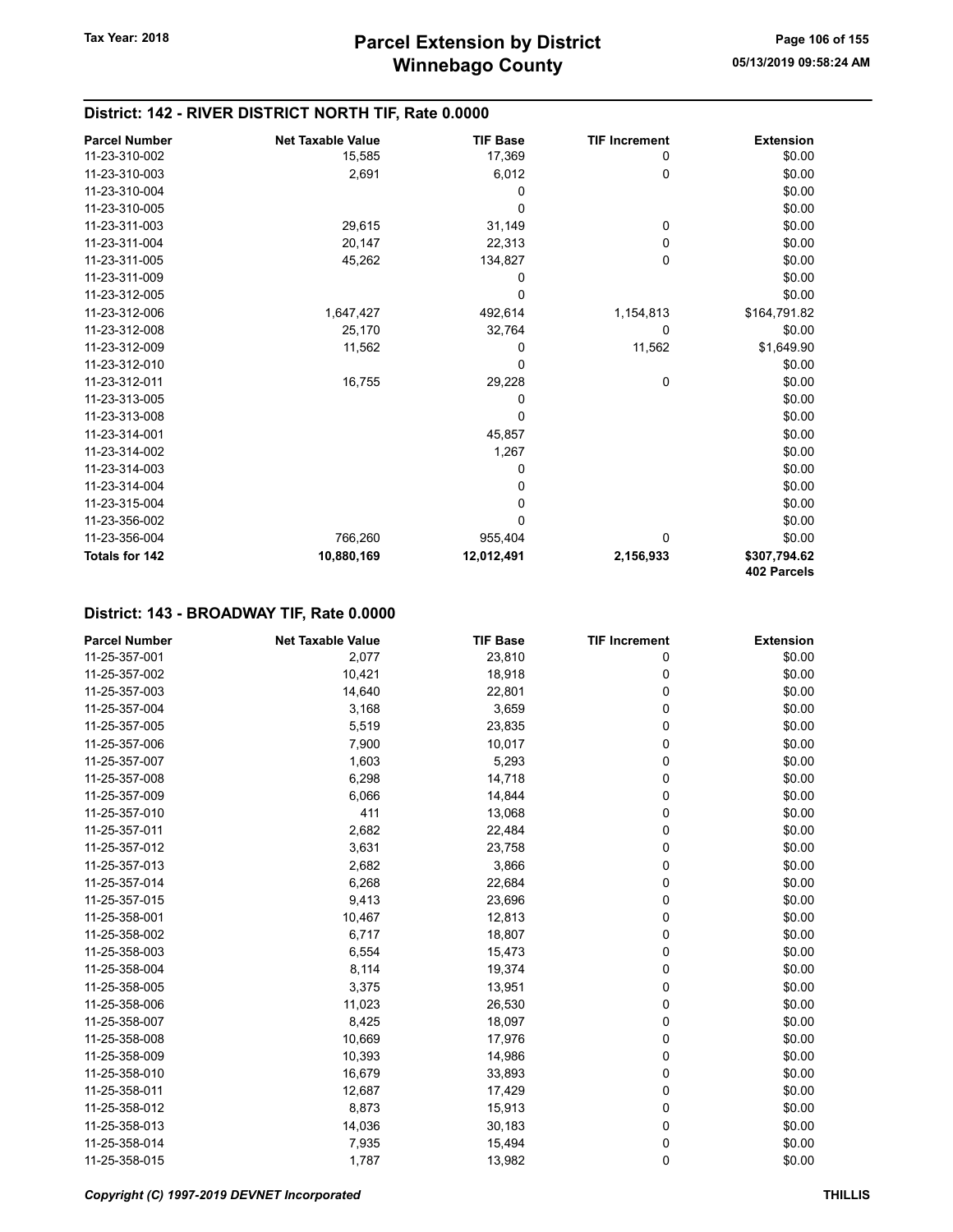## Winnebago County Tax Year: 2018 **Parcel Extension by District** Page 107 of 155

### District: 143 - BROADWAY TIF, Rate 0.0000

| <b>Parcel Number</b> | <b>Net Taxable Value</b> | <b>TIF Base</b> | <b>TIF Increment</b> | <b>Extension</b> |
|----------------------|--------------------------|-----------------|----------------------|------------------|
| 11-25-358-016        | 16,381                   | 25,124          | 0                    | \$0.00           |
| 11-25-359-001        | 2,164                    | 3,118           | 0                    | \$0.00           |
| 11-25-359-002        | 7,884                    | 19,335          | 0                    | \$0.00           |
| 11-25-359-003        | 7,602                    | 18,385          | 0                    | \$0.00           |
| 11-25-359-004        | 10,919                   | 14,103          | 0                    | \$0.00           |
| 11-25-359-005        | 29,951                   | 53,826          | 0                    | \$0.00           |
| 11-25-359-006        | 36,411                   | 42,045          | 0                    | \$0.00           |
| 11-25-359-007        | 1,695                    | 2,443           | 0                    | \$0.00           |
| 11-25-359-008        | 3,053                    | 16,469          | 0                    | \$0.00           |
| 11-25-359-009        | 8,576                    | 21,626          | 0                    | \$0.00           |
| 11-25-359-010        | 13,406                   | 27,445          | 0                    | \$0.00           |
| 11-25-359-011        |                          |                 |                      |                  |
|                      | 5,753                    | 13,714          | 0                    | \$0.00           |
| 11-25-359-012        | 10,586                   | 19,601          | 0                    | \$0.00           |
| 11-25-359-013        | 9,279                    | 21,027          | 0                    | \$0.00           |
| 11-25-359-014        | 15,502                   | 29,491          | 0                    | \$0.00           |
| 11-25-360-001        | 8,715                    | 20,430          | 0                    | \$0.00           |
| 11-25-360-002        | 7,322                    | 17,344          | 0                    | \$0.00           |
| 11-25-360-003        | 17,482                   | 26,351          | 0                    | \$0.00           |
| 11-25-360-004        | 1,904                    | 2,744           | 0                    | \$0.00           |
| 11-25-360-005        | 12,550                   | 16,959          | 0                    | \$0.00           |
| 11-25-360-006        | 2,856                    | 4,116           | 0                    | \$0.00           |
| 11-25-360-007        | 6,373                    | 13,900          | 0                    | \$0.00           |
| 11-25-360-008        | 3,187                    | 4,456           | 0                    | \$0.00           |
| 11-25-360-009        | 22,689                   | 26,200          | 0                    | \$0.00           |
| 11-25-360-010        | 12,485                   | 25,762          | 0                    | \$0.00           |
| 11-25-360-011        | 8,198                    | 9,332           | 0                    | \$0.00           |
| 11-25-360-012        | 9,850                    | 11,588          | 0                    | \$0.00           |
| 11-25-360-013        | 35,872                   | 58,365          | 0                    | \$0.00           |
| 11-25-360-014        | 1,419                    | 15,354          | 0                    | \$0.00           |
| 11-25-360-015        | 13,121                   | 22,719          | 0                    | \$0.00           |
| 11-25-360-016        | 10,648                   | 14,195          | 0                    | \$0.00           |
| 11-25-360-017        | 9,787                    | 21,358          | 0                    | \$0.00           |
| 11-25-360-018        | 8,808                    | 27,372          | 0                    | \$0.00           |
| 11-25-360-019        |                          | 11,678          |                      | \$0.00           |
| 11-25-360-020        | 2,164                    | 23,345          | 0                    | \$0.00           |
| 11-25-360-021        | 2,484                    | 16,961          | 0                    | \$0.00           |
| 11-25-360-022        | 3,611                    | 13,760          | 0                    | \$0.00           |
| 11-25-360-023        | 9,181                    | 26,083          | 0                    | \$0.00           |
| 11-25-360-025        |                          | 33,008          |                      | \$0.00           |
| 11-25-360-027        |                          | 9,144           |                      | \$0.00           |
| 11-25-360-028        | 25,792                   | 34,311          | 0                    | \$0.00           |
| 11-25-361-001        | 20,379                   | 32,592          | 0                    | \$0.00           |
| 11-25-361-002        | 8,864                    | 16,123          | 0                    | \$0.00           |
| 11-25-361-003        |                          | 13,187          |                      | \$0.00           |
| 11-25-361-004        | 7,205<br>9,203           | 18,690          | 0<br>0               | \$0.00           |
|                      |                          |                 |                      |                  |
| 11-25-361-005        | 2,287                    | 18,062          | 0                    | \$0.00           |
| 11-25-361-006        | 1,904                    | 21,279          | 0                    | \$0.00           |
| 11-25-361-007        | 7,472                    | 17,972          | 0                    | \$0.00           |
| 11-25-361-008        | 6,856                    | 14,065          | 0                    | \$0.00           |
| 11-25-361-009        | 17,414                   | 40,823          | 0                    | \$0.00           |
| 11-25-361-010        | 24,054                   | 40,884          | 0                    | \$0.00           |
| 11-25-361-011        | 24,571                   | 33,574          | 0                    | \$0.00           |
| 11-25-361-012        | 3,015                    | 30,230          | 0                    | \$0.00           |
| 11-25-361-013        | 33,074                   | 41,700          | 0                    | \$0.00           |
| 11-25-361-014        | 7,392                    | 16,012          | 0                    | \$0.00           |
| 11-25-361-015        | 11,760                   | 15,531          | 0                    | \$0.00           |
| 11-25-361-016        | 3,706                    | 19,507          | 0                    | \$0.00           |
| 11-25-361-017        | 138,417                  | 55,711          | 82,706               | \$11,802.16      |
| 11-25-361-018        | 28,734                   | 33,179          | $\mathbf 0$          | \$0.00           |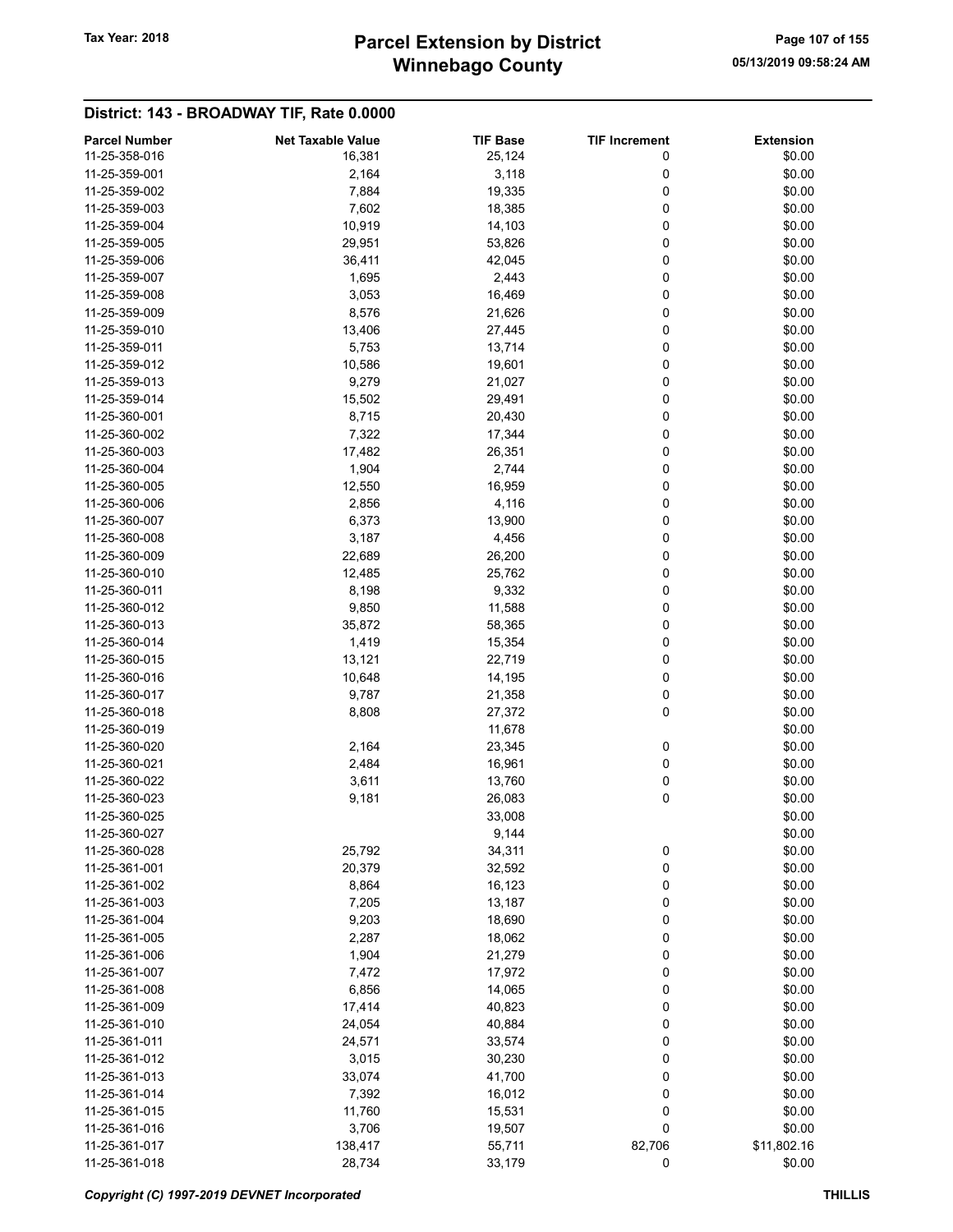## Winnebago County Tax Year: 2018 **Parcel Extension by District** Page 108 of 155

### District: 143 - BROADWAY TIF, Rate 0.0000

| <b>Parcel Number</b> | <b>Net Taxable Value</b> | <b>TIF Base</b> | <b>TIF Increment</b> | <b>Extension</b> |
|----------------------|--------------------------|-----------------|----------------------|------------------|
| 11-25-361-019        | 6,656                    | 8,618           | 0                    | \$0.00           |
| 11-25-361-020        | 14,920                   | 20,137          | 0                    | \$0.00           |
| 11-25-362-001        | 11,531                   | 15,504          | 0                    | \$0.00           |
| 11-25-362-002        | 11,353                   | 14,937          | 0                    | \$0.00           |
| 11-25-362-003        | 6,892                    | 20,662          | 0                    | \$0.00           |
| 11-25-362-004        | 8,658                    | 22,821          | 0                    | \$0.00           |
| 11-25-362-005        | 8,321                    | 17,142          | 0                    | \$0.00           |
|                      |                          |                 | 0                    |                  |
| 11-25-362-006        | 7,518                    | 21,665          |                      | \$0.00           |
| 11-25-362-007        | 9,184                    | 11,551          | 0                    | \$0.00           |
| 11-25-362-008        | 8,827                    | 18,812          | 0                    | \$0.00           |
| 11-25-362-009        | 2,379                    | 13,981          | 0                    | \$0.00           |
| 11-25-362-010        | 8,785                    | 19,919          | 0                    | \$0.00           |
| 11-25-362-011        | 7,310                    | 16,543          | 0                    | \$0.00           |
| 11-25-362-012        | 833                      | 1,220           | 0                    | \$0.00           |
| 11-25-362-013        | 28,248                   | 43,214          | 0                    | \$0.00           |
| 11-25-362-014        | 0                        | 213             | 0                    | \$0.00           |
| 11-25-362-015        | 27,729                   | 35,842          | 0                    | \$0.00           |
| 11-25-362-016        | 6,066                    | 14,645          | 0                    | \$0.00           |
| 11-25-362-017        | 8,454                    | 13,564          | 0                    | \$0.00           |
| 11-25-362-018        | 14,677                   | 22,864          | 0                    | \$0.00           |
| 11-25-362-019        | 8,484                    | 23,358          | 0                    | \$0.00           |
| 11-25-362-020        | 3,514                    | 28,306          | 0                    | \$0.00           |
| 11-25-362-021        | 10,640                   | 23,251          | 0                    | \$0.00           |
| 11-25-362-022        | 12,033                   | 21,666          | 0                    | \$0.00           |
| 11-25-362-023        | 9,248                    | 20,115          | 0                    | \$0.00           |
| 11-25-362-024        |                          | 41,561          |                      | \$1,362.36       |
|                      | 51,108                   |                 | 9,547                |                  |
| 11-25-362-025        | 27,509                   | 36,101          | 0                    | \$0.00           |
| 11-25-362-026        | 13,295                   | 17,326          | 0                    | \$0.00           |
| 11-25-362-027        | 32,899                   | 52,823          | 0                    | \$0.00           |
| 11-25-362-028        | 25,214                   | 41,246          | 0                    | \$0.00           |
| 11-25-362-029        | 30,961                   | 36,241          | 0                    | \$0.00           |
| 11-25-362-030        | 6,195                    | 42,361          | 0                    | \$0.00           |
| 11-25-378-002        | 29,627                   | 34,208          | 0                    | \$0.00           |
| 11-25-378-006        | 7,205                    | 13,224          | 0                    | \$0.00           |
| 11-25-378-007        | 17,363                   | 20,709          | 0                    | \$0.00           |
| 11-25-378-008        | 8,623                    | 17,127          | 0                    | \$0.00           |
| 11-25-378-009        |                          | 0               |                      | \$0.00           |
| 11-25-378-010        | 34,949                   | 68,468          | 0                    | \$0.00           |
| 11-25-378-011        | 21,232                   | 27,939          | 0                    | \$0.00           |
| 11-25-379-001        | 271                      | 312             | 0                    | \$0.00           |
| 11-25-379-002        | 1,467                    | 1,695           | 0                    | \$0.00           |
| 11-25-379-003        | 8,451                    | 18,856          | 0                    | \$0.00           |
| 11-25-379-004        | 5,972                    | 16,373          | 0                    | \$0.00           |
| 11-25-379-005        | 11,438                   | 21,442          | 0                    | \$0.00           |
| 11-25-379-006        | 9,950                    | 18,018          | 0                    | \$0.00           |
| 11-25-379-007        | 51,468                   | 67,773          | 0                    | \$0.00           |
| 11-25-380-001        | 6,847                    | 7,907           | 0                    | \$0.00           |
| 11-25-380-002        | 9,825                    | 15,840          | 0                    | \$0.00           |
| 11-25-380-003        |                          |                 | 0                    | \$0.00           |
|                      | 11,359                   | 16,625          |                      |                  |
| 11-25-380-004        | 8,536                    | 24,174          | 0                    | \$0.00           |
| 11-25-380-005        | 11,359                   | 25,147          | 0                    | \$0.00           |
| 11-25-380-006        | 8,844                    | 22,561          | 0                    | \$0.00           |
| 11-25-380-007        | 10,166                   | 17,105          | 0                    | \$0.00           |
| 11-25-380-008        | 9,977                    | 18,882          | 0                    | \$0.00           |
| 11-25-380-009        | 8,600                    | 17,628          | 0                    | \$0.00           |
| 11-25-380-010        | 1,066                    | 9,654           | 0                    | \$0.00           |
| 11-25-380-011        | 11,335                   | 13,088          | 0                    | \$0.00           |
| 11-25-380-012        | 8,328                    | 12,478          | 0                    | \$0.00           |
| 11-25-380-013        | 1,944                    | 19,184          | 0                    | \$0.00           |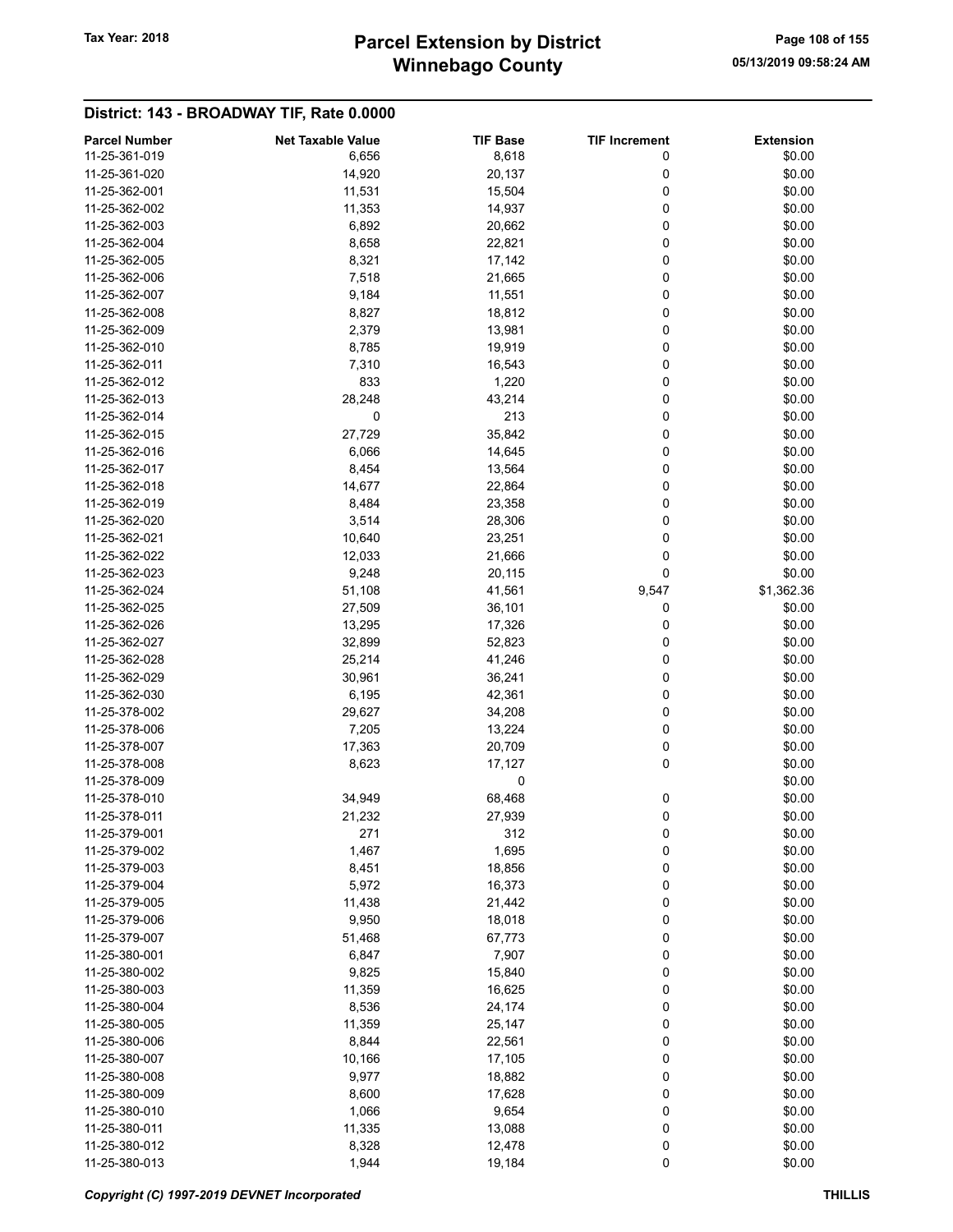# Winnebago County Tax Year: 2018 **Parcel Extension by District** Page 109 of 155

| <b>Parcel Number</b> | <b>Net Taxable Value</b> | <b>TIF Base</b> | <b>TIF Increment</b> | <b>Extension</b> |
|----------------------|--------------------------|-----------------|----------------------|------------------|
| 11-25-380-014        | 8,690                    | 19,018          | 0                    | \$0.00           |
| 11-25-380-015        | 7,987                    | 18,013          | 0                    | \$0.00           |
| 11-25-380-016        | 1,555                    | 13,170          | 0                    | \$0.00           |
| 11-25-380-017        | 9,452                    | 20,696          | 0                    | \$0.00           |
| 11-25-380-018        | 7,620                    | 16,371          | 0                    | \$0.00           |
| 11-25-380-019        | 6,532                    | 16,446          | 0                    | \$0.00           |
| 11-25-380-020        | 7,031                    | 14,228          | 0                    | \$0.00           |
| 11-25-380-021        | 6,972                    | 16,989          | 0                    | \$0.00           |
| 11-25-380-022        | 26,484                   | 38,792          | 0                    | \$0.00           |
| 11-25-381-001        | 22,957                   | 41,560          | 0                    | \$0.00           |
| 11-25-381-002        | 726                      | 1,100           | 0                    | \$0.00           |
| 11-25-381-003        | 6,329                    | 14,851          | 0                    | \$0.00           |
| 11-25-381-004        | 2,113                    | 13,684          | 0                    | \$0.00           |
| 11-25-381-005        | 6,588                    | 8,224           | 0                    | \$0.00           |
| 11-25-381-006        | 14,046                   | 16,218          | 0                    | \$0.00           |
| 11-25-381-007        |                          |                 | 0                    | \$0.00           |
|                      | 19,988                   | 39,662          |                      |                  |
| 11-25-381-008        | 11,470                   | 20,486          | 0                    | \$0.00           |
| 11-25-381-009        | 8,476                    | 19,004          | 0                    | \$0.00           |
| 11-25-381-010        | 11,702                   | 19,440          | 0                    | \$0.00           |
| 11-25-381-011        | 13,390                   | 18,233          | 0                    | \$0.00           |
| 11-25-381-012        | 17,662                   | 31,235          | 0                    | \$0.00           |
| 11-25-381-013        | 11,671                   | 15,893          | 0                    | \$0.00           |
| 11-25-381-014        | 1,734                    | 8,821           | 0                    | \$0.00           |
| 11-25-382-001        | 14,505                   | 17,947          | 0                    | \$0.00           |
| 11-25-382-002        | 2,275                    | 3,094           | 0                    | \$0.00           |
| 11-25-382-003        | 7,065                    | 12,669          | 0                    | \$0.00           |
| 11-25-382-004        | 9,174                    | 13,472          | 0                    | \$0.00           |
| 11-25-382-006        | 5,753                    | 14,141          | 0                    | \$0.00           |
| 11-25-382-007        | 13,072                   | 16,666          | 0                    | \$0.00           |
| 11-25-382-008        | 11,358                   | 24,464          | 0                    | \$0.00           |
| 11-25-382-009        | 2,051                    | 17,657          | 0                    | \$0.00           |
| 11-25-382-010        | 7,019                    | 14,732          | 0                    | \$0.00           |
| 11-25-382-011        | 13,486                   | 12,111          | 1,375                | \$196.22         |
| 11-25-382-012        | 7,987                    | 9,835           | 0                    | \$0.00           |
| 11-25-382-013        | 7,987                    | 9,835           | 0                    | \$0.00           |
| 11-25-382-014        | 12,771                   | 15,356          | 0                    | \$0.00           |
| 11-25-382-015        | 8,089                    | 9,953           | 0                    | \$0.00           |
| 11-25-382-016        | 12,621                   | 28,826          | 0                    | \$0.00           |
| 11-25-382-017        | 28,888                   | 28,172          | 716                  | \$102.18         |
| 11-25-382-018        | 18,810                   | 40,734          | 0                    | \$0.00           |
| 11-25-382-019        | 10,797                   | 28,288          | 0                    | \$0.00           |
| 11-25-382-020        | 777                      | 1,120           | 0                    | \$0.00           |
| 11-25-382-021        | 777                      | 1,120           | 0                    | \$0.00           |
| 11-25-383-001        | 10,284                   | 22,553          | 0                    | \$0.00           |
| 11-25-383-002        | 2,854                    | 17,683          | 0                    | \$0.00           |
| 11-25-383-003        | 7,761                    | 20,430          | 0                    | \$0.00           |
| 11-25-383-004        | 7,132                    | 24,408          | 0                    | \$0.00           |
| 11-25-383-005        | 7,553                    | 19,010          | 0                    | \$0.00           |
| 11-25-383-006        | 7,448                    | 17,691          | 0                    | \$0.00           |
| 11-25-383-007        | 14,585                   | 15,559          | 0                    | \$0.00           |
| 11-25-383-008        |                          |                 |                      |                  |
|                      | 8,890                    | 17,262          | 0                    | \$0.00           |
| 11-25-383-009        | 5,485                    | 14,643          | 0                    | \$0.00           |
| 11-25-383-010        | 7,809                    | 12,189          | 0                    | \$0.00           |
| 11-25-383-011        | 8,537                    | 11,451          | 0                    | \$0.00           |
| 11-25-383-012        | 28,821                   | 42,083          | 0                    | \$0.00           |
| 11-25-383-013        | 8,676                    | 11,731          | 0                    | \$0.00           |
| 11-25-383-016        | 2,738                    | 22,100          | 0                    | \$0.00           |
| 11-25-383-017        | 995                      | 5,624           | 0                    | \$0.00           |
| 11-25-383-018        | 10,925                   | 22,607          | 0                    | \$0.00           |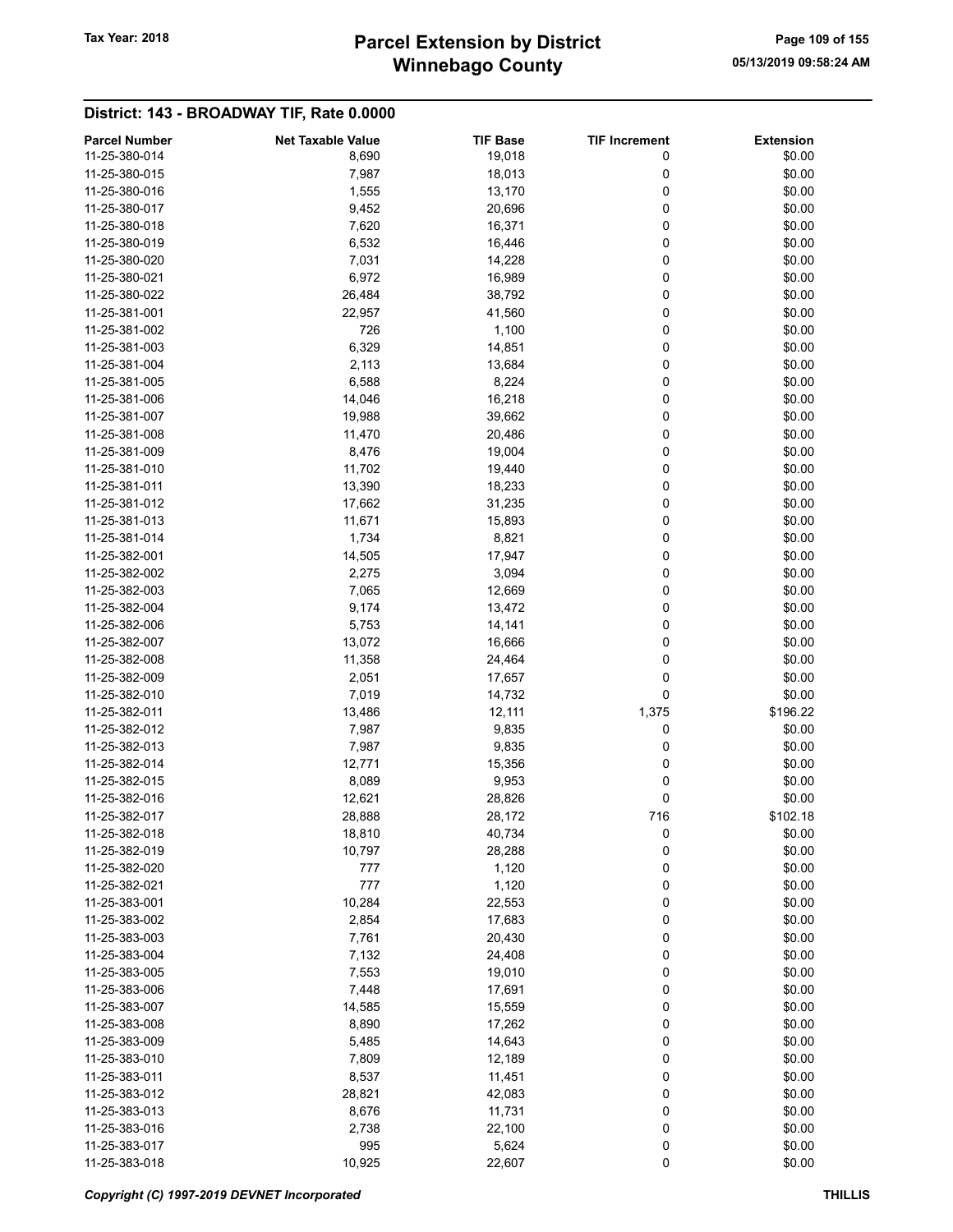# Winnebago County Tax Year: 2018 **Parcel Extension by District** Page 110 of 155

| <b>Parcel Number</b> | <b>Net Taxable Value</b> | <b>TIF Base</b> | <b>TIF Increment</b> | <b>Extension</b> |
|----------------------|--------------------------|-----------------|----------------------|------------------|
| 11-25-383-019        | 5,239                    | 23,571          | 0                    | \$0.00           |
| 11-25-384-004        | 59,283                   | 68,458          | 0                    | \$0.00           |
| 11-25-460-001        | 178,111                  | 205,669         | 0                    | \$0.00           |
| 11-25-460-002        | 5,128                    | 10,937          | 0                    | \$0.00           |
| 11-26-351-001        | 269,019                  | 363,061         | 0                    | \$0.00           |
| 11-26-351-002        |                          |                 | 0                    |                  |
|                      | 284,874                  | 438,856         |                      | \$0.00           |
| 11-26-352-001        | 20,212                   | 53,541          | 0                    | \$0.00           |
| 11-26-352-002        | 2,355                    | 3,396           | 0                    | \$0.00           |
| 11-26-352-003        | 1,928                    | 2,777           | 0                    | \$0.00           |
| 11-26-352-004        | 172                      | 3,835           | 0                    | \$0.00           |
| 11-26-352-005        | 1,959                    | 2,825           | 0                    | \$0.00           |
| 11-26-352-006        | 10,589                   | 17,024          | 0                    | \$0.00           |
| 11-26-352-007        | 2,182                    | 3,145           | 0                    | \$0.00           |
| 11-26-352-008        | 1,713                    | 2,467           | 0                    | \$0.00           |
| 11-26-352-009        | 1,746                    | 2,516           | 0                    | \$0.00           |
| 11-26-352-010        | 5,369                    | 10,780          | 0                    | \$0.00           |
| 11-26-352-012        | 9,425                    | 16,908          | 0                    | \$0.00           |
| 11-26-352-013        | 1,521                    | 2,194           | 0                    | \$0.00           |
| 11-26-354-001        | 9,479                    | 19,664          | 0                    | \$0.00           |
| 11-26-354-002        |                          |                 |                      |                  |
|                      | 8,185                    | 27,470          | 0                    | \$0.00           |
| 11-26-354-003        | 7,731                    | 15,781          | 0                    | \$0.00           |
| 11-26-354-004        | 5,592                    | 5,113           | 479                  | \$68.36          |
| 11-26-354-005        | 2,117                    | 3,052           | 0                    | \$0.00           |
| 11-26-355-001        |                          | 0               |                      | \$0.00           |
| 11-26-355-002        | 7,855                    | 17,892          | 0                    | \$0.00           |
| 11-26-355-003        | 14,373                   | 25,901          | 0                    | \$0.00           |
| 11-26-355-004        | 1,665                    | 17,357          | 0                    | \$0.00           |
| 11-26-355-005        | 9,333                    | 19,679          | 0                    | \$0.00           |
| 11-26-355-006        | 10,482                   | 22,519          | 0                    | \$0.00           |
| 11-26-355-007        | 3,741                    | 10,291          | 0                    | \$0.00           |
| 11-26-355-008        | 7,287                    | 13,603          | 0                    | \$0.00           |
| 11-26-355-009        | 8,215                    | 9,096           | 0                    | \$0.00           |
| 11-26-355-010        | 12,255                   | 27,951          | 0                    | \$0.00           |
|                      |                          |                 |                      |                  |
| 11-26-355-011        | 6,014                    | 17,272          | 0                    | \$0.00           |
| 11-26-355-012        | 4,915                    | 8,944           | 0                    | \$0.00           |
| 11-26-355-013        | 5,346                    | 13,025          | 0                    | \$0.00           |
| 11-26-355-014        | 7,507                    | 14,790          | 0                    | \$0.00           |
| 11-26-355-015        | 4,687                    | 14,282          | 0                    | \$0.00           |
| 11-26-356-001        | 6,647                    | 15,053          | 0                    | \$0.00           |
| 11-26-356-002        | 8,318                    | 9,093           | 0                    | \$0.00           |
| 11-26-356-003        | 9,209                    | 9,967           | 0                    | \$0.00           |
| 11-26-356-004        | 7,167                    | 33,754          | 0                    | \$0.00           |
| 11-26-356-005        | 5,578                    | 8,834           | 0                    | \$0.00           |
| 11-26-356-006        | 9,325                    | 7,106           | 2,219                | \$316.66         |
| 11-26-356-007        | 1,508                    | 7,514           | 0                    | \$0.00           |
| 11-26-357-001        | 6,566                    | 8,896           | 0                    | \$0.00           |
| 11-26-357-002        | 6,647                    | 11,830          | 0                    | \$0.00           |
|                      |                          |                 |                      |                  |
| 11-26-357-003        | 9,032                    | 10,767          | 0                    | \$0.00           |
| 11-26-357-004        | 8,816                    | 15,863          | 0                    | \$0.00           |
| 11-26-357-005        | 8,409                    | 17,049          | 0                    | \$0.00           |
| 11-26-357-006        | 2,255                    | 14,286          | 0                    | \$0.00           |
| 11-26-357-007        | 2,596                    | 9,151           | 0                    | \$0.00           |
| 11-26-357-008        | 7,253                    | 8,488           | 0                    | \$0.00           |
| 11-26-357-009        | 6,136                    | 11,969          | 0                    | \$0.00           |
| 11-26-357-010        | 5,369                    | 13,724          | 0                    | \$0.00           |
| 11-26-357-011        | 2,037                    | 9,027           | 0                    | \$0.00           |
| 11-26-357-012        | 6,391                    | 8,752           | 0                    | \$0.00           |
| 11-26-357-013        | 6,870                    | 12,424          | 0                    | \$0.00           |
| 11-26-357-014        | 6,364                    | 6,844           | $\pmb{0}$            | \$0.00           |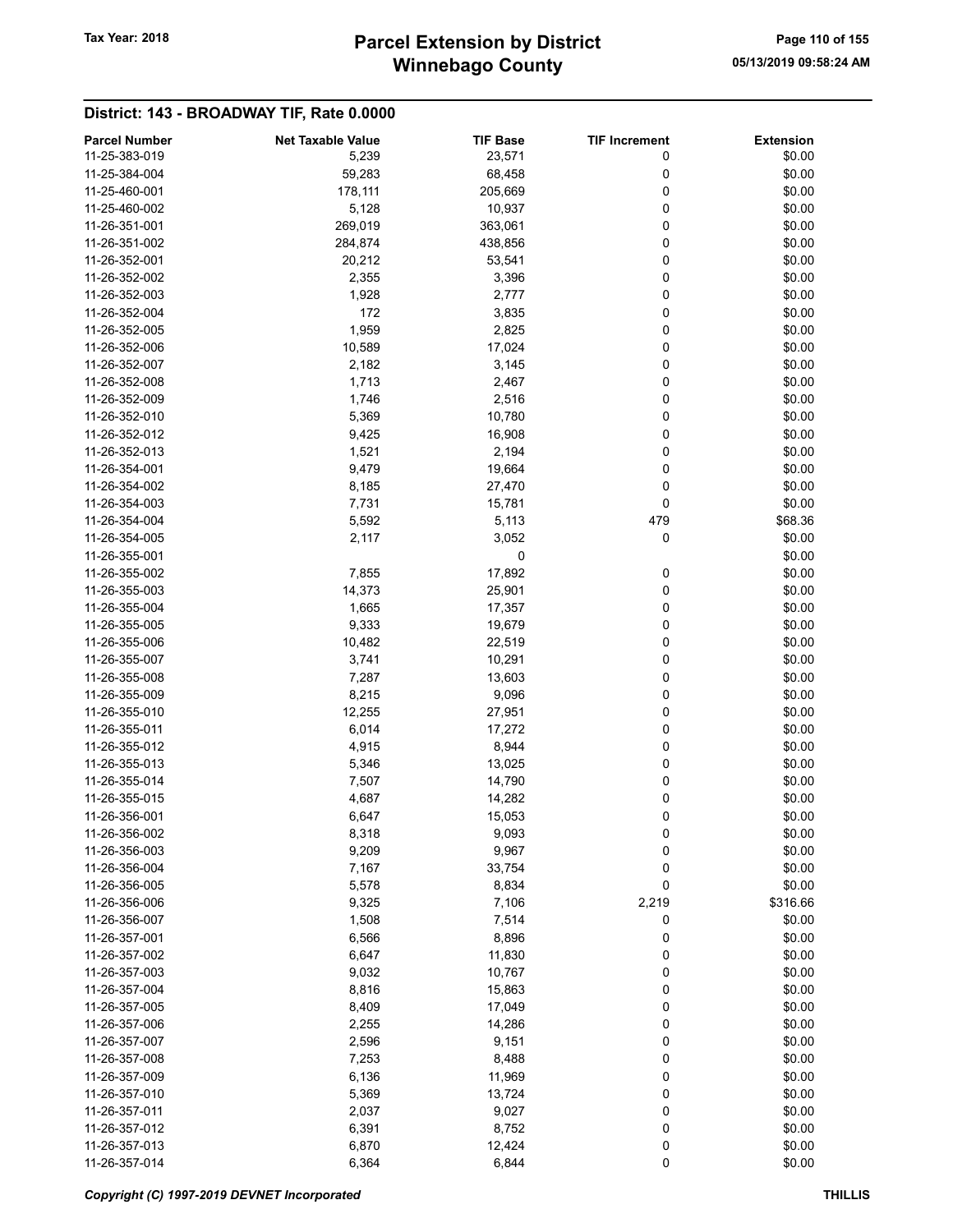| <b>Parcel Number</b> | <b>Net Taxable Value</b> | <b>TIF Base</b> | <b>TIF Increment</b> | <b>Extension</b> |
|----------------------|--------------------------|-----------------|----------------------|------------------|
| 11-26-358-001        |                          | 0               |                      | \$0.00           |
| 11-26-358-002        | 7,844                    | 20,814          | 0                    | \$0.00           |
| 11-26-358-003        | 1,266                    | 12,614          | 0                    | \$0.00           |
| 11-26-358-004        | 8,357                    | 20,255          | 0                    | \$0.00           |
| 11-26-358-005        | 7,966                    | 10,421          | 0                    | \$0.00           |
| 11-26-358-006        | 11,747                   | 12,302          | 0                    | \$0.00           |
| 11-26-358-007        | 8,873                    | 6,343           | 2,530                | \$361.04         |
| 11-26-379-001        | 15,979                   | 23,243          | 0                    | \$0.00           |
| 11-26-379-003        |                          | 2,041           |                      | \$0.00           |
| 11-26-379-004        | 4,358                    | 25,985          | 0                    | \$0.00           |
| 11-26-379-005        | 10,449                   | 14,729          | 0                    | \$0.00           |
| 11-26-379-006        | 77,093                   | 89,020          | 0                    | \$0.00           |
| 11-26-379-007        |                          | 70,370          |                      | \$0.00           |
| 11-26-379-008        | 6,486                    | 7,490           | 0                    | \$0.00           |
| 11-26-379-009        |                          | 1,388           |                      | \$0.00           |
| 11-26-380-001        | 4,638                    | 23,062          | 0                    | \$0.00           |
| 11-26-380-002        | 22,901                   | 26,443          | 0                    | \$0.00           |
| 11-26-381-001        | 47,784                   | 55,176          | 0                    | \$0.00           |
| 11-26-381-004        | 11,508                   | 14,426          | 0                    | \$0.00           |
| 11-26-382-003        | 2,084                    | 27,751          | 0                    | \$0.00           |
| 11-26-383-001        | 132,512                  | 153,014         | 0                    | \$0.00           |
| 11-26-383-002        | 1,651                    | 1,907           | 0                    | \$0.00           |
| 11-26-383-003        | 3,477                    | 4,016           | $\pmb{0}$            | \$0.00           |
| 11-26-383-006        | 231,239                  | 0               | 231,239              | \$32,997.82      |
| 11-26-383-007        | 183,725                  | 202,049         | 0                    | \$0.00           |
| 11-26-454-004        | 14,398                   | 27,802          | 0                    | \$0.00           |
| 11-26-454-006        | 50,421                   | 63,511          | 0                    | \$0.00           |
| 11-26-454-007        |                          | 3,680           |                      | \$0.00           |
| 11-26-456-002        |                          | 0               |                      | \$0.00           |
| 11-26-456-003        | 5,324                    | 24,452          | 0                    | \$0.00           |
| 11-26-456-004        | 28,809                   | 41,095          | 0                    | \$0.00           |
| 11-26-456-005        | 1,658                    | 2,326           | 0                    | \$0.00           |
| 11-26-456-007        | 31,946                   | 52,589          | 0                    | \$0.00           |
| 11-26-457-001        | 11,756                   | 22,512          | 0                    | \$0.00           |
| 11-26-457-002        | 11,371                   | 24,840          | 0                    | \$0.00           |
| 11-26-457-003        | 8,053                    | 18,559          | 0                    | \$0.00           |
| 11-26-457-004        | 14,290                   | 16,892          | 0                    | \$0.00           |
| 11-26-457-005        | 16,614                   | 25,102          | 0                    | \$0.00           |
| 11-26-457-006        | 7,716                    | 14,249          | 0                    | \$0.00           |
| 11-26-457-007        | 1,945                    | 7,883           | 0                    | \$0.00           |
| 11-26-457-008        | 3,998                    | 11,342          | 0                    | \$0.00           |
| 11-26-457-009        | 816                      | 1,173           | 0                    | \$0.00           |
| 11-26-457-010        | 11,411                   | 20,600          | 0                    | \$0.00           |
| 11-26-457-011        | 10,180                   | 22,379          | 0                    | \$0.00           |
| 11-26-457-012        | 4,393                    | 17,778          | 0                    | \$0.00           |
| 11-26-457-013        | 9,029                    | 18,828          | 0                    | \$0.00           |
| 11-26-458-012        | 5,659                    | 11,333          | 0                    | \$0.00           |
| 11-26-458-013        | 770                      | 1,107           | 0                    | \$0.00           |
| 11-26-458-014        | 4,876                    | 25,933          | 0                    | \$0.00           |
| 11-26-458-015        | 0                        | 89              | 0                    | \$0.00           |
| 11-26-458-018        | 86,862                   | 73,340          | 13,522               | \$1,929.60       |
| 11-26-458-027        | 2,200                    | 2,766           | 0                    | \$0.00           |
| 11-26-458-028        | 2,059                    | 2,459           | 0                    | \$0.00           |
| 11-26-458-029        | 1,692                    | 14,308          | 0                    | \$0.00           |
| 11-26-458-030        | 16,871                   | 26,657          | 0                    | \$0.00           |
| 11-26-458-031        | 0                        | 18,510          | 0                    | \$0.00           |
| 11-26-459-003        | 19,328                   | 22,419          | 0                    | \$0.00           |
| 11-26-459-004        | 31,738                   | 49,014          | 0                    | \$0.00           |
| 11-26-459-005        | 9,021                    | 24,128          | $\pmb{0}$            | \$0.00           |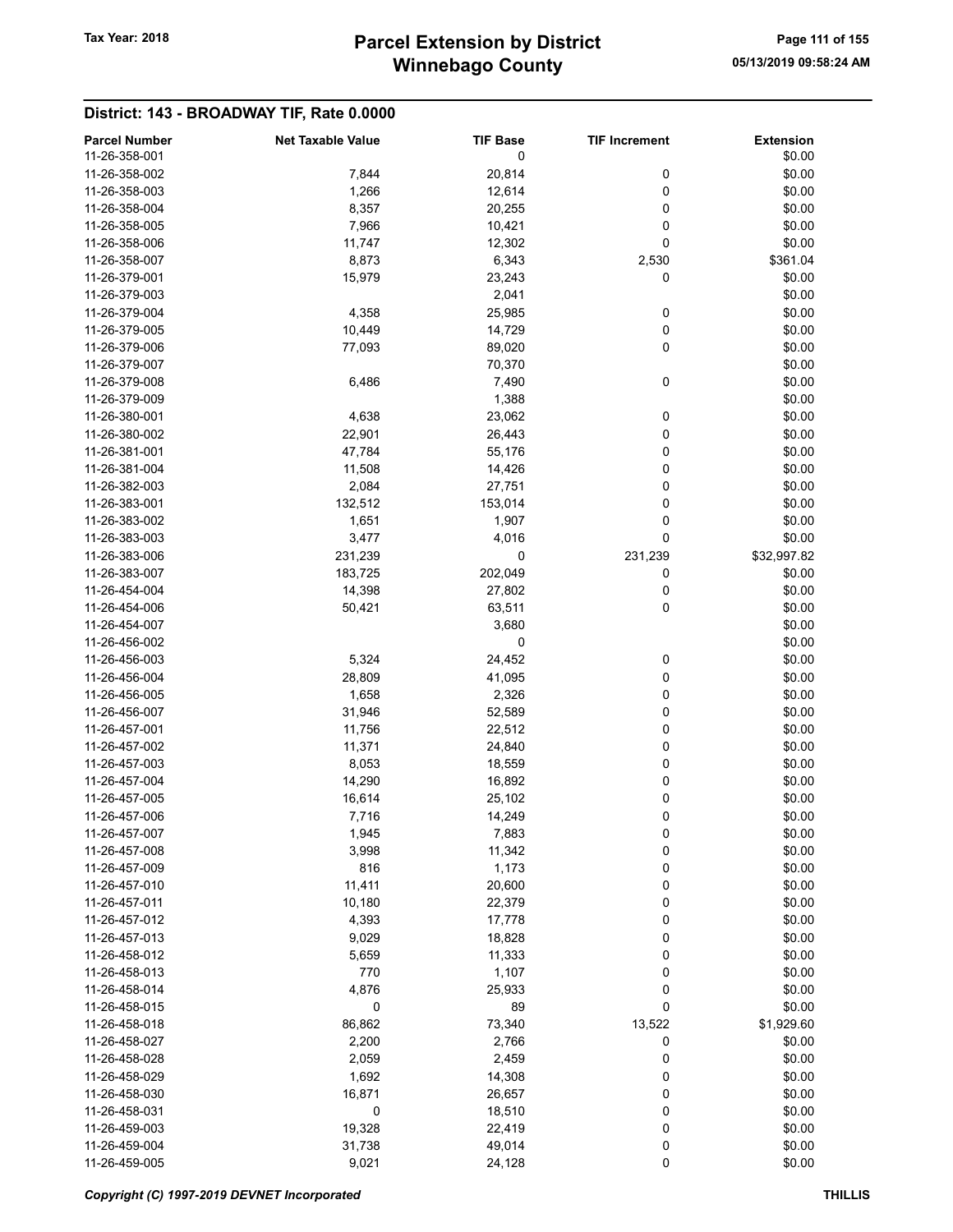# Winnebago County Tax Year: 2018 **Parcel Extension by District** Page 112 of 155

| <b>Parcel Number</b> | <b>Net Taxable Value</b> | <b>TIF Base</b> | <b>TIF Increment</b> | <b>Extension</b> |
|----------------------|--------------------------|-----------------|----------------------|------------------|
| 11-26-459-006        | 14,202                   | 22,965          | 0                    | \$0.00           |
| 11-26-459-007        | 12,497                   | 18,079          | 0                    | \$0.00           |
| 11-26-459-012        | 3,296                    | 4,379           | 0                    | \$0.00           |
| 11-26-459-013        | 3,296                    | 4,418           | 0                    | \$0.00           |
| 11-26-459-014        | 13,258                   | 17,221          | 0                    | \$0.00           |
| 11-26-459-015        | 13,359                   | 17,353          | 0                    | \$0.00           |
| 11-26-459-016        | 58,561                   | 58,200          | 361                  | \$51.52          |
| 11-26-459-017        | 17,615                   | 20,764          | 0                    | \$0.00           |
| 11-26-459-018        | 23,793                   |                 | 0                    | \$0.00           |
| 11-26-460-001        |                          | 32,329          |                      |                  |
|                      | 8,650                    | 7,159           | 1,491                | \$212.78         |
| 11-26-460-002        | 1,270                    | 8,632           | 0                    | \$0.00           |
| 11-26-460-003        | 8,652                    | 16,759          | 0                    | \$0.00           |
| 11-26-460-004        | 621                      | 893             | 0                    | \$0.00           |
| 11-26-460-005        | 6,550                    | 14,826          | 0                    | \$0.00           |
| 11-26-460-006        | 7,035                    | 20,238          | 0                    | \$0.00           |
| 11-26-460-007        | 7,883                    | 12,475          | 0                    | \$0.00           |
| 11-26-460-008        | 5,810                    | 14,797          | 0                    | \$0.00           |
| 11-26-460-009        | 8,080                    | 12,683          | 0                    | \$0.00           |
| 11-26-460-010        | 8,378                    | 13,136          | 0                    | \$0.00           |
| 11-26-460-011        | 7,518                    | 18,443          | 0                    | \$0.00           |
| 11-26-460-012        | 8,274                    | 16,228          | 0                    | \$0.00           |
| 11-26-460-013        | 4,486                    | 10,888          | 0                    | \$0.00           |
| 11-26-460-014        | 8,153                    | 14,092          | 0                    | \$0.00           |
| 11-26-460-015        | 5,594                    | 12,651          | 0                    | \$0.00           |
| 11-26-461-001        | 9,566                    | 8,970           | 596                  | \$85.06          |
| 11-26-461-002        | 9,036                    | 19,590          | 0                    | \$0.00           |
| 11-26-461-003        | 7,657                    | 14,224          | 0                    | \$0.00           |
| 11-26-461-004        | 7,518                    | 15,460          | 0                    | \$0.00           |
| 11-26-461-005        | 7,076                    | 16,184          | 0                    | \$0.00           |
| 11-26-461-006        | 7,518                    | 12,478          | 0                    | \$0.00           |
| 11-26-461-007        | 7,322                    | 13,447          | 0                    | \$0.00           |
| 11-26-461-008        | 1,103                    | 17,394          | 0                    | \$0.00           |
| 11-26-461-009        | 7,809                    | 23,050          | 0                    | \$0.00           |
| 11-26-461-010        | 9,491                    | 21,283          | 0                    | \$0.00           |
| 11-26-461-011        | 8,249                    | 10,021          | 0                    | \$0.00           |
| 11-26-461-012        | 22,090                   | 29,461          | 0                    | \$0.00           |
|                      |                          |                 | 0                    | \$0.00           |
| 11-26-461-013        | 9,226                    | 17,530          |                      |                  |
| 11-26-461-014        | 8,343                    | 20,646          | 0                    | \$0.00           |
| 11-26-461-015        | 7,779                    | 17,047          | 0                    | \$0.00           |
| 11-26-461-016        | 10,654                   | 23,820          | 0                    | \$0.00           |
| 11-26-461-017        | 23,445                   | 34,328          | 0                    | \$0.00           |
| 11-26-461-018        | 8,941                    | 18,429          | 0                    | \$0.00           |
| 11-26-461-019        | 9,893                    | 14,026          | 0                    | \$0.00           |
| 11-26-461-020        | 1,500                    | 13,294          | 0                    | \$0.00           |
| 11-26-461-021        |                          | 16,294          |                      | \$0.00           |
| 11-26-461-022        | 7,911                    | 9,134           | 0                    | \$0.00           |
| 11-26-461-023        | 23,678                   | 37,359          | 0                    | \$0.00           |
| 11-26-477-001        | 6,692                    | 18,768          | 0                    | \$0.00           |
| 11-26-477-002        | 4,923                    | 23,294          | 0                    | \$0.00           |
| 11-26-477-003        | 10,990                   | 25,502          | 0                    | \$0.00           |
| 11-26-478-001        | 8,611                    | 18,986          | 0                    | \$0.00           |
| 11-26-478-002        | 9,297                    | 18,345          | 0                    | \$0.00           |
| 11-26-478-003        | 4,680                    | 16,020          | 0                    | \$0.00           |
| 11-26-478-004        | 7,862                    | 21,281          | 0                    | \$0.00           |
| 11-26-478-005        | 10,761                   | 10,761          | 0                    | \$0.00           |
| 11-26-478-006        | 3,156                    | 7,185           | 0                    | \$0.00           |
| 11-26-478-007        | 86,891                   | 102,731         | 0                    | \$0.00           |
| 11-26-478-008        | 11,958                   | 20,285          | 0                    | \$0.00           |
| 11-26-478-009        | 22,714                   | 41,871          | 0                    | \$0.00           |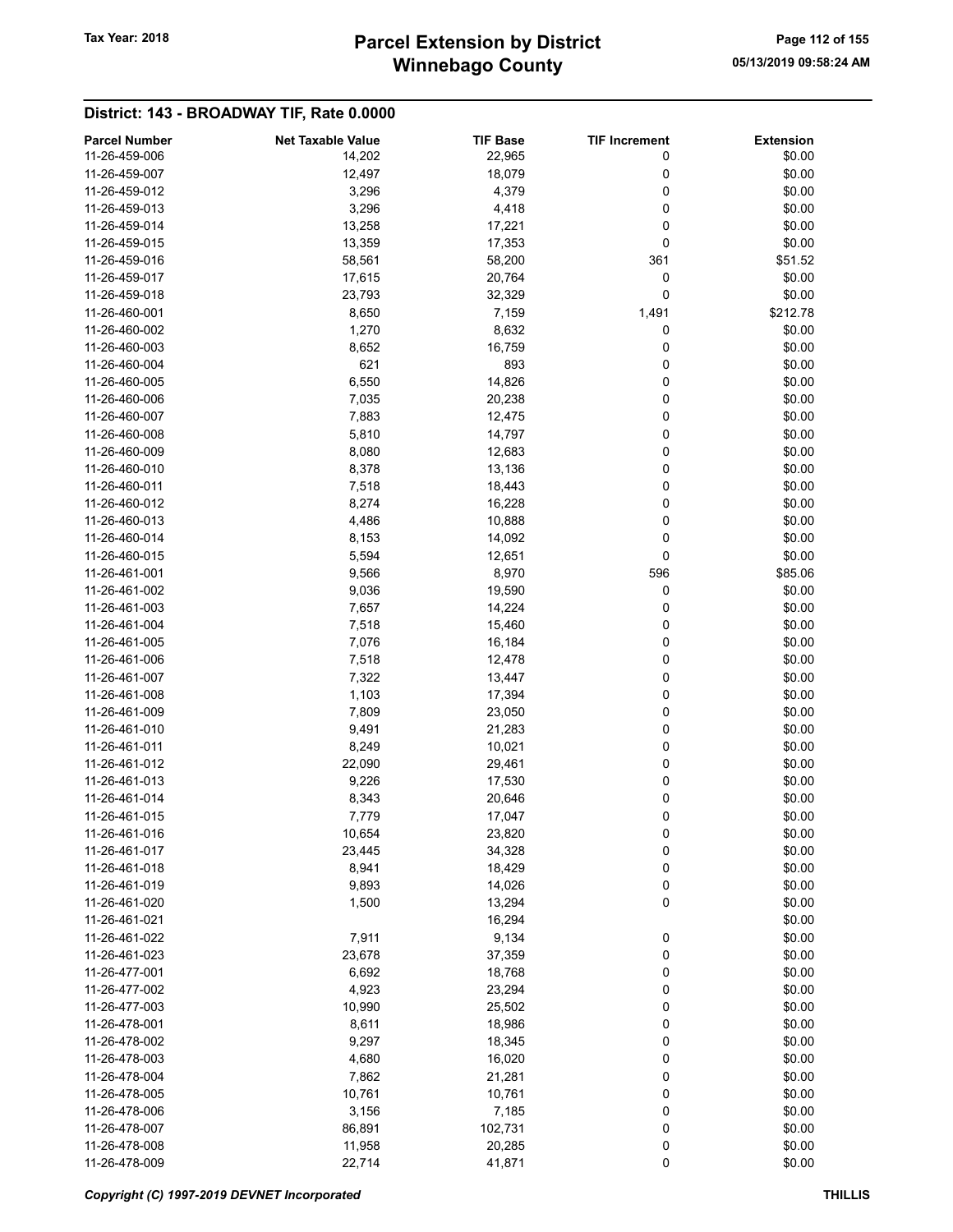# Winnebago County Tax Year: 2018 **Parcel Extension by District** Page 113 of 155

| <b>Parcel Number</b> | <b>Net Taxable Value</b> | <b>TIF Base</b> | <b>TIF Increment</b> | <b>Extension</b> |
|----------------------|--------------------------|-----------------|----------------------|------------------|
| 11-26-479-001        | 7,946                    | 17,064          | 0                    | \$0.00           |
| 11-26-479-002        | 5,369                    | 13,918          | 0                    | \$0.00           |
| 11-26-479-003        | 8,698                    | 12,118          | 0                    | \$0.00           |
| 11-26-479-004        | 6,298                    | 15,392          | 0                    | \$0.00           |
| 11-26-479-005        | 6,543                    | 23,920          | 0                    | \$0.00           |
| 11-26-479-006        | 6,984                    | 15,194          | 0                    | \$0.00           |
| 11-26-479-007        | 6,496                    | 16,548          | 0                    | \$0.00           |
| 11-26-479-008        | 5,657                    | 26,597          | 0                    | \$0.00           |
| 11-26-479-009        | 4,021                    | 12,758          | 0                    | \$0.00           |
| 11-26-479-010        | 4,326                    | 20,043          | 0                    | \$0.00           |
| 11-26-479-011        |                          |                 | 0                    |                  |
|                      | 9,022                    | 23,173          |                      | \$0.00           |
| 11-26-479-012        | 8,752                    | 19,715          | 0                    | \$0.00           |
| 11-26-479-013        | 7,085                    | 8,854           | 0                    | \$0.00           |
| 11-26-479-014        | 19,318                   | 22,307          | 0                    | \$0.00           |
| 11-26-479-015        |                          | 0               |                      | \$0.00           |
| 11-26-479-016        | 26,965                   | 31,138          | 0                    | \$0.00           |
| 11-26-479-017        | 3,467                    | 5,819           | 0                    | \$0.00           |
| 11-26-479-018        | 6,046                    | 7,446           | 0                    | \$0.00           |
| 11-26-479-019        | 20,668                   | 26,982          | 0                    | \$0.00           |
| 11-26-479-020        | 24,546                   | 31,177          | 0                    | \$0.00           |
| 11-26-479-021        | 15,323                   | 54,231          | 0                    | \$0.00           |
| 11-26-479-022        | 3,483                    | 23,775          | 0                    | \$0.00           |
| 11-26-479-023        | 6,965                    | 45,694          | 0                    | \$0.00           |
| 11-26-479-024        | 17,200                   | 20,680          | 0                    | \$0.00           |
| 11-26-479-025        | 11,412                   | 11,412          | 0                    | \$0.00           |
| 11-26-479-026        | 11,691                   | 11,691          | 0                    | \$0.00           |
| 11-26-479-027        | 27,763                   | 32,567          | 0                    | \$0.00           |
| 11-26-479-028        | 2,684                    | 12,486          | 0                    | \$0.00           |
| 11-26-481-001        | 16,005                   | 18,481          | 0                    | \$0.00           |
| 11-26-481-002        | 17,035                   | 24,603          | 0                    | \$0.00           |
| 11-26-481-003        | 1,300                    | 17,312          | 0                    | \$0.00           |
| 11-26-481-004        | 12,426                   | 18,954          | 0                    | \$0.00           |
| 11-26-481-005        | 1,409                    | 14,458          | 0                    | \$0.00           |
| 11-26-481-006        | 4,880                    | 11,045          | 0                    | \$0.00           |
| 11-26-481-007        | 8,827                    | 18,695          | 0                    | \$0.00           |
| 11-26-481-008        | 5,625                    | 13,621          | 0                    | \$0.00           |
| 11-26-482-001        |                          |                 |                      | \$0.00           |
|                      | 1,597                    | 2,170           | 0                    |                  |
| 11-26-482-002        | 4,333                    | 15,288          | 0                    | \$0.00           |
| 11-26-482-003        | 10,160                   | 16,794          | 0                    | \$0.00           |
| 11-26-482-004        | 15,126                   | 22,199          | 0                    | \$0.00           |
| 11-26-482-005        | 6,068                    | 16,133          | 0                    | \$0.00           |
| 11-26-482-006        | 8,913                    | 11,271          | 0                    | \$0.00           |
| 11-26-482-007        | 818                      | 15,679          | 0                    | \$0.00           |
| 11-26-482-008        | 1,390                    | 11,470          | 0                    | \$0.00           |
| 11-26-482-009        | 8,305                    | 18,566          | 0                    | \$0.00           |
| 11-26-482-010        | 17,522                   | 21,266          | 0                    | \$0.00           |
| 11-26-482-011        | 8,086                    | 18,078          | 0                    | \$0.00           |
| 11-26-482-012        | 1,325                    | 17,156          | 0                    | \$0.00           |
| 11-26-482-013        | 0                        | 15,418          | 0                    | \$0.00           |
| 11-26-482-014        | 13,513                   | 25,520          | 0                    | \$0.00           |
| 11-26-482-015        | 7,924                    | 17,649          | 0                    | \$0.00           |
| 11-26-482-016        | 6,424                    | 23,079          | 0                    | \$0.00           |
| 11-26-482-017        | 6,154                    | 18,623          | 0                    | \$0.00           |
| 11-26-482-018        | 34,079                   | 69,589          | 0                    | \$0.00           |
| 11-26-482-019        | 10,153                   | 22,489          | 0                    | \$0.00           |
| 11-26-483-001        | 23,900                   | 47,174          | 0                    | \$0.00           |
| 11-26-483-002        | 7,211                    | 18,285          | 0                    | \$0.00           |
| 11-26-483-003        | 6,525                    | 0               | 6,525                | \$931.12         |
| 11-26-483-004        | 16,163                   | 31,152          | 0                    | \$0.00           |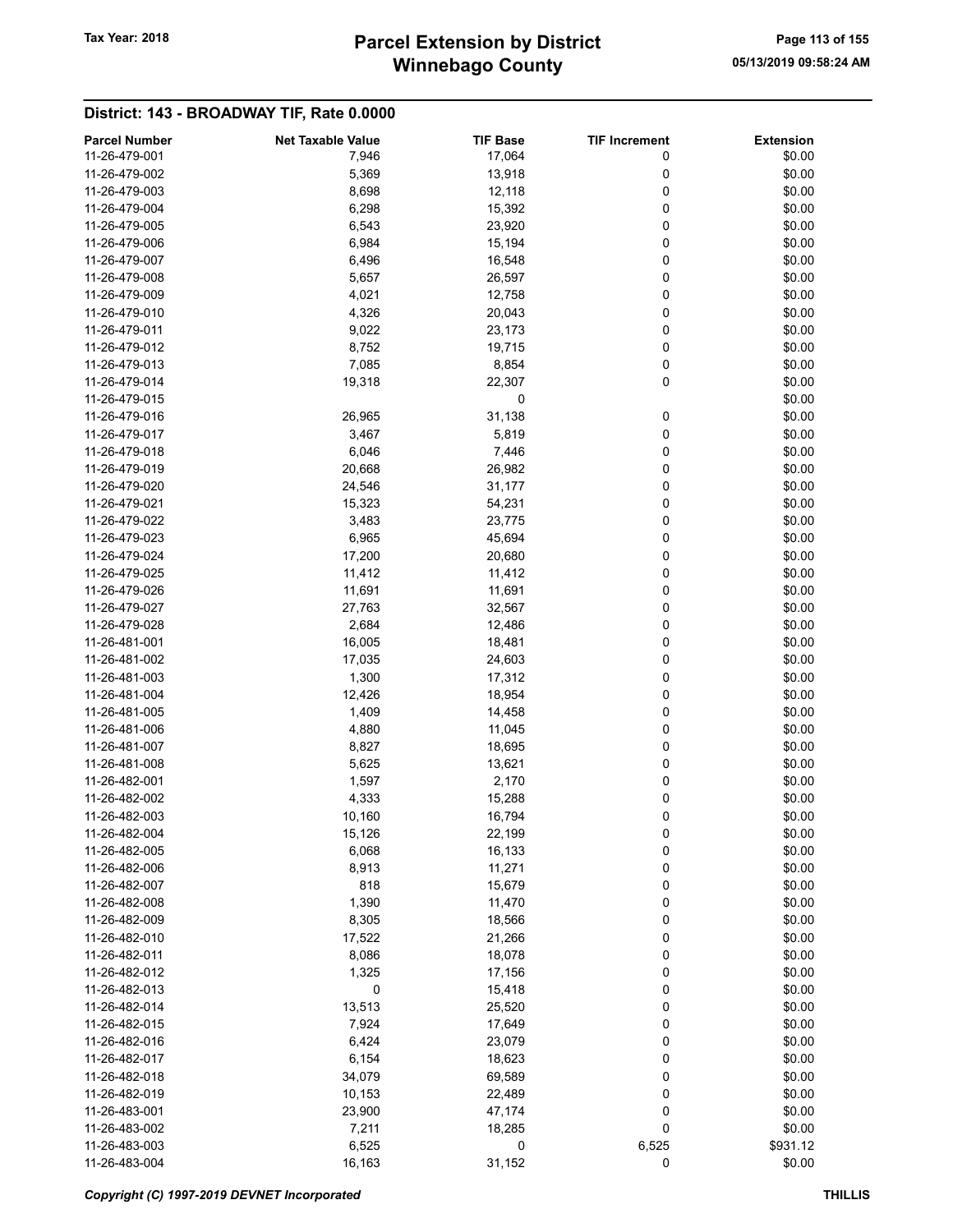| \$0.00<br>11-26-483-005<br>8,659<br>12,842<br>0<br>8,995<br>\$0.00<br>11-26-483-006<br>1,404<br>0<br>0<br>11-26-483-007<br>8,163<br>33,927<br>\$0.00<br>11-26-483-008<br>0<br>\$0.00<br>7,067<br>11-26-483-009<br>9,456<br>2,389<br>\$340.92<br>0<br>11-26-483-010<br>\$0.00<br>0<br>\$0.00<br>11-26-483-011<br>0<br>\$0.00<br>11-26-483-012<br>0<br>\$0.00<br>11-26-483-013<br>0<br>\$0.00<br>11-26-483-014<br>11-26-483-015<br>14,320<br>21,179<br>0<br>\$0.00<br>0<br>11-26-483-016<br>299<br>6,990<br>\$0.00<br>1,765<br>0<br>11-26-483-017<br>872<br>\$0.00<br>19,601<br>0<br>11-26-483-018<br>7,322<br>\$0.00<br>0<br>\$0.00<br>11-26-483-019<br>121,150<br>\$0.00<br>11-26-484-002<br>0<br>11-26-484-003<br>\$0.00<br>\$0.00<br>11-26-484-005<br>27,515<br>41,843<br>0<br>0<br>11-26-484-006<br>27,443<br>\$0.00<br>32,306<br>0<br>11-26-484-007<br>11,784<br>15,393<br>\$0.00<br>33,295<br>0<br>\$0.00<br>11-26-484-008<br>28,397<br>0<br>\$0.00<br>11-26-484-009<br>18,808<br>25,237<br>11-26-484-010<br>0<br>\$0.00<br>30,751<br>36,206<br>0<br>\$0.00<br>11-26-484-011<br>84,301<br>97,346<br>\$0.00<br>11-26-484-012<br>20,293<br>11-26-484-013<br>0<br>\$0.00<br>1,787<br>1,620<br>167<br>\$23.84<br>11-26-487-001<br>48,337<br>0<br>11-26-487-002<br>36,018<br>\$0.00<br>11-26-487-004<br>11,859<br>15,886<br>0<br>\$0.00<br>0<br>\$0.00<br>11-26-487-005<br>1,516<br>15,368<br>\$541.70<br>11-26-487-006<br>6,714<br>2,918<br>3,796<br>11-26-487-007<br>1,428<br>7,360<br>0<br>\$0.00<br>11-26-487-008<br>8,699<br>19,126<br>0<br>\$0.00<br>0<br>\$0.00<br>11-26-487-009<br>9,716<br>14,366<br>9,211<br>0<br>11-26-487-010<br>7,003<br>\$0.00<br>0<br>11-26-487-011<br>4,834<br>18,229<br>\$0.00<br>0<br>11-26-487-012<br>10,955<br>23,980<br>\$0.00<br>0<br>\$0.00<br>11-26-487-013<br>9,413<br>14,397<br>11-26-487-014<br>22,630<br>0<br>\$0.00<br>6.717<br>11,550<br>0<br>\$0.00<br>11-26-487-015<br>5,055<br>0<br>11-26-487-016<br>13,738<br>20,839<br>\$0.00<br>0<br>11-26-487-017<br>19,305<br>\$0.00<br>8,146<br>0<br>11-26-487-018<br>1,156<br>20,335<br>\$0.00<br>0<br>11-26-487-019<br>10,602<br>22,451<br>\$0.00<br>0<br>7,379<br>22,036<br>\$0.00<br>11-26-487-020<br>11-26-487-021<br>0<br>168<br>0<br>\$0.00<br>11-26-487-022<br>4,533<br>16,654<br>0<br>\$0.00<br>11-26-488-001<br>9,409<br>18,531<br>0<br>\$0.00<br>0<br>5,392<br>10,778<br>11-26-488-002<br>\$0.00<br>0<br>11-26-488-003<br>1,139<br>6,437<br>\$0.00<br>0<br>11-26-488-004<br>9,387<br>19,324<br>\$0.00<br>0<br>11-26-488-005<br>6,922<br>21,403<br>\$0.00<br>0<br>11-26-488-006<br>6,752<br>12,538<br>\$0.00<br>11-26-488-007<br>2,748<br>3,174<br>0<br>\$0.00<br>11-26-488-008<br>65,364<br>75,478<br>0<br>\$0.00<br>0<br>11-26-488-009<br>9,143<br>14,051<br>\$0.00<br>0<br>11-26-488-010<br>6,671<br>11,146<br>\$0.00<br>949<br>0<br>11-26-488-011<br>1,363<br>\$0.00 |                      |                          |                 |                      |                  |
|---------------------------------------------------------------------------------------------------------------------------------------------------------------------------------------------------------------------------------------------------------------------------------------------------------------------------------------------------------------------------------------------------------------------------------------------------------------------------------------------------------------------------------------------------------------------------------------------------------------------------------------------------------------------------------------------------------------------------------------------------------------------------------------------------------------------------------------------------------------------------------------------------------------------------------------------------------------------------------------------------------------------------------------------------------------------------------------------------------------------------------------------------------------------------------------------------------------------------------------------------------------------------------------------------------------------------------------------------------------------------------------------------------------------------------------------------------------------------------------------------------------------------------------------------------------------------------------------------------------------------------------------------------------------------------------------------------------------------------------------------------------------------------------------------------------------------------------------------------------------------------------------------------------------------------------------------------------------------------------------------------------------------------------------------------------------------------------------------------------------------------------------------------------------------------------------------------------------------------------------------------------------------------------------------------------------------------------------------------------------------------------------------------------------------------------------------------------------------------------------------------------------------------------------------------------------------------------------------------------------------------------------------------------------------------------------------------------------------------------------------------------------------------------------------------------------------------------------------------------------------|----------------------|--------------------------|-----------------|----------------------|------------------|
|                                                                                                                                                                                                                                                                                                                                                                                                                                                                                                                                                                                                                                                                                                                                                                                                                                                                                                                                                                                                                                                                                                                                                                                                                                                                                                                                                                                                                                                                                                                                                                                                                                                                                                                                                                                                                                                                                                                                                                                                                                                                                                                                                                                                                                                                                                                                                                                                                                                                                                                                                                                                                                                                                                                                                                                                                                                                           | <b>Parcel Number</b> | <b>Net Taxable Value</b> | <b>TIF Base</b> | <b>TIF Increment</b> | <b>Extension</b> |
|                                                                                                                                                                                                                                                                                                                                                                                                                                                                                                                                                                                                                                                                                                                                                                                                                                                                                                                                                                                                                                                                                                                                                                                                                                                                                                                                                                                                                                                                                                                                                                                                                                                                                                                                                                                                                                                                                                                                                                                                                                                                                                                                                                                                                                                                                                                                                                                                                                                                                                                                                                                                                                                                                                                                                                                                                                                                           |                      |                          |                 |                      |                  |
|                                                                                                                                                                                                                                                                                                                                                                                                                                                                                                                                                                                                                                                                                                                                                                                                                                                                                                                                                                                                                                                                                                                                                                                                                                                                                                                                                                                                                                                                                                                                                                                                                                                                                                                                                                                                                                                                                                                                                                                                                                                                                                                                                                                                                                                                                                                                                                                                                                                                                                                                                                                                                                                                                                                                                                                                                                                                           |                      |                          |                 |                      |                  |
|                                                                                                                                                                                                                                                                                                                                                                                                                                                                                                                                                                                                                                                                                                                                                                                                                                                                                                                                                                                                                                                                                                                                                                                                                                                                                                                                                                                                                                                                                                                                                                                                                                                                                                                                                                                                                                                                                                                                                                                                                                                                                                                                                                                                                                                                                                                                                                                                                                                                                                                                                                                                                                                                                                                                                                                                                                                                           |                      |                          |                 |                      |                  |
|                                                                                                                                                                                                                                                                                                                                                                                                                                                                                                                                                                                                                                                                                                                                                                                                                                                                                                                                                                                                                                                                                                                                                                                                                                                                                                                                                                                                                                                                                                                                                                                                                                                                                                                                                                                                                                                                                                                                                                                                                                                                                                                                                                                                                                                                                                                                                                                                                                                                                                                                                                                                                                                                                                                                                                                                                                                                           |                      |                          |                 |                      |                  |
|                                                                                                                                                                                                                                                                                                                                                                                                                                                                                                                                                                                                                                                                                                                                                                                                                                                                                                                                                                                                                                                                                                                                                                                                                                                                                                                                                                                                                                                                                                                                                                                                                                                                                                                                                                                                                                                                                                                                                                                                                                                                                                                                                                                                                                                                                                                                                                                                                                                                                                                                                                                                                                                                                                                                                                                                                                                                           |                      |                          |                 |                      |                  |
|                                                                                                                                                                                                                                                                                                                                                                                                                                                                                                                                                                                                                                                                                                                                                                                                                                                                                                                                                                                                                                                                                                                                                                                                                                                                                                                                                                                                                                                                                                                                                                                                                                                                                                                                                                                                                                                                                                                                                                                                                                                                                                                                                                                                                                                                                                                                                                                                                                                                                                                                                                                                                                                                                                                                                                                                                                                                           |                      |                          |                 |                      |                  |
|                                                                                                                                                                                                                                                                                                                                                                                                                                                                                                                                                                                                                                                                                                                                                                                                                                                                                                                                                                                                                                                                                                                                                                                                                                                                                                                                                                                                                                                                                                                                                                                                                                                                                                                                                                                                                                                                                                                                                                                                                                                                                                                                                                                                                                                                                                                                                                                                                                                                                                                                                                                                                                                                                                                                                                                                                                                                           |                      |                          |                 |                      |                  |
|                                                                                                                                                                                                                                                                                                                                                                                                                                                                                                                                                                                                                                                                                                                                                                                                                                                                                                                                                                                                                                                                                                                                                                                                                                                                                                                                                                                                                                                                                                                                                                                                                                                                                                                                                                                                                                                                                                                                                                                                                                                                                                                                                                                                                                                                                                                                                                                                                                                                                                                                                                                                                                                                                                                                                                                                                                                                           |                      |                          |                 |                      |                  |
|                                                                                                                                                                                                                                                                                                                                                                                                                                                                                                                                                                                                                                                                                                                                                                                                                                                                                                                                                                                                                                                                                                                                                                                                                                                                                                                                                                                                                                                                                                                                                                                                                                                                                                                                                                                                                                                                                                                                                                                                                                                                                                                                                                                                                                                                                                                                                                                                                                                                                                                                                                                                                                                                                                                                                                                                                                                                           |                      |                          |                 |                      |                  |
|                                                                                                                                                                                                                                                                                                                                                                                                                                                                                                                                                                                                                                                                                                                                                                                                                                                                                                                                                                                                                                                                                                                                                                                                                                                                                                                                                                                                                                                                                                                                                                                                                                                                                                                                                                                                                                                                                                                                                                                                                                                                                                                                                                                                                                                                                                                                                                                                                                                                                                                                                                                                                                                                                                                                                                                                                                                                           |                      |                          |                 |                      |                  |
|                                                                                                                                                                                                                                                                                                                                                                                                                                                                                                                                                                                                                                                                                                                                                                                                                                                                                                                                                                                                                                                                                                                                                                                                                                                                                                                                                                                                                                                                                                                                                                                                                                                                                                                                                                                                                                                                                                                                                                                                                                                                                                                                                                                                                                                                                                                                                                                                                                                                                                                                                                                                                                                                                                                                                                                                                                                                           |                      |                          |                 |                      |                  |
|                                                                                                                                                                                                                                                                                                                                                                                                                                                                                                                                                                                                                                                                                                                                                                                                                                                                                                                                                                                                                                                                                                                                                                                                                                                                                                                                                                                                                                                                                                                                                                                                                                                                                                                                                                                                                                                                                                                                                                                                                                                                                                                                                                                                                                                                                                                                                                                                                                                                                                                                                                                                                                                                                                                                                                                                                                                                           |                      |                          |                 |                      |                  |
|                                                                                                                                                                                                                                                                                                                                                                                                                                                                                                                                                                                                                                                                                                                                                                                                                                                                                                                                                                                                                                                                                                                                                                                                                                                                                                                                                                                                                                                                                                                                                                                                                                                                                                                                                                                                                                                                                                                                                                                                                                                                                                                                                                                                                                                                                                                                                                                                                                                                                                                                                                                                                                                                                                                                                                                                                                                                           |                      |                          |                 |                      |                  |
|                                                                                                                                                                                                                                                                                                                                                                                                                                                                                                                                                                                                                                                                                                                                                                                                                                                                                                                                                                                                                                                                                                                                                                                                                                                                                                                                                                                                                                                                                                                                                                                                                                                                                                                                                                                                                                                                                                                                                                                                                                                                                                                                                                                                                                                                                                                                                                                                                                                                                                                                                                                                                                                                                                                                                                                                                                                                           |                      |                          |                 |                      |                  |
|                                                                                                                                                                                                                                                                                                                                                                                                                                                                                                                                                                                                                                                                                                                                                                                                                                                                                                                                                                                                                                                                                                                                                                                                                                                                                                                                                                                                                                                                                                                                                                                                                                                                                                                                                                                                                                                                                                                                                                                                                                                                                                                                                                                                                                                                                                                                                                                                                                                                                                                                                                                                                                                                                                                                                                                                                                                                           |                      |                          |                 |                      |                  |
|                                                                                                                                                                                                                                                                                                                                                                                                                                                                                                                                                                                                                                                                                                                                                                                                                                                                                                                                                                                                                                                                                                                                                                                                                                                                                                                                                                                                                                                                                                                                                                                                                                                                                                                                                                                                                                                                                                                                                                                                                                                                                                                                                                                                                                                                                                                                                                                                                                                                                                                                                                                                                                                                                                                                                                                                                                                                           |                      |                          |                 |                      |                  |
|                                                                                                                                                                                                                                                                                                                                                                                                                                                                                                                                                                                                                                                                                                                                                                                                                                                                                                                                                                                                                                                                                                                                                                                                                                                                                                                                                                                                                                                                                                                                                                                                                                                                                                                                                                                                                                                                                                                                                                                                                                                                                                                                                                                                                                                                                                                                                                                                                                                                                                                                                                                                                                                                                                                                                                                                                                                                           |                      |                          |                 |                      |                  |
|                                                                                                                                                                                                                                                                                                                                                                                                                                                                                                                                                                                                                                                                                                                                                                                                                                                                                                                                                                                                                                                                                                                                                                                                                                                                                                                                                                                                                                                                                                                                                                                                                                                                                                                                                                                                                                                                                                                                                                                                                                                                                                                                                                                                                                                                                                                                                                                                                                                                                                                                                                                                                                                                                                                                                                                                                                                                           |                      |                          |                 |                      |                  |
|                                                                                                                                                                                                                                                                                                                                                                                                                                                                                                                                                                                                                                                                                                                                                                                                                                                                                                                                                                                                                                                                                                                                                                                                                                                                                                                                                                                                                                                                                                                                                                                                                                                                                                                                                                                                                                                                                                                                                                                                                                                                                                                                                                                                                                                                                                                                                                                                                                                                                                                                                                                                                                                                                                                                                                                                                                                                           |                      |                          |                 |                      |                  |
|                                                                                                                                                                                                                                                                                                                                                                                                                                                                                                                                                                                                                                                                                                                                                                                                                                                                                                                                                                                                                                                                                                                                                                                                                                                                                                                                                                                                                                                                                                                                                                                                                                                                                                                                                                                                                                                                                                                                                                                                                                                                                                                                                                                                                                                                                                                                                                                                                                                                                                                                                                                                                                                                                                                                                                                                                                                                           |                      |                          |                 |                      |                  |
|                                                                                                                                                                                                                                                                                                                                                                                                                                                                                                                                                                                                                                                                                                                                                                                                                                                                                                                                                                                                                                                                                                                                                                                                                                                                                                                                                                                                                                                                                                                                                                                                                                                                                                                                                                                                                                                                                                                                                                                                                                                                                                                                                                                                                                                                                                                                                                                                                                                                                                                                                                                                                                                                                                                                                                                                                                                                           |                      |                          |                 |                      |                  |
|                                                                                                                                                                                                                                                                                                                                                                                                                                                                                                                                                                                                                                                                                                                                                                                                                                                                                                                                                                                                                                                                                                                                                                                                                                                                                                                                                                                                                                                                                                                                                                                                                                                                                                                                                                                                                                                                                                                                                                                                                                                                                                                                                                                                                                                                                                                                                                                                                                                                                                                                                                                                                                                                                                                                                                                                                                                                           |                      |                          |                 |                      |                  |
|                                                                                                                                                                                                                                                                                                                                                                                                                                                                                                                                                                                                                                                                                                                                                                                                                                                                                                                                                                                                                                                                                                                                                                                                                                                                                                                                                                                                                                                                                                                                                                                                                                                                                                                                                                                                                                                                                                                                                                                                                                                                                                                                                                                                                                                                                                                                                                                                                                                                                                                                                                                                                                                                                                                                                                                                                                                                           |                      |                          |                 |                      |                  |
|                                                                                                                                                                                                                                                                                                                                                                                                                                                                                                                                                                                                                                                                                                                                                                                                                                                                                                                                                                                                                                                                                                                                                                                                                                                                                                                                                                                                                                                                                                                                                                                                                                                                                                                                                                                                                                                                                                                                                                                                                                                                                                                                                                                                                                                                                                                                                                                                                                                                                                                                                                                                                                                                                                                                                                                                                                                                           |                      |                          |                 |                      |                  |
|                                                                                                                                                                                                                                                                                                                                                                                                                                                                                                                                                                                                                                                                                                                                                                                                                                                                                                                                                                                                                                                                                                                                                                                                                                                                                                                                                                                                                                                                                                                                                                                                                                                                                                                                                                                                                                                                                                                                                                                                                                                                                                                                                                                                                                                                                                                                                                                                                                                                                                                                                                                                                                                                                                                                                                                                                                                                           |                      |                          |                 |                      |                  |
|                                                                                                                                                                                                                                                                                                                                                                                                                                                                                                                                                                                                                                                                                                                                                                                                                                                                                                                                                                                                                                                                                                                                                                                                                                                                                                                                                                                                                                                                                                                                                                                                                                                                                                                                                                                                                                                                                                                                                                                                                                                                                                                                                                                                                                                                                                                                                                                                                                                                                                                                                                                                                                                                                                                                                                                                                                                                           |                      |                          |                 |                      |                  |
|                                                                                                                                                                                                                                                                                                                                                                                                                                                                                                                                                                                                                                                                                                                                                                                                                                                                                                                                                                                                                                                                                                                                                                                                                                                                                                                                                                                                                                                                                                                                                                                                                                                                                                                                                                                                                                                                                                                                                                                                                                                                                                                                                                                                                                                                                                                                                                                                                                                                                                                                                                                                                                                                                                                                                                                                                                                                           |                      |                          |                 |                      |                  |
|                                                                                                                                                                                                                                                                                                                                                                                                                                                                                                                                                                                                                                                                                                                                                                                                                                                                                                                                                                                                                                                                                                                                                                                                                                                                                                                                                                                                                                                                                                                                                                                                                                                                                                                                                                                                                                                                                                                                                                                                                                                                                                                                                                                                                                                                                                                                                                                                                                                                                                                                                                                                                                                                                                                                                                                                                                                                           |                      |                          |                 |                      |                  |
|                                                                                                                                                                                                                                                                                                                                                                                                                                                                                                                                                                                                                                                                                                                                                                                                                                                                                                                                                                                                                                                                                                                                                                                                                                                                                                                                                                                                                                                                                                                                                                                                                                                                                                                                                                                                                                                                                                                                                                                                                                                                                                                                                                                                                                                                                                                                                                                                                                                                                                                                                                                                                                                                                                                                                                                                                                                                           |                      |                          |                 |                      |                  |
|                                                                                                                                                                                                                                                                                                                                                                                                                                                                                                                                                                                                                                                                                                                                                                                                                                                                                                                                                                                                                                                                                                                                                                                                                                                                                                                                                                                                                                                                                                                                                                                                                                                                                                                                                                                                                                                                                                                                                                                                                                                                                                                                                                                                                                                                                                                                                                                                                                                                                                                                                                                                                                                                                                                                                                                                                                                                           |                      |                          |                 |                      |                  |
|                                                                                                                                                                                                                                                                                                                                                                                                                                                                                                                                                                                                                                                                                                                                                                                                                                                                                                                                                                                                                                                                                                                                                                                                                                                                                                                                                                                                                                                                                                                                                                                                                                                                                                                                                                                                                                                                                                                                                                                                                                                                                                                                                                                                                                                                                                                                                                                                                                                                                                                                                                                                                                                                                                                                                                                                                                                                           |                      |                          |                 |                      |                  |
|                                                                                                                                                                                                                                                                                                                                                                                                                                                                                                                                                                                                                                                                                                                                                                                                                                                                                                                                                                                                                                                                                                                                                                                                                                                                                                                                                                                                                                                                                                                                                                                                                                                                                                                                                                                                                                                                                                                                                                                                                                                                                                                                                                                                                                                                                                                                                                                                                                                                                                                                                                                                                                                                                                                                                                                                                                                                           |                      |                          |                 |                      |                  |
|                                                                                                                                                                                                                                                                                                                                                                                                                                                                                                                                                                                                                                                                                                                                                                                                                                                                                                                                                                                                                                                                                                                                                                                                                                                                                                                                                                                                                                                                                                                                                                                                                                                                                                                                                                                                                                                                                                                                                                                                                                                                                                                                                                                                                                                                                                                                                                                                                                                                                                                                                                                                                                                                                                                                                                                                                                                                           |                      |                          |                 |                      |                  |
|                                                                                                                                                                                                                                                                                                                                                                                                                                                                                                                                                                                                                                                                                                                                                                                                                                                                                                                                                                                                                                                                                                                                                                                                                                                                                                                                                                                                                                                                                                                                                                                                                                                                                                                                                                                                                                                                                                                                                                                                                                                                                                                                                                                                                                                                                                                                                                                                                                                                                                                                                                                                                                                                                                                                                                                                                                                                           |                      |                          |                 |                      |                  |
|                                                                                                                                                                                                                                                                                                                                                                                                                                                                                                                                                                                                                                                                                                                                                                                                                                                                                                                                                                                                                                                                                                                                                                                                                                                                                                                                                                                                                                                                                                                                                                                                                                                                                                                                                                                                                                                                                                                                                                                                                                                                                                                                                                                                                                                                                                                                                                                                                                                                                                                                                                                                                                                                                                                                                                                                                                                                           |                      |                          |                 |                      |                  |
|                                                                                                                                                                                                                                                                                                                                                                                                                                                                                                                                                                                                                                                                                                                                                                                                                                                                                                                                                                                                                                                                                                                                                                                                                                                                                                                                                                                                                                                                                                                                                                                                                                                                                                                                                                                                                                                                                                                                                                                                                                                                                                                                                                                                                                                                                                                                                                                                                                                                                                                                                                                                                                                                                                                                                                                                                                                                           |                      |                          |                 |                      |                  |
|                                                                                                                                                                                                                                                                                                                                                                                                                                                                                                                                                                                                                                                                                                                                                                                                                                                                                                                                                                                                                                                                                                                                                                                                                                                                                                                                                                                                                                                                                                                                                                                                                                                                                                                                                                                                                                                                                                                                                                                                                                                                                                                                                                                                                                                                                                                                                                                                                                                                                                                                                                                                                                                                                                                                                                                                                                                                           |                      |                          |                 |                      |                  |
|                                                                                                                                                                                                                                                                                                                                                                                                                                                                                                                                                                                                                                                                                                                                                                                                                                                                                                                                                                                                                                                                                                                                                                                                                                                                                                                                                                                                                                                                                                                                                                                                                                                                                                                                                                                                                                                                                                                                                                                                                                                                                                                                                                                                                                                                                                                                                                                                                                                                                                                                                                                                                                                                                                                                                                                                                                                                           |                      |                          |                 |                      |                  |
|                                                                                                                                                                                                                                                                                                                                                                                                                                                                                                                                                                                                                                                                                                                                                                                                                                                                                                                                                                                                                                                                                                                                                                                                                                                                                                                                                                                                                                                                                                                                                                                                                                                                                                                                                                                                                                                                                                                                                                                                                                                                                                                                                                                                                                                                                                                                                                                                                                                                                                                                                                                                                                                                                                                                                                                                                                                                           |                      |                          |                 |                      |                  |
|                                                                                                                                                                                                                                                                                                                                                                                                                                                                                                                                                                                                                                                                                                                                                                                                                                                                                                                                                                                                                                                                                                                                                                                                                                                                                                                                                                                                                                                                                                                                                                                                                                                                                                                                                                                                                                                                                                                                                                                                                                                                                                                                                                                                                                                                                                                                                                                                                                                                                                                                                                                                                                                                                                                                                                                                                                                                           |                      |                          |                 |                      |                  |
|                                                                                                                                                                                                                                                                                                                                                                                                                                                                                                                                                                                                                                                                                                                                                                                                                                                                                                                                                                                                                                                                                                                                                                                                                                                                                                                                                                                                                                                                                                                                                                                                                                                                                                                                                                                                                                                                                                                                                                                                                                                                                                                                                                                                                                                                                                                                                                                                                                                                                                                                                                                                                                                                                                                                                                                                                                                                           |                      |                          |                 |                      |                  |
|                                                                                                                                                                                                                                                                                                                                                                                                                                                                                                                                                                                                                                                                                                                                                                                                                                                                                                                                                                                                                                                                                                                                                                                                                                                                                                                                                                                                                                                                                                                                                                                                                                                                                                                                                                                                                                                                                                                                                                                                                                                                                                                                                                                                                                                                                                                                                                                                                                                                                                                                                                                                                                                                                                                                                                                                                                                                           |                      |                          |                 |                      |                  |
|                                                                                                                                                                                                                                                                                                                                                                                                                                                                                                                                                                                                                                                                                                                                                                                                                                                                                                                                                                                                                                                                                                                                                                                                                                                                                                                                                                                                                                                                                                                                                                                                                                                                                                                                                                                                                                                                                                                                                                                                                                                                                                                                                                                                                                                                                                                                                                                                                                                                                                                                                                                                                                                                                                                                                                                                                                                                           |                      |                          |                 |                      |                  |
|                                                                                                                                                                                                                                                                                                                                                                                                                                                                                                                                                                                                                                                                                                                                                                                                                                                                                                                                                                                                                                                                                                                                                                                                                                                                                                                                                                                                                                                                                                                                                                                                                                                                                                                                                                                                                                                                                                                                                                                                                                                                                                                                                                                                                                                                                                                                                                                                                                                                                                                                                                                                                                                                                                                                                                                                                                                                           |                      |                          |                 |                      |                  |
|                                                                                                                                                                                                                                                                                                                                                                                                                                                                                                                                                                                                                                                                                                                                                                                                                                                                                                                                                                                                                                                                                                                                                                                                                                                                                                                                                                                                                                                                                                                                                                                                                                                                                                                                                                                                                                                                                                                                                                                                                                                                                                                                                                                                                                                                                                                                                                                                                                                                                                                                                                                                                                                                                                                                                                                                                                                                           |                      |                          |                 |                      |                  |
|                                                                                                                                                                                                                                                                                                                                                                                                                                                                                                                                                                                                                                                                                                                                                                                                                                                                                                                                                                                                                                                                                                                                                                                                                                                                                                                                                                                                                                                                                                                                                                                                                                                                                                                                                                                                                                                                                                                                                                                                                                                                                                                                                                                                                                                                                                                                                                                                                                                                                                                                                                                                                                                                                                                                                                                                                                                                           |                      |                          |                 |                      |                  |
|                                                                                                                                                                                                                                                                                                                                                                                                                                                                                                                                                                                                                                                                                                                                                                                                                                                                                                                                                                                                                                                                                                                                                                                                                                                                                                                                                                                                                                                                                                                                                                                                                                                                                                                                                                                                                                                                                                                                                                                                                                                                                                                                                                                                                                                                                                                                                                                                                                                                                                                                                                                                                                                                                                                                                                                                                                                                           |                      |                          |                 |                      |                  |
|                                                                                                                                                                                                                                                                                                                                                                                                                                                                                                                                                                                                                                                                                                                                                                                                                                                                                                                                                                                                                                                                                                                                                                                                                                                                                                                                                                                                                                                                                                                                                                                                                                                                                                                                                                                                                                                                                                                                                                                                                                                                                                                                                                                                                                                                                                                                                                                                                                                                                                                                                                                                                                                                                                                                                                                                                                                                           |                      |                          |                 |                      |                  |
|                                                                                                                                                                                                                                                                                                                                                                                                                                                                                                                                                                                                                                                                                                                                                                                                                                                                                                                                                                                                                                                                                                                                                                                                                                                                                                                                                                                                                                                                                                                                                                                                                                                                                                                                                                                                                                                                                                                                                                                                                                                                                                                                                                                                                                                                                                                                                                                                                                                                                                                                                                                                                                                                                                                                                                                                                                                                           |                      |                          |                 |                      |                  |
|                                                                                                                                                                                                                                                                                                                                                                                                                                                                                                                                                                                                                                                                                                                                                                                                                                                                                                                                                                                                                                                                                                                                                                                                                                                                                                                                                                                                                                                                                                                                                                                                                                                                                                                                                                                                                                                                                                                                                                                                                                                                                                                                                                                                                                                                                                                                                                                                                                                                                                                                                                                                                                                                                                                                                                                                                                                                           |                      |                          |                 |                      |                  |
|                                                                                                                                                                                                                                                                                                                                                                                                                                                                                                                                                                                                                                                                                                                                                                                                                                                                                                                                                                                                                                                                                                                                                                                                                                                                                                                                                                                                                                                                                                                                                                                                                                                                                                                                                                                                                                                                                                                                                                                                                                                                                                                                                                                                                                                                                                                                                                                                                                                                                                                                                                                                                                                                                                                                                                                                                                                                           |                      |                          |                 |                      |                  |
|                                                                                                                                                                                                                                                                                                                                                                                                                                                                                                                                                                                                                                                                                                                                                                                                                                                                                                                                                                                                                                                                                                                                                                                                                                                                                                                                                                                                                                                                                                                                                                                                                                                                                                                                                                                                                                                                                                                                                                                                                                                                                                                                                                                                                                                                                                                                                                                                                                                                                                                                                                                                                                                                                                                                                                                                                                                                           |                      |                          |                 |                      |                  |
|                                                                                                                                                                                                                                                                                                                                                                                                                                                                                                                                                                                                                                                                                                                                                                                                                                                                                                                                                                                                                                                                                                                                                                                                                                                                                                                                                                                                                                                                                                                                                                                                                                                                                                                                                                                                                                                                                                                                                                                                                                                                                                                                                                                                                                                                                                                                                                                                                                                                                                                                                                                                                                                                                                                                                                                                                                                                           |                      |                          |                 |                      |                  |
|                                                                                                                                                                                                                                                                                                                                                                                                                                                                                                                                                                                                                                                                                                                                                                                                                                                                                                                                                                                                                                                                                                                                                                                                                                                                                                                                                                                                                                                                                                                                                                                                                                                                                                                                                                                                                                                                                                                                                                                                                                                                                                                                                                                                                                                                                                                                                                                                                                                                                                                                                                                                                                                                                                                                                                                                                                                                           |                      |                          |                 |                      |                  |
|                                                                                                                                                                                                                                                                                                                                                                                                                                                                                                                                                                                                                                                                                                                                                                                                                                                                                                                                                                                                                                                                                                                                                                                                                                                                                                                                                                                                                                                                                                                                                                                                                                                                                                                                                                                                                                                                                                                                                                                                                                                                                                                                                                                                                                                                                                                                                                                                                                                                                                                                                                                                                                                                                                                                                                                                                                                                           |                      |                          |                 |                      |                  |
|                                                                                                                                                                                                                                                                                                                                                                                                                                                                                                                                                                                                                                                                                                                                                                                                                                                                                                                                                                                                                                                                                                                                                                                                                                                                                                                                                                                                                                                                                                                                                                                                                                                                                                                                                                                                                                                                                                                                                                                                                                                                                                                                                                                                                                                                                                                                                                                                                                                                                                                                                                                                                                                                                                                                                                                                                                                                           |                      |                          |                 |                      |                  |
|                                                                                                                                                                                                                                                                                                                                                                                                                                                                                                                                                                                                                                                                                                                                                                                                                                                                                                                                                                                                                                                                                                                                                                                                                                                                                                                                                                                                                                                                                                                                                                                                                                                                                                                                                                                                                                                                                                                                                                                                                                                                                                                                                                                                                                                                                                                                                                                                                                                                                                                                                                                                                                                                                                                                                                                                                                                                           |                      |                          |                 |                      |                  |
|                                                                                                                                                                                                                                                                                                                                                                                                                                                                                                                                                                                                                                                                                                                                                                                                                                                                                                                                                                                                                                                                                                                                                                                                                                                                                                                                                                                                                                                                                                                                                                                                                                                                                                                                                                                                                                                                                                                                                                                                                                                                                                                                                                                                                                                                                                                                                                                                                                                                                                                                                                                                                                                                                                                                                                                                                                                                           |                      |                          |                 |                      |                  |
|                                                                                                                                                                                                                                                                                                                                                                                                                                                                                                                                                                                                                                                                                                                                                                                                                                                                                                                                                                                                                                                                                                                                                                                                                                                                                                                                                                                                                                                                                                                                                                                                                                                                                                                                                                                                                                                                                                                                                                                                                                                                                                                                                                                                                                                                                                                                                                                                                                                                                                                                                                                                                                                                                                                                                                                                                                                                           |                      |                          |                 |                      |                  |
|                                                                                                                                                                                                                                                                                                                                                                                                                                                                                                                                                                                                                                                                                                                                                                                                                                                                                                                                                                                                                                                                                                                                                                                                                                                                                                                                                                                                                                                                                                                                                                                                                                                                                                                                                                                                                                                                                                                                                                                                                                                                                                                                                                                                                                                                                                                                                                                                                                                                                                                                                                                                                                                                                                                                                                                                                                                                           |                      |                          |                 |                      |                  |
|                                                                                                                                                                                                                                                                                                                                                                                                                                                                                                                                                                                                                                                                                                                                                                                                                                                                                                                                                                                                                                                                                                                                                                                                                                                                                                                                                                                                                                                                                                                                                                                                                                                                                                                                                                                                                                                                                                                                                                                                                                                                                                                                                                                                                                                                                                                                                                                                                                                                                                                                                                                                                                                                                                                                                                                                                                                                           | 11-26-488-012        | 7,623                    | 23,974          | 0                    | \$0.00           |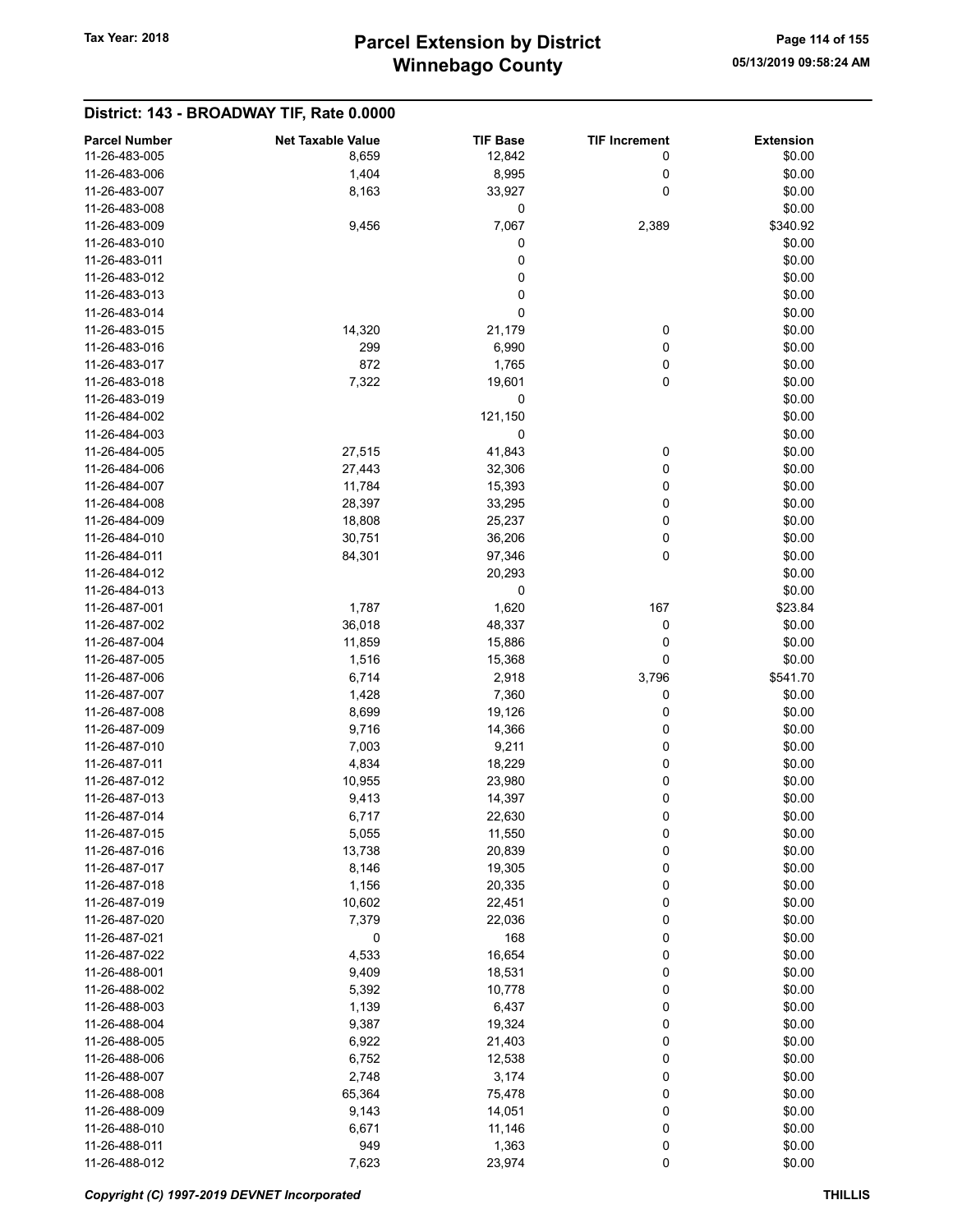# Winnebago County Tax Year: 2018 **Parcel Extension by District** Page 115 of 155

| <b>Parcel Number</b> | <b>Net Taxable Value</b> | <b>TIF Base</b> | <b>TIF Increment</b> | <b>Extension</b> |
|----------------------|--------------------------|-----------------|----------------------|------------------|
| 11-26-488-013        | 5,000                    | 42,936          | 0                    | \$0.00           |
| 11-26-488-014        |                          | 11,736          |                      | \$0.00           |
| 11-26-488-015        | 20,403                   | 24,347          | 0                    | \$0.00           |
| 11-26-488-016        | 6,834                    | 13,470          | 0                    | \$0.00           |
| 11-26-488-017        | 1,846                    | 12,686          | 0                    | \$0.00           |
| 11-26-488-018        | 9,306                    | 13,223          | 0                    | \$0.00           |
| 11-26-488-019        |                          |                 |                      | \$0.00           |
|                      | 4,974                    | 20,744          | 0                    |                  |
| 11-26-488-020        | 5,810                    | 13,973          | 0                    | \$0.00           |
| 11-26-488-021        | 1,513                    | 6,004           | 0                    | \$0.00           |
| 11-26-488-022        | 8,199                    | 10,417          | 0                    | \$0.00           |
| 11-26-488-023        | 7,175                    | 17,717          | 0                    | \$0.00           |
| 11-26-488-025        | 5,167                    | 6,325           | 0                    | \$0.00           |
| 11-26-488-026        | 44,365                   | 49,048          | 0                    | \$0.00           |
| 11-26-488-027        | 15,069                   | 18,491          | 0                    | \$0.00           |
| 11-26-488-028        | 22,572                   | 26,430          | 0                    | \$0.00           |
| 11-26-488-029        | 28,232                   | 36,405          | 0                    | \$0.00           |
| 11-26-488-030        | 13,197                   | 23,985          | 0                    | \$0.00           |
| 11-26-488-031        | 14,125                   | 21,196          | 0                    | \$0.00           |
| 11-26-488-032        |                          | 0               |                      | \$0.00           |
| 11-26-488-033        | 5,177                    | 9,856           | 0                    | \$0.00           |
| 11-27-477-001        | 22,652                   |                 | 0                    | \$0.00           |
|                      |                          | 26,158          |                      |                  |
| 11-27-477-002        |                          | 0               |                      | \$0.00           |
| 11-27-478-001        | 4,157                    | 12,554          | 0                    | \$0.00           |
| 11-27-478-002        | 1,331                    | 1,918           | 0                    | \$0.00           |
| 11-27-478-003        | 1,360                    | 1,961           | 0                    | \$0.00           |
| 11-27-478-004        | 2,565                    | 19,970          | 0                    | \$0.00           |
| 11-27-478-005        | 6,298                    | 12,276          | 0                    | \$0.00           |
| 11-27-478-006        | 8,274                    | 17,512          | 0                    | \$0.00           |
| 11-27-478-007        | 4,784                    | 11,689          | 0                    | \$0.00           |
| 11-27-478-008        | 8,286                    | 13,826          | 0                    | \$0.00           |
| 11-27-479-001        | 6,915                    | 22,448          | 0                    | \$0.00           |
| 11-27-479-002        | 7,771                    | 15,595          | 0                    | \$0.00           |
| 11-27-479-003        | 8,693                    | 17,565          | 0                    | \$0.00           |
| 11-27-479-004        | 7,065                    | 13,455          | 0                    | \$0.00           |
| 11-27-479-005        | 7,507                    | 12,187          | 0                    | \$0.00           |
| 11-27-479-006        | 5,075                    | 15,595          | 0                    | \$0.00           |
|                      |                          |                 |                      |                  |
| 11-27-479-007        | 13,736                   | 20,425          | 0                    | \$0.00           |
| 11-27-479-008        | 9,419                    | 18,708          | 0                    | \$0.00           |
| 11-27-479-009        | 8,101                    | 10,046          | 0                    | \$0.00           |
| 11-27-479-010        | 9,192                    | 14,025          | 0                    | \$0.00           |
| 11-27-479-011        | 6,519                    | 12,821          | 0                    | \$0.00           |
| 11-27-479-012        | 8,731                    | 15,955          | $\mathbf 0$          | \$0.00           |
| 11-27-479-013        | 12,028                   | 16,239          | 0                    | \$0.00           |
| 11-27-479-014        | 14,907                   | 23,525          | 0                    | \$0.00           |
| 11-27-479-015        | 9,240                    | 20,207          | 0                    | \$0.00           |
| 11-27-480-001        | 8,402                    | 8,202           | 200                  | \$28.54          |
| 11-27-480-002        | 11,026                   | 23,588          | 0                    | \$0.00           |
| 11-27-480-003        | 2,408                    | 11,285          | 0                    | \$0.00           |
| 11-27-480-004        | 9,798                    | 8,842           | 956                  | \$136.42         |
| 11-27-480-005        | 9,584                    | 24,614          | 0                    | \$0.00           |
| 11-27-480-006        |                          |                 |                      |                  |
|                      | 8,877                    | 11,630          | 0                    | \$0.00           |
| 11-27-480-007        | 6,838                    | 13,584          | 0                    | \$0.00           |
| 11-27-480-008        | 8,208                    | 16,476          | 0                    | \$0.00           |
| 11-27-480-009        | 16,162                   | 24,102          | 0                    | \$0.00           |
| 11-27-480-010        | 8,402                    | 14,669          | 0                    | \$0.00           |
| 11-27-480-011        | 8,100                    | 19,637          | 0                    | \$0.00           |
| 11-27-480-012        |                          | 20,874          |                      | \$0.00           |
| 11-27-480-013        | 4,317                    | 13,890          | 0                    | \$0.00           |
| 11-27-480-014        | 7,631                    | 6,401           | 1,230                | \$175.52         |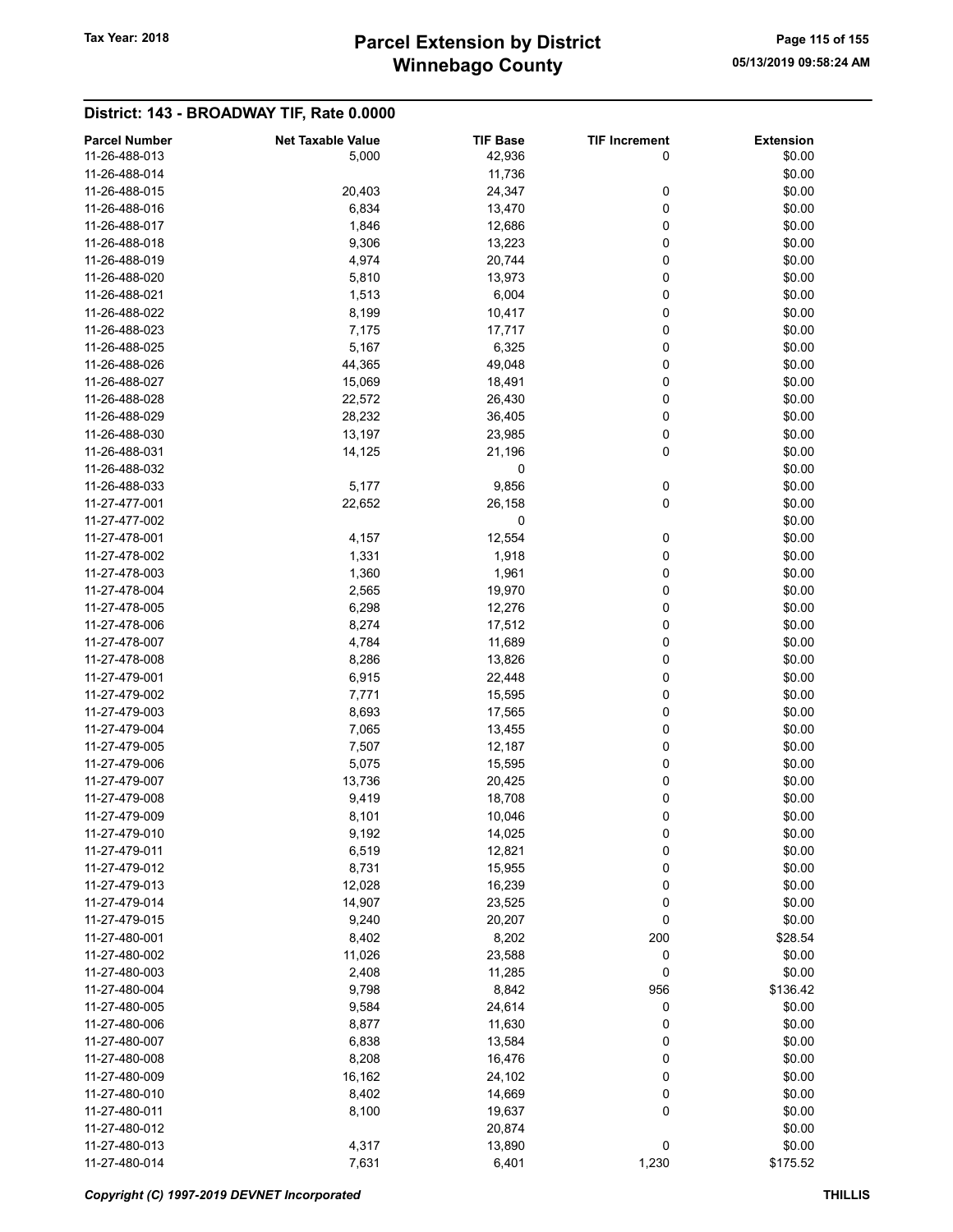# Winnebago County Tax Year: 2018 **Parcel Extension by District** Page 116 of 155

| <b>Parcel Number</b> | <b>Net Taxable Value</b> | <b>TIF Base</b> | <b>TIF Increment</b> | <b>Extension</b> |
|----------------------|--------------------------|-----------------|----------------------|------------------|
| 11-27-480-015        | 12,219                   | 17,278          | 0                    | \$0.00           |
| 11-27-481-001        | 7,882                    | 10,787          | 0                    | \$0.00           |
| 11-27-481-002        | 0                        | 7,694           | 0                    | \$0.00           |
| 11-27-481-003        | 6,014                    | 19,778          | 0                    | \$0.00           |
| 11-27-481-004        | 8,018                    | 12,251          | 0                    | \$0.00           |
| 11-27-481-005        | 20,796                   | 21,129          | 0                    | \$0.00           |
| 11-27-481-006        | 9,091                    | 7,353           | 1,738                | \$248.02         |
| 11-27-481-007        |                          |                 |                      | \$0.00           |
|                      | 14,198                   | 26,810          | 0                    |                  |
| 11-27-481-008        | 13,438                   | 20,354          | 0                    | \$0.00           |
| 11-34-226-001        | 10,005                   | 17,097          | 0                    | \$0.00           |
| 11-34-226-002        | 7,112                    | 16,188          | 0                    | \$0.00           |
| 11-34-226-003        | 0                        | 4,196           | 0                    | \$0.00           |
| 11-34-226-004        | 9,669                    | 13,824          | 0                    | \$0.00           |
| 11-34-226-005        | 9,262                    | 21,341          | 0                    | \$0.00           |
| 11-34-226-006        | 8,316                    | 17,063          | 0                    | \$0.00           |
| 11-34-226-007        | 5,988                    | 6,079           | 0                    | \$0.00           |
| 11-34-226-008        | 4,427                    | 6,224           | 0                    | \$0.00           |
| 11-34-226-009        | 10,933                   | 9,691           | 1,242                | \$177.24         |
| 11-34-226-010        | 1,469                    | 5,958           | 0                    | \$0.00           |
| 11-34-226-011        | 10,761                   | 16,508          | 0                    | \$0.00           |
| 11-34-226-012        | 6,801                    | 17,283          | 0                    | \$0.00           |
| 11-34-227-001        | 8,381                    | 10,197          | 0                    | \$0.00           |
| 11-34-227-002        | 1,452                    | 17,358          | 0                    | \$0.00           |
| 11-34-227-003        | 9,332                    | 23,103          | 0                    | \$0.00           |
| 11-34-227-004        | 1,289                    | 8,919           | 0                    | \$0.00           |
| 11-34-227-005        | 6,322                    | 6,001           | 321                  | \$45.82          |
| 11-34-227-006        |                          |                 | 0                    | \$0.00           |
| 11-34-227-007        | 10,460                   | 21,772          |                      | \$0.00           |
|                      | 11,010                   | 21,250          | 0                    |                  |
| 11-34-228-001        | 5,380                    | 8,072           | 0                    | \$0.00           |
| 11-34-228-002        | 6,426                    | 14,251          | 0                    | \$0.00           |
| 11-34-228-003        | 10,238                   | 18,476          | 0                    | \$0.00           |
| 11-34-228-004        | 12,175                   | 28,222          | 0                    | \$0.00           |
| 11-34-228-005        | 2,452                    | 4,165           | 0                    | \$0.00           |
| 11-34-228-006        | 19,250                   | 24,207          | 0                    | \$0.00           |
| 11-34-229-001        | 5,180                    | 5,980           | 0                    | \$0.00           |
| 11-34-229-002        | 5,180                    | 5,980           | 0                    | \$0.00           |
| 11-34-229-003        | 5,238                    | 6,048           | 0                    | \$0.00           |
| 11-34-229-006        | 3,475                    | 8,806           | 0                    | \$0.00           |
| 11-34-229-007        | 1,037                    | 1,493           | 0                    | \$0.00           |
| 11-34-229-008        |                          | 0               |                      | \$0.00           |
| 11-34-229-009        | 7,844                    | 14,918          | 0                    | \$0.00           |
| 11-34-229-010        | 4,068                    | 5,174           | 0                    | \$0.00           |
| 11-34-229-011        | 11,041                   | 22,393          | 0                    | \$0.00           |
| 11-34-229-012        | 11,445                   | 26,935          | 0                    | \$0.00           |
| 11-34-229-013        | 6,095                    | 26,889          | 0                    | \$0.00           |
| 11-34-229-015        | 10,707                   | 16,160          | 0                    | \$0.00           |
| 11-34-229-016        | 11,182                   | 32,667          | 0                    | \$0.00           |
| 11-34-229-017        | 4,811                    | 5,879           | 0                    | \$0.00           |
| 11-34-229-018        | 7,950                    | 11,169          | 0                    | \$0.00           |
| 11-34-229-023        | 41,444                   | 50,440          | 0                    | \$0.00           |
| 11-34-229-024        | 0                        | 6,555           |                      | \$0.00           |
|                      |                          |                 | 0                    |                  |
| 11-34-229-025        | 7,244                    | 25,582          | 0                    | \$0.00           |
| 11-34-229-026        | 33,411                   | 70,514          | 0                    | \$0.00           |
| 11-34-230-001        | 13,428                   | 24,524          | 0                    | \$0.00           |
| 11-34-230-002        | 6,104                    | 17,107          | 0                    | \$0.00           |
| 11-34-230-005        | 1,142                    | 14,179          | 0                    | \$0.00           |
| 11-34-230-006        | 8,650                    | 8,206           | 444                  | \$63.36          |
| 11-34-230-007        | 6,159                    | 11,134          | 0                    | \$0.00           |
| 11-34-230-008        | 2,006                    | 3,165           | 0                    | \$0.00           |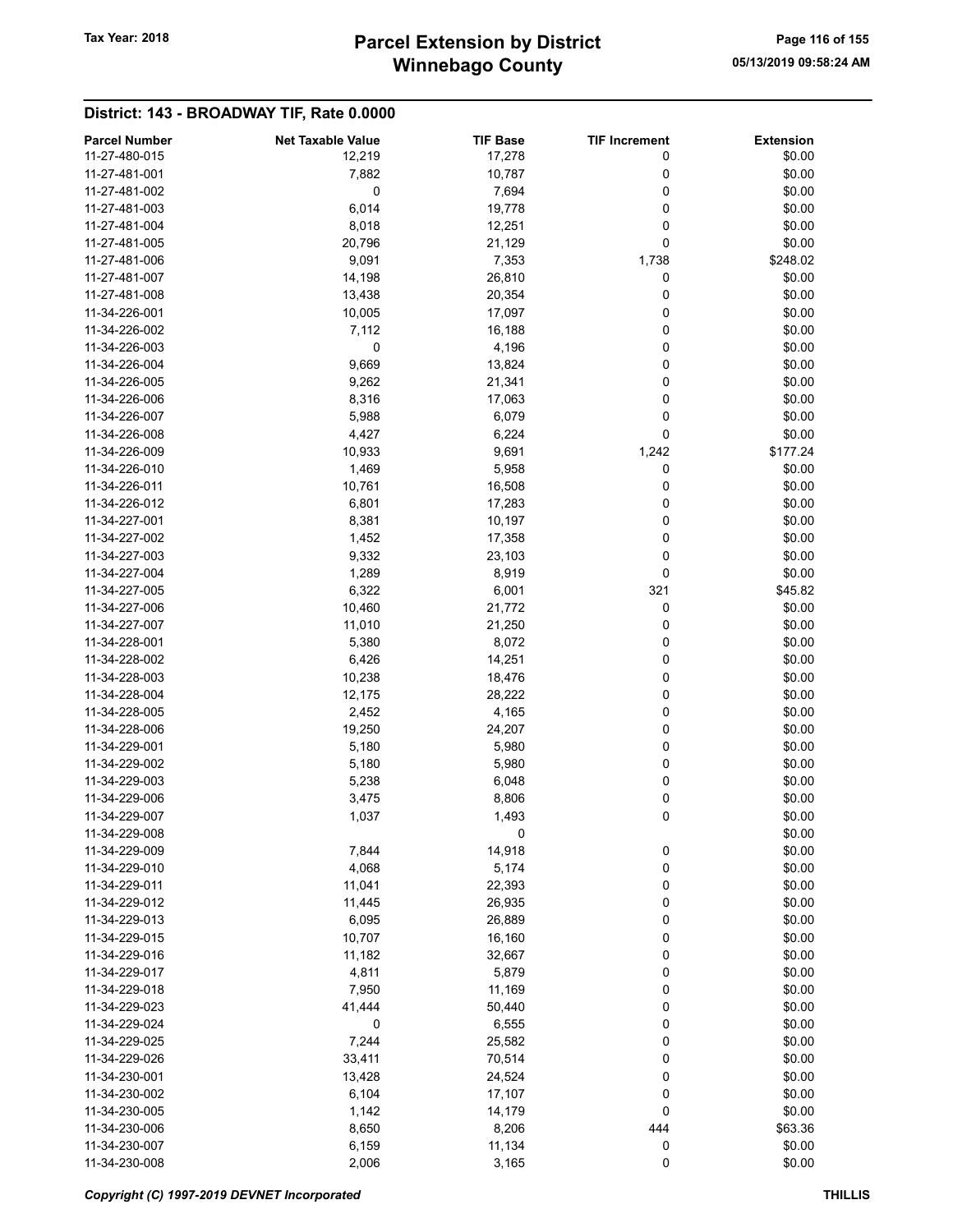# Winnebago County Tax Year: 2018 **Parcel Extension by District** Page 117 of 155

| <b>Parcel Number</b> | <b>Net Taxable Value</b> | <b>TIF Base</b> | <b>TIF Increment</b> | <b>Extension</b> |
|----------------------|--------------------------|-----------------|----------------------|------------------|
| 11-34-230-009        | 2,006                    | 3,165           | 0                    | \$0.00           |
| 11-34-230-010        | 2,007                    | 3,165           | 0                    | \$0.00           |
|                      |                          |                 |                      |                  |
| 11-34-230-011        | 2,005                    | 3,165           | 0                    | \$0.00           |
| 11-34-230-012        | 11,482                   | 20,853          | 0                    | \$0.00           |
| 11-34-230-013        | 11,266                   | 20,450          | 0                    | \$0.00           |
| 11-34-230-014        | 5,357                    | 6,253           | 0                    | \$0.00           |
| 11-34-230-015        | 1,696                    | 10,185          | 0                    | \$0.00           |
| 11-34-231-001        | 8,693                    | 18,559          | 0                    | \$0.00           |
| 11-34-231-002        | 7,098                    | 15,830          | 0                    | \$0.00           |
|                      |                          |                 |                      |                  |
| 11-34-231-003        | 11,218                   | 18,869          | 0                    | \$0.00           |
| 11-34-231-004        | 6,786                    | 10,915          | 0                    | \$0.00           |
| 11-34-231-005        | 11,702                   | 12,932          | 0                    | \$0.00           |
| 11-34-231-006        | 15,701                   | 22,198          | 0                    | \$0.00           |
| 11-34-231-007        | 8,533                    | 24,016          | 0                    | \$0.00           |
| 11-34-231-008        | 6,423                    | 8,003           | 0                    | \$0.00           |
| 11-34-231-009        | 13,512                   | 24,575          | 0                    | \$0.00           |
| 11-34-231-010        |                          |                 | 0                    | \$0.00           |
|                      | 21,057                   | 32,840          |                      |                  |
| 11-34-232-001        | 10,293                   | 10,251          | 42                   | \$6.00           |
| 11-34-232-002        | 47,358                   | 54,684          | $\mathbf 0$          | \$0.00           |
| 11-34-232-010        | 14,552                   | 14,053          | 499                  | \$71.22          |
| 11-34-232-011        | 1,229                    | 1,419           | 0                    | \$0.00           |
| 11-34-276-003        | 63,890                   | 0               | 63,890               | \$9,117.10       |
| 11-35-101-001        | 3,146                    | 14,414          | 0                    | \$0.00           |
| 11-35-101-002        | 8,541                    | 13,261          | 0                    | \$0.00           |
|                      |                          |                 |                      |                  |
| 11-35-101-003        | 913                      | 8,113           | 0                    | \$0.00           |
| 11-35-101-004        | 11,392                   | 15,932          | 0                    | \$0.00           |
| 11-35-101-005        | 7,903                    | 15,038          | 0                    | \$0.00           |
| 11-35-101-006        | 5,941                    | 20,706          | 0                    | \$0.00           |
| 11-35-101-007        | 16,764                   | 20,789          | 0                    | \$0.00           |
| 11-35-102-001        |                          | 0               |                      | \$0.00           |
| 11-35-102-002        |                          | 0               |                      | \$0.00           |
| 11-35-102-003        | 7,056                    | 8,154           | 0                    | \$0.00           |
|                      |                          |                 |                      |                  |
| 11-35-102-004        | 7,553                    | 14,214          | 0                    | \$0.00           |
| 11-35-102-005        |                          | 0               |                      | \$0.00           |
| 11-35-102-006        | 10,698                   | 19,774          | 0                    | \$0.00           |
| 11-35-102-007        | 9,856                    | 18,916          | 0                    | \$0.00           |
| 11-35-102-008        |                          | 0               |                      | \$0.00           |
| 11-35-103-001        |                          | 0               |                      | \$0.00           |
| 11-35-103-002        | 7,703                    | 8,893           | 0                    | \$0.00           |
| 11-35-103-003        |                          | $\pmb{0}$       |                      | \$0.00           |
|                      |                          |                 |                      |                  |
| 11-35-104-001        | 11,404                   | 14,623          | 0                    | \$0.00           |
| 11-35-104-002        | 34,283                   | 39,587          | 0                    | \$0.00           |
| 11-35-104-003        | 34,283                   | 39,587          | 0                    | \$0.00           |
| 11-35-104-004        | 17,202                   | 19,862          | 0                    | \$0.00           |
| 11-35-104-005        | 1,665                    | 1,920           | 0                    | \$0.00           |
| 11-35-126-002        | 11,002                   | 21,773          | 0                    | \$0.00           |
| 11-35-126-003        | 666                      | 768             | 0                    | \$0.00           |
| 11-35-126-004        | 2,083                    | 25,397          | 0                    | \$0.00           |
|                      |                          |                 |                      |                  |
| 11-35-127-001        | 14,546                   | 16,892          | 0                    | \$0.00           |
| 11-35-128-001        | 4,210                    | 4,860           | 0                    | \$0.00           |
| 11-35-128-003        | 12,155                   | 24,568          | 0                    | \$0.00           |
| 11-35-128-016        | 8,746                    | 19,188          | 0                    | \$0.00           |
| 11-35-128-017        | 254,205                  | 230,879         | 23,326               | \$3,328.62       |
| 11-35-128-018        | 2,819                    | 10,869          | 0                    | \$0.00           |
| 11-35-128-019        | 43,839                   | 53,130          | 0                    | \$0.00           |
|                      |                          |                 |                      |                  |
| 11-35-128-020        | 1,823                    | 16,247          | 0                    | \$0.00           |
| 11-35-128-021        | 29,320                   | 34,954          | 0                    | \$0.00           |
| 11-35-128-022        | 9,752                    | 27,426          | 0                    | \$0.00           |
| 11-35-128-023        | 14,497                   | 25,519          | 0                    | \$0.00           |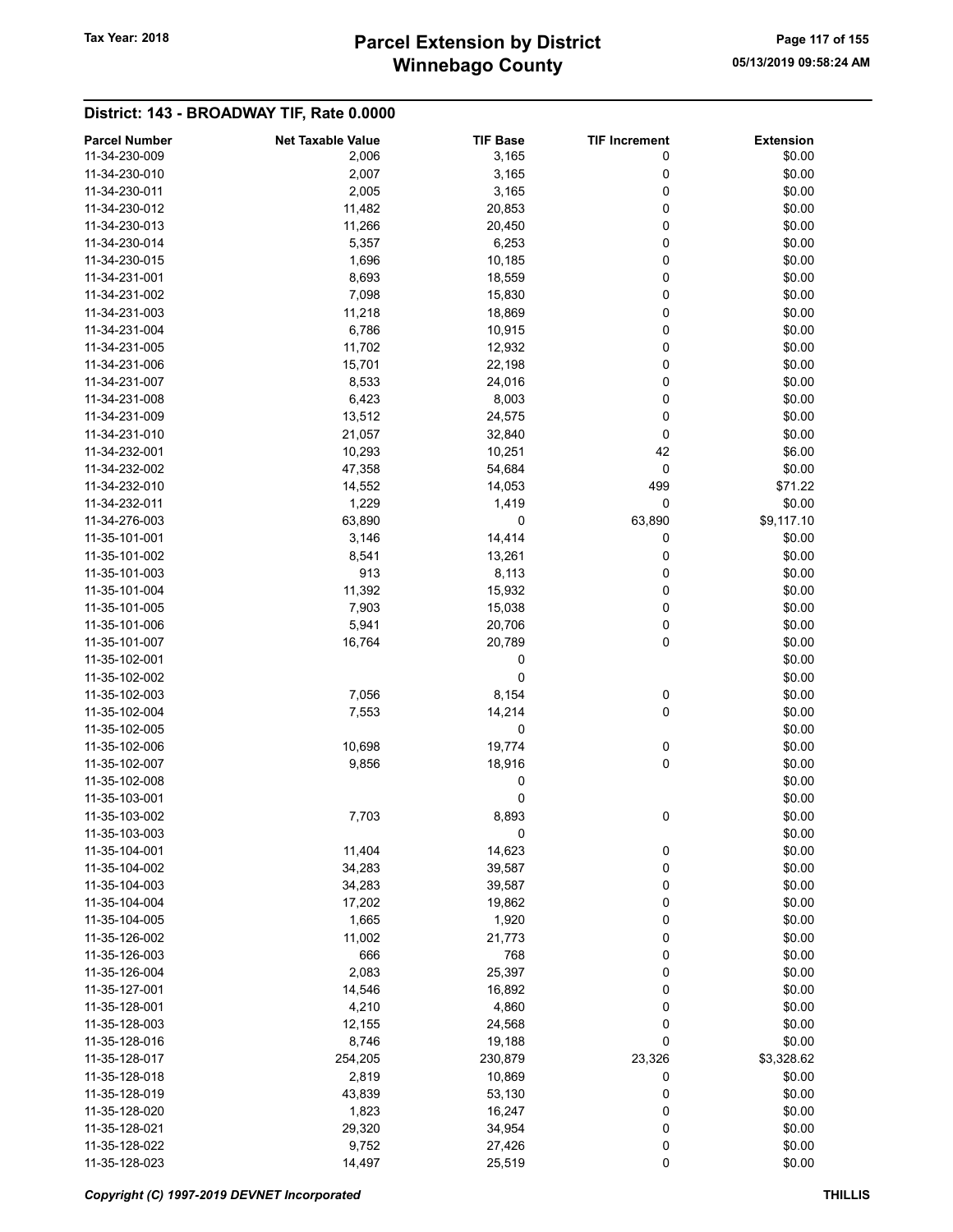# Winnebago County Tax Year: 2018 **Parcel Extension by District** Page 118 of 155

| <b>Parcel Number</b>           | <b>Net Taxable Value</b> | <b>TIF Base</b> | <b>TIF Increment</b> | <b>Extension</b> |
|--------------------------------|--------------------------|-----------------|----------------------|------------------|
| 11-35-201-005                  | 123,074                  | 126,024         | 0                    | \$0.00           |
| 11-35-201-006                  | 21,715                   | 32,538          | 0                    | \$0.00           |
| 11-35-201-007                  | 21,715                   | 32,423          | 0                    | \$0.00           |
| 11-35-201-008                  | 18,259                   | 23,849          | 0                    | \$0.00           |
| 11-35-201-009                  | 9,329                    | 31,575          | 0                    | \$0.00           |
|                                |                          |                 |                      |                  |
| 11-35-201-012                  | 7,855                    | 9,673           | 0                    | \$0.00           |
| 11-35-201-013                  | 74,178                   | 90,908          | 0                    | \$0.00           |
| 11-35-201-014                  | 17,591                   | 21,083          | 0                    | \$0.00           |
| 11-35-201-015                  |                          | 23,022          |                      | \$0.00           |
| 11-35-201-016                  | 40,239                   | 52,455          | 0                    | \$0.00           |
| 11-35-201-017                  | 572                      | 530             | 42                   | \$6.00           |
| 11-35-202-001                  | 46,208                   | 54,834          | 0                    | \$0.00           |
| 11-35-202-002                  | 34,492                   | 40,703          | 0                    | \$0.00           |
| 11-35-202-003                  | 3,279                    | 12,622          | 0                    | \$0.00           |
| 11-35-202-004                  | 745                      | 965             | 0                    | \$0.00           |
| 11-35-202-005                  | 9,610                    | 21,871          | 0                    | \$0.00           |
| 11-35-202-006                  | 8,100                    | 16,756          | 0                    | \$0.00           |
| 11-35-202-007                  | 21,715                   | 31,853          | 0                    | \$0.00           |
| 11-35-202-008                  | 8,587                    | 18,631          | 0                    | \$0.00           |
| 11-35-202-009                  | 12,777                   | 5,969           | 6,808                | \$971.50         |
| 11-35-202-010                  | 14,224                   | 16,889          | 0                    | \$0.00           |
| 11-35-202-011                  | 1,640                    | 2,372           | 0                    | \$0.00           |
| 11-35-202-012                  | 10,648                   | 23,442          | 0                    | \$0.00           |
| 11-35-202-013                  | 11,638                   | 14,763          | 0                    | \$0.00           |
| 11-35-202-014                  | 11,644                   | 23,306          | 0                    | \$0.00           |
| 11-35-202-015                  | 6,391                    | 17,384          | 0                    | \$0.00           |
| 11-35-202-016                  | 9,564                    | 22,858          | 0                    | \$0.00           |
| 11-35-202-017                  | 13,031                   | 28,492          | 0                    | \$0.00           |
| 11-35-203-001                  | 19,021                   | 25,092          | 0                    | \$0.00           |
| 11-35-203-002                  | 5,678                    | 20,746          | 0                    | \$0.00           |
| 11-35-203-003                  | 8,274                    | 18,202          | 0                    | \$0.00           |
| 11-35-203-004                  | 8,123                    | 22,672          | 0                    | \$0.00           |
| 11-35-203-005                  | 4,152                    | 11,286          | 0                    | \$0.00           |
| 11-35-203-006                  | 2,309                    | 17,007          | 0                    | \$0.00           |
| 11-35-203-007                  | 9,164                    | 17,064          | 0                    | \$0.00           |
| 11-35-203-010                  | 10,649                   | 16,464          | 0                    | \$0.00           |
| 11-35-203-011                  | 9,604                    | 25,105          | 0                    | \$0.00           |
| 11-35-203-012                  | 10,737                   | 26,102          | 0                    | \$0.00           |
| 11-35-203-013                  | 9,320                    | 17,036          | 0                    | \$0.00           |
| 11-35-203-014                  | 8,100                    | 16,432          | 0                    | \$0.00           |
| 11-35-203-015                  | 12,405                   | 21,055          | 0                    | \$0.00           |
| 11-35-203-016                  | 11,206                   | 28,220          | 0                    | \$0.00           |
| 11-35-203-017                  | 10,125                   | 20,967          | 0                    | \$0.00           |
| 11-35-203-018                  | 3,727                    | 23,131          | 0                    | \$0.00           |
| 11-35-203-019                  | 203                      | 16,568          | 0                    | \$0.00           |
| 11-35-203-020                  | 4,176                    | 19,798          | 0                    | \$0.00           |
| 11-35-226-001                  | 43,976                   | 57,142          | 0                    | \$0.00           |
| 11-35-226-002                  | 10,209                   | 22,328          | 0                    | \$0.00           |
| 11-35-226-003                  | 9,136                    | 21,677          | 0                    | \$0.00           |
|                                |                          |                 |                      |                  |
| 11-35-226-004<br>11-35-226-005 | 7,568                    | 17,591          | 0<br>0               | \$0.00           |
|                                | 2,002                    | 30,047          |                      | \$0.00           |
| 11-35-226-006                  | 3,351                    | 4,453           | 0                    | \$0.00           |
| 11-35-226-007                  | 3,195                    | 19,352          | 0                    | \$0.00           |
| 11-35-226-008                  | 2,183                    | 24,106          | 0                    | \$0.00           |
| 11-35-226-009                  | 9,376                    | 16,728          | 0                    | \$0.00           |
| 11-35-226-010                  | 7,367                    | 11,182          | 0                    | \$0.00           |
| 11-35-226-011                  | 18,101                   | 33,487          | 0                    | \$0.00           |
| 11-35-226-012                  | 21,344                   | 25,125          | 0                    | \$0.00           |
| 11-35-226-013                  | 30,417                   | 35,545          | $\pmb{0}$            | \$0.00           |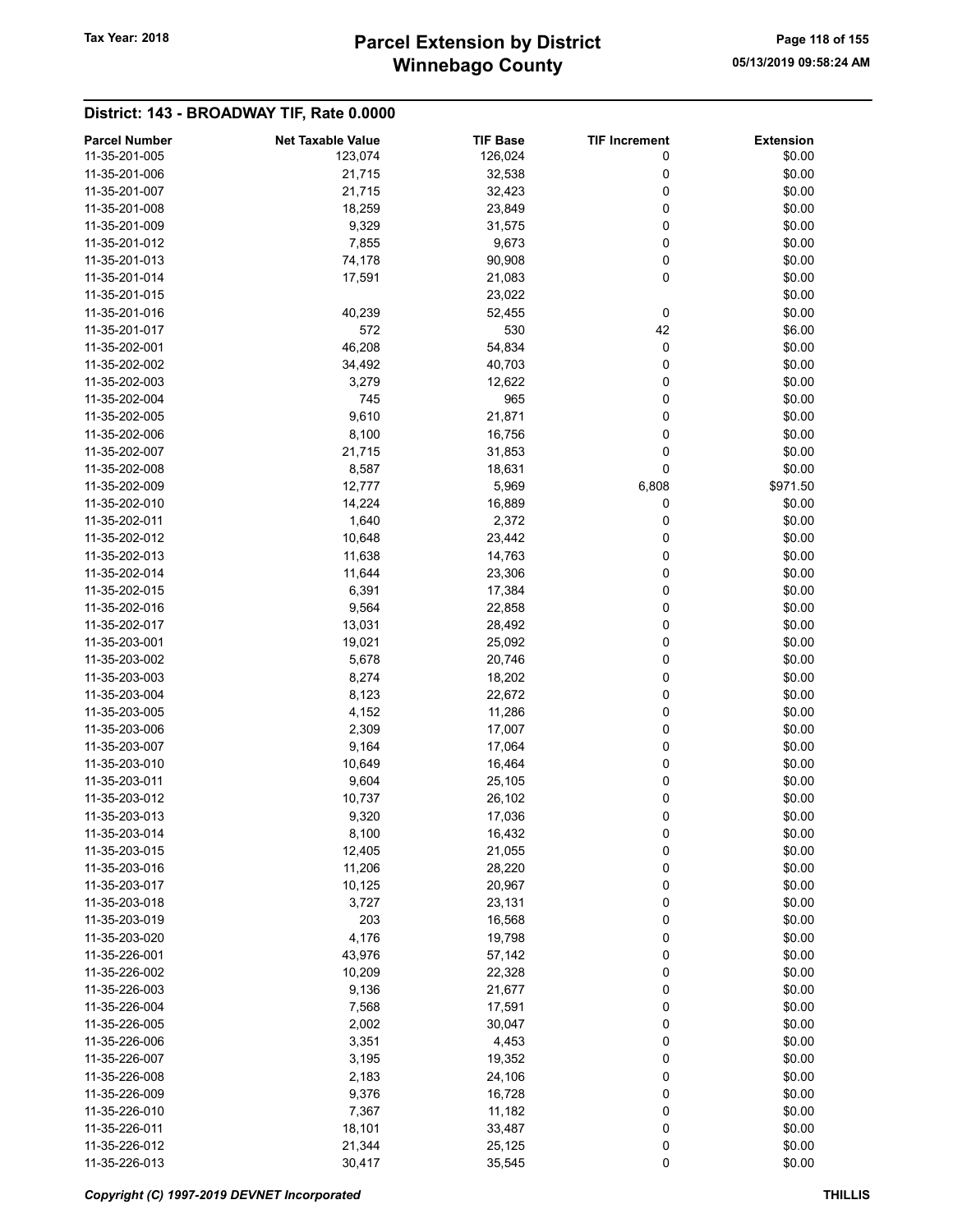# Winnebago County Tax Year: 2018 **Parcel Extension by District** Page 119 of 155

|                      |                          |                 | <b>TIF Increment</b> | <b>Extension</b> |
|----------------------|--------------------------|-----------------|----------------------|------------------|
| <b>Parcel Number</b> | <b>Net Taxable Value</b> | <b>TIF Base</b> |                      |                  |
| 11-35-226-014        | 12,082                   | 14,901          | 0                    | \$0.00           |
| 11-35-226-015        | 8,727                    | 13,951          | 0                    | \$0.00           |
| 11-35-226-018        | 6,751                    | 15,890          | 0                    | \$0.00           |
| 11-35-226-019        | 8,175                    | 21,395          | 0                    | \$0.00           |
| 11-35-226-020        | 24,669                   | 29,867          | 0                    | \$0.00           |
| 11-35-227-001        | 22,754                   | 34,040          | 0                    | \$0.00           |
| 11-35-227-002        |                          | 0               |                      | \$0.00           |
| 11-35-227-003        | 8,661                    | 10,669          | 0                    | \$0.00           |
| 11-35-227-004        | 27,260                   | 34,282          | 0                    | \$0.00           |
| 11-35-227-005        | 14,197                   | 27,981          | 0                    | \$0.00           |
| 11-35-227-006        | 82,444                   | 96,367          | 0                    | \$0.00           |
| 11-35-227-007        | 14,278                   | 26,241          | 0                    | \$0.00           |
|                      |                          |                 |                      |                  |
| 11-35-227-008        | 18,754                   | 21,366          | 0                    | \$0.00           |
| 11-35-227-009        | 38,075                   | 49,339          | 0                    | \$0.00           |
| 11-35-227-010        | 24,297                   | 28,531          | 0                    | \$0.00           |
| 11-35-227-011        | 43,340                   | 51,419          | 0                    | \$0.00           |
| 11-35-227-012        | 42,433                   | 48,998          | 0                    | \$0.00           |
| 11-35-227-013        | 120,246                  | 138,850         | 0                    | \$0.00           |
| 11-35-227-014        | 7,209                    | 8,323           | 0                    | \$0.00           |
| 11-35-227-015        | 12,047                   | 25,473          | 0                    | \$0.00           |
| 11-35-227-016        | 3,433                    | 7,355           | 0                    | \$0.00           |
| 11-35-227-017        | 8,274                    | 18,184          | 0                    | \$0.00           |
| 11-35-227-018        | 10,428                   | 17,241          | 0                    | \$0.00           |
| 11-35-228-001        | 20,898                   | 29,760          | 0                    | \$0.00           |
|                      |                          |                 |                      |                  |
| 11-35-228-007        | 7,633                    | 9,037           | 0                    | \$0.00           |
| 11-35-228-008        | 11,528                   | 13,471          | 0                    | \$0.00           |
| 11-35-228-009        | 5,534                    | 7,566           | 0                    | \$0.00           |
| 11-35-228-011        | 9,995                    | 12,862          | 0                    | \$0.00           |
| 11-35-228-015        | 9,697                    | 12,604          | 0                    | \$0.00           |
| 11-35-228-016        | 9,697                    | 12,604          | 0                    | \$0.00           |
| 11-35-228-019        | 5,927                    | 6,845           | 0                    | \$0.00           |
| 11-35-228-020        | 0                        | 22,514          | 0                    | \$0.00           |
| 11-35-228-021        | 10,401                   | 16,562          | 0                    | \$0.00           |
| 11-35-228-022        | 10,777                   | 12,814          | 0                    | \$0.00           |
| 11-35-228-023        | 9,262                    | 20,735          | 0                    | \$0.00           |
| 11-35-228-024        | 18,375                   | 38,495          | 0                    | \$0.00           |
| 11-35-228-040        | 91,076                   | 108,710         | 0                    | \$0.00           |
| 11-35-228-042        |                          |                 | 0                    | \$0.00           |
|                      | 1,148                    | 1,414           |                      |                  |
| 11-35-228-043        | 4,283                    | 29,528          | 0                    | \$0.00           |
| 11-35-228-045        |                          | 0               |                      | \$0.00           |
| 11-35-228-047        | 4,695                    | 21,000          | $\bf{0}$             | \$0.00           |
| 11-35-228-048        | 51,922                   | 105,764         | 0                    | \$0.00           |
| 11-36-101-001        | 2,266                    | 2,780           | 0                    | \$0.00           |
| 11-36-101-002        | 2,508                    | 3,059           | 0                    | \$0.00           |
| 11-36-101-003        | 5,205                    | 6,339           | 0                    | \$0.00           |
| 11-36-101-004        | 4,954                    | 7,746           | 0                    | \$0.00           |
| 11-36-101-005        | 21,538                   | 23,099          | 0                    | \$0.00           |
| 11-36-101-006        | 17,216                   | 22,397          | 0                    | \$0.00           |
| 11-36-101-007        | 10,871                   | 5,111           | 5,760                | \$821.96         |
| 11-36-101-008        | 12,900                   | 15,074          | 0                    | \$0.00           |
| 11-36-101-009        | 37,819                   | 44,842          | 0                    | \$0.00           |
| 11-36-101-010        | 22,430                   | 45,521          | 0                    | \$0.00           |
| 11-36-101-011        | 22,419                   | 43,393          | 0                    | \$0.00           |
| 11-36-101-012        |                          |                 | 0                    | \$0.00           |
|                      | 27,513                   | 68,426          |                      |                  |
| 11-36-101-017        | 14,205                   | 28,430          | 0                    | \$0.00           |
| 11-36-101-018        | 14,056                   | 33,058          | 0                    | \$0.00           |
| 11-36-101-019        | 11,155                   | 22,371          | 0                    | \$0.00           |
| 11-36-101-020        | 17,149                   | 33,875          | 0                    | \$0.00           |
| 11-36-101-021        | 4,179                    | 15,309          | 0                    | \$0.00           |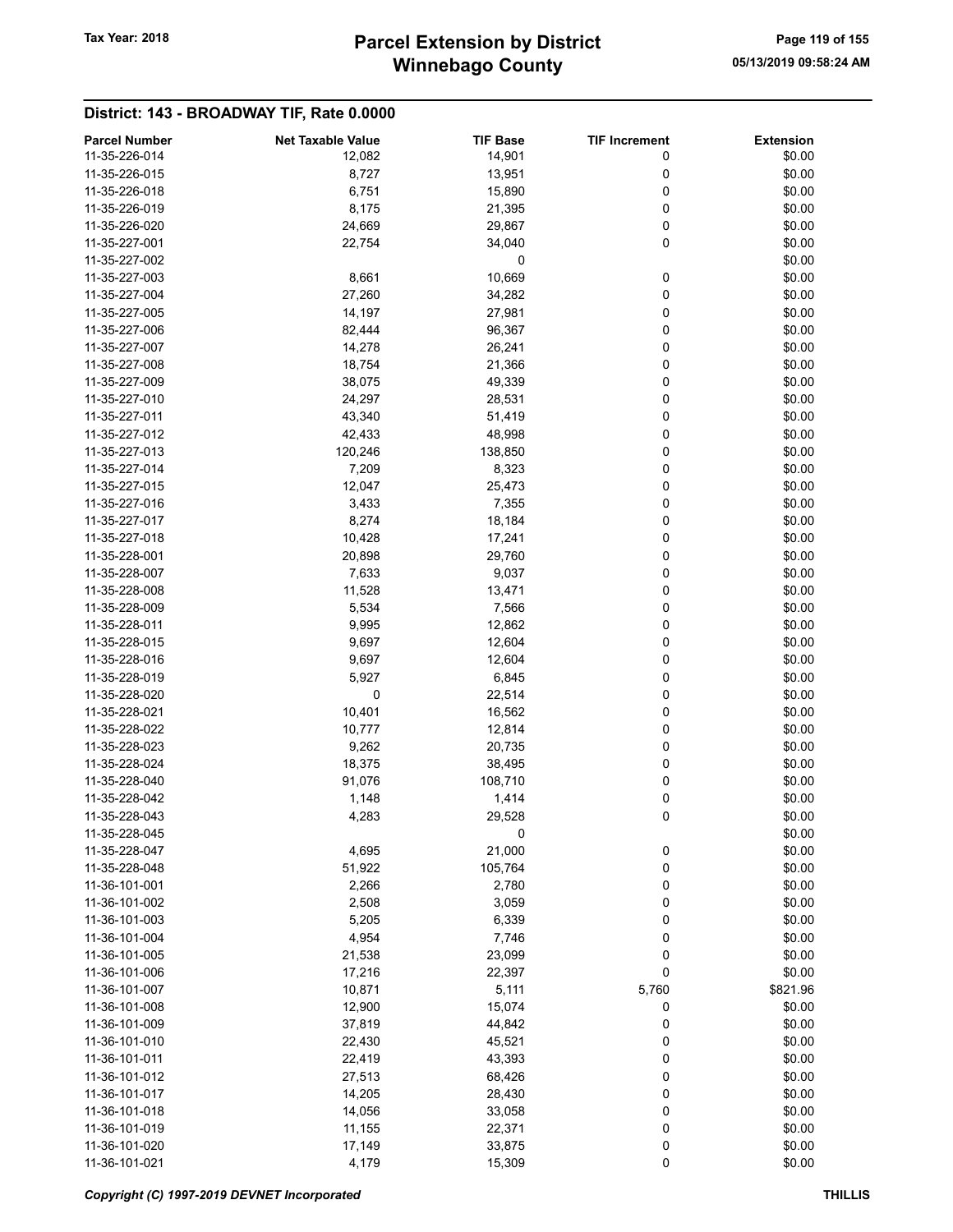# Winnebago County Tax Year: 2018 **Parcel Extension by District** Page 120 of 155

| <b>Parcel Number</b> | <b>Net Taxable Value</b> | <b>TIF Base</b> | <b>TIF Increment</b> | <b>Extension</b> |
|----------------------|--------------------------|-----------------|----------------------|------------------|
| 11-36-101-023        | 9,907                    | 19,605          | 0                    | \$0.00           |
| 11-36-102-001        | 21,052                   | 25,043          | 0                    | \$0.00           |
| 11-36-102-002        | 6,531                    | 7,892           | 0                    | \$0.00           |
| 11-36-102-003        | 5,857                    | 9,510           | 0                    | \$0.00           |
| 11-36-102-004        | 11,373                   |                 | 0                    | \$0.00           |
|                      |                          | 13,914          |                      |                  |
| 11-36-102-005        | 7,995                    | 7,180           | 815                  | \$116.30         |
| 11-36-102-008        | 11,494                   | 13,660          | 0                    | \$0.00           |
| 11-36-102-009        | 15,798                   | 21,032          | 0                    | \$0.00           |
| 11-36-102-010        | 21,295                   | 32,029          | 0                    | \$0.00           |
| 11-36-102-011        | 5,540                    | 23,166          | 0                    | \$0.00           |
| 11-36-102-012        | 7,344                    | 12,294          | 0                    | \$0.00           |
| 11-36-102-013        | 30,190                   | 45,301          | 0                    | \$0.00           |
| 11-36-102-014        | 8,852                    | 18,610          | 0                    | \$0.00           |
| 11-36-102-015        |                          | 0               |                      | \$0.00           |
| 11-36-102-016        | 10,224                   | 21,232          | 0                    | \$0.00           |
| 11-36-102-017        |                          | 10,500          |                      | \$0.00           |
| 11-36-102-018        | 12,111                   | 14,731          | 0                    | \$0.00           |
| 11-36-102-019        | 11,319                   | 31,931          | 0                    | \$0.00           |
| 11-36-102-020        | 8,832                    | 20,753          | 0                    | \$0.00           |
| 11-36-102-021        |                          |                 |                      |                  |
|                      | 10,758                   | 14,611          | 0                    | \$0.00           |
| 11-36-102-022        | 11,046                   | 24,680          | 0                    | \$0.00           |
| 11-36-102-023        | 20,945                   | 24,980          | 0                    | \$0.00           |
| 11-36-103-001        |                          | 0               |                      | \$0.00           |
| 11-36-103-002        | 1,360                    | 1,676           | 0                    | \$0.00           |
| 11-36-103-003        | 12,158                   | 14,231          | 0                    | \$0.00           |
| 11-36-103-004        | 3,023                    | 3,691           | 0                    | \$0.00           |
| 11-36-103-005        | 3,131                    | 3,887           | 0                    | \$0.00           |
| 11-36-103-006        | 9,417                    | 20,917          | 0                    | \$0.00           |
| 11-36-103-007        | 5,573                    | 20,225          | 0                    | \$0.00           |
| 11-36-103-008        | 6,937                    | 19,950          | 0                    | \$0.00           |
| 11-36-103-009        | 6,390                    | 17,268          | 0                    | \$0.00           |
| 11-36-103-010        | 6,508                    | 13,535          | 0                    | \$0.00           |
| 11-36-103-011        | 437                      | 14,998          | 0                    | \$0.00           |
| 11-36-103-014        |                          | 0               |                      | \$0.00           |
| 11-36-103-015        | 1,204                    | 12,032          | 0                    | \$0.00           |
| 11-36-103-016        | 5,950                    | 13,240          | 0                    | \$0.00           |
| 11-36-103-017        |                          |                 |                      |                  |
|                      | 7,379                    | 13,486          | 0                    | \$0.00           |
| 11-36-103-018        | 1,606                    | 1,978           | 0                    | \$0.00           |
| 11-36-103-019        | 4,614                    | 4,995           | 0                    | \$0.00           |
| 11-36-104-001        | 0                        | 0               | 0                    | \$0.00           |
| 11-36-104-002        | 27,750                   | 32,580          | 0                    | \$0.00           |
| 11-36-104-003        | 0                        | 0               | 0                    | \$0.00           |
| 11-36-104-005        | 7,580                    | 9,336           | 0                    | \$0.00           |
| 11-36-104-006        | 15,180                   | 17,528          | 0                    | \$0.00           |
| 11-36-104-007        | 29,458                   | 29,854          | 0                    | \$0.00           |
| 11-36-104-008        | 181                      | 261             | 0                    | \$0.00           |
| 11-36-104-009        | 6,775                    | 15,908          | 0                    | \$0.00           |
| 11-36-104-010        | 25,058                   | 42,909          | 0                    | \$0.00           |
| 11-36-104-011        |                          | 0               |                      | \$0.00           |
| 11-36-104-012        | 36,996                   | 43,752          | 0                    | \$0.00           |
| 11-36-126-002        | 9,064                    | 22,918          | 0                    | \$0.00           |
| 11-36-126-003        |                          |                 |                      | \$0.00           |
|                      | 9,325                    | 21,256          | 0                    |                  |
| 11-36-126-004        | 7,670                    | 17,184          | 0                    | \$0.00           |
| 11-36-126-005        | 13,766                   | 32,688          | 0                    | \$0.00           |
| 11-36-126-006        | 14,236                   | 33,313          | 0                    | \$0.00           |
| 11-36-126-007        | 8,697                    | 32,407          | 0                    | \$0.00           |
| 11-36-126-008        | 12,825                   | 25,771          | 0                    | \$0.00           |
| 11-36-126-009        | 18,694                   | 31,208          | 0                    | \$0.00           |
| 11-36-126-010        |                          | 0               |                      | \$0.00           |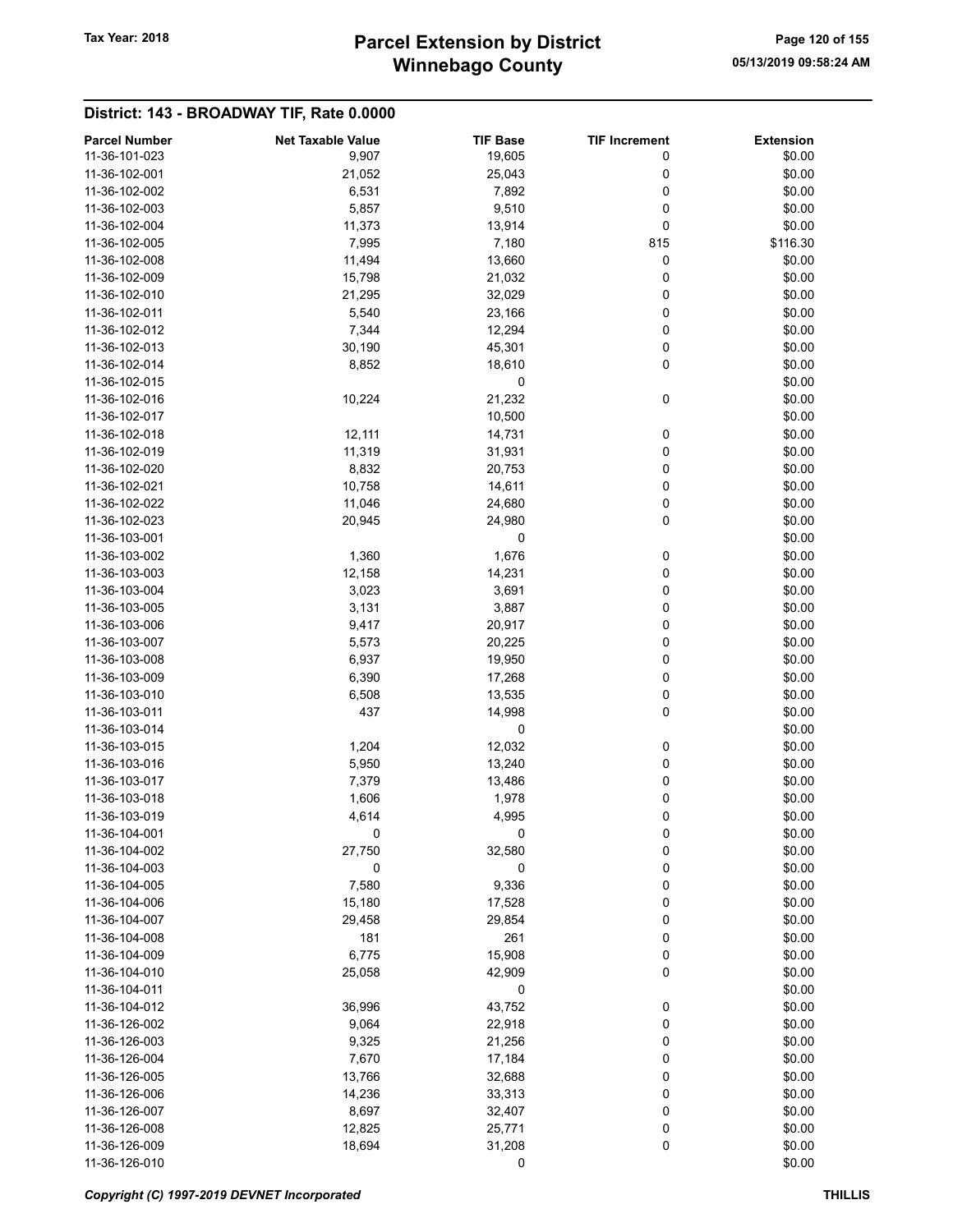# Winnebago County Tax Year: 2018 **Parcel Extension by District** Page 121 of 155

| <b>Parcel Number</b> | <b>Net Taxable Value</b> | <b>TIF Base</b> | <b>TIF Increment</b> | <b>Extension</b> |
|----------------------|--------------------------|-----------------|----------------------|------------------|
| 11-36-126-011        | 9,842                    | 21,103          | 0                    | \$0.00           |
| 11-36-126-012        | 15,390                   | 15,684          | 0                    | \$0.00           |
| 11-36-126-013        | 21,715                   | 38,877          | 0                    | \$0.00           |
| 11-36-126-014        | 31,289                   | 43,330          | 0                    | \$0.00           |
| 11-36-126-015        |                          |                 | 0                    | \$0.00           |
|                      | 10,924                   | 30,556          |                      |                  |
| 11-36-126-016        | 36,272                   | 43,435          | 0                    | \$0.00           |
| 11-36-127-001        | 11,740                   | 14,049          | 0                    | \$0.00           |
| 11-36-127-002        | 10,314                   | 12,106          | 0                    | \$0.00           |
| 11-36-127-003        | 24,900                   | 29,444          | 0                    | \$0.00           |
| 11-36-127-004        | 12,019                   | 23,261          | 0                    | \$0.00           |
| 11-36-127-005        | 21,671                   | 41,864          | 0                    | \$0.00           |
| 11-36-127-006        | 12,681                   | 31,197          | 0                    | \$0.00           |
| 11-36-127-007        | 11,522                   | 21,768          | 0                    | \$0.00           |
| 11-36-127-008        | 13,847                   | 28,136          | 0                    | \$0.00           |
| 11-36-127-009        | 15,929                   | 21,129          | 0                    | \$0.00           |
| 11-36-127-010        | 14,620                   | 19,449          | 0                    | \$0.00           |
| 11-36-127-011        | 14,966                   | 30,083          | 0                    | \$0.00           |
| 11-36-127-012        | 25,057                   | 47,003          | 0                    | \$0.00           |
| 11-36-127-013        | 19,522                   | 46,305          | 0                    | \$0.00           |
|                      |                          |                 |                      |                  |
| 11-36-127-014        | 15,486                   | 25,721          | 0                    | \$0.00           |
| 11-36-127-015        | 12,219                   | 24,338          | 0                    | \$0.00           |
| 11-36-127-016        | 9,699                    | 21,660          | 0                    | \$0.00           |
| 11-36-127-017        | 12,977                   | 19,275          | 0                    | \$0.00           |
| 11-36-127-018        | 8,309                    | 17,148          | 0                    | \$0.00           |
| 11-36-127-019        | 7,158                    | 14,668          | 0                    | \$0.00           |
| 11-36-128-002        | 1,904                    | 2,200           | 0                    | \$0.00           |
| 11-36-128-003        | 69,918                   | 68,493          | 1,425                | \$203.36         |
| 11-36-128-006        | 13,819                   | 17,395          | 0                    | \$0.00           |
| 11-36-128-008        | 54,713                   | 63,178          | 0                    | \$0.00           |
| 11-36-131-001        | 18,535                   | 26,420          | 0                    | \$0.00           |
| 11-36-131-002        | 17,225                   | 27,458          | 0                    | \$0.00           |
| 11-36-131-003        | 13,486                   | 23,932          | 0                    | \$0.00           |
| 11-36-131-004        | 10,161                   | 21,493          | 0                    | \$0.00           |
| 11-36-131-005        | 13,102                   | 21,911          | 0                    | \$0.00           |
| 11-36-131-006        | 29,403                   | 29,281          | 122                  | \$17.42          |
| 11-36-201-004        |                          |                 | 0                    |                  |
|                      | 4,239                    | 4,239           |                      | \$0.00           |
| 11-36-201-005        | 8,259                    | 19,961          | 0                    | \$0.00           |
| 11-36-202-001        | 4,005                    | 4,624           | 0                    | \$0.00           |
| 11-36-202-002        | 11,635                   | 24,673          | 0                    | \$0.00           |
| 11-36-202-003        | 9,332                    | 17,719          | 0                    | \$0.00           |
| 11-36-202-004        | 30,067                   | 47,228          | 0                    | \$0.00           |
| 11-36-202-005        | 30,067                   | 51,589          | 0                    | \$0.00           |
| 11-36-202-006        | 13,071                   | 20,341          | 0                    | \$0.00           |
| 11-36-202-007        | 10,290                   | 20,189          | 0                    | \$0.00           |
| 11-36-202-008        | 8,600                    | 14,783          | 0                    | \$0.00           |
| 11-36-202-009        | 52,622                   | 60,764          | 0                    | \$0.00           |
| 11-36-202-010        | 7,275                    | 8,399           | 0                    | \$0.00           |
| 11-36-202-011        | 7,937                    | 20,970          | 0                    | \$0.00           |
| 11-36-202-012        | 8,134                    | 9,500           | 0                    | \$0.00           |
| 11-36-202-013        | 9,805                    | 20,840          | 0                    | \$0.00           |
|                      |                          |                 |                      |                  |
| 11-36-202-014        | 6,034                    | 8,580           | 0                    | \$0.00           |
| 11-36-203-004        | 1,847                    | 18,291          | 0                    | \$0.00           |
| 11-36-203-005        | 7,065                    | 14,318          | 0                    | \$0.00           |
| 11-36-203-006        | 7,657                    | 21,381          | 0                    | \$0.00           |
| 11-36-203-007        | 6,566                    | 16,947          | 0                    | \$0.00           |
| 11-36-203-008        | 14,729                   | 23,996          | 0                    | \$0.00           |
| 11-36-203-009        | 8,693                    | 19,449          | 0                    | \$0.00           |
| 11-36-203-010        | 7,810                    | 20,270          | 0                    | \$0.00           |
| 11-36-203-011        | 8,163                    | 20,059          | $\pmb{0}$            | \$0.00           |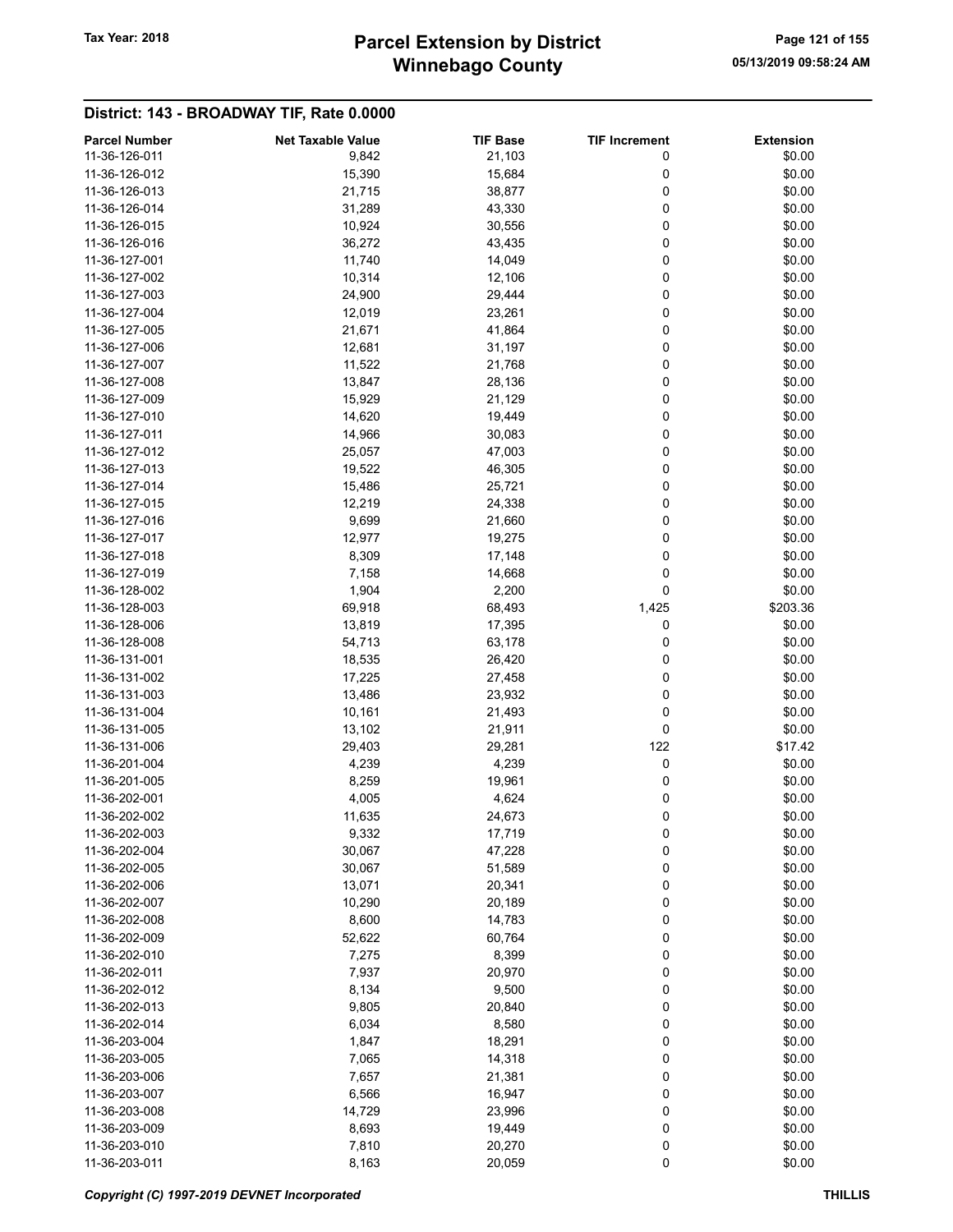# Winnebago County Tax Year: 2018 **Parcel Extension by District** Page 122 of 155

## District: 143 - BROADWAY TIF, Rate 0.0000

| <b>Parcel Number</b> | <b>Net Taxable Value</b> | <b>TIF Base</b> | <b>TIF Increment</b> | Extension   |
|----------------------|--------------------------|-----------------|----------------------|-------------|
| 11-36-203-012        | 42.076                   | 53.985          |                      | \$0.00      |
| 11-36-204-004        | 8.681                    | 13.571          |                      | \$0.00      |
| 11-36-204-005        | 12.223                   | 14.115          |                      | \$0.00      |
| Totals for 143       | 11.898.611               | 19.647.900      | 468.518              | \$66,857.74 |
|                      |                          |                 |                      | 918 Parcels |

| <b>Parcel Number</b> | <b>Net Taxable Value</b> | <b>TIF Base</b> | <b>TIF Increment</b> | <b>Extension</b> |
|----------------------|--------------------------|-----------------|----------------------|------------------|
| 11-23-251-005        | 56,008                   | 64,673          | 0                    | \$0.00           |
| 11-23-251-008        | 3,271                    | 3,776           | 0                    | \$0.00           |
| 11-23-251-009        | 3,215                    | 3,711           | 0                    | \$0.00           |
| 11-23-251-010        | 66,047                   | 76,267          | 0                    | \$0.00           |
| 11-23-251-011        | 83,322                   | 113,732         | 0                    | \$0.00           |
| 11-23-251-012        | 147,152                  | 169,919         | 0                    | \$0.00           |
| 11-23-251-013        | 14,169                   | 18,432          | 0                    | \$0.00           |
| 11-23-252-001        | 101,804                  | 117,554         | 0                    | \$0.00           |
| 11-23-252-002        | 1,858                    | 2,145           | 0                    | \$0.00           |
| 11-23-252-003        | 1,744                    | 2,015           | 0                    | \$0.00           |
| 11-23-252-004        | 1,857                    | 2,145           | 0                    | \$0.00           |
| 11-23-252-005        | 11,153                   | 25,198          | 0                    | \$0.00           |
| 11-23-253-001        | 6,636                    | 17,599          | 0                    | \$0.00           |
| 11-23-253-002        | 74,415                   | 85,929          | 0                    | \$0.00           |
| 11-23-253-003        | 44,076                   | 50,895          | 0                    | \$0.00           |
| 11-23-253-004        | 26,122                   | 52,707          | 0                    | \$0.00           |
| 11-23-253-005        | 2,167                    |                 | 0                    | \$0.00           |
|                      |                          | 2,501           |                      |                  |
| 11-23-253-006        | 10,004                   | 11,439          | 0                    | \$0.00           |
| 11-23-253-007        | 143,213                  | 165,365         | 0                    | \$0.00           |
| 11-23-253-008        | 32,653                   | 62,380          | 0                    | \$0.00           |
| 11-23-253-011        | 14,849                   | 18,012          | 0                    | \$0.00           |
| 11-23-253-012        | 13,937                   | 20,612          | 0                    | \$0.00           |
| 11-23-253-013        | 11,897                   | 20,785          | 0                    | \$0.00           |
| 11-23-253-037        | 0                        | 18,020          | 0                    | \$0.00           |
| 11-23-276-001        | 57,666                   | 66,589          | 0                    | \$0.00           |
| 11-23-276-002        | 63,437                   | 82,812          | 0                    | \$0.00           |
| 11-23-276-003        | 38,984                   | 45,017          | 0                    | \$0.00           |
| 11-23-276-004        | 2,661                    | 27,253          | 0                    | \$0.00           |
| 11-23-276-005        | 6,322                    | 10,204          | 0                    | \$0.00           |
| 11-23-276-006        | 61,150                   | 70,610          | 0                    | \$0.00           |
| 11-23-276-007        | 2,167                    | 2,501           | 0                    | \$0.00           |
| 11-23-326-001        | 1,366,430                | 124,726         | 1,241,704            | \$177,191.16     |
| 11-23-326-002        | 111,208                  | 128,414         | 0                    | \$0.00           |
| 11-23-327-002        |                          | 0               |                      | \$0.00           |
| 11-23-330-001        |                          | 0               |                      | \$0.00           |
| 11-23-331-002        | 1,093                    | 1,262           | 0                    | \$0.00           |
| 11-23-331-006        |                          | 0               |                      | \$0.00           |
| 11-23-332-001        |                          | 0               |                      | \$0.00           |
| 11-23-332-002        |                          | 0               |                      | \$0.00           |
| 11-23-332-003        |                          | 0               |                      | \$0.00           |
| 11-23-333-001        | 22,171                   | 25,602          | 0                    | \$0.00           |
| 11-23-333-002        | 0                        | 1               | $\pmb{0}$            | \$0.00           |
| 11-23-333-004        | 9,325                    | 24,009          | 0                    | \$0.00           |
| 11-23-334-001        | 33,493                   | 43,917          | 0                    | \$0.00           |
| 11-23-334-002        | 13,867                   | 16,810          | 0                    | \$0.00           |
| 11-23-334-003        | 5,091                    | 5,878           | 0                    | \$0.00           |
| 11-23-334-004        | 14,500                   | 25,099          | 0                    | \$0.00           |
| 11-23-335-001        | 3,131                    | 15,658          | 0                    | \$0.00           |
| 11-23-335-002        | 16,020                   | 10,878          | 5,142                | \$733.76         |
| 11-23-335-003        | 37,499                   | 30,676          | 6,823                | \$973.64         |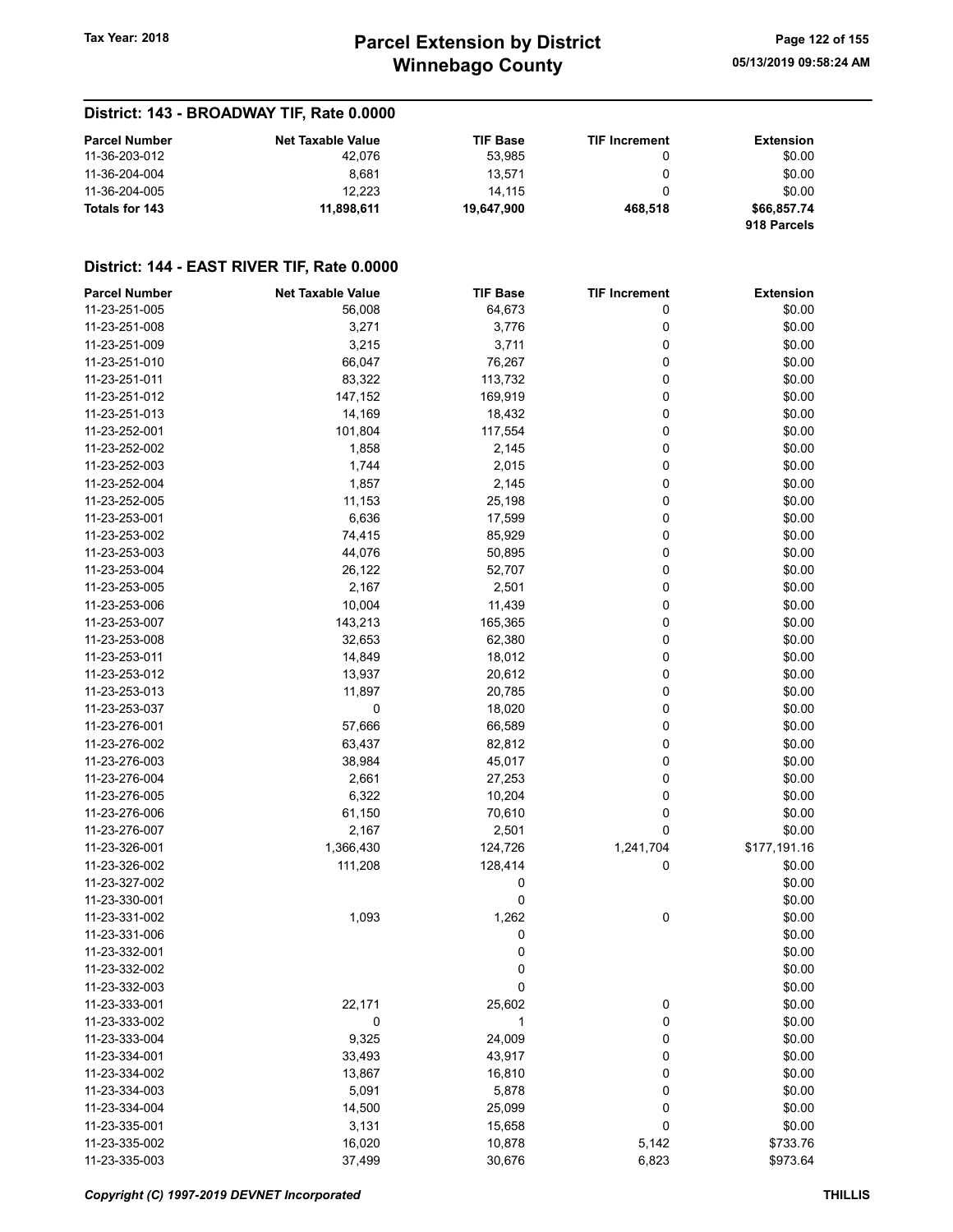| <b>Parcel Number</b> | <b>Net Taxable Value</b> | <b>TIF Base</b> | <b>TIF Increment</b> | <b>Extension</b> |
|----------------------|--------------------------|-----------------|----------------------|------------------|
| 11-23-335-004        | 93,389                   | 107,840         | 0                    | \$0.00           |
| 11-23-335-006        | 70,158                   | 86,892          | 0                    | \$0.00           |
| 11-23-335-007        |                          |                 | 0                    | \$0.00           |
|                      | 77,110                   | 89,042          |                      |                  |
| 11-23-335-008        | 11,958                   | 27,690          | 0                    | \$0.00           |
| 11-23-335-009        | 7,100                    | 40,808          | 0                    | \$0.00           |
| 11-23-335-010        | 3,230                    | 19,042          | 0                    | \$0.00           |
| 11-23-335-011        | 28,397                   | 43,606          | 0                    | \$0.00           |
| 11-23-337-001        | 923                      | 190             | 733                  | \$104.60         |
| 11-23-337-002        | 657                      | 243             | 414                  | \$59.08          |
| 11-23-337-003        | 907                      | 225             | 682                  | \$97.32          |
| 11-23-337-004        | 1,280                    | 190             | 1,090                | \$155.54         |
| 11-23-337-005        | 473                      | 112             | 361                  | \$51.52          |
| 11-23-337-006        | 990                      | 240             | 750                  | \$107.04         |
| 11-23-337-007        | 54,159                   | 9,315           | 44,844               | \$6,399.24       |
| 11-23-337-008        | 32,335                   | 11,902          | 20,433               | \$2,915.80       |
| 11-23-337-009        | 35,576                   | 11,021          | 24,555               | \$3,504.00       |
| 11-23-337-010        |                          | 9,320           |                      |                  |
|                      | 45,709                   |                 | 36,389               | \$5,192.72       |
| 11-23-337-011        | 35,576                   | 11,771          | 23,805               | \$3,396.98       |
| 11-23-337-012        | 35,742                   | 11,115          | 24,627               | \$3,514.28       |
| 11-23-359-001        | 117,842                  | 0               | 117,842              | \$16,816.06      |
| 11-23-360-001        |                          | 0               |                      | \$0.00           |
| 11-23-361-001        |                          | 0               |                      | \$0.00           |
| 11-23-361-002        | 1,869                    | 2,156           | 0                    | \$0.00           |
| 11-23-377-001        |                          | 0               |                      | \$0.00           |
| 11-23-377-002        | 27,168                   | 14,555          | 12,613               | \$1,799.88       |
| 11-23-379-001        | 1,330                    | 1,535           | 0                    | \$0.00           |
| 11-23-379-002        | 23,386                   | 22,499          | 887                  | \$126.58         |
| 11-23-379-003        | 11,179                   | 13,115          | 0                    | \$0.00           |
| 11-23-379-004        | 8,700                    | 10,642          | 0                    | \$0.00           |
| 11-23-379-005        | 14,453                   | 11,486          | 2,967                | \$423.40         |
| 11-23-379-010        | 5,271                    | 7,612           | 0                    | \$0.00           |
|                      |                          |                 |                      |                  |
| 11-23-379-011        | 68,656                   | 11,366          | 57,290               | \$8,175.28       |
| 11-23-379-012        | 238,830                  | 55,589          | 183,241              | \$26,148.50      |
| 11-23-379-013        | 18,040                   | 19,769          | 0                    | \$0.00           |
| 11-23-379-014        | 155,348                  | 144,827         | 10,521               | \$1,501.36       |
| 11-23-379-015        | 72,823                   | 68,681          | 4,142                | \$591.06         |
| 11-23-380-006        | 31,692                   | 21,939          | 9,753                | \$1,391.76       |
| 11-23-380-007        | 15,463                   | 18,154          | 0                    | \$0.00           |
| 11-23-380-008        | 19,283                   | 22,861          | 0                    | \$0.00           |
| 11-23-380-009        | 29,399                   | 28,180          | 1,219                | \$173.96         |
| 11-23-380-010        | 26,027                   | 30,946          | 0                    | \$0.00           |
| 11-23-381-001        |                          | 0               |                      | \$0.00           |
| 11-23-382-001        | 21,718                   | 40,501          | 0                    | \$0.00           |
| 11-23-382-003        | 100,226                  | 92,840          | 7,386                | \$1,053.98       |
| 11-23-382-004        | 22,718                   | 20,234          | 2,484                | \$354.48         |
| 11-23-382-005        | 24,388                   | 22,442          | 1,946                | \$277.70         |
| 11-23-382-011        | 39,988                   | 46,720          | 0                    | \$0.00           |
|                      |                          |                 |                      |                  |
| 11-23-382-012        | 70,991                   | 63,103          | 7,888                | \$1,125.62       |
| 11-23-382-013        | 21,649                   | 13,494          | 8,155                | \$1,163.72       |
| 11-23-382-014        | 20,584                   | 16,512          | 4,072                | \$581.08         |
| 11-23-382-015        | 948                      | 1,166           | 0                    | \$0.00           |
| 11-23-382-016        | 48,995                   | 26,889          | 22,106               | \$3,154.54       |
| 11-23-382-017        | 55,126                   | 67,937          | 0                    | \$0.00           |
| 11-23-382-018        | 20,476                   | 24,316          | 0                    | \$0.00           |
| 11-23-382-019        | 31,156                   | 24,959          | 6,197                | \$884.32         |
| 11-23-382-021        | 1,861                    | 2,291           | 0                    | \$0.00           |
| 11-23-382-022        | 1,861                    | 2,291           | 0                    | \$0.00           |
| 11-23-382-023        | 5,688                    | 7,007           | 0                    | \$0.00           |
| 11-23-382-024        | 230,695                  | 25,497          | 205,198              | \$29,281.76      |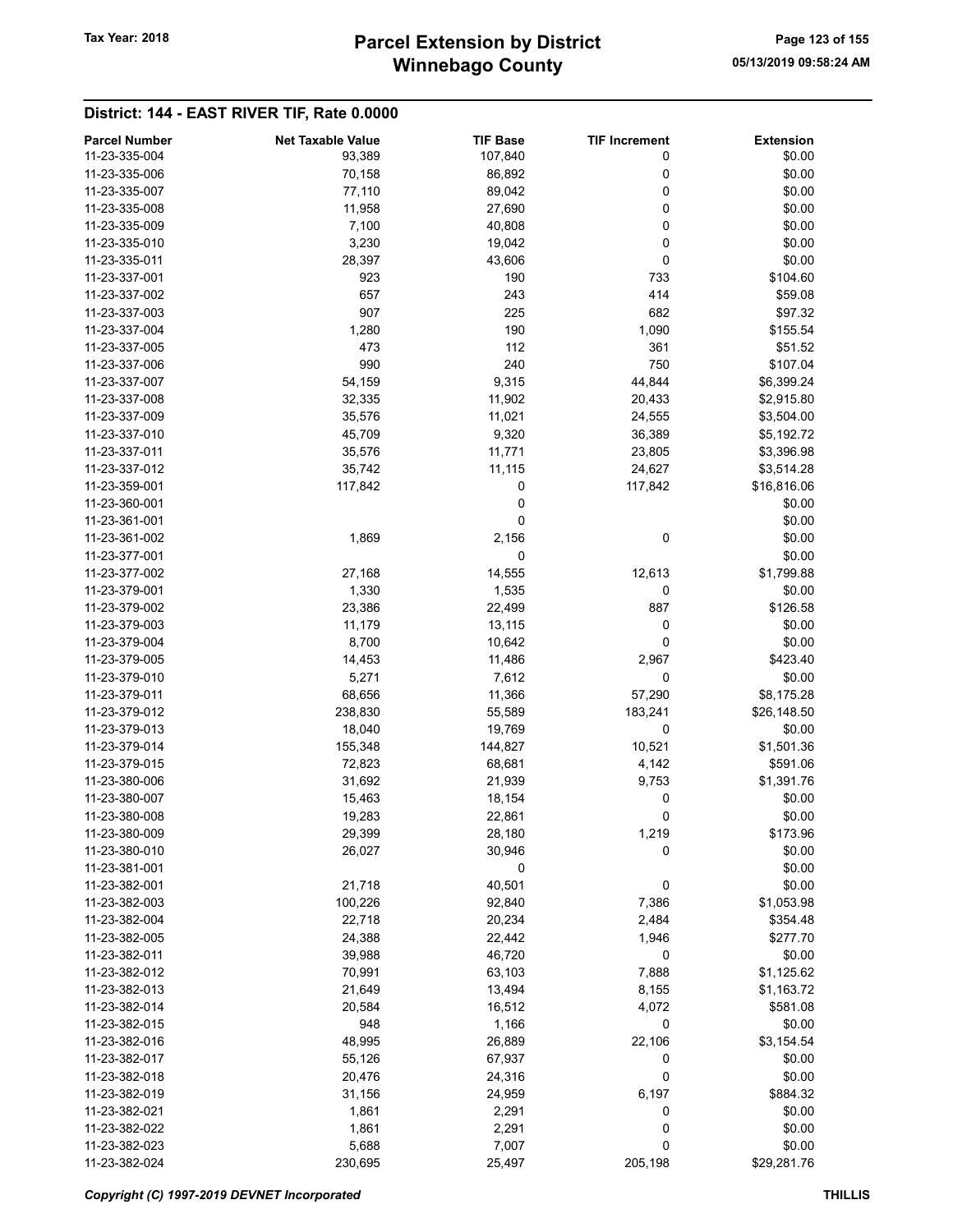| <b>Parcel Number</b> | <b>Net Taxable Value</b> | <b>TIF Base</b> | <b>TIF Increment</b> | <b>Extension</b> |
|----------------------|--------------------------|-----------------|----------------------|------------------|
| 11-23-382-026        |                          | 0               |                      | \$0.00           |
| 11-23-382-027        |                          | 0               |                      | \$0.00           |
| 11-23-382-029        | 23,386                   | 22,706          | 680                  | \$97.04          |
| 11-23-382-030        | 18,374                   | 18,139          | 235                  | \$33.54          |
| 11-23-383-008        |                          | 0               |                      | \$0.00           |
| 11-23-384-003        | 22,038                   | 25,449          | 0                    | \$0.00           |
| 11-23-384-004        | 2,006                    | 2,317           | 0                    | \$0.00           |
| 11-23-384-005        | 16,084                   | 24,457          | 0                    | \$0.00           |
| 11-23-384-008        | 8,032                    | 0               | 8,032                | \$1,146.18       |
| 11-23-384-009        | 8,800                    | 0               | 8,800                | \$1,255.76       |
| 11-23-384-010        | 7,835                    | 0               | 7,835                | \$1,118.06       |
| 11-23-384-011        | 142,093                  | 0               | 142,093              | \$20,276.68      |
| 11-23-386-001        | 14,527                   | 31,703          | 0                    | \$0.00           |
| 11-23-386-002        | 2,919                    | 3,671           | 0                    | \$0.00           |
| 11-23-386-003        | 33,385                   | 27,108          | 6,277                | \$895.74         |
| 11-23-386-004        |                          | 0               |                      | \$0.00           |
| 11-23-386-010        | 36,082                   | 33,563          | 2,519                | \$359.46         |
| 11-23-386-011        | 14,243                   | 16,674          | 0                    | \$0.00           |
| 11-23-386-012        | 159,480                  | 33,302          | 126,178              | \$18,005.60      |
| 11-23-386-013        | 57,150                   | 12,176          | 44,974               | \$6,417.80       |
| 11-23-386-014        | 66,892                   | 14,806          | 52,086               | \$7,432.68       |
| 11-23-390-012        |                          | 0               |                      | \$0.00           |
| 11-23-390-013        |                          | 0               |                      | \$0.00           |
| 11-23-390-014        |                          | 0               |                      | \$0.00           |
| 11-23-390-018        | 839                      | 969             | 0                    | \$0.00           |
| 11-23-390-019        | 24,827                   | 28,861          | 0                    | \$0.00           |
| 11-23-401-001        | 402                      | 466             | 0                    | \$0.00           |
| 11-23-401-002        | 9,771                    | 11,282          | 0                    | \$0.00           |
| 11-23-401-003        | 12,269                   | 24,609          | 0                    | \$0.00           |
| 11-23-401-004        | 21,877                   | 25,262          | 0                    | \$0.00           |
| 11-23-402-001        | 5,160                    | 9,414           | 0                    | \$0.00           |
| 11-23-402-002        | 1,060                    | 1,529           | 0                    | \$0.00           |
| 11-23-402-003        | 1,189                    | 1,716           | 0                    | \$0.00           |
| 11-23-402-004        | 25,604                   | 33,181          | 0                    | \$0.00           |
| 11-23-402-005        | 43,228                   | 49,917          | 0                    | \$0.00           |
| 11-23-402-006        | 7,684                    | 8,872           | 0                    | \$0.00           |
| 11-23-402-007        | 1,215                    | 16,278          | 0                    | \$0.00           |
| 11-23-403-001        | 97,418                   | 172,781         | 0                    | \$0.00           |
| 11-23-404-001        | 10,390                   | 11,997          | 0                    | \$0.00           |
| 11-23-404-002        | 643                      | 741             | 0                    | \$0.00           |
| 11-23-404-003        | 12,954                   | 34,343          | 0                    | \$0.00           |
| 11-23-404-004        | 22,681                   | 34,123          | 0                    | \$0.00           |
| 11-23-404-005        | 10,684                   | 23,561          | 0                    | \$0.00           |
| 11-23-404-006        | 8,906                    | 14,236          | 0                    | \$0.00           |
| 11-23-404-007        | 26,081                   | 16,375          | 9,706                | \$1,385.06       |
| 11-23-404-008        | 6,380                    | 18,015          | 0                    | \$0.00           |
| 11-23-404-009        | 35,136                   | 45,133          | 0                    | \$0.00           |
| 11-23-408-001        |                          | 0               |                      | \$0.00           |
| 11-23-411-001        | 1,038                    | 36,717          | 0                    | \$0.00           |
| 11-23-411-002        | 5,718                    | 17,726          | 0                    | \$0.00           |
| 11-23-411-003        | 14,997                   | 22,166          | 0                    | \$0.00           |
| 11-23-411-004        | 12,487                   | 13,606          | 0                    | \$0.00           |
| 11-23-411-005        | 6,275                    | 12,695          | 0                    | \$0.00           |
| 11-23-411-006        | 9,346                    | 19,860          | 0                    | \$0.00           |
| 11-23-411-007        |                          | 0               |                      | \$0.00           |
| 11-23-411-008        |                          | 0               |                      | \$0.00           |
| 11-23-411-011        | 10,952                   | 14,615          | 0                    | \$0.00           |
| 11-23-451-001        |                          | 0               |                      | \$0.00           |
| 11-23-456-001        | 4,610                    | 21,941          | $\pmb{0}$            | \$0.00           |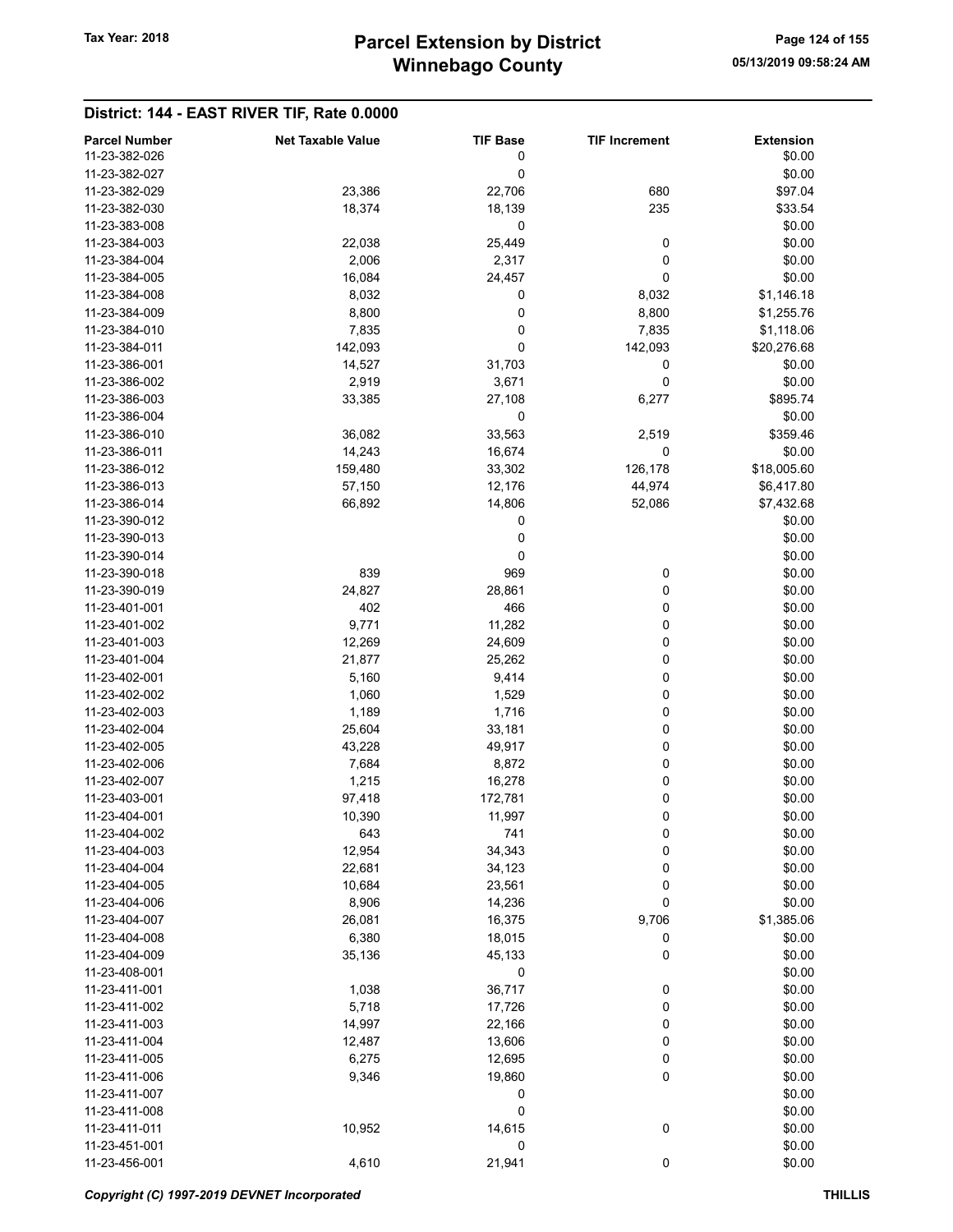# Winnebago County Tax Year: 2018 **Parcel Extension by District** Page 125 of 155

| <b>Parcel Number</b> | <b>Net Taxable Value</b> | <b>TIF Base</b> | <b>TIF Increment</b> | <b>Extension</b> |
|----------------------|--------------------------|-----------------|----------------------|------------------|
| 11-23-456-007        | 9,001                    | 18,626          | 0                    | \$0.00           |
| 11-23-456-008        | 4,200                    | 22,381          | 0                    | \$0.00           |
| 11-23-456-009        | 9,006                    | 20,599          | 0                    | \$0.00           |
| 11-23-456-010        | 4,343                    | 19,641          | 0                    | \$0.00           |
| 11-23-456-011        | 6,013                    | 19,968          | 0                    | \$0.00           |
| 11-23-456-012        | 14,698                   | 22,907          | 0                    | \$0.00           |
| 11-23-456-013        | 2,376                    | 3,429           | 0                    | \$0.00           |
| 11-23-456-014        | 1,746                    | 2,520           | 0                    | \$0.00           |
| 11-23-456-015        | 1,817                    | 22,712          | 0                    | \$0.00           |
| 11-23-456-016        | 4,729                    | 13,245          | 0                    | \$0.00           |
| 11-23-456-017        |                          |                 | 0                    |                  |
|                      | 8,610                    | 18,602          |                      | \$0.00           |
| 11-23-457-002        | 113,743                  | 126,580         | 0                    | \$0.00           |
| 11-23-457-006        | 70,696                   | 112,662         | 0                    | \$0.00           |
| 11-23-458-001        | 14,975                   | 25,436          | 0                    | \$0.00           |
| 11-23-458-002        | 22,715                   | 46,850          | 0                    | \$0.00           |
| 11-23-458-003        | 1,132                    | 1,307           | 0                    | \$0.00           |
| 11-23-458-004        | 6,598                    | 7,618           | 0                    | \$0.00           |
| 11-23-458-005        | 26,059                   | 86,317          | 0                    | \$0.00           |
| 11-23-458-006        | 24,666                   | 36,269          | 0                    | \$0.00           |
| 11-23-458-007        | 1,662                    | 0               | 1,662                | \$237.18         |
| 11-23-458-008        | 16,368                   | 0               | 16,368               | \$2,335.72       |
| 11-23-458-009        | 12,105                   | 20,919          | 0                    | \$0.00           |
| 11-23-458-010        | 51,419                   | 58,959          | 0                    | \$0.00           |
| 11-23-458-011        | 8,752                    | 19,255          | 0                    | \$0.00           |
| 11-23-458-012        | 4,874                    | 5,627           | 0                    | \$0.00           |
| 11-23-458-013        | 29,644                   | 34,045          | 0                    | \$0.00           |
| 11-23-458-014        | 40,914                   | 52,050          | 0                    | \$0.00           |
| 11-23-458-015        | 3,799                    | 4,387           | 0                    | \$0.00           |
| 11-23-462-001        | 8,908                    | 10,286          | 0                    | \$0.00           |
| 11-23-462-002        | 3,867                    | 4,466           | 0                    | \$0.00           |
| 11-23-462-003        | 27,631                   |                 | 0                    | \$0.00           |
|                      |                          | 76,304          | 0                    |                  |
| 11-23-462-004        | 10,141                   | 14,004          |                      | \$0.00           |
| 11-23-462-005        | 12,935                   | 14,937          | 0                    | \$0.00           |
| 11-23-463-001        | 62,694                   | 100,802         | 0                    | \$0.00           |
| 11-26-101-001        | 51,446                   | 59,407          | 0                    | \$0.00           |
| 11-26-102-001        |                          | 0               |                      | \$0.00           |
| 11-26-102-003        | 4,905                    | 39,832          | 0                    | \$0.00           |
| 11-26-102-004        |                          | 56,639          |                      | \$0.00           |
| 11-26-103-001        | 2,087                    | 3,013           | 0                    | \$0.00           |
| 11-26-103-002        | 13,187                   | 17,997          | 0                    | \$0.00           |
| 11-26-103-003        | 10,555                   | 14,209          | 0                    | \$0.00           |
| 11-26-103-004        |                          | 0               |                      | \$0.00           |
| 11-26-103-005        | 15,461                   | 20,610          | 0                    | \$0.00           |
| 11-26-103-006        | 57,980                   | 66,950          | 0                    | \$0.00           |
| 11-26-103-007        | 8,609                    | 18,098          | 0                    | \$0.00           |
| 11-26-103-008        | 7,182                    | 21,605          | 0                    | \$0.00           |
| 11-26-103-009        | 26,739                   | 26,986          | 0                    | \$0.00           |
| 11-26-103-010        | 16,718                   | 20,279          | 0                    | \$0.00           |
| 11-26-104-001        | 65,679                   | 86,677          | 0                    | \$0.00           |
| 11-26-104-002        |                          | 0               |                      | \$0.00           |
| 11-26-126-001        |                          | 0               |                      | \$0.00           |
| 11-26-127-001        |                          |                 |                      | \$0.00           |
|                      | 10,492                   | 40,554          | 0                    |                  |
| 11-26-127-002        | 26,981                   | 36,814          | 0                    | \$0.00           |
| 11-26-127-003        | 36,477                   | 45,821          | 0                    | \$0.00           |
| 11-26-127-005        | 1,667                    | 0               | 1,667                | \$237.88         |
| 11-26-127-006        | 8,300                    | $\bf{0}$        | 8,300                | \$1,184.42       |
| 11-26-128-001        |                          | 0               |                      | \$0.00           |
| 11-26-128-002        | 19,693                   | 45,197          | $\boldsymbol{0}$     | \$0.00           |
| 11-26-128-003        | 16,667                   | 0               | 16,667               | \$2,378.38       |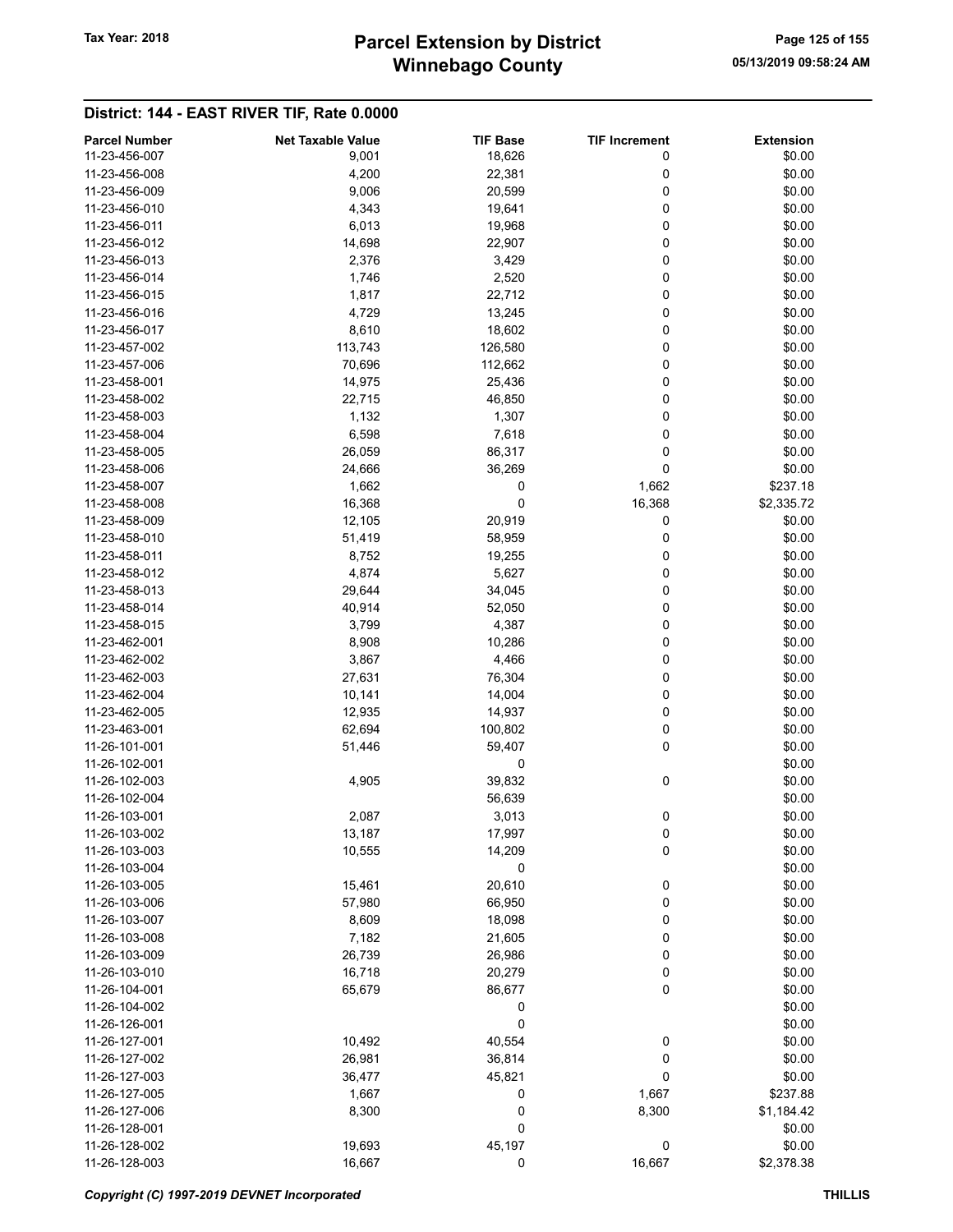# Winnebago County Tax Year: 2018 **Parcel Extension by District** Page 126 of 155

| <b>Parcel Number</b> | <b>Net Taxable Value</b> | <b>TIF Base</b> | <b>TIF Increment</b> | <b>Extension</b> |
|----------------------|--------------------------|-----------------|----------------------|------------------|
| 11-26-128-004        | 18,636                   | 24,482          | 0                    | \$0.00           |
| 11-26-128-005        | 20,355                   | 26,625          | 0                    | \$0.00           |
| 11-26-128-006        | 10,835                   | 31,126          | 0                    | \$0.00           |
| 11-26-128-007        | 7,311                    | 30,202          | 0                    | \$0.00           |
| 11-26-128-008        | 14,950                   | 16,434          | 0                    | \$0.00           |
| 11-26-128-009        | 15,345                   | 22,663          | 0                    | \$0.00           |
| 11-26-128-010        | 10,652                   | 27,546          | 0                    | \$0.00           |
|                      |                          |                 |                      |                  |
| 11-26-128-011        | 15,806                   | 9,913           | 5,893                | \$840.94         |
| 11-26-128-012        | 10,186                   | 23,914          | 0                    | \$0.00           |
| 11-26-128-013        | 12,564                   | 23,052          | 0                    | \$0.00           |
| 11-26-129-001        | 32,499                   | 21,416          | 11,083               | \$1,581.54       |
| 11-26-129-002        | 17,985                   | 27,718          | 0                    | \$0.00           |
| 11-26-129-003        | 14,692                   | 33,221          | 0                    | \$0.00           |
| 11-26-129-004        | 18,598                   | 23,649          | 0                    | \$0.00           |
| 11-26-129-005        | 6,368                    | 14,704          | 0                    | \$0.00           |
| 11-26-129-006        | 13,570                   | 20,722          | 0                    | \$0.00           |
| 11-26-129-007        | 12,052                   | 24,526          | 0                    | \$0.00           |
| 11-26-129-008        | 9,159                    | 29,555          | 0                    | \$0.00           |
| 11-26-129-009        | 16,805                   | 24,405          | 0                    | \$0.00           |
| 11-26-129-010        | 16,057                   | 23,732          | 0                    | \$0.00           |
| 11-26-129-011        |                          |                 | 0                    |                  |
|                      | 9,353                    | 26,970          |                      | \$0.00           |
| 11-26-129-012        | 2,289                    | 10,631          | 0                    | \$0.00           |
| 11-26-129-013        | 6,384                    | 24,148          | 0                    | \$0.00           |
| 11-26-129-014        | 10,520                   | 22,804          | 0                    | \$0.00           |
| 11-26-129-015        | 7,043                    | 21,244          | 0                    | \$0.00           |
| 11-26-129-016        | 26,144                   | 26,243          | 0                    | \$0.00           |
| 11-26-130-003        | 1,407                    | 2,031           | 0                    | \$0.00           |
| 11-26-130-004        | 4,068                    | 9,180           | 0                    | \$0.00           |
| 11-26-130-005        | 4,068                    | 3,486           | 582                  | \$83.06          |
| 11-26-130-006        | 580                      | 838             | 0                    | \$0.00           |
| 11-26-130-007        | 10,025                   | 21,336          | 0                    | \$0.00           |
| 11-26-130-008        | 14,197                   | 26,217          | 0                    | \$0.00           |
| 11-26-130-009        |                          | 0               |                      | \$0.00           |
| 11-26-130-010        | 16,531                   | 17,171          | 0                    | \$0.00           |
| 11-26-130-011        | 20,607                   | 23,797          | 0                    | \$0.00           |
|                      |                          |                 | 0                    |                  |
| 11-26-130-012        | 12,443                   | 27,462          |                      | \$0.00           |
| 11-26-130-013        | 13,843                   | 28,056          | 0                    | \$0.00           |
| 11-26-130-014        | 5,648                    | 15,394          | 0                    | \$0.00           |
| 11-26-130-015        |                          | 0               |                      | \$0.00           |
| 11-26-130-016        | 0                        | 14,694          | 0                    | \$0.00           |
| 11-26-130-017        | 0                        | 0               | 0                    | \$0.00           |
| 11-26-131-001        |                          | 0               |                      | \$0.00           |
| 11-26-131-005        | 4,192                    | 4,840           | $\bf{0}$             | \$0.00           |
| 11-26-131-006        | 23,463                   | 27,294          | 0                    | \$0.00           |
| 11-26-132-002        |                          | 0               |                      | \$0.00           |
| 11-26-132-003        |                          | 0               |                      | \$0.00           |
| 11-26-132-005        | 3,064                    | 3,536           | 0                    | \$0.00           |
| 11-26-132-006        | 6,304                    | 7,279           | 0                    | \$0.00           |
| 11-26-132-007        | 5,815                    | 6,713           | 0                    | \$0.00           |
| 11-26-132-008        | 8,605                    | 19,360          | 0                    | \$0.00           |
|                      |                          |                 |                      |                  |
| 11-26-132-009        | 22,604                   | 19,813          | 2,791                | \$398.28         |
| 11-26-132-010        | 11,588                   | 32,889          | 0                    | \$0.00           |
| 11-26-132-011        | 15,829                   | 33,722          | 0                    | \$0.00           |
| 11-26-132-012        | 1,598                    | 1,846           | 0                    | \$0.00           |
| 11-26-132-013        |                          | 0               |                      | \$0.00           |
| 11-26-132-014        |                          | 0               |                      | \$0.00           |
| 11-26-132-015        |                          | 0               |                      | \$0.00           |
| 11-26-133-001        | 18,370                   | 33,812          | 0                    | \$0.00           |
| 11-26-133-002        | 17,622                   | 27,708          | 0                    | \$0.00           |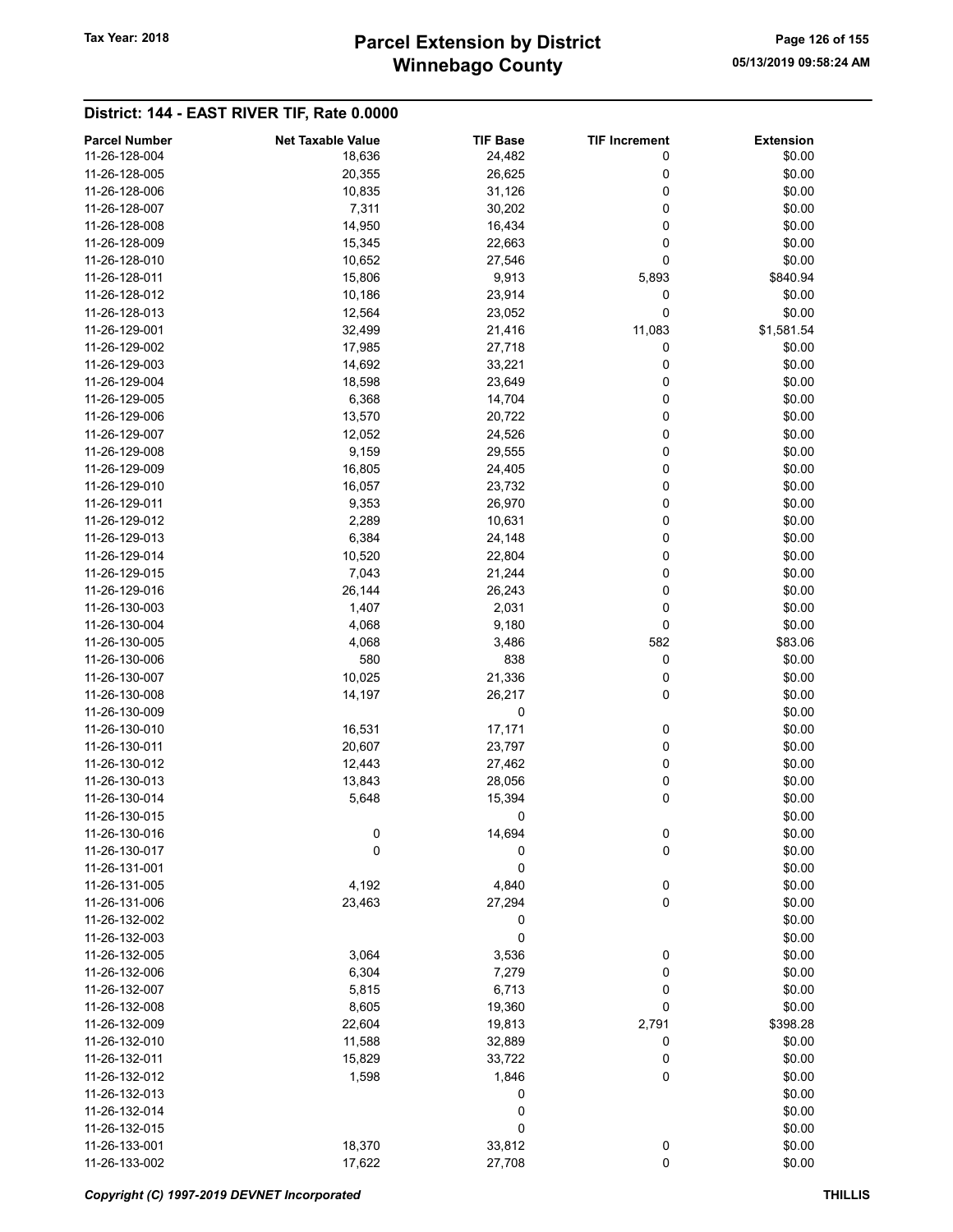# Winnebago County Tax Year: 2018 **Parcel Extension by District** Page 127 of 155

| <b>Parcel Number</b> | <b>Net Taxable Value</b> | <b>TIF Base</b> | <b>TIF Increment</b> | <b>Extension</b> |
|----------------------|--------------------------|-----------------|----------------------|------------------|
| 11-26-133-003        | 1,020                    | 9,408           | 0                    | \$0.00           |
| 11-26-133-004        | 4,179                    | 16,142          | 0                    | \$0.00           |
|                      |                          |                 |                      |                  |
| 11-26-133-005        | 19,233                   | 24,810          | 0                    | \$0.00           |
| 11-26-133-006        | 7,916                    | 26,647          | 0                    | \$0.00           |
| 11-26-133-007        | 11,178                   | 32,412          | 0                    | \$0.00           |
| 11-26-133-008        | 27,605                   | 40,418          | 0                    | \$0.00           |
| 11-26-133-009        | 14,249                   | 31,271          | 0                    | \$0.00           |
| 11-26-133-010        | 27,424                   | 35,176          | 0                    | \$0.00           |
| 11-26-133-011        | 32,695                   | 46,512          | 0                    | \$0.00           |
| 11-26-133-012        | 39,245                   | 54,771          | 0                    | \$0.00           |
| 11-26-133-013        |                          | 31,433          |                      | \$0.00           |
|                      |                          |                 |                      |                  |
| 11-26-134-001        | 12,777                   | 45,328          | 0                    | \$0.00           |
| 11-26-134-002        | 12,777                   | 45,328          | 0                    | \$0.00           |
| 11-26-134-003        | 0                        | 10,840          | 0                    | \$0.00           |
| 11-26-134-004        | 5,160                    | 10,840          | 0                    | \$0.00           |
| 11-26-134-005        | 8,439                    | 26,663          | 0                    | \$0.00           |
| 11-26-134-006        | 2,887                    | 3,333           | 0                    | \$0.00           |
| 11-26-134-007        |                          | 0               |                      | \$0.00           |
| 11-26-134-008        | 16,543                   | 22,005          | 0                    | \$0.00           |
| 11-26-134-009        | 2,806                    | 4,050           | 0                    | \$0.00           |
| 11-26-134-010        | 13,981                   | 34,013          | 0                    | \$0.00           |
|                      |                          |                 |                      |                  |
| 11-26-135-005        | 2,031                    | 3,080           | 0                    | \$0.00           |
| 11-26-135-006        | 5,589                    | 14,252          | 0                    | \$0.00           |
| 11-26-137-001        |                          | 0               |                      | \$0.00           |
| 11-26-137-002        | 92,670                   | 0               | 92,670               | \$13,224.02      |
| 11-26-137-004        | 15,170                   | 18,162          | 0                    | \$0.00           |
| 11-26-137-005        | 1,005                    | 1,452           | 0                    | \$0.00           |
| 11-26-137-006        | 19,451                   | 17,259          | 2,192                | \$312.80         |
| 11-26-137-007        | 7,157                    | 10,441          | 0                    | \$0.00           |
| 11-26-137-008        | 7,867                    | 17,281          | 0                    | \$0.00           |
| 11-26-137-010        |                          | 0               |                      | \$0.00           |
| 11-26-137-011        | 20,746                   | 28,354          | 0                    | \$0.00           |
|                      |                          |                 |                      |                  |
| 11-26-138-001        | 21,990                   | 26,193          | 0                    | \$0.00           |
| 11-26-138-002        | 13,440                   | 24,476          | 0                    | \$0.00           |
| 11-26-138-003        | 52,450                   | 45,761          | 6,689                | \$954.52         |
| 11-26-138-004        |                          | 0               |                      | \$0.00           |
| 11-26-138-005        | 27,493                   | 34,709          | 0                    | \$0.00           |
| 11-26-138-006        |                          | 0               |                      | \$0.00           |
| 11-26-138-007        | 7,276                    | 23,555          | 0                    | \$0.00           |
| 11-26-138-008        | 11,324                   | 16,317          | 0                    | \$0.00           |
| 11-26-138-009        | 20,922                   | 27,173          | 0                    | \$0.00           |
| 11-26-138-010        |                          | 0               |                      | \$0.00           |
|                      |                          |                 |                      |                  |
| 11-26-138-011        | 15,896                   | 24,674          | $\bf{0}$             | \$0.00           |
| 11-26-138-012        | 13,955                   | 25,477          | 0                    | \$0.00           |
| 11-26-138-013        | 7,635                    | 23,210          | 0                    | \$0.00           |
| 11-26-139-001        |                          | 0               |                      | \$0.00           |
| 11-26-139-002        | 37,553                   | 37,041          | 512                  | \$73.06          |
| 11-26-139-003        |                          | 0               |                      | \$0.00           |
| 11-26-139-004        | 5,392                    | 18,296          | 0                    | \$0.00           |
| 11-26-139-006        | 6,636                    | 20,355          | 0                    | \$0.00           |
| 11-26-139-008        | 12,662                   | 21,090          | 0                    | \$0.00           |
| 11-26-139-009        | 18,272                   | 30,709          | 0                    | \$0.00           |
|                      |                          |                 |                      |                  |
| 11-26-140-001        |                          | 0               |                      | \$0.00           |
| 11-26-140-004        | 543                      | 5,253           | 0                    | \$0.00           |
| 11-26-140-007        | 2,791                    | 4,029           | 0                    | \$0.00           |
| 11-26-141-001        | 15,324                   | 20,630          | 0                    | \$0.00           |
| 11-26-141-002        | 29,568                   | 44,809          | 0                    | \$0.00           |
| 11-26-141-003        |                          | 29,051          |                      | \$0.00           |
| 11-26-141-007        | 3,502                    | 29,871          | 0                    | \$0.00           |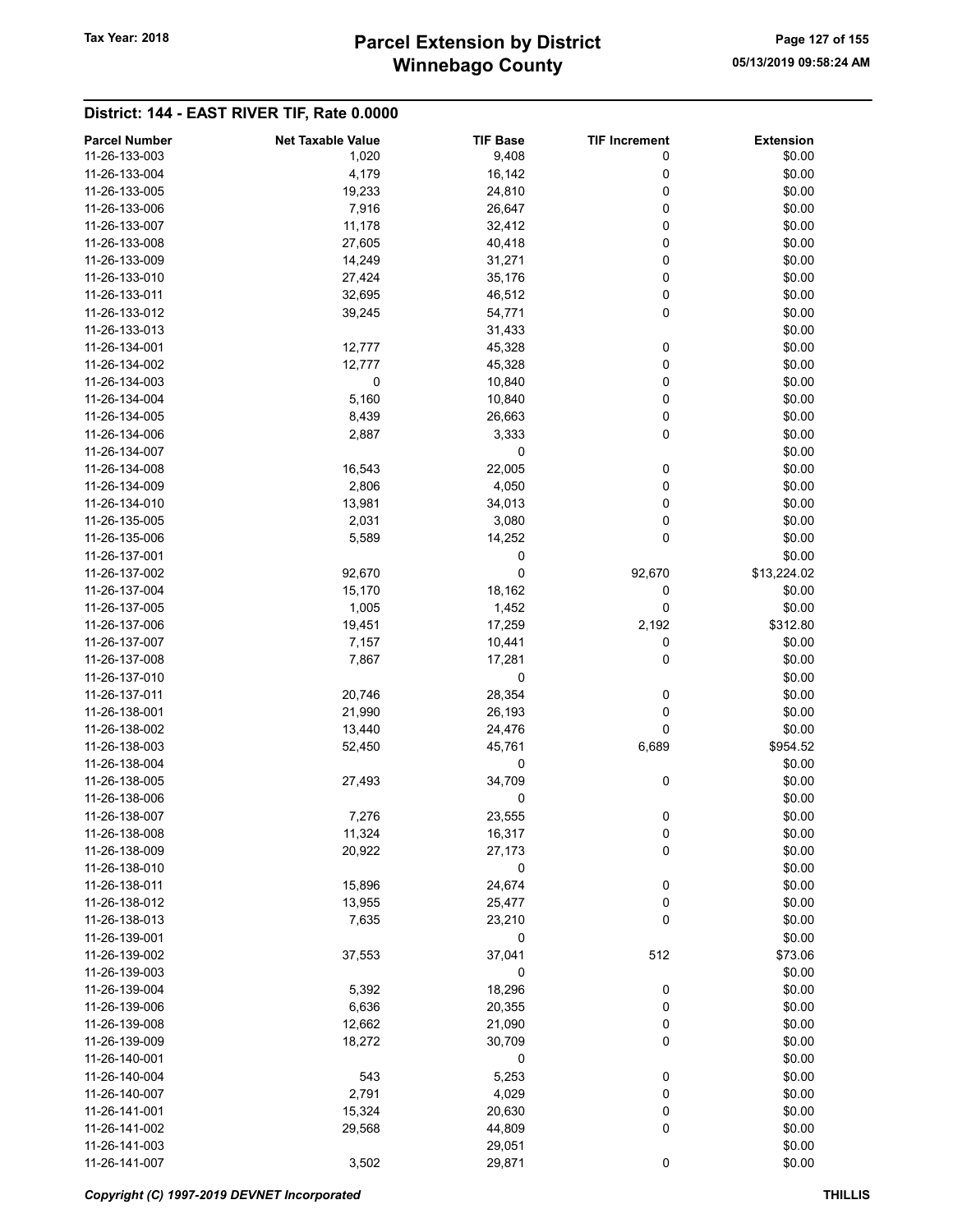| <b>Parcel Number</b> | <b>Net Taxable Value</b> | <b>TIF Base</b> | <b>TIF Increment</b> | <b>Extension</b> |
|----------------------|--------------------------|-----------------|----------------------|------------------|
| 11-26-141-008        | 9,420                    | 27,827          | 0                    | \$0.00           |
| 11-26-141-009        | 1,915                    | 7,469           | 0                    | \$0.00           |
| 11-26-157-001        |                          | 0               |                      | \$0.00           |
| 11-26-157-002        |                          | 0               |                      | \$0.00           |
| 11-26-157-003        |                          | 0               |                      | \$0.00           |
| 11-26-157-004        |                          | $\mathbf 0$     |                      | \$0.00           |
| 11-26-157-005        |                          | 0               |                      | \$0.00           |
| 11-26-157-006        | 88,319                   | 113,054         | 0                    | \$0.00           |
| 11-26-157-007        | 86,434                   | 102,899         | $\mathbf 0$          | \$0.00           |
| 11-26-158-001        |                          | 5,730           |                      | \$0.00           |
| 11-26-158-002        |                          | 4,829           |                      | \$0.00           |
| 11-26-158-003        |                          | 0               |                      | \$0.00           |
| 11-26-158-004        | 816                      | 4,207           | 0                    | \$0.00           |
| 11-26-158-005        | 7,657                    | 14,160          | 0                    | \$0.00           |
| 11-26-158-006        | 848                      | 1,214           | 0                    | \$0.00           |
| 11-26-158-007        | 7,065                    | 16,506          | 0                    | \$0.00           |
| 11-26-158-008        | 5,426                    | 9,837           | 0                    | \$0.00           |
| 11-26-158-009        | 816                      | 0               | 816                  | \$116.44         |
| 11-26-158-010        | 1,541                    | 6,206           | 0                    | \$0.00           |
| 11-26-158-011        | 4,754                    | 7,042           | 0                    | \$0.00           |
|                      |                          |                 |                      | \$0.00           |
| 11-26-158-012        | 3,882                    | 7,158           | 0                    |                  |
| 11-26-158-013        | 8,870                    | 17,157          | 0                    | \$0.00           |
| 11-26-159-002        | 5,755                    | 4,147           | 1,608                | \$229.46         |
| 11-26-159-005        | 7,947                    | 17,786          | 0                    | \$0.00           |
| 11-26-159-008        | 847                      | 8,475           | 0                    | \$0.00           |
| 11-26-159-009        | 4,197                    | 5,747           | 0                    | \$0.00           |
| 11-26-159-010        | 6,106                    | 11,412          | 0                    | \$0.00           |
| 11-26-159-011        | 3,146                    | 12,356          | 0                    | \$0.00           |
| 11-26-159-012        | 828                      | 1,194           | 0                    | \$0.00           |
| 11-26-159-013        | 0                        | 210             | 0                    | \$0.00           |
| 11-26-159-014        | 1,024                    | 1,478           | 0                    | \$0.00           |
| 11-26-159-015        | 5,664                    | 8,402           | 0                    | \$0.00           |
| 11-26-159-016        | 1,024                    | 0               | 1,024                | \$146.12         |
| 11-26-159-017        | 10,004                   | 14,951          | 0                    | \$0.00           |
| 11-26-159-018        | 6,170                    | 13,432          | 0                    | \$0.00           |
| 11-26-159-019        | 9,766                    | 24,055          | 0                    | \$0.00           |
| 11-26-159-020        | 6,971                    | 7,547           | 0                    | \$0.00           |
| 11-26-159-021        | 1,067                    | 1,539           | 0                    | \$0.00           |
| 11-26-159-022        | 8,740                    | 16,498          | 0                    | \$0.00           |
| 11-26-159-023        | 10,132                   | 13,788          | 0                    | \$0.00           |
| 11-26-159-024        | 0                        | 7,029           | 0                    | \$0.00           |
| 11-26-159-025        | $\pmb{0}$                | 4,598           | 0                    | \$0.00           |
| 11-26-160-001        | 5,373                    | 3,651           | 1,722                | \$245.74         |
| 11-26-160-002        | 8,009                    | 15,006          | 0                    | \$0.00           |
| 11-26-160-003        | 9,954                    | 22,434          | 0                    | \$0.00           |
| 11-26-160-004        |                          |                 | 0                    |                  |
|                      | 7,322                    | 9,175           |                      | \$0.00           |
| 11-26-160-005        | 1,024                    | 10,451          | 0                    | \$0.00           |
| 11-26-160-008        | 9,796                    | 8,971           | 825                  | \$117.74         |
| 11-26-160-009        | 10,733                   | 14,695          | 0                    | \$0.00           |
| 11-26-160-010        | 2,929                    | 8,532           | 0                    | \$0.00           |
| 11-26-176-002        |                          | 0               |                      | \$0.00           |
| 11-26-176-003        | 155,767                  | 0               | 155,767              | \$22,227.96      |
| 11-26-176-004        |                          | 0               |                      | \$0.00           |
| 11-26-177-001        | 11,249                   | 6,984           | 4,265                | \$608.62         |
| 11-26-177-002        | 11,235                   | 6,984           | 4,251                | \$606.62         |
| 11-26-177-003        | 5,289                    | 10,784          | 0                    | \$0.00           |
| 11-26-177-004        | 7,015                    | 9,991           | 0                    | \$0.00           |
| 11-26-177-005        | 17,598                   | 24,695          | 0                    | \$0.00           |
| 11-26-177-006        | 7,193                    | 13,899          | $\pmb{0}$            | \$0.00           |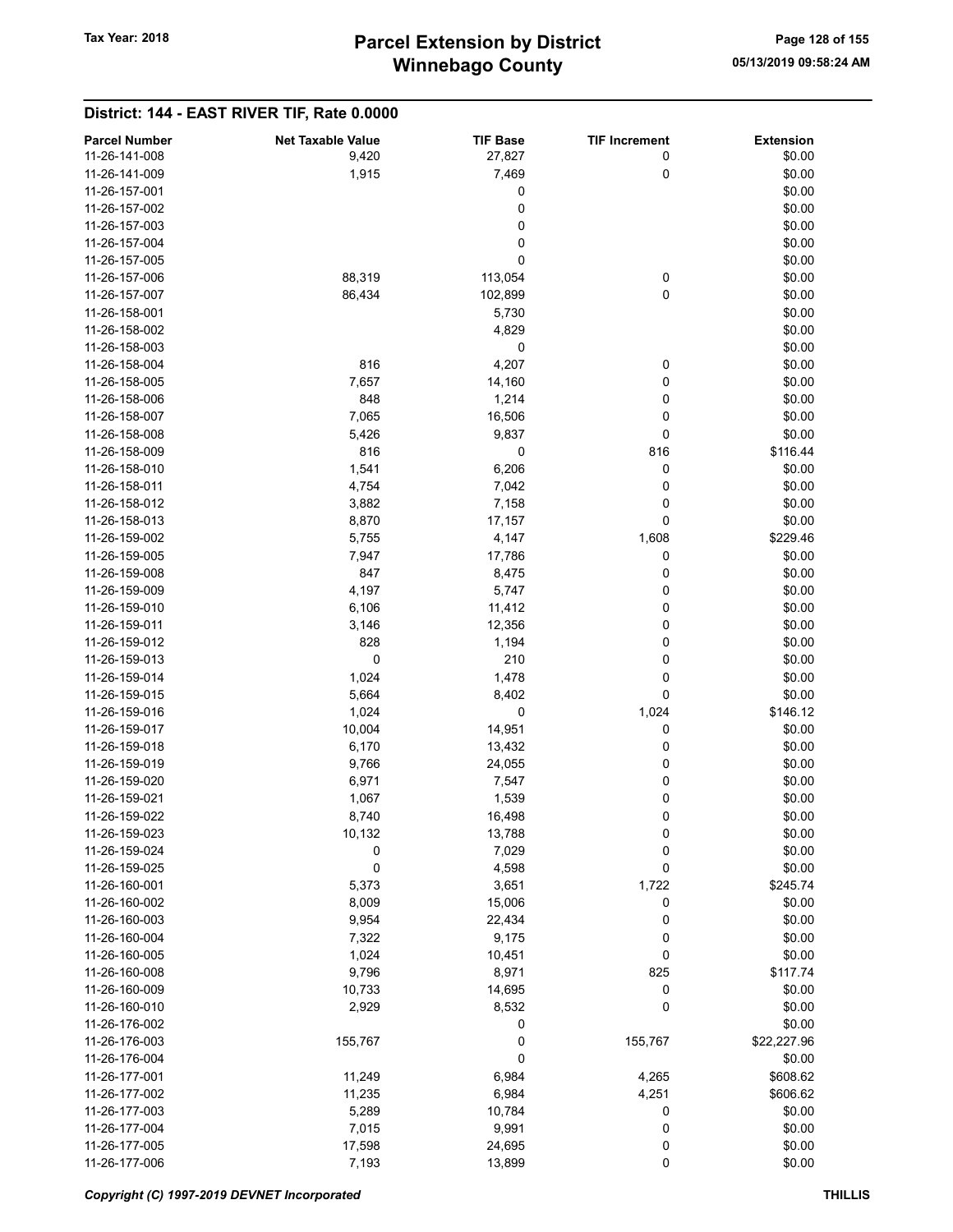# Winnebago County Tax Year: 2018 **Parcel Extension by District** Page 129 of 155

| <b>Parcel Number</b> | <b>Net Taxable Value</b> | <b>TIF Base</b> | <b>TIF Increment</b> | <b>Extension</b> |
|----------------------|--------------------------|-----------------|----------------------|------------------|
| 11-26-177-007        | 1,181                    | 1,705           | 0                    | \$0.00           |
| 11-26-177-008        | 1,428                    | 2,062           | 0                    | \$0.00           |
| 11-26-177-009        | 9,573                    | 15,367          | 0                    | \$0.00           |
| 11-26-177-011        | 4,146                    | 15,333          | 0                    | \$0.00           |
| 11-26-177-012        | 5,459                    | 18,852          | 0                    | \$0.00           |
| 11-26-177-013        | 7,850                    | 11,667          | 0                    | \$0.00           |
| 11-26-177-014        | 12,424                   | 28,223          | 0                    | \$0.00           |
|                      | 1,903                    |                 |                      |                  |
| 11-26-177-015        |                          | 13,271          | 0                    | \$0.00           |
| 11-26-177-016        | 7,903                    | 14,473          | 0                    | \$0.00           |
| 11-26-177-017        | 4,535                    | 8,227           | 0                    | \$0.00           |
| 11-26-177-018        | 9,064                    | 19,682          | 0                    | \$0.00           |
| 11-26-177-019        | 9,614                    | 18,347          | 0                    | \$0.00           |
| 11-26-177-020        | 9,413                    | 17,370          | 0                    | \$0.00           |
| 11-26-177-027        | 9,152                    | 19,792          | 0                    | \$0.00           |
| 11-26-178-001        |                          | 0               |                      | \$0.00           |
| 11-26-178-002        | 7,520                    | 7,844           | 0                    | \$0.00           |
| 11-26-178-005        | 11,885                   | 28,323          | 0                    | \$0.00           |
| 11-26-178-006        | 10,614                   | 23,431          | 0                    | \$0.00           |
| 11-26-178-007        | 10,614                   | 22,911          | 0                    | \$0.00           |
| 11-26-178-008        | 10,614                   | 23,373          | 0                    | \$0.00           |
| 11-26-178-011        | 1,311                    | 1,892           | 0                    | \$0.00           |
| 11-26-178-012        | 6,387                    | 4,224           | 2,163                | \$308.66         |
| 11-26-178-013        | 8,877                    | 19,844          | 0                    | \$0.00           |
| 11-26-178-014        | 14,906                   | 15,420          | 0                    | \$0.00           |
| 11-26-178-015        | 8,343                    | 10,176          | 0                    | \$0.00           |
| 11-26-178-016        |                          |                 | 0                    | \$0.00           |
|                      | 6,591                    | 7,356           |                      |                  |
| 11-26-178-017        | 7,612                    | 9,445           | 0                    | \$0.00           |
| 11-26-178-018        | 9,564                    | 11,897          | 0                    | \$0.00           |
| 11-26-178-019        |                          | 624             |                      | \$0.00           |
| 11-26-178-020        |                          | 0               |                      | \$0.00           |
| 11-26-178-021        | 701                      | 12,222          | 0                    | \$0.00           |
| 11-26-178-022        | 1,040                    | 15,366          | 0                    | \$0.00           |
| 11-26-178-023        | 5,359                    | 19,452          | 0                    | \$0.00           |
| 11-26-178-024        | 7,397                    | 18,735          | 0                    | \$0.00           |
| 11-26-179-001        |                          | 0               |                      | \$0.00           |
| 11-26-179-002        | 754                      | 1,089           | 0                    | \$0.00           |
| 11-26-179-003        | 10,108                   | 18,492          | 0                    | \$0.00           |
| 11-26-179-004        | 8,501                    | 18,429          | 0                    | \$0.00           |
| 11-26-179-005        |                          | 0               |                      | \$0.00           |
| 11-26-179-006        | 6,389                    | 14,198          | 0                    | \$0.00           |
| 11-26-179-007        | 4,852                    | 8,695           | 0                    | \$0.00           |
| 11-26-179-008        | 10,114                   | 12,545          | 0                    | \$0.00           |
| 11-26-179-010        | 14,230                   | 16,259          | 0                    | \$0.00           |
| 11-26-179-011        | 10,360                   | 23,328          | 0                    | \$0.00           |
| 11-26-179-012        |                          | 15,454          |                      | \$0.00           |
| 11-26-179-013        |                          | 13,511          |                      | \$0.00           |
| 11-26-179-014        |                          | 767             |                      | \$0.00           |
| 11-26-179-015        |                          | 3,917           |                      | \$0.00           |
| 11-26-179-016        |                          | 9,562           |                      | \$0.00           |
|                      |                          |                 |                      |                  |
| 11-26-179-017        |                          | 12,460          |                      | \$0.00           |
| 11-26-179-018        |                          | 4,259           |                      | \$0.00           |
| 11-26-179-019        |                          | 17,985          |                      | \$0.00           |
| 11-26-179-020        |                          | 126             |                      | \$0.00           |
| 11-26-179-021        |                          | 178             |                      | \$0.00           |
| 11-26-179-022        |                          | 1,341           |                      | \$0.00           |
| 11-26-179-023        |                          | 14,371          |                      | \$0.00           |
| 11-26-179-024        |                          | 4,480           |                      | \$0.00           |
| 11-26-179-033        | 70,421                   | 108,985         | 0                    | \$0.00           |
| 11-26-179-035        | 19,831                   | 24,987          | 0                    | \$0.00           |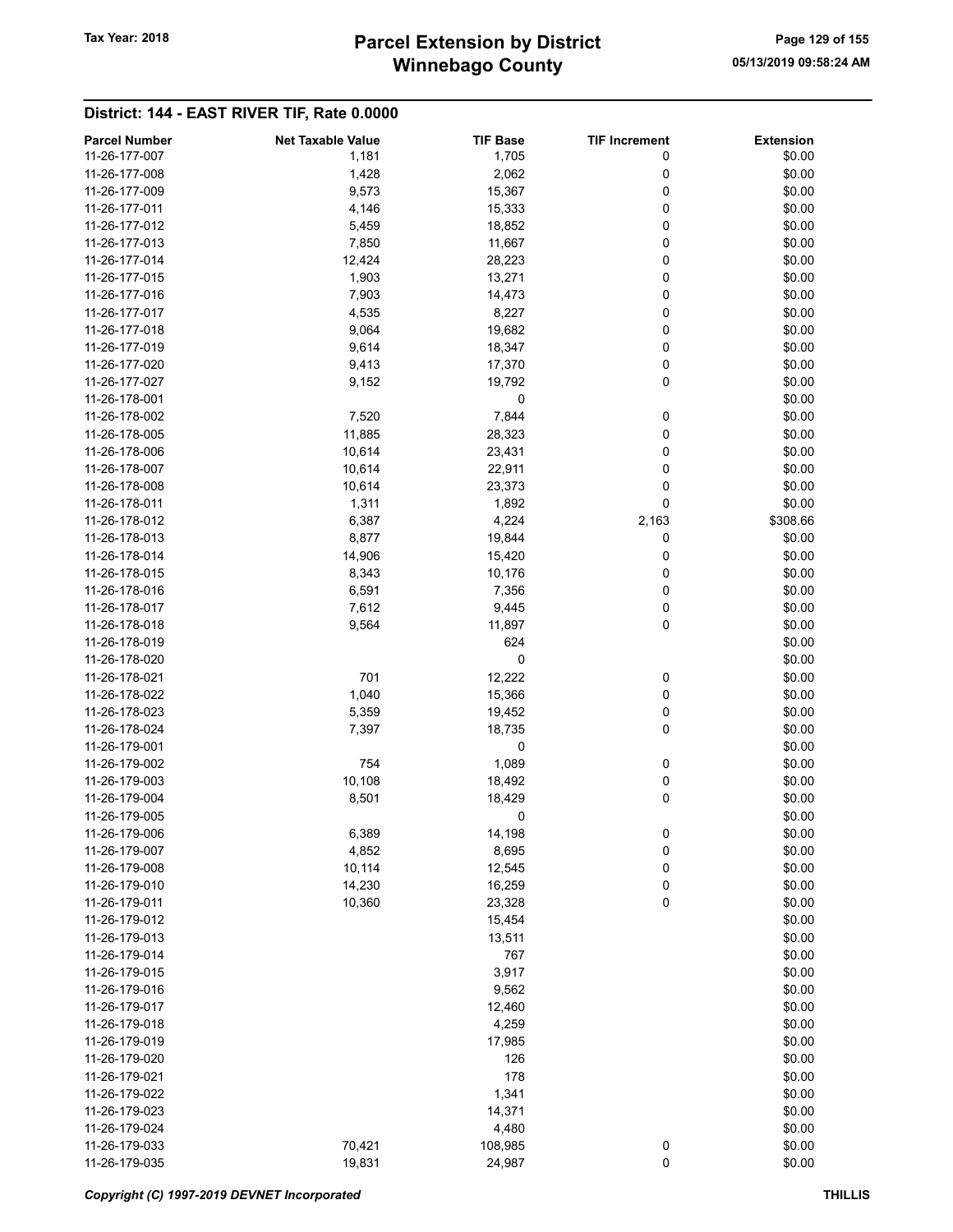| <b>Parcel Number</b> | <b>Net Taxable Value</b> | <b>TIF Base</b> | <b>TIF Increment</b> | <b>Extension</b> |
|----------------------|--------------------------|-----------------|----------------------|------------------|
| 11-26-179-036        | 20,940                   | 21,817          | 0                    | \$0.00           |
| 11-26-180-001        |                          | 0               |                      | \$0.00           |
| 11-26-180-002        |                          | 19,251          |                      | \$0.00           |
| 11-26-180-003        | 1,271                    | 16,647          | 0                    | \$0.00           |
| 11-26-180-004        | 2,738                    |                 | 0                    | \$0.00           |
|                      |                          | 12,626          |                      |                  |
| 11-26-180-006        |                          | 8,276           |                      | \$0.00           |
| 11-26-180-007        |                          | 4,500           |                      | \$0.00           |
| 11-26-180-008        |                          | 20,182          |                      | \$0.00           |
| 11-26-180-009        |                          | 20,421          |                      | \$0.00           |
| 11-26-180-010        |                          | 26,824          |                      | \$0.00           |
| 11-26-180-011        |                          | 13,381          |                      | \$0.00           |
| 11-26-180-012        |                          | 33,932          |                      | \$0.00           |
| 11-26-180-015        |                          | 18,620          |                      | \$0.00           |
| 11-26-180-016        |                          | 11,579          |                      | \$0.00           |
| 11-26-180-017        |                          | 0               |                      | \$0.00           |
| 11-26-180-018        |                          | 10,298          |                      | \$0.00           |
| 11-26-180-019        |                          | 17,092          |                      | \$0.00           |
| 11-26-180-020        |                          | 11,853          |                      | \$0.00           |
|                      |                          |                 |                      |                  |
| 11-26-180-021        |                          | 22,422          |                      | \$0.00           |
| 11-26-201-001        |                          | 0               |                      | \$0.00           |
| 11-26-201-003        |                          | 0               |                      | \$0.00           |
| 11-26-201-004        | 18,376                   | 103,719         | 0                    | \$0.00           |
| 11-26-201-005        |                          | 20,606          |                      | \$0.00           |
| 11-26-201-006        | 37,253                   | 43,413          | 0                    | \$0.00           |
| 11-26-201-008        | 20,491                   | 25,242          | 0                    | \$0.00           |
| 11-26-201-011        |                          | 136,072         |                      | \$0.00           |
| 11-26-201-012        | 10,563                   | 10,834          | 0                    | \$0.00           |
| 11-26-201-013        | 3,447                    | 3,980           | 0                    | \$0.00           |
| 11-26-201-014        | 5,599                    | 6,465           | 0                    | \$0.00           |
| 11-26-201-015        | 2,376                    | 2,743           | 0                    | \$0.00           |
| 11-26-201-018        | 3,359                    | 4,588           | 0                    | \$0.00           |
| 11-26-201-021        | 66,254                   | 78,833          | 0                    | \$0.00           |
| 11-26-201-023        |                          | 0               |                      | \$0.00           |
| 11-26-201-024        |                          | 0               |                      |                  |
|                      |                          |                 |                      | \$0.00           |
| 11-26-203-008        | 85,889                   | 117,758         | 0                    | \$0.00           |
| 11-26-203-009        | 79,711                   | 152,464         | 0                    | \$0.00           |
| 11-26-302-001        |                          | 0               |                      | \$0.00           |
| 11-26-303-001        | 5,927                    | 5,927           | 0                    | \$0.00           |
| 11-26-303-002        | 6,032                    | 13,990          | 0                    | \$0.00           |
| 11-26-303-003        | 6,519                    | 9,518           | 0                    | \$0.00           |
| 11-26-303-004        | 9,663                    | 21,718          | 0                    | \$0.00           |
| 11-26-303-005        | 6,972                    | 14,027          | 0                    | \$0.00           |
| 11-26-303-006        | 10,448                   | 12,567          | 0                    | \$0.00           |
| 11-26-303-007        | 2,200                    | 7,948           | 0                    | \$0.00           |
| 11-26-303-009        | 5,729                    | 5,729           | 0                    | \$0.00           |
| 11-26-303-011        | 10,172                   | 18,137          | 0                    | \$0.00           |
| 11-26-303-012        | 246                      | 285             | 0                    | \$0.00           |
| 11-26-303-013        |                          | 0               |                      | \$0.00           |
| 11-26-303-015        |                          | 7,705           |                      | \$0.00           |
|                      | 1,662                    |                 | 0                    |                  |
| 11-26-304-001        | 4,939                    | 14,615          | 0                    | \$0.00           |
| 11-26-304-002        | 8,402                    | 13,333          | 0                    | \$0.00           |
| 11-26-304-003        | 9,302                    | 7,858           | 1,444                | \$206.06         |
| 11-26-304-004        | 4,064                    | 14,764          | 0                    | \$0.00           |
| 11-26-304-005        | 6,683                    | 7,240           | 0                    | \$0.00           |
| 11-26-304-008        |                          | 0               |                      | \$0.00           |
| 11-26-304-009        | 20,492                   | 23,660          | 0                    | \$0.00           |
| 11-26-304-011        | 39,860                   | 46,026          | 0                    | \$0.00           |
| 11-26-305-007        | 182,497                  | 217,267         | 0                    | \$0.00           |
| 11-26-326-001        | 7,414                    | 20,495          | 0                    | \$0.00           |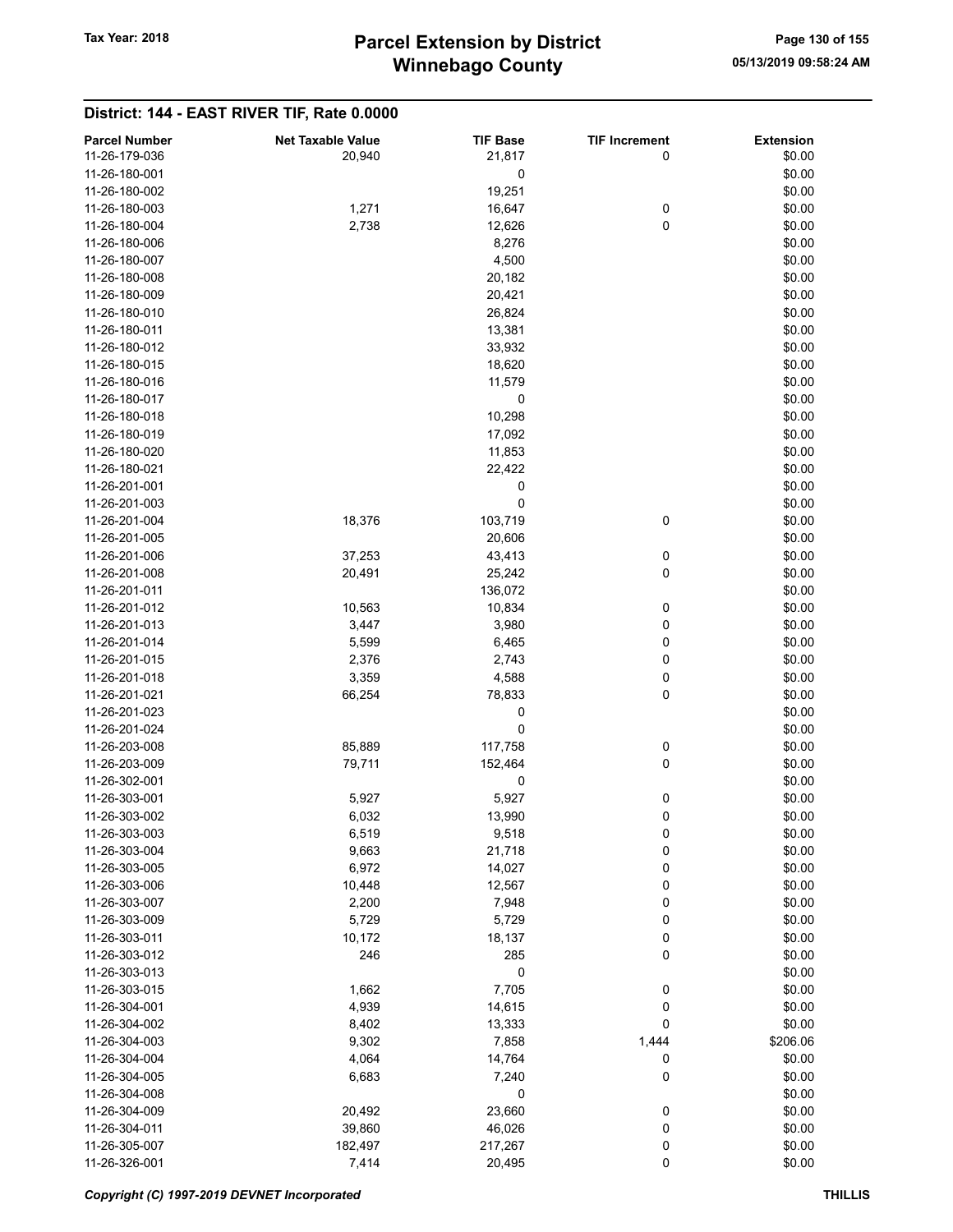| <b>Parcel Number</b> | <b>Net Taxable Value</b> | <b>TIF Base</b> | <b>TIF Increment</b> | <b>Extension</b> |
|----------------------|--------------------------|-----------------|----------------------|------------------|
| 11-26-326-004        | 2,513                    | 8,758           | 0                    | \$0.00           |
| 11-26-326-005        | 6,498                    | 14,779          | 0                    | \$0.00           |
| 11-26-326-006        |                          | 1,194           |                      | \$0.00           |
| 11-26-326-007        | 1,637                    | 27,560          | 0                    | \$0.00           |
| 11-26-326-008        | 7,705                    | 20,315          | 0                    | \$0.00           |
|                      |                          |                 |                      |                  |
| 11-26-326-009        | 3,964                    | 12,886          | 0                    | \$0.00           |
| 11-26-326-010        | 623                      | 10,755          | 0                    | \$0.00           |
| 11-26-326-011        | 10,795                   | 19,629          | 0                    | \$0.00           |
| 11-26-326-012        | 0                        | 5,732           | 0                    | \$0.00           |
| 11-26-326-013        | 8,530                    | 15,425          | 0                    | \$0.00           |
| 11-26-326-014        | 11,174                   | 28,137          | 0                    | \$0.00           |
| 11-26-327-001        |                          | 16,979          |                      | \$0.00           |
| 11-26-327-002        |                          | 7,670           |                      | \$0.00           |
| 11-26-327-003        |                          | 18,777          |                      | \$0.00           |
| 11-26-327-004        |                          | 12,983          |                      | \$0.00           |
| 11-26-327-005        |                          | 10,105          |                      | \$0.00           |
| 11-26-327-006        |                          | 20,755          |                      | \$0.00           |
| 11-26-327-007        |                          | 12,151          |                      | \$0.00           |
| 11-26-327-008        |                          | 1,135           |                      | \$0.00           |
| 11-26-327-009        |                          | 9,296           |                      | \$0.00           |
| 11-26-327-010        |                          | 14,905          |                      | \$0.00           |
| 11-26-327-011        |                          | 10,259          |                      | \$0.00           |
| 11-26-327-012        |                          | 8,048           |                      | \$0.00           |
| 11-26-327-013        |                          | 10,589          |                      | \$0.00           |
| 11-26-327-014        |                          | 21,057          |                      | \$0.00           |
| 11-26-327-015        |                          | 17,399          |                      | \$0.00           |
| 11-26-327-016        |                          | 15,644          |                      | \$0.00           |
| 11-26-327-017        |                          | 16,170          |                      | \$0.00           |
| 11-26-327-018        |                          | 20,623          |                      | \$0.00           |
| 11-26-327-019        |                          | 17,737          |                      | \$0.00           |
| 11-26-327-020        |                          | 23,934          |                      | \$0.00           |
| 11-26-327-021        |                          | 10,024          |                      | \$0.00           |
| 11-26-327-022        |                          |                 |                      | \$0.00           |
|                      |                          | 21,740          |                      |                  |
| 11-26-327-024        |                          | 18,422          |                      | \$0.00           |
| 11-26-327-032        | 4,568                    | 75,094          | 0                    | \$0.00           |
| 11-26-328-021        |                          | 1,217           |                      | \$0.00           |
| 11-26-328-022        |                          | 2,660           |                      | \$0.00           |
| 11-26-328-023        |                          | 2,310           |                      | \$0.00           |
| 11-26-328-025        |                          | 0               |                      | \$0.00           |
| 11-26-329-001        | 9,866                    | 18,193          | 0                    | \$0.00           |
| 11-26-329-002        | 10,645                   | 22,312          | 0                    | \$0.00           |
| 11-26-329-003        | 936                      | 1,350           | 0                    | \$0.00           |
| 11-26-329-004        | 7,437                    | 17,871          | 0                    | \$0.00           |
| 11-26-329-005        | 6,918                    | 7,847           | 0                    | \$0.00           |
| 11-26-329-006        | 5,512                    | 5,578           | 0                    | \$0.00           |
| 11-26-329-007        | 5,806                    | 10,522          | 0                    | \$0.00           |
| 11-26-329-008        | 993                      | 6,464           | 0                    | \$0.00           |
| 11-26-329-009        | 5,067                    | 5,967           | 0                    | \$0.00           |
| 11-26-329-010        | 5,241                    | 9,244           | 0                    | \$0.00           |
| 11-26-329-011        | 4,579                    | 4,579           | 0                    | \$0.00           |
| 11-26-329-012        | 6,616                    | 14,560          | 0                    | \$0.00           |
| 11-26-329-016        | 4,649                    | 4,981           | 0                    | \$0.00           |
| 11-26-329-017        | 994                      | 1,433           | 0                    | \$0.00           |
| 11-26-329-018        | 9,247                    | 25,851          | 0                    | \$0.00           |
| 11-26-329-019        | 9,590                    | 13,235          | 0                    | \$0.00           |
| 11-26-329-022        | 933                      | 20,492          | 0                    | \$0.00           |
| 11-26-329-023        | 4,877                    | 19,785          | 0                    | \$0.00           |
| 11-26-329-024        | 5,346                    | 16,125          | 0                    | \$0.00           |
| 11-26-329-025        | 6,461                    | 10,849          | 0                    | \$0.00           |
|                      |                          |                 |                      |                  |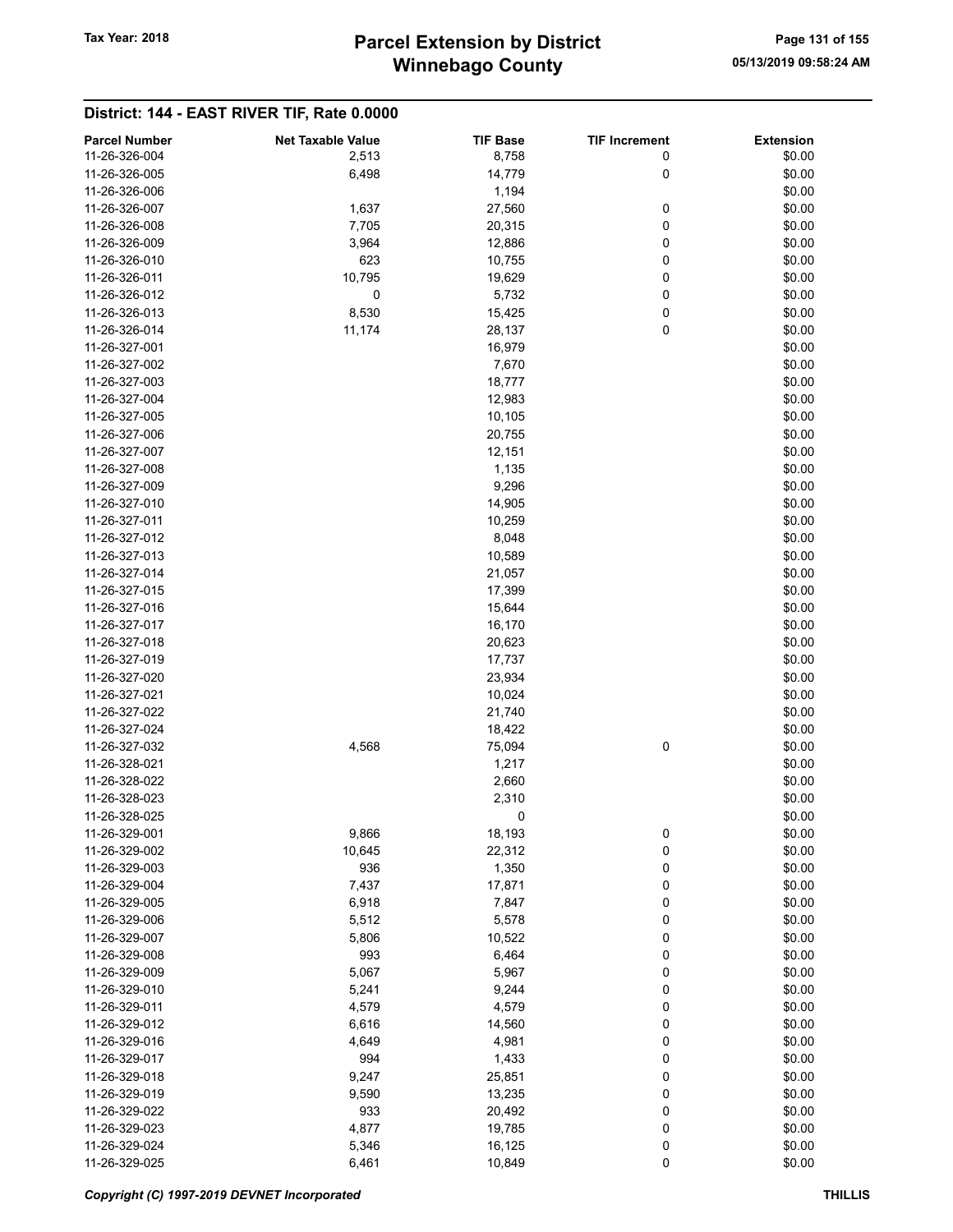# Winnebago County Tax Year: 2018 **Parcel Extension by District** Page 132 of 155

| <b>Parcel Number</b> | <b>Net Taxable Value</b> | <b>TIF Base</b> | <b>TIF Increment</b> | <b>Extension</b> |
|----------------------|--------------------------|-----------------|----------------------|------------------|
| 11-26-329-026        | 6,089                    | 11,531          | 0                    | \$0.00           |
| 11-26-329-027        | 1,407                    | 2,031           | 0                    | \$0.00           |
| 11-26-329-028        | 429                      | 7,696           | 0                    | \$0.00           |
|                      |                          |                 |                      |                  |
| 11-26-329-029        | 6,694                    | 18,206          | 0                    | \$0.00           |
| 11-26-329-030        | 7,461                    | 18,690          | 0                    | \$0.00           |
| 11-26-329-031        | 1,092                    | 17,081          | 0                    | \$0.00           |
| 11-26-329-032        | 1,153                    | 1,663           | 0                    | \$0.00           |
| 11-26-329-033        | 0                        | 1,791           | 0                    | \$0.00           |
| 11-26-329-034        | 1,191                    | 1,720           | 0                    | \$0.00           |
| 11-26-329-038        | 6,908                    | 25,992          | 0                    | \$0.00           |
| 11-26-329-039        | 1,071                    | 7,316           | 0                    | \$0.00           |
| 11-26-330-001        | 8,738                    | 13,968          | 0                    | \$0.00           |
| 11-26-330-002        | 6,425                    | 6,647           | 0                    | \$0.00           |
| 11-26-330-003        | 7,763                    | 19,827          | 0                    | \$0.00           |
| 11-26-330-004        | 3,779                    | 17,319          | 0                    | \$0.00           |
| 11-26-330-005        | 6,119                    | 9,382           | 0                    | \$0.00           |
| 11-26-330-008        | 4,683                    | 6,734           | 0                    | \$0.00           |
| 11-26-330-009        | 913                      | 1,318           | 0                    | \$0.00           |
| 11-26-330-010        | 5,993                    | 2,623           |                      | \$480.90         |
|                      |                          |                 | 3,370                |                  |
| 11-26-330-011        | 6,903                    | 7,532           | 0                    | \$0.00           |
| 11-26-330-012        | 8,874                    | 17,273          | 0                    | \$0.00           |
| 11-26-330-013        | 6,275                    | 14,237          | 0                    | \$0.00           |
| 11-26-330-014        | 6,243                    | 13,323          | 0                    | \$0.00           |
| 11-26-330-015        | 7,518                    | 11,414          | 0                    | \$0.00           |
| 11-26-330-016        | 17,414                   | 33,928          | 0                    | \$0.00           |
| 11-26-330-017        | 8,832                    | 10,871          | 0                    | \$0.00           |
| 11-26-330-018        | 4,791                    | 5,578           | 0                    | \$0.00           |
| 11-26-330-019        | 8,638                    | 15,577          | 0                    | \$0.00           |
| 11-26-330-020        | 4,942                    | 8,739           | 0                    | \$0.00           |
| 11-26-330-021        | 6,484                    | 10,494          | 0                    | \$0.00           |
| 11-26-330-022        | 1,631                    | 22,270          | 0                    | \$0.00           |
| 11-26-330-024        | 1,128                    | 14,191          | 0                    | \$0.00           |
| 11-26-330-025        | 6,711                    | 9,424           | 0                    | \$0.00           |
| 11-26-330-026        |                          | 19,805          |                      | \$0.00           |
| 11-26-330-027        | 3,340                    | 22,547          | 0                    | \$0.00           |
| 11-26-330-028        | 7,089                    | 11,971          | 0                    | \$0.00           |
| 11-26-330-029        |                          |                 | 0                    |                  |
|                      | 8,751                    | 27,486          |                      | \$0.00           |
| 11-26-330-030        | 9,387                    | 21,801          | 0                    | \$0.00           |
| 11-26-331-001        | 213                      | 1,578           | 0                    | \$0.00           |
| 11-26-331-002        | 5,555                    | 10,847          | 0                    | \$0.00           |
| 11-26-331-003        | 3,443                    | 6,211           | 0                    | \$0.00           |
| 11-26-331-004        | 4,416                    | 4,416           | 0                    | \$0.00           |
| 11-26-331-008        | 6,176                    | 11,184          | 0                    | \$0.00           |
| 11-26-331-009        | 16,107                   | 20,230          | 0                    | \$0.00           |
| 11-26-331-010        | 6,508                    | 14,312          | 0                    | \$0.00           |
| 11-26-331-023        | 0                        | 19,988          | 0                    | \$0.00           |
| 11-26-331-024        | 1,023                    | 20,174          | 0                    | \$0.00           |
| 11-26-331-025        | 7,276                    | 20,114          | 0                    | \$0.00           |
| 11-26-331-026        |                          | 0               |                      | \$0.00           |
| 11-26-331-027        | 805                      | 1,162           | 0                    | \$0.00           |
| 11-26-331-029        | 1,014                    | 1,494           | 0                    | \$0.00           |
| 11-26-331-030        |                          | 5,163           |                      | \$0.00           |
| 11-26-331-031        | 701                      | 1,494           | 0                    | \$0.00           |
| 11-26-331-032        | 6,035                    | 9,551           | 0                    | \$0.00           |
|                      |                          |                 |                      |                  |
| 11-26-353-006        | 128,993                  | 153,567         | 0                    | \$0.00           |
| 11-26-353-007        | 1,446                    | 0               | 1,446                | \$206.34         |
| 11-26-376-010        | 231,310                  | 336,020         | 0                    | \$0.00           |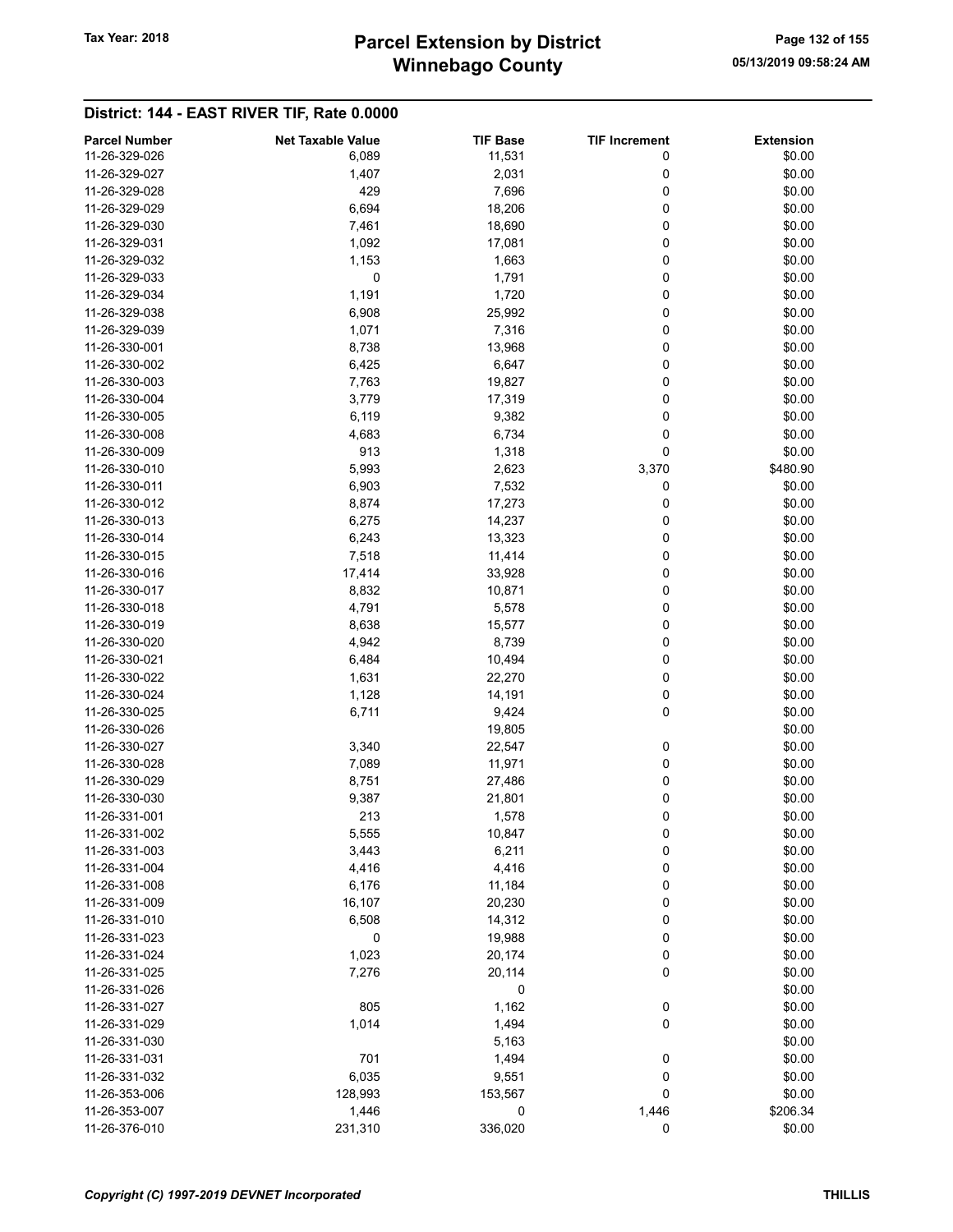# Winnebago County Tax Year: 2018 **Parcel Extension by District** Page 133 of 155

05/13/2019 09:58:24 AM

| District: 144 - EAST RIVER TIF, Rate 0.0000                    |                                                         |                           |                           |                             |  |
|----------------------------------------------------------------|---------------------------------------------------------|---------------------------|---------------------------|-----------------------------|--|
| <b>Parcel Number</b><br>11-26-378-004<br><b>Totals for 144</b> | <b>Net Taxable Value</b><br>54,005                      | <b>TIF Base</b><br>70,048 | <b>TIF Increment</b><br>0 | <b>Extension</b><br>\$0.00  |  |
|                                                                | 10,884,413                                              | 13,241,739                | 2,853,451                 | \$407,187.78<br>639 Parcels |  |
|                                                                | District: 145 - SUMNER ROAD / GROVE ST TIF, Rate 0.0000 |                           |                           |                             |  |
| <b>Parcel Number</b><br>09-29-327-016                          | <b>Net Taxable Value</b><br>59,622                      | <b>TIF Base</b><br>93,550 | <b>TIF Increment</b><br>0 | <b>Extension</b><br>\$0.00  |  |
| <b>Totals for 145</b>                                          | 59,622                                                  | 93,550                    | 0                         | \$0.00<br>1 Parcels         |  |
|                                                                | District: 146 - LOVES PARK CORP CENTER TIF, Rate 0.0000 |                           |                           |                             |  |
| <b>Parcel Number</b>                                           | <b>Net Taxable Value</b>                                | <b>TIF Base</b>           | <b>TIF Increment</b>      | <b>Extension</b>            |  |
| 08-35-379-003                                                  | 2,789                                                   | 1,659                     | 1,130                     | \$122.50                    |  |
| 08-35-383-002                                                  |                                                         | 0                         |                           | \$0.00                      |  |
| 08-35-386-001                                                  | 213                                                     | 112                       | 101                       | \$10.96                     |  |
| 08-35-386-002                                                  | 0                                                       | 89                        | 0                         | \$0.00                      |  |
| 08-35-386-003                                                  | 202                                                     | 112                       | 90                        | \$9.76                      |  |
| 08-35-386-004                                                  | 171                                                     | 90                        | 81                        | \$8.78                      |  |
| 08-35-386-005                                                  | 152                                                     | 90                        | 62                        | \$6.72                      |  |
| 08-35-386-006                                                  | 151                                                     | 90                        | 61                        | \$6.62                      |  |
| 08-35-400-006                                                  | 8,423                                                   | 9,804                     | 0                         | \$0.00                      |  |
| 08-35-400-007                                                  | 6,030                                                   | 1,899                     | 4,131                     | \$439.68                    |  |
| 08-35-400-009                                                  | 1,659,412                                               | 1,931,441                 | 0                         | \$0.00                      |  |
| 08-35-400-010                                                  | 294,185                                                 | 147,394                   | 146,791                   | \$15,911.56                 |  |
| 08-35-400-013                                                  | 1,510,726                                               | 327                       | 1,510,399                 | \$163,721.22                |  |
| 12-02-126-011<br>12-02-127-008                                 | 4,013                                                   | 1,361<br>0                | 2,652                     | \$290.70<br>\$16,095.00     |  |
| 12-02-127-010                                                  | 146,836<br>2,651                                        | 12,049                    | 146,836<br>0              | \$0.00                      |  |
| 12-02-178-002                                                  | 370,833                                                 | 558,340                   | 0                         | \$0.00                      |  |
| 12-02-178-003                                                  | 430                                                     | 199                       | 231                       | \$25.32                     |  |
| 12-02-178-004                                                  | 556                                                     | 258                       | 298                       | \$32.66                     |  |
| 12-02-178-005                                                  | 1,906                                                   | 390                       | 1,516                     | \$166.18                    |  |
| 12-02-178-008                                                  | 540                                                     | 267                       | 273                       | \$29.92                     |  |
| 12-02-178-009                                                  | 273                                                     | 33,935                    | 0                         | \$0.00                      |  |
| 12-02-178-010                                                  | 807                                                     | 288                       | 519                       | \$56.90                     |  |
| 12-02-178-011                                                  | 749                                                     | 469                       | 280                       | \$30.70                     |  |
| 12-02-179-004                                                  | 411                                                     | 228                       | 183                       | \$20.06                     |  |
| 12-02-179-005                                                  | 471                                                     | 273                       | 198                       | \$21.70                     |  |
| 12-02-179-006                                                  | 40,097                                                  | 47,297                    | 0                         | \$0.00                      |  |
| 12-02-179-007                                                  |                                                         | 0                         |                           | \$0.00                      |  |
| 12-02-179-008                                                  | 571                                                     | 672                       | 0                         | \$0.00                      |  |
| 12-02-201-003                                                  | 2,129,502                                               | 1,835,109                 | 294,393                   | \$32,269.02                 |  |
| <b>Totals for 146</b>                                          | 6,183,100                                               | 4,584,242                 | 2,110,225                 | \$229,275.96                |  |
|                                                                |                                                         |                           |                           | 30 Parcels                  |  |

## District: 147 - WESTSTONE TIF, Rate 0.0000

| <b>Parcel Number</b> | <b>Net Taxable Value</b> | <b>TIF Base</b> | <b>TIF Increment</b> | <b>Extension</b> |
|----------------------|--------------------------|-----------------|----------------------|------------------|
| 08-13-100-003        | 1.467                    | 342             | 1,125                | \$115.94         |
| 08-13-300-009        | 2,995                    | 1.475           | 1,520                | \$159.64         |
| 08-13-300-010        | 1,292                    | 660             | 632                  | \$66.38          |
| 08-13-300-011        | 53,703                   | 49.409          | 4.294                | \$450.94         |
| 08-14-100-005        | 3.795                    | 906             | 2,889                | \$297.72         |
| 08-14-200-003        | 6.800                    | 2,086           | 4,714                | \$485.80         |
| 08-14-300-002        | 1,286                    | 537             | 749                  | \$77.20          |
| 08-14-300-014        | 13.963                   | 39.124          | 0                    | \$0.00           |
| 08-14-300-016        | 16.407                   | 3.049           | 13.358               | \$1.402.82       |
| 08-14-400-001        | 1,870                    | 742             | 1,128                | \$116.24         |

#### Copyright (C) 1997-2019 DEVNET Incorporated THILLIS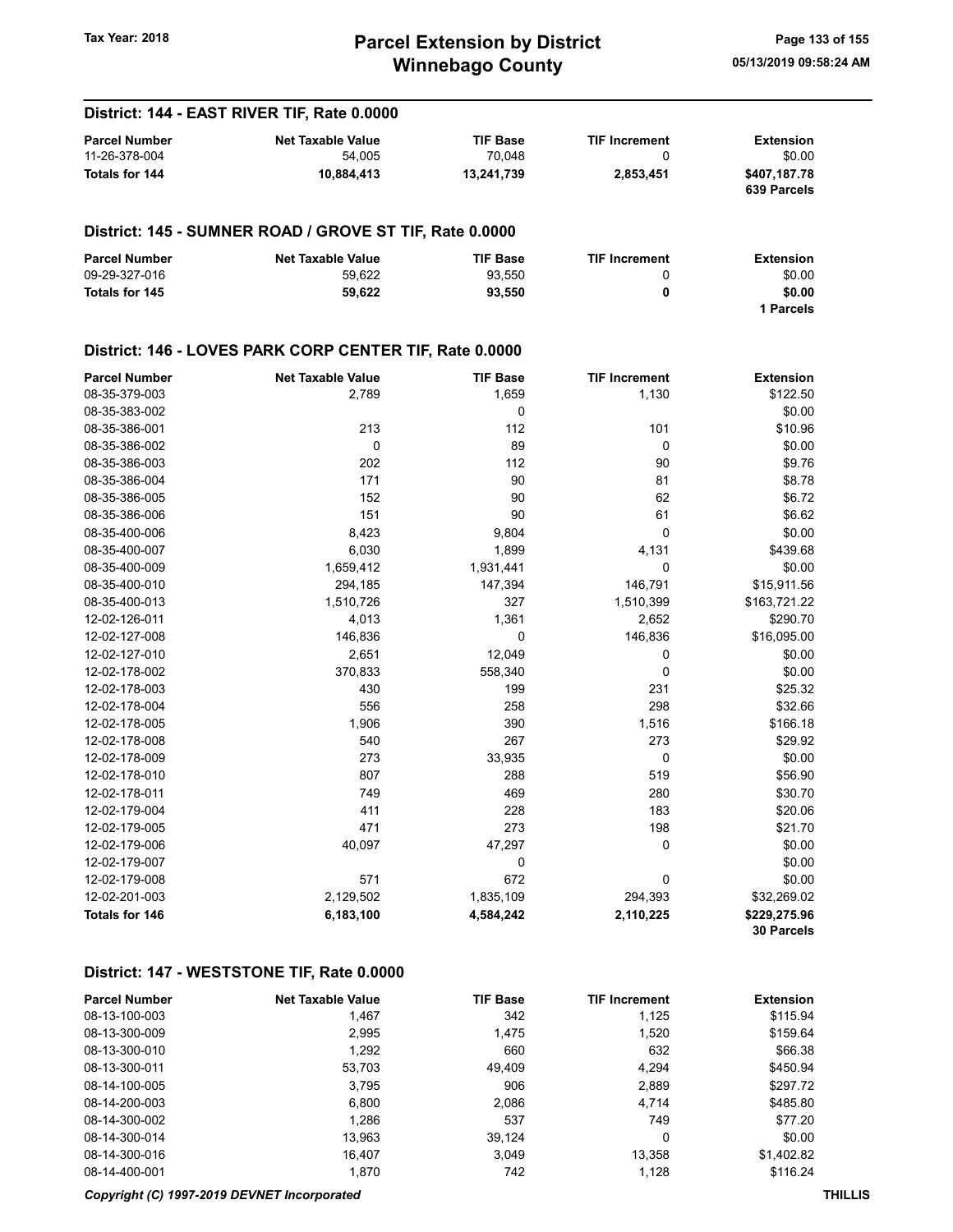## District: 147 - WESTSTONE TIF, Rate 0.0000

| <b>Parcel Number</b> | Net Taxable Value | <b>TIF Base</b> | <b>TIF Increment</b> | <b>Extension</b>  |
|----------------------|-------------------|-----------------|----------------------|-------------------|
| 08-14-400-007        | 6,616             | 21.164          | 0                    | \$0.00            |
| 08-14-400-008        | 1,358             | 450             | 908                  | \$95.36           |
| 08-14-400-009        | 1,573,609         | 35,123          | 1,538,486            | \$161,567.18      |
| 08-14-400-010        | 1,066,833         | 22.514          | 1,044,319            | \$109,671.26      |
| 08-14-400-011        | 20,633            | 6.304           | 14,329               | \$1,504.80        |
| 08-14-400-012        | 10.274            | 2.702           | 7,572                | \$795.20          |
| 08-14-400-014        | 1.563.642         | 1.797           | 1,561,845            | \$164,020.28      |
| 08-14-400-015        | 2.994             | 4               | 2,990                | \$314.00          |
| Totals for 147       | 4,349,537         | 188,388         | 4,200,858            | \$441,140.76      |
|                      |                   |                 |                      | <b>18 Parcels</b> |

## District: 148 - NORTH WILLOW CREEK TIF, Rate 0.0000

| <b>Parcel Number</b> | <b>Net Taxable Value</b> | <b>TIF Base</b> | <b>TIF Increment</b> | <b>Extension</b> |
|----------------------|--------------------------|-----------------|----------------------|------------------|
| 08-16-103-008        | 1.345                    | 414             | 931                  | \$104.84         |
| 08-16-103-009        | 623                      | 213             | 410                  | \$46.16          |
| 08-16-151-011        | 504.181                  | 411.014         | 93.167               | \$10.490.24      |
| 08-17-276-002        | 92.930                   | 31.431          | 61.499               | \$6.924.54       |
| 08-17-276-005        | 924.708                  | 1.043.576       | 0                    | \$0.00           |
| Totals for 148       | 1,523,787                | 1,486,648       | 156.007              | \$17,565.78      |
|                      |                          |                 |                      | 5 Parcels        |

## District: 149 - SOUTH WILLOW CREEK TIF, Rate 0.0000

| <b>Parcel Number</b>                        | <b>Net Taxable Value</b> | <b>TIF Base</b> | <b>TIF Increment</b> | <b>Extension</b> |  |
|---------------------------------------------|--------------------------|-----------------|----------------------|------------------|--|
| 08-17-277-005                               | 199,930                  | 225,630         | 0                    | \$0.00           |  |
| 08-17-277-014                               | 1,297,677                | 22,720          | 1,274,957            | \$143,555.06     |  |
| 08-17-277-015                               | 1,023,450                | 396,636         | 626,814              | \$70,576.76      |  |
| 08-17-277-016                               | 41,591                   | 22,548          | 19,043               | \$2,144.18       |  |
| 08-17-378-005                               | 150,282                  | 169,600         | 0                    | \$0.00           |  |
| 08-17-402-006                               | 121,775                  | 137,430         | 0                    | \$0.00           |  |
| 08-17-402-015                               | 236,543                  | 263,794         | $\mathbf 0$          | \$0.00           |  |
| 08-17-402-021                               | 22,529                   | 12,275          | 10,254               | \$1,154.56       |  |
| 08-17-402-024                               | 256,098                  | 329,417         | 0                    | \$0.00           |  |
| 08-17-402-025                               | 0                        | 97              | 0                    | \$0.00           |  |
| 08-17-402-027                               | 0                        | 97              | 0                    | \$0.00           |  |
| 08-17-402-028                               | 278,799                  | 326,752         | $\mathbf 0$          | \$0.00           |  |
| 08-17-402-031                               | 456,846                  | 200,377         | 256,469              | \$28,877.38      |  |
| 08-17-402-032                               | 9,009                    | 4,855           | 4,154                | \$467.72         |  |
| 08-17-402-033                               | 13,345                   | 7,189           | 6,156                | \$693.14         |  |
| 08-17-402-034                               | 140,787                  | 158,885         | 0                    | \$0.00           |  |
| 08-17-426-001                               | 265,934                  | 300,118         | 0                    | \$0.00           |  |
| 08-17-426-003                               | 170,734                  | 251,328         | $\mathbf 0$          | \$0.00           |  |
| 08-17-427-005                               | 253,877                  | 238,949         | 14,928               | \$1,680.84       |  |
| 08-17-427-006                               | 113,543                  | 128,139         | 0                    | \$0.00           |  |
| 08-17-427-008                               | 697                      | 19,768          | 0                    | \$0.00           |  |
| 08-17-427-009                               | 80,601                   | 90,963          | 0                    | \$0.00           |  |
| 08-17-427-010                               | 242,037                  | 273,150         | 0                    | \$0.00           |  |
| 08-17-427-011                               | 162,550                  | 183,445         | 0                    | \$0.00           |  |
| 08-17-427-017                               | 98,752                   | 12,445          | 86,307               | \$9,717.82       |  |
| 08-17-427-018                               | 1,158,482                | 1,009,449       | 149,033              | \$16,780.52      |  |
| 08-17-451-015                               | 699,125                  | 788,995         | 0                    | \$0.00           |  |
| 08-17-451-016                               | 0                        | 97              | 0                    | \$0.00           |  |
| 08-17-451-017                               | 0                        | 97              | 0                    | \$0.00           |  |
| 08-17-451-018                               | $\mathbf 0$              | 97              | 0                    | \$0.00           |  |
| 08-17-476-001                               | 56,240                   | 63,468          | $\mathbf 0$          | \$0.00           |  |
| 08-17-476-002                               | 123,551                  | 102,645         | 20,906               | \$2,353.94       |  |
| 08-17-476-003                               | 90,449                   | 102,076         | 0                    | \$0.00           |  |
| 08-17-476-004                               | 122,945                  | 138,749         | 0                    | \$0.00           |  |
| 08-17-476-009                               | 130,816                  | 1,110           | 129,706              | \$14,604.38      |  |
| Copyright (C) 1997-2019 DEVNET Incorporated |                          |                 |                      | <b>THILLIS</b>   |  |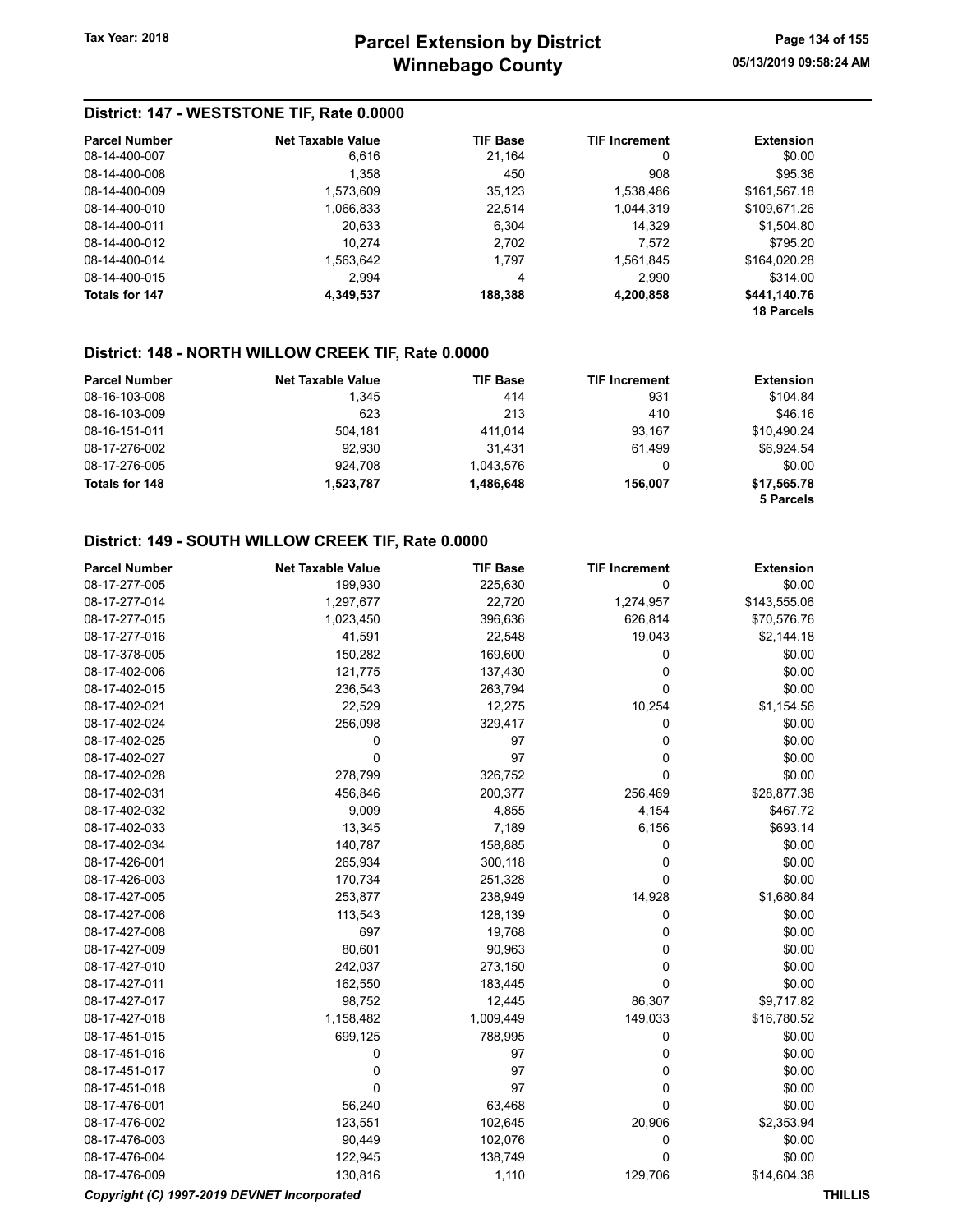## District: 149 - SOUTH WILLOW CREEK TIF, Rate 0.0000

| <b>Parcel Number</b> | <b>Net Taxable Value</b> | <b>TIF Base</b> | <b>TIF Increment</b> | <b>Extension</b>  |
|----------------------|--------------------------|-----------------|----------------------|-------------------|
| 08-17-476-010        |                          | 2,605           |                      | \$0.00            |
| 08-17-476-011        | 0                        | 115             | 0                    | \$0.00            |
| 08-17-476-012        | 169.319                  | 116             | 169.203              | \$19.051.58       |
| 08-17-477-002        | 51,261                   | 298             | 50.963               | \$5.738.24        |
| 08-17-477-003        | 80.594                   | 561             | 80.033               | \$9.011.40        |
| 08-17-478-005        | 0                        | 97              | 0                    | \$0.00            |
| 08-17-478-006        | 85,853                   | 96.888          | 0                    | \$0.00            |
| 08-20-201-021        | 0                        | 97              | 0                    | \$0.00            |
| 08-20-225-013        | 857.874                  | 628.086         | 229.788              | \$25.873.22       |
| 08-20-225-014        | 75.539                   | 89.591          | 0                    | \$0.00            |
| 08-20-225-015        | 91,283                   | 109.501         | 0                    | \$0.00            |
| Totals for 149       | 9,430,717                | 6,911,345       | 3,128,714            | \$352,280.74      |
|                      |                          |                 |                      | <b>46 Parcels</b> |

## District: 150 - GLOBAL TRADEPARK SOUTH TIF, Rate 0.0000

| <b>Parcel Number</b> | <b>Net Taxable Value</b> | <b>TIF Base</b> | <b>TIF Increment</b> | <b>Extension</b> |
|----------------------|--------------------------|-----------------|----------------------|------------------|
| 15-28-452-002        | 6,432                    | 3,584           | 2,848                | \$359.62         |
| 15-28-477-002        | 8,163                    | 4,312           | 3,851                | \$486.26         |
| 15-33-100-006        | 15,374                   | 8,337           | 7,037                | \$888.54         |
| 15-33-200-005        | 19,809                   | 10,204          | 9,605                | \$1,212.78       |
| 15-33-200-007        | 27,679                   | 13,688          | 13,991               | \$1,766.60       |
| 15-33-200-008        | 7,576                    | 3,639           | 3,937                | \$497.12         |
| 15-33-300-002        | 23,472                   | 10,022          | 13,450               | \$1,698.28       |
| 15-33-300-004        | 5,386                    | 2,264           | 3,122                | \$394.20         |
| 15-33-400-002        | 10,246                   | 3,711           | 6,535                | \$825.16         |
| 15-33-400-003        | 10,385                   | 4,167           | 6,218                | \$785.12         |
| 15-33-400-004        | 12,600                   | 4,203           | 8,397                | \$1,060.26       |
| 15-33-400-005        | 10,336                   | 3,746           | 6,590                | \$832.10         |
| 15-33-400-006        | 2,200                    | 1,096           | 1,104                | \$139.40         |
| 15-34-101-001        | 16,405                   | 7,742           | 8,663                | \$1,093.84       |
| 15-34-101-003        | 6,306                    | 3,006           | 3,300                | \$416.68         |
| 15-34-126-004        | 32,790                   | 14,836          | 17,954               | \$2,266.98       |
| 15-34-200-005        | 5,806                    | 3,068           | 2,738                | \$345.72         |
| 15-34-300-001        | 36,660                   | 13,657          | 23,003               | \$2,904.50       |
| 15-34-300-002        | 21,042                   | 10,359          | 10,683               | \$1,348.90       |
| 15-34-400-001        | 34,845                   | 36,356          | 0                    | \$0.00           |
| 15-34-400-003        | 19,217                   | 9,355           | 9,862                | \$1,245.24       |
| 15-35-300-001        | 30,737                   | 13,344          | 17,393               | \$2,196.14       |
| Totals for 150       | 363,466                  | 184,696         | 180,281              | \$22,763.44      |
|                      |                          |                 |                      | 22 Parcels       |

#### District: 151 - I-39 / BAXTER ROAD TIF, Rate 0.0000

| <b>Parcel Number</b>                        | <b>Net Taxable Value</b> | <b>TIF Base</b> | <b>TIF Increment</b> | <b>Extension</b> |                |
|---------------------------------------------|--------------------------|-----------------|----------------------|------------------|----------------|
| 16-28-300-009                               | 17,888                   | 10,775          | 7,113                | \$736.08         |                |
| 16-28-300-012                               | 3,581                    | 536             | 3,045                | \$328.20         |                |
| 16-28-300-019                               | 422,873                  | 468,044         | 0                    | \$0.00           |                |
| 16-28-300-021                               | 14,454                   | 3,346           | 11,108               | \$1,197.26       |                |
| 16-28-300-023                               | 6,482                    | 2,227           | 4,255                | \$458.62         |                |
| 16-28-300-024                               | 2,687                    | 1,237           | 1,450                | \$156.30         |                |
| 16-28-400-013                               | 1,138                    | 468             | 670                  | \$73.10          |                |
| 16-28-400-017                               |                          | 20,821          |                      | \$0.00           |                |
| 16-28-400-019                               | 2,625,279                | 6,661           | 2,618,618            | \$285,678.14     |                |
| 16-28-400-020                               | 17,660                   | 4,275           | 13,385               | \$1,460.24       |                |
| 16-28-400-021                               | 2,404                    | 2,340           | 64                   | \$6.98           |                |
| 16-29-100-010                               | 16,217                   | 6,404           | 9,813                | \$1,015.48       |                |
| 16-29-200-002                               | 13,807                   | 6,095           | 7,712                | \$798.06         |                |
| 16-29-326-002                               | 14,700                   | 6,685           | 8,015                | \$829.42         |                |
| 16-29-351-001                               | 4,032                    | 896             | 3,136                | \$324.52         |                |
| Copyright (C) 1997-2019 DEVNET Incorporated |                          |                 |                      |                  | <b>THILLIS</b> |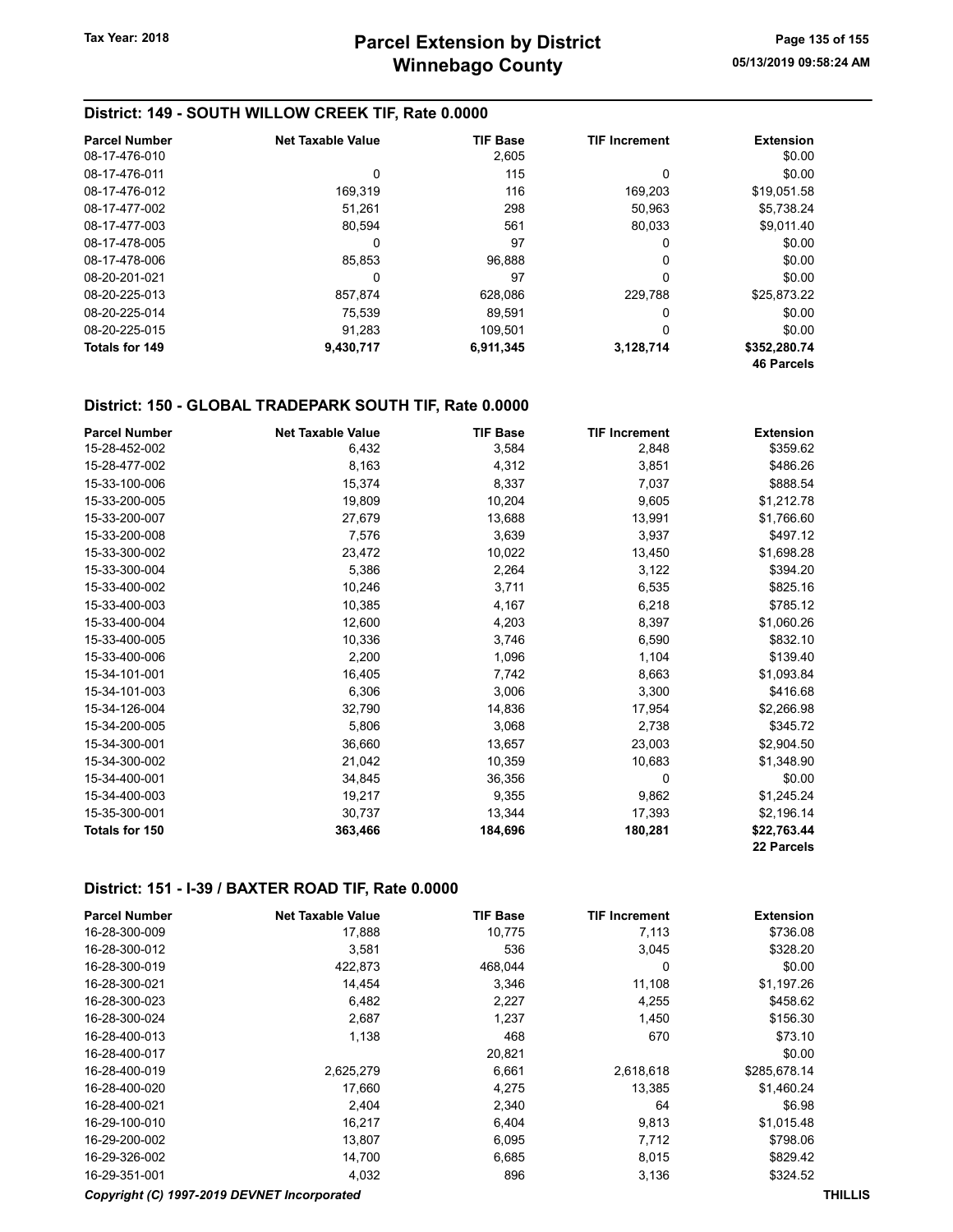## District: 151 - I-39 / BAXTER ROAD TIF, Rate 0.0000

| <b>Parcel Number</b> | <b>Net Taxable Value</b> | <b>TIF Base</b> | <b>TIF Increment</b> | <b>Extension</b>  |
|----------------------|--------------------------|-----------------|----------------------|-------------------|
| 16-29-351-002        | 738                      | 529             | 209                  | \$21.64           |
| 16-29-351-003        | 32,623                   | 39,333          | 0                    | \$0.00            |
| 16-29-351-004        | 46,117                   | 48,602          | $\Omega$             | \$0.00            |
| 16-29-376-001        | 5,654                    | 1,526           | 4,128                | \$427.18          |
| 16-29-400-002        | 7,903                    | 3,359           | 4,544                | \$489.78          |
| 16-29-400-004        | 2,596                    | 837             | 1,759                | \$182.02          |
| 16-29-400-005        | 393                      | 63              | 330                  | \$34.16           |
| 16-29-400-008        | 198,859                  | 212,024         | 0                    | \$0.00            |
| 16-29-400-011        | 283,963                  | 447,576         | 0                    | \$0.00            |
| 16-30-300-005        | $\Omega$                 | 21              | 0                    | \$0.00            |
| 16-30-300-009        | 10,781                   | 33,579          | $\Omega$             | \$0.00            |
| 16-30-400-007        | 839                      | 93              | 746                  | \$77.20           |
| 16-30-400-008        | 14,476                   | 7,459           | 7,017                | \$726.14          |
| 16-30-400-009        | 979                      | 428             | 551                  | \$57.02           |
| 16-30-400-010        | 39,872                   | 51,916          | 0                    | \$0.00            |
| 16-30-400-011        | 18,099                   | 24,625          | 0                    | \$0.00            |
| 16-30-400-013        | 2,331                    | 889             | 1,442                | \$149.22          |
| 16-30-400-014        | 28,602                   | 37,256          | 0                    | \$0.00            |
| 16-30-400-019        | 29,693                   | 34,852          | 0                    | \$0.00            |
| 16-30-400-020        | 112,650                  | 131,597         | 0                    | \$0.00            |
| 16-30-400-021        | 33,412                   | 97,982          | 0                    | \$0.00            |
| 16-31-100-023        | 39,840                   | 15,219          | 24,621               | \$2,547.84        |
| 16-32-100-004        | 35,099                   | 40,447          | 0                    | \$0.00            |
| 16-32-200-001        | 1,707                    | 226             | 1,481                | \$153.26          |
| 16-32-200-005        | 7,807                    | 1,604           | 6,203                | \$641.90          |
| 16-33-100-009        | 14,191                   | 6,490           | 7,701                | \$830.04          |
| 16-33-100-012        | 23,726                   | 28,510          | $\mathbf 0$          | \$0.00            |
| 16-33-100-013        | 7,875                    | 2,158           | 5,717                | \$591.62          |
| 16-33-200-009        | 23,699                   | 12,741          | 10,958               | \$1,195.46        |
| Totals for 151       | 4,187,726                | 1,822,751       | 2,765,791            | \$301,186.88      |
|                      |                          |                 |                      | <b>44 Parcels</b> |

#### District: 152 - ZENITH CUTTER TIF, Rate 0.0000

| <b>Parcel Number</b> | <b>Net Taxable Value</b> | <b>TIF Base</b> | <b>TIF Increment</b> | <b>Extension</b> |
|----------------------|--------------------------|-----------------|----------------------|------------------|
| 08-28-325-002        | 56.813                   | 23.880          | 32.933               | \$3,819.40       |
| 08-28-325-003        |                          | 3.674           |                      | \$0.00           |
| 08-28-325-004        | 713.391                  | 549.273         | 164.118              | \$19,033.60      |
| 08-28-355-002        | 383.178                  | 432.432         | 0                    | \$0.00           |
| 08-28-376-008        | 9.970.184                | 31.326          | 9.938.858            | \$1.152.659.06   |
| Totals for 152       | 11,123,566               | 1,040,585       | 10,135,909           | \$1,175,512.06   |
|                      |                          |                 |                      | 5 Parcels        |

#### District: 153 - SPRING CREEK LAKES TIF, Rate 0.0000

| <b>Parcel Number</b> | <b>Net Taxable Value</b> | <b>TIF Base</b> | <b>TIF Increment</b> | <b>Extension</b> |
|----------------------|--------------------------|-----------------|----------------------|------------------|
| 08-25-300-006        | 28,557                   | 14,432          | 14.125               | \$1,348.50       |
| 08-26-400-013        |                          | 0               |                      | \$0.00           |
| 08-35-276-001        | 4,652                    | 5,249           | 0                    | \$0.00           |
| 08-35-400-014        | 11.004                   | 4,261           | 6,743                | \$717.68         |
| 08-35-400-015        | 3,388                    | 752             | 2,636                | \$280.56         |
| 08-35-400-016        | 6.124                    | 3,386           | 2.738                | \$291.42         |
| 08-35-400-017        | 2.239.549                | 2,661           | 2,236,888            | \$238,076.46     |
| 08-36-100-001        | 2.540                    | 1.319           | 1,221                | \$116.58         |
| 08-36-100-006        | 23,731                   | 13.624          | 10.107               | \$964.92         |
| 08-36-100-008        | 6,371                    | 3,382           | 2,989                | \$285.36         |
| 08-36-100-010        | 3.218                    | 1.762           | 1,456                | \$139.00         |
| 08-36-100-011        | 7.704                    | 3,957           | 3.747                | \$357.72         |
| 08-36-100-012        | 28,474                   | 15,372          | 13,102               | \$1,250.84       |
| 08-36-300-015        | 3,791                    | 2,322           | 1,469                | \$156.36         |

#### Copyright (C) 1997-2019 DEVNET Incorporated THILLIS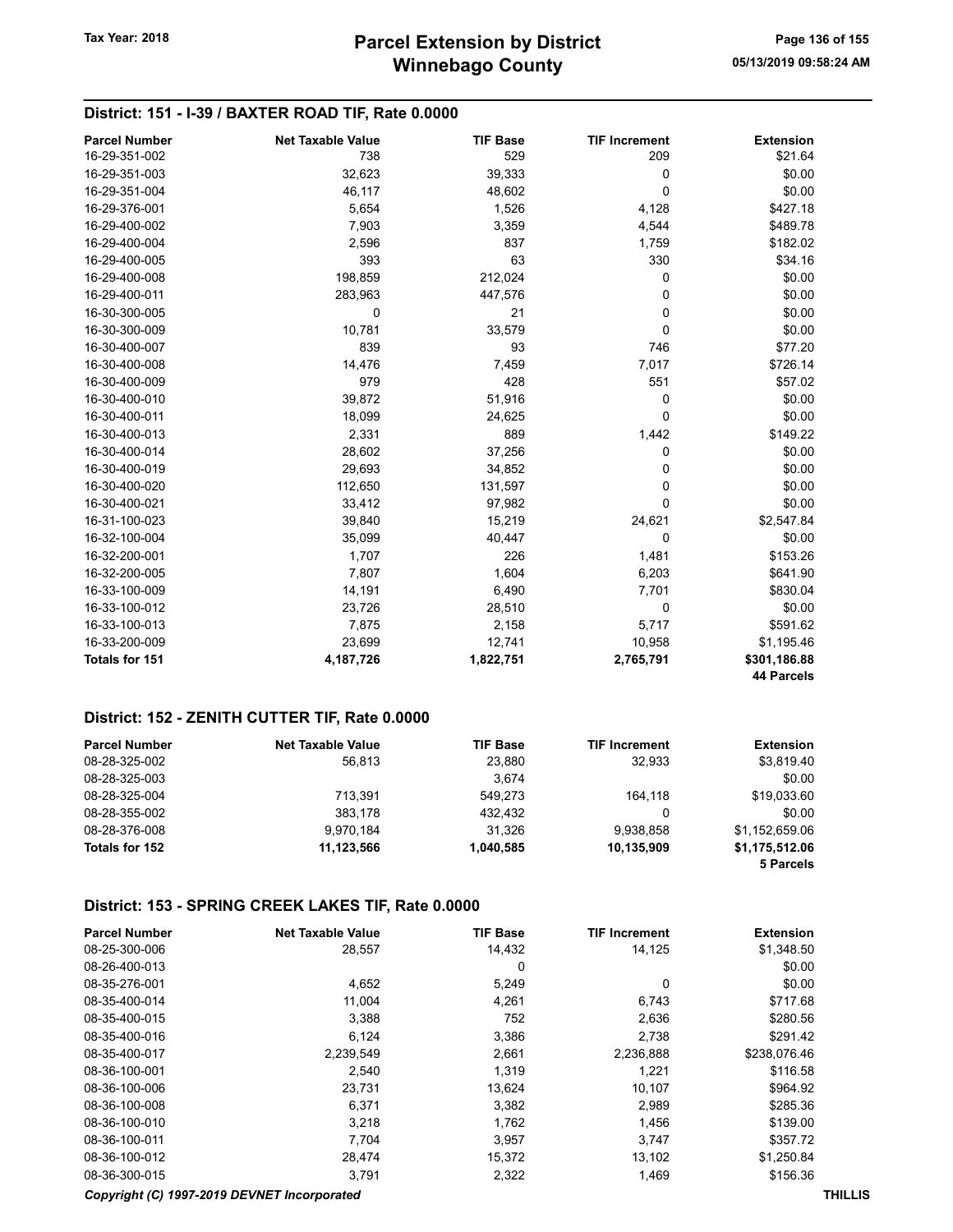#### District: 153 - SPRING CREEK LAKES TIF, Rate 0.0000

| <b>Parcel Number</b> | Net Taxable Value | <b>TIF Base</b> | <b>TIF Increment</b> | Extension    |
|----------------------|-------------------|-----------------|----------------------|--------------|
| 08-36-300-016        | 877               | 540             | 337                  | \$35.88      |
| 08-36-300-017        | 1,198             | 911             | 287                  | \$31.12      |
| 08-36-300-020        | 0                 | 91              | 0                    | \$0.00       |
| 08-36-300-021        | 2,653             | 2,003           | 650                  | \$70.46      |
| 08-36-300-023        | 9,549             | 6,507           | 3,042                | \$323.78     |
| 08-36-300-024        | 1,854             | 1.275           | 579                  | \$62.76      |
| 08-36-300-025        | 4,103             | 2,539           | 1,564                | \$166.46     |
| 08-36-300-026        | 10,482            | 7,338           | 3,144                | \$334.62     |
| 08-36-300-029        | 55,540            | 728             | 54,812               | \$5,941.40   |
| 08-36-300-030        | 1.345             | 2,475           | 0                    | \$0.00       |
| 08-36-300-031        | 533,276           | 1,623           | 531,653              | \$57,629.06  |
| 12-02-226-005        | 8.616             | 7,128           | 1,488                | \$163.10     |
| 12-02-226-006        | 118,523           | 4,558           | 113,965              | \$12.491.94  |
| Totals for 153       | 3,117,119         | 110,195         | 3,008,742            | \$321,235.98 |
|                      |                   |                 |                      | 27 Parcels   |

#### District: 154 - FORMER WARNER ELECTRIC TIF, Rate 0.0000

| <b>Parcel Number</b> | <b>Net Taxable Value</b> | <b>TIF Base</b> | <b>TIF Increment</b> | Extension   |
|----------------------|--------------------------|-----------------|----------------------|-------------|
| 04-28-126-001        | 485.062                  | 390.181         | 94.881               | \$10,109.30 |
| Totals for 154       | 485.062                  | 390.181         | 94.881               | \$10.109.30 |
|                      |                          |                 |                      | 1 Parcels   |

#### District: 157 - JEFFERSON / NORTH 3RD ST TIF, Rate 0.0000

| <b>Parcel Number</b> | <b>Net Taxable Value</b> | <b>TIF Base</b> | <b>TIF Increment</b> | <b>Extension</b> |
|----------------------|--------------------------|-----------------|----------------------|------------------|
| 11-23-411-009        | 4,884                    | 9,599           | 0                    | \$0.00           |
| 11-23-411-010        | 8,351                    | 6,699           | 1,652                | \$235.74         |
| 11-23-411-012        | 4,323                    | 17,319          | 0                    | \$0.00           |
| 11-23-411-013        | 9,145                    | 13,388          | 0                    | \$0.00           |
| 11-23-411-014        | 6,759                    | 13,279          | 0                    | \$0.00           |
| 11-23-411-015        | 1,016                    | 1,441           | 0                    | \$0.00           |
| 11-23-453-020        | 3,377                    | 3,829           | 0                    | \$0.00           |
| 11-23-453-021        | 190,507                  | 39,488          | 151,019              | \$21,550.42      |
| 11-23-454-001        | 151,919                  | 21,725          | 130,194              | \$18,578.68      |
| 11-23-454-004        | 12,081                   | 13,697          | 0                    | \$0.00           |
| 11-23-454-005        | 11,091                   | 12,576          | 0                    | \$0.00           |
| 11-23-454-006        | 5,541                    | 6,284           | 0                    | \$0.00           |
| 11-23-454-007        | 4,415                    | 5,007           | 0                    | \$0.00           |
| 11-23-454-008        | 10,824                   | 12,275          | 0                    | \$0.00           |
| 11-23-454-009        | 13,535                   | 17,054          | 0                    | \$0.00           |
| 11-23-456-002        | 4,680                    | 5,307           | 0                    | \$0.00           |
| 11-23-456-003        | 4,245                    | 4,815           | 0                    | \$0.00           |
| 11-23-456-004        | 33,989                   | 60,992          | 0                    | \$0.00           |
| 11-23-456-005        | 5,407                    | 6,132           | 0                    | \$0.00           |
| 11-23-456-006        | 3,493                    | 3,960           | 0                    | \$0.00           |
| Totals for 157       | 489,582                  | 274,866         | 282,865              | \$40,364.84      |
|                      |                          |                 |                      | 20 Parcels       |

#### District: 159 - MULFORD & EAST STATE STREET TIF, Rate 0.0000

| <b>Parcel Number</b> | <b>Net Taxable Value</b> | <b>TIF Base</b> | <b>TIF Increment</b> | <b>Extension</b> |
|----------------------|--------------------------|-----------------|----------------------|------------------|
| 12-20-426-004        |                          | 0               |                      | \$0.00           |
| 12-20-451-002        |                          | 0               |                      | \$0.00           |
| 12-20-451-003        |                          | 0               |                      | \$0.00           |
| 12-20-451-004        |                          | 0               |                      | \$0.00           |
| 12-20-451-008        | 183,332                  | 169.431         | 13.901               | \$1,983.68       |
| 12-20-451-009        |                          | 0               |                      | \$0.00           |
| 12-20-451-010        |                          | 0               |                      | \$0.00           |
| 12-20-451-011        | 21,971                   | 62,359          |                      | \$0.00           |

Copyright (C) 1997-2019 DEVNET Incorporated THILLIS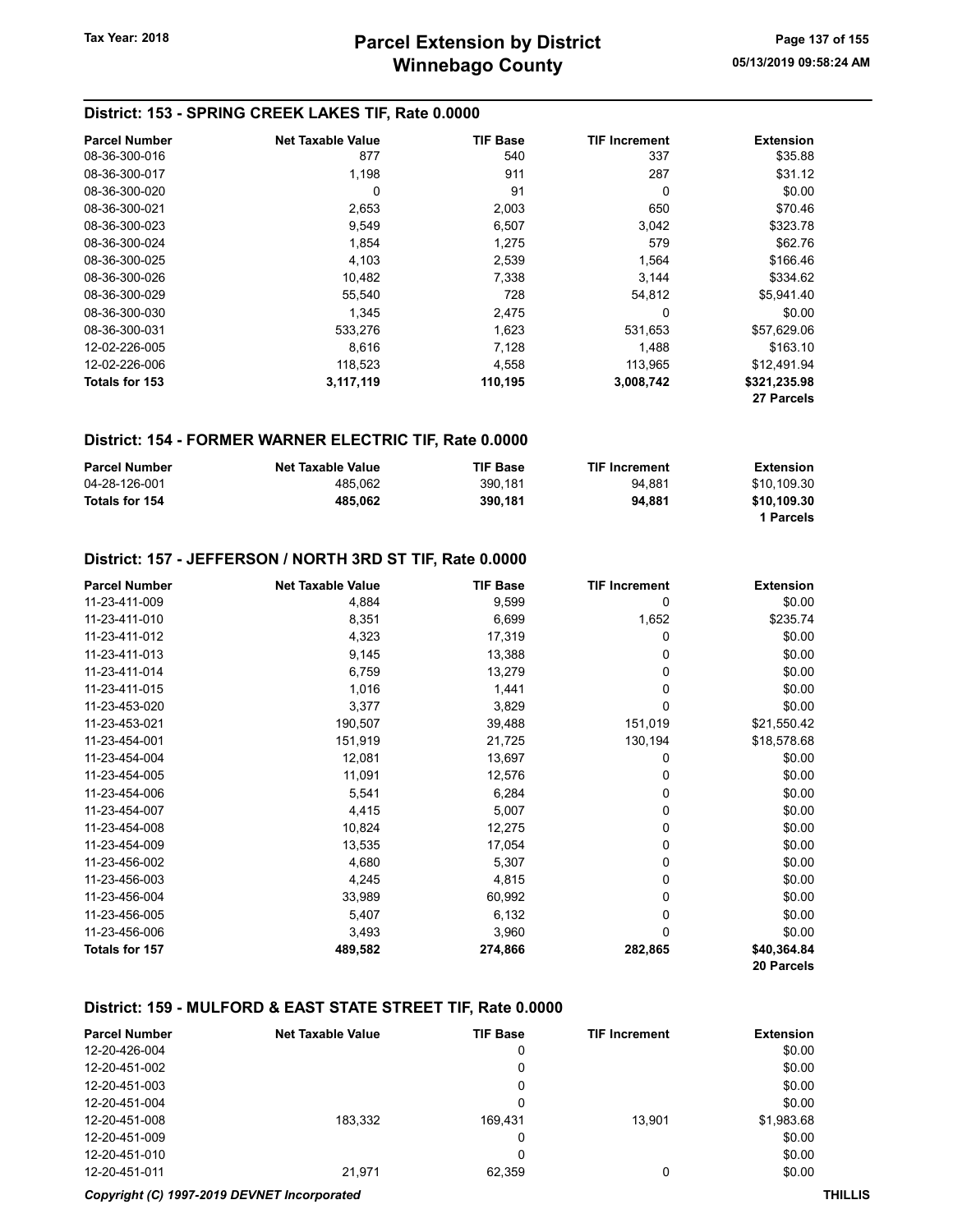| <b>Parcel Number</b> | <b>Net Taxable Value</b> | <b>TIF Base</b> | <b>TIF Increment</b> | <b>Extension</b> |
|----------------------|--------------------------|-----------------|----------------------|------------------|
| 12-20-451-012        | 249,375                  | 61,160          | 188,215              | \$26,858.28      |
| 12-20-476-001        |                          | 0               |                      | \$0.00           |
| 12-21-278-021        | 34,027                   | 33,191          | 836                  | \$119.30         |
| 12-21-278-022        | 5,509                    | 7,807           | 0                    | \$0.00           |
| 12-21-278-023        | 5,302                    | 7,514           | 0                    | \$0.00           |
| 12-21-278-024        | 58,796                   | 66,672          | 0                    | \$0.00           |
| 12-21-278-025        |                          | 0               |                      | \$0.00           |
| 12-21-329-006        |                          | 0               |                      | \$0.00           |
| 12-21-330-005        | 340,958                  | 361,372         | 0                    | \$0.00           |
| 12-21-330-006        | 315,198                  | 413,499         | 0                    | \$0.00           |
| 12-21-351-003        |                          | 0               |                      | \$0.00           |
| 12-21-351-004        |                          | 0               |                      | \$0.00           |
| 12-21-376-004        |                          | 0               |                      | \$0.00           |
| 12-21-376-016        | 187,528                  | 270,497         | 0                    | \$0.00           |
| 12-21-376-017        | 1,368,682                | 1,439,445       | 0                    | \$0.00           |
| 12-21-376-019        | 1,106,018                | 937,385         | 168,633              | \$24,063.94      |
| 12-21-376-020        | 435,467                  | 676,774         | 0                    | \$0.00           |
| 12-21-377-010        | 751,687                  | 974,433         | 0                    | \$0.00           |
| 12-21-377-012        | 525,745                  | 661,754         | 0                    | \$0.00           |
| 12-21-377-015        | 109,628                  | 86,158          | 23,470               | \$3,349.18       |
| 12-21-377-016        | 169,078                  | 134,760         | 34,318               | \$4,897.18       |
| 12-21-401-002        |                          | 0               |                      | \$0.00           |
| 12-21-426-001        | 36,843                   | 63,872          | 0                    | \$0.00           |
| 12-21-426-002        | 47,212                   | 69,467          | 0                    | \$0.00           |
| 12-21-426-003        | 42,233                   | 62,231          | 0                    | \$0.00           |
| 12-21-426-004        | 43,851                   | 50,543          | 0                    | \$0.00           |
| 12-21-426-005        | 38,364                   | 60,786          | 0                    | \$0.00           |
| 12-21-426-006        | 31,196                   | 53,380          | 0                    | \$0.00           |
| 12-21-426-007        | 43,539                   | 47,591          | 0                    | \$0.00           |
| 12-21-426-008        | 24,774                   | 46,489          | 0                    | \$0.00           |
| 12-21-426-009        | 42,601                   | 48,741          | 0                    | \$0.00           |
| 12-21-426-010        | 44,081                   | 57,554          | 0                    | \$0.00           |
| 12-21-426-011        | 35,556                   | 55,773          | 0                    | \$0.00           |
| 12-21-426-012        | 37,251                   | 27,812          | 9,439                | \$1,346.96       |
| 12-21-426-013        | 33,449                   | 44,268          | 0                    | \$0.00           |
| 12-21-426-014        | 33,162                   | 36,605          | 0                    | \$0.00           |
| 12-21-426-015        | 33,247                   | 37,283          | 0                    | \$0.00           |
| 12-21-426-016        | 26,166                   | 40,672          | 0                    | \$0.00           |
| 12-21-427-001        | 33,333                   | 47,622          | $\mathbf 0$          | \$0.00           |
| 12-21-427-002        | 41,998                   | 58,941          | 0                    | \$0.00           |
| 12-21-427-003        | 41,999                   | 54,880          | 0                    | \$0.00           |
| 12-21-427-004        | 42,212                   | 54,229          | 0                    | \$0.00           |
| 12-21-427-005        | 48,424                   | 60,836          | 0                    | \$0.00           |
| 12-21-427-006        | 42,424                   | 56,965          | 0                    | \$0.00           |
| 12-21-427-007        | 47,826                   | 59,039          | 0                    | \$0.00           |
| 12-21-427-008        | 47,826                   | 60,245          | 0                    | \$0.00           |
| 12-21-427-009        | 45,723                   | 57,885          | 0                    | \$0.00           |
| 12-21-427-010        | 45,723                   | 51,845          | 0                    | \$0.00           |
| 12-21-427-011        | 45,723                   | 57,926          | 0                    | \$0.00           |
| 12-21-427-012        | 57,093                   | 73,742          | 0                    | \$0.00           |
| 12-21-427-013        | 53,551                   | 72,011          | 0                    | \$0.00           |
| 12-21-427-014        | 51,119                   | 57,963          | 0                    | \$0.00           |
| 12-21-427-015        | 50,401                   | 58,932          | 0                    | \$0.00           |
| 12-21-427-016        | 47,713                   | 54,100          | 0                    | \$0.00           |
| 12-21-427-017        | 45,677                   | 55,585          | 0                    | \$0.00           |
| 12-21-427-018        | 49,527                   | 53,179          | 0                    | \$0.00           |
| 12-21-428-001        | 39,760                   | 45,083          | 0                    | \$0.00           |
| 12-21-428-002        | 51,115                   | 65,677          | 0                    | \$0.00           |
| 12-21-428-003        | 51,115                   | 64,511          | $\pmb{0}$            | \$0.00           |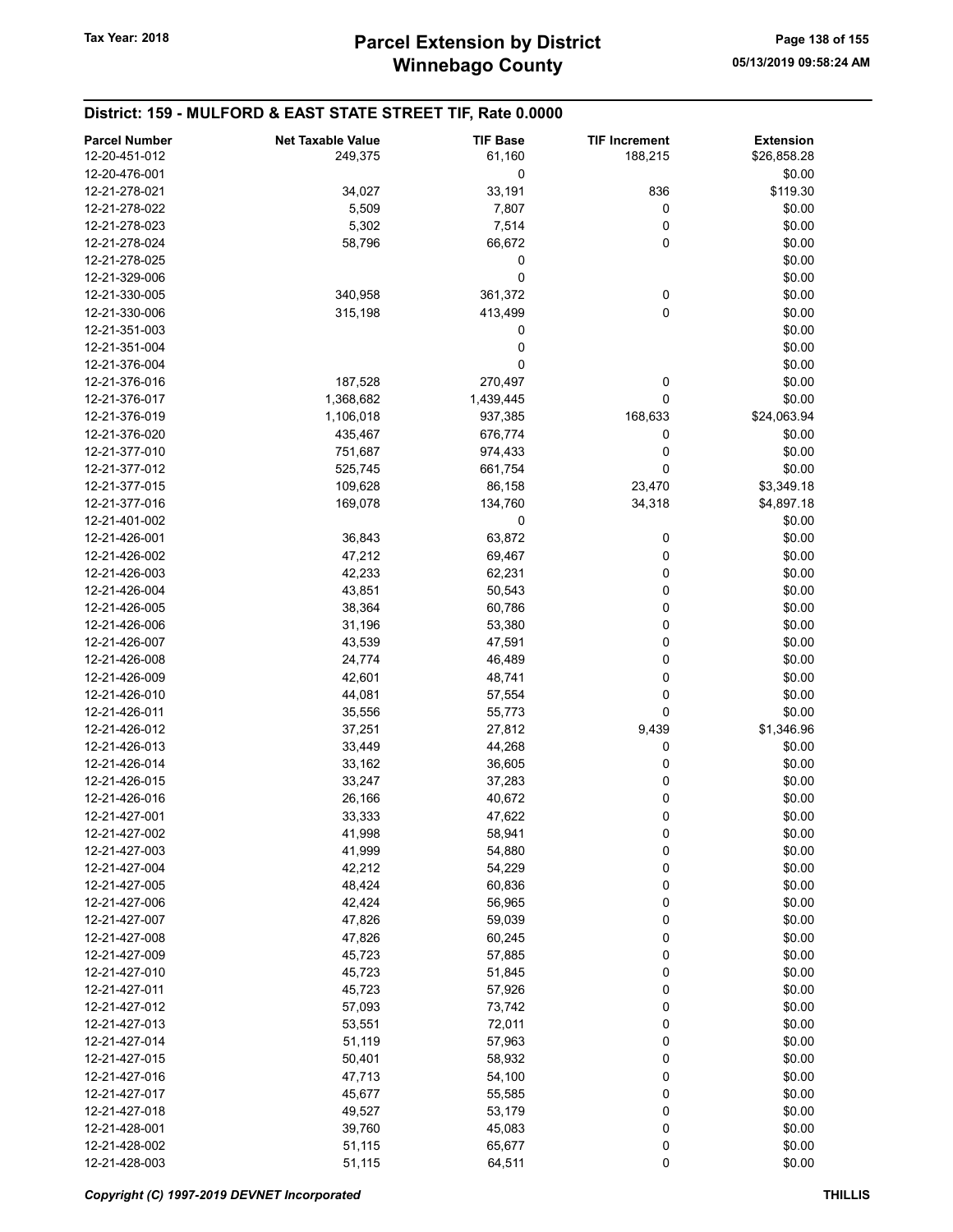# Winnebago County Tax Year: 2018 **Parcel Extension by District** Page 139 of 155

|                      |                          |                 |                      | <b>Extension</b> |
|----------------------|--------------------------|-----------------|----------------------|------------------|
| <b>Parcel Number</b> | <b>Net Taxable Value</b> | <b>TIF Base</b> | <b>TIF Increment</b> |                  |
| 12-21-428-004        | 55,176                   | 70,384          | 0                    | \$0.00           |
| 12-21-428-008        | 45,802                   | 58,428          | 0                    | \$0.00           |
| 12-21-428-009        | 55,044                   | 70,214          | 0                    | \$0.00           |
| 12-21-428-013        | 153,357                  | 173,891         | 0                    | \$0.00           |
| 12-21-429-001        | 35,621                   | 46,144          | 0                    | \$0.00           |
| 12-21-429-002        | 46,771                   | 61,184          | 0                    | \$0.00           |
| 12-21-429-003        | 51,118                   | 57,963          | 0                    | \$0.00           |
| 12-21-429-004        | 51,657                   | 58,575          | 0                    | \$0.00           |
| 12-21-429-005        | 45,152                   | 57,597          | 0                    | \$0.00           |
| 12-21-429-006        | 50,399                   | 57,147          | 0                    | \$0.00           |
| 12-21-429-007        | 43,538                   | 61,355          | 0                    | \$0.00           |
|                      |                          |                 |                      |                  |
| 12-21-429-008        | 46,928                   | 58,717          | 0                    | \$0.00           |
| 12-21-429-009        | 46,928                   | 59,114          | 0                    | \$0.00           |
| 12-21-429-010        | 43,969                   | 64,482          | 0                    | \$0.00           |
| 12-21-429-011        | 39,516                   | 54,563          | 0                    | \$0.00           |
| 12-21-429-012        | 56,211                   | 72,379          | 0                    | \$0.00           |
| 12-21-429-013        | 45,704                   | 65,957          | 0                    | \$0.00           |
| 12-21-429-014        | 51,686                   | 58,608          | 0                    | \$0.00           |
| 12-21-429-017        |                          | 0               |                      | \$0.00           |
| 12-21-429-018        |                          | 0               |                      | \$0.00           |
| 12-21-429-019        |                          | 0               |                      | \$0.00           |
|                      |                          |                 |                      |                  |
| 12-21-429-020        |                          | 0               |                      | \$0.00           |
| 12-21-429-021        |                          | 0               |                      | \$0.00           |
| 12-21-429-022        |                          | 0               |                      | \$0.00           |
| 12-21-429-023        |                          | 0               |                      | \$0.00           |
| 12-21-429-025        |                          | 0               |                      | \$0.00           |
| 12-21-429-028        | 90,766                   | 102,919         | 0                    | \$0.00           |
| 12-21-430-001        | 15,375                   | 11,624          | 3,751                | \$535.28         |
| 12-21-430-002        | 10,375                   | 22,381          | 0                    | \$0.00           |
| 12-21-451-001        |                          | 0               |                      | \$0.00           |
| 12-21-452-001        | 18,387                   | 20,847          | 0                    | \$0.00           |
| 12-21-452-002        | 150,339                  | 154,501         | 0                    | \$0.00           |
|                      |                          |                 |                      |                  |
| 12-21-452-003        | 30,287                   | 34,341          | 0                    | \$0.00           |
| 12-21-452-004        | 28,275                   | 32,061          | 0                    | \$0.00           |
| 12-21-452-005        | 116,931                  | 104,159         | 12,772               | \$1,822.56       |
| 12-21-452-007        | 997,318                  | 982,231         | 15,087               | \$2,152.92       |
| 12-21-453-001        | 171,874                  | 194,886         | 0                    | \$0.00           |
| 12-21-453-002        | 129,913                  | 147,309         | 0                    | \$0.00           |
| 12-21-454-001        | 30,170                   | 52,536          | 0                    | \$0.00           |
| 12-21-454-002        | 30,168                   | 54,257          | 0                    | \$0.00           |
| 12-21-454-003        | 30,168                   | 52,536          | 0                    | \$0.00           |
| 12-21-476-001        | 404,241                  | 343,132         | 61,109               | \$8,720.26       |
| 12-21-476-002        | 330,743                  | 301,126         | 29,617               | \$4,226.36       |
| 12-21-477-001        | 9,426                    | 10,688          | 0                    | \$0.00           |
|                      |                          |                 |                      |                  |
| 12-21-477-002        | 162,470                  | 184,223         | 0                    | \$0.00           |
| 12-21-477-003        | 106,131                  | 133,713         | 0                    | \$0.00           |
| 12-21-477-004        | 15,564                   | 17,647          | 0                    | \$0.00           |
| 12-21-477-005        | 261,359                  | 296,353         | 0                    | \$0.00           |
| 12-21-477-006        | 270,292                  | 306,482         | 0                    | \$0.00           |
| 12-21-477-008        | 70,850                   | 80,335          | 0                    | \$0.00           |
| 12-21-477-010        | 511                      | 573             | 0                    | \$0.00           |
| 12-21-477-011        | 56,078                   | 33,811          | 22,267               | \$3,177.50       |
| 12-21-477-014        | 1,997,818                | 1,300,827       | 696,991              | \$99,460.62      |
| 12-22-351-001        | 7,060                    | 10,005          | 0                    | \$0.00           |
| 12-22-352-002        | 1,622,675                | 1,867,468       | 0                    | \$0.00           |
|                      |                          |                 |                      |                  |
| 12-22-353-004        | 477,769                  | 541,739         | 0                    | \$0.00           |
| 12-22-353-005        | 633,843                  | 521,648         | 112,195              | \$16,010.24      |
| 12-22-353-011        | 34,490                   | 47,935          | 0                    | \$0.00           |
| 12-22-353-012        | 20,001                   | 22,680          | 0                    | \$0.00           |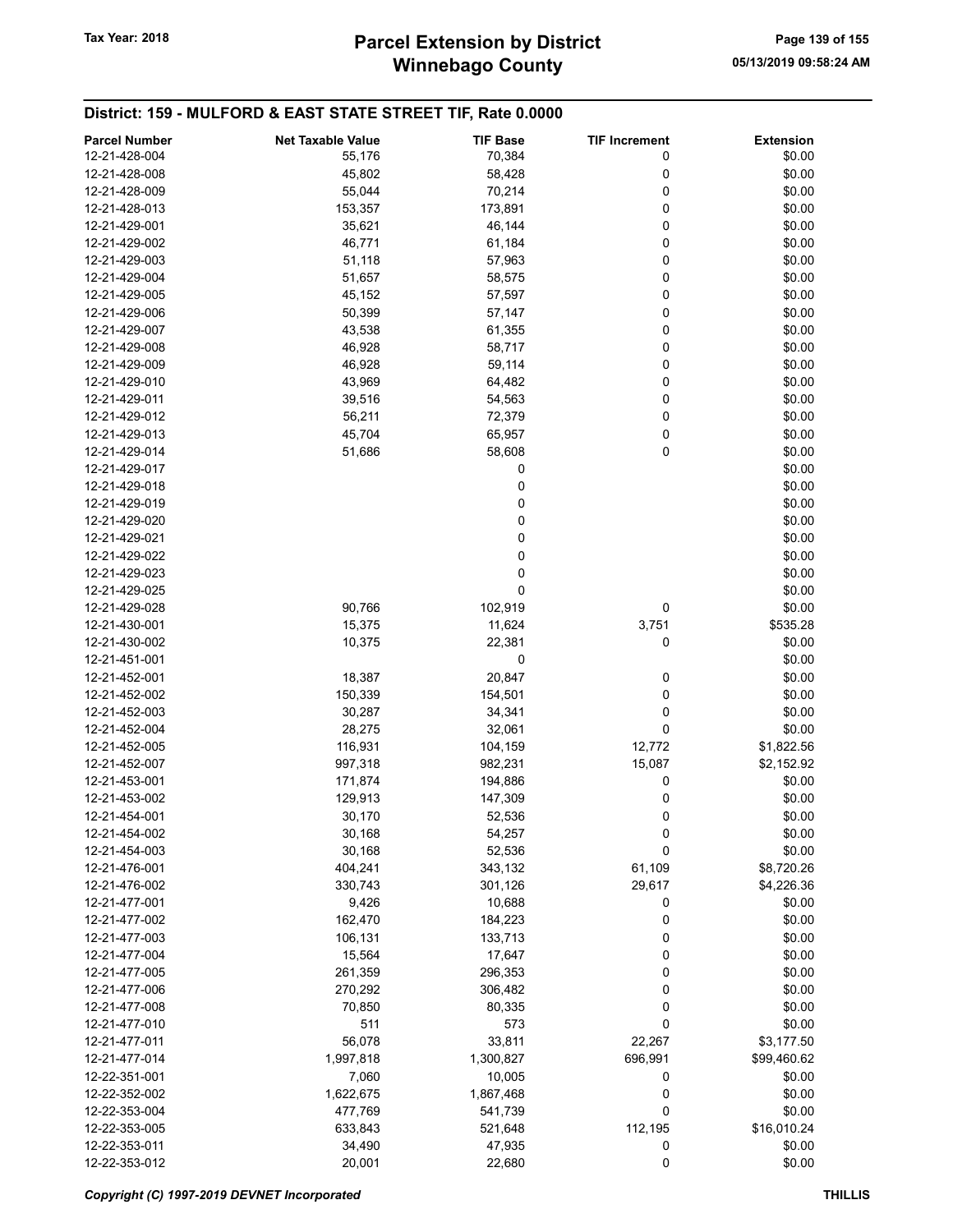| <b>Parcel Number</b> | <b>Net Taxable Value</b> | <b>TIF Base</b> | <b>TIF Increment</b> | <b>Extension</b> |
|----------------------|--------------------------|-----------------|----------------------|------------------|
| 12-22-353-014        | 37,967                   | 52,114          | 0                    | \$0.00           |
| 12-22-353-015        | 224,183                  | 254,200         | 0                    | \$0.00           |
| 12-27-101-003        | 447,025                  | 811,289         | 0                    | \$0.00           |
| 12-27-101-004        | 258,761                  | 0               | 258,761              | \$36,925.20      |
| 12-27-103-014        | 41,680                   | 118,102         | 0                    | \$0.00           |
| 12-27-105-001        | 1,297                    | 1,958           | 0                    | \$0.00           |
| 12-28-101-007        | 1,857                    | 331,139         | 0                    | \$0.00           |
| 12-28-101-008        | 359                      | 63,933          | 0                    | \$0.00           |
| 12-28-101-009        | 326                      | 63,933          | 0                    | \$0.00           |
| 12-28-101-014        | 323,462                  | 396,986         | 0                    | \$0.00           |
| 12-28-101-015        | 155,929                  | 207,855         | $\mathbf 0$          | \$0.00           |
| 12-28-101-016        |                          | 336,898         |                      | \$0.00           |
| 12-28-101-017        |                          | 0               |                      | \$0.00           |
| 12-28-126-003        |                          | 0               |                      | \$0.00           |
| 12-28-126-006        | 78,437                   | 126,937         | 0                    | \$0.00           |
| 12-28-126-007        | 519                      | 589             | 0                    | \$0.00           |
| 12-28-126-008        | 112,958                  | 142,522         | 0                    | \$0.00           |
| 12-28-126-010        | 159,222                  | 543,446         | $\pmb{0}$            | \$0.00           |
| 12-28-126-011        | 94,204                   | 116,859         | 0                    | \$0.00           |
| 12-28-126-012        | 91,667                   | 320,344         | 0                    | \$0.00           |
| 12-28-126-013        | 369,429                  | 1,286,251       | 0                    | \$0.00           |
|                      |                          |                 |                      |                  |
| 12-28-126-014        | 196,128                  | 567,145         | 0                    | \$0.00           |
| 12-28-126-016        | 227,743                  | 267,833         | 0                    | \$0.00           |
| 12-28-126-017        | 77,601                   | 87,989          | 0                    | \$0.00           |
| 12-28-127-004        | 505,600                  | 661,317         | $\pmb{0}$            | \$0.00           |
| 12-28-127-008        | 124,679                  | 154,775         | 0                    | \$0.00           |
| 12-28-127-009        | 237,169                  | 271,147         | 0                    | \$0.00           |
| 12-28-127-010        | 107,146                  | 151,519         | 0                    | \$0.00           |
| 12-28-127-011        | 327,510                  | 372,386         | 0                    | \$0.00           |
| 12-28-151-010        | 1,249,308                | 1,304,893       | 0                    | \$0.00           |
| 12-28-151-011        | 1,405,471                | 1,594,801       | 0                    | \$0.00           |
| 12-28-151-022        | 42,719                   | 56,206          | $\mathbf 0$          | \$0.00           |
| 12-28-151-025        |                          | 0               |                      | \$0.00           |
| 12-28-151-030        | 120,163                  | 119,436         | 727                  | \$103.74         |
| 12-28-151-031        | 222,417                  | 152,007         | 70,410               | \$10,047.52      |
| 12-28-151-032        | 49,753                   | 80,951          | 0                    | \$0.00           |
| 12-28-151-033        | 275,415                  | 461,816         | 0                    | \$0.00           |
| 12-28-151-034        |                          | 41,469          |                      | \$0.00           |
| 12-28-152-003        |                          | 2,001           |                      | \$0.00           |
| 12-28-176-012        | 339,841                  | 99,246          | 240,595              | \$34,332.92      |
| 12-28-201-003        |                          | 0               |                      | \$0.00           |
| 12-28-202-002        | 941,968                  | 1,112,797       | 0                    | \$0.00           |
| 12-28-202-003        | 150,841                  | 183,108         | 0                    | \$0.00           |
| 12-28-202-004        | 490,930                  | 588,402         | 0                    | \$0.00           |
| 12-28-202-005        |                          | 0               |                      | \$0.00           |
| 12-28-203-003        | 1,124                    | 1,275           | 0                    | \$0.00           |
| 12-28-203-005        | 81,516                   | 90,431          | 0                    | \$0.00           |
| 12-28-203-006        | 240,392                  | 302,030         | 0                    | \$0.00           |
| 12-28-203-007        | 801,799                  | 965,234         | 0                    | \$0.00           |
| 12-28-204-012        |                          | 0               |                      | \$0.00           |
| 12-28-204-013        |                          | 0               |                      | \$0.00           |
| 12-28-204-014        | 6,511                    | 9,227           | 0                    | \$0.00           |
| 12-28-204-017        | 358,466                  | 461,725         | 0                    | \$0.00           |
| 12-28-204-018        | 130,874                  | 148,398         | 0                    | \$0.00           |
| 12-28-204-023        | 749,718                  | 850,100         | 0                    | \$0.00           |
| 12-28-204-036        | 1,002                    | 1,386           | 0                    | \$0.00           |
| 12-28-204-037        | 241,369                  | 287,277         | 0                    | \$0.00           |
| 12-28-204-038        | 71,022                   | 104,268         | 0                    | \$0.00           |
| 12-28-204-039        | 50,000                   | 104,595         | 0                    | \$0.00           |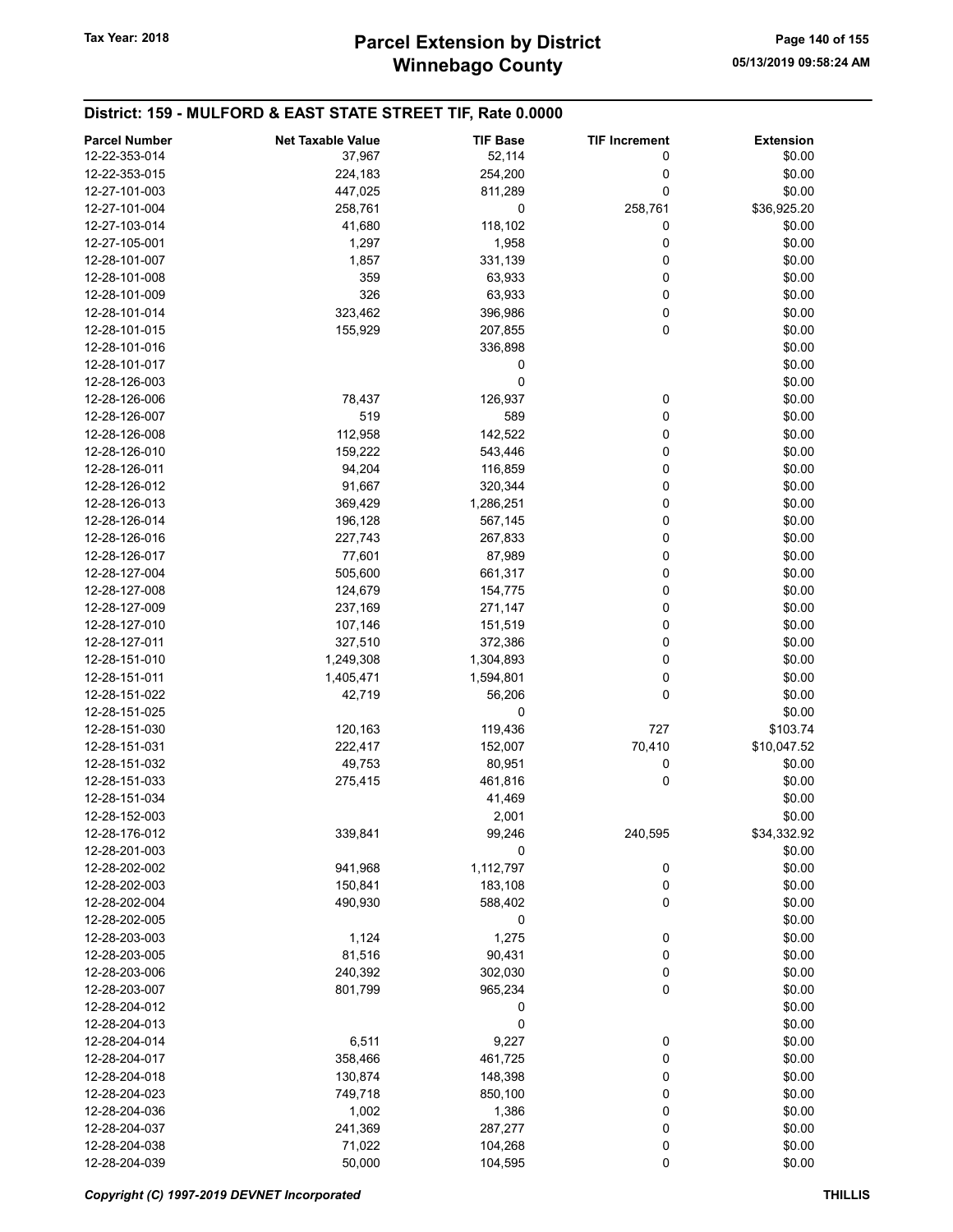| <b>Parcel Number</b> | <b>Net Taxable Value</b> | <b>TIF Base</b> | <b>TIF Increment</b> | <b>Extension</b> |
|----------------------|--------------------------|-----------------|----------------------|------------------|
| 12-28-204-040        | 236,256                  | 288,795         | 0                    | \$0.00           |
| 12-28-226-001        | 120,673                  | 27,845          | 92,828               | \$13,246.56      |
| 12-28-226-002        |                          | 0               |                      | \$0.00           |
| 12-28-226-004        | 167,486                  | 202,373         | 0                    | \$0.00           |
| 12-28-226-008        | 204,723                  | 293,705         | 0                    | \$0.00           |
| 12-28-226-009        | 285,534                  | 119,169         | 166,365              | \$23,740.30      |
| 12-28-226-010        | 249,803                  | 306,911         | 0                    | \$0.00           |
| 12-28-227-001        | 563,272                  | 705,236         | 0                    | \$0.00           |
| 12-28-227-002        | 352,078                  | 546,731         | 0                    | \$0.00           |
| 12-28-227-003        | 137,054                  | 172,919         | 0                    | \$0.00           |
| 12-28-227-004        | 171,616                  | 221,344         | 0                    | \$0.00           |
| 12-28-227-006        | 1,322,970                | 1,505,868       | 0                    | \$0.00           |
| 12-28-227-017        | 264,825                  | 309,607         | 0                    | \$0.00           |
| 12-29-201-001        | 117,634                  | 139,400         | 0                    | \$0.00           |
| 12-29-201-002        | 10,041                   | 13,975          | 0                    | \$0.00           |
| 12-29-201-003        | 35,612                   | 40,380          | 0                    | \$0.00           |
| 12-29-201-004        | 9,135                    | 12,946          | $\pmb{0}$            | \$0.00           |
| 12-29-201-005        | 9,135                    | 12,946          | 0                    | \$0.00           |
| 12-29-201-006        | 9,135                    | 12,946          | 0                    | \$0.00           |
| 12-29-201-007        | 51,695                   | 61,207          | 0                    | \$0.00           |
| 12-29-201-008        | 51,066                   | 60,494          | 0                    | \$0.00           |
| 12-29-201-009        |                          |                 | 0                    | \$0.00           |
| 12-29-201-010        | 10,682                   | 12,113          | 0                    |                  |
| 12-29-201-011        | 8,754                    | 9,925           | $\pmb{0}$            | \$0.00           |
|                      | 8,754                    | 9,925           |                      | \$0.00           |
| 12-29-201-012        | 2,610                    | 3,693           | 0                    | \$0.00           |
| 12-29-201-013        | 2,610                    | 3,693           | 0                    | \$0.00           |
| 12-29-201-014        | 8,624                    | 9,779           | 0                    | \$0.00           |
| 12-29-201-015        | 9,486                    | 10,754          | 0                    | \$0.00           |
| 12-29-201-016        | 6,533                    | 7,407           | 0                    | \$0.00           |
| 12-29-201-017        | 2,174                    | 3,078           | 0                    | \$0.00           |
| 12-29-201-018        | 14,476                   | 30,098          | 0                    | \$0.00           |
| 12-29-202-001        | 95,415                   | 123,757         | 0                    | \$0.00           |
| 12-29-202-002        | 46,494                   | 61,864          | 0                    | \$0.00           |
| 12-29-202-003        | 15,096                   | 23,404          | 0                    | \$0.00           |
| 12-29-202-004        |                          | 0               |                      | \$0.00           |
| 12-29-202-005        |                          | 0               |                      | \$0.00           |
| 12-29-202-008        | 84,263                   | 95,546          | 0                    | \$0.00           |
| 12-29-202-009        | 15,440                   | 30,133          | 0                    | \$0.00           |
| 12-29-202-010        | 17,631                   | 27,378          | 0                    | \$0.00           |
| 12-29-202-011        | 15,135                   | 23,916          | 0                    | \$0.00           |
| 12-29-202-012        | 15,673                   | 24,711          | 0                    | \$0.00           |
| 12-29-202-013        | 15,898                   | 24,992          | 0                    | \$0.00           |
| 12-29-202-014        | 14,320                   | 22,822          | 0                    | \$0.00           |
| 12-29-202-017        | 17,823                   | 27,937          | 0                    | \$0.00           |
| 12-29-202-018        | 14,407                   | 32,064          | 0                    | \$0.00           |
| 12-29-203-001        | 48,912                   | 55,459          | 0                    | \$0.00           |
| 12-29-203-002        | 45,696                   | 51,815          | 0                    | \$0.00           |
| 12-29-203-003        | 16,606                   | 26,404          | 0                    | \$0.00           |
| 12-29-203-004        | 18,528                   | 24,765          | 0                    | \$0.00           |
| 12-29-203-005        | 2,610                    | 3,693           | 0                    | \$0.00           |
| 12-29-203-006        | 18,509                   | 28,297          | 0                    | \$0.00           |
| 12-29-203-007        | 10,430                   | 22,741          | 0                    | \$0.00           |
| 12-29-203-008        | 8,764                    | 21,040          | 0                    | \$0.00           |
| 12-29-203-009        | 46,227                   | 52,417          | 0                    | \$0.00           |
| 12-29-203-010        | 0                        | 34,069          | 0                    | \$0.00           |
| 12-29-203-011        | 29,986                   | 35,965          | 0                    | \$0.00           |
| 12-29-203-012        | 2,610                    | 3,693           | 0                    | \$0.00           |
| 12-29-203-013        | 14,313                   | 20,083          | 0                    | \$0.00           |
| 12-29-203-014        | 12,049                   | 23,058          | $\mathbf 0$          | \$0.00           |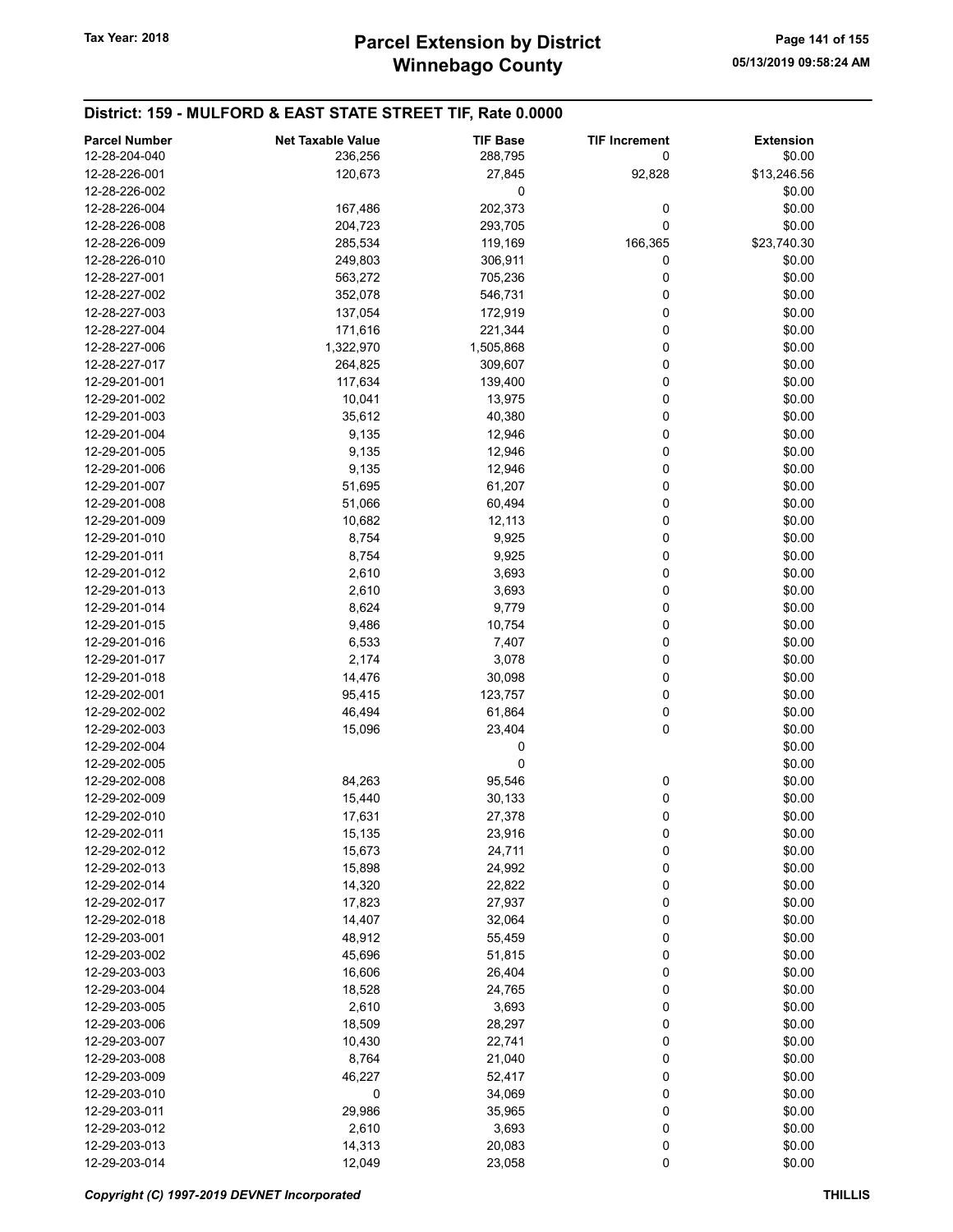# Winnebago County Tax Year: 2018 **Parcel Extension by District** Page 142 of 155

| <b>Parcel Number</b> | <b>Net Taxable Value</b> | <b>TIF Base</b> | <b>TIF Increment</b> | <b>Extension</b> |
|----------------------|--------------------------|-----------------|----------------------|------------------|
| 12-29-203-015        | 14,585                   | 27,148          | 0                    | \$0.00           |
| 12-29-203-016        | 17,853                   | 24,504          | 0                    | \$0.00           |
| 12-29-204-006        | 15,190                   | 23,703          | 0                    | \$0.00           |
| 12-29-204-007        | 9,642                    | 24,375          | 0                    | \$0.00           |
|                      |                          |                 |                      |                  |
| 12-29-204-008        | 19,573                   | 29,588          | 0                    | \$0.00           |
| 12-29-204-009        | 9,739                    | 17,916          | 0                    | \$0.00           |
| 12-29-204-010        | 11,069                   | 31,339          | 0                    | \$0.00           |
| 12-29-204-011        | 7,152                    | 24,316          | 0                    | \$0.00           |
| 12-29-204-012        | 8,696                    | 23,361          | 0                    | \$0.00           |
| 12-29-204-013        | 2,610                    | 3,693           | 0                    | \$0.00           |
| 12-29-205-001        | 15,015                   | 27,183          | 0                    | \$0.00           |
| 12-29-205-002        | 14,405                   | 26,348          | 0                    | \$0.00           |
| 12-29-205-003        | 19,375                   | 32,029          | 0                    | \$0.00           |
| 12-29-205-006        | 9,419                    | 18,570          | 0                    | \$0.00           |
| 12-29-205-007        | 13,299                   | 21,311          | 0                    | \$0.00           |
| 12-29-205-008        | 13,133                   | 17,663          | 0                    | \$0.00           |
| 12-29-205-009        | 9,668                    | 18,189          | 0                    | \$0.00           |
| 12-29-205-013        | 18,322                   | 28,481          | 0                    | \$0.00           |
| 12-29-205-014        | 2,610                    | 3,693           | 0                    | \$0.00           |
|                      |                          |                 | 0                    |                  |
| 12-29-205-015        | 9,583                    | 28,732          |                      | \$0.00           |
| 12-29-205-016        |                          | 0               |                      | \$0.00           |
| 12-29-205-017        | 22,927                   | 25,997          | 0                    | \$0.00           |
| 12-29-205-018        | 18,929                   | 28,732          | 0                    | \$0.00           |
| 12-29-205-019        | 22,964                   | 25,655          | 0                    | \$0.00           |
| 12-29-205-020        | 16,785                   | 25,696          | 0                    | \$0.00           |
| 12-29-205-021        | 40,408                   | 53,783          | 0                    | \$0.00           |
| 12-29-205-022        | 26,621                   | 42,982          | 0                    | \$0.00           |
| 12-29-205-026        | 27,066                   | 39,256          | 0                    | \$0.00           |
| 12-29-205-027        | 17,819                   | 16,581          | 1,238                | \$176.66         |
| 12-29-206-001        | 21,817                   | 33,301          | 0                    | \$0.00           |
| 12-29-206-002        | 15,489                   | 24,010          | 0                    | \$0.00           |
| 12-29-206-003        | 14,485                   | 23,106          | 0                    | \$0.00           |
| 12-29-206-004        | 15,780                   | 24,493          | 0                    | \$0.00           |
| 12-29-206-005        | 15,026                   | 26,402          | 0                    | \$0.00           |
| 12-29-206-006        | 14,498                   | 23,100          | 0                    | \$0.00           |
| 12-29-206-007        | 15,526                   | 24,530          | 0                    | \$0.00           |
| 12-29-206-008        |                          |                 |                      |                  |
|                      | 17,660                   | 27,450          | 0                    | \$0.00           |
| 12-29-206-009        | 25,732                   | 36,074          | 0                    | \$0.00           |
| 12-29-206-011        | 12,562                   | 26,259          | 0                    | \$0.00           |
| 12-29-206-012        | 15,775                   | 24,871          | 0                    | \$0.00           |
| 12-29-206-013        | 14,143                   | 28,950          | 0                    | \$0.00           |
| 12-29-206-016        | 18,714                   | 27,069          | 0                    | \$0.00           |
| 12-29-206-017        | 12,442                   | 28,931          | 0                    | \$0.00           |
| 12-29-206-020        | 22,445                   | 31,775          | 0                    | \$0.00           |
| 12-29-206-021        | 13,564                   | 20,044          | 0                    | \$0.00           |
| 12-29-206-022        | 13,541                   | 21,472          | 0                    | \$0.00           |
| 12-29-206-023        | 2,452                    | 3,473           | 0                    | \$0.00           |
| 12-29-206-026        | 23,623                   | 13,551          | 10,072               | \$1,437.28       |
| 12-29-206-027        | 16,489                   | 32,024          | 0                    | \$0.00           |
| 12-29-226-001        | 46,182                   | 52,367          | 0                    | \$0.00           |
| 12-29-226-002        | 45,386                   | 51,462          | 0                    | \$0.00           |
| 12-29-226-003        | 2,635                    | 3,731           | 0                    | \$0.00           |
| 12-29-226-004        | 14,196                   | 29,400          | 0                    | \$0.00           |
|                      |                          |                 |                      |                  |
| 12-29-226-005        | 27,048                   | 38,332          | 0                    | \$0.00           |
| 12-29-226-006        | 17,402                   | 33,178          | 0                    | \$0.00           |
| 12-29-226-007        | 4,983                    | 17,520          | 0                    | \$0.00           |
| 12-29-226-008        | 27,639                   | 27,563          | 76                   | \$10.86          |
| 12-29-226-013        | 24,993                   | 43,841          | 0                    | \$0.00           |
| 12-29-226-014        | 24,152                   | 36,742          | 0                    | \$0.00           |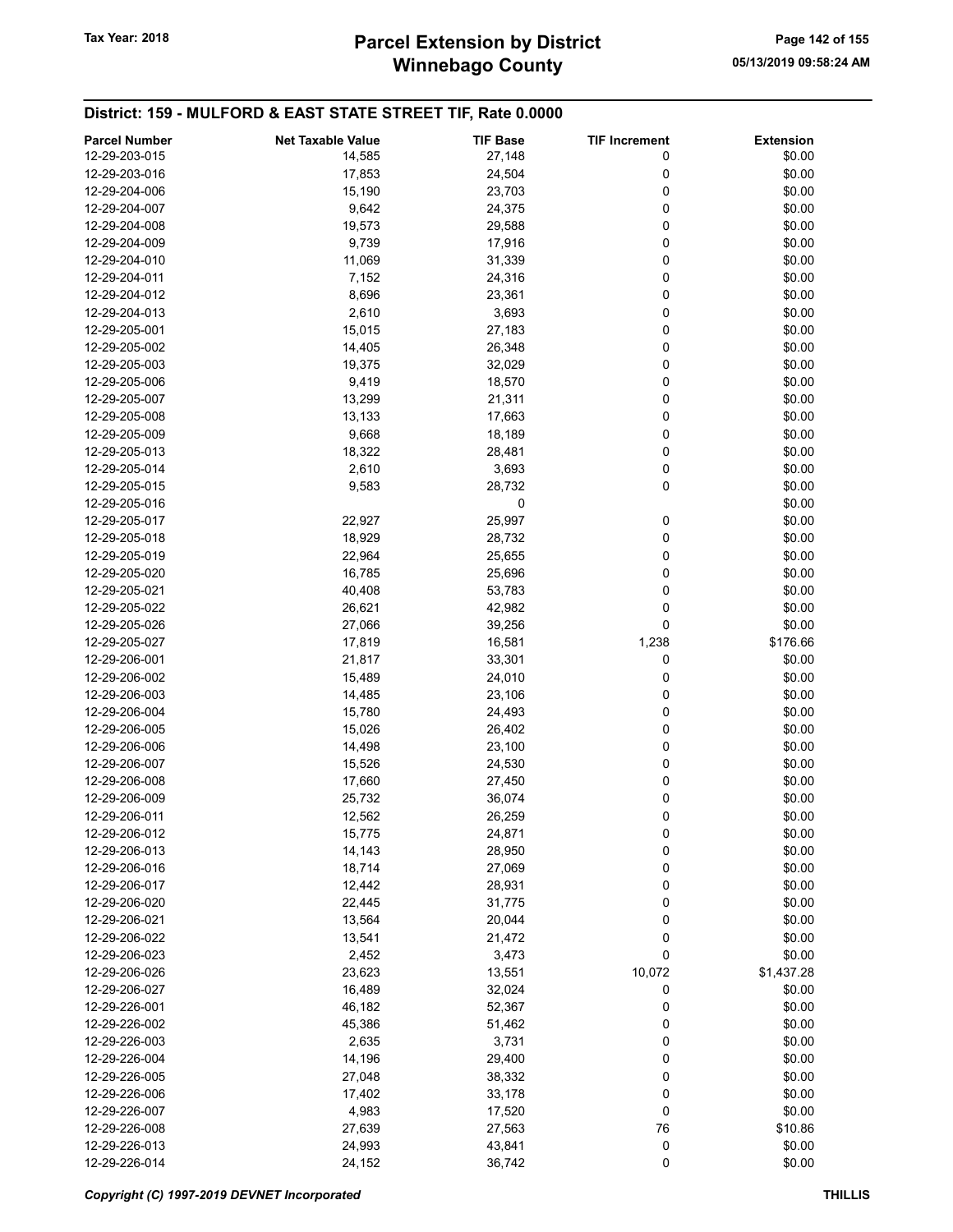| <b>Parcel Number</b> | <b>Net Taxable Value</b> | <b>TIF Base</b> | <b>TIF Increment</b> | <b>Extension</b> |
|----------------------|--------------------------|-----------------|----------------------|------------------|
| 12-29-226-015        | 33,065                   | 31,781          | 1,284                | \$183.24         |
| 12-29-226-016        | 238,555                  | 270,498         | 0                    | \$0.00           |
| 12-29-226-017        | 34,914                   | 49,448          | 0                    | \$0.00           |
| 12-29-226-018        | 36,287                   | 49,205          | 0                    | \$0.00           |
|                      |                          |                 |                      |                  |
| 12-29-226-019        | 39,064                   | 52,988          | 0                    | \$0.00           |
| 12-29-226-020        | 36,825                   | 43,946          | 0                    | \$0.00           |
| 12-29-226-021        | 97,022                   | 152,339         | 0                    | \$0.00           |
| 12-29-226-022        | 97,023                   | 148,973         | 0                    | \$0.00           |
| 12-29-226-023        | 97,022                   | 74,565          | 22,457               | \$3,204.62       |
| 12-29-226-024        | 75,602                   | 117,730         | 0                    | \$0.00           |
| 12-29-226-025        | 75,602                   | 71,176          | 4,426                | \$631.60         |
| 12-29-226-026        | 62,413                   | 86,881          | 0                    | \$0.00           |
| 12-29-226-027        | 91,569                   | 71,149          | 20,420               | \$2,913.94       |
| 12-29-226-028        | 93,699                   | 96,934          | 0                    | \$0.00           |
| 12-29-226-029        | 116,426                  | 180,345         | 0                    | \$0.00           |
| 12-29-226-030        | 13,452                   | 33,586          | 0                    | \$0.00           |
| 12-29-226-031        | 23,749                   | 33,287          | 0                    | \$0.00           |
| 12-29-227-001        | 6,747                    | 14,330          | 0                    | \$0.00           |
| 12-29-227-002        | 8,747                    |                 | 0                    | \$0.00           |
|                      |                          | 14,330          |                      |                  |
| 12-29-227-003        | 2,849                    | 12,641          | 0                    | \$0.00           |
| 12-29-227-004        | 14,747                   | 17,964          | 0                    | \$0.00           |
| 12-29-227-005        | 14,747                   | 20,330          | 0                    | \$0.00           |
| 12-29-227-006        | 14,747                   | 14,330          | 417                  | \$59.52          |
| 12-29-227-007        | 14,747                   | 20,330          | 0                    | \$0.00           |
| 12-29-227-008        | 8,747                    | 20,330          | 0                    | \$0.00           |
| 12-29-228-001        | 26,622                   | 63,081          | 0                    | \$0.00           |
| 12-29-228-002        | 29,606                   | 45,011          | 0                    | \$0.00           |
| 12-29-228-003        | 80,706                   | 91,512          | 0                    | \$0.00           |
| 12-29-228-004        | 97,024                   | 154,741         | 0                    | \$0.00           |
| 12-29-228-005        | 79,501                   | 118,449         | 0                    | \$0.00           |
| 12-29-228-006        | 0                        | 39,852          | 0                    | \$0.00           |
| 12-29-228-007        | 37,131                   | 50,284          | 0                    | \$0.00           |
| 12-29-228-008        | 38,462                   | 51,005          | 0                    | \$0.00           |
| 12-29-228-009        |                          | 0               |                      | \$0.00           |
|                      |                          |                 |                      |                  |
| 12-29-228-010        | 16,615                   | 49,629          | 0                    | \$0.00           |
| 12-29-228-011        | 30,675                   | 49,797          | 0                    | \$0.00           |
| 12-29-228-012        | 97,022                   | 98,578          | 0                    | \$0.00           |
| 12-29-228-013        | 80,565                   | 119,642         | 0                    | \$0.00           |
| 12-29-228-014        | 59,627                   | 72,455          | 0                    | \$0.00           |
| 12-29-228-015        | 59,626                   | 72,455          | 0                    | \$0.00           |
| 12-29-228-017        | 3,044                    | 4,320           | 0                    | \$0.00           |
| 12-29-228-018        | 5,256                    | 7,463           | 0                    | \$0.00           |
| 12-29-228-019        | 11,574                   | 13,126          | 0                    | \$0.00           |
| 12-29-228-020        | 16,051                   | 18,200          | 0                    | \$0.00           |
| 12-29-228-021        | 44,589                   | 57,964          | 0                    | \$0.00           |
| 12-29-228-024        | 299,538                  | 208,424         | 91,114               | \$13,001.98      |
| 12-29-228-025        | 144,303                  | 163,623         | 0                    | \$0.00           |
| 12-29-229-005        |                          | 0               |                      | \$0.00           |
| 12-29-229-011        |                          | 2,674           |                      | \$0.00           |
|                      |                          |                 |                      |                  |
| 12-29-229-012        |                          | 3,555           |                      | \$0.00           |
| 12-29-229-015        | 249,702                  | 370,323         | $\boldsymbol{0}$     | \$0.00           |
| 12-29-229-016        | 288,982                  | 402,526         | 0                    | \$0.00           |
| 12-29-229-019        |                          | 0               |                      | \$0.00           |
| 12-29-229-020        |                          | 4,049           |                      | \$0.00           |
| 12-29-229-023        | 366,839                  | 444,389         | 0                    | \$0.00           |
| 12-29-229-024        | 519,762                  | 637,601         | 0                    | \$0.00           |
| 12-29-229-025        |                          | 119,190         |                      | \$0.00           |
| 12-29-251-006        | 218,246                  | 280,314         | 0                    | \$0.00           |
| 12-29-251-013        | 564,940                  | 640,584         | 0                    | \$0.00           |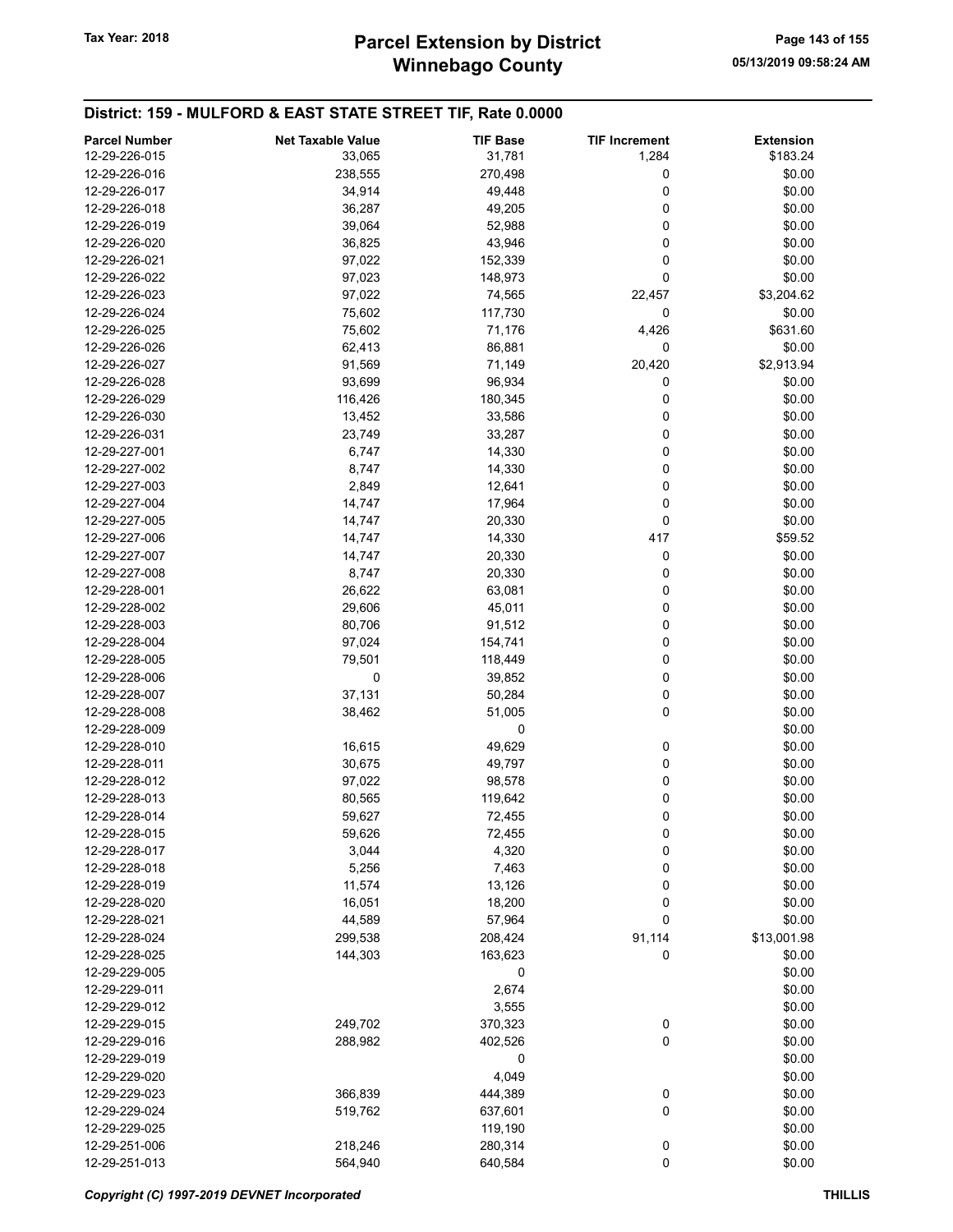# Winnebago County Tax Year: 2018 **Parcel Extension by District** Page 144 of 155

## District: 159 - MULFORD & EAST STATE STREET TIF, Rate 0.0000

| <b>Parcel Number</b>  | <b>Net Taxable Value</b> | <b>TIF Base</b> | <b>TIF Increment</b> | <b>Extension</b>            |
|-----------------------|--------------------------|-----------------|----------------------|-----------------------------|
| 12-29-251-014         | 19,031                   | 32,345          | 0                    | \$0.00                      |
| 12-29-257-001         | 125,318                  | 155,712         | 0                    | \$0.00                      |
| 12-29-257-002         | 20,525                   | 27,652          | $\mathbf 0$          | \$0.00                      |
| 12-29-276-002         | 18,891                   | 24,832          | $\mathbf 0$          | \$0.00                      |
| 12-29-276-003         | 23,424                   | 43,164          | $\pmb{0}$            | \$0.00                      |
| 12-29-276-004         | 18,615                   | 23,051          | 0                    | \$0.00                      |
| 12-29-276-005         | 22,987                   | 42,391          | 0                    | \$0.00                      |
| 12-29-276-006         | 19,155                   | 35,358          | 0                    | \$0.00                      |
| 12-29-276-007         | 18,805                   | 35,149          | 0                    | \$0.00                      |
| 12-29-276-008         | 31,057                   | 38,977          | $\mathbf 0$          | \$0.00                      |
| 12-29-276-009         | 38,232                   | 47,289          | $\mathbf 0$          | \$0.00                      |
| 12-29-276-010         | 21,331                   | 42,437          | $\mathbf 0$          | \$0.00                      |
| 12-29-276-011         | 20,638                   | 41,212          | 0                    | \$0.00                      |
| 12-29-276-012         | 34,782                   | 52,418          | $\mathbf 0$          | \$0.00                      |
| 12-29-276-013         | 17,665                   | 35,383          | $\mathbf 0$          | \$0.00                      |
| 12-29-276-014         | 20,331                   | 27,780          | $\mathbf 0$          | \$0.00                      |
| 12-29-276-015         | 20,331                   | 27,780          | $\mathbf 0$          | \$0.00                      |
| 12-29-276-017         | 12,172                   | 26,319          | $\mathbf 0$          | \$0.00                      |
| 12-29-276-018         | 14,665                   | 28,258          | 0                    | \$0.00                      |
| 12-29-276-019         | 25,331                   | 48,055          | 0                    | \$0.00                      |
| 12-29-276-020         | 25,421                   | 48,641          | 0                    | \$0.00                      |
| 12-29-276-021         | 15,329                   | 29,332          | $\mathbf 0$          | \$0.00                      |
| 12-29-276-022         | 24,037                   | 45,995          | $\mathbf 0$          | \$0.00                      |
| 12-29-276-023         | 16,460                   | 31,494          | $\mathbf 0$          | \$0.00                      |
| 12-29-276-024         | 35,962                   | 43,897          | $\mathbf 0$          | \$0.00                      |
| 12-29-276-025         | 35,962                   | 43,897          | $\mathbf 0$          | \$0.00                      |
| 12-29-276-026         | 16,117                   | 24,079          | 0                    | \$0.00                      |
| 12-29-276-027         | 13,335                   | 25,528          | $\mathbf 0$          | \$0.00                      |
| 12-29-277-001         | 15,262                   | 30,028          | $\pmb{0}$            | \$0.00                      |
| 12-29-277-002         | 19,490                   | 31,348          | $\pmb{0}$            | \$0.00                      |
| 12-29-277-003         | 107,972                  | 135,821         | $\mathbf 0$          | \$0.00                      |
| 12-29-277-004         |                          | 67,787          |                      | \$0.00                      |
| 12-29-277-005         | 101,436                  | 124,880         | 0                    | \$0.00                      |
| 12-29-277-006         | 170,666                  | 214,318         | $\mathbf 0$          | \$0.00                      |
| 12-29-277-008         |                          | 0               |                      | \$0.00                      |
| 12-29-277-011         | 9,606                    | 13,616          | $\mathbf 0$          | \$0.00                      |
| <b>Totals for 159</b> | 41,006,662               | 49,938,279      | 2,373,791            | \$338,740.20<br>398 Parcels |

#### District: 164 - AUBURN STREET TIF, Rate 0.0000

| <b>Parcel Number</b> | <b>Net Taxable Value</b> | TIF Base | <b>TIF Increment</b> | <b>Extension</b> |
|----------------------|--------------------------|----------|----------------------|------------------|
| 11-14-160-002        | 12,848                   | 12,818   | 30                   | \$4.28           |
| 11-14-160-013        | 170,589                  | 154,733  | 15,856               | \$2,262.66       |
| 11-14-301-022        | 5,025                    | 5,013    | 12                   | \$1.72           |
| 11-14-301-023        | 5,112                    | 5,099    | 13                   | \$1.86           |
| 11-14-301-024        | 67,868                   | 67,715   | 153                  | \$21.84          |
| 11-15-156-003        | 31,203                   | 31,133   | 70                   | \$10.00          |
| 11-15-156-004        | 817                      | 815      | 2                    | \$0.30           |
| 11-15-156-005        |                          | 0        |                      | \$0.00           |
| 11-15-156-007        | 11,224                   | 11,197   | 27                   | \$3.86           |
| 11-15-156-008        | 79,614                   | 79,435   | 179                  | \$25.54          |
| 11-15-156-009        | 104,346                  | 70,832   | 33,514               | \$4,782.46       |
| 11-15-156-012        | 46,220                   | 46,117   | 103                  | \$14.70          |
| 11-15-156-013        | 8,934                    | 8,916    | 18                   | \$2.58           |
| 11-15-156-014        | 5,929                    | 5,915    | 14                   | \$2.00           |
| 11-15-156-015        | 5,897                    | 5,885    | 12                   | \$1.72           |
| 11-15-156-017        | 13,888                   | 13,855   | 33                   | \$4.72           |
| 11-15-156-018        | 47,168                   | 47,061   | 107                  | \$15.28          |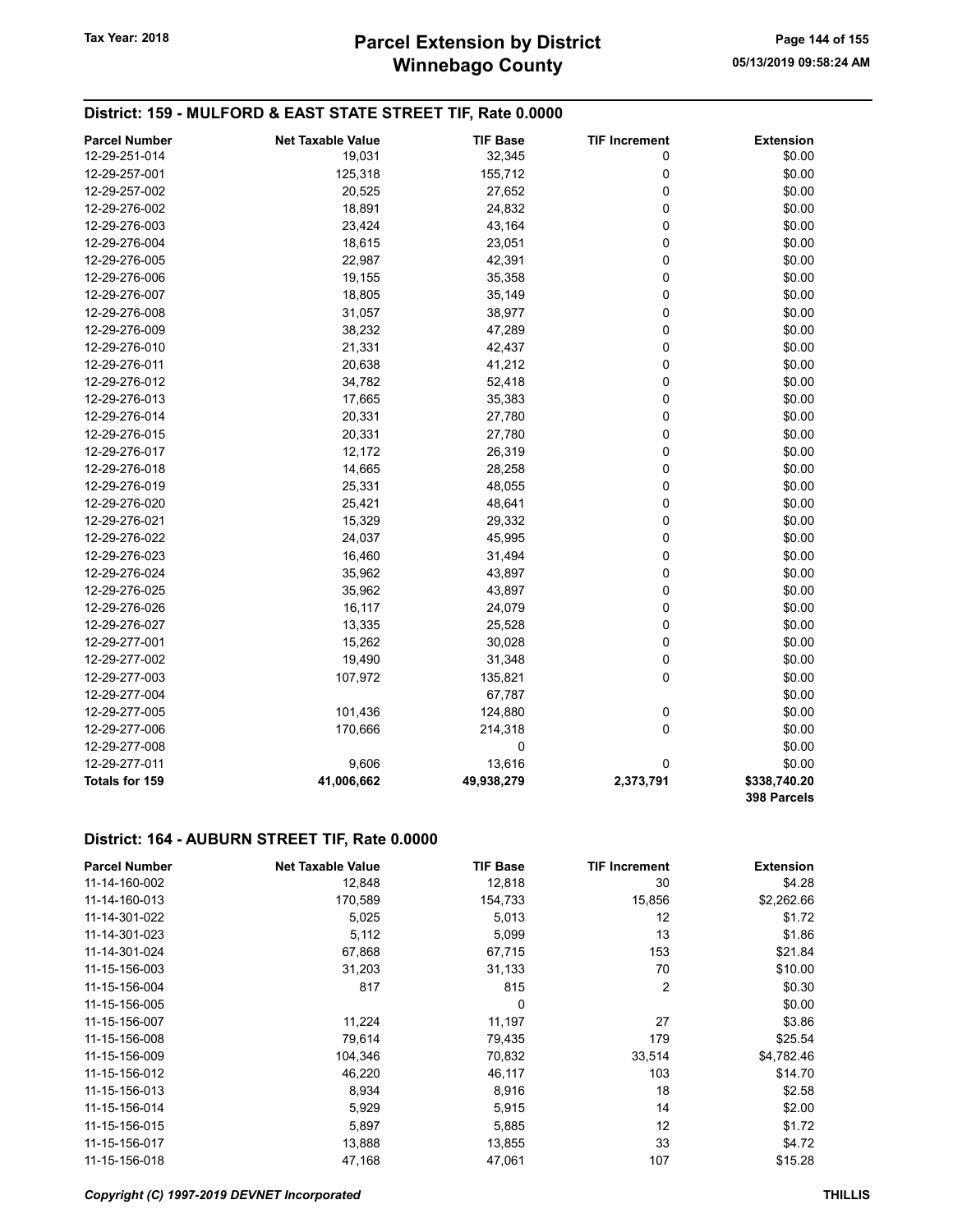| <b>Parcel Number</b> | <b>Net Taxable Value</b> | <b>TIF Base</b> | <b>TIF Increment</b> | <b>Extension</b> |
|----------------------|--------------------------|-----------------|----------------------|------------------|
| 11-15-156-019        | 16,670                   | 16,630          | 40                   | \$5.72           |
| 11-15-156-020        | 28,890                   | 28,826          | 64                   | \$9.14           |
| 11-15-156-025        | 45,448                   | 45,346          | 102                  | \$14.56          |
| 11-15-156-026        | 15,261                   | 11,748          | 3,513                | \$501.32         |
| 11-15-156-027        | 20,446                   | 20,399          | 47                   | \$6.72           |
| 11-15-156-028        | 214,927                  | 203,221         | 11,706               | \$1,670.46       |
| 11-15-156-029        | 9,878                    | 9,856           | 22                   | \$3.14           |
|                      | 5,720                    |                 | 14                   | \$2.00           |
| 11-15-156-030        |                          | 5,706           |                      |                  |
| 11-15-156-031        | 5,720                    | 5,706           | 14                   | \$2.00           |
| 11-15-156-032        | 38,330                   | 63,539          | 0                    | \$0.00           |
| 11-15-156-033        | 2,949                    | 2,942           | 7                    | \$1.00           |
| 11-15-156-034        | 2,949                    | 2,942           | 7                    | \$1.00           |
| 11-15-156-035        | 2,949                    | 2,942           | $\overline{7}$       | \$1.00           |
| 11-15-156-038        | 6,723                    | 6,706           | 17                   | \$2.44           |
| 11-15-156-041        | 47,041                   | 46,938          | 103                  | \$14.70          |
| 11-15-156-042        | 7,663                    | 6,847           | 816                  | \$116.44         |
| 11-15-156-043        | 35,246                   | 32,667          | 2,579                | \$368.02         |
| 11-15-156-044        | 71,672                   | 70,065          | 1,607                | \$229.32         |
| 11-15-184-003        | 56,340                   | 56,214          | 126                  | \$17.98          |
| 11-15-184-007        | 56,024                   | 55,898          | 126                  | \$17.98          |
| 11-15-184-008        | 27,410                   | 27,348          | 62                   | \$8.86           |
| 11-15-184-009        | 7,040                    | 7,022           | 18                   | \$2.58           |
| 11-15-184-011        | 12,522                   | 12,493          | 29                   | \$4.14           |
| 11-15-184-012        | 31,782                   | 31,708          | 74                   | \$10.56          |
| 11-15-184-013        | 80,707                   | 80,524          | 183                  | \$26.12          |
| 11-15-185-005        | 3,727                    |                 | 0                    | \$0.00           |
|                      |                          | 15,051          |                      |                  |
| 11-15-185-006        | 6,618                    | 5,089           | 1,529                | \$218.20         |
| 11-15-185-007        | 17,391                   | 21,033          | 0                    | \$0.00           |
| 11-15-186-001        | 2,268                    | 2,263           | 5                    | \$0.72           |
| 11-15-186-002        | 15,121                   | 15,086          | 35                   | \$5.00           |
| 11-15-186-003        |                          | 0               |                      | \$0.00           |
| 11-15-186-004        |                          | 0               |                      | \$0.00           |
| 11-15-186-005        |                          | 0               |                      | \$0.00           |
| 11-15-187-001        |                          | 0               |                      | \$0.00           |
| 11-15-187-002        |                          | 0               |                      | \$0.00           |
| 11-15-187-003        | 64,769                   | 70,899          | 0                    | \$0.00           |
| 11-15-187-004        | 1,207                    | 0               | 1,207                | \$172.24         |
| 11-15-253-011        | 22,404                   | 22,352          | 52                   | \$7.42           |
| 11-15-253-012        | 28,914                   | 28,849          | 65                   | \$9.28           |
| 11-15-253-013        | 27,303                   | 27,240          | 63                   | \$9.00           |
| 11-15-253-014        | 8,566                    | 8,547           | 19                   | \$2.72           |
| 11-15-253-015        | 14,447                   | 14,413          | 34                   | \$4.86           |
| 11-15-253-016        | 45,036                   | 12,713          | 32,323               | \$4,612.50       |
| 11-15-253-017        |                          | 0               |                      | \$0.00           |
| 11-15-253-018        | 28,526                   | 28,461          | 65                   | \$9.28           |
| 11-15-253-019        | 6,950                    | 6,934           | 16                   | \$2.28           |
|                      |                          |                 | 59                   | \$8.42           |
| 11-15-253-020        | 26,530                   | 26,471          |                      |                  |
| 11-15-254-001        | 10,597                   | 10,573          | 24                   | \$3.42           |
| 11-15-254-002        | 6,552                    | 6,535           | 17                   | \$2.44           |
| 11-15-254-005        | 27,340                   | 27,279          | 61                   | \$8.70           |
| 11-15-254-006        | 16,779                   | 16,740          | 39                   | \$5.58           |
| 11-15-254-007        | 9,118                    | 9,096           | 22                   | \$3.14           |
| 11-15-254-008        | 10,978                   | 10,952          | 26                   | \$3.72           |
| 11-15-254-009        | 4,569                    | 4,559           | 10                   | \$1.44           |
| 11-15-254-010        | 5,720                    | 5,706           | 14                   | \$2.00           |
| 11-15-254-011        |                          | 0               |                      | \$0.00           |
| 11-15-254-012        |                          | 0               |                      | \$0.00           |
| 11-15-254-014        |                          | 0               |                      | \$0.00           |
| 11-15-254-015        | 6,404                    | 6,389           | 15                   | \$2.14           |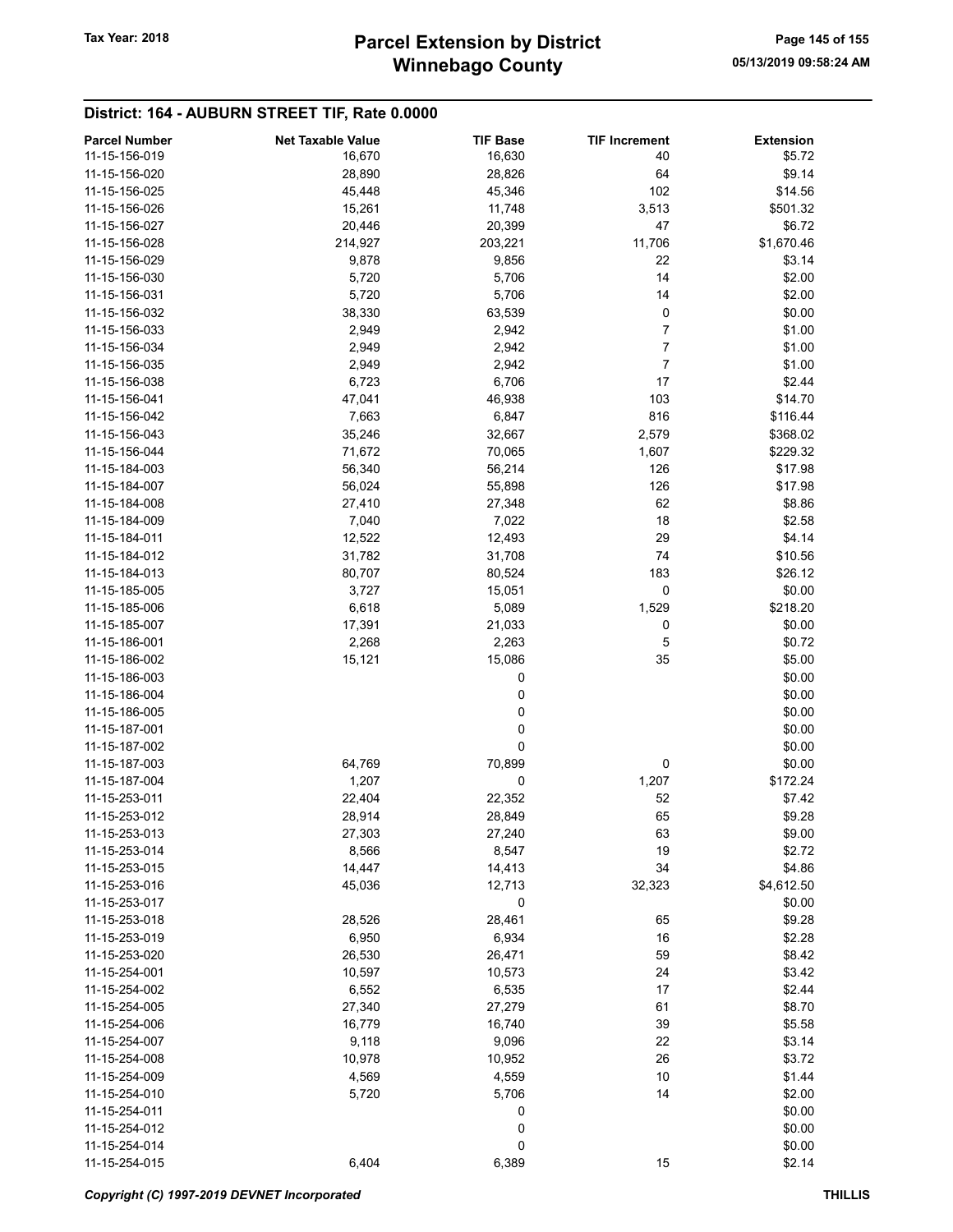| <b>Parcel Number</b> | <b>Net Taxable Value</b> | <b>TIF Base</b> | <b>TIF Increment</b> | <b>Extension</b> |
|----------------------|--------------------------|-----------------|----------------------|------------------|
| 11-15-254-016        | 11,419                   | 11,392          | 27                   | \$3.86           |
| 11-15-254-019        | 227                      | 226             | 1                    | \$0.14           |
| 11-15-254-020        | 14,744                   | 14,712          | 32                   | \$4.58           |
| 11-15-254-021        | 4,634                    | 4,624           | 10                   | \$1.44           |
| 11-15-254-022        | 87,335                   | 82,989          | 4,346                | \$620.18         |
| 11-15-254-023        | 174,690                  | 160,084         | 14,606               | \$2,084.28       |
| 11-15-254-024        | 30,197                   | 30,130          | 67                   | \$9.56           |
| 11-15-254-025        | 3,343                    | 3,333           | 10                   | \$1.44           |
| 11-15-256-004        |                          |                 |                      |                  |
|                      |                          | 6,020           |                      | \$0.00           |
| 11-15-256-005        |                          | 2,551           |                      | \$0.00           |
| 11-15-256-006        | 15,750                   | 15,715          | 35                   | \$5.00           |
| 11-15-256-009        | 27,848                   | 27,785          | 63                   | \$9.00           |
| 11-15-256-010        | 2,787                    | 2,496           | 291                  | \$41.54          |
| 11-15-256-034        | 1,512                    | 1,509           | 3                    | \$0.44           |
| 11-15-256-035        | 1,512                    | 1,509           | 3                    | \$0.44           |
| 11-15-256-036        | 1,512                    | 1,509           | 3                    | \$0.44           |
| 11-15-256-037        | 1,512                    | 1,509           | 3                    | \$0.44           |
| 11-15-256-038        | 1,512                    | 1,509           | 3                    | \$0.44           |
| 11-15-256-039        | 3,709                    | 3,700           | 9                    | \$1.28           |
| 11-15-256-043        | 120,425                  | 114,432         | 5,993                | \$855.20         |
| 11-15-256-044        | 13,388                   | 13,358          | 30                   | \$4.28           |
| 11-15-277-032        | 13,148                   | 13,118          | 30                   | \$4.28           |
| 11-15-277-034        | 16,681                   | 14,990          | 1,691                | \$241.32         |
| 11-15-278-028        | 54,050                   | 53,928          | 122                  | \$17.42          |
| 11-15-281-014        | 16,652                   | 16,613          | 39                   | \$5.58           |
| 11-15-281-016        | 35,839                   | 35,759          | 80                   | \$11.42          |
|                      |                          |                 |                      |                  |
| 11-15-281-018        | 29,814                   | 37,155          | 0                    | \$0.00           |
| 11-15-281-019        | 41,796                   | 95,892          | 0                    | \$0.00           |
| 11-15-281-020        |                          | 0               |                      | \$0.00           |
| 11-15-281-021        | 37,364                   | 37,279          | 85                   | \$12.14          |
| 11-15-301-001        | 203,576                  | 193,448         | 10,128               | \$1,445.28       |
| 11-15-302-001        | 3,604                    | 3,596           | 8                    | \$1.14           |
| 11-15-302-002        | 3,661                    | 3,653           | 8                    | \$1.14           |
| 11-15-302-003        | 32,158                   | 29,169          | 2,989                | \$426.54         |
| 11-15-302-005        | 5,184                    | 5,172           | 12                   | \$1.72           |
| 11-15-328-005        | 4,645                    | 10,512          | 0                    | \$0.00           |
| 11-15-328-006        | 24,830                   | 49,896          | 0                    | \$0.00           |
| 11-15-328-007        | 24,635                   | 30,632          | 0                    | \$0.00           |
| 11-15-328-008        | 3,872                    | 6,301           | 0                    | \$0.00           |
| 11-15-328-009        | 4,094                    | 5,858           | 0                    | \$0.00           |
| 11-15-328-010        | 118,205                  | 117,929         | 276                  | \$39.40          |
| 11-15-331-006        |                          | 0               |                      | \$0.00           |
| 11-15-331-008        | 65,173                   | 104,361         | 0                    | \$0.00           |
| 11-15-401-001        | 24,843                   | 19,924          | 4,919                | \$701.94         |
| 11-15-401-002        | 51,156                   | 51,042          | 114                  | \$16.28          |
| 11-15-401-003        | 169,499                  | 169,116         | 383                  | \$54.66          |
| 11-15-401-009        |                          |                 |                      | \$0.00           |
|                      |                          | 0               |                      |                  |
| 11-15-401-010        |                          | 0               |                      | \$0.00           |
| 11-15-402-001        |                          | 0               |                      | \$0.00           |
| 11-15-402-002        | 59,911                   | 59,776          | 135                  | \$19.26          |
| 11-15-402-003        | 31,516                   | 31,445          | 71                   | \$10.14          |
| 11-15-402-004        | 2,008                    | 2,004           | 4                    | \$0.58           |
| 11-15-403-003        | 17,056                   | 17,019          | 37                   | \$5.28           |
| 11-15-403-004        | 70,982                   | 86,602          | 0                    | \$0.00           |
| 11-15-403-005        | 33,085                   | 40,704          | 0                    | \$0.00           |
| 11-15-403-006        | 24,378                   | 21,200          | 3,178                | \$453.50         |
| 11-15-403-007        | 1,621                    | 1,617           | 4                    | \$0.58           |
| 11-15-403-008        | 25,627                   | 25,570          | 57                   | \$8.14           |
| 11-15-404-001        | 62,985                   | 62,843          | 142                  | \$20.26          |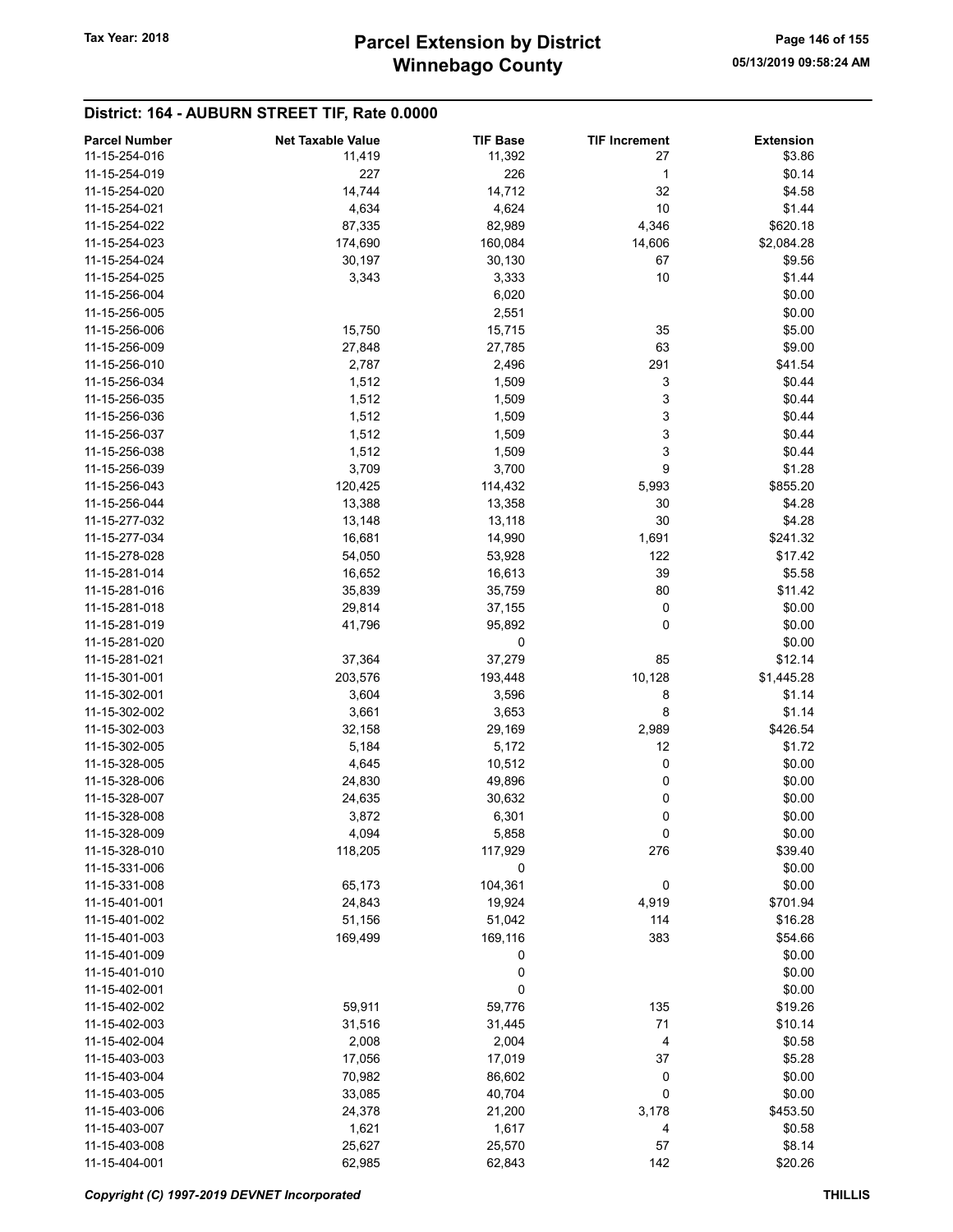| <b>Parcel Number</b> | <b>Net Taxable Value</b> | <b>TIF Base</b> | <b>TIF Increment</b> | <b>Extension</b> |
|----------------------|--------------------------|-----------------|----------------------|------------------|
| 11-15-404-002        | 268,163                  | 267,561         | 602                  | \$85.92          |
| 11-15-404-003        | 4,385                    | 4,375           | 10                   | \$1.44           |
| 11-15-404-004        | 3,389                    | 3,380           | 9                    | \$1.28           |
| 11-15-404-005        | 243,614                  | 243,067         | 547                  | \$78.06          |
| 11-15-404-006        | 9,991                    | 9,970           | 21                   | \$3.00           |
| 11-15-404-008        | 10,185                   | 10,160          | 25                   | \$3.58           |
| 11-15-405-001        |                          |                 | 27                   | \$3.86           |
| 11-15-405-002        | 11,070                   | 11,043          | 11                   |                  |
|                      | 4,735                    | 4,724           |                      | \$1.58           |
| 11-15-405-003        | 319                      | 318             | 1                    | \$0.14           |
| 11-15-405-004        | 5,529                    | 5,516           | 13                   | \$1.86           |
| 11-15-405-005        | 46,433                   | 46,327          | 106                  | \$15.14          |
| 11-15-405-006        | 55,723                   | 48,507          | 7,216                | \$1,029.72       |
| 11-15-405-007        | 19,674                   | 11,981          | 7,693                | \$1,097.80       |
| 11-15-405-008        | 6,937                    | 9,686           | 0                    | \$0.00           |
| 11-15-405-009        | 11,432                   | 11,408          | 24                   | \$3.42           |
| 11-15-406-001        | 6,451                    | 6,436           | 15                   | \$2.14           |
| 11-15-406-005        | 12,436                   | 12,409          | 27                   | \$3.86           |
| 11-15-406-006        | 1,303                    | 1,302           | $\mathbf{1}$         | \$0.14           |
| 11-15-426-025        | 4,427                    | 4,417           | 10                   | \$1.44           |
| 11-15-426-040        | 96,708                   | 96,489          | 219                  | \$31.26          |
| 11-15-426-041        | 70,860                   | 70,701          | 159                  | \$22.70          |
| 11-15-427-003        | 11,747                   | 5,000           | 6,747                | \$962.80         |
| 11-15-427-012        | 11,566                   | 12,506          | 0                    | \$0.00           |
| 11-15-427-022        | 133,563                  | 121,150         | 12,413               | \$1,771.34       |
| 11-15-428-016        | 69,209                   | 81,264          | 0                    | \$0.00           |
| 11-16-185-015        | 2,198                    | 2,193           | 5                    | \$0.72           |
| 11-16-185-016        | 3,257                    | 3,249           | 8                    | \$1.14           |
| 11-16-185-017        | 124,234                  | 129,827         | 0                    | \$0.00           |
| 11-16-185-018        | 3,257                    | 3,249           | 8                    | \$1.14           |
| 11-16-185-019        | 3,257                    | 3,249           | 8                    | \$1.14           |
| 11-16-185-020        | 3,257                    | 3,249           | 8                    | \$1.14           |
| 11-16-185-021        | 4,356                    | 4,346           | 10                   | \$1.44           |
| 11-16-252-015        | 8,873                    | 6,771           | 2,102                | \$299.96         |
| 11-16-252-016        | 5,159                    | 5,146           | 13                   | \$1.86           |
| 11-16-252-017        | 4,493                    | 4,482           | 11                   | \$1.58           |
| 11-16-252-018        | 4,493                    | 4,482           | 11                   | \$1.58           |
| 11-16-252-019        | 22,218                   | 22,169          | 49                   | \$7.00           |
| 11-16-253-017        |                          | 727             | 0                    | \$0.00           |
|                      | 582                      |                 |                      |                  |
| 11-16-253-018        | 1,275                    | 1,210           | 65                   | \$9.28           |
| 11-16-253-019        | 601                      | 6,274           | 0                    | \$0.00           |
| 11-16-253-021        | 7,862                    | 15,049          | 0                    | \$0.00           |
| 11-16-253-022        |                          | 0               |                      | \$0.00           |
| 11-16-276-003        | 63,966                   | 63,823          | 143                  | \$20.42          |
| 11-16-276-008        | 247,911                  | 247,354         | 557                  | \$79.48          |
| 11-16-276-009        | 345,164                  | 311,617         | 33,547               | \$4,787.16       |
| 11-16-276-010        | 16,137                   | 16,103          | 34                   | \$4.86           |
| 11-16-277-003        | 258,519                  | 257,938         | 581                  | \$82.92          |
| 11-16-277-004        | 140,699                  | 82,543          | 58,156               | \$8,298.86       |
| 11-16-277-006        | 212,141                  | 234,031         | 0                    | \$0.00           |
| 11-16-277-007        | 179,596                  | 199,359         | 0                    | \$0.00           |
| 11-16-328-001        | 80,588                   | 35,789          | 44,799               | \$6,392.82       |
| 11-16-328-002        |                          | 0               |                      | \$0.00           |
| 11-16-328-003        |                          | 0               |                      | \$0.00           |
| 11-16-328-004        |                          | 0               |                      | \$0.00           |
| 11-16-328-005        |                          | 0               |                      | \$0.00           |
| 11-16-401-005        | 23,483                   | 23,432          | 51                   | \$7.28           |
| 11-16-401-006        | 18,572                   | 18,528          | 44                   | \$6.28           |
| 11-16-401-007        | 13,002                   | 12,974          | 28                   | \$4.00           |
| 11-16-401-008        | 24,970                   | 24,914          | 56                   | \$8.00           |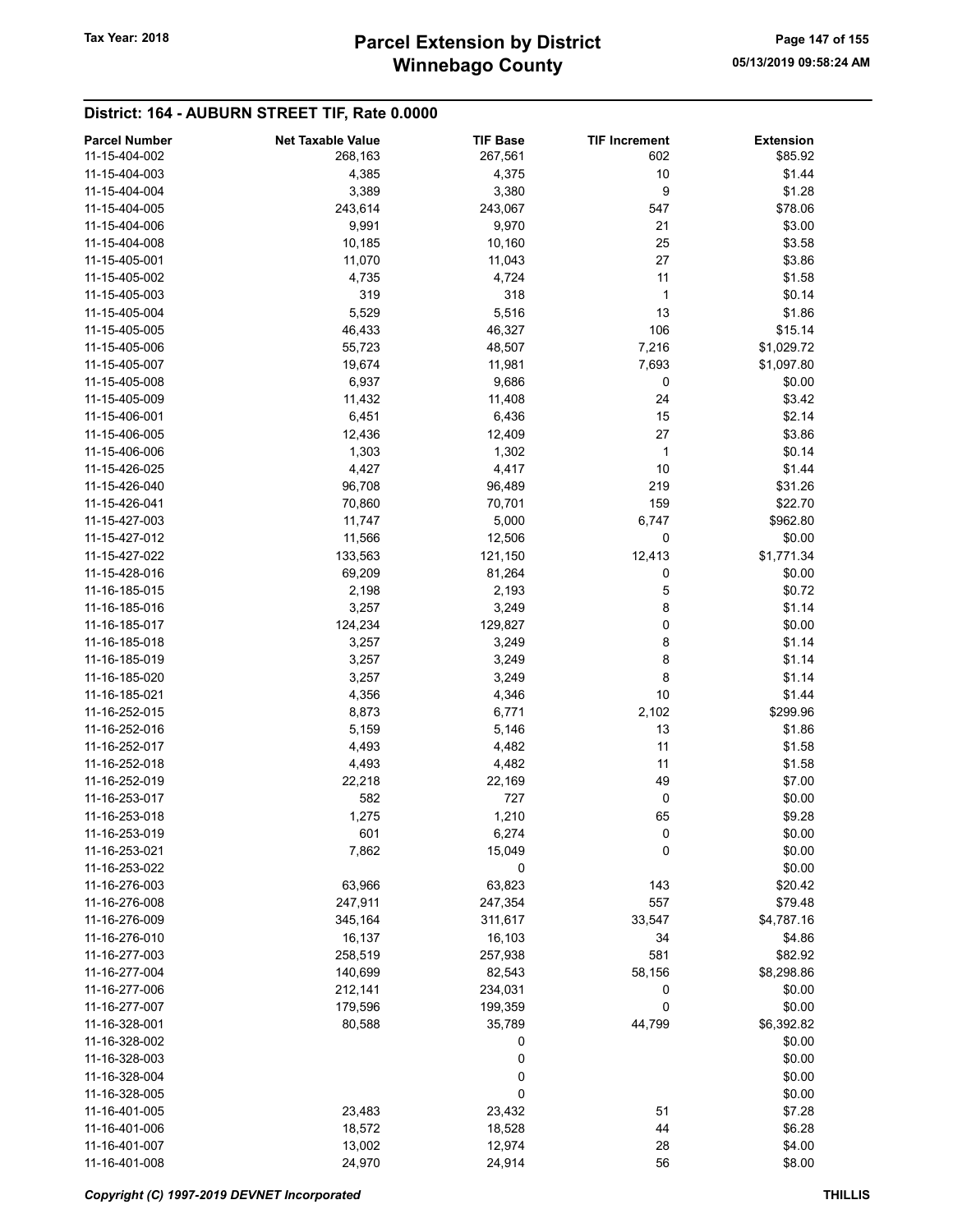| <b>Parcel Number</b> | <b>Net Taxable Value</b> | <b>TIF Base</b> | <b>TIF Increment</b> | <b>Extension</b>           |
|----------------------|--------------------------|-----------------|----------------------|----------------------------|
| 11-16-426-001        | 78.177                   | 78.000          | 177                  | \$25.26                    |
| 11-16-429-001        | 40.670                   | 32,462          | 8.208                | \$1,171.28                 |
| 11-16-429-002        | 16.325                   | 12.230          | 4.095                | \$584.36                   |
| 11-16-429-003        | 15.971                   | 13.188          | 2,783                | \$397.14                   |
| 11-16-429-004        | 34.575                   | 42.659          | 0                    | \$0.00                     |
| Totals for 164       | 6.846.214                | 6,801,530       | 348.626              | \$49,749.78<br>199 Parcels |

### District: 165 - FOREST HILLS ROAD TIF, Rate 0.0000

| <b>Parcel Number</b> | <b>Net Taxable Value</b> | <b>TIF Base</b> | <b>TIF Increment</b> | <b>Extension</b> |
|----------------------|--------------------------|-----------------|----------------------|------------------|
| 12-05-126-007        | 661,354                  | 659,869         | 1,485                | \$174.04         |
| 12-05-152-001        | 59,586                   | 73,774          | 0                    | \$0.00           |
| 12-05-152-002        | 113,189                  | 136,735         | 0                    | \$0.00           |
| 12-05-152-003        | 5,589                    | 5,576           | 13                   | \$1.52           |
| 12-05-152-005        | 1,939                    | 1,935           | 4                    | \$0.48           |
| 12-05-152-006        | 16,788                   | 16,751          | 37                   | \$4.34           |
| 12-05-152-007        | 96,434                   | 96,218          | 216                  | \$25.32          |
| 12-05-176-004        | 218,470                  | 404,372         | 0                    | \$0.00           |
| 12-05-176-012        | 8,156                    | 8,138           | 18                   | \$2.12           |
| 12-05-176-013        | 8,254                    | 8,235           | 19                   | \$2.24           |
| 12-05-176-014        | 113,626                  | 113,370         | 256                  | \$30.00          |
| 12-05-176-015        | 155,929                  | 141,435         | 14,494               | \$1,698.58       |
| 12-05-176-016        | 47,585                   | 47,477          | 108                  | \$12.66          |
| 12-05-176-017        | 330,783                  | 220,000         | 110,783              | \$12,982.78      |
| 12-05-176-019        | 197,785                  | 197,341         | 444                  | \$52.04          |
| 12-05-176-020        | 4,047                    | 4,037           | 10                   | \$1.18           |
| 12-05-176-021        | 60,926                   | 60,791          | 135                  | \$15.82          |
| 12-05-176-023        | 257,854                  | 257,275         | 579                  | \$67.86          |
| 12-05-176-026        | 144,879                  | 120,372         | 24,507               | \$2,872.00       |
| 12-05-176-027        |                          | 0               |                      | \$0.00           |
| 12-05-176-028        | 218,186                  | 32,239          | 185,947              | \$21,791.32      |
| 12-05-201-001        | 26,239                   | 26,180          | 59                   | \$6.92           |
| 12-05-201-002        | 60,847                   | 60,710          | 137                  | \$16.06          |
| 12-05-201-004        | 77,101                   | 10,383          | 66,718               | \$7,818.76       |
| 12-05-201-005        | 8,985                    | 24,604          | 0                    | \$0.00           |
| 12-05-201-006        | 59,874                   | 59,740          | 134                  | \$15.70          |
| 12-05-201-007        | 43,181                   | 43,085          | 96                   | \$11.26          |
| 12-05-201-008        | 141,516                  | 141,197         | 319                  | \$37.38          |
| 12-05-202-001        | 156,130                  | 155,778         | 352                  | \$41.26          |
| 12-05-202-002        | 301,296                  | 300,620         | 676                  | \$79.22          |
| 12-05-202-003        | 23,696                   | 23,644          | 52                   | \$6.10           |
| 12-05-202-004        | 120,588                  | 120,320         | 268                  | \$31.42          |
| 12-05-202-005        | 36,345                   | 36,263          | 82                   | \$9.62           |
| 12-05-202-006        | 15,093                   | 15,058          | 35                   | \$4.10           |
| 12-05-202-007        | 18,988                   | 19,897          | $\mathbf 0$          | \$0.00           |
| 12-05-202-008        | 8,676                    | 8,656           | 20                   | \$2.34           |
| 12-05-202-009        | 8,676                    | 8,656           | 20                   | \$2.34           |
| 12-05-202-010        | 9,678                    | 9,656           | 22                   | \$2.58           |
| 12-05-202-015        | 25,427                   | 25,369          | 58                   | \$6.80           |
| 12-05-202-016        | 17,985                   | 17,943          | 42                   | \$4.92           |
| 12-05-202-017        | 13,167                   | 13,136          | 31                   | \$3.64           |
| 12-05-202-018        | 3,512                    | 4,386           | $\mathbf 0$          | \$0.00           |
| 12-05-202-019        | 4,115                    | 9,732           | 0                    | \$0.00           |
| 12-05-202-020        | 16,670                   | 12,255          | 4,415                | \$517.40         |
| 12-05-202-021        | 12,924                   | 14,262          | 0                    | \$0.00           |
| 12-05-202-022        | 10,585                   | 10,560          | 25                   | \$2.94           |
| 12-05-202-023        | 3,402                    | 3,394           | 8                    | \$0.94           |
| 12-05-202-024        | 22,470                   | 13,187          | 9,283                | \$1,087.88       |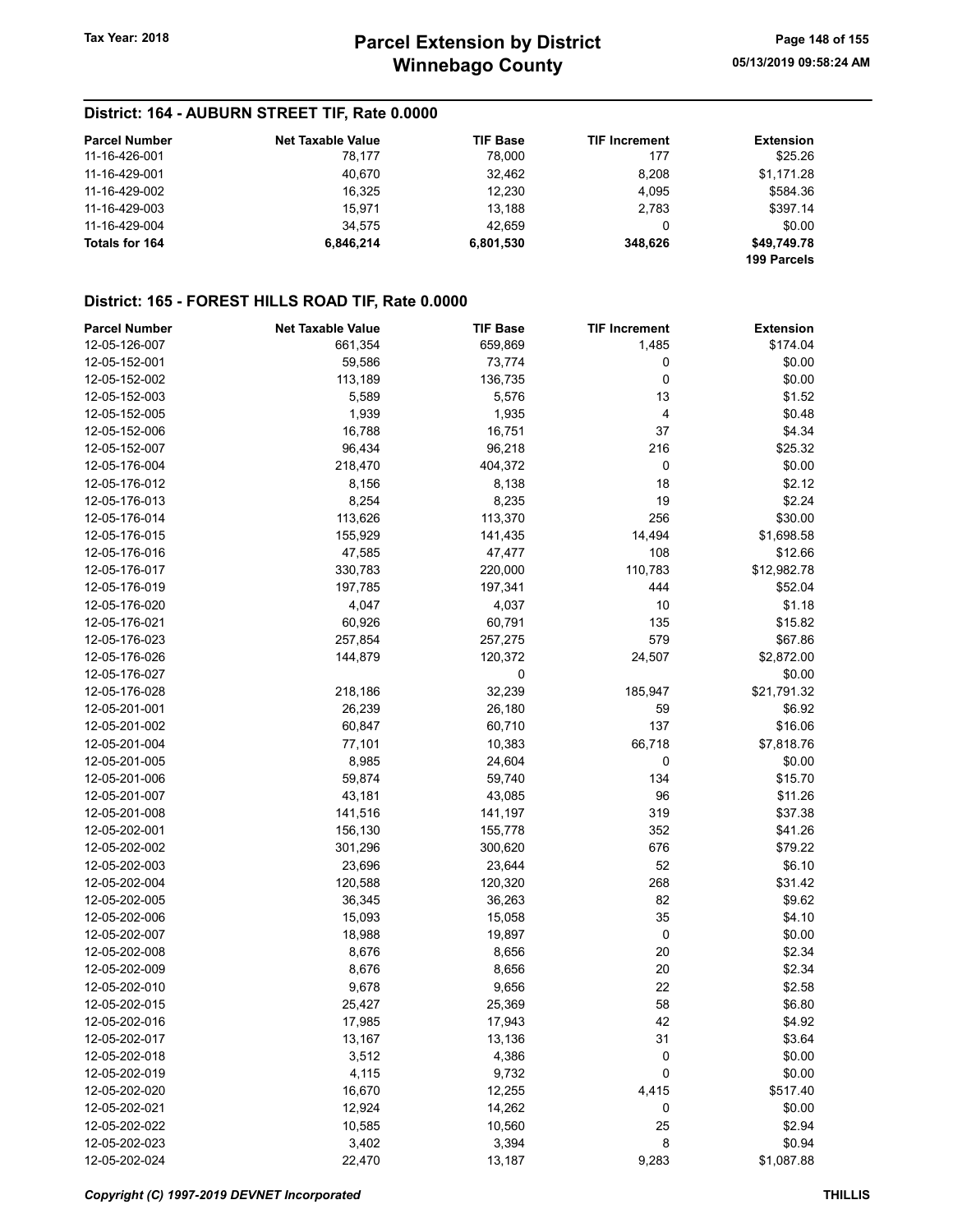### District: 165 - FOREST HILLS ROAD TIF, Rate 0.0000

| <b>Parcel Number</b> | <b>Net Taxable Value</b> | <b>TIF Base</b> | <b>TIF Increment</b> | <b>Extension</b> |
|----------------------|--------------------------|-----------------|----------------------|------------------|
| 12-05-202-025        | 15,417                   | 16.614          | 0                    | \$0.00           |
| 12-05-202-026        | 26.813                   | 26.754          | 59                   | \$6.92           |
| 12-05-202-027        | 14.213                   | 15.557          | 0                    | \$0.00           |
| 12-05-202-028        | 25.473                   | 25.415          | 58                   | \$6.80           |
| 12-05-202-029        | 30,899                   | 30,830          | 69                   | \$8.10           |
| 12-05-302-002        | 34.831                   | 98.136          | 0                    | \$0.00           |
| 12-05-302-003        | 105.841                  | 105.603         | 238                  | \$27.90          |
| 12-05-303-001        | 120.886                  | 41.807          | 79.079               | \$9.267.36       |
| 12-05-303-002        | 146,387                  | 53.210          | 93.177               | \$10.919.52      |
| 12-05-303-003        | 807.976                  | 285.052         | 522.924              | \$61.282.00      |
| Totals for 165       | 5,297,261                | 4,493,589       | 1,117,511            | \$130,962.48     |
|                      |                          |                 |                      | 58 Parcels       |

| <b>Parcel Number</b> | <b>Net Taxable Value</b> | <b>TIF Base</b> | <b>TIF Increment</b> | <b>Extension</b> |
|----------------------|--------------------------|-----------------|----------------------|------------------|
| 04-05-151-001        |                          | 0               |                      | \$0.00           |
| 04-05-152-001        |                          | 2,157           |                      | \$0.00           |
| 04-05-152-002        | 414                      | 375             | 39                   | \$3.86           |
| 04-05-152-003        | 1,631                    | 1,477           | 154                  | \$15.22          |
| 04-05-153-001        | 5,046                    | 4,571           | 475                  | \$46.92          |
| 04-05-153-002        | 198,688                  | 179,986         | 18,702               | \$1,847.10       |
| 04-05-153-003        | 56,767                   | 51,424          | 5,343                | \$527.70         |
| 04-05-153-004        | 45,358                   | 41,088          | 4,270                | \$421.74         |
| 04-05-154-001        |                          | 0               |                      | \$0.00           |
| 04-05-155-004        | 43,442                   | 39,353          | 4,089                | \$403.86         |
| 04-05-155-005        | 60,848                   | 55,120          | 5,728                | \$565.74         |
| 04-05-156-001        | 50,291                   | 45,557          | 4,734                | \$467.56         |
| 04-05-156-002        | 14,028                   | 12,707          | 1,321                | \$130.48         |
| 04-05-156-003        | 13,554                   | 12,279          | 1,275                | \$125.94         |
| 04-05-156-004        | 17,122                   | 15,511          | 1,611                | \$159.12         |
| 04-05-156-005        | 16,210                   | 14,686          | 1,524                | \$150.52         |
| 04-05-157-002        | 85,334                   | 25,070          | 60,264               | \$5,951.98       |
| 04-05-158-001        | 29,437                   | 26,667          | 2,770                | \$273.58         |
| 04-05-159-001        | 45,250                   | 40,991          | 4,259                | \$420.64         |
| 04-05-159-002        | 5,347                    | 4,843           | 504                  | \$49.78          |
| 04-05-159-003        | 4,885                    | 4,425           | 460                  | \$45.44          |
| 04-05-159-004        | 7,737                    | 7,009           | 728                  | \$71.90          |
| 04-05-159-005        | 94,165                   | 85,300          | 8,865                | \$875.56         |
| 04-05-159-006        | 6,041                    | 5,472           | 569                  | \$56.20          |
| 04-05-159-007        | 5,542                    | 5,020           | 522                  | \$51.56          |
| 04-05-159-008        | 5,343                    | 4,840           | 503                  | \$49.68          |
| 04-05-176-007        | 158,969                  | 144,005         | 14,964               | \$1,477.92       |
| 04-05-176-008        | 107,081                  | 97,002          | 10,079               | \$995.46         |
| 04-05-176-009        | 60,860                   | 55,131          | 5,729                | \$565.82         |
| 04-05-176-010        |                          | $\mathbf 0$     |                      | \$0.00           |
| 04-05-176-011        | 22,464                   | 20,350          | 2,114                | \$208.80         |
| 04-05-177-001        |                          | 0               |                      | \$0.00           |
| 04-05-177-003        | 8,107                    | 7,344           | 763                  | \$75.36          |
| 04-05-177-004        |                          | 0               |                      | \$0.00           |
| 04-05-177-005        |                          | $\mathbf 0$     |                      | \$0.00           |
| 04-05-178-004        | 10,758                   | 9,745           | 1,013                | \$100.06         |
| 04-05-179-001        | 48,332                   | 43,782          | 4,550                | \$449.38         |
| 04-05-179-002        |                          | 0               |                      | \$0.00           |
| 04-05-179-003        | 424,467                  | 384,514         | 39,953               | \$3,945.96       |
| 04-05-179-004        |                          | 0               |                      | \$0.00           |
| 04-05-181-003        | 17,282                   | 15,656          | 1,626                | \$160.60         |
| 04-05-181-005        | 258,651                  | 226,820         | 31,831               | \$3,143.80       |
| 04-05-181-006        | 196,963                  | 171,109         | 25,854               | \$2,553.48       |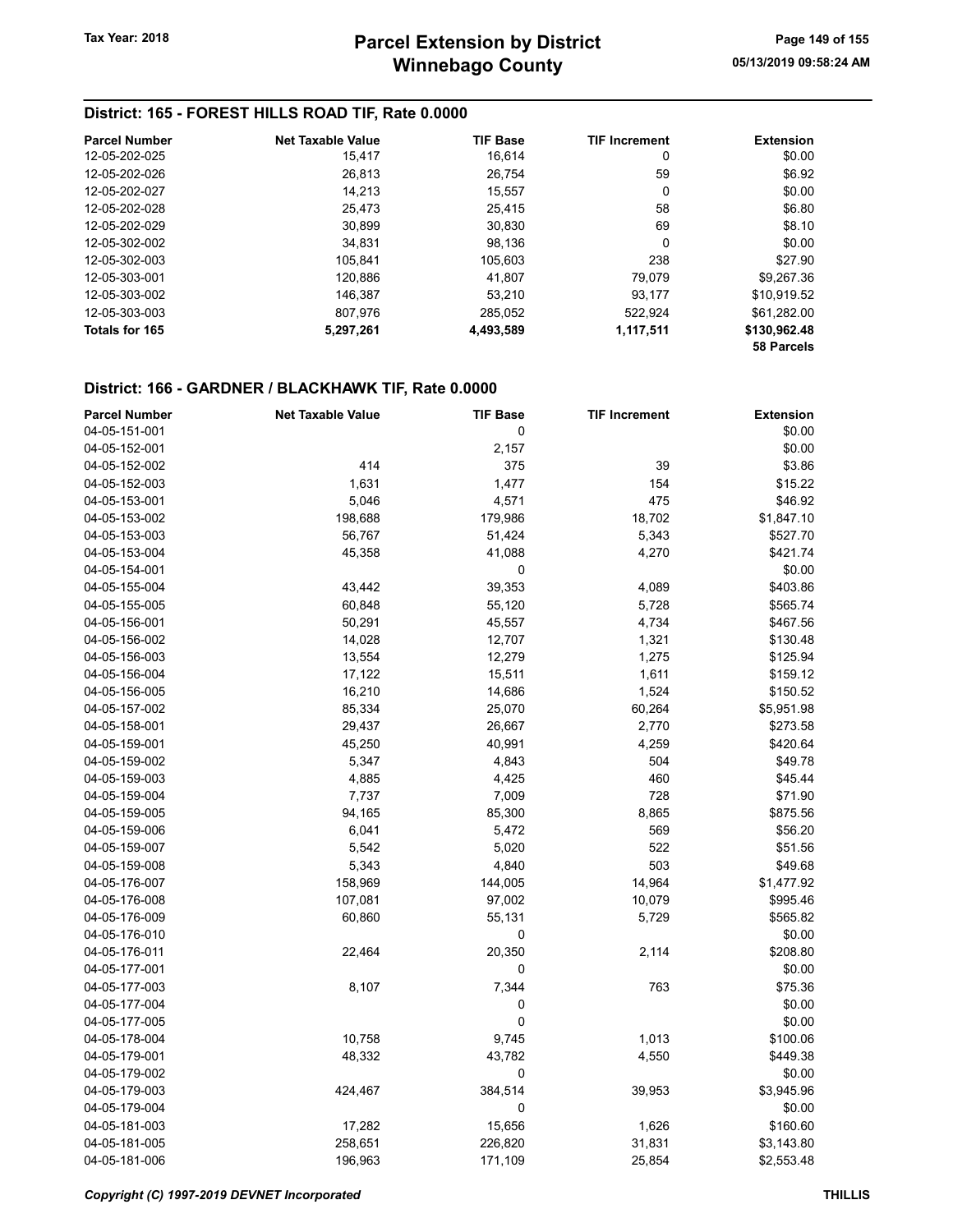# Winnebago County Tax Year: 2018 **Parcel Extension by District** Page 150 of 155

| <b>Parcel Number</b> | <b>Net Taxable Value</b> | <b>TIF Base</b> | <b>TIF Increment</b> | <b>Extension</b> |
|----------------------|--------------------------|-----------------|----------------------|------------------|
| 04-05-182-001        | 200,918                  | 60,862          | 140,056              | \$13,832.64      |
| 04-05-183-006        | 21,739                   | 19,693          | 2,046                | \$202.08         |
| 04-05-252-004        | 15,683                   | 14,275          | 1,408                | \$138.66         |
| 04-05-253-006        | 19,876                   | 18,092          | 1,784                | \$175.70         |
| 04-05-253-011        | 3,601                    | 3,277           | 324                  | \$31.92          |
| 04-05-253-012        | 47,188                   | 42,955          | 4,233                | \$416.88         |
| 04-05-253-023        | 47,229                   | 42,992          | 4,237                | \$417.26         |
|                      |                          |                 |                      |                  |
| 04-05-253-024        | 21,115                   | 19,220          | 1,895                | \$186.62         |
| 04-05-253-025        | 13,927                   | 12,677          | 1,250                | \$123.10         |
| 04-05-253-026        | 8,360                    | 7,610           | 750                  | \$73.86          |
| 04-05-253-028        | 14,270                   | 12,990          | 1,280                | \$126.06         |
| 04-05-253-030        | 136,973                  | 124,683         | 12,290               | \$1,210.32       |
| 04-05-258-010        | 16,936                   | 15,417          | 1,519                | \$149.60         |
| 04-05-258-011        | 6,726                    | 6,726           | 0                    | \$0.00           |
| 04-05-258-012        | 7,088                    | 7,088           | 0                    | \$0.00           |
| 04-05-260-001        | 81,078                   | 73,804          | 7,274                | \$716.34         |
| 04-05-260-009        | 7,546                    | 6,868           | 678                  | \$66.78          |
| 04-05-260-010        | 7,586                    | 6,905           | 681                  | \$67.06          |
| 04-05-276-001        | 307,680                  | 280,075         | 27,605               | \$2,718.54       |
| 04-05-276-002        | 283,124                  | 257,722         | 25,402               | \$2,501.60       |
| 04-05-276-003        | 111,948                  | 101,905         | 10,043               | \$989.04         |
| 04-05-276-004        |                          | 0               |                      | \$0.00           |
| 04-05-277-001        | 4,841                    | 4,407           | 434                  | \$42.74          |
| 04-05-277-002        | 435,013                  | 304,604         | 130,409              | \$12,842.68      |
| 04-05-301-001        | 35,384                   | 76,295          | 0                    | \$0.00           |
| 04-05-301-002        |                          |                 | 0                    | \$0.00           |
|                      | 7,376                    | 38,630          |                      |                  |
| 04-05-301-003        | 3,583                    | 3,245           | 338                  | \$33.38          |
| 04-05-301-004        |                          | 0               |                      | \$0.00           |
| 04-05-301-005        | 18,604                   | 16,854          | 1,750                | \$172.84         |
| 04-05-301-006        | 6,866                    | 6,219           | 647                  | \$63.90          |
| 04-05-302-001        | 62,516                   | 56,632          | 5,884                | \$581.14         |
| 04-05-302-002        | 5,209                    | 4,719           | 490                  | \$48.40          |
| 04-05-302-003        | 3,446                    | 3,122           | 324                  | \$32.00          |
| 04-05-302-004        | 44,945                   | 36,089          | 8,856                | \$874.66         |
| 04-05-302-005        | 24,999                   | 22,645          | 2,354                | \$232.50         |
| 04-05-302-006        | 13,326                   | 0               | 13,326               | \$1,316.14       |
| 04-05-302-008        | 16,982                   | 15,384          | 1,598                | \$157.84         |
| 04-05-302-009        | 425                      | 0               | 425                  | \$41.98          |
| 04-05-302-010        | 1,088                    | 986             | 102                  | \$10.08          |
| 04-05-303-001        | 23,794                   | 23,080          | 714                  | \$70.52          |
| 04-05-303-002        | 16,562                   | 16,035          | 527                  | \$52.06          |
| 04-05-303-003        | 3,715                    | 3,521           | 194                  | \$19.16          |
| 04-05-303-004        | 1,679                    | 2,128           | 0                    | \$0.00           |
| 04-05-303-005        | 15,349                   | 14,854          | 495                  | \$48.90          |
| 04-05-303-006        | 2,845                    | 8,407           | 0                    | \$0.00           |
| 04-05-303-007        | 1,421                    | 1,287           | 134                  | \$13.24          |
| 04-05-303-008        |                          |                 | 533                  |                  |
|                      | 10,787                   | 10,254          |                      | \$52.64          |
| 04-05-303-009        | 26,073                   | 23,617          | 2,456                | \$242.58         |
| 04-05-303-010        | 13,766                   | 13,353          | 413                  | \$40.80          |
| 04-05-303-011        | 7,131                    | 6,460           | 671                  | \$66.28          |
| 04-05-303-012        | 12,789                   | 12,204          | 585                  | \$57.78          |
| 04-05-303-013        | 24,056                   | 21,792          | 2,264                | \$223.60         |
| 04-05-303-014        | 9,636                    | 11,202          | 0                    | \$0.00           |
| 04-05-303-015        | 10,222                   | 9,704           | 518                  | \$51.16          |
| 04-05-303-016        | 28,290                   | 25,627          | 2,663                | \$263.02         |
| 04-05-303-017        | 2,440                    | 2,280           | 160                  | \$15.80          |
| 04-05-303-018        | 15,451                   | 14,954          | 497                  | \$49.10          |
| 04-05-303-019        | 31,676                   | 42,818          | 0                    | \$0.00           |
| 04-05-303-020        | 5,166                    | 4,680           | 486                  | \$48.00          |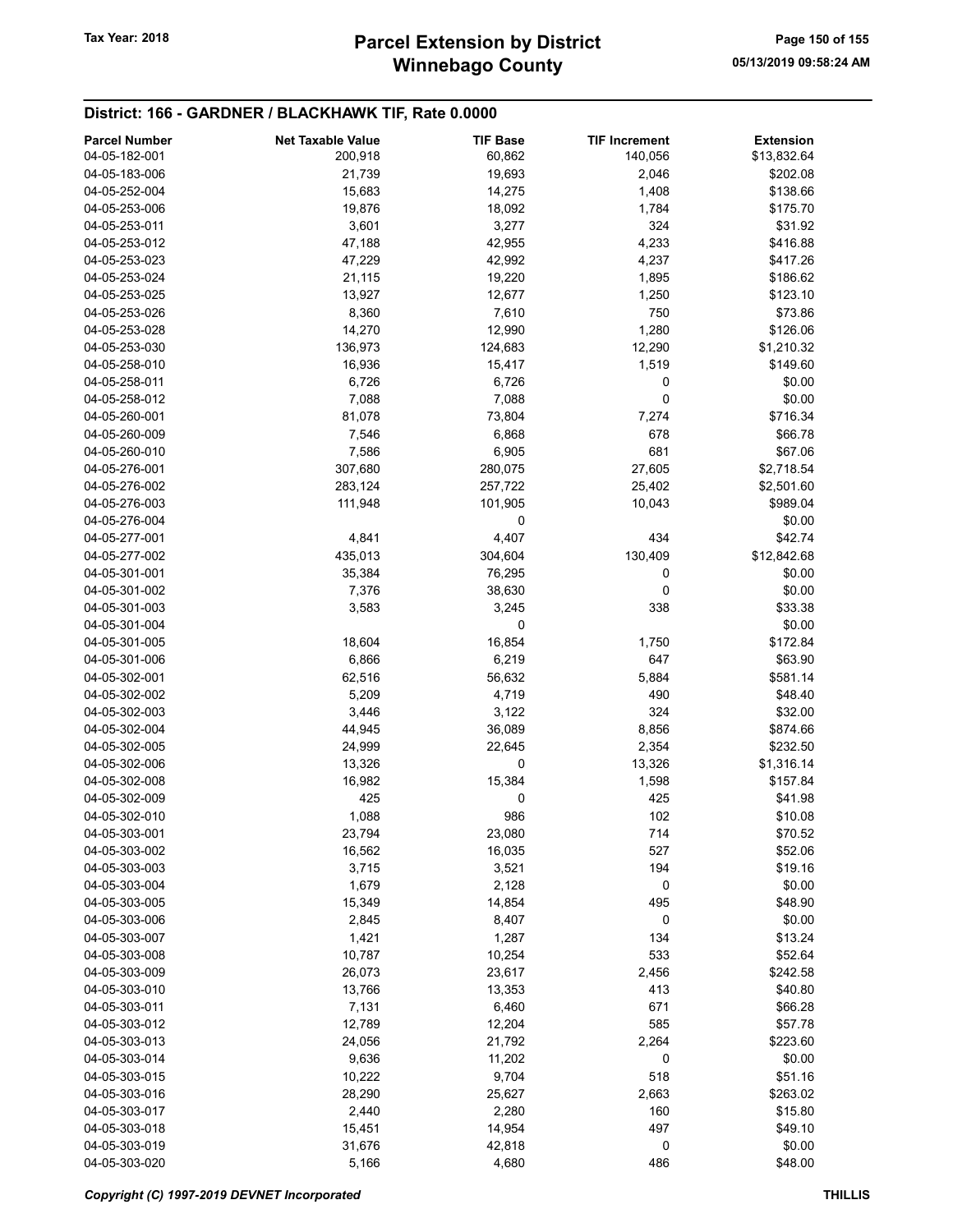| <b>Parcel Number</b> | <b>Net Taxable Value</b> | <b>TIF Base</b> | <b>TIF Increment</b> | <b>Extension</b> |
|----------------------|--------------------------|-----------------|----------------------|------------------|
| 04-05-303-021        | 16,360                   | 15,683          | 677                  | \$66.86          |
| 04-05-304-001        |                          |                 |                      | \$0.00           |
|                      |                          | 0               |                      |                  |
| 04-05-304-002        |                          | 0               |                      | \$0.00           |
| 04-05-304-003        | 17,913                   | 16,226          | 1,687                | \$166.62         |
| 04-05-304-004        | 23,633                   | 21,408          | 2,225                | \$219.76         |
| 04-05-304-005        | 3,571                    | 3,235           | 336                  | \$33.20          |
| 04-05-304-006        |                          | 0               |                      | \$0.00           |
| 04-05-304-007        | 5,166                    | 4,680           | 486                  | \$48.00          |
| 04-05-304-008        | 50,404                   | 45,659          | 4,745                | \$468.64         |
| 04-05-304-009        | 80,165                   | 72,619          | 7,546                | \$745.28         |
| 04-05-304-010        | 49,254                   | 44,618          | 4,636                | \$457.88         |
| 04-05-304-011        | 58,798                   | 53,263          | 5,535                | \$546.66         |
| 04-05-304-012        | 8,746                    | 8,422           | 324                  | \$32.00          |
|                      |                          |                 |                      |                  |
| 04-05-304-013        | 16,982                   | 16,444          | 538                  | \$53.14          |
| 04-05-304-014        | 15,232                   | 14,740          | 492                  | \$48.60          |
| 04-05-304-015        | 1,421                    | 1,287           | 134                  | \$13.24          |
| 04-05-304-016        | 1,421                    | 1,287           | 134                  | \$13.24          |
| 04-05-304-017        | 1,421                    | 1,287           | 134                  | \$13.24          |
| 04-05-307-001        | 23,839                   | 21,595          | 2,244                | \$221.64         |
| 04-05-307-002        | 515                      | 467             | 48                   | \$4.74           |
| 04-05-307-011        | 67,340                   | 61,003          | 6,337                | \$625.88         |
| 04-05-307-012        | 9,207                    | 8,866           | 341                  | \$33.68          |
| 04-05-307-013        | 12,210                   | 11,791          | 419                  | \$41.38          |
| 04-05-307-014        | 40,395                   | 36,594          | 3,801                | \$375.42         |
|                      |                          |                 |                      |                  |
| 04-05-307-015        | 35,085                   | 31,782          | 3,303                | \$326.22         |
| 04-05-307-016        | 48,462                   | 36,171          | 12,291               | \$1,213.92       |
| 04-05-307-017        | 34,668                   | 39,141          | 0                    | \$0.00           |
| 04-05-308-001        |                          | 0               |                      | \$0.00           |
| 04-05-326-001        | 21,819                   | 19,765          | 2,054                | \$202.86         |
| 04-05-326-002        | 3,138                    | 2,843           | 295                  | \$29.14          |
| 04-05-326-003        | 2,666                    | 2,415           | 251                  | \$24.80          |
| 04-05-326-004        | 1,826                    | 1,654           | 172                  | \$17.00          |
| 04-05-326-005        | 1,626                    | 1,474           | 152                  | \$15.02          |
| 04-05-326-006        | 3,680                    | 3,333           | 347                  | \$34.28          |
| 04-05-326-007        | 8,713                    | 7,893           | 820                  | \$81.00          |
| 04-05-326-010        | 6,193                    | 5,610           | 583                  | \$57.58          |
| 04-05-326-011        | 38,074                   | 34,490          | 3,584                | \$353.98         |
|                      |                          |                 |                      |                  |
| 04-05-326-012        | 14,168                   | 8,052           | 6,116                | \$604.06         |
| 04-05-326-013        | 7,098                    | 6,430           | 668                  | \$65.98          |
| 04-05-326-016        | 21,472                   | 19,452          | 2,020                | \$199.52         |
| 04-05-326-017        | 53,075                   | 48,080          | 4,995                | \$493.34         |
| 04-05-326-018        | 35,411                   | 32,077          | 3,334                | \$329.28         |
| 04-05-326-019        | 35,106                   | 31,802          | 3,304                | \$326.32         |
| 04-05-326-020        | 9,219                    | 8,351           | 868                  | \$85.74          |
| 04-05-326-021        | 37,213                   | 33,710          | 3,503                | \$345.98         |
| 04-05-326-022        | 7,247                    | 6,800           | 447                  | \$44.16          |
| 04-05-326-023        | 3,890                    | 3,525           | 365                  | \$36.06          |
| 04-05-326-024        | 3,890                    | 3,525           | 365                  | \$36.06          |
| 04-05-326-025        | 13,652                   | 12,801          | 851                  | \$84.06          |
| 04-05-326-026        | 72,626                   | 65,789          | 6,837                | \$675.26         |
|                      |                          |                 |                      |                  |
| 04-05-378-001        | 3,705                    | 9,834           | 0                    | \$0.00           |
| 04-05-378-002        | 1,727                    | 11,326          | 0                    | \$0.00           |
| 04-05-378-003        | 1,438                    | 1,576           | 0                    | \$0.00           |
| 04-05-378-004        | 1,251                    | 1,576           | 0                    | \$0.00           |
| 04-05-378-005        | 1,009                    | 3,183           | 0                    | \$0.00           |
| 04-05-378-006        | 5,244                    | 35,956          | 0                    | \$0.00           |
| 04-05-426-001        | 56,008                   | 50,983          | 5,025                | \$494.86         |
| 04-05-426-002        | 4,815                    | 4,383           | 432                  | \$42.54          |
| 04-05-426-003        | 61,364                   | 55,858          | 5,506                | \$542.24         |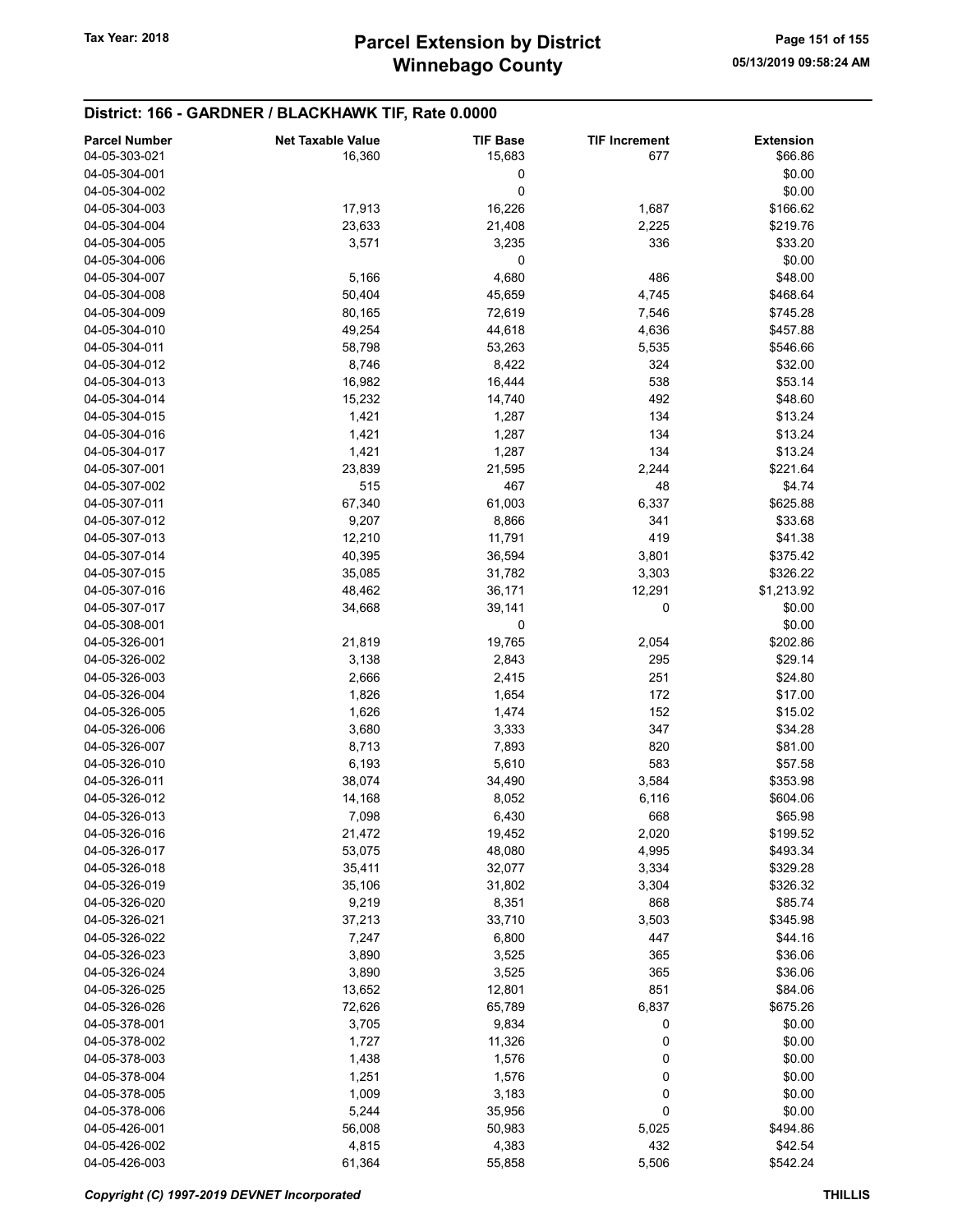| <b>Parcel Number</b> | <b>Net Taxable Value</b> | <b>TIF Base</b> | <b>TIF Increment</b> | <b>Extension</b> |
|----------------------|--------------------------|-----------------|----------------------|------------------|
| 04-05-426-005        | 22,801                   | 20,754          | 2,047                | \$201.60         |
| 04-05-426-006        | 5,330                    | 5,330           | 0                    | \$0.00           |
| 04-05-426-009        | 11,510                   | 12,550          | 0                    | \$0.00           |
| 04-05-426-013        | 61,916                   | 56,360          | 5,556                | \$547.16         |
| 04-05-426-014        | 8,758                    | 7,971           | 787                  | \$77.50          |
| 04-05-426-015        | 152,423                  | 138,747         | 13,676               | \$1,346.82       |
| 04-05-426-016        | 2,752                    | 2,504           | 248                  | \$24.42          |
| 04-05-426-017        | 12,827                   | 11,677          | 1,150                | \$113.26         |
| 04-05-427-001        | 4,302                    | 3,915           | 387                  | \$38.12          |
| 04-05-427-002        | 15,678                   | 14,270          | 1,408                | \$138.66         |
| 04-05-427-003        | 98,705                   | 97,807          | 898                  | \$88.44          |
| 04-05-427-004        | 40,105                   | 36,506          | 3,599                | \$354.44         |
| 04-05-427-005        | 3,227                    | 2,937           | 290                  | \$28.56          |
| 04-05-427-006        | 13,987                   | 12,765          | 1,222                | \$120.34         |
| 04-05-427-007        | 33,262                   | 49,084          | 0                    | \$0.00           |
| 04-05-427-008        | 2,752                    | 2,504           | 248                  | \$24.42          |
| 04-05-427-009        | 2,752                    | 2,504           | 248                  | \$24.42          |
| 04-05-427-010        | 2,752                    | 2,504           | 248                  | \$24.42          |
| 04-05-427-011        | 2,591                    | 2,358           | 233                  | \$22.96          |
| 04-05-427-012        | 11,236                   | 10,228          | 1,008                | \$99.28          |
| 04-06-277-001        |                          | 0               |                      | \$0.00           |
| 04-06-278-001        |                          | 0               |                      | \$0.00           |
| 04-06-427-003        |                          | 0               |                      | \$0.00           |
| 04-06-428-002        | 55,586                   | 50,354          | 5,232                | \$516.74         |
| 04-06-428-005        | 11,953                   | 11,564          | 389                  | \$38.42          |
| 04-06-428-006        | 8,084                    | 8,084           | 0                    | \$0.00           |
| 04-06-428-007        | 13,967                   | 19,352          | 0                    | \$0.00           |
| 04-06-428-008        | 16,196                   | 15,679          | 517                  | \$51.06          |
| 04-06-428-009        | 10,585                   | 14,629          | 0                    | \$0.00           |
| 04-06-428-010        | 30,425                   | 29,538          | 887                  | \$87.60          |
| 04-06-428-011        | 1,422                    | 1,288           | 134                  | \$13.24          |
| 04-06-428-012        | 8,211                    | 7,901           | 310                  | \$30.62          |
| 04-06-428-013        | 1,421                    | 1,287           | 134                  | \$13.24          |
| 04-06-428-014        | 23,317                   | 22,363          | 954                  | \$94.22          |
| 04-06-428-015        | 73,454                   | 66,541          | 6,913                | \$682.76         |
| 04-06-428-016        | 264,708                  | 239,791         | 24,917               | \$2,460.94       |
| 04-06-429-002        | 387,696                  | 351,203         | 36,493               | \$3,604.24       |
| 04-06-429-004        | 32,563                   | 29,499          | 3,064                | \$302.62         |
| 04-06-430-001        | 57,146                   | 51,767          | 5,379                | \$531.26         |
| 04-06-430-002        | 34,211                   | 30,991          | 3,220                | \$318.02         |
| 04-06-430-004        |                          | 0               |                      | \$0.00           |
| 04-06-430-005        | 62,473                   | 56,594          | 5,879                | \$580.64         |
| 04-06-430-006        | 63,241                   | 57,289          | 5,952                | \$587.86         |
| 04-06-430-007        |                          | 0               |                      | \$0.00           |
| 04-06-430-008        |                          | 0               |                      | \$0.00           |
| 04-06-430-011        |                          | 0               |                      | \$0.00           |
| 04-06-430-012        |                          | 0               |                      | \$0.00           |
| 04-06-430-013        |                          | 0               |                      | \$0.00           |
| 04-06-430-014        | 37,303                   | 36,495          | 808                  | \$79.80          |
| 04-06-453-001        |                          | 0               |                      | \$0.00           |
| 04-06-476-001        | 92,680                   | 83,956          | 8,724                | \$861.64         |
| 04-06-476-004        | 55,227                   | 50,029          | 5,198                | \$513.38         |
| 04-06-476-005        |                          | 0               |                      | \$0.00           |
| 04-06-476-006        | 89,918                   | 81,454          | 8,464                | \$835.96         |
| 04-06-476-007        | 67,577                   | 61,217          | 6,360                | \$628.16         |
| 04-06-476-008        | 56,949                   | 51,589          | 5,360                | \$529.38         |
| 04-06-476-009        | 7,997                    | 7,245           | 752                  | \$74.28          |
| 04-06-476-010        | 161,907                  | 146,029         | 15,878               | \$1,568.20       |
| 04-06-477-001        |                          | 0               |                      | \$0.00           |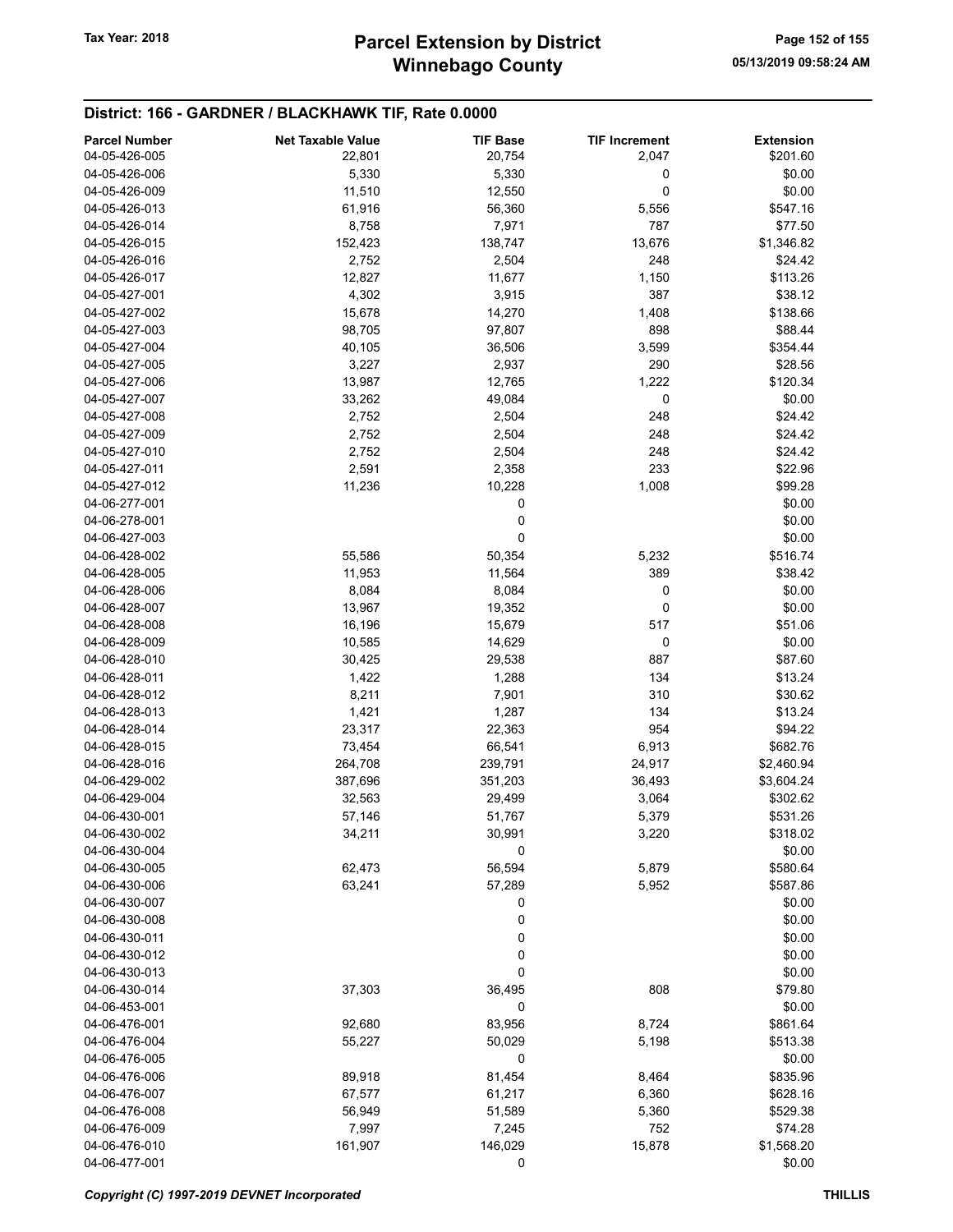#### District: 166 - GARDNER / BLACKHAWK TIF, Rate 0.0000

| <b>Parcel Number</b>  | <b>Net Taxable Value</b> | <b>TIF Base</b> | <b>TIF Increment</b> | <b>Extension</b>            |
|-----------------------|--------------------------|-----------------|----------------------|-----------------------------|
| 04-06-477-002         |                          | 0               |                      | \$0.00                      |
| 04-06-477-004         |                          | 0               |                      | \$0.00                      |
| 04-06-477-007         | 9,678                    | 8,767           | 911                  | \$89.98                     |
| 04-06-477-008         | 41,877                   | 37,935          | 3,942                | \$389.34                    |
| 04-06-477-009         | 133,012                  | 79,928          | 53,084               | \$5,242.84                  |
| 04-06-477-010         | 10,087                   | 9,138           | 949                  | \$93.74                     |
| 04-06-477-011         | 35,789                   | 32,422          | 3,367                | \$332.54                    |
| 04-06-477-012         |                          | 0               |                      | \$0.00                      |
| 04-06-477-019         | 4,384                    | 4,488           | 0                    | \$0.00                      |
| 04-06-477-020         | 1,689                    | 3,235           | 0                    | \$0.00                      |
| 04-06-477-021         | 9,364                    | 9,115           | 249                  | \$24.60                     |
| 04-06-478-001         | 63,218                   | 57,268          | 5,950                | \$587.66                    |
| 04-06-478-002         |                          | 0               |                      | \$0.00                      |
| 04-06-479-001         | 28,084                   | 25,441          | 2,643                | \$261.04                    |
| 04-06-479-002         | 35,446                   | 29,160          | 6,286                | \$620.84                    |
| 04-06-480-001         |                          | 0               |                      | \$0.00                      |
| 04-06-480-002         |                          | 0               |                      | \$0.00                      |
| 04-07-202-001         |                          | $\mathbf 0$     |                      | \$0.00                      |
| <b>Totals for 166</b> | 8,223,538                | 7,332,024       | 1,066,046            | \$105,209.74<br>238 Parcels |

### District: 167 - VILLAGE OF ROCKTON DOWNTOWN TIF, Rate 0.0000

| <b>Parcel Number</b> | <b>Net Taxable Value</b> | <b>TIF Base</b> | <b>TIF Increment</b> | <b>Extension</b> |
|----------------------|--------------------------|-----------------|----------------------|------------------|
| 03-24-108-003        | 37,864                   | 34,300          | 3,564                | \$357.36         |
| 03-24-109-006        | 17,626                   | 15,966          | 1,660                | \$166.44         |
| 03-24-110-008        | 26,399                   | 23,915          | 2,484                | \$249.06         |
| 03-24-110-009        | 44,603                   | 40,403          | 4,200                | \$421.12         |
| 03-24-110-010        | 45,424                   | 35,584          | 9,840                | \$986.62         |
| 03-24-111-001        |                          | 0               |                      | \$0.00           |
| 03-24-111-002        |                          | 0               |                      | \$0.00           |
| 03-24-134-002        | 3,783                    | 18,224          | 0                    | \$0.00           |
| 03-24-134-003        | 18,398                   | 18,549          | 0                    | \$0.00           |
| 03-24-134-004        | 22,078                   | 26,324          | 0                    | \$0.00           |
| 03-24-134-005        | 1,652                    | 1,496           | 156                  | \$15.64          |
| 03-24-134-010        | 30,245                   | 27,399          | 2,846                | \$285.36         |
| 03-24-134-015        | 2,454                    | 2,223           | 231                  | \$23.16          |
| 03-24-134-016        | 7,165                    | 6,491           | 674                  | \$67.58          |
| 03-24-134-017        | 27,481                   | 24,895          | 2,586                | \$259.30         |
| 03-24-134-018        | 42,809                   | 38,780          | 4,029                | \$403.98         |
| 03-24-134-019        | 95,456                   | 81,747          | 13,709               | \$1,374.56       |
| 03-24-134-021        | 47,367                   | 47,367          | 0                    | \$0.00           |
| 03-24-135-002        | 61,369                   | 55,592          | 5,777                | \$579.24         |
| 03-24-135-010        | 19,673                   | 17,822          | 1,851                | \$185.60         |
| 03-24-135-011        | 55,699                   | 50,456          | 5,243                | \$525.70         |
| 03-24-135-012        | 39,780                   | 36,035          | 3,745                | \$375.50         |
| 03-24-135-014        | 15,960                   | 14,457          | 1,503                | \$150.70         |
| 03-24-135-015        | 61,431                   | 55,648          | 5,783                | \$579.84         |
| 03-24-135-017        | 39,224                   | 35,531          | 3,693                | \$370.28         |
| 03-24-135-019        | 6,992                    | 6,333           | 659                  | \$66.08          |
| 03-24-135-020        | 43,303                   | 39,227          | 4,076                | \$408.68         |
| 03-24-135-021        | 88,029                   | 79,744          | 8,285                | \$830.70         |
| 03-24-135-022        | 4,838                    | 0               | 4,838                | \$485.10         |
| 03-24-136-005        |                          | 0               |                      | \$0.00           |
| 03-24-136-006        | 24,822                   | 22,486          | 2,336                | \$234.22         |
| 03-24-136-007        | 111,288                  | 100,812         | 10,476               | \$1,050.40       |
| 03-24-136-009        | 62,388                   | 56,516          | 5,872                | \$588.76         |
| 03-24-136-010        | 134,412                  | 82,281          | 52,131               | \$5,226.98       |
| 03-24-137-003        | 4,225                    | 16,634          | 0                    | \$0.00           |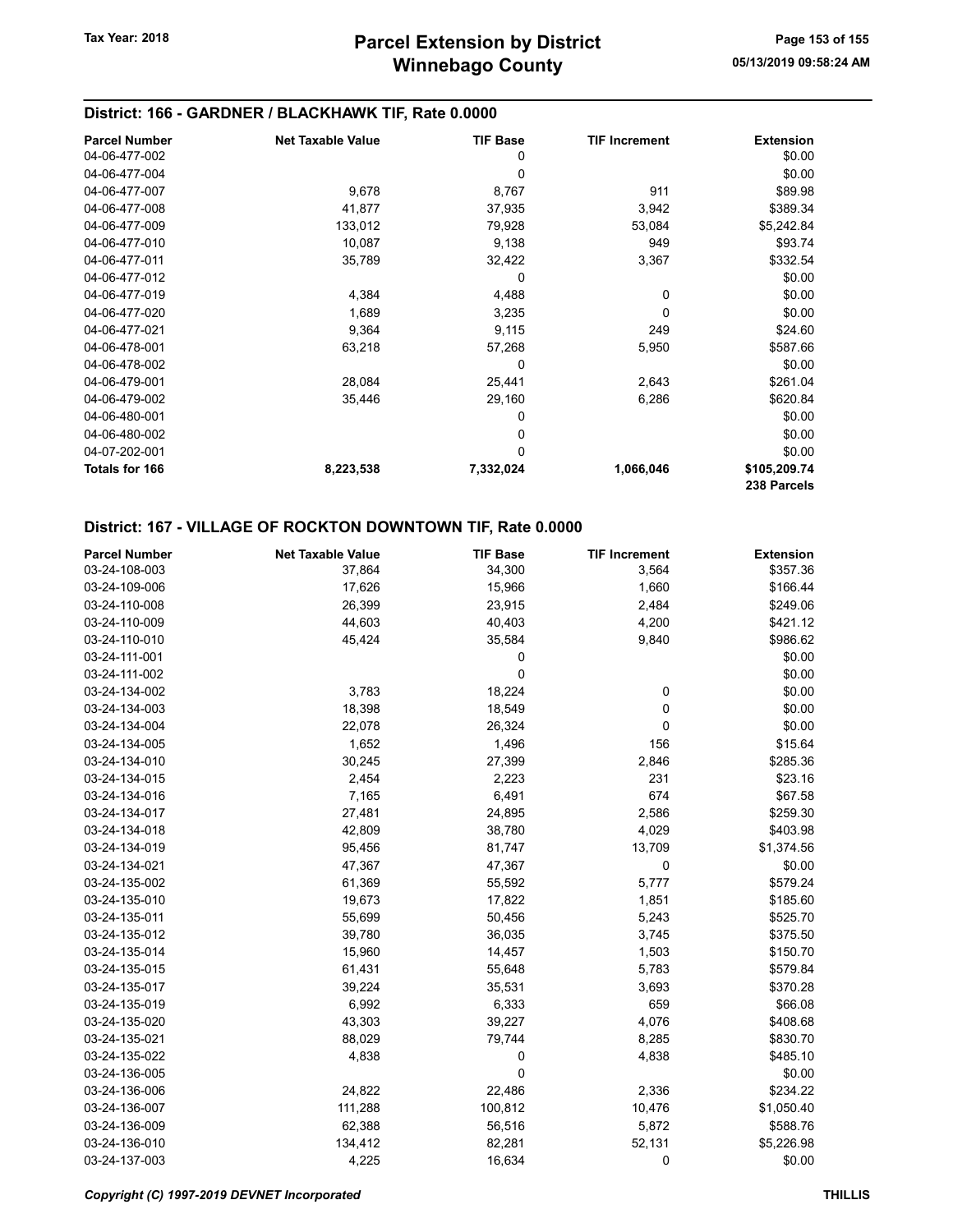### District: 167 - VILLAGE OF ROCKTON DOWNTOWN TIF, Rate 0.0000

| <b>Parcel Number</b><br>03-24-137-004 | <b>Net Taxable Value</b> | <b>TIF Base</b> | <b>TIF Increment</b><br>302 | <b>Extension</b><br>\$30.28 |
|---------------------------------------|--------------------------|-----------------|-----------------------------|-----------------------------|
|                                       | 3,215                    | 2,913           |                             |                             |
| 03-24-137-008                         | 39,253                   | 40,994          | 0                           | \$0.00                      |
| 03-24-137-009                         | 3,669                    | 3,324           | 345                         | \$34.60                     |
| 03-24-137-010                         | 32,508                   | 34,884          | 0                           | \$0.00                      |
| 03-24-138-001                         | 43,979                   | 39,839          | 4,140                       | \$415.10                    |
| 03-24-138-002                         | 66,444                   | 60,189          | 6,255                       | \$627.16                    |
| 03-24-138-003                         | 10,693                   | 32,847          | 0                           | \$0.00                      |
| 03-24-138-004                         | 38,134                   | 34,545          | 3,589                       | \$359.86                    |
| 03-24-138-005                         | 47,876                   | 35,012          | 12,864                      | \$1,289.82                  |
| 03-24-138-006                         | 45,996                   | 41,667          | 4,329                       | \$434.06                    |
| 03-24-138-007                         |                          | 0               |                             | \$0.00                      |
| 03-24-138-008                         | 71,579                   | 64,842          | 6,737                       | \$675.50                    |
| 03-24-138-009                         | 49,648                   | 44,975          | 4,673                       | \$468.54                    |
| 03-24-138-010                         | 315                      | 285             | 30                          | \$3.02                      |
| 03-24-139-001                         | 30,173                   | 27,333          | 2,840                       | \$284.76                    |
| 03-24-139-002                         | 25,562                   | 23,156          | 2,406                       | \$241.24                    |
| 03-24-139-003                         | 30,296                   | 27,443          | 2,853                       | \$286.06                    |
| 03-24-139-004                         | 38,612                   | 34,978          | 3,634                       | \$364.38                    |
| 03-24-139-005                         | 44,739                   | 40,528          | 4,211                       | \$422.22                    |
| 03-24-139-006                         | 39,438                   | 35,726          | 3,712                       | \$372.20                    |
| 03-24-139-007                         | 51,230                   | 46,408          | 4,822                       | \$483.48                    |
| 03-24-139-008                         | 45,168                   | 40,917          | 4,251                       | \$426.24                    |
| 03-24-139-009                         | 27,824                   | 25,205          | 2,619                       | \$262.60                    |
| 03-24-139-011                         | 52,539                   | 47,594          | 4,945                       | \$495.82                    |
| 03-24-139-012                         | 9,999                    | 9,058           | 941                         | \$94.36                     |
| 03-24-139-013                         | 10,255                   | 9,291           | 964                         | \$96.66                     |
| 03-24-139-016                         | 16,618                   | 15,055          | 1,563                       | \$156.72                    |
| 03-24-139-017                         | 7,285                    | 6,600           | 685                         | \$68.68                     |
| 03-24-139-018                         | 16,486                   | 14,369          | 2,117                       | \$212.26                    |
| 03-24-139-019                         | 12,198                   | 11,050          | 1,148                       | \$115.12                    |
|                                       |                          |                 |                             |                             |
| 03-24-139-020                         | 4,213                    | 3,817           | 396                         | \$39.72                     |
| 03-24-139-021                         | 38,538                   | 34,911          | 3,627                       | \$363.66                    |
| 03-24-139-022                         | 51,763                   | 46,869          | 4,894                       | \$490.70                    |
| 03-24-140-003                         | 35,180                   | 31,869          | 3,311                       | \$331.98                    |
| 03-24-140-005                         | 17,126                   | 9,514           | 7,612                       | \$763.22                    |
| 03-24-140-009                         |                          | 0               |                             | \$0.00                      |
| 03-24-140-013                         | 64,621                   | 58,526          | 6,095                       | \$611.12                    |
| 03-24-140-014                         |                          | 0               |                             | \$0.00                      |
| 03-24-140-016                         | 345,173                  | 575,127         | 0                           | \$0.00                      |
| 03-24-141-001                         | 16,439                   | 13,880          | 2,559                       | \$256.58                    |
| 03-24-141-002                         | 7,932                    | 32,005          | 0                           | \$0.00                      |
| 03-24-141-003                         | 26,275                   | 22,767          | 3,508                       | \$351.74                    |
| 03-24-141-004                         | 31,633                   | 28,655          | 2,978                       | \$298.60                    |
| 03-24-141-005                         | 2,725                    | 9,985           | 0                           | \$0.00                      |
| 03-24-141-006                         |                          | 0               |                             | \$0.00                      |
| 03-24-142-001                         |                          | 0               |                             | \$0.00                      |
| 03-24-176-002                         | 35,848                   | 86,328          | 0                           | \$0.00                      |
| 03-24-177-001                         |                          | 0               |                             | \$0.00                      |
| 03-24-178-001                         |                          | 0               |                             | \$0.00                      |
| 03-24-178-002                         |                          | 0               |                             | \$0.00                      |
| 03-24-178-003                         |                          | 600             |                             | \$0.00                      |
| 03-24-179-011                         | 2,208                    | 1,767           | 441                         | \$44.22                     |
| 03-24-179-012                         | 19,504                   | 15,901          | 3,603                       | \$361.26                    |
| 03-24-203-001                         |                          | 37,599          |                             | \$0.00                      |
| 03-24-206-008                         | 16,464                   | 21,942          | 0                           | \$0.00                      |
| 03-24-206-009                         | 11,420                   | 2,780           | 8,640                       | \$866.30                    |
| 03-24-206-010                         | 19,431                   | 17,602          | 1,829                       | \$183.40                    |
| 03-24-206-011                         | 22,632                   | 19,937          | 2,695                       | \$270.22                    |
| 03-24-207-003                         | 31,089                   | 37,404          | 0                           | \$0.00                      |